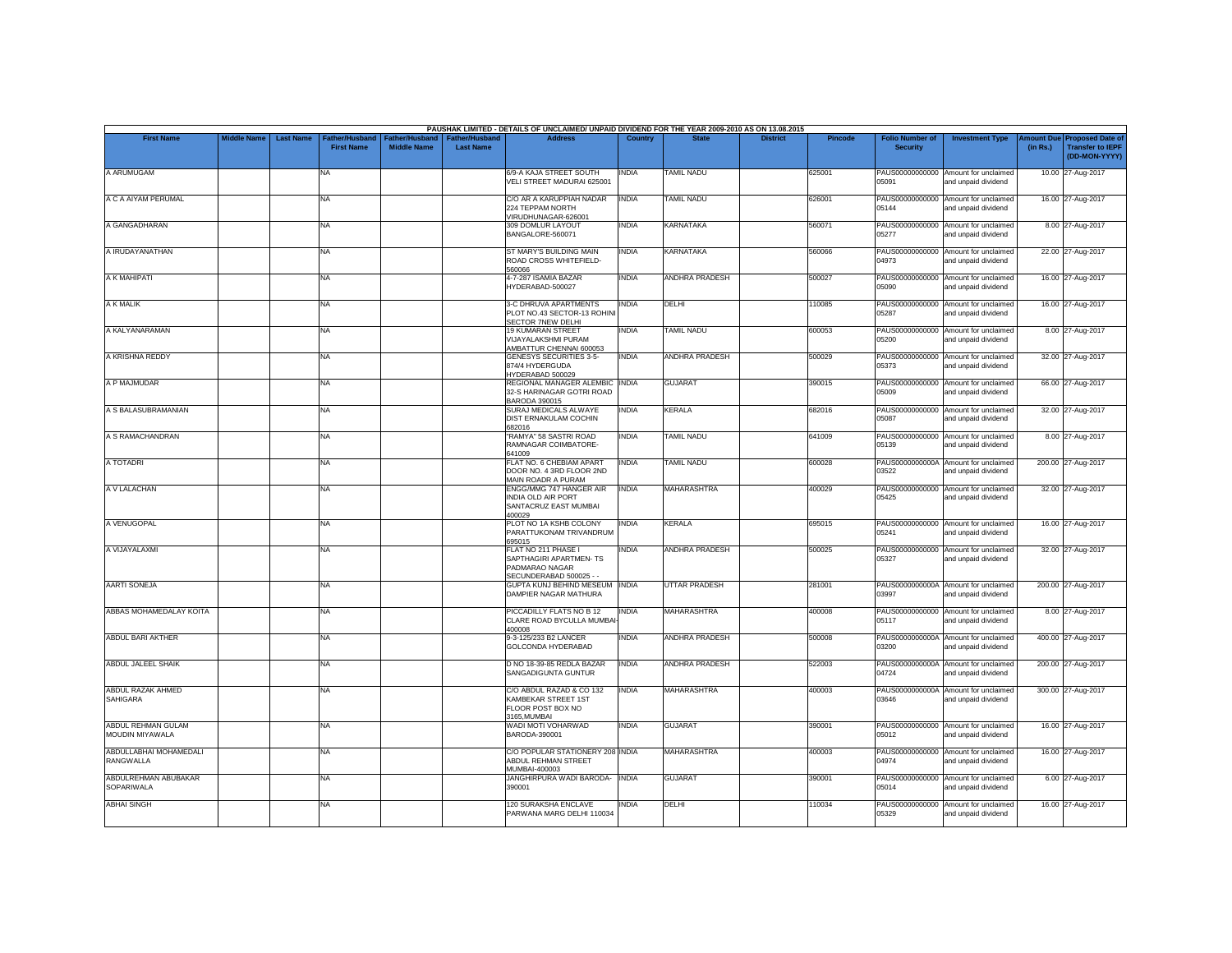|                                           |                    |                                                        |                                      |                                           | PAUSHAK LIMITED - DETAILS OF UNCLAIMED/ UNPAID DIVIDEND FOR THE YEAR 2009-2010 AS ON 13.08.2015 |              |                       |                 |                |                                           |                                                             |                       |                                                                     |
|-------------------------------------------|--------------------|--------------------------------------------------------|--------------------------------------|-------------------------------------------|-------------------------------------------------------------------------------------------------|--------------|-----------------------|-----------------|----------------|-------------------------------------------|-------------------------------------------------------------|-----------------------|---------------------------------------------------------------------|
| <b>First Name</b>                         | <b>Middle Name</b> | <b>Last Name</b><br>ather/Husband<br><b>First Name</b> | Father/Husband<br><b>Middle Name</b> | <b>Father/Husband</b><br><b>Last Name</b> | <b>Address</b>                                                                                  | Country      | <b>State</b>          | <b>District</b> | <b>Pincode</b> | <b>Folio Number of</b><br><b>Security</b> | <b>Investment Type</b>                                      | mount Due<br>(in Rs.) | <b>Proposed Date of</b><br><b>Transfer to IEPF</b><br>(DD-MON-YYYY) |
| ABHAY KUMAR BAJAJ                         |                    | NA                                                     |                                      |                                           | C/O ALEMBIC CHEMICAL WORK INDIA<br>CO LTD 22 ALBERT ROAD<br>AMRITSAR 143001                     |              | PUNJAB                |                 | 143001         | PAUS00000000000<br>05093                  | Amount for unclaimed<br>and unpaid dividend                 |                       | 16.00 27-Aug-2017                                                   |
| <b>ABHISHEK MOORARKA</b>                  |                    | <b>NA</b>                                              |                                      |                                           | P 6 SANJAY APPARTMENT<br>VYAPAR VIHAR ROAD<br>BILASPUR (CG)                                     | <b>INDIA</b> | <b>CHHATTISGARH</b>   |                 | 495001         | 17004                                     | PAUSIN301330208 Amount for unclaimed<br>and unpaid dividend |                       | 16.00 27-Aug-2017                                                   |
| <b>ACHYUT RAJARAM NAIK</b>                |                    | NA                                                     |                                      |                                           | SUHAS SMRUTI NANABAHAI<br>BULESKAR ROAD CHICHAWALI<br>MALAD (WEST) MUMBAI-400064                | <b>INDIA</b> | <b>MAHARASHTRA</b>    |                 | 400064         | PAUS00000000000<br>05015                  | Amount for unclaimed<br>and unpaid dividend                 |                       | 16.00 27-Aug-2017                                                   |
| <b>ADESH DAYAL MATHUR</b>                 |                    | <b>NA</b>                                              |                                      |                                           | POCKET A-12 FLAT NO-42-A D D INDIA<br>A (MIG) FLATS KALKAJI<br>EXTENSION NEW DELHI-110013       |              | DELHI                 |                 | 110013         | 05016                                     | PAUS00000000000 Amount for unclaimed<br>and unpaid dividend |                       | 2.00 27-Aug-2017                                                    |
| <b>ADIP KUMAR</b>                         |                    | <b>NA</b>                                              |                                      |                                           | <b>SLEEK ENTERPRISES A-16</b><br>PRIYADARSHINI VIHAR DELHI                                      | <b>INDIA</b> | DELHI                 |                 | 110092         | 03976                                     | PAUS0000000000A Amount for unclaimed<br>and unpaid dividend |                       | 900.00 27-Aug-2017                                                  |
| AHMED ADAMBHAI PATEL                      |                    | NA                                                     |                                      |                                           | NEAR MUSJID AKOTA BARODA<br>390005                                                              | <b>INDIA</b> | <b>GUJARAT</b>        |                 | 390005         | PAUS00000000000<br>04957                  | Amount for unclaimed<br>and unpaid dividend                 |                       | 6.00 27-Aug-2017                                                    |
| AJAY K VERMA                              |                    | <b>NA</b>                                              |                                      |                                           | POCKET A-10 FLAT NO 68-A<br>KOHINOOR APARTMENTS<br>KALKAJI EXTENSION NEW<br>DELHI 110013        | <b>INDIA</b> | DELHI                 |                 | 110013         | 05390                                     | PAUS00000000000 Amount for unclaimed<br>and unpaid dividend |                       | 2.00 27-Aug-2017                                                    |
| AJAY KUMAR DHIMAN                         |                    | NA                                                     |                                      |                                           | A-150 RAMPRASTHA COLONY P INDIA<br>O CHANDER NAGAR<br><b>GHAZIABAD</b>                          |              | <b>UTTAR PRADESH</b>  |                 | 201011         | <b>CRRR0</b>                              | PAUS0000000000A Amount for unclaimed<br>and unpaid dividend |                       | 200.00 27-Aug-2017                                                  |
| AJAY KUMAR SUD                            |                    | <b>NA</b>                                              |                                      |                                           | 8A/72 W E AREA KAROL BAGH<br><b>NEW DELHI-110005</b>                                            | <b>INDIA</b> | DELHI                 |                 | 110005         | 05177                                     | PAUS00000000000 Amount for unclaimed<br>and unpaid dividend |                       | 16.00 27-Aug-2017                                                   |
| <b>AJAY KUMAR TANEJA</b>                  |                    | <b>NA</b>                                              |                                      |                                           | E-1/127-128, SECTOR 16<br>ROHINI, DELHI-110085                                                  | <b>INDIA</b> | DELHI                 |                 | 110085         | 05179                                     | PAUS00000000000 Amount for unclaimed<br>and unpaid dividend |                       | 8.00 27-Aug-2017                                                    |
| <b>AJAY NAGRATH</b>                       |                    | <b>NA</b>                                              |                                      |                                           | 10/11 EAST PATEL NAGAR NEW INDIA<br>DELHI                                                       |              | DELHI                 |                 | 110008         | 03955                                     | PAUS0000000000A Amount for unclaimed<br>and unpaid dividend |                       | 200.00 27-Aug-2017                                                  |
| <b>AJIT DESAI</b>                         |                    | <b>NA</b>                                              |                                      |                                           | H NO 153 BANK COLONY<br>MUTAGA BELGAUM<br>KARNATAKA                                             | <b>INDIA</b> | <b>KARNATAKA</b>      |                 | 591124         | 02588                                     | PAUS0000000000A Amount for unclaimed<br>and unpaid dividend |                       | 200.00 27-Aug-2017                                                  |
| AJIT RAMACHANDRA LADDIGI                  |                    | <b>NA</b>                                              |                                      |                                           | 39/D M T S RLY COLONY HUBLI- INDIA<br>580020                                                    |              | <b>KARNATAKA</b>      |                 | 580020         | PAUS00000000000<br>05017                  | Amount for unclaimed<br>and unpaid dividend                 |                       | 16.00 27-Aug-2017                                                   |
| AJIT SREENIVASAN NAIR                     |                    | <b>NA</b>                                              |                                      |                                           | <b>ASSISTANT ENGG BUNGALOW</b><br>SALT COLONY S K MISRI RD<br><b>ANTOPHILL MUMBAI</b>           | <b>INDIA</b> | <b>MAHARASHTRA</b>    |                 | 400037         | 03859                                     | PAUS0000000000A Amount for unclaimed<br>and unpaid dividend |                       | 400.00 27-Aug-2017                                                  |
| AJITSINH VALLABHADAS                      |                    | <b>NA</b>                                              |                                      |                                           | MORARJI VANDRAVAN & CO<br>KRISHNA CHOWK M J MARKET<br>MUMBAI-400002                             | <b>INDIA</b> | <b>MAHARASHTRA</b>    |                 | 400002         | 05225                                     | PAUS00000000000 Amount for unclaimed<br>and unpaid dividend |                       | 8.00 27-Aug-2017                                                    |
| AKBARKHAN NIVAJKHAN<br>PATHAN             |                    | <b>NA</b>                                              |                                      |                                           | NAVAYARD NEAR BUS STAND<br>BARODA-390002                                                        | <b>INDIA</b> | <b>GUJARAT</b>        |                 | 390002         | PAUS00000000000<br>05018                  | Amount for unclaimed<br>and unpaid dividend                 |                       | 2.00 27-Aug-2017                                                    |
| AKBARSHAH S SAIYED                        |                    | <b>NA</b>                                              |                                      |                                           | 1206 LALDARWAJA<br>JANSAHEB'S GALI AHMEDABAD<br>380001                                          | INDIA        | <b>GUJARAT</b>        |                 | 380001         | PAUS00000000000<br>05269                  | Amount for unclaimed<br>and unpaid dividend                 |                       | 24.00 27-Aug-2017                                                   |
| AKELLA LAKSHMI NARAYANA                   |                    | <b>NA</b>                                              |                                      |                                           | D NO 23 22 110 HANUMAN<br><b>STRAT</b><br>SATYANARAYANAPURAM<br>VIJAYAWADA 520011               | INDIA        | ANDHRA PRADESH        |                 | 520011         | 05141                                     | PAUS00000000000 Amount for unclaimed<br>and unpaid dividend |                       | 32.00 27-Aug-2017                                                   |
| AKINAPALLY YOGEENDER<br><b>GUPTA</b>      |                    | <b>NA</b>                                              |                                      |                                           | H NO 18 9 98 MURALI NIVAS<br>KAREEMABAD WARANGAL                                                | <b>INDIA</b> | <b>ANDHRA PRADESH</b> |                 | 506002         | <b>CPAPR</b>                              | PAUSIN301022200 Amount for unclaimed<br>and unpaid dividend |                       | 800.00 27-Aug-2017                                                  |
| AKKIREDDI RAMUNAIDU                       |                    | <b>NA</b>                                              |                                      |                                           | M/S DARSHAK LTD 47-9-24B<br>3RD LANE DWARKANAGAR<br>VISAKHAPATNAM-530016                        | <b>INDIA</b> | <b>ANDHRA PRADESH</b> |                 | 530016         | PAUS00000000000<br>05092                  | Amount for unclaimed<br>and unpaid dividend                 |                       | 6.00 27-Aug-2017                                                    |
| AKSHAYAKUMAR BEHERA                       |                    | <b>KARUNAKAR</b>                                       |                                      |                                           | <b>DWARKADHISH HOSPITAL</b><br><b>DWARKA</b>                                                    | <b>INDIA</b> | <b>GUJARAT</b>        |                 | 361335         | 13050                                     | PAUSIN301039242 Amount for unclaimed<br>and unpaid dividend |                       | 30.00 27-Aug-2017                                                   |
| ALAPPAKKAM VARADACHRY<br><b>RAMASAWMI</b> |                    | <b>NA</b>                                              |                                      |                                           | <b>GOOLBAAN HAWZ SPRING</b><br>FIELD ROAD P O COONOOR<br>TAMILNADU PIN-643104                   | <b>INDIA</b> | <b>TAMIL NADU</b>     |                 | 643104         | 04979                                     | PAUS00000000000 Amount for unclaimed<br>and unpaid dividend |                       | 6.00 27-Aug-2017                                                    |
| ALHAD REVATIKANT DHEBRI                   |                    | <b>NA</b>                                              |                                      |                                           | 281 BHIMRAO HOUSE J S ROAD INDIA<br>GIRGAUM MUMBAI-400004                                       |              | <b>MAHARASHTRA</b>    |                 | 400004         | 05235                                     | PAUS00000000000 Amount for unclaimed<br>and unpaid dividend |                       | 32.00 27-Aug-2017                                                   |
| <b>ALICE PAUL</b>                         |                    | NA                                                     |                                      |                                           | 26, KANNUSWAMY ROAD, R.S.<br>PURAM, COIMBATORE                                                  | <b>INDIA</b> | <b>TAMIL NADU</b>     |                 | 641002         | 00328                                     | PAUS0000000000A Amount for unclaimed<br>and unpaid dividend |                       | 400.00 27-Aug-2017                                                  |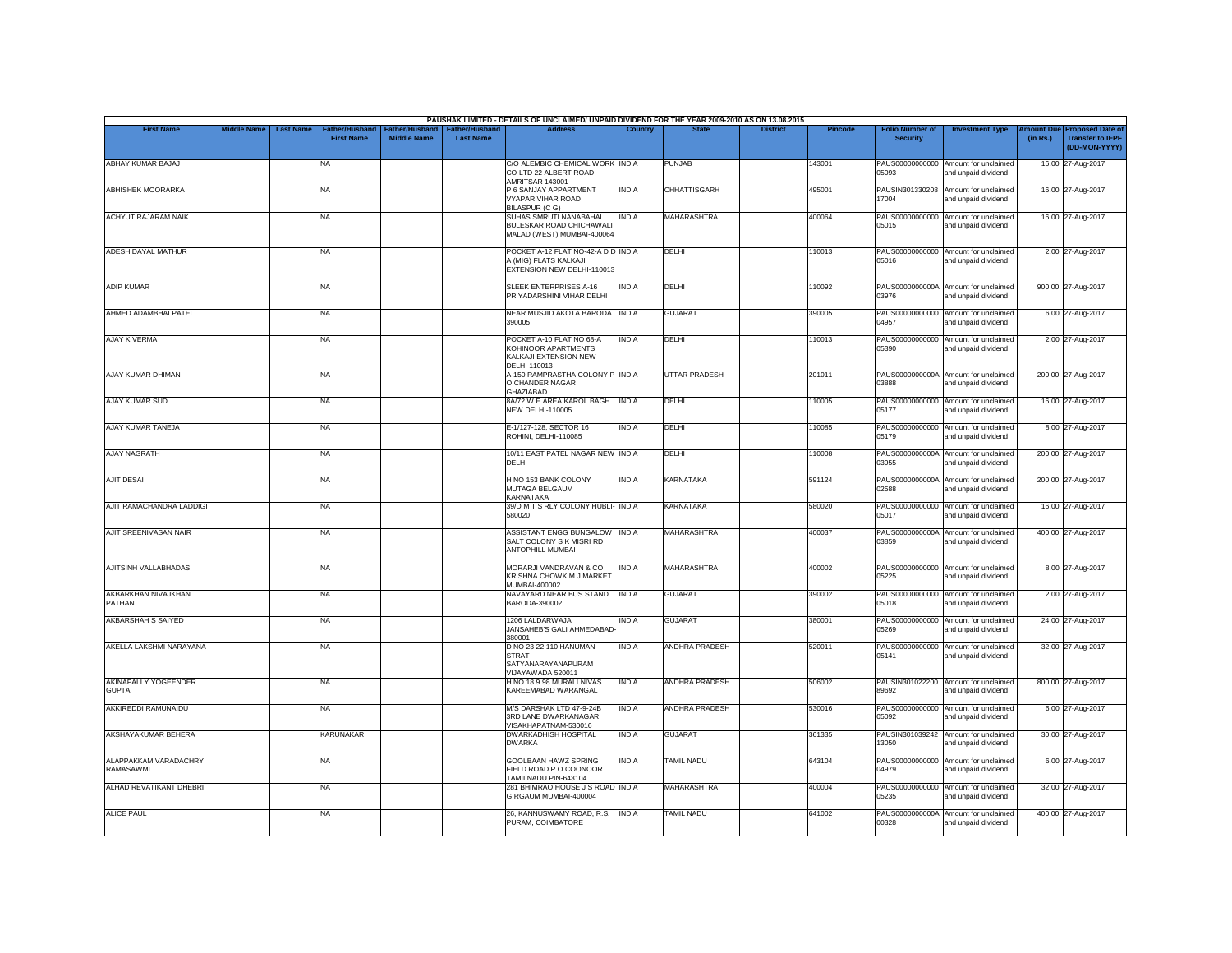| <b>First Name</b>             | <b>Middle Name</b> | <b>Last Name</b> | Father/Husband    | Father/Husband     | <b>Father/Husband</b> | PAUSHAK LIMITED - DETAILS OF UNCLAIMED/ UNPAID DIVIDEND FOR THE YEAR 2009-2010 AS ON 13.08.2015<br><b>Address</b> |              |                      | <b>District</b> | <b>Pincode</b> | <b>Folio Number of</b> | <b>Investment Type</b>                                      | <b>Imount Due</b> | <b>Proposed Date of</b>                  |
|-------------------------------|--------------------|------------------|-------------------|--------------------|-----------------------|-------------------------------------------------------------------------------------------------------------------|--------------|----------------------|-----------------|----------------|------------------------|-------------------------------------------------------------|-------------------|------------------------------------------|
|                               |                    |                  | <b>First Name</b> | <b>Middle Name</b> | <b>Last Name</b>      |                                                                                                                   |              |                      |                 |                | <b>Security</b>        |                                                             | (in Rs.)          | <b>Transfer to IEPF</b><br>(DD-MON-YYYY) |
| <b>ALKA SARAF</b>             |                    |                  | NA                |                    |                       | SHRI VISHAWA NATH STORES INDIA<br>42 SHIV TALLA STREET<br>(DHAKAPATTY) CALCUTTA-<br>700007                        |              | <b>WEST BENGAL</b>   |                 | 700007         | 05199                  | PAUS00000000000 Amount for unclaimed<br>and unpaid dividend |                   | 8.00 27-Aug-2017                         |
| ALOIS LALJIBHAI RATHOD        |                    |                  | NA                |                    |                       | BEHIND HARINAGAR SOCIETY INDIA<br>DHARMPURA T B HOSPITAL RD<br>BARODA-390007                                      |              | <b>GUJARAT</b>       |                 | 390007         | 04965                  | PAUS00000000000 Amount for unclaimed<br>and unpaid dividend |                   | 6.00 27-Aug-2017                         |
| <b>ALOK BINANI</b>            |                    |                  | NA                |                    |                       | 426 SECT 15-A NOIDA U P<br>201301                                                                                 | <b>INDIA</b> | <b>UTTAR PRADESH</b> |                 | 201301         | 05421                  | PAUS00000000000 Amount for unclaimed<br>and unpaid dividend |                   | 32.00 27-Aug-2017                        |
| ALPA D KANERIA                |                    |                  | <b>NA</b>         |                    |                       | 602, VAISHANAVI APARTMENTS INDIA<br>DON GERKERY ROAD<br>OPP.NEW CHITRA THEATRE<br><b>BANGALORE</b>                |              | <b>KARNATAKA</b>     |                 | 575003         | 05467                  | PAUS00000000000 Amount for unclaimed<br>and unpaid dividend |                   | 8.00 27-Aug-2017                         |
| ALPABEN JAYAKRISHNA<br>PARIKH |                    |                  | NA                |                    |                       | G/6 ALEMBIC COLONY BARODA-INDIA<br>390003                                                                         |              | <b>GUJARAT</b>       |                 | 390003         | 05096                  | PAUS00000000000 Amount for unclaimed<br>and unpaid dividend |                   | 32.00 27-Aug-2017                        |
| <b>ALPNA RANI</b>             |                    |                  | NA                |                    |                       | C/O P K AGGARWAL B-299<br>NAND NIKUNJ GHAZIABAD                                                                   | <b>INDIA</b> | <b>UTTAR PRADESH</b> |                 | 201003         | 05448                  | PAUS00000000000 Amount for unclaimed<br>and unpaid dividend |                   | 8.00 27-Aug-2017                         |
| ALTAF TAIYABALI PADARIA       |                    |                  | NA                |                    |                       | <b>GENDI GATE ROAD FAKHRI</b><br>MOHALLA NO 2 BARODA-<br>390001                                                   | <b>INDIA</b> | <b>GUJARAT</b>       |                 | 39000          | 05019                  | PAUS00000000000 Amount for unclaimed<br>and unpaid dividend |                   | 66.00 27-Aug-2017                        |
| AMAIDAS SHAMALBHAI PATEL      |                    |                  | NA                |                    |                       | AT RODH POST & TAL AMOD<br>DIST BROACH PIN-392110                                                                 | <b>INDIA</b> | <b>GUJARAT</b>       |                 | 392110         | 05020                  | PAUS00000000000 Amount for unclaimed<br>and unpaid dividend |                   | 6.00 27-Aug-2017                         |
| AMAL KAR CHOWDHURY            |                    |                  | NA                |                    |                       | C/O SRI ANIL KAR<br>CHOWDHURY DEBEN SEN<br>ROAD AGARPARA PIRTOLA-24<br>PARGANAS 743503                            | <b>INDIA</b> | <b>WEST BENGAL</b>   |                 | 743503         | 05196                  | PAUS00000000000 Amount for unclaimed<br>and unpaid dividend |                   | 8.00 27-Aug-2017                         |
| AMAL KUMAR CHAKRABORTY        |                    |                  | NA                |                    |                       | K-14/12 TELCO COLONY<br>JAMSHEDPUR 831004                                                                         | <b>INDIA</b> | <b>JHARKHAND</b>     |                 | 831004         | 05348                  | PAUS00000000000 Amount for unclaimed<br>and unpaid dividend |                   | 32.00 27-Aug-2017                        |
| <b>AMAL KUMAR KHAN</b>        |                    |                  | NA                |                    |                       | 21 NARIKELDANGA MAIN ROAD INDIA<br>CALCUTTA                                                                       |              | <b>WEST BENGAL</b>   |                 | 700011         | 02818                  | PAUS0000000000A Amount for unclaimed<br>and unpaid dividend |                   | 300.00 27-Aug-2017                       |
| AMAL SHAKAR BHADURI           |                    |                  | NA                |                    |                       | 36-A DR SUDHIR BOSE ROAD<br>4TH FLOOR CALCUTTA                                                                    | <b>INDIA</b> | <b>WEST BENGAL</b>   |                 | 700023         | 02800                  | PAUS0000000000A Amount for unclaimed<br>and unpaid dividend |                   | 300.00 27-Aug-2017                       |
| AMARJEET ANAND                |                    |                  | NA                |                    |                       | COTTAGE NO 6 IST FLOOR<br>WEST PATEL NAGAR NEW<br>DELHI-110008                                                    | <b>INDIA</b> | DELHI                |                 | 110008         | 05259                  | PAUS00000000000 Amount for unclaimed<br>and unpaid dividend |                   | 8.00 27-Aug-2017                         |
| AMBALAL CHIMANBHAI PATEL      |                    |                  | NA                |                    |                       | C/O MAHENDRA M PATEL 231<br>RANGARI CHAWL OPP BAWLA<br>MASJID N M JOSHI MARG<br>MUMBAI-400013                     | <b>INDIA</b> | MAHARASHTRA          |                 | 400013         | 05109                  | PAUS00000000000 Amount for unclaimed<br>and unpaid dividend |                   | 8.00 27-Aug-2017                         |
| AMBALAL JETHABHAI PATEL       |                    |                  | NA                |                    |                       | AT & POST KESALU TA AMOD<br>DIST BROACH PIN-392110                                                                | <b>INDIA</b> | <b>GUJARAT</b>       |                 | 392110         | 05021                  | PAUS00000000000 Amount for unclaimed<br>and unpaid dividend |                   | 6.00 27-Aug-2017                         |
| AMBALAL KESURBHAI PATEL       |                    |                  | NA                |                    |                       | AT POST KANDARI TA KARAJAN INDIA<br>DIST BARODA PIN 391210                                                        |              | <b>GUJARAT</b>       |                 | 391210         | 04960                  | PAUS00000000000 Amount for unclaimed<br>and unpaid dividend |                   | 2.00 27-Aug-2017                         |
| AMBALAL MAGANBHAI PATEL       |                    |                  | NA                |                    |                       | <b>CALTEX AGENTS KARAMSAD</b><br>388325                                                                           | <b>INDIA</b> | <b>GUJARAT</b>       |                 | 388325         | 05328                  | PAUS00000000000 Amount for unclaimed<br>and unpaid dividend |                   | 2.00 27-Aug-2017                         |
| AMBALAL MANGALBHAI<br>PARMAR  |                    |                  | NA                |                    |                       | <b>NEAR GANGUBAI HIGH</b><br>SCHOOL CHHANI BARODA-<br>391740                                                      | <b>INDIA</b> | <b>GUJARAT</b>       |                 | 391740         | 05022                  | PAUS00000000000 Amount for unclaimed<br>and unpaid dividend |                   | 2.00 27-Aug-2017                         |
| AMBALAL MANIBHAI PATEL        |                    |                  | NA                |                    |                       | 6 AXYA PARK SOCIETY NEAR<br>BHAVSAR HOTELS NAVA<br>WADAJ AHMEDABAD-380013                                         | <b>INDIA</b> | <b>GUJARAT</b>       |                 | 380013         | 05298                  | PAUS00000000000 Amount for unclaimed<br>and unpaid dividend |                   | 24.00 27-Aug-2017                        |
| AMBALAL MANIBHAI PATEL        |                    |                  | NA.               |                    |                       | AT & PO JITODIA TAK ANAND<br>DIST KAIRA PIN-388001                                                                | <b>INDIA</b> | <b>GUJARAT</b>       |                 | 388001         | 05023                  | PAUS00000000000 Amount for unclaimed<br>and unpaid dividend |                   | 2.00 27-Aug-2017                         |
| AMBALAL MANSUKHRAM SHAH       |                    |                  | NA                |                    |                       | BAJWADA VAYU DEVTA S<br>STREET BARODA-390001                                                                      | <b>INDIA</b> | <b>GUJARAT</b>       |                 | 39000          | 04959                  | PAUS00000000000 Amount for unclaimed<br>and unpaid dividend |                   | 2.00 27-Aug-2017                         |
| AMBALAL MOHANLAL SHAH         |                    |                  | NA                |                    |                       | 20/1 SOMWAR PETH ANJANI<br>NIVAS NEAR MAHARAJA LODGE<br>POONA-411011                                              | <b>INDIA</b> | <b>MAHARASHTRA</b>   |                 | 411011         | 05024                  | PAUS00000000000 Amount for unclaimed<br>and unpaid dividend |                   | 2.00 27-Aug-2017                         |
| AMBALAL MOHANLAL SHAH         |                    |                  | NA                |                    |                       | 395 KHARA KHUVA'S KHADKI<br>FATASA'S POLE AHMEDABAD-<br>380001                                                    | <b>INDIA</b> | <b>GUJARAT</b>       |                 | 380001         | 04982                  | PAUS00000000000 Amount for unclaimed<br>and unpaid dividend |                   | 6.00 27-Aug-2017                         |
| AMBALAL PRABHATSINH<br>PARMAR |                    |                  | NA                |                    |                       | AT & POST BHAYLI DIST<br>BARODA PIN 391410                                                                        | <b>INDIA</b> | <b>GUJARAT</b>       |                 | 391410         | 04966                  | PAUS00000000000 Amount for unclaimed<br>and unpaid dividend |                   | 2.00 27-Aug-2017                         |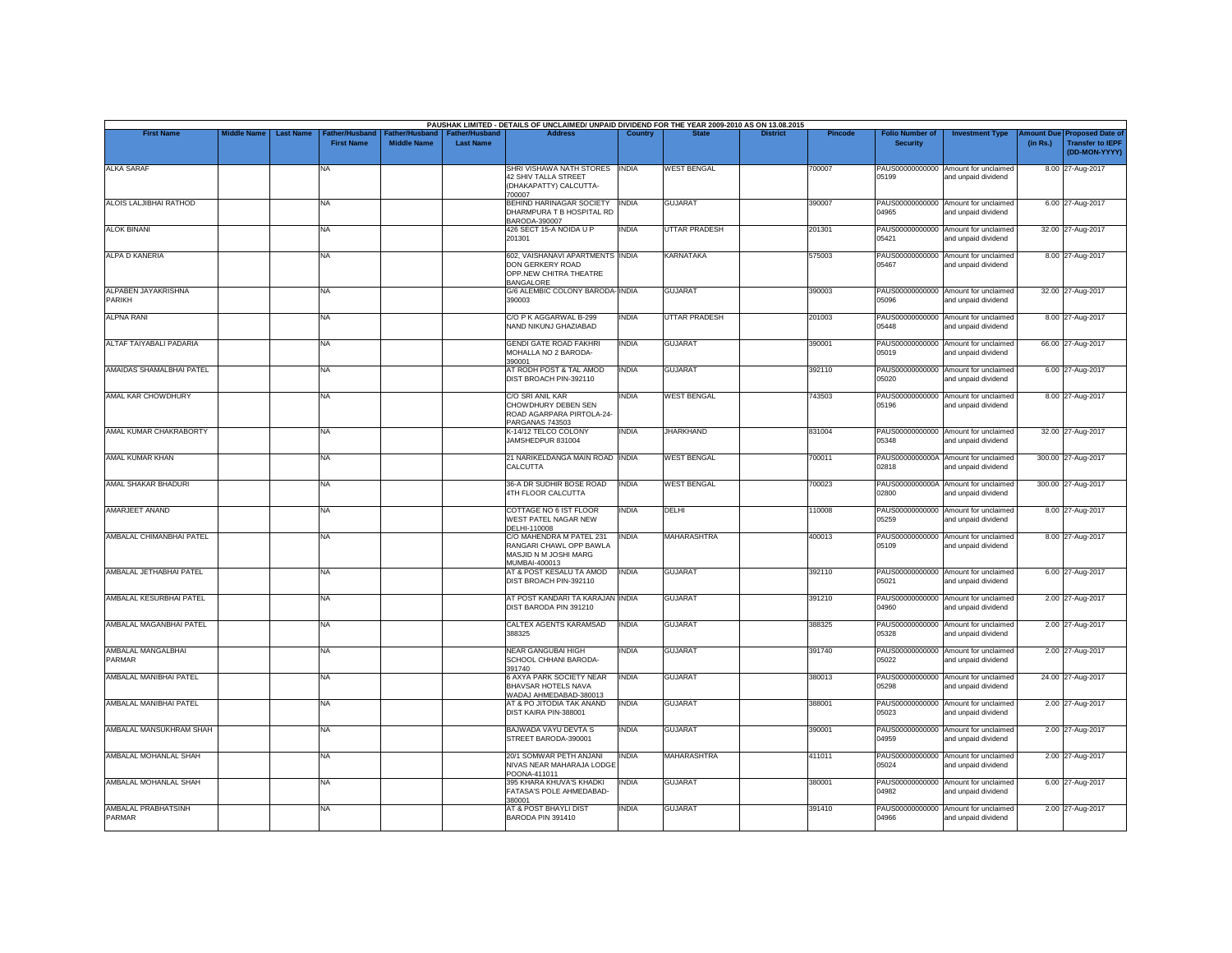|                                      |                    |                  |                                     |                                      |                                           | PAUSHAK LIMITED - DETAILS OF UNCLAIMED/ UNPAID DIVIDEND FOR THE YEAR 2009-2010 AS ON 13.08.2015                                         |                |                       |                 |                |                                           |                                                             |                       |                                                                     |
|--------------------------------------|--------------------|------------------|-------------------------------------|--------------------------------------|-------------------------------------------|-----------------------------------------------------------------------------------------------------------------------------------------|----------------|-----------------------|-----------------|----------------|-------------------------------------------|-------------------------------------------------------------|-----------------------|---------------------------------------------------------------------|
| <b>First Name</b>                    | <b>Middle Name</b> | <b>Last Name</b> | Father/Husband<br><b>First Name</b> | Father/Husband<br><b>Middle Name</b> | <b>Father/Husband</b><br><b>Last Name</b> | <b>Address</b>                                                                                                                          | <b>Country</b> | <b>State</b>          | <b>District</b> | <b>Pincode</b> | <b>Folio Number of</b><br><b>Security</b> | <b>Investment Type</b>                                      | mount Due<br>(in Rs.) | <b>Proposed Date of</b><br><b>Transfer to IEPF</b><br>(DD-MON-YYYY) |
| AMBALAL RANCHHODBHAI<br>PATEL        |                    |                  | <b>NA</b>                           |                                      |                                           | 55 KRUSHNAKUNJ ATMAJYOTI<br>NAGAR HSG SOC - OPP GUJ<br>HSG BOARD ELLORAPARK<br>VADODARA 3-90007 -                                       | <b>INDIA</b>   | <b>GUJARAT</b>        |                 | 390007         | 04954                                     | PAUS00000000000 Amount for unclaimed<br>and unpaid dividend |                       | 2.00 27-Aug-2017                                                    |
| AMBALAL RANCHHODBHAI<br>PATEL        |                    |                  | <b>NA</b>                           |                                      |                                           | 55 KRUSHNAKUNJ ATMAJYOTI<br>NAGAR HSG SOC - OPP GUJ<br>HSG BOARD ELLORA PARK<br>VADODARA - 390007 -                                     | <b>INDIA</b>   | <b>GUJARAT</b>        |                 | 390007         | 04984                                     | PAUS00000000000 Amount for unclaimed<br>and unpaid dividend |                       | 16.00 27-Aug-2017                                                   |
| AMBALAL TRIBHOVANBHAI<br>PATEL       |                    |                  | <b>NA</b>                           |                                      |                                           | HARIKRIPA NIVAS CHHANI<br>BARODA-391740                                                                                                 | <b>INDIA</b>   | <b>GUJARAT</b>        |                 | 391740         | 05025                                     | PAUS00000000000 Amount for unclaimed<br>and unpaid dividend |                       | 6.00 27-Aug-2017                                                    |
| AMBALAVANAN SELVI                    |                    |                  | <b>NA</b>                           |                                      |                                           | <b>40 LALKHAN STREET</b><br>CHIDAMBARAM-608001                                                                                          | INDIA          | <b>TAMIL NADU</b>     |                 | 608001         | 04985                                     | PAUS00000000000 Amount for unclaimed<br>and unpaid dividend |                       | 14.00 27-Aug-2017                                                   |
| AMBARISH LABHSHANKAR<br>MEHTA        |                    |                  | <b>NA</b>                           |                                      |                                           | JASHVANTGADH PARA CHITAL<br>(DIST AMRELI) CHITAL DIST<br>AMRELI SAURASTRA 364620                                                        | <b>INDIA</b>   | <b>GUJARAT</b>        |                 | 364620         | 05026                                     | PAUS00000000000 Amount for unclaimed<br>and unpaid dividend |                       | 2.00 27-Aug-2017                                                    |
| AMBIKARAVINDRA                       |                    |                  | RAVINDRA M A                        |                                      |                                           | SAPTAGIRI NILAYA<br>KALLESWARA EXTENSION<br>BEHIND PUMP HOUSE<br><b>HOSADURGA</b>                                                       | <b>INDIA</b>   | <b>KARNATAKA</b>      |                 | 577527         | PAUSIN301135267<br>21238                  | Amount for unclaimed<br>and unpaid dividend                 |                       | 8.00 27-Aug-2017                                                    |
| AMBUBHAI CHAGANBHAI PATEL            |                    |                  | <b>NA</b>                           |                                      |                                           | <b>HATHIBHAG AT &amp; PO SOKHADA INDIA</b><br>DIST BARODA PIN-391240                                                                    |                | <b>GUJARAT</b>        |                 | 391240         | 05027                                     | PAUS00000000000 Amount for unclaimed<br>and unpaid dividend |                       | 6.00 27-Aug-2017                                                    |
| AMIRALI JAFFERALI DOSSA              |                    |                  | <b>NA</b>                           |                                      |                                           | "RENDEZVOUS" FLAT NO 402<br>120/121 PERRY ROAD BANDRA<br>WEST MUMBAI 400050                                                             | <b>INDIA</b>   | <b>MAHARASHTRA</b>    |                 | 400050         | PAUS00000000000<br>05412                  | Amount for unclaimed<br>and unpaid dividend                 |                       | 8.00 27-Aug-2017                                                    |
| <b>AMIT S DOSHI</b>                  |                    |                  | <b>NA</b>                           |                                      |                                           | C/O M/S SURENDRA S DOSHI<br>SHARE & STOCK -<br>CONSULTANT 8 A K M ZAVERI<br>ROAD BHULESHW- AR MUMBAI<br>400004 -                        | <b>INDIA</b>   | <b>MAHARASHTRA</b>    |                 | 400004         | 05228                                     | PAUS00000000000 Amount for unclaimed<br>and unpaid dividend |                       | 8.00 27-Aug-2017                                                    |
| AMITKUMAR VINODRAY<br>VANKANI        |                    |                  | <b>NA</b>                           |                                      |                                           | C/O MR P T LIMAYE 7 VRAJWAS INDIA<br>SOCIETY COLLEGE ROAD<br>NADIAD 387001                                                              |                | <b>GUJARAT</b>        |                 | 387001         | 05388                                     | PAUS00000000000 Amount for unclaimed<br>and unpaid dividend |                       | 16.00 27-Aug-2017                                                   |
| AMORTHALIN GAM KANDA<br>SWAMY        |                    |                  | <b>NA</b>                           |                                      |                                           | C/O GRINDLAYS BANK LTD H<br>BLOCK CON-CIREUS (BR) NEW<br><b>DELHI 110001</b>                                                            | <b>INDIA</b>   | DELHI                 |                 | 110001         | 05166                                     | PAUS00000000000 Amount for unclaimed<br>and unpaid dividend |                       | 16.00 27-Aug-2017                                                   |
| AMRATLAL CHHAGANLAL SONI             |                    |                  | <b>NA</b>                           |                                      |                                           | AT & PO SOKHADA BAZAAR<br>DIST BARODA PIN-391240                                                                                        | <b>INDIA</b>   | <b>GUJARAT</b>        |                 | 391240         | PAUS00000000000<br>05028                  | Amount for unclaimed<br>and unpaid dividend                 |                       | 2.00 27-Aug-2017                                                    |
| AMRATLAL DALSUKHBHAI<br><b>DOSHI</b> |                    |                  | <b>NA</b>                           |                                      |                                           | 13 NALANDA SOCIETY NO 1<br>WAGHODIA ROAD BARODA-<br>390006                                                                              | <b>INDIA</b>   | <b>GUJARAT</b>        |                 | 390006         | 05030                                     | PAUS00000000000 Amount for unclaimed<br>and unpaid dividend |                       | 6.00 27-Aug-2017                                                    |
| <b>AMRIT KAUR</b>                    |                    |                  | <b>NA</b>                           |                                      |                                           | 362 KAILASH TOWER-I EAST OF INDIA<br>KAILASH NEW DELHI 110065                                                                           |                | DELHI                 |                 | 110065         | 05150                                     | PAUS00000000000 Amount for unclaimed<br>and unpaid dividend |                       | 8.00 27-Aug-2017                                                    |
| <b>AMRIT ROY</b>                     |                    |                  | <b>NA</b>                           |                                      |                                           | 1983 KATRA LACHHO SINGH<br>FOUNTAIN DELHI-110006                                                                                        | <b>INDIA</b>   | DELHI                 |                 | 110006         | 05181                                     | PAUS00000000000 Amount for unclaimed<br>and unpaid dividend |                       | 16.00 27-Aug-2017                                                   |
| <b>AMRITA SINGH</b>                  |                    |                  | <b>NA</b>                           |                                      |                                           | <b>IJ-6 IRRAMANZIL COLONY</b><br>HYDERABAD-500004                                                                                       | <b>INDIA</b>   | <b>ANDHRA PRADESH</b> |                 | 500004         | 05140                                     | PAUS00000000000 Amount for unclaimed<br>and unpaid dividend |                       | 8.00 27-Aug-2017                                                    |
| AMRITLAL CHUNILAL SHAH               |                    |                  | <b>NA</b>                           |                                      |                                           | II-B WEST VIEW 309 S V ROAD<br>SANTACRUZ (W) MUMBAI-<br>400054                                                                          | <b>INDIA</b>   | MAHARASHTRA           |                 | 400054         | 05220                                     | PAUS00000000000 Amount for unclaimed<br>and unpaid dividend |                       | 18.00 27-Aug-2017                                                   |
| AMRUTLAL AMBARAMDAS<br>PATEL         |                    |                  | <b>NA</b>                           |                                      |                                           | 16 ANKUR SOCIETY OPP<br>SURXA SOCIETY VISNAGAR<br><b>GUJARAT 384315</b>                                                                 | INDIA          | <b>GUJARAT</b>        |                 | 384315         | 05032                                     | PAUS00000000000 Amount for unclaimed<br>and unpaid dividend |                       | 6.00 27-Aug-2017                                                    |
| AMRUTLAL BHAICHANDBHAI<br>PATEL      |                    |                  | <b>NA</b>                           |                                      |                                           | C/O MILAN TRADERS S T ROAD INDIA<br>IDAR DIST SABARKATHA PIN-<br>383430                                                                 |                | <b>GUJARAT</b>        |                 | 383430         | 05033                                     | PAUS00000000000 Amount for unclaimed<br>and unpaid dividend |                       | 2.00 27-Aug-2017                                                    |
| AMRUTLAL MAGANLAL MISTRY             |                    |                  | <b>NA</b>                           |                                      |                                           | M-5/57 GOKUL APARTMENTS<br>SOLA ROAD NARANPURA<br>AHMEDABAD 380013                                                                      | <b>INDIA</b>   | <b>GUJARAT</b>        |                 | 380013         | 05034                                     | PAUS00000000000 Amount for unclaimed<br>and unpaid dividend |                       | 50.00 27-Aug-2017                                                   |
| AMRUTLAL MANILAL PATEL               |                    |                  | <b>NA</b>                           |                                      |                                           | AT & PO BAKARPUR TA<br>VISNAGAR DIST MEHSANA PIN-                                                                                       | <b>INDIA</b>   | <b>GUJARAT</b>        |                 | 384315         | 05035                                     | PAUS00000000000 Amount for unclaimed<br>and unpaid dividend |                       | 6.00 27-Aug-2017                                                    |
| AMRUTLAL POPATLAL SONI               |                    |                  | <b>NA</b>                           |                                      |                                           | 384315<br>C/O SHANTILAL M RATHOD<br>SIDDHIVINAYAK BL- DG GR<br>FLOOR NEAR DENA BANK<br>MANOR ROAD P- ALGHAR<br>WEST DIST THANE 401404 - | <b>INDIA</b>   | <b>MAHARASHTRA</b>    |                 | 401404         | 05232                                     | PAUS00000000000 Amount for unclaimed<br>and unpaid dividend |                       | 8.00 27-Aug-2017                                                    |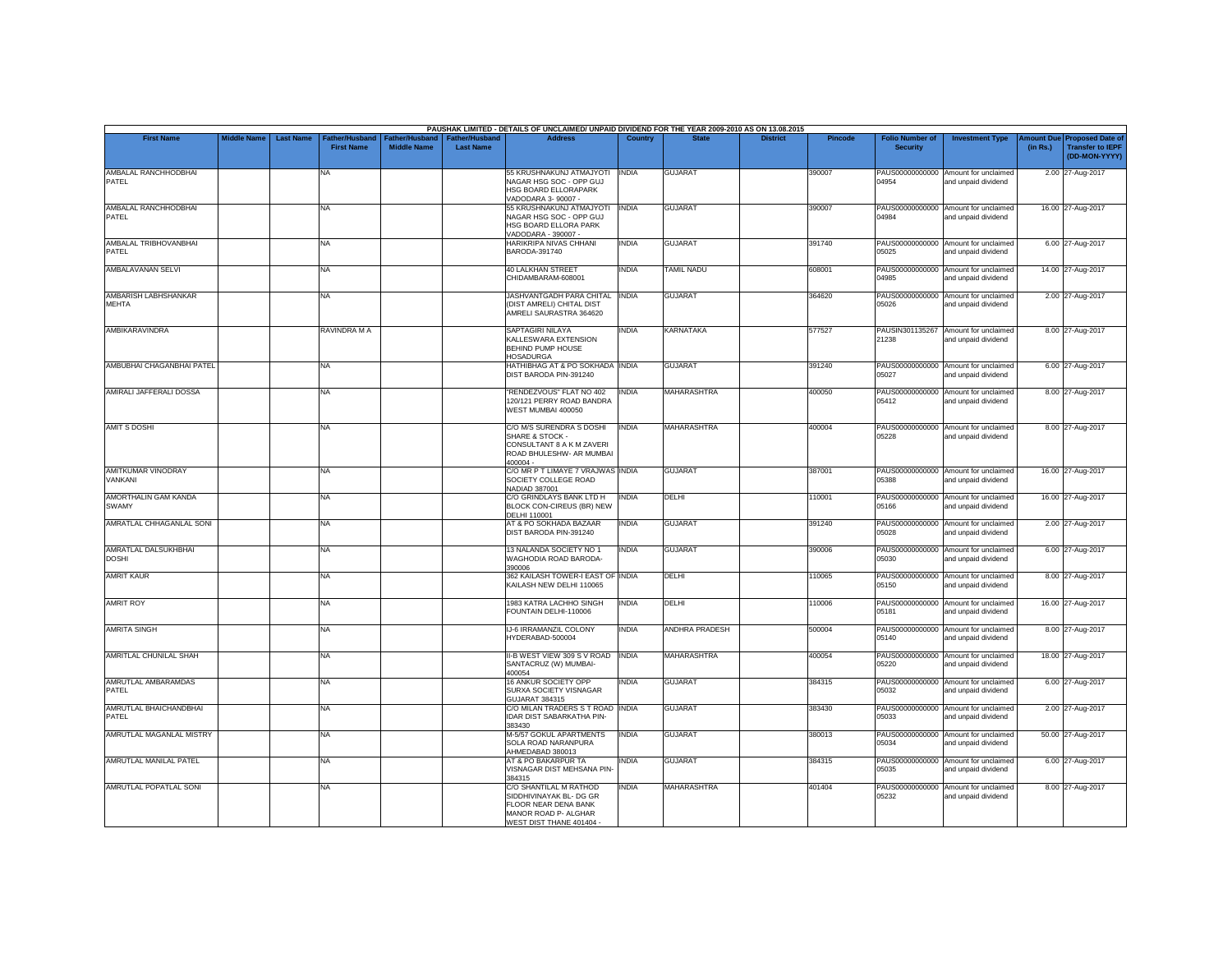|                               |                    |                  |                                            |                                             |                                           | PAUSHAK LIMITED - DETAILS OF UNCLAIMED/ UNPAID DIVIDEND FOR THE YEAR 2009-2010 AS ON 13.08.2015                       |              |                       |                 |         |                                           |                                                             |          |                                                                         |
|-------------------------------|--------------------|------------------|--------------------------------------------|---------------------------------------------|-------------------------------------------|-----------------------------------------------------------------------------------------------------------------------|--------------|-----------------------|-----------------|---------|-------------------------------------------|-------------------------------------------------------------|----------|-------------------------------------------------------------------------|
| <b>First Name</b>             | <b>Middle Name</b> | <b>Last Name</b> | <b>Father/Husband</b><br><b>First Name</b> | <b>Father/Husband</b><br><b>Middle Name</b> | <b>Father/Husband</b><br><b>Last Name</b> | <b>Address</b>                                                                                                        | Country      | <b>State</b>          | <b>District</b> | Pincode | <b>Folio Number of</b><br><b>Security</b> | <b>Investment Type</b>                                      | (in Rs.) | Amount Due Proposed Date of<br><b>Transfer to IEPF</b><br>(DD-MON-YYYY) |
| ANA REGINA ABREO              |                    |                  | <b>NA</b>                                  |                                             |                                           | 12-GURUKRUPA HSG SOCIETY<br>4-RAMBAUG KALYAN-421304                                                                   | <b>INDIA</b> | <b>MAHARASHTRA</b>    |                 | 421304  | 05127                                     | PAUS00000000000 Amount for unclaimed<br>and unpaid dividend |          | 24.00 27-Aug-2017                                                       |
| <b>ANADI KUMAR DALAL</b>      |                    |                  | <b>NA</b>                                  |                                             |                                           | <b>GUEST HOUSE FLAT 20 THE</b><br>CRESCENT BURNPUR DIST<br><b>BURDWAN</b>                                             | <b>INDIA</b> | <b>WEST BENGAL</b>    |                 | 713325  | PAUS0000000000A<br>02935                  | Amount for unclaimed<br>and unpaid dividend                 |          | 200.00 27-Aug-2017                                                      |
| <b>ANAND CHILUKURI</b>        |                    |                  | <b>NA</b>                                  |                                             |                                           | CF/3 SURYABALA APARTMENTS INDIA<br>AYODHYA NAGAR VIJAYAWADA                                                           |              | <b>ANDHRA PRADESH</b> |                 | 520003  | 04718                                     | PAUS0000000000A Amount for unclaimed<br>and unpaid dividend |          | 400.00 27-Aug-2017                                                      |
| ANAND J MEHTA                 |                    |                  | <b>NA</b>                                  |                                             |                                           | HAWELI CHOWK, MAIN BAZAR, INDIA<br>RAJULA CITY.                                                                       |              | <b>GUJARAT</b>        |                 | 365560  | 63500                                     | PAUSIN300974102 Amount for unclaimed<br>and unpaid dividend |          | 32.00 27-Aug-2017                                                       |
| <b>ANAND KUMAR</b>            |                    |                  | <b>NA</b>                                  |                                             |                                           | C/O BHAGWAN DAS GUPTA &<br>CO 4 DELHI STOCK EXCHANGE<br>BULD ASAF ALI ROAD NEW<br>DELHI-110002                        | <b>INDIA</b> | DELHI                 |                 | 110002  | 05250                                     | PAUS00000000000 Amount for unclaimed<br>and unpaid dividend |          | 8.00 27-Aug-2017                                                        |
| ANAND KUMAR BANSAL            |                    |                  | <b>NA</b>                                  |                                             |                                           | ANGEL BROKING LTD PMS<br>DEPT 6 FLR B WING ACME<br>PLAZA MV ROAD OPP SANGAM<br>CINEMA ANDHERI E MUMBAI                | <b>INDIA</b> | MAHARASHTRA           |                 | 400059  | 61024                                     | PAUS12033200055 Amount for unclaimed<br>and unpaid dividend |          | 16.00 27-Aug-2017                                                       |
| ANAND PRAKASH AGRAWAL         |                    |                  | <b>NA</b>                                  |                                             |                                           | M J HOUSE WESTERN<br>KUTCHEHRI ROAD MEERUT<br>CITY-250001                                                             | <b>INDIA</b> | UTTAR PRADESH         |                 | 250001  | 05266                                     | PAUS00000000000 Amount for unclaimed<br>and unpaid dividend |          | 16.00 27-Aug-2017                                                       |
| ANAND RAMAMURTHY              |                    |                  | <b>NA</b>                                  |                                             |                                           | HIG FLAT NO B-4/9<br>BHUVANESWARI APARTMENT<br>BHARATHIDASAN COLONY K K<br>NAGAR CHENNAI 600078                       | INDIA        | <b>TAMIL NADU</b>     |                 | 600078  | 05386                                     | PAUS00000000000 Amount for unclaimed<br>and unpaid dividend |          | 8.00 27-Aug-2017                                                        |
| ANANDIBEN KANAIYALAL PATEL    |                    |                  | <b>NA</b>                                  |                                             |                                           | NANA PARKOTA, NR.<br>SWAMINARYAN MANDIR,<br><b>GOVINDBHAI HARIBHAI NI</b><br>KHADKI, VIRAMGAM, DIST.<br>AHMEDABAD.    | <b>INDIA</b> | <b>GUJARAT</b>        |                 | 382150  | 67452                                     | PAUSIN300343104 Amount for unclaimed<br>and unpaid dividend |          | 16.00 27-Aug-2017                                                       |
| ANANDJI BHURABHAI MAVANI      |                    |                  | <b>NA</b>                                  |                                             |                                           | "PURVI" JIVAN ANAND SOCIETY INDIA<br>SAHAKAR NAGAR MAIN ROAD<br>BEHIND MAHILA COLLEGE<br>RAJKOT                       |              | <b>GUJARAT</b>        |                 | 360001  | 05037                                     | PAUS00000000000 Amount for unclaimed<br>and unpaid dividend |          | 66.00 27-Aug-2017                                                       |
| ANANT DAMODAR KAMAT           |                    |                  | <b>DAMODAR</b><br>KAMAT                    |                                             |                                           | NILKANTH TIRTH COOP HSG<br>SOCIETY BUNGALOW NO 3<br>ROAD NO 6 OPP AHOBIL MUTH<br>B/H DIAMOND GARDEN<br>CHEMBUR MUMBAI | <b>INDIA</b> | <b>MAHARASHTRA</b>    |                 | 400071  | 12853                                     | PAUS00000000000 Amount for unclaimed<br>and unpaid dividend |          | 6.00 27-Aug-2017                                                        |
| <b>ANANT MAHADEV BATAVALE</b> |                    |                  | <b>NA</b>                                  |                                             |                                           | KUVERJI DEVSHI CHAWL 2ND<br>FL B S ROAD OPP ZARAPKAR<br>SHOW ROOM DADAR W RLY<br><b>MUMBAI 400028</b>                 | <b>INDIA</b> | <b>MAHARASHTRA</b>    |                 | 400028  | 05223                                     | PAUS00000000000 Amount for unclaimed<br>and unpaid dividend |          | 8.00 27-Aug-2017                                                        |
| ANANT NANUBHAI AMIN           |                    |                  | <b>NA</b>                                  |                                             |                                           | C/O ANANT N AMIN AMALTAS<br>FARM & NURSERY BHAYLI<br>RAIPURA VILLAGE RD BHAYLI<br>BHAYLIDIST: VADODARA                | <b>INDIA</b> | <b>GUJARAT</b>        |                 | 391410  | 05300                                     | PAUS00000000000 Amount for unclaimed<br>and unpaid dividend |          | 2.00 27-Aug-2017                                                        |
| ANANT VASANT RAO MUTALIK      |                    |                  | <b>NA</b>                                  |                                             |                                           | H.NO.31, ASHOK NAGAR HUBLI INDIA                                                                                      |              | <b>KARNATAKA</b>      |                 | 580032  | 00017                                     | PAUS0000000000A Amount for unclaimed<br>and unpaid dividend |          | 200.00 27-Aug-2017                                                      |
| <b>ANANTH SK</b>              |                    |                  | <b>NA</b>                                  |                                             |                                           | NO 57, 8 TH CROSS, VINAYAKA INDIA<br><b>NAGAR MYSORE</b>                                                              |              | <b>KARNATAKA</b>      |                 | 570012  | 02629                                     | PAUS0000000000A Amount for unclaimed<br>and unpaid dividend |          | 200.00 27-Aug-2017                                                      |
| <b>ANANTHARAM SHETTY</b>      |                    |                  | <b>NA</b>                                  |                                             |                                           | <b>VIJAYA BANK REGIONAL</b><br>OFFICE KAMDHENU COMPLEX<br>AHMEDABAD                                                   | INDIA        | <b>GUJARAT</b>        |                 | 380015  | PAUS0000000000A<br>02268                  | Amount for unclaimed<br>and unpaid dividend                 |          | 300.00 27-Aug-2017                                                      |
| ANANTHESWARA PRABHU C P       |                    |                  | <b>NA</b>                                  |                                             |                                           | KOTHAWAL TEMPLE LINE,<br>PALACE ROAD, COCHIN                                                                          | INDIA        | <b>KERALA</b>         |                 | 682001  | 01007                                     | PAUS0000000000C Amount for unclaimed<br>and unpaid dividend |          | 80.00 27-Aug-2017                                                       |
| <b>ANIL GUPTA</b>             |                    |                  | <b>NA</b>                                  |                                             |                                           | <b>B-502 RISHI APARTMENTS</b><br>ALAKNANDA NEW DELHI 110019                                                           | INDIA        | DELHI                 |                 | 110019  | 05453                                     | PAUS00000000000 Amount for unclaimed<br>and unpaid dividend |          | 8.00 27-Aug-2017                                                        |
| <b>ANIL K GHIA</b>            |                    |                  | <b>NA</b>                                  |                                             |                                           | C/O GROW WELL TRADERS<br>MOHAN BAG 3RD FLOOR K M<br>ZAVERI ROAD MUMBAI-400004                                         | INDIA        | <b>MAHARASHTRA</b>    |                 | 400004  | 05229                                     | PAUS00000000000 Amount for unclaimed<br>and unpaid dividend |          | 8.00 27-Aug-2017                                                        |
| ANIL KAPOOR                   |                    |                  | <b>NA</b>                                  |                                             |                                           | 95 SFS RAJOURI APARTMENTS INDIA<br>OPP GOVT OF INDIA PRESS<br><b>NEW DELHI 110064</b>                                 |              | DELHI                 |                 | 110064  | 05260                                     | PAUS00000000000 Amount for unclaimed<br>and unpaid dividend |          | 8.00 27-Aug-2017                                                        |
| ANIL KUKAM SADHUKHAN          |                    |                  | <b>NA</b>                                  |                                             |                                           | 30 S N BANERJEE ROAD<br>CALCUTTA                                                                                      | <b>INDIA</b> | <b>WEST BENGAL</b>    |                 | 700013  | PAUS0000000000A<br>02716                  | Amount for unclaimed<br>and unpaid dividend                 |          | 200.00 27-Aug-2017                                                      |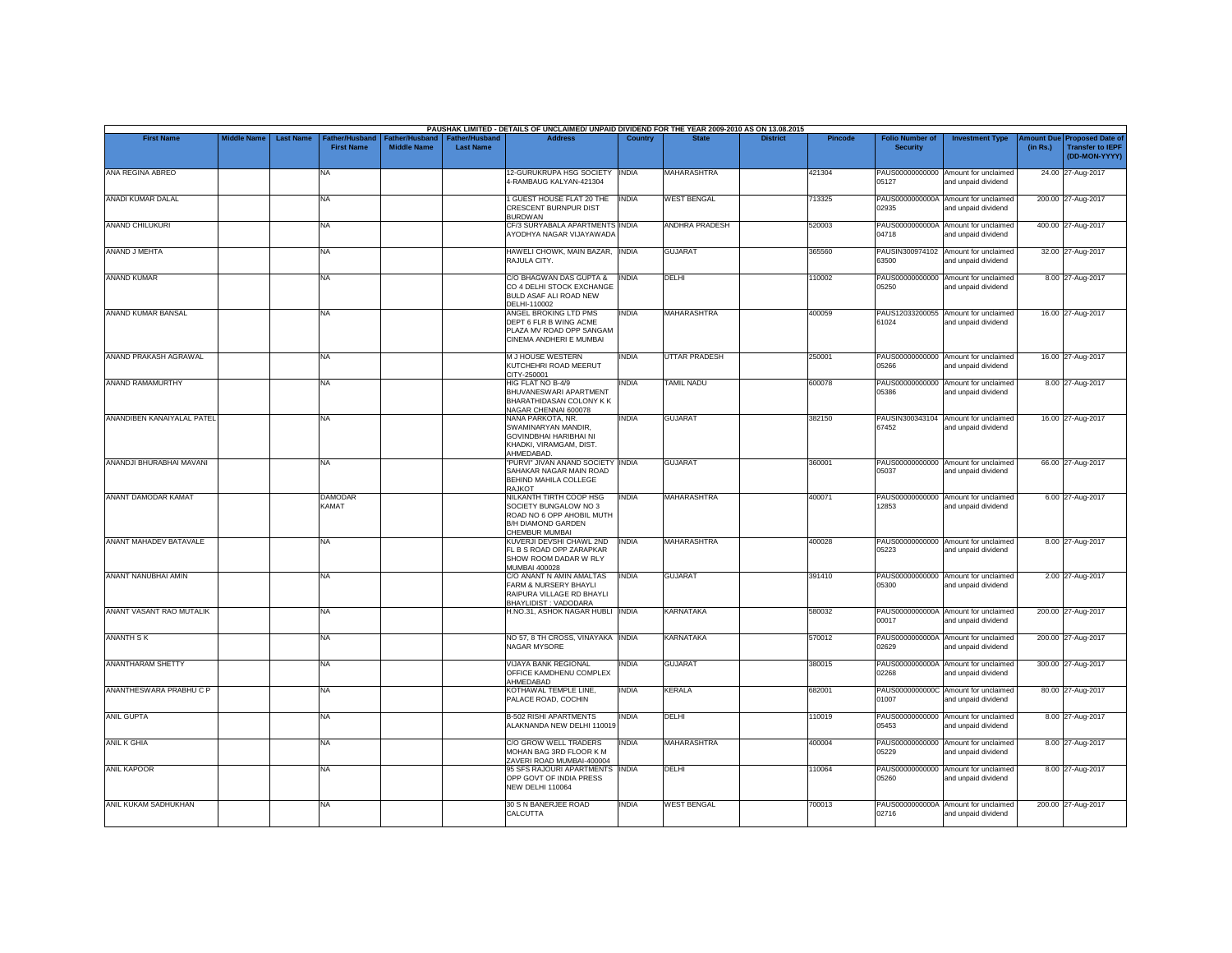| <b>First Name</b>               | <b>Middle Name</b> | <b>Last Name</b> | Father/Husband       | Father/Husband     | <b>Father/Husband</b> | PAUSHAK LIMITED - DETAILS OF UNCLAIMED/ UNPAID DIVIDEND FOR THE YEAR 2009-2010 AS ON 13.08.2015<br><b>Address</b> | Country      |                       | <b>District</b> | <b>Pincode</b> | <b>Folio Number of</b>   | <b>Investment Type</b>                                      | mount Due | <b>Proposed Date of</b>                  |
|---------------------------------|--------------------|------------------|----------------------|--------------------|-----------------------|-------------------------------------------------------------------------------------------------------------------|--------------|-----------------------|-----------------|----------------|--------------------------|-------------------------------------------------------------|-----------|------------------------------------------|
|                                 |                    |                  | <b>First Name</b>    | <b>Middle Name</b> | <b>Last Name</b>      |                                                                                                                   |              |                       |                 |                | <b>Security</b>          |                                                             | (in Rs.)  | <b>Transfer to IEPF</b><br>(DD-MON-YYYY) |
| ANIL KUMAR CHAWLA               |                    |                  | NA                   |                    |                       | 195 SURIYA NIKETAN DELHI<br>110092                                                                                | <b>INDIA</b> | DELHI                 |                 | 110092         | 05294                    | PAUS00000000000 Amount for unclaimed<br>and unpaid dividend |           | 66.00 27-Aug-2017                        |
| ANIL KUMAR J AGARWALA           |                    |                  | NA                   |                    |                       | <b>12 BELIAGHATA ROAD</b><br>CALCUTTA-700015                                                                      | <b>INDIA</b> | <b>WEST BENGAL</b>    |                 | 700015         | 05280                    | PAUS00000000000 Amount for unclaimed<br>and unpaid dividend |           | 8.00 27-Aug-2017                         |
| ANIL KUMAR JAIN                 |                    |                  | NA                   |                    |                       | 2 NAROTAM BHUVAN HANUMAN INDIA<br>ROAD VILE PARLE EAST<br><b>MUMBAI 400057</b>                                    |              | <b>MAHARASHTRA</b>    |                 | 400057         | 05415                    | PAUS00000000000 Amount for unclaimed<br>and unpaid dividend |           | 16.00 27-Aug-2017                        |
| ANIL KUMAR K S                  |                    |                  | NA                   |                    |                       | <b>KUMAR SURGICALS AND</b><br>DIAGNOSITICS XL/1089,<br>ASIABIA TRUS BLDGS<br>T.D.ROAD, ERNAKULAM, COCHIN          | <b>INDIA</b> | <b>KERALA</b>         |                 | 682011         | 01179                    | PAUS0000000000A Amount for unclaimed<br>and unpaid dividend |           | 200.00 27-Aug-2017                       |
| ANIL KUMAR REDDY ISKA           |                    |                  | NA                   |                    |                       | 15-17 BRINDAVANAM NELLORE INDIA<br>A <sub>P</sub>                                                                 |              | <b>ANDHRA PRADESH</b> |                 | 524001         | 04779                    | PAUS0000000000A Amount for unclaimed<br>and unpaid dividend |           | 200.00 27-Aug-2017                       |
| ANIL KUMAR SRIVASTAVA           |                    |                  | NA                   |                    |                       | 8/10 WESTERN EXTENSION<br>AREA KAROL BAGH NEW DELHI<br>110005                                                     | <b>INDIA</b> | DELHI                 |                 | 110005         | 05170                    | PAUS00000000000 Amount for unclaimed<br>and unpaid dividend |           | 16.00 27-Aug-2017                        |
| <b>ANIL P MAJMUDAR</b>          |                    |                  | NA                   |                    |                       | 32-S, HARINAGAR SOCIETY<br>GOTRI ROAD VADODARA                                                                    | <b>INDIA</b> | <b>GUJARAT</b>        |                 | 390015         | 01957                    | PAUS0000000000A Amount for unclaimed<br>and unpaid dividend |           | 800.00 27-Aug-2017                       |
| ANIL PRABHULAL SHAH             |                    |                  | NA                   |                    |                       | WADI SONI POLE NO 4 BARODA INDIA<br>390001                                                                        |              | <b>GUJARAT</b>        |                 | 390001         | 05040                    | PAUS00000000000 Amount for unclaimed<br>and unpaid dividend |           | 16.00 27-Aug-2017                        |
| <b>ANIL RATHORE</b>             |                    |                  | NA                   |                    |                       | C-223 SOUTH MOTI BAGH NEW INDIA<br>DFI HI-110021                                                                  |              | DELHI                 |                 | 110021         | 05146                    | PAUS00000000000 Amount for unclaimed<br>and unpaid dividend |           | 8.00 27-Aug-2017                         |
| <b>ANIL SHARMA</b>              |                    |                  | NA                   |                    |                       | SANGAM THEATRE R K PURAM INDIA<br><b>NEW DELHI-110017</b>                                                         |              | DELHI                 |                 | 110017         | PAUS00000000000<br>05176 | Amount for unclaimed<br>and unpaid dividend                 |           | 8.00 27-Aug-2017                         |
| <b>ANIL SURI</b>                |                    |                  | NA.                  |                    |                       | FLAT NO.51, GANGOTRI<br><b>APARTMENT PLOT</b><br>NO.5, BODELLA PHASA-II<br>VILASPURI NEW DELHINEW<br><b>DELHI</b> | <b>INDIA</b> | DELHI                 |                 | 110018         | 05306                    | PAUS00000000000 Amount for unclaimed<br>and unpaid dividend |           | 50.00 27-Aug-2017                        |
| ANIL TEWARI                     |                    |                  | NA                   |                    |                       | F-10 M A R HOSTEL MAULANA<br>AZAD ROAD NEW DELHI-11001                                                            | <b>INDIA</b> | DELHI                 |                 | 110011         | 05178                    | PAUS00000000000 Amount for unclaimed<br>and unpaid dividend |           | 8.00 27-Aug-2017                         |
| ANILABEN RAMESHCHANDRA<br>PATFI |                    |                  | NA                   |                    |                       | NEAR SOPARIWALA MENSON<br>WADI WADI RAOPURA BARODA<br>390001                                                      | <b>INDIA</b> | <b>GUJARAT</b>        |                 | 390001         | 04967                    | PAUS00000000000 Amount for unclaimed<br>and unpaid dividend |           | 2.00 27-Aug-2017                         |
| ANILBHAI MANUBHAI BHATT         |                    |                  | NA                   |                    |                       | HAVELI STREET GANDEVI DIST INDIA<br>BULSAR PIN-396360                                                             |              | <b>GUJARAT</b>        |                 | 396360         | 05042                    | PAUS00000000000 Amount for unclaimed<br>and unpaid dividend |           | 16.00 27-Aug-2017                        |
| ANILKUMAR AMBALAL PATEL         |                    |                  | NA                   |                    |                       | 6 SOMNATH NAGAR NEAR<br><b>GOVT GODOWN SHAHIBAG</b><br>AHMEDABAD-380004                                           | <b>INDIA</b> | <b>GUJARAT</b>        |                 | 380004         | 05106                    | PAUS00000000000 Amount for unclaimed<br>and unpaid dividend |           | 8.00 27-Aug-2017                         |
| ANILKUMAR CHIMANLAL<br>KHARAWA  |                    |                  | NA                   |                    |                       | MADAN ZAMPA ROAD BARELI<br>KHARWAWAD OPP AZAD<br>GROUND BARODA-390001                                             | <b>INDIA</b> | <b>GUJARAT</b>        |                 | 390001         | 05043                    | PAUS00000000000 Amount for unclaimed<br>and unpaid dividend |           | 8.00 27-Aug-2017                         |
| ANILKUMAR KANTILAL PARIKH       |                    |                  | NA                   |                    |                       | 922 TOKERSHAH'S ST RAIKHAD INDIA<br>AHMEDABAD 380001                                                              |              | <b>GUJARAT</b>        |                 | 380001         | 05099                    | PAUS00000000000 Amount for unclaimed<br>and unpaid dividend |           | 2.00 27-Aug-2017                         |
| <b>ANILKUMAR SANGHVI</b>        |                    |                  | <b>NA</b>            |                    |                       | ARIHUNT BALMUKUND PLOT<br>JYOTI APARTMENT'S STREET<br>NIRMALA RD RAJKOT                                           | <b>INDIA</b> | <b>GUJARAT</b>        |                 | 360005         | 04139                    | PAUS0000000000A Amount for unclaimed<br>and unpaid dividend |           | 200.00 27-Aug-2017                       |
| <b>ANIRBAN BISWAS</b>           |                    |                  | NA                   |                    |                       | FLAT NO-314 SUKHSAGAR<br>APRT 252/A PICNIC GARDEN<br>ROAD CALCUTTA                                                | <b>INDIA</b> | <b>WEST BENGAL</b>    |                 | 700039         | 02807                    | PAUS0000000000A Amount for unclaimed<br>and unpaid dividend |           | 300.00 27-Aug-2017                       |
| <b>ANIRUDHAN N</b>              |                    |                  | <b>NA</b>            |                    |                       | <b>GEETHA NIVAS NORTH OF</b><br>VAZECHERY BRIDGE, ELLEPPY<br><b>ALLEPPY</b>                                       | <b>INDIA</b> | <b>KERALA</b>         |                 | 688001         | 00019                    | PAUS0000000000A Amount for unclaimed<br>and unpaid dividend |           | 200.00 27-Aug-2017                       |
| <b>ANISH J VORA</b>             |                    |                  | <b>JIVRAJ D VORA</b> |                    |                       | 59/2 MOOKATHAL STREET<br>PURUSAWALKAM CHENNAI                                                                     | <b>INDIA</b> | <b>TAMIL NADU</b>     |                 | 600007         | 11094                    | PAUSIN300302100 Amount for unclaimed<br>and unpaid dividend |           | 24.00 27-Aug-2017                        |
| <b>ANITA GUPTA</b>              |                    |                  | NA                   |                    |                       | <b>D-8 ANAND NIKETAN NEW</b><br>DELHI 110021                                                                      | <b>INDIA</b> | DELHI                 |                 | 110021         | 05365                    | PAUS00000000000 Amount for unclaimed<br>and unpaid dividend |           | 32.00 27-Aug-2017                        |
| ANITA JAIN                      |                    |                  | <b>NA</b>            |                    |                       | C-Y /100 S D A HAUZ KHAS NEW INDIA<br>DELHI 110016                                                                |              | DELHI                 |                 | 10016          | 05256                    | PAUS00000000000 Amount for unclaimed<br>and unpaid dividend |           | 8.00 27-Aug-2017                         |
| <b>ANITA SADASIV</b>            |                    |                  | NA                   |                    |                       | 13 BASANTA BOSE ROAD FIRST INDIA<br>FLOOR CALCUTTA 700026                                                         |              | <b>WEST BENGAL</b>    |                 | 700026         | 05236                    | PAUS00000000000 Amount for unclaimed<br>and unpaid dividend |           | 16.00 27-Aug-2017                        |
|                                 |                    |                  |                      |                    |                       |                                                                                                                   |              |                       |                 |                |                          |                                                             |           |                                          |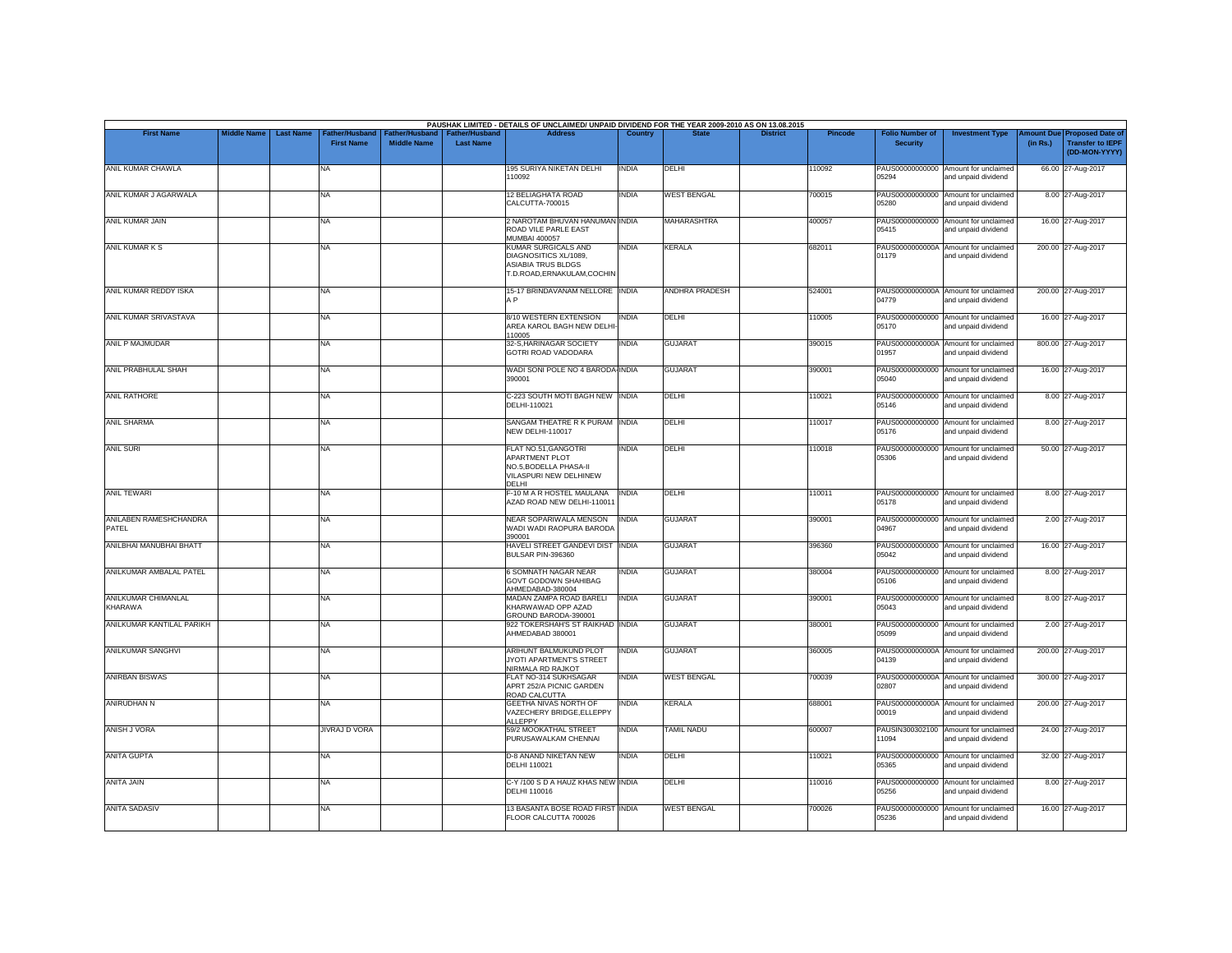|                                        |                    |                  |                                     |                                      |                                           | PAUSHAK LIMITED - DETAILS OF UNCLAIMED/ UNPAID DIVIDEND FOR THE YEAR 2009-2010 AS ON 13.08.2015 |                |                       |                 |                |                                           |                                                             |                               |                                                                     |
|----------------------------------------|--------------------|------------------|-------------------------------------|--------------------------------------|-------------------------------------------|-------------------------------------------------------------------------------------------------|----------------|-----------------------|-----------------|----------------|-------------------------------------------|-------------------------------------------------------------|-------------------------------|---------------------------------------------------------------------|
| <b>First Name</b>                      | <b>Middle Name</b> | <b>Last Name</b> | Father/Husband<br><b>First Name</b> | Father/Husband<br><b>Middle Name</b> | <b>Father/Husband</b><br><b>Last Name</b> | <b>Address</b>                                                                                  | <b>Country</b> | <b>State</b>          | <b>District</b> | <b>Pincode</b> | <b>Folio Number of</b><br><b>Security</b> | <b>Investment Type</b>                                      | <b>Imount Due</b><br>(in Rs.) | <b>Proposed Date of</b><br><b>Transfer to IEPF</b><br>(DD-MON-YYYY) |
| <b>ANJALI SAHNI</b>                    |                    |                  | <b>NA</b>                           |                                      |                                           | <b>B-58 NEW RAJINDER NAGAR</b><br><b>NEW DELHI-110060</b>                                       | <b>INDIA</b>   | DELHI                 |                 | 110060         | 05168                                     | PAUS00000000000 Amount for unclaimed<br>and unpaid dividend |                               | 8.00 27-Aug-2017                                                    |
| ANJANA ASHOK PATEL                     |                    |                  | <b>NA</b>                           |                                      |                                           | LAXMI BHUVAN 3RD ROAD<br>KHAR MUMBAI-400052                                                     | INDIA          | <b>MAHARASHTRA</b>    |                 | 400052         | 05044                                     | PAUS00000000000 Amount for unclaimed<br>and unpaid dividend |                               | 2.00 27-Aug-2017                                                    |
| <b>ANJANA KAPUR</b>                    |                    |                  | <b>NA</b>                           |                                      |                                           | 2566-A SHADI PUR NEW DELHI- INDIA<br>110008                                                     |                | DELHI                 |                 | 110008         | PAUS00000000000<br>05160                  | Amount for unclaimed<br>and unpaid dividend                 |                               | 8.00 27-Aug-2017                                                    |
| <b>ANJANA S SHAH</b>                   |                    |                  | <b>NA</b>                           |                                      |                                           | C/101 DWARKESH L T RD<br>BORIVLI WEST MUMBAI 400092                                             | INDIA          | <b>MAHARASHTRA</b>    |                 | 400092         | PAUS00000000000<br>05349                  | Amount for unclaimed<br>and unpaid dividend                 |                               | 82.00 27-Aug-2017                                                   |
| ANJANA SHANTILAL AMIN                  |                    |                  | <b>NA</b>                           |                                      |                                           | HANUMAN CHOK BHUTADI<br>ZAMPA BARODA 390001                                                     | INDIA          | <b>GUJARAT</b>        |                 | 390001         | 05451                                     | PAUS00000000000 Amount for unclaimed<br>and unpaid dividend |                               | 24.00 27-Aug-2017                                                   |
| ANJANABEN MAHENDRAKUMAR<br><b>SHAH</b> |                    |                  | <b>NA</b>                           |                                      |                                           | A-5 AAVKAR APARTMENTS ST<br>XEVIERS HIGH SCHOOL ROAD<br>NAVARANGAPURA AHMEDABAD<br>380009       | <b>INDIA</b>   | <b>GUJARAT</b>        |                 | 380009         | 05204                                     | PAUS00000000000 Amount for unclaimed<br>and unpaid dividend |                               | 8.00 27-Aug-2017                                                    |
| ANJU BHUTORIA                          |                    |                  | <b>NA</b>                           |                                      |                                           | C/O DAULAT BIJAI SINGH<br>BHUTORIA PATTY NO 7TH PO<br>LADNUN RAJASTHAN 341306                   | <b>INDIA</b>   | <b>RAJASTHAN</b>      |                 | 341306         | 05320                                     | PAUS00000000000 Amount for unclaimed<br>and unpaid dividend |                               | 8.00 27-Aug-2017                                                    |
| <b>ANJU KOTHARI</b>                    |                    |                  | <b>NA</b>                           |                                      |                                           | KOTHARI MEDICALS SHANKAR INDIA<br>MUTT ROAD HASSAN                                              |                | <b>KARNATAKA</b>      |                 | 573201         | 02488                                     | PAUS0000000000A Amount for unclaimed<br>and unpaid dividend |                               | 200.00 27-Aug-2017                                                  |
| <b>ANJU MAKAR</b>                      |                    |                  | <b>NA</b>                           |                                      |                                           | 5/5 WEST PATEL NAGAR NEW<br>DELHI-110008                                                        | <b>INDIA</b>   | DELHI                 |                 | 110008         | PAUS00000000000<br>05288                  | Amount for unclaimed<br>and unpaid dividend                 |                               | 16.00 27-Aug-2017                                                   |
| ANKIT SATISHKUMAR SHAH                 |                    |                  | <b>NA</b>                           |                                      |                                           | 41/B, PARULNAGAR NR. C.P.<br>NAGAR BHUYANGDEV CHAR<br>RASTA GHATLODIA,<br>AHMEDABAD             | india          | <b>GUJARAT</b>        |                 | 380061         | 51725                                     | PAUSIN300982101 Amount for unclaimed<br>and unpaid dividend |                               | 6.00 27-Aug-2017                                                    |
| ANNAPURNA DEVI SETH                    |                    |                  | <b>NA</b>                           |                                      |                                           | 4 CAPPER ROAD LALBAGH<br><b>LUCKNOW</b>                                                         | INDIA          | <b>UTTAR PRADESH</b>  |                 | 226001         | 03386                                     | PAUS0000000000A Amount for unclaimed<br>and unpaid dividend |                               | 200.00 27-Aug-2017                                                  |
| ANNASAHEB DHONDIRAM<br>GONUGADE        |                    |                  | <b>NA</b>                           |                                      |                                           | <b>B-14 AMIT APARTMENTS</b><br>SHIVAJI ROAD PANVEL NAVI<br>MUMBAI DIST RAIGAD                   | INDIA          | MAHARASHTRA           |                 | 410206         | 03781                                     | PAUS0000000000A Amount for unclaimed<br>and unpaid dividend |                               | 600.00 27-Aug-2017                                                  |
| <b>ANSHUL ROHATGI</b>                  |                    |                  | <b>NA</b>                           |                                      |                                           | S/O SRI C B ROHATGI LALLU<br>BABU KA KUNCHA PATNA CITY                                          | <b>INDIA</b>   | <b>BIHAR</b>          |                 | 800009         | 04941                                     | PAUS0000000000A Amount for unclaimed<br>and unpaid dividend |                               | 300.00 27-Aug-2017                                                  |
| ANSUYA BHANUDEV PANDYA                 |                    |                  | <b>NA</b>                           |                                      |                                           | C-11 ASHAPURI SOCIETY NR<br>GHODASAR POLICE CHOWKY<br>MANINAGAR AHMEDABAD<br>380008             | INDIA          | <b>GUJARAT</b>        |                 | 380008         | PAUS00000000000<br>04989                  | Amount for unclaimed<br>and unpaid dividend                 |                               | 12.00 27-Aug-2017                                                   |
| ANSUYA VITHALBHAI JOSHI                |                    |                  | <b>NA</b>                           |                                      |                                           | NAYAN-KUNJ 35/2 JAYANT<br>KUNJ VATWA ROAD<br>MANINAGAR AHMEDABAD-<br>380008                     | <b>INDIA</b>   | <b>GUJARAT</b>        |                 | 380008         | 04990                                     | PAUS00000000000 Amount for unclaimed<br>and unpaid dividend |                               | 6.00 27-Aug-2017                                                    |
| <b>ANTHOJIRAO K</b>                    |                    |                  | <b>NA</b>                           |                                      |                                           | MARUTI NAGAR NR KHB<br>COLONY BELLARY 3                                                         | INDIA          | <b>KARNATAKA</b>      |                 | 583101         | 05381                                     | PAUS00000000000 Amount for unclaimed<br>and unpaid dividend |                               | 16.00 27-Aug-2017                                                   |
| <b>ANTO C PULLOKKARAN</b>              |                    |                  | <b>NA</b>                           |                                      |                                           | NEAR R M H S ALOOR PO<br>ALOOR VIA KALLETTUMKARA<br>DIST.TRICHUR, KERALA                        | <b>INDIA</b>   | <b>KERALA</b>         |                 | 680683         | 04229                                     | PAUS0000000000A Amount for unclaimed<br>and unpaid dividend |                               | 300.00 27-Aug-2017                                                  |
| <b>ANUP TULSYAN</b>                    |                    |                  | <b>NA</b>                           |                                      |                                           | J.T.PHARMA, MAKATPUR,<br>MAMTA MARKET, GIRIDIH<br><b>GIRIDIH</b>                                | INDIA          | <b>JHARKHAND</b>      |                 | 815301         | PAUS12010926000<br>19533                  | Amount for unclaimed<br>and unpaid dividend                 |                               | 150.00 27-Aug-2017                                                  |
| ANURADHA A SHETYE                      |                    |                  | <b>NA</b>                           |                                      |                                           | D/5/8 JEEVAN SHANTI S V<br>ROAD SANTACRUZ WEST<br><b>MUMBAI 400054</b>                          | INDIA          | <b>MAHARASHTRA</b>    |                 | 400054         | 05213                                     | PAUS00000000000 Amount for unclaimed<br>and unpaid dividend |                               | 8.00 27-Aug-2017                                                    |
| ANUSUYA K NARASIMHAN                   |                    |                  | <b>NA</b>                           |                                      |                                           | 501, 4TH CROSS.<br>BANASHANKARI 3RD STAGE,<br>2ND BLOCK, BANGALORE-<br>560085                   | INDIA          | <b>KARNATAKA</b>      |                 | 560085         | PAUS00000000000<br>05231                  | Amount for unclaimed<br>and unpaid dividend                 |                               | 16.00 27-Aug-2017                                                   |
| APABHAI PUNAMBHAI PATEL                |                    |                  | <b>NA</b>                           |                                      |                                           | <b>GANDHI POLE NEAR KARIKUI</b><br>KARAMSAD 388325                                              | <b>INDIA</b>   | <b>GUJARAT</b>        |                 | 388325         | PAUS00000000000<br>05290                  | Amount for unclaimed<br>and unpaid dividend                 |                               | 2.00 27-Aug-2017                                                    |
| APPICONDA CHALAPATHI RAO               |                    |                  | <b>NA</b>                           |                                      |                                           | C/O SHRI A L RAO D NO 49-3-7<br>NR MARUTHI ASHRAM<br>LALITHANAGAR<br>VISAKHAPATNAM 530016       | <b>INDIA</b>   | <b>ANDHRA PRADESH</b> |                 | 530016         | 04992                                     | PAUS00000000000 Amount for unclaimed<br>and unpaid dividend |                               | 2.00 27-Aug-2017                                                    |
| APURBA KUMAR BORAH                     |                    |                  | <b>NA</b>                           |                                      |                                           | PRAGJYOTISH NAGAR<br>GAUHATI-781014                                                             | INDIA          | <b>ASSAM</b>          |                 | 781014         | PAUS00000000000<br>05046                  | Amount for unclaimed<br>and unpaid dividend                 |                               | 2.00 27-Aug-2017                                                    |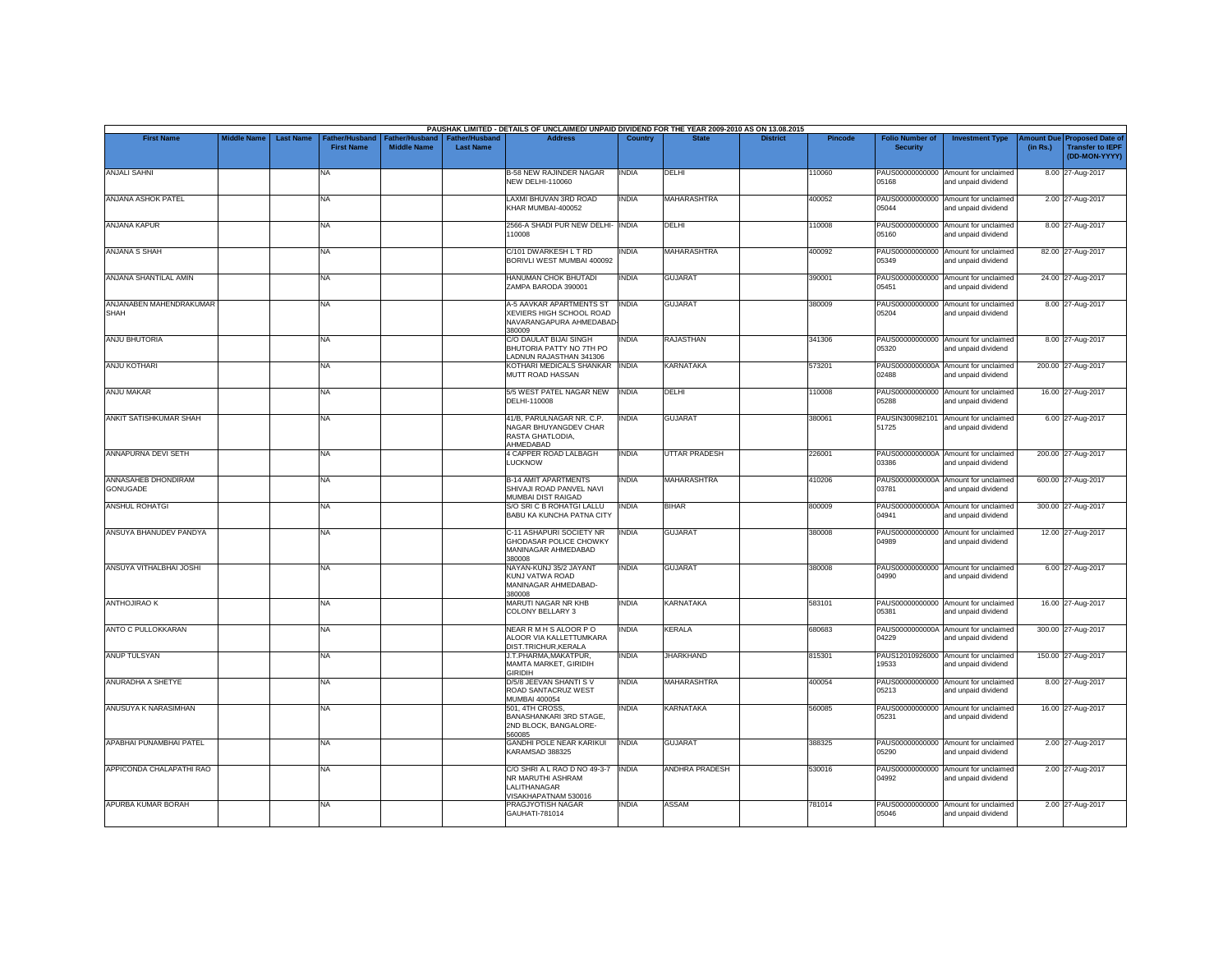|                                   |                    |                  |                                     |                                      |                                    | PAUSHAK LIMITED - DETAILS OF UNCLAIMED/ UNPAID DIVIDEND FOR THE YEAR 2009-2010 AS ON 13.08.2015                                |              |                       |                 |                |                                           |                                                             |                               |                                                                     |
|-----------------------------------|--------------------|------------------|-------------------------------------|--------------------------------------|------------------------------------|--------------------------------------------------------------------------------------------------------------------------------|--------------|-----------------------|-----------------|----------------|-------------------------------------------|-------------------------------------------------------------|-------------------------------|---------------------------------------------------------------------|
| <b>First Name</b>                 | <b>Middle Name</b> | <b>Last Name</b> | Father/Husband<br><b>First Name</b> | Father/Husband<br><b>Middle Name</b> | Father/Husband<br><b>Last Name</b> | <b>Address</b>                                                                                                                 | Country      | <b>State</b>          | <b>District</b> | <b>Pincode</b> | <b>Folio Number of</b><br><b>Security</b> | <b>Investment Type</b>                                      | <b>Imount Due</b><br>(in Rs.) | <b>Proposed Date of</b><br><b>Transfer to IEPF</b><br>(DD-MON-YYYY) |
| <b>ARATI DAS</b>                  |                    |                  | NA                                  |                                      |                                    | FLAT NO 12 INDIAN BANK<br>OFFICER'S QTR 3B & 3C<br>AHIRIPUKUR ROAD CALCUTTA<br>700019                                          | <b>INDIA</b> | <b>WEST BENGAL</b>    |                 | 700019         | 05352                                     | PAUS00000000000 Amount for unclaimed<br>and unpaid dividend |                               | 66.00 27-Aug-2017                                                   |
| ARAYADATH BHASKARAN               |                    |                  | NA                                  |                                      |                                    | KUNDOOPARAMBA PO<br>EDAKKAD CALICUT 673005                                                                                     | <b>INDIA</b> | <b>KERALA</b>         |                 | 673005         | 05088                                     | PAUS00000000000 Amount for unclaimed<br>and unpaid dividend |                               | 50.00 27-Aug-2017                                                   |
| <b>ARCHANA GHOSH</b>              |                    |                  | NA                                  |                                      |                                    | 102 BHUPENDRA BOSE<br>AVENUE FLAT NO-2 CALCUTTA<br>700004                                                                      | <b>INDIA</b> | <b>WEST BENGAL</b>    |                 | 700004         | 05239                                     | PAUS00000000000 Amount for unclaimed<br>and unpaid dividend |                               | 8.00 27-Aug-2017                                                    |
| <b>ARCHANA GUPTA</b>              |                    |                  | <b>NA</b>                           |                                      |                                    | C/O SH P L AGGARWAL 4/76 W   INDIA<br>E A KRISHNA MARKET KAROL<br>BAGH NEW DELHI 110005                                        |              | <b>DELHI</b>          |                 | 110005         | 05189                                     | PAUS00000000000 Amount for unclaimed<br>and unpaid dividend |                               | 16.00 27-Aug-2017                                                   |
| <b>ARCHANA MEHRAY</b>             |                    |                  | NA                                  |                                      |                                    | C/O GIFTSLAND 45 M G MARG<br>ALLAHABAD-211001                                                                                  | <b>INDIA</b> | <b>UTTAR PRADESH</b>  |                 | 211001         | 05107                                     | PAUS00000000000 Amount for unclaimed<br>and unpaid dividend |                               | 24.00 27-Aug-2017                                                   |
| <b>ARCHANA PAREKH</b>             |                    |                  | NA                                  |                                      |                                    | C-249 MALVIYA NAGAR JAIPUR INDIA<br>302017                                                                                     |              | <b>RAJASTHAN</b>      |                 | 302017         | 05143                                     | PAUS00000000000 Amount for unclaimed<br>and unpaid dividend |                               | 8.00 27-Aug-2017                                                    |
| ARDRA HOLDINGS PRIVATE<br>LIMITED |                    |                  | NA                                  |                                      |                                    | C/O FLAT NO 1 THIRD FLOOR<br>CHETAN APARTM- ENTS 15<br>ANAND HOUSING SOC BEHIND<br>EXPRES- S HOTEL ALKAPURI<br>BARODA 390005 - | <b>INDIA</b> | <b>GUJARAT</b>        |                 | 390005         | 05398                                     | PAUS00000000000 Amount for unclaimed<br>and unpaid dividend |                               | 12.00 27-Aug-2017                                                   |
| ARGUN G DADHEECH                  |                    |                  | NA                                  |                                      |                                    | 15-B VASUDEO APARTMENTS<br>OLD NAGARDAS ROAD<br>ANDHERI EAST MUMBAI 400069                                                     | <b>INDIA</b> | MAHARASHTRA           |                 | 400069         | 05281                                     | PAUS00000000000 Amount for unclaimed<br>and unpaid dividend |                               | 16.00 27-Aug-2017                                                   |
| ARJANDAS ATMARAM SACHANI          |                    |                  | NA                                  |                                      |                                    | 93 SINDHI COLONY MAIN ROAD INDIA<br><b>MAIN ROAD RAJKOT</b>                                                                    |              | <b>GUJARAT</b>        |                 | 360001         | 62469                                     | PAUSIN300757106 Amount for unclaimed<br>and unpaid dividend |                               | 200.00 27-Aug-2017                                                  |
| <b>ARJUN HARISINGANI</b>          |                    |                  | NA                                  |                                      |                                    | A-6 MATRUCHAYA MANVEL<br>PADA ROAD VIRAR EAST<br><b>MUMBAL</b>                                                                 | <b>INDIA</b> | <b>MAHARASHTRA</b>    |                 | 401303         | 03674                                     | PAUS0000000000A Amount for unclaimed<br>and unpaid dividend |                               | 300.00 27-Aug-2017                                                  |
| ARJUN MAHADEV JAMBLE              |                    |                  | NA                                  |                                      |                                    | KUVERJI DEVSHI CHAWL 2ND<br>FL B S ROAD OPP ZARAPKAR<br>SHOW ROOM DADAR W RLY<br><b>MUMBAI 400028</b>                          | <b>INDIA</b> | MAHARASHTRA           |                 | 400028         | 05224                                     | PAUS00000000000 Amount for unclaimed<br>and unpaid dividend |                               | 8.00 27-Aug-2017                                                    |
| ARJUN PRASAD AGARWAL              |                    |                  | NA                                  |                                      |                                    | C/O GOVARDHAN DAS<br>AGARWAL SANDGAR PATTY<br>ROAD P O KISHANGANJ BAZAR<br><b>PURNEA</b>                                       | <b>INDIA</b> | <b>BIHAR</b>          |                 | 854301         | 05197                                     | PAUS00000000000 Amount for unclaimed<br>and unpaid dividend |                               | 8.00 27-Aug-2017                                                    |
| ARJUNSINH N JHALA                 |                    |                  | NA                                  |                                      |                                    | 2, GOV. SERVENT SOCIETY,<br>RAIYA RING ROAD, RAJKOT.                                                                           | <b>INDIA</b> | <b>GUJARAT</b>        |                 | 360005         | 05429                                     | PAUS00000000000 Amount for unclaimed<br>and unpaid dividend |                               | 100.00 27-Aug-2017                                                  |
| <b>ARNAB ROUTH</b>                |                    |                  | <b>NA</b>                           |                                      |                                    | P-24 C I T ROAD SCHEME-X M<br>CALCUTTA                                                                                         | <b>INDIA</b> | <b>WEST BENGAL</b>    |                 | 700010         | 02795                                     | PAUS0000000000A Amount for unclaimed<br>and unpaid dividend |                               | 200.00 27-Aug-2017                                                  |
| <b>ARTHUR CHRISTOPHER REGO</b>    |                    |                  | NA                                  |                                      |                                    | 15 GITANJALI S V ROAD<br>BANDRA MUMBAI-400050                                                                                  | <b>INDIA</b> | <b>MAHARASHTRA</b>    |                 | 400050         | 05116                                     | PAUS00000000000 Amount for unclaimed<br>and unpaid dividend |                               | 8.00 27-Aug-2017                                                    |
| <b>ARUN BHATNAGAR</b>             |                    |                  | NA                                  |                                      |                                    | ROXY ROAD LASHKAR<br><b>GWALIOR</b>                                                                                            | <b>INDIA</b> | <b>MADHYA PRADESH</b> |                 | 474001         | 03244                                     | PAUS0000000000A Amount for unclaimed<br>and unpaid dividend |                               | 200.00 27-Aug-2017                                                  |
| ARUN HIRALAL BULSARA              |                    |                  | NA                                  |                                      |                                    | 4 NEHRU NAGAR S M ROAD<br>AHMEDABAD-380015                                                                                     | <b>INDIA</b> | <b>GUJARAT</b>        |                 | 380015         | 05047                                     | PAUS00000000000 Amount for unclaimed<br>and unpaid dividend |                               | 16.00 27-Aug-2017                                                   |
| ARUN JAYANTILAL PATEL             |                    |                  | NA                                  |                                      |                                    | PRATAP ROAD OPP MARATHI-<br>SCHOOL RAOPURA BARODA-<br>390001                                                                   | <b>INDIA</b> | <b>GUJARAT</b>        |                 | 390001         | 04968                                     | PAUS00000000000 Amount for unclaimed<br>and unpaid dividend |                               | 2.00 27-Aug-2017                                                    |
| <b>ARUN KOCHAR</b>                |                    |                  | NA.                                 |                                      |                                    | 23/24 NEERAV PARK SOCIETY<br>MAKARPURA ROAD VADODARA                                                                           | <b>INDIA</b> | <b>GUJARAT</b>        |                 | 390010         | 04418                                     | PAUS0000000000A Amount for unclaimed<br>and unpaid dividend |                               | 200.00 27-Aug-2017                                                  |
| <b>ARUN KUMAR</b>                 |                    |                  | NA                                  |                                      |                                    | H NO 3414 GALI MALYAN DELHI INDIA<br>GATE NEW DELHI-110002                                                                     |              | DELHI                 |                 | 110002         | 05283                                     | PAUS00000000000 Amount for unclaimed<br>and unpaid dividend |                               | 8.00 27-Aug-2017                                                    |
| ARUN KUMAR DHANESHA               |                    |                  | NA                                  |                                      |                                    | <b>HEERA BHAWAN</b><br>BHAKAWARMAL JI KA BAGH<br>CHOPASANI ROAD JODHPUR                                                        | <b>INDIA</b> | <b>RAJASTHAN</b>      |                 | 342001         | PAUSIN301696101<br>59829                  | Amount for unclaimed<br>and unpaid dividend                 |                               | 100.00 27-Aug-2017                                                  |
| ARUN KUMAR GOYAL                  |                    |                  | <b>NA</b>                           |                                      |                                    | <b>B-303 DESIGNERS PARK</b><br>SECTOR-62 NOIDA (U.P.)                                                                          | <b>INDIA</b> | <b>UTTAR PRADESH</b>  |                 | 201301         | 05471                                     | PAUS00000000000 Amount for unclaimed<br>and unpaid dividend |                               | 24.00 27-Aug-2017                                                   |
| <b>ARUN KUMAR GUPTA</b>           |                    |                  | NA                                  |                                      |                                    | <b>INVESTOR'S POINT KHEMKA</b><br>LANE J J ROAD UPPER BAZAR<br><b>RANCHI 834001</b>                                            | <b>INDIA</b> | <b>JHARKHAND</b>      |                 | 834001         | 05334                                     | PAUS00000000000 Amount for unclaimed<br>and unpaid dividend |                               | 66.00 27-Aug-2017                                                   |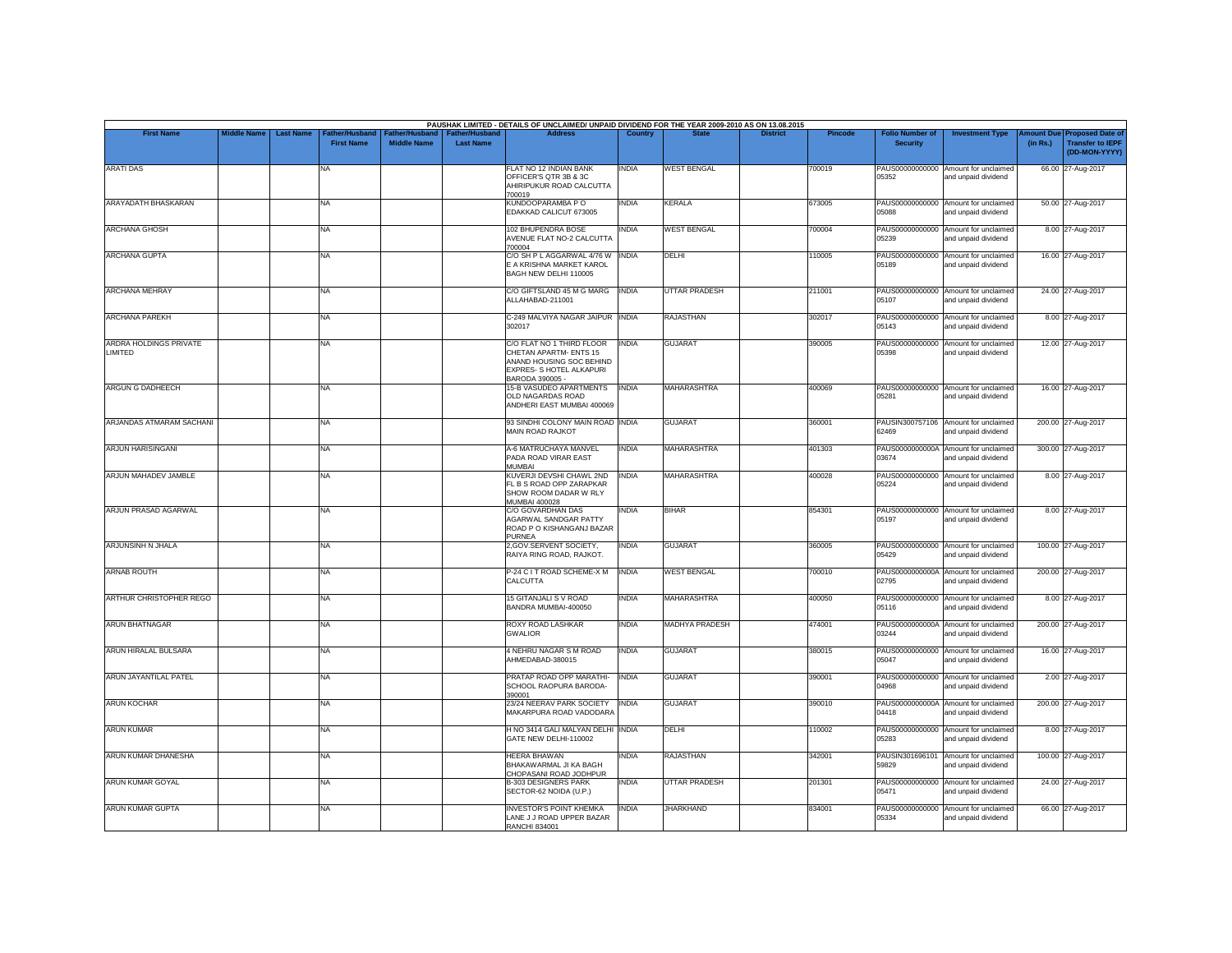|                                       |                    |                  |                                     |                                             |                                           | PAUSHAK LIMITED - DETAILS OF UNCLAIMED/ UNPAID DIVIDEND FOR THE YEAR 2009-2010 AS ON 13.08.2015                      |                |                    |                 |         |                                           |                                                             |                        |                                                                     |
|---------------------------------------|--------------------|------------------|-------------------------------------|---------------------------------------------|-------------------------------------------|----------------------------------------------------------------------------------------------------------------------|----------------|--------------------|-----------------|---------|-------------------------------------------|-------------------------------------------------------------|------------------------|---------------------------------------------------------------------|
| <b>First Name</b>                     | <b>Middle Name</b> | <b>Last Name</b> | Father/Husband<br><b>First Name</b> | <b>Father/Husband</b><br><b>Middle Name</b> | <b>Father/Husband</b><br><b>Last Name</b> | <b>Address</b>                                                                                                       | <b>Country</b> | <b>State</b>       | <b>District</b> | Pincode | <b>Folio Number of</b><br><b>Security</b> | <b>Investment Type</b>                                      | Amount Due<br>(in Rs.) | <b>Proposed Date of</b><br><b>Transfer to IEPF</b><br>(DD-MON-YYYY) |
| <b>ARUN MEHTA</b>                     |                    |                  | <b>NA</b>                           |                                             |                                           | C/O A K PHARMACEUTICALL<br>681 INDIRANAGAR 1ST STAGE<br>P B NO 3820 BANGALORE                                        | <b>INDIA</b>   | KARNATAKA          |                 | 560038  | 02559                                     | PAUS0000000000A Amount for unclaimed<br>and unpaid dividend |                        | 200.00 27-Aug-2017                                                  |
| <b>ARUN PAREKH</b>                    |                    |                  | <b>NA</b>                           |                                             |                                           | C-249 MALVIYA NAGAR JAIPUR INDIA<br>302017                                                                           |                | <b>RAJASTHAN</b>   |                 | 302017  | 05142                                     | PAUS00000000000 Amount for unclaimed<br>and unpaid dividend |                        | 8.00 27-Aug-2017                                                    |
| <b>ARUN SADHU</b>                     |                    |                  | NA                                  |                                             |                                           | EASTEND G T ROAD PO<br>SRIPALLY PERBIRHATA<br><b>BURDWAN</b>                                                         | <b>INDIA</b>   | <b>WEST BENGAL</b> |                 | 713103  | PAUS0000000000A<br>02906                  | Amount for unclaimed<br>and unpaid dividend                 |                        | 200.00 27-Aug-2017                                                  |
| <b>ARUNA GHOSH DASTIDAR</b>           |                    |                  | <b>NA</b>                           |                                             |                                           | 87 AMRIT PURI "A" TOP FLOOR INDIA<br>(GARHI) EAST OF KAILASH<br><b>NEW DELHI 110065</b>                              |                | <b>DFLHI</b>       |                 | 110065  | 05132                                     | PAUS00000000000 Amount for unclaimed<br>and unpaid dividend |                        | 8.00 27-Aug-2017                                                    |
| ARUNA HARIOM KAPOOR                   |                    |                  | <b>NA</b>                           |                                             |                                           | <b>42 ARUNODAYA SOCIETY</b><br>ALKAPURI BARODA-390005                                                                | INDIA          | <b>GUJARAT</b>     |                 | 390005  | PAUS00000000000<br>05048                  | Amount for unclaimed<br>and unpaid dividend                 |                        | 82.00 27-Aug-2017                                                   |
| ARUNA HARSHADBHAI PATEL               |                    |                  | <b>NA</b>                           |                                             |                                           | KINNARI BEAUTY PARLUR OPP<br>LUHANA BLDG TOWER CHAR<br>RASTA BARODA 390001                                           | <b>INDIA</b>   | <b>GUJARAT</b>     |                 | 390001  | 05049                                     | PAUS00000000000 Amount for unclaimed<br>and unpaid dividend |                        | 10.00 27-Aug-2017                                                   |
| ARUNKUMAR PRAVINSAGAR<br><b>DESAI</b> |                    |                  | NA                                  |                                             |                                           | 70 'SAGAR'<br>MAHESHWARNAGAR<br>SUBHANPURA BARODA-390007                                                             | INDIA          | <b>GUJARAT</b>     |                 | 390007  | PAUS00000000000<br>04969                  | Amount for unclaimed<br>and unpaid dividend                 |                        | 2.00 27-Aug-2017                                                    |
| ARUNKUMAR SHIVABHAI PATEL             |                    |                  | <b>NA</b>                           |                                             |                                           | 23 TASKAND SOCIETY BEHIND<br>C N VIDHYALAYA AMBAWADI<br>AHMEDABAD-380015                                             | <b>INDIA</b>   | <b>GUJARAT</b>     |                 | 380015  | 05270                                     | PAUS00000000000 Amount for unclaimed<br>and unpaid dividend |                        | 8.00 27-Aug-2017                                                    |
| <b>ARVIND BADANI</b>                  |                    |                  | <b>NA</b>                           |                                             |                                           | <b>16 INCOME TEX COLONY</b><br>PRATAPNAGAR MAIN ROAD<br>NAGPUR 440022                                                | <b>INDIA</b>   | <b>MAHARASHTRA</b> |                 | 440022  | 05355                                     | PAUS00000000000 Amount for unclaimed<br>and unpaid dividend |                        | 16.00 27-Aug-2017                                                   |
| ARVIND BALKRISHNA<br>MAWLANKAR        |                    |                  | <b>NA</b>                           |                                             |                                           | <b>1127 SHUKARWAR PETH</b><br>KUSUMSHREE PUNE-411001                                                                 | INDIA          | <b>MAHARASHTRA</b> |                 | 411001  | PAUS00000000000<br>04996                  | Amount for unclaimed<br>and unpaid dividend                 |                        | 6.00 27-Aug-2017                                                    |
| <b>ARVIND C VED</b>                   |                    |                  | <b>NA</b>                           |                                             |                                           | B-25, SUN MOON PARK<br>SOCIETY, NEAR AKOTA<br>GARDEN, AKOTA ROAD,<br>VADODARA(GUJ)-390020                            | <b>INDIA</b>   | <b>GUJARAT</b>     |                 | 390020  | PAUS00000000000<br>05337                  | Amount for unclaimed<br>and unpaid dividend                 |                        | 32.00 27-Aug-2017                                                   |
| ARVIND N KALOLIA                      |                    |                  | <b>NA</b>                           |                                             |                                           | "UDAY" CHOKSI PARK VATWA<br>ROAD MANINAGAR<br>AHMEDABAD-380008                                                       | <b>INDIA</b>   | <b>GUJARAT</b>     |                 | 380008  | 05050                                     | PAUS00000000000 Amount for unclaimed<br>and unpaid dividend |                        | 32.00 27-Aug-2017                                                   |
| ARVINDBHAI MAGANBHAI<br>PATEL         |                    |                  | <b>NA</b>                           |                                             |                                           | P C PATEL & CO AT & PO<br>DASRATH DIST BARODA PIN-<br>391740                                                         | INDIA          | <b>GUJARAT</b>     |                 | 391740  | PAUS00000000000<br>05053                  | Amount for unclaimed<br>and unpaid dividend                 |                        | 16.00 27-Aug-2017                                                   |
| ARVINDBHAI MULJIBHAI PATEL            |                    |                  | <b>NA</b>                           |                                             |                                           | MAHADEV FALIA AT & PO<br>SOKHADA DIST BARODA PIN-<br>391240                                                          | india          | <b>GUJARAT</b>     |                 | 391240  | 05056                                     | PAUS00000000000 Amount for unclaimed<br>and unpaid dividend |                        | 2.00 27-Aug-2017                                                    |
| ARVINDBHAI PARSOTTAMDAS<br>PATEL      |                    |                  | <b>NA</b>                           |                                             |                                           | HATHI BHAG SOKHADA DIST<br>BARODA PIN-391240                                                                         | <b>INDIA</b>   | <b>GUJARAT</b>     |                 | 391240  | 05058                                     | PAUS00000000000 Amount for unclaimed<br>and unpaid dividend |                        | 2.00 27-Aug-2017                                                    |
| ARVINDBHAI SOMABHAI PATEL             |                    |                  | <b>NA</b>                           |                                             |                                           | AT BHAILI VILLAGE NEAR<br>PARBADI BARODA PIN-391410                                                                  | <b>INDIA</b>   | <b>GUJARAT</b>     |                 | 391410  | 05060                                     | PAUS00000000000 Amount for unclaimed<br>and unpaid dividend |                        | 16.00 27-Aug-2017                                                   |
| ARVINDBHAI UMEDBHAI PATEL             |                    |                  | <b>NA</b>                           |                                             |                                           | C/O SHRI RAM PESTICIDE &<br>FERTILIZER RELIEF SHOP NO 8<br>OPP S T DEPOT KAPADVANJ<br>DIST KHEDA PIN-387620          | <b>INDIA</b>   | <b>GUJARAT</b>     |                 | 387620  | PAUS00000000000<br>05062                  | Amount for unclaimed<br>and unpaid dividend                 |                        | 2.00 27-Aug-2017                                                    |
| ARVINDKUMAR AMRATLAL<br>DAGLI         |                    |                  | <b>NA</b>                           |                                             |                                           | C/O C MANEKLAL & CO 3RD FL INDIA<br>35/37-DHANJI ST CHANDRA<br>BHUVAN MUMBAI-400003                                  |                | <b>MAHARASHTRA</b> |                 | 400003  | 05217                                     | PAUS00000000000 Amount for unclaimed<br>and unpaid dividend |                        | 8.00 27-Aug-2017                                                    |
| ARVINDKUMAR AMRITLAL SHAH             |                    |                  | <b>NA</b>                           |                                             |                                           | 1062 KUVAWALO KHANCHO<br>KIKABHAT'S POLE DARIAPUR<br>AHMEDABAD-380001                                                | <b>INDIA</b>   | <b>GUJARAT</b>     |                 | 380001  | 05274                                     | PAUS00000000000 Amount for unclaimed<br>and unpaid dividend |                        | 24.00 27-Aug-2017                                                   |
| ARVINDKUMAR BHOGILAL SHAH             |                    |                  | <b>NA</b>                           |                                             |                                           | JOTANANI CHALI RAMNAGAR<br>SABARMATI AHMEDABAD-<br>380005                                                            | <b>INDIA</b>   | <b>GUJARAT</b>     |                 | 380005  | PAUS00000000000<br>05208                  | Amount for unclaimed<br>and unpaid dividend                 |                        | 8.00 27-Aug-2017                                                    |
| <b>ARVINDKUMAR C SHAH</b>             |                    |                  | <b>NA</b>                           |                                             |                                           | C/O ARVINDKUMAR C SHAH 49 INDIA<br>JAWAHAR NAGAR 6TH RD<br>MADHUKUNJ 2ND FL<br><b>GOREGAON WEST MUMBAI</b><br>100062 |                | <b>MAHARASHTRA</b> |                 | 400062  | 05323                                     | PAUS00000000000 Amount for unclaimed<br>and unpaid dividend |                        | 2.00 27-Aug-2017                                                    |
| ARVINDKUMAR CHANDULAL<br><b>SHAH</b>  |                    |                  | <b>NA</b>                           |                                             |                                           | 49 JAWAHAR NAGAR 6TH ROAD INDIA<br>GOREGAON MUMBAI-400062                                                            |                | <b>MAHARASHTRA</b> |                 | 400062  | 04997                                     | PAUS00000000000 Amount for unclaimed<br>and unpaid dividend |                        | 8.00 27-Aug-2017                                                    |
| ARVINDKUMAR<br>HARGOVINDBHAI PATEL    |                    |                  | <b>NA</b>                           |                                             |                                           | FLAT NO 391/M66 JEEVAN<br>SADHANA FLATS PRAGATI<br>NAGAR NAVA VADAJ<br>AHMEDABAD-380013                              | INDIA          | <b>GUJARAT</b>     |                 | 380013  | PAUS00000000000<br>05104                  | Amount for unclaimed<br>and unpaid dividend                 |                        | 8.00 27-Aug-2017                                                    |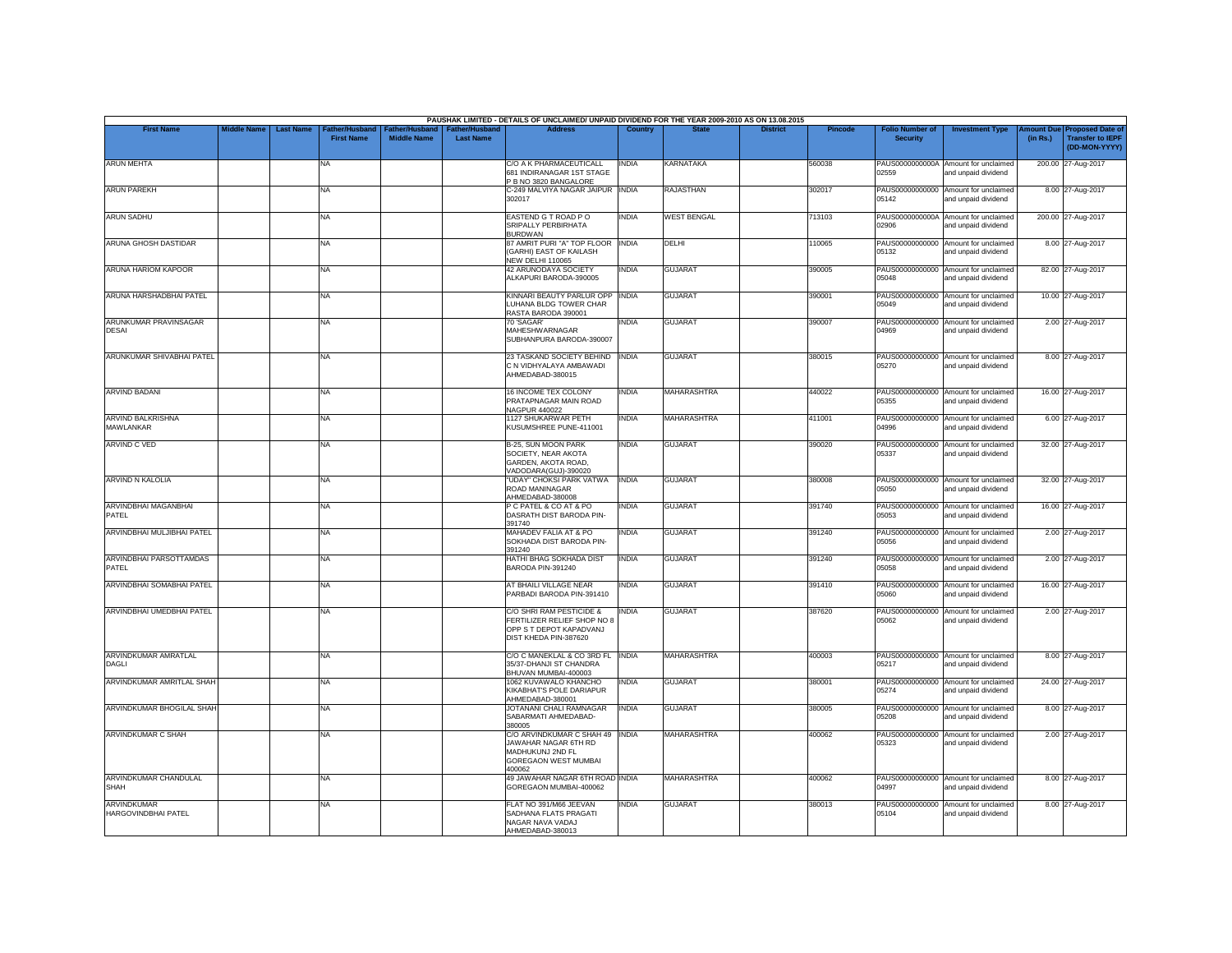|                                         |                    |                  |                                    |                                             |                                           | PAUSHAK LIMITED - DETAILS OF UNCLAIMED/ UNPAID DIVIDEND FOR THE YEAR 2009-2010 AS ON 13.08.2015                   |              |                      |                 |                |                                           |                                                             |                       |                                                                     |
|-----------------------------------------|--------------------|------------------|------------------------------------|---------------------------------------------|-------------------------------------------|-------------------------------------------------------------------------------------------------------------------|--------------|----------------------|-----------------|----------------|-------------------------------------------|-------------------------------------------------------------|-----------------------|---------------------------------------------------------------------|
| <b>First Name</b>                       | <b>Middle Name</b> | <b>Last Name</b> | ather/Husband<br><b>First Name</b> | <b>Father/Husband</b><br><b>Middle Name</b> | <b>Father/Husband</b><br><b>Last Name</b> | <b>Address</b>                                                                                                    | Country      | <b>State</b>         | <b>District</b> | <b>Pincode</b> | <b>Folio Number of</b><br><b>Security</b> | <b>Investment Type</b>                                      | mount Due<br>(in Rs.) | <b>Proposed Date of</b><br><b>Transfer to IEPF</b><br>(DD-MON-YYYY) |
| ARVINDKUMAR PRAGJIBHAI<br><b>MISTRY</b> |                    |                  | NA                                 |                                             |                                           | 27 B JIVARAJ PARK SOCIETY<br>/EJALPUR ROAD AHMEDABAD-<br>380051                                                   | <b>INDIA</b> | GUJARAT              |                 | 380051         | PAUS00000000000<br>05207                  | Amount for unclaimed<br>and unpaid dividend                 |                       | 8.00 27-Aug-2017                                                    |
| ARVINDLAL VITHALDAS SHAH                |                    |                  | <b>NA</b>                          |                                             |                                           | STATION ROAD GODHRA-<br>389001                                                                                    | <b>INDIA</b> | <b>GUJARAT</b>       |                 | 389001         | 05086                                     | PAUS00000000000 Amount for unclaimed<br>and unpaid dividend |                       | 8.00 27-Aug-2017                                                    |
| <b>ASEEM BALL</b>                       |                    |                  | <b>NA</b>                          |                                             |                                           | <b>B-165, POCKET C SIDHARTH</b><br>EXTENSION NEW DELHI                                                            | <b>INDIA</b> | DELHI                |                 | 110014         | PAUS00000000000<br>05153                  | Amount for unclaimed<br>and unpaid dividend                 |                       | 8.00 27-Aug-2017                                                    |
| <b>ASHA BHANSALI</b>                    |                    |                  | <b>NA</b>                          |                                             |                                           | 16-KA-2 JYOTI NAGAR JAIPUR<br>302005                                                                              | <b>INDIA</b> | <b>RAJASTHAN</b>     |                 | 302005         | 05312                                     | PAUS00000000000 Amount for unclaimed<br>and unpaid dividend |                       | 8.00 27-Aug-2017                                                    |
| <b>ASHA GOPINATHAN</b>                  |                    |                  | <b>NA</b>                          |                                             |                                           | 16-A WILLINGDON CRESCENT<br><b>NEW DELHI-110011</b>                                                               | <b>INDIA</b> | DELHI                |                 | 110011         | 05263                                     | PAUS00000000000 Amount for unclaimed<br>and unpaid dividend |                       | 8.00 27-Aug-2017                                                    |
| <b>ASHA KUMAR</b>                       |                    |                  | <b>NA</b>                          |                                             |                                           | 65 SECTOR-37 ARUN VIHAR<br>NOIDA 201303 UP                                                                        | <b>INDIA</b> | <b>UTTAR PRADESH</b> |                 | 201303         | 05391                                     | PAUS00000000000 Amount for unclaimed<br>and unpaid dividend |                       | 74.00 27-Aug-2017                                                   |
| ASHA MAHENDRAKUMAR<br>CHHANGAWALA       |                    |                  | <b>NA</b>                          |                                             |                                           | 33 MANGAL PARK GAJARAWADI INDIA<br>BARODA-390001                                                                  |              | <b>GUJARAT</b>       |                 | 390001         | 04999                                     | PAUS00000000000 Amount for unclaimed<br>and unpaid dividend |                       | 6.00 27-Aug-2017                                                    |
| <b>ASHA N KIRAN</b>                     |                    |                  | <b>NA</b>                          |                                             |                                           | 202 BHAVESHA CO-OP HSG<br>SOCIETY LTD VEERA DESAI<br>ROAD ANDHERI WEST MUMBAI<br>400058                           | INDIA        | <b>MAHARASHTRA</b>   |                 | 400058         | PAUS00000000000<br>05230                  | Amount for unclaimed<br>and unpaid dividend                 |                       | 40.00 27-Aug-2017                                                   |
| ASHA PRADEEP PATEL                      |                    |                  | <b>NA</b>                          |                                             |                                           | 23-C SAHAJANAND<br>APARTMENTS OLD PADRA<br>RAOD NEAR WARD OFFICE<br><b>BARODA</b>                                 | <b>INDIA</b> | <b>GUJARAT</b>       |                 | 380015         | 05333                                     | PAUS00000000000 Amount for unclaimed<br>and unpaid dividend |                       | 66.00 27-Aug-2017                                                   |
| <b>ASHA SHETIYA</b>                     |                    |                  | <b>NA</b>                          |                                             |                                           | DEGREE COLLEGE DANDELI<br>(N.K.)581325 KARNATAKA<br><b>STATE</b>                                                  | <b>INDIA</b> | <b>KARNATAKA</b>     |                 | 581325         | 05436                                     | PAUS00000000000 Amount for unclaimed<br>and unpaid dividend |                       | 32.00 27-Aug-2017                                                   |
| <b>ASHA SHUKLA</b>                      |                    |                  | <b>NA</b>                          |                                             |                                           | 111A/393"RAM NIVAS" ASHOK<br>NAGAR KANPUR-208012                                                                  | <b>INDIA</b> | <b>UTTAR PRADESH</b> |                 | 208012         | PAUS00000000000<br>05244                  | Amount for unclaimed<br>and unpaid dividend                 |                       | 16.00 27-Aug-2017                                                   |
| <b>ASHOK B KUMAR</b>                    |                    |                  | <b>NA</b>                          |                                             |                                           | FLAT NO-19 5TH FLOOR SHITAL INDIA<br>DARSHAN G V S ROAD-4<br>MULUND EAST MUMBAI 400081                            |              | <b>MAHARASHTRA</b>   |                 | 400081         | 05122                                     | PAUS00000000000 Amount for unclaimed<br>and unpaid dividend |                       | 8.00 27-Aug-2017                                                    |
| ASHOK DIGAMBAR PARAB                    |                    |                  | <b>NA</b>                          |                                             |                                           | SIDDHIVINAYAK BUILDING<br>GROUND FLOOR NEAR DENA<br><b>BANK MANOHAR ROAD</b><br>PALGHAR WEST DIST THANE<br>401404 | <b>INDIA</b> | <b>MAHARASHTRA</b>   |                 | 401404         | 05233                                     | PAUS00000000000 Amount for unclaimed<br>and unpaid dividend |                       | 8.00 27-Aug-2017                                                    |
| <b>ASHOK DIPAKBHAI PARIKH</b>           |                    |                  | <b>NA</b>                          |                                             |                                           | 203 SITARAM APARTMENT<br>ELLORA PARK NEAR<br>SUBHANPURA ROAD<br>MANUSMRUTI HOSPITAL<br><b>BARODA 390007</b>       | <b>INDIA</b> | <b>GUJARAT</b>       |                 | 390007         | 05066                                     | PAUS00000000000 Amount for unclaimed<br>and unpaid dividend |                       | 16.00 27-Aug-2017                                                   |
| <b>ASHOK GANESH JOSHI</b>               |                    |                  | <b>NA</b>                          |                                             |                                           | COMPUTECH BELGAUM ROAD<br><b>KHANAPUR</b>                                                                         | <b>INDIA</b> | <b>KARNATAKA</b>     |                 | 591302         | 00990                                     | PAUS0000000000A Amount for unclaimed<br>and unpaid dividend |                       | 1000.00 27-Aug-2017                                                 |
| ASHOK JAYANTILAL SHAH                   |                    |                  | <b>NA</b>                          |                                             |                                           | 2/B, BHARATI SOCIETY GUNJ<br>BAZAR ROAD PATAN(N. GUJ)                                                             | <b>INDIA</b> | <b>GUJARAT</b>       |                 | 384265         | 05474                                     | PAUS00000000000 Amount for unclaimed<br>and unpaid dividend |                       | 8.00 27-Aug-2017                                                    |
| ASHOK K ADLAKHA                         |                    |                  | <b>NA</b>                          |                                             |                                           | C/O ALEMBIC CHEMICAL<br>WORKS CO LTD 110 J L NEHRU<br>ROAD AMBALA CANTT                                           | <b>INDIA</b> | <b>HARYANA</b>       |                 | 133001         | 03411                                     | PAUS0000000000A Amount for unclaimed<br>and unpaid dividend |                       | 200.00 27-Aug-2017                                                  |
| <b>ASHOK KOHLI</b>                      |                    |                  | <b>NA</b>                          |                                             |                                           | <b>BSO GE SRI GANGANAGAR</b><br>CANTT 335001 RAJASTHAN                                                            | <b>INDIA</b> | <b>RAJASTHAN</b>     |                 | 335001         | 05345                                     | PAUS00000000000 Amount for unclaimed<br>and unpaid dividend |                       | 40.00 27-Aug-2017                                                   |
| ASHOK KUMAR AGARWAL                     |                    |                  | <b>NA</b>                          |                                             |                                           | FD-54 HAL FLATS OLDMADRAS<br>ROAD BANGALORE 560093                                                                | <b>INDIA</b> | <b>KARNATAKA</b>     |                 | 560093         | 05276                                     | PAUS00000000000 Amount for unclaimed<br>and unpaid dividend |                       | 16.00 27-Aug-2017                                                   |
| <b>ASHOK KUMAR ARORA</b>                |                    |                  | <b>NA</b>                          |                                             |                                           | 23-B RAM NAGAR AMBALA<br>CANTT HARYANA                                                                            | <b>INDIA</b> | <b>HARYANA</b>       |                 | 133001         | 03410                                     | PAUS0000000000A Amount for unclaimed<br>and unpaid dividend |                       | 200.00 27-Aug-2017                                                  |
| ASHOK KUMAR BANSAL                      |                    |                  | <b>NA</b>                          |                                             |                                           | 55, ENGINEERS ENCLAVE PITAM INDIA<br>PURA DELHI                                                                   |              | DELHI                |                 | 110034         | PAUS00000000000<br>05317                  | Amount for unclaimed<br>and unpaid dividend                 |                       | 82.00 27-Aug-2017                                                   |
| <b>ASHOK KUMAR DEWAN</b>                |                    |                  | <b>NA</b>                          |                                             |                                           | B-XIX 1103 D TAGORE NAGAR<br>LUDHIANA                                                                             | <b>INDIA</b> | <b>PUNJAB</b>        |                 | 141001         | 03423                                     | PAUS0000000000A Amount for unclaimed<br>and unpaid dividend |                       | 2500.00 27-Aug-2017                                                 |
| <b>ASHOK KUMAR GHOSH</b>                |                    |                  | NA                                 |                                             |                                           | 102 BHUPENDRA BOSE<br>AVENUE FLAT NO-2 CALCUTTA<br>700004                                                         | india        | <b>WEST BENGAL</b>   |                 | 700004         | 05238                                     | PAUS00000000000 Amount for unclaimed<br>and unpaid dividend |                       | 8.00 27-Aug-2017                                                    |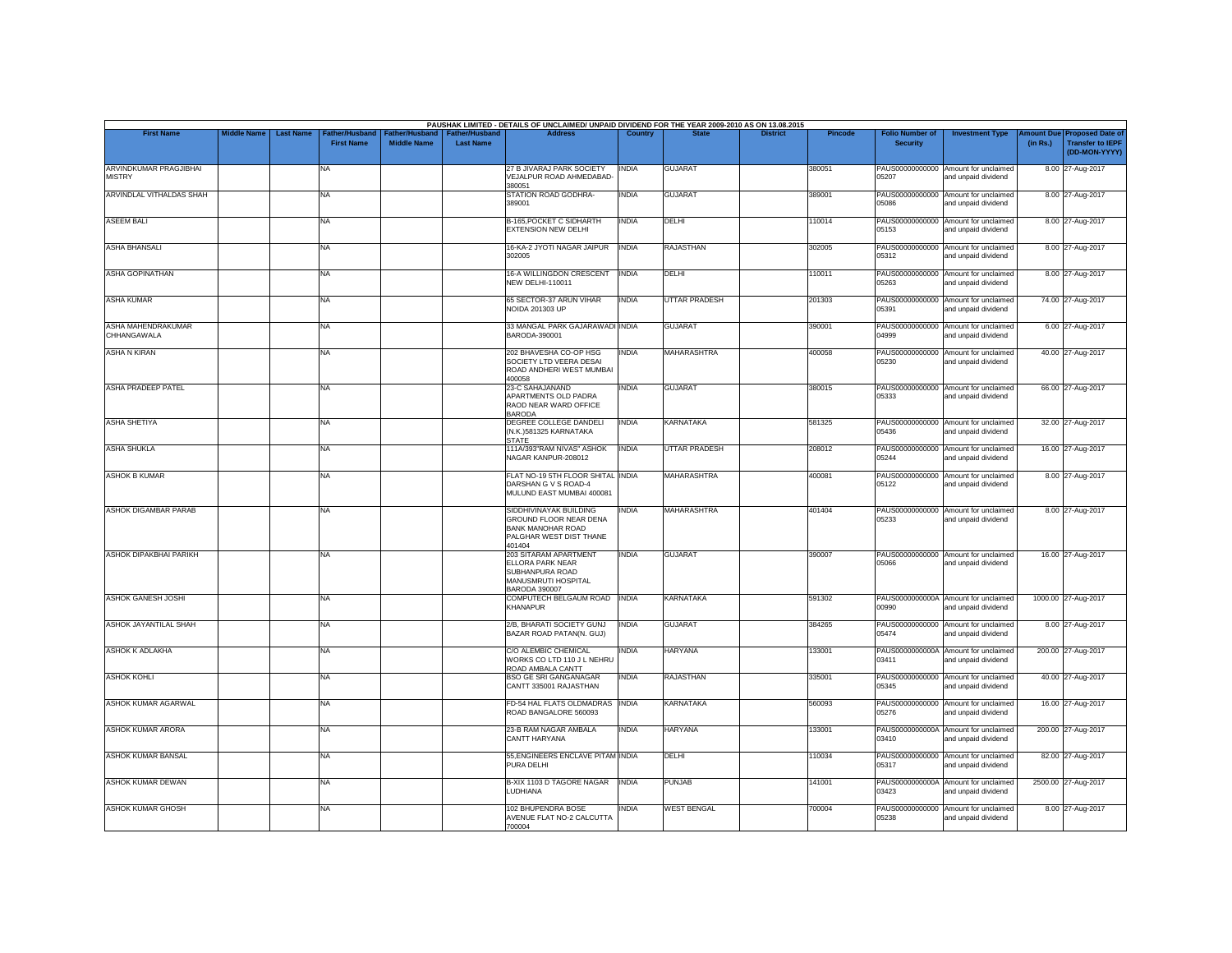|                                          |                    |                                                         |                                      |                                           | PAUSHAK LIMITED - DETAILS OF UNCLAIMED/ UNPAID DIVIDEND FOR THE YEAR 2009-2010 AS ON 13.08.2015              |                |                      |                 |                |                                           |                                                             |          |                                                                        |
|------------------------------------------|--------------------|---------------------------------------------------------|--------------------------------------|-------------------------------------------|--------------------------------------------------------------------------------------------------------------|----------------|----------------------|-----------------|----------------|-------------------------------------------|-------------------------------------------------------------|----------|------------------------------------------------------------------------|
| <b>First Name</b>                        | <b>Middle Name</b> | <b>Last Name</b><br>Father/Husband<br><b>First Name</b> | Father/Husband<br><b>Middle Name</b> | <b>Father/Husband</b><br><b>Last Name</b> | <b>Address</b>                                                                                               | <b>Country</b> | <b>State</b>         | <b>District</b> | <b>Pincode</b> | <b>Folio Number of</b><br><b>Security</b> | <b>Investment Type</b>                                      | (in Rs.) | mount Due Proposed Date of<br><b>Transfer to IEPF</b><br>(DD-MON-YYYY) |
| <b>ASHOK KUMAR GUPTA</b>                 |                    | NA                                                      |                                      |                                           | J-7/44 RAJOURI GARDEN NEW<br>DELHI-110027                                                                    | <b>INDIA</b>   | DELHI                |                 | 110027         | PAUS00000000000<br>05157                  | Amount for unclaimed<br>and unpaid dividend                 |          | 8.00 27-Aug-2017                                                       |
| <b>ASHOK KUMAR MAGOO</b>                 |                    | <b>NA</b>                                               |                                      |                                           | 30/14 ASHOK NAGAR NEW<br>DELHI-110018                                                                        | <b>INDIA</b>   | DELHI                |                 | 110018         | 05265                                     | PAUS00000000000 Amount for unclaimed<br>and unpaid dividend |          | 8.00 27-Aug-2017                                                       |
| ASHOK KUMAR MOHANLAL<br><b>SUREKA</b>    |                    | <b>NA</b>                                               |                                      |                                           | D 504 DHANANJAY TOWER 100 INDIA<br>FT ROAD NR SHYAMAL CROSS<br>ROAD SATELLITE ROAD<br>AHMEDABAD              |                | <b>GUJARAT</b>       |                 | 380015         | PAUSIN301276301<br>67234                  | Amount for unclaimed<br>and unpaid dividend                 |          | 24.00 27-Aug-2017                                                      |
| ASHOK KUMAR RAHEJA                       |                    | <b>NA</b>                                               |                                      |                                           | F1/U-100, II FLOOR NORTH<br>PITAMPURA DELHI                                                                  | <b>INDIA</b>   | DELHI                |                 | 110034         | 03879                                     | PAUS0000000000A Amount for unclaimed<br>and unpaid dividend |          | 200.00 27-Aug-2017                                                     |
| ASHOK MATHURDAS THAKRAR                  |                    | <b>NA</b>                                               |                                      |                                           | 33-B KOTECHA NAGAR RAJKOT INDIA<br>360001                                                                    |                | <b>GUJARAT</b>       |                 | 360001         | 05067                                     | PAUS00000000000 Amount for unclaimed<br>and unpaid dividend |          | 16.00 27-Aug-2017                                                      |
| <b>ASHOK NAIR</b>                        |                    | <b>NA</b>                                               |                                      |                                           | FLAT NO.801, SHYAM VRUND<br>APPA-RTMENTS.OPP<br>DHANANJAY TOWERS OFF 100<br>FEET ROAD, SATELITE<br>AHMEDABAD | <b>INDIA</b>   | <b>GUJARAT</b>       |                 | 380015         | PAUS0000000000A<br>02965                  | Amount for unclaimed<br>and unpaid dividend                 |          | 200.00 27-Aug-2017                                                     |
| ASHOK RAJARAM GUPTE                      |                    | <b>NA</b>                                               |                                      |                                           | 208, SAMRUDDHI COMPLEX, II<br>FLOOR, OPP.CRYSTAL<br>PLAZA, NR. RACHANA AVENUE<br>GOTRI MAIN ROAD VADODARA    | <b>INDIA</b>   | <b>GUJARAT</b>       |                 | 390021         | 05068                                     | PAUS00000000000 Amount for unclaimed<br>and unpaid dividend |          | 2.00 27-Aug-2017                                                       |
| <b>ASHOK ROY</b>                         |                    | <b>NA</b>                                               |                                      |                                           | AJOY ROY ROAD MORABADI<br>RANCHI BIHAR 834008                                                                | <b>INDIA</b>   | <b>JHARKHAND</b>     |                 | 834008         | 05201                                     | PAUS00000000000 Amount for unclaimed<br>and unpaid dividend |          | 8.00 27-Aug-2017                                                       |
| <b>ASHOK SHANKAR BHAVE</b>               |                    | <b>NA</b>                                               |                                      |                                           | <b>GANESHWADI BEHIND</b><br>KHANDERAO MARKET BARODA<br>390001                                                | <b>INDIA</b>   | <b>GUJARAT</b>       |                 | 390001         | PAUS00000000000<br>05001                  | Amount for unclaimed<br>and unpaid dividend                 |          | 12.00 27-Aug-2017                                                      |
| <b>ASHOK V NANKANI</b>                   |                    | <b>NA</b>                                               |                                      |                                           | P W D 13/8 PIMPRI POONA-<br>411017                                                                           | <b>INDIA</b>   | MAHARASHTRA          |                 | 411017         | 05183                                     | PAUS00000000000 Amount for unclaimed<br>and unpaid dividend |          | 8.00 27-Aug-2017                                                       |
| ASHOKBHAI PARSHOTTAMDAS<br>PATEL         |                    | <b>NA</b>                                               |                                      |                                           | 9 BARODA PEOPLES CO-OP<br>SOCIETY ALKAPURI BARODA-<br>390005                                                 | <b>INDIA</b>   | <b>GUJARAT</b>       |                 | 390005         | PAUS00000000000<br>05071                  | Amount for unclaimed<br>and unpaid dividend                 |          | 2.00 27-Aug-2017                                                       |
| ASHOKBHAI RASIKLAL SHAH                  |                    | <b>NA</b>                                               |                                      |                                           | PREMANAND KAVI'S POLE VADI INDIA<br>BARODA-390001                                                            |                | <b>GUJARAT</b>       |                 | 390001         | 05072                                     | PAUS00000000000 Amount for unclaimed<br>and unpaid dividend |          | 2.00 27-Aug-2017                                                       |
| <b>ASHOKKUMAR MODY</b>                   |                    | <b>NA</b>                                               |                                      |                                           | 17, SHANTI NIVAS SOCIETY,<br>PRABHA ROAD GODHRA                                                              | <b>INDIA</b>   | <b>GUJARAT</b>       |                 | 389001         | 42129                                     | PAUS12027400000 Amount for unclaimed<br>and unpaid dividend |          | 6.00 27-Aug-2017                                                       |
| ASHOKKUMAR R BAJAJ                       |                    | <b>NA</b>                                               |                                      |                                           | 35 NUTAN CLOTH MARKET O/S  INDIA<br>RAIPUR GATE AHMEDABAD<br>380022                                          |                | <b>GUJARAT</b>       |                 | 380022         | 05353                                     | PAUS00000000000 Amount for unclaimed<br>and unpaid dividend |          | 8.00 27-Aug-2017                                                       |
| ASHRUMATI SHANKERLAL<br><b>SATPANTHI</b> |                    | <b>NA</b>                                               |                                      |                                           | SUMEL FLATS BLOCK D/6<br>TASKAND SOCIETY AMBAWADI<br>BHUDERPURA ELLISBRIDGE<br>AHMEDABAD-380015              | <b>INDIA</b>   | <b>GUJARAT</b>       |                 | 380015         | 05003                                     | PAUS00000000000 Amount for unclaimed<br>and unpaid dividend |          | 2.00 27-Aug-2017                                                       |
| ASHVINKUMAR<br>PURUSHOTTAMDAS PATEL      |                    | NA                                                      |                                      |                                           | JESANG VANMALI'S MADH AT<br>UMTA TA VISNAGAR DIST<br>MEHSANA-384320                                          | <b>INDIA</b>   | <b>GUJARAT</b>       |                 | 384320         | 05271                                     | PAUS00000000000 Amount for unclaimed<br>and unpaid dividend |          | 8.00 27-Aug-2017                                                       |
| ASHWANI BHARGAVA                         |                    | <b>NA</b>                                               |                                      |                                           | C/O 20/B STAR PAPER MILLS<br>LTD SAHARANPUR 247001<br>U.P.                                                   | <b>INDIA</b>   | <b>UTTAR PRADESH</b> |                 | 247001         | 05371                                     | PAUS00000000000 Amount for unclaimed<br>and unpaid dividend |          | 32.00 27-Aug-2017                                                      |
| <b>ASHWIN B PATEL</b>                    |                    | <b>NA</b>                                               |                                      |                                           | 19 AVKAR SOCIETY<br>MANJALPUR NAKA VADODARA<br>390011                                                        | INDIA          | <b>GUJARAT</b>       |                 | 390011         | 05363                                     | PAUS00000000000 Amount for unclaimed<br>and unpaid dividend |          | 2.00 27-Aug-2017                                                       |
| ASHWIN NANALAL MEHTA                     |                    | <b>NA</b>                                               |                                      |                                           | C/O THE SWASTIK JANATA<br>SAHAKARI BANK LTD 502<br>KALBADEVI ROAD MUMBAI-<br>400002                          | <b>INDIA</b>   | <b>MAHARASHTRA</b>   |                 | 400002         | 05216                                     | PAUS00000000000 Amount for unclaimed<br>and unpaid dividend |          | 8.00 27-Aug-2017                                                       |
| <b>ASHWINBHAI BHAILALBHAI</b><br>PATEL   |                    | <b>NA</b>                                               |                                      |                                           | 17 PRATAPKUNJ KARELIBAG<br>BARODA-390001                                                                     | <b>INDIA</b>   | <b>GUJARAT</b>       |                 | 390001         | 05075                                     | PAUS00000000000 Amount for unclaimed<br>and unpaid dividend |          | 2.00 27-Aug-2017                                                       |
| ASHWINBHAI KANTIBHAI PATEL               |                    | <b>NA</b>                                               |                                      |                                           | 16 ANANDNAGAR SOCIETY<br>JETALPUR ROAD BARODA-<br>390005                                                     | <b>INDIA</b>   | <b>GUJARAT</b>       |                 | 390005         | 05308                                     | PAUS00000000000 Amount for unclaimed<br>and unpaid dividend |          | 16.00 27-Aug-2017                                                      |
| ASHWINI KUMAR MISRA                      |                    | <b>NA</b>                                               |                                      |                                           | 111/336 MAHESH KUTI ASHOK<br>NAGAR KANPUR-208012                                                             | <b>INDIA</b>   | <b>UTTAR PRADESH</b> |                 | 208012         | 05245                                     | PAUS00000000000 Amount for unclaimed<br>and unpaid dividend |          | 8.00 27-Aug-2017                                                       |
| <b>ASMA HUSSAIN</b>                      |                    | <b>NA</b>                                               |                                      |                                           | NO 94.1ST MAIN ROAD LALJI<br>NAGAR BANGALORE                                                                 | <b>INDIA</b>   | <b>KARNATAKA</b>     |                 | 560030         | 01973                                     | PAUS0000000000A Amount for unclaimed<br>and unpaid dividend |          | 600.00 27-Aug-2017                                                     |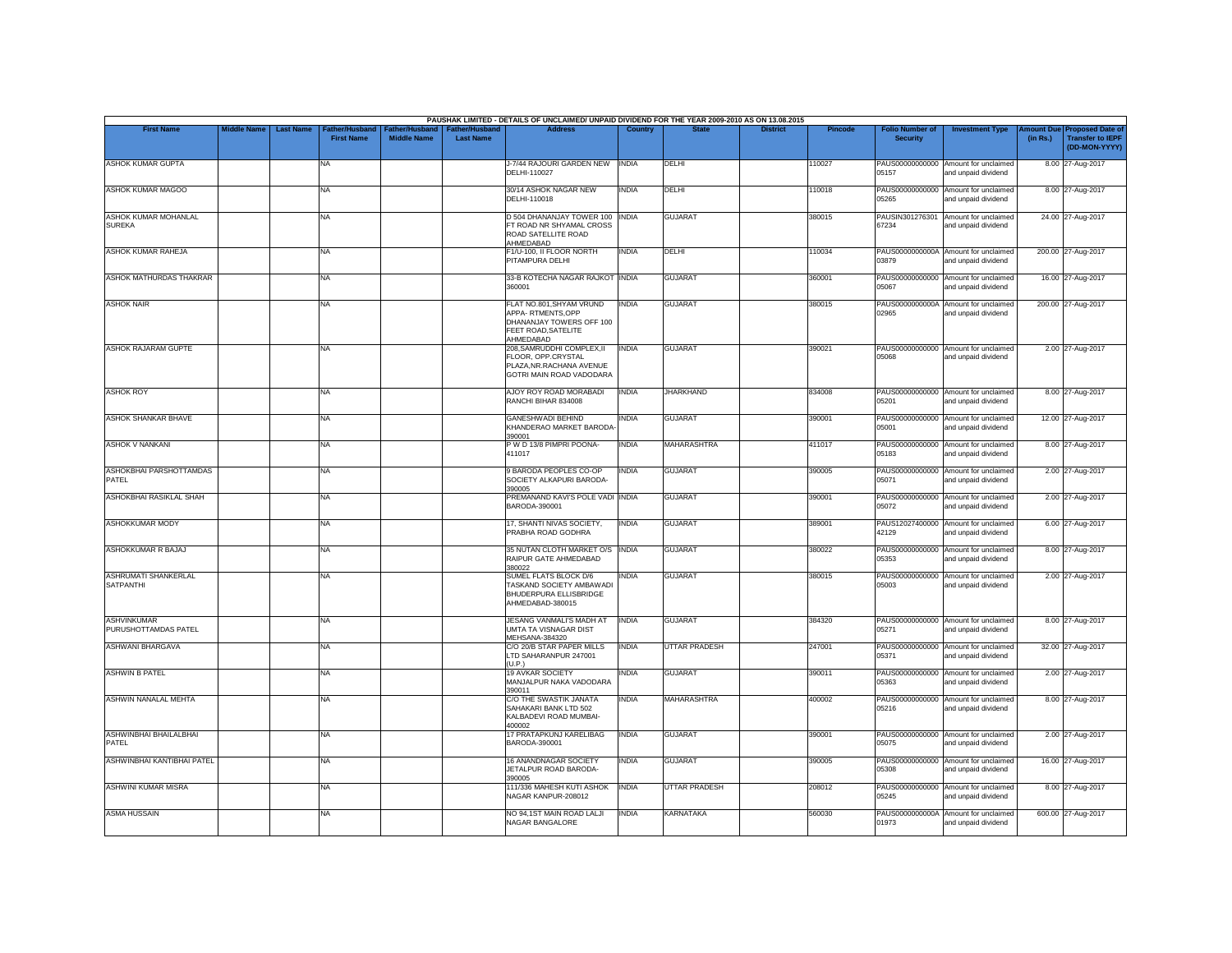|                                        |                    |                                                         |                                      |                                           | PAUSHAK LIMITED - DETAILS OF UNCLAIMED/ UNPAID DIVIDEND FOR THE YEAR 2009-2010 AS ON 13.08.2015                                      |                |                      |                 |                |                                           |                                                             |          |                                                                                |
|----------------------------------------|--------------------|---------------------------------------------------------|--------------------------------------|-------------------------------------------|--------------------------------------------------------------------------------------------------------------------------------------|----------------|----------------------|-----------------|----------------|-------------------------------------------|-------------------------------------------------------------|----------|--------------------------------------------------------------------------------|
| <b>First Name</b>                      | <b>Middle Name</b> | <b>Last Name</b><br>Father/Husband<br><b>First Name</b> | Father/Husband<br><b>Middle Name</b> | <b>Father/Husband</b><br><b>Last Name</b> | <b>Address</b>                                                                                                                       | <b>Country</b> | <b>State</b>         | <b>District</b> | <b>Pincode</b> | <b>Folio Number of</b><br><b>Security</b> | <b>Investment Type</b>                                      | (in Rs.) | <b>Amount Due Proposed Date of</b><br><b>Transfer to IEPF</b><br>(DD-MON-YYYY) |
| ASMABAI HASHIMBHAI<br><b>MOTIWALA</b>  |                    | NA                                                      |                                      |                                           | 4TH FLOOR FIDA BLDG 18<br>PRINCESS STREET MUMBAI-<br>400002                                                                          | INDIA          | <b>MAHARASHTRA</b>   |                 | 400002         | PAUS00000000000<br>05006                  | Amount for unclaimed<br>and unpaid dividend                 |          | 16.00 27-Aug-2017                                                              |
| <b>ASOK MUKHOPADHYAY</b>               |                    | <b>NA</b>                                               |                                      |                                           | 188/2A PICNIC GARDEN ROAD<br>CALCUTTA                                                                                                | <b>INDIA</b>   | <b>WEST BENGAL</b>   |                 | 700039         | 02869                                     | PAUS0000000000A Amount for unclaimed<br>and unpaid dividend |          | 200.00 27-Aug-2017                                                             |
| <b>ASOKE KUMAR DAS</b>                 |                    | <b>NA</b>                                               |                                      |                                           | 45/44 B G ROAD P O B GARDEN INDIA<br><b>HOWRAH</b>                                                                                   |                | <b>WEST BENGAL</b>   |                 | 711103         | PAUS0000000000A<br>02789                  | Amount for unclaimed<br>and unpaid dividend                 |          | 200.00 27-Aug-2017                                                             |
| <b>ASVINKUMAR MAGANLAL</b><br>THAKKAR  |                    | <b>NA</b>                                               |                                      |                                           | 95 SANGAM SOCIETY HARNI<br>ROAD BARODA 390006                                                                                        | <b>INDIA</b>   | <b>GUJARAT</b>       |                 | 390006         | 05077                                     | PAUS00000000000 Amount for unclaimed<br>and unpaid dividend |          | 2.00 27-Aug-2017                                                               |
| <b>ATAM DEVI</b>                       |                    | NA                                                      |                                      |                                           | WZ-91 RAM GARH COLONEY<br>NAJAF GARH ROAD NEW DELHI<br>110015                                                                        | <b>INDIA</b>   | DELHI                |                 | 110015         | 05257                                     | PAUS00000000000 Amount for unclaimed<br>and unpaid dividend |          | 8.00 27-Aug-2017                                                               |
| <b>ATASI GHOSH</b>                     |                    | <b>NA</b>                                               |                                      |                                           | FLAT NO 301, BLOCK E, SILVER INDIA<br>TOWER THAKUR COMPLEX,<br>KANDIVALI (E) MUMBAI                                                  |                | <b>MAHARASHTRA</b>   |                 | 400101         | 04579                                     | PAUS0000000000A Amount for unclaimed<br>and unpaid dividend |          | 200.00 27-Aug-2017                                                             |
| ATAULLA MOHAMMED                       |                    | <b>NA</b>                                               |                                      |                                           | 3-5-784/2/1 DARSHAK LTD OPP   INDIA<br>KINGKOTHI HOSPITAL<br>HYDERABAD                                                               |                | ANDHRA PRADESH       |                 | 500029         | 03218                                     | PAUS0000000000A Amount for unclaimed<br>and unpaid dividend |          | 600.00 27-Aug-2017                                                             |
| ATHAM YOUSUFF A                        |                    | <b>NA</b>                                               |                                      |                                           | 4, WEST CAR ST., TIRUNELVELI INDIA                                                                                                   |                | TAMIL NADU           |                 | 627006         | 00319                                     | PAUS0000000000A Amount for unclaimed<br>and unpaid dividend |          | 400.00 27-Aug-2017                                                             |
| ATUL KHANDELWAL                        |                    | <b>NA</b>                                               |                                      |                                           | 44 A/1 OPP GUPTA POLYCLINIC INDIA<br>INDIRA NAGAR BAREILLY U P                                                                       |                | <b>UTTAR PRADESH</b> |                 | 243001         | 03975                                     | PAUS0000000000A Amount for unclaimed<br>and unpaid dividend |          | 600.00 27-Aug-2017                                                             |
| <b>ATUL KUMAR MISHRA</b>               |                    | <b>NA</b>                                               |                                      |                                           | C/O ANKUR AGENCIES<br>INDUSTRIAL ESTATE LAHAR<br>TARA P O CHANDOPOL<br>VARANASI                                                      | INDIA          | <b>UTTAR PRADESH</b> |                 | 221106         | PAUS0000000000A<br>03401                  | Amount for unclaimed<br>and unpaid dividend                 |          | 200.00 27-Aug-2017                                                             |
| ATUL KUMAR SETHI                       |                    | <b>NA</b>                                               |                                      |                                           | BLOCK A-3 FLAT 68 SUNSHINE<br>APTTS PASCHIM VIHAR DELHI<br>110063                                                                    | <b>INDIA</b>   | DELHI                |                 | 110063         | 05292                                     | PAUS00000000000 Amount for unclaimed<br>and unpaid dividend |          | 16.00 27-Aug-2017                                                              |
| ATUL MAHENDRABHAI MEHTA                |                    | <b>NA</b>                                               |                                      |                                           | KRISHNA BUILDING HANUMAN   INDIA<br>POLE BAJWADA BARODA-<br>390001                                                                   |                | <b>GUJARAT</b>       |                 | 390001         | 05078                                     | PAUS00000000000 Amount for unclaimed<br>and unpaid dividend |          | 6.00 27-Aug-2017                                                               |
| ATUL RAMANLAL DESAI                    |                    | <b>NA</b>                                               |                                      |                                           | 8 DAXA SOCIETY NIZAMPURA<br><b>BARODA 390002</b>                                                                                     | <b>INDIA</b>   | <b>GUJARAT</b>       |                 | 390002         | 04961                                     | PAUS00000000000 Amount for unclaimed<br>and unpaid dividend |          | 6.00 27-Aug-2017                                                               |
| ATULKUMAR CHANDRAKANT<br><b>BHATT</b>  |                    | <b>NA</b>                                               |                                      |                                           | 102, 1ST FLR, GOLDEN PALACE, INDIA<br>B/H. SWEET- HOME, VIKALP<br>STUDIO LANE, NR.ANDHJANSH-<br>ALA, GHOD DOD RD, SURAT-<br>395007 - |                | <b>GUJARAT</b>       |                 | 395007         | 05187                                     | PAUS00000000000 Amount for unclaimed<br>and unpaid dividend |          | 8.00 27-Aug-2017                                                               |
| ATULKUMAR JAYARAMBHAI<br>PATEL         |                    | <b>NA</b>                                               |                                      |                                           | 35 AMBALAL PARK BEHIND<br>ARYAKANYA VIDHYALAYA<br>KARELIBAUG BARODA-390018                                                           | <b>INDIA</b>   | <b>GUJARAT</b>       |                 | 390018         | 05079                                     | PAUS00000000000 Amount for unclaimed<br>and unpaid dividend |          | 10.00 27-Aug-2017                                                              |
| ATULKUMAR KANTILAL<br><b>POTHIWALA</b> |                    | <b>NA</b>                                               |                                      |                                           | 23 SMRUTI FLATS NEAR<br>PANKAJ SOCIETY BHATHTHA<br>AHMEDABAD-380007                                                                  | INDIA          | <b>GUJARAT</b>       |                 | 380007         | 05007                                     | PAUS00000000000 Amount for unclaimed<br>and unpaid dividend |          | 2.00 27-Aug-2017                                                               |
| AVANTIKA PRAVINKUMAR SHAH              |                    | <b>NA</b>                                               |                                      |                                           | <b>C/O CHIMANLAL</b><br>MAHASHKHRAM SHAH 1118<br>KIKA BHATT'S POLE DARIAPUR<br>AHMEDABAD-380001                                      | INDIA          | <b>GUJARAT</b>       |                 | 380001         | 05101                                     | PAUS00000000000 Amount for unclaimed<br>and unpaid dividend |          | 16.00 27-Aug-2017                                                              |
| AVANTIKA SHRIDHAR DIXIT                |                    | NA                                                      |                                      |                                           | 9/1385/B-2 BALAJI ROAD<br>HAWADIA CHAKLA SURAT<br>395003                                                                             | INDIA          | <b>GUJARAT</b>       |                 | 395003         | 05324                                     | PAUS00000000000 Amount for unclaimed<br>and unpaid dividend |          | 50.00 27-Aug-2017                                                              |
| AVANTILAL MUKTILAL VORA                |                    | <b>NA</b>                                               |                                      |                                           | BLDG NO-36 A 1ST FLOOR<br>SARDAR KUNJ SOC SHAHPUR<br>BAHAI CENTRE AHMEDABAD-<br>380001                                               | INDIA          | <b>GUJARAT</b>       |                 | 380001         | PAUS00000000000<br>05082                  | Amount for unclaimed<br>and unpaid dividend                 |          | 32.00 27-Aug-2017                                                              |
| AVINASH CHANDER CHUGH                  |                    | <b>NA</b>                                               |                                      |                                           | III-H-21 LAJPAT NAGAR NO 3<br><b>NEW DELHI-110024</b>                                                                                | <b>INDIA</b>   | DELHI                |                 | 110024         | 05149                                     | PAUS00000000000 Amount for unclaimed<br>and unpaid dividend |          | 8.00 27-Aug-2017                                                               |
| <b>AVINASH MADHAV</b><br>PENDHARKAR    |                    | <b>NA</b>                                               |                                      |                                           | G/13 ALEMBIC COLONY<br>ALEMBIC ROAD VADODARA                                                                                         | india          | <b>GUJARAT</b>       |                 | 390003         | 04569                                     | PAUS0000000000A Amount for unclaimed<br>and unpaid dividend |          | 300.00 27-Aug-2017                                                             |
| AVINASH NARAYAN JOGLEKAR               |                    | <b>NA</b>                                               |                                      |                                           | KHARIVAV RAOPURA<br>VADODARA-390001                                                                                                  | <b>INDIA</b>   | <b>GUJARAT</b>       |                 | 390001         | 05083                                     | PAUS00000000000 Amount for unclaimed<br>and unpaid dividend |          | 6.00 27-Aug-2017                                                               |
| AVINASH PARSHOTAM KANJANI              |                    | <b>NA</b>                                               |                                      |                                           | BARRACK NO. 968, RAOOM<br>NO.1, NR. STATION ROAD.<br>SECTION-22 ULAHASNAGAR-<br>421003                                               | <b>INDIA</b>   | <b>MAHARASHTRA</b>   |                 | 421003         | PAUS00000000000<br>05458                  | Amount for unclaimed<br>and unpaid dividend                 |          | 8.00 27-Aug-2017                                                               |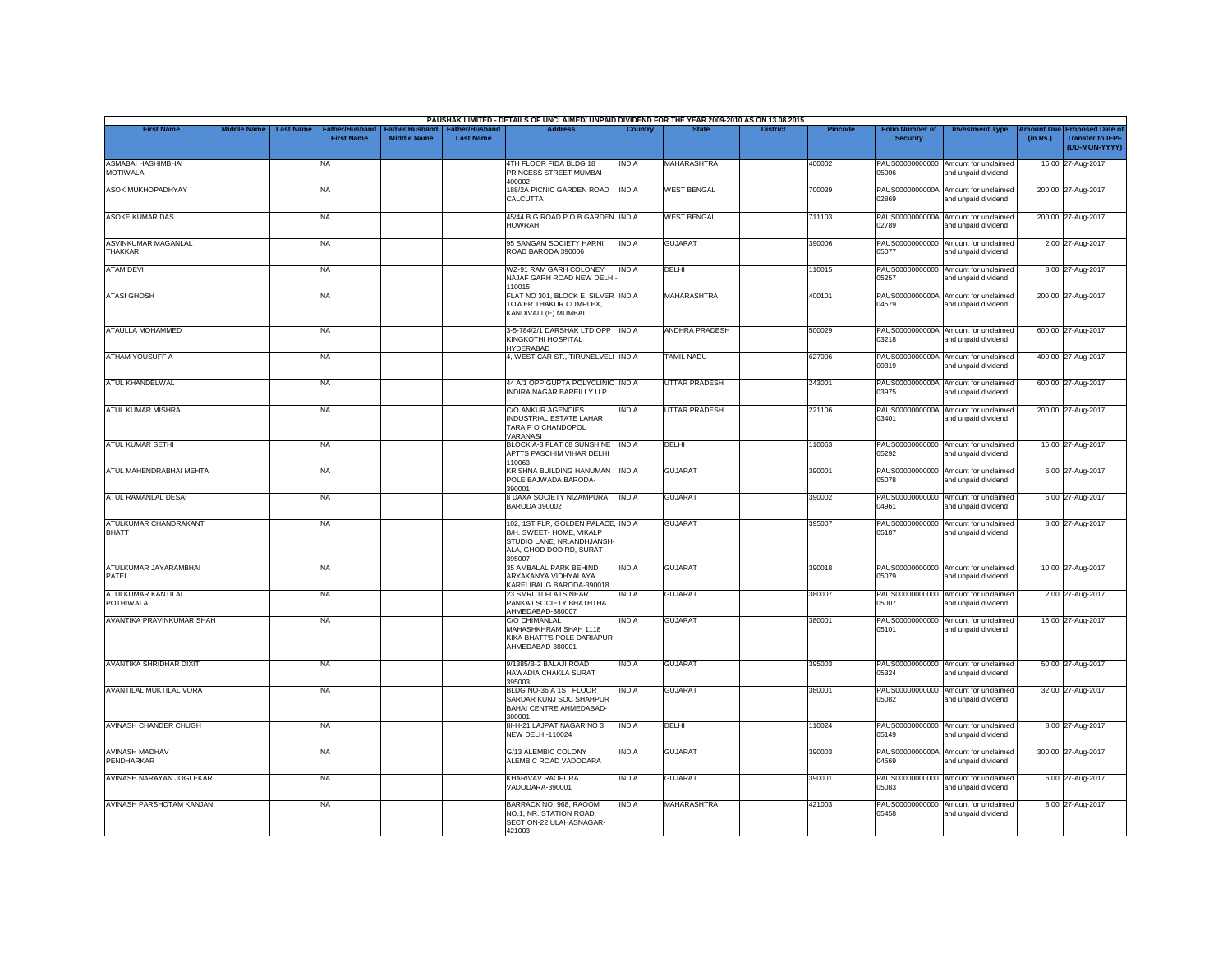| <b>First Name</b><br><b>AVINASH RAJARAM SHINDE</b>     | <b>Middle Name</b> | <b>Last Name</b> | Father/Husband<br><b>First Name</b><br>NA<br>NA<br>NA<br><b>NA</b><br>NA<br>NA | Father/Husband<br><b>Middle Name</b> | Father/Husband<br><b>Last Name</b> | <b>Address</b><br>MUGBHAT LANE CHAUHAN<br>CHAWL 35 D-10 1ST - FLOOR<br>ROOM NO 13 MUMBAI-400004<br>H.No.19-2-175/3, Tadbun<br>Kalapatther Hyderabad<br>C/O M H KAPADIA 88/3<br>KALUPUR KATHIMOHALLA<br>AHMEDABAD-380001 | Country<br><b>INDIA</b><br><b>INDIA</b><br><b>INDIA</b> | <b>MAHARASHTRA</b><br>ANDHRA PRADESH<br><b>GUJARAT</b> | <b>District</b><br><b>Pincode</b><br>400004<br>500264 | <b>Folio Number of</b><br><b>Security</b><br>05084<br>03217 | <b>Investment Type</b><br>PAUS00000000000 Amount for unclaimed<br>and unpaid dividend<br>PAUS0000000000A Amount for unclaimed<br>and unpaid dividend | <b>Imount Due</b><br><b>Transfer to IEPF</b><br>(in Rs.)<br>16.00 27-Aug-2017<br>400.00 27-Aug-2017 | <b>Proposed Date of</b><br>(DD-MON-YYYY) |
|--------------------------------------------------------|--------------------|------------------|--------------------------------------------------------------------------------|--------------------------------------|------------------------------------|-------------------------------------------------------------------------------------------------------------------------------------------------------------------------------------------------------------------------|---------------------------------------------------------|--------------------------------------------------------|-------------------------------------------------------|-------------------------------------------------------------|------------------------------------------------------------------------------------------------------------------------------------------------------|-----------------------------------------------------------------------------------------------------|------------------------------------------|
|                                                        |                    |                  |                                                                                |                                      |                                    |                                                                                                                                                                                                                         |                                                         |                                                        |                                                       |                                                             |                                                                                                                                                      |                                                                                                     |                                          |
| <b>AZIZ KHAN</b>                                       |                    |                  |                                                                                |                                      |                                    |                                                                                                                                                                                                                         |                                                         |                                                        |                                                       |                                                             |                                                                                                                                                      |                                                                                                     |                                          |
| AZIZHUSAIN K KAPADIA<br><b>B A NAVEENKALA</b>          |                    |                  |                                                                                |                                      |                                    |                                                                                                                                                                                                                         |                                                         |                                                        |                                                       |                                                             |                                                                                                                                                      |                                                                                                     |                                          |
|                                                        |                    |                  |                                                                                |                                      |                                    |                                                                                                                                                                                                                         |                                                         |                                                        | 380001                                                | 05103                                                       | PAUS00000000000 Amount for unclaimed<br>and unpaid dividend                                                                                          | 8.00 27-Aug-2017                                                                                    |                                          |
| <b>B C BHARDWAJ</b><br><b>B CHANDRA SEKHAR SUBUDHY</b> |                    |                  |                                                                                |                                      |                                    | NO 39, UPSTAIRS JUMMA<br>MASJID ROAD BANGALORE                                                                                                                                                                          | <b>INDIA</b>                                            | <b>KARNATAKA</b>                                       | 560051                                                | 01944                                                       | PAUS0000000000B Amount for unclaimed<br>and unpaid dividend                                                                                          | 100.00 27-Aug-2017                                                                                  |                                          |
|                                                        |                    |                  |                                                                                |                                      |                                    | STATION MASTER PALWAL<br><b>DIST FARIDABAD HARYANA</b><br>121102                                                                                                                                                        | <b>INDIA</b>                                            | <b>HARYANA</b>                                         | 121102                                                | 05776                                                       | PAUS00000000000 Amount for unclaimed<br>and unpaid dividend                                                                                          | 16.00 27-Aug-2017                                                                                   |                                          |
| <b>B G JAGANNATH</b>                                   |                    |                  |                                                                                |                                      |                                    | PLOT J/10 BJB NAGAR<br><b>BHUBANESWAR</b>                                                                                                                                                                               | <b>INDIA</b>                                            | <b>ORISSA</b>                                          | 751014                                                | 02657                                                       | PAUS0000000000B Amount for unclaimed<br>and unpaid dividend                                                                                          | 200.00 27-Aug-2017                                                                                  |                                          |
|                                                        |                    |                  | NA                                                                             |                                      |                                    | 16 1ST ROAD V CROSS<br>LAMARAJPET BANGALORE-<br>560018                                                                                                                                                                  | <b>INDIA</b>                                            | <b>KARNATAKA</b>                                       | 560018                                                | 05769                                                       | PAUS00000000000 Amount for unclaimed<br>and unpaid dividend                                                                                          | 16.00 27-Aug-2017                                                                                   |                                          |
| <b>B G NAGARAJU</b>                                    |                    |                  | NA                                                                             |                                      |                                    | NO 1948/27.HOUSING<br>QUARTERS 3RD MAIN, 9TH<br>CROSS.VINOBANAGAR<br>DAVANGERE                                                                                                                                          | <b>INDIA</b>                                            | KARNATAKA                                              | 577006                                                | 01979                                                       | PAUS0000000000B Amount for unclaimed<br>and unpaid dividend                                                                                          | 400.00 27-Aug-2017                                                                                  |                                          |
| <b>B G PARAMESHWARA</b>                                |                    |                  | NA                                                                             |                                      |                                    | APEX DIE CASTERS M B T<br>COMPOUND 6TH MILE HOSUR<br>ROAD BOMMANAHAILI<br>BANGALORE 560068                                                                                                                              | <b>INDIA</b>                                            | <b>KARNATAKA</b>                                       | 560068                                                | 05768                                                       | PAUS00000000000 Amount for unclaimed<br>bnebivib bironu bne                                                                                          | 16.00 27-Aug-2017                                                                                   |                                          |
| <b>B N MUNIRAMAN B A B L</b>                           |                    |                  | NA                                                                             |                                      |                                    | ADVOCATE 6<br>VENKATARAMASARMA ROAD<br>DHARAMAPURI-636001                                                                                                                                                               | <b>INDIA</b>                                            | <b><i>FAMIL NADU</i></b>                               | 636001                                                | 05669                                                       | PAUS00000000000 Amount for unclaimed<br>and unpaid dividend                                                                                          | 8.00 27-Aug-2017                                                                                    |                                          |
| <b>B NAGESHWAR</b>                                     |                    |                  | NA                                                                             |                                      |                                    | 95 GANGADHEESWAR ST<br>PURASAWALKAM CHENNAI                                                                                                                                                                             | <b>INDIA</b>                                            | <b>TAMIL NADU</b>                                      | 600084                                                | 03475                                                       | PAUS0000000000B Amount for unclaimed<br>and unpaid dividend                                                                                          | 200.00 27-Aug-2017                                                                                  |                                          |
| <b>B PADMAVATHI</b>                                    |                    |                  | NA                                                                             |                                      |                                    | NO.1, SUNANDA NILAYA 5th<br>CROSS, SUBBEDAR PALYA<br><b>YESHWANTPUR</b>                                                                                                                                                 | <b>INDIA</b>                                            | <b>KARNATAKA</b>                                       | 560022                                                | 01923                                                       | PAUS0000000000B Amount for unclaimed<br>and unpaid dividend                                                                                          | 200.00 27-Aug-2017                                                                                  |                                          |
| <b>B R NANGPAL</b>                                     |                    |                  | NA                                                                             |                                      |                                    | G-134 PREET VIHAR VIKAS<br>MARG NEW DELHI 110092                                                                                                                                                                        | <b>INDIA</b>                                            | DELHI                                                  | 110092                                                | 05688                                                       | PAUS00000000000 Amount for unclaimed<br>and unpaid dividend                                                                                          | 8.00 27-Aug-2017                                                                                    |                                          |
| <b>B R VEERABHADRA GOUD</b>                            |                    |                  | NA                                                                             |                                      |                                    | C/O TUNGABHADRA FARM<br>SUPPLIES 28/LV KALAMMA<br>STREET BELLARY-583101                                                                                                                                                 | <b>INDIA</b>                                            | KARNATAKA                                              | 583101                                                | 05644                                                       | PAUS00000000000 Amount for unclaimed<br>and unpaid dividend                                                                                          | 32.00 27-Aug-2017                                                                                   |                                          |
| B V RAMA SUBBA RAO                                     |                    |                  | NA                                                                             |                                      |                                    | F2, BALAJI EMERALD<br>APARTMENTS GAUTAM NAGAR<br>DILSUKH NAGARHYDERABAD                                                                                                                                                 | <b>INDIA</b>                                            | <b>ANDHRA PRADESH</b>                                  | 500060                                                | 04721                                                       | PAUS0000000000B Amount for unclaimed<br>and unpaid dividend                                                                                          | 200.00 27-Aug-2017                                                                                  |                                          |
| <b>B VENKATESH UPADYA</b>                              |                    |                  | NA                                                                             |                                      |                                    | HOTEL ANUGRAHA LODGING.<br>1771, THEJASURI COMPLEX,<br>SAYAJI RAO ROAD MYSORE                                                                                                                                           | <b>INDIA</b>                                            | <b>KARNATAKA</b>                                       | 570001                                                | 02621                                                       | PAUS0000000000B Amount for unclaimed<br>and unpaid dividend                                                                                          | 200.00 27-Aug-2017                                                                                  |                                          |
| <b>B VENKATESHAM</b>                                   |                    |                  | NA                                                                             |                                      |                                    | H N 1-1-76 KAMSARI BAZAR<br>POST BOINAPALLI<br>SECUNDARABAD-500011                                                                                                                                                      | <b>INDIA</b>                                            | <b>ANDHRA PRADESH</b>                                  | 500011                                                | 05636                                                       | PAUS00000000000 Amount for unclaimed<br>bnebivib bironu bne                                                                                          | 6.00 27-Aug-2017                                                                                    |                                          |
| BABAHAI LAXMANRAO<br>SHEJWALKER                        |                    |                  | NA                                                                             |                                      |                                    | OPP GOVERNMENT<br>DISPENSARY RANADE BAXI-<br>WADA WADI BARODA-390001                                                                                                                                                    | <b>INDIA</b>                                            | <b>GUJARAT</b>                                         | 390001                                                | 05560                                                       | PAUS00000000000 Amount for unclaimed<br>and unpaid dividend                                                                                          | 2.00 27-Aug-2017                                                                                    |                                          |
| <b>BABAN DAJI GAUAKUND</b>                             |                    |                  | NA                                                                             |                                      |                                    | KUVERJI DEVSHI CHAWL 2ND<br>FL B S ROAD OPP ZARAPKAR<br>SHOW ROOM DADAR W RLY<br><b>MUMBAI 400028</b>                                                                                                                   | <b>INDIA</b>                                            | <b>MAHARASHTRA</b>                                     | 400028                                                | 05735                                                       | PAUS00000000000 Amount for unclaimed<br>and unpaid dividend                                                                                          | 8.00 27-Aug-2017                                                                                    |                                          |
| <b>BABU NIMMAGADDA H MD</b>                            |                    |                  | <b>NA</b>                                                                      |                                      |                                    | HOMER G.PHILLIPS HOSPITAL, INDIA<br>2601. N.WHITTIER STREET.<br>ST.LOUIS, M.O.63113. U.S.A                                                                                                                              |                                                         | <b>MAHARASHTRA</b>                                     | 999999                                                | 00422                                                       | PAUS0000000000H Amount for unclaimed<br>and unpaid dividend                                                                                          | 400.00 27-Aug-2017                                                                                  |                                          |
| <b>BABU VARGIS</b>                                     |                    |                  | NA                                                                             |                                      |                                    | C/O AECO LTD 2ND FLOOR<br>ELECTRICITY HOUSE LAL<br>DARWAJA AHMEDABAD 380001                                                                                                                                             | <b>INDIA</b>                                            | <b>GUJARAT</b>                                         | 380001                                                | 05803                                                       | PAUS00000000000 Amount for unclaimed<br>and unpaid dividend                                                                                          | 32.00 27-Aug-2017                                                                                   |                                          |
| <b>BABUBHAI CHHAGANLAL SONI</b>                        |                    |                  | <b>NA</b>                                                                      |                                      |                                    | AT & PO SOKHADA DIST<br>BARODA PIN-391240                                                                                                                                                                               | <b>INDIA</b>                                            | <b>GUJARAT</b>                                         | 391240                                                | 05561                                                       | PAUS00000000000 Amount for unclaimed<br>and unpaid dividend                                                                                          | 2.00 27-Aug-2017                                                                                    |                                          |
| <b>BABUBHAI LALBHAI PARIKH</b>                         |                    |                  | NA                                                                             |                                      |                                    | MAMA NI POLE RAOPURA<br>BARODA-390001                                                                                                                                                                                   | <b>INDIA</b>                                            | <b>GUJARAT</b>                                         | 390001                                                | 05495                                                       | PAUS00000000000 Amount for unclaimed<br>and unpaid dividend                                                                                          | 2.00 27-Aug-2017                                                                                    |                                          |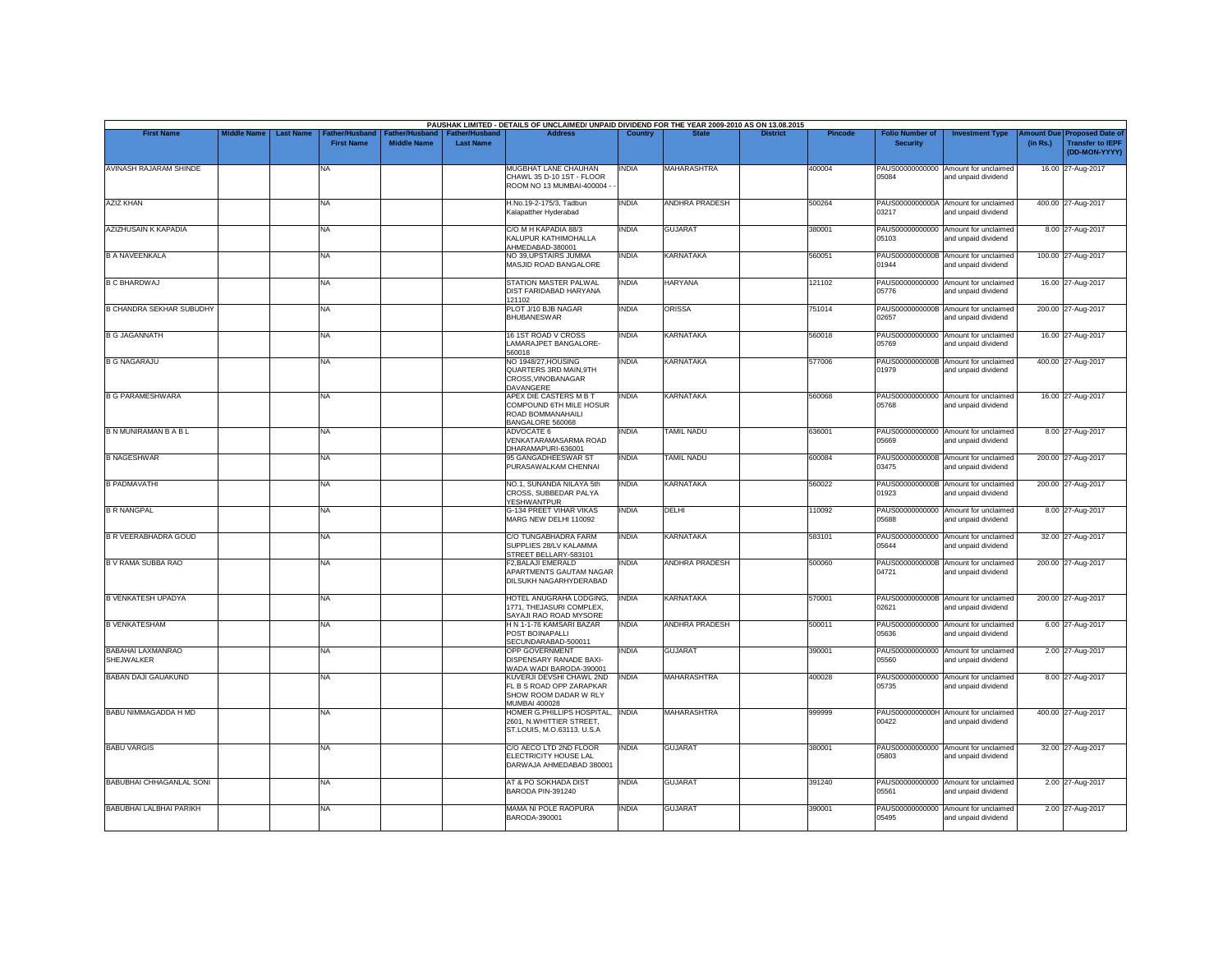|                                                |                    |                  |                                     |                                      |                                           | PAUSHAK LIMITED - DETAILS OF UNCLAIMED/ UNPAID DIVIDEND FOR THE YEAR 2009-2010 AS ON 13.08.2015                       |                |                       |                 |                |                                           |                                                             |          |                                                                        |
|------------------------------------------------|--------------------|------------------|-------------------------------------|--------------------------------------|-------------------------------------------|-----------------------------------------------------------------------------------------------------------------------|----------------|-----------------------|-----------------|----------------|-------------------------------------------|-------------------------------------------------------------|----------|------------------------------------------------------------------------|
| <b>First Name</b>                              | <b>Middle Name</b> | <b>Last Name</b> | Father/Husband<br><b>First Name</b> | Father/Husband<br><b>Middle Name</b> | <b>Father/Husband</b><br><b>Last Name</b> | <b>Address</b>                                                                                                        | <b>Country</b> | <b>State</b>          | <b>District</b> | <b>Pincode</b> | <b>Folio Number of</b><br><b>Security</b> | <b>Investment Type</b>                                      | (in Rs.) | mount Due Proposed Date of<br><b>Transfer to IEPF</b><br>(DD-MON-YYYY) |
| BABUBHAI MANCHAND PATEL                        |                    |                  | NA                                  |                                      |                                           | 31-A PURSHOTTAMNAGAR<br><b>NEAR URMI SOCIETY</b><br>PRODUCTIVITY ROAD<br>VADODARA 390020                              | <b>INDIA</b>   | <b>GUJARAT</b>        |                 | 390020         | 05510                                     | PAUS00000000000 Amount for unclaimed<br>and unpaid dividend |          | 2.00 27-Aug-2017                                                       |
| <b>BABULAL CHUNNILALJI</b><br><b>ATHAWASYA</b> |                    |                  | <b>NA</b>                           |                                      |                                           | NO D/7 1 DRDO COMPLEX<br>JEEVAN BEEMANAGAR POST<br>BANGALORE 560075                                                   | <b>INDIA</b>   | <b>KARNATAKA</b>      |                 | 560075         | 05671                                     | PAUS00000000000 Amount for unclaimed<br>and unpaid dividend |          | 16.00 27-Aug-2017                                                      |
| <b>BABULAL D SHAH</b>                          |                    |                  | <b>NA</b>                           |                                      |                                           | C/O POPATLAL K SHAH AT<br>MARCHI POLE IN RATAN POLE<br>AHMEDABAD-380001                                               | <b>INDIA</b>   | <b>GUJARAT</b>        |                 | 380001         | 05697                                     | PAUS00000000000 Amount for unclaimed<br>and unpaid dividend |          | 16.00 27-Aug-2017                                                      |
| BABULAL MAGANLAL PANCHAL                       |                    |                  | <b>NA</b>                           |                                      |                                           | 305 MITHILA'A'PURANMAL<br>BANSAL MARG J B NAGAR<br>ANDHERI EAST MUMBAI 400059                                         | <b>INDIA</b>   | <b>MAHARASHTRA</b>    |                 | 400059         | 05565                                     | PAUS00000000000 Amount for unclaimed<br>and unpaid dividend |          | 2.00 27-Aug-2017                                                       |
| <b>BABULAL PRABHUSINGH</b><br>CHAUHAN          |                    |                  | <b>NA</b>                           |                                      |                                           | 13/B KAPOOR KI BAGICHI<br>ADARSH NAGAR AJMER 305001                                                                   | <b>INDIA</b>   | <b>RAJASTHAN</b>      |                 | 305001         | 05566                                     | PAUS00000000000 Amount for unclaimed<br>and unpaid dividend |          | 10.00 27-Aug-2017                                                      |
| <b>BABULAL PURSOTAMDAS SHAH</b>                |                    |                  | <b>NA</b>                           |                                      |                                           | NR TOWER THASRA DIST<br>KAIRA PIN-388250                                                                              | <b>INDIA</b>   | <b>GUJARAT</b>        |                 | 388250         | PAUS00000000000<br>05567                  | Amount for unclaimed<br>and unpaid dividend                 |          | 2.00 27-Aug-2017                                                       |
| BABY DAYAL GNANAMUTTU                          |                    |                  | <b>NA</b>                           |                                      |                                           | "THURSO", 76.<br>PALAYAMKOTTAI, TIRUNELVEL                                                                            | <b>INDIA</b>   | <b>TAMIL NADU</b>     |                 | 627001         | 00942                                     | PAUS0000000000B Amount for unclaimed<br>and unpaid dividend |          | 1000.00 27-Aug-2017                                                    |
| <b>BABY KUTTERI</b>                            |                    |                  | <b>NA</b>                           |                                      |                                           | G/117 ALEMBIC COLONY<br>ALEMBIC ROAD VADODARA                                                                         | <b>INDIA</b>   | <b>GUJARAT</b>        |                 | 390003         | 04261                                     | PAUS0000000000B Amount for unclaimed<br>and unpaid dividend |          | 200.00 27-Aug-2017                                                     |
| <b>BACHUBHAI MAKANJI NAIK</b>                  |                    |                  | <b>NA</b>                           |                                      |                                           | "PADMAJA" 25 ALEMBIC NAGAR INDIA<br>SOC GORWA ROAD BARODA-<br>390016                                                  |                | <b>GUJARAT</b>        |                 | 390016         | 05790                                     | PAUS00000000000 Amount for unclaimed<br>and unpaid dividend |          | 2.00 27-Aug-2017                                                       |
| <b>BACHUBHAI NARSHIBHAI PATEL</b>              |                    |                  | <b>NA</b>                           |                                      |                                           | KHALAWAD PLOT DHORAJI<br>DIST RAJKOT PIN 360410                                                                       | <b>INDIA</b>   | <b>GUJARAT</b>        |                 | 360410         | PAUS00000000000<br>05501                  | Amount for unclaimed<br>and unpaid dividend                 |          | 16.00 27-Aug-2017                                                      |
| <b>BAIJ NATH TARA</b>                          |                    |                  | <b>NA</b>                           |                                      |                                           | C/O EMBASSY OF KUWAIT 5-A<br>SHANTIPATH CHANKYAPURI<br>NEW DELHI-110021                                               | <b>INDIA</b>   | DELHI                 |                 | 110021         | 05692                                     | PAUS00000000000 Amount for unclaimed<br>and unpaid dividend |          | 8.00 27-Aug-2017                                                       |
| <b>BAL RAJ</b>                                 |                    |                  | <b>NA</b>                           |                                      |                                           | <b>G-134 PREET VIHAR VIKAS</b><br>MARG DELHI 110092                                                                   | <b>INDIA</b>   | DELHI                 |                 | 110092         | PAUS00000000000<br>05744                  | Amount for unclaimed<br>and unpaid dividend                 |          | 8.00 27-Aug-2017                                                       |
| <b>BALACHANDRA</b>                             |                    |                  | <b>NA</b>                           |                                      |                                           | 004 VIJAYA TOWERS R P C<br>LAYOUT VIJAYANAGAR<br><b>BANGALORE</b>                                                     | <b>INDIA</b>   | <b>KARNATAKA</b>      |                 | 560040         | 02617                                     | PAUS0000000000B Amount for unclaimed<br>and unpaid dividend |          | 200.00 27-Aug-2017                                                     |
| <b>BALAKRISHNA SHETTY K</b>                    |                    |                  | NA                                  |                                      |                                           | NO.74, RAJATHASHREE, IV<br>CROSS, SRS LAYO BTM IV<br>STAGE, BEHIND IIM, OFF<br>BANNERGHATT BANGALORE                  | <b>INDIA</b>   | KARNATAKA             |                 | 560076         | 00452                                     | PAUS0000000000K Amount for unclaimed<br>and unpaid dividend |          | 1600.00 27-Aug-2017                                                    |
| <b>BALAKUMARI TAMMANA</b>                      |                    |                  | <b>NA</b>                           |                                      |                                           | C/O.MR. RAMACHANDRA RAO.<br>T M/S. GENL.& MEDL. STORES,<br>STATION ROAD, ANAKAPALLE,<br>VISAKHAPATNAM DT. (A.P.)      | <b>INDIA</b>   | ANDHRA PRADESH        |                 | 531001         | 00346                                     | PAUS0000000000B Amount for unclaimed<br>and unpaid dividend |          | 800.00 27-Aug-2017                                                     |
| <b>BALAKUMARI TAMMANNA</b>                     |                    |                  | <b>NA</b>                           |                                      |                                           | C/O. RAMACHANDRA RAO T<br><b>GENERAL &amp; MEDICAL</b><br>STORES.STATION ROAD.<br>ANAKAPALLE, (VISAKHAPATNAM<br>DIST) | <b>INDIA</b>   | <b>ANDHRA PRADESH</b> |                 | 531001         | 00830                                     | PAUS0000000000B Amount for unclaimed<br>and unpaid dividend |          | 800.00 27-Aug-2017                                                     |
| <b>BALAMURTHY MANNEM</b>                       |                    |                  | <b>NA</b>                           |                                      |                                           | NO.1249, 15TH MAIN ROAD BTM INDIA<br><b>II STAGE BANGALORE</b>                                                        |                | <b>KARNATAKA</b>      |                 | 560076         | 01191                                     | PAUS0000000000B Amount for unclaimed<br>and unpaid dividend |          | 200.00 27-Aug-2017                                                     |
| <b>BALAN APPARAMBATH</b>                       |                    |                  | <b>NA</b>                           |                                      |                                           | C/O OMAN CEMENT CO (SAOA) INDIA<br>POBOX 987 CPOSEEB<br>SULTANATE OF OMAN POST<br>CODE 111                            |                | <b>MAHARASHTRA</b>    |                 | 999999         | PAUS00000000000<br>05830                  | Amount for unclaimed<br>and unpaid dividend                 |          | 74.00 27-Aug-2017                                                      |
| <b>BALARAM N K</b>                             |                    |                  | <b>NA</b>                           |                                      |                                           | FLAT NO.9, SUNDARSRI<br>APARTMENTS 367, 100 FEET<br>ROAD, HAL II STAGE<br>INDIRANAGAR                                 | INDIA          | <b>KARNATAKA</b>      |                 | 560008         | 04528                                     | PAUS0000000000B Amount for unclaimed<br>and unpaid dividend |          | 200.00 27-Aug-2017                                                     |
| BALASUBRAMANIAN A IYER                         |                    |                  | <b>NA</b>                           |                                      |                                           | <b>BLOCK 3 ARUNODAYA</b><br>LOKMANYA TILAK NAGAR<br>ROAD-4 GOREGAON MUMBAI-<br>400062                                 | <b>INDIA</b>   | <b>MAHARASHTRA</b>    |                 | 400062         | 05639                                     | PAUS00000000000 Amount for unclaimed<br>and unpaid dividend |          | 32.00 27-Aug-2017                                                      |
| <b>BALASUBRAMANIAN A S</b>                     |                    |                  | <b>NA</b>                           |                                      |                                           | SURAJ MEDICALS, ALWAYE,<br>(KERALA STATE)                                                                             | <b>INDIA</b>   | <b>KERALA</b>         |                 | 683103         | 00322                                     | PAUS0000000000A Amount for unclaimed<br>and unpaid dividend |          | 400.00 27-Aug-2017                                                     |
| <b>BALASUBRAMANIAN</b><br>JAGADESAN            |                    |                  | <b>NA</b>                           |                                      |                                           | CF4 SURYABALA APARTMENTS INDIA<br>NEW AYODHYA NAGAR<br>VIJAYAWADA                                                     |                | <b>ANDHRA PRADESH</b> |                 | 520003         | 04776                                     | PAUS0000000000B Amount for unclaimed<br>and unpaid dividend |          | 300.00 27-Aug-2017                                                     |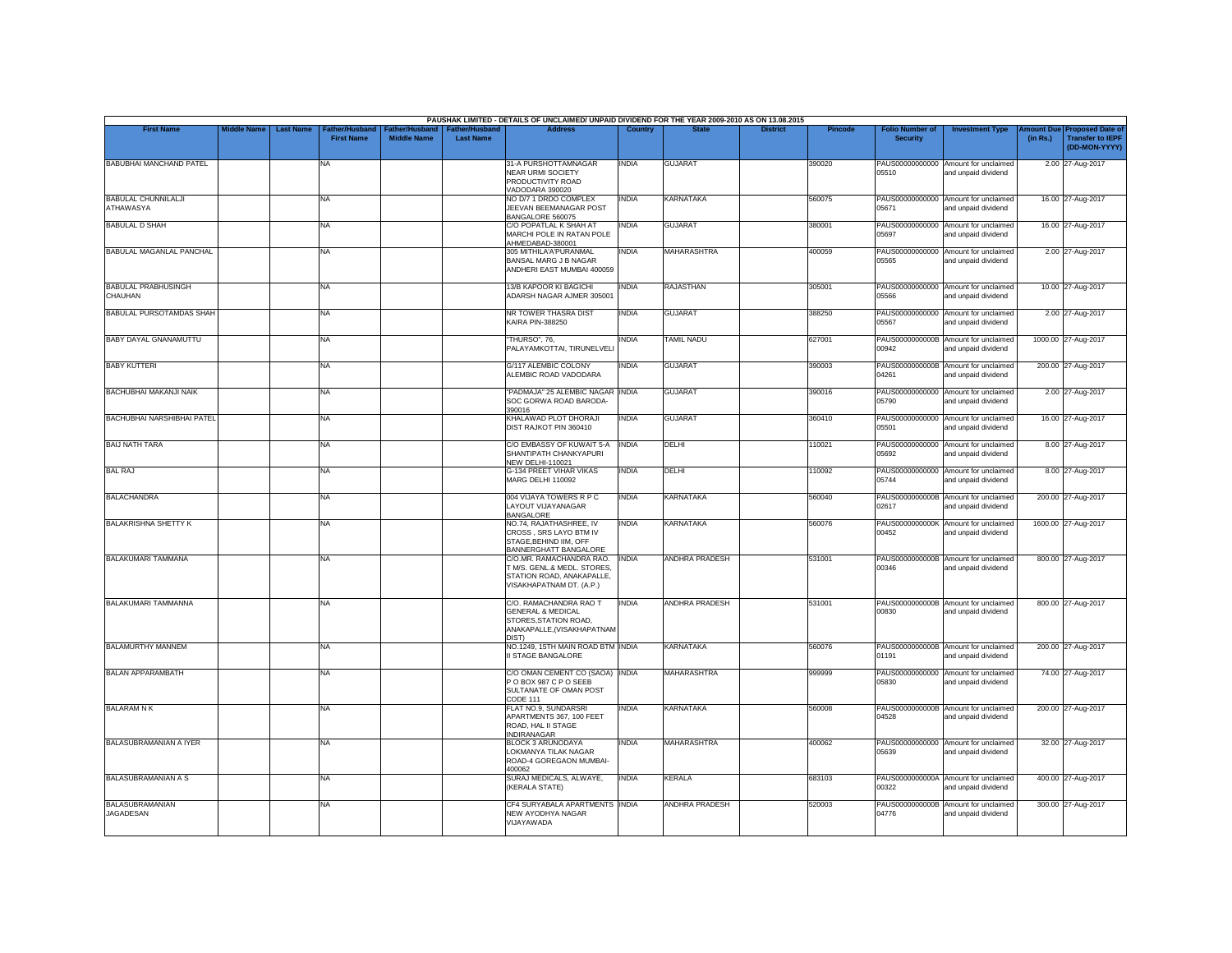| <b>First Name</b>                             | <b>Middle Name</b> | <b>Last Name</b> | <b>Father/Husband</b> |                    | <b>Father/Hushand</b> | PAUSHAK LIMITED - DETAILS OF UNCLAIMED/ UNPAID DIVIDEND FOR THE YEAR 2009-2010 AS ON 13.08.2015<br><b>Address</b> | Country      |                       | <b>District</b> | Pincode | <b>Folio Number of</b>   | <b>Investment Type</b>                                      | mount Due | <b>Proposed Date of</b>                  |
|-----------------------------------------------|--------------------|------------------|-----------------------|--------------------|-----------------------|-------------------------------------------------------------------------------------------------------------------|--------------|-----------------------|-----------------|---------|--------------------------|-------------------------------------------------------------|-----------|------------------------------------------|
|                                               |                    |                  | <b>First Name</b>     | <b>Middle Name</b> | <b>Last Name</b>      |                                                                                                                   |              |                       |                 |         | <b>Security</b>          |                                                             | (in Rs.)  | <b>Transfer to IEPF</b><br>(DD-MON-YYYY) |
| <b>BALDEO DAS CHANDAK</b>                     |                    |                  | NA                    |                    |                       | 23 MAHARSHI DEBENDRA<br>ROAD NEAR ALU POSTA<br><b>KOLKATA</b>                                                     | <b>INDIA</b> | <b>WEST BENGAL</b>    |                 | 700007  | PAUSIN301549180<br>90774 | Amount for unclaimed<br>and unpaid dividend                 |           | 8.00 27-Aug-2017                         |
| <b>BALDEV KRISHAN BATRA</b>                   |                    |                  | LATE SH LAJPAT<br>RAI |                    |                       | RP 36 IIND FLOOR PITAMPURA INDIA<br><b>DELHI</b>                                                                  |              | DELHI                 |                 | 110034  | PAUSIN301127166<br>15543 | Amount for unclaimed<br>and unpaid dividend                 |           | 16.00 27-Aug-2017                        |
| BALDEV RAMPRASAD MEHTA                        |                    |                  | NA                    |                    |                       | 1/3, DK-5, DANISH KUNJ KOLAR INDIA<br>ROAD BHOPAL                                                                 |              | <b>MADHYA PRADESH</b> |                 | 462042  | 05570                    | PAUS00000000000 Amount for unclaimed<br>and unpaid dividend |           | 32.00 27-Aug-2017                        |
| <b>BALDEV SINGH SIDHU</b>                     |                    |                  | NA                    |                    |                       | 24 SRAVANA NOFRA NAVY<br>NAGAR COLABA MUMBAI<br>400005                                                            | <b>INDIA</b> | MAHARASHTRA           |                 | 400005  | PAUS00000000000<br>05702 | Amount for unclaimed<br>and unpaid dividend                 |           | 8.00 27-Aug-2017                         |
| BALDEVBHAI MOHANDAS PATEL                     |                    |                  | NA.                   |                    |                       | AT & PO HIRPURA TA VIJAPUR   INDIA<br>DIST MEHSANA 382870                                                         |              | <b>GUJARAT</b>        |                 | 382870  | 05571                    | PAUS00000000000 Amount for unclaimed<br>and unpaid dividend |           | 2.00 27-Aug-2017                         |
| BALDEVPRASAD CHUNILAL<br><b>SHAH</b>          |                    |                  | NA                    |                    |                       | NAGARWADA MAIN ROAD OPP INDIA<br>POST OFFICE SINOR DIST<br>BARODA PIN-391115                                      |              | <b>GUJARAT</b>        |                 | 391115  | 05524                    | PAUS00000000000 Amount for unclaimed<br>and unpaid dividend |           | 16.00 27-Aug-2017                        |
| <b>BALIRAM SONU SHIMPI</b>                    |                    |                  | NA                    |                    |                       | 2 SUHAS 10TH NORTH SOUTH   INDIA<br>ROAD JUHU SCHEME MUMBAI-<br>400049                                            |              | MAHARASHTRA           |                 | 400049  | 05664                    | PAUS00000000000 Amount for unclaimed<br>and unpaid dividend |           | 8.00 27-Aug-2017                         |
| <b>BALKISHAN RATHI</b>                        |                    |                  | NA                    |                    |                       | H NO-4-4-407 VITHAL MARUTI<br>LANE SULTAN BAZAR<br>HYDERABAD-500001                                               | <b>INDIA</b> | <b>ANDHRA PRADESH</b> |                 | 500001  | PAUS00000000000<br>05675 | Amount for unclaimed<br>and unpaid dividend                 |           | 8.00 27-Aug-2017                         |
| <b>BALKRISHNA LABHSHANKAR</b><br><b>JOSHI</b> |                    |                  | NA                    |                    |                       | 'RANG CHHAYA' BHUTDI ZAMPA INDIA<br>HANUMAN CHOWK BARODA-<br>390001                                               |              | <b>GUJARAT</b>        |                 | 390001  | PAUS00000000000<br>05572 | Amount for unclaimed<br>and unpaid dividend                 |           | 6.00 27-Aug-2017                         |
| <b>BALLAKURAYA M K</b>                        |                    |                  | NA                    |                    |                       | PROPRIETOR HOTEL<br><b>WOODLANDS TUMKUR</b><br>(KARNATAKA)                                                        | <b>INDIA</b> | KARNATAKA             |                 | 572101  | PAUS0000000000M<br>00136 | Amount for unclaimed<br>and unpaid dividend                 |           | 800.00 27-Aug-2017                       |
| <b>BALMUKUND TIWARI</b>                       |                    |                  | <b>NA</b>             |                    |                       | <b>B-6 "SHREYAS" 50/51</b><br>MANEKLAL MEHTA ESTATE<br>GHATKOPAR (W) MUMBAI-<br>400086                            | <b>INDIA</b> | <b>MAHARASHTRA</b>    |                 | 400086  | 05732                    | PAUS00000000000 Amount for unclaimed<br>and unpaid dividend |           | 8.00 27-Aug-2017                         |
| <b>BALMURALI KRISHNA</b>                      |                    |                  | NA                    |                    |                       | <b>GAYATRI NILAYA GANDHI</b><br>COLONY WARD NO.31                                                                 | <b>INDIA</b> | KARNATAKA             |                 | 583203  | 05560                    | PAUS0000000000B Amount for unclaimed<br>and unpaid dividend |           | 4000.00 27-Aug-2017                      |
| <b>BALRAM RAMCHANDRA DOLE</b>                 |                    |                  | <b>NA</b>             |                    |                       | 70 MADHUGIRI SOCIETY S T<br>ROAD CHEMBUR MUMBAI-<br>400071                                                        | <b>INDIA</b> | <b>MAHARASHTRA</b>    |                 | 400071  | PAUS00000000000<br>05659 | Amount for unclaimed<br>and unpaid dividend                 |           | 16.00 27-Aug-2017                        |
| <b>BALU DHARMASHI SAVALIA</b>                 |                    |                  | NA                    |                    |                       | C/O SAWALIA HOSPITAL<br>SUKHNATH ROAD AMERLI<br>364601 GUJARAT                                                    | INDIA        | GUJARAT               |                 | 364601  | PAUS00000000000<br>05573 | Amount for unclaimed<br>and unpaid dividend                 |           | 700.00 27-Aug-2017                       |
| <b>BALU RADHU TEMKAR</b>                      |                    |                  | NA                    |                    |                       | E 14 C 6 SECTOR 14 NEW<br>PANVEL                                                                                  | <b>INDIA</b> | MAHARASHTRA           |                 | 410206  | 03772                    | PAUS0000000000B Amount for unclaimed<br>and unpaid dividend |           | 200.00 27-Aug-2017                       |
| <b>BALUBHAI CHUNILAL PATHAK</b>               |                    |                  | NA                    |                    |                       | AT & POST UNDERA VIDYA<br>NIVAS TA BARODA PIN 390001                                                              | INDIA        | <b>GUJARAT</b>        |                 | 390001  | PAUS00000000000<br>05500 | Amount for unclaimed<br>and unpaid dividend                 |           | 2.00 27-Aug-2017                         |
| BALVANTRAI BHAVANISHANKAR<br><b>DAVE</b>      |                    |                  | NA                    |                    |                       | C/O M/S MAHESH TRADERS<br>MEGHDUT BUILDING MAHUVA<br>DIST BHAVNAGAR PIN-364290                                    | <b>INDIA</b> | <b>GUJARAT</b>        |                 | 364290  | PAUS00000000000<br>05574 | Amount for unclaimed<br>and unpaid dividend                 |           | 16.00 27-Aug-2017                        |
| BALVANTRAI N KABRAWALA                        |                    |                  | NA                    |                    |                       | LIMDA CHOWK SURAT-395001                                                                                          | <b>INDIA</b> | <b>GUJARAT</b>        |                 | 395001  | 05575                    | PAUS00000000000 Amount for unclaimed<br>and unpaid dividend |           | 6.00 27-Aug-2017                         |
| BALVANTRAI RANCHHODJI NAIK                    |                    |                  | NA                    |                    |                       | 68 PRAKRUTI SURYODAYA<br>SOCIETY FATEH GUNJ BARODA<br>390002                                                      | <b>INDIA</b> | <b>GUJARAT</b>        |                 | 390002  | 05496                    | PAUS00000000000 Amount for unclaimed<br>and unpaid dividend |           | 6.00 27-Aug-2017                         |
| <b>BAMDEO SHARMA</b>                          |                    |                  | NA                    |                    |                       | D-518 MALVIYA NAGAR JAIPUR INDIA<br>302017                                                                        |              | <b>RAJASTHAN</b>      |                 | 302017  | PAUS00000000000<br>05638 | Amount for unclaimed<br>and unpaid dividend                 |           | 16.00 27-Aug-2017                        |
| <b>BANANI MUKHERJEE</b>                       |                    |                  | <b>NA</b>             |                    |                       | G/24 ALEMBIC COLONY<br><b>BARODA VADODARA</b>                                                                     | <b>INDIA</b> | <b>GUJARAT</b>        |                 | 390003  | 04581                    | PAUS0000000000B Amount for unclaimed<br>and unpaid dividend |           | 200.00 27-Aug-2017                       |
| <b>BANAPPA MALLAPPA</b><br><b>AJAGONDA</b>    |                    |                  | NA                    |                    |                       | AT PO MORAB TAL<br>NAVALGUNDA DIST DHARWAR                                                                        | <b>INDIA</b> | KARNATAKA             |                 | 582208  | 05631                    | PAUS00000000000 Amount for unclaimed<br>and unpaid dividend |           | 16.00 27-Aug-2017                        |
| <b>BANARSIBAI</b>                             |                    |                  | NA                    |                    |                       | KARNATAK 582208<br>5-3-404 TOPE KHANNA<br>OSMANGUNJ HYDERABAD-                                                    | <b>INDIA</b> | ANDHRA PRADESH        |                 | 500012  | 05771                    | PAUS00000000000 Amount for unclaimed<br>and unpaid dividend |           | 8.00 27-Aug-2017                         |
| <b>BANDANA MEHRAY</b>                         |                    |                  | NA                    |                    |                       | 500012<br>C/O GIFTSLAND 45 M G MARG<br>ALLAHABAD-211001                                                           | <b>INDIA</b> | <b>UTTAR PRADESH</b>  |                 | 211001  | PAUS00000000000<br>05656 | Amount for unclaimed<br>and unpaid dividend                 |           | 24.00 27-Aug-2017                        |
| <b>BANI PADA MAJUMDER</b>                     |                    |                  | NA                    |                    |                       | D-56, AMARABATI POST<br>SODPUR DIST 24 PARAGANAS                                                                  | <b>INDIA</b> | <b>WEST BENGAL</b>    |                 | 743331  | PAUS00000000000<br>05770 | Amount for unclaimed<br>and unpaid dividend                 |           | 8.00 27-Aug-2017                         |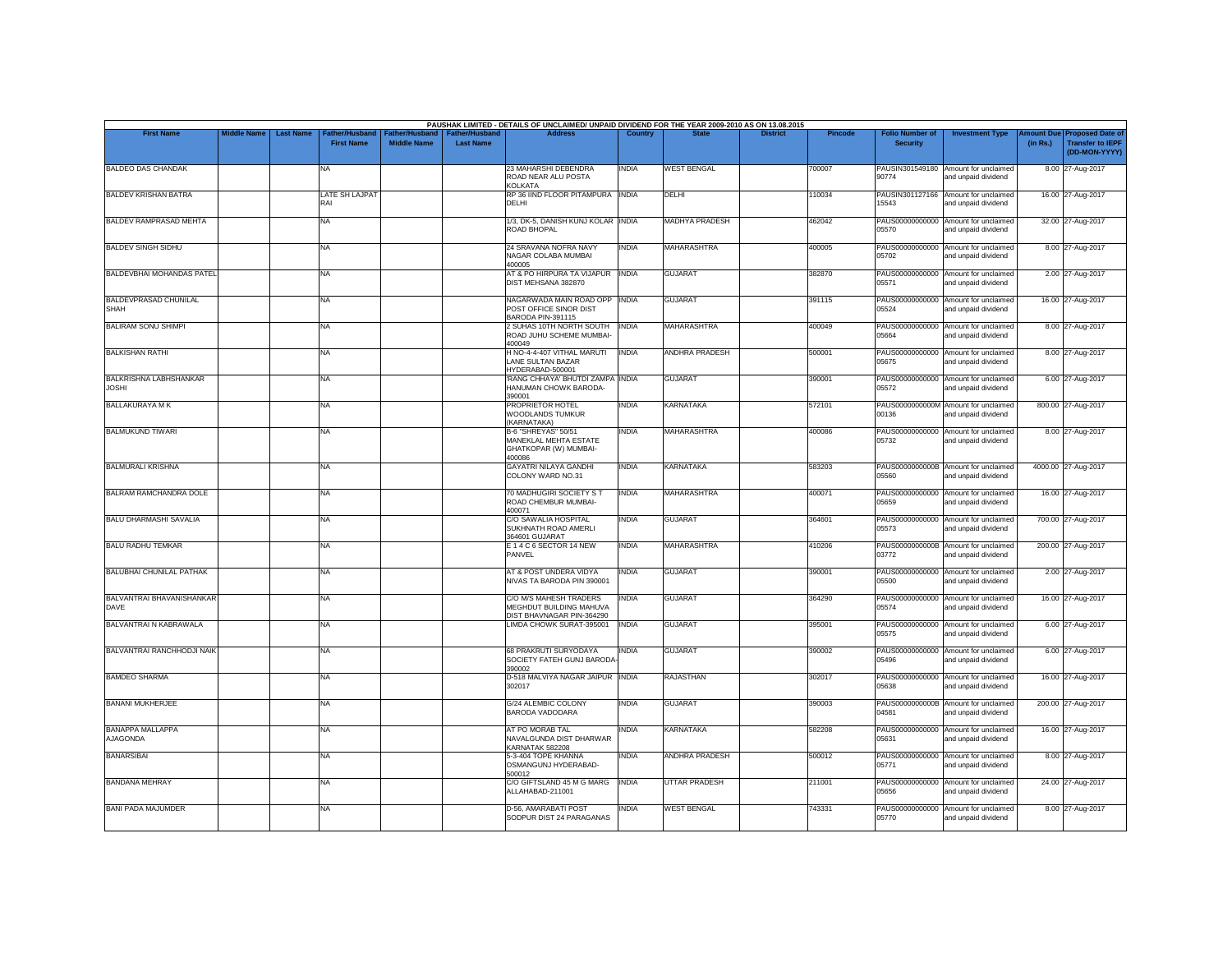| <b>First Name</b>                                                                                       | <b>Middle Name</b> | <b>Last Name</b> | Father/Husband<br><b>First Name</b><br>NA | Father/Husband<br><b>Middle Name</b> | <b>Father/Husband</b><br><b>Last Name</b> | <b>Address</b>                                                                                         | Country      |                       | <b>District</b> | <b>Pincode</b> | <b>Folio Number of</b><br><b>Security</b> | <b>Investment Type</b>                                      | <b>Imount Due</b><br>(in Rs.) | <b>Proposed Date of</b><br><b>Transfer to IEPF</b> |
|---------------------------------------------------------------------------------------------------------|--------------------|------------------|-------------------------------------------|--------------------------------------|-------------------------------------------|--------------------------------------------------------------------------------------------------------|--------------|-----------------------|-----------------|----------------|-------------------------------------------|-------------------------------------------------------------|-------------------------------|----------------------------------------------------|
| <b>BANSIBHAI BABUBHAI PANCHAL</b><br><b>BANSIBHAI RAMCHANDRA</b><br>KHARADI<br><b>BANSIDHAR LEKHRAJ</b> |                    |                  |                                           |                                      |                                           |                                                                                                        |              |                       |                 |                |                                           |                                                             |                               | (DD-MON-YYYY)                                      |
|                                                                                                         |                    |                  |                                           |                                      |                                           | F/48 ALEMBIC GLASS COLONY<br>WHITEFIELD DIST BANGALORE<br>PIN-560066                                   | <b>INDIA</b> | KARNATAKA             |                 | 560066         | 05641                                     | PAUS00000000000 Amount for unclaimed<br>and unpaid dividend |                               | 16.00 27-Aug-2017                                  |
|                                                                                                         |                    |                  | NA                                        |                                      |                                           | SHAK MARKET PADRA DIST<br>BARODA PIN-391440                                                            | <b>INDIA</b> | <b>GUJARAT</b>        |                 | 391440         | PAUS00000000000<br>05576                  | Amount for unclaimed<br>and unpaid dividend                 |                               | 2.00 27-Aug-2017                                   |
| <b>MAHESHWARI</b>                                                                                       |                    |                  | NA                                        |                                      |                                           | 6 SHAKTI PARK SOCIETY NEW INDIA<br>INDIRA GANDHI- MARG OUT OF<br>PETLAD CROSSING NADIAD 387<br>$002 -$ |              | <b>GUJARAT</b>        |                 | 387002         | 05657                                     | PAUS00000000000 Amount for unclaimed<br>and unpaid dividend |                               | 16.00 27-Aug-2017                                  |
| BANSIKUMAR HIMATLAL VAIDYA                                                                              |                    |                  | <b>NA</b>                                 |                                      |                                           | SULTANPURA LALBHAI'S LANE  INDIA<br><b>BARODA 390001</b>                                               |              | <b>GUJARAT</b>        |                 | 390001         | 05511                                     | PAUS00000000000 Amount for unclaimed<br>and unpaid dividend |                               | 2.00 27-Aug-2017                                   |
| <b>BANSILAL DAHYABHAI PATEL</b>                                                                         |                    |                  | NA                                        |                                      |                                           | NEAR HANMANJI MANDIR<br>NAVAPURA PADRA DIST<br>VADODARA PIN-391440                                     | <b>INDIA</b> | <b>GUJARAT</b>        |                 | 391440         | 05578                                     | PAUS00000000000 Amount for unclaimed<br>and unpaid dividend |                               | 32.00 27-Aug-2017                                  |
| <b>BANSILAL JAYANTILAL SHAH</b>                                                                         |                    |                  | NA                                        |                                      |                                           | 23/268 GUJARAT HOUSING<br>BOARD AJWA ROAD<br>VADODARA-390006                                           | <b>INDIA</b> | <b>GUJARAT</b>        |                 | 390006         | 05579                                     | PAUS00000000000 Amount for unclaimed<br>and unpaid dividend |                               | 6.00 27-Aug-2017                                   |
| <b>BANSILAL NARANDAS SHAH</b>                                                                           |                    |                  | NA                                        |                                      |                                           | 8 BHARAT APTS CHUNIBHAI<br>COLONY OPP FOOTBALL<br><b>GROUND KANKARIA</b><br>AHMEDABAD-380022           | <b>INDIA</b> | <b>GUJARAT</b>        |                 | 380022         | 05527                                     | PAUS00000000000 Amount for unclaimed<br>and unpaid dividend |                               | 6.00 27-Aug-2017                                   |
| BANSILAL RATILAL PANDYA                                                                                 |                    |                  | NA                                        |                                      |                                           | 87 PRABHAKUNJ SOCIETY<br>GODHRA 389001                                                                 | <b>INDIA</b> | <b>GUJARAT</b>        |                 | 389001         | 05481                                     | PAUS00000000000 Amount for unclaimed<br>and unpaid dividend |                               | 2.00 27-Aug-2017                                   |
| <b>BANSILAL SHANKERLAL</b><br><b>GANDHI</b>                                                             |                    |                  | NA                                        |                                      |                                           | <b>GANDHI POLE AHMEDABADI</b><br>BAZZAR NADIAD 387001 DIST<br>KAIRA                                    | <b>INDIA</b> | <b>GUJARAT</b>        |                 | 387001         | 05494                                     | PAUS00000000000 Amount for unclaimed<br>and unpaid dividend |                               | 2.00 27-Aug-2017                                   |
| <b>BAPURAMPETA</b><br>LAKSHMANARAO SUNDARARAO                                                           |                    |                  | NA                                        |                                      |                                           | C/O DARSHAK LTD BANK<br>STREET SULTAN BAZAR<br>HYDERABAD-500001                                        | <b>INDIA</b> | <b>ANDHRA PRADESH</b> |                 | 500001         | 05635                                     | PAUS00000000000 Amount for unclaimed<br>and unpaid dividend |                               | 6.00 27-Aug-2017                                   |
| BARATAM JAGANNATHA RAO                                                                                  |                    |                  | NA                                        |                                      |                                           | PARTNER OF UNITED MEDICAL INDIA<br>STORES, PALACHETTU ROAD,<br>SRIKAKULAM. (ANDHRA<br>PRADESH)         |              | <b>ANDHRA PRADESH</b> |                 | 532001         | 00343                                     | PAUS0000000000B Amount for unclaimed<br>and unpaid dividend |                               | 200.00 27-Aug-2017                                 |
| BARUN KUMAR PYNE                                                                                        |                    |                  | NA                                        |                                      |                                           | 111/1 BIDHAN SARANI<br>CALCUTTA-700004                                                                 | <b>INDIA</b> | <b>WEST BENGAL</b>    |                 | 700004         | 05672                                     | PAUS00000000000 Amount for unclaimed<br>and unpaid dividend |                               | 24.00 27-Aug-2017                                  |
| <b>BASANT KUMAR MAHESHWARI</b>                                                                          |                    |                  | NA                                        |                                      |                                           | C/O BASANT KUMAR PERIWAL INDIA<br>CA-7 SALT LAKE BIDHAN<br>NAGAR CALCUTTA-700064                       |              | <b>WEST BENGAL</b>    |                 | 700064         | PAUS00000000000<br>05719                  | Amount for unclaimed<br>and unpaid dividend                 |                               | 8.00 27-Aug-2017                                   |
| BASANTI CHANDUMAL ISRANI                                                                                |                    |                  | NA                                        |                                      |                                           | PANCHSHEEL APARTMENT-B<br>ROOM NO.B-17 LOKMANYA<br>NAGAR PADA NO.2THANE<br>WEST                        | <b>INDIA</b> | MAHARASHTRA           |                 | 400606         | 05761                                     | PAUS00000000000 Amount for unclaimed<br>and unpaid dividend |                               | 8.00 27-Aug-2017                                   |
| BASAVANT RAMALINGAPPA<br>SANKPAL                                                                        |                    |                  | <b>NA</b>                                 |                                      |                                           | <b>IDEAL MEDICAL STORES,</b><br>CHEMISTS & DRUGGISTS.<br>RAIBAG.                                       | <b>INDIA</b> | <b>KARNATAKA</b>      |                 | 591317         | 00831                                     | PAUS0000000000B Amount for unclaimed<br>and unpaid dividend |                               | 200.00 27-Aug-2017                                 |
| <b>BASUDEB CHAKRABARTI</b>                                                                              |                    |                  | NA                                        |                                      |                                           | 11.SURYASEN STREET<br>P.O.KONNAGAR DT.HOOGHLY,<br><b>WEST BENGAL</b>                                   | <b>INDIA</b> | <b>WEST BENGAL</b>    |                 | 712235         | 05478                                     | PAUS0000000000B Amount for unclaimed<br>and unpaid dividend |                               | 200.00 27-Aug-2017                                 |
| <b>BATHULAPALLI SAVITRI</b>                                                                             |                    |                  | NA                                        |                                      |                                           | C/O DR B V RANGA RAO<br>PHYSICIAN BESANT ROAD<br>VIJAYAWADA-520002                                     | <b>INDIA</b> | <b>ANDHRA PRADESH</b> |                 | 520002         | 05632                                     | PAUS00000000000 Amount for unclaimed<br>and unpaid dividend |                               | 166.00 27-Aug-2017                                 |
| <b>BATHULAPALLI VENKATA</b><br>RANGARAO                                                                 |                    |                  | NA                                        |                                      |                                           | C/O DR B V RANGA RAO<br>PHYSICIAN BESANT ROAD<br>VIJAYAWADA-520002                                     | <b>INDIA</b> | <b>ANDHRA PRADESH</b> |                 | 520002         | PAUS00000000000<br>05633                  | Amount for unclaimed<br>and unpaid dividend                 |                               | 82.00 27-Aug-2017                                  |
| <b>BEENA KIRIT SHAH</b>                                                                                 |                    |                  | <b>NA</b>                                 |                                      |                                           | KALPANA 20A PARK ROAD VILE INDIA<br>PARLE EAST MUMBAI-400057                                           |              | <b>MAHARASHTRA</b>    |                 | 400057         | 05739                                     | PAUS00000000000 Amount for unclaimed<br>and unpaid dividend |                               | 8.00 27-Aug-2017                                   |
| BELTHANGADI VIVEKANAND<br>RAO                                                                           |                    |                  | NA.                                       |                                      |                                           | C-909 NEW USHANAGAR CO-<br>OPERATIVE HOUSIN- G SOC<br>KHANDELWAL MARG BHANDUP<br>MUMBAI-40-0078 -      | <b>INDIA</b> | <b>MAHARASHTRA</b>    |                 | 400078         | 05663                                     | PAUS00000000000 Amount for unclaimed<br>and unpaid dividend |                               | 8.00 27-Aug-2017                                   |
| BELTHANGADY SADANAND<br><b>KAMATH</b>                                                                   |                    |                  | NA                                        |                                      |                                           | 3 HARISH NAGAR KARELI BAUG INDIA<br>BARODA-390001                                                      |              | <b>GUJARAT</b>        |                 | 390001         | 05580                                     | PAUS00000000000 Amount for unclaimed<br>and unpaid dividend |                               | 174.00 27-Aug-2017                                 |
| BENJAMIN CASMIR ANDRADE                                                                                 |                    |                  | NA                                        |                                      |                                           | 324 H S R LAYOUT 4TH SECTOR INDIA<br>17TH MAIN 148 CROSS<br>BANGALORE 560102                           |              | <b>KARNATAKA</b>      |                 | 560102         | 05767                                     | PAUS00000000000 Amount for unclaimed<br>and unpaid dividend |                               | 16.00 27-Aug-2017                                  |
| <b>BHAGAVATHY RAMAKRISHNAN</b>                                                                          |                    |                  | NA                                        |                                      |                                           | 139. PERUMALPURAM.<br>TIRUNELVELI                                                                      | <b>INDIA</b> | <b>TAMIL NADU</b>     |                 | 627001         | 00834                                     | PAUS0000000000B Amount for unclaimed<br>and unpaid dividend |                               | 400.00 27-Aug-2017                                 |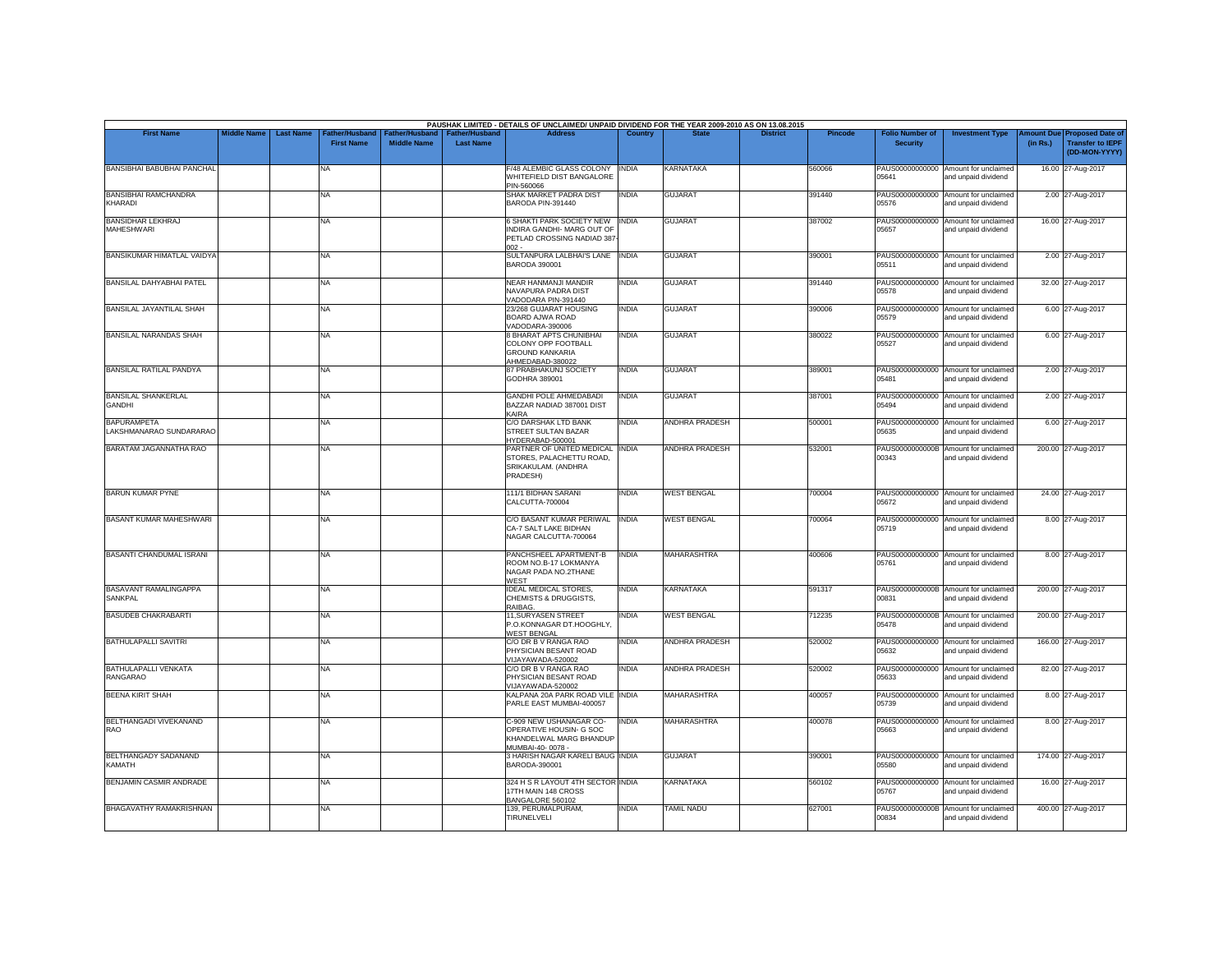|                                                     |                    |                  |                                     |                                      |                                           | PAUSHAK LIMITED - DETAILS OF UNCLAIMED/ UNPAID DIVIDEND FOR THE YEAR 2009-2010 AS ON 13.08.2015            |                |                       |                 |                |                                           |                                                             |          |                                                                        |
|-----------------------------------------------------|--------------------|------------------|-------------------------------------|--------------------------------------|-------------------------------------------|------------------------------------------------------------------------------------------------------------|----------------|-----------------------|-----------------|----------------|-------------------------------------------|-------------------------------------------------------------|----------|------------------------------------------------------------------------|
| <b>First Name</b>                                   | <b>Middle Name</b> | <b>Last Name</b> | Father/Husband<br><b>First Name</b> | Father/Husband<br><b>Middle Name</b> | <b>Father/Husband</b><br><b>Last Name</b> | <b>Address</b>                                                                                             | <b>Country</b> | <b>State</b>          | <b>District</b> | <b>Pincode</b> | <b>Folio Number of</b><br><b>Security</b> | <b>Investment Type</b>                                      | (in Rs.) | mount Due Proposed Date of<br><b>Transfer to IEPF</b><br>(DD-MON-YYYY) |
| <b>BHAGAVATISHANKAR</b><br><b>BALASHANKAR JOSHI</b> |                    |                  | NA                                  |                                      |                                           | <b>6 B SHAIMEE SOCIETY</b><br>SUBHANPURA BARODA-390007                                                     | <b>INDIA</b>   | <b>GUJARAT</b>        |                 | 390007         | PAUS00000000000<br>05498                  | Amount for unclaimed<br>and unpaid dividend                 |          | 12.00 27-Aug-2017                                                      |
| <b>BHAGAVATPRASAD</b><br>PURSHOTTAM DAVE            |                    |                  | <b>NA</b>                           |                                      |                                           | A-65 ALEMBIC COLONY<br>BARODA-390003                                                                       | <b>INDIA</b>   | <b>GUJARAT</b>        |                 | 390003         | 05499                                     | PAUS00000000000 Amount for unclaimed<br>and unpaid dividend |          | 2.00 27-Aug-2017                                                       |
| BHAGERATI CHANDUMAL<br><b>ISRANI</b>                |                    |                  | <b>NA</b>                           |                                      |                                           | C/O MRS D K VALLECHA AL-4<br>BLDG NO 12, ROOM NO 1<br>SECTOR NO 5 AIROLI CIDCO<br>COLONY NEW MUMBAI 400708 | <b>INDIA</b>   | <b>MAHARASHTRA</b>    |                 | 400708         | PAUS00000000000<br>05762                  | Amount for unclaimed<br>and unpaid dividend                 |          | 8.00 27-Aug-2017                                                       |
| <b>BHAGIRATH PRASAD</b><br><b>MAHESWARI</b>         |                    |                  | <b>NA</b>                           |                                      |                                           | C/O, A.K.HOSLEY 89-D, POCKET INDIA<br>4, GROUP I DILSHAD GARDEN,<br>DELHI                                  |                | DELHI                 |                 | 110095         | 01193                                     | PAUS0000000000B Amount for unclaimed<br>and unpaid dividend |          | 200.00 27-Aug-2017                                                     |
| <b>BHAGIRATH SARDA</b>                              |                    |                  | <b>NA</b>                           |                                      |                                           | C/O S & S INVESTMENTS &<br>FINANCIAL SERVI- CES 83-<br>1109/1/1 SRI NAGAR COLONY<br>HYDER- ABAD 500873 -   | <b>INDIA</b>   | <b>ANDHRA PRADESH</b> |                 | 500873         | 05812                                     | PAUS00000000000 Amount for unclaimed<br>and unpaid dividend |          | 8.00 27-Aug-2017                                                       |
| <b>BHAGRANI</b>                                     |                    |                  | NA                                  |                                      |                                           | <b>B-521 SUDERSHAN PARK MOTI INDIA</b><br>NAGAR NEW DELHI                                                  |                | <b>DELHI</b>          |                 | 110015         | 03906                                     | PAUS0000000000B Amount for unclaimed<br>and unpaid dividend |          | 300.00 27-Aug-2017                                                     |
| BHAGVAN MULCHAND BHATIA                             |                    |                  | <b>NA</b>                           |                                      |                                           | 'APSARA' APTS 1ST FLOOR<br>DANDIA BAZAR BARODA-39000                                                       | <b>INDIA</b>   | <b>GUJARAT</b>        |                 | 390001         | 05581                                     | PAUS00000000000 Amount for unclaimed<br>and unpaid dividend |          | 2.00 27-Aug-2017                                                       |
| <b>BHAGVATI MATHURDAS</b><br><b>THAKKAR</b>         |                    |                  | NA                                  |                                      |                                           | 69/B OLD CHAWL R NO 38 1ST<br>FLOOR KUTCHHI LOHANA-NI-<br>WAS MAZGAON RD MAZGAON<br>MUMBAI-400010          | <b>INDIA</b>   | <b>MAHARASHTRA</b>    |                 | 400010         | 05658                                     | PAUS00000000000 Amount for unclaimed<br>and unpaid dividend |          | 8.00 27-Aug-2017                                                       |
| <b>BHAGWAN DAS ADHIKARI</b>                         |                    |                  | <b>NA</b>                           |                                      |                                           | SHREE RAM TEKARI<br><b>MANDSAUR 458001</b>                                                                 | <b>INDIA</b>   | <b>MADHYA PRADESH</b> |                 | 458001         | 05720                                     | PAUS00000000000 Amount for unclaimed<br>and unpaid dividend |          | 8.00 27-Aug-2017                                                       |
| <b>BHAGWANMAL JAIN S K</b>                          |                    |                  | <b>NA</b>                           |                                      |                                           | 120, D D URS ROAD MYSORE                                                                                   | <b>INDIA</b>   | <b>KARNATAKA</b>      |                 | 570001         | 00889                                     | PAUS0000000000S Amount for unclaimed<br>and unpaid dividend |          | 800.00 27-Aug-2017                                                     |
| <b>BHAGYALAKSHMI RAVIPUDI</b>                       |                    |                  | <b>NA</b>                           |                                      |                                           | W/O RAVIPUDI SRINIVASA RAO INDIA<br>D NO 1-244A HANDLOOM<br>STREET KATHERU A P                             |                | <b>ANDHRA PRADESH</b> |                 | 533103         | 04794                                     | PAUS0000000000B Amount for unclaimed<br>and unpaid dividend |          | 300.00 27-Aug-2017                                                     |
| <b>BHAGYASHREE SHRIKANT</b><br>GORE                 |                    |                  | <b>NA</b>                           |                                      |                                           | SAPHALYA SHRI SOCIETY<br>SHASTRI NAGAR DOMBIVALI<br><b>WEST 421202</b>                                     | <b>INDIA</b>   | <b>MAHARASHTRA</b>    |                 | 421202         | 05820                                     | PAUS00000000000 Amount for unclaimed<br>and unpaid dividend |          | 16.00 27-Aug-2017                                                      |
| <b>BHAILAL LALLUBHAI PARMAR</b>                     |                    |                  | <b>NA</b>                           |                                      |                                           | 3 USHA CO OP HOUSING<br>SOCIETY NEAR SHREEJI BAG<br><b>FLATS NAVRANGPURA</b><br>AHMEDABAD 380001           | <b>INDIA</b>   | <b>GUJARAT</b>        |                 | 380001         | PAUS00000000000<br>05582                  | Amount for unclaimed<br>and unpaid dividend                 |          | 50.00 27-Aug-2017                                                      |
| BHAILALBHAI AMBALAL PATEL                           |                    |                  | <b>NA</b>                           |                                      |                                           | BANIA SHERI SOKHADA DIST<br><b>BARODA 391740</b>                                                           | <b>INDIA</b>   | <b>GUJARAT</b>        |                 | 391740         | 05508                                     | PAUS00000000000 Amount for unclaimed<br>and unpaid dividend |          | 2.00 27-Aug-2017                                                       |
| BHAILALBHAI JESHANGBHAI<br>PATEL                    |                    |                  | <b>NA</b>                           |                                      |                                           | YAKUTPURA PATEL S LANE<br>BARODA 390001                                                                    | <b>INDIA</b>   | <b>GUJARAT</b>        |                 | 390001         | 05507                                     | PAUS00000000000 Amount for unclaimed<br>and unpaid dividend |          | 2.00 27-Aug-2017                                                       |
| BHAILALBHAI PARSOTAMDBHAI<br><b>KHARAWA</b>         |                    |                  | <b>NA</b>                           |                                      |                                           | NAVAPURA KEVDA BAG<br>KHARAWAWAD BARODA-<br>390001                                                         | <b>INDIA</b>   | <b>GUJARAT</b>        |                 | 390001         | 05583                                     | PAUS00000000000 Amount for unclaimed<br>and unpaid dividend |          | 2.00 27-Aug-2017                                                       |
| <b>BHAILALBHAI PRABHUDAS</b><br>PATEL               |                    |                  | <b>NA</b>                           |                                      |                                           | AT & POST ANKODIA TA & DIST INDIA<br><b>BARODA PIN-391330</b>                                              |                | <b>GUJARAT</b>        |                 | 391330         | 05584                                     | PAUS00000000000 Amount for unclaimed<br>and unpaid dividend |          | 16.00 27-Aug-2017                                                      |
| BHAILALBHAI SHANKERBHAI<br>PATEL                    |                    |                  | <b>NA</b>                           |                                      |                                           | NAVIPANASARAWAD<br>NAVAPURA PADRA DIST<br>BARODA PIN-391440                                                | <b>INDIA</b>   | <b>GUJARAT</b>        |                 | 391440         | 05586                                     | PAUS00000000000 Amount for unclaimed<br>and unpaid dividend |          | 6.00 27-Aug-2017                                                       |
| <b>BHAILALBHAI SHANKERBHAI</b><br>PATEL             |                    |                  | <b>NA</b>                           |                                      |                                           | 13 ASOPALAV SOCIETY CHHANI INDIA<br>ROAD BARODA-390002                                                     |                | <b>GUJARAT</b>        |                 | 390002         | 05587                                     | PAUS00000000000 Amount for unclaimed<br>and unpaid dividend |          | 16.00 27-Aug-2017                                                      |
| <b>BHALCHANDRA GOVIND</b><br><b>KULKARNI</b>        |                    |                  | <b>NA</b>                           |                                      |                                           | PARAAN LIMITED DHYANRAJ<br>1327A SADESHIV PETH PUNE                                                        | <b>INDIA</b>   | <b>MAHARASHTRA</b>    |                 | 411030         | 04040                                     | PAUS0000000000B Amount for unclaimed<br>and unpaid dividend |          | 200.00 27-Aug-2017                                                     |
| BHALCHANDRA KANTILAL DAVE                           |                    |                  | <b>NA</b>                           |                                      |                                           | MUNICIPAL QUARTERS ROOM<br>NO 1 REFINARY ROAD BARODA<br>390003                                             | <b>INDIA</b>   | <b>GUJARAT</b>        |                 | 390003         | 05509                                     | PAUS00000000000 Amount for unclaimed<br>and unpaid dividend |          | 2.00 27-Aug-2017                                                       |
| <b>BHANUBEN HARISCHANDRA</b><br><b>PATEL</b>        |                    |                  | <b>NA</b>                           |                                      |                                           | RANCHHODJI'S TEMPLE,<br>MADAN ZAMPE ROAD.<br>VADODARA                                                      | <b>INDIA</b>   | <b>GUJARAT</b>        |                 | 390001         | 00352                                     | PAUS0000000000B Amount for unclaimed<br>and unpaid dividend |          | 200.00 27-Aug-2017                                                     |
| <b>BHANUDAS A PANCHABHAI</b>                        |                    |                  | <b>NA</b>                           |                                      |                                           | 2/2 ARCHANANAGAR CO OP H<br>SOC 39-2-2 ERANDWANA PUNE<br>411038                                            | <b>INDIA</b>   | <b>MAHARASHTRA</b>    |                 | 411038         | 05693                                     | PAUS00000000000 Amount for unclaimed<br>and unpaid dividend |          | 24.00 27-Aug-2017                                                      |
| <b>BHANUMATI DHANSUKHLAL</b><br><b>MISTRY</b>       |                    |                  | <b>NA</b>                           |                                      |                                           | 4/J APEX FLATS ANKUR ROAD<br>NARANPURA AHMEDABAD-<br>380013                                                | <b>INDIA</b>   | <b>GUJARAT</b>        |                 | 380013         | PAUS00000000000<br>05723                  | Amount for unclaimed<br>and unpaid dividend                 |          | 8.00 27-Aug-2017                                                       |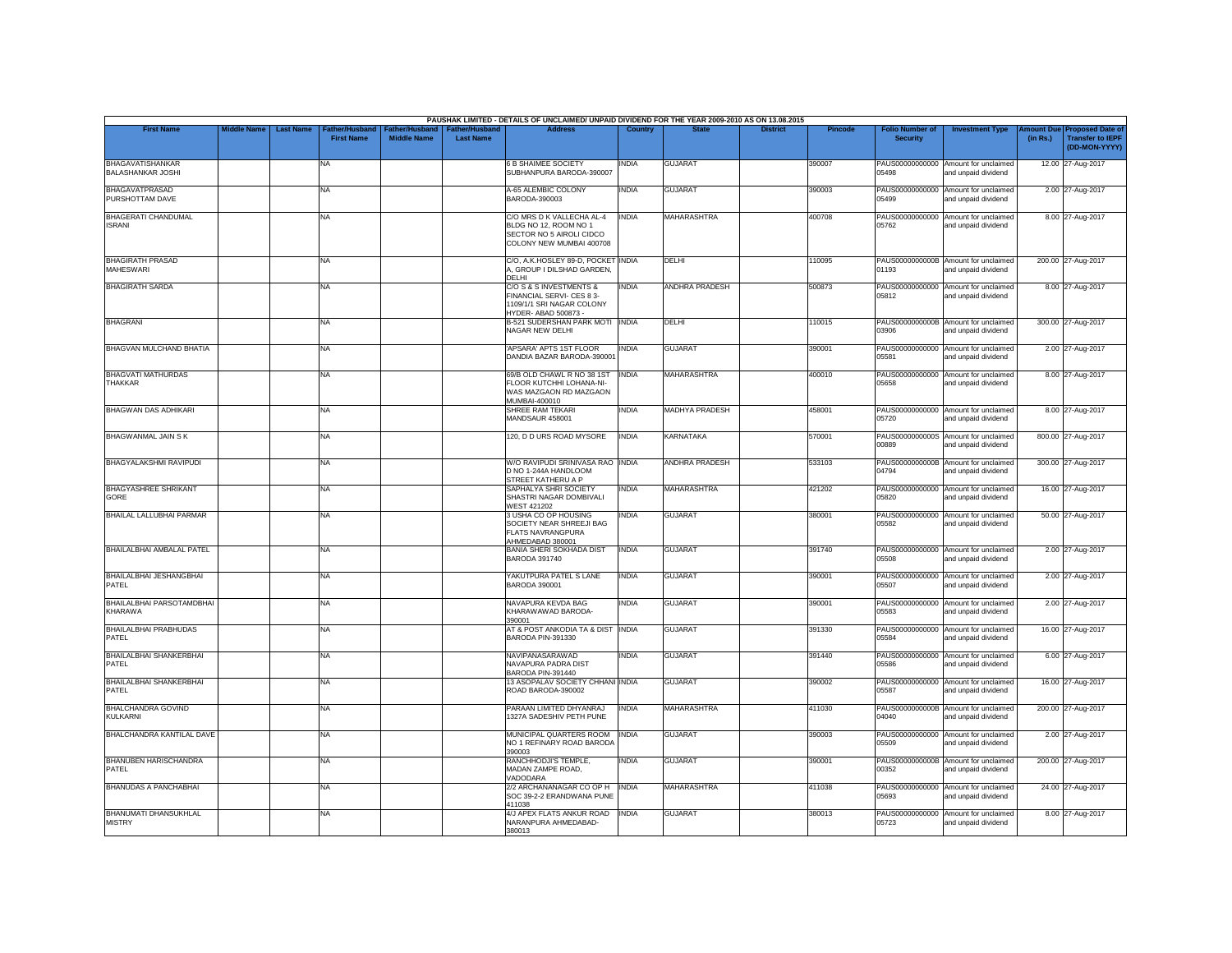|                                                |                    |                  |                                     |                                             |                                           | PAUSHAK LIMITED - DETAILS OF UNCLAIMED/ UNPAID DIVIDEND FOR THE YEAR 2009-2010 AS ON 13.08.2015                        |                |                       |                 |         |                                           |                                                             |          |                                                                         |
|------------------------------------------------|--------------------|------------------|-------------------------------------|---------------------------------------------|-------------------------------------------|------------------------------------------------------------------------------------------------------------------------|----------------|-----------------------|-----------------|---------|-------------------------------------------|-------------------------------------------------------------|----------|-------------------------------------------------------------------------|
| <b>First Name</b>                              | <b>Middle Name</b> | <b>Last Name</b> | Father/Husband<br><b>First Name</b> | <b>Father/Husband</b><br><b>Middle Name</b> | <b>Father/Husband</b><br><b>Last Name</b> | <b>Address</b>                                                                                                         | <b>Country</b> | <b>State</b>          | <b>District</b> | Pincode | <b>Folio Number of</b><br><b>Security</b> | <b>Investment Type</b>                                      | (in Rs.) | Amount Due Proposed Date of<br><b>Transfer to IEPF</b><br>(DD-MON-YYYY) |
| <b>BHANUMATI JEKISHANDAS</b><br><b>KAPADIA</b> |                    |                  | <b>NA</b>                           |                                             |                                           | NEW STATION ROAD RAJPIPLA INDIA<br>DIST BROACH-393145                                                                  |                | <b>GUJARAT</b>        |                 | 393145  | 05517                                     | PAUS00000000000 Amount for unclaimed<br>and unpaid dividend |          | 2.00 27-Aug-2017                                                        |
| <b>BHANUMATI LAXMIKANT</b><br>PARIKH           |                    |                  | <b>NA</b>                           |                                             |                                           | MAHADEV'S POLE KOLA KHADI INDIA<br><b>GHADIALI POLE BARODA-</b><br>390001                                              |                | <b>GUJARAT</b>        |                 | 390001  | 05591                                     | PAUS00000000000 Amount for unclaimed<br>and unpaid dividend |          | 32.00 27-Aug-2017                                                       |
| BHANUMATI NATVERLAL BAXI                       |                    |                  | <b>NA</b>                           |                                             |                                           | 9/26 DIVYANG BUILDING 3RD<br>FLOOR COLABA MUMBAI<br>400005                                                             | <b>INDIA</b>   | <b>MAHARASHTRA</b>    |                 | 400005  | 05858                                     | PAUS00000000000 Amount for unclaimed<br>and unpaid dividend |          | 6.00 27-Aug-2017                                                        |
| BHANUMATIBEN BABUBHAI<br><b>THAKKAR</b>        |                    |                  | <b>NA</b>                           |                                             |                                           | BHANU KUNJ VAD FALIA<br>GHEEKANTA RAOPURA<br>BARODA 390001                                                             | <b>INDIA</b>   | <b>GUJARAT</b>        |                 | 390001  | 05476                                     | PAUS00000000000 Amount for unclaimed<br>and unpaid dividend |          | 2.00 27-Aug-2017                                                        |
| BHANUMATIBEN KISHORBHAI<br>PATEL               |                    |                  | <b>NA</b>                           |                                             |                                           | 20 MA-PITRU KAUMUDI<br>SOCIETY OPP COLLEGE<br>DABHOI DIST BARODA PIN-<br>391110                                        | <b>INDIA</b>   | <b>GUJARAT</b>        |                 | 391110  | PAUS00000000000<br>05537                  | Amount for unclaimed<br>and unpaid dividend                 |          | 6.00 27-Aug-2017                                                        |
| <b>BHANUPRASAD</b><br>PURSOTTAMDAS CHAUHAN     |                    |                  | <b>NA</b>                           |                                             |                                           | 2765 DHALGARWAD HARIDAS<br>CHITARA'S CHAWL<br>AHMEDABAD-380001                                                         | <b>INDIA</b>   | <b>GUJARAT</b>        |                 | 380001  | 05648                                     | PAUS00000000000 Amount for unclaimed<br>and unpaid dividend |          | 16.00 27-Aug-2017                                                       |
| <b>BHANUPRASAD SAWAILAL</b><br>PATEL           |                    |                  | <b>NA</b>                           |                                             |                                           | <b>GURUKRUPA GUEST HOUSE</b><br>3RD FLOOR BEHIND TOWN<br>HALL ELLISBRIDGE<br>AHMEDABAD-380006                          | <b>INDIA</b>   | <b>GUJARAT</b>        |                 | 380006  | 05629                                     | PAUS00000000000 Amount for unclaimed<br>and unpaid dividend |          | 20.00 27-Aug-2017                                                       |
| BHANUPRASAD SOMNATHBHAI<br>MEHTA               |                    |                  | <b>NA</b>                           |                                             |                                           | 755 BHAW'S POLE RAIPUR<br>AHMEDABAD-380001                                                                             | <b>INDIA</b>   | <b>GUJARAT</b>        |                 | 380001  | 05651                                     | PAUS00000000000 Amount for unclaimed<br>and unpaid dividend |          | 8.00 27-Aug-2017                                                        |
| BHARAT BALMUKUND PARIKH                        |                    |                  | <b>NA</b>                           |                                             |                                           | C/O BALMUKUND N PARIKH H<br>NO SHA/545 KAROLIA POLE<br>BARODA-390001                                                   | <b>INDIA</b>   | <b>GUJARAT</b>        |                 | 390001  | 05482                                     | PAUS00000000000 Amount for unclaimed<br>and unpaid dividend |          | 2.00 27-Aug-2017                                                        |
| <b>BHARAT BHUSHAN AGARWAL</b>                  |                    |                  | <b>NA</b>                           |                                             |                                           | 32, PURVI CIVIL LINES BHAG-1<br><b>HARDOI</b>                                                                          | <b>INDIA</b>   | <b>UTTAR PRADESH</b>  |                 | 241001  | 04745                                     | PAUS12039800001 Amount for unclaimed<br>and unpaid dividend |          | 200.00 27-Aug-2017                                                      |
| BHARAT KALYANJI LALAN                          |                    |                  | <b>NA</b>                           |                                             |                                           | 105 MEHUL TOWER CHAKRA<br>VATI ASHOK ROAD KANDIVLI<br>EAST MUMBAI 400101                                               | <b>INDIA</b>   | <b>MAHARASHTRA</b>    |                 | 400101  | PAUS00000000000<br>05840                  | Amount for unclaimed<br>and unpaid dividend                 |          | 8.00 27-Aug-2017                                                        |
| <b>BHARAT KUMAR HEGDE</b>                      |                    |                  | <b>NA</b>                           |                                             |                                           | NO 2952,13TH B MAIN R P C<br>LAYOUT VIJAYA NAGAR<br><b>BANGALORE</b>                                                   | <b>INDIA</b>   | <b>KARNATAKA</b>      |                 | 560040  | 02424                                     | PAUS0000000000B Amount for unclaimed<br>and unpaid dividend |          | 600.00 27-Aug-2017                                                      |
| BHARAT NATVARLAL MEHTA                         |                    |                  | <b>NA</b>                           |                                             |                                           | 1069 RAJAMEHTA'S TOTALAJI'S INDIA<br>KALUPUR AHMEDABAD-380001                                                          |                | <b>GUJARAT</b>        |                 | 380001  | 05758                                     | PAUS00000000000 Amount for unclaimed<br>and unpaid dividend |          | 8.00 27-Aug-2017                                                        |
| BHARATBHAI MULAJIBHAI<br>PATEL                 |                    |                  | <b>NA</b>                           |                                             |                                           | C/O MULJIBHAI NATHABHAI<br>PATFL OPP HIMAT HIGH<br>SCHOOL STATION ROAD<br><b>HIMATNAGAR DIST</b><br>SABARKANTHA-383001 | <b>INDIA</b>   | <b>GUJARAT</b>        |                 | 383001  | 05595                                     | PAUS00000000000 Amount for unclaimed<br>and unpaid dividend |          | 6.00 27-Aug-2017                                                        |
| <b>BHARATBHUSHAN</b><br>SHYAMSOHAN VERMA       |                    |                  | <b>NA</b>                           |                                             |                                           | C/O SUVARNA 13-A LAXMI<br>ESTATE BAHUCHARAJI ROAD<br>BARODA-390001                                                     | <b>INDIA</b>   | <b>GUJARAT</b>        |                 | 390001  | 05597                                     | PAUS00000000000 Amount for unclaimed<br>and unpaid dividend |          | 2.00 27-Aug-2017                                                        |
| BHARATHI HARIHARAN                             |                    |                  | <b>NA</b>                           |                                             |                                           | 30 SINGARACHARI STREET<br>TRIPLICANE CHENNAI-600005                                                                    | INDIA          | <b>TAMIL NADU</b>     |                 | 600005  | 05787                                     | PAUS00000000000 Amount for unclaimed<br>and unpaid dividend |          | 82.00 27-Aug-2017                                                       |
| <b>BHARATHI HARIHARAN</b>                      |                    |                  | <b>NA</b>                           |                                             |                                           | 30. SINGARACHARI STREET.<br>TRIPLICANE, CHENNAI                                                                        | INDIA          | <b>TAMIL NADU</b>     |                 | 600005  | 01125                                     | PAUS0000000000B Amount for unclaimed<br>and unpaid dividend |          | 400.00 27-Aug-2017                                                      |
| <b>BHARATHI VEDAGARBHA</b><br><b>NARASIMHA</b> |                    |                  | <b>NA</b>                           |                                             |                                           | SWARUPINI NURSING HOME,<br>SRI RAMA NAGAR.<br>RAJAHMUNDRY,(ANDHRA<br>PRADESH).                                         | <b>INDIA</b>   | <b>ANDHRA PRADESH</b> |                 | 533101  | 00356                                     | PAUS0000000000D Amount for unclaimed<br>and unpaid dividend |          | 200.00 27-Aug-2017                                                      |
| BHARATHY B RAJ                                 |                    |                  | <b>NA</b>                           |                                             |                                           | NO 202 II-FLOOR J S S<br>DOCTORS QUARTERS<br>SHANKAR MUTT RD MYSORE                                                    | <b>INDIA</b>   | <b>KARNATAKA</b>      |                 | 570004  | 02451                                     | PAUS0000000000B Amount for unclaimed<br>and unpaid dividend |          | 200.00 27-Aug-2017                                                      |
| BHARATKUMAR CHINUBHAI<br>PATEL                 |                    |                  | <b>NA</b>                           |                                             |                                           | 9-A PALLAV TENAMENT<br>NARODA 382325 DIST<br>AHMEDABAD GUJ                                                             | <b>INDIA</b>   | <b>GUJARAT</b>        |                 | 382325  | 05819                                     | PAUS00000000000 Amount for unclaimed<br>and unpaid dividend |          | 16.00 27-Aug-2017                                                       |
| <b>BHARATKUMAR MAGANLAL</b><br><b>PAREKH</b>   |                    |                  | <b>NA</b>                           |                                             |                                           | B/2/24, MARAYANKUNJ<br>SOCIFTY NARMADANAGAR<br>BHARUCH 392015                                                          | <b>INDIA</b>   | <b>GUJARAT</b>        |                 | 392015  | 05503                                     | PAUS00000000000 Amount for unclaimed<br>and unpaid dividend |          | 2.00 27-Aug-2017                                                        |
| <b>BHARATKUMAR</b><br>PURSHOTTAMBHAI BALAR     |                    |                  | <b>NA</b>                           |                                             |                                           | C/O VIKAS AGRO SEEDS 18<br>MARKET YARD AMRELI 364601                                                                   | <b>INDIA</b>   | <b>GUJARAT</b>        |                 | 364601  | 05775                                     | PAUS00000000000 Amount for unclaimed<br>and unpaid dividend |          | 16.00 27-Aug-2017                                                       |
| <b>BHARATKUMAR RAOJIBHAI</b><br>PATEL          |                    |                  | <b>NA</b>                           |                                             |                                           | REKHA NIWAS NR KALPNA<br>TALKIES ANAND 388001                                                                          | INDIA          | <b>GUJARAT</b>        |                 | 388001  | PAUS00000000000<br>05478                  | Amount for unclaimed<br>and unpaid dividend                 |          | 86.00 27-Aug-2017                                                       |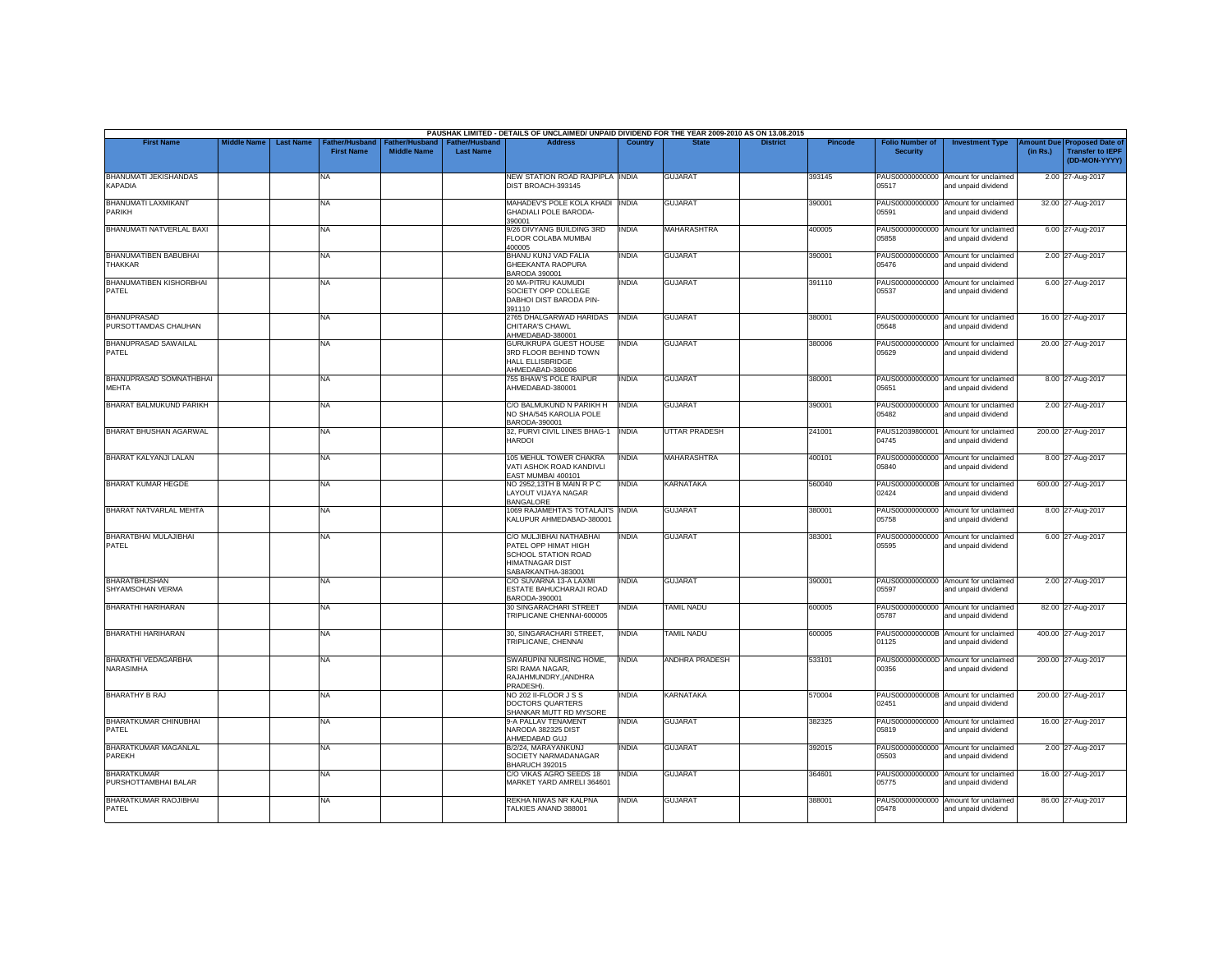|                                              |                    |                                                        |                                             |                                           | PAUSHAK LIMITED - DETAILS OF UNCLAIMED/ UNPAID DIVIDEND FOR THE YEAR 2009-2010 AS ON 13.08.2015         |              |                       |                 |         |                                           |                                                             |                       |                                                                     |
|----------------------------------------------|--------------------|--------------------------------------------------------|---------------------------------------------|-------------------------------------------|---------------------------------------------------------------------------------------------------------|--------------|-----------------------|-----------------|---------|-------------------------------------------|-------------------------------------------------------------|-----------------------|---------------------------------------------------------------------|
| <b>First Name</b>                            | <b>Middle Name</b> | <b>Last Name</b><br>ather/Husband<br><b>First Name</b> | <b>Father/Husband</b><br><b>Middle Name</b> | <b>Father/Husband</b><br><b>Last Name</b> | <b>Address</b>                                                                                          | Country      | <b>State</b>          | <b>District</b> | Pincode | <b>Folio Number of</b><br><b>Security</b> | <b>Investment Type</b>                                      | mount Due<br>(in Rs.) | <b>Proposed Date of</b><br><b>Transfer to IEPF</b><br>(DD-MON-YYYY) |
| <b>BHARATKUMAR SAMPATRAI</b><br><b>DESAI</b> |                    | NA                                                     |                                             |                                           | OVERSEAS BUSINESS CENTRE INDIA<br>9 PRABHAT BUIL- DING RANDE<br>ROAD DADAR WEST MUMBAI<br>$40002 - 8 -$ |              | <b>MAHARASHTRA</b>    |                 | 400028  | PAUS00000000000<br>05665                  | Amount for unclaimed<br>and unpaid dividend                 |                       | 16.00 27-Aug-2017                                                   |
| <b>BHARATKUMAR SHANKERLAL</b><br><b>SHAH</b> |                    | <b>NA</b>                                              |                                             |                                           | B/5 ASHIRWAD SOCIETY<br>SANGAM KISANWADI ROAD                                                           | <b>INDIA</b> | <b>GUJARAT</b>        |                 | 390022  | 05547                                     | PAUS00000000000 Amount for unclaimed<br>and unpaid dividend |                       | 2.00 27-Aug-2017                                                    |
| BHARATKUMAR THAKORDAS<br>MANJRAWALA          |                    | <b>NA</b>                                              |                                             |                                           | <b>BARODA 390022</b><br>3/83 PARE-H STREET RANDER<br>SURAT-395005                                       | <b>INDIA</b> | <b>GUJARAT</b>        |                 | 395005  | 05754                                     | PAUS00000000000 Amount for unclaimed<br>and unpaid dividend |                       | 8.00 27-Aug-2017                                                    |
| <b>BHARTIBEN KANTIBHAI DESAI</b>             |                    | <b>NA</b>                                              |                                             |                                           | JASHWANTI SADAN UPLA FALIA INDIA<br>MADAN ZAPA ROAD BARODA-                                             |              | <b>GUJARAT</b>        |                 | 390001  | 05603                                     | PAUS00000000000 Amount for unclaimed<br>and unpaid dividend |                       | 16.00 27-Aug-2017                                                   |
| <b>BHASKAR ADIGA</b>                         |                    | <b>NA</b>                                              |                                             |                                           | 390001<br>HOTEL RAGHAVENDRA<br>PRASANNA, SARJAPUR                                                       | <b>INDIA</b> | <b>KARNATAKA</b>      |                 | 560034  | 01890                                     | PAUS0000000000B Amount for unclaimed<br>and unpaid dividend |                       | 20.00 27-Aug-2017                                                   |
| <b>BHASKAR BRAHMBHATT</b>                    |                    | <b>NA</b>                                              |                                             |                                           | ROAD, AGARA BANGALORE<br>12 KASHIVISHVANATH SOC NR INDIA<br>SRP GRNO 1 BARODA                           |              | <b>GUJARAT</b>        |                 | 390011  | PAUS00000000000<br>05842                  | Amount for unclaimed<br>and unpaid dividend                 |                       | 2.00 27-Aug-2017                                                    |
| <b>BHASKAR GHOSH</b>                         |                    | <b>NA</b>                                              |                                             |                                           | 358/C NETAJI S C BOSE ROAD<br><b>KOLKATA</b>                                                            | <b>INDIA</b> | <b>WEST BENGAL</b>    |                 | 700047  | 94355                                     | PAUSIN300476413 Amount for unclaimed<br>and unpaid dividend |                       | 400.00 27-Aug-2017                                                  |
| <b>BHASKAR MULJIBHAI SHAH</b>                |                    | <b>NA</b>                                              |                                             |                                           | MEHTA POLE DANI'S POLE<br>GIREERAJ VADODARA-390006                                                      | <b>INDIA</b> | <b>GUJARAT</b>        |                 | 390006  | PAUS00000000000<br>05548                  | Amount for unclaimed<br>and unpaid dividend                 |                       | 32.00 27-Aug-2017                                                   |
| <b>BHASKAR RAO JAGATHA</b>                   |                    | <b>NA</b>                                              |                                             |                                           | 59-1-15 P&T COLONY<br><b>RAJAHMUNDRY</b>                                                                | <b>INDIA</b> | <b>ANDHRA PRADESH</b> |                 | 533105  | 04766                                     | PAUS0000000000B Amount for unclaimed<br>and unpaid dividend |                       | 600.00 27-Aug-2017                                                  |
| <b>BHASKARRAI BALWANTRAI</b><br><b>DESAI</b> |                    | <b>NA</b>                                              |                                             |                                           | <b>OPP KANYASHALA TEKRI</b><br>MOHOLLO GANDEVI DIST<br>BULSAR PIN-396360                                | INDIA        | <b>GUJARAT</b>        |                 | 396360  | PAUS00000000000<br>05604                  | Amount for unclaimed<br>and unpaid dividend                 |                       | 6.00 27-Aug-2017                                                    |
| BHASKER LAXMANRAO VAIDYA                     |                    | <b>NA</b>                                              |                                             |                                           | PAGEDAR WADA BHUTADI<br>ZAMPA BARODA 390001                                                             | <b>INDIA</b> | <b>GUJARAT</b>        |                 | 390001  | 05504                                     | PAUS00000000000 Amount for unclaimed<br>and unpaid dividend |                       | 2.00 27-Aug-2017                                                    |
| <b>BHASKERRAO</b><br>RAMCHANDRARAO MANEPATIL |                    | <b>NA</b>                                              |                                             |                                           | RAM NIVAS' SHAHBAG OPP<br>POLO GROUND BARODA-<br>390001                                                 | <b>INDIA</b> | <b>GUJARAT</b>        |                 | 390001  | 05646                                     | PAUS00000000000 Amount for unclaimed<br>and unpaid dividend |                       | 12.00 27-Aug-2017                                                   |
| <b>BHAVANA PURSNANI</b>                      |                    | <b>NA</b>                                              |                                             |                                           | 111-ASHOK NAGAR AGRA                                                                                    | <b>INDIA</b> | <b>UTTAR PRADESH</b>  |                 | 282010  | 04004                                     | PAUS0000000000B Amount for unclaimed<br>and unpaid dividend |                       | 200.00 27-Aug-2017                                                  |
| <b>BHAVESH SHASHIKANT MOTANI</b>             |                    | <b>SHASHIKANT</b>                                      |                                             |                                           | NR MAMLATDAR OFFICE<br>KHAMBALIA                                                                        | INDIA        | <b>GUJARAT</b>        |                 | 361305  | PAUS12013200003<br>06241                  | Amount for unclaimed<br>and unpaid dividend                 |                       | 166.00 27-Aug-2017                                                  |
| <b>BHAVIK DHRUV</b>                          |                    | <b>NA</b>                                              |                                             |                                           | 1ST DR GOR'S BUILDING M G<br>ROAD MULUND MUMBAI                                                         | <b>INDIA</b> | <b>MAHARASHTRA</b>    |                 | 400080  | 03819                                     | PAUS0000000000B Amount for unclaimed<br>and unpaid dividend |                       | 200.00 27-Aug-2017                                                  |
| <b>BHAVNA AJAY SHAH</b>                      |                    | <b>NA</b>                                              |                                             |                                           | 10 MATRU SMRUTI 36/A<br>SHRADHNAND RD NEAR DR<br>PATEL VILE PARLE EAST<br><b>MUMBAI 400057</b>          | <b>INDIA</b> | <b>MAHARASHTRA</b>    |                 | 400057  | 05833                                     | PAUS00000000000 Amount for unclaimed<br>and unpaid dividend |                       | 8.00 27-Aug-2017                                                    |
| <b>BHAVNA DWIJEN DESAI</b>                   |                    | <b>NA</b>                                              |                                             |                                           | 28 ALKAPURI BARODA-390005                                                                               | <b>INDIA</b> | <b>GUJARAT</b>        |                 | 390005  | 05642                                     | PAUS00000000000 Amount for unclaimed<br>and unpaid dividend |                       | 32.00 27-Aug-2017                                                   |
| BHAVNABEN CHANDULAL GALA                     |                    | <b>NA</b>                                              |                                             |                                           | C/O R P SHROFF & SONS 704 A INDIA<br>STOCK EXCH DALAL STREET<br>FORT MUMBAI-400023                      |              | <b>MAHARASHTRA</b>    |                 | 400023  | 05703                                     | PAUS00000000000 Amount for unclaimed<br>and unpaid dividend |                       | 24.00 27-Aug-2017                                                   |
| BHIKANRAO KRISHNARAO<br><b>SHITOLE</b>       |                    | <b>NA</b>                                              |                                             |                                           | SADI MISTRY COLONY NEAR<br>MAIRALA'S GANPATI MANDIR<br>BARODA 390017                                    | <b>INDIA</b> | <b>GUJARAT</b>        |                 | 390017  | 05551                                     | PAUS00000000000 Amount for unclaimed<br>and unpaid dividend |                       | 6.00 27-Aug-2017                                                    |
| ВНІКНАВНАІ СННОТАВНАІ<br><b>RANA</b>         |                    | <b>NA</b>                                              |                                             |                                           | SUNDER BAZAR SOKHADA<br>391745 DIST BARODA 391745                                                       | <b>INDIA</b> | <b>GUJARAT</b>        |                 | 391745  | 05607                                     | PAUS00000000000 Amount for unclaimed<br>and unpaid dividend |                       | 2.00 27-Aug-2017                                                    |
| BHIKHABHAI MULJIBHAI<br><b>THAKKAR</b>       |                    | <b>NA</b>                                              |                                             |                                           | 103 VIJAY NAGAR GUJARAT<br>HOUSING BOARD GORWA<br>BARODA 390016                                         | <b>INDIA</b> | <b>GUJARAT</b>        |                 | 390016  | PAUS00000000000<br>05506                  | Amount for unclaimed<br>and unpaid dividend                 |                       | 32.00 27-Aug-2017                                                   |
| <b>BHIKHABHAI NARANBHAI</b><br><b>MISTRY</b> |                    | <b>NA</b>                                              |                                             |                                           | 13 ADHUNIK SOCIETY CHHANI<br>DIST BARODA PIN-391740                                                     | <b>INDIA</b> | <b>GUJARAT</b>        |                 | 391740  | 05608                                     | PAUS00000000000 Amount for unclaimed<br>and unpaid dividend |                       | 2.00 27-Aug-2017                                                    |
| <b>BHIKHABHAI PRABHUDAS NAI</b>              |                    | <b>NA</b>                                              |                                             |                                           | <b>B-9 DAHIBA NAGAR SOC</b><br>REFINERY ROAD GORWA<br>BARODA 390016                                     | <b>INDIA</b> | <b>GUJARAT</b>        |                 | 390016  | 05505                                     | PAUS00000000000 Amount for unclaimed<br>and unpaid dividend |                       | 2.00 27-Aug-2017                                                    |
| <b>BHIKHALAL FULCHAND</b><br><b>ACHARYA</b>  |                    | <b>NA</b>                                              |                                             |                                           | PO BHABHAR DIST<br>BANASKANTHA-385320                                                                   | <b>INDIA</b> | <b>GUJARAT</b>        |                 | 385320  | PAUS00000000000<br>05655                  | Amount for unclaimed<br>and unpaid dividend                 |                       | 8.00 27-Aug-2017                                                    |
| <b>BHIKU BABU BANDVE</b>                     |                    | NA                                                     |                                             |                                           | C/O A C W CO LTD LAXMI BLDG INDIA<br>SIR P M ROAD MUMBAI-400001                                         |              | <b>MAHARASHTRA</b>    |                 | 400001  | PAUS00000000000<br>05487                  | Amount for unclaimed<br>and unpaid dividend                 |                       | 6.00 27-Aug-2017                                                    |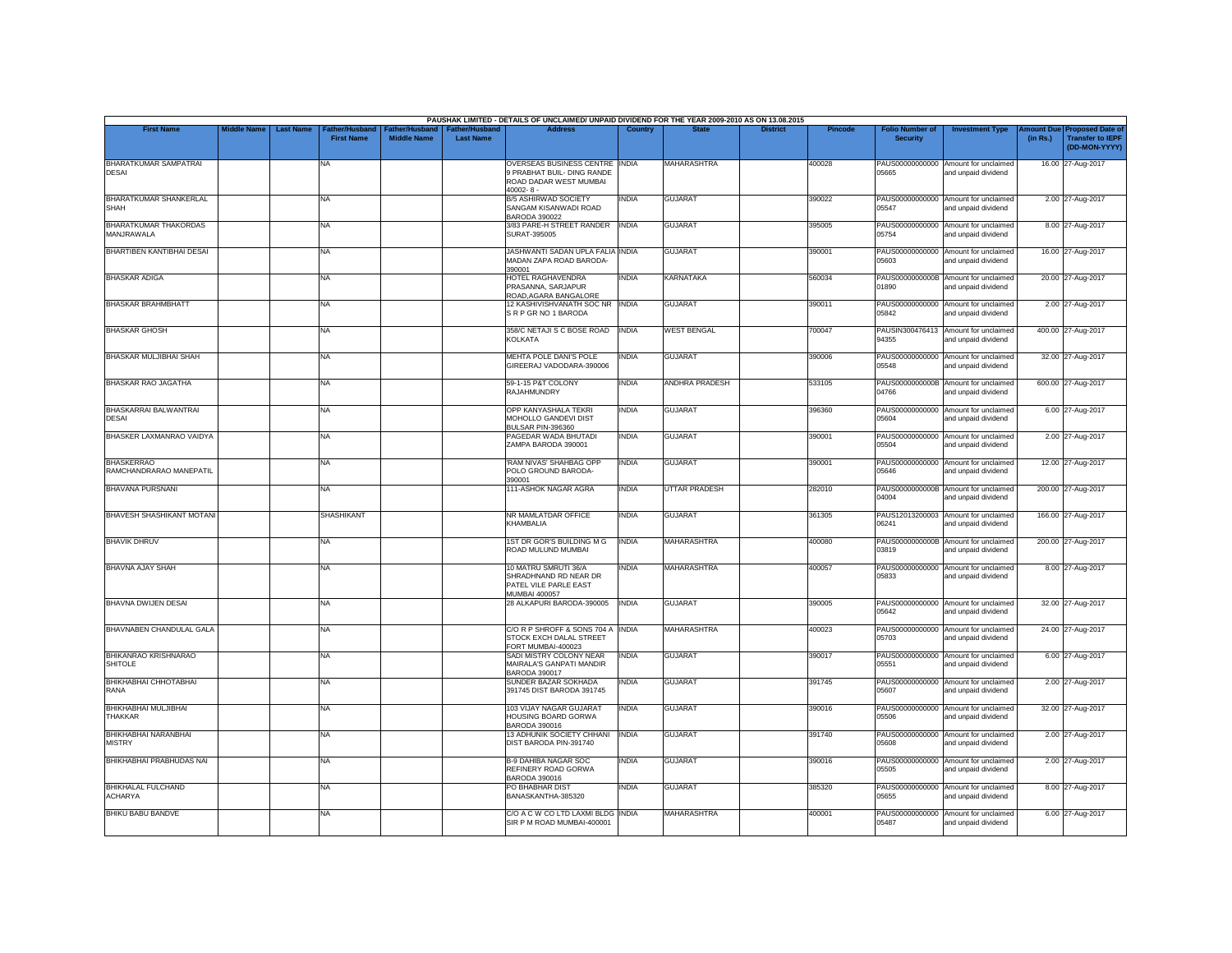| <b>First Name</b>                            | <b>Middle Name</b> | <b>Last Name</b> | Father/Husband    |                    | Father/Husband   Father/Husband | PAUSHAK LIMITED - DETAILS OF UNCLAIMED/ UNPAID DIVIDEND FOR THE YEAR 2009-2010 AS ON 13.08.2015<br><b>Address</b> | Country      |                    | <b>District</b> | <b>Pincode</b> | <b>Folio Number of</b> | <b>Investment Type</b>                                      |          | Amount Due Proposed Date of              |
|----------------------------------------------|--------------------|------------------|-------------------|--------------------|---------------------------------|-------------------------------------------------------------------------------------------------------------------|--------------|--------------------|-----------------|----------------|------------------------|-------------------------------------------------------------|----------|------------------------------------------|
|                                              |                    |                  | <b>First Name</b> | <b>Middle Name</b> | <b>Last Name</b>                |                                                                                                                   |              |                    |                 |                | <b>Security</b>        |                                                             | (in Rs.) | <b>Transfer to IEPF</b><br>(DD-MON-YYYY) |
| <b>BHIM SAIN GROVER</b>                      |                    |                  | NA                |                    |                                 | FLAT NO 20 STAR<br>APARTMENTS PLOT NO 24/2<br>VIDYA VIHAR MARG SECTOR-9<br>ROHINI DELHI 110085                    | <b>INDIA</b> | DELHI              |                 | 110085         | 05753                  | PAUS00000000000 Amount for unclaimed<br>and unpaid dividend |          | 8.00 27-Aug-2017                         |
| BHIMARADDI RANGARADDI<br>YAVAGAL             |                    |                  | <b>NA</b>         |                    |                                 | C/O KRISHNA AGENCIES<br>FERTILIZER DEALRS AT & PO<br>NAVALGUNDA DIST DHARWAR<br>KARNATAK 582208                   | <b>INDIA</b> | <b>KARNATAKA</b>   |                 | 582208         | 05630                  | PAUS00000000000 Amount for unclaimed<br>and unpaid dividend |          | 32.00 27-Aug-2017                        |
| <b>BHIMSEN MAHADEV HONEKARI</b>              |                    |                  | <b>NA</b>         |                    |                                 | VASANT RAO NAIK CHAWL AT<br>POST DIWA THANE 400612                                                                | <b>INDIA</b> | MAHARASHTRA        |                 | 400612         | 05817                  | PAUS00000000000 Amount for unclaimed<br>and unpaid dividend |          | 66.00 27-Aug-2017                        |
| <b>BHOGILAL CHHOTABHAI PATEL</b>             |                    |                  | <b>NA</b>         |                    |                                 | F-255 ALEMBIC COLONY<br><b>BARODA 390003</b>                                                                      | <b>INDIA</b> | <b>GUJARAT</b>     |                 | 390003         | 05515                  | PAUS00000000000 Amount for unclaimed<br>and unpaid dividend |          | 2.00 27-Aug-2017                         |
| <b>BHOGILAL SAKHARCHAND</b><br><b>GANDHI</b> |                    |                  | <b>NA</b>         |                    |                                 | KUVERJI DEVSHI CHAWL 2ND<br>FL B S ROAD OPP ZARAPKAR<br>SHOW ROOM DADAR W RLY<br><b>MUMBAI 400028</b>             | <b>INDIA</b> | <b>MAHARASHTRA</b> |                 | 400028         | 05736                  | PAUS00000000000 Amount for unclaimed<br>and unpaid dividend |          | 8.00 27-Aug-2017                         |
| <b>BHOGILAL VALJIBHAI MISTRY</b>             |                    |                  | <b>NA</b>         |                    |                                 | VISHWAKARMA ENG WORKS<br>DEGAUM RAKHIAL TAL<br>DEGAUM DIST AHMEDABAD PIN<br>382315                                | <b>INDIA</b> | <b>GUJARAT</b>     |                 | 382315         | 05611                  | PAUS00000000000 Amount for unclaimed<br>and unpaid dividend |          | 6.00 27-Aug-2017                         |
| <b>BHOLURAM RAMJI PAWAR</b>                  |                    |                  | <b>NA</b>         |                    |                                 | OPP INDIAN OVERSEAS BANK INDIA<br>MEHTA POLE BARODA-390006                                                        |              | <b>GUJARAT</b>     |                 | 390006         | 05612                  | PAUS00000000000 Amount for unclaimed<br>and unpaid dividend |          | 2.00 27-Aug-2017                         |
| <b>BHRANTI HARSHADRAY</b><br>CHHAYA          |                    |                  | <b>NA</b>         |                    |                                 | C/O H M CHHAYA B-7 BALAJI<br>APARTMENTS V P ROAD<br>SANTACRUZ (W) MUMBAI-<br>400054                               | <b>INDIA</b> | <b>MAHARASHTRA</b> |                 | 400054         | 05519                  | PAUS00000000000 Amount for unclaimed<br>and unpaid dividend |          | 2.00 27-Aug-2017                         |
| BHUPATRAI GHELABHAI VASHI                    |                    |                  | <b>NA</b>         |                    |                                 | <b>LIMDA CHOWK POST</b><br>DHAMDACHHA VIA AMALSAD<br>DIST BULSAR PIN-396360                                       | <b>INDIA</b> | <b>GUJARAT</b>     |                 | 396360         | 05613                  | PAUS00000000000 Amount for unclaimed<br>and unpaid dividend |          | 6.00 27-Aug-2017                         |
| <b>BHUPENDRA HIMATLAL</b><br>SANGHAVI        |                    |                  | <b>NA</b>         |                    |                                 | 9 ADUKIA APARTMENT 2ND<br>FLOOR BALIKA VIDYALAYA<br>MARG S M RD KANDIVLEE<br>MUMBAI-400067                        | <b>INDIA</b> | <b>MAHARASHTRA</b> |                 | 400067         | 05733                  | PAUS00000000000 Amount for unclaimed<br>and unpaid dividend |          | 16.00 27-Aug-2017                        |
| BHUPENDRABHAI CHANDULAL<br><b>SURATI</b>     |                    |                  | <b>NA</b>         |                    |                                 | 2649 JUMMA MASJID<br>AHMEDABAD-380001                                                                             | <b>INDIA</b> | <b>GUJARAT</b>     |                 | 380001         | 05554                  | PAUS00000000000 Amount for unclaimed<br>and unpaid dividend |          | 16.00 27-Aug-2017                        |
| <b>BHUPENDRABHAI DESAIBHAI</b><br>PATEL      |                    |                  | <b>NA</b>         |                    |                                 | DHAMANIYA KAMPA VIA<br>DHANSURA POST DHAMANIA<br>TAL BAYAD DIST<br>SABARKANTHA 383325                             | <b>INDIA</b> | <b>GUJARAT</b>     |                 | 383325         | 05616                  | PAUS00000000000 Amount for unclaimed<br>and unpaid dividend |          | 2.00 27-Aug-2017                         |
| BHUPENDRABHAI JAGDISHBHAI<br>PATEL           |                    |                  | <b>NA</b>         |                    |                                 | DAJI NIVAS AT & PO SOKHADA INDIA<br>DIST BARODA PIN-391240                                                        |              | <b>GUJARAT</b>     |                 | 391240         | 05617                  | PAUS00000000000 Amount for unclaimed<br>and unpaid dividend |          | 2.00 27-Aug-2017                         |
| <b>BHUPESH KRISHNALAL DESAI</b>              |                    |                  | <b>NA</b>         |                    |                                 | 167 CHANDRAPRABHA<br>(DHUBAR) OPP MOTIBAG<br>BARODA-390001                                                        | <b>INDIA</b> | <b>GUJARAT</b>     |                 | 390001         | 05619                  | PAUS00000000000 Amount for unclaimed<br>and unpaid dividend |          | 32.00 27-Aug-2017                        |
| <b>BIKASH BANERJEE</b>                       |                    |                  | <b>NA</b>         |                    |                                 | 62 MOORE AVENUE CALCUTTA INDIA                                                                                    |              | <b>WEST BENGAL</b> |                 | 700040         | 02847                  | PAUS0000000000B Amount for unclaimed<br>and unpaid dividend |          | 300.00 27-Aug-2017                       |
| <b>BIMAL BHAGUBHAI SHAH</b>                  |                    |                  | <b>NA</b>         |                    |                                 | C/O M/S DALIA PATEL & CO<br>OPP DENA BANK CHOKHANDI<br>BARODA-390017                                              | <b>INDIA</b> | <b>GUJARAT</b>     |                 | 390017         | 05701                  | PAUS00000000000 Amount for unclaimed<br>and unpaid dividend |          | 8.00 27-Aug-2017                         |
| <b>BIMAL CHAND DHANDIA</b>                   |                    |                  | <b>NA</b>         |                    |                                 | C/O DHANDIA JEWELLERS E-5 INDIA<br>CONNAUGHT PL NEW DELHI<br>110001                                               |              | DELHI              |                 | 110001         | 05743                  | PAUS00000000000 Amount for unclaimed<br>and unpaid dividend |          | 16.00 27-Aug-2017                        |
| <b>BIMAL KUMAR GUPTA</b>                     |                    |                  | <b>NA</b>         |                    |                                 | J-7/44 RAJOURI GARDEN NEW INDIA<br>DELHI-110027                                                                   |              | <b>DELHI</b>       |                 | 110027         | 05685                  | PAUS00000000000 Amount for unclaimed<br>and unpaid dividend |          | 8.00 27-Aug-2017                         |
| <b>BIMLA DEVI</b>                            |                    |                  | <b>NA</b>         |                    |                                 | C/O M/S BABOO RAM HARI<br>CHAND KHARI BAOLI DELHI-<br>110006                                                      | <b>INDIA</b> | <b>DELHI</b>       |                 | 110006         | 05748                  | PAUS00000000000 Amount for unclaimed<br>and unpaid dividend |          | 16.00 27-Aug-2017                        |
| <b>BINA HASTIPAL JHAVERI</b>                 |                    |                  | NA                |                    |                                 | 208 SHANTINATHJI JAIN BLDG<br>3RD FLR ROOM- NO 27 INSIDE<br>STAIRCASE PAYDHUNI MUMBAI<br>400003-                  | <b>INDIA</b> | <b>MAHARASHTRA</b> |                 | 400003         | 05704                  | PAUS00000000000 Amount for unclaimed<br>and unpaid dividend |          | 16.00 27-Aug-2017                        |
| <b>BINA KALIDAS MISTRY MF G</b>              |                    |                  | <b>NA</b>         |                    |                                 | SHREE RAM NIWAS 31/2                                                                                              | <b>INDIA</b> | <b>GUJARAT</b>     |                 | 380008         |                        | PAUS00000000000 Amount for unclaimed                        |          | 32.00 27-Aug-2017                        |
| <b>KALIDAS MI</b>                            |                    |                  |                   |                    |                                 | VASANT NAGAR SOC<br>BHAIRAVNATH ROAD<br>MANINAGAR AHMEDABAD-<br>380008                                            |              |                    |                 |                | 05622                  | and unpaid dividend                                         |          |                                          |
| <b>BINDRABAN ARORA</b>                       |                    |                  | <b>NA</b>         |                    |                                 | KOTHI NO HP-46 MAURYA<br>ENCLAVE PITAM PURA DELHI<br>110034                                                       | <b>INDIA</b> | DELHI              |                 | 110034         | 05750                  | PAUS00000000000 Amount for unclaimed<br>and unpaid dividend |          | 8.00 27-Aug-2017                         |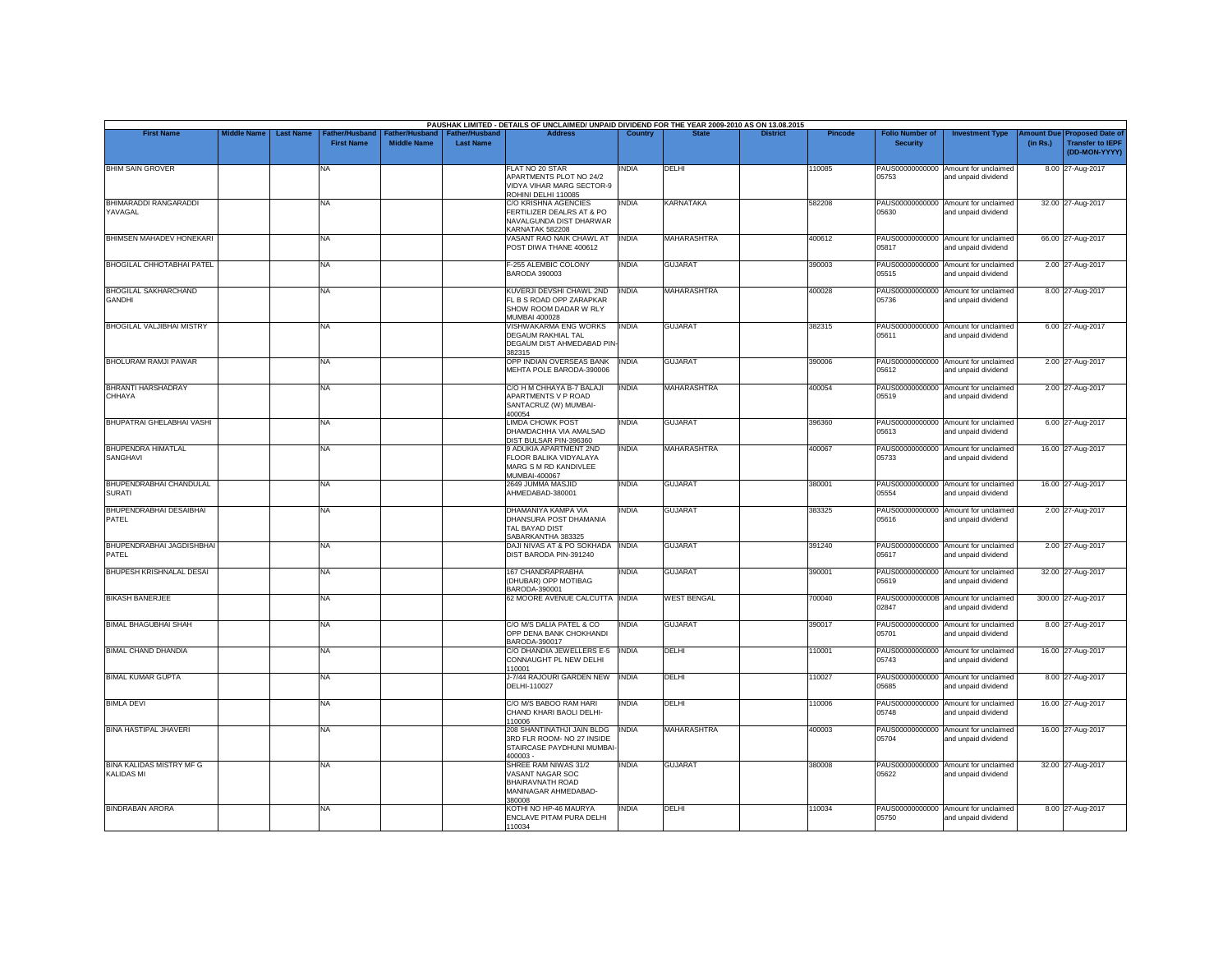|                                                 |                    |                  |                                     |                                      |                                           | PAUSHAK LIMITED - DETAILS OF UNCLAIMED/ UNPAID DIVIDEND FOR THE YEAR 2009-2010 AS ON 13.08.2015                       |                |                       |                 |                |                                           |                                                             |          |                                                                        |
|-------------------------------------------------|--------------------|------------------|-------------------------------------|--------------------------------------|-------------------------------------------|-----------------------------------------------------------------------------------------------------------------------|----------------|-----------------------|-----------------|----------------|-------------------------------------------|-------------------------------------------------------------|----------|------------------------------------------------------------------------|
| <b>First Name</b>                               | <b>Middle Name</b> | <b>Last Name</b> | Father/Husband<br><b>First Name</b> | Father/Husband<br><b>Middle Name</b> | <b>Father/Husband</b><br><b>Last Name</b> | <b>Address</b>                                                                                                        | <b>Country</b> | <b>State</b>          | <b>District</b> | <b>Pincode</b> | <b>Folio Number of</b><br><b>Security</b> | <b>Investment Type</b>                                      | (in Rs.) | mount Due Proposed Date of<br><b>Transfer to IEPF</b><br>(DD-MON-YYYY) |
| <b>BINDU DEEPAK DHANAK</b>                      |                    |                  | NA                                  |                                      |                                           | 4 RAMDEV KUTIR RAMBHUVAN INDIA<br>RAJWADI NAKA M G ROAD<br><b>GHATKOPAR EAST MUMBAI</b><br>400077                     |                | <b>MAHARASHTRA</b>    |                 | 400077         | 05859                                     | PAUS00000000000 Amount for unclaimed<br>and unpaid dividend |          | 16.00 27-Aug-2017                                                      |
| <b>BINOD KUMAR TEKRIWAL</b>                     |                    |                  | <b>NA</b>                           |                                      |                                           | C/O RAJA ENTERPISES P N<br>MALIAH ROAD RANIGANJ<br>713347                                                             | <b>INDIA</b>   | <b>WEST BENGAL</b>    |                 | 713347         | 05716                                     | PAUS00000000000 Amount for unclaimed<br>and unpaid dividend |          | 8.00 27-Aug-2017                                                       |
| <b>BIPIN KUMAR</b>                              |                    |                  | <b>NA</b>                           |                                      |                                           | M/S SHOP PLANNING GROUP II INDIA<br>LARSEN & TOUBRO LTD POWAI<br><b>MUMBAI 400072</b>                                 |                | <b>MAHARASHTRA</b>    |                 | 400072         | 05827                                     | PAUS00000000000 Amount for unclaimed<br>and unpaid dividend |          | 66.00 27-Aug-2017                                                      |
| <b>BIPIN PRAGJI TOPRANI</b>                     |                    |                  | <b>NA</b>                           |                                      |                                           | PRATAPKUNJ BLOCK NO1<br>KARELIBUG BARODA-390001                                                                       | <b>INDIA</b>   | <b>GUJARAT</b>        |                 | 390001         | 05623                                     | PAUS00000000000 Amount for unclaimed<br>and unpaid dividend |          | 2.00 27-Aug-2017                                                       |
| <b>BIPINBHAI CHUNIBHAI PATEL</b>                |                    |                  | <b>NA</b>                           |                                      |                                           | PO MALAV TAL KALOL DIST<br>PMS PIN-389330                                                                             | <b>INDIA</b>   | <b>GUJARAT</b>        |                 | 389330         | 05558                                     | PAUS00000000000 Amount for unclaimed<br>and unpaid dividend |          | 6.00 27-Aug-2017                                                       |
| <b>BIPINBHAI JAYANTIBHAI PATEL</b>              |                    |                  | <b>NA</b>                           |                                      |                                           | C K 51/4 RAJA DARAWAJA<br><b>VARANASI 221001</b>                                                                      | <b>INDIA</b>   | <b>UTTAR PRADESH</b>  |                 | 221001         | 05624                                     | PAUS00000000000 Amount for unclaimed<br>and unpaid dividend |          | 6.00 27-Aug-2017                                                       |
| <b>BIPINCHAND SHANKARLAL</b><br><b>GANDHI</b>   |                    |                  | <b>NA</b>                           |                                      |                                           | HARI BHAKTI'S POLE SANKDI<br>SHERI MANEC CHOWK                                                                        | <b>INDIA</b>   | <b>GUJARAT</b>        |                 | 380001         | 05755                                     | PAUS00000000000 Amount for unclaimed<br>and unpaid dividend |          | 16.00 27-Aug-2017                                                      |
| <b>BIPINCHANDRA CHHOTALAL</b><br><b>KOTHARI</b> |                    |                  | <b>NA</b>                           |                                      |                                           | AHMEDABAD-380001<br>507/A, RAMSHYAM BUILDING S INDIA<br>V ROAD, OPP N.L.HIGH<br>SCHOOL MALAD (WEST)<br>MI IMRAI       |                | MAHARASHTRA           |                 | 400064         | 05872                                     | PAUS00000000000 Amount for unclaimed<br>and unpaid dividend |          | 16.00 27-Aug-2017                                                      |
| <b>BIPINCHANDRA CHIMANLAL</b><br>KHATRI         |                    |                  | <b>NA</b>                           |                                      |                                           | BAJWADA BHOIWADA HIRALAL INDIA<br>SHROFF MARG BARODA-390001                                                           |                | <b>GUJARAT</b>        |                 | 390001         | 05625                                     | PAUS00000000000 Amount for unclaimed<br>and unpaid dividend |          | 16.00 27-Aug-2017                                                      |
| <b>BIPINCHANDRA JEKISANDAS</b><br>NARIELWALA    |                    |                  | <b>NA</b>                           |                                      |                                           | A/301 KANCHAN JUNGA<br>SOCIETY PLOT NO.20 SECTOR-<br>11 KOPARKHAIRANENAVI<br>MUMBAI                                   | <b>INDIA</b>   | <b>MAHARASHTRA</b>    |                 | 400709         | PAUS00000000000<br>05479                  | Amount for unclaimed<br>and unpaid dividend                 |          | 16.00 27-Aug-2017                                                      |
| <b>BIPINCHANDRA RAMANLAL</b><br><b>SHETH</b>    |                    |                  | <b>NA</b>                           |                                      |                                           | <b>GUJARAT HOUSING SOCIETY</b><br>BLOCK NO 34/398 AAJAWA<br>ROAD BARODA-390006                                        | <b>INDIA</b>   | <b>GUJARAT</b>        |                 | 390006         | 05513                                     | PAUS00000000000 Amount for unclaimed<br>and unpaid dividend |          | 16.00 27-Aug-2017                                                      |
| <b>BIPINCHANDRA RATILAL</b><br>PURANI           |                    |                  | <b>NA</b>                           |                                      |                                           | OLD RAMJI MANDIR ANAND-<br>388001                                                                                     | <b>INDIA</b>   | <b>GUJARAT</b>        |                 | 388001         | 05480                                     | PAUS00000000000 Amount for unclaimed<br>and unpaid dividend |          | 2.00 27-Aug-2017                                                       |
| <b>BIRENDRA KUMAR TYAGI</b>                     |                    |                  | <b>NA</b>                           |                                      |                                           | A G VIDYASAGAR & CO STOCK INDIA<br>& SHARE BROCK- ERS 12 D S E<br><b>BUILDING ASAF ALI ROAD NEW</b><br>DELHI-110002 - |                | <b>DELHI</b>          |                 | 110002         | PAUS00000000000<br>05741                  | Amount for unclaimed<br>and unpaid dividend                 |          | 8.00 27-Aug-2017                                                       |
| BISHWA NATH BANERJEE                            |                    |                  | <b>NA</b>                           |                                      |                                           | H I G FLAT NO 3/6 NARIA<br>CROSSING PO B H U VARANAS<br>221001                                                        | <b>INDIA</b>   | UTTAR PRADESH         |                 | 221001         | 05637                                     | PAUS00000000000 Amount for unclaimed<br>and unpaid dividend |          | 16.00 27-Aug-2017                                                      |
| BISHWANATH BANERJEE                             |                    |                  | <b>NA</b>                           |                                      |                                           | H I G FLAT NO 3/6 NARIA<br>CROSSING P O B H U<br><b>VARANASI</b>                                                      | <b>INDIA</b>   | UTTAR PRADESH         |                 | 221005         | 03360                                     | PAUS0000000000B Amount for unclaimed<br>and unpaid dividend |          | 200.00 27-Aug-2017                                                     |
| <b>BISMILLA NIVAJKHAN PATHAN</b>                |                    |                  | <b>NA</b>                           |                                      |                                           | NAVAYARD NEAR BUS STAND<br>BARODA-390002                                                                              | <b>INDIA</b>   | <b>GUJARAT</b>        |                 | 390002         | 05626                                     | PAUS00000000000 Amount for unclaimed<br>and unpaid dividend |          | 2.00 27-Aug-2017                                                       |
| <b>BISWAS SUSHIL KUMAR</b>                      |                    |                  | <b>NA</b>                           |                                      |                                           | 152 DIAMOND PARK JOKA 24<br>PGS (S)                                                                                   | <b>INDIA</b>   | <b>WEST BENGAL</b>    |                 | 700104         | 02876                                     | PAUS0000000000B Amount for unclaimed<br>and unpaid dividend |          | 200.00 27-Aug-2017                                                     |
| <b>BRAHM SARUP AHUJA</b>                        |                    |                  | <b>NA</b>                           |                                      |                                           | SUPERINTENDING ENGINEER 7 INDIA<br>THERMAL PLANT COLONY<br><b>PANIPAT 132105</b>                                      |                | <b>HARYANA</b>        |                 | 132105         | 05691                                     | PAUS00000000000 Amount for unclaimed<br>and unpaid dividend |          | 32.00 27-Aug-2017                                                      |
| BRAHMAJEE RAO JANAPAMALA                        |                    |                  | <b>NA</b>                           |                                      |                                           | CHANDRA MEDL.STORES,<br>G.B.C. ROAD, CHIRALA.<br>PRAKASAM DIST. (A.P)                                                 | <b>INDIA</b>   | <b>ANDHRA PRADESH</b> |                 | 523155         | 00351                                     | PAUS0000000000B Amount for unclaimed<br>and unpaid dividend |          | 400.00 27-Aug-2017                                                     |
| <b>BRIJ LAL ARORA</b>                           |                    |                  | <b>NA</b>                           |                                      |                                           | 34-D HMT COLONY AJMER<br>305003                                                                                       | <b>INDIA</b>   | <b>RAJASTHAN</b>      |                 | 305003         | PAUS00000000000<br>05680                  | Amount for unclaimed<br>and unpaid dividend                 |          | 16.00 27-Aug-2017                                                      |
| <b>BRIJ MAHAJAN</b>                             |                    |                  | <b>NA</b>                           |                                      |                                           | QR NO 1100 SECTOR VIII (8) R<br>K PURAM NEW DELHI-110022                                                              | <b>INDIA</b>   | <b>DFIHI</b>          |                 | 110022         | 05745                                     | PAUS00000000000 Amount for unclaimed<br>and unpaid dividend |          | 8.00 27-Aug-2017                                                       |
| BRIJESH KUMAR AGRAWAL                           |                    |                  | <b>NA</b>                           |                                      |                                           | 144/III/I BHEL HARDWAR 249403 INDIA                                                                                   |                | <b>UTTARAKHAND</b>    |                 | 249403         | 05779                                     | PAUS00000000000 Amount for unclaimed<br>and unpaid dividend |          | 32.00 27-Aug-2017                                                      |
| <b>BRIJESH MAHESHWARI</b>                       |                    |                  | <b>NA</b>                           |                                      |                                           | J 12/8 KABIR CHAVRA<br>VARANASI VARANASI                                                                              | <b>INDIA</b>   | <b>UTTAR PRADESH</b>  |                 | 221001         | PAUSIN301127151<br>38686                  | Amount for unclaimed<br>and unpaid dividend                 |          | 24.00 27-Aug-2017                                                      |
| <b>BUDHABHAI UKABHAI PARMAR</b>                 |                    |                  | <b>NA</b>                           |                                      |                                           | <b>BAJWA DIST BARODA PIN</b><br>391310                                                                                | <b>INDIA</b>   | <b>GUJARAT</b>        |                 | 391310         | PAUS00000000000<br>05497                  | Amount for unclaimed<br>and unpaid dividend                 |          | 2.00 27-Aug-2017                                                       |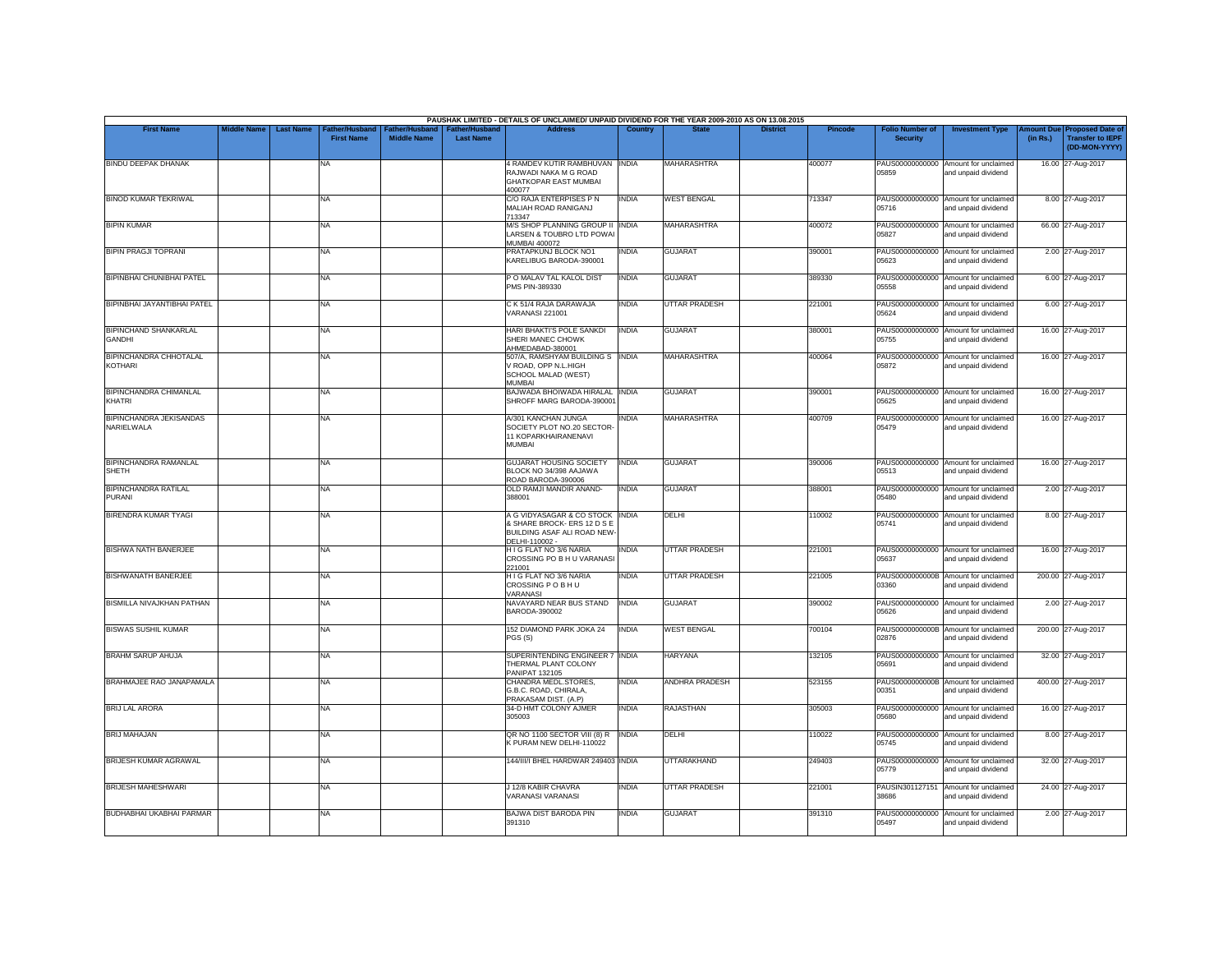|                                               |                    |                  |                                     |                                             |                                           | PAUSHAK LIMITED - DETAILS OF UNCLAIMED/ UNPAID DIVIDEND FOR THE YEAR 2009-2010 AS ON 13.08.2015             |                |                       |                 |         |                                           |                                                             |          |                                                                         |
|-----------------------------------------------|--------------------|------------------|-------------------------------------|---------------------------------------------|-------------------------------------------|-------------------------------------------------------------------------------------------------------------|----------------|-----------------------|-----------------|---------|-------------------------------------------|-------------------------------------------------------------|----------|-------------------------------------------------------------------------|
| <b>First Name</b>                             | <b>Middle Name</b> | <b>Last Name</b> | Father/Husband<br><b>First Name</b> | <b>Father/Husband</b><br><b>Middle Name</b> | <b>Father/Husband</b><br><b>Last Name</b> | <b>Address</b>                                                                                              | <b>Country</b> | <b>State</b>          | <b>District</b> | Pincode | <b>Folio Number of</b><br><b>Security</b> | <b>Investment Type</b>                                      | (in Rs.) | Amount Due Proposed Date of<br><b>Transfer to IEPF</b><br>(DD-MON-YYYY) |
| <b>BUDHALAL C SHAH</b>                        |                    |                  | <b>NA</b>                           |                                             |                                           | C/O POPATLAL K SHAH AT<br>MARCHI POLE IN RATAN POLE<br>AHMEDABAD-380001                                     | INDIA          | <b>GUJARAT</b>        |                 | 380001  | 05727                                     | PAUS00000000000 Amount for unclaimed<br>and unpaid dividend |          | 16.00 27-Aug-2017                                                       |
| <b>BULAKHIDAS POPATLAL</b><br><b>RASANIA</b>  |                    |                  | <b>NA</b>                           |                                             |                                           | <b>15 CHANLAOLE MANEK CHOWK INDIA</b><br>AHMEDABAD 380001                                                   |                | <b>GUJARAT</b>        |                 | 380001  | 05792                                     | PAUS00000000000 Amount for unclaimed<br>and unpaid dividend |          | 16.00 27-Aug-2017                                                       |
| <b>BUTANI KARSHANBHAI</b><br><b>GOBARBHAI</b> |                    |                  | NA                                  |                                             |                                           | VRAJRAJ, SATYAM PARK,<br>AMARNAGAR ROAD, JETPUR.                                                            | <b>INDIA</b>   | <b>GUJARAT</b>        |                 | 360370  | 72355                                     | PAUSIN300974105 Amount for unclaimed<br>and unpaid dividend |          | 1200.00 27-Aug-2017                                                     |
| C B SHAKUNTALA BAI                            |                    |                  | <b>NA</b>                           |                                             |                                           | K-24 12TH CROSS I BLOCK<br>RAJAJINAGAR BANGALORE-<br>560010                                                 | <b>INDIA</b>   | KARNATAKA             |                 | 560010  | PAUS00000000000<br>05977                  | Amount for unclaimed<br>and unpaid dividend                 |          | 32.00 27-Aug-2017                                                       |
| <b>C G SASIKUMAR</b>                          |                    |                  | <b>NA</b>                           |                                             |                                           | JAYA NIVAS<br>KADAKKARAPPALLY POST<br>CHERTHALA                                                             | <b>INDIA</b>   | KERALA                |                 | 688529  | PAUS0000000000C<br>02981                  | Amount for unclaimed<br>and unpaid dividend                 |          | 400.00 27-Aug-2017                                                      |
| C H RAGHAVINDRA RAO                           |                    |                  | NA                                  |                                             |                                           | NO 16 VAIDYARAMA IYER ST I<br>NAGAR CHENNAI-600017                                                          | <b>INDIA</b>   | <b>TAMIL NADU</b>     |                 | 600017  | 05979                                     | PAUS00000000000 Amount for unclaimed<br>and unpaid dividend |          | 6.00 27-Aug-2017                                                        |
| C INDIRA                                      |                    |                  | <b>NA</b>                           |                                             |                                           | NO.30 2ND MAIN ROAD CK<br>CHENNAPPA GARDEN<br>BANGALORE                                                     | <b>INDIA</b>   | KARNATAKA             |                 | 560027  | 02076                                     | PAUS0000000000C Amount for unclaimed<br>and unpaid dividend |          | 1700.00 27-Aug-2017                                                     |
| C K BALASUBRAMANIAM                           |                    |                  | NA                                  |                                             |                                           | PARVATHY MEDICALS<br>PULLEPPADY COCHIN                                                                      | <b>INDIA</b>   | KERALA                |                 | 682035  | 02005                                     | PAUS0000000000C Amount for unclaimed<br>and unpaid dividend |          | 200.00 27-Aug-2017                                                      |
| C L MAHADEVAN                                 |                    |                  | <b>NA</b>                           |                                             |                                           | L-12 ANNA NAGAR CHENNAI-<br>600102                                                                          | <b>INDIA</b>   | <b>TAMIL NADU</b>     |                 | 600102  | PAUS00000000000<br>06064                  | Amount for unclaimed<br>and unpaid dividend                 |          | 8.00 27-Aug-2017                                                        |
| C M BALAJI                                    |                    |                  | <b>NA</b>                           |                                             |                                           | C/O E C I L B/H TOWN HALL<br>301/A SHETH MANGALDAS<br>ROAD ELLISBRIDGE<br>AHMEDABAD                         | <b>INDIA</b>   | <b>GUJARAT</b>        |                 | 380006  | 02284                                     | PAUS0000000000C Amount for unclaimed<br>and unpaid dividend |          | 300.00 27-Aug-2017                                                      |
| C P RAVINDER                                  |                    |                  | <b>NA</b>                           |                                             |                                           | 25-B/4 EAST MARREDPALLI<br>SECUNDERABAD-500026                                                              | <b>INDIA</b>   | <b>ANDHRA PRADESH</b> |                 | 500026  | PAUS00000000000<br>05938                  | Amount for unclaimed<br>and unpaid dividend                 |          | 2.00 27-Aug-2017                                                        |
| C RAMACHANDRAN                                |                    |                  | <b>NA</b>                           |                                             |                                           | A-20.HUDCO COLONY<br>SOWRIPALAYAM HOUSING<br>UNIT PHASE II PEELAMEDU<br>COIMBATORE 641004                   | <b>INDIA</b>   | <b>TAMIL NADU</b>     |                 | 641004  | 06085                                     | PAUS00000000000 Amount for unclaimed<br>and unpaid dividend |          | 24.00 27-Aug-2017                                                       |
| <b>C S GURUMURTHY</b>                         |                    |                  | <b>NA</b>                           |                                             |                                           | PROPRITOR MAHENDRA & CO   INDIA<br>RLY STATION RD KADUR<br>CHICKMANGALORE DIST<br>KARNATAKA 577101          |                | <b>KARNATAKA</b>      |                 | 577101  | 06079                                     | PAUS00000000000 Amount for unclaimed<br>and unpaid dividend |          | 8.00 27-Aug-2017                                                        |
| C S VENKATARAMAN                              |                    |                  | <b>NA</b>                           |                                             |                                           | <b>ACCOUNTS DEPT CHENNAL</b><br>RUBBER FACTORY LTD<br>TIRUVOTTIYURCHENNAI-600019                            | <b>INDIA</b>   | <b>TAMIL NADU</b>     |                 | 600019  | 06045                                     | PAUS00000000000 Amount for unclaimed<br>and unpaid dividend |          | 8.00 27-Aug-2017                                                        |
| <b>C SHIVAKUMAR</b>                           |                    |                  | NA                                  |                                             |                                           | 482 1ST CROSS 4TH MAIN<br><b>DOUBLE ROAD</b>                                                                | <b>INDIA</b>   | <b>KARNATAKA</b>      |                 | 570023  | 02637                                     | PAUS0000000000C Amount for unclaimed<br>and unpaid dividend |          | 200.00 27-Aug-2017                                                      |
| C SRINIVASAN                                  |                    |                  | NA                                  |                                             |                                           | KUVEMPUNAGAR MYSORE<br>NO-69 BLOCK MASZID ROAD D   INDIA<br>NO 42-16-21 OLD SINGHNAGAR<br>VIJAYAWADA 520015 |                | ANDHRA PRADESH        |                 | 520015  | PAUS00000000000<br>05980                  | Amount for unclaimed<br>and unpaid dividend                 |          | 6.00 27-Aug-2017                                                        |
| C V ANANTHA NARAYANAN                         |                    |                  | <b>NA</b>                           |                                             |                                           | 21 NATTU SUBBAROYA MUDAU INDIA<br>ST MYLAPORE CHENNAI-600004                                                |                | <b>TAMIL NADU</b>     |                 | 600004  | 05978                                     | PAUS00000000000 Amount for unclaimed<br>and unpaid dividend |          | 6.00 27-Aug-2017                                                        |
| C V SUBA RAO                                  |                    |                  | <b>NA</b>                           |                                             |                                           | BSSCUREST HOUSE 1/E<br>RAJENDRA NAGAR PATNA<br>(BIHAR)                                                      | <b>INDIA</b>   | <b>BIHAR</b>          |                 | 800016  | 04018                                     | PAUS0000000000C Amount for unclaimed<br>and unpaid dividend |          | 200.00 27-Aug-2017                                                      |
| CARALINE JOSEPH CARVALHO                      |                    |                  | <b>NA</b>                           |                                             |                                           | C/O MR MUSTAFA SHAIKH<br>HONDA MANSION 3RD FLOOR<br>332 SIR J J ROAD BYCULLA<br>MUMBAI 400008               | <b>INDIA</b>   | <b>MAHARASHTRA</b>    |                 | 400008  | 05999                                     | PAUS00000000000 Amount for unclaimed<br>and unpaid dividend |          | 18.00 27-Aug-2017                                                       |
| <b>CECILY ZACHARIAS</b>                       |                    |                  | <b>NA</b>                           |                                             |                                           | VADAKETHACKAL KODIMATHA<br>KOTTAYAM 686039                                                                  | <b>INDIA</b>   | KERALA                |                 | 686039  | 06005                                     | PAUS00000000000 Amount for unclaimed<br>and unpaid dividend |          | 16.00 27-Aug-2017                                                       |
| CH V N PRASAD                                 |                    |                  | <b>NA</b>                           |                                             |                                           | SALES OFFICER, HYDERABAD<br>ALLWYN LIMITED BUNDER<br>ROAD VIJAYAWADA                                        | <b>INDIA</b>   | <b>ANDHRA PRADESH</b> |                 | 520010  | 01507                                     | PAUS0000000000C Amount for unclaimed<br>and unpaid dividend |          | 200.00 27-Aug-2017                                                      |
| CHALAPATHIRAO APPICONDA                       |                    |                  | NA                                  |                                             |                                           | C/O SHRI A L RAO D NO 49-3-7<br>NR MARUTHI ASHRAM<br>LALITHANAGAR<br>VISAKHAPATNAM 530016 AP                | <b>INDIA</b>   | <b>ANDHRA PRADESH</b> |                 | 530016  | PAUS00000000000<br>05887                  | Amount for unclaimed<br>and unpaid dividend                 |          | 2.00 27-Aug-2017                                                        |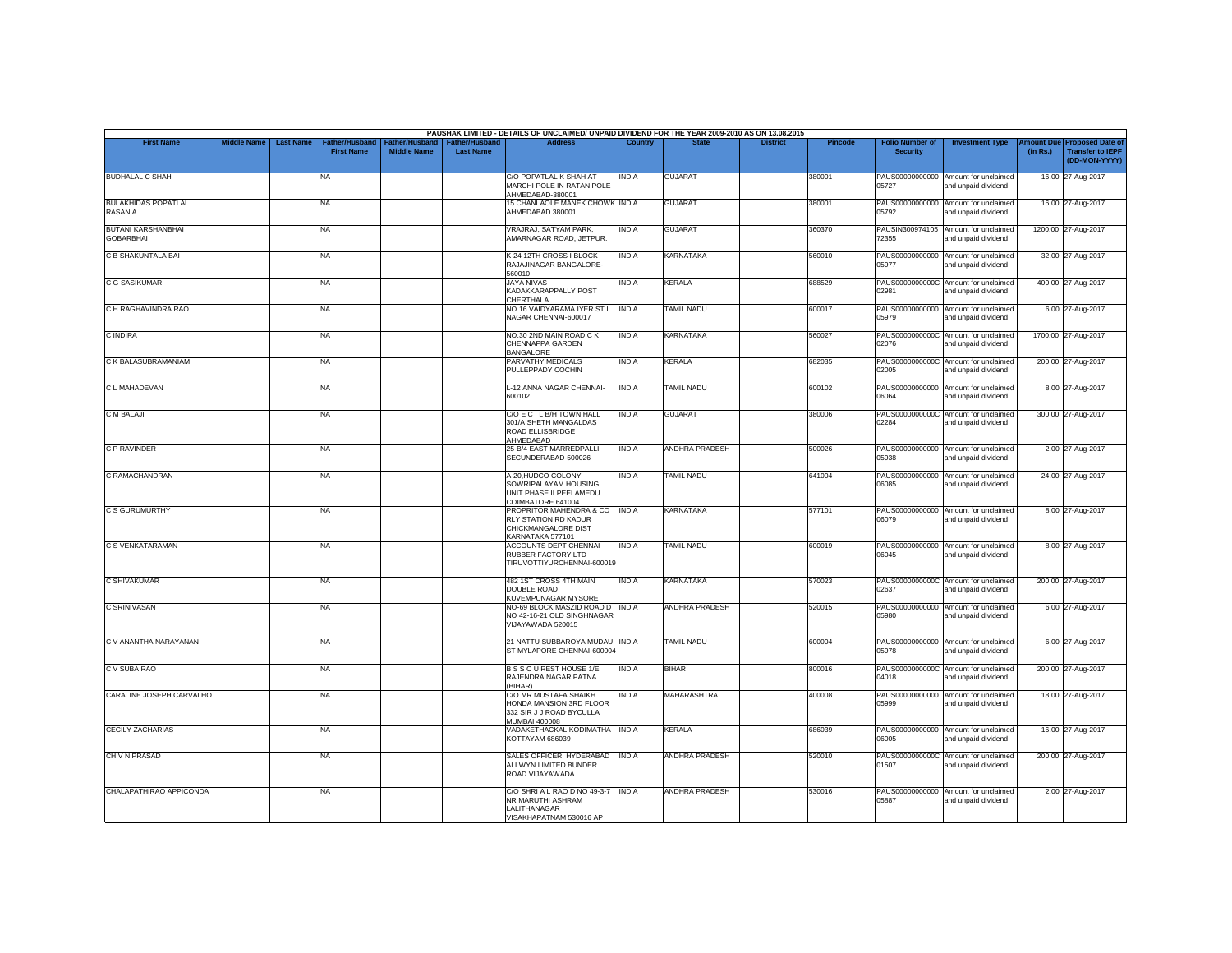|                                       |                    |                  |                                     |                                      |                                           | PAUSHAK LIMITED - DETAILS OF UNCLAIMED/ UNPAID DIVIDEND FOR THE YEAR 2009-2010 AS ON 13.08.2015                             |                |                      |                 |         |                                           |                                                             |          |                                                                                |
|---------------------------------------|--------------------|------------------|-------------------------------------|--------------------------------------|-------------------------------------------|-----------------------------------------------------------------------------------------------------------------------------|----------------|----------------------|-----------------|---------|-------------------------------------------|-------------------------------------------------------------|----------|--------------------------------------------------------------------------------|
| <b>First Name</b>                     | <b>Middle Name</b> | <b>Last Name</b> | Father/Husband<br><b>First Name</b> | Father/Husband<br><b>Middle Name</b> | <b>Father/Husband</b><br><b>Last Name</b> | <b>Address</b>                                                                                                              | <b>Country</b> | <b>State</b>         | <b>District</b> | Pincode | <b>Folio Number of</b><br><b>Security</b> | <b>Investment Type</b>                                      | (in Rs.) | <b>Amount Due Proposed Date of</b><br><b>Transfer to IEPF</b><br>(DD-MON-YYYY) |
| CHALLA SURYANARAYANA<br>REDDY         |                    |                  | <b>NA</b>                           |                                      |                                           | <b>M/S DARSHAK LIMITED</b><br>24/01/66A SAMBAMURTHY RD<br>DURGAPURAM VIJAYAWADA<br>520003                                   | INDIA          | ANDHRA PRADESH       |                 | 520003  | 05981                                     | PAUS00000000000 Amount for unclaimed<br>and unpaid dividend |          | 10.00 27-Aug-2017                                                              |
| CHAMANLAL MANILAL PAREKH              |                    |                  | <b>NA</b>                           |                                      |                                           | KUVERJI DEVSHI CHAWL 2ND<br>FL B S ROAD OPP ZARAPKAR<br>SHOW ROOM DADAR W RLY<br><b>MUMBAI 400028</b>                       | <b>INDIA</b>   | <b>MAHARASHTRA</b>   |                 | 400028  | 06041                                     | PAUS00000000000 Amount for unclaimed<br>and unpaid dividend |          | 8.00 27-Aug-2017                                                               |
| CHAMPABEN CHANDULAL SHAH              |                    |                  | <b>NA</b>                           |                                      |                                           | B/10 SHREENATH COMPLEX<br>SOCIETY HIGH TENSION ROAD<br>SUBHANPURA BARODA 390007                                             | <b>INDIA</b>   | <b>GUJARAT</b>       |                 | 390007  | 05910                                     | PAUS00000000000 Amount for unclaimed<br>and unpaid dividend |          | 16.00 27-Aug-2017                                                              |
| CHAMPABEN NATWARLAL<br><b>BAJRANG</b> |                    |                  | <b>NA</b>                           |                                      |                                           | 6/2098 RAMPURA MAIN ROAD<br>SURAT-395003                                                                                    | <b>INDIA</b>   | <b>GUJARAT</b>       |                 | 395003  | 05939                                     | PAUS00000000000 Amount for unclaimed<br>and unpaid dividend |          | 32.00 27-Aug-2017                                                              |
| <b>CHAMPABEN P SHETH</b>              |                    |                  | <b>NA</b>                           |                                      |                                           | 78/653 PUSHPAK APPT<br>MIRAMBIKA ROAD NARANPURA<br>AHMEDABAD 380013                                                         | <b>INDIA</b>   | <b>GUJARAT</b>       |                 | 380013  | 06023                                     | PAUS00000000000 Amount for unclaimed<br>and unpaid dividend |          | 8.00 27-Aug-2017                                                               |
| CHAMPAKLAL CHHAGANLAL<br><b>SHAH</b>  |                    |                  | <b>NA</b>                           |                                      |                                           | P O BUHARI VIA MADHI DIST<br><b>SURAT PIN 394630</b>                                                                        | <b>INDIA</b>   | <b>GUJARAT</b>       |                 | 394630  | 05913                                     | PAUS00000000000 Amount for unclaimed<br>and unpaid dividend |          | 16.00 27-Aug-2017                                                              |
| CHAMPAKLAL MULCHAND<br>MANIAR         |                    |                  | <b>NA</b>                           |                                      |                                           | KANSARA POLE VISNAGAR-<br>384315                                                                                            | <b>INDIA</b>   | <b>GUJARAT</b>       |                 | 384315  | 05914                                     | PAUS00000000000 Amount for unclaimed<br>and unpaid dividend |          | 6.00 27-Aug-2017                                                               |
| CHAND RANI KHANNA                     |                    |                  | <b>NA</b>                           |                                      |                                           | 1078 BEQUN BAGH P L SHARMA INDIA<br>ROAD MEERUT-250001                                                                      |                | <b>UTTAR PRADESH</b> |                 | 250001  | PAUS00000000000<br>06020                  | Amount for unclaimed<br>and unpaid dividend                 |          | 16.00 27-Aug-2017                                                              |
| CHANDA AGARWAL                        |                    |                  | <b>NA</b>                           |                                      |                                           | C/O SHIV INDUSTRIES KEDAL<br>GUNJ ALWAR-301001                                                                              | <b>INDIA</b>   | <b>RAJASTHAN</b>     |                 | 301001  | 06002                                     | PAUS00000000000 Amount for unclaimed<br>and unpaid dividend |          | 8.00 27-Aug-2017                                                               |
| CHANDANBEN AMBALAL PATEL              |                    |                  | <b>NA</b>                           |                                      |                                           | BAXI FALIA SOKHADA TA &<br>DIST BARODA PIN-391240                                                                           | <b>INDIA</b>   | <b>GUJARAT</b>       |                 | 391240  | 05943                                     | PAUS00000000000 Amount for unclaimed<br>and unpaid dividend |          | 2.00 27-Aug-2017                                                               |
| <b>CHANDANBEN B PATEL</b>             |                    |                  | <b>NA</b>                           |                                      |                                           | NITYANAND HOSPITAL, NEAR<br>KABIR ZEROX,AL- IPURA CHAR<br>RASTA, ALIPURA-BODELI TQ.<br>SA- NKHEDA DIST. BARODA-<br>391135 - | <b>INDIA</b>   | <b>GUJARAT</b>       |                 | 391135  | 06025                                     | PAUS00000000000 Amount for unclaimed<br>and unpaid dividend |          | 8.00 27-Aug-2017                                                               |
| CHANDANMAL AGARWALA                   |                    |                  | <b>NA</b>                           |                                      |                                           | 13 PRAFULLA SARKAR STREET INDIA<br>CALCUTTA 700072                                                                          |                | <b>WEST BENGAL</b>   |                 | 700072  | 06044                                     | PAUS00000000000 Amount for unclaimed<br>and unpaid dividend |          | 8.00 27-Aug-2017                                                               |
| <b>CHANDER DUGGAL</b>                 |                    |                  | <b>NA</b>                           |                                      |                                           | <b>H-42 SOUTH EXTENSION PART</b><br>NEW DELHI-110049                                                                        | <b>INDIA</b>   | DELHI                |                 | 110049  | 06013                                     | PAUS00000000000 Amount for unclaimed<br>and unpaid dividend |          | 8.00 27-Aug-2017                                                               |
| <b>CHANDER KANTA</b>                  |                    |                  | <b>NA</b>                           |                                      |                                           | HOUSE NO 29 POCKET C/9<br>SECTOR 8 ROHINI NEAR<br>MADHUBAN CHOWK DELHI<br>110085                                            | <b>INDIA</b>   | DELHI                |                 | 110085  | 06053                                     | PAUS00000000000 Amount for unclaimed<br>and unpaid dividend |          | 8.00 27-Aug-2017                                                               |
| CHANDER KANTA JAIN                    |                    |                  | <b>NA</b>                           |                                      |                                           | 191/192 DOUBLE STOREY<br>FLATS G T ROAD KALAUL<br>NAGAR SHAHDRA DELHI 110032                                                | INDIA          | DELHI                |                 | 110032  | 06057                                     | PAUS00000000000 Amount for unclaimed<br>and unpaid dividend |          | 8.00 27-Aug-2017                                                               |
| CHANDRA LATA NAGAR                    |                    |                  | <b>NA</b>                           |                                      |                                           | C/O M/S NEW PEN STORES 20<br>M G MARG ALLAHABAD-211001                                                                      | <b>INDIA</b>   | <b>UTTAR PRADESH</b> |                 | 211001  | 05994                                     | PAUS00000000000 Amount for unclaimed<br>and unpaid dividend |          | 8.00 27-Aug-2017                                                               |
| <b>CHANDRA RAO M</b>                  |                    |                  | <b>MADHAVA RAO</b>                  |                                      |                                           | 12/303 KOCHI CORPORATION<br>COCHIN                                                                                          | <b>INDIA</b>   | <b>KERALA</b>        |                 | 682002  | PAUSIN300239111<br>65045                  | Amount for unclaimed<br>and unpaid dividend                 |          | 80.00 27-Aug-2017                                                              |
| <b>CHANDRA SHEKHAR</b>                |                    |                  | <b>NA</b>                           |                                      |                                           | 95 SFS RAJOURI APARTMENTS INDIA<br>OPP GOVT OF INDIA PRESS<br>NEW DELHI 110064                                              |                | DELHI                |                 | 110064  | 06018                                     | PAUS00000000000 Amount for unclaimed<br>and unpaid dividend |          | 8.00 27-Aug-2017                                                               |
| <b>CHANDRA SHEKHAR</b><br>CHAUDHRY    |                    |                  | <b>NA</b>                           |                                      |                                           | F-12 GREEN PARK (MAIN) NEW INDIA<br>DELHI-110016                                                                            |                | DELHI                |                 | 110016  | 06052                                     | PAUS00000000000 Amount for unclaimed<br>and unpaid dividend |          | 8.00 27-Aug-2017                                                               |
| CHANDRAHAS CHIMANLAL<br>DESAI         |                    |                  | <b>NA</b>                           |                                      |                                           | <b>5 ASHWIN SOCIETY ELLIS-</b><br>BRIDGE AHMEDABAD-380007                                                                   | <b>INDIA</b>   | <b>GUJARAT</b>       |                 | 380007  | 05892                                     | PAUS00000000000 Amount for unclaimed<br>and unpaid dividend |          | 6.00 27-Aug-2017                                                               |
| CHANDRAKALA PRANLAL MODY              |                    |                  | <b>NA</b>                           |                                      |                                           | 27 NUTAN NAGAR STREET NO<br>213 KALAWAD ROAD RAJKOT<br>360001                                                               | <b>INDIA</b>   | <b>GUJARAT</b>       |                 | 360001  | 06022                                     | PAUS00000000000 Amount for unclaimed<br>and unpaid dividend |          | 8.00 27-Aug-2017                                                               |
| CHANDRAKANT C MALHOTRA                |                    |                  | <b>NA</b>                           |                                      |                                           | 5/43 VARMA NAGAR ANDHERI<br><b>EAST MUMBAI</b>                                                                              | <b>INDIA</b>   | <b>MAHARASHTRA</b>   |                 | 400069  | PAUS0000000000C<br>03635                  | Amount for unclaimed<br>and unpaid dividend                 |          | 300.00 27-Aug-2017                                                             |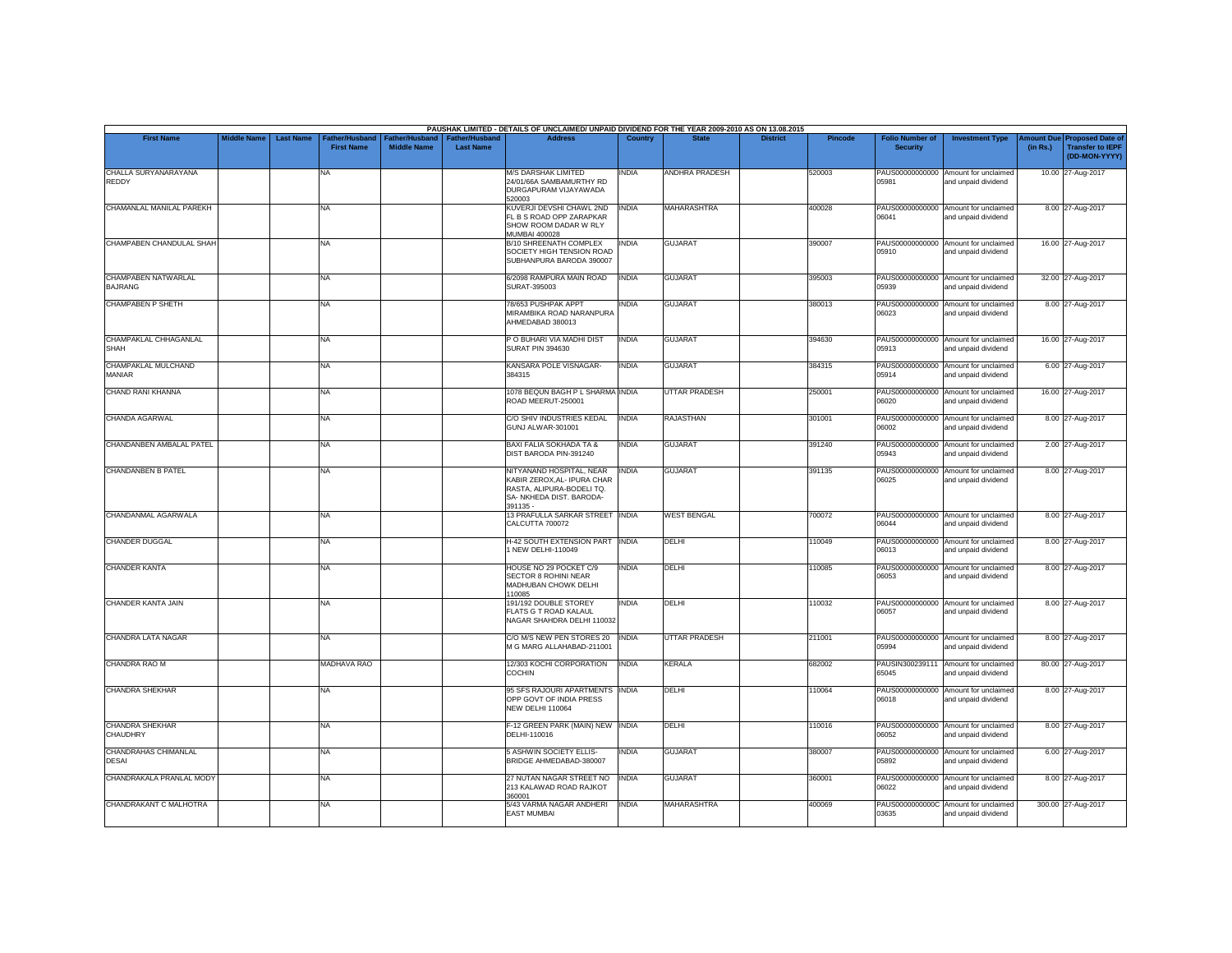|                                          |                    |                  |                                    |                                      |                                           | PAUSHAK LIMITED - DETAILS OF UNCLAIMED/ UNPAID DIVIDEND FOR THE YEAR 2009-2010 AS ON 13.08.2015                                 |              |                   |                 |                |                                           |                                                             |                       |                                                                     |
|------------------------------------------|--------------------|------------------|------------------------------------|--------------------------------------|-------------------------------------------|---------------------------------------------------------------------------------------------------------------------------------|--------------|-------------------|-----------------|----------------|-------------------------------------------|-------------------------------------------------------------|-----------------------|---------------------------------------------------------------------|
| <b>First Name</b>                        | <b>Middle Name</b> | <b>Last Name</b> | ather/Husband<br><b>First Name</b> | Father/Husband<br><b>Middle Name</b> | <b>Father/Husband</b><br><b>Last Name</b> | <b>Address</b>                                                                                                                  | Country      | <b>State</b>      | <b>District</b> | <b>Pincode</b> | <b>Folio Number of</b><br><b>Security</b> | <b>Investment Type</b>                                      | mount Due<br>(in Rs.) | <b>Proposed Date of</b><br><b>Transfer to IEPF</b><br>(DD-MON-YYYY) |
| CHANDRAKANT CHIMANLAL<br><b>SHAH</b>     |                    |                  | NA                                 |                                      |                                           | PURAB PASCHIM APARTMENT<br>PASCHIM D-1 4TH- FLOOR<br>BEHIND ANDHERI RECREATION<br>CLUB A- NDHERI WEST MUMBAI<br>400058-         | <b>INDIA</b> | MAHARASHTRA       |                 | 400058         | 05917                                     | PAUS00000000000 Amount for unclaimed<br>and unpaid dividend |                       | 12.00 27-Aug-2017                                                   |
| CHANDRAKANT NATHALAL<br><b>GANDHI</b>    |                    |                  | <b>NA</b>                          |                                      |                                           | KHANDERAO MARKET<br>SIDHANATH ROAD NEAR<br>SIDHANATH TALAV BARODA-<br>390004                                                    | <b>INDIA</b> | <b>GUJARAT</b>    |                 | 390004         | 05949                                     | PAUS00000000000 Amount for unclaimed<br>and unpaid dividend |                       | 10.00 27-Aug-2017                                                   |
| CHANDRAKANT PRABHUDAS<br><b>SUTHAR</b>   |                    |                  | <b>NA</b>                          |                                      |                                           | TAD FALIA PALACE ROAD<br>BARODA 390001                                                                                          | <b>INDIA</b> | <b>GUJARAT</b>    |                 | 390001         | 05901                                     | PAUS00000000000 Amount for unclaimed<br>and unpaid dividend |                       | 2.00 27-Aug-2017                                                    |
| CHANDRAKANT RAMANLAL<br><b>JOSHI</b>     |                    |                  | <b>NA</b>                          |                                      |                                           | AT & PO JITODIA TAK ANAND<br>DIST KAIRA 388001                                                                                  | <b>INDIA</b> | <b>GUJARAT</b>    |                 | 388001         | 05951                                     | PAUS00000000000 Amount for unclaimed<br>and unpaid dividend |                       | 2.00 27-Aug-2017                                                    |
| CHANDRAKANT RAMNIKLAL<br>VORA            |                    |                  | <b>NA</b>                          |                                      |                                           | H NO 2787 JIVAN COMMERCIAL INDIA<br>POLE SHAHPUR DARWAJA<br>AHMEDABAD 380001                                                    |              | <b>GUJARAT</b>    |                 | 380001         | 06034                                     | PAUS00000000000 Amount for unclaimed<br>and unpaid dividend |                       | 16.00 27-Aug-2017                                                   |
| CHANDRAKANT RAOJIBHAI<br>PATEL           |                    |                  | <b>NA</b>                          |                                      |                                           | C/O.H R PANDYA 16-B<br>DHANALAKSHMI SOCIETY<br>BEHIND ARYA KENYA<br>VIDYALAYA KARELI BAUG<br><b>BARODA</b>                      | <b>INDIA</b> | <b>GUJARAT</b>    |                 | 390018         | 00369                                     | PAUS0000000000C Amount for unclaimed<br>and unpaid dividend |                       | 80.00 27-Aug-2017                                                   |
| CHANDRAKANTA NAVNITLAL<br><b>JHAVERI</b> |                    |                  | <b>NA</b>                          |                                      |                                           | "ZAVERI BHAVAN"<br>SULTANPURA ADHYARU NI<br>POLE BARODA-390001                                                                  | <b>INDIA</b> | <b>GUJARAT</b>    |                 | 390001         | 05924                                     | PAUS00000000000 Amount for unclaimed<br>and unpaid dividend |                       | 26.00 27-Aug-2017                                                   |
| CHANDRAKANTA NAVNITLAL<br><b>JHAVERI</b> |                    |                  | <b>NA</b>                          |                                      |                                           | SULTANPURA ADHYARU'S<br>POLE BARODA-390001                                                                                      | <b>INDIA</b> | <b>GUJARAT</b>    |                 | 390001         | 06081                                     | PAUS00000000000 Amount for unclaimed<br>and unpaid dividend |                       | 26.00 27-Aug-2017                                                   |
| CHANDRAKANTA NAVNITLAL<br><b>JHAVERI</b> |                    |                  | <b>NA</b>                          |                                      |                                           | "ZAVERI BHAVAN"<br>SULTANPURA ADHYARU NI<br>POLE BARODA-390001                                                                  | <b>INDIA</b> | <b>GUJARAT</b>    |                 | 390001         | 05923                                     | PAUS00000000000 Amount for unclaimed<br>and unpaid dividend |                       | 12.00 27-Aug-2017                                                   |
| CHANDRAMANI MANHARLAL<br><b>SHAH</b>     |                    |                  | <b>NA</b>                          |                                      |                                           | 1, ANYONYA SOCIETY<br>RAMNATH ROAD PETLAD                                                                                       | <b>INDIA</b> | <b>GUJARAT</b>    |                 | 388450         | 05882                                     | PAUS00000000000 Amount for unclaimed<br>and unpaid dividend |                       | 142.00 27-Aug-2017                                                  |
| <b>CHANDRASHEKAR S</b>                   |                    |                  | <b>NA</b>                          |                                      |                                           | BRADMA OF INDIA LTD.,<br><b>BHARATH INSURANCE</b><br>BUILDINGS, 1/18, MOUNT<br>CHENNAI                                          | <b>INDIA</b> | TAMIL NADU        |                 | 600002         | 00881                                     | PAUS0000000000S Amount for unclaimed<br>and unpaid dividend |                       | 400.00 27-Aug-2017                                                  |
| CHANDRASHEKHAR LAXMAN<br>PALEYKER        |                    |                  | <b>NA</b>                          |                                      |                                           | "SHIVPADMA" A/133<br>JAYOGESHWARNAGAR SAMA<br>VADODARA 390008                                                                   | <b>INDIA</b> | <b>GUJARAT</b>    |                 | 390008         | 05888                                     | PAUS00000000000 Amount for unclaimed<br>and unpaid dividend |                       | 10.00 27-Aug-2017                                                   |
| CHANDRAVADAN DAHYABHAI<br>PATEL          |                    |                  | <b>NA</b>                          |                                      |                                           | 3111 MOTIPOLE<br>KACHHIYASHERI JAMALPUR<br>AHMEDABAD-380001                                                                     | <b>INDIA</b> | <b>GUJARAT</b>    |                 | 380001         | 05925                                     | PAUS00000000000 Amount for unclaimed<br>and unpaid dividend |                       | 2.00 27-Aug-2017                                                    |
| <b>CHANDRAVADAN H SHAH</b>               |                    |                  | <b>NA</b>                          |                                      |                                           | 1 AMRUT KANCHAN APTT OPP<br>MEMNAGAR FIVE - STATION NR<br>PALLAVI APTT NEAR CAPITAL<br>PA- RK NAVRANGPURA<br>AHMEDABAD 380014 - | <b>INDIA</b> | <b>GUJARAT</b>    |                 | 380014         | 05993                                     | PAUS00000000000 Amount for unclaimed<br>and unpaid dividend |                       | 16.00 27-Aug-2017                                                   |
| CHANDRAVADAN N CHOKSHI                   |                    |                  | <b>NA</b>                          |                                      |                                           | 102/103 VITHALESH APT<br>NAVAPURA BARODA-390001                                                                                 | <b>INDIA</b> | <b>GUJARAT</b>    |                 | 390001         | 05957                                     | PAUS00000000000 Amount for unclaimed<br>and unpaid dividend |                       | 32.00 27-Aug-2017                                                   |
| CHANDRIKA KANAIYALAL<br><b>MEHTA</b>     |                    |                  | <b>NA</b>                          |                                      |                                           | SHIV KRUPA 3 ABHISHEK<br>SOCIETY RACE COURSE<br>CIRCLE BARODA-390007                                                            | <b>INDIA</b> | <b>GUJARAT</b>    |                 | 390007         | 05886                                     | PAUS00000000000 Amount for unclaimed<br>and unpaid dividend |                       | 12.00 27-Aug-2017                                                   |
| CHANDRIKA PRASAD DWIVEDI                 |                    |                  | <b>NA</b>                          |                                      |                                           | M R & D LABORATORY ALEMBIC INDIA<br>CHEMICAL WORKS CO LTD<br>BARODA-390003                                                      |              | <b>GUJARAT</b>    |                 | 390003         | 05983                                     | PAUS00000000000 Amount for unclaimed<br>and unpaid dividend |                       | 16.00 27-Aug-2017                                                   |
| CHANDRIKA SACHITHANANDAM                 |                    |                  | <b>NA</b>                          |                                      |                                           | A-12 PERIYAR NAGAR ERODE                                                                                                        | <b>INDIA</b> | <b>TAMIL NADU</b> |                 | 638001         | 03030                                     | PAUS0000000000C Amount for unclaimed<br>and unpaid dividend |                       | 200.00 27-Aug-2017                                                  |
| CHANDRIKABEN NALINKUMAR<br><b>GANDHI</b> |                    |                  | <b>NA</b>                          |                                      |                                           | 1345 RANGILA SHERI TALIA'S<br>POLE SARANGPUR<br>AHMEDABAD 380001                                                                | <b>INDIA</b> | <b>GUJARAT</b>    |                 | 380001         | 06096                                     | PAUS00000000000 Amount for unclaimed<br>and unpaid dividend |                       | 8.00 27-Aug-2017                                                    |
| CHANDRIKABEN NALINKUMAR<br><b>GANDHI</b> |                    |                  | <b>NA</b>                          |                                      |                                           | 1330/3 PARABADI'S KHANCHA<br>TALIA'S POLE SARANGPUR<br>AHMEDABAD 380001                                                         | <b>INDIA</b> | <b>GUJARAT</b>    |                 | 380001         | 06024                                     | PAUS00000000000 Amount for unclaimed<br>and unpaid dividend |                       | 8.00 27-Aug-2017                                                    |
| CHANDUBHAI DAHYABHAI<br>PATEL            |                    |                  | <b>NA</b>                          |                                      |                                           | NAVI PANSARWAD NAVAPURA<br>PADRA DIST BARODA 391440                                                                             | <b>INDIA</b> | <b>GUJARAT</b>    |                 | 391440         | 05959                                     | PAUS00000000000 Amount for unclaimed<br>and unpaid dividend |                       | 14.00 27-Aug-2017                                                   |
| CHANDUBHAI RANCHHODBHAI<br>PATEL         |                    |                  | <b>NA</b>                          |                                      |                                           | AT & PO ADVALA TA AMOD<br>DIST BROACH PIN-392110                                                                                | <b>INDIA</b> | <b>GUJARAT</b>    |                 | 392110         | 05961                                     | PAUS00000000000 Amount for unclaimed<br>and unpaid dividend |                       | 6.00 27-Aug-2017                                                    |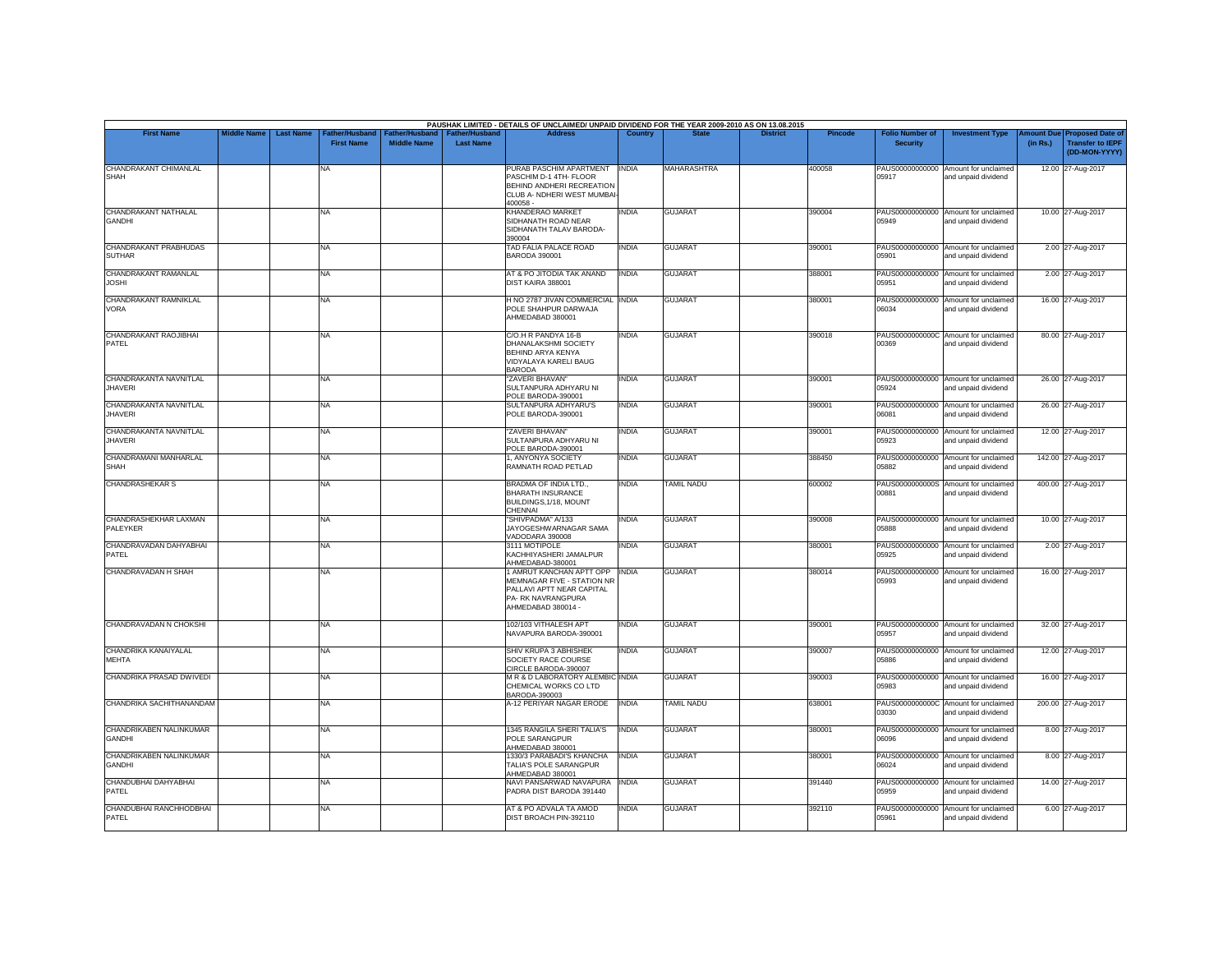|                                                         |                    |                                                        |                                             | PAUSHAK LIMITED - DETAILS OF UNCLAIMED/ UNPAID DIVIDEND FOR THE YEAR 2009-2010 AS ON 13.08.2015     |              |                       |                 |                |                                           |                                                             |                       |                                                                     |
|---------------------------------------------------------|--------------------|--------------------------------------------------------|---------------------------------------------|-----------------------------------------------------------------------------------------------------|--------------|-----------------------|-----------------|----------------|-------------------------------------------|-------------------------------------------------------------|-----------------------|---------------------------------------------------------------------|
| <b>First Name</b>                                       | <b>Middle Name</b> | <b>Last Name</b><br>ather/Husband<br><b>First Name</b> | <b>Father/Husband</b><br><b>Middle Name</b> | <b>Address</b><br><b>Father/Husband</b><br><b>Last Name</b>                                         | Country      | <b>State</b>          | <b>District</b> | <b>Pincode</b> | <b>Folio Number of</b><br><b>Security</b> | <b>Investment Type</b>                                      | mount Due<br>(in Rs.) | <b>Proposed Date of</b><br><b>Transfer to IEPF</b><br>(DD-MON-YYYY) |
| CHANDULAL GANDALAL SHAH                                 |                    | NA                                                     |                                             | ADANIA POOL ROAD<br>FATEHPURA BARODA 390006                                                         | INDIA        | <b>GUJARAT</b>        |                 | 390006         | PAUS00000000000<br>05894                  | Amount for unclaimed<br>and unpaid dividend                 |                       | 6.00 27-Aug-2017                                                    |
| CHANDULAL HIMATLAL SHAH                                 |                    | <b>NA</b>                                              |                                             | AT & PO JITODIA TAK ANAND<br>DIST KAIRA PIN-388001                                                  | <b>INDIA</b> | <b>GUJARAT</b>        |                 | 388001         | 05962                                     | PAUS00000000000 Amount for unclaimed<br>and unpaid dividend |                       | 2.00 27-Aug-2017                                                    |
| CHANDULAL JAMNADAS KANIA                                |                    | <b>NA</b>                                              |                                             | 4/2872 BEGUMPURA MUMBAI<br>VAD SURAT-395001                                                         | <b>INDIA</b> | <b>GUJARAT</b>        |                 | 395001         | PAUS00000000000<br>05933                  | Amount for unclaimed<br>and unpaid dividend                 |                       | 16.00 27-Aug-2017                                                   |
| CHANDULAL LALBHAI MARFATIA                              |                    | <b>NA</b>                                              |                                             | "LAVINA" FLAT NO 23 2ND<br><b>FLOOR TAGORE ROAD</b><br>SANTACRUZ (W) MUMBAI-<br>400054              | <b>INDIA</b> | <b>MAHARASHTRA</b>    |                 | 400054         | 05995                                     | PAUS00000000000 Amount for unclaimed<br>and unpaid dividend |                       | 8.00 27-Aug-2017                                                    |
| CHANDULAL M LAVINGIA                                    |                    | <b>NA</b>                                              |                                             | 29 PANCHVATI AHMEDABAD-<br>380008                                                                   | <b>INDIA</b> | <b>GUJARAT</b>        |                 | 380008         | 05988                                     | PAUS00000000000 Amount for unclaimed<br>and unpaid dividend |                       | 16.00 27-Aug-2017                                                   |
| CHANDULAL MOTILAL SHAH                                  |                    | NA                                                     |                                             | CHANDRA VILLA BAYAD DIST S INDIA<br>K 383325                                                        |              | <b>GUJARAT</b>        |                 | 383325         | 05895                                     | PAUS00000000000 Amount for unclaimed<br>and unpaid dividend |                       | 16.00 27-Aug-2017                                                   |
| CHANUBHAI D AMIN                                        |                    | <b>NA</b>                                              |                                             | 19, YOGI DARSHAN SOCIETY,<br>B/H AIM'S OXYGEN, OLD PADRA<br>ROAD, VADODARA                          | <b>INDIA</b> | <b>GUJARAT</b>        |                 | 390020         | PAUS0000000000C<br>05493                  | Amount for unclaimed<br>and unpaid dividend                 |                       | 800.00 27-Aug-2017                                                  |
| CHAPIRI MATAM GURUSIDDIAH                               |                    | <b>NA</b>                                              |                                             | VIJAYA CLINIC, KALYANDURG,<br>ANANTAPUR (DT).                                                       | <b>INDIA</b> | ANDHRA PRADESH        |                 | 515761         | 00044                                     | PAUS0000000000C Amount for unclaimed<br>and unpaid dividend |                       | 400.00 27-Aug-2017                                                  |
| CHARULATA CHANDRAKANT<br>PATEL                          |                    | <b>NA</b>                                              |                                             | 28-C JYOTIPARK SOCIETY<br>BEHIND MUKTANAND BUS<br>STAND KARELIBAUG BARODA<br>390018                 | <b>INDIA</b> | <b>GUJARAT</b>        |                 | 390018         | 06083                                     | PAUS00000000000 Amount for unclaimed<br>and unpaid dividend |                       | 6.00 27-Aug-2017                                                    |
| CHATURBHAI KHUSHALBHAI<br>PATEL                         |                    | <b>NA</b>                                              |                                             | AT & PO JITODIA TAK ANAND<br>DIST KAIRA PIN-388001                                                  | <b>INDIA</b> | <b>GUJARAT</b>        |                 | 388001         | 05963                                     | PAUS00000000000 Amount for unclaimed<br>and unpaid dividend |                       | 6.00 27-Aug-2017                                                    |
| <b>CHELLIAH M A</b>                                     |                    | <b>NA</b>                                              |                                             | C/O SAROJINI MALLIKA 12-2/A,<br>NANDAGOPALAPURAM WEST<br>STREET MELUR, TUTICORIN                    | <b>INDIA</b> | <b>TAMIL NADU</b>     |                 | 628002         | 00135                                     | PAUS0000000000M Amount for unclaimed<br>and unpaid dividend |                       | 200.00 27-Aug-2017                                                  |
| CHENCHAYYA TRIPURAMALLU                                 |                    | <b>NA</b>                                              |                                             | C/O. RAVI MEDICAL STORES<br>STATION ROAD<br>NARASARAOPET                                            | <b>INDIA</b> | ANDHRA PRADESH        |                 | 522601         | 00377                                     | PAUS0000000000C Amount for unclaimed<br>and unpaid dividend |                       | 200.00 27-Aug-2017                                                  |
| CHHABIL C MAJMUNDAR                                     |                    | <b>NA</b>                                              |                                             | 23/C GAYATRINAGAR SOCIETY<br><b>NEAR GOVINDRAO PARK</b><br>PANIGATE ROAD VADODARA                   | <b>INDIA</b> | <b>GUJARAT</b>        |                 | 390019         | 06128                                     | PAUS00000000000 Amount for unclaimed<br>and unpaid dividend |                       | 2.00 27-Aug-2017                                                    |
| CHHABILBHAI O GANDHI                                    |                    | <b>NA</b>                                              |                                             | 16/G RANGSAGAR FLATS P T<br>COLLEGE ROAD PALDI<br>AHMEDABAD-380007                                  | <b>INDIA</b> | <b>GUJARAT</b>        |                 | 380007         | 06059                                     | PAUS00000000000 Amount for unclaimed<br>and unpaid dividend |                       | 16.00 27-Aug-2017                                                   |
| CHHAGANLAL MANIBHAI NAIK                                |                    | <b>NA</b>                                              |                                             | AT & PO KASBAPURA VIA<br><b>NAVSARI 396445</b>                                                      | <b>INDIA</b> | <b>GUJARAT</b>        |                 | 396445         | 05965                                     | PAUS00000000000 Amount for unclaimed<br>and unpaid dividend |                       | 16.00 27-Aug-2017                                                   |
| CHHATRASINGH FATESINGH<br>RANA                          |                    | <b>NA</b>                                              |                                             | "PANCHVATI" BLOCK NO 12<br>REFINERY ROAD GORWA<br><b>BARODA 390003</b>                              | <b>INDIA</b> | <b>GUJARAT</b>        |                 | 390003         | 05903                                     | PAUS00000000000 Amount for unclaimed<br>and unpaid dividend |                       | 2.00 27-Aug-2017                                                    |
| CHHAYA A SANGHAVI                                       |                    | <b>NA</b>                                              |                                             | 150/JAWAN NAGAR BLDG NO 2- INDIA<br>A 6 BHANUSHALI LANE TILAK<br>RD GHATKOPAR (E) MUMBAI-<br>400077 |              | <b>MAHARASHTRA</b>    |                 | 400077         | PAUS00000000000<br>06038                  | Amount for unclaimed<br>and unpaid dividend                 |                       | 16.00 27-Aug-2017                                                   |
| CHHAYA GUPTA                                            |                    | <b>NA</b>                                              |                                             | 186/1-ARYA PURI LANE II<br>MUZAFFARNAGAR (U P) 251001                                               | <b>INDIA</b> | <b>UTTAR PRADESH</b>  |                 | 251001         | 06051                                     | PAUS00000000000 Amount for unclaimed<br>and unpaid dividend |                       | 16.00 27-Aug-2017                                                   |
| CHHAYABEN GUNAVANTLAL<br>PANCHAL                        |                    | <b>NA</b>                                              |                                             | F/32, ALEMBIC COLONY,<br>WHITEFIELD, BANGALORE<br>DIST.                                             | INDIA        | <b>KARNATAKA</b>      |                 | 560066         | 00045                                     | PAUS0000000000C Amount for unclaimed<br>and unpaid dividend |                       | 200.00 27-Aug-2017                                                  |
| CHHAYABEN GUNVANTLAL<br>PANCHAL                         |                    | <b>NA</b>                                              |                                             | F/32 ALEMBIC GLASS COLONY<br>WHITEFIELD BANGALORE-<br>560066                                        | <b>INDIA</b> | <b>KARNATAKA</b>      |                 | 560066         | 05984                                     | PAUS00000000000 Amount for unclaimed<br>and unpaid dividend |                       | 32.00 27-Aug-2017                                                   |
| СННІРА МЕНВООВ А                                        |                    | <b>NA</b>                                              |                                             | 2804 TAJPUR KALATHRA'S<br>POLE JAMALPUR AHMEDABAD-<br>380001                                        | <b>INDIA</b> | <b>GUJARAT</b>        |                 | 380001         | 05990                                     | PAUS00000000000 Amount for unclaimed<br>and unpaid dividend |                       | 40.00 27-Aug-2017                                                   |
| CHHOTABHAI MAGANBHAI AMIN                               |                    | <b>NA</b>                                              |                                             | <b>37 VIMAL SOCIETY</b><br>MAKARPURA ROAD VADODARA<br>390009                                        | <b>INDIA</b> | <b>GUJARAT</b>        |                 | 390009         | PAUS00000000000<br>05885                  | Amount for unclaimed<br>and unpaid dividend                 |                       | 32.00 27-Aug-2017                                                   |
| CHHOTUBHAI JESANGBHAI<br>PATEL                          |                    | <b>NA</b>                                              |                                             | QUICK TRAVELS OPP<br>NAVRANG CINEMA BARODA-<br>390001                                               | <b>INDIA</b> | <b>GUJARAT</b>        |                 | 390001         | 05967                                     | PAUS00000000000 Amount for unclaimed<br>and unpaid dividend |                       | 32.00 27-Aug-2017                                                   |
| <b>CHILUKURI</b><br>SEETHARAMANJAMEYA<br><b>CHOWDAR</b> |                    | NA                                                     |                                             | D NO-28-15-2 SURYABAGH<br>VISAKHAPATNAM-530002                                                      | INDIA        | <b>ANDHRA PRADESH</b> |                 | 530002         | PAUS00000000000<br>05989                  | Amount for unclaimed<br>and unpaid dividend                 |                       | 10.00 27-Aug-2017                                                   |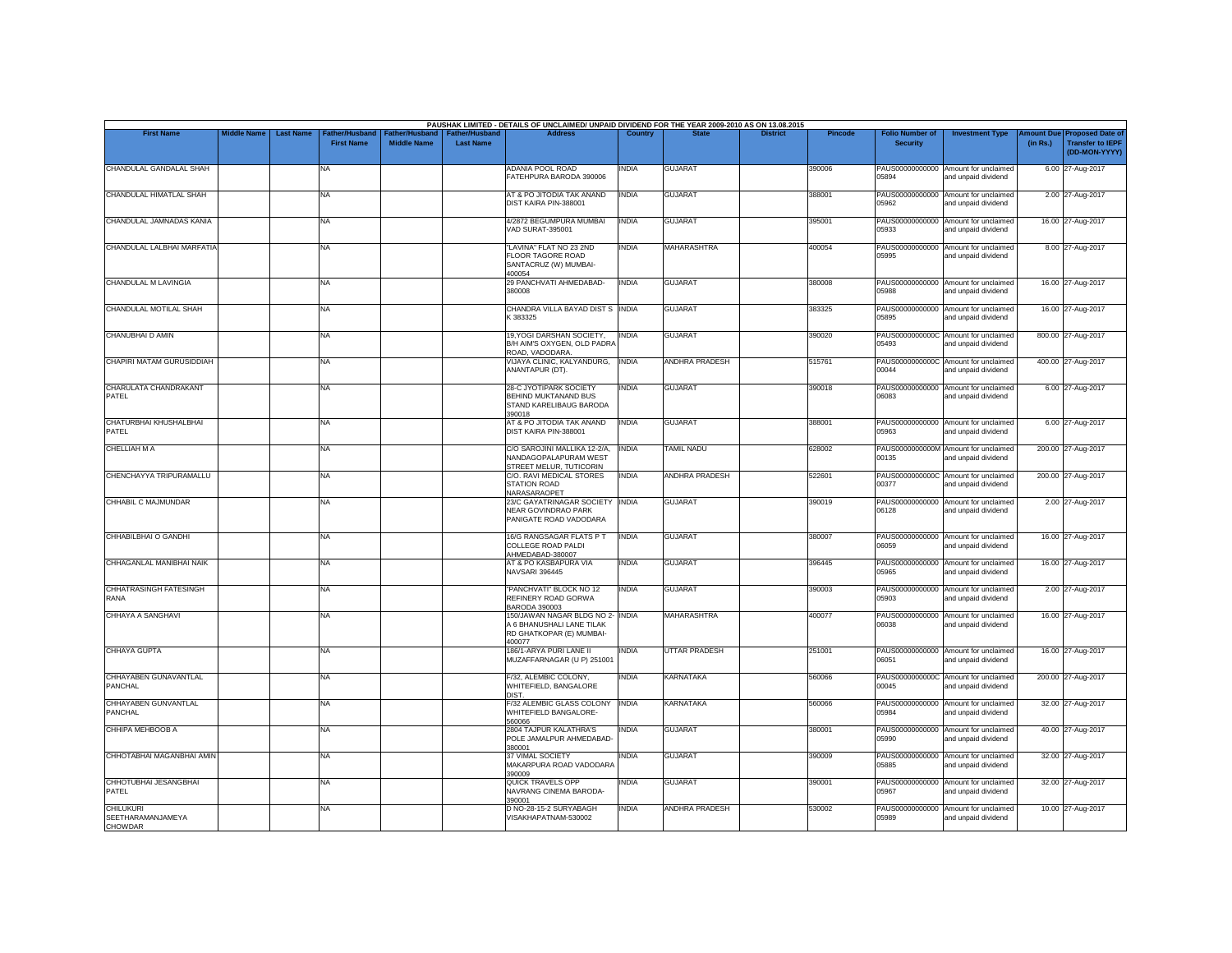|                                           |                    |                  |                                     |                                      |                                           | PAUSHAK LIMITED - DETAILS OF UNCLAIMED/ UNPAID DIVIDEND FOR THE YEAR 2009-2010 AS ON 13.08.2015                                   |                |                       |                 |                |                                           |                                                             |          |                                                                        |
|-------------------------------------------|--------------------|------------------|-------------------------------------|--------------------------------------|-------------------------------------------|-----------------------------------------------------------------------------------------------------------------------------------|----------------|-----------------------|-----------------|----------------|-------------------------------------------|-------------------------------------------------------------|----------|------------------------------------------------------------------------|
| <b>First Name</b>                         | <b>Middle Name</b> | <b>Last Name</b> | Father/Husband<br><b>First Name</b> | Father/Husband<br><b>Middle Name</b> | <b>Father/Husband</b><br><b>Last Name</b> | <b>Address</b>                                                                                                                    | <b>Country</b> | <b>State</b>          | <b>District</b> | <b>Pincode</b> | <b>Folio Number of</b><br><b>Security</b> | <b>Investment Type</b>                                      | (in Rs.) | mount Due Proposed Date of<br><b>Transfer to IEPF</b><br>(DD-MON-YYYY) |
| CHIMAN BAVALAL DAVE                       |                    |                  | NA                                  |                                      |                                           | "MEGH DHANUSH" BEHIND A G   INDIA<br>SHAKTI COLONY RAJKOT-<br>360001                                                              |                | <b>GUJARAT</b>        |                 | 360001         | 06067                                     | PAUS00000000000 Amount for unclaimed<br>and unpaid dividend |          | 8.00 27-Aug-2017                                                       |
| CHIMANBHAI FULABHAI PATEL                 |                    |                  | <b>NA</b>                           |                                      |                                           | HARIKRIPA NIVAS CHHANI<br>BARODA PIN-391740                                                                                       | <b>INDIA</b>   | <b>GUJARAT</b>        |                 | 391740         | 05968                                     | PAUS00000000000 Amount for unclaimed<br>and unpaid dividend |          | 6.00 27-Aug-2017                                                       |
| CHIMANBHAI REVABHAI PATEL                 |                    |                  | <b>NA</b>                           |                                      |                                           | 23/299 GUJARAT HOUSING<br>BOARD COLONY PADRA ROAD<br>BARODA-390005                                                                | <b>INDIA</b>   | <b>GUJARAT</b>        |                 | 390005         | PAUS00000000000<br>05906                  | Amount for unclaimed<br>and unpaid dividend                 |          | 2.00 27-Aug-2017                                                       |
| CHIMANLAL RATILAL PATEL                   |                    |                  | RATILAL PATEL                       |                                      |                                           | 369. AT SORNA - 2 TA.<br>KAPADWANJ DIST. KHEDA                                                                                    | <b>INDIA</b>   | <b>GUJARAT</b>        |                 | 387620         | 02704                                     | PAUSIN300982103 Amount for unclaimed<br>and unpaid dividend |          | 2.00 27-Aug-2017                                                       |
| CHIMANLAL SHANTILAL<br><b>THAKKAR</b>     |                    |                  | NA                                  |                                      |                                           | APPRENTIS TRAINING SCHOOL INDIA<br>TATA CHEMICAL- S LIMITED<br>MITHAPUR OKHA MANDAL DIST<br>JAM- NAGAR 361345 -                   |                | <b>GUJARAT</b>        |                 | 361345         | PAUS00000000000<br>06073                  | Amount for unclaimed<br>and unpaid dividend                 |          | 20.00 27-Aug-2017                                                      |
| CHINA KOTESWAR RAO YELURI                 |                    |                  | <b>NA</b>                           |                                      |                                           | MANAGING PARTNER RASPHA INDIA<br>LABS, RAVIPADU (GUNTM DIST<br>A.P.                                                               |                | <b>ANDHRA PRADESH</b> |                 | 522603         | 00382                                     | PAUS0000000000C Amount for unclaimed<br>and unpaid dividend |          | 600.00 27-Aug-2017                                                     |
| CHINA SUBBARAO VARDHINEDI                 |                    |                  | <b>NA</b>                           |                                      |                                           | PULLA ELURU TQ W G 534401                                                                                                         | <b>INDIA</b>   | <b>ANDHRA PRADESH</b> |                 | 534401         | 06062                                     | PAUS00000000000 Amount for unclaimed<br>and unpaid dividend |          | 8.00 27-Aug-2017                                                       |
| CHINNA NAGA UDAYA SANKAR<br><b>GURRAM</b> |                    |                  | LATE VENKATA<br>SUBBA RAO           |                                      |                                           | 1 G V S R ONIONS ONION<br>MERCHANTS 11-62-113 CANAL<br>ROAD SIDE BY VINAYAK<br>TEMPLE VIJAYAWADA                                  | <b>INDIA</b>   | <b>ANDHRA PRADESH</b> |                 | 520001         | 80290                                     | PAUSIN300394147 Amount for unclaimed<br>and unpaid dividend |          | 16.00 27-Aug-2017                                                      |
| CHINNAPPAN HIRUDAYASAMY                   |                    |                  | <b>NA</b>                           |                                      |                                           | 203/A DEWAN APPARTMENTS II INDIA<br>VASAI ROAD EAST THANE DIST<br>401202                                                          |                | MAHARASHTRA           |                 | 401202         | 06027                                     | PAUS00000000000 Amount for unclaimed<br>and unpaid dividend |          | 16.00 27-Aug-2017                                                      |
| <b>CHINUBHAI M PARIKH</b>                 |                    |                  | <b>NA</b>                           |                                      |                                           | 27/5/3 INDRAPRASTHA<br>TOWERS BEHIND SARKHEJ<br>VASAHAT VASTRAPUR<br>AHMEDABAD                                                    | <b>INDIA</b>   | <b>GUJARAT</b>        |                 | 380001         | 05971                                     | PAUS00000000000 Amount for unclaimed<br>and unpaid dividend |          | 16.00 27-Aug-2017                                                      |
| CHIRAMEL MATTHEN JOSEPH                   |                    |                  | <b>NA</b>                           |                                      |                                           | NO.129. NELSON MANICKAM<br>ROAD, CHENNAI 600029 PIN-<br>600029                                                                    | <b>INDIA</b>   | <b>TAMIL NADU</b>     |                 | 600029         | 06121                                     | PAUS00000000000 Amount for unclaimed<br>and unpaid dividend |          | 16.00 27-Aug-2017                                                      |
| CHIRANJI LAL DAMANI                       |                    |                  | <b>NA</b>                           |                                      |                                           | C/O M/S MANIKLAL BHAIA 16<br>INDIA EXCHANGE PLACE<br>CALCUTTA-700001                                                              | <b>INDIA</b>   | <b>WEST BENGAL</b>    |                 | 700001         | 06030                                     | PAUS00000000000 Amount for unclaimed<br>and unpaid dividend |          | 24.00 27-Aug-2017                                                      |
| CHIRANJIV LAL ARYA                        |                    |                  | <b>NA</b>                           |                                      |                                           | 245. STREET NO 5 THAPAR<br>NAGAR MEERUT 250001                                                                                    | <b>INDIA</b>   | <b>UTTAR PRADESH</b>  |                 | 250001         | PAUS00000000000<br>06012                  | Amount for unclaimed<br>and unpaid dividend                 |          | 8.00 27-Aug-2017                                                       |
| CHITRA KRISHNAMOHAN RAO                   |                    |                  | <b>NA</b>                           |                                      |                                           | C/O THE SWASTIK JANATA<br>SAHAKARI BANK LTD 502<br>KALBADEVI ROAD MUMBAI-<br>400002                                               | <b>INDIA</b>   | <b>MAHARASHTRA</b>    |                 | 400002         | PAUS00000000000<br>06039                  | Amount for unclaimed<br>and unpaid dividend                 |          | 8.00 27-Aug-2017                                                       |
| CHITRALEKHA GANJOO                        |                    |                  | <b>NA</b>                           |                                      |                                           | C/O SH P N DHAR D/55-B HAUZ INDIA<br>KHAS NEW DELHI-110016                                                                        |                | <b>DELHI</b>          |                 | 110016         | 06071                                     | PAUS00000000000 Amount for unclaimed<br>and unpaid dividend |          | 8.00 27-Aug-2017                                                       |
| CHITTA RANJAN MUKHERJEE                   |                    |                  | <b>NA</b>                           |                                      |                                           | G/24 ALEMBIC COLONY<br>VADODARA VADODARA                                                                                          | <b>INDIA</b>   | <b>GUJARAT</b>        |                 | 390003         | 04580                                     | PAUS0000000000C Amount for unclaimed<br>and unpaid dividend |          | 200.00 27-Aug-2017                                                     |
| CHRISTOPHER SAMANTA                       |                    |                  | <b>NA</b>                           |                                      |                                           | 4 RAJPUR ROAD DELHI-110054  INDIA                                                                                                 |                | <b>DELHI</b>          |                 | 110054         | 06016                                     | PAUS00000000000 Amount for unclaimed<br>and unpaid dividend |          | 8.00 27-Aug-2017                                                       |
| CHUDASAMA HANUBHA                         |                    |                  | <b>NA</b>                           |                                      |                                           | 40 MANI MAHAL SHOPPING<br>CENTRE NR DARBARI KOLHAR<br><b>BHAVNAGAR</b>                                                            | <b>INDIA</b>   | <b>GUJARAT</b>        |                 | 364001         | 06100                                     | PAUS00000000000 Amount for unclaimed<br>and unpaid dividend |          | 32.00 27-Aug-2017                                                      |
| CHUNIBHAI CHATURBHAI PATEL                |                    |                  | <b>NA</b>                           |                                      |                                           | 7 TRILOK HOUSING SOCIETY<br>PIJ ROAD NADIAD 387001                                                                                | <b>INDIA</b>   | <b>GUJARAT</b>        |                 | 387001         | 05907                                     | PAUS00000000000 Amount for unclaimed<br>and unpaid dividend |          | 2.00 27-Aug-2017                                                       |
| CHUNIBHAI ISHVARBHAI PATEL                |                    |                  | <b>NA</b>                           |                                      |                                           | AT JITODIA TAK ANAND DIST<br>KAIRA PIN-388001                                                                                     | <b>INDIA</b>   | <b>GUJARAT</b>        |                 | 388001         | PAUS00000000000<br>05974                  | Amount for unclaimed<br>and unpaid dividend                 |          | 2.00 27-Aug-2017                                                       |
| CHUNILAL GIRDHARLAL MEHTA                 |                    |                  | <b>NA</b>                           |                                      |                                           | S/3 PARTH APARTMENT 73<br>BRAHMAN MITTRA M- ANDAL<br>SOC NR OLD SHARDA MANDIR<br>RLY CROS- SING ELLISBRIDGE<br>AHMEDABAD 380006 - | <b>INDIA</b>   | <b>GUJARAT</b>        |                 | 380006         | 05975                                     | PAUS00000000000 Amount for unclaimed<br>and unpaid dividend |          | 6.00 27-Aug-2017                                                       |
| <b>COLONEL RABINDER NATH</b><br>WADHAWAN  |                    |                  | <b>NA</b>                           |                                      |                                           | A-502 SOM VIHAR SANGAM<br>MARG R K PURAM NEW DELHI-<br>110022                                                                     | <b>INDIA</b>   | DELHI                 |                 | 110022         | 06010                                     | PAUS00000000000 Amount for unclaimed<br>and unpaid dividend |          | 8.00 27-Aug-2017                                                       |
| <b>D A CHANDRASEKAR</b>                   |                    |                  | <b>NA</b>                           |                                      |                                           | C/O NAVYA MEDICALS NALA<br>ROAD ULSOOR BANGALORE                                                                                  | <b>INDIA</b>   | <b>KARNATAKA</b>      |                 | 560008         | 02558                                     | PAUS0000000000D Amount for unclaimed<br>and unpaid dividend |          | 200.00 27-Aug-2017                                                     |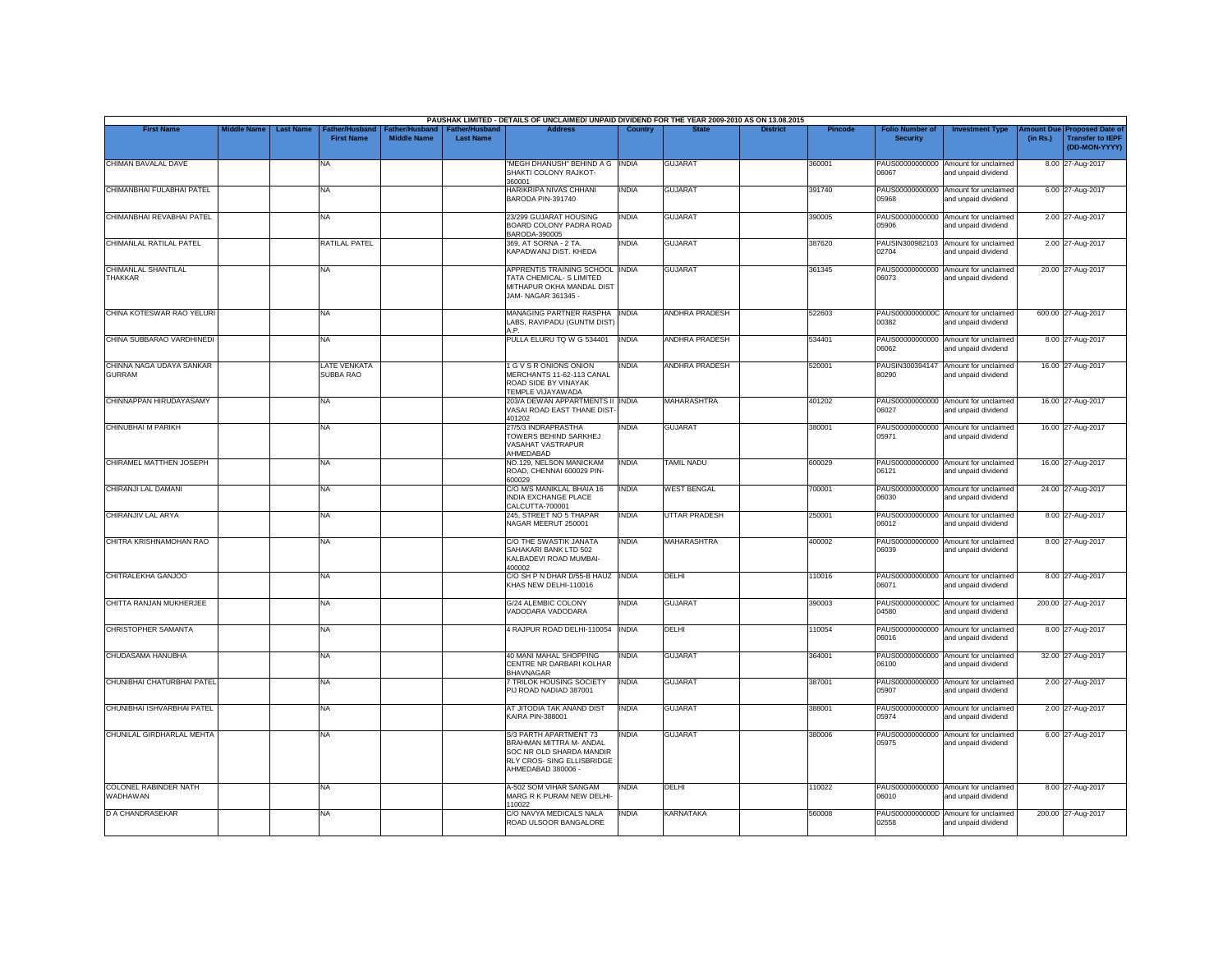|                                          |                    |                  |                                    |                                             |                                    | PAUSHAK LIMITED - DETAILS OF UNCLAIMED/ UNPAID DIVIDEND FOR THE YEAR 2009-2010 AS ON 13.08.2015                                            |              |                       |                 |                |                                           |                                                             |                       |                                                                     |
|------------------------------------------|--------------------|------------------|------------------------------------|---------------------------------------------|------------------------------------|--------------------------------------------------------------------------------------------------------------------------------------------|--------------|-----------------------|-----------------|----------------|-------------------------------------------|-------------------------------------------------------------|-----------------------|---------------------------------------------------------------------|
| <b>First Name</b>                        | <b>Middle Name</b> | <b>Last Name</b> | ather/Husband<br><b>First Name</b> | <b>Father/Husband</b><br><b>Middle Name</b> | Father/Husband<br><b>Last Name</b> | <b>Address</b>                                                                                                                             | Country      | <b>State</b>          | <b>District</b> | <b>Pincode</b> | <b>Folio Number of</b><br><b>Security</b> | <b>Investment Type</b>                                      | mount Due<br>(in Rs.) | <b>Proposed Date of</b><br><b>Transfer to IEPF</b><br>(DD-MON-YYYY) |
| D ANJANEYULU                             |                    |                  | <b>NA</b>                          |                                             |                                    | 39/169 VADDA PETA KURNOOL- INDIA<br>518001                                                                                                 |              | ANDHRA PRADESH        |                 | 518001         | PAUS00000000000<br>06185                  | Amount for unclaimed<br>and unpaid dividend                 |                       | 6.00 27-Aug-2017                                                    |
| <b>D BALA SEKAR</b>                      |                    |                  | <b>NA</b>                          |                                             |                                    | W/O MR D BALASEKAR<br>VICTORY GLASS & INDL- S.LTD<br>53-B BOMMASANDRA INDL<br>AREA BANGAL- ORE 562158 -                                    | <b>INDIA</b> | <b>KARNATAKA</b>      |                 | 562158         | 06244                                     | PAUS00000000000 Amount for unclaimed<br>and unpaid dividend |                       | 16.00 27-Aug-2017                                                   |
| <b>D D LUND</b>                          |                    |                  | <b>NA</b>                          |                                             |                                    | BALAJI TEXTILES GUPTA BLDG INDIA<br>ASHOKA ROAD MYSORE-<br>570001                                                                          |              | KARNATAKA             |                 | 570001         | 06343                                     | PAUS00000000000 Amount for unclaimed<br>and unpaid dividend |                       | 8.00 27-Aug-2017                                                    |
| D MUTHU PURUSHOTHAMAN                    |                    |                  | <b>NA</b>                          |                                             |                                    | 38. BHAGIRATHI AMMAL<br>STREET T NAGAR CHENNAI<br>600017                                                                                   | <b>INDIA</b> | <b>TAMIL NADU</b>     |                 | 600017         | 06238                                     | PAUS00000000000 Amount for unclaimed<br>and unpaid dividend |                       | 66.00 27-Aug-2017                                                   |
| <b>D RAJESWARI</b>                       |                    |                  | <b>NA</b>                          |                                             |                                    | HNO 8-2-23 SKPT ROAD<br><b>HINDUPUR</b>                                                                                                    | INDIA        | <b>ANDHRA PRADESH</b> |                 | 515201         | 05117                                     | PAUS0000000000D Amount for unclaimed<br>and unpaid dividend |                       | 6.00 27-Aug-2017                                                    |
| D SANKARA NARAYANAN                      |                    |                  | <b>NA</b>                          |                                             |                                    | <b>48 NORTHCAR STREET</b><br>AMBASAMODRAM                                                                                                  | INDIA        | <b>TAMIL NADU</b>     |                 | 627401         | 03459                                     | PAUS0000000000D Amount for unclaimed<br>and unpaid dividend |                       | 200.00 27-Aug-2017                                                  |
| D V ASWATHANARAYANA                      |                    |                  | <b>NA</b>                          |                                             |                                    | 8-1-38, A A S LANE HINDUPUR                                                                                                                | <b>INDIA</b> | <b>ANDHRA PRADESH</b> |                 | 515201         | 02018                                     | PAUS0000000000D Amount for unclaimed<br>and unpaid dividend |                       | 200.00 27-Aug-2017                                                  |
| <b>DADI PIROJSHAW DALAL</b>              |                    |                  | <b>NA</b>                          |                                             |                                    | 598/C NEW WADIA BLDG<br><b>GROUND FLOOR GIRGAUM</b><br>ROAD MUMBAI-400002                                                                  | INDIA        | <b>MAHARASHTRA</b>    |                 | 400002         | 06164                                     | PAUS00000000000 Amount for unclaimed<br>and unpaid dividend |                       | 6.00 27-Aug-2017                                                    |
| DAHIGAURIBEN KANCHANLAL<br><b>NAMDEV</b> |                    |                  | <b>NA</b>                          |                                             |                                    | 284 SLUM QUARTERS OPP<br>PARVATI NAGAR HARNI ROAD<br><b>BARODA 390022</b>                                                                  | <b>INDIA</b> | <b>GUJARAT</b>        |                 | 390022         | 06441                                     | PAUS00000000000 Amount for unclaimed<br>and unpaid dividend |                       | 2.00 27-Aug-2017                                                    |
| DAHYABHAI ADITRAM VALAND                 |                    |                  | <b>NA</b>                          |                                             |                                    | NANI BHAGOL KATHLAL-387630 INDIA                                                                                                           |              | <b>GUJARAT</b>        |                 | 387630         | 06186                                     | PAUS00000000000 Amount for unclaimed<br>and unpaid dividend |                       | 6.00 27-Aug-2017                                                    |
| DAHYABHAI CHHITABHAI PATEL               |                    |                  | <b>NA</b>                          |                                             |                                    | OCHHAN TALUKA AMOD DIST<br>BHARUCH VIA PATEJ VIA PALE.<br>DIST BHARUCH 392110                                                              | <b>INDIA</b> | <b>GUJARAT</b>        |                 | 392110         | PAUS00000000000<br>06295                  | Amount for unclaimed<br>and unpaid dividend                 |                       | 16.00 27-Aug-2017                                                   |
| DAHYABHAI DALSHABHAI<br>PATEL            |                    |                  | <b>NA</b>                          |                                             |                                    | 11 BHAT APARTMENT<br>CHUNIBHAI COLONY KANKARIA<br>AHMEDABAD-380022                                                                         | <b>INDIA</b> | <b>GUJARAT</b>        |                 | 380022         | 06165                                     | PAUS00000000000 Amount for unclaimed<br>and unpaid dividend |                       | 16.00 27-Aug-2017                                                   |
| DAHYABHAI DHURABHAI PATEL                |                    |                  | <b>NA</b>                          |                                             |                                    | AT&PO SEVASI DIST BARODA<br>PIN 390007                                                                                                     | <b>INDIA</b> | <b>GUJARAT</b>        |                 | 390007         | 06140                                     | PAUS00000000000 Amount for unclaimed<br>and unpaid dividend |                       | 2.00 27-Aug-2017                                                    |
| DAHYABHAI ISHWARBHAI<br>PATEL            |                    |                  | <b>NA</b>                          |                                             |                                    | SUBHANPURA CHIMANBHAI'S<br>CHAWL BARODA-390007                                                                                             | <b>INDIA</b> | <b>GUJARAT</b>        |                 | 390007         | 06187                                     | PAUS00000000000 Amount for unclaimed<br>and unpaid dividend |                       | 6.00 27-Aug-2017                                                    |
| DAHYABHAI JAYRAMDAS PATEL                |                    |                  | <b>NA</b>                          |                                             |                                    | 16 ANKUR SOCIETY OPP<br>SURXA SOCIETY VISNAGAR<br><b>GUJARAT 384315</b>                                                                    | <b>INDIA</b> | <b>GUJARAT</b>        |                 | 384315         | 06188                                     | PAUS00000000000 Amount for unclaimed<br>and unpaid dividend |                       | 12.00 27-Aug-2017                                                   |
| DAHYABHAI KHUSHALBHAI<br>PATEL           |                    |                  | <b>NA</b>                          |                                             |                                    | SAHJANAND PARKS YASHKMAL INDIA<br>HIMATNAGAR HIMATNAGAR                                                                                    |              | <b>GUJARAT</b>        |                 | 383001         | 38378                                     | PAUS12044700019 Amount for unclaimed<br>and unpaid dividend |                       | 2.00 27-Aug-2017                                                    |
| DAHYABHAI MOTIBHAI NAI                   |                    |                  | <b>NA</b>                          |                                             |                                    | AT & POST CHARADA TALAPAD INDIA<br>CHARADA-382810                                                                                          |              | <b>GUJARAT</b>        |                 | 382810         | PAUS00000000000<br>06312                  | Amount for unclaimed<br>and unpaid dividend                 |                       | 24.00 27-Aug-2017                                                   |
| DAHYABHAI NATHABHAI<br>MAKAVANA          |                    |                  | <b>NA</b>                          |                                             |                                    | NAVAYARD JUNI ASHAPURI<br>CHHANI ROAD BARODA 390002                                                                                        | <b>INDIA</b> | <b>GUJARAT</b>        |                 | 390002         | PAUS00000000000<br>06141                  | Amount for unclaimed<br>and unpaid dividend                 |                       | 2.00 27-Aug-2017                                                    |
| DAHYABHAI SULTANBHAI ODD                 |                    |                  | <b>NA</b>                          |                                             |                                    | C/O GUJCHEM DISTILARS INDIA INDIA<br>LTD QTR NO E 2 AT & PO<br>DEVSAR DIST VALSAD                                                          |              | <b>GUJARAT</b>        |                 | 396001         | 06191                                     | PAUS00000000000 Amount for unclaimed<br>and unpaid dividend |                       | 2.00 27-Aug-2017                                                    |
| DAHYALAL DEVJI NAKUM                     |                    |                  | <b>NA</b>                          |                                             |                                    | <b>CINEMA ROAD</b><br>JAMKHAMBHATIA JAMNAGAR<br>361001                                                                                     | <b>INDIA</b> | <b>GUJARAT</b>        |                 | 361001         | PAUS00000000000<br>06192                  | Amount for unclaimed<br>and unpaid dividend                 |                       | 2.00 27-Aug-2017                                                    |
| DAHYALAL GOPALJI BHOOT                   |                    |                  | <b>NA</b>                          |                                             |                                    | MOTI MARAD VIA-DHORAJI<br>DIST-RAJKOT PIN-360410                                                                                           | <b>INDIA</b> | <b>GUJARAT</b>        |                 | 360410         | 06146                                     | PAUS00000000000 Amount for unclaimed<br>and unpaid dividend |                       | 6.00 27-Aug-2017                                                    |
| DAKSHA CHANDULAL BHANSALI                |                    |                  | <b>NA</b>                          |                                             |                                    | C/O C M BHANSALI 51/103<br>NAGDEVTA APARTM- ENT G<br><b>GUPTE MARG BESIDE</b><br>DONBOSCO SCHOOL-<br>DOMBIWALI WEST DIST THANE<br>421202 - | INDIA        | <b>MAHARASHTRA</b>    |                 | 421202         | PAUS00000000000<br>06267                  | Amount for unclaimed<br>and unpaid dividend                 |                       | 8.00 27-Aug-2017                                                    |
| <b>DAKSHA K DESAI</b>                    |                    |                  | <b>NA</b>                          |                                             |                                    | C/O GNFC LTD. 8/A DILKHUS<br>SOCIETY, STADIUM ROAD OPP<br>VIMAL HOUSE, PO-NAVJIVAN<br>AHMEDABAD                                            | <b>INDIA</b> | <b>GUJARAT</b>        |                 | 380001         | 06468                                     | PAUS00000000000 Amount for unclaimed<br>and unpaid dividend |                       | 16.00 27-Aug-2017                                                   |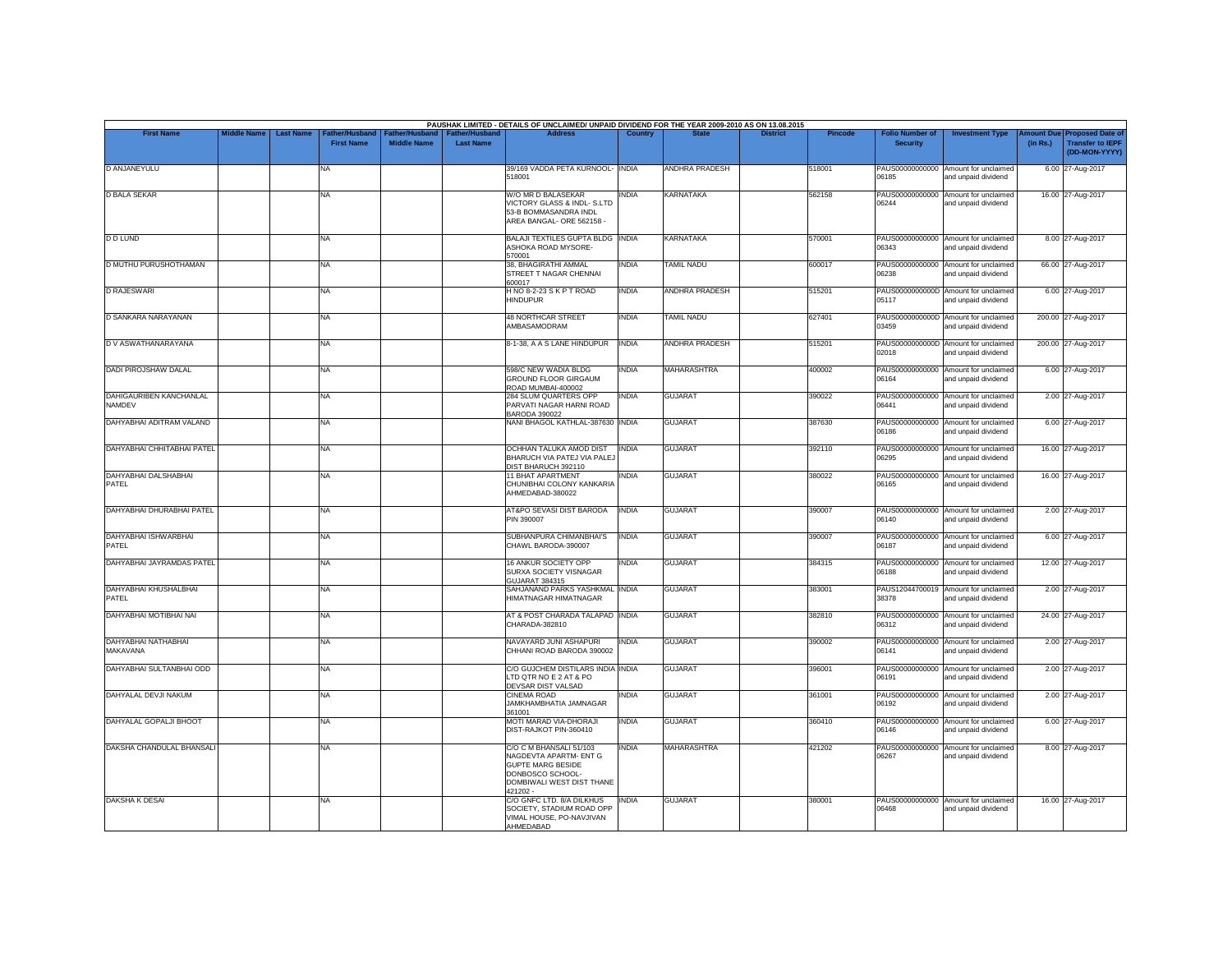|                                            |                    |                                                         |                                      |                                           | PAUSHAK LIMITED - DETAILS OF UNCLAIMED/ UNPAID DIVIDEND FOR THE YEAR 2009-2010 AS ON 13.08.2015            |                |                       |                 |                |                                           |                                                             |          |                                                                        |
|--------------------------------------------|--------------------|---------------------------------------------------------|--------------------------------------|-------------------------------------------|------------------------------------------------------------------------------------------------------------|----------------|-----------------------|-----------------|----------------|-------------------------------------------|-------------------------------------------------------------|----------|------------------------------------------------------------------------|
| <b>First Name</b>                          | <b>Middle Name</b> | <b>Last Name</b><br>Father/Husband<br><b>First Name</b> | Father/Husband<br><b>Middle Name</b> | <b>Father/Husband</b><br><b>Last Name</b> | <b>Address</b>                                                                                             | <b>Country</b> | <b>State</b>          | <b>District</b> | <b>Pincode</b> | <b>Folio Number of</b><br><b>Security</b> | <b>Investment Type</b>                                      | (in Rs.) | mount Due Proposed Date of<br><b>Transfer to IEPF</b><br>(DD-MON-YYYY) |
| DAKSHA NALINKUMAR PATEL                    |                    | NA                                                      |                                      |                                           | C/O. HARISCHANDRA B. AMIN<br>23, PARISHRAM SOCIETY,<br>SUBHANPURA, VADODARA                                | <b>INDIA</b>   | <b>GUJARAT</b>        |                 | 390007         | 00387                                     | PAUS0000000000D Amount for unclaimed<br>and unpaid dividend |          | 80.00 27-Aug-2017                                                      |
| <b>DALIP SINGH</b>                         |                    | <b>NA</b>                                               |                                      |                                           | 155 JEEVANA HALLI COXTOWN INDIA<br>BANGALORE 560005                                                        |                | <b>KARNATAKA</b>      |                 | 560005         | 06272                                     | PAUS00000000000 Amount for unclaimed<br>and unpaid dividend |          | 8.00 27-Aug-2017                                                       |
| DAMODAR VASANTRAO<br><b>MUTALIK</b>        |                    | <b>NA</b>                                               |                                      |                                           | PRATAP COLONY MIRAJ-416410 INDIA                                                                           |                | <b>MAHARASHTRA</b>    |                 | 416410         | PAUS00000000000<br>06193                  | Amount for unclaimed<br>and unpaid dividend                 |          | 6.00 27-Aug-2017                                                       |
| <b>DAMODARA MENON</b>                      |                    | <b>NA</b>                                               |                                      |                                           | C-17/101 1ST FLOOR SECTOR 5 INDIA<br>SHANTI NAGAR MIRA ROAD<br>STATION (E) W RLY THANE<br>DIST MAHARASHTRA |                | <b>MAHARASHTRA</b>    |                 | 400055         | 06297                                     | PAUS00000000000 Amount for unclaimed<br>and unpaid dividend |          | 32.00 27-Aug-2017                                                      |
| DAMODARBHAI SOMABHAI<br>PATEL              |                    | <b>NA</b>                                               |                                      |                                           | <b>GANPATPURA TALUKE</b><br>KARAJAN DIST BARODA PIN-<br>391210                                             | <b>INDIA</b>   | <b>GUJARAT</b>        |                 | 391210         | 06194                                     | PAUS00000000000 Amount for unclaimed<br>and unpaid dividend |          | 2.00 27-Aug-2017                                                       |
| DAMYANTI CHATURBHUJ<br><b>BHAGWANANI</b>   |                    | <b>NA</b>                                               |                                      |                                           | 17 SARDAR SOCIETY RAJPUR<br>SIDHPUR 384151 DIST<br><b>MEHSANA</b>                                          | <b>INDIA</b>   | <b>GUJARAT</b>        |                 | 384151         | 06291                                     | PAUS00000000000 Amount for unclaimed<br>and unpaid dividend |          | 16.00 27-Aug-2017                                                      |
| DARAYUS JIVANJI TAVARIA                    |                    | <b>NA</b>                                               |                                      |                                           | DOTIWALLA ESTATE 1ST FLR<br>SANT SAVTA CROSS PATH NO<br>2 BYCULLA MUMBAI 400027                            | <b>INDIA</b>   | <b>MAHARASHTRA</b>    |                 | 400027         | 06373                                     | PAUS00000000000 Amount for unclaimed<br>and unpaid dividend |          | 32.00 27-Aug-2017                                                      |
| <b>DARSHAN KUMAR KAINIT</b>                |                    | <b>NA</b>                                               |                                      |                                           | 98 HAUZ RANI MALVIYA NAGAR INDIA<br>NEW DELHI-110017                                                       |                | DELHI                 |                 | 110017         | 06279                                     | PAUS00000000000 Amount for unclaimed<br>and unpaid dividend |          | 8.00 27-Aug-2017                                                       |
| DARSHAN LAL OBEROI                         |                    | <b>NA</b>                                               |                                      |                                           | C-9 NAVAL OFFICERS FLATS<br>COLABA MUMBAI-400005                                                           | <b>INDIA</b>   | <b>MAHARASHTRA</b>    |                 | 400005         | 06266                                     | PAUS00000000000 Amount for unclaimed<br>and unpaid dividend |          | 8.00 27-Aug-2017                                                       |
| <b>DAS ARUP KUMAR</b>                      |                    | <b>NA</b>                                               |                                      |                                           | NUTUN PARA COLLEGE ROAD<br>PO & DIST BONGAIGAON,<br><b>ASSAM STATE</b>                                     | <b>INDIA</b>   | <b>ASSAM</b>          |                 | 783380         | PAUS0000000000D<br>03105                  | Amount for unclaimed<br>and unpaid dividend                 |          | 200.00 27-Aug-2017                                                     |
| DASHRATHBHAI MAHIJIBHAI<br>PATEL           |                    | <b>NA</b>                                               |                                      |                                           | SHRIJI KHADAKI AT & PO<br>KALALI TAL & DIST BARODA PIN<br>391410                                           | INDIA          | <b>GUJARAT</b>        |                 | 391410         | 06196                                     | PAUS00000000000 Amount for unclaimed<br>and unpaid dividend |          | 20.00 27-Aug-2017                                                      |
| DATTATRAY PANDHARINATH<br><b>KHOLAMKAR</b> |                    | <b>NA</b>                                               |                                      |                                           | A 5(3) BAL-RATNA HSG CO-OP<br>SOCIETY S V - ROAD MAHESH<br>NAGAR MUMBAI-400062 - -                         | <b>INDIA</b>   | <b>MAHARASHTRA</b>    |                 | 400062         | 06171                                     | PAUS00000000000 Amount for unclaimed<br>and unpaid dividend |          | 6.00 27-Aug-2017                                                       |
| DATTATRAYA BABURAO<br><b>RANSING</b>       |                    | <b>NA</b>                                               |                                      |                                           | 44 "SHEFALE" MAHIM<br>MAKARAND SAHANIVAS SVS<br>MARG MAHIM MUMBAI-400016                                   | INDIA          | <b>MAHARASHTRA</b>    |                 | 400016         | PAUS00000000000<br>06271                  | Amount for unclaimed<br>and unpaid dividend                 |          | 16.00 27-Aug-2017                                                      |
| DATTATRAYA NARAYAN<br><b>HARDIKAR</b>      |                    | <b>NA</b>                                               |                                      |                                           | PIRAMITAR ROAD DANDIA<br>BAZAR BARODA-390001                                                               | <b>INDIA</b>   | <b>GUJARAT</b>        |                 | 390001         | 06144                                     | PAUS00000000000 Amount for unclaimed<br>and unpaid dividend |          | 36.00 27-Aug-2017                                                      |
| DATTATRAYA SHANKARRAO<br><b>VIDVANS</b>    |                    | <b>NA</b>                                               |                                      |                                           | PRATAP ROAD RAOPURA<br>BARODA 390001                                                                       | <b>INDIA</b>   | <b>GUJARAT</b>        |                 | 390001         | 06137                                     | PAUS00000000000 Amount for unclaimed<br>and unpaid dividend |          | 2.00 27-Aug-2017                                                       |
| DAULAT RAM RANJAN                          |                    | <b>NA</b>                                               |                                      |                                           | 8/31 TILAK NAGAR NEW DELHI- INDIA<br>110018                                                                |                | DELHI                 |                 | 110018         | 06332                                     | PAUS00000000000 Amount for unclaimed<br>and unpaid dividend |          | 8.00 27-Aug-2017                                                       |
| <b>DAVID BANERJI</b>                       |                    | <b>NA</b>                                               |                                      |                                           | 28A GAUTAM ENCLAVE<br>SECTOR B AWHO COLONY<br>SECUNDERABAD 500009                                          | INDIA          | <b>ANDHRA PRADESH</b> |                 | 500009         | PAUS00000000000<br>08854                  | Amount for unclaimed<br>and unpaid dividend                 |          | 24.00 27-Aug-2017                                                      |
| <b>DAVID MITHABHAI ANIL</b>                |                    | <b>NA</b>                                               |                                      |                                           | PARSI MOHOLLA SADAR BAZAR INDIA<br>FATHGUNJ BARODA-390002                                                  |                | <b>GUJARAT</b>        |                 | 390002         | 06199                                     | PAUS00000000000 Amount for unclaimed<br>and unpaid dividend |          | 32.00 27-Aug-2017                                                      |
| <b>DAVINDER KAUR</b>                       |                    | <b>NA</b>                                               |                                      |                                           | H-3/8 MODEL TOWN PART-2<br>DELHI                                                                           | <b>INDIA</b>   | DELHI                 |                 | 110009         | PAUS00000000000<br>06334                  | Amount for unclaimed<br>and unpaid dividend                 |          | 8.00 27-Aug-2017                                                       |
| <b>DAXA KANTILAL SHAH</b>                  |                    | <b>NA</b>                                               |                                      |                                           | C/O PRAGNA PRAVINCHANDRA INDIA<br>SHAH 7 SHAH COLONY OUT<br>SIDE SHAHPUR GATE<br>AHMEDABAD-380001          |                | <b>GUJARAT</b>        |                 | 380001         | 06308                                     | PAUS00000000000 Amount for unclaimed<br>and unpaid dividend |          | 24.00 27-Aug-2017                                                      |
| DAXA SHANTILAL RANDERIA                    |                    | <b>NA</b>                                               |                                      |                                           | 22. AYODHYA NAGARI B/H<br>JOGANI NAGAR NEW RANDER<br>ROADADAJAN, SURAT                                     | <b>INDIA</b>   | <b>GUJARAT</b>        |                 | 395009         | 06313                                     | PAUS00000000000 Amount for unclaimed<br>and unpaid dividend |          | 8.00 27-Aug-2017                                                       |
| <b>DAXABEN BALDEVDAS</b><br><b>THAKKAR</b> |                    | <b>NA</b>                                               |                                      |                                           | LUHANA VAS BEHIND BAZAR<br>DEHGAM DIST AHMEDABAD PIN<br>382305                                             | <b>INDIA</b>   | <b>GUJARAT</b>        |                 | 382305         | 06197                                     | PAUS00000000000 Amount for unclaimed<br>and unpaid dividend |          | 2.00 27-Aug-2017                                                       |
| DAXESH BABUBHAI AMIN                       |                    | <b>NA</b>                                               |                                      |                                           | 31 NANDANVAN SOCIETY<br><b>BEHIND RAILWAY STATION</b><br>VADODARA-390005                                   | <b>INDIA</b>   | <b>GUJARAT</b>        |                 | 390005         | 06147                                     | PAUS00000000000 Amount for unclaimed<br>and unpaid dividend |          | 82.00 27-Aug-2017                                                      |
| <b>DAXESH RAMANLAL PATEL</b>               |                    | <b>NA</b>                                               |                                      |                                           | <b>J K MISTRY BUILDING OPP</b><br>KALYAN HOTEL SAYAJIGANJ<br>BARODA-390005                                 | <b>INDIA</b>   | <b>GUJARAT</b>        |                 | 390005         | PAUS00000000000<br>06198                  | Amount for unclaimed<br>and unpaid dividend                 |          | 6.00 27-Aug-2017                                                       |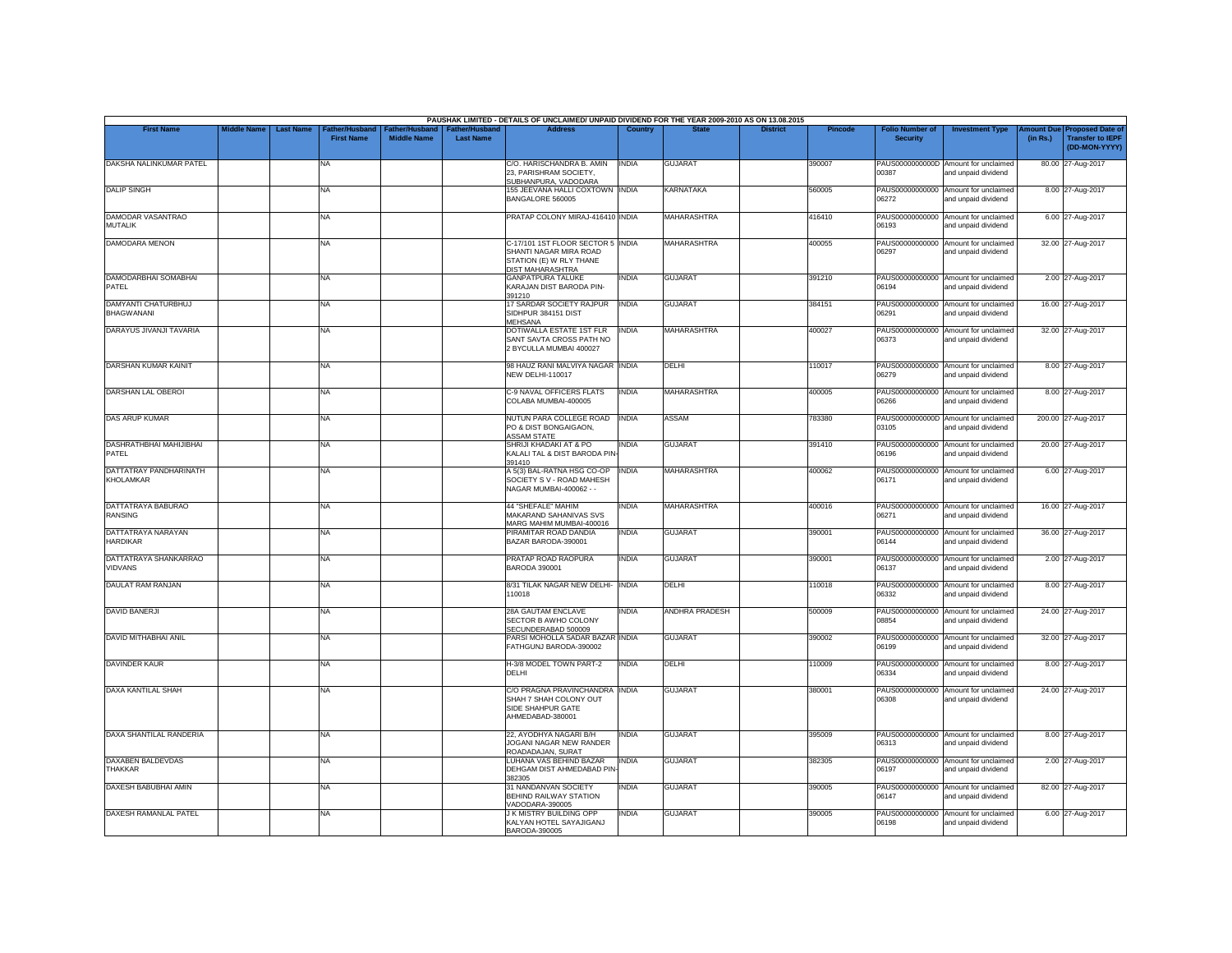|                                                |                    |                                                         |                                      |                                           | PAUSHAK LIMITED - DETAILS OF UNCLAIMED/ UNPAID DIVIDEND FOR THE YEAR 2009-2010 AS ON 13.08.2015        |                |                       |                 |                |                                           |                                                             |          |                                                                        |
|------------------------------------------------|--------------------|---------------------------------------------------------|--------------------------------------|-------------------------------------------|--------------------------------------------------------------------------------------------------------|----------------|-----------------------|-----------------|----------------|-------------------------------------------|-------------------------------------------------------------|----------|------------------------------------------------------------------------|
| <b>First Name</b>                              | <b>Middle Name</b> | <b>Last Name</b><br>Father/Husband<br><b>First Name</b> | Father/Husband<br><b>Middle Name</b> | <b>Father/Husband</b><br><b>Last Name</b> | <b>Address</b>                                                                                         | <b>Country</b> | <b>State</b>          | <b>District</b> | <b>Pincode</b> | <b>Folio Number of</b><br><b>Security</b> | <b>Investment Type</b>                                      | (in Rs.) | mount Due Proposed Date of<br><b>Transfer to IEPF</b><br>(DD-MON-YYYY) |
| DAYALAL DEVRAJBHAI<br>AMIPARA                  |                    | NA                                                      |                                      |                                           | DAYALAL DEVRAJBHAI & CO<br>BAZAR ROAD DHORAJI 360410                                                   | <b>INDIA</b>   | <b>GUJARAT</b>        |                 | 360410         | PAUS00000000000<br>06408                  | Amount for unclaimed<br>and unpaid dividend                 |          | 32.00 27-Aug-2017                                                      |
| DAYANANDA PRABHU                               |                    | <b>NA</b>                                               |                                      |                                           | SRI SHARADA MEDICALS KOTA INDIA<br>D K UDUPI TALUKA KARNATAKA                                          |                | <b>KARNATAKA</b>      |                 | 576221         | 04920                                     | PAUS0000000000D Amount for unclaimed<br>and unpaid dividend |          | 200.00 27-Aug-2017                                                     |
| DAYAVATHI MADDUKURI                            |                    | <b>NA</b>                                               |                                      |                                           | 17-1 88/A KAPPALA PETA<br>RUSTUMBADA NARSAPUR                                                          | INDIA          | <b>ANDHRA PRADESH</b> |                 | 534275         | PAUS00000000000<br>06418                  | Amount for unclaimed<br>and unpaid dividend                 |          | 8.00 27-Aug-2017                                                       |
| <b>DEEDAR SINGH GHATEHORDE</b>                 |                    | <b>NA</b>                                               |                                      |                                           | 9 DIGNITY PLOT 134 NR BON<br>BON OFF J P ROAD 4<br><b>BUNGLOW ANDHERI WEST</b><br><b>MUMBAI 400058</b> | <b>INDIA</b>   | <b>MAHARASHTRA</b>    |                 | 400058         | 06261                                     | PAUS00000000000 Amount for unclaimed<br>and unpaid dividend |          | 8.00 27-Aug-2017                                                       |
| <b>DEENA DAYAL HEMANI</b>                      |                    | <b>NA</b>                                               |                                      |                                           | WARDENS HOUSE MDM<br>HOSPITAL SHASTRI NAGAR<br><b>JODHPUR</b>                                          | INDIA          | <b>RAJASTHAN</b>      |                 | 342003         | 03319                                     | PAUS0000000000D Amount for unclaimed<br>and unpaid dividend |          | 200.00 27-Aug-2017                                                     |
| DEEP C PATEL                                   |                    | <b>NA</b>                                               |                                      |                                           | KRISHNA NIVAS BHUTADI<br>ZAMPA VADODARA                                                                | <b>INDIA</b>   | <b>GUJARAT</b>        |                 | 390001         | 04456                                     | PAUS0000000000D Amount for unclaimed<br>and unpaid dividend |          | 200.00 27-Aug-2017                                                     |
| <b>DEEPA K GUPTA</b>                           |                    | <b>NA</b>                                               |                                      |                                           | 44 NAGAPPA STREET<br>SESHADRIPURAM BANGALORE                                                           | <b>INDIA</b>   | <b>KARNATAKA</b>      |                 | 560020         | 05129                                     | PAUS0000000000D Amount for unclaimed<br>and unpaid dividend |          | 200.00 27-Aug-2017                                                     |
| <b>DEEPA RANI</b>                              |                    | <b>NA</b>                                               |                                      |                                           | C/O SH A P GOEL 213<br>PATHARWALA STREET<br>MEERUT CITY                                                | <b>INDIA</b>   | <b>UTTAR PRADESH</b>  |                 | 250002         | 05228                                     | PAUS0000000000D Amount for unclaimed<br>and unpaid dividend |          | 600.00 27-Aug-2017                                                     |
| <b>DEEPAK DESHPANDE</b>                        |                    | <b>NA</b>                                               |                                      |                                           | 4/142 VIVEK KHAND GOMTI<br>NAGAR LUCKNOW                                                               | <b>INDIA</b>   | <b>UTTAR PRADESH</b>  |                 | 226001         | 06242                                     | PAUS00000000000 Amount for unclaimed<br>and unpaid dividend |          | 32.00 27-Aug-2017                                                      |
| <b>DEEPAK MATHUR</b>                           |                    | <b>NA</b>                                               |                                      |                                           | 93-A/C-2-B Jankapuri                                                                                   | india          | DELHI                 |                 | 110058         | 03380                                     | PAUS0000000000D Amount for unclaimed<br>and unpaid dividend |          | 300.00 27-Aug-2017                                                     |
| <b>DEEPAK NARANJI DHANAK</b>                   |                    | <b>NA</b>                                               |                                      |                                           | <b>4 RAMDEV KUTIR RAMBHUVAN</b><br>RAJAWADI NAKA M G ROAD<br>GHATKOPAR EAST MUMBAI<br>400077           | <b>INDIA</b>   | <b>MAHARASHTRA</b>    |                 | 400077         | 06448                                     | PAUS00000000000 Amount for unclaimed<br>and unpaid dividend |          | 16.00 27-Aug-2017                                                      |
| <b>DEEPAK P RAJPUT</b>                         |                    | <b>NA</b>                                               |                                      |                                           | 2968/3 KHADE BAZAR BELGAUM INDIA                                                                       |                | <b>KARNATAKA</b>      |                 | 590001         | 02510                                     | PAUS0000000000D Amount for unclaimed<br>and unpaid dividend |          | 200.00 27-Aug-2017                                                     |
| DEEPAKKUMAR ISHVERBHAI<br>PATEL                |                    | <b>NA</b>                                               |                                      |                                           | 301, SUBH COMPLEX SAI<br>CHOKDI AMBER SCHOOL<br>ROADMANJALPUR                                          | india          | <b>GUJARAT</b>        |                 | 390011         | PAUS00000000000<br>06296                  | Amount for unclaimed<br>and unpaid dividend                 |          | 8.00 27-Aug-2017                                                       |
| <b>DEEPIKABEN KOTADIA</b>                      |                    | <b>NA</b>                                               |                                      |                                           | G 1 / 403, GANGOTRI FLATS<br>AND DUPLEX NR. YASH<br>COMPLEX NARAYAN GARDEN<br><b>RAODGOTRI</b>         | <b>INDIA</b>   | <b>GUJARAT</b>        |                 | 390021         | 02326                                     | PAUS0000000000D Amount for unclaimed<br>and unpaid dividend |          | 200.00 27-Aug-2017                                                     |
| <b>DEVANAND NARSINHBHAI</b><br>PATEL           |                    | <b>NA</b>                                               |                                      |                                           | 51 SARVODAYA SOCIETY<br>NIZAMPURA BARODA-390002                                                        | <b>INDIA</b>   | <b>GUJARAT</b>        |                 | 390002         | 06200                                     | PAUS00000000000 Amount for unclaimed<br>and unpaid dividend |          | 6.00 27-Aug-2017                                                       |
| <b>DEVARADDI KRISTARADDI</b><br>KAMARADDI      |                    | <b>NA</b>                                               |                                      |                                           | AT & PO TIRLAPURE TAL<br>NAVALGUND DIST DHARWAR<br>KARNATAK 576224                                     | INDIA          | <b>KARNATAKA</b>      |                 | 576224         | 06239                                     | PAUS00000000000 Amount for unclaimed<br>and unpaid dividend |          | 16.00 27-Aug-2017                                                      |
| DEVENDRA KUMAR JAIN                            |                    | NA                                                      |                                      |                                           | F NO 1093 M BLOCK JAIN<br>BHAVAN 200 FEET ROAD KABA<br>DEO KANPUR 208019 U P                           | INDIA          | <b>UTTAR PRADESH</b>  |                 | 208019         | PAUS00000000000<br>06331                  | Amount for unclaimed<br>and unpaid dividend                 |          | 24.00 27-Aug-2017                                                      |
| DEVENDRA RAMANBHAI AMIN                        |                    | <b>NA</b>                                               |                                      |                                           | 15 JAWAHAR SOCIETY R V<br>DESAI ROAD BARODA 390001                                                     | <b>INDIA</b>   | <b>GUJARAT</b>        |                 | 390001         | 06155                                     | PAUS00000000000 Amount for unclaimed<br>and unpaid dividend |          | 2.00 27-Aug-2017                                                       |
| DEVENDRASINH JITENDRASINH<br><b>SOLANKI</b>    |                    | <b>NA</b>                                               |                                      |                                           | BAHADUR BURAJ HAJIKHANA<br>BAZAR BROACH-392001                                                         | <b>INDIA</b>   | <b>GUJARAT</b>        |                 | 392001         | 06202                                     | PAUS00000000000 Amount for unclaimed<br>and unpaid dividend |          | 16.00 27-Aug-2017                                                      |
| <b>DEVIKA BARMAN</b>                           |                    | NA                                                      |                                      |                                           | C/O DR N N BARMAN S C<br>GOSWAMI ROAD PANBAZAR<br><b>GUWAHATI</b>                                      | INDIA          | <b>ASSAM</b>          |                 | 781001         | 03075                                     | PAUS0000000000D Amount for unclaimed<br>and unpaid dividend |          | 1300.00 27-Aug-2017                                                    |
| <b>DEVINDER KRISHAN</b><br><b>MEHANDROO</b>    |                    | <b>NA</b>                                               |                                      |                                           | F-194 PANDAVNAGAR PATPAR<br>GANJ ROAD DELHI 110092                                                     | <b>INDIA</b>   | DELHI                 |                 | 110092         | 06396                                     | PAUS00000000000 Amount for unclaimed<br>and unpaid dividend |          | 40.00 27-Aug-2017                                                      |
| <b>DEVINDER PIPLANI</b>                        |                    | <b>NA</b>                                               |                                      |                                           | II-I-14 LAJPAT NAGAR NEW<br>DELHI                                                                      | <b>INDIA</b>   | <b>DELHI</b>          |                 | 110024         | 03983                                     | PAUS0000000000D Amount for unclaimed<br>and unpaid dividend |          | 200.00 27-Aug-2017                                                     |
| DEVINDRABEN ASHOKKUMAR<br><b>SHAH</b>          |                    | <b>NA</b>                                               |                                      |                                           | CHAKANIA LANE BAJWADA<br>BALJIVAN STREET NO-2<br>BARODA 390001                                         | <b>INDIA</b>   | <b>GUJARAT</b>        |                 | 390001         | 06439                                     | PAUS00000000000 Amount for unclaimed<br>and unpaid dividend |          | 2.00 27-Aug-2017                                                       |
| <b>DEVJIBHAI SHANKERBHAI</b><br><b>GOSWAMI</b> |                    | <b>NA</b>                                               |                                      |                                           | <b>76 SHANTINIKETAN SOCIETY</b><br>NEAR RANCHHODRAY TEMPLE<br>PANIGATE BARODA                          | <b>INDIA</b>   | <b>GUJARAT</b>        |                 | 390001         | PAUS00000000000<br>06203                  | Amount for unclaimed<br>and unpaid dividend                 |          | 6.00 27-Aug-2017                                                       |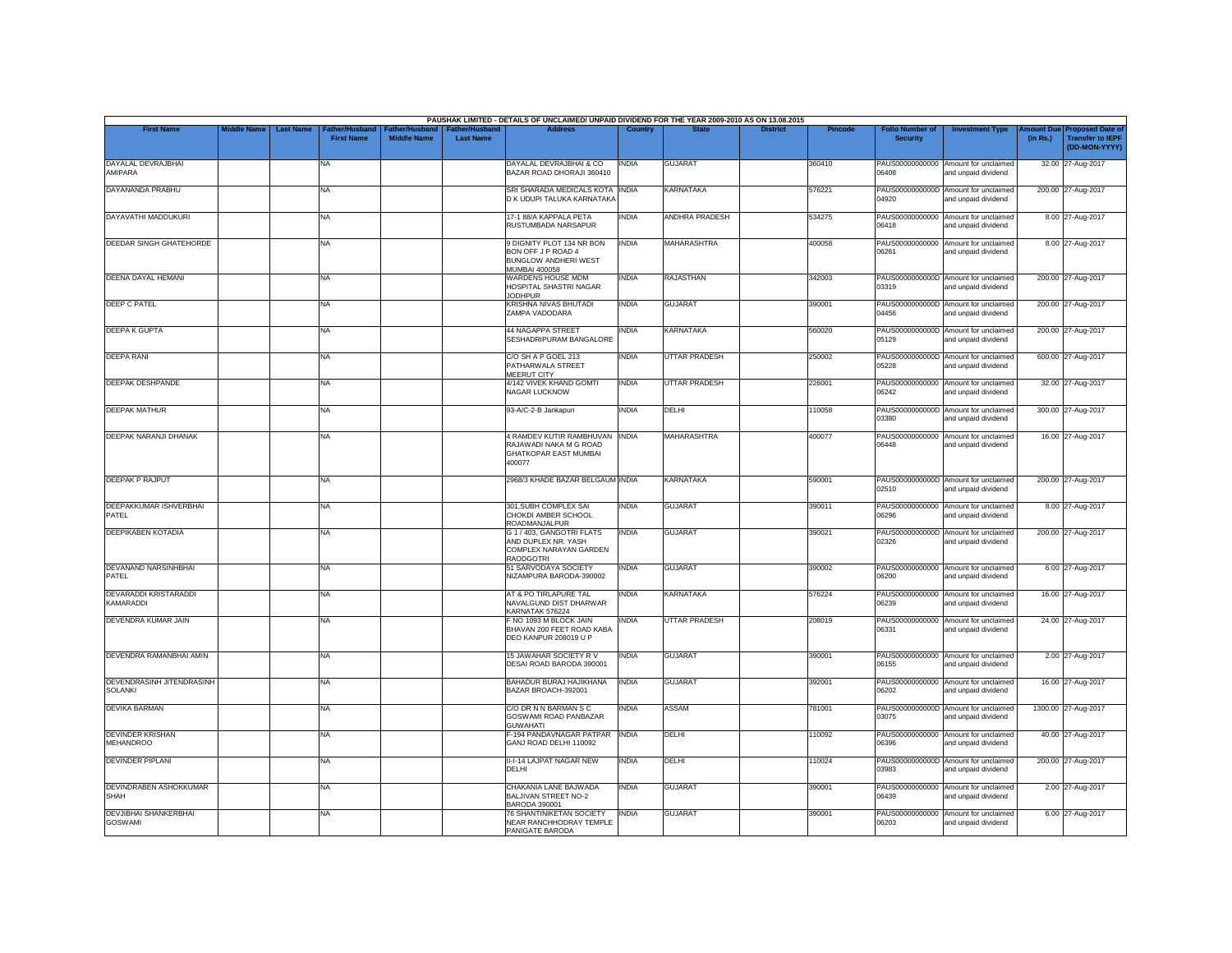|                                        |                    |                  |                                            |                                      |                                           | PAUSHAK LIMITED - DETAILS OF UNCLAIMED/ UNPAID DIVIDEND FOR THE YEAR 2009-2010 AS ON 13.08.2015                           |                |                    |                 |                |                                           |                                                             |          |                                                                        |
|----------------------------------------|--------------------|------------------|--------------------------------------------|--------------------------------------|-------------------------------------------|---------------------------------------------------------------------------------------------------------------------------|----------------|--------------------|-----------------|----------------|-------------------------------------------|-------------------------------------------------------------|----------|------------------------------------------------------------------------|
| <b>First Name</b>                      | <b>Middle Name</b> | <b>Last Name</b> | <b>Father/Husband</b><br><b>First Name</b> | Father/Husband<br><b>Middle Name</b> | <b>Father/Husband</b><br><b>Last Name</b> | <b>Address</b>                                                                                                            | <b>Country</b> | <b>State</b>       | <b>District</b> | <b>Pincode</b> | <b>Folio Number of</b><br><b>Security</b> | <b>Investment Type</b>                                      | (in Rs.) | mount Due Proposed Date of<br><b>Transfer to IEPF</b><br>(DD-MON-YYYY) |
| <b>DEVKI L SOMAYA</b>                  |                    |                  | NA                                         |                                      |                                           | 10/23, MAHALAXMI SOCIETY<br>LTD. 120, MANMALA TANK<br>RD, NR. BPL MOBILE CENTRE<br>MAHI, MUMBAI-400016                    | <b>INDIA</b>   | <b>MAHARASHTRA</b> |                 | 400016         | 06461                                     | PAUS00000000000 Amount for unclaimed<br>and unpaid dividend |          | 16.00 27-Aug-2017                                                      |
| <b>DEVYANI DHANVANT</b>                |                    |                  | <b>NA</b>                                  |                                      |                                           | 95/14 KAILASH BUILDING SION<br>WEST MUMBAI 400022                                                                         | <b>INDIA</b>   | <b>MAHARASHTRA</b> |                 | 400022         | 06379                                     | PAUS00000000000 Amount for unclaimed<br>and unpaid dividend |          | 8.00 27-Aug-2017                                                       |
| DEVYANI SHANKARRAO<br><b>SHAPHAKAR</b> |                    |                  | <b>NA</b>                                  |                                      |                                           | 24/771 GITA NAGER NR NEW<br>COTTREN MILL AHMEDABAD<br>380026                                                              | <b>INDIA</b>   | <b>GUJARAT</b>     |                 | 380026         | 06403                                     | PAUS00000000000 Amount for unclaimed<br>and unpaid dividend |          | 2.00 27-Aug-2017                                                       |
| DHAN EDALJI ANKLESARIA                 |                    |                  | <b>NA</b>                                  |                                      |                                           | BELLE-VILLE OPP PUSHPAK<br>KHANPUR ROAD AHMEDABAD-<br>380001                                                              | <b>INDIA</b>   | <b>GUJARAT</b>     |                 | 380001         | 06161                                     | PAUS00000000000 Amount for unclaimed<br>and unpaid dividend |          | 16.00 27-Aug-2017                                                      |
| <b>DHARAM BIR</b>                      |                    |                  | <b>NA</b>                                  |                                      |                                           | D-54 VIJAY NAGAR DELHI-<br>110009                                                                                         | <b>INDIA</b>   | DELHI              |                 | 110009         | 06277                                     | PAUS00000000000 Amount for unclaimed<br>and unpaid dividend |          | 8.00 27-Aug-2017                                                       |
| DHARAMPAL BHADRIKLAL SHAH              |                    |                  | <b>NA</b>                                  |                                      |                                           | TAMBOLI KHADKI KASHIPURA<br>AT & PO BORSAD DIST KHEDA<br>388540                                                           | <b>INDIA</b>   | <b>GUJARAT</b>     |                 | 388540         | PAUS00000000000<br>06429                  | Amount for unclaimed<br>and unpaid dividend                 |          | 6.00 27-Aug-2017                                                       |
| DHARMAMBAL C V                         |                    |                  | <b>NA</b>                                  |                                      |                                           | 48, BHEEMANNA MUDALY<br><b>GARDEN STREET CHENNAL</b>                                                                      | <b>INDIA</b>   | TAMIL NADU         |                 | 600018         | 01033                                     | PAUS0000000000C Amount for unclaimed<br>and unpaid dividend |          | 1600.00 27-Aug-2017                                                    |
| DHARMISTHA DHANJI GALA                 |                    |                  | <b>NA</b>                                  |                                      |                                           | 12-KAMAL KUNJ 408-LAXMI<br>NARAYAN LANE MATUNGA<br>MUMBAI-400019                                                          | <b>INDIA</b>   | <b>MAHARASHTRA</b> |                 | 400019         | 06339                                     | PAUS00000000000 Amount for unclaimed<br>and unpaid dividend |          | 8.00 27-Aug-2017                                                       |
| DHARMPAL BHADRIKLAL SHAH               |                    |                  | <b>NA</b>                                  |                                      |                                           | KASHIPURA TAMBOLI STREET<br>BORSAD 388540                                                                                 | <b>INDIA</b>   | <b>GUJARAT</b>     |                 | 388540         | 06415                                     | PAUS00000000000 Amount for unclaimed<br>and unpaid dividend |          | 6.00 27-Aug-2017                                                       |
| <b>DHIMANT P POLADIA</b>               |                    |                  | <b>NA</b>                                  |                                      |                                           | 10 PRABHOD NIWAS N S ROAD INDIA<br>2 SWASTIK SOCIETY J V P D<br>SCHEME MUMBAI 400056                                      |                | MAHARASHTRA        |                 | 400056         | PAUS00000000000<br>06431                  | Amount for unclaimed<br>and unpaid dividend                 |          | 16.00 27-Aug-2017                                                      |
| DHIRAJKUMAR KANTIBHAI<br>PATEL         |                    |                  | NA                                         |                                      |                                           | C/O KANTIBHAI NATHABHAI<br>PATEL AT JALAMP- URA POST<br>HATHIPURA VIA SATHAMBATAL<br>BAYA- D DIST SABARKANTHA<br>383340 - | <b>INDIA</b>   | <b>GUJARAT</b>     |                 | 383340         | 06206                                     | PAUS00000000000 Amount for unclaimed<br>and unpaid dividend |          | 2.00 27-Aug-2017                                                       |
| DHIRAJLAL MANCHHARAM<br>PAREKH         |                    |                  | <b>NA</b>                                  |                                      |                                           | 4/4141 GOVIND NIVAS BHULA<br>MODINI POLE BUGUMPURA<br>SURAT 395003                                                        | <b>INDIA</b>   | <b>GUJARAT</b>     |                 | 395003         | 06406                                     | PAUS00000000000 Amount for unclaimed<br>and unpaid dividend |          | 16.00 27-Aug-2017                                                      |
| DHIRAJLAL MANCHHARAM<br>PAREKH         |                    |                  | <b>NA</b>                                  |                                      |                                           | G/4141 GOVIND NIVAS BHULA<br>MODI NI POLE BEGUMPURA<br><b>SURAT 395003</b>                                                | <b>INDIA</b>   | <b>GUJARAT</b>     |                 | 395003         | PAUS00000000000<br>06423                  | Amount for unclaimed<br>and unpaid dividend                 |          | 16.00 27-Aug-2017                                                      |
| DHIRAJLAL RATILAL MEHTA                |                    |                  | <b>NA</b>                                  |                                      |                                           | E/2263 FATA TALAV OPP<br>NAGINA MASJID & LAXMI OIL<br>MILL BHARUCH PIN-392001                                             | INDIA          | <b>GUJARAT</b>     |                 | 392001         | PAUS00000000000<br>06209                  | Amount for unclaimed<br>and unpaid dividend                 |          | 6.00 27-Aug-2017                                                       |
| DHIRAJLAL S VARIA                      |                    |                  | <b>NA</b>                                  |                                      |                                           | VARIA SUNDARJI VIRJI & CO<br>NATAKSHALA ROAD JAMNAGAF<br>361001                                                           | <b>INDIA</b>   | <b>GUJARAT</b>     |                 | 361001         | PAUS00000000000<br>06210                  | Amount for unclaimed<br>and unpaid dividend                 |          | 32.00 27-Aug-2017                                                      |
| DHIRENDRA J VORA                       |                    |                  | <b>NA</b>                                  |                                      |                                           | 6-VISHWAJYOT SOCIETY LAL<br>BAG HIGHWAY VADODARA                                                                          | <b>INDIA</b>   | <b>GUJARAT</b>     |                 | 390015         | 06367                                     | PAUS00000000000 Amount for unclaimed<br>and unpaid dividend |          | 24.00 27-Aug-2017                                                      |
| DHIRUBHAI PARSOTAMBHAI<br>PATEL        |                    |                  | NA                                         |                                      |                                           | AT AJABPURA POST ODHA VIA<br>SATHAMBA TAL BAYAD DIST<br>SABARKANTHA 383340                                                | <b>INDIA</b>   | <b>GUJARAT</b>     |                 | 383340         | PAUS00000000000<br>06212                  | Amount for unclaimed<br>and unpaid dividend                 |          | 16.00 27-Aug-2017                                                      |
| DHIRUBHAI SHANKARBHAI<br>PATEL         |                    |                  | <b>NA</b>                                  |                                      |                                           | RADODARA TA BAYAD DIST<br>SABARKANTHA PIN-383325                                                                          | <b>INDIA</b>   | <b>GUJARAT</b>     |                 | 383325         | 06145                                     | PAUS00000000000 Amount for unclaimed<br>and unpaid dividend |          | 16.00 27-Aug-2017                                                      |
| DHRUBA JYOTI BARUAH                    |                    |                  | <b>NA</b>                                  |                                      |                                           | C/O MR P C BARUAH<br><b>GRIEVANCE OFFICER D1</b><br>OFFICE P O MANGALDOI<br><b>ASSAM PIN-784125</b>                       | INDIA          | <b>ASSAM</b>       |                 | 784125         | 06213                                     | PAUS00000000000 Amount for unclaimed<br>and unpaid dividend |          | 6.00 27-Aug-2017                                                       |
| DHRUVARAJ RANGANATH<br><b>KULKARNI</b> |                    |                  | <b>NA</b>                                  |                                      |                                           | <b>DEPARTMENT OF</b><br>PHARMACOLOGY KASTURBA<br>MEDICAL COLLEGE MANIPAL                                                  | INDIA          | <b>KARNATAKA</b>   |                 | 576119         | 00841                                     | PAUS0000000000D Amount for unclaimed<br>and unpaid dividend |          | 200.00 27-Aug-2017                                                     |
| DHUDALAL PUNAMCHAND SHAH               |                    |                  | <b>NA</b>                                  |                                      |                                           | AT & POST JUNA DEESA AT &<br>POST JUNA DEESA DIST<br>BANASKANTHA PIN-385535                                               | <b>INDIA</b>   | <b>GUJARAT</b>     |                 | 385535         | 06214                                     | PAUS00000000000 Amount for unclaimed<br>and unpaid dividend |          | 32.00 27-Aug-2017                                                      |
| <b>DHULABHAI NARSIBHAI PATEL</b>       |                    |                  | <b>NA</b>                                  |                                      |                                           | AMBAMATA PASE JASHBHAI<br>BHATT'S KHANCHO NADIAD-                                                                         | <b>INDIA</b>   | <b>GUJARAT</b>     |                 | 387001         | 06257                                     | PAUS00000000000 Amount for unclaimed<br>and unpaid dividend |          | 8.00 27-Aug-2017                                                       |
| DHULABHAI SOMABHAI PATEL               |                    |                  | <b>NA</b>                                  |                                      |                                           | 387001<br>AT & POST POR TA BARODA<br>DIST BARODA PIN-391240                                                               | <b>INDIA</b>   | <b>GUJARAT</b>     |                 | 391240         | 06215                                     | PAUS00000000000 Amount for unclaimed<br>and unpaid dividend |          | 6.00 27-Aug-2017                                                       |
| <b>DHURABHAI NATHUBHAI PATEL</b>       |                    |                  | <b>NA</b>                                  |                                      |                                           | AT POST BERNA TAL<br>HIMATNAGAR DIST<br>SABARKATHA PIN-383001                                                             | INDIA          | <b>GUJARAT</b>     |                 | 383001         | PAUS00000000000<br>06216                  | Amount for unclaimed<br>and unpaid dividend                 |          | 2.00 27-Aug-2017                                                       |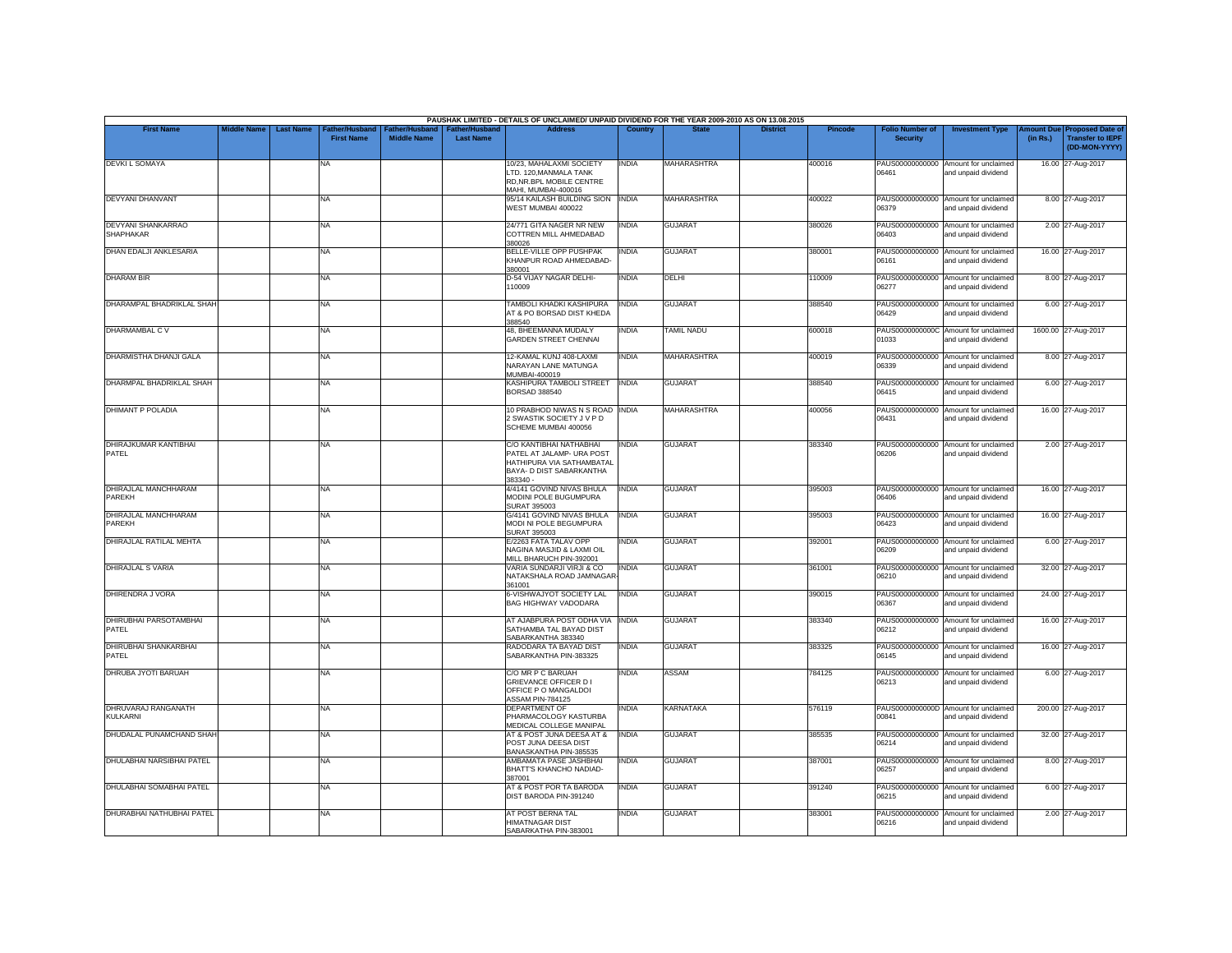|                                              |                    |                  |                                            |                                             |                                           | PAUSHAK LIMITED - DETAILS OF UNCLAIMED/ UNPAID DIVIDEND FOR THE YEAR 2009-2010 AS ON 13.08.2015                   |                |                       |                 |         |                                           |                                                             |          |                                                                         |
|----------------------------------------------|--------------------|------------------|--------------------------------------------|---------------------------------------------|-------------------------------------------|-------------------------------------------------------------------------------------------------------------------|----------------|-----------------------|-----------------|---------|-------------------------------------------|-------------------------------------------------------------|----------|-------------------------------------------------------------------------|
| <b>First Name</b>                            | <b>Middle Name</b> | <b>Last Name</b> | <b>Father/Husband</b><br><b>First Name</b> | <b>Father/Husband</b><br><b>Middle Name</b> | <b>Father/Husband</b><br><b>Last Name</b> | <b>Address</b>                                                                                                    | <b>Country</b> | <b>State</b>          | <b>District</b> | Pincode | <b>Folio Number of</b><br><b>Security</b> | <b>Investment Type</b>                                      | (in Rs.) | Amount Due Proposed Date of<br><b>Transfer to IEPF</b><br>(DD-MON-YYYY) |
| DILIP BABULAL PARIKH                         |                    |                  | <b>NA</b>                                  |                                             |                                           | 223/2669 PRATIXA APT SOLA<br>ROAD NARANPURA<br>AHMEDABAD 380013                                                   | <b>INDIA</b>   | <b>GUJARAT</b>        |                 | 380013  | 06217                                     | PAUS00000000000 Amount for unclaimed<br>and unpaid dividend |          | 2.00 27-Aug-2017                                                        |
| <b>DILIP DHANJIBHAI JOSHI</b>                |                    |                  | <b>NA</b>                                  |                                             |                                           | 116 NANDNANDAN BHUVAN<br>SODAWALA LANE BORIVALI (W<br>MUMBAI-400092                                               | <b>INDIA</b>   | <b>MAHARASHTRA</b>    |                 | 400092  | 06265                                     | PAUS00000000000 Amount for unclaimed<br>and unpaid dividend |          | 16.00 27-Aug-2017                                                       |
| <b>DILIP KUMAR NAG</b>                       |                    |                  | <b>NA</b>                                  |                                             |                                           | 5 PEARY MOHAN ROY ROAD<br>CALCUTTA 700027                                                                         | <b>INDIA</b>   | <b>WEST BENGAL</b>    |                 | 700027  | 06329                                     | PAUS00000000000 Amount for unclaimed<br>and unpaid dividend |          | 16.00 27-Aug-2017                                                       |
| <b>DILIP M SHAH</b>                          |                    |                  | <b>NA</b>                                  |                                             |                                           | SIDDHIVINAYAK BUILDING<br>GROUND FLOOR NEAR DENA<br><b>BANK MANOHAR ROAD</b><br>PALGHAR WEST DIST THANE<br>401404 | <b>INDIA</b>   | <b>MAHARASHTRA</b>    |                 | 401404  | 06327                                     | PAUS00000000000 Amount for unclaimed<br>and unpaid dividend |          | 8.00 27-Aug-2017                                                        |
| <b>DILIP R GEJJI</b>                         |                    |                  | <b>NA</b>                                  |                                             |                                           | 3 CHANDANBAN APARTMENTS<br>MODEL COLONY PUNE-411016                                                               | <b>INDIA</b>   | <b>MAHARASHTRA</b>    |                 | 411016  | PAUS00000000000<br>06284                  | Amount for unclaimed<br>and unpaid dividend                 |          | 8.00 27-Aug-2017                                                        |
| <b>DILIP RAGHUNATH JOSHI</b>                 |                    |                  | <b>NA</b>                                  |                                             |                                           | 22A/15 GOVIND NAGAR<br>SOCIETY 2ND FLOOR<br>SODAWALA LANE S V P RD<br>BORIVLI (WEST) MUMBAI-<br>400092            | INDIA          | <b>MAHARASHTRA</b>    |                 | 400092  | 06315                                     | PAUS00000000000 Amount for unclaimed<br>and unpaid dividend |          | 16.00 27-Aug-2017                                                       |
| <b>DILIP SHANKARRAO BIDKAR</b>               |                    |                  | <b>NA</b>                                  |                                             |                                           | BUILDING NO 4 FLAT NO 4<br>PRITAMNAGAR KOTHRUD PUNE                                                               | <b>INDIA</b>   | <b>MAHARASHTRA</b>    |                 | 411029  | 04025                                     | PAUS0000000000D Amount for unclaimed<br>and unpaid dividend |          | 200.00 27-Aug-2017                                                      |
| DILIPBHAI RAVAJIBHAI PATEL                   |                    |                  | <b>NA</b>                                  |                                             |                                           | MAYA SHERI TA ANAND SARSA INDIA<br>DIST KAIRA PIN-388365                                                          |                | <b>GUJARAT</b>        |                 | 388365  | 06219                                     | PAUS00000000000 Amount for unclaimed<br>and unpaid dividend |          | 20.00 27-Aug-2017                                                       |
| <b>DILIPKUMAR</b><br>BHAGWATISHANKER JOSHI   |                    |                  | <b>NA</b>                                  |                                             |                                           | 6/B SHAIMEE COLONY<br>SUBHANPURA BARODA 390007                                                                    | INDIA          | <b>GUJARAT</b>        |                 | 390007  | PAUS00000000000<br>06159                  | Amount for unclaimed<br>and unpaid dividend                 |          | 10.00 27-Aug-2017                                                       |
| DILIPKUMAR HARILAL SHAH                      |                    |                  | <b>NA</b>                                  |                                             |                                           | SALUN BAZAR KOVADA POLE<br>NADIAD DIST KAIRA PIN-38700                                                            | <b>INDIA</b>   | <b>GUJARAT</b>        |                 | 387001  | PAUS00000000000<br>06220                  | Amount for unclaimed<br>and unpaid dividend                 |          | 6.00 27-Aug-2017                                                        |
| <b>DILIPKUMAR RAMNIKLAL</b><br><b>GANDHI</b> |                    |                  | <b>NA</b>                                  |                                             |                                           | THE MADRAS TRADING CO<br>RAMNIK HOUSE JUBILEE<br>CHOWK M G ROAD RAJKOT<br>360001                                  | <b>INDIA</b>   | <b>GUJARAT</b>        |                 | 360001  | 06289                                     | PAUS00000000000 Amount for unclaimed<br>and unpaid dividend |          | 16.00 27-Aug-2017                                                       |
| <b>DILY AGIYAN</b>                           |                    |                  | <b>NA</b>                                  |                                             |                                           | NEWTOWN DAKSHIN PARA.<br>HOSPITAL PARA DIAMOND<br>HARBOUR SOUTH 24 PGS                                            | INDIA          | <b>WEST BENGAL</b>    |                 | 743331  | 81220                                     | PAUSIN300263101 Amount for unclaimed<br>and unpaid dividend |          | 200.00 27-Aug-2017                                                      |
| <b>DIMPLE HINESH PATEL</b>                   |                    |                  | <b>NA</b>                                  |                                             |                                           | Uma Society, No.32 A Tilakwada<br>Road Dhabhoi                                                                    | <b>INDIA</b>   | <b>GUJARAT</b>        |                 | 391110  | 05624                                     | PAUS0000000000D Amount for unclaimed<br>and unpaid dividend |          | 100.00 27-Aug-2017                                                      |
| <b>DINA BEHRAMSHAH</b><br>KHUMBATTA          |                    |                  | <b>NA</b>                                  |                                             |                                           | CHANDRAKANT MANSION 4TH<br>FLOOR URANWALA STREET<br>GRANT ROAD MUMBAI 400007                                      | <b>INDIA</b>   | MAHARASHTRA           |                 | 400007  | 06136                                     | PAUS00000000000 Amount for unclaimed<br>and unpaid dividend |          | 20.00 27-Aug-2017                                                       |
| <b>DINDAYAL SHARMA</b>                       |                    |                  | <b>NA</b>                                  |                                             |                                           | C/o Globe Highways 104, Mansi<br>Avenue Near Gelani Pump,<br>Nizampura                                            | <b>INDIA</b>   | <b>GUJARAT</b>        |                 | 390002  | 04474                                     | PAUS0000000000D Amount for unclaimed<br>and unpaid dividend |          | 200.00 27-Aug-2017                                                      |
| <b>DINESH CHANDRA DIXIT</b>                  |                    |                  | <b>NA</b>                                  |                                             |                                           | F/3089 RAJAJIPURAM<br><b>LUCKNOW 226017</b>                                                                       | <b>INDIA</b>   | <b>UTTAR PRADESH</b>  |                 | 226017  | PAUS00000000000<br>06248                  | Amount for unclaimed<br>and unpaid dividend                 |          | 16.00 27-Aug-2017                                                       |
| DINESH CHANDRAKANT SHAH                      |                    |                  | <b>NA</b>                                  |                                             |                                           | 15/16, TIRUMALA SOCIETY, OPP INDIA<br>BALAJI NAGAR, NEAR LAKE<br>VIEW HOTEL, PIPLOD, SURAT                        |                | <b>GUJARAT</b>        |                 | 395007  | 14075                                     | PAUS12010406000 Amount for unclaimed<br>and unpaid dividend |          | 82.00 27-Aug-2017                                                       |
| <b>DINESH KUMAR</b>                          |                    |                  | <b>NA</b>                                  |                                             |                                           | "KH-75 NEW KAVI NAGAR"<br>GHAZIABAD 201002                                                                        | INDIA          | <b>UTTAR PRADESH</b>  |                 | 201002  | 06275                                     | PAUS00000000000 Amount for unclaimed<br>and unpaid dividend |          | 20.00 27-Aug-2017                                                       |
| <b>DINESH KUMAR KHANNA</b>                   |                    |                  | <b>NA</b>                                  |                                             |                                           | I-12 LAJPAT NAGAR III NEW<br>DELHI-110024                                                                         | <b>INDIA</b>   | DELHI                 |                 | 110024  | 06353                                     | PAUS00000000000 Amount for unclaimed<br>and unpaid dividend |          | 8.00 27-Aug-2017                                                        |
| <b>DINESH KUMAR SINGH</b>                    |                    |                  | <b>NA</b>                                  |                                             |                                           | E-2/246 SINGLE STOREY<br>BARRA-2 NEAR YADAV MARKET<br>P O BARRAKANPUR                                             | INDIA          | <b>UTTAR PRADESH</b>  |                 | 208013  | 06330                                     | PAUS00000000000 Amount for unclaimed<br>and unpaid dividend |          | 8.00 27-Aug-2017                                                        |
| <b>DINESH RANDAD</b>                         |                    |                  | <b>NA</b>                                  |                                             |                                           | PRODUCTION DEPT LARSEN &<br>TOUBRO LTD P O AWARPUR<br>CHANDRAPUR DIST MS 442917                                   | <b>INDIA</b>   | <b>MADHYA PRADESH</b> |                 | 442917  | 06400                                     | PAUS00000000000 Amount for unclaimed<br>and unpaid dividend |          | 50.00 27-Aug-2017                                                       |
| <b>DINESH RUPAREL</b>                        |                    |                  | <b>NA</b>                                  |                                             |                                           | 'C' BLOCK (2ND FLOOR)<br>GILLANDER HOUSE NETAJI<br>SUBHAS ROAD CALCUTTA-<br>700001                                | INDIA          | <b>WEST BENGAL</b>    |                 | 700001  | PAUS00000000000<br>06302                  | Amount for unclaimed<br>and unpaid dividend                 |          | 16.00 27-Aug-2017                                                       |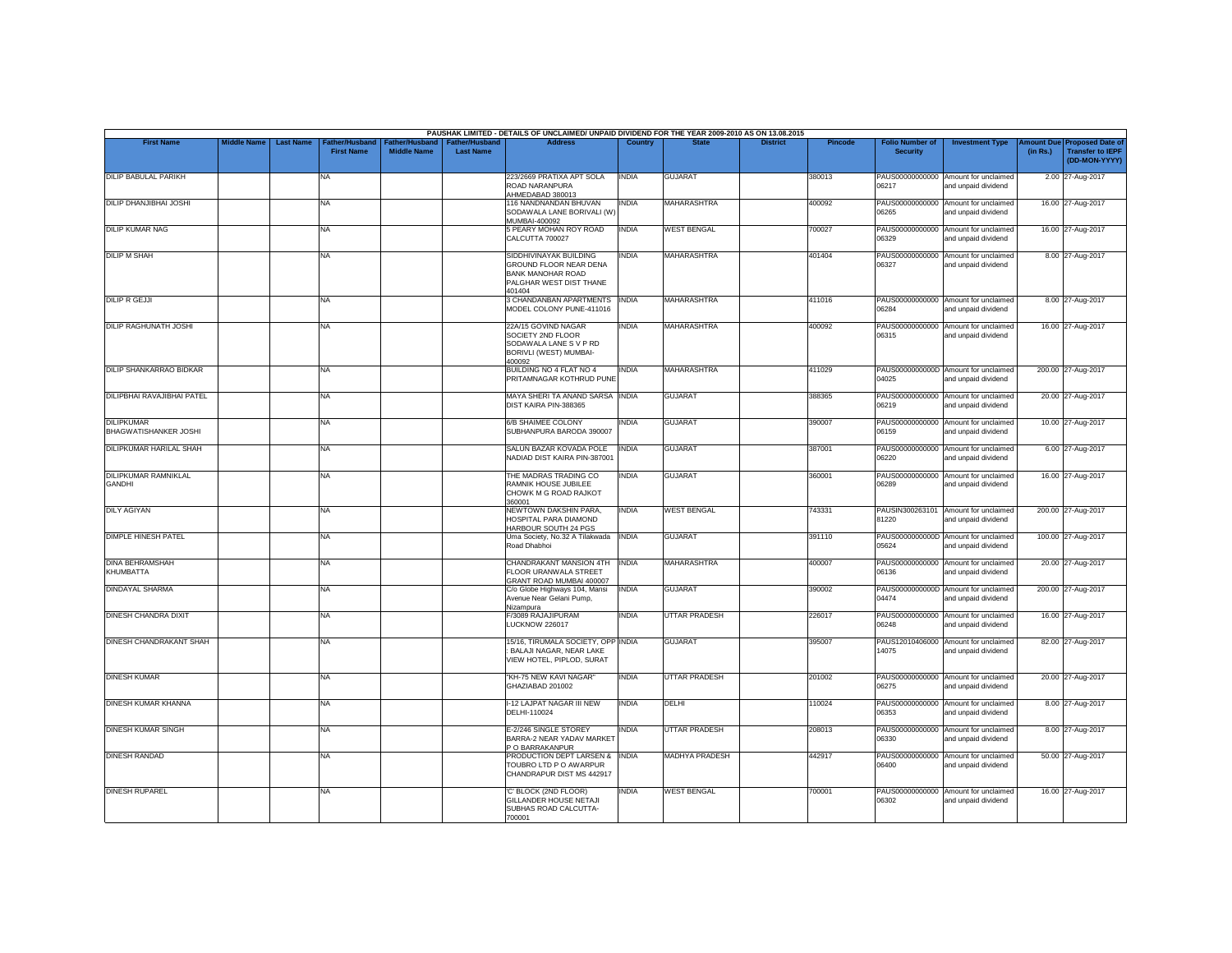|                                             | <b>Middle Name</b> |                  | Father/Husband                           |                                                  | <b>Father/Hushand</b> | PAUSHAK LIMITED - DETAILS OF UNCLAIMED/ UNPAID DIVIDEND FOR THE YEAR 2009-2010 AS ON 13.08.2015<br><b>Address</b>                         |              |                    | <b>District</b> |         |                                           |                                                             |                       |                                                                     |
|---------------------------------------------|--------------------|------------------|------------------------------------------|--------------------------------------------------|-----------------------|-------------------------------------------------------------------------------------------------------------------------------------------|--------------|--------------------|-----------------|---------|-------------------------------------------|-------------------------------------------------------------|-----------------------|---------------------------------------------------------------------|
| <b>First Name</b>                           |                    | <b>Last Name</b> | <b>First Name</b>                        | ather/Husband <sup>:</sup><br><b>Middle Name</b> | <b>Last Name</b>      |                                                                                                                                           | Country      |                    |                 | Pincode | <b>Folio Number of</b><br><b>Security</b> | <b>Investment Type</b>                                      | mount Due<br>(in Rs.) | <b>Proposed Date of</b><br><b>Transfer to IEPF</b><br>(DD-MON-YYYY) |
| <b>DINESH V KARELIA</b>                     |                    |                  | <b>NA</b>                                |                                                  |                       | <b>5 GOPALNANDAN FLATS OPP</b><br>CANARA BANK MANINAGAR<br>CHARRASTA AHMEDABAD-<br>380008                                                 | <b>INDIA</b> | <b>GUJARAT</b>     |                 | 380008  | PAUS00000000000<br>06252                  | Amount for unclaimed<br>and unpaid dividend                 |                       | 8.00 27-Aug-2017                                                    |
| <b>DINESH VAIDYA</b>                        |                    |                  | NA                                       |                                                  |                       | <b>NEAR AZAD MAIDAN MADAN</b><br>ZAMPA ROAD VADODARA                                                                                      | <b>INDIA</b> | <b>GUJARAT</b>     |                 | 390001  | 04316                                     | PAUS0000000000D Amount for unclaimed<br>and unpaid dividend |                       | 200.00 27-Aug-2017                                                  |
| <b>DINESH WADHAWAN</b>                      |                    |                  | <b>NA</b>                                |                                                  |                       | 212 LAXMI BAI NAGAR NEW<br>DELHI-110023                                                                                                   | <b>INDIA</b> | <b>DELHI</b>       |                 | 110023  | 06224                                     | PAUS00000000000 Amount for unclaimed<br>and unpaid dividend |                       | 10.00 27-Aug-2017                                                   |
| DINESHBHAI MANIBHAI PATEL                   |                    |                  | NA.                                      |                                                  |                       | NAVIKHADKI PO KAVITHA TA<br>BORSAD DIST KAIRA PIN-<br>388540                                                                              | <b>INDIA</b> | <b>GUJARAT</b>     |                 | 388540  | PAUS00000000000<br>06227                  | Amount for unclaimed<br>and unpaid dividend                 |                       | 2.00 27-Aug-2017                                                    |
| DINESHBHAI SHANTILAL BHATT                  |                    |                  | <b>NA</b>                                |                                                  |                       | <b>BHADRAKALI MATA'S POLE</b><br>HARPADE'S VADO RANADE<br>BUILDING BARODA-390001                                                          | <b>INDIA</b> | <b>GUJARAT</b>     |                 | 390001  | PAUS00000000000<br>06228                  | Amount for unclaimed<br>and unpaid dividend                 |                       | 16.00 27-Aug-2017                                                   |
| <b>DINESHBHAI VELJIBHAI</b><br>CHAUDHARI    |                    |                  | NA                                       |                                                  |                       | AT & POST BAMOSANA TA &<br>DIST MEHSANA PIN-384120                                                                                        | INDIA        | <b>GUJARAT</b>     |                 | 384120  | PAUS00000000000<br>06229                  | Amount for unclaimed<br>and unpaid dividend                 |                       | 2.00 27-Aug-2017                                                    |
| DINESHBHAI VITHALBHAI PATEL                 |                    |                  | NA                                       |                                                  |                       | AT & POST ADVALA TA AMOD<br>DIST BROACH PIN-392110                                                                                        | <b>INDIA</b> | <b>GUJARAT</b>     |                 | 392110  | 06230                                     | PAUS00000000000 Amount for unclaimed<br>and unpaid dividend |                       | 16.00 27-Aug-2017                                                   |
| DINESHCHANDRA BHABHUTLAL<br><b>SHAH</b>     |                    |                  | NA                                       |                                                  |                       | 6 PREMBAI BHUVAN 2ND<br>FLOOR 79 NANUBHAI DESAI<br>ROAD MUMBAI-400004                                                                     | INDIA        | <b>MAHARASHTRA</b> |                 | 400004  | PAUS00000000000<br>06260                  | Amount for unclaimed<br>and unpaid dividend                 |                       | 8.00 27-Aug-2017                                                    |
| <b>DINESHCHANDRA HIRALAL</b><br><b>SHAH</b> |                    |                  | NA                                       |                                                  |                       | <b>GHADIALI POLE KOLAKHADI</b><br><b>NEAR SANJIV ELECTRICALS</b><br>BARODA 390001                                                         | <b>INDIA</b> | <b>GUJARAT</b>     |                 | 390001  | PAUS00000000000<br>06148                  | Amount for unclaimed<br>and unpaid dividend                 |                       | 6.00 27-Aug-2017                                                    |
| <b>DINESHKUMAR CHINUBHAI</b><br><b>SHAH</b> |                    |                  | NA                                       |                                                  |                       | SAYAJI GANJ NEAR<br>AMBESSADOR HOTEL RASVI<br>VORA'S CHAWL BARODA-<br>390005                                                              | INDIA        | <b>GUJARAT</b>     |                 | 390005  | PAUS00000000000<br>06232                  | Amount for unclaimed<br>and unpaid dividend                 |                       | 12.00 27-Aug-2017                                                   |
| DINESHKUMAR LALJIBHAI<br><b>PATEL</b>       |                    |                  | NA                                       |                                                  |                       | C/O DR.LALJIBHAI PATEL<br>NR.OLD BUS STAND, VIJALI RD.<br>UPLETA                                                                          | <b>INDIA</b> | <b>GUJARAT</b>     |                 | 360490  | 79891                                     | PAUS13019900000 Amount for unclaimed<br>and unnaid dividend |                       | 16.00 27-Aug-2017                                                   |
| <b>DINKAR K SAVEKAR</b>                     |                    |                  | NA                                       |                                                  |                       | ANANDASHRAM PLOT NO 107 R INDIA<br>NO 30 1ST FLR OPP PODDAR<br>HOSPITAL WORLI SEA FACE<br><b>MUMBAI 400018</b>                            |              | MAHARASHTRA        |                 | 400018  | 06436                                     | PAUS00000000000 Amount for unclaimed<br>and unpaid dividend |                       | 66.00 27-Aug-2017                                                   |
| <b>DINKERRAY RATILAL PATHAK</b>             |                    |                  | NA                                       |                                                  |                       | NR LILI HAVELI NAGARWADA<br>BARODA-390001                                                                                                 | <b>INDIA</b> | <b>GUJARAT</b>     |                 | 390001  | PAUS00000000000<br>06180                  | Amount for unclaimed<br>and unpaid dividend                 |                       | 6.00 27-Aug-2017                                                    |
| <b>DIP CHAND GUPTA</b>                      |                    |                  | NA                                       |                                                  |                       | HOUSE NO 15 BLOCK NO 39<br>SHAKTINAGAR DELHI 110007                                                                                       | <b>INDIA</b> | <b>DELHI</b>       |                 | 110007  | 06360                                     | PAUS00000000000 Amount for unclaimed<br>and unpaid dividend |                       | 8.00 27-Aug-2017                                                    |
| <b>DIPA BANSILAL CHOKSHI</b>                |                    |                  | NA                                       |                                                  |                       | 39 AZAD SOCIETY AMBAVADI<br>ELLISBRIDGE AHMEDABAD-<br>380015                                                                              | INDIA        | <b>GUJARAT</b>     |                 | 380015  | PAUS00000000000<br>06181                  | Amount for unclaimed<br>and unpaid dividend                 |                       | 6.00 27-Aug-2017                                                    |
| <b>DIPAK BHASKAR PANDIT</b>                 |                    |                  | NA                                       |                                                  |                       | B-101 ANDHERI VERSOVA MIG<br>CO-OP HSG SOC- IETY PLOT<br>NO 14-15 DABUR VERSOVA<br>LINK R- D 4 BUNGLOWS<br>ANDHERI WEST MUMBAI<br>400058- | <b>INDIA</b> | <b>MAHARASHTRA</b> |                 | 400058  | PAUS00000000000<br>06262                  | Amount for unclaimed<br>and unpaid dividend                 |                       | 32.00 27-Aug-2017                                                   |
| <b>DIPAK R MEHTA</b>                        |                    |                  | NA                                       |                                                  |                       | 38 JULLY PARK B/H SONAL<br>PARK V I P ROAD BARODA<br>390022                                                                               | <b>INDIA</b> | <b>GUJARAT</b>     |                 | 390022  | 06392                                     | PAUS00000000000 Amount for unclaimed<br>and unpaid dividend |                       | 66.00 27-Aug-2017                                                   |
| <b>DIPAK S VORA</b>                         |                    |                  | NA                                       |                                                  |                       | DARBARGADH CHOCK NEAR<br>MOTI HAWELI RAJKOT 360001                                                                                        | <b>INDIA</b> | <b>GUJARAT</b>     |                 | 360001  | 16399                                     | PAUS00000000000 Amount for unclaimed<br>and unpaid dividend |                       | 8.00 27-Aug-2017                                                    |
| DIPAKKUMAR MAGANLAL<br><b>PARIKH</b>        |                    |                  | <b>MAGANLAL</b><br>MAHASUKHLAL<br>PARIKH |                                                  |                       | 52 PRABHAKUNJ SOCIETY<br>GODHRA GUJARAT                                                                                                   | <b>INDIA</b> | <b>GUJARAT</b>     |                 | 389001  | PAUSIN300513141<br>47830                  | Amount for unclaimed<br>and unpaid dividend                 |                       | 6.00 27-Aug-2017                                                    |
| DIPAL PIYUSH PATEL                          |                    |                  | <b>NA</b>                                |                                                  |                       | C/O PIYUSH MULJIBHAI PATEL  INDIA<br>K/9 ALEMBIC COLONY PO<br>CHEMICAL INDUSTRY BARODA<br>390003                                          |              | <b>GUJARAT</b>     |                 | 390003  | 06381                                     | PAUS00000000000 Amount for unclaimed<br>and unpaid dividend |                       | 16.00 27-Aug-2017                                                   |
| DIPAL PIYUSH PATEL                          |                    |                  | NA                                       |                                                  |                       | K-9 ALEMBIC COLONY ALEMBIC INDIA<br>ROAD VADODARA                                                                                         |              | <b>GUJARAT</b>     |                 | 390003  | 01960                                     | PAUS0000000000D Amount for unclaimed<br>and unpaid dividend |                       | 400.00 27-Aug-2017                                                  |
| <b>DIPCHAND C DUDIA</b>                     |                    |                  | <b>NA</b>                                |                                                  |                       | JAM RAVAL DIST JAMNAGAR<br>361001                                                                                                         | <b>INDIA</b> | <b>GUJARAT</b>     |                 | 361001  | PAUS00000000000<br>06234                  | Amount for unclaimed<br>and unpaid dividend                 |                       | 6.00 27-Aug-2017                                                    |
| DIPCHAND PANACHAND SHAH                     |                    |                  | NA                                       |                                                  |                       | "VIJAYDIP" PUJARA PLOT<br><b>RAJKOT-360002</b>                                                                                            | <b>INDIA</b> | <b>GUJARAT</b>     |                 | 360002  | PAUS00000000000<br>06288                  | Amount for unclaimed<br>and unpaid dividend                 |                       | 8.00 27-Aug-2017                                                    |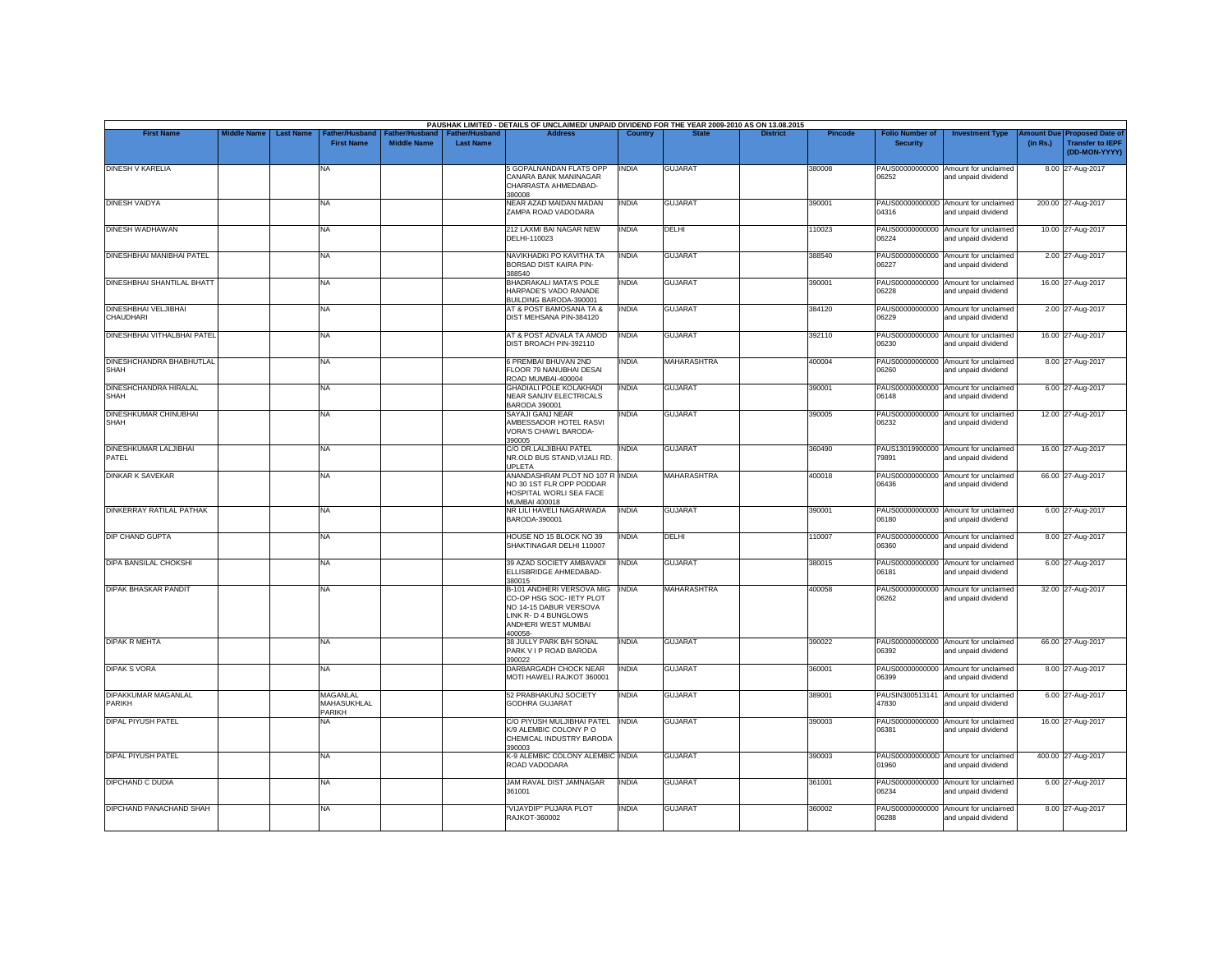|                                                | <b>Middle Name</b> | <b>Last Name</b> |                                                 |                                      |                                    | PAUSHAK LIMITED - DETAILS OF UNCLAIMED/ UNPAID DIVIDEND FOR THE YEAR 2009-2010 AS ON 13.08.2015<br><b>Address</b>        | Country      |                       | <b>District</b> |                |                                           |                                                             |                               |                                                                     |
|------------------------------------------------|--------------------|------------------|-------------------------------------------------|--------------------------------------|------------------------------------|--------------------------------------------------------------------------------------------------------------------------|--------------|-----------------------|-----------------|----------------|-------------------------------------------|-------------------------------------------------------------|-------------------------------|---------------------------------------------------------------------|
| <b>First Name</b>                              |                    |                  | Father/Husband<br><b>First Name</b>             | Father/Husband<br><b>Middle Name</b> | Father/Husband<br><b>Last Name</b> |                                                                                                                          |              |                       |                 | <b>Pincode</b> | <b>Folio Number of</b><br><b>Security</b> | <b>Investment Type</b>                                      | <b>Imount Due</b><br>(in Rs.) | <b>Proposed Date of</b><br><b>Transfer to IEPF</b><br>(DD-MON-YYYY) |
| <b>DIPEN A PATEL</b>                           |                    |                  | NA                                              |                                      |                                    | C/O SAMIR CORPN 587-CHIRA<br>BAZAR J S S ROAD DHARAMSHI<br>BUILDING ROOM NO 5 OPP<br>CHANDAN WADI MUMBAI<br>400002       | <b>INDIA</b> | MAHARASHTRA           |                 | 400002         | 06449                                     | PAUS00000000000 Amount for unclaimed<br>and unpaid dividend |                               | 16.00 27-Aug-2017                                                   |
| DIPENDRA DINKARRAY PANDYA                      |                    |                  | <b>NA</b>                                       |                                      |                                    | FLAT K-8 GROUND FLOOR<br>CHANDRA KRUPA APPT BEHIND<br>SAHAJANAND COLLEGE<br>AMBAVADI AHMEDABAD 380015                    | <b>INDIA</b> | <b>GUJARAT</b>        |                 | 380015         | 06183                                     | PAUS00000000000 Amount for unclaimed<br>and unpaid dividend |                               | 2.00 27-Aug-2017                                                    |
| DIPIKA JAYANTILAL SHAH                         |                    |                  | NA                                              |                                      |                                    | FLAT 52 5TH FLOOR WARDEN<br><b>COURT AUGUST KRANTI MARG</b><br><b>MUMBAI</b>                                             | <b>INDIA</b> | <b>MAHARASHTRA</b>    |                 | 400007         | 06314                                     | PAUS00000000000 Amount for unclaimed<br>and unpaid dividend |                               | 8.00 27-Aug-2017                                                    |
| <b>DIPTI D SHAH</b>                            |                    |                  | DEEPAK SHAH                                     |                                      |                                    | RAVIKIRAN 3RD FLOOR 27<br><b>FRENCH ROAD</b><br>CHOWPATTYMUMBAI                                                          | <b>INDIA</b> | <b>MAHARASHTRA</b>    |                 | 400007         | 13119                                     | PAUS00000000000 Amount for unclaimed<br>and unpaid dividend |                               | 8.00 27-Aug-2017                                                    |
| <b>DIVYABEN KAUSHIKKUMAR</b><br><b>GOSALIA</b> |                    |                  | NA                                              |                                      |                                    | <b>C/O KAUSHIKKUMAR</b><br>LAXMIKANT GOSALIA MAFA-<br>TLAL IND LTD 2/8 ANSARI ROAD<br>DARIAGANJ - NEW DELHI-<br>110002 - | <b>INDIA</b> | DELHI                 |                 | 110002         | 06150                                     | PAUS00000000000 Amount for unclaimed<br>and unpaid dividend |                               | 2.00 27-Aug-2017                                                    |
| DIVYAKUMAR UMIYASHANKER<br>TRIVEDI             |                    |                  | NA                                              |                                      |                                    | SAVANT BLDG OPP POLICE<br>STATION DANDIA BAZAR<br>BARODA-390001                                                          | <b>INDIA</b> | <b>GUJARAT</b>        |                 | 390001         | 06139                                     | PAUS00000000000 Amount for unclaimed<br>and unpaid dividend |                               | 10.00 27-Aug-2017                                                   |
| DOGIPARTHI SRINIVASA RAO                       |                    |                  | NA                                              |                                      |                                    | REAL CHEMISTS P O BOX NO<br>99 D NO 11-31-80 PARK ROAD<br>VIJAYAWADA                                                     | <b>INDIA</b> | <b>ANDHRA PRADESH</b> |                 | 520001         | 80057                                     | PAUSIN300020108 Amount for unclaimed<br>and unpaid dividend |                               | 200.00 27-Aug-2017                                                  |
| DORADLA SESHAVATHARAM                          |                    |                  | NA                                              |                                      |                                    | 1/1 BRODIPET GUNTUR-522002 INDIA                                                                                         |              | <b>ANDHRA PRADESH</b> |                 | 522002         | 06241                                     | PAUS00000000000 Amount for unclaimed<br>and unpaid dividend |                               | 32.00 27-Aug-2017                                                   |
| DORAISWAMY SRINIVASAN                          |                    |                  | NA                                              |                                      |                                    | 18/86 VANAMALI GARODIA<br>NAGAR GHATKOPAR (EAST)<br>MUMBAI-400077                                                        | <b>INDIA</b> | MAHARASHTRA           |                 | 400077         | 06270                                     | PAUS00000000000 Amount for unclaimed<br>and unpaid dividend |                               | 8.00 27-Aug-2017                                                    |
| <b>DOROTHY JACK RODRIGUES</b>                  |                    |                  | NA                                              |                                      |                                    | C/O THE SWASTIK JANATA<br>SAHAKARI BANK LTD 502<br>KALBADEVI ROAD MUMBAI-<br>400002                                      | <b>INDIA</b> | MAHARASHTRA           |                 | 400002         | 06317                                     | PAUS00000000000 Amount for unclaimed<br>and unpaid dividend |                               | 8.00 27-Aug-2017                                                    |
| DR OM SHANKER MODI                             |                    |                  | LATE SRI<br><b>LAXMAN NARAIN</b><br><b>NODI</b> |                                      |                                    | 90/A MAHARANI GANJ<br>MAHARANI GANJ P S KDTVALI<br>NAGAR GONDA UTTAR<br>PRADESH INDIA                                    | <b>INDIA</b> | UTTAR PRADESH         |                 | 271001         | PAUSIN300513109<br>88972                  | Amount for unclaimed<br>and unpaid dividend                 |                               | 1600.00 27-Aug-2017                                                 |
| DR RAMABAI BHAT                                |                    |                  | NA                                              |                                      |                                    | MEDICAL PRACTITIONER NEW INDIA<br>ROAD COCHIN                                                                            |              | <b>KERALA</b>         |                 | 682002         | 01903                                     | PAUS0000000000R Amount for unclaimed<br>and unpaid dividend |                               | 200.00 27-Aug-2017                                                  |
| <b>DRUPATI KISHINCHAND</b><br>VASWANI          |                    |                  | NA                                              |                                      |                                    | A/4 ANANTA 762, RAJABALLY<br>PATEL ROAD OFF: BHULABHAI<br><b>DESAI ROADMUMBAI</b>                                        | <b>INDIA</b> | MAHARASHTRA           |                 | 400026         | 06366                                     | PAUS00000000000 Amount for unclaimed<br>and unpaid dividend |                               | 8.00 27-Aug-2017                                                    |
| DUBAGUNTA SUBRAMANIA<br>VASU                   |                    |                  | NA                                              |                                      |                                    | 53 SEETHAMMA ROAD<br>CHENNAI 600018                                                                                      | <b>INDIA</b> | <b>TAMIL NADU</b>     |                 | 600018         | 06303                                     | PAUS00000000000 Amount for unclaimed<br>and unpaid dividend |                               | 8.00 27-Aug-2017                                                    |
| <b>DULAL CH SAHA</b>                           |                    |                  | NA                                              |                                      |                                    | HILLSIDEAVE KAHILIPARA<br><b>COLONY S VINOVANAGAR</b><br><b>GAUHATI</b>                                                  | <b>INDIA</b> | ASSAM                 |                 | 781018         | 03078                                     | PAUS0000000000D Amount for unclaimed<br>and unpaid dividend |                               | 200.00 27-Aug-2017                                                  |
| <b>DULAL MITRA</b>                             |                    |                  | NA                                              |                                      |                                    | 6 R N TAGORE ROAD<br>SANTOSHPUR CALCUTTA                                                                                 | <b>INDIA</b> | <b>WEST BENGAL</b>    |                 | 700075         | 02750                                     | PAUS0000000000D Amount for unclaimed<br>and unpaid dividend |                               | 200.00 27-Aug-2017                                                  |
| <b>DURGA KEDIA</b>                             |                    |                  | NA.                                             |                                      |                                    | A-124 SECTOR 19 NOIDA DISTT INDIA<br>GHAZIABAD 201301                                                                    |              | <b>UTTAR PRADESH</b>  |                 | 201301         | 06361                                     | PAUS00000000000 Amount for unclaimed<br>and unpaid dividend |                               | 8.00 27-Aug-2017                                                    |
| <b>DURGA SARASWAT</b>                          |                    |                  | RAMA KANT<br><b>SHARMA</b>                      |                                      |                                    | SHRI RAM SADAN NEAR BUS<br>STAND PO DIDWANA DIST<br>NAGAUR(RAJ)                                                          | <b>INDIA</b> | RAJASTHAN             |                 | 341303         | PAUSIN301160301<br>74121                  | Amount for unclaimed<br>and unpaid dividend                 |                               | 8.00 27-Aug-2017                                                    |
| <b>DURGAPRASAD BAIN</b>                        |                    |                  | NA                                              |                                      |                                    | CHIKANPARA PO<br>THAKURNAGAR DIST 24<br>PARGANAS (NORTH) WEST<br><b>BENGAL</b>                                           | <b>INDIA</b> | <b>WEST BENGAL</b>    |                 | 743287         | 02726                                     | PAUS0000000000D Amount for unclaimed<br>and unpaid dividend |                               | 300.00 27-Aug-2017                                                  |
| DURGASHANKAR DADHICH                           |                    |                  | NA                                              |                                      |                                    | <b>C/O ALEMBIC GLASS</b><br>INDUSTRIES LTD BARODA-<br>390003                                                             | <b>INDIA</b> | <b>GUJARAT</b>        |                 | 390003         | 06160                                     | PAUS00000000000 Amount for unclaimed<br>and unpaid dividend |                               | 32.00 27-Aug-2017                                                   |
| <b>DUSHYANT ASHARAM BHATT</b>                  |                    |                  | NA                                              |                                      |                                    | "NANDANVAN" PREMANAND<br>KAVI-NI-POLE WADI BARODA<br>390001                                                              | <b>INDIA</b> | <b>GUJARAT</b>        |                 | 390001         | 06156                                     | PAUS00000000000 Amount for unclaimed<br>and unpaid dividend |                               | 2.00 27-Aug-2017                                                    |
| <b>DUSHYANT BALMUKUND</b><br>PARIKH            |                    |                  | NA                                              |                                      |                                    | KAROLIA POLE M G ROAD<br>BARODA-390001                                                                                   | <b>INDIA</b> | <b>GUJARAT</b>        |                 | 390001         | 06235                                     | PAUS00000000000 Amount for unclaimed<br>and unpaid dividend |                               | 6.00 27-Aug-2017                                                    |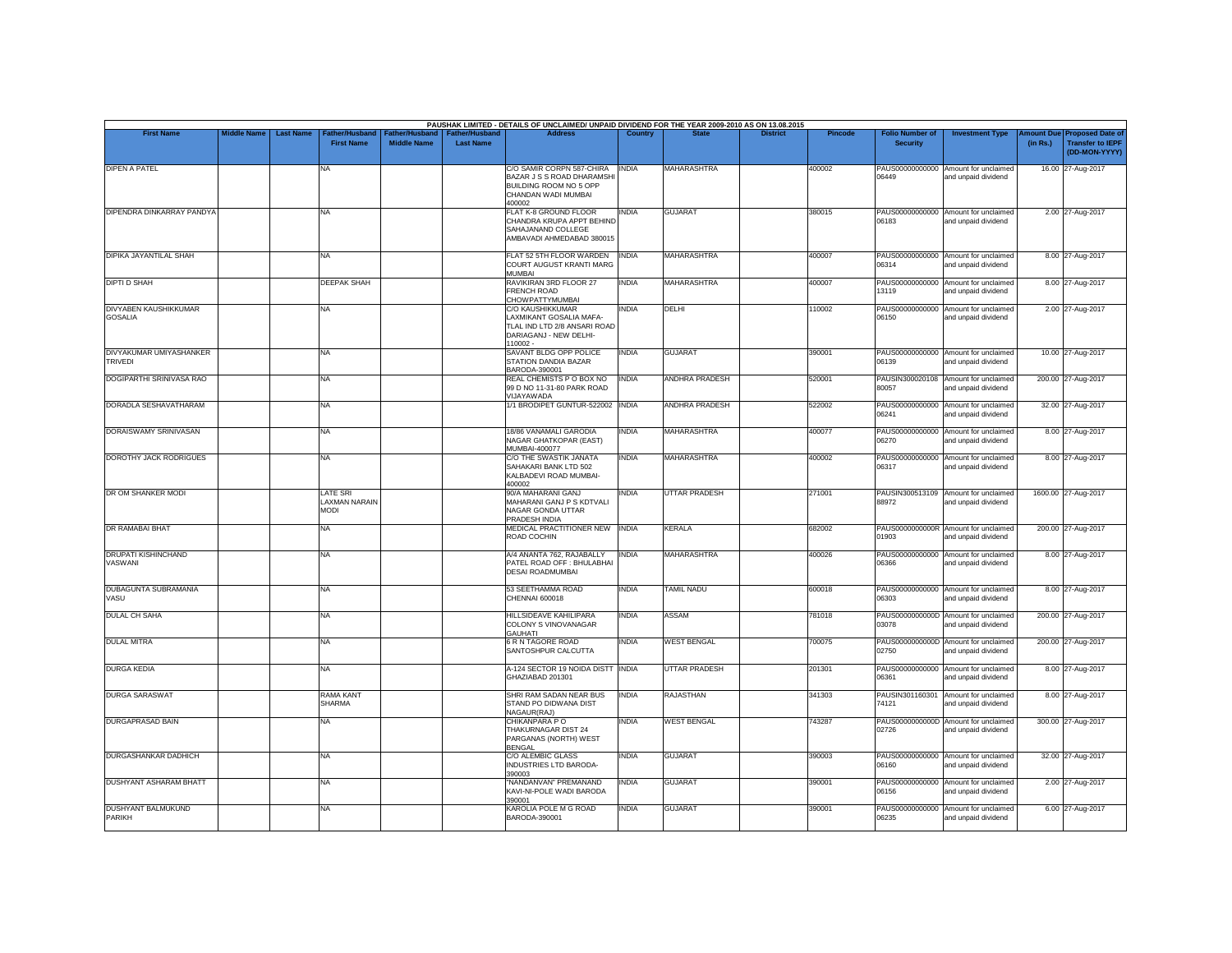|                                             |                    |                                                         |                                      |                                           | PAUSHAK LIMITED - DETAILS OF UNCLAIMED/ UNPAID DIVIDEND FOR THE YEAR 2009-2010 AS ON 13.08.2015                                      |                |                      |                 |                |                                           |                                                             |          |                                                                        |
|---------------------------------------------|--------------------|---------------------------------------------------------|--------------------------------------|-------------------------------------------|--------------------------------------------------------------------------------------------------------------------------------------|----------------|----------------------|-----------------|----------------|-------------------------------------------|-------------------------------------------------------------|----------|------------------------------------------------------------------------|
| <b>First Name</b>                           | <b>Middle Name</b> | <b>Last Name</b><br>Father/Husband<br><b>First Name</b> | Father/Husband<br><b>Middle Name</b> | <b>Father/Husband</b><br><b>Last Name</b> | <b>Address</b>                                                                                                                       | <b>Country</b> | <b>State</b>         | <b>District</b> | <b>Pincode</b> | <b>Folio Number of</b><br><b>Security</b> | <b>Investment Type</b>                                      | (in Rs.) | mount Due Proposed Date of<br><b>Transfer to IEPF</b><br>(DD-MON-YYYY) |
| DUSHYANT VALLABHDAS VAKIL                   |                    | NA                                                      |                                      |                                           | 5 GOPAL NANDAN FLATS OPP<br>CANARABANK MANINAGAR<br>CHARRASTA AHMEDABAD-<br>380008                                                   | <b>INDIA</b>   | <b>GUJARAT</b>       |                 | 380008         | 06253                                     | PAUS00000000000 Amount for unclaimed<br>and unpaid dividend |          | 8.00 27-Aug-2017                                                       |
| <b>DWIJEN HARIBHAI DESAI</b>                |                    | <b>NA</b>                                               |                                      |                                           | 70 SHIVAJIPARK MUMBAI<br>400028                                                                                                      | INDIA          | <b>MAHARASHTRA</b>   |                 | 400028         | 06138                                     | PAUS00000000000 Amount for unclaimed<br>and unpaid dividend |          | 2.00 27-Aug-2017                                                       |
| E JALEEL AHAMED                             |                    | <b>NA</b>                                               |                                      |                                           | SREE BALU PHARMACY 1244 R   INDIA<br><b>G STREET COIMBATORE</b>                                                                      |                | <b>TAMIL NADU</b>    |                 | 641001         | 03063                                     | PAUS0000000000E Amount for unclaimed<br>and unpaid dividend |          | 200.00 27-Aug-2017                                                     |
| E K MURUGENDRAPPA ETTIGE<br><b>KOTRAPPA</b> |                    | <b>NA</b>                                               |                                      |                                           | C/O SRI T.TIPPERUDRAPPA<br>SHOP DOOR NO.9/5A SRI<br>MANJUNATHA NILAYA,<br>SIRUGUPPA ROAD, IST<br>WARD.MARUTI NAGAR<br><b>BELLARY</b> | <b>INDIA</b>   | <b>KARNATAKA</b>     |                 | 583103         | 04873                                     | PAUS0000000000E Amount for unclaimed<br>and unpaid dividend |          | 200.00 27-Aug-2017                                                     |
| E V HARIHARA KRISHNAN                       |                    | <b>NA</b>                                               |                                      |                                           | 11 A SUBBURAYAN ST AVVAI<br>NAGAR CHOOLAIMEDU<br>CHENNAI                                                                             | <b>INDIA</b>   | <b>TAMIL NADU</b>    |                 | 600094         | 03521                                     | PAUS0000000000E Amount for unclaimed<br>and unpaid dividend |          | 200.00 27-Aug-2017                                                     |
| <b>EBENZER CHANDRA R</b>                    |                    | <b>NA</b>                                               |                                      |                                           | C/O.KRUBA MEDICALS MAIN<br>ROAD, KALLIKUDI, MADURAI                                                                                  | <b>INDIA</b>   | TAMIL NADU           |                 | 626701         | 00625                                     | PAUS0000000000R Amount for unclaimed<br>and unpaid dividend |          | 200.00 27-Aug-2017                                                     |
| EKNATH MARTAND KHISTI                       |                    | <b>NA</b>                                               |                                      |                                           | DIST. TAMIL NADU<br>SURVEY NO 25/6-1 VITTHAL<br>WADI HINGANE KHURD PUNE<br>111051                                                    | <b>INDIA</b>   | MAHARASHTRA          |                 | 411051         | 06477                                     | PAUS00000000000 Amount for unclaimed<br>and unpaid dividend |          | 2.00 27-Aug-2017                                                       |
| <b>EKRAM HUSAIN</b>                         |                    | <b>HASAN IMAM</b>                                       |                                      |                                           | DEPAT OF ELECTRICAL ENGG<br>Z H COLLEGE A M U ALIGARH                                                                                | <b>INDIA</b>   | <b>UTTAR PRADESH</b> |                 | 202002         | 77004                                     | PAUSIN302902428 Amount for unclaimed<br>and unpaid dividend |          | 8.00 27-Aug-2017                                                       |
| <b>ESMERALDA ERIC BOSE</b>                  |                    | <b>NA</b>                                               |                                      |                                           | 18 MATRUCHHAYA SOC<br>NIZAMPURA ROAD BARODA<br>390002                                                                                | INDIA          | <b>GUJARAT</b>       |                 | 390002         | PAUS00000000000<br>06484                  | Amount for unclaimed<br>and unpaid dividend                 |          | 32.00 27-Aug-2017                                                      |
| <b>FAIRDEAL SECURITIES</b>                  |                    | <b>NA</b>                                               |                                      |                                           | <b>FAIRDEAL SECURITIES 52C</b><br>RITCHITE ROAD CALCUTTA<br>700019                                                                   | <b>INDIA</b>   | <b>WEST BENGAL</b>   |                 | 700019         | 06500                                     | PAUS00000000000 Amount for unclaimed<br>and unpaid dividend |          | 8.00 27-Aug-2017                                                       |
| <b>FAIRDEAL SECURITIES</b>                  |                    | <b>NA</b>                                               |                                      |                                           | PARK CENTRE GR FLOOR 24<br>PARK STREET CALCUTTA<br>700016                                                                            | <b>INDIA</b>   | <b>WEST BENGAL</b>   |                 | 700016         | 06499                                     | PAUS00000000000 Amount for unclaimed<br>and unpaid dividend |          | 16.00 27-Aug-2017                                                      |
| <b>FAIRDEAL SECURITIES</b>                  |                    | <b>NA</b>                                               |                                      |                                           | <b>FAIRDEAL SECURITIES 52C</b><br>RITCHIE ROAD CALCUTTA<br>700019                                                                    | <b>INDIA</b>   | <b>WEST BENGAL</b>   |                 | 700019         | 06501                                     | PAUS00000000000 Amount for unclaimed<br>and unpaid dividend |          | 8.00 27-Aug-2017                                                       |
| FAKIRBHAI BHIKHABHAI PATEL                  |                    | <b>NA</b>                                               |                                      |                                           | C/O FAKIRBHAI PATEL & CO<br>DHOLKA DIST AHMEDABAD PIN<br>387810                                                                      | <b>INDIA</b>   | <b>GUJARAT</b>       |                 | 387810         | PAUS00000000000<br>06490                  | Amount for unclaimed<br>and unpaid dividend                 |          | 32.00 27-Aug-2017                                                      |
| FAKIRMAHAMMAD JIVABHAI<br>MANSURI           |                    | <b>NA</b>                                               |                                      |                                           | KAPAD BAZAR AT & PO DHINOJ INDIA<br>(N G) 384225                                                                                     |                | <b>GUJARAT</b>       |                 | 384225         | 06504                                     | PAUS00000000000 Amount for unclaimed<br>and unpaid dividend |          | 8.00 27-Aug-2017                                                       |
| FARUKH ABDULKARIM<br>KHEDAWALA              |                    | <b>NA</b>                                               |                                      |                                           | PURABIYA WAD NEAR<br>TRIKAMYI MANDIR ASTODIA<br>GATE AHMEDABAD 380001                                                                | <b>INDIA</b>   | <b>GUJARAT</b>       |                 | 380001         | PAUS00000000000<br>06498                  | Amount for unclaimed<br>and unpaid dividend                 |          | 32.00 27-Aug-2017                                                      |
| <b>FATEMA F MOTIWALA</b>                    |                    | <b>NA</b>                                               |                                      |                                           | 72 SUTAR CHAWL KARIM BLDG INDIA<br>3RD FLOOR MUMBAI 400021                                                                           |                | <b>MAHARASHTRA</b>   |                 | 400021         | PAUS00000000000<br>06505                  | Amount for unclaimed<br>and unpaid dividend                 |          | 36.00 27-Aug-2017                                                      |
| <b>FATESIH MAVSIH PARMAR</b>                |                    | NA                                                      |                                      |                                           | AT POST ASOJ TAL BARODA-<br>PIN-390001                                                                                               | <b>INDIA</b>   | <b>GUJARAT</b>       |                 | 390001         | PAUS00000000000<br>06486                  | Amount for unclaimed<br>and unpaid dividend                 |          | 2.00 27-Aug-2017                                                       |
| <b>FATESING BHARATSING</b><br>PARMAR        |                    | <b>NA</b>                                               |                                      |                                           | MORALIPURA PO NIMETA<br>VAGHODIA DIST BARODA PIN-<br>390001                                                                          | India          | <b>GUJARAT</b>       |                 | 390001         | 06485                                     | PAUS00000000000 Amount for unclaimed<br>and unpaid dividend |          | 6.00 27-Aug-2017                                                       |
| FORTUNE INVESTMENTS                         |                    | <b>NA</b>                                               |                                      |                                           | 590 RASTA PETH NEW BANK OF INDIA<br>BARODA PUNE 411011                                                                               |                | MAHARASHTRA          |                 | 411011         | 06497                                     | PAUS00000000000 Amount for unclaimed<br>and unpaid dividend |          | 16.00 27-Aug-2017                                                      |
| <b>FRANCIS FELIX D SOUZA</b>                |                    | <b>NA</b>                                               |                                      |                                           | SILVER DROPS COTTAGE, GUN INDIA<br>FOUNDRY, HYDERABAD                                                                                |                | ANDHRA PRADESH       |                 | 500001         | PAUS0000000000F<br>00397                  | Amount for unclaimed<br>and unpaid dividend                 |          | 200.00 27-Aug-2017                                                     |
| <b>G CHANDRAHASAN</b>                       |                    | <b>NA</b>                                               |                                      |                                           | NO 40 OUT HOUSE 1ST FLOOR INDIA<br>11TH "B" CROSS<br>KOTHANDARAMAPURAM<br>MALLESWARAM PO<br>BANGALORE 560003                         |                | <b>KARNATAKA</b>     |                 | 560003         | 06573                                     | PAUS00000000000 Amount for unclaimed<br>and unpaid dividend |          | 10.00 27-Aug-2017                                                      |
| <b>G CHANDRAHASAN</b>                       |                    | <b>NA</b>                                               |                                      |                                           | NO 40 OUT HOUSE 1ST FLR<br>11TH "B" CROSS<br>KOTHANDARAMAPURAM<br>MALLESWARAM PO<br>BANGALORE 560003                                 | <b>INDIA</b>   | <b>KARNATAKA</b>     |                 | 560003         | 06585                                     | PAUS00000000000 Amount for unclaimed<br>and unpaid dividend |          | 2.00 27-Aug-2017                                                       |
| <b>G RAGHAVAN</b>                           |                    | <b>NA</b>                                               |                                      |                                           | 21 RAJAJI ROAD<br>NUNGAMBAKKAM CHENNAI-<br>600034                                                                                    | <b>INDIA</b>   | <b>TAMIL NADU</b>    |                 | 600034         | 06578                                     | PAUS00000000000 Amount for unclaimed<br>and unpaid dividend |          | 16.00 27-Aug-2017                                                      |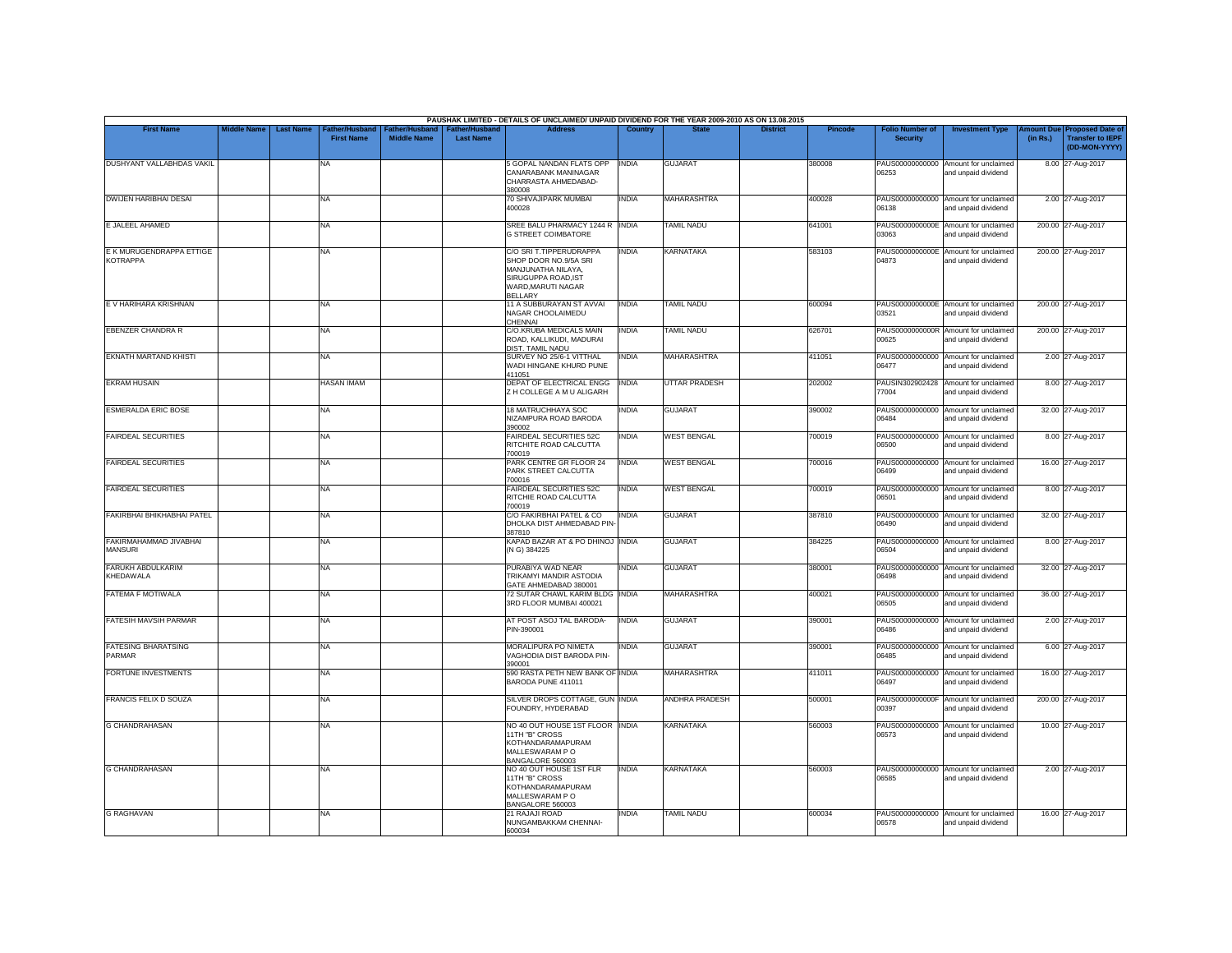|                                               |                    |                  |                                     |                                      |                                           | PAUSHAK LIMITED - DETAILS OF UNCLAIMED/ UNPAID DIVIDEND FOR THE YEAR 2009-2010 AS ON 13.08.2015        |                |                       |                 |                |                                           |                                                             |          |                                                                        |
|-----------------------------------------------|--------------------|------------------|-------------------------------------|--------------------------------------|-------------------------------------------|--------------------------------------------------------------------------------------------------------|----------------|-----------------------|-----------------|----------------|-------------------------------------------|-------------------------------------------------------------|----------|------------------------------------------------------------------------|
| <b>First Name</b>                             | <b>Middle Name</b> | <b>Last Name</b> | Father/Husband<br><b>First Name</b> | Father/Husband<br><b>Middle Name</b> | <b>Father/Husband</b><br><b>Last Name</b> | <b>Address</b>                                                                                         | <b>Country</b> | <b>State</b>          | <b>District</b> | <b>Pincode</b> | <b>Folio Number of</b><br><b>Security</b> | <b>Investment Type</b>                                      | (in Rs.) | mount Due Proposed Date of<br><b>Transfer to IEPF</b><br>(DD-MON-YYYY) |
| <b>G RAGHURAM RAO</b>                         |                    |                  | NA                                  |                                      |                                           | H.NO 21-110 SYNDICATE BANK INDIA<br><b>EMPLOYERS COL</b><br>GAMANNARAM, P & T COLONY<br>P.O HYDERABAD. |                | <b>ANDHRA PRADESH</b> |                 | 500060         | 03124                                     | PAUS0000000000G Amount for unclaimed<br>and unpaid dividend |          | 200.00 27-Aug-2017                                                     |
| <b>G SANKAR</b>                               |                    |                  | <b>NA</b>                           |                                      |                                           | NO 29 VAVADARAJAN ST VETVI INDIA<br>NAGAR CHENNAI-600082                                               |                | <b>TAMIL NADU</b>     |                 | 600082         | 06577                                     | PAUS00000000000 Amount for unclaimed<br>and unpaid dividend |          | 2.00 27-Aug-2017                                                       |
| <b>G SESHUKUMAR</b>                           |                    |                  | <b>NA</b>                           |                                      |                                           | SAROJA CLINIC CHINTAVARI ST INDIA<br>ANAKAPALLE                                                        |                | <b>ANDHRA PRADESH</b> |                 | 531001         | 05335                                     | PAUS0000000000G Amount for unclaimed<br>and unpaid dividend |          | 600.00 27-Aug-2017                                                     |
| <b>G</b> Sivakumar                            |                    |                  | <b>NA</b>                           |                                      |                                           | Old No 5/126 E5, New 4/1000 Kali INDIA<br>Vathiar Street Teachers Colony                               |                | <b>TAMIL NADU</b>     |                 | 636701         | 66308                                     | PAUSIN300095112 Amount for unclaimed<br>and unpaid dividend |          | 60.00 27-Aug-2017                                                      |
| <b>G SRIRAM</b>                               |                    |                  | <b>NA</b>                           |                                      |                                           | Dharmapuri<br>C-45, AMUDHAM COLONY,<br>SOUTH BOUG ROAD.<br>T.NAGAR, CHENNAI TAMILNADU<br>600017        | <b>INDIA</b>   | TAMIL NADU            |                 | 600017         | 06587                                     | PAUS00000000000 Amount for unclaimed<br>and unpaid dividend |          | 12.00 27-Aug-2017                                                      |
| <b>G SRIRAM</b>                               |                    |                  | <b>NA</b>                           |                                      |                                           | C-45.AMUDHAM<br>COLONY, SOUTH BOUG ROAD,<br>T.NAGAR, CHENNAI TAMILNADU<br>600017                       | INDIA          | <b>TAMIL NADU</b>     |                 | 600017         | PAUS00000000000<br>06711                  | Amount for unclaimed<br>and unpaid dividend                 |          | 2.00 27-Aug-2017                                                       |
| <b>G SUSILKUMAR JAIN</b>                      |                    |                  | <b>NA</b>                           |                                      |                                           | 6 CHINNIAH ROAD T NAGAR<br>CHENNAI                                                                     | <b>INDIA</b>   | <b>TAMIL NADU</b>     |                 | 600017         | 03467                                     | PAUS0000000000G Amount for unclaimed<br>and unpaid dividend |          | 200.00 27-Aug-2017                                                     |
| GADAMSETTI SRINIVASULU                        |                    |                  | <b>NA</b>                           |                                      |                                           | 3/109, MAIN BAZAR,<br>KALYANDURG, ANANTHAPUR<br>DIST.                                                  | INDIA          | ANDHRA PRADESH        |                 | 515761         | 00064                                     | PAUS0000000000G Amount for unclaimed<br>and unpaid dividend |          | 1600.00 27-Aug-2017                                                    |
| GAJANAN BHALCHANDRA KHER                      |                    |                  | <b>NA</b>                           |                                      |                                           | PERFECT MOTOR COMPANY<br>2431 EAST STREET POONA-<br>411001                                             | <b>INDIA</b>   | <b>MAHARASHTRA</b>    |                 | 411001         | 06618                                     | PAUS00000000000 Amount for unclaimed<br>and unpaid dividend |          | 16.00 27-Aug-2017                                                      |
| GAJENDRA UDESINH VALA                         |                    |                  | <b>NA</b>                           |                                      |                                           | 17 CHAMUNDA SOCIETY B/H<br>RAJESH APARTMENT GOTRI<br>ROAD BARODA 390021                                | INDIA          | <b>GUJARAT</b>        |                 | 390021         | 06671                                     | PAUS00000000000 Amount for unclaimed<br>and unpaid dividend |          | 2.00 27-Aug-2017                                                       |
| <b>GANAPATBHAI BABALDAS</b><br>PATEL          |                    |                  | <b>NA</b>                           |                                      |                                           | NEAR RAMJI MANDIR AT PO<br>CHANASMA N G DIST MEHSANA<br>384220                                         | <b>INDIA</b>   | <b>GUJARAT</b>        |                 | 384220         | 06681                                     | PAUS00000000000 Amount for unclaimed<br>and unpaid dividend |          | 6.00 27-Aug-2017                                                       |
| <b>GANAPATBHAI BABALDAS PATIL</b>             |                    |                  | <b>NA</b>                           |                                      |                                           | NR RAMJI MANDIR AT & PO<br>CHANASMA DIST MEHSANA NG<br>384220                                          | <b>INDIA</b>   | <b>GUJARAT</b>        |                 | 384220         | 06688                                     | PAUS00000000000 Amount for unclaimed<br>and unpaid dividend |          | 6.00 27-Aug-2017                                                       |
| <b>GANDAMAL DUGGAL</b>                        |                    |                  | <b>NA</b>                           |                                      |                                           | H-42 SOUTH EXTENSION PART I INDIA<br><b>NEW DELHI-110049</b>                                           |                | DELHI                 |                 | 110049         | PAUS00000000000<br>06609                  | Amount for unclaimed<br>and unpaid dividend                 |          | 16.00 27-Aug-2017                                                      |
| <b>GANESH KRISHNA PAI</b><br><b>BUDBUDE</b>   |                    |                  | <b>NA</b>                           |                                      |                                           | C/O. SHRI.G.G.PAI, FLAT<br>NO.19/S-1, KAMAT KINARA -<br>III, MIRAMA P.O.<br>KARANZALEM, GOA            | <b>INDIA</b>   | GOA                   |                 | 403002         | 01089                                     | PAUS0000000000G Amount for unclaimed<br>and unpaid dividend |          | 40.00 27-Aug-2017                                                      |
| <b>GANESH KUNDALIK GAMVADE</b>                |                    |                  | <b>NA</b>                           |                                      |                                           | 257B-5 BUDHWAR PETH POONA INDIA<br>411002                                                              |                | <b>MAHARASHTRA</b>    |                 | 411002         | 06514                                     | PAUS00000000000 Amount for unclaimed<br>and unpaid dividend |          | 10.00 27-Aug-2017                                                      |
| <b>GANESH VENKATARAMAN</b>                    |                    |                  | <b>NA</b>                           |                                      |                                           | 520/549 7TH MAIN ROAD<br>ELEVENTH CROSS GIRINAGAR<br>I PHASE BANGALORE 560085                          | <b>INDIA</b>   | <b>KARNATAKA</b>      |                 | 560085         | PAUS00000000000<br>06699                  | Amount for unclaimed<br>and unpaid dividend                 |          | 8.00 27-Aug-2017                                                       |
| <b>GANGA DEVI BHARGAVA</b>                    |                    |                  | <b>NA</b>                           |                                      |                                           | 12A BELI ROAD ALLAHABAD                                                                                | <b>INDIA</b>   | <b>UTTAR PRADESH</b>  |                 | 211002         | 01227                                     | PAUS0000000000G Amount for unclaimed<br>and unpaid dividend |          | 200.00 27-Aug-2017                                                     |
| <b>GANGADAS KANJI SHETH</b>                   |                    |                  | <b>NA</b>                           |                                      |                                           | 3C/2 MAJITHIA NAGAR CO OP<br>HOUSING SOICE- TY S V ROAD<br>KANDIVLI WEST MUMBAI<br>400067--            | <b>INDIA</b>   | <b>MAHARASHTRA</b>    |                 | 400067         | PAUS00000000000<br>06687                  | Amount for unclaimed<br>and unpaid dividend                 |          | 8.00 27-Aug-2017                                                       |
| <b>GANGADHAR DATTATREY</b><br><b>GOKARN</b>   |                    |                  | <b>NA</b>                           |                                      |                                           | 28. LOTUS COURTS.<br>JAMSHEDJI TATA ROAD,<br>CHURCH GATE, MUMBAI-400020                                | <b>INDIA</b>   | <b>MAHARASHTRA</b>    |                 | 400020         | 06617                                     | PAUS00000000000 Amount for unclaimed<br>and unpaid dividend |          | 8.00 27-Aug-2017                                                       |
| <b>GANGADHAR GOKARN</b>                       |                    |                  | <b>NA</b>                           |                                      |                                           | 28, LOTUS COURTS,<br>JAMSHEDJI TATA<br>ROAD, CHURCH GATE, MUMBAI-<br>400020                            | <b>INDIA</b>   | <b>MAHARASHTRA</b>    |                 | 400020         | 06666                                     | PAUS00000000000 Amount for unclaimed<br>and unpaid dividend |          | 8.00 27-Aug-2017                                                       |
| <b>GANPATBHAI BABALDAS PATEL</b>              |                    |                  | <b>NA</b>                           |                                      |                                           | <b>NEAR RAMJI MANDIR AT PO &amp;</b><br>TA CHANASMA DIST MEHSANA<br>PIN-384220                         | <b>INDIA</b>   | <b>GUJARAT</b>        |                 | 384220         | 06543                                     | PAUS00000000000 Amount for unclaimed<br>and unpaid dividend |          | 6.00 27-Aug-2017                                                       |
| <b>GANPATBHAI BHAILALBHAI</b><br><b>BAROT</b> |                    |                  | <b>NA</b>                           |                                      |                                           | CONTROL LABORATORY<br>ALEMBIC CHEMICALS BARODA<br>390003                                               | <b>INDIA</b>   | <b>GUJARAT</b>        |                 | 390003         | 06515                                     | PAUS00000000000 Amount for unclaimed<br>and unpaid dividend |          | 6.00 27-Aug-2017                                                       |
| <b>GANPATBHAI HARIBHAI PATEL</b>              |                    |                  | <b>NA</b>                           |                                      |                                           | AT & PO MANJALPUR VACHALA INDIA<br>FALIA BARODA-390011                                                 |                | <b>GUJARAT</b>        |                 | 390011         | PAUS00000000000<br>06544                  | Amount for unclaimed<br>and unpaid dividend                 |          | 2.00 27-Aug-2017                                                       |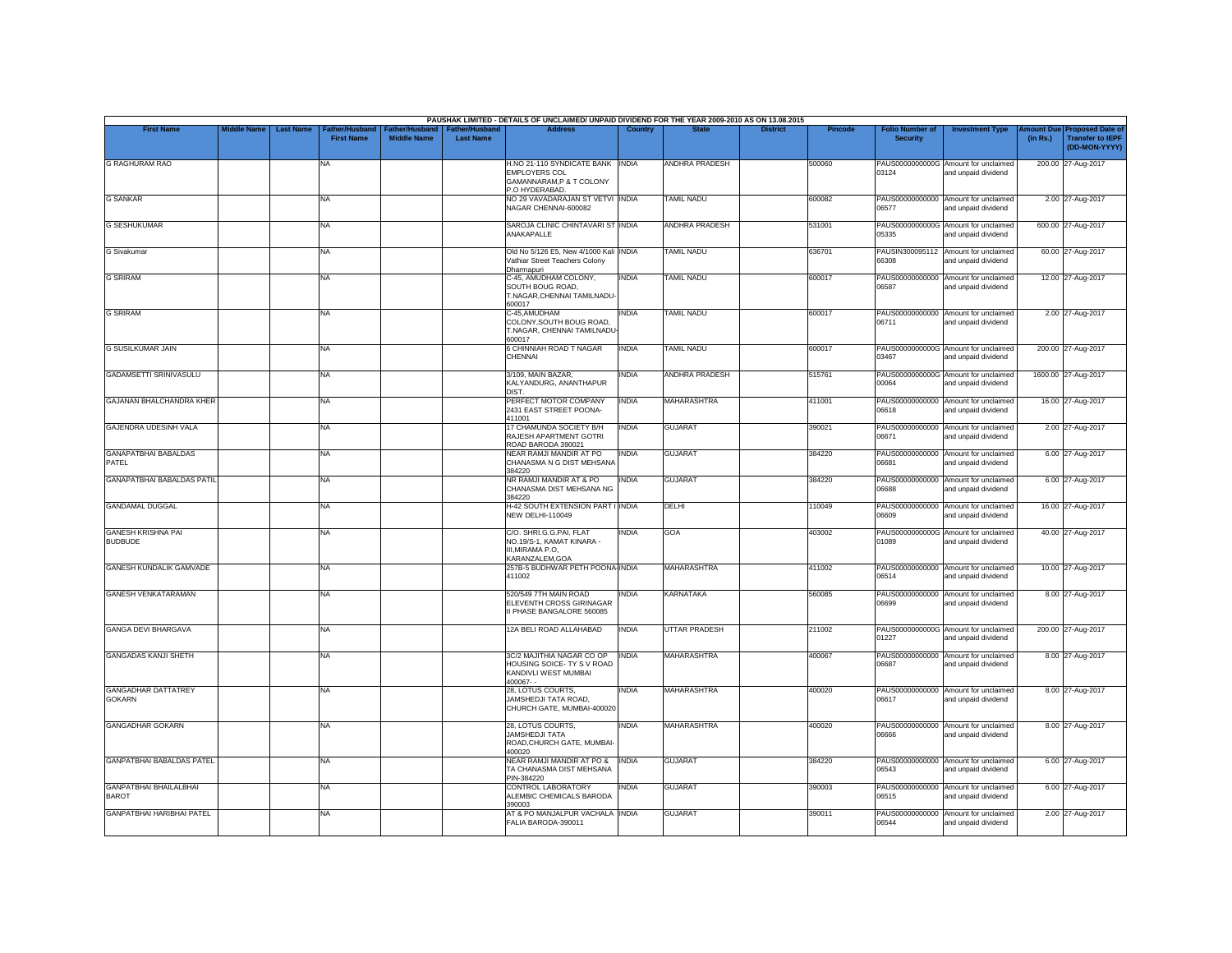|                                                |                    |                                                        |                                             |                                           | PAUSHAK LIMITED - DETAILS OF UNCLAIMED/ UNPAID DIVIDEND FOR THE YEAR 2009-2010 AS ON 13.08.2015         |              |                       |                 |                |                                           |                                                             |                       |                                                                     |
|------------------------------------------------|--------------------|--------------------------------------------------------|---------------------------------------------|-------------------------------------------|---------------------------------------------------------------------------------------------------------|--------------|-----------------------|-----------------|----------------|-------------------------------------------|-------------------------------------------------------------|-----------------------|---------------------------------------------------------------------|
| <b>First Name</b>                              | <b>Middle Name</b> | <b>Last Name</b><br>ather/Husband<br><b>First Name</b> | <b>Father/Husband</b><br><b>Middle Name</b> | <b>Father/Husband</b><br><b>Last Name</b> | <b>Address</b>                                                                                          | Country      | <b>State</b>          | <b>District</b> | <b>Pincode</b> | <b>Folio Number of</b><br><b>Security</b> | <b>Investment Type</b>                                      | mount Due<br>(in Rs.) | <b>Proposed Date of</b><br><b>Transfer to IEPF</b><br>(DD-MON-YYYY) |
| <b>GANPATRAO S INGALE</b>                      |                    | NA                                                     |                                             |                                           | AT & POST MNHALLI TQ ALAND INDIA<br>DT GULBARGA KARNATAKA<br><b>STATE 585302</b>                        |              | <b>KARNATAKA</b>      |                 | 585302         | PAUS00000000000<br>06691                  | Amount for unclaimed<br>and unpaid dividend                 |                       | 32.00 27-Aug-2017                                                   |
| <b>GARIMIDI VENU GOPAL</b>                     |                    | <b>NA</b>                                              |                                             |                                           | 2-2-186/53/1 RAMAKRISHNA<br>NAGAR BAGH AMBERPET<br>HYDERABAD 500013                                     | <b>INDIA</b> | <b>ANDHRA PRADESH</b> |                 | 500013         | 06644                                     | PAUS00000000000 Amount for unclaimed<br>and unpaid dividend |                       | 8.00 27-Aug-2017                                                    |
| <b>GAUTAM BHATTACHARYYA</b>                    |                    | NA                                                     |                                             |                                           | CF157 SALT LAKE CITY<br>CALCUTTA                                                                        | INDIA        | <b>WEST BENGAL</b>    |                 | 700064         | 02838                                     | PAUS0000000000G Amount for unclaimed<br>and unpaid dividend |                       | 600.00 27-Aug-2017                                                  |
| GAUTAMSINH BHADRASINHRAO<br>GAEKWAR            |                    | <b>NA</b>                                              |                                             |                                           | PADMAKOOT' BUNGLOW NEAR INDIA<br>BAGI KHANA BARODA-390001                                               |              | <b>GUJARAT</b>        |                 | 390001         | 06535                                     | PAUS00000000000 Amount for unclaimed<br>and unpaid dividend |                       | 2.00 27-Aug-2017                                                    |
| <b>GAYATRI CHATTERJEE</b>                      |                    | <b>NA</b>                                              |                                             |                                           | 33/C HINDUSTHAN ROAD<br><b>CALCUTTA 700029</b>                                                          | <b>INDIA</b> | <b>WEST BENGAL</b>    |                 | 700029         | 06602                                     | PAUS00000000000 Amount for unclaimed<br>and unpaid dividend |                       | 16.00 27-Aug-2017                                                   |
| <b>GEETA GHANSHYAMBHAI</b><br>PATEL            |                    | <b>NA</b>                                              |                                             |                                           | 13 'SIDDHI' PARISHRAM<br>SOCIETY SUBHANPURA<br>BARODA-390007                                            | INDIA        | <b>GUJARAT</b>        |                 | 390007         | 06588                                     | PAUS00000000000 Amount for unclaimed<br>and unpaid dividend |                       | 16.00 27-Aug-2017                                                   |
| <b>GEETA M PATEL</b>                           |                    | <b>NA</b>                                              |                                             |                                           | 3, KRISHNA HOUSING SOCIETY, INDIA<br>STATION ROAD, P.O. ANAND<br>(GUJ) PIN-388001                       |              | <b>GUJARAT</b>        |                 | 388001         | 06723                                     | PAUS00000000000 Amount for unclaimed<br>and unpaid dividend |                       | 16.00 27-Aug-2017                                                   |
| GEETA PRAKASH GANATRA                          |                    | <b>PRAKASH</b>                                         |                                             |                                           | A/603 SUDHIR TOWER SN<br>ROAD TAMBE NAGAR 6TH<br>FLOOR MULUND WESTMUMBAI                                | <b>INDIA</b> | <b>MAHARASHTRA</b>    |                 | 400080         | 31233                                     | PAUS13025900000 Amount for unclaimed<br>and unpaid dividend |                       | 50.00 27-Aug-2017                                                   |
| <b>GEETABEN SURYAKANT RAY</b>                  |                    | <b>NA</b>                                              |                                             |                                           | "SURAJ" 12 NETAJI SOCIETY<br>OPP MUKTANAND BUS STOP<br>KARELIBAG BARODA 390018                          | <b>INDIA</b> | <b>GUJARAT</b>        |                 | 390018         | 06657                                     | PAUS00000000000 Amount for unclaimed<br>and unpaid dividend |                       | 6.00 27-Aug-2017                                                    |
| <b>GEETHA ANAND</b>                            |                    | <b>NA</b>                                              |                                             |                                           | "SHUBHAM" HOUSE NO VIII/150 INDIA<br>SOUTH CHERLAI KOCHI 682002                                         |              | <b>KERALA</b>         |                 | 682002         | PAUS00000000000<br>06655                  | Amount for unclaimed<br>and unpaid dividend                 |                       | 8.00 27-Aug-2017                                                    |
| <b>GEETHA AYYAKUTTI</b>                        |                    | <b>NA</b>                                              |                                             |                                           | G-2 ALEMBIC GLASS COLONY INDIA<br>WHITEFIELD                                                            |              | <b>KARNATAKA</b>      |                 | 560066         | 01479                                     | PAUS0000000000G Amount for unclaimed<br>and unpaid dividend |                       | 80.00 27-Aug-2017                                                   |
| <b>GEETHAN</b>                                 |                    | <b>NA</b>                                              |                                             |                                           | NO 760 V BLOCK RAJAJI NAGAR INDIA<br><b>BANGALORE</b>                                                   |              | KARNATAKA             |                 | 560010         | 02381                                     | PAUS0000000000G Amount for unclaimed<br>and unpaid dividend |                       | 200.00 27-Aug-2017                                                  |
| <b>GEETHA PRAKASH</b>                          |                    | <b>NA</b>                                              |                                             |                                           | <b>B-3/4 FIBRE STAFF QUARTER'S INDIA</b><br>BEHIND TEMPLE GRASIM<br><b>MAVOOR</b>                       |              | <b>KERALA</b>         |                 | 673661         | 02959                                     | PAUS0000000000G Amount for unclaimed<br>and unpaid dividend |                       | 200.00 27-Aug-2017                                                  |
| GEETHA RAMACHANDRAN                            |                    | NA                                                     |                                             |                                           | 21 RAJAJI ROAD<br>NUNGAMBAKKAM CHENNAI-<br>600034                                                       | INDIA        | <b>TAMIL NADU</b>     |                 | 600034         | 06579                                     | PAUS00000000000 Amount for unclaimed<br>and unpaid dividend |                       | 16.00 27-Aug-2017                                                   |
| GEEVARGHESE ABRAHAM                            |                    | <b>NA</b>                                              |                                             |                                           | KIZHAKEKKARA PUTHUPPALLY<br>PO KOTTAYAM (H.O) KERALA                                                    | <b>INDIA</b> | <b>KERALA</b>         |                 | 686001         | 06575                                     | PAUS00000000000 Amount for unclaimed<br>and unpaid dividend |                       | 32.00 27-Aug-2017                                                   |
| <b>GEORGE JACOB</b>                            |                    | <b>NA</b>                                              |                                             |                                           | FB/19 ALEMBIC COLONY<br>BARODA-390003                                                                   | <b>INDIA</b> | <b>GUJARAT</b>        |                 | 390003         | PAUS00000000000<br>06529                  | Amount for unclaimed<br>and unpaid dividend                 |                       | 6.00 27-Aug-2017                                                    |
| <b>GHANSHYAM D DOSHI</b>                       |                    | <b>NA</b>                                              |                                             |                                           | C/O TUSHAR ELECTRONICS I-2 INDIA<br>99P GIDC ESTATE CHITRA<br>BHAVNAGAR-364004                          |              | <b>GUJARAT</b>        |                 | 364004         | PAUS00000000000<br>06619                  | Amount for unclaimed<br>and unpaid dividend                 |                       | 8.00 27-Aug-2017                                                    |
| <b>GHANSHYAM DIALANI</b>                       |                    | <b>NA</b>                                              |                                             |                                           | PLOT NO. 479 ADARSH NAGAR, INDIA<br>NR. SINDHI GURUDWARA,<br>JAIPUR-302004                              |              | <b>RAJASTHAN</b>      |                 | 302004         | PAUS00000000000<br>06674                  | Amount for unclaimed<br>and unpaid dividend                 |                       | 8.00 27-Aug-2017                                                    |
| GHANSHYAM KESHAVLAL<br>PATEL                   |                    | <b>NA</b>                                              |                                             |                                           | AT & PO ANKODIA TA & DIST<br>BARODA 391330                                                              | <b>INDIA</b> | <b>GUJARAT</b>        |                 | 391330         | 06709                                     | PAUS00000000000 Amount for unclaimed<br>and unpaid dividend |                       | 16.00 27-Aug-2017                                                   |
| GHANSHYAM KESHAVLAL<br>PATEL                   |                    | <b>NA</b>                                              |                                             |                                           | AT & PO ANKODIA TA & DIST<br><b>BARODA 391330</b>                                                       | <b>INDIA</b> | <b>GUJARAT</b>        |                 | 391330         | 06708                                     | PAUS00000000000 Amount for unclaimed<br>and unpaid dividend |                       | 16.00 27-Aug-2017                                                   |
| <b>GHANSHYAM RAJABHAI</b><br><b>RATANPURA</b>  |                    | <b>NA</b>                                              |                                             |                                           | <b>C/O SAURASHTRA</b><br>DISTRIBUTING AGENCY MANG-<br>AROLE RD AT KESHOD DIST<br>JUNAGADH PIN-36-2220 - | india        | <b>GUJARAT</b>        |                 | 362220         | 06547                                     | PAUS00000000000 Amount for unclaimed<br>and unpaid dividend |                       | 16.00 27-Aug-2017                                                   |
| GHANSHYAMBHAI JASHBHAI<br>PATEL                |                    | <b>NA</b>                                              |                                             |                                           | <b>16 KRISHNAKUTIR</b><br>PRATAPGUNJ BARODA-390002                                                      | <b>INDIA</b> | <b>GUJARAT</b>        |                 | 390002         | 06584                                     | PAUS00000000000 Amount for unclaimed<br>and unpaid dividend |                       | 6.00 27-Aug-2017                                                    |
| <b>GHANSHYAMBHAI MOTIBHAI</b><br><b>BAROT</b>  |                    | <b>NA</b>                                              |                                             |                                           | AT & PO SOKHADA<br>BAROTWADA DIST BARODA PIN<br>391240                                                  | <b>INDIA</b> | <b>GUJARAT</b>        |                 | 391240         | 06549                                     | PAUS00000000000 Amount for unclaimed<br>and unpaid dividend |                       | 2.00 27-Aug-2017                                                    |
| <b>GHEVARCHAND L BAFNA</b>                     |                    | <b>NA</b>                                              |                                             |                                           | C-2 ROOM NO 32 4TH FLOOR<br>MANIYAR BLDG TARDEO ROAD<br><b>MUMBAI 400032</b>                            | <b>INDIA</b> | <b>MAHARASHTRA</b>    |                 | 400032         | 06684                                     | PAUS00000000000 Amount for unclaimed<br>and unpaid dividend |                       | 8.00 27-Aug-2017                                                    |
| <b>GHUDUSAB ABDUL KAREEM</b><br><b>DHARWAR</b> |                    | NA                                                     |                                             |                                           | 125-13, MADHAVANAGAR<br>HUBLI.                                                                          | INDIA        | <b>KARNATAKA</b>      |                 | 580020         | 01135                                     | PAUS0000000000G Amount for unclaimed<br>and unpaid dividend |                       | 80.00 27-Aug-2017                                                   |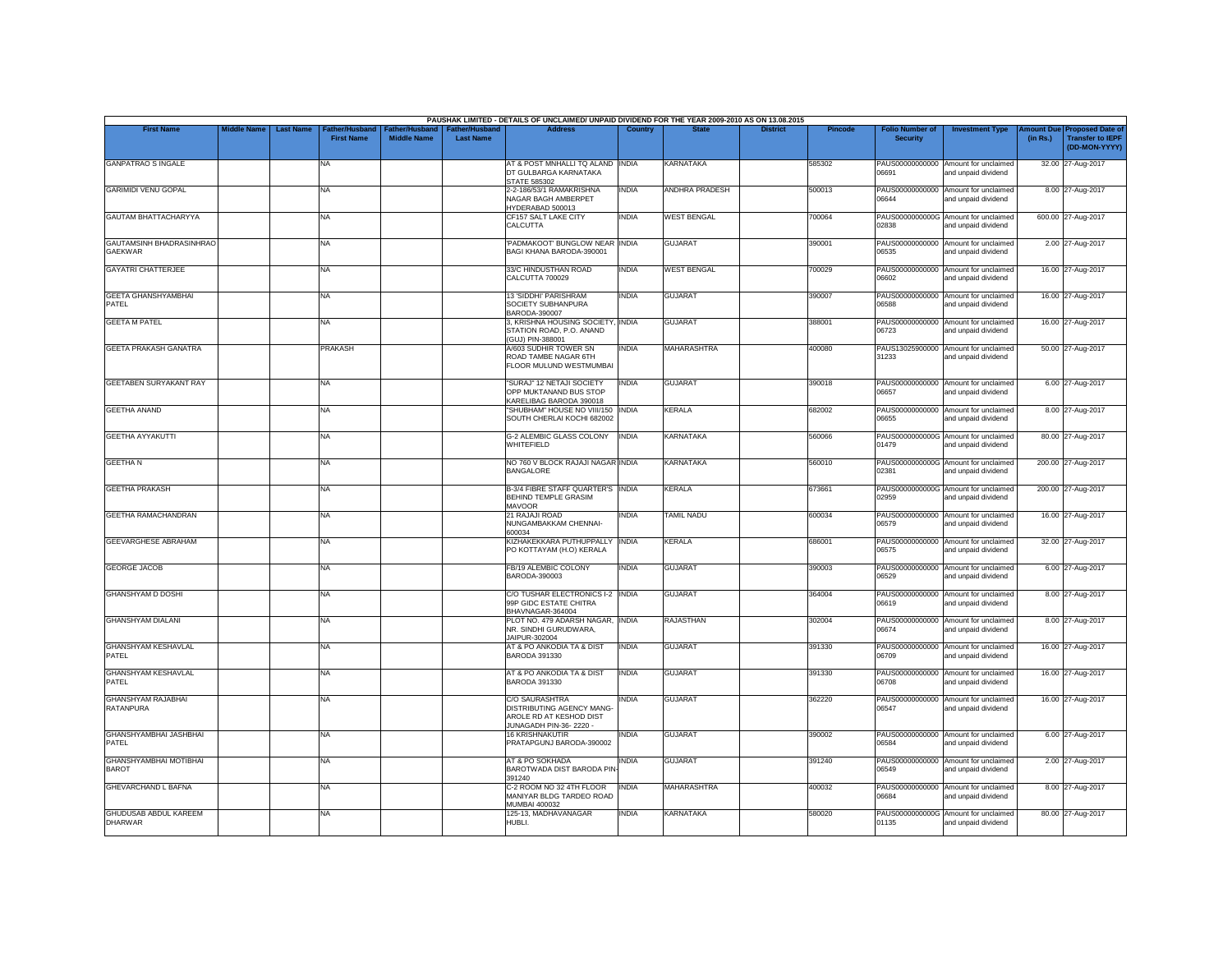|                                               | <b>Middle Name</b> | <b>Last Name</b> |                                     |                                      |                                           | PAUSHAK LIMITED - DETAILS OF UNCLAIMED/ UNPAID DIVIDEND FOR THE YEAR 2009-2010 AS ON 13.08.2015<br><b>Address</b> | Country      |                             | <b>District</b> |                |                                           |                                                             |                               |                                                                     |
|-----------------------------------------------|--------------------|------------------|-------------------------------------|--------------------------------------|-------------------------------------------|-------------------------------------------------------------------------------------------------------------------|--------------|-----------------------------|-----------------|----------------|-------------------------------------------|-------------------------------------------------------------|-------------------------------|---------------------------------------------------------------------|
| <b>First Name</b>                             |                    |                  | Father/Husband<br><b>First Name</b> | Father/Husband<br><b>Middle Name</b> | <b>Father/Husband</b><br><b>Last Name</b> |                                                                                                                   |              |                             |                 | <b>Pincode</b> | <b>Folio Number of</b><br><b>Security</b> | <b>Investment Type</b>                                      | <b>Imount Due</b><br>(in Rs.) | <b>Proposed Date of</b><br><b>Transfer to IEPF</b><br>(DD-MON-YYYY) |
| <b>GHULAM SAIYIDAIN MALIK</b>                 |                    |                  | NA                                  |                                      |                                           | C/O PHARMA AGENCY KARAN<br>NAGAR SRINAGAR                                                                         | <b>INDIA</b> | <b>JAMMU AND</b><br>KASHMIR |                 | 190010         | 03425                                     | PAUS0000000000G Amount for unclaimed<br>and unpaid dividend |                               | 400.00 27-Aug-2017                                                  |
| <b>GIAN CHAND GOEL</b>                        |                    |                  | NA                                  |                                      |                                           | A1/3 MAURICE NAGAR DELHI<br>UNIVERSITY FLATS DELHI<br>110007                                                      | <b>INDIA</b> | DELHI                       |                 | 10007          | 06652                                     | PAUS00000000000 Amount for unclaimed<br>and unpaid dividend |                               | 8.00 27-Aug-2017                                                    |
| <b>GIAN SINGH</b>                             |                    |                  | NA                                  |                                      |                                           | 1437 KRISHANA NAGAR MOGA<br>142001 PUNJAB                                                                         | <b>INDIA</b> | PUNJAB                      |                 | 142001         | 06670                                     | PAUS00000000000 Amount for unclaimed<br>and unpaid dividend |                               | 40.00 27-Aug-2017                                                   |
| <b>GIRDHARLAL KALIDAS</b><br><b>SANGHAVI</b>  |                    |                  | NA                                  |                                      |                                           | 59 CHANDRAVALI SOCIETY<br>NEAR SONARIKA SOCIETY PANI<br>TANKI ROAD KARELI BAUG<br><b>BARODA 390018</b>            | <b>INDIA</b> | <b>GUJARAT</b>              |                 | 390018         | 06536                                     | PAUS00000000000 Amount for unclaimed<br>and unpaid dividend |                               | 10.00 27-Aug-2017                                                   |
| <b>GIRDHARLAL MADHAVJI</b><br><b>MISTRY</b>   |                    |                  | NA                                  |                                      |                                           | C/O SHRI ISHWARBHAI M<br>PANCHAL PANCHAL NIWAS<br>FATEHGUNJ CAMP BARODA<br>390002                                 | <b>INDIA</b> | <b>GUJARAT</b>              |                 | 390002         | 06513                                     | PAUS00000000000 Amount for unclaimed<br>and unpaid dividend |                               | 2.00 27-Aug-2017                                                    |
| <b>GIRIJA L NARAYANAN</b>                     |                    |                  | NA                                  |                                      |                                           | <b>IMPERIAL HOUSE (UPSTAIRS)</b><br>31-A T P K ROAD VASANTHA<br><b>NAGAR MADURAI</b>                              | <b>INDIA</b> | <b>TAMIL NADU</b>           |                 | 625003         | 03525                                     | PAUS0000000000G Amount for unclaimed<br>and unpaid dividend |                               | 200.00 27-Aug-2017                                                  |
| <b>GIRISH FAKIRCHAND SHAH</b>                 |                    |                  | NA                                  |                                      |                                           | 9 SHAH COLONY SHAHPUR<br>AHMEDABAD-380001                                                                         | <b>INDIA</b> | <b>GUJARAT</b>              |                 | 38000          | 06550                                     | PAUS00000000000 Amount for unclaimed<br>and unpaid dividend |                               | 12.00 27-Aug-2017                                                   |
| <b>GIRISH H DEDHIA</b>                        |                    |                  | NA                                  |                                      |                                           | 34, ANAND SOCIETY, OPP:<br>JAYMALA SCTY. BHADWAT<br>NAGAR, AHMEDABAD-380050                                       | <b>INDIA</b> | <b>GUJARAT</b>              |                 | 380050         | 06725                                     | PAUS00000000000 Amount for unclaimed<br>and unpaid dividend |                               | 10.00 27-Aug-2017                                                   |
| GIRISH RAOJIBHAI AMIN                         |                    |                  | NA                                  |                                      |                                           | 30 HARINAGAR SOCIETY GOTRI INDIA<br>ROAD BARODA 390015                                                            |              | <b>GUJARAT</b>              |                 | 390015         | 06664                                     | PAUS00000000000 Amount for unclaimed<br>and unpaid dividend |                               | 2.00 27-Aug-2017                                                    |
| <b>GIRISH RAOJIBHAI AMIN</b>                  |                    |                  | NA                                  |                                      |                                           | <b>HARINAGAR SOCIETY GOTRI</b><br>ROAD BARODA-390015                                                              | <b>INDIA</b> | <b>GUJARAT</b>              |                 | 390015         | 06661                                     | PAUS00000000000 Amount for unclaimed<br>and unpaid dividend |                               | 12.00 27-Aug-2017                                                   |
| <b>GIRISH SHASTRY</b>                         |                    |                  | NA.                                 |                                      |                                           | PROP MARUTI MEDICALS FORT INDIA<br><b>RANEBENNUR</b>                                                              |              | <b>KARNATAKA</b>            |                 | 581115         | 02348                                     | PAUS0000000000G Amount for unclaimed<br>and unpaid dividend |                               | 200.00 27-Aug-2017                                                  |
| GIRISHCHANDRA CHIMANLAL<br>KHARAWA            |                    |                  | NA                                  |                                      |                                           | MADAN ZAMPA ROAD BARELI<br>KHARAWAWAD OPP AZAD<br>GROUND BARODA-390001                                            | <b>INDIA</b> | <b>GUJARAT</b>              |                 | 390001         | 06551                                     | PAUS00000000000 Amount for unclaimed<br>and unpaid dividend |                               | 10.00 27-Aug-2017                                                   |
| GIRISHCHANDRA NEMCHAND<br><b>PARMAR</b>       |                    |                  | <b>NA</b>                           |                                      |                                           | C/O KANSARA NEMCHAND<br>VIRJLAL 744/1 LALAV'S POLE<br>SANDISHARI KHADIA SANKDI<br>SHERI AHMEDABAD                 | <b>INDIA</b> | <b>GUJARAT</b>              |                 | 380001         | 06590                                     | PAUS00000000000 Amount for unclaimed<br>and unpaid dividend |                               | 8.00 27-Aug-2017                                                    |
| <b>GIRISHKUMAR KANTILAL LUHAR</b>             |                    |                  | NA                                  |                                      |                                           | PRABHU-NIVAS MAHAVIR<br>COLONY RAJMAHAL ROAD<br>BARODA-390001                                                     | <b>INDIA</b> | <b>GUJARAT</b>              |                 | 390001         | 06552                                     | PAUS00000000000 Amount for unclaimed<br>and unpaid dividend |                               | 16.00 27-Aug-2017                                                   |
| GIRISHKUMAR NAGINBHAI<br>PATEL                |                    |                  | NA                                  |                                      |                                           | NAVAPURA AT&POST SUNAV<br>TALUKA PETLAD DIST KAIRA<br>388470                                                      | <b>INDIA</b> | <b>GUJARAT</b>              |                 | 388470         | 06554                                     | PAUS00000000000 Amount for unclaimed<br>and unpaid dividend |                               | 16.00 27-Aug-2017                                                   |
| GIRISHKUMAR SOMALAL SHAH                      |                    |                  | NA                                  |                                      |                                           | C/O GIRISH MACHINERY<br>STORES BODELI TA-SANKHEDA<br>DIST BARODA PIN-391145                                       | <b>INDIA</b> | <b>GUJARAT</b>              |                 | 391145         | 06520                                     | PAUS00000000000 Amount for unclaimed<br>and unpaid dividend |                               | 32.00 27-Aug-2017                                                   |
| <b>GIRJA DEBI AGARWALA</b>                    |                    |                  | NA                                  |                                      |                                           | 42 PARBATI GHOSH LANE<br>CALCUTTA 700007                                                                          | <b>INDIA</b> | <b>WEST BENGAL</b>          |                 | 700007         | 06700                                     | PAUS00000000000 Amount for unclaimed<br>and unpaid dividend |                               | 8.00 27-Aug-2017                                                    |
| <b>GIRJADEBI AGARWALA</b>                     |                    |                  | <b>NA</b>                           |                                      |                                           | 42 PARBATI GHOSH LANE<br>CALCUTTA-700007                                                                          | <b>INDIA</b> | <b>WEST BENGAL</b>          |                 | 700007         | 06601                                     | PAUS00000000000 Amount for unclaimed<br>and unpaid dividend |                               | 8.00 27-Aug-2017                                                    |
| <b>GITA AGARWAL</b>                           |                    |                  | NA                                  |                                      |                                           | 1- VASUDHA ENCLAVE.<br>PITAMPURA, DELHI-110034                                                                    | <b>INDIA</b> | DELHI                       |                 | 110034         | 06611                                     | PAUS00000000000 Amount for unclaimed<br>and unpaid dividend |                               | 16.00 27-Aug-2017                                                   |
| <b>GITA CHINUBHAI SHAH M M G</b><br>MRS SCS   |                    |                  | <b>NA</b>                           |                                      |                                           | 5/897 GHIYA SHERI<br>MAHIDHARPURA SURAT 395003                                                                    | <b>INDIA</b> | <b>GUJARAT</b>              |                 | 395003         | 06555                                     | PAUS00000000000 Amount for unclaimed<br>and unpaid dividend |                               | 100.00 27-Aug-2017                                                  |
| <b>GITA SAHA</b>                              |                    |                  | NA                                  |                                      |                                           | 23 / D KUMARTULI STREET<br><b>KOLKATA</b>                                                                         | <b>INDIA</b> | <b>WEST BENGAL</b>          |                 | 700005         | 06626                                     | PAUS00000000000 Amount for unclaimed<br>and unpaid dividend |                               | 58.00 27-Aug-2017                                                   |
| <b>GLORIA D SOUZA</b>                         |                    |                  | NA                                  |                                      |                                           | SUNRAY 2ND FLOOR 37 CA ST<br>JOHN BAPTIST ROAD BANDRA<br>MUMBAI-400050                                            | <b>INDIA</b> | MAHARASHTRA                 |                 | 400050         | 06592                                     | PAUS00000000000 Amount for unclaimed<br>and unpaid dividend |                               | 8.00 27-Aug-2017                                                    |
| <b>GOBIND PRASAD RUSTAGI</b>                  |                    |                  | NA                                  |                                      |                                           | C/O SHAKTI PROVISION STORE INDIA<br>I-4/5 MAIN BAZAR LAXMI NAGAR<br>DELHI-110092                                  |              | DELHI                       |                 | 10092          | 06653                                     | PAUS00000000000 Amount for unclaimed<br>and unpaid dividend |                               | 8.00 27-Aug-2017                                                    |
| <b>GODAVARTY VENKATO</b><br><b>GURUPRASAD</b> |                    |                  | NA                                  |                                      |                                           | 8-30-21 SAINAGAR<br>THOTAPALAM VIZIANAGARAN                                                                       | <b>INDIA</b> | <b>ANDHRA PRADESH</b>       |                 | 535003         | 04817                                     | PAUS0000000000G Amount for unclaimed<br>and unpaid dividend |                               | 200.00 27-Aug-2017                                                  |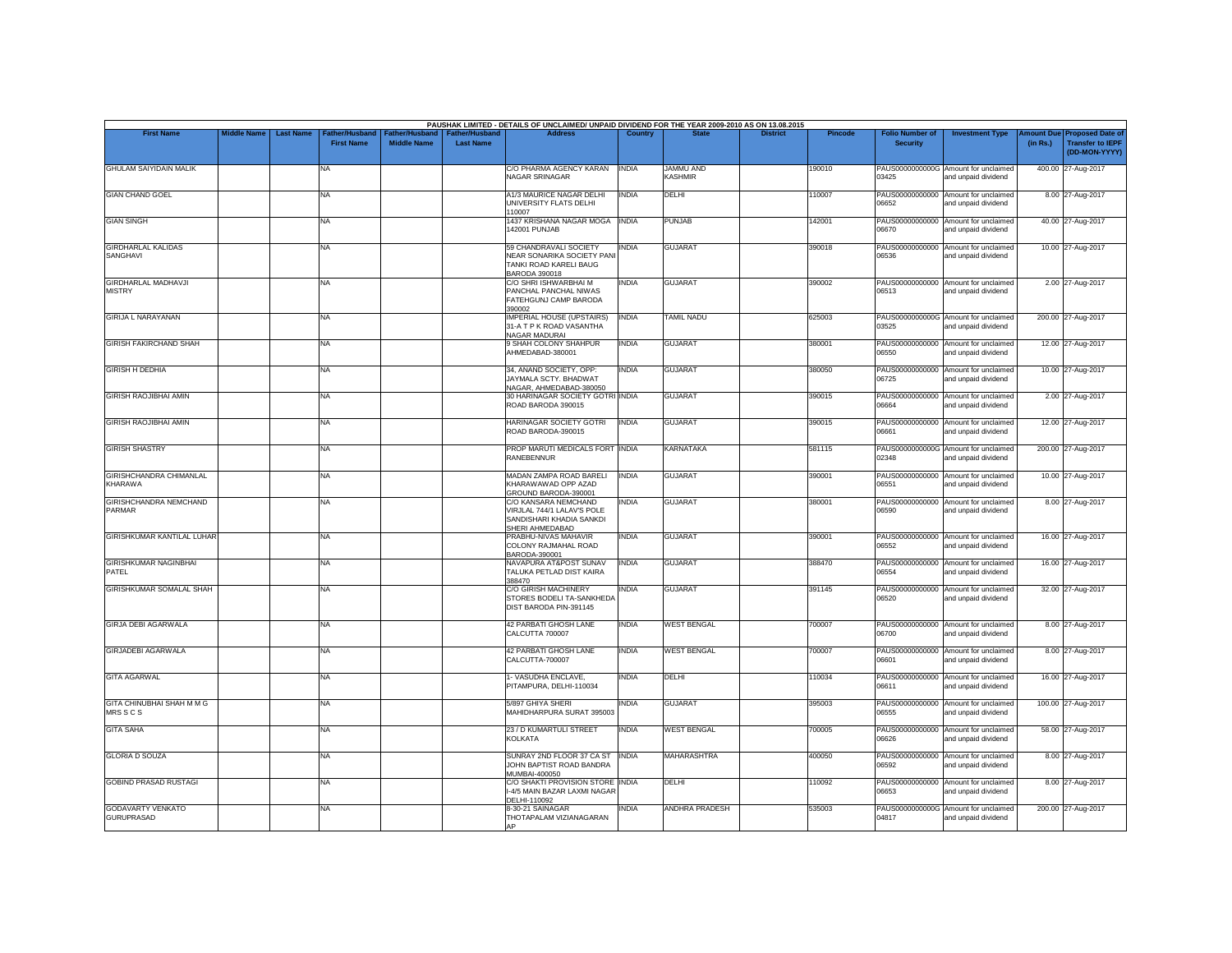| <b>First Name</b>                             | <b>Middle Name</b> | <b>Last Name</b> | Father/Husband                              | Father/Husband     | <b>Father/Husband</b> | PAUSHAK LIMITED - DETAILS OF UNCLAIMED/ UNPAID DIVIDEND FOR THE YEAR 2009-2010 AS ON 13.08.2015<br><b>Address</b> | Country      |                          | <b>District</b> | <b>Pincode</b> | <b>Folio Number of</b>   | <b>Investment Type</b>                                      | <b>Imount Due</b> | <b>Proposed Date of</b>                  |
|-----------------------------------------------|--------------------|------------------|---------------------------------------------|--------------------|-----------------------|-------------------------------------------------------------------------------------------------------------------|--------------|--------------------------|-----------------|----------------|--------------------------|-------------------------------------------------------------|-------------------|------------------------------------------|
|                                               |                    |                  | <b>First Name</b>                           | <b>Middle Name</b> | <b>Last Name</b>      |                                                                                                                   |              |                          |                 |                | <b>Security</b>          |                                                             | (in Rs.)          | <b>Transfer to IEPF</b><br>(DD-MON-YYYY) |
| <b>GODAWARI G SHARMA</b>                      |                    |                  | NA                                          |                    |                       | <b>TIWARI BOOK COMPANY</b><br>STATION ROAD SIKAR 332001                                                           | <b>INDIA</b> | RAJASTHAN                |                 | 332001         | 06625                    | PAUS00000000000 Amount for unclaimed<br>and unpaid dividend |                   | 16.00 27-Aug-2017                        |
| <b>GOMATHI AMMAL T</b>                        |                    |                  | NA                                          |                    |                       | 59, OFFICER'S COLONY,<br><b>TRICHY</b>                                                                            | <b>INDIA</b> | <b><i>FAMIL NADU</i></b> |                 | 620017         | PAUS0000000000<br>00749  | Amount for unclaimed<br>and unpaid dividend                 |                   | 400.00 27-Aug-2017                       |
| <b>GONUGUNTA RAMASESHAIAH</b>                 |                    |                  | NA                                          |                    |                       | C/O DARSHAK LTD S B I ROAD<br><b>GUNTUR-522004</b>                                                                | <b>INDIA</b> | ANDHRA PRADESH           |                 | 522004         | 06576                    | PAUS00000000000 Amount for unclaimed<br>and unpaid dividend |                   | 16.00 27-Aug-2017                        |
| <b>GOPA PENTIAH</b>                           |                    |                  | NA                                          |                    |                       | H NO 1-6-202/8/D BABUJINAGAR INDIA<br>HYDERABAD 500020                                                            |              | <b>ANDHRA PRADESH</b>    |                 | 500020         | 06580                    | PAUS00000000000 Amount for unclaimed<br>and unpaid dividend |                   | 6.00 27-Aug-2017                         |
| <b>GOPAL CHAND SHARMA</b>                     |                    |                  | NA                                          |                    |                       | 624 (TYPE Z) TIMAR PUR DELHI- INDIA<br>110007                                                                     |              | DELHI                    |                 | 110007         | 06614                    | PAUS00000000000 Amount for unclaimed<br>and unpaid dividend |                   | 16.00 27-Aug-2017                        |
| GOPAL CHANDRA UPADHAYAYA                      |                    |                  | NA                                          |                    |                       | C-12/378 YAMUNA VIHAR DELHI INDIA<br>110053                                                                       |              | DELHI                    |                 | 110053         | 06610                    | PAUS00000000000 Amount for unclaimed<br>and unpaid dividend |                   | 16.00 27-Aug-2017                        |
| <b>GOPAL KANODIA</b>                          |                    |                  | NA                                          |                    |                       | 110/6 NEHRU NAGAR KANPUR<br>208012                                                                                | <b>INDIA</b> | <b>UTTAR PRADESH</b>     |                 | 208012         | PAUS00000000000<br>06718 | Amount for unclaimed<br>and unpaid dividend                 |                   | 2.00 27-Aug-2017                         |
| <b>GOPAL KRISHAN</b>                          |                    |                  | NA.                                         |                    |                       | 501 VARSHA 7 BUNGALOWS<br>ANDHERI (WEST) MUMBAI-<br>400061                                                        | <b>INDIA</b> | <b>MAHARASHTRA</b>       |                 | 400061         | 06598                    | PAUS00000000000 Amount for unclaimed<br>and unpaid dividend |                   | 8.00 27-Aug-2017                         |
| <b>GOPAL KRISHAN KUMAR</b>                    |                    |                  | NA                                          |                    |                       | FLAT NO 3-B POCKET C-2<br>LAWRENCE ROAD DELHI-<br>110035                                                          | <b>INDIA</b> | DELHI                    |                 | 110035         | PAUS00000000000<br>23380 | Amount for unclaimed<br>and unpaid dividend                 |                   | 8.00 27-Aug-2017                         |
| GOPAL KRISHNARAO KULKARNI                     |                    |                  | <b>NA</b>                                   |                    |                       | <b>MERCHANT MARKET GADAG</b><br>KARNATAKA 582101                                                                  | <b>INDIA</b> | <b>KARNATAKA</b>         |                 | 582101         | 06574                    | PAUS00000000000 Amount for unclaimed<br>and unpaid dividend |                   | 16.00 27-Aug-2017                        |
| <b>GOPAL SINGH SAINI</b>                      |                    |                  | NA                                          |                    |                       | BG-6/59-B PASCHIM VIHAR<br><b>NEW DELHI 110063</b>                                                                | <b>INDIA</b> | DELHI                    |                 | 10063          | 06702                    | PAUS00000000000 Amount for unclaimed<br>and unpaid dividend |                   | 16.00 27-Aug-2017                        |
| <b>GOPALBHAI BHAGAWANDAS</b><br>PATEL         |                    |                  | NA                                          |                    |                       | KHADIA POLE NO 1 BARODA-<br>390001                                                                                | <b>INDIA</b> | <b>GUJARAT</b>           |                 | 390001         | 06557                    | PAUS00000000000 Amount for unclaimed<br>and unpaid dividend |                   | 8.00 27-Aug-2017                         |
| GOPALBHAI CHIMANLAL SHAH                      |                    |                  | NA                                          |                    |                       | BITABHARTI POL PADRA DIST<br>VADODARA PIN-391440                                                                  | <b>INDIA</b> | <b>GUJARAT</b>           |                 | 391440         | 06558                    | PAUS00000000000 Amount for unclaimed<br>and unpaid dividend |                   | 2.00 27-Aug-2017                         |
| GOPALBHAI SHAMJIBHAI PATEL                    |                    |                  | NA                                          |                    |                       | PRAGATI TIMBER & TRADING<br>CO NATIONAL HIGHWAY NO 8<br>CHHANI DIST BARODA PIN-<br>391740                         | <b>INDIA</b> | <b>GUJARAT</b>           |                 | 391740         | PAUS00000000000<br>06560 | Amount for unclaimed<br>and unpaid dividend                 |                   | 32.00 27-Aug-2017                        |
| <b>GOPALDAS MANILAL</b><br>RAITHATTA          |                    |                  | NA                                          |                    |                       | GURU KRUPA NEAR LOHANA<br>MAHAJAN WADI<br>JAMKHAMBHALIA 361001                                                    | <b>INDIA</b> | <b>GUJARAT</b>           |                 | 361001         | 06561                    | PAUS00000000000 Amount for unclaimed<br>and unpaid dividend |                   | 6.00 27-Aug-2017                         |
| <b>GOPI RAM AGARWAL</b>                       |                    |                  | NA.                                         |                    |                       | NARVADA BHAWAN BETIA<br><b>HATA GORAKHPUR</b>                                                                     | <b>INDIA</b> | <b>UTTAR PRADESH</b>     |                 | 273001         | 34214                    | PAUSIN301557202 Amount for unclaimed<br>and unpaid dividend |                   | 6100.00 27-Aug-2017                      |
| <b>GOPI RAM KEDIA</b>                         |                    |                  | NA                                          |                    |                       | A-124 SECTOR 19 NOIDA DISTT INDIA<br>GHAZIABAD 201301                                                             |              | <b>UTTAR PRADESH</b>     |                 | 201301         | 06660                    | PAUS00000000000 Amount for unclaimed<br>and unpaid dividend |                   | 8.00 27-Aug-2017                         |
| <b>GOPIKRISHNAN KN</b>                        |                    |                  | NA                                          |                    |                       | 1652/57 EAST END 'A' MAIN 9TH INDIA<br><b>BLOCK, JAYANAGAR</b><br><b>BANGALORE</b>                                |              | KARNATAKA                |                 | 560069         | 02000                    | PAUS0000000000G Amount for unclaimed<br>and unpaid dividend |                   | 1600.00 27-Aug-2017                      |
| <b>GORDHANBHAI GOKALBHAI</b><br>AMIN          |                    |                  | NA                                          |                    |                       | CHHOTALAL BHUVAN<br>PRATAPGUNJ BARODA-390002                                                                      | <b>INDIA</b> | <b>GUJARAT</b>           |                 | 390002         | 06518                    | PAUS00000000000 Amount for unclaimed<br>and unpaid dividend |                   | 10.00 27-Aug-2017                        |
| <b>GORDHANBHAI MANIBHAI</b><br><b>CHAUHAN</b> |                    |                  | NA                                          |                    |                       | AT & PO SOKHADA BHATHUJI<br>FALIA DIST BARODA PIN-391240                                                          | <b>INDIA</b> | <b>GUJARAT</b>           |                 | 391240         | 06562                    | PAUS00000000000 Amount for unclaimed<br>and unpaid dividend |                   | 2.00 27-Aug-2017                         |
| <b>GORDHANBHAI MOTILAL MALI</b>               |                    |                  | NA.                                         |                    |                       | OPP BALAJI MANDIR GHEE<br>KANTA RAOPURA BARODA<br>390001                                                          | <b>INDIA</b> | <b>GUJARAT</b>           |                 | 390001         | 06508                    | PAUS00000000000 Amount for unclaimed<br>and unpaid dividend |                   | 10.00 27-Aug-2017                        |
| <b>GORUR RAYASANI KANTHI</b>                  |                    |                  | NA                                          |                    |                       | 22, PANCH SHEEL,<br>VEERADESAI ROAD ANDHERI<br><b>WEST MUMBAL</b>                                                 | <b>INDIA</b> | MAHARASHTRA              |                 | 400058         | 01499                    | PAUS0000000000G Amount for unclaimed<br>and unpaid dividend |                   | 200.00 27-Aug-2017                       |
| <b>GOUTAM SAHA</b>                            |                    |                  | NA                                          |                    |                       | C/O SWAPNA MEDICAL STORES INDIA<br>37 JESSORE ROAD<br>NAGERBAZAR P S DUMDUM                                       |              | <b>WEST BENGAL</b>       |                 | 700028         | 02759                    | PAUS0000000000G Amount for unclaimed<br>and unpaid dividend |                   | 200.00 27-Aug-2017                       |
| <b>GOVIND GANESHPAI</b>                       |                    |                  | NA                                          |                    |                       | FLAT NO. 19/S-1 KAMAT KINARA-INDIA<br>III MIRA MAR.P.O. KARANIALEM<br>GOA-403002                                  |              | GOA                      |                 | 403002         | 06530                    | PAUS00000000000 Amount for unclaimed<br>and unpaid dividend |                   | 2.00 27-Aug-2017                         |
| <b>GOVIND PARSHAD GUPTA</b>                   |                    |                  | <b>SH DWARKA</b><br>PARSHAD<br><b>GUPTA</b> |                    |                       | C/O BHAWANI STEELS B - 75<br>WAZIR PUR INDUSTRIAL AREA<br><b>DELHI</b>                                            | <b>INDIA</b> | DELHI                    |                 | 110052         | PAUSIN300206101<br>62603 | Amount for unclaimed<br>and unpaid dividend                 |                   | 100.00 27-Aug-2017                       |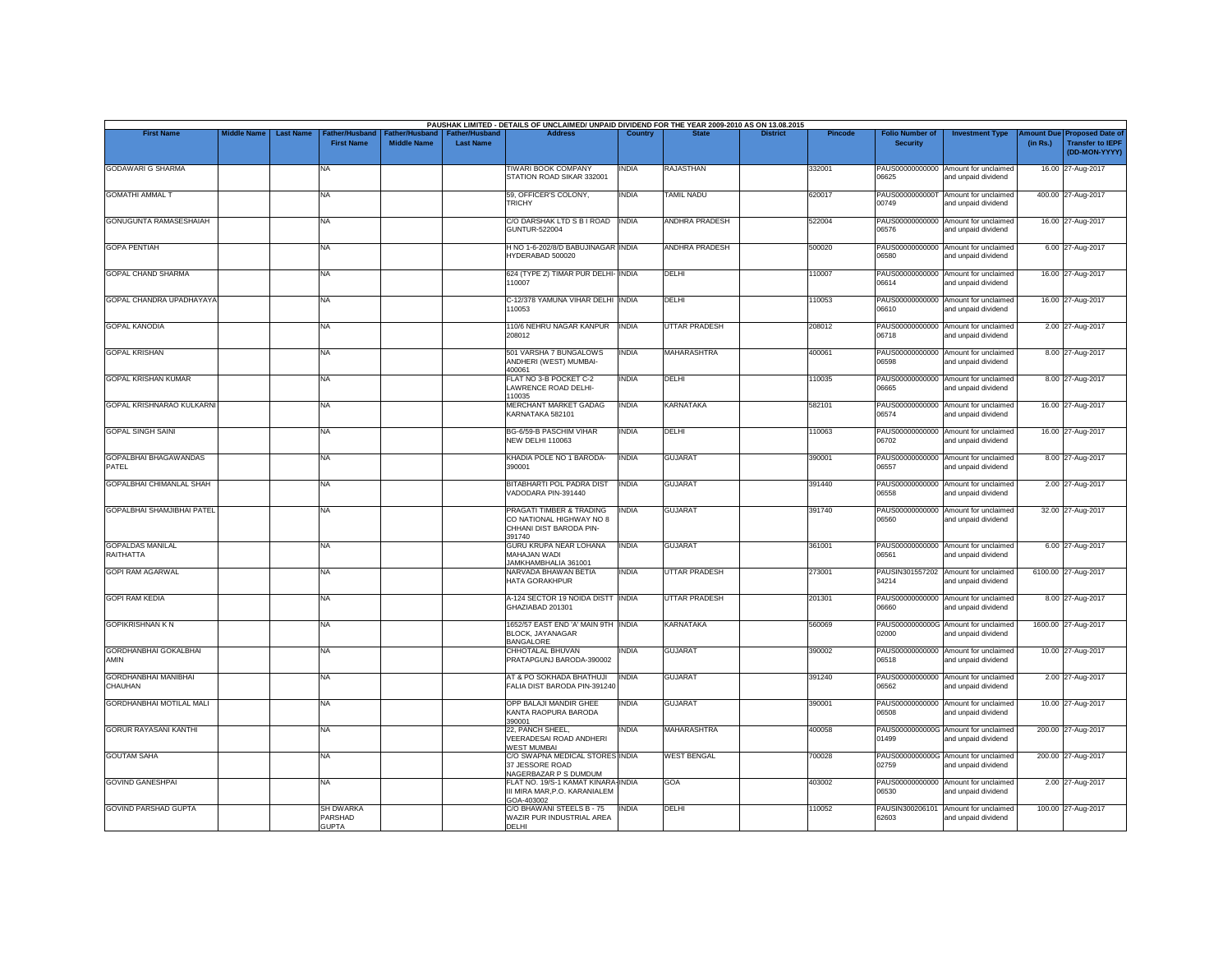| <b>First Name</b>                                 | <b>Middle Name</b> | <b>Last Name</b> | <b>Father/Husband</b> |                    | <b>Father/Hushand</b> | PAUSHAK LIMITED - DETAILS OF UNCLAIMED/ UNPAID DIVIDEND FOR THE YEAR 2009-2010 AS ON 13.08.2015<br><b>Address</b> | Country      |                       | <b>District</b> | Pincode | <b>Folio Number of</b>          | <b>Investment Type</b>                                      | mount Due | <b>Proposed Date of</b>                  |
|---------------------------------------------------|--------------------|------------------|-----------------------|--------------------|-----------------------|-------------------------------------------------------------------------------------------------------------------|--------------|-----------------------|-----------------|---------|---------------------------------|-------------------------------------------------------------|-----------|------------------------------------------|
|                                                   |                    |                  | <b>First Name</b>     | <b>Middle Name</b> | <b>Last Name</b>      |                                                                                                                   |              |                       |                 |         | <b>Security</b>                 |                                                             | (in Rs.)  | <b>Transfer to IEPF</b><br>(DD-MON-YYYY) |
| <b>GOVIND RAM GUPTA</b>                           |                    |                  | NA                    |                    |                       | G-79 NEW SEELAMPUR DELHI- INDIA<br>110053                                                                         |              | DELHI                 |                 | 110053  | PAUS00000000000<br>06662        | Amount for unclaimed<br>and unpaid dividend                 |           | 16.00 27-Aug-2017                        |
| <b>GOVIND RAMCHANDRA PATHAK</b>                   |                    |                  | NA                    |                    |                       | 9 ASHOK COLONY KHASGI<br>BAZAR GWALIOR-474001                                                                     | <b>INDIA</b> | <b>MADHYA PRADESH</b> |                 | 474001  | PAUS00000000000<br>06616        | Amount for unclaimed<br>and unpaid dividend                 |           | 16.00 27-Aug-2017                        |
| GOVINDBHAI FULABHAI PATEL                         |                    |                  | NA                    |                    |                       | HARIKRIPA NIVAS CHHANI<br>BARODA PIN-391740                                                                       | <b>INDIA</b> | <b>GUJARAT</b>        |                 | 391740  | 06563                           | PAUS00000000000 Amount for unclaimed<br>and unpaid dividend |           | 6.00 27-Aug-2017                         |
| GOVINDBHAI LALLUBHAI PATEL                        |                    |                  | NA                    |                    |                       | AT & POST BODLAI TAL & DIST INDIA<br>VALSAD PIN-396001                                                            |              | <b>GUJARAT</b>        |                 | 396001  | 06564                           | PAUS00000000000 Amount for unclaimed<br>and unpaid dividend |           | 16.00 27-Aug-2017                        |
| <b>GOVINDLAL CHANDULAL</b><br><b>MISTRY</b>       |                    |                  | <b>NA</b>             |                    |                       | "MADHU KUNJ" 58 MADHAVBAG INDIA<br>SOC MAKARPURA RD BARODA<br>390009                                              |              | <b>GUJARAT</b>        |                 | 390009  | 06517                           | PAUS00000000000 Amount for unclaimed<br>and unpaid dividend |           | 2.00 27-Aug-2017                         |
| <b>GOWRI RAMANATHAN</b>                           |                    |                  | NA                    |                    |                       | 6 JAYANAGAR II MAIN ROAD<br>TAMBARAM SANATORIUM<br>CHENNAI-600047                                                 | <b>INDIA</b> | <b>TAMIL NADU</b>     |                 | 600047  | PAUS00000000000<br>06658        | Amount for unclaimed<br>and unpaid dividend                 |           | 16.00 27-Aug-2017                        |
| <b>GUDURU PEDDA RAMAIAH</b><br><b>SETTY</b>       |                    |                  | NA                    |                    |                       | M/S. SIVASENKER MEDICAL<br>STORES, NEW TOWN,<br>ANANTAPUR.                                                        | <b>INDIA</b> | <b>ANDHRA PRADESH</b> |                 | 515001  | 00067                           | PAUS0000000000G Amount for unclaimed<br>and unpaid dividend |           | 400.00 27-Aug-2017                       |
| <b>GULABCHAND SHAH</b>                            |                    |                  | NA                    |                    |                       | 25. SAIMEE SOCIETY NO.2.<br>SUBHANPURA, VADODHARA                                                                 | <b>INDIA</b> | <b>GUJARAT</b>        |                 | 390007  | PAUS0000000000G<br>00413        | Amount for unclaimed<br>and unpaid dividend                 |           | 80.00 27-Aug-2017                        |
| <b>GULAM AHMED GULAMRASUL</b><br><b>KUVAWALA</b>  |                    |                  | <b>NA</b>             |                    |                       | C/O RUMIN CYCLE MART<br>BHATWADA NAKA OPP<br>KOSEKUVA BARANPURA<br>BARODA-390001                                  | <b>INDIA</b> | <b>GUJARAT</b>        |                 | 390001  | PAUS00000000000<br>06528        | Amount for unclaimed<br>and unpaid dividend                 |           | 16.00 27-Aug-2017                        |
| <b>GULAMHUSAIN CHANDBHAI</b><br><b>GARIBAWALA</b> |                    |                  | NA                    |                    |                       | WADI VORWAD BARODA-<br>390001                                                                                     | <b>INDIA</b> | <b>GUJARAT</b>        |                 | 390001  | 06569                           | PAUS00000000000 Amount for unclaimed<br>and unpaid dividend |           | 16.00 27-Aug-2017                        |
| <b>GULAMHUSAIN NAZARALI</b><br><b>BOXWALA</b>     |                    |                  | NA                    |                    |                       | WADI BADRI MAHOLA BARODA- INDIA<br>390001                                                                         |              | <b>GUJARAT</b>        |                 | 390001  | 06570                           | PAUS00000000000 Amount for unclaimed<br>and unpaid dividend |           | 16.00 27-Aug-2017                        |
| <b>GULSHAN KUMAR</b>                              |                    |                  | NA.                   |                    |                       | 50 WEST MUKERJEE NAGAR<br>DELHI-110009                                                                            | <b>INDIA</b> | DELHI                 |                 | 110009  | 80860                           | PAUS00000000000 Amount for unclaimed<br>and unpaid dividend |           | 8.00 27-Aug-2017                         |
| <b>GUNNESWARA RAO</b><br>CHALAMCHARLA             |                    |                  | <b>NA</b>             |                    |                       | "SUBBARAO MANSIONS",<br>TADEPALLIGUDEM P.O.,<br>W.GODAVARI DIST, (A.P)                                            | <b>INDIA</b> | ANDHRA PRADESH        |                 | 534101  | 00414                           | PAUS0000000000G Amount for unclaimed<br>and unpaid dividend |           | 200.00 27-Aug-2017                       |
| <b>GUNVANTBHAI BAKORBHAI</b><br>PATEL             |                    |                  | NA                    |                    |                       | PACHHALU STREET<br>NIZAMPURA PO FATTEH GUNJ<br>CAMP BARODA 390002                                                 | <b>INDIA</b> | <b>GUJARAT</b>        |                 | 390002  | 06523                           | PAUS00000000000 Amount for unclaimed<br>and unpaid dividend |           | 2.00 27-Aug-2017                         |
| <b>GUNVANTLAL C THAKKER</b>                       |                    |                  | NA                    |                    |                       | A SOMCHAND & CO 488/38 LK NDIA<br>TRUST BLDG PANCHKUVA<br>AHMEDABAD 380002                                        |              | <b>GUJARAT</b>        |                 | 380002  | 06697                           | PAUS00000000000 Amount for unclaimed<br>and unpaid dividend |           | 16.00 27-Aug-2017                        |
| <b>GUNVATRAI RATANJI DESAI</b>                    |                    |                  | NA                    |                    |                       | C/O JAYANT G DESAI 9/51<br><b>INDIRA PARK MAIN ROAD</b><br>UDHNA DIST SURAT 394210                                | <b>INDIA</b> | <b>GUJARAT</b>        |                 | 394210  | 06542                           | PAUS00000000000 Amount for unclaimed<br>and unpaid dividend |           | 2.00 27-Aug-2017                         |
| <b>GUPTAK G K MD</b>                              |                    |                  | NA                    |                    |                       | 15/1, ARUNDELPET, GUNTUR                                                                                          | <b>INDIA</b> | ANDHRA PRADESH        |                 | 522002  | 00453                           | PAUS0000000000K Amount for unclaimed<br>and unpaid dividend |           | 8000.00 27-Aug-2017                      |
| GUR DAYAL PRASAD SHARMA                           |                    |                  | <b>NA</b>             |                    |                       | 16, RAJDEEP ENCLAVE<br>DAYALBAGH, AGRA.                                                                           | <b>INDIA</b> | <b>UTTAR PRADESH</b>  |                 | 282005  | 03944                           | PAUS0000000000G Amount for unclaimed<br>and unpaid dividend |           | 200.00 27-Aug-2017                       |
| <b>GURCHARAN LALL SEHGAL</b>                      |                    |                  | NA                    |                    |                       | GP-37 PITAMPURA DELHI<br>110034                                                                                   | <b>INDIA</b> | DELHI                 |                 | 110034  | PAUS00000000000<br>06612        | Amount for unclaimed<br>and unpaid dividend                 |           | 20.00 27-Aug-2017                        |
| <b>GURDEEP KAUR R MAKHIJA</b>                     |                    |                  | <b>NA</b>             |                    |                       | 3 SHRI GURU RAMDAS<br>SOCIETY BAPUNAGAR<br>AHMEDABAD 380024                                                       | <b>INDIA</b> | <b>GUJARAT</b>        |                 | 380024  | PAUS00000000000<br><b>RPAAN</b> | Amount for unclaimed<br>and unpaid dividend                 |           | 8.00 27-Aug-2017                         |
| <b>GURDEV SINGH VEDI</b>                          |                    |                  | NA                    |                    |                       | FLAT NO 100 POCKET NO 12<br>BLOCK C-2/C JANAKPURI NEW<br>DELHI-110001                                             | <b>INDIA</b> | DELHI                 |                 | 110001  | PAUS00000000000<br>06649        | Amount for unclaimed<br>and unpaid dividend                 |           | 8.00 27-Aug-2017                         |
| <b>GURSHARAN BAGGA</b>                            |                    |                  | <b>NA</b>             |                    |                       | C/O MRS INDER KAUR REKHI A- INDIA<br>48 GRD FLR NEW KRISHNA<br>PARK DHOLI PIAO NEW DELHI<br>110018                |              | DELHI                 |                 | 110018  | 06651                           | PAUS00000000000 Amount for unclaimed<br>and unpaid dividend |           | 16.00 27-Aug-2017                        |
| <b>GURUCHARAN SINGH D BHATIA</b>                  |                    |                  | <b>NA</b>             |                    |                       | C/O JANTA ROAD LINES<br>26.AHMEDABAD WARE -<br>HOUSING NAROL CHAR RASTA<br>AHMEDABAD 3824-05 -                    | <b>INDIA</b> | <b>GUJARAT</b>        |                 | 382405  | PAUS00000000000<br>98694        | Amount for unclaimed<br>and unpaid dividend                 |           | 66.00 27-Aug-2017                        |
| <b>GURUDUTT ANANTHRAO</b><br>NAYAMPALLY           |                    |                  | <b>ANANTHRAO</b>      |                    |                       | KRISHANT VILLA 13<br>SAUNTAVADDO ASSAGAON<br><b>BARDEZ</b>                                                        | INDIA        | GOA                   |                 | 403507  | PAUSIN302679308<br>22598        | Amount for unclaimed<br>and unpaid dividend                 |           | 1000.00 27-Aug-2017                      |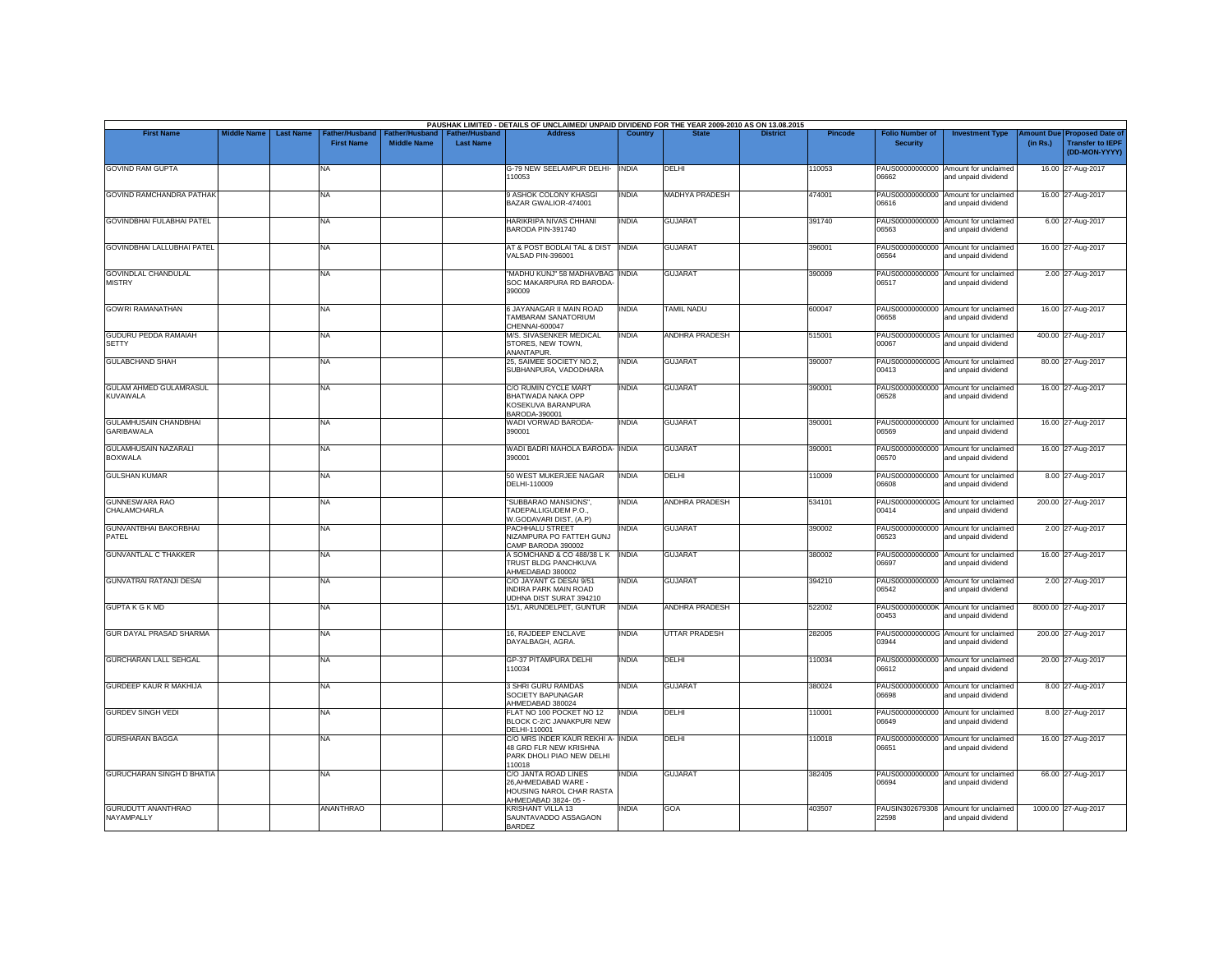|                                         |                    |                  |                                     |                                      |                                           | PAUSHAK LIMITED - DETAILS OF UNCLAIMED/ UNPAID DIVIDEND FOR THE YEAR 2009-2010 AS ON 13.08.2015 |                |                      |                 |                |                                           |                                                             |                       |                                                                     |
|-----------------------------------------|--------------------|------------------|-------------------------------------|--------------------------------------|-------------------------------------------|-------------------------------------------------------------------------------------------------|----------------|----------------------|-----------------|----------------|-------------------------------------------|-------------------------------------------------------------|-----------------------|---------------------------------------------------------------------|
| <b>First Name</b>                       | <b>Middle Name</b> | <b>Last Name</b> | Father/Husband<br><b>First Name</b> | Father/Husband<br><b>Middle Name</b> | <b>Father/Husband</b><br><b>Last Name</b> | <b>Address</b>                                                                                  | <b>Country</b> | <b>State</b>         | <b>District</b> | <b>Pincode</b> | <b>Folio Number of</b><br><b>Security</b> | <b>Investment Type</b>                                      | mount Due<br>(in Rs.) | <b>Proposed Date of</b><br><b>Transfer to IEPF</b><br>(DD-MON-YYYY) |
| <b>GURURAJ SHASTRY</b>                  |                    |                  | <b>NA</b>                           |                                      |                                           | FORT RANEBENNUR                                                                                 | INDIA          | KARNATAKA            |                 | 581115         | 02350                                     | PAUS0000000000G Amount for unclaimed<br>and unpaid dividend |                       | 200.00 27-Aug-2017                                                  |
| <b>GYAN VARDHAN PODDAR</b>              |                    |                  | <b>NA</b>                           |                                      |                                           | SHRI HARISHANKAR MILLS<br>STATION ROAD CHAPRA BIHAR                                             | <b>INDIA</b>   | <b>BIHAR</b>         |                 | 800001         | 03764                                     | PAUS0000000000G Amount for unclaimed<br>and unpaid dividend |                       | 2500.00 27-Aug-2017                                                 |
| H BASAVANA GOWDAPPA                     |                    |                  | <b>NA</b>                           |                                      |                                           | NO 6 J S S DOCTORS<br><b>QUARTERS II CROSS</b><br>SHANKARMUTT ROAD MYSORE                       | INDIA          | <b>KARNATAKA</b>     |                 | 570004         | 02450                                     | PAUS0000000000H Amount for unclaimed<br>and unpaid dividend |                       | 300.00 27-Aug-2017                                                  |
| <b>HD PATEL</b>                         |                    |                  | <b>NA</b>                           |                                      |                                           | DARBAR NAKA GANDHI CHOWK INDIA<br>P O HALVAD DIST<br>SURENDRANAGAR-363330                       |                | <b>GUJARAT</b>       |                 | 363330         | 06783                                     | PAUS00000000000 Amount for unclaimed<br>and unpaid dividend |                       | 16.00 27-Aug-2017                                                   |
| <b>H HAREKRISHNA KAMATH</b>             |                    |                  | <b>NA</b>                           |                                      |                                           | <b>MERCHANT MARKET ROAD</b><br>COONDAPOOR-576201                                                | <b>INDIA</b>   | <b>KARNATAKA</b>     |                 | 576201         | 06862                                     | PAUS00000000000 Amount for unclaimed<br>and unpaid dividend |                       | 8.00 27-Aug-2017                                                    |
| <b>HJ MOTWANI</b>                       |                    |                  | <b>NA</b>                           |                                      |                                           | C-4B/13/85 JANAKPURI NEW<br>DELHI NEW DELHI                                                     | <b>INDIA</b>   | DELHI                |                 | 110058         | 06945                                     | PAUS00000000000 Amount for unclaimed<br>and unpaid dividend |                       | 8.00 27-Aug-2017                                                    |
| <b>H K KHOSLA</b>                       |                    |                  | <b>NA</b>                           |                                      |                                           | C/O UJJWAL LTD GANDHI PARK INDIA<br>GOLGHAR GORAKHPUR 273001                                    |                | <b>UTTAR PRADESH</b> |                 | 273001         | 06834                                     | PAUS00000000000 Amount for unclaimed<br>and unpaid dividend |                       | 66.00 27-Aug-2017                                                   |
| <b>H R CHHABRA</b>                      |                    |                  | <b>NA</b>                           |                                      |                                           | A-5-B-60 SFS FLATS PASCHIM<br>VIHAR NEW DELHI 110063                                            | <b>INDIA</b>   | DELHI                |                 | 110063         | 07008                                     | PAUS00000000000 Amount for unclaimed<br>and unpaid dividend |                       | 8.00 27-Aug-2017                                                    |
| <b>H R CHHABRA</b>                      |                    |                  | <b>NA</b>                           |                                      |                                           | A-5-B-60 SFS FLATS PASCHIM<br>VIHAR NEW DELHI 110063                                            | <b>INDIA</b>   | DELHI                |                 | 110063         | PAUS00000000000<br>07007                  | Amount for unclaimed<br>and unpaid dividend                 |                       | 8.00 27-Aug-2017                                                    |
| <b>H S AMARNATH</b>                     |                    |                  | <b>NA</b>                           |                                      |                                           | C/O.BANGALORE STOCK<br>EXCHANGE LTD UNI BLDG<br>MILLER TANK VASANTHNAGAR<br>BANGALORE           | <b>INDIA</b>   | <b>KARNATAKA</b>     |                 | 560052         | 02189                                     | PAUS0000000000H Amount for unclaimed<br>and unpaid dividend |                       | 1400.00 27-Aug-2017                                                 |
| <b>H S LAKSHMI</b>                      |                    |                  | <b>NA</b>                           |                                      |                                           | NO 142 KUMARA PARK WEST<br>12TH BLOCK UP STAIRS<br>BANGALORE-560020                             | <b>INDIA</b>   | <b>KARNATAKA</b>     |                 | 560020         | 06865                                     | PAUS00000000000 Amount for unclaimed<br>and unpaid dividend |                       | 8.00 27-Aug-2017                                                    |
| H SHANTHI                               |                    |                  | <b>NA</b>                           |                                      |                                           | F/38 ALEMBIC GLASS COLONY<br>WHITEFIELD P O BANGALORE-<br>560066                                | <b>INDIA</b>   | <b>KARNATAKA</b>     |                 | 560066         | 06837                                     | PAUS00000000000 Amount for unclaimed<br>and unpaid dividend |                       | 32.00 27-Aug-2017                                                   |
| H VISHWARADHYA                          |                    |                  | <b>NA</b>                           |                                      |                                           | 1572 IIND CROSS NAGAPPA<br><b>BLOCK SRIRAMAPURAM</b><br>BANGALORE-560021                        | <b>INDIA</b>   | <b>KARNATAKA</b>     |                 | 560021         | 06934                                     | PAUS00000000000 Amount for unclaimed<br>and unpaid dividend |                       | 8.00 27-Aug-2017                                                    |
| HANAMARADDI TIMARADDI<br>GANGAL         |                    |                  | NA                                  |                                      |                                           | <b>GANGAL NURSING HOME</b><br>HOUSE HUBLI KARNATAK PIN-<br>580021                               | INDIA          | <b>KARNATAKA</b>     |                 | 580021         | 06832                                     | PAUS00000000000 Amount for unclaimed<br>and unpaid dividend |                       | 40.00 27-Aug-2017                                                   |
| HANBAL B SHIVARAM                       |                    |                  | <b>NA</b>                           |                                      |                                           | MALLIKARJUNA NILAYA KOTE<br>ROAD SHIMOGA                                                        | <b>INDIA</b>   | <b>KARNATAKA</b>     |                 | 577202         | 02575                                     | PAUS0000000000H Amount for unclaimed<br>and unpaid dividend |                       | 200.00 27-Aug-2017                                                  |
| <b>HANSA H SHAH</b>                     |                    |                  | <b>NA</b>                           |                                      |                                           | 12 ASHAPURI NAGAR SOCIETY INDIA<br>RAMAKAKA ROAD CHHANI<br>VADODARA                             |                | <b>GUJARAT</b>       |                 | 391740         | 04260                                     | PAUS0000000000H Amount for unclaimed<br>and unpaid dividend |                       | 200.00 27-Aug-2017                                                  |
| HANSA HARIKANT PARIKH                   |                    |                  | <b>NA</b>                           |                                      |                                           | 29, SEJAL SOCIETY,<br>FATEHGANJ.VADODARA<br>VADODARA                                            | <b>INDIA</b>   | <b>GUJARAT</b>       |                 | 390002         | 00077                                     | PAUS0000000000H Amount for unclaimed<br>and unpaid dividend |                       | 200.00 27-Aug-2017                                                  |
| HANSA JAYANTILAL DESAI                  |                    |                  | <b>NA</b>                           |                                      |                                           | DARJINO KHANCHO OPP<br>PADAPOLE GANDHI ROAD<br>AHMEDABAD-380001                                 | INDIA          | <b>GUJARAT</b>       |                 | 380001         | PAUS00000000000<br>06948                  | Amount for unclaimed<br>and unpaid dividend                 |                       | 16.00 27-Aug-2017                                                   |
| <b>HANSA PATEL</b>                      |                    |                  | <b>NA</b>                           |                                      |                                           | "SIDDHARTH" OPP ST MARY'S<br>SCHOOL KALAWAD ROAD<br><b>RAJKOT</b>                               | <b>INDIA</b>   | <b>GUJARAT</b>       |                 | 360005         | PAUS0000000000H<br>04146                  | Amount for unclaimed<br>and unpaid dividend                 |                       | 300.00 27-Aug-2017                                                  |
| <b>HANSA RAJNIKANT MEHTA</b>            |                    |                  | <b>NA</b>                           |                                      |                                           | C/O THE SWASTIK JANATA<br>SAHAKARI BANK LTD 502<br>KALBADEVI ROAD MUMBAI-<br>400002             | INDIA          | <b>MAHARASHTRA</b>   |                 | 400002         | 06915                                     | PAUS00000000000 Amount for unclaimed<br>and unpaid dividend |                       | 8.00 27-Aug-2017                                                    |
| <b>HANSABEN BAVANDAS</b><br>TILAWAT     |                    |                  | <b>NA</b>                           |                                      |                                           | BANK ROAD OPP AMBANI<br><b>GUEST HOUSE JAM KHAMBALIA</b><br><b>JAMNAGAR</b>                     | INDIA          | <b>GUJARAT</b>       |                 | 361001         | 06784                                     | PAUS00000000000 Amount for unclaimed<br>and unpaid dividend |                       | 2.00 27-Aug-2017                                                    |
| HANSABEN DEVENDRAPRASAD<br><b>BHATT</b> |                    |                  | <b>NA</b>                           |                                      |                                           | QTR.NO.545/B,G.S.F.C.<br>TOWNSHIP PO.<br>FERTILIZERNAGAR, DIST.<br>VADODARA-391750              | INDIA          | <b>GUJARAT</b>       |                 | 391750         | 06786                                     | PAUS00000000000 Amount for unclaimed<br>and unpaid dividend |                       | 2.00 27-Aug-2017                                                    |
| HANSABEN NATUBHAI PATEL                 |                    |                  | <b>NA</b>                           |                                      |                                           | 5 BAKUL SOCIETY NO 3 OPP<br>ABHISHEK COLONY RACE<br>COURSE ROAD BARODA 390015                   | <b>INDIA</b>   | <b>GUJARAT</b>       |                 | 390015         | PAUS00000000000<br>06788                  | Amount for unclaimed<br>and unpaid dividend                 |                       | 82.00 27-Aug-2017                                                   |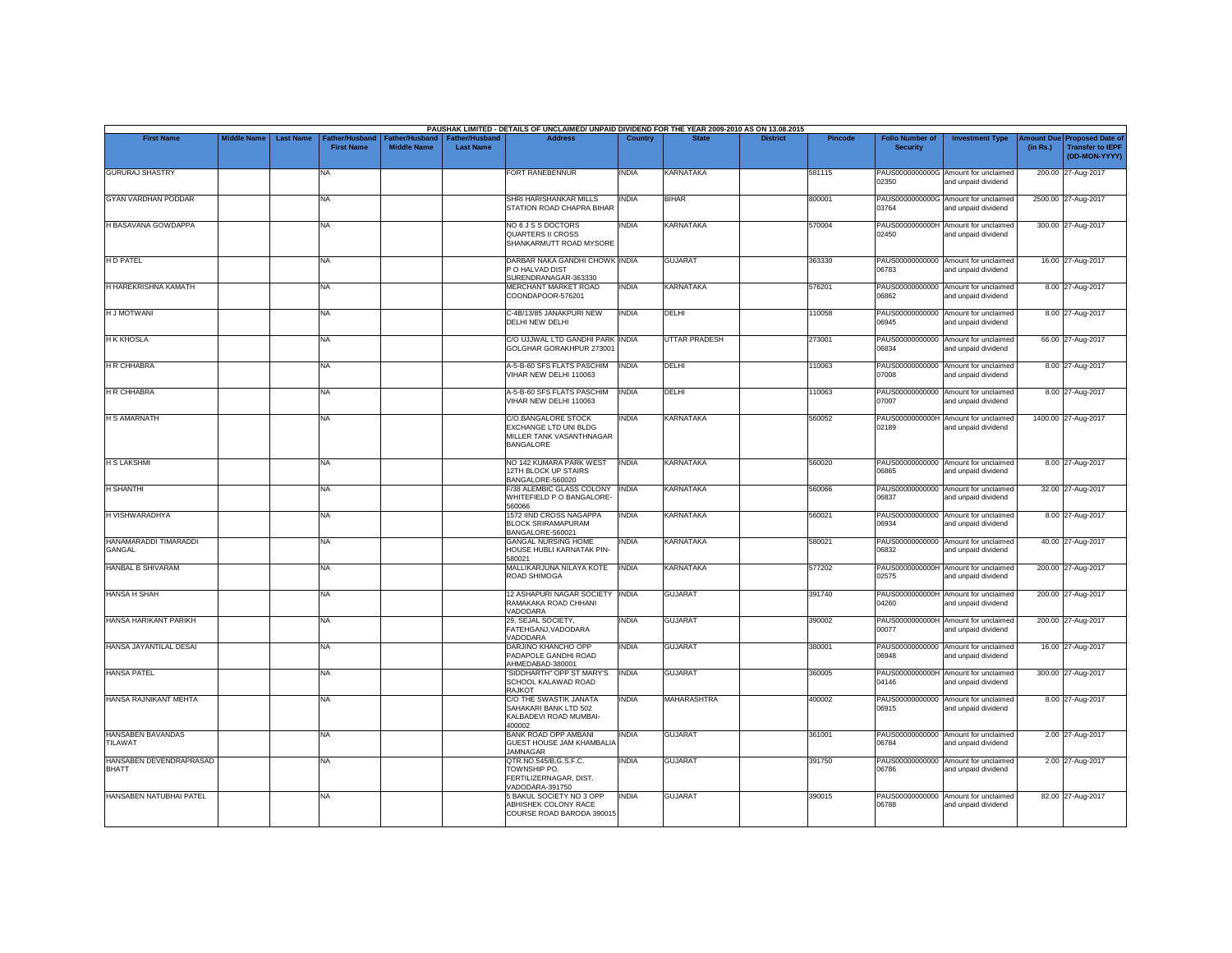|                                        |                    |                  |                                     |                                      |                                           | PAUSHAK LIMITED - DETAILS OF UNCLAIMED/ UNPAID DIVIDEND FOR THE YEAR 2009-2010 AS ON 13.08.2015 |              |                      |                 |                |                                           |                                                             |                       |                                                                     |
|----------------------------------------|--------------------|------------------|-------------------------------------|--------------------------------------|-------------------------------------------|-------------------------------------------------------------------------------------------------|--------------|----------------------|-----------------|----------------|-------------------------------------------|-------------------------------------------------------------|-----------------------|---------------------------------------------------------------------|
| <b>First Name</b>                      | <b>Middle Name</b> | <b>Last Name</b> | Father/Husband<br><b>First Name</b> | Father/Husband<br><b>Middle Name</b> | <b>Father/Husband</b><br><b>Last Name</b> | <b>Address</b>                                                                                  | Country      | <b>State</b>         | <b>District</b> | <b>Pincode</b> | <b>Folio Number of</b><br><b>Security</b> | <b>Investment Type</b>                                      | mount Due<br>(in Rs.) | <b>Proposed Date of</b><br><b>Transfer to IEPF</b><br>(DD-MON-YYYY) |
| HANSARAJBHAI JETHABHAI<br>PATEL        |                    |                  | <b>NA</b>                           |                                      |                                           | AT RAMSIKAMPA POST ODHA<br>TAL BAYAD DIST<br>SABARKANTHA 383325                                 | <b>INDIA</b> | <b>GUJARAT</b>       |                 | 383325         | 06791                                     | PAUS00000000000 Amount for unclaimed<br>and unpaid dividend |                       | 2.00 27-Aug-2017                                                    |
| HANSARAJBHAI VALAJIBHAI<br>PATEL       |                    |                  | <b>NA</b>                           |                                      |                                           | AT MAGODILAT POST MAGODI<br>DIST TAL GANDHINAGAR                                                | <b>INDIA</b> | <b>GUJARAT</b>       |                 | 382010         | 06792                                     | PAUS00000000000 Amount for unclaimed<br>and unpaid dividend |                       | 16.00 27-Aug-2017                                                   |
| HANSRAJ KASTURDAS PARMAR               |                    |                  | <b>NA</b>                           |                                      |                                           | AMBICA NIVAS BHAUDAS<br>STREET SHIYABAG BARODA<br>390001                                        | INDIA        | <b>GUJARAT</b>       |                 | 390001         | 06755                                     | PAUS00000000000 Amount for unclaimed<br>and unpaid dividend |                       | 2.00 27-Aug-2017                                                    |
| HANSRAJ KASTURDAS PARMAR               |                    |                  | <b>NA</b>                           |                                      |                                           | SHIYABAUG BHAVDAS ST<br>AMBICA NIVAS BARODA 390001                                              | <b>INDIA</b> | <b>GUJARAT</b>       |                 | 390001         | PAUS00000000000<br>06960                  | Amount for unclaimed<br>and unpaid dividend                 |                       | 16.00 27-Aug-2017                                                   |
| HANUMAN PRASAD BHARGAVA                |                    |                  | <b>NA</b>                           |                                      |                                           | J-33 PANCHIM VIHAR NEW<br>DELHI-110063                                                          | <b>INDIA</b> | <b>DELHI</b>         |                 | 110063         | 06936                                     | PAUS00000000000 Amount for unclaimed<br>and unpaid dividend |                       | 24.00 27-Aug-2017                                                   |
| <b>HANUMESH DAROJI</b>                 |                    |                  | <b>NA</b>                           |                                      |                                           | JAI HANUMAN MEDICAL<br>STORES, GANGAVATHI. P.O.<br>RAICHUR DIST.                                | INDIA        | <b>KARNATAKA</b>     |                 | 583227         | 00844                                     | PAUS0000000000H Amount for unclaimed<br>and unpaid dividend |                       | 1600.00 27-Aug-2017                                                 |
| HAR KRISHAN KHOSLA                     |                    |                  | <b>NA</b>                           |                                      |                                           | 25 NEWAL KISHORE ROAD<br>LUCKNOW 226001 U P                                                     | <b>INDIA</b> | <b>UTTAR PRADESH</b> |                 | 226001         | 06793                                     | PAUS00000000000 Amount for unclaimed<br>and unpaid dividend |                       | 50.00 27-Aug-2017                                                   |
| HARAK BAHADUR PRADHAN                  |                    |                  | LATE L B<br><b>PRADHAN</b>          |                                      |                                           | 4 NANDAN ROAD KOLKATA                                                                           | <b>INDIA</b> | <b>WEST BENGAL</b>   |                 | 700025         | PAUSIN300360218<br>16369                  | Amount for unclaimed<br>and unpaid dividend                 |                       | 300.00 27-Aug-2017                                                  |
| <b>HARBANS SINGH</b>                   |                    |                  | <b>NA</b>                           |                                      |                                           | <b>B-76-A FATEH NAGAR NEW</b><br>DELHI 110018                                                   | <b>INDIA</b> | DELHI                |                 | 110018         | PAUS00000000000<br>06880                  | Amount for unclaimed<br>and unpaid dividend                 |                       | 8.00 27-Aug-2017                                                    |
| HARBANS SINGH GREWAL                   |                    |                  | <b>NA</b>                           |                                      |                                           | 53/4 OLD RAJINDERNAGAR<br><b>NEW DELHI-110060</b>                                               | INDIA        | DELHI                |                 | 110060         | 06944                                     | PAUS00000000000 Amount for unclaimed<br>and unpaid dividend |                       | 16.00 27-Aug-2017                                                   |
| <b>HARBHAJAN SINGH</b>                 |                    |                  | <b>NA</b>                           |                                      |                                           | 2011 URBAN VIHAR (JAWADDI)   INDIA<br>LUDHIANA                                                  |              | <b>PUNJAB</b>        |                 | 141002         | 98777                                     | PAUS12025400000 Amount for unclaimed<br>and unpaid dividend |                       | 66.00 27-Aug-2017                                                   |
| <b>HARDEEP SINGH</b>                   |                    |                  | <b>NA</b>                           |                                      |                                           | CARGILL SEEDS INDIA LTD 308 INDIA<br>SOPHIA'S CHOICE NO 7 ST<br>MARK'S ROAD BANGALORE<br>560001 |              | <b>KARNATAKA</b>     |                 | 560001         | PAUS00000000000<br>06981                  | Amount for unclaimed<br>and unpaid dividend                 |                       | 324.00 27-Aug-2017                                                  |
| <b>HARDEEP SINGH ARORA</b>             |                    |                  | <b>NA</b>                           |                                      |                                           | H NO 3/196 RODU PURA<br>TARNTARAN-143401                                                        | <b>INDIA</b> | <b>PUNJAB</b>        |                 | 143401         | 06833                                     | PAUS00000000000 Amount for unclaimed<br>and unpaid dividend |                       | 16.00 27-Aug-2017                                                   |
| <b>HARDYAL SINGH SAHOTA</b>            |                    |                  | <b>NA</b>                           |                                      |                                           | 219-E DDA (MIG) FLATS<br>RAJOURI GARDEN NEW DELHI-<br>110027                                    | INDIA        | DELHI                |                 | 110027         | PAUS00000000000<br>06875                  | Amount for unclaimed<br>and unpaid dividend                 |                       | 8.00 27-Aug-2017                                                    |
| HAREN SAMBHUBHAI PATEL                 |                    |                  | <b>NA</b>                           |                                      |                                           | LIMDA POLE RAOPURA<br>BARODA-390001                                                             | <b>INDIA</b> | <b>GUJARAT</b>       |                 | 390001         | 06794                                     | PAUS00000000000 Amount for unclaimed<br>and unpaid dividend |                       | 32.00 27-Aug-2017                                                   |
| HARESH HASSANAND<br><b>MIRCHANDANI</b> |                    |                  | <b>NA</b>                           |                                      |                                           | FLAT NO 180 1ST FLOOR<br>CENTRAL GOVT COLONY TYPE<br>III WADALA MUMBAI-400031                   | <b>INDIA</b> | <b>MAHARASHTRA</b>   |                 | 400031         | 06912                                     | PAUS00000000000 Amount for unclaimed<br>and unpaid dividend |                       | 8.00 27-Aug-2017                                                    |
| HARESH NAROTTAMDAS POPAT               |                    |                  | <b>NA</b>                           |                                      |                                           | SAHJANAND PETROLEUM CO<br>IBP PETROL PUMP STATE HIGH<br>WAY KESHOD DIST JUNAGADH<br>362220      | <b>INDIA</b> | <b>GUJARAT</b>       |                 | 362220         | 07020                                     | PAUS00000000000 Amount for unclaimed<br>and unpaid dividend |                       | 32.00 27-Aug-2017                                                   |
| HARESH SHANTILAL SHAH                  |                    |                  | <b>NA</b>                           |                                      |                                           | 47 SAHJIVAN SOCIETY ASHRAM INDIA<br>ROAD USMANPURA<br>JSMANPURA AHMEDABAD                       |              | <b>GUJARAT</b>       |                 | 380009         | 06909                                     | PAUS00000000000 Amount for unclaimed<br>and unpaid dividend |                       | 8.00 27-Aug-2017                                                    |
| <b>HARI KISHORE SETH</b>               |                    |                  | <b>NA</b>                           |                                      |                                           | <b>4 CAPPER ROAD LALBAGH</b><br><b>LUCKNOW</b>                                                  | INDIA        | <b>UTTAR PRADESH</b> |                 | 226001         | 03384                                     | PAUS0000000000H Amount for unclaimed<br>and unpaid dividend |                       | 300.00 27-Aug-2017                                                  |
| HARI KRISHAN SURI                      |                    |                  | <b>NA</b>                           |                                      |                                           | 1/190 MAHABIR NAGAR NEW<br>DELHI-110018                                                         | <b>INDIA</b> | DELHI                |                 | 110018         | 06886                                     | PAUS00000000000 Amount for unclaimed<br>and unpaid dividend |                       | 16.00 27-Aug-2017                                                   |
| HARI LAL LEEKHA                        |                    |                  | NA                                  |                                      |                                           | D/216 SAKET NEW DELHI<br>110017                                                                 | INDIA        | DELHI                |                 | 110017         | 06927                                     | PAUS00000000000 Amount for unclaimed<br>and unpaid dividend |                       | 8.00 27-Aug-2017                                                    |
| <b>HARI RAM GADHOK</b>                 |                    |                  | <b>NA</b>                           |                                      |                                           | J 9/48A RAJOURI GARDEN<br>EXTN NEW DELHI-110027                                                 | <b>INDIA</b> | DELHI                |                 | 110027         | 06877                                     | PAUS00000000000 Amount for unclaimed<br>and unpaid dividend |                       | 24.00 27-Aug-2017                                                   |
| HARIBHAI RATANBHAI PATEL               |                    |                  | <b>NA</b>                           |                                      |                                           | C/O. DINESHBHAI HARIBHAI<br>PATEL NARAYAN NAGAR SOC<br>DAKOR ROADKAPADWANJ                      | <b>INDIA</b> | <b>GUJARAT</b>       |                 | 387620         | 06795                                     | PAUS00000000000 Amount for unclaimed<br>and unpaid dividend |                       | 2.00 27-Aug-2017                                                    |
| <b>HARIDAS ARORA</b>                   |                    |                  | <b>NA</b>                           |                                      |                                           | 26 AMAR BASU SARANI OLD<br>CHORE BAGAN LANE<br>CALCUTTA                                         | <b>INDIA</b> | <b>WEST BENGAL</b>   |                 | 700007         | PAUS0000000000H<br>02854                  | Amount for unclaimed<br>and unpaid dividend                 |                       | 600.00 27-Aug-2017                                                  |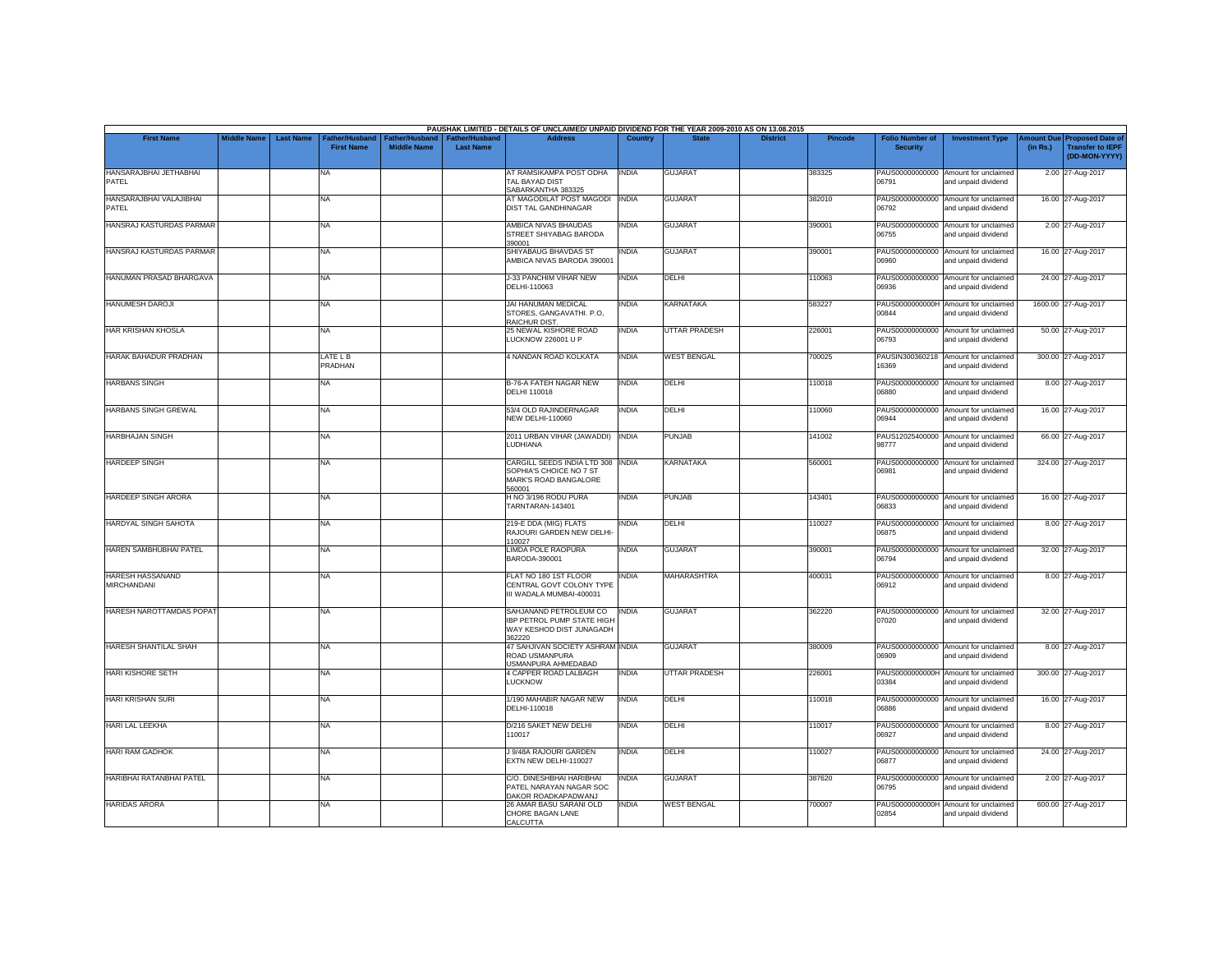| <b>First Name</b>                            | <b>Middle Name</b> | <b>Last Name</b> | Father/Husband    | Father/Husband     | <b>Father/Husband</b> | <b>Address</b>                                                                                   | Country      |                    | <b>District</b> | <b>Pincode</b> | <b>Folio Number of</b>   | <b>Investment Type</b>                                      | <b>Imount Due</b> | <b>Proposed Date of</b>                  |
|----------------------------------------------|--------------------|------------------|-------------------|--------------------|-----------------------|--------------------------------------------------------------------------------------------------|--------------|--------------------|-----------------|----------------|--------------------------|-------------------------------------------------------------|-------------------|------------------------------------------|
|                                              |                    |                  | <b>First Name</b> | <b>Middle Name</b> | <b>Last Name</b>      |                                                                                                  |              |                    |                 |                | <b>Security</b>          |                                                             | (in Rs.)          | <b>Transfer to IEPF</b><br>(DD-MON-YYYY) |
| <b>HARIGANGABEN MOHANLAL</b><br>PARIKH       |                    |                  | NA                |                    |                       | <b>C/O NAVBHARAT AGENCIES</b><br>RIDDHI SIDDHI MARKET AT<br>SAVARKUNDLA DIST<br>BHAVNAGAR-364515 | <b>INDIA</b> | <b>GUJARAT</b>     |                 | 364515         | 06797                    | PAUS00000000000 Amount for unclaimed<br>and unpaid dividend |                   | 32.00 27-Aug-2017                        |
| HARIHAR HIRALAL JOSHI                        |                    |                  | NA                |                    |                       | NR CHAPANER DARWAJA<br>CHHIPWAD NAKA BARODA-<br>390006                                           | <b>INDIA</b> | <b>GUJARAT</b>     |                 | 390006         | 06836                    | PAUS00000000000 Amount for unclaimed<br>and unpaid dividend |                   | 16.00 27-Aug-2017                        |
| <b>HARIKRISHNADAS</b><br>PURUSHOTTAMDAS SHAH |                    |                  | NA                |                    |                       | AT & POST UTTARSANDA<br><b>VAHALBHAI'S KHADKI TAL</b><br>NADIAD DIST KAIRA PIN-387001            | <b>INDIA</b> | <b>GUJARAT</b>     |                 | 387001         | 06765                    | PAUS00000000000 Amount for unclaimed<br>and unpaid dividend |                   | 6.00 27-Aug-2017                         |
| HARILAL DWARKADAS SHAH                       |                    |                  | <b>NA</b>         |                    |                       | SALUN BAZAR KOVADA POLE<br>NADIAD DIST KAIRA PIN-387001                                          | <b>INDIA</b> | <b>GUJARAT</b>     |                 | 387001         | 06799                    | PAUS00000000000 Amount for unclaimed<br>and unpaid dividend |                   | 6.00 27-Aug-2017                         |
| <b>HARILAL TRIBHOVANDAS</b><br>GANDHI        |                    |                  | NA                |                    |                       | HANMANJI WALU FALIYU<br>NAVAPURA PADRA DIST<br>BARODA PIN-391440                                 | <b>INDIA</b> | <b>GUJARAT</b>     |                 | 391440         | 06800                    | PAUS00000000000 Amount for unclaimed<br>and unpaid dividend |                   | 2.00 27-Aug-2017                         |
| <b>HARIOM V NIGAM</b>                        |                    |                  | NA                |                    |                       | A 63/594 M I G COLONY<br>BANDRA EAST MUMBAI-400051                                               | <b>INDIA</b> | <b>MAHARASHTRA</b> |                 | 400051         | 06858                    | PAUS00000000000 Amount for unclaimed<br>and unpaid dividend |                   | 8.00 27-Aug-2017                         |
| HARIRAM C GOPWANI                            |                    |                  | NA                |                    |                       | FLAT NO 11 3RD FLOOR 2<br>NYLOR ROAD JASHAN MAHAL<br><b>PUNE 411001</b>                          | <b>INDIA</b> | MAHARASHTRA        |                 | 411001         | 06979                    | PAUS00000000000 Amount for unclaimed<br>and unpaid dividend |                   | 8.00 27-Aug-2017                         |
| HARIRAM TARACHAND JHAVERI                    |                    |                  | NA                |                    |                       | 201/202 WOODLAND 'B' 4<br>BUNGALOW (OSHIWA- RA) J P<br>ROAD ANDHERI WEST MUMBAI<br>400058-       | <b>INDIA</b> | <b>MAHARASHTRA</b> |                 | 400058         | 06899                    | PAUS00000000000 Amount for unclaimed<br>and unpaid dividend |                   | 24.00 27-Aug-2017                        |
| <b>HARIS MASOOD</b>                          |                    |                  | <b>NA</b>         |                    |                       | RAMNA BAGH NAYA TOLA<br>PATNA-800004                                                             | <b>INDIA</b> | <b>BIHAR</b>       |                 | 800004         | 06801                    | PAUS00000000000 Amount for unclaimed<br>and unpaid dividend |                   | 2.00 27-Aug-2017                         |
| HARISCHANDRA BHAILALBHAI<br>AMIN             |                    |                  | NA                |                    |                       | 23, PARISRAM SOCIETY,<br>SHUBHANPUR, VADODARA                                                    | <b>INDIA</b> | <b>GUJARAT</b>     |                 | 390007         | 00426                    | PAUS0000000000H Amount for unclaimed<br>and unpaid dividend |                   | 160.00 27-Aug-2017                       |
| HARISH CHANDRA AJMANI                        |                    |                  | NA                |                    |                       | LUXMI ELECTRIC CO 108 G T<br>ROAD GHAZIABAD                                                      | <b>INDIA</b> | UTTAR PRADESH      |                 | 201001         | 03903                    | PAUS0000000000H Amount for unclaimed<br>and unpaid dividend |                   | 200.00 27-Aug-2017                       |
| <b>HARISH CHHANGANI</b>                      |                    |                  | NA                |                    |                       | 838 JEEVAN DEEP COLONY NR. INDIA<br>SINDHI COLONY INDORE                                         |              | MADHYA PRADESH     |                 | 452001         | 03278                    | PAUS0000000000H Amount for unclaimed<br>and unpaid dividend |                   | 200.00 27-Aug-2017                       |
| <b>HARISH GAMBHIR</b>                        |                    |                  | NA                |                    |                       | C-449(BASEMENT)<br>CHITTARANJAN PARK NEW<br>DFI HI                                               | <b>INDIA</b> | <b>MAHARASHTRA</b> |                 | 440019         | 06883                    | PAUS00000000000 Amount for unclaimed<br>and unpaid dividend |                   | 8.00 27-Aug-2017                         |
| <b>HARISH KUMAR</b>                          |                    |                  | NA                |                    |                       | V & PO DAULATABAD DISTT<br>GURGAON HARYANA 123505                                                | <b>INDIA</b> | <b>HARYANA</b>     |                 | 23505          | 07024                    | PAUS00000000000 Amount for unclaimed<br>and unpaid dividend |                   | 16.00 27-Aug-2017                        |
| HARISHBHAI MANUBHAI BHATT                    |                    |                  | NA                |                    |                       | HAVELI STREET GANDEVI DIST INDIA<br>BULSAR PIN-396360                                            |              | <b>GUJARAT</b>     |                 | 396360         | 06802                    | PAUS00000000000 Amount for unclaimed<br>and unpaid dividend |                   | 16.00 27-Aug-2017                        |
| HARISHBHAI MANUBHAI BHATT                    |                    |                  | NA                |                    |                       | HAVELI STREET GANDEVI DIST INDIA<br>BULSAR PIN-396360                                            |              | <b>GUJARAT</b>     |                 | 396360         | <b>CO830</b>             | PAUS00000000000 Amount for unclaimed<br>and unpaid dividend |                   | 16.00 27-Aug-2017                        |
| <b>HARISHBHAI N BHATT</b>                    |                    |                  | NA                |                    |                       | 45 LAXMIDAS NAGAR PART 2<br><b>BEHIND ESI HOSPITAL GOTRI</b><br>ROAD VADODARA                    | <b>INDIA</b> | <b>GUJARAT</b>     |                 | 390015         | 04502                    | PAUS0000000000H Amount for unclaimed<br>and unpaid dividend |                   | 200.00 27-Aug-2017                       |
| <b>HARISHCHANDRA B</b>                       |                    |                  | NA                |                    |                       | 4/12 SILVER NEST KINGS<br>CIRCLE MUMBAI-400019                                                   | <b>INDIA</b> | <b>MAHARASHTRA</b> |                 | 400019         | 06855                    | PAUS00000000000 Amount for unclaimed<br>and unpaid dividend |                   | 8.00 27-Aug-2017                         |
| <b>HARISHKUMAR GOVINDBHAI</b><br>PATFI       |                    |                  | <b>NA</b>         |                    |                       | HARIKRIPA NIVAS CHHANI DIST INDIA<br>BARODA PIN-391740                                           |              | <b>GUJARAT</b>     |                 | 391740         | PAUS00000000000<br>06805 | Amount for unclaimed<br>and unpaid dividend                 |                   | 6.00 27-Aug-2017                         |
| HARISHKUMAR HARIDAS BARAI                    |                    |                  | NA                |                    |                       | NEAR GOPAL BAG RACE<br>COURSE CIRCLE BARODA-<br>390002                                           | <b>INDIA</b> | <b>GUJARAT</b>     |                 | 390002         | 06747                    | PAUS00000000000 Amount for unclaimed<br>and unpaid dividend |                   | 2.00 27-Aug-2017                         |
| <b>HARISING JESINGBHAI</b><br>CHAUDHARI      |                    |                  | NA.               |                    |                       | 4 SHREYANAGAR SOCIETY<br>SUBHANPURA BARODA-390007                                                | <b>INDIA</b> | <b>GUJARAT</b>     |                 | 390007         | 06941                    | PAUS00000000000 Amount for unclaimed<br>and unpaid dividend |                   | 22.00 27-Aug-2017                        |
| HARIVADAN MANILAL PARIKH                     |                    |                  | NA                |                    |                       | <b>BAJWADA SHETH SERI</b><br>BARODA 390001                                                       | <b>INDIA</b> | <b>GUJARAT</b>     |                 | 390001         | 06739                    | PAUS00000000000 Amount for unclaimed<br>and unpaid dividend |                   | 10.00 27-Aug-2017                        |
| <b>HARJEET SINGH D BHATIA</b>                |                    |                  | NA                |                    |                       | C/O JANTA ROAD LINES<br>26, AHMEDABAD WARE -<br>HOUSING NAROL CHAR RASTA<br>AHMEDABAD 3824-05 -  | <b>INDIA</b> | <b>GUJARAT</b>     |                 | 382405         | 06996                    | PAUS00000000000 Amount for unclaimed<br>and unpaid dividend |                   | 32.00 27-Aug-2017                        |
| <b>HARJIT KAUR</b>                           |                    |                  | NA                |                    |                       | B-2/117 SAFDARJANG ENCLAVE INDIA<br>DELHI-110029                                                 |              | DELHI              |                 | 110029         | 06882                    | PAUS00000000000 Amount for unclaimed<br>and unpaid dividend |                   | 8.00 27-Aug-2017                         |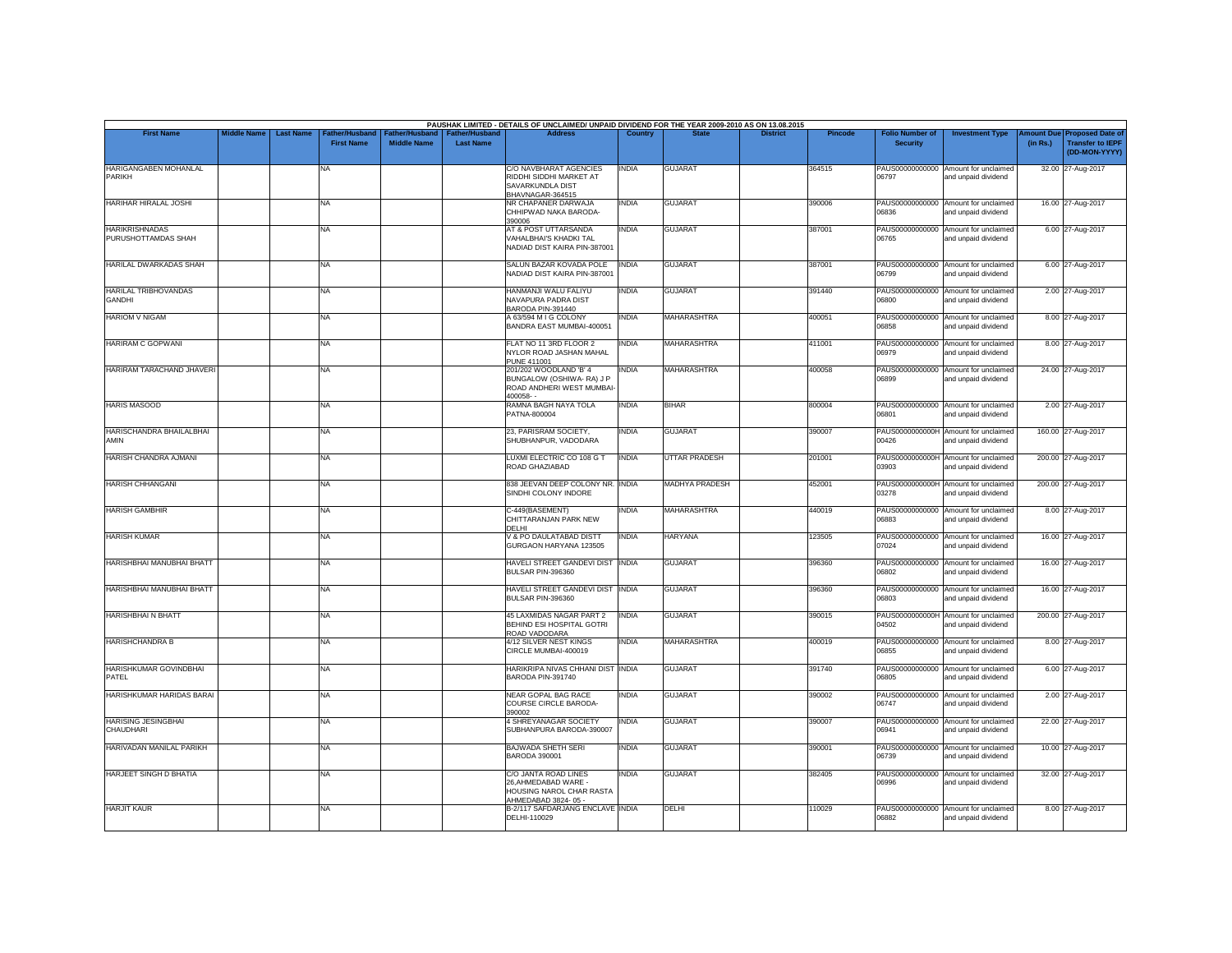|                                               |                    |                  |                                           |                                      |                                           | PAUSHAK LIMITED - DETAILS OF UNCLAIMED/ UNPAID DIVIDEND FOR THE YEAR 2009-2010 AS ON 13.08.2015        |              |                       |                 |                |                                           |                                                             |                       |                                                                     |
|-----------------------------------------------|--------------------|------------------|-------------------------------------------|--------------------------------------|-------------------------------------------|--------------------------------------------------------------------------------------------------------|--------------|-----------------------|-----------------|----------------|-------------------------------------------|-------------------------------------------------------------|-----------------------|---------------------------------------------------------------------|
| <b>First Name</b>                             | <b>Middle Name</b> | <b>Last Name</b> | Father/Husband<br><b>First Name</b>       | Father/Husband<br><b>Middle Name</b> | <b>Father/Husband</b><br><b>Last Name</b> | <b>Address</b>                                                                                         | Country      | <b>State</b>          | <b>District</b> | <b>Pincode</b> | <b>Folio Number of</b><br><b>Security</b> | <b>Investment Type</b>                                      | mount Due<br>(in Rs.) | <b>Proposed Date of</b><br><b>Transfer to IEPF</b><br>(DD-MON-YYYY) |
| HARMANBHAI CHHOTABHAI<br>PATEL                |                    |                  | <b>NA</b>                                 |                                      |                                           | 81 KUNJ SOCIETY BARODA-<br>390001                                                                      | <b>INDIA</b> | <b>GUJARAT</b>        |                 | 390001         | 06806                                     | PAUS00000000000 Amount for unclaimed<br>and unpaid dividend |                       | 2.00 27-Aug-2017                                                    |
| HARMANBHAI GOKALBHAI<br>PATEL                 |                    |                  | <b>NA</b>                                 |                                      |                                           | AT & PO KAMROL VIA JAROD<br>TAL VAGHODIA DIST BARODA<br>PIN-391510                                     | <b>INDIA</b> | <b>GUJARAT</b>        |                 | 391510         | 06807                                     | PAUS00000000000 Amount for unclaimed<br>and unpaid dividend |                       | 6.00 27-Aug-2017                                                    |
| <b>HARNAM SINGH MAGHAR</b><br>SINGH GHATEHORD |                    |                  | <b>NA</b>                                 |                                      |                                           | 9 DIGNITY PLOT 134 NR BON<br>BON OFF J P ROAD 4<br><b>BUNGLOW ANDHERI WEST</b><br><b>MUMBAI 400058</b> | <b>INDIA</b> | <b>MAHARASHTRA</b>    |                 | 400058         | 06853                                     | PAUS00000000000 Amount for unclaimed<br>and unpaid dividend |                       | 8.00 27-Aug-2017                                                    |
| <b>HARPREET KHURANA</b>                       |                    |                  | <b>NA</b>                                 |                                      |                                           | D-93, SECTOR 36, NOIDA, DIST.<br>GAUTAM BUDH NAGAR (UP)-<br>201303                                     | <b>INDIA</b> | <b>UTTAR PRADESH</b>  |                 | 201303         | 06963                                     | PAUS00000000000 Amount for unclaimed<br>and unpaid dividend |                       | 8.00 27-Aug-2017                                                    |
| HARSAD VALLAVDAS DESAI                        |                    |                  | <b>NA</b>                                 |                                      |                                           | 8A KAMDARNAGAR NEAR T B<br>HOSPITAL GOTRI RD BARODA<br>390007                                          | <b>INDIA</b> | <b>GUJARAT</b>        |                 | 390007         | 06756                                     | PAUS00000000000 Amount for unclaimed<br>and unpaid dividend |                       | 10.00 27-Aug-2017                                                   |
| <b>HARSH SHARMA</b>                           |                    |                  | <b>NA</b>                                 |                                      |                                           | 202 JAORA TOWERS 22<br>MANORAMAGANJ INDORE                                                             | <b>INDIA</b> | <b>MADHYA PRADESH</b> |                 | 452001         | 03281                                     | PAUS0000000000H Amount for unclaimed<br>and unpaid dividend |                       | 200.00 27-Aug-2017                                                  |
| <b>HARSHA TRIVEDI</b>                         |                    |                  | <b>NA</b>                                 |                                      |                                           | 2 JANVISHRAM SOCIETY<br>POLYTECHNIC AHMEDABAD<br>380015                                                | <b>INDIA</b> | <b>GUJARAT</b>        |                 | 380015         | 06986                                     | PAUS00000000000 Amount for unclaimed<br>and unpaid dividend |                       | 16.00 27-Aug-2017                                                   |
| HARSHAD KUMAR PATEL                           |                    |                  | <b>NA</b>                                 |                                      |                                           | 11 OLD SINDHI COLONY<br><b>BHOPAL 462002</b>                                                           | <b>INDIA</b> | <b>MADHYA PRADESH</b> |                 | 462002         | 06923                                     | PAUS00000000000 Amount for unclaimed<br>and unpaid dividend |                       | 16.00 27-Aug-2017                                                   |
| <b>HARSHAD MANIBHAI AMIN</b>                  |                    |                  | <b>NA</b>                                 |                                      |                                           | <b>BEHIND HARIKRIPA SOCIETY</b><br>GOTRI ROAD BARODA 390015                                            | <b>INDIA</b> | <b>GUJARAT</b>        |                 | 390015         | PAUS00000000000<br>06947                  | Amount for unclaimed<br>and unpaid dividend                 |                       | 2.00 27-Aug-2017                                                    |
| HARSHAD PUNJABHAI PATEL                       |                    |                  | <b>NA</b>                                 |                                      |                                           | 7 PARISHRAM SOCIETY<br>SUBHANPURA BARODA-390007                                                        | <b>INDIA</b> | <b>GUJARAT</b>        |                 | 390007         | 06748                                     | PAUS00000000000 Amount for unclaimed<br>and unpaid dividend |                       | 12.00 27-Aug-2017                                                   |
| HARSHAD RAI BRAHMBHATT                        |                    |                  | <b>NA</b>                                 |                                      |                                           | <b>GUJRATI KOTHI SWAMI BAGH</b><br><b>AGRA</b>                                                         | <b>INDIA</b> | <b>UTTAR PRADESH</b>  |                 | 282005         | 03946                                     | PAUS0000000000H Amount for unclaimed<br>and unpaid dividend |                       | 200.00 27-Aug-2017                                                  |
| HARSHADBHAI NARANBHAI<br>PATEL                |                    |                  | <b>NA</b>                                 |                                      |                                           | BAZAR STREET C/O RARILAL<br>DAMODARDAS PATEL BAZAR,<br>GATIDEVI DIST. NAVSARI                          | <b>INDIA</b> | <b>GUJARAT</b>        |                 | 396360         | 07043                                     | PAUS00000000000 Amount for unclaimed<br>and unpaid dividend |                       | 32.00 27-Aug-2017                                                   |
| HARSHADBHAI PUNJABHAI<br>PATEL                |                    |                  | <b>NA</b>                                 |                                      |                                           | 7 PARISHRAM SOCIETY<br>SUBHANPURA BARODA 390007                                                        | <b>INDIA</b> | <b>GUJARAT</b>        |                 | 390007         | 06958                                     | PAUS00000000000 Amount for unclaimed<br>and unpaid dividend |                       | 2.00 27-Aug-2017                                                    |
| HARSHADRAY HIMATLAL SHAH                      |                    |                  | <b>NA</b>                                 |                                      |                                           | <b>BHADRA KALI MATA'S POLE</b><br>RAOPURA BARODA-390001                                                | <b>INDIA</b> | <b>GUJARAT</b>        |                 | 390001         | PAUS00000000000<br>06950                  | Amount for unclaimed<br>and unpaid dividend                 |                       | 2.00 27-Aug-2017                                                    |
| HARSHADRAY KANCHANLAL<br><b>MEHTA</b>         |                    |                  | <b>NA</b>                                 |                                      |                                           | C/O KANCHANLAL M MEHTA<br>BAZAR OPP DARGHA KALOL<br>PANCHMAHALS 389330                                 | <b>INDIA</b> | <b>GUJARAT</b>        |                 | 389330         | 88880                                     | PAUS00000000000 Amount for unclaimed<br>and unpaid dividend |                       | 8.00 27-Aug-2017                                                    |
| <b>HARSHINI DEV</b>                           |                    |                  | <b>NA</b>                                 |                                      |                                           | 445 7TH CROSS 2ND BLOCK C T INDIA<br>NAGAR BANGALORE 560032                                            |              | <b>KARNATAKA</b>      |                 | 560032         | 06978                                     | PAUS00000000000 Amount for unclaimed<br>and unpaid dividend |                       | 16.00 27-Aug-2017                                                   |
| HARVADAN KIKABHAI MEHTA                       |                    |                  | <b>NA</b>                                 |                                      |                                           | <b>7 SAMETSIKHAR SOCIETY</b><br>NARANNAGAR ROAD PALDI<br>AHMEDABAD-380007                              | <b>INDIA</b> | <b>GUJARAT</b>        |                 | 380007         | 06769                                     | PAUS00000000000 Amount for unclaimed<br>and unpaid dividend |                       | 6.00 27-Aug-2017                                                    |
| HASMUKHBEN AMRATLAL<br><b>DESAI</b>           |                    |                  | <b>NA</b>                                 |                                      |                                           | <b>25 RATNAKUNJ</b><br>MAHADEVNAGAR SOCIETY<br>SAGRAMPURA SURAT-395002                                 | <b>INDIA</b> | <b>GUJARAT</b>        |                 | 395002         | 06770                                     | PAUS00000000000 Amount for unclaimed<br>and unpaid dividend |                       | 6.00 27-Aug-2017                                                    |
| HASMUKHBHAI CHUNIBHAI<br><b>PATEL</b>         |                    |                  | <b>NA</b>                                 |                                      |                                           | AT & PO JITODIA TAK ANAND<br>DIST KAIRA PIN-388001                                                     | <b>INDIA</b> | <b>GUJARAT</b>        |                 | 388001         | PAUS00000000000<br>06815                  | Amount for unclaimed<br>and unpaid dividend                 |                       | 2.00 27-Aug-2017                                                    |
| HASMUKHBHAI RAOJIBHAI<br>PATEL                |                    |                  | <b>NA</b>                                 |                                      |                                           | 34 JAISATYANARAYAN<br>SOCIETY NO.1 B/H ALEMBIC<br>NAGAR OPP BAPU<br>DARGHAGORWA REFINERY<br>ROAD       | <b>INDIA</b> | <b>GUJARAT</b>        |                 | 390003         | 06753                                     | PAUS00000000000 Amount for unclaimed<br>and unpaid dividend |                       | 16.00 27-Aug-2017                                                   |
| HASMUKHBHAI SHANABHAI<br>PATEL                |                    |                  | <b>NA</b>                                 |                                      |                                           | AT RODH POST AMOD TA<br>AMOD DIST BROACH PIN-<br>392110                                                | <b>INDIA</b> | <b>GUJARAT</b>        |                 | 392110         | 06818                                     | PAUS00000000000 Amount for unclaimed<br>and unpaid dividend |                       | 32.00 27-Aug-2017                                                   |
| HASMUKHBHAI VIRAMBHAI<br>PATEL                |                    |                  | <b>VIRAMBHAI</b><br>KASHIRAMBHAI<br>PATEL |                                      |                                           | A 57 HARBHOLANATH PARK N H INDIA<br>NO 8 ODHAVAHMEDABAD                                                |              | <b>GUJARAT</b>        |                 | 382415         | 09795                                     | PAUS12033200002 Amount for unclaimed<br>and unpaid dividend |                       | 4.00 27-Aug-2017                                                    |
| HASMUKHLAL MANILAL DEVI                       |                    |                  | <b>NA</b>                                 |                                      |                                           | 214 GUSHAPARIKHLAL MADAN<br>GOPAL'S HAVELI ROAD<br>AHMEDABAD 380001                                    | <b>INDIA</b> | <b>GUJARAT</b>        |                 | 380001         | 07002                                     | PAUS00000000000 Amount for unclaimed<br>and unpaid dividend |                       | 6.00 27-Aug-2017                                                    |
| <b>HASMUKHRAI KANTILAL</b><br><b>GANDHI</b>   |                    |                  | <b>NA</b>                                 |                                      |                                           | 33 KAHAN NAGARA SOCIETY<br>PALATANA ROAD<br>SONGADHTAL. SIHOR                                          | <b>INDIA</b> | <b>GUJARAT</b>        |                 | 364250         | PAUS00000000000<br>06939                  | Amount for unclaimed<br>and unpaid dividend                 |                       | 32.00 27-Aug-2017                                                   |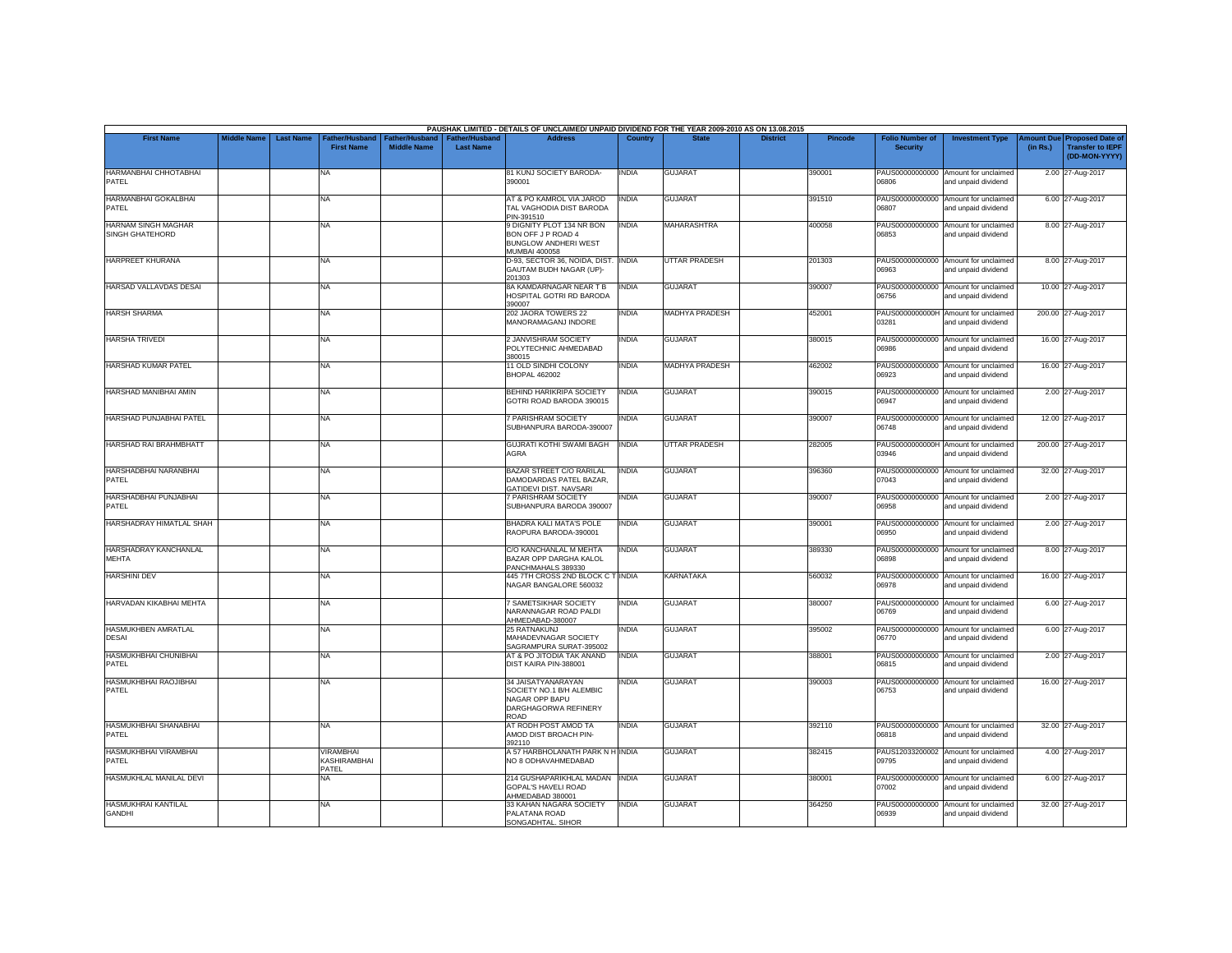|                                               |                    |                  |                                                 |                                      |                                           | PAUSHAK LIMITED - DETAILS OF UNCLAIMED/ UNPAID DIVIDEND FOR THE YEAR 2009-2010 AS ON 13.08.2015                        |              |                       |                 |                |                                           |                                                             |                       |                                                                     |
|-----------------------------------------------|--------------------|------------------|-------------------------------------------------|--------------------------------------|-------------------------------------------|------------------------------------------------------------------------------------------------------------------------|--------------|-----------------------|-----------------|----------------|-------------------------------------------|-------------------------------------------------------------|-----------------------|---------------------------------------------------------------------|
| <b>First Name</b>                             | <b>Middle Name</b> | <b>Last Name</b> | ather/Husband <sup>-</sup><br><b>First Name</b> | Father/Husband<br><b>Middle Name</b> | <b>Father/Husband</b><br><b>Last Name</b> | <b>Address</b>                                                                                                         | Country      | <b>State</b>          | <b>District</b> | <b>Pincode</b> | <b>Folio Number of</b><br><b>Security</b> | <b>Investment Type</b>                                      | mount Due<br>(in Rs.) | <b>Proposed Date of</b><br><b>Transfer to IEPF</b><br>(DD-MON-YYYY) |
| HASMUKLAL KARAMCHAND<br><b>GANDHI</b>         |                    |                  | <b>NA</b>                                       |                                      |                                           | KUVERJI DEVSHI CHAWL 2ND<br>FL B S ROAD OPP ZARAPKAR<br>SHOW ROOM DADAR W RLY<br><b>MUMBAI 400028</b>                  | <b>INDIA</b> | <b>MAHARASHTRA</b>    |                 | 400028         | 06920                                     | PAUS00000000000 Amount for unclaimed<br>and unpaid dividend |                       | 8.00 27-Aug-2017                                                    |
| HASSANAND DIALANI                             |                    |                  | <b>NA</b>                                       |                                      |                                           | HOUSE NO-8/236 MALVIYA<br>NAGAR JAIPUR                                                                                 | <b>INDIA</b> | <b>RAJASTHAN</b>      |                 | 302017         | 06871                                     | PAUS00000000000 Amount for unclaimed<br>and unpaid dividend |                       | 8.00 27-Aug-2017                                                    |
| HASUMATI KANAIYALAL<br><b>TRIVEDI</b>         |                    |                  | <b>NA</b>                                       |                                      |                                           | 16 HUDEO BLOCK NO-11<br>ELLORAPARK RACE COURCE<br>ROAD BARODA-390007                                                   | INDIA        | <b>GUJARAT</b>        |                 | 390007         | 06758                                     | PAUS00000000000 Amount for unclaimed<br>and unpaid dividend |                       | 2.00 27-Aug-2017                                                    |
| HASUMATI KESRICHAND SHAH                      |                    |                  | <b>NA</b>                                       |                                      |                                           | 426 A SHRI VISHNU NIKETAN<br>SARDAR PATEL ROAD MUMBAI-<br>400004                                                       | <b>INDIA</b> | <b>MAHARASHTRA</b>    |                 | 400004         | 06911                                     | PAUS00000000000 Amount for unclaimed<br>and unpaid dividend |                       | 8.00 27-Aug-2017                                                    |
| <b>HASUMATI MAHENDRAKUMAR</b><br><b>MEHTA</b> |                    |                  | <b>NA</b>                                       |                                      |                                           | C/O LALBHAI P PARIKH 205<br>RASHMIWILA MAKERIWAD<br>RAIPUR AHMEDABAD-380001                                            | <b>INDIA</b> | <b>GUJARAT</b>        |                 | 380001         | 06896                                     | PAUS00000000000 Amount for unclaimed<br>and unpaid dividend |                       | 16.00 27-Aug-2017                                                   |
| HASUMATI SHANKERLAL VYAS                      |                    |                  | <b>NA</b>                                       |                                      |                                           | LADWADA SHANKHDI SHERI<br>BARODA 390001                                                                                | <b>INDIA</b> | <b>GUJARAT</b>        |                 | 390001         | 06757                                     | PAUS00000000000 Amount for unclaimed<br>and unpaid dividend |                       | 2.00 27-Aug-2017                                                    |
| <b>HAYATHUNNISA</b>                           |                    |                  | <b>NA</b>                                       |                                      |                                           | F/7 ALEMBIC GLASS COLONY<br>WHITEFIELD BANGALORE-<br>560066                                                            | <b>INDIA</b> | KARNATAKA             |                 | 560066         | 06838                                     | PAUS00000000000 Amount for unclaimed<br>and unpaid dividend |                       | 16.00 27-Aug-2017                                                   |
| <b>HELLY PATEL</b>                            |                    |                  | <b>NA</b>                                       |                                      |                                           | 212/CJAGNNATHPURAM NEAR<br>LAL BAUG CROSSING<br>MANJALPUR, BARODA - 390011                                             | <b>INDIA</b> | <b>GUJARAT</b>        |                 | 390011         | 07012                                     | PAUS00000000000 Amount for unclaimed<br>and unpaid dividend |                       | 2.00 27-Aug-2017                                                    |
| HEMA HARIHARAN                                |                    |                  | <b>NA</b>                                       |                                      |                                           | C/O PARVATHY MEDICALS<br>PULLEPPADY COCHIN                                                                             | INDIA        | <b>KERALA</b>         |                 | 682035         | 02007                                     | PAUS0000000000H Amount for unclaimed<br>and unpaid dividend |                       | 200.00 27-Aug-2017                                                  |
| HEMA HARISH PUNJABI                           |                    |                  | <b>NA</b>                                       |                                      |                                           | HARIOM MEDICAL STORE NR.<br>N.K. SCHOOL 32,<br>SACHIDANAND SHOPPING<br>CENTRE PETLAD                                   | <b>INDIA</b> | <b>GUJARAT</b>        |                 | 388450         | 57841                                     | PAUSIN301991101 Amount for unclaimed<br>and unpaid dividend |                       | 400.00 27-Aug-2017                                                  |
| <b>HEMA KABRAWALA</b>                         |                    |                  | <b>NA</b>                                       |                                      |                                           | 406 RATANPARK ADAJAN PATIA INDIA<br><b>SURAT</b>                                                                       |              | <b>GUJARAT</b>        |                 | 395001         | 07010                                     | PAUS00000000000 Amount for unclaimed<br>and unpaid dividend |                       | 6.00 27-Aug-2017                                                    |
| <b>HEMA MISTRY</b>                            |                    |                  | <b>NA</b>                                       |                                      |                                           | C/O. MS.CHHAYA P PATEL<br>KAMAL PRAG, 25 ATMAJYOTI<br>CO.OP HOUSING S OPP<br>ATMAJYOTI TEMPLE<br>GATE, ELLORA PARK, VA | INDIA        | <b>GUJARAT</b>        |                 | 390007         | 04610                                     | PAUS0000000000H Amount for unclaimed<br>and unpaid dividend |                       | 200.00 27-Aug-2017                                                  |
| <b>HEMALATA MADHAO</b><br><b>CHOURIKAR</b>    |                    |                  | <b>NA</b>                                       |                                      |                                           | H/6, Nav Prabhat Chs Ltd. Sant<br>Janabai Marg Vile Parle(E)                                                           | <b>INDIA</b> | <b>MAHARASHTRA</b>    |                 | 400057         | 03754                                     | PAUS0000000000H Amount for unclaimed<br>and unpaid dividend |                       | 300.00 27-Aug-2017                                                  |
| HEMALATHA RAJANIKANT<br>DESAI                 |                    |                  | <b>NA</b>                                       |                                      |                                           | 11. UTKARSH SOCIETY. BH<br>POLYTECHNIC COLLEG<br>BHOLAV, DT BHARUCH<br><b>GUJARAT</b>                                  | <b>INDIA</b> | <b>GUJARAT</b>        |                 | 392002         | 00381                                     | PAUS0000000000H Amount for unclaimed<br>and unpaid dividend |                       | 200.00 27-Aug-2017                                                  |
| HEMANGINI BHANUPRASAD<br>MEHTA                |                    |                  | <b>NA</b>                                       |                                      |                                           | 755 BHAW'S POLE RAIPUR<br>AHMEDABAD-380001                                                                             | <b>INDIA</b> | <b>GUJARAT</b>        |                 | 380001         | 06844                                     | PAUS00000000000 Amount for unclaimed<br>and unpaid dividend |                       | 8.00 27-Aug-2017                                                    |
| <b>HEMANT AMIN</b>                            |                    |                  | <b>NA</b>                                       |                                      |                                           | 13 SHREYA NAGAR SOC<br>SUBHANPURA VADODARA                                                                             | INDIA        | <b>GUJARAT</b>        |                 | 390007         | 04641                                     | PAUS0000000000H Amount for unclaimed<br>and unpaid dividend |                       | 200.00 27-Aug-2017                                                  |
| <b>HEMANT KUMAR CHATURVEDI</b>                |                    |                  | <b>NA</b>                                       |                                      |                                           | A 294 NEW MINAL RESIDANCY J INDIA<br>K ROAD BHOPAL                                                                     |              | <b>MADHYA PRADESH</b> |                 | 462023         | PAUS0000000000H<br>03349                  | Amount for unclaimed<br>and unpaid dividend                 |                       | 200.00 27-Aug-2017                                                  |
| HEMANTKUMAR MANILAL<br><b>BHATT</b>           |                    |                  | <b>NA</b>                                       |                                      |                                           | "GAYATRI" A-22 NARENDRA<br>PARK BEHIND MEN- TAL<br>HOSPITAL NR POSTAL<br>TRAINING CENTER -<br>KARELIBAUG BARODA-390001 | <b>INDIA</b> | <b>GUJARAT</b>        |                 | 390001         | 06733                                     | PAUS00000000000 Amount for unclaimed<br>and unpaid dividend |                       | 2.00 27-Aug-2017                                                    |
| HEMARADDI VENKARADDI<br>GANGAL                |                    |                  | <b>NA</b>                                       |                                      |                                           | C/O VENKATESHWAR AGRO<br>SERVICE CENTRE HANCHINAL<br>TAL SAUNDATTI 591126                                              | <b>INDIA</b> | <b>KARNATAKA</b>      |                 | 591126         | 06831                                     | PAUS00000000000 Amount for unclaimed<br>and unpaid dividend |                       | 32.00 27-Aug-2017                                                   |
| <b>HEMENDRA J PARIKH</b>                      |                    |                  | <b>NA</b>                                       |                                      |                                           | 36 MUKTANAND SOCIETY<br>KARELIBAG BARODA-390001                                                                        | INDIA        | <b>GUJARAT</b>        |                 | 390001         | 06820                                     | PAUS00000000000 Amount for unclaimed<br>and unpaid dividend |                       | 2.00 27-Aug-2017                                                    |
| HEMENDRA RAMANLAL SHAH                        |                    |                  | <b>NA</b>                                       |                                      |                                           | KANPURA VYARA DIST SURAT<br>PIN-394650                                                                                 | <b>INDIA</b> | <b>GUJARAT</b>        |                 | 394650         | PAUS00000000000<br>06773                  | Amount for unclaimed<br>and unpaid dividend                 |                       | 32.00 27-Aug-2017                                                   |
| HEMLATA NATUBHAI THAKORE                      |                    |                  | <b>NA</b>                                       |                                      |                                           | F-31 ALEMBIC GLASS COLONY<br>WHITEFIELD BANGALORE-<br>560066                                                           | <b>INDIA</b> | <b>KARNATAKA</b>      |                 | 560066         | 06822                                     | PAUS00000000000 Amount for unclaimed<br>and unpaid dividend |                       | 66.00 27-Aug-2017                                                   |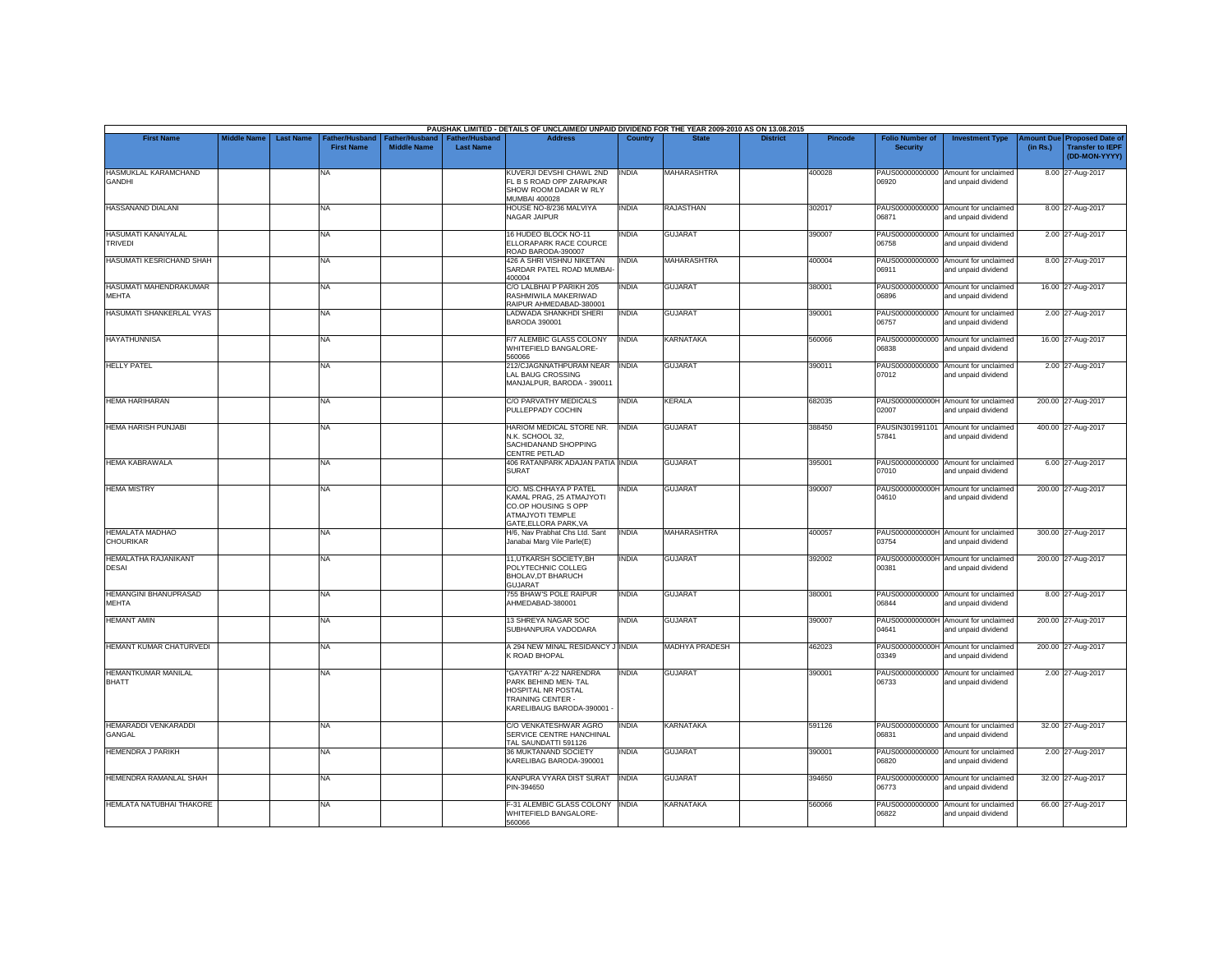|                                             |                    |                  |                                                          |                                             |                                           | PAUSHAK LIMITED - DETAILS OF UNCLAIMED/ UNPAID DIVIDEND FOR THE YEAR 2009-2010 AS ON 13.08.2015 |                |                      |                 |                |                                           |                                                             |          |                                                                                |
|---------------------------------------------|--------------------|------------------|----------------------------------------------------------|---------------------------------------------|-------------------------------------------|-------------------------------------------------------------------------------------------------|----------------|----------------------|-----------------|----------------|-------------------------------------------|-------------------------------------------------------------|----------|--------------------------------------------------------------------------------|
| <b>First Name</b>                           | <b>Middle Name</b> | <b>Last Name</b> | Father/Husband<br><b>First Name</b>                      | <b>Father/Husband</b><br><b>Middle Name</b> | <b>Father/Husband</b><br><b>Last Name</b> | <b>Address</b>                                                                                  | <b>Country</b> | <b>State</b>         | <b>District</b> | <b>Pincode</b> | <b>Folio Number of</b><br><b>Security</b> | <b>Investment Type</b>                                      | (in Rs.) | <b>Amount Due Proposed Date of</b><br><b>Transfer to IEPF</b><br>(DD-MON-YYYY) |
| <b>HEMLATHA</b>                             |                    |                  | <b>NA</b>                                                |                                             |                                           | C/O RAMESH NOVELTY 100/3<br>MAMULPET BANGALORE                                                  | <b>INDIA</b>   | KARNATAKA            |                 | 560053         | 05154                                     | PAUS0000000000H Amount for unclaimed<br>and unpaid dividend |          | 8.00 27-Aug-2017                                                               |
| <b>HENAL P PATEL</b>                        |                    |                  | <b>NA</b>                                                |                                             |                                           | 5. VALLABHNAGAR SOCIETY<br>ODHAV AHMEDABAD 382415                                               | INDIA          | <b>GUJARAT</b>       |                 | 382415         | 06989                                     | PAUS00000000000 Amount for unclaimed<br>and unpaid dividend |          | 32.00 27-Aug-2017                                                              |
| <b>HET RAM AGARWAL</b>                      |                    |                  | <b>NA</b>                                                |                                             |                                           | C/O SHIV INDUSTRIES KEDAL<br>GUNJ ALWAR-301001                                                  | <b>INDIA</b>   | <b>RAJASTHAN</b>     |                 | 301001         | 06872                                     | PAUS00000000000 Amount for unclaimed<br>and unpaid dividend |          | 8.00 27-Aug-2017                                                               |
| HIMANSHU C SHAH                             |                    |                  | <b>NA</b>                                                |                                             |                                           | C-11 JANTANAGAR CO-OP HSG INDIA<br>SOC SAIYAD VASNA ROAD<br><b>BARODA</b>                       |                | DELHI                |                 | 110005         | 06951                                     | PAUS00000000000 Amount for unclaimed<br>and unpaid dividend |          | 66.00 27-Aug-2017                                                              |
| <b>HIMANSHU C SHAH</b>                      |                    |                  | <b>NA</b>                                                |                                             |                                           | C/11 JANTA NAGAR SAIYED<br>VASNA ROAD VADODARA                                                  | <b>INDIA</b>   | <b>GUJARAT</b>       |                 | 390015         | 04702                                     | PAUS0000000000H Amount for unclaimed<br>and unpaid dividend |          | 200.00 27-Aug-2017                                                             |
| HIMANSHU RAMNIKLAL PATEL                    |                    |                  | <b>NA</b>                                                |                                             |                                           | <b>BHOGILAL CONTRACTORS</b><br>BLDG OPP OLD PILOT DAIRY<br>KANKARIA ROAD AHMEDABAD<br>380022    | <b>INDIA</b>   | <b>GUJARAT</b>       |                 | 380022         | 06956                                     | PAUS00000000000 Amount for unclaimed<br>and unpaid dividend |          | 16.00 27-Aug-2017                                                              |
| <b>HIMANSHUBHAI</b><br>HARENDRAKUMAR PAREKH |                    |                  | <b>NA</b>                                                |                                             |                                           | PAREKH NIWAS 15-ALKAPURI<br>BARODA-390005                                                       | <b>INDIA</b>   | <b>GUJARAT</b>       |                 | 390005         | 06839                                     | PAUS00000000000 Amount for unclaimed<br>and unpaid dividend |          | 32.00 27-Aug-2017                                                              |
| HIMATLAL JERAMDAS SONI                      |                    |                  | <b>NA</b>                                                |                                             |                                           | AT & PO SOKHADA BAZAAR<br>DIST BARODA PIN-391240                                                | <b>INDIA</b>   | <b>GUJARAT</b>       |                 | 391240         | 06823                                     | PAUS00000000000 Amount for unclaimed<br>and unpaid dividend |          | 2.00 27-Aug-2017                                                               |
| HINA KANTILAL MEHTA                         |                    |                  | <b>NA</b>                                                |                                             |                                           | ROOM NO 15 1ST FLOOR<br><b>HIRAMANEK BUILDING 182</b><br>DADYSETH AGIARY LANE<br>MUMBAI-400002  | INDIA          | <b>MAHARASHTRA</b>   |                 | 400002         | PAUS00000000000<br>06932                  | Amount for unclaimed<br>and unpaid dividend                 |          | 8.00 27-Aug-2017                                                               |
| HINABEN JAYANTIBHAI PATEL                   |                    |                  | <b>NA</b>                                                |                                             |                                           | 30 SHREENATHJI SOCIETY B/H INDIA<br>RAILWAY STATION NADIAD<br>387001 DIST KHEDA GUJ             |                | <b>GUJARAT</b>       |                 | 387001         | 07032                                     | PAUS00000000000 Amount for unclaimed<br>and unpaid dividend |          | 6.00 27-Aug-2017                                                               |
| <b>HIND BHUSHAN SHARMA</b>                  |                    |                  | <b>NA</b>                                                |                                             |                                           | 12-F JANGPURA EXTENSION<br>NEW DELHI 110014                                                     | <b>INDIA</b>   | DELHI                |                 | 110014         | 06824                                     | PAUS00000000000 Amount for unclaimed<br>and unpaid dividend |          | 32.00 27-Aug-2017                                                              |
| HIRABEN RANCHHODLAL<br><b>PANCHAL</b>       |                    |                  | <b>NA</b>                                                |                                             |                                           | HOUSE NO 885 OPP HIRALAL'S INDIA<br>FACTORY LUNSAWAD GOLWAD<br>DARIYAPUR AHMEDABAD<br>380002    |                | <b>GUJARAT</b>       |                 | 380002         | 06841                                     | PAUS00000000000 Amount for unclaimed<br>and unpaid dividend |          | 16.00 27-Aug-2017                                                              |
| <b>HIRALAL MEHROTRA</b>                     |                    |                  | <b>NA</b>                                                |                                             |                                           | 35/30 BENGALI MOHALA<br>KANPUR KANPUR                                                           | INDIA          | <b>UTTAR PRADESH</b> |                 | 208001         | 06776                                     | PAUS00000000000 Amount for unclaimed<br>and unpaid dividend |          | 2.00 27-Aug-2017                                                               |
| HIRALAL MEHROTRA                            |                    |                  | <b>NA</b>                                                |                                             |                                           | 35/30 BENGALI MOHALA<br><b>KANPUR KANPUR</b>                                                    | <b>INDIA</b>   | <b>UTTAR PRADESH</b> |                 | 208001         | 06777                                     | PAUS00000000000 Amount for unclaimed<br>and unpaid dividend |          | 2.00 27-Aug-2017                                                               |
| <b>HIRAMAN BANDU BORSE</b>                  |                    |                  | <b>NA</b>                                                |                                             |                                           | MUNICIPAL COLONY ROOM NO INDIA<br>117 KAMATIPURA FATEHGANJ<br>BARODA 390002                     |                | <b>GUJARAT</b>       |                 | 390002         | 06825                                     | PAUS00000000000 Amount for unclaimed<br>and unpaid dividend |          | 2.00 27-Aug-2017                                                               |
| HIRANBHAI GIRISH PATEL MF G<br>G R PAT      |                    |                  | <b>NA</b>                                                |                                             |                                           | GIRDHAR NIVAS SARSA TA<br>ANAND DIST KAIRA 388365                                               | INDIA          | <b>GUJARAT</b>       |                 | 388365         | 06826                                     | PAUS00000000000 Amount for unclaimed<br>and unpaid dividend |          | 2.00 27-Aug-2017                                                               |
| HIREN SARATKUMAR SHAH                       |                    |                  | <b>NA</b>                                                |                                             |                                           | <b>19 RADHIKA ROW HOUSE</b><br>RAMDEV NAGAR SETELITE<br>ROAD AHMEDABAD 380054                   | INDIA          | <b>GUJARAT</b>       |                 | 380054         | 07026                                     | PAUS00000000000 Amount for unclaimed<br>and unpaid dividend |          | 16.00 27-Aug-2017                                                              |
| <b>HIREN SHANTIBHAI GONDALIYA</b>           |                    |                  | <b>SHANTIBHAI</b><br><b>HARIBHAI</b><br><b>GONDALIYA</b> |                                             |                                           | AT OLIYA TAL S KUNDLA<br>AMRELI GUJARAT                                                         | <b>INDIA</b>   | <b>GUJARAT</b>       |                 | 364515         | PAUSIN300214123<br>34045                  | Amount for unclaimed<br>and unpaid dividend                 |          | 10.00 27-Aug-2017                                                              |
| HITENDRA KRISHNALAL SHAH                    |                    |                  | NA                                                       |                                             |                                           | 8 KAILAS SOCIETY WAGHODIA INDIA<br>ROAD OUT OF PANIGATE<br>BARODA-390006                        |                | <b>GUJARAT</b>       |                 | 390006         | 06828                                     | PAUS00000000000 Amount for unclaimed<br>and unpaid dividend |          | 2.00 27-Aug-2017                                                               |
| HITENDRA MAHENDRABHAI<br>SHAH               |                    |                  | <b>NA</b>                                                |                                             |                                           | 19 MAMA'S POLE RAOPURA<br>VADODARA 390001                                                       | <b>INDIA</b>   | <b>GUJARAT</b>       |                 | 390001         | 06959                                     | PAUS00000000000 Amount for unclaimed<br>and unpaid dividend |          | 2.00 27-Aug-2017                                                               |
| HITESH RAMNIKLAL GANDHI                     |                    |                  | <b>NA</b>                                                |                                             |                                           | THE MADRAS TRADING CO<br>RAMNIK HOUSE JUBILEE<br>CHOWK RAJKOT 360001                            | <b>INDIA</b>   | <b>GUJARAT</b>       |                 | 360001         | CR830                                     | PAUS00000000000 Amount for unclaimed<br>and unpaid dividend |          | 16.00 27-Aug-2017                                                              |
| HITESHKUMAR A PATEL                         |                    |                  | A S PATEL                                                |                                             |                                           | AT KALOLCAMPA TA<br>KHEDBRAHMA HIMMATNAGAR<br>HIMATNAGAR GUJARAT                                | <b>INDIA</b>   | <b>GUJARAT</b>       |                 | 383255         | 95252                                     | PAUSIN300214123 Amount for unclaimed<br>and unpaid dividend |          | 20.00 27-Aug-2017                                                              |
| <b>HOMI DINSHAH KAPADIA</b>                 |                    |                  | NA                                                       |                                             |                                           | 161 SILVER APRT 66 NEPEAN<br>SEA ROAD MUMBAI 400006                                             | <b>INDIA</b>   | <b>MAHARASHTRA</b>   |                 | 400006         | PAUS00000000000<br>07014                  | Amount for unclaimed<br>and unpaid dividend                 |          | 32.00 27-Aug-2017                                                              |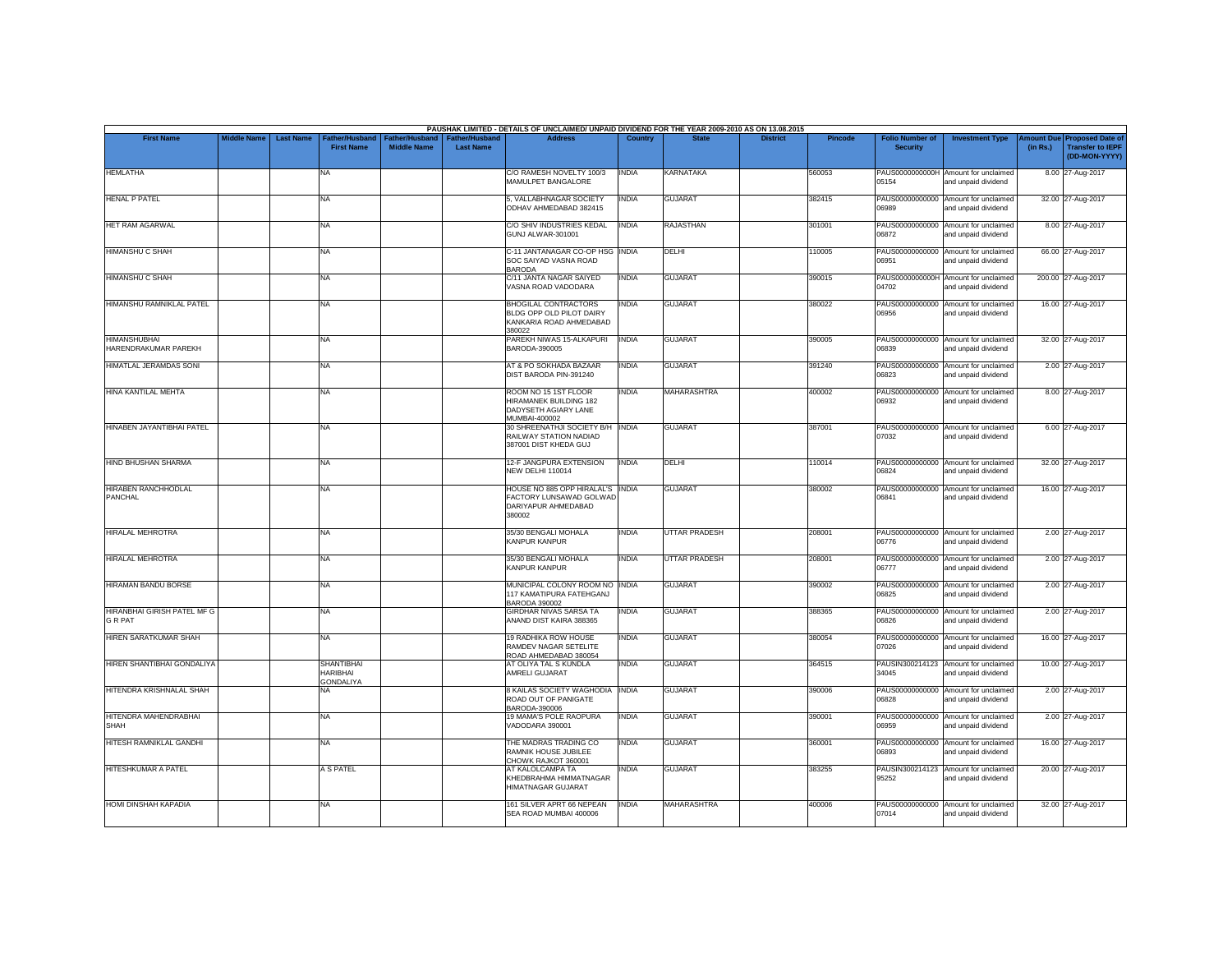| <b>First Name</b><br><b>Middle Name</b><br><b>Last Name</b><br>Father/Husband<br>Father/Husband<br>Father/Husband<br><b>Address</b><br>Country<br><b>State</b><br><b>District</b><br><b>Pincode</b><br><b>Folio Number of</b><br><b>First Name</b><br><b>Middle Name</b><br><b>Last Name</b><br><b>Security</b><br><b>HOMI DINSHAH KAPADIA</b><br>161 SILVER ARCH 66 NEPEAN<br><b>MAHARASHTRA</b><br>NA<br><b>INDIA</b><br>400006<br>PAUS00000000000 Amount for unclaimed<br>SEA ROAD MUMBAI-400006<br>06952<br>"EL DORADO" 1, SANTIVAN<br><b>INDIA</b><br>PAUS00000000000<br><b>GUJARAT</b><br>390024<br>NA.<br>SOCIETY APPT VEMALI<br>06966<br>VILLAGE ROADPO, EME.<br>VADODARA<br><b>INDIA</b><br>FA-27 ALEMBIC COLONY B/H<br>GUJARAT<br>PAUS0000000000H Amount for unclaimed<br>390003<br>NA<br>PRAGATI BANK GORWA ROAD<br>04397<br>VADODARA<br>GARODIA NAGAR GHATKOPAR INDIA<br><b>MAHARASHTRA</b><br>PAUS00000000000 Amount for unclaimed<br>400077<br><b>NA</b><br><b>MUMBAI-400077</b><br>07089<br>FLAT NO 139 SAMACHAR CO-<br><b>INDIA</b><br><b>DELHI</b><br>10091<br>PAUS00000000000 Amount for unclaimed<br>NA<br>OP GROUP H SOC MAYUR<br>07100<br>VIHAR PHASE 1 EXTENSION<br>DELHI 110091<br>31 GREEN VALLEY VILLAS<br><b>INDIA</b><br><b>KERALA</b><br>682021<br>PAUSIN300239104 Amount for unclaimed<br><b>IDICULLA</b><br>MATHAI<br>VAZHAKKALA THRIKKAKKARA P<br>33873<br>о косні<br><b>INDIA</b><br>NA<br><b>B/5 VIMLA FLAT FATEHPURA</b><br><b>GUJARAT</b><br>380007<br>PAUS00000000000 Amount for unclaimed<br>NEAR THAKOR PARK PALDI<br>2249<br>AHMEDABAD<br>AT PO SISODARA GANESH DIST INDIA<br>PAUSIN300888142 Amount for unclaimed<br>JAYANTILAL L<br><b>GUJARAT</b><br>396463<br><b>NAVSARI</b><br>23757<br>SHAH<br>PATEL MANSION CHARPUL<br><b>INDIA</b><br>396445<br><b>GUJARAT</b><br>PAUS00000000000 Amount for unclaimed<br>NA<br><b>NAVSARI 396445</b><br>07131<br>D-366 DEFENCE COLONY NEW INDIA<br>DELHI<br>10024<br>PAUS00000000000 Amount for unclaimed<br>NA<br>DELHI-110024<br>07101<br>C/O JANTA ROAD LINES 26<br><b>INDIA</b><br><b>GUJARAT</b><br>382405<br>PAUS00000000000 Amount for unclaimed<br>NA<br>AHMEDABAD WARE HOUSING<br>07122<br>NAROL CHAR RASTA<br>AHMEDABAD 382405<br>4/79 SUNDER NAGAR<br><b>INDIA</b><br><b>GUJARAT</b><br>380013<br>PAUS00000000000 Amount for unclaimed<br>NA<br>NARANPURA CHAR RASTA<br>07111<br>NEW WADAJ<br>NO 104 MANNAGUDDA<br><b>INDIA</b><br><b>KARNATAKA</b><br>575003<br>PAUS00000000000 Amount for unclaimed<br>NA<br>TOWERS MANNAGUDDA<br>3537<br><b>MANGALORE</b><br>C/O NAJ A K SETHI C/O 99<br><b>INDIA</b><br>NA<br>MAHARASHTRA<br>999999<br>PAUS00000000000 Amount for unclaimed<br>ARMY POST OFFICE<br>07084<br>C/O VOLGA FREEZE MAHAJAN<br><b>INDIA</b><br>PAUS00000000000 Amount for unclaimed<br>NA<br><b>GUJARAT</b><br>390001<br>LANE RAOPURA BARODA<br>07063<br>390001 | <b>Investment Type</b><br>and unpaid dividend<br>Amount for unclaimed<br>and unpaid dividend<br>and unpaid dividend<br>and unpaid dividend<br>and unpaid dividend<br>and unpaid dividend<br>and unpaid dividend<br>and unpaid dividend<br>and unpaid dividend<br>and unpaid dividend | <b>Proposed Date of</b><br><b>Imount Due</b><br><b>Transfer to IEPF</b><br>(in Rs.)<br>(DD-MON-YYYY)<br>32.00 27-Aug-2017<br>66.00 27-Aug-2017<br>200.00 27-Aug-2017<br>8.00 27-Aug-2017<br>8.00 27-Aug-2017<br>66.00 27-Aug-2017<br>200.00 27-Aug-2017<br>2.00 27-Aug-2017<br>16.00 27-Aug-2017<br>8.00 27-Aug-2017 |
|-------------------------------------------------------------------------------------------------------------------------------------------------------------------------------------------------------------------------------------------------------------------------------------------------------------------------------------------------------------------------------------------------------------------------------------------------------------------------------------------------------------------------------------------------------------------------------------------------------------------------------------------------------------------------------------------------------------------------------------------------------------------------------------------------------------------------------------------------------------------------------------------------------------------------------------------------------------------------------------------------------------------------------------------------------------------------------------------------------------------------------------------------------------------------------------------------------------------------------------------------------------------------------------------------------------------------------------------------------------------------------------------------------------------------------------------------------------------------------------------------------------------------------------------------------------------------------------------------------------------------------------------------------------------------------------------------------------------------------------------------------------------------------------------------------------------------------------------------------------------------------------------------------------------------------------------------------------------------------------------------------------------------------------------------------------------------------------------------------------------------------------------------------------------------------------------------------------------------------------------------------------------------------------------------------------------------------------------------------------------------------------------------------------------------------------------------------------------------------------------------------------------------------------------------------------------------------------------------------------------------------------------------------------------------------------------------------------------------------------------------------------------------------------------------------------------------------------------------------------------------|--------------------------------------------------------------------------------------------------------------------------------------------------------------------------------------------------------------------------------------------------------------------------------------|----------------------------------------------------------------------------------------------------------------------------------------------------------------------------------------------------------------------------------------------------------------------------------------------------------------------|
|                                                                                                                                                                                                                                                                                                                                                                                                                                                                                                                                                                                                                                                                                                                                                                                                                                                                                                                                                                                                                                                                                                                                                                                                                                                                                                                                                                                                                                                                                                                                                                                                                                                                                                                                                                                                                                                                                                                                                                                                                                                                                                                                                                                                                                                                                                                                                                                                                                                                                                                                                                                                                                                                                                                                                                                                                                                                         |                                                                                                                                                                                                                                                                                      |                                                                                                                                                                                                                                                                                                                      |
| HOMI RUSTOMJI MISTRY<br><b>HUSAINBHAI RANGREJ</b><br>I YOGISHCHANDRA PAI                                                                                                                                                                                                                                                                                                                                                                                                                                                                                                                                                                                                                                                                                                                                                                                                                                                                                                                                                                                                                                                                                                                                                                                                                                                                                                                                                                                                                                                                                                                                                                                                                                                                                                                                                                                                                                                                                                                                                                                                                                                                                                                                                                                                                                                                                                                                                                                                                                                                                                                                                                                                                                                                                                                                                                                                |                                                                                                                                                                                                                                                                                      |                                                                                                                                                                                                                                                                                                                      |
|                                                                                                                                                                                                                                                                                                                                                                                                                                                                                                                                                                                                                                                                                                                                                                                                                                                                                                                                                                                                                                                                                                                                                                                                                                                                                                                                                                                                                                                                                                                                                                                                                                                                                                                                                                                                                                                                                                                                                                                                                                                                                                                                                                                                                                                                                                                                                                                                                                                                                                                                                                                                                                                                                                                                                                                                                                                                         |                                                                                                                                                                                                                                                                                      |                                                                                                                                                                                                                                                                                                                      |
|                                                                                                                                                                                                                                                                                                                                                                                                                                                                                                                                                                                                                                                                                                                                                                                                                                                                                                                                                                                                                                                                                                                                                                                                                                                                                                                                                                                                                                                                                                                                                                                                                                                                                                                                                                                                                                                                                                                                                                                                                                                                                                                                                                                                                                                                                                                                                                                                                                                                                                                                                                                                                                                                                                                                                                                                                                                                         |                                                                                                                                                                                                                                                                                      |                                                                                                                                                                                                                                                                                                                      |
| <b>IDA GONSALVES</b><br><b>IDICULLA K MATHEWS DR</b><br>ILA SHASHIKANT SHAH<br>ILABEN JAYANTILAL SHAH<br><b>ILABEN YOGENDRAKUMAR</b><br>ARYA<br>INDER RAJ SINGH AHLUWALIA<br><b>INDER SINGH M BHATIA</b><br><b>INDIRA KANTILAL PATEL</b><br><b>INDIRA NANDANUR</b><br><b>INDIRA SETHI</b>                                                                                                                                                                                                                                                                                                                                                                                                                                                                                                                                                                                                                                                                                                                                                                                                                                                                                                                                                                                                                                                                                                                                                                                                                                                                                                                                                                                                                                                                                                                                                                                                                                                                                                                                                                                                                                                                                                                                                                                                                                                                                                                                                                                                                                                                                                                                                                                                                                                                                                                                                                               |                                                                                                                                                                                                                                                                                      |                                                                                                                                                                                                                                                                                                                      |
|                                                                                                                                                                                                                                                                                                                                                                                                                                                                                                                                                                                                                                                                                                                                                                                                                                                                                                                                                                                                                                                                                                                                                                                                                                                                                                                                                                                                                                                                                                                                                                                                                                                                                                                                                                                                                                                                                                                                                                                                                                                                                                                                                                                                                                                                                                                                                                                                                                                                                                                                                                                                                                                                                                                                                                                                                                                                         |                                                                                                                                                                                                                                                                                      |                                                                                                                                                                                                                                                                                                                      |
|                                                                                                                                                                                                                                                                                                                                                                                                                                                                                                                                                                                                                                                                                                                                                                                                                                                                                                                                                                                                                                                                                                                                                                                                                                                                                                                                                                                                                                                                                                                                                                                                                                                                                                                                                                                                                                                                                                                                                                                                                                                                                                                                                                                                                                                                                                                                                                                                                                                                                                                                                                                                                                                                                                                                                                                                                                                                         |                                                                                                                                                                                                                                                                                      |                                                                                                                                                                                                                                                                                                                      |
|                                                                                                                                                                                                                                                                                                                                                                                                                                                                                                                                                                                                                                                                                                                                                                                                                                                                                                                                                                                                                                                                                                                                                                                                                                                                                                                                                                                                                                                                                                                                                                                                                                                                                                                                                                                                                                                                                                                                                                                                                                                                                                                                                                                                                                                                                                                                                                                                                                                                                                                                                                                                                                                                                                                                                                                                                                                                         |                                                                                                                                                                                                                                                                                      |                                                                                                                                                                                                                                                                                                                      |
|                                                                                                                                                                                                                                                                                                                                                                                                                                                                                                                                                                                                                                                                                                                                                                                                                                                                                                                                                                                                                                                                                                                                                                                                                                                                                                                                                                                                                                                                                                                                                                                                                                                                                                                                                                                                                                                                                                                                                                                                                                                                                                                                                                                                                                                                                                                                                                                                                                                                                                                                                                                                                                                                                                                                                                                                                                                                         |                                                                                                                                                                                                                                                                                      |                                                                                                                                                                                                                                                                                                                      |
|                                                                                                                                                                                                                                                                                                                                                                                                                                                                                                                                                                                                                                                                                                                                                                                                                                                                                                                                                                                                                                                                                                                                                                                                                                                                                                                                                                                                                                                                                                                                                                                                                                                                                                                                                                                                                                                                                                                                                                                                                                                                                                                                                                                                                                                                                                                                                                                                                                                                                                                                                                                                                                                                                                                                                                                                                                                                         |                                                                                                                                                                                                                                                                                      |                                                                                                                                                                                                                                                                                                                      |
|                                                                                                                                                                                                                                                                                                                                                                                                                                                                                                                                                                                                                                                                                                                                                                                                                                                                                                                                                                                                                                                                                                                                                                                                                                                                                                                                                                                                                                                                                                                                                                                                                                                                                                                                                                                                                                                                                                                                                                                                                                                                                                                                                                                                                                                                                                                                                                                                                                                                                                                                                                                                                                                                                                                                                                                                                                                                         |                                                                                                                                                                                                                                                                                      |                                                                                                                                                                                                                                                                                                                      |
|                                                                                                                                                                                                                                                                                                                                                                                                                                                                                                                                                                                                                                                                                                                                                                                                                                                                                                                                                                                                                                                                                                                                                                                                                                                                                                                                                                                                                                                                                                                                                                                                                                                                                                                                                                                                                                                                                                                                                                                                                                                                                                                                                                                                                                                                                                                                                                                                                                                                                                                                                                                                                                                                                                                                                                                                                                                                         | and unpaid dividend                                                                                                                                                                                                                                                                  | 32.00 27-Aug-2017                                                                                                                                                                                                                                                                                                    |
|                                                                                                                                                                                                                                                                                                                                                                                                                                                                                                                                                                                                                                                                                                                                                                                                                                                                                                                                                                                                                                                                                                                                                                                                                                                                                                                                                                                                                                                                                                                                                                                                                                                                                                                                                                                                                                                                                                                                                                                                                                                                                                                                                                                                                                                                                                                                                                                                                                                                                                                                                                                                                                                                                                                                                                                                                                                                         | and unpaid dividend                                                                                                                                                                                                                                                                  | 8.00 27-Aug-2017                                                                                                                                                                                                                                                                                                     |
|                                                                                                                                                                                                                                                                                                                                                                                                                                                                                                                                                                                                                                                                                                                                                                                                                                                                                                                                                                                                                                                                                                                                                                                                                                                                                                                                                                                                                                                                                                                                                                                                                                                                                                                                                                                                                                                                                                                                                                                                                                                                                                                                                                                                                                                                                                                                                                                                                                                                                                                                                                                                                                                                                                                                                                                                                                                                         | and unpaid dividend                                                                                                                                                                                                                                                                  | 200.00 27-Aug-2017                                                                                                                                                                                                                                                                                                   |
| <b>INDIRABEN NAVNITLAL</b><br><b>BHALAVAT</b>                                                                                                                                                                                                                                                                                                                                                                                                                                                                                                                                                                                                                                                                                                                                                                                                                                                                                                                                                                                                                                                                                                                                                                                                                                                                                                                                                                                                                                                                                                                                                                                                                                                                                                                                                                                                                                                                                                                                                                                                                                                                                                                                                                                                                                                                                                                                                                                                                                                                                                                                                                                                                                                                                                                                                                                                                           | and unpaid dividend                                                                                                                                                                                                                                                                  | 8.00 27-Aug-2017                                                                                                                                                                                                                                                                                                     |
|                                                                                                                                                                                                                                                                                                                                                                                                                                                                                                                                                                                                                                                                                                                                                                                                                                                                                                                                                                                                                                                                                                                                                                                                                                                                                                                                                                                                                                                                                                                                                                                                                                                                                                                                                                                                                                                                                                                                                                                                                                                                                                                                                                                                                                                                                                                                                                                                                                                                                                                                                                                                                                                                                                                                                                                                                                                                         | and unpaid dividend                                                                                                                                                                                                                                                                  | 6.00 27-Aug-2017                                                                                                                                                                                                                                                                                                     |
| 47 "A" BLOCK ANNA NAGAR<br><b>INDIA</b><br><b>INDRA DEEPCHAND</b><br><b>TAMIL NADU</b><br>600102<br>PAUS00000000000 Amount for unclaimed<br>NA<br>CHENNAI-600102<br>07083                                                                                                                                                                                                                                                                                                                                                                                                                                                                                                                                                                                                                                                                                                                                                                                                                                                                                                                                                                                                                                                                                                                                                                                                                                                                                                                                                                                                                                                                                                                                                                                                                                                                                                                                                                                                                                                                                                                                                                                                                                                                                                                                                                                                                                                                                                                                                                                                                                                                                                                                                                                                                                                                                               | and unpaid dividend                                                                                                                                                                                                                                                                  | 24.00 27-Aug-2017                                                                                                                                                                                                                                                                                                    |
| <b>INDRA KUMAR JAIN</b><br><b>C/O RUGHLALL</b><br><b>INDIA</b><br><b>WEST BENGAL</b><br>700070<br>PAUS00000000000 Amount for unclaimed<br>NA<br>RAMESHWARLALL 207<br>07091<br>MAHARSHI DEVENDRA ROAD<br>CALCUTTA-700070                                                                                                                                                                                                                                                                                                                                                                                                                                                                                                                                                                                                                                                                                                                                                                                                                                                                                                                                                                                                                                                                                                                                                                                                                                                                                                                                                                                                                                                                                                                                                                                                                                                                                                                                                                                                                                                                                                                                                                                                                                                                                                                                                                                                                                                                                                                                                                                                                                                                                                                                                                                                                                                 | and unpaid dividend                                                                                                                                                                                                                                                                  | 8.00 27-Aug-2017                                                                                                                                                                                                                                                                                                     |
| INDRAKANT RAMANLAL PATEL<br>SAYAJI GUNJ, BARODA.<br><b>INDIA</b><br><b>GUJARAT</b><br>390001<br>PAUS00000000000 Amount for unclaimed<br>NA<br>VADODARA<br>0082                                                                                                                                                                                                                                                                                                                                                                                                                                                                                                                                                                                                                                                                                                                                                                                                                                                                                                                                                                                                                                                                                                                                                                                                                                                                                                                                                                                                                                                                                                                                                                                                                                                                                                                                                                                                                                                                                                                                                                                                                                                                                                                                                                                                                                                                                                                                                                                                                                                                                                                                                                                                                                                                                                          | and unpaid dividend                                                                                                                                                                                                                                                                  | 200.00 27-Aug-2017                                                                                                                                                                                                                                                                                                   |
| SHROFF MEMORIAL HIGH<br><b>INDIA</b><br><b>INDRAVADAN</b><br>NA<br><b>GUJARAT</b><br>390001<br>PAUS00000000000 Amount for unclaimed<br>CHANDRASHANKER UPADHYAY<br>SCHOOL GENDIGATE BARODA<br>07065<br>390001                                                                                                                                                                                                                                                                                                                                                                                                                                                                                                                                                                                                                                                                                                                                                                                                                                                                                                                                                                                                                                                                                                                                                                                                                                                                                                                                                                                                                                                                                                                                                                                                                                                                                                                                                                                                                                                                                                                                                                                                                                                                                                                                                                                                                                                                                                                                                                                                                                                                                                                                                                                                                                                            | and unpaid dividend                                                                                                                                                                                                                                                                  | 6.00 27-Aug-2017                                                                                                                                                                                                                                                                                                     |
| INDRAVADAN KAUSHALBHAI<br>B/35 MALVIKA VALLABHNAGAR INDIA<br>NA.<br><b>GUJARAT</b><br>390018<br>PAUS00000000000 Amount for unclaimed<br>KARELIBAG BARODA 390018<br>07076<br>PATEL                                                                                                                                                                                                                                                                                                                                                                                                                                                                                                                                                                                                                                                                                                                                                                                                                                                                                                                                                                                                                                                                                                                                                                                                                                                                                                                                                                                                                                                                                                                                                                                                                                                                                                                                                                                                                                                                                                                                                                                                                                                                                                                                                                                                                                                                                                                                                                                                                                                                                                                                                                                                                                                                                       | and unpaid dividend                                                                                                                                                                                                                                                                  | 8.00 27-Aug-2017                                                                                                                                                                                                                                                                                                     |
| INDRAVADAN KHUSALBHAI<br>B-35 MALVIKA VALLABHNAGAR INDIA<br>NA<br><b>GUJARAT</b><br>390001<br>PAUS00000000000 Amount for unclaimed<br>KARELIBAG BARODA-390001<br>07075<br>PATEL                                                                                                                                                                                                                                                                                                                                                                                                                                                                                                                                                                                                                                                                                                                                                                                                                                                                                                                                                                                                                                                                                                                                                                                                                                                                                                                                                                                                                                                                                                                                                                                                                                                                                                                                                                                                                                                                                                                                                                                                                                                                                                                                                                                                                                                                                                                                                                                                                                                                                                                                                                                                                                                                                         | and unpaid dividend                                                                                                                                                                                                                                                                  | 24.00 27-Aug-2017                                                                                                                                                                                                                                                                                                    |
| B/35 MALVIKA VALLABH NAGAR INDIA<br>INDRAVADAN KHUSALBHAI<br>PAUS00000000000 Amount for unclaimed<br>NA<br><b>GUJARAT</b><br>390001<br>SOCIETY KARELI BAUG<br>07052<br>PATEL<br>BARODA-390001                                                                                                                                                                                                                                                                                                                                                                                                                                                                                                                                                                                                                                                                                                                                                                                                                                                                                                                                                                                                                                                                                                                                                                                                                                                                                                                                                                                                                                                                                                                                                                                                                                                                                                                                                                                                                                                                                                                                                                                                                                                                                                                                                                                                                                                                                                                                                                                                                                                                                                                                                                                                                                                                           | and unpaid dividend                                                                                                                                                                                                                                                                  | 8.00 27-Aug-2017                                                                                                                                                                                                                                                                                                     |
| <b>INDRAVADAN V PARMAR</b><br>E7/83 VISHRAM PARK BHAVSAR INDIA<br><b>GUJARAT</b><br>380013<br>PAUS00000000000 Amount for unclaimed<br><b>NA</b><br>07116<br>HOSTEL NAVA VADAJ<br>AHMEDABAD 380013                                                                                                                                                                                                                                                                                                                                                                                                                                                                                                                                                                                                                                                                                                                                                                                                                                                                                                                                                                                                                                                                                                                                                                                                                                                                                                                                                                                                                                                                                                                                                                                                                                                                                                                                                                                                                                                                                                                                                                                                                                                                                                                                                                                                                                                                                                                                                                                                                                                                                                                                                                                                                                                                       | and unpaid dividend                                                                                                                                                                                                                                                                  | 8.00 27-Aug-2017                                                                                                                                                                                                                                                                                                     |
| <b>INDRAVADAN VADILAL GANDHI</b><br>PATEL FALIA NAVAPUR DIST<br><b>INDIA</b><br><b>MAHARASHTRA</b><br>425418<br>PAUS00000000000 Amount for unclaimed<br>NA<br>DHULIA-425418<br>07092                                                                                                                                                                                                                                                                                                                                                                                                                                                                                                                                                                                                                                                                                                                                                                                                                                                                                                                                                                                                                                                                                                                                                                                                                                                                                                                                                                                                                                                                                                                                                                                                                                                                                                                                                                                                                                                                                                                                                                                                                                                                                                                                                                                                                                                                                                                                                                                                                                                                                                                                                                                                                                                                                    | and unpaid dividend                                                                                                                                                                                                                                                                  | 16.00 27-Aug-2017                                                                                                                                                                                                                                                                                                    |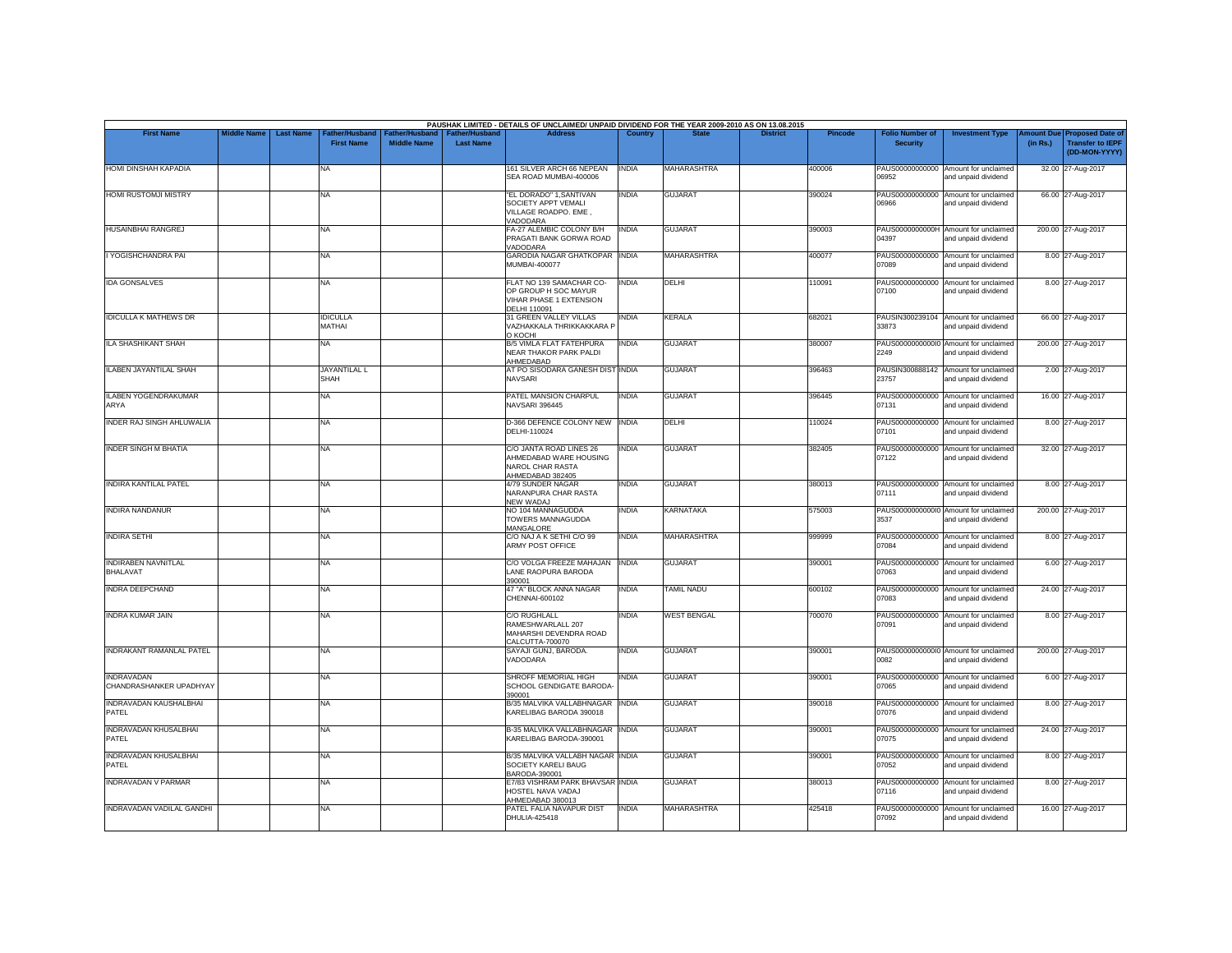|                                         |                    |                                                        |                                             |                                           | PAUSHAK LIMITED - DETAILS OF UNCLAIMED/ UNPAID DIVIDEND FOR THE YEAR 2009-2010 AS ON 13.08.2015  |              |                      |                 |         |                                           |                                                             |                       |                                                                     |
|-----------------------------------------|--------------------|--------------------------------------------------------|---------------------------------------------|-------------------------------------------|--------------------------------------------------------------------------------------------------|--------------|----------------------|-----------------|---------|-------------------------------------------|-------------------------------------------------------------|-----------------------|---------------------------------------------------------------------|
| <b>First Name</b>                       | <b>Middle Name</b> | <b>Last Name</b><br>ather/Husband<br><b>First Name</b> | <b>Father/Husband</b><br><b>Middle Name</b> | <b>Father/Husband</b><br><b>Last Name</b> | <b>Address</b>                                                                                   | Country      | <b>State</b>         | <b>District</b> | Pincode | <b>Folio Number of</b><br><b>Security</b> | <b>Investment Type</b>                                      | mount Due<br>(in Rs.) | <b>Proposed Date of</b><br><b>Transfer to IEPF</b><br>(DD-MON-YYYY) |
| INDRAVADANBHAI HIRABHAI<br><b>PATFI</b> |                    | NA                                                     |                                             |                                           | 31 THAKKARBAPA SOCIETY<br>PANIGATE BARODA-390006                                                 | INDIA        | GUJARAT              |                 | 390006  | PAUS00000000000<br>07066                  | Amount for unclaimed<br>and unpaid dividend                 |                       | 20.00 27-Aug-2017                                                   |
| <b>INDUBALA SUNDARJI RACH</b>           |                    | <b>NA</b>                                              |                                             |                                           | C/O JAI HIND HARDWARE<br>STORES NAWA NAKA ROAD<br>RAJKOT 360001                                  | INDIA        | <b>GUJARAT</b>       |                 | 360001  | 07087                                     | PAUS00000000000 Amount for unclaimed<br>and unpaid dividend |                       | 8.00 27-Aug-2017                                                    |
| INDUBEN SHAMALBHAI PATEL                |                    | NA                                                     |                                             |                                           | PROF DOSHI'S HOUSE<br>PIRAMITAR ROAD DANDIA<br>BAZAR BARODA-390001                               | INDIA        | <b>GUJARAT</b>       |                 | 390001  | PAUS00000000000<br>07053                  | Amount for unclaimed<br>and unpaid dividend                 |                       | 2.00 27-Aug-2017                                                    |
| INDUBHAI AMBALAL AMIN                   |                    | <b>NA</b>                                              |                                             |                                           | 293 KALPANA SOCIETY<br>BARODA 390019                                                             | <b>INDIA</b> | <b>GUJARAT</b>       |                 | 390019  | 07047                                     | PAUS00000000000 Amount for unclaimed<br>and unpaid dividend |                       | 32.00 27-Aug-2017                                                   |
| INDUBHAI AMBALAL AMIN                   |                    | <b>NA</b>                                              |                                             |                                           | 293 KALPANA SOCIETY<br>BARODA 390019                                                             | INDIA        | <b>GUJARAT</b>       |                 | 390019  | 07046                                     | PAUS00000000000 Amount for unclaimed<br>and unpaid dividend |                       | 50.00 27-Aug-2017                                                   |
| INDUMATI J KADAKIA                      |                    | <b>NA</b>                                              |                                             |                                           | C/O CHANDRIKABEN KADAKIA<br>A/303 BAFNA AP- T 267 MOGAL<br>LANE MATUNGA WEST MUMBAI<br>40-0015 - | <b>INDIA</b> | <b>MAHARASHTRA</b>   |                 | 400015  | PAUS00000000000<br>07093                  | Amount for unclaimed<br>and unpaid dividend                 |                       | 8.00 27-Aug-2017                                                    |
| <b>INDUMATI SHAH</b>                    |                    | <b>NA</b>                                              |                                             |                                           | "VRUNDAVAN KUNJ" MAHADEO INDIA<br>ROAD VALLABH VIDYANAGAR<br>388120 DIST KHEDA GUJARAT           |              | <b>GUJARAT</b>       |                 | 388120  | 07117                                     | PAUS00000000000 Amount for unclaimed<br>and unpaid dividend |                       | 20.00 27-Aug-2017                                                   |
| <b>IQBAL SINGH</b>                      |                    | <b>NA</b>                                              |                                             |                                           | H NO IX/1585 GALI KRISHNA<br>MARKET GANDHI NAGAR DELHI<br>110031                                 | <b>INDIA</b> | DELHI                |                 | 110031  | 07105                                     | PAUS00000000000 Amount for unclaimed<br>and unpaid dividend |                       | 8.00 27-Aug-2017                                                    |
| <b>IRFAN KHAN NATHUKHAN</b><br>PATHAN   |                    | <b>NA</b>                                              |                                             |                                           | RASULJI CHAWL NEW YARD<br>CHHANI ROAD BARODA-390002                                              | <b>INDIA</b> | <b>GUJARAT</b>       |                 | 390002  | 07054                                     | PAUS00000000000 Amount for unclaimed<br>and unpaid dividend |                       | 6.00 27-Aug-2017                                                    |
| <b>ISHVARBHAI HIRABHAI PATEL</b>        |                    | <b>NA</b>                                              |                                             |                                           | AT AJABPURA POST ODHA TAL INDIA<br><b>BAYAD DIST SABARKANTHA</b><br>383325                       |              | <b>GUJARAT</b>       |                 | 383325  | PAUS00000000000<br>07069                  | Amount for unclaimed<br>and unpaid dividend                 |                       | 40.00 27-Aug-2017                                                   |
| ISHVARBHAI JASANGBHAI<br>PATEL          |                    | <b>NA</b>                                              |                                             |                                           | AT & PO MOTIKORAL TA<br>KARJAN VIA ANKLESHVAR DIST<br>BHARUCH PIN-393001                         | INDIA        | <b>GUJARAT</b>       |                 | 393001  | 07070                                     | PAUS00000000000 Amount for unclaimed<br>and unpaid dividend |                       | 6.00 27-Aug-2017                                                    |
| ISHVARBHAI LALLUBHAI PATEL              |                    | <b>NA</b>                                              |                                             |                                           | AT & PO JITODIA TAK ANAND<br>DIST KAIRA PIN-388001                                               | <b>INDIA</b> | <b>GUJARAT</b>       |                 | 388001  | PAUS00000000000<br>07071                  | Amount for unclaimed<br>and unpaid dividend                 |                       | 6.00 27-Aug-2017                                                    |
| <b>ISHWAR SHARAN NIGAM</b>              |                    | <b>NA</b>                                              |                                             |                                           | FLAT NO 35 UHARAN CHAL 5<br>PATPARGANJ DELHI 110092                                              | <b>INDIA</b> | DELHI                |                 | 110092  | 07099                                     | PAUS00000000000 Amount for unclaimed<br>and unpaid dividend |                       | 8.00 27-Aug-2017                                                    |
| ISHWARBHAI HARMANBHAI<br>PATEL          |                    | <b>NA</b>                                              |                                             |                                           | 227, SARDARNAGAR SOCIETY,<br>CHHANI ROAD, VADODARA-<br>390002                                    | <b>INDIA</b> | <b>GUJARAT</b>       |                 | 390002  | 07136                                     | PAUS00000000000 Amount for unclaimed<br>and unpaid dividend |                       | 6.00 27-Aug-2017                                                    |
| ISHWARBHAI MOTIBHAI PATEL               |                    | <b>NA</b>                                              |                                             |                                           | NAVIPANSHRAWAD NAVAPURA INDIA<br>PADRA DIST VADODARA-391440                                      |              | <b>GUJARAT</b>       |                 | 391440  | 07072                                     | PAUS00000000000 Amount for unclaimed<br>and unpaid dividend |                       | 6.00 27-Aug-2017                                                    |
| ISHWARBHAI TRIBHOVANDAS<br>PATEL        |                    | <b>NA</b>                                              |                                             |                                           | MOGARA VADI<br>KOTESHWARNAGAR BLOCK NO<br>3 AT VALSAD PIN-396001                                 | <b>INDIA</b> | <b>GUJARAT</b>       |                 | 396001  | 07074                                     | PAUS00000000000 Amount for unclaimed<br>and unpaid dividend |                       | 16.00 27-Aug-2017                                                   |
| <b>J A VENKATESH</b>                    |                    | <b>NA</b>                                              |                                             |                                           | NO 474/1 7TH CROSS P J<br>EXTENSION DAVANGERE                                                    | <b>INDIA</b> | <b>KARNATAKA</b>     |                 | 577002  | 02594                                     | PAUS0000000000J Amount for unclaimed<br>and unpaid dividend |                       | 200.00 27-Aug-2017                                                  |
| <b>J ARVIND KUMAR</b>                   |                    | <b>NA</b>                                              |                                             |                                           | KOTHARI MEDICALS SHANKAR INDIA<br>MUTT ROAD HASSAN                                               |              | <b>KARNATAKA</b>     |                 | 573201  | 02487                                     | PAUS0000000000J Amount for unclaimed<br>and unpaid dividend |                       | 200.00 27-Aug-2017                                                  |
| J D BHOJANI                             |                    | <b>NA</b>                                              |                                             |                                           | 30 GIRIVAN SOCIETY OLD<br>PADRA ROAD BARODA 390015<br>GUJARAT                                    | INDIA        | <b>GUJARAT</b>       |                 | 390015  | 07446                                     | PAUS00000000000 Amount for unclaimed<br>and unpaid dividend |                       | 8.00 27-Aug-2017                                                    |
| J GURURAJA                              |                    | <b>NA</b>                                              |                                             |                                           | D-I/104 RABINDRA NAGAR NEW INDIA<br><b>DELHI 110003</b>                                          |              | DELHI                |                 | 110003  | 07389                                     | PAUS00000000000 Amount for unclaimed<br>and unpaid dividend |                       | 8.00 27-Aug-2017                                                    |
| J PADMAVATHI                            |                    | <b>NA</b>                                              |                                             |                                           | 1 PONNUSAMY ROAD R S<br>PURAM COIMBATORE 641002                                                  | <b>INDIA</b> | <b>TAMIL NADU</b>    |                 | 641002  | PAUS00000000000<br>07467                  | Amount for unclaimed<br>and unpaid dividend                 |                       | 32.00 27-Aug-2017                                                   |
| J R GULECHA                             |                    | NA                                                     |                                             |                                           | P.B 1831, NO.3 II MAIN<br>ROAD.CHAMRAJPET<br>BANGALORE                                           | INDIA        | KARNATAKA            |                 | 560018  | 05418                                     | PAUS0000000000J Amount for unclaimed<br>and unpaid dividend |                       | 100.00 27-Aug-2017                                                  |
| <b>J RAMDAS RAO</b>                     |                    | <b>NA</b>                                              |                                             |                                           | 30 SAROJINI ST T NAGAR<br>CHENNAI-600017                                                         | INDIA        | <b>TAMIL NADU</b>    |                 | 600017  | PAUS00000000000<br>07279                  | Amount for unclaimed<br>and unpaid dividend                 |                       | 2.00 27-Aug-2017                                                    |
| J RAVI                                  |                    | <b>NA</b>                                              |                                             |                                           | 61/11 BRINDABAN THANE<br>(WEST) MAHARASHTRA 400601                                               | <b>INDIA</b> | <b>MAHARASHTRA</b>   |                 | 400601  | 07450                                     | PAUS00000000000 Amount for unclaimed<br>and unpaid dividend |                       | 24.00 27-Aug-2017                                                   |
| <b>J S RISHI</b>                        |                    | NA                                                     |                                             |                                           | C/O MR T D ARNEJA 32 NAI<br>BASTI GHAZIABAD 201001 U P                                           | india        | <b>UTTAR PRADESH</b> |                 | 201001  | PAUS00000000000<br>07414                  | Amount for unclaimed<br>and unpaid dividend                 |                       | 32.00 27-Aug-2017                                                   |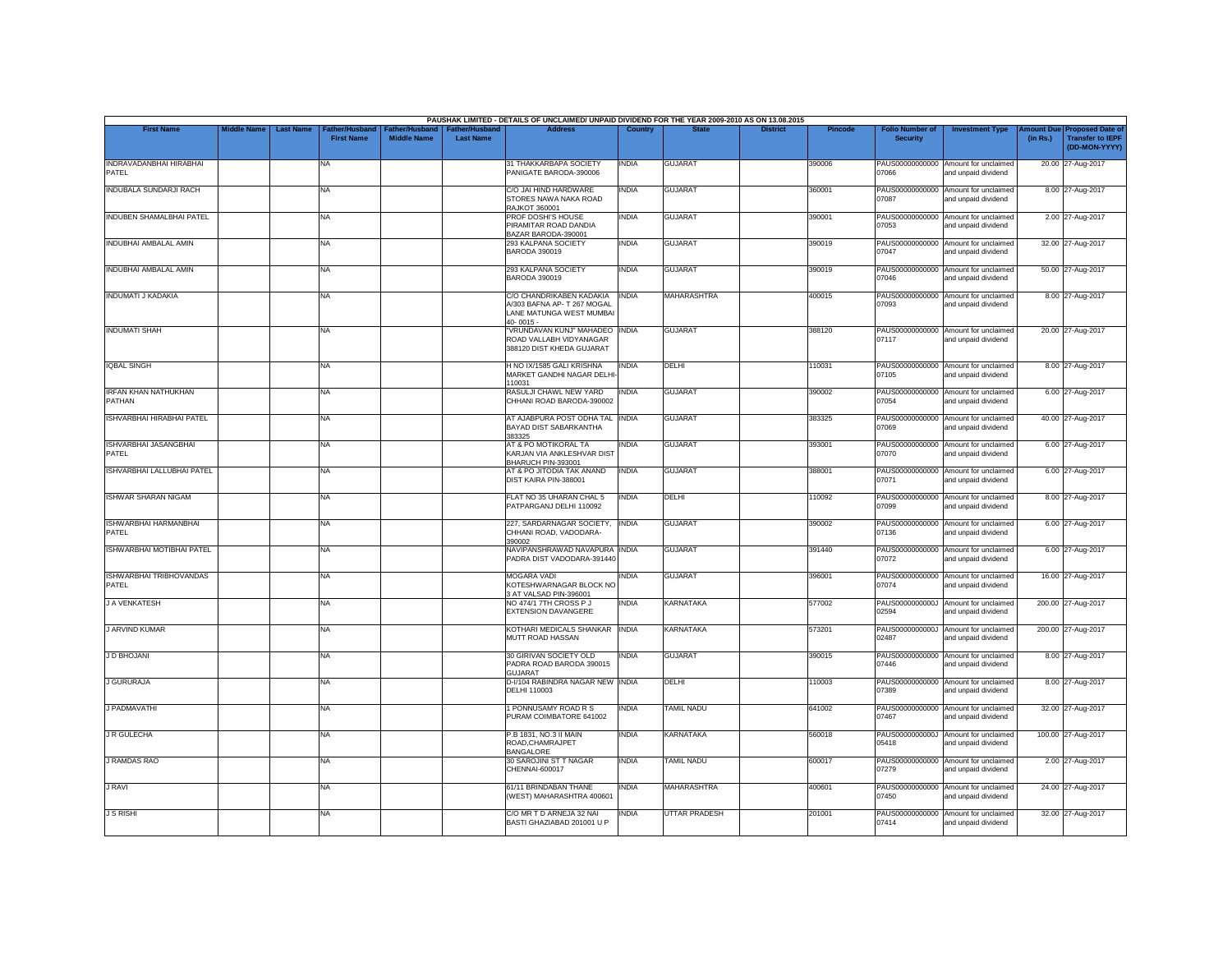|                                                |                    |                                                         |                                      |                                           | PAUSHAK LIMITED - DETAILS OF UNCLAIMED/ UNPAID DIVIDEND FOR THE YEAR 2009-2010 AS ON 13.08.2015       |                |                       |                 |                |                                           |                                                             |          |                                                                        |
|------------------------------------------------|--------------------|---------------------------------------------------------|--------------------------------------|-------------------------------------------|-------------------------------------------------------------------------------------------------------|----------------|-----------------------|-----------------|----------------|-------------------------------------------|-------------------------------------------------------------|----------|------------------------------------------------------------------------|
| <b>First Name</b>                              | <b>Middle Name</b> | <b>Last Name</b><br>Father/Husband<br><b>First Name</b> | Father/Husband<br><b>Middle Name</b> | <b>Father/Husband</b><br><b>Last Name</b> | <b>Address</b>                                                                                        | <b>Country</b> | <b>State</b>          | <b>District</b> | <b>Pincode</b> | <b>Folio Number of</b><br><b>Security</b> | <b>Investment Type</b>                                      | (in Rs.) | mount Due Proposed Date of<br><b>Transfer to IEPF</b><br>(DD-MON-YYYY) |
| <b>J SHANKAR</b>                               |                    | NA                                                      |                                      |                                           | SUMUKHA' 213/E 6TH CROSS<br>1ST MAIN 3RD PHASE<br>MANJUNATHANAGAR WEST OF<br>CHORD ROAD BANGALORE     | <b>INDIA</b>   | <b>KARNATAKA</b>      |                 | 560010         | 02118                                     | PAUS0000000000J Amount for unclaimed<br>and unpaid dividend |          | 160.00 27-Aug-2017                                                     |
| <b>JADISHCHANDRA HIRALAL</b><br><b>KOTHARI</b> |                    | <b>NA</b>                                               |                                      |                                           | 1535 KUBER MALUK'S DEHLA<br>NR KADWA POLE DARIAPUR<br>AHMEDABAD-380001                                | <b>INDIA</b>   | <b>GUJARAT</b>        |                 | 380001         | 07186                                     | PAUS00000000000 Amount for unclaimed<br>and unpaid dividend |          | 10.00 27-Aug-2017                                                      |
| <b>JADO KRISHAN BHATNAGAR</b>                  |                    | NA                                                      |                                      |                                           | UJJWAL LTD S M S HIGHWAY<br>JAIPUR-302003                                                             | <b>INDIA</b>   | <b>RAJASTHAN</b>      |                 | 302003         | 07208                                     | PAUS00000000000 Amount for unclaimed<br>and unpaid dividend |          | 100.00 27-Aug-2017                                                     |
| JAFARALI DAREDIYA                              |                    | <b>NA</b>                                               |                                      |                                           | BLOCK NO 81/1 "CH" TYPE<br>GANDHINAGAR SECTOR NO 29<br>GANDHINAGAR 382029                             | INDIA          | <b>GUJARAT</b>        |                 | 382029         | 07441                                     | PAUS00000000000 Amount for unclaimed<br>and unpaid dividend |          | 6.00 27-Aug-2017                                                       |
| <b>JAGADAMBAL</b>                              |                    | <b>NA</b>                                               |                                      |                                           | 3-D 4TH ST GOKULAM COLONY INDIA<br>P N PUDAR COIMBATORE                                               |                | <b>TAMIL NADU</b>     |                 | 641041         | 03036                                     | PAUS0000000000J Amount for unclaimed<br>and unpaid dividend |          | 200.00 27-Aug-2017                                                     |
| JAGADEESH GURUBALAPPA<br>KALYAN SHETTI         |                    | <b>NA</b>                                               |                                      |                                           | M/S. JAGADEESH (DEALERS IN INDIA<br>DRESS & HOSIE OPP:<br>CHANDRAKALA TALKIES,<br>STATION ROAD, HUBLI |                | <b>KARNATAKA</b>      |                 | 580020         | PAUS0000000000J<br>01023                  | Amount for unclaimed<br>and unpaid dividend                 |          | 400.00 27-Aug-2017                                                     |
| JAGADISH DAHYALAL PATEL                        |                    | <b>NA</b>                                               |                                      |                                           | 202 DUDHESHWAR SHOPPING<br>CENTRE CENTRE SAIYEDPURA<br>UBHAI SHERI SURAT 395003                       | <b>INDIA</b>   | <b>GUJARAT</b>        |                 | 395003         | 07447                                     | PAUS00000000000 Amount for unclaimed<br>and unpaid dividend |          | 16.00 27-Aug-2017                                                      |
| JAGADISH RATILAL PARIKH                        |                    | <b>NA</b>                                               |                                      |                                           | 216 GUSAPAREKH S POLE<br>MANEKCHOWK AHMEDABAD-<br>380001                                              | <b>INDIA</b>   | <b>GUJARAT</b>        |                 | 380001         | 07147                                     | PAUS00000000000 Amount for unclaimed<br>and unpaid dividend |          | 10.00 27-Aug-2017                                                      |
| JAGADISHCHANDRA NATUBHAI<br>CHAUHAN            |                    | <b>NA</b>                                               |                                      |                                           | SHRINATHJI SOCIETY AT POST INDIA<br>TA MEGARAJ DIST<br>SABARKANTHA PIN-383350                         |                | <b>GUJARAT</b>        |                 | 383350         | PAUS00000000000<br>07209                  | Amount for unclaimed<br>and unpaid dividend                 |          | 2.00 27-Aug-2017                                                       |
| JAGAJIVANDAS SHANKARBHAI<br>PATEL              |                    | <b>NA</b>                                               |                                      |                                           | AT & PO SODAPUR TAK NADIAD INDIA<br>DIST KAIRA 387001                                                 |                | <b>GUJARAT</b>        |                 | 387001         | 07210                                     | PAUS00000000000 Amount for unclaimed<br>and unpaid dividend |          | 16.00 27-Aug-2017                                                      |
| <b>JAGAM CHARI</b>                             |                    | <b>NA</b>                                               |                                      |                                           | 220/B-5 LOYDS ROAD GOPALA INDIA<br>PURAM CHENNAI 600086                                               |                | <b>TAMIL NADU</b>     |                 | 600086         | 07329                                     | PAUS00000000000 Amount for unclaimed<br>and unpaid dividend |          | 8.00 27-Aug-2017                                                       |
| <b>JAGANMOHANRAO KOTA</b>                      |                    | <b>NA</b>                                               |                                      |                                           | DF-3 SURYABALA APARTMENTS INDIA<br>NEW AYODHYA NAGAR<br>VIJAYAWADA                                    |                | <b>ANDHRA PRADESH</b> |                 | 520003         | 04777                                     | PAUS0000000000J Amount for unclaimed<br>and unpaid dividend |          | 500.00 27-Aug-2017                                                     |
| <b>JAGANNATH R</b>                             |                    | NA                                                      |                                      |                                           | 213/E,6TH CROSS,1ST MAIN<br>3RD PHASE.MANJUNATHA<br>NAGAR, WCR BANGALORE                              | <b>INDIA</b>   | KARNATAKA             |                 | 560010         | 00984                                     | PAUS0000000000R Amount for unclaimed<br>and unpaid dividend |          | 400.00 27-Aug-2017                                                     |
| JAGANNATH SHARMA                               |                    | <b>SUBBA PANDIT</b><br><b>SHARMA</b>                    |                                      |                                           | C-9 CEL APARTMENTS<br>VASUNDHARA ENCLAVE DELHI                                                        | <b>INDIA</b>   | DELHI                 |                 | 110096         | 13151                                     | PAUS00000000000 Amount for unclaimed<br>and unpaid dividend |          | 16.00 27-Aug-2017                                                      |
| JAGANNIWAS N DESHMUKH                          |                    | <b>NA</b>                                               |                                      |                                           | 2236 RODGA RASTA BARSI<br><b>SOLAPUR 413401</b>                                                       | <b>INDIA</b>   | <b>MAHARASHTRA</b>    |                 | 413401         | 07461                                     | PAUS00000000000 Amount for unclaimed<br>and unpaid dividend |          | 32.00 27-Aug-2017                                                      |
| <b>JAGAT PARKASH TALWAR</b>                    |                    | <b>NA</b>                                               |                                      |                                           | J - 402 NEW RAJINDER NAGAR<br>NEW DELHI                                                               | <b>INDIA</b>   | DELHI                 |                 | 110060         | 98773                                     | PAUSIN300206100 Amount for unclaimed<br>and unpaid dividend |          | 16.00 27-Aug-2017                                                      |
| <b>JAGATKISHOR KRISHNALAL</b><br><b>VYAS</b>   |                    | <b>NA</b>                                               |                                      |                                           | 821 BHAU'S POLE RAIPUR<br>AHMEDABAD-380001                                                            | INDIA          | <b>GUJARAT</b>        |                 | 380001         | 07298                                     | PAUS00000000000 Amount for unclaimed<br>and unpaid dividend |          | 8.00 27-Aug-2017                                                       |
| <b>JAGDIP P TRIVEDI</b>                        |                    | <b>NA</b>                                               |                                      |                                           | 81/1 "H" COLONY OPP<br>POLYTECHNIC AHMEDABAD-<br>380015                                               | <b>INDIA</b>   | <b>GUJARAT</b>        |                 | 380015         | 07325                                     | PAUS00000000000 Amount for unclaimed<br>and unpaid dividend |          | 16.00 27-Aug-2017                                                      |
| JAGDISH CHANDER DHAWAN                         |                    | <b>NA</b>                                               |                                      |                                           | 25 MALCHA MARG<br>CHANAKYAPURI NEW DELHI-<br>110021                                                   | INDIA          | DELHI                 |                 | 110021         | 07341                                     | PAUS00000000000 Amount for unclaimed<br>and unpaid dividend |          | 8.00 27-Aug-2017                                                       |
| <b>JAGDISH G RAVAL</b>                         |                    | NA                                                      |                                      |                                           | C/10 BHAGVATI APT OPP<br>ARIHANT NAGAR MEMNAGAR<br>AHMEDABAD 380052                                   | INDIA          | <b>GUJARAT</b>        |                 | 380052         | PAUS00000000000<br>07488                  | Amount for unclaimed<br>and unpaid dividend                 |          | 6.00 27-Aug-2017                                                       |
| <b>JAGDISH PERSHAD JAIN</b>                    |                    | <b>NA</b>                                               |                                      |                                           | C/O SHRI BHAGAWAN DASS WZ INDIA<br>224 UTTAM NAGAR NEW DELHI-<br>110059                               |                | DELHI                 |                 | 110059         | 07331                                     | PAUS00000000000 Amount for unclaimed<br>and unpaid dividend |          | 8.00 27-Aug-2017                                                       |
| <b>JAGDISH PERSHAD JAIN</b>                    |                    | <b>NA</b>                                               |                                      |                                           | C/O SH BHAGWAN DASS WZ<br>224 UTTAM NAGAR NEW DELHI<br>110059                                         | <b>INDIA</b>   | <b>DELHI</b>          |                 | 110059         | 07475                                     | PAUS00000000000 Amount for unclaimed<br>and unpaid dividend |          | 8.00 27-Aug-2017                                                       |
| JAGDISHBHAI PARAGBHAI<br>PATEL                 |                    | <b>NA</b>                                               |                                      |                                           | AT & POST ANKODIA TA & DIST<br>BARODA PIN-391330                                                      | <b>INDIA</b>   | <b>GUJARAT</b>        |                 | 391330         | 07212                                     | PAUS00000000000 Amount for unclaimed<br>and unpaid dividend |          | 16.00 27-Aug-2017                                                      |
| <b>JAGDISHBHAI RAOJIBHAI PATEL</b>             |                    | <b>NA</b>                                               |                                      |                                           | AT & PO SOKHADA NEAR<br>ALKAPURI DIST BARODA PIN-<br>391240                                           | INDIA          | <b>GUJARAT</b>        |                 | 391240         | PAUS00000000000<br>07213                  | Amount for unclaimed<br>and unpaid dividend                 |          | 2.00 27-Aug-2017                                                       |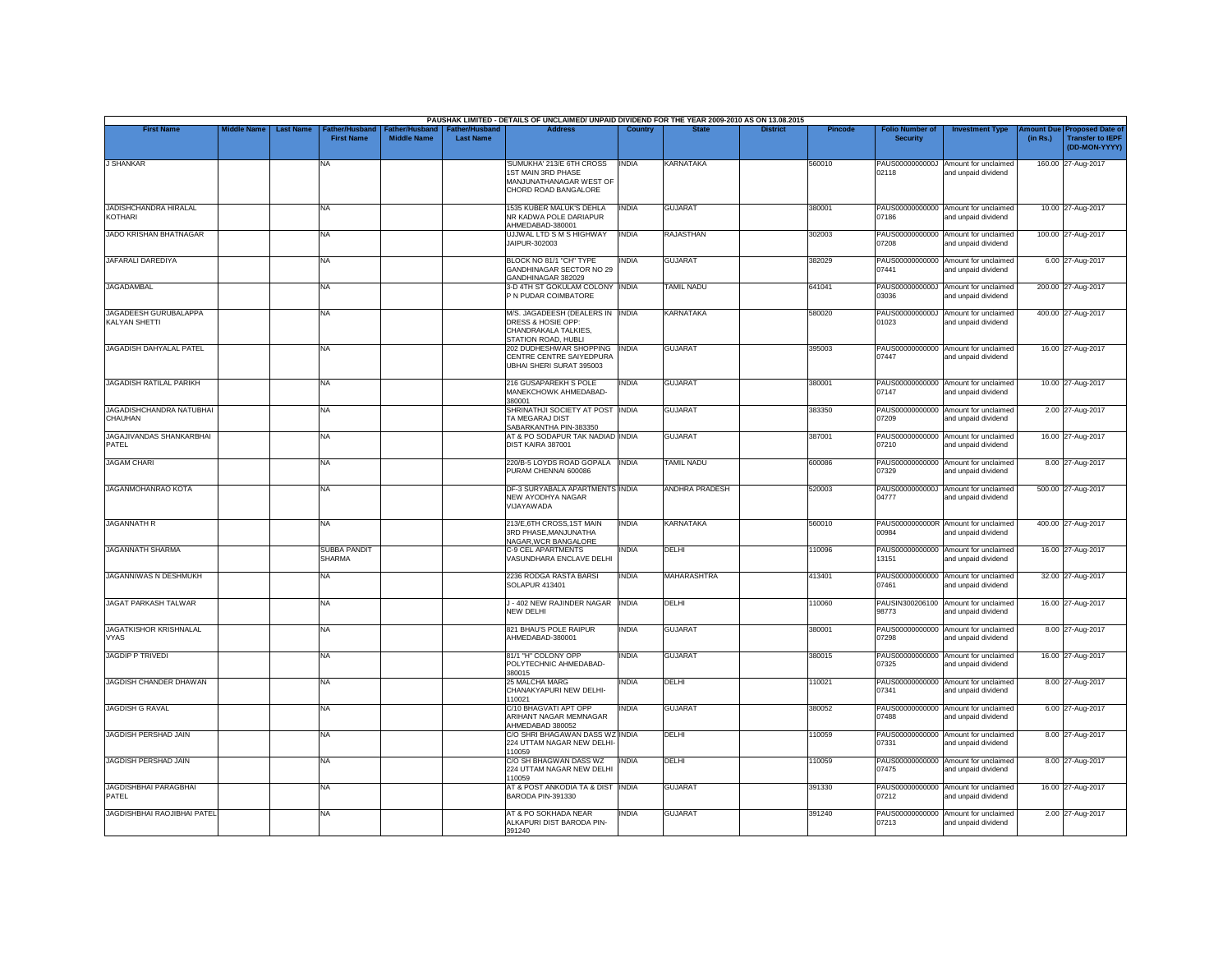|                                                 |                    |                  |                                                 |                                             |                                           | PAUSHAK LIMITED - DETAILS OF UNCLAIMED/ UNPAID DIVIDEND FOR THE YEAR 2009-2010 AS ON 13.08.2015                   |              |                       |                 |                |                                           |                                                             |                       |                                                                     |
|-------------------------------------------------|--------------------|------------------|-------------------------------------------------|---------------------------------------------|-------------------------------------------|-------------------------------------------------------------------------------------------------------------------|--------------|-----------------------|-----------------|----------------|-------------------------------------------|-------------------------------------------------------------|-----------------------|---------------------------------------------------------------------|
| <b>First Name</b>                               | <b>Middle Name</b> | <b>Last Name</b> | ather/Husband <sup>-</sup><br><b>First Name</b> | <b>Father/Husband</b><br><b>Middle Name</b> | <b>Father/Husband</b><br><b>Last Name</b> | <b>Address</b>                                                                                                    | Country      | <b>State</b>          | <b>District</b> | <b>Pincode</b> | <b>Folio Number of</b><br><b>Security</b> | <b>Investment Type</b>                                      | mount Due<br>(in Rs.) | <b>Proposed Date of</b><br><b>Transfer to IEPF</b><br>(DD-MON-YYYY) |
| JAGDISHCHAND NARAYANDAS<br><b>SHARMA</b>        |                    |                  | <b>NA</b>                                       |                                             |                                           | <b>FB-47 ALEMBIC COLONY</b><br>BARODA 390003                                                                      | <b>INDIA</b> | <b>GUJARAT</b>        |                 | 390003         | 07172                                     | PAUS00000000000 Amount for unclaimed<br>and unpaid dividend |                       | 2.00 27-Aug-2017                                                    |
| <b>JAGDISHCHANDRA CHIMANLAL</b><br><b>JOSHI</b> |                    |                  | <b>NA</b>                                       |                                             |                                           | <b>6 SHANTI PARK B/H ABHAY</b><br>NAGAR SOCIETY NEW I P C L<br>ROAD BARODA 390003                                 | <b>INDIA</b> | <b>GUJARAT</b>        |                 | 390003         | 07175                                     | PAUS00000000000 Amount for unclaimed<br>and unpaid dividend |                       | 2.00 27-Aug-2017                                                    |
| <b>JAGDISHCHANDRA</b><br><b>GIRDHARLAL SHAH</b> |                    |                  | NA                                              |                                             |                                           | MOTIKAKA'S CHAWL BHAIKAKA INDIA<br>MARG VALLABH VIDYANAGAR<br>VIA ANAND DIST KAIRA PIN-<br>388120                 |              | <b>GUJARAT</b>        |                 | 388120         | PAUS00000000000<br>07214                  | Amount for unclaimed<br>and unpaid dividend                 |                       | 16.00 27-Aug-2017                                                   |
| JAGDISHCHANDRA PUNJALAL<br>PATEL                |                    |                  | <b>NA</b>                                       |                                             |                                           | RA/2/26 SHIYAPURA NEAR<br>TOWER BARODA 390001                                                                     | <b>INDIA</b> | <b>GUJARAT</b>        |                 | 390001         | 07176                                     | PAUS00000000000 Amount for unclaimed<br>and unpaid dividend |                       | 2.00 27-Aug-2017                                                    |
| <b>JAGDISHCHANDRA</b><br>TRIBHOVANDAS BRAHMBH   |                    |                  | <b>NA</b>                                       |                                             |                                           | 8A, SNEHALPARK SOCIETY,<br>OPP: PARAGRAJ, HARNI-<br>WARASIA RING ROAD,<br>VADODARA-390006                         | <b>INDIA</b> | <b>GUJARAT</b>        |                 | 390006         | 07171                                     | PAUS00000000000 Amount for unclaimed<br>and unpaid dividend |                       | 6.00 27-Aug-2017                                                    |
| JAGJIVAN CHHOTALAL PATEL                        |                    |                  | NA                                              |                                             |                                           | AT & PO BODELI TA SANKHEDA INDIA<br>DIST BARODA PIN 391135                                                        |              | <b>GUJARAT</b>        |                 | 391135         | 07165                                     | PAUS00000000000 Amount for unclaimed<br>and unpaid dividend |                       | 16.00 27-Aug-2017                                                   |
| JAGJIVAN CHHOTALAL PATEL                        |                    |                  | <b>NA</b>                                       |                                             |                                           | AT PO BODELI TA SANKHEDA<br>DIST BARODA PIN-391135                                                                | <b>INDIA</b> | <b>GUJARAT</b>        |                 | 391135         | 07215                                     | PAUS00000000000 Amount for unclaimed<br>and unpaid dividend |                       | 16.00 27-Aug-2017                                                   |
| <b>JAGMOHAN MOTIBHAI PATEL</b>                  |                    |                  | <b>NA</b>                                       |                                             |                                           | C/O DR. T B PATEL SHIYAPURA INDIA<br>RAOPURA BARODA-390001                                                        |              | <b>GUJARAT</b>        |                 | 390001         | 07181                                     | PAUS00000000000 Amount for unclaimed<br>and unpaid dividend |                       | 2.00 27-Aug-2017                                                    |
| <b>JAHARLAL BASU</b>                            |                    |                  | <b>NA</b>                                       |                                             |                                           | 6/2/A ROY BAHADUR ROAD<br>BEHALA CALCUTTA                                                                         | <b>INDIA</b> | <b>WEST BENGAL</b>    |                 | 700034         | 02877                                     | PAUS0000000000J Amount for unclaimed<br>and unpaid dividend |                       | 200.00 27-Aug-2017                                                  |
| <b>JAI GOPAL AHUJA</b>                          |                    |                  | NA                                              |                                             |                                           | 26/6, NEHRU NAGAR(WEST)<br><b>BHILAI PIN-490020</b>                                                               | <b>INDIA</b> | <b>CHHATTISGARH</b>   |                 | 490020         | 07509                                     | PAUS00000000000 Amount for unclaimed<br>and unpaid dividend |                       | 32.00 27-Aug-2017                                                   |
| <b>JAI KUMAR JAIN</b>                           |                    |                  | <b>NA</b>                                       |                                             |                                           | 23/380 TIRATH MARKET<br>SONIPAT MANDI SONIPAT<br><b>HARYANA 131001</b>                                            | <b>INDIA</b> | <b>HARYANA</b>        |                 | 131001         | 07333                                     | PAUS00000000000 Amount for unclaimed<br>and unpaid dividend |                       | 8.00 27-Aug-2017                                                    |
| <b>JAI MANOHAR MISRA</b>                        |                    |                  | <b>NA</b>                                       |                                             |                                           | 23/69 PATTKAPUR KANPUR-<br>208001                                                                                 | <b>INDIA</b> | UTTAR PRADESH         |                 | 208001         | 07384                                     | PAUS00000000000 Amount for unclaimed<br>and unpaid dividend |                       | 8.00 27-Aug-2017                                                    |
| <b>JAI PAUL THERATTIL</b>                       |                    |                  | <b>NA</b>                                       |                                             |                                           | HEAT EXCHANGER DESIGNS 01 INDIA<br><b>ENGINEERING B- UILDING BHEL</b><br>RAMACHANDRAPURAM<br>HYDERABAD- -500032 - |              | ANDHRA PRADESH        |                 | 500032         | 07322                                     | PAUS00000000000 Amount for unclaimed<br>and unpaid dividend |                       | 8.00 27-Aug-2017                                                    |
| <b>JAIBIR SINGH</b>                             |                    |                  | <b>NA</b>                                       |                                             |                                           | 18/105 ELLORA PARK RACE<br>COURSE BARODA 390007                                                                   | <b>INDIA</b> | <b>GUJARAT</b>        |                 | 390007         | 07456                                     | PAUS00000000000 Amount for unclaimed<br>and unpaid dividend |                       | 32.00 27-Aug-2017                                                   |
| JAIDEV MAZUMDER                                 |                    |                  | NA.                                             |                                             |                                           | 96 C- LIG FLATS RAMPURA<br>OPP. MCD PRIMARY<br>SCHOOLDELHI                                                        | <b>INDIA</b> | <b>DELHI</b>          |                 | 110035         | 07412                                     | PAUS00000000000 Amount for unclaimed<br>and unpaid dividend |                       | 32.00 27-Aug-2017                                                   |
| <b>JAIMALA H SHAH</b>                           |                    |                  | <b>NA</b>                                       |                                             |                                           | C/11 JANTA NAGAR SAIYED<br>VASNA ROAD VADODARA                                                                    | <b>INDIA</b> | <b>GUJARAT</b>        |                 | 390015         | 04701                                     | PAUS0000000000J Amount for unclaimed<br>and unpaid dividend |                       | 200.00 27-Aug-2017                                                  |
| <b>JAIMIN ASHOKBHAI PATEL M F</b><br>GAJPA      |                    |                  | <b>NA</b>                                       |                                             |                                           | <b>BLOCK NO 2 CHETAN</b><br><b>BUNGALOW NEAR RACE</b><br>COURSE BUS STOP ALKAPURI<br>BARODA-390007                | <b>INDIA</b> | <b>GUJARAT</b>        |                 | 390007         | PAUS00000000000<br>07218                  | Amount for unclaimed<br>and unpaid dividend                 |                       | 32.00 27-Aug-2017                                                   |
| <b>JAINDER SINGH</b>                            |                    |                  | <b>NA</b>                                       |                                             |                                           | IJ-6 IRRAMANZIL COLONY<br>HYDERABAD-500004                                                                        | <b>INDIA</b> | <b>ANDHRA PRADESH</b> |                 | 500004         | 07323                                     | PAUS00000000000 Amount for unclaimed<br>and unpaid dividend |                       | 8.00 27-Aug-2017                                                    |
| JAIPRAKASH GOKULDASJI<br><b>KALANTRI</b>        |                    |                  | <b>NA</b>                                       |                                             |                                           | JAISHREE BHAWAN DR J C<br>KUMARAPPA ROAD WARDHA-<br>442001                                                        | <b>INDIA</b> | MAHARASHTRA           |                 | 442001         | 07380                                     | PAUS00000000000 Amount for unclaimed<br>and unpaid dividend |                       | 8.00 27-Aug-2017                                                    |
| JAMNADAS PUNJABHAI PATEL                        |                    |                  | <b>NA</b>                                       |                                             |                                           | NEAR BALMANDIR BHANGORE<br>TAL BHANWAD DIST<br><b>JAMNAGAR</b>                                                    | <b>INDIA</b> | <b>GUJARAT</b>        |                 | 361001         | 07220                                     | PAUS00000000000 Amount for unclaimed<br>and unpaid dividend |                       | 32.00 27-Aug-2017                                                   |
| JAMSHED KAIKHUSHRU<br>TAMBOLI                   |                    |                  | <b>NA</b>                                       |                                             |                                           | 16QUEENS GARDENS G P O<br>BOX NO 75 CAMP PUNE 411001                                                              | <b>INDIA</b> | <b>MAHARASHTRA</b>    |                 | 411001         | 07347                                     | PAUS00000000000 Amount for unclaimed<br>and unpaid dividend |                       | 100.00 27-Aug-2017                                                  |
| <b>JANAK JAYANTILAL PATEL</b>                   |                    |                  | <b>NA</b>                                       |                                             |                                           | C/O V M PATEL 15 SHRADDHA<br>SOCIETY PRATAPNAGAR<br>BARODA-390004                                                 | <b>INDIA</b> | <b>GUJARAT</b>        |                 | 390004         | 07307                                     | PAUS00000000000 Amount for unclaimed<br>and unpaid dividend |                       | 8.00 27-Aug-2017                                                    |
| <b>JANAKI SUNDARAM</b>                          |                    |                  | <b>NA</b>                                       |                                             |                                           | W/O DR.R.SUNDARAM NO.64,<br>RAJMANGAL VILLA 1ST STREET<br>NEW FAIR LANDS SALEM                                    | <b>INDIA</b> | <b>TAMIL NADU</b>     |                 | 636014         | 00848                                     | PAUS0000000000J Amount for unclaimed<br>and unpaid dividend |                       | 400.00 27-Aug-2017                                                  |
| JANAKLAL BULAKHIDAS SHAH                        |                    |                  | <b>NA</b>                                       |                                             |                                           | VYAS WADA NEAR SIDHA MATA INDIA<br>PETLAD DIST KAIRA PIN-388450                                                   |              | <b>GUJARAT</b>        |                 | 388450         | 07221                                     | PAUS00000000000 Amount for unclaimed<br>and unpaid dividend |                       | 2.00 27-Aug-2017                                                    |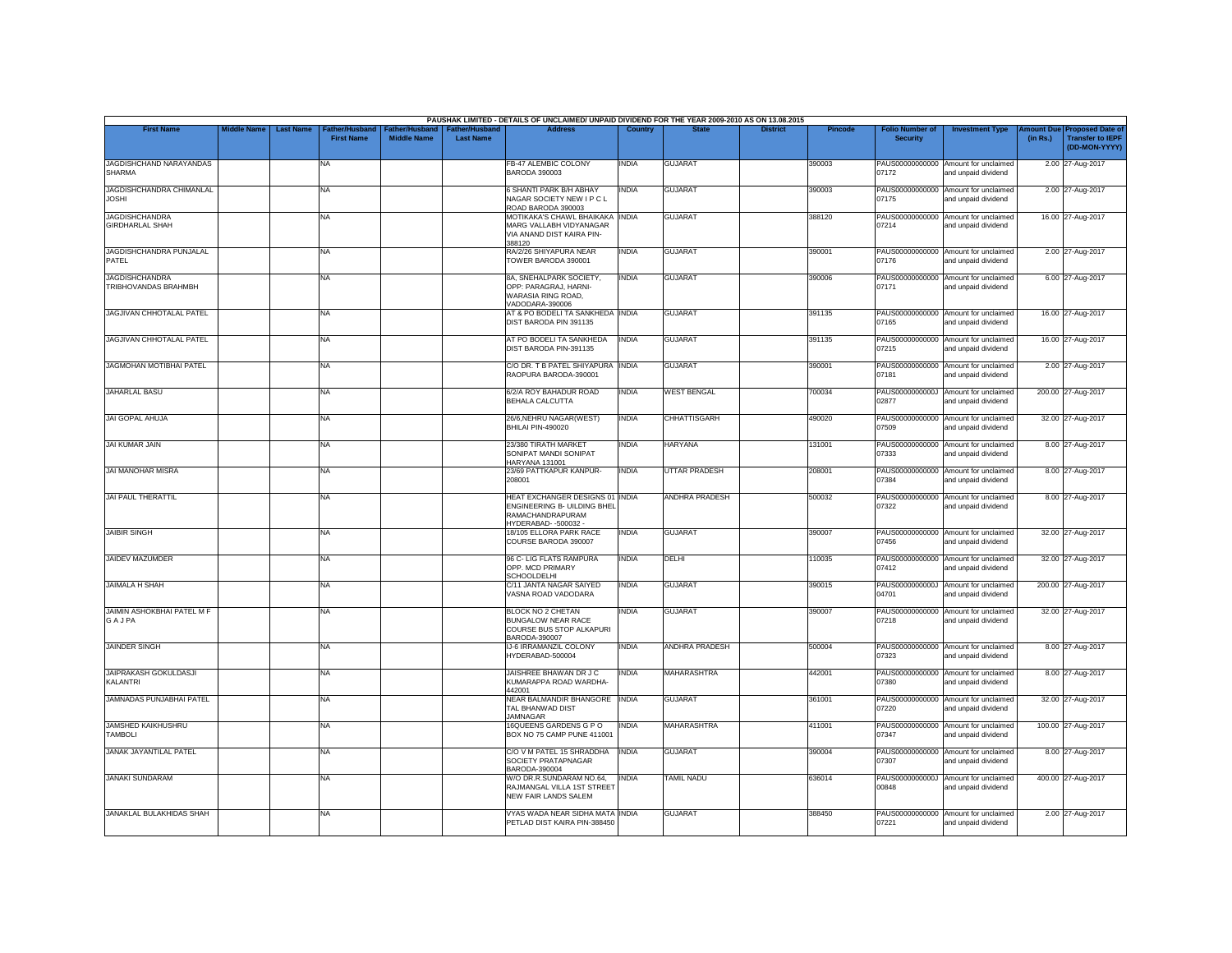| <b>First Name</b>                            | <b>Middle Name</b> | <b>Last Name</b> | Father/Husband    | Father/Husband     | <b>Father/Husband</b> | PAUSHAK LIMITED - DETAILS OF UNCLAIMED/ UNPAID DIVIDEND FOR THE YEAR 2009-2010 AS ON 13.08.2015<br><b>Address</b> | Country      |                       | <b>District</b> | <b>Pincode</b> | <b>Folio Number of</b>   | <b>Investment Type</b>                                      | <b>Imount Due</b> | <b>Proposed Date of</b>                  |
|----------------------------------------------|--------------------|------------------|-------------------|--------------------|-----------------------|-------------------------------------------------------------------------------------------------------------------|--------------|-----------------------|-----------------|----------------|--------------------------|-------------------------------------------------------------|-------------------|------------------------------------------|
|                                              |                    |                  | <b>First Name</b> | <b>Middle Name</b> | <b>Last Name</b>      |                                                                                                                   |              |                       |                 |                | <b>Security</b>          |                                                             | (in Rs.)          | <b>Transfer to IEPF</b><br>(DD-MON-YYYY) |
| JANARDHAN REDDY YELMA<br>REDDY               |                    |                  | NA                |                    |                       | 2-177-CHILDREN'S CLINIC NEAR INDIA<br><b>GANDHI STATUE UPPAL</b><br><b>HYDERABAD</b>                              |              | <b>ANDHRA PRADESH</b> |                 | 500039         | 03159                    | PAUS0000000000J Amount for unclaimed<br>and unpaid dividend |                   | 200.00 27-Aug-2017                       |
| <b>JANARDHANAN A</b>                         |                    |                  | NA                |                    |                       | 9-A 3RD MAIN ROAD VIJAYA<br>NAGAR VELACHERY CHENNAI<br>600042                                                     | <b>INDIA</b> | <b>TAMIL NADU</b>     |                 | 600042         | 07385                    | PAUS00000000000 Amount for unclaimed<br>and unpaid dividend |                   | 16.00 27-Aug-2017                        |
| <b>JANASWAMY PURNAIAH</b><br><b>SASTRY</b>   |                    |                  | NA                |                    |                       | <b>BRANCH MANAGER DARSHAK</b><br>LIMITED 24-01-66A<br>SAMBAMURTHY ROAD<br>DURGAPURAM VIJAYAWADA<br>520003         | <b>INDIA</b> | ANDHRA PRADESH        |                 | 520003         | 07278                    | PAUS00000000000 Amount for unclaimed<br>and unpaid dividend |                   | 32.00 27-Aug-2017                        |
| <b>JARNAIL VERMA</b>                         |                    |                  | <b>NA</b>         |                    |                       | 18 GOVIND MARG NEAR<br>POLICE MEMORIAL JAIPUR                                                                     | <b>INDIA</b> | <b>RAJASTHAN</b>      |                 | 302004         | 03311                    | PAUS0000000000J Amount for unclaimed<br>and unpaid dividend |                   | 200.00 27-Aug-2017                       |
| <b>JASBIR KAUR</b>                           |                    |                  | NA                |                    |                       | <b>HOUSE NO 56/2 NILGIRI</b><br>ENCLAVE BATHINDA CANTT<br><b>BATHINDA</b>                                         | <b>INDIA</b> | PUNJAB                |                 | 151001         | PAUSIN300239131<br>17435 | Amount for unclaimed<br>and unpaid dividend                 |                   | 200.00 27-Aug-2017                       |
| <b>JASHABHAI LALBHAI PATEL</b>               |                    |                  | NA                |                    |                       | VASANA BUJARG TAL MATAR<br>DIST KHEDA PIN-387530                                                                  | <b>INDIA</b> | <b>GUJARAT</b>        |                 | 387530         | 07223                    | PAUS00000000000 Amount for unclaimed<br>and unpaid dividend |                   | 32.00 27-Aug-2017                        |
| <b>JASHBHAI MOTIBHAI PATEL</b>               |                    |                  | NA                |                    |                       | AT & PO DASRATH DIST<br>BARODA PIN-391740                                                                         | <b>INDIA</b> | <b>GUJARAT</b>        |                 | 391740         | 07225                    | PAUS00000000000 Amount for unclaimed<br>and unpaid dividend |                   | 2.00 27-Aug-2017                         |
| JASHBHAI SOMABHAI PATEL                      |                    |                  | NA                |                    |                       | AT & POST BIL DIST BARODA<br>PIN 390001                                                                           | <b>INDIA</b> | <b>GUJARAT</b>        |                 | 390001         | 07167                    | PAUS00000000000 Amount for unclaimed<br>and unpaid dividend |                   | 6.00 27-Aug-2017                         |
| JASHODABEN CHANDRAKANT<br>PATEL              |                    |                  | CHANDRAKANT       |                    |                       | C/O D 3 OM VIHAR BUNGLOWS INDIA<br>BAKROL LAMBHVL ROAD<br><b>BAKROL ANAND</b>                                     |              | MAHARASHTRA           |                 | 999999         | PAUSIN302679307<br>51613 | Amount for unclaimed<br>and unpaid dividend                 |                   | 200.00 27-Aug-2017                       |
| JASHODABEN KANTILAL PATEL                    |                    |                  | NA                |                    |                       | <b>NEAR PARABADI AT &amp; POST</b><br>BHAYALI TA & DIST BARODA<br>PIN 391410                                      | <b>INDIA</b> | <b>GUJARAT</b>        |                 | 391410         | 07158                    | PAUS00000000000 Amount for unclaimed<br>and unpaid dividend |                   | 2.00 27-Aug-2017                         |
| <b>JASHVANTIBEN DASHRATHLAL</b><br>PRESSWALA |                    |                  | NA                |                    |                       | C/O MAGANLAL MOTIRAM<br>MODY NANA VARACHHA PO<br>VARACHHALI VIA SURAT PIN-<br>395006                              | <b>INDIA</b> | <b>GUJARAT</b>        |                 | 395006         | 07190                    | PAUS00000000000 Amount for unclaimed<br>and unpaid dividend |                   | 16.00 27-Aug-2017                        |
| JASHWANTLAL CHIMANLAL<br><b>DESAI</b>        |                    |                  | NA                |                    |                       | 6/33 ILORA PARK RACE<br>COURSE ROAD BARODA-<br>390007                                                             | <b>INDIA</b> | <b>GUJARAT</b>        |                 | 390007         | 07229                    | PAUS00000000000 Amount for unclaimed<br>and unpaid dividend |                   | 6.00 27-Aug-2017                         |
| JASPAL KAUR SACHDEVA                         |                    |                  | NA                |                    |                       | 6699-KOTHI MEMBARA HINDU<br>RAO DELHI-110006                                                                      | <b>INDIA</b> | <b>DELHI</b>          |                 | 110006         | 07390                    | PAUS00000000000 Amount for unclaimed<br>and unpaid dividend |                   | 8.00 27-Aug-2017                         |
| JASPAL SINGH TEHALIA                         |                    |                  | NA                |                    |                       | C/O.DR.HARPRAKSH SINGH<br>HARASINGH TEHALI P.O.INDI.<br><b>BIJAPUR DIST</b>                                       | <b>INDIA</b> | <b>KARNATAKA</b>      |                 | 586209         | 00849                    | PAUS0000000000J Amount for unclaimed<br>and unpaid dividend |                   | 200.00 27-Aug-2017                       |
| JASUBEN BALCHANDRA DAVE                      |                    |                  | NA                |                    |                       | C/O.DR.DAVE. B.T SHIYAPURA,<br>RAOPURA, VADODARA                                                                  | <b>INDIA</b> | <b>GUJARAT</b>        |                 | 390001         | 00442                    | PAUS0000000000J Amount for unclaimed<br>and unpaid dividend |                   | 200.00 27-Aug-2017                       |
| <b>JASUMATI RANCHHODLAL</b><br>PARIKH        |                    |                  | NA                |                    |                       | SICKANAGAR E BLOCK 3RD<br>FLOOR VITHALBHAI PATEL<br>ROAD MUMBAI-400004                                            | <b>INDIA</b> | <b>MAHARASHTRA</b>    |                 | 400004         | 07292                    | PAUS00000000000 Amount for unclaimed<br>and unpaid dividend |                   | 10.00 27-Aug-2017                        |
| <b>JASVANTSINH CHHITUBHAI</b><br>CHAUHAN     |                    |                  | NA                |                    |                       | AT & PO VALNER TA HANSOT<br>DIST BROACH PIN-393030                                                                | <b>INDIA</b> | <b>GUJARAT</b>        |                 | 393030         | 07230                    | PAUS00000000000 Amount for unclaimed<br>and unpaid dividend |                   | 16.00 27-Aug-2017                        |
| <b>JASWANT RATILAL PATHAK</b>                |                    |                  | <b>NA</b>         |                    |                       | NEAR LILY HAVELI<br>NAGARWADA BARODA-390001                                                                       | <b>INDIA</b> | <b>GUJARAT</b>        |                 | 390001         | 07194                    | PAUS00000000000 Amount for unclaimed<br>and unpaid dividend |                   | 6.00 27-Aug-2017                         |
| <b>JASWANT SINGH KANG</b>                    |                    |                  | NA                |                    |                       | C/O LT COL LAKHA SINGH VSM INDIA<br>ARMY HQ PROVOST UNIT RED<br>FORT DELHI-110006                                 |              | DELHI                 |                 | 110006         | 07334                    | PAUS00000000000 Amount for unclaimed<br>and unpaid dividend |                   | 8.00 27-Aug-2017                         |
| JASWANTRAI CHIMANLAL<br><b>KAMDAR</b>        |                    |                  | <b>NA</b>         |                    |                       | SAURASHTRA ALEMBIC DEPOT INDIA<br>SWEET HOUSE RAJKOT-360001                                                       |              | <b>GUJARAT</b>        |                 | 360001         | 07231                    | PAUS00000000000 Amount for unclaimed<br>and unpaid dividend |                   | 16.00 27-Aug-2017                        |
| JATIN NATVARLAL MEHTA                        |                    |                  | NA                |                    |                       | 1069 RAJAMEHTA' ST TOTALAJI' INDIA<br>ST KALUPUR AHMEDABAD-<br>380001                                             |              | <b>GUJARAT</b>        |                 | 380001         | 07396                    | PAUS00000000000 Amount for unclaimed<br>and unpaid dividend |                   | 8.00 27-Aug-2017                         |
| <b>JATIN SHASHTRI</b>                        |                    |                  | NA                |                    |                       | OPP SANIDEV TEMPLE WADI<br>VADODARA                                                                               | <b>INDIA</b> | <b>GUJARAT</b>        |                 | 390017         | 04491                    | PAUS0000000000J Amount for unclaimed<br>and unpaid dividend |                   | 200.00 27-Aug-2017                       |
| JATINDER JIT SINGH                           |                    |                  | NA                |                    |                       | 113-D/BW SHA-IMAR BAGH SFS INDIA<br>FLATS DELHI 110052                                                            |              | DELHI                 |                 | 10052          | 07392                    | PAUS00000000000 Amount for unclaimed<br>and unpaid dividend |                   | 16.00 27-Aug-2017                        |
| JATINDER KUMAR SAHNI                         |                    |                  | NA                |                    |                       | <b>B-58 NEW RAJINDER NAGAR</b><br><b>NEW DELHI-110060</b>                                                         | <b>INDIA</b> | DELHI                 |                 | 110060         | 07336                    | PAUS00000000000 Amount for unclaimed<br>and unpaid dividend |                   | 8.00 27-Aug-2017                         |
|                                              |                    |                  |                   |                    |                       |                                                                                                                   |              |                       |                 |                |                          |                                                             |                   |                                          |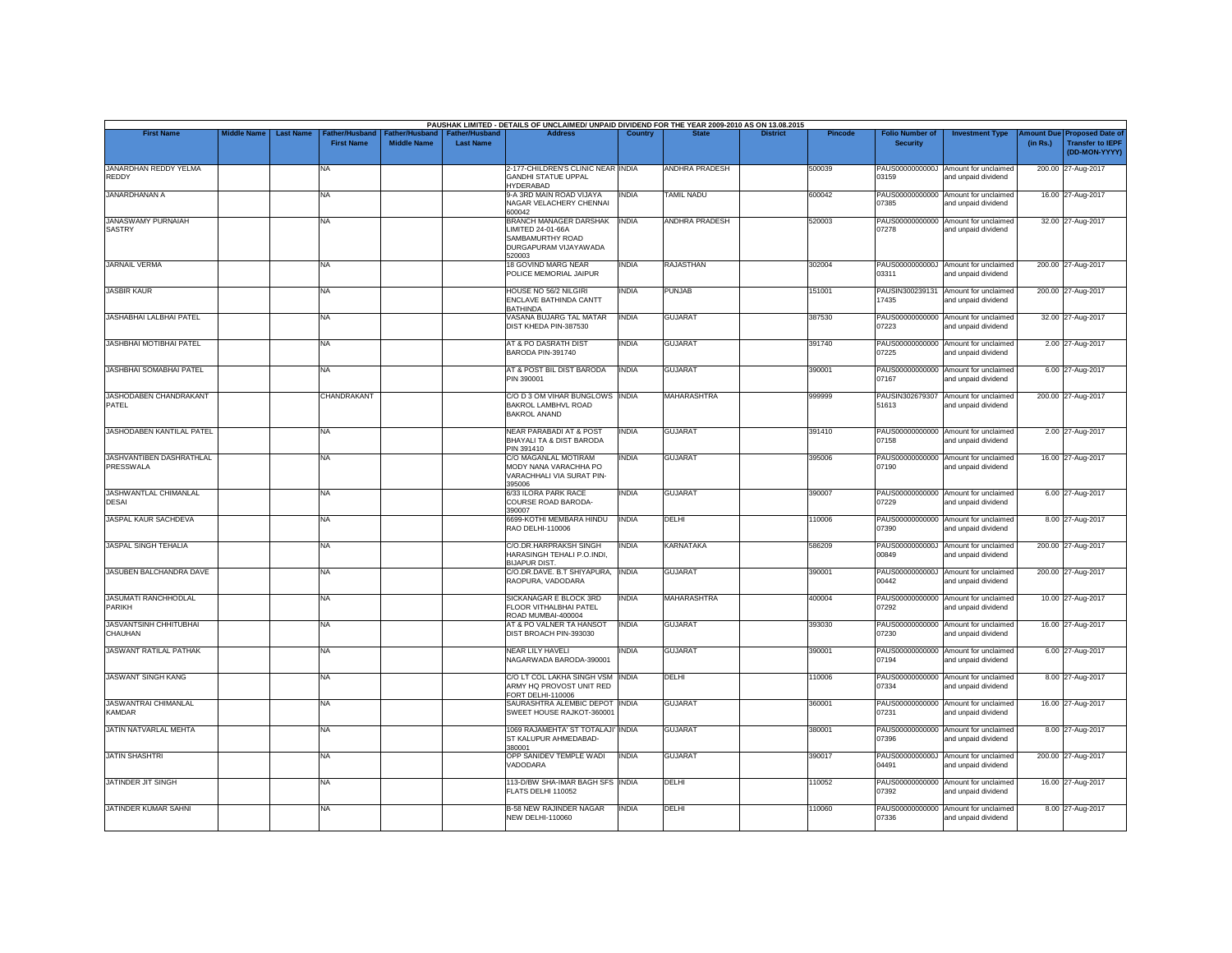|                                       |                    |                  |                                     |                                             |                                           | PAUSHAK LIMITED - DETAILS OF UNCLAIMED/ UNPAID DIVIDEND FOR THE YEAR 2009-2010 AS ON 13.08.2015         |                |                      |                 |         |                                           |                                                             |          |                                                                                |
|---------------------------------------|--------------------|------------------|-------------------------------------|---------------------------------------------|-------------------------------------------|---------------------------------------------------------------------------------------------------------|----------------|----------------------|-----------------|---------|-------------------------------------------|-------------------------------------------------------------|----------|--------------------------------------------------------------------------------|
| <b>First Name</b>                     | <b>Middle Name</b> | <b>Last Name</b> | Father/Husband<br><b>First Name</b> | <b>Father/Husband</b><br><b>Middle Name</b> | <b>Father/Husband</b><br><b>Last Name</b> | <b>Address</b>                                                                                          | <b>Country</b> | <b>State</b>         | <b>District</b> | Pincode | <b>Folio Number of</b><br><b>Security</b> | <b>Investment Type</b>                                      | (in Rs.) | <b>Amount Due Proposed Date of</b><br><b>Transfer to IEPF</b><br>(DD-MON-YYYY) |
| JATINDER PAUL                         |                    |                  | <b>NA</b>                           |                                             |                                           | C/O GIAN SINGH 1437<br>KRISHANA NAGAR MOGA<br>142001 PUNJAB                                             | INDIA          | <b>PUNJAB</b>        |                 | 142001  | 07485                                     | PAUS00000000000 Amount for unclaimed<br>and unpaid dividend |          | 40.00 27-Aug-2017                                                              |
| <b>JATINDER SINGH</b>                 |                    |                  | <b>NA</b>                           |                                             |                                           | 249-SANT NAGAR NEAR EAST<br>OF KAILASH NEW DELHI-110017                                                 | <b>INDIA</b>   | DELHI                |                 | 110017  | 07346                                     | PAUS00000000000 Amount for unclaimed<br>and unpaid dividend |          | 8.00 27-Aug-2017                                                               |
| <b>JAYA ANIL PANDIT</b>               |                    |                  | <b>NA</b>                           |                                             |                                           | 300 39TH CROSS 8TH BLOCK<br>JAYANAGAR BANGALORE<br>560082                                               | <b>INDIA</b>   | <b>KARNATAKA</b>     |                 | 560082  | 07276                                     | PAUS00000000000 Amount for unclaimed<br>and unpaid dividend |          | 10.00 27-Aug-2017                                                              |
| <b>JAYA ANIL PANDIT</b>               |                    |                  | NA                                  |                                             |                                           | 300, 39TH CROSS, JAYANAGAR, INDIA<br>8TH BLOCK, BANGALORE                                               |                | <b>KARNATAKA</b>     |                 | 560084  | 01013                                     | PAUS0000000000J Amount for unclaimed<br>and unpaid dividend |          | 80.00 27-Aug-2017                                                              |
| <b>JAYA ANIL PANDIT</b>               |                    |                  | <b>NA</b>                           |                                             |                                           | 300 39TH CROSS 8TH BLOCK<br>JAYANAGAR BANGALORE<br>560082                                               | <b>INDIA</b>   | <b>KARNATAKA</b>     |                 | 560082  | 07277                                     | PAUS00000000000 Amount for unclaimed<br>and unpaid dividend |          | 6.00 27-Aug-2017                                                               |
| JAYA BHARATI KOTI                     |                    |                  | <b>NA</b>                           |                                             |                                           | C/O K S SAI HOUSE NO LIG 822  INDIA<br>BHARATHI N- AGAR BHEL R C<br>PURAM HYDERABAD 500032 - -          |                | ANDHRA PRADESH       |                 | 500032  | 07321                                     | PAUS00000000000 Amount for unclaimed<br>and unpaid dividend |          | 8.00 27-Aug-2017                                                               |
| <b>JAYA KAPOOR</b>                    |                    |                  | <b>NA</b>                           |                                             |                                           | D/153 SHYAM PARK EXTENSION INDIA<br>SAHIBABAD DIST GHAZIABAD<br>201005                                  |                | UTTAR PRADESH        |                 | 201005  | 07413                                     | PAUS00000000000 Amount for unclaimed<br>and unpaid dividend |          | 32.00 27-Aug-2017                                                              |
| <b>JAYA KAPOOR</b>                    |                    |                  | <b>NA</b>                           |                                             |                                           | D/153 SHYAM PARK EXTENSION INDIA<br>SAHABABAD DIST GHAZIABAD<br>201005                                  |                | <b>UTTAR PRADESH</b> |                 | 201005  | 07420                                     | PAUS00000000000 Amount for unclaimed<br>and unpaid dividend |          | 8.00 27-Aug-2017                                                               |
| <b>JAYA P NAYAK</b>                   |                    |                  | NA                                  |                                             |                                           | TULSI' C-15 4TH DIVISION PARK INDIA<br><b>EXTENTION DURGIGUDI</b><br>SHIMOGA 577201 (KARNATAKA)         |                | <b>KARNATAKA</b>     |                 | 577201  | PAUS00000000000<br>07402                  | Amount for unclaimed<br>and unpaid dividend                 |          | 24.00 27-Aug-2017                                                              |
| JAYABEN BABUBHAI PATEL                |                    |                  | <b>NA</b>                           |                                             |                                           | 102 JYOTI SOCIETY<br>FATEHGANJ BEHIND CONVENT<br>SCHOOL BARODA-390002                                   | <b>INDIA</b>   | <b>GUJARAT</b>       |                 | 390002  | 07287                                     | PAUS00000000000 Amount for unclaimed<br>and unpaid dividend |          | 16.00 27-Aug-2017                                                              |
| <b>JAYABEN HIRJIBHAI SHAH</b>         |                    |                  | <b>NA</b>                           |                                             |                                           | 34 ANAND SOCIETY<br>BHADWATNAGAR AHMEDABAD<br>380050                                                    | INDIA          | <b>GUJARAT</b>       |                 | 380050  | 07465                                     | PAUS00000000000 Amount for unclaimed<br>and unpaid dividend |          | 2.00 27-Aug-2017                                                               |
| JAYABEN JAYANT PATEL                  |                    |                  | <b>NA</b>                           |                                             |                                           | C/O D P SHAH & ASSOCIATES<br>110 AVANTI CH- AMBERS B/H<br>EXPRESS HOTEL ALKAPURI<br>VADOD- ARA 390005 - | <b>INDIA</b>   | <b>GUJARAT</b>       |                 | 390005  | 07152                                     | PAUS00000000000 Amount for unclaimed<br>and unpaid dividend |          | 6.00 27-Aug-2017                                                               |
| JAYABEN MADHUBHAI PATEL               |                    |                  | <b>NA</b>                           |                                             |                                           | <b>7 PARISHRAM SOCIETY</b><br>SUBHANPURA BARODA-390007                                                  | INDIA          | <b>GUJARAT</b>       |                 | 390007  | PAUS00000000000<br>07281                  | Amount for unclaimed<br>and unpaid dividend                 |          | 16.00 27-Aug-2017                                                              |
| JAYABEN SHAMALDAS PARIKH              |                    |                  | <b>NA</b>                           |                                             |                                           | C/O NAVBHARAT AGENCIES<br>RIDDHI SIDDHI MARKET AT<br>SAVAR KUNDLA DIST<br>BHAVNAGAR-364515              | <b>INDIA</b>   | <b>GUJARAT</b>       |                 | 364515  | 07234                                     | PAUS00000000000 Amount for unclaimed<br>and unpaid dividend |          | 32.00 27-Aug-2017                                                              |
| JAYALAKSHMAMMA J                      |                    |                  | <b>NA</b>                           |                                             |                                           | W/O DR.S.RAMAPPA D.NO-2,<br>J.M.LANE "A" BALEPET.<br>BANGALORE                                          | <b>INDIA</b>   | <b>KARNATAKA</b>     |                 | 560053  | 00083                                     | PAUS0000000000J Amount for unclaimed<br>and unpaid dividend |          | 200.00 27-Aug-2017                                                             |
| JAYANT ANIRUDDHA TILAK                |                    |                  | <b>NA</b>                           |                                             |                                           | 'NEEL MADHAV' BLDG WALJI<br>LADHA ROAD MULUND (WEST)<br>MUMBAI-400080                                   | <b>INDIA</b>   | <b>MAHARASHTRA</b>   |                 | 400080  | 07312                                     | PAUS00000000000 Amount for unclaimed<br>and unpaid dividend |          | 8.00 27-Aug-2017                                                               |
| <b>JAYANT N INAMDAR</b>               |                    |                  | <b>NA</b>                           |                                             |                                           | C-14/3 GROUND FLOOR P AND INDIA<br>QUARTERS SAHAR ROAD<br>ANDHERI EAST MUMBAI 400099                    |                | <b>MAHARASHTRA</b>   |                 | 400099  | 07466                                     | PAUS00000000000 Amount for unclaimed<br>and unpaid dividend |          | 100.00 27-Aug-2017                                                             |
| <b>JAYANT WABLE</b>                   |                    |                  | <b>NA</b>                           |                                             |                                           | 14 GUMASTA SOCIETY RUMTHA INDIA<br><b>NAKA SOLAPUR</b>                                                  |                | MAHARASHTRA          |                 | 413003  | 04052                                     | PAUS0000000000J Amount for unclaimed<br>and unpaid dividend |          | 200.00 27-Aug-2017                                                             |
| <b>JAYANTA KUMAR</b><br>BHATTACHARYYA |                    |                  | <b>NA</b>                           |                                             |                                           | AA-218 SECTOR-I SALT LAKE<br>CITY CALCUTTA                                                              | <b>INDIA</b>   | <b>WEST BENGAL</b>   |                 | 700064  | 02844                                     | PAUS0000000000J Amount for unclaimed<br>and unpaid dividend |          | 300.00 27-Aug-2017                                                             |
| <b>JAYANTIBHAI MANGALDAS</b><br>PATEL |                    |                  | <b>NA</b>                           |                                             |                                           | <b>45 SHANTI NAGAR TARSALI</b><br>BARODA-390009                                                         | <b>INDIA</b>   | <b>GUJARAT</b>       |                 | 390009  | 07238                                     | PAUS00000000000 Amount for unclaimed<br>and unpaid dividend |          | 12.00 27-Aug-2017                                                              |
| JAYANTIBHAI MULJIBHAI PATEL           |                    |                  | <b>NA</b>                           |                                             |                                           | MAHADEV FALIA AT & PO<br>SOKHADA DIST BARODA PIN-<br>391240                                             | <b>INDIA</b>   | <b>GUJARAT</b>       |                 | 391240  | 07239                                     | PAUS00000000000 Amount for unclaimed<br>and unpaid dividend |          | 2.00 27-Aug-2017                                                               |
| JAYANTILAL ARJUNLAL VAIDYA            |                    |                  | <b>NA</b>                           |                                             |                                           | KHARI POLE NADIAD DIST<br><b>KAIRA PIN-387001</b>                                                       | <b>INDIA</b>   | <b>GUJARAT</b>       |                 | 387001  | 07275                                     | PAUS00000000000 Amount for unclaimed<br>and unpaid dividend |          | 6.00 27-Aug-2017                                                               |
| JAYANTILAL BAGUBHAI SHAH              |                    |                  | <b>NA</b>                           |                                             |                                           | B/2, YASHPAL APP-2,NR VIJAY<br>RESTAURANT NAVRANGPURA<br>AHMEDABAD                                      | <b>INDIA</b>   | <b>GUJARAT</b>       |                 | 380009  | 00092                                     | PAUS0000000000J Amount for unclaimed<br>and unpaid dividend |          | 200.00 27-Aug-2017                                                             |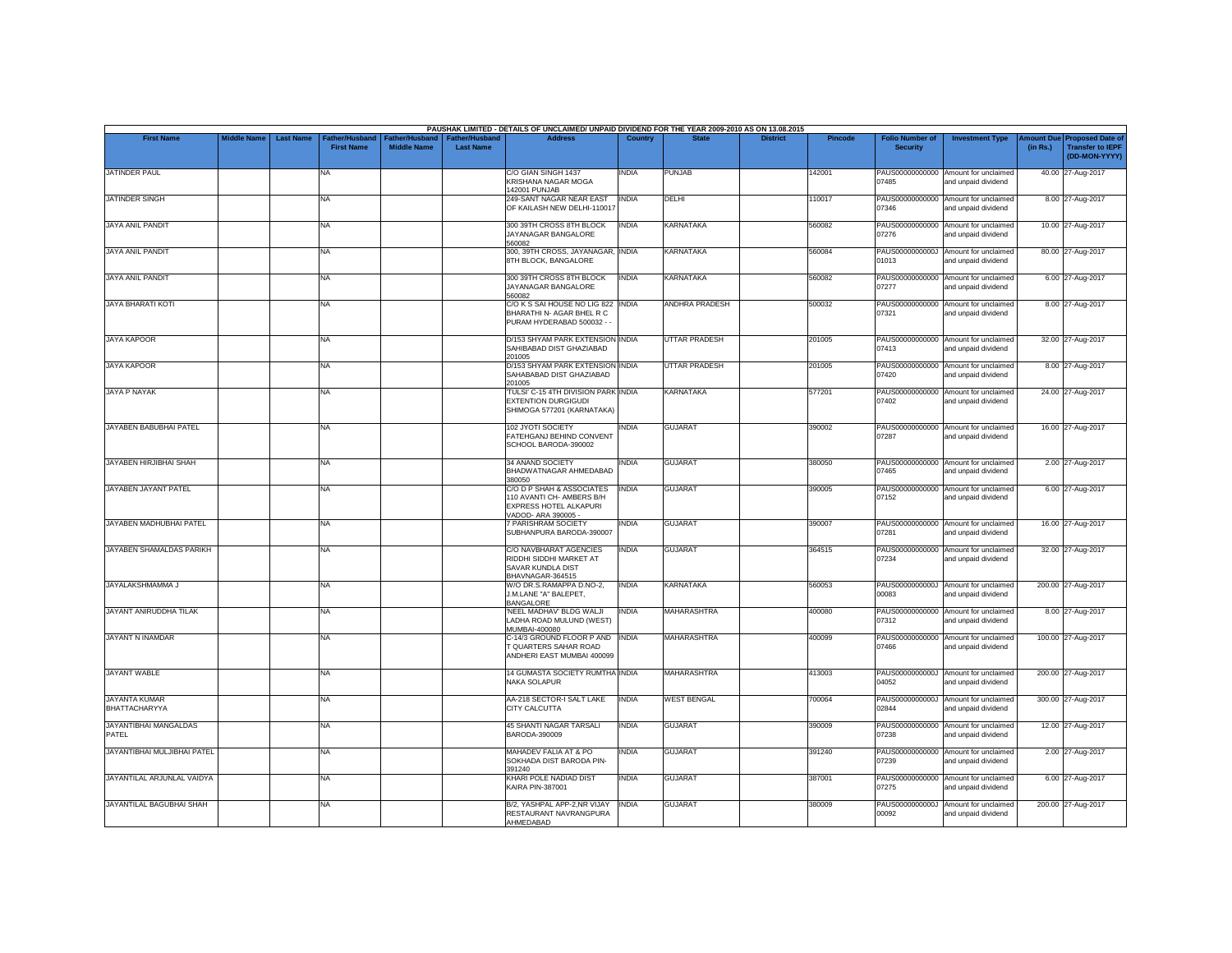|                                           |                    |                  |                                            |                                             |                                           | PAUSHAK LIMITED - DETAILS OF UNCLAIMED/ UNPAID DIVIDEND FOR THE YEAR 2009-2010 AS ON 13.08.2015           |              |                    |                 |         |                                           |                                                             |          |                                                                                |
|-------------------------------------------|--------------------|------------------|--------------------------------------------|---------------------------------------------|-------------------------------------------|-----------------------------------------------------------------------------------------------------------|--------------|--------------------|-----------------|---------|-------------------------------------------|-------------------------------------------------------------|----------|--------------------------------------------------------------------------------|
| <b>First Name</b>                         | <b>Middle Name</b> | <b>Last Name</b> | <b>Father/Husband</b><br><b>First Name</b> | <b>Father/Husband</b><br><b>Middle Name</b> | <b>Father/Husband</b><br><b>Last Name</b> | <b>Address</b>                                                                                            | Country      | <b>State</b>       | <b>District</b> | Pincode | <b>Folio Number of</b><br><b>Security</b> | <b>Investment Type</b>                                      | (in Rs.) | <b>Amount Due Proposed Date of</b><br><b>Transfer to IEPF</b><br>(DD-MON-YYYY) |
| JAYANTILAL CHANDULAL DESAI                |                    |                  | <b>NA</b>                                  |                                             |                                           | 23 AMARKUNJ SOCIETY RACE<br>COURSE CIRCLE BARODA<br>390007                                                | INDIA        | <b>GUJARAT</b>     |                 | 390007  | 07482                                     | PAUS00000000000 Amount for unclaimed<br>and unpaid dividend |          | 66.00 27-Aug-2017                                                              |
| JAYANTILAL HIMATLAL<br><b>JAISHWAL</b>    |                    |                  | <b>NA</b>                                  |                                             |                                           | HUZARAT PAGA SHUSHILA<br>COTTAGE BARODA-390006                                                            | <b>INDIA</b> | <b>GUJARAT</b>     |                 | 390006  | 07244                                     | PAUS00000000000 Amount for unclaimed<br>and unpaid dividend |          | 16.00 27-Aug-2017                                                              |
| JAYANTILAL J JAIN                         |                    |                  | <b>NA</b>                                  |                                             |                                           | S.NO.584 PL NO.8 MAHAVEER<br>RESIDENCY FLAT NO.4 NEAR<br>PUNE ADVINTIST HOSPITAL<br><b>BIBVEWADI PUNE</b> | <b>INDIA</b> | <b>MAHARASHTRA</b> |                 | 411037  | PAUSIN301127159<br>71695                  | Amount for unclaimed<br>and unpaid dividend                 |          | 400.00 27-Aug-2017                                                             |
| JAYANTILAL JATASHANKER<br>KHETIA          |                    |                  | <b>NA</b>                                  |                                             |                                           | JAYANT MEDICAL STORES<br>STATION ROAD<br>JAMKHAMBHALIA 361001                                             | <b>INDIA</b> | <b>GUJARAT</b>     |                 | 361001  | 07245                                     | PAUS00000000000 Amount for unclaimed<br>and unpaid dividend |          | 16.00 27-Aug-2017                                                              |
| JAYANTILAL JESHINGLAL                     |                    |                  | <b>NA</b>                                  |                                             |                                           | 71 GIRI KUNJ 1ST FLOOR<br>BLOCK NO 5 MARINE DRIVE<br>MUMBAI 400020                                        | <b>INDIA</b> | MAHARASHTRA        |                 | 400020  | 07455                                     | PAUS00000000000 Amount for unclaimed<br>and unpaid dividend |          | 366.00 27-Aug-2017                                                             |
| JAYANTILAL KARSHANDAS<br><b>AJMERI</b>    |                    |                  | <b>NA</b>                                  |                                             |                                           | A-13 SAMARTH SOCIETY<br>HARANI ROAD BARODA-390001                                                         | INDIA        | <b>GUJARAT</b>     |                 | 390001  | 07246                                     | PAUS00000000000 Amount for unclaimed<br>and unpaid dividend |          | 6.00 27-Aug-2017                                                               |
| JAYANTILAL N DESAI                        |                    |                  | <b>NA</b>                                  |                                             |                                           | 50/418 UNNAT NAGER<br>GOREGAON (WEST) MUMBAI-<br>400062                                                   | <b>INDIA</b> | <b>MAHARASHTRA</b> |                 | 400062  | 07351                                     | PAUS00000000000 Amount for unclaimed<br>and unpaid dividend |          | 8.00 27-Aug-2017                                                               |
| JAYANTILAL NATHALAL GANDHI                |                    |                  | <b>NA</b>                                  |                                             |                                           | MADAN ZAMPA ROAD OPP<br>AZAD GROUND BARODA-39000                                                          | <b>INDIA</b> | <b>GUJARAT</b>     |                 | 390001  | 07248                                     | PAUS00000000000 Amount for unclaimed<br>and unpaid dividend |          | 32.00 27-Aug-2017                                                              |
| JAYANTILAL PUKHARAJ JAIN                  |                    |                  | <b>NA</b>                                  |                                             |                                           | KUVERJI DEVSHI CHAWL 2ND<br>FL B S ROAD OPP ZARAPKAR<br>SHOW ROOM DADAR W RLY<br><b>MUMBAI 400028</b>     | <b>INDIA</b> | MAHARASHTRA        |                 | 400028  | 07374                                     | PAUS00000000000 Amount for unclaimed<br>and unpaid dividend |          | 8.00 27-Aug-2017                                                               |
| <b>JAYANTILAL S SHAH</b>                  |                    |                  | <b>NA</b>                                  |                                             |                                           | C/O POPATLAL K SHAH AT<br>MARCHI POLE IN RATAN POLE<br>AHMEDABAD-380001                                   | <b>INDIA</b> | <b>GUJARAT</b>     |                 | 380001  | 07362                                     | PAUS00000000000 Amount for unclaimed<br>and unpaid dividend |          | 16.00 27-Aug-2017                                                              |
| JAYANTKUMAR GUNVANTSINH<br><b>JAISWAL</b> |                    |                  | <b>NA</b>                                  |                                             |                                           | FATEH GUNJ CAMP SADAR<br>BAZAR RANCHHODJI MANDIR<br>ROAD BARODA-390002                                    | <b>INDIA</b> | <b>GUJARAT</b>     |                 | 390002  | 07251                                     | PAUS00000000000 Amount for unclaimed<br>and unpaid dividend |          | 6.00 27-Aug-2017                                                               |
| <b>JAYANTKUMAR MEHTA</b>                  |                    |                  | <b>NA</b>                                  |                                             |                                           | 97 LISA PARK NO-1 1ST FLOOR INDIA<br>H T ROAD SUBHANPURA<br>VADODARA                                      |              | <b>GUJARAT</b>     |                 | 390007  | PAUS0000000000J<br>04563                  | Amount for unclaimed<br>and unpaid dividend                 |          | 200.00 27-Aug-2017                                                             |
| JAYANTKUMAR NATHALAL<br>PATEL             |                    |                  | <b>NA</b>                                  |                                             |                                           | <b>46 ADARSH SOCIETY</b><br>MEGHANINAGAR AHMEDABAD<br>380016                                              | <b>INDIA</b> | <b>GUJARAT</b>     |                 | 380016  | 07348                                     | PAUS00000000000 Amount for unclaimed<br>and unpaid dividend |          | 16.00 27-Aug-2017                                                              |
| JAYARAMBHAI GORDHANBHAI<br>PATEL          |                    |                  | NA                                         |                                             |                                           | 'NAUJAHAR BUNGLOW OPP<br>KUSUM VIHAR ASHA NAGAR<br>NAVSARI-396445                                         | INDIA        | <b>GUJARAT</b>     |                 | 396445  | 07141                                     | PAUS00000000000 Amount for unclaimed<br>and unpaid dividend |          | 16.00 27-Aug-2017                                                              |
| JAYASHREE BHOLE                           |                    |                  | <b>NA</b>                                  |                                             |                                           | BLOCK NO 12 PLOT NO 75/76<br><b>MURLIDHAR APPT</b><br>SURANANAGAR AURANGABAD                              | <b>INDIA</b> | <b>MAHARASHTRA</b> |                 | 431001  | 03850                                     | PAUS0000000000J Amount for unclaimed<br>and unpaid dividend |          | 400.00 27-Aug-2017                                                             |
| JAYASHREE C V                             |                    |                  | <b>NA</b>                                  |                                             |                                           | HOUSE NO. - 89 2ND CROSS<br><b>HOSAMANESHIMOGA</b>                                                        | <b>INDIA</b> | <b>KARNATAKA</b>   |                 | 577201  | 18579                                     | PAUS12038400000 Amount for unclaimed<br>and unpaid dividend |          | 200.00 27-Aug-2017                                                             |
| <b>JAYASHREE MURTHY</b>                   |                    |                  | <b>NA</b>                                  |                                             |                                           | 49, 2nd Phase, 4th Block<br>Banashankari 3rd Stage                                                        | <b>INDIA</b> | KARNATAKA          |                 | 560085  | 05645                                     | PAUS0000000000J Amount for unclaimed<br>and unpaid dividend |          | 400.00 27-Aug-2017                                                             |
| JAYASHREE R DESHPANDE                     |                    |                  | <b>NA</b>                                  |                                             |                                           | 97 BRAHMIN WADI K A<br>SUBRAMANIAM ROAD<br>MATUNGA MUMBAI-400019                                          | <b>INDIA</b> | <b>MAHARASHTRA</b> |                 | 400019  | 07400                                     | PAUS00000000000 Amount for unclaimed<br>and unpaid dividend |          | 16.00 27-Aug-2017                                                              |
| JAYASHREE RADHAKRISHNA<br>VERNEKAR        |                    |                  | <b>NA</b>                                  |                                             |                                           | C/O THE SWASTIK JANATA<br>SAHAKARI BANK LTD 502<br>KALBADEVI ROAD MUMBAI-<br>400002                       | <b>INDIA</b> | <b>MAHARASHTRA</b> |                 | 400002  | PAUS00000000000<br>07370                  | Amount for unclaimed<br>and unpaid dividend                 |          | 8.00 27-Aug-2017                                                               |
| <b>JAYASHRI BISWAS</b>                    |                    |                  | <b>NA</b>                                  |                                             |                                           | 162 KAILASH HILLS NEW DELHI INDIA<br>110065                                                               |              | <b>DELHI</b>       |                 | 110065  | 07332                                     | PAUS00000000000 Amount for unclaimed<br>and unpaid dividend |          | 8.00 27-Aug-2017                                                               |
| JAYAWANT KALYANRAO DURVE                  |                    |                  | <b>NA</b>                                  |                                             |                                           | 264-C, VISHVAMITRI<br>TOWNSHHIP, OPP: GUJARAT<br>TRACTORS, MANJALPUR,<br>VADODARA-390011                  | INDIA        | <b>GUJARAT</b>     |                 | 390011  | 07169                                     | PAUS00000000000 Amount for unclaimed<br>and unpaid dividend |          | 2.00 27-Aug-2017                                                               |
| JAYENDRABHAI NARANBHAI<br>PATEL           |                    |                  | <b>NA</b>                                  |                                             |                                           | C/O WESTERN CHEMIST<br>STATION ROAD ANAND-388001                                                          | <b>INDIA</b> | <b>GUJARAT</b>     |                 | 388001  | 07252                                     | PAUS00000000000 Amount for unclaimed<br>and unpaid dividend |          | 6.00 27-Aug-2017                                                               |
| <b>JAYESH PATEL</b>                       |                    |                  | <b>NA</b>                                  |                                             |                                           | A/2 VENUS APARTMENT WORLI INDIA<br>SEAFACE MUMBAI                                                         |              | <b>MAHARASHTRA</b> |                 | 400018  | 03620                                     | PAUS0000000000J Amount for unclaimed<br>and unpaid dividend |          | 1300.00 27-Aug-2017                                                            |
| <b>JAYKRISHNA CHIMANLAL</b><br>PARIKH     |                    |                  | <b>NA</b>                                  |                                             |                                           | <b>SULTANPURA DESAI'S</b><br>KHANCHA BARODA BARODA<br>390001                                              | <b>INDIA</b> | <b>GUJARAT</b>     |                 | 390001  | PAUS00000000000<br>07288                  | Amount for unclaimed<br>and unpaid dividend                 |          | 16.00 27-Aug-2017                                                              |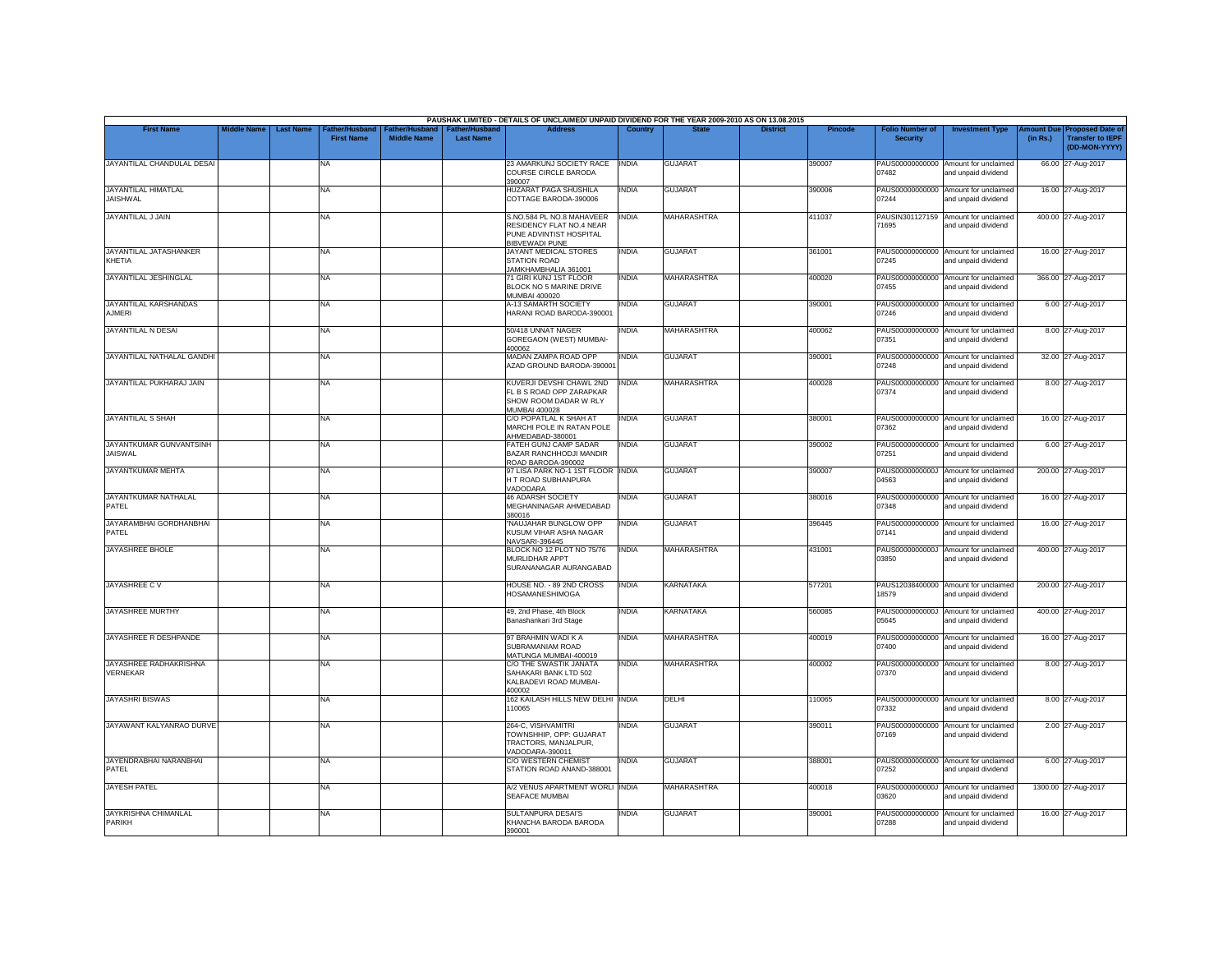|                                             |                    |                  |                                                 |                                             |                                           | PAUSHAK LIMITED - DETAILS OF UNCLAIMED/ UNPAID DIVIDEND FOR THE YEAR 2009-2010 AS ON 13.08.2015       |              |                      |                 |                |                                           |                                                             |                       |                                                                     |
|---------------------------------------------|--------------------|------------------|-------------------------------------------------|---------------------------------------------|-------------------------------------------|-------------------------------------------------------------------------------------------------------|--------------|----------------------|-----------------|----------------|-------------------------------------------|-------------------------------------------------------------|-----------------------|---------------------------------------------------------------------|
| <b>First Name</b>                           | <b>Middle Name</b> | <b>Last Name</b> | ather/Husband <sup>-</sup><br><b>First Name</b> | <b>Father/Husband</b><br><b>Middle Name</b> | <b>Father/Husband</b><br><b>Last Name</b> | <b>Address</b>                                                                                        | Country      | <b>State</b>         | <b>District</b> | <b>Pincode</b> | <b>Folio Number of</b><br><b>Security</b> | <b>Investment Type</b>                                      | mount Due<br>(in Rs.) | <b>Proposed Date of</b><br><b>Transfer to IEPF</b><br>(DD-MON-YYYY) |
| JAYKUMAR GANPATLAL DAVE                     |                    |                  | <b>NA</b>                                       |                                             |                                           | NADIADI'S KHADAKI OPP AMBA INDIA<br>MATA GHADIALI POLE BARODA<br>390001                               |              | <b>GUJARAT</b>       |                 | 390001         | 07255                                     | PAUS00000000000 Amount for unclaimed<br>and unpaid dividend |                       | 2.00 27-Aug-2017                                                    |
| <b>JAYMATI RAMCHANDRA</b><br><b>DIVECHA</b> |                    |                  | <b>NA</b>                                       |                                             |                                           | NAVLAKHA MENSION NEAR<br>STATION R. C. RD. BARODA-<br>390005                                          | INDIA        | <b>GUJARAT</b>       |                 | 390005         | 07182                                     | PAUS00000000000 Amount for unclaimed<br>and unpaid dividend |                       | 2.00 27-Aug-2017                                                    |
| JAYNTILAL DEVJI FADADU                      |                    |                  | <b>NA</b>                                       |                                             |                                           | C-7 NEW BALADEVI SOCIETY<br>GANDHI ROAD BARDOLI 394601<br>TAL BARDOLI DIST SURAT                      | <b>INDIA</b> | <b>GUJARAT</b>       |                 | 394601         | 07166                                     | PAUS00000000000 Amount for unclaimed<br>and unpaid dividend |                       | 16.00 27-Aug-2017                                                   |
| <b>JAYPRAKASH KESHAVLAL</b><br><b>BAROT</b> |                    |                  | <b>NA</b>                                       |                                             |                                           | <b>NARSHINH PREMANAND'S</b><br>HAVELI BAJWADA BARODA<br>390001                                        | INDIA        | <b>GUJARAT</b>       |                 | 390001         | 07177                                     | PAUS00000000000 Amount for unclaimed<br>and unpaid dividend |                       | 2.00 27-Aug-2017                                                    |
| <b>JAYSHRE AMIN</b>                         |                    |                  | <b>NA</b>                                       |                                             |                                           | 13 SHREYA NAGAR SOC<br>SUBHANPURA VADODARA                                                            | INDIA        | <b>GUJARAT</b>       |                 | 390007         | 04642                                     | PAUS0000000000J Amount for unclaimed<br>and unpaid dividend |                       | 200.00 27-Aug-2017                                                  |
| JAYSHREE DATTATRAYA<br><b>HARDIKAR</b>      |                    |                  | <b>NA</b>                                       |                                             |                                           | PIRAMITAR ROAD DANDIA<br>BAZAR BARODA-390001                                                          | <b>INDIA</b> | <b>GUJARAT</b>       |                 | 390001         | 07164                                     | PAUS00000000000 Amount for unclaimed<br>and unpaid dividend |                       | 2.00 27-Aug-2017                                                    |
| JAYSHREE DINESHBHAI PATEL                   |                    |                  | <b>NA</b>                                       |                                             |                                           | C/1 YOGI TILAK SOCIETY OPP<br>ZULELAL BACKERY 100 FEET<br><b>ROADANAND</b>                            | <b>INDIA</b> | <b>GUJARAT</b>       |                 | 388001         | 07483                                     | PAUS00000000000 Amount for unclaimed<br>and unpaid dividend |                       | 2.00 27-Aug-2017                                                    |
| <b>JAYSHREE K AGARWAL</b>                   |                    |                  | <b>NA</b>                                       |                                             |                                           | 8/30 KHANDERAO WADI DADY<br>SETH AGIARY LANE KALBADEVI<br>ROAD MUMBAI-400002                          | <b>INDIA</b> | <b>MAHARASHTRA</b>   |                 | 400002         | PAUS00000000000<br>07372                  | Amount for unclaimed<br>and unpaid dividend                 |                       | 8.00 27-Aug-2017                                                    |
| <b>JAYSHREE KANTILAL SHAH</b>               |                    |                  | <b>LATE KANTILAL</b><br>SHAH                    |                                             |                                           | 101. VIGYANSHILA JUHU<br>VERSOVA NEW LINK ROAD<br>ANDHERI (W) MUMBAI                                  | INDIA        | <b>MAHARASHTRA</b>   |                 | 400061         | 12614                                     | PAUS00000000000 Amount for unclaimed<br>and unpaid dividend |                       | 16.00 27-Aug-2017                                                   |
| JAYSHREE PARIMAL PATEL                      |                    |                  | <b>NA</b>                                       |                                             |                                           | AZAD CHOWK DHARMAJ 388430 INDIA<br><b>DIST KHEDA</b>                                                  |              | <b>GUJARAT</b>       |                 | 388430         | 07258                                     | PAUS00000000000 Amount for unclaimed<br>and unpaid dividend |                       | 6.00 27-Aug-2017                                                    |
| JAYSHREE PRAKASH SHAH                       |                    |                  | <b>NA</b>                                       |                                             |                                           | A-5 202 HARIDHAM FLATS<br>MANJALPUR BARODA 390011                                                     | INDIA        | <b>GUJARAT</b>       |                 | 390011         | 07454                                     | PAUS00000000000 Amount for unclaimed<br>and unpaid dividend |                       | 16.00 27-Aug-2017                                                   |
| JAYSHRI ANIRUDDHA VYAS                      |                    |                  | <b>NA</b>                                       |                                             |                                           | 21 KAMESHWAR TWIN SOCIETY INDIA<br>NR YOGESHARAN SOC NR<br>MANEKBAG HALL AMBAWADI<br>AHMEDABAD 380015 |              | <b>GUJARAT</b>       |                 | 380015         | 07363                                     | PAUS00000000000 Amount for unclaimed<br>and unpaid dividend |                       | 8.00 27-Aug-2017                                                    |
| <b>JAYSHRI TRIVEDI</b>                      |                    |                  | <b>NA</b>                                       |                                             |                                           | 21/B GOKUL NAGAR SOCIETY<br><b>JSHMANPURA ASHRAM ROAD</b><br>AHMEDABAD                                | <b>INDIA</b> | <b>GUJARAT</b>       |                 | 380013         | 02278                                     | PAUS0000000000J Amount for unclaimed<br>and unpaid dividend |                       | 200.00 27-Aug-2017                                                  |
| JENAB HUSAINBHAI KADIWALA                   |                    |                  | <b>NA</b>                                       |                                             |                                           | HOTEL DELUX SAYAJI GUNJ<br>KADAK BAZAR BARODA-390005                                                  | <b>INDIA</b> | <b>GUJARAT</b>       |                 | 390005         | 07418                                     | PAUS00000000000 Amount for unclaimed<br>and unpaid dividend |                       | 16.00 27-Aug-2017                                                   |
| JERAMDAS BHUDARDAS SONI                     |                    |                  | <b>NA</b>                                       |                                             |                                           | AT & PO SOKHADA BAZAAR<br>DIST BARODA PIN-391240                                                      | <b>INDIA</b> | <b>GUJARAT</b>       |                 | 391240         | 07256                                     | PAUS00000000000 Amount for unclaimed<br>and unpaid dividend |                       | 2.00 27-Aug-2017                                                    |
| <b>JESHANGBHAI KANJIBHAI</b><br>CHAUDHARI   |                    |                  | <b>NA</b>                                       |                                             |                                           | AT & PO PAMOL TA VIJAPUR<br>DIST MEHSANA PIN-382870                                                   | INDIA        | <b>GUJARAT</b>       |                 | 382870         | PAUS00000000000<br>07260                  | Amount for unclaimed<br>and unpaid dividend                 |                       | 16.00 27-Aug-2017                                                   |
| <b>JESSIE SCRAPHINE D SOUZA</b>             |                    |                  | <b>NA</b>                                       |                                             |                                           | "SHALOM" NEAR ST XAVIER'S<br>NASIK ROAD NASIK ROAD<br>422101                                          | <b>INDIA</b> | <b>MAHARASHTRA</b>   |                 | 422101         | 07445                                     | PAUS00000000000 Amount for unclaimed<br>and unpaid dividend |                       | 16.00 27-Aug-2017                                                   |
| <b>JETH MALL JHABAK</b>                     |                    |                  | <b>NA</b>                                       |                                             |                                           | 26, P K TAGORE STREET,<br>MATHURESH SADAN, 1 ST<br>FLOOR.ROOM NO.28, KOLKATA                          | <b>INDIA</b> | <b>WEST BENGAL</b>   |                 | 700006         | PAUS00000000000<br>07356                  | Amount for unclaimed<br>and unpaid dividend                 |                       | 8.00 27-Aug-2017                                                    |
| JETHALAL GOKALBHAI GOHEL                    |                    |                  | NA                                              |                                             |                                           | STATE BANK OF INDIA<br><b>MAHALAXMI STREET</b><br>JUNAGADH-362001                                     | INDIA        | <b>GUJARAT</b>       |                 | 362001         | 07326                                     | PAUS00000000000 Amount for unclaimed<br>and unpaid dividend |                       | 8.00 27-Aug-2017                                                    |
| JETHANAND W CHATLANI                        |                    |                  | <b>NA</b>                                       |                                             |                                           | 173 MAKER TOWERS "A" CUFFE INDIA<br>PARADE MUMBAI 400005                                              |              | <b>MAHARASHTRA</b>   |                 | 400005         | 07490                                     | PAUS00000000000 Amount for unclaimed<br>and unpaid dividend |                       | 8.00 27-Aug-2017                                                    |
| JETHU SINGH BHATI                           |                    |                  | <b>NA</b>                                       |                                             |                                           | PRADEEP DADHA AGENCIES<br>44/660, KALATHIL<br>BUILDING, P.B.NO.4240,<br>KALOOR, ERNAKULAM.            | <b>INDIA</b> | <b>MAHARASHTRA</b>   |                 | 999999         | 02955                                     | PAUS0000000000J Amount for unclaimed<br>and unpaid dividend |                       | 200.00 27-Aug-2017                                                  |
| JIAYAUDDIN TAIYABALI<br>PADARIA             |                    |                  | <b>NA</b>                                       |                                             |                                           | <b>GENDI GATE ROAD FAKHRI</b><br>MOHALLA NO 2 BARODA-<br>390001                                       | <b>INDIA</b> | <b>GUJARAT</b>       |                 | 390001         | 07261                                     | PAUS00000000000 Amount for unclaimed<br>and unpaid dividend |                       | 32.00 27-Aug-2017                                                   |
| <b>JIHANI DEVI</b>                          |                    |                  | <b>NA</b>                                       |                                             |                                           | C/O SRI YASH PAL SINGH<br>VERMA 81 LADDHAWALA<br>MUZAFFAR NAGAR-251002                                | INDIA        | <b>UTTAR PRADESH</b> |                 | 251002         | PAUS00000000000<br>07387                  | Amount for unclaimed<br>and unpaid dividend                 |                       | 8.00 27-Aug-2017                                                    |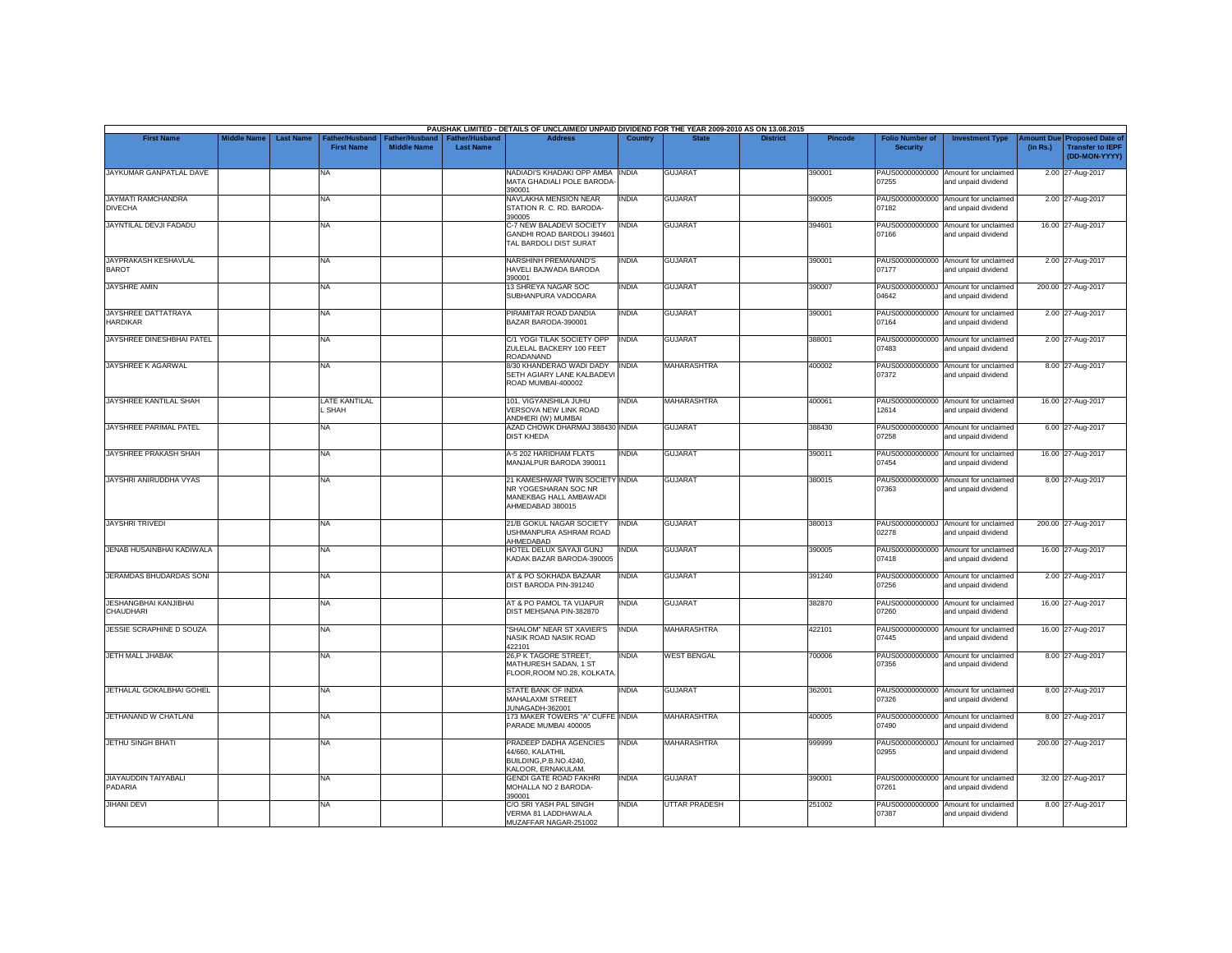|                                            |                    |                  |                                    |                                      |                                           | PAUSHAK LIMITED - DETAILS OF UNCLAIMED/ UNPAID DIVIDEND FOR THE YEAR 2009-2010 AS ON 13.08.2015                         |              |                      |                 |                |                                           |                                                             |                       |                                                                     |
|--------------------------------------------|--------------------|------------------|------------------------------------|--------------------------------------|-------------------------------------------|-------------------------------------------------------------------------------------------------------------------------|--------------|----------------------|-----------------|----------------|-------------------------------------------|-------------------------------------------------------------|-----------------------|---------------------------------------------------------------------|
| <b>First Name</b>                          | <b>Middle Name</b> | <b>Last Name</b> | ather/Husband<br><b>First Name</b> | Father/Husband<br><b>Middle Name</b> | <b>Father/Husband</b><br><b>Last Name</b> | <b>Address</b>                                                                                                          | Country      | <b>State</b>         | <b>District</b> | <b>Pincode</b> | <b>Folio Number of</b><br><b>Security</b> | <b>Investment Type</b>                                      | mount Due<br>(in Rs.) | <b>Proposed Date of</b><br><b>Transfer to IEPF</b><br>(DD-MON-YYYY) |
| <b>JIND KAUR CHAWALIA</b>                  |                    |                  | NA                                 |                                      |                                           | 11/92 WEST AZAD NAGAR PO<br>KRISHAN NAGAR DELHI-110051                                                                  | <b>INDIA</b> | DELHI                |                 | 110051         | PAUS00000000000<br>07405                  | Amount for unclaimed<br>and unpaid dividend                 |                       | 8.00 27-Aug-2017                                                    |
| <b>JITENDER KAUR</b>                       |                    |                  | <b>NA</b>                          |                                      |                                           | 3290/ SECTOR 35-D<br>CHANDIGARH 160035                                                                                  | <b>INDIA</b> | <b>CHANDIGARH</b>    |                 | 160035         | 07318                                     | PAUS00000000000 Amount for unclaimed<br>and unpaid dividend |                       | 8.00 27-Aug-2017                                                    |
| <b>JITENDRA A SHAH</b>                     |                    |                  | <b>NA</b>                          |                                      |                                           | C/O ARVINDKUMAR C SHAH 49 INDIA<br>JAWAHAR NAGAR 6TH RD<br>MADHUKUNJ 2ND FL<br><b>GOREGAON WEST MUMBAI</b><br>400062    |              | <b>MAHARASHTRA</b>   |                 | 400062         | PAUS00000000000<br>07431                  | Amount for unclaimed<br>and unpaid dividend                 |                       | 8.00 27-Aug-2017                                                    |
| JITENDRA BHOGILAL PARIKH                   |                    |                  | <b>NA</b>                          |                                      |                                           | A-7 JYOTI NAGAR CO-OP HSG<br>SOC BESIDE RADHAKRISHNA<br>SOCIETY VAGHODIA ROAD<br>BARODA-390019                          | <b>INDIA</b> | <b>GUJARAT</b>       |                 | 390019         | 07160                                     | PAUS00000000000 Amount for unclaimed<br>and unpaid dividend |                       | 6.00 27-Aug-2017                                                    |
| JITENDRA CHAUDHARY                         |                    |                  | <b>NA</b>                          |                                      |                                           | RAM BAGH COLONY CIVIL<br><b>LINES BIJNOR</b>                                                                            | <b>INDIA</b> | <b>UTTAR PRADESH</b> |                 | 246701         | 83980                                     | PAUS0000000000J Amount for unclaimed<br>and unpaid dividend |                       | 600.00 27-Aug-2017                                                  |
| JITENDRA ISHWARLAL VYAS                    |                    |                  | <b>NA</b>                          |                                      |                                           | OPP SHETH ANANDLAL'S<br>HAVELI MEHTA POLE BARODA-<br>390006                                                             | INDIA        | <b>GUJARAT</b>       |                 | 390006         | 07282                                     | PAUS00000000000 Amount for unclaimed<br>and unpaid dividend |                       | 16.00 27-Aug-2017                                                   |
| <b>JITENDRA MOHANLAL</b><br>VACHHANI       |                    |                  | <b>NA</b>                          |                                      |                                           | C/O PATIDAR PESTICID NEAR<br>BALMANDIR TO JAMJODHPUR<br>360530                                                          | INDIA        | <b>GUJARAT</b>       |                 | 360530         | PAUS00000000000<br>07476                  | Amount for unclaimed<br>and unpaid dividend                 |                       | 32.00 27-Aug-2017                                                   |
| JITENDRA RAMANLAL SHAH                     |                    |                  | <b>NA</b>                          |                                      |                                           | KANPURA VYARA DIST SURAT<br>PIN-394650                                                                                  | <b>INDIA</b> | <b>GUJARAT</b>       |                 | 394650         | 07200                                     | PAUS00000000000 Amount for unclaimed<br>and unpaid dividend |                       | 32.00 27-Aug-2017                                                   |
| JITENDRAKUMAR BABULAL<br><b>SHAH</b>       |                    |                  | <b>NA</b>                          |                                      |                                           | NO 52/B PANCHSHIL SOCIETY<br>USMANPURA AHMEDABAD-<br>380013                                                             | <b>INDIA</b> | <b>GUJARAT</b>       |                 | 380013         | PAUS00000000000<br>07201                  | Amount for unclaimed<br>and unpaid dividend                 |                       | 2.00 27-Aug-2017                                                    |
| JITENDRAKUMAR CHIMANBHAI<br>PATEL          |                    |                  | <b>NA</b>                          |                                      |                                           | HARIKRIPA NIVAS CHHANI DIST INDIA<br>BARODA PIN-391740                                                                  |              | <b>GUJARAT</b>       |                 | 391740         | 07264                                     | PAUS00000000000 Amount for unclaimed<br>and unpaid dividend |                       | 6.00 27-Aug-2017                                                    |
| JITENDRAKUMAR GIRDHARLAL<br><b>DOSHI</b>   |                    |                  | <b>NA</b>                          |                                      |                                           | C/O AMARDEEP FERTILISER S T INDIA<br>ROAD IDAR DIST SABARKATHA<br>PIN-383430                                            |              | <b>GUJARAT</b>       |                 | 383430         | PAUS00000000000<br>07265                  | Amount for unclaimed<br>and unpaid dividend                 |                       | 6.00 27-Aug-2017                                                    |
| JITENDRAKUMAR HARIKRISHNA<br><b>THAKER</b> |                    |                  | <b>NA</b>                          |                                      |                                           | NATHA BHATT S POLE UMRETH INDIA<br>(DIST KAIRA) PIN 388220                                                              |              | <b>GUJARAT</b>       |                 | 388220         | 07173                                     | PAUS00000000000 Amount for unclaimed<br>and unpaid dividend |                       | 2.00 27-Aug-2017                                                    |
| JITENDRAKUMAR RAMANLAL<br>SHAH             |                    |                  | <b>NA</b>                          |                                      |                                           | 39 ANJANA PARK SOCIETY C/S INDIA<br>SHAHPUR GATE AHMEDABAD-<br>380001                                                   |              | <b>GUJARAT</b>       |                 | 380001         | 07397                                     | PAUS00000000000 Amount for unclaimed<br>and unpaid dividend |                       | 32.00 27-Aug-2017                                                   |
| <b>JITSU S MERCHANT</b>                    |                    |                  | <b>NA</b>                          |                                      |                                           | ASCOT' FLAT NO. 601, C-27,<br>SHASHTRI NG- R, OFF. FOUR<br>BUNGLOWS.LOKHANDWALA<br>ROAD,- ANDHERI(W) BOMBAY-<br>400053- | <b>INDIA</b> | <b>MAHARASHTRA</b>   |                 | 400053         | 07453                                     | PAUS00000000000 Amount for unclaimed<br>and unpaid dividend |                       | 16.00 27-Aug-2017                                                   |
| <b>JITUBHAI KALIDAS PATEL</b>              |                    |                  | <b>NA</b>                          |                                      |                                           | NAGARWADA NADIAD-387001                                                                                                 | <b>INDIA</b> | <b>GUJARAT</b>       |                 | 387001         | PAUS00000000000<br>07150                  | Amount for unclaimed<br>and unpaid dividend                 |                       | 10.00 27-Aug-2017                                                   |
| JOHN LALLUBHAI PARMAR                      |                    |                  | <b>NA</b>                          |                                      |                                           | BLOCK NO 32 JAYESH COLONY INDIA<br>FATEHGUNJ BARODA-390002                                                              |              | <b>GUJARAT</b>       |                 | 390002         | 07157                                     | PAUS00000000000 Amount for unclaimed<br>and unpaid dividend |                       | 2.00 27-Aug-2017                                                    |
| JOHN P K                                   |                    |                  | <b>NA</b>                          |                                      |                                           | PORUTHUKAREN HOUSE<br>KAKOOR NATAKOM POST<br>KOTTAYAM                                                                   | <b>INDIA</b> | <b>KERALA</b>        |                 | 686013         | 02962                                     | PAUS0000000000J Amount for unclaimed<br>and unpaid dividend |                       | 300.00 27-Aug-2017                                                  |
| JONNA VEERA NARAYANA                       |                    |                  | <b>NA</b>                          |                                      |                                           | 15/447 KAMALA NAGAR NEW<br>TOWN ANANTPUR                                                                                | <b>INDIA</b> | ANDHRA PRADESH       |                 | 515002         | 07422                                     | PAUS00000000000 Amount for unclaimed<br>and unpaid dividend |                       | 6.00 27-Aug-2017                                                    |
| JOSEPH OLIVERA                             |                    |                  | <b>NA</b>                          |                                      |                                           | 9 AMIN NAGAR CHHANI<br>BARODA-391740                                                                                    | INDIA        | <b>GUJARAT</b>       |                 | 391740         | 07266                                     | PAUS00000000000 Amount for unclaimed<br>and unpaid dividend |                       | 6.00 27-Aug-2017                                                    |
| <b>JOSEPH PT</b>                           |                    |                  | <b>NA</b>                          |                                      |                                           | AMBALTHINGAL HOUSE<br>THUNDATHUM KADAVU,PO<br>VARAPUZHA ERNAKULAM<br>DT.KERALA                                          | <b>INDIA</b> | <b>KERALA</b>        |                 | 683517         | 00599                                     | PAUS0000000000P Amount for unclaimed<br>and unpaid dividend |                       | 80.00 27-Aug-2017                                                   |
| JOSEPH SEBASTIAN CARVALHO                  |                    |                  | <b>NA</b>                          |                                      |                                           | C/O MR MUSTAFA SHAIKH<br>HONDA MANSION 3RD FLOOR<br>332 SIR J J ROAD BYCULLA<br><b>MUMBAI 400008</b>                    | <b>INDIA</b> | <b>MAHARASHTRA</b>   |                 | 400008         | 07313                                     | PAUS00000000000 Amount for unclaimed<br>and unpaid dividend |                       | 18.00 27-Aug-2017                                                   |
| <b>JOY KURIAN</b>                          |                    |                  | <b>NA</b>                          |                                      |                                           | VACHAPARAMBIL<br>KOTTAMPARAMBA B O<br>CALICUT                                                                           | INDIA        | <b>KERALA</b>        |                 | 673008         | 03445                                     | PAUS0000000000J Amount for unclaimed<br>and unpaid dividend |                       | 200.00 27-Aug-2017                                                  |
| JOYENDU J CHAUDHURI                        |                    |                  | <b>NA</b>                          |                                      |                                           | K-4 ALEMBIC COLONY ALEMBIC INDIA<br>ROAD VADODARA                                                                       |              | <b>GUJARAT</b>       |                 | 390003         | 04308                                     | PAUS0000000000J Amount for unclaimed<br>and unpaid dividend |                       | 200.00 27-Aug-2017                                                  |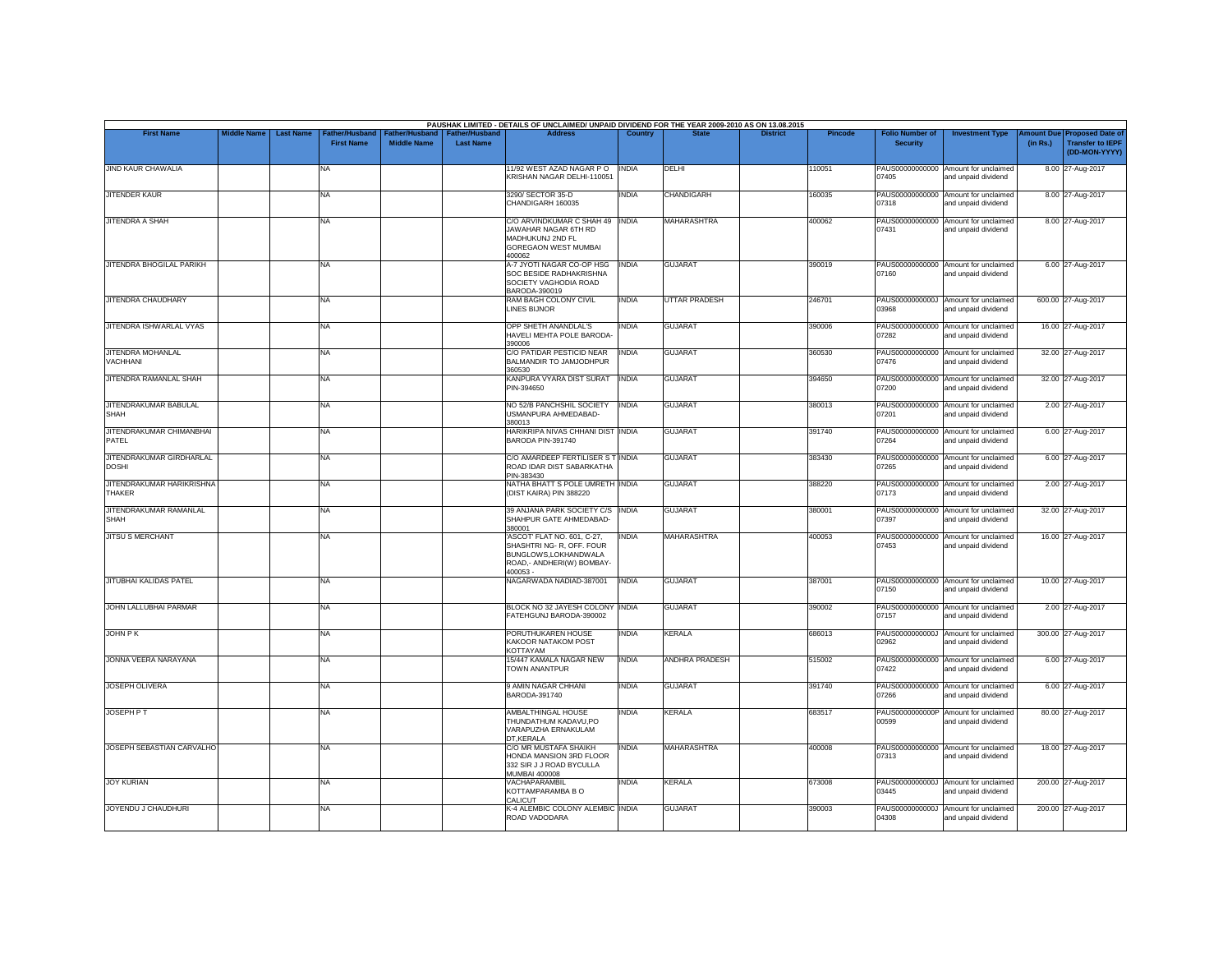|                                        |                    |                                                         |                                      |                                           | PAUSHAK LIMITED - DETAILS OF UNCLAIMED/ UNPAID DIVIDEND FOR THE YEAR 2009-2010 AS ON 13.08.2015                                |                |                       |                 |                |                                           |                                                             |          |                                                                        |
|----------------------------------------|--------------------|---------------------------------------------------------|--------------------------------------|-------------------------------------------|--------------------------------------------------------------------------------------------------------------------------------|----------------|-----------------------|-----------------|----------------|-------------------------------------------|-------------------------------------------------------------|----------|------------------------------------------------------------------------|
| <b>First Name</b>                      | <b>Middle Name</b> | <b>Last Name</b><br>Father/Husband<br><b>First Name</b> | Father/Husband<br><b>Middle Name</b> | <b>Father/Husband</b><br><b>Last Name</b> | <b>Address</b>                                                                                                                 | <b>Country</b> | <b>State</b>          | <b>District</b> | <b>Pincode</b> | <b>Folio Number of</b><br><b>Security</b> | <b>Investment Type</b>                                      | (in Rs.) | mount Due Proposed Date of<br><b>Transfer to IEPF</b><br>(DD-MON-YYYY) |
| <b>JOYSHREE KUNDU</b>                  |                    | NA                                                      |                                      |                                           | PROVA APARTMENT, FLAT<br>NO.2/5, GARIA STATION<br>ROAD, P.O. GARIA, CALCUTTA                                                   | INDIA          | <b>WEST BENGAL</b>    |                 | 700084         | 02760                                     | PAUS0000000000J Amount for unclaimed<br>and unpaid dividend |          | 200.00 27-Aug-2017                                                     |
| <b>JUIE RANI PODDAR</b>                |                    | <b>NA</b>                                               |                                      |                                           | 125/2A BELEGHATA MAIN ROAD INDIA<br>CALCUTTA-700010                                                                            |                | <b>WEST BENGAL</b>    |                 | 700010         | 07421                                     | PAUS00000000000 Amount for unclaimed<br>and unpaid dividend |          | 32.00 27-Aug-2017                                                      |
| <b>JWO MANNA LALL SWARNKAR</b>         |                    | <b>NA</b>                                               |                                      |                                           | NO 220 SQDN AIR FORCE C/O<br>56 APO                                                                                            | <b>INDIA</b>   | <b>MAHARASHTRA</b>    |                 | 999999         | PAUS00000000000<br>07328                  | Amount for unclaimed<br>and unpaid dividend                 |          | 8.00 27-Aug-2017                                                       |
| <b>JYOTHI A SHETTY</b>                 |                    | <b>NA</b>                                               |                                      |                                           | <b>B.101. LAVKUSH APPTS NEAR</b><br>UDGAM SCHOOL THALTEJ,<br>AHMEDABAD                                                         | <b>INDIA</b>   | <b>GUJARAT</b>        |                 | 380054         | 02314                                     | PAUS0000000000J Amount for unclaimed<br>and unpaid dividend |          | 300.00 27-Aug-2017                                                     |
| JYOTHI TUKKAPURAM                      |                    | NA                                                      |                                      |                                           | SRI RAMAKRISHNA HOSPITAL<br>NIMBOLIADDA-KACHIGUDA<br><b>HYDERABAD</b>                                                          | <b>INDIA</b>   | <b>ANDHRA PRADESH</b> |                 | 500027         | PAUS0000000000J<br>03179                  | Amount for unclaimed<br>and unpaid dividend                 |          | 600.00 27-Aug-2017                                                     |
| JYOTI AMRATLAL VORA                    |                    | <b>NA</b>                                               |                                      |                                           | 80-13 CHANDRA NIWAS SION<br>WEST MUMBAI-400022                                                                                 | <b>INDIA</b>   | <b>MAHARASHTRA</b>    |                 | 400022         | PAUS00000000000<br>07415                  | Amount for unclaimed<br>and unpaid dividend                 |          | 6.00 27-Aug-2017                                                       |
| JYOTI BHUSHAN GHOSH<br><b>DASTIDAR</b> |                    | <b>NA</b>                                               |                                      |                                           | 87 AMRIT PURI "A" TOP FLOOR INDIA<br>(GARHI) EAST OF KAILASH<br><b>NEW DELHI 110065</b>                                        |                | DELHI                 |                 | 110065         | 07473                                     | PAUS00000000000 Amount for unclaimed<br>and unpaid dividend |          | 8.00 27-Aug-2017                                                       |
| JYOTI BHUSHAN GHOSH<br><b>DASTIDAR</b> |                    | <b>NA</b>                                               |                                      |                                           | 87 AMRIT PURI "A" TOP FLOOR INDIA<br>(GARHI) EAST OF KAILASH<br><b>NEW DELHI 110065</b>                                        |                | DELHI                 |                 | 110065         | 07317                                     | PAUS00000000000 Amount for unclaimed<br>and unpaid dividend |          | 8.00 27-Aug-2017                                                       |
| JYOTI BHUSHAN GHOSH<br><b>DASTIDAR</b> |                    | <b>NA</b>                                               |                                      |                                           | 87 AMRIT PURI "A" TOP FLOOR INDIA<br>(GARHI) EAST OF KAILASH<br><b>NEW DELHI 110065</b>                                        |                | DELHI                 |                 | 110065         | PAUS00000000000<br>07474                  | Amount for unclaimed<br>and unpaid dividend                 |          | 8.00 27-Aug-2017                                                       |
| JYOTI JITENDRA KHATRI                  |                    | <b>NA</b>                                               |                                      |                                           | C/O PRANAV N PATEL C/3<br>KAILAS TOWER NEAR<br>DARSHAN SOC NAVRANGPURA<br>AHMEDABAD 380009                                     | <b>INDIA</b>   | <b>GUJARAT</b>        |                 | 380009         | PAUS00000000000<br>07366                  | Amount for unclaimed<br>and unpaid dividend                 |          | 8.00 27-Aug-2017                                                       |
| JYOTI MARZBAN BHATHENA                 |                    | <b>NA</b>                                               |                                      |                                           | G/18 ALEMBIC COLONY<br>ALEMBIC ROAD BARODA<br>390003                                                                           | INDIA          | <b>GUJARAT</b>        |                 | 390003         | 07268                                     | PAUS00000000000 Amount for unclaimed<br>and unpaid dividend |          | 16.00 27-Aug-2017                                                      |
| <b>JYOTI MONGA</b>                     |                    | <b>NA</b>                                               |                                      |                                           | 3/13 KALKAJI EXTENSION NEW INDIA<br>DELHI-110019                                                                               |                | DELHI                 |                 | 110019         | 07388                                     | PAUS00000000000 Amount for unclaimed<br>and unpaid dividend |          | 8.00 27-Aug-2017                                                       |
| <b>JYOTI PARIKH</b>                    |                    | <b>NA</b>                                               |                                      |                                           | <b>INDIRA GANDHI INST OF</b><br>DEVELOPMENT RESEA- RCH<br><b>GEN VAIDYA MARG</b><br><b>GOREGAON EAST MUMBA-1</b><br>400065 -   | INDIA          | <b>MAHARASHTRA</b>    |                 | 400065         | 07502                                     | PAUS00000000000 Amount for unclaimed<br>and unpaid dividend |          | 16.00 27-Aug-2017                                                      |
| JYOTIBEN AMRITLAL SHAH                 |                    | <b>NA</b>                                               |                                      |                                           | INDIRA GANDHI INSTITUTE OF<br>DEVELOPMENT - RESEARCH<br>RESIDENCE COLONY GEN<br>VAIDYA MA- RG GOREGAON<br>EAST MUMBAI 400065 - | <b>INDIA</b>   | <b>MAHARASHTRA</b>    |                 | 400065         | 07205                                     | PAUS00000000000 Amount for unclaimed<br>and unpaid dividend |          | 16.00 27-Aug-2017                                                      |
| JYOTINDRAKUMAR SHANTILAL<br>PATWA      |                    | <b>NA</b>                                               |                                      |                                           | MEHTA POLE NEAR PATWA'S<br>KHANCHA VADODARA-390006                                                                             | <b>INDIA</b>   | <b>GUJARAT</b>        |                 | 390006         | 07269                                     | PAUS00000000000 Amount for unclaimed<br>and unpaid dividend |          | 6.00 27-Aug-2017                                                       |
| <b>JYOTIRAMOY DAS</b>                  |                    | <b>NA</b>                                               |                                      |                                           | C/O INDIAN OIL CORP LTD IV<br>FLOOR ACCTS - DEPTT<br>CUSTOMER LEDGER SECTION<br>1 SHAKESP- EARE SARANI<br>CALCUTTA 700071 -    | <b>INDIA</b>   | <b>WEST BENGAL</b>    |                 | 700071         | PAUS00000000000<br>07409                  | Amount for unclaimed<br>and unpaid dividend                 |          | 8.00 27-Aug-2017                                                       |
| JYOTSANA BHAGVAT BHATT                 |                    | <b>NA</b>                                               |                                      |                                           | 19 CHAROTAR PATEL SOCIETY INDIA<br>NR SWAMINARAYAN TEMPLE<br>AHMEDABAD-380018                                                  |                | <b>GUJARAT</b>        |                 | 380018         | 07408                                     | PAUS00000000000 Amount for unclaimed<br>and unpaid dividend |          | 16.00 27-Aug-2017                                                      |
| JYOTSANABEN MANGALBHAI<br>PATEL        |                    | <b>NA</b>                                               |                                      |                                           | HARIKRIPA NIVAS CHHANI DIST INDIA<br>BARODA PIN-391740                                                                         |                | <b>GUJARAT</b>        |                 | 391740         | 07270                                     | PAUS00000000000 Amount for unclaimed<br>and unpaid dividend |          | 6.00 27-Aug-2017                                                       |
| JYOTSNABEN MAGANBHAI<br>PATEL          |                    | <b>NA</b>                                               |                                      |                                           | AT & POST SISVA TAL BORSAD INDIA<br>DIST KHEDA PIN-388540                                                                      |                | <b>GUJARAT</b>        |                 | 388540         | PAUS00000000000<br>07272                  | Amount for unclaimed<br>and unpaid dividend                 |          | 6.00 27-Aug-2017                                                       |
| <b>KARUMUGAM</b>                       |                    | <b>NA</b>                                               |                                      |                                           | <b>33LAJAPATHI ROI ST</b><br>RAMNAGAR COIMBATORE-<br>641009                                                                    | <b>INDIA</b>   | <b>TAMIL NADU</b>     |                 | 641009         | 07774                                     | PAUS00000000000 Amount for unclaimed<br>and unpaid dividend |          | 8.00 27-Aug-2017                                                       |
| <b>KASHWATHA</b>                       |                    | <b>NA</b>                                               |                                      |                                           | NO.67 SHRISHARADA 29TH A<br><b>CROSS 4TH BLOCK</b><br>JAYANAGAR BANGALORE                                                      | <b>INDIA</b>   | <b>KARNATAKA</b>      |                 | 560011         | 02101                                     | PAUS0000000000K Amount for unclaimed<br>and unpaid dividend |          | 300.00 27-Aug-2017                                                     |
| <b>K B GROVER</b>                      |                    | <b>NA</b>                                               |                                      |                                           | 6B/10 SINGLE STOREG<br>RAMESH NAGAR NEW DELHI-<br>110015                                                                       | <b>INDIA</b>   | DELHI                 |                 | 110015         | 07620                                     | PAUS00000000000 Amount for unclaimed<br>and unpaid dividend |          | 66.00 27-Aug-2017                                                      |
| <b>K BALASUBRAMANIAM</b>               |                    | <b>NA</b>                                               |                                      |                                           | 4009 V AVENUE ANNA NAGAR<br>CHENNAI-600040                                                                                     | <b>INDIA</b>   | <b>TAMIL NADU</b>     |                 | 600040         | PAUS00000000000<br>07708                  | Amount for unclaimed<br>and unpaid dividend                 |          | 6.00 27-Aug-2017                                                       |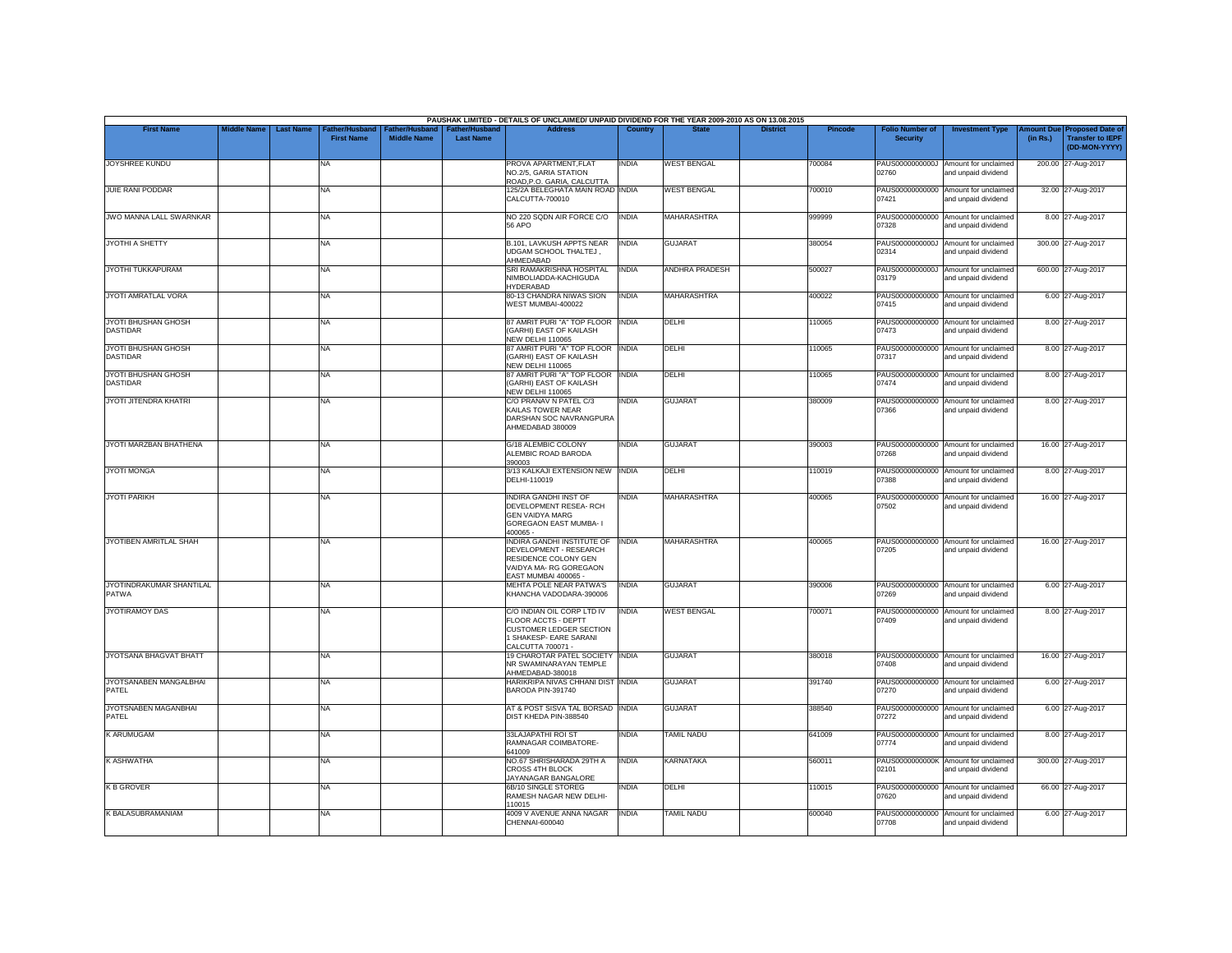|                           |                    |                  |                                            |                                             |                                           | PAUSHAK LIMITED - DETAILS OF UNCLAIMED/ UNPAID DIVIDEND FOR THE YEAR 2009-2010 AS ON 13.08.2015            |              |                       |                 |         |                                           |                                                             |          |                                                                         |
|---------------------------|--------------------|------------------|--------------------------------------------|---------------------------------------------|-------------------------------------------|------------------------------------------------------------------------------------------------------------|--------------|-----------------------|-----------------|---------|-------------------------------------------|-------------------------------------------------------------|----------|-------------------------------------------------------------------------|
| <b>First Name</b>         | <b>Middle Name</b> | <b>Last Name</b> | <b>Father/Husband</b><br><b>First Name</b> | <b>Father/Husband</b><br><b>Middle Name</b> | <b>Father/Husband</b><br><b>Last Name</b> | <b>Address</b>                                                                                             | Country      | <b>State</b>          | <b>District</b> | Pincode | <b>Folio Number of</b><br><b>Security</b> | <b>Investment Type</b>                                      | (in Rs.) | Amount Due Proposed Date of<br><b>Transfer to IEPF</b><br>(DD-MON-YYYY) |
| K BALASUBRAMANIAN         |                    |                  | <b>NA</b>                                  |                                             |                                           | 21 NEW STREET DINDIGUL<br>MADURAI DISTRICT TAMILNADL<br>PIN-624001                                         | INDIA        | <b>TAMIL NADU</b>     |                 | 624001  | 07621                                     | PAUS00000000000 Amount for unclaimed<br>and unpaid dividend |          | 6.00 27-Aug-2017                                                        |
| <b>K BALASUBRAMANIAN</b>  |                    |                  | <b>NA</b>                                  |                                             |                                           | 108-A KRISHNA COLONY<br>SINGANALLUR PO<br>COIMBATORE 641005                                                | INDIA        | <b>TAMIL NADU</b>     |                 | 641005  | PAUS00000000000<br>07886                  | Amount for unclaimed<br>and unpaid dividend                 |          | 8.00 27-Aug-2017                                                        |
| <b>K BHAGEERATHI</b>      |                    |                  | <b>NA</b>                                  |                                             |                                           | NO 8 KALAPPA BLOCK<br>BASAVANGUDI BANGALORE                                                                | <b>INDIA</b> | <b>KARNATAKA</b>      |                 | 560004  | 01846                                     | PAUS0000000000K Amount for unclaimed<br>and unpaid dividend |          | 200.00 27-Aug-2017                                                      |
| <b>K C SREEDHARAN</b>     |                    |                  | NA                                         |                                             |                                           | RUKVARA MEDICAL STORES<br>10/1/4B GANDHI ROAD<br>CHITTOOR A P                                              | <b>INDIA</b> | <b>ANDHRA PRADESH</b> |                 | 517002  | 07715                                     | PAUS00000000000 Amount for unclaimed<br>and unpaid dividend |          | 16.00 27-Aug-2017                                                       |
| K CHANDRASEKARAN          |                    |                  | <b>NA</b>                                  |                                             |                                           | SHRIJI APARTMENTS NR AZAD INDIA<br>SOCIETY AMBAVADI<br>AHMEDABAD-380015                                    |              | <b>GUJARAT</b>        |                 | 380015  | 07816                                     | PAUS00000000000 Amount for unclaimed<br>and unpaid dividend |          | 8.00 27-Aug-2017                                                        |
| K DURAIRAJAN              |                    |                  | <b>NA</b>                                  |                                             |                                           | LALITHA STUDIOS MAJESTIC<br>STUDIOS COMPOU- ND 48/5<br>ARCOT ROAD SALIGRAMAM<br>CHENNAI 6-00093 -          | INDIA        | <b>TAMIL NADU</b>     |                 | 600093  | 07713                                     | PAUS00000000000 Amount for unclaimed<br>and unpaid dividend |          | 16.00 27-Aug-2017                                                       |
| <b>K GANAPATHY RAJ</b>    |                    |                  | <b>NA</b>                                  |                                             |                                           | <b>F/5 MAHALAKSHMI</b><br>APARTMENTS 61-A<br>TIRUVALLUYAR STREET SRI<br><b>RANGAM TRICHY</b>               | <b>INDIA</b> | <b>TAMIL NADU</b>     |                 | 620006  | 03502                                     | PAUS0000000000K Amount for unclaimed<br>and unpaid dividend |          | 200.00 27-Aug-2017                                                      |
| K GOPINATH                |                    |                  | <b>NA</b>                                  |                                             |                                           | 40/2 3RD BLOCK<br>THYAGARAJANAGAR<br>BANGALORE 560028                                                      | INDIA        | <b>KARNATAKA</b>      |                 | 560028  | PAUS00000000000<br>07966                  | Amount for unclaimed<br>and unpaid dividend                 |          | 16.00 27-Aug-2017                                                       |
| <b>K GOPINATH</b>         |                    |                  | <b>NA</b>                                  |                                             |                                           | <b>GAMA (INDIA) SERVICES</b><br>4012/III BLOCK THYAGARAJA<br>NAGAR BANGALORE-560028                        | INDIA        | <b>KARNATAKA</b>      |                 | 560028  | PAUS00000000000<br>07699                  | Amount for unclaimed<br>and unpaid dividend                 |          | 32.00 27-Aug-2017                                                       |
| <b>K GOVINDA CHARI</b>    |                    |                  | <b>NA</b>                                  |                                             |                                           | JAYANTH ASSOCIATES 85<br>SASTRI RD RAM NAGAR<br>COIMBATORE                                                 | INDIA        | <b>TAMIL NADU</b>     |                 | 641009  | 03051                                     | PAUS0000000000K Amount for unclaimed<br>and unpaid dividend |          | 200.00 27-Aug-2017                                                      |
| <b>KH SARASWATHI</b>      |                    |                  | <b>NA</b>                                  |                                             |                                           | 39, UPSTAIRS JUMMA MASJID<br>ROAD BANGALORE                                                                | <b>INDIA</b> | <b>KARNATAKA</b>      |                 | 560051  | 01945                                     | PAUS0000000000K Amount for unclaimed<br>and unpaid dividend |          | 100.00 27-Aug-2017                                                      |
| <b>K JAYALAKSHMI</b>      |                    |                  | <b>NA</b>                                  |                                             |                                           | C/O M/S DARSHAK LTD NO 155  INDIA<br>ANGAPPA NAIC- K STREET<br><b>GEORGE TOWN CHENNAI-</b><br>$600001 - -$ |              | <b>TAMIL NADU</b>     |                 | 600001  | 07712                                     | PAUS00000000000 Amount for unclaimed<br>and unpaid dividend |          | 2.00 27-Aug-2017                                                        |
| <b>K K GOPALAKRISHNAN</b> |                    |                  | <b>NA</b>                                  |                                             |                                           | KOKKUVAYIL HOUSE P O<br>EDAVALANGU KODUNGALLUR<br>680664                                                   | <b>INDIA</b> | <b>KERALA</b>         |                 | 680664  | 07705                                     | PAUS00000000000 Amount for unclaimed<br>and unpaid dividend |          | 32.00 27-Aug-2017                                                       |
| <b>KK SUNDARESH</b>       |                    |                  | <b>NA</b>                                  |                                             |                                           | Flat No.3A. Star Retreat. Indira<br>Smaraka Road, Opp Janata Road<br>Nr TOC-H-School, Vyttila              | INDIA        | <b>KERALA</b>         |                 | 682019  | 02950                                     | PAUS0000000000K Amount for unclaimed<br>and unpaid dividend |          | 200.00 27-Aug-2017                                                      |
| <b>KL VERMA</b>           |                    |                  | <b>NA</b>                                  |                                             |                                           | 22/32-B TILAK NAGAR NEW<br>DELHI-110018                                                                    | <b>INDIA</b> | <b>DELHI</b>          |                 | 110018  | 07804                                     | PAUS00000000000 Amount for unclaimed<br>and unpaid dividend |          | 24.00 27-Aug-2017                                                       |
| K LAKSHMINARAYANA         |                    |                  | <b>NA</b>                                  |                                             |                                           | NO 36, MALLIKARJUNAPPA<br>LANE BANGALORE                                                                   | INDIA        | <b>KARNATAKA</b>      |                 | 560002  | 01977                                     | PAUS0000000000K Amount for unclaimed<br>and unpaid dividend |          | 200.00 27-Aug-2017                                                      |
| K M LIAQUAT ALI           |                    |                  | <b>NA</b>                                  |                                             |                                           | K M MEDICAL STORES 19-21<br>SANNATHI ST DINDIGUL                                                           | <b>INDIA</b> | <b>TAMIL NADU</b>     |                 | 624001  | 03473                                     | PAUS0000000000K Amount for unclaimed<br>and unpaid dividend |          | 200.00 27-Aug-2017                                                      |
| <b>KM THOMAS</b>          |                    |                  | <b>NA</b>                                  |                                             |                                           | ROSE VILLA B NARAYANAPURA INDIA<br>EXTN DOORVANINAGAR POST<br>BANGLORE 560016                              |              | <b>KARNATAKA</b>      |                 | 560013  | PAUS00000000000<br>07698                  | Amount for unclaimed<br>and unpaid dividend                 |          | 6.00 27-Aug-2017                                                        |
| <b>K MEENAMBAL</b>        |                    |                  | <b>NA</b>                                  |                                             |                                           | 50. SB COLONY<br>EDAMALAIPATTI PUDUR                                                                       | INDIA        | <b>TAMIL NADU</b>     |                 | 620012  | 04200                                     | PAUS0000000000K Amount for unclaimed<br>and unpaid dividend |          | 200.00 27-Aug-2017                                                      |
| <b>KNMISRA</b>            |                    |                  | <b>NA</b>                                  |                                             |                                           | SHREE KRISHNA KRUPA 1ST<br>FLOOR 3 BHAVANIPURA SOC<br>B/H JAIN TEMPLE NIZAMPURA<br><b>BARODA 390002</b>    | <b>INDIA</b> | <b>GUJARAT</b>        |                 | 390002  | 07721                                     | PAUS00000000000 Amount for unclaimed<br>and unpaid dividend |          | 66.00 27-Aug-2017                                                       |
| K NAGAMANI SREENIVASAN    |                    |                  | <b>NA</b>                                  |                                             |                                           | 83, 41st Cross 8th Block<br>Jayanagar                                                                      | <b>INDIA</b> | <b>KARNATAKA</b>      |                 | 560082  | 05615                                     | PAUS0000000000K Amount for unclaimed<br>and unpaid dividend |          | 2400.00 27-Aug-2017                                                     |
| K NAGARAJU                |                    |                  | <b>NA</b>                                  |                                             |                                           | H NO 19-8-28B<br>SATYANARAYANA PETA<br><b>HINDUPUR</b>                                                     | <b>INDIA</b> | ANDHRA PRADESH        |                 | 515201  | 05005                                     | PAUS0000000000K Amount for unclaimed<br>and unpaid dividend |          | 60.00 27-Aug-2017                                                       |
| <b>K NARASIMHAN</b>       |                    |                  | <b>NA</b>                                  |                                             |                                           | FLAT NO.D-64,"NEW DEVRUP",<br>LINKING ROAD EXT,<br>SANTACRUZ (WEST), MUMBAI.                               | <b>INDIA</b> | <b>MAHARASHTRA</b>    |                 | 400054  | 07878                                     | PAUS00000000000 Amount for unclaimed<br>and unpaid dividend |          | 16.00 27-Aug-2017                                                       |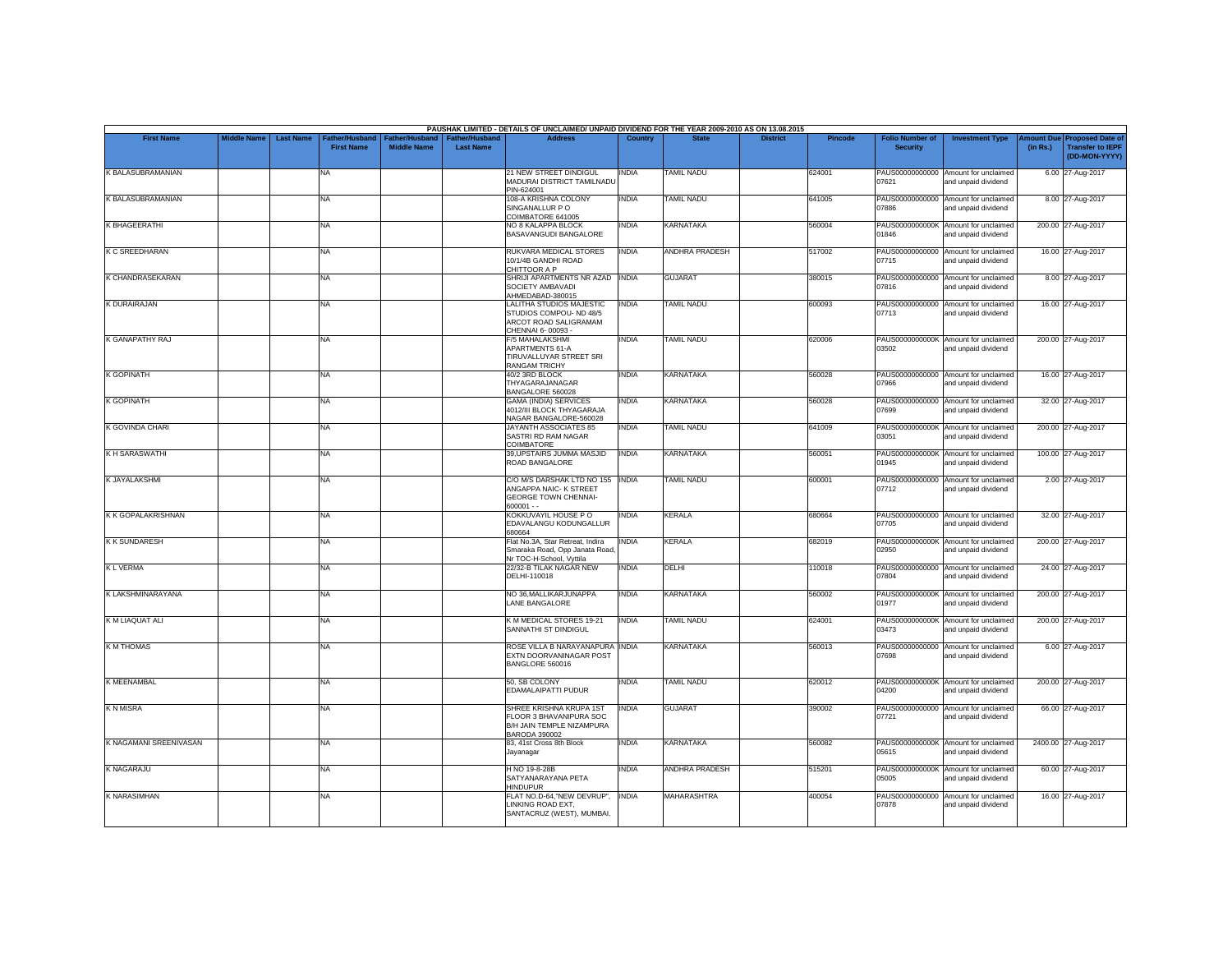|                               |             |                                                        |                                      |                                           | PAUSHAK LIMITED - DETAILS OF UNCLAIMED/ UNPAID DIVIDEND FOR THE YEAR 2009-2010 AS ON 13.08.2015                     |              |                       |                 |                |                                           |                                                             |                       |                                                                     |
|-------------------------------|-------------|--------------------------------------------------------|--------------------------------------|-------------------------------------------|---------------------------------------------------------------------------------------------------------------------|--------------|-----------------------|-----------------|----------------|-------------------------------------------|-------------------------------------------------------------|-----------------------|---------------------------------------------------------------------|
| <b>First Name</b>             | Middle Name | <b>Last Name</b><br>ather/Husband<br><b>First Name</b> | Father/Husband<br><b>Middle Name</b> | <b>Father/Husband</b><br><b>Last Name</b> | <b>Address</b>                                                                                                      | Country      | <b>State</b>          | <b>District</b> | <b>Pincode</b> | <b>Folio Number of</b><br><b>Security</b> | <b>Investment Type</b>                                      | mount Due<br>(in Rs.) | <b>Proposed Date of</b><br><b>Transfer to IEPF</b><br>(DD-MON-YYYY) |
| K NARAYAN ACHARYA             |             | NA                                                     |                                      |                                           | <b>ADMINISTRATIVE OFFICER</b><br>UJJWAL LTD (REGD- OFFICE)<br>SHASHI BLDG 4/18 ASAFALI<br>ROAD - NEW DELHI 110002 - | <b>INDIA</b> | DELHI                 |                 | 110002         | 07718                                     | PAUS00000000000 Amount for unclaimed<br>and unpaid dividend |                       | 16.00 27-Aug-2017                                                   |
| K NIRMALA DEVI                |             | <b>NA</b>                                              |                                      |                                           | "RENUKA" 490 3A MAIN CROSS   INDIA<br>VI BLOCK 2ND PHASE BSK 3RD<br><b>STAGE</b>                                    |              | <b>KARNATAKA</b>      |                 | 560085         | 05488                                     | PAUS0000000000K Amount for unclaimed<br>and unpaid dividend |                       | 200.00 27-Aug-2017                                                  |
| <b>KR GUPTA</b>               |             | <b>NA</b>                                              |                                      |                                           | 15 MAUSAM VIHAR DELHI<br>110051                                                                                     | <b>INDIA</b> | <b>DELHI</b>          |                 | 110051         | 08040                                     | PAUS00000000000 Amount for unclaimed<br>and unpaid dividend |                       | 8.00 27-Aug-2017                                                    |
| K R JAYABALAN                 |             | <b>NA</b>                                              |                                      |                                           | K R JAYABALAN 22 BUNGALOW INDIA<br>STEET SHEVAPET SALEM-                                                            |              | TAMIL NADU            |                 | 636002         | 07769                                     | PAUS00000000000 Amount for unclaimed<br>and unpaid dividend |                       | 24.00 27-Aug-2017                                                   |
| <b>K R LAKSHMI NARA SIMHA</b> |             | <b>NA</b>                                              |                                      |                                           | 636002<br>FLAT NO 6B 1/1A JUDGES<br>COURT ROAD ALIPUR                                                               | <b>INDIA</b> | <b>WEST BENGAL</b>    |                 | 700027         | 07928                                     | PAUS00000000000 Amount for unclaimed<br>and unpaid dividend |                       | 8.00 27-Aug-2017                                                    |
| <b>K R SANJEEVA SETTY</b>     |             | <b>NA</b>                                              |                                      |                                           | CALCUTTA-700027<br>NO.22, I FLOOR, 4TH CROSS,<br>J.M.LANE.                                                          | <b>INDIA</b> | <b>KARNATAKA</b>      |                 | 560053         | PAUS0000000000K<br>05065                  | Amount for unclaimed<br>and unpaid dividend                 |                       | 100.00 27-Aug-2017                                                  |
| <b>K R SANJEEVA SETTY</b>     |             | <b>NA</b>                                              |                                      |                                           | BALEPET, BANGALORE<br>NO.22, IFLOOR, 4TH CROSS,<br>J.M.LANE.                                                        | <b>INDIA</b> | <b>KARNATAKA</b>      |                 | 560053         | 05064                                     | PAUS0000000000K Amount for unclaimed<br>and unpaid dividend |                       | 100.00 27-Aug-2017                                                  |
| <b>K R SANJEEVA SETTY</b>     |             | <b>NA</b>                                              |                                      |                                           | BALEPET, BANGALORE<br>NO.22. I FLOOR. 4TH CROSS.<br>J.M.LANE,                                                       | <b>INDIA</b> | <b>KARNATAKA</b>      |                 | 560053         | PAUS0000000000K<br>05066                  | Amount for unclaimed<br>and unpaid dividend                 |                       | 100.00 27-Aug-2017                                                  |
| <b>K RAGHAVA MENON</b>        |             | <b>NA</b>                                              |                                      |                                           | BALEPET, BANGALORE<br>KOLLANGARA HOUSE PO<br><b>OLLUKARA TRICHUR</b>                                                | <b>INDIA</b> | KERALA                |                 | 680001         | 04243                                     | PAUS0000000000K Amount for unclaimed<br>and unpaid dividend |                       | 200.00 27-Aug-2017                                                  |
| K RAMACHANDRA RAO             |             | <b>NA</b>                                              |                                      |                                           | NO.184, IV MAIN CROSS, IV<br>BLOCK, IIIPHASE, III STAGE                                                             | INDIA        | <b>KARNATAKA</b>      |                 | 560085         | PAUS0000000000K<br>01870                  | Amount for unclaimed<br>and unpaid dividend                 |                       | 400.00 27-Aug-2017                                                  |
| <b>K RAMESH</b>               |             | <b>NA</b>                                              |                                      |                                           | BANASHANKARI.BANGALORE<br>SRI VIGNESHWARA DRUG<br>CENTRE 30 M S LANE                                                | <b>INDIA</b> | TAMIL NADU            |                 | 643001         | 03035                                     | PAUS0000000000K Amount for unclaimed<br>and unpaid dividend |                       | 200.00 27-Aug-2017                                                  |
| K RAMESH KUMAR                |             | <b>NA</b>                                              |                                      |                                           | <b>OOTALAMUND</b><br>S NO 342 LAD BAZAR MYD Z A P-INDIA<br>500002                                                   |              | ANDHRA PRADESH        |                 | 500002         | 07775                                     | PAUS00000000000 Amount for unclaimed<br>and unpaid dividend |                       | 8.00 27-Aug-2017                                                    |
| K S ANANDA LAKSHMI            |             | <b>NA</b>                                              |                                      |                                           | 7-3-148 A MAIN BAZAR<br><b>HINDUPUR</b>                                                                             | <b>INDIA</b> | ANDHRA PRADESH        |                 | 515201         | 05040                                     | PAUS0000000000K Amount for unclaimed<br>and unpaid dividend |                       | 100.00 27-Aug-2017                                                  |
| K S KALYANAKRISHNAN           |             | <b>NA</b>                                              |                                      |                                           | C/O DARSHAK LTD NO 1<br>ARULANANDA MUDALI ST                                                                        | <b>INDIA</b> | <b>TAMIL NADU</b>     |                 | 600004         | 03518                                     | PAUS0000000000K Amount for unclaimed<br>and unpaid dividend |                       | 200.00 27-Aug-2017                                                  |
| K S KALYANAKRISHNAN           |             | <b>NA</b>                                              |                                      |                                           | SANTHOME CHENNAI<br>C/O DARSHAK LTD 155<br>ANGAPPA NAICKEN ST                                                       | <b>INDIA</b> | <b>TAMIL NADU</b>     |                 | 600001         | 07710                                     | PAUS00000000000 Amount for unclaimed<br>and unpaid dividend |                       | 6.00 27-Aug-2017                                                    |
| K S KRISHNAVENI               |             | <b>NA</b>                                              |                                      |                                           | CHENNAI-600001<br>762 3RD BLOCK RAJAJINAGAR<br><b>BANGALORE</b>                                                     | <b>INDIA</b> | <b>KARNATAKA</b>      |                 | 560010         | 02079                                     | PAUS0000000000K Amount for unclaimed<br>and unpaid dividend |                       | 400.00 27-Aug-2017                                                  |
| K SAKKU BAI                   |             | <b>NA</b>                                              |                                      |                                           | C/O.K.SRINIVASA MURTHY GA- INDIA<br>14. GADDIANNARAM BANK                                                           |              | <b>ANDHRA PRADESH</b> |                 | 500060         | 07696                                     | PAUS00000000000 Amount for unclaimed<br>and unpaid dividend |                       | 16.00 27-Aug-2017                                                   |
| <b>K SAMPATH</b>              |             | <b>NA</b>                                              |                                      |                                           | COLONY HYDERABAD-500060<br>45 NATESA NAGAR VTH MAIN<br>ROAD                                                         | <b>INDIA</b> | <b>TAMIL NADU</b>     |                 | 600092         | 05210                                     | PAUS0000000000K Amount for unclaimed<br>and unpaid dividend |                       | 200.00 27-Aug-2017                                                  |
| K SANKARAN KUTTY              |             | <b>NA</b>                                              |                                      |                                           | VIRUGAMBAKKAM, CHENNAI<br>KOLATE HOUSE THIRUTHIYAD<br>P O PUTHIYARA CALICUT                                         | <b>INDIA</b> | <b>KERALA</b>         |                 | 673004         | PAUS00000000000<br>07707                  | Amount for unclaimed<br>and unpaid dividend                 |                       | 10.00 27-Aug-2017                                                   |
| <b>K SARPARAJ</b>             |             | <b>NA</b>                                              |                                      |                                           | 673004<br>"RENUKA" 490 3A MAIN 2ND<br>CROSS VI BLOCK 2ND PHASE                                                      | <b>INDIA</b> | <b>KARNATAKA</b>      |                 | 560085         | 01841                                     | PAUS0000000000K Amount for unclaimed<br>and unpaid dividend |                       | 200.00 27-Aug-2017                                                  |
| K SATYANARAYANA RAO           |             | <b>NA</b>                                              |                                      |                                           | <b>BSK 3RD STAGE</b><br>H NO 12-3/B ADARSHA NAGAR<br>OPP IDPL COLONY IDPL<br>COLONY PO HYDERABAD                    | <b>INDIA</b> | <b>ANDHRA PRADESH</b> |                 | 500037         | PAUSIN300394137<br>24670                  | Amount for unclaimed<br>and unpaid dividend                 |                       | 32.00 27-Aug-2017                                                   |
| <b>K SREERAMULU</b>           |             | <b>K RAMAIAH</b>                                       |                                      |                                           | D NO 2 / 195 111 ROAD<br>ANANTAPUR A P                                                                              | <b>INDIA</b> | <b>ANDHRA PRADESH</b> |                 | 515001         | 51296                                     | PAUSIN301022204 Amount for unclaimed<br>and unpaid dividend |                       | 32.00 27-Aug-2017                                                   |
| K SUBRAMANIAN                 |             | NA                                                     |                                      |                                           | NO 22 1ST STREET<br>SUBRAMANIA NAGAR CHENNAI                                                                        | <b>INDIA</b> | TAMIL NADU            |                 | 600024         | 07711                                     | PAUS00000000000 Amount for unclaimed<br>and unpaid dividend |                       | 2.00 27-Aug-2017                                                    |
| K SUBRAMANYAM                 |             | <b>NA</b>                                              |                                      |                                           | 600024<br>NO.43, 9TH "A" MAIN PIPELINE<br>ROAD, SRINAGARA                                                           | <b>INDIA</b> | KARNATAKA             |                 | 560050         | 08015                                     | PAUS00000000000 Amount for unclaimed<br>and unpaid dividend |                       | 16.00 27-Aug-2017                                                   |
| <b>K SURESH</b>               |             | <b>NA</b>                                              |                                      |                                           | BANGALORE-560050<br>NO 2042 7TH MAIN D-BLOCK II<br>STAGE RAJAJI NAGAR<br><b>BANGALORE</b>                           | <b>INDIA</b> | <b>KARNATAKA</b>      |                 | 560010         | 02525                                     | PAUS0000000000K Amount for unclaimed<br>and unpaid dividend |                       | 200.00 27-Aug-2017                                                  |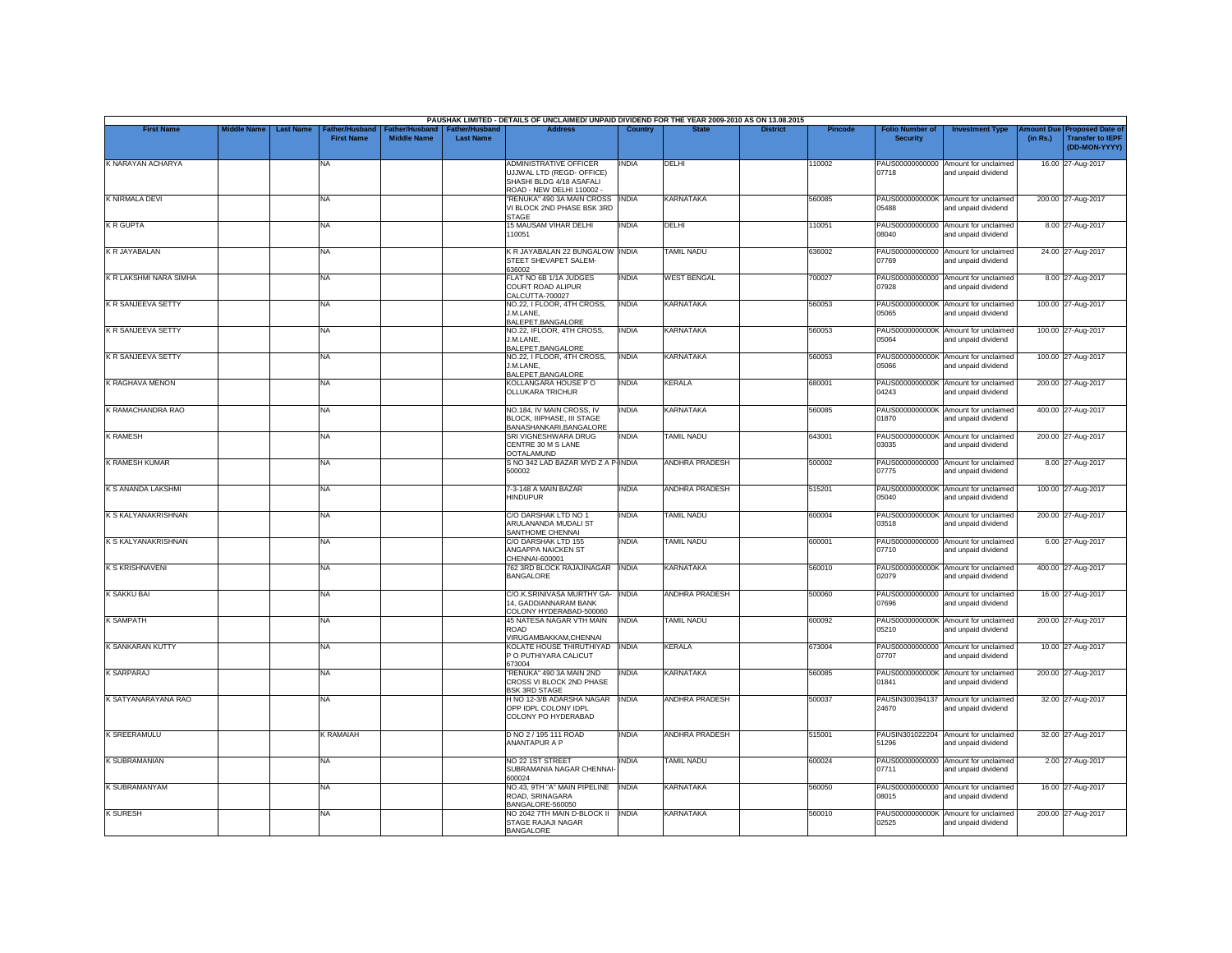|                                             |                    |                  |                                     |                                      |                                           | PAUSHAK LIMITED - DETAILS OF UNCLAIMED/ UNPAID DIVIDEND FOR THE YEAR 2009-2010 AS ON 13.08.2015                  |                |                    |                 |                |                                           |                                                             |          |                                                                                |
|---------------------------------------------|--------------------|------------------|-------------------------------------|--------------------------------------|-------------------------------------------|------------------------------------------------------------------------------------------------------------------|----------------|--------------------|-----------------|----------------|-------------------------------------------|-------------------------------------------------------------|----------|--------------------------------------------------------------------------------|
| <b>First Name</b>                           | <b>Middle Name</b> | <b>Last Name</b> | Father/Husband<br><b>First Name</b> | Father/Husband<br><b>Middle Name</b> | <b>Father/Husband</b><br><b>Last Name</b> | <b>Address</b>                                                                                                   | <b>Country</b> | <b>State</b>       | <b>District</b> | <b>Pincode</b> | <b>Folio Number of</b><br><b>Security</b> | <b>Investment Type</b>                                      | (in Rs.) | <b>Amount Due Proposed Date of</b><br><b>Transfer to IEPF</b><br>(DD-MON-YYYY) |
| K V RAJALAKSHMY                             |                    |                  | <b>NA</b>                           |                                      |                                           | RAJA PRASTHAN KANNADY<br>PAI GHAT KERALA-678701                                                                  | <b>INDIA</b>   | <b>KERALA</b>      |                 | 678701         | 07742                                     | PAUS00000000000 Amount for unclaimed<br>and unpaid dividend |          | 8.00 27-Aug-2017                                                               |
| <b>KV SHIVAPRASAD</b>                       |                    |                  | <b>NA</b>                           |                                      |                                           | 44/1 A T STREET OPPOSITE<br>GOODS-SHED BRI- DGE T C M<br>ROYAN ROAD BANGALORE-<br>$560053 -$                     | INDIA          | <b>KARNATAKA</b>   |                 | 560053         | PAUS00000000000<br>07927                  | Amount for unclaimed<br>and unpaid dividend                 |          | 8.00 27-Aug-2017                                                               |
| <b>KV SUMA</b>                              |                    |                  | <b>NA</b>                           |                                      |                                           | C/O ELECTROPLAST 112-A<br>DEVJI KESHAVJI IND ESTATE<br>WAMAN TUKARAM MARG<br>CHEMBUR MUMBAI 400071               | <b>INDIA</b>   | <b>MAHARASHTRA</b> |                 | 400071         | PAUS00000000000<br>08019                  | Amount for unclaimed<br>and unpaid dividend                 |          | 32.00 27-Aug-2017                                                              |
| K VENKATA NARAYANA GUPTA                    |                    |                  | <b>SUBBARAO</b>                     |                                      |                                           | 9 2 10 NIDUBROLU NR KALPANA INDIA<br><b>BLDG NGS PONNUR</b>                                                      |                | ANDHRA PRADESH     |                 | 522124         | 87589                                     | PAUSIN301151206 Amount for unclaimed<br>and unpaid dividend |          | 300.00 27-Aug-2017                                                             |
| K VIJAYA KUMARI                             |                    |                  | <b>NA</b>                           |                                      |                                           | 24 V MAIN ROAD NEW COLONY INDIA<br>CHROMPET CHENNAI                                                              |                | <b>TAMIL NADU</b>  |                 | 600044         | 03495                                     | PAUS0000000000K Amount for unclaimed<br>and unpaid dividend |          | 300.00 27-Aug-2017                                                             |
| <b>KABITA BARUA</b>                         |                    |                  | <b>NA</b>                           |                                      |                                           | C/O SANKARBARUA S E GHY<br>ELECTRICAL CIRCLE F C ROAD<br>GAWHATI                                                 | <b>INDIA</b>   | ASSAM              |                 | 781001         | 03079                                     | PAUS0000000000K Amount for unclaimed<br>and unpaid dividend |          | 300.00 27-Aug-2017                                                             |
| KADAGAD MURIGEPPA<br><b>SHIDDAPPA</b>       |                    |                  | <b>NA</b>                           |                                      |                                           | SAUNDATTI BELGAUM DIST<br>KARNATAK 590001                                                                        | <b>INDIA</b>   | <b>KARNATAKA</b>   |                 | 590001         | 07703                                     | PAUS00000000000 Amount for unclaimed<br>and unpaid dividend |          | 32.00 27-Aug-2017                                                              |
| <b>KADIR SALEHBHAI</b>                      |                    |                  | <b>NA</b>                           |                                      |                                           | <b>BRABOURNE COURT BLOCK 'A' INDIA</b><br>ROOM NO 8 1ST- FLOOR 1-<br>CHANDNI CHOWK STREET<br>CALCUTTA-- 700013 - |                | <b>WEST BENGAL</b> |                 | 700013         | 07842                                     | PAUS00000000000 Amount for unclaimed<br>and unpaid dividend |          | 8.00 27-Aug-2017                                                               |
| KAILAS JANAKBHAI PATEL                      |                    |                  | <b>NA</b>                           |                                      |                                           | <b>4 MUNICIPAL HOSPITAL</b><br>STATION ROAD ANAND 388001                                                         | INDIA          | <b>GUJARAT</b>     |                 | 388001         | 08051                                     | PAUS00000000000 Amount for unclaimed<br>and unpaid dividend |          | 32.00 27-Aug-2017                                                              |
| KAILASBEN RAMANLAL PATEL                    |                    |                  | <b>NA</b>                           |                                      |                                           | 18-A/VASUDHA SOCIETY<br>AHMEDABAD-380014                                                                         | <b>INDIA</b>   | <b>GUJARAT</b>     |                 | 380014         | 07852                                     | PAUS00000000000 Amount for unclaimed<br>and unpaid dividend |          | 8.00 27-Aug-2017                                                               |
| <b>KAILASH CHANDRA</b><br><b>MAHESHWARI</b> |                    |                  | <b>NA</b>                           |                                      |                                           | 29/4/B GOKULNAGAR SOCIETY<br><b>JSMANPURA ASHRAM ROAD</b><br>AHMEDABAD 380013                                    | <b>INDIA</b>   | <b>GUJARAT</b>     |                 | 380013         | PAUS00000000000<br>07923                  | Amount for unclaimed<br>and unpaid dividend                 |          | 8.00 27-Aug-2017                                                               |
| <b>KAILASH KAUR</b>                         |                    |                  | <b>NA</b>                           |                                      |                                           | <b>B-234 ASHOK VIHAR DELHI</b><br>110052                                                                         | <b>INDIA</b>   | DELHI              |                 | 110052         | 07901                                     | PAUS00000000000 Amount for unclaimed<br>and unpaid dividend |          | 8.00 27-Aug-2017                                                               |
| <b>KAILASH R BHUTA</b>                      |                    |                  | <b>NA</b>                           |                                      |                                           | 20 NEW AMBICA BHUVAN 167<br>OLD NAGARDAS ROAD<br>ANDHERI EAST MUMBAI-400069                                      | <b>INDIA</b>   | <b>MAHARASHTRA</b> |                 | 400069         | PAUS00000000000<br>07623                  | Amount for unclaimed<br>and unpaid dividend                 |          | 32.00 27-Aug-2017                                                              |
| KAILASH SAHNAN                              |                    |                  | <b>NA</b>                           |                                      |                                           | H.NO.1718/8 STREET NO 3<br><b>MOHALLA FATEHGARH</b><br>G.T.ROAD (WEST)                                           | <b>INDIA</b>   | <b>PUNJAB</b>      |                 | 141008         | 03419                                     | PAUS0000000000K Amount for unclaimed<br>and unpaid dividend |          | 200.00 27-Aug-2017                                                             |
| <b>KAJAL SEN</b>                            |                    |                  | <b>NA</b>                           |                                      |                                           | 1591 NAPIER TOWN JABALPUR INDIA                                                                                  |                | MADHYA PRADESH     |                 | 482001         | 03297                                     | PAUS0000000000K Amount for unclaimed<br>and unpaid dividend |          | 200.00 27-Aug-2017                                                             |
| <b>KAKALI DEY</b>                           |                    |                  | <b>NA</b>                           |                                      |                                           | <b>BHOWANIPUR P O KHARAGPUR INDIA</b><br>DIST MIDNAPORE WEST<br><b>BENGAL</b>                                    |                | <b>WEST BENGAL</b> |                 | 721301         | PAUS0000000000K<br>02899                  | Amount for unclaimed<br>and unpaid dividend                 |          | 200.00 27-Aug-2017                                                             |
| KAKKOO M D                                  |                    |                  | <b>NA</b>                           |                                      |                                           | PHARMACIST OLD NO 144.<br>NEW NO 95, AMK ILLAM.<br>B.K.CHETTY ST, FORT(PO),                                      | <b>INDIA</b>   | <b>TAMIL NADU</b>  |                 | 641001         | 00519                                     | PAUS0000000000M Amount for unclaimed<br>and unpaid dividend |          | 200.00 27-Aug-2017                                                             |
| KALA DIVYAKUMAR TRIVEDI                     |                    |                  | <b>NA</b>                           |                                      |                                           | SAVANT BLDG NEAR POLICE<br>STATION DANDIA BAZAR<br>BARODA-390001                                                 | <b>INDIA</b>   | <b>GUJARAT</b>     |                 | 390001         | 07548                                     | PAUS00000000000 Amount for unclaimed<br>and unpaid dividend |          | 10.00 27-Aug-2017                                                              |
| <b>KALAWATI DEVI GUPTA</b>                  |                    |                  | <b>NA</b>                           |                                      |                                           | PREM KUTI 110/1 BANARSI DAS INDIA<br><b>ESTATE TIMARPUR DELHI-</b><br>110007                                     |                | DELHI              |                 | 110007         | 07786                                     | PAUS00000000000 Amount for unclaimed<br>and unpaid dividend |          | 8.00 27-Aug-2017                                                               |
| KALIDAS GORDHANBHAI<br><b>BRAMBHATT</b>     |                    |                  | <b>NA</b>                           |                                      |                                           | BRAMBHAHWADA AT & PO<br>SOKHADA DIST BARODA PIN-<br>391240                                                       | INDIA          | <b>GUJARAT</b>     |                 | 391240         | 07625                                     | PAUS00000000000 Amount for unclaimed<br>and unpaid dividend |          | 2.00 27-Aug-2017                                                               |
| <b>KALPANA</b>                              |                    |                  | <b>NA</b>                           |                                      |                                           | 8B MAHESHWARI SOCIETY<br>GOTRI ROAD VADODARA                                                                     | <b>INDIA</b>   | <b>GUJARAT</b>     |                 | 390015         | 05267                                     | PAUS0000000000K Amount for unclaimed<br>and unpaid dividend |          | 200.00 27-Aug-2017                                                             |
| KALPANA CH K V                              |                    |                  | <b>NA</b>                           |                                      |                                           | SIVA SAI ANIL CUTPIECES<br>SOMUVARI ST KOTHAPET<br><b>GUNTUR</b>                                                 | <b>INDIA</b>   | ANDHRA PRADESH     |                 | 522001         | 04806                                     | PAUS0000000000K Amount for unclaimed<br>and unpaid dividend |          | 200.00 27-Aug-2017                                                             |
| <b>KALPANA DEY</b>                          |                    |                  | <b>NA</b>                           |                                      |                                           | C/O MR D L ROY CHOWDHURY<br>P 42 (NORTH) UNIQUE PARK<br>CALCUTTA 700034                                          | <b>INDIA</b>   | <b>WEST BENGAL</b> |                 | 700034         | 07881                                     | PAUS00000000000 Amount for unclaimed<br>and unpaid dividend |          | 8.00 27-Aug-2017                                                               |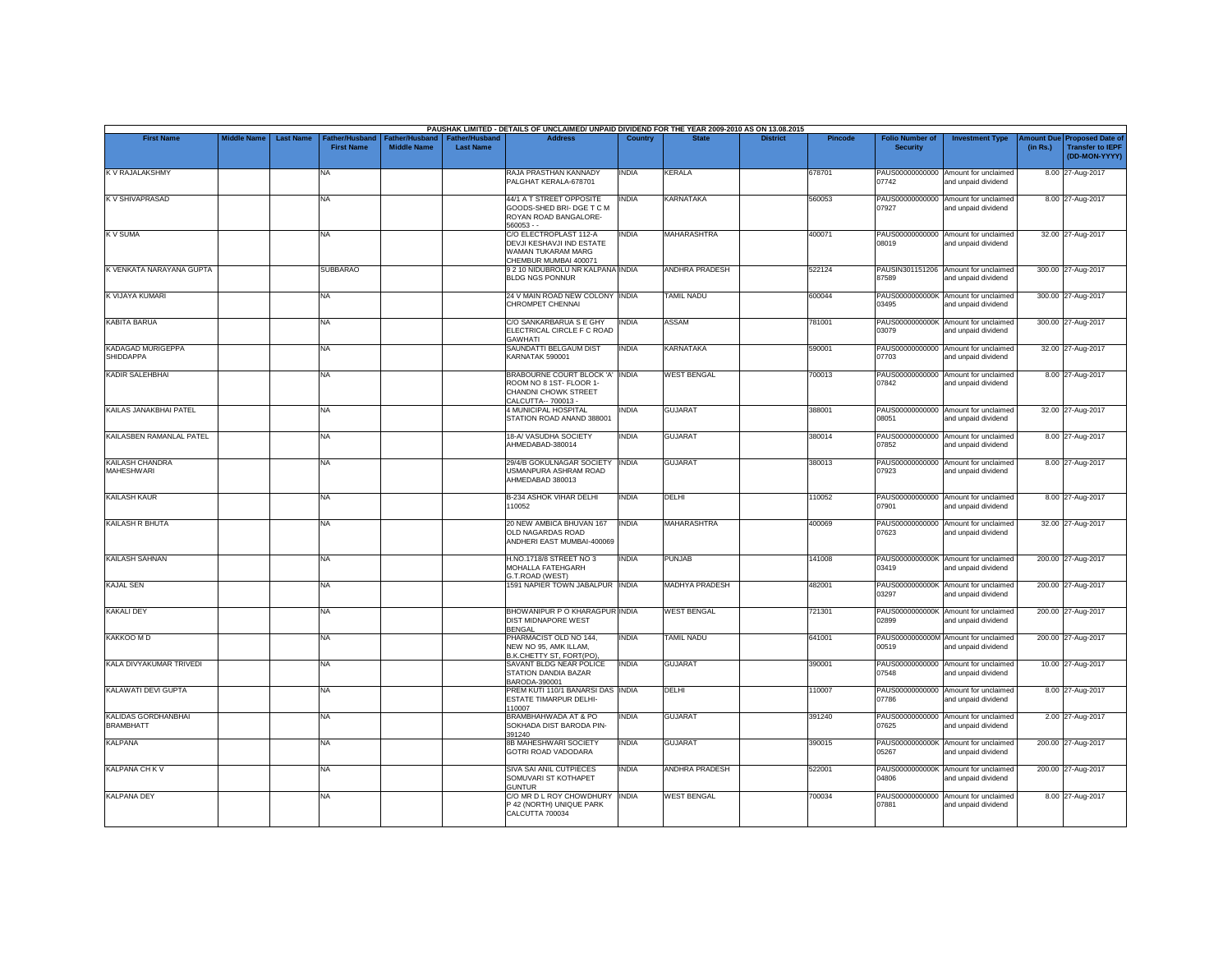|                                              |                    |                                                        |                                      |                                           | PAUSHAK LIMITED - DETAILS OF UNCLAIMED/ UNPAID DIVIDEND FOR THE YEAR 2009-2010 AS ON 13.08.2015             |              |                       |                 |         |                                           |                                                             |                       |                                                                     |
|----------------------------------------------|--------------------|--------------------------------------------------------|--------------------------------------|-------------------------------------------|-------------------------------------------------------------------------------------------------------------|--------------|-----------------------|-----------------|---------|-------------------------------------------|-------------------------------------------------------------|-----------------------|---------------------------------------------------------------------|
| <b>First Name</b>                            | <b>Middle Name</b> | <b>Last Name</b><br>ather/Husband<br><b>First Name</b> | Father/Husband<br><b>Middle Name</b> | <b>Father/Husband</b><br><b>Last Name</b> | <b>Address</b>                                                                                              | Country      | <b>State</b>          | <b>District</b> | Pincode | <b>Folio Number of</b><br><b>Security</b> | <b>Investment Type</b>                                      | mount Due<br>(in Rs.) | <b>Proposed Date of</b><br><b>Transfer to IEPF</b><br>(DD-MON-YYYY) |
| KALPANA JESUKHLAL DHRU                       |                    | NA                                                     |                                      |                                           | C/O THE SWASTIK JANATA<br>SAHAKARI BANK LTD 502<br>KALBADEVI ROAD MUMBAI-<br>400002                         | <b>INDIA</b> | <b>MAHARASHTRA</b>    |                 | 400002  | 07868                                     | PAUS00000000000 Amount for unclaimed<br>and unpaid dividend |                       | 8.00 27-Aug-2017                                                    |
| KALPANA KULINKUMAR SHAH                      |                    | <b>NA</b>                                              |                                      |                                           | <b>143 PATOLIA POLE</b><br>(PIPLAWALO KHANCHO)<br><b>GHADIALI POLE VADODARA</b>                             | <b>INDIA</b> | <b>GUJARAT</b>        |                 | 390001  | 04658                                     | PAUS0000000000K Amount for unclaimed<br>and unpaid dividend |                       | 200.00 27-Aug-2017                                                  |
| KALPANABEN JAGDISHBHAI<br>PATEL              |                    | <b>JAGDISHBHAI</b><br><b>AMBALAL PATEL</b>             |                                      |                                           | AT POST- FANGANI TAL-<br>PETLAD DIST- ANAND                                                                 | <b>INDIA</b> | <b>GUJARAT</b>        |                 | 388450  | 28437                                     | PAUSIN300636102 Amount for unclaimed<br>and unpaid dividend |                       | 40.00 27-Aug-2017                                                   |
| KALUBHAI JASMATBHAI<br>VAGASIYA              |                    | <b>NA</b>                                              |                                      |                                           | AT & POST LUNDHIYA VIA MOTI INDIA<br>DHARI DIST JUNAGADH                                                    |              | <b>GUJARAT</b>        |                 | 362001  | PAUS00000000000<br>07628                  | Amount for unclaimed<br>and unpaid dividend                 |                       | 16.00 27-Aug-2017                                                   |
| KALVA MANIKYA RAO                            |                    | <b>NA</b>                                              |                                      |                                           | <b>COMMERCIAL GOODS</b><br>TRANSPORT, 107.<br>THAMBUCHETTY STREET,<br>P.B.NO.1254, CHENNAI                  | INDIA        | <b>TAMIL NADU</b>     |                 | 600001  | 00471                                     | PAUS0000000000K Amount for unclaimed<br>and unpaid dividend |                       | 200.00 27-Aug-2017                                                  |
| KALYANDAS TRIKAMLAL SHAH                     |                    | NA                                                     |                                      |                                           | <b>BAJWADA SHETH SHERI</b><br>BARODA-390001                                                                 | INDIA        | <b>GUJARAT</b>        |                 | 390001  | 07579                                     | PAUS00000000000 Amount for unclaimed<br>and unpaid dividend |                       | 2.00 27-Aug-2017                                                    |
| KALYANIKUTTY C NAIR                          |                    | <b>NA</b>                                              |                                      |                                           | MARATH HOUSE V P V/427<br>VADAVANNUR-PALGHAT-DIST<br><b>KERALA-678504</b>                                   | <b>INDIA</b> | <b>KERALA</b>         |                 | 678504  | 07766                                     | PAUS00000000000 Amount for unclaimed<br>and unpaid dividend |                       | 16.00 27-Aug-2017                                                   |
| KALYANJI KACHARABHAI<br>PARMAR               |                    | <b>NA</b>                                              |                                      |                                           | <b>NEAR BARADI GATE JAM</b><br>SALAYA DIST JAMNAGAR<br>361001                                               | INDIA        | <b>GUJARAT</b>        |                 | 361001  | PAUS00000000000<br>07629                  | Amount for unclaimed<br>and unpaid dividend                 |                       | 6.00 27-Aug-2017                                                    |
| <b>KAMAL CHAND JAIN</b>                      |                    | <b>NA</b>                                              |                                      |                                           | 9/10 MAHESH NAGAR B/H<br>MAHESHWARI DHARAMSHALA<br><b>INDORF</b>                                            | INDIA        | <b>MADHYA PRADESH</b> |                 | 461775  | PAUS00000000000<br>07584                  | Amount for unclaimed<br>and unpaid dividend                 |                       | 2.00 27-Aug-2017                                                    |
| KAMAL CHAND M JAIN                           |                    | NA                                                     |                                      |                                           | 6 CHINNIA ROAD T NAGAR<br>CHENNAI                                                                           | INDIA        | <b>TAMIL NADU</b>     |                 | 600017  | PAUS0000000000K<br>03471                  | Amount for unclaimed<br>and unpaid dividend                 |                       | 200.00 27-Aug-2017                                                  |
| KAMAL DATTATRAYA HARDIKAR                    |                    | <b>NA</b>                                              |                                      |                                           | PIRAMITAR ROAD DANDIA<br>BAZAR BARODA 390001                                                                | <b>INDIA</b> | <b>GUJARAT</b>        |                 | 390001  | 07559                                     | PAUS00000000000 Amount for unclaimed<br>and unpaid dividend |                       | 2.00 27-Aug-2017                                                    |
| <b>KAMAL DINESH THAKKAR</b>                  |                    | <b>NA</b>                                              |                                      |                                           | DINESH BHUVAN 2ND FL ROOM INDIA<br>NO-5 451/63 P- ATHE BAPURAO<br>MARG OPP SINDHI LANE<br>MUMBA- I 400004 - |              | <b>MAHARASHTRA</b>    |                 | 400004  | 07834                                     | PAUS00000000000 Amount for unclaimed<br>and unpaid dividend |                       | 16.00 27-Aug-2017                                                   |
| <b>KAMAL KISHORE</b>                         |                    | <b>NA</b>                                              |                                      |                                           | 1-C ADARSH NAGAR BINA<br>MEDICALS ALAMBAGH<br><b>LUCKNOW</b>                                                | INDIA        | <b>UTTAR PRADESH</b>  |                 | 226005  | PAUS0000000000K<br>03372                  | Amount for unclaimed<br>and unpaid dividend                 |                       | 600.00 27-Aug-2017                                                  |
| KAMAI MAHESHWARI                             |                    | <b>NA</b>                                              |                                      |                                           | 409. MOHAN BHAWAN 1st C<br>ROAD, SARDARPURA JODHPUR<br><b>RAJASTHAN</b>                                     | <b>INDIA</b> | <b>RAJASTHAN</b>      |                 | 342001  | 02042                                     | PAUSIN301696108 Amount for unclaimed<br>and unpaid dividend |                       | 200.00 27-Aug-2017                                                  |
| KAMAL NETRA PALL                             |                    | <b>NA</b>                                              |                                      |                                           | 877 H B COLONY AMBALA<br><b>CANTT HARYANA</b>                                                               | <b>INDIA</b> | <b>HARYANA</b>        |                 | 133001  | PAUS0000000000K<br>03418                  | Amount for unclaimed<br>and unpaid dividend                 |                       | 200.00 27-Aug-2017                                                  |
| KAMALA MANOHAR RAO<br>PINNINTI               |                    | <b>TIRUMALA RAO</b><br>PINNINTI                        |                                      |                                           | 1846/2 BALASAMUDRAM<br>HANAMAKONDA NEAR<br>KODANDARAM TEMPLE<br>HANAMKONDA WARANGAL<br>ANDHRA PRADESH       | <b>INDIA</b> | <b>ANDHRA PRADESH</b> |                 | 506001  | 72136                                     | PAUSIN303028534 Amount for unclaimed<br>and unpaid dividend |                       | 300.00 27-Aug-2017                                                  |
| <b>KAMALABEN V SHAH</b>                      |                    | <b>NA</b>                                              |                                      |                                           | 10 SAVITA SADAN SUBHASH<br>LANE DAFATRY ROAD MALAD<br>(EAST) MUMBAI-400064                                  | <b>INDIA</b> | <b>MAHARASHTRA</b>    |                 | 400064  | 07759                                     | PAUS00000000000 Amount for unclaimed<br>and unpaid dividend |                       | 8.00 27-Aug-2017                                                    |
| KAMALAVALLI                                  |                    | <b>NA</b>                                              |                                      |                                           | 3-D 4TH ST GOKULAM COLONY INDIA<br>P N PUDAR COIMBATORE                                                     |              | TAMIL NADU            |                 | 641041  | PAUS0000000000K<br>03037                  | Amount for unclaimed<br>and unpaid dividend                 |                       | 300.00 27-Aug-2017                                                  |
| KAMALKANT CHANDULAL<br><b>PAREKH</b>         |                    | <b>NA</b>                                              |                                      |                                           | C/O KISAN TRADERS OPP<br>KHADAYATA CHHATRA- LAYA S<br>T ROAD MODASA DIST<br>SABARKANTHA P- IN-383315 -      | <b>INDIA</b> | <b>GUJARAT</b>        |                 | 383315  | 07630                                     | PAUS00000000000 Amount for unclaimed<br>and unpaid dividend |                       | 16.00 27-Aug-2017                                                   |
| <b>KAMASASTRY</b><br>AYYALASOMAYAJULA        |                    | NA                                                     |                                      |                                           | C/O DARSHAK LIMITED 3-5-<br>784/2/1/A KING - KOTI OPP KING<br>KOTI HOSPITAL HYDERABAD 5-<br>$00029 -$       | <b>INDIA</b> | <b>ANDHRA PRADESH</b> |                 | 500029  | PAUS00000000000<br>07631                  | Amount for unclaimed<br>and unpaid dividend                 |                       | 16.00 27-Aug-2017                                                   |
| <b>KAMESETTY</b><br><b>VENKATASUBBAIAH K</b> |                    | <b>NA</b>                                              |                                      |                                           | 9/226, SHANKAR RAO STREET, INDIA<br>SRIRAMULUPET,<br>PRODDATUR.(CUDDAPAH<br>DIST)                           |              | <b>ANDHRA PRADESH</b> |                 | 516360  | 00111                                     | PAUS0000000000K Amount for unclaimed<br>and unpaid dividend |                       | 200.00 27-Aug-2017                                                  |
| KAMINIBEN DILIPBHAI PATEL                    |                    | <b>NA</b>                                              |                                      |                                           | GUNDA FALIA RAJMAHAL ROAD INDIA<br>BARODA-390001                                                            |              | <b>GUJARAT</b>        |                 | 390001  | 07632                                     | PAUS00000000000 Amount for unclaimed<br>and unpaid dividend |                       | 6.00 27-Aug-2017                                                    |
| <b>KAMLA DEVI</b>                            |                    | NA                                                     |                                      |                                           | 20/6 SHAKTI NAGAR DELHI-<br>110007                                                                          | <b>INDIA</b> | DELHI                 |                 | 110007  | PAUS00000000000<br>07788                  | Amount for unclaimed<br>and unpaid dividend                 |                       | 24.00 27-Aug-2017                                                   |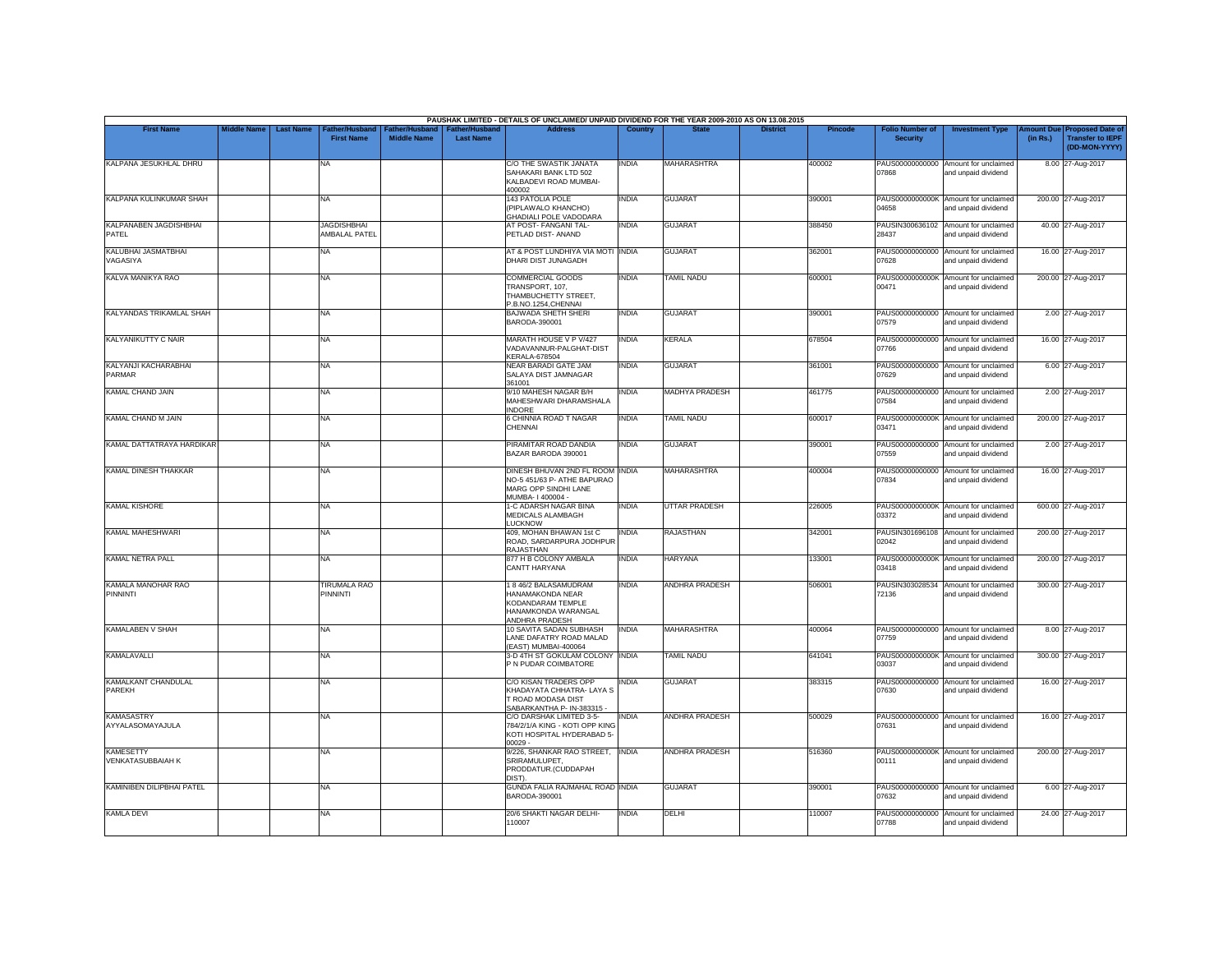|                                           |                                        |                                     |                                             |                                           | PAUSHAK LIMITED - DETAILS OF UNCLAIMED/ UNPAID DIVIDEND FOR THE YEAR 2009-2010 AS ON 13.08.2015                         |              |                      |                 |         |                                           |                                                             |                               |                                                                     |
|-------------------------------------------|----------------------------------------|-------------------------------------|---------------------------------------------|-------------------------------------------|-------------------------------------------------------------------------------------------------------------------------|--------------|----------------------|-----------------|---------|-------------------------------------------|-------------------------------------------------------------|-------------------------------|---------------------------------------------------------------------|
| <b>First Name</b>                         | <b>Middle Name</b><br><b>Last Name</b> | Father/Husband<br><b>First Name</b> | <b>Father/Husband</b><br><b>Middle Name</b> | <b>Father/Husband</b><br><b>Last Name</b> | <b>Address</b>                                                                                                          | Country      | <b>State</b>         | <b>District</b> | Pincode | <b>Folio Number of</b><br><b>Security</b> | <b>Investment Type</b>                                      | <b>Amount Due</b><br>(in Rs.) | <b>Proposed Date of</b><br><b>Transfer to IEPF</b><br>(DD-MON-YYYY) |
| KAMLA R JHAMNANI                          |                                        | NA.                                 |                                             |                                           | "SHRI RAM NIVAS" 84<br>MAHADEVNAGAR BEHIND<br>MAYA TALKIES KUBERNAGAR<br>AHMEDABAD 382340                               | INDIA        | <b>GUJARAT</b>       |                 | 382340  | 07863                                     | PAUS00000000000 Amount for unclaimed<br>and unpaid dividend |                               | 32.00 27-Aug-2017                                                   |
| <b>KAMLA SALWAN</b>                       |                                        | <b>NA</b>                           |                                             |                                           | S-374 GREATER KAILASH -I<br><b>NEW DELHI-110048</b>                                                                     | <b>INDIA</b> | DELHI                |                 | 110048  | 07811                                     | PAUS00000000000 Amount for unclaimed<br>and unpaid dividend |                               | 16.00 27-Aug-2017                                                   |
| <b>KAMLA SEKHRI</b>                       |                                        | <b>NA</b>                           |                                             |                                           | 26/104 BIRHANA ROAD KANPUR-INDIA<br>208001                                                                              |              | <b>UTTAR PRADESH</b> |                 | 208001  | 07884                                     | PAUS00000000000 Amount for unclaimed<br>and unpaid dividend |                               | 8.00 27-Aug-2017                                                    |
| <b>KAMLA SURANA</b>                       |                                        | <b>NA</b>                           |                                             |                                           | 26/1 RACE COURSE ROAD<br><b>INDORF</b>                                                                                  | <b>INDIA</b> | MADHYA PRADESH       |                 | 452003  | 08109                                     | PAUS00000000000 Amount for unclaimed<br>and unpaid dividend |                               | 16.00 27-Aug-2017                                                   |
| KAMLA YASHWANTRAI DESAI                   |                                        | <b>NA</b>                           |                                             |                                           | C/O M M NAIK G-32 ALEMBIC<br>COLONY ALEMBIC ROAD<br>BARODA-390003                                                       | <b>INDIA</b> | <b>GUJARAT</b>       |                 | 390003  | 07574                                     | PAUS00000000000 Amount for unclaimed<br>and unpaid dividend |                               | 2.00 27-Aug-2017                                                    |
| KAMLABEN BABUBHAI PATEL                   |                                        | <b>NA</b>                           |                                             |                                           | <b>NEAR NARANDEV MAHADEV</b><br>KARAMSAD DIST KAIRA 388325                                                              | <b>INDIA</b> | <b>GUJARAT</b>       |                 | 388325  | 07634                                     | PAUS00000000000 Amount for unclaimed<br>and unpaid dividend |                               | 32.00 27-Aug-2017                                                   |
| KAMLABEN JAYANTIBHAI PATEL                |                                        | <b>NA</b>                           |                                             |                                           | AT JALLA TAL KHAMBHAT POST INDIA<br>NAR TAL PETLAD DIST KAIRA<br>PIN-388150                                             |              | <b>GUJARAT</b>       |                 | 388150  | 07635                                     | PAUS00000000000 Amount for unclaimed<br>and unpaid dividend |                               | 6.00 27-Aug-2017                                                    |
| KAMLABEN MOHANLAL SHAH                    |                                        | <b>NA</b>                           |                                             |                                           | C/O MOHANLAL KALIDAS SHAH INDIA<br>MAMA'S POLE RAOPURA<br>BARODA-390001                                                 |              | <b>GUJARAT</b>       |                 | 390001  | 07581                                     | PAUS00000000000 Amount for unclaimed<br>and unpaid dividend |                               | 10.00 27-Aug-2017                                                   |
| <b>KAMLESH A RATHOD</b>                   |                                        | <b>NA</b>                           |                                             |                                           | C/O SUMANBHAI A RATHOD A/3 INDIA<br>LENTEN FLATS-NR<br>JAWAHARNAGAR SOC VASNA<br>RD PALDI AHM- EDABAD 380007            |              | <b>GUJARAT</b>       |                 | 380007  | PAUS00000000000<br>07738                  | Amount for unclaimed<br>and unpaid dividend                 |                               | 8.00 27-Aug-2017                                                    |
| <b>KAMLESH CHANDNA</b>                    |                                        | <b>NA</b>                           |                                             |                                           | C/O AMAR CHEAP MED STORE INDIA<br><b>COURT ROAD BIJNOR</b>                                                              |              | <b>UTTAR PRADESH</b> |                 | 246701  | 03959                                     | PAUS0000000000K Amount for unclaimed<br>and unpaid dividend |                               | 200.00 27-Aug-2017                                                  |
| <b>KAMLESH GOEL</b>                       |                                        | <b>NA</b>                           |                                             |                                           | C-212 DDA FLATS SAKET NEW<br>DELHI 110017                                                                               | <b>INDIA</b> | DELHI                |                 | 110017  | 07975                                     | PAUS00000000000 Amount for unclaimed<br>and unpaid dividend |                               | 8.00 27-Aug-2017                                                    |
| KAMLESH K SHARMA                          |                                        | <b>NA</b>                           |                                             |                                           | C/O ALEMBIC CHEMICAL<br>WORKS CO LTD 22 ALBERT<br>ROAD AMRITSAR 143001                                                  | <b>INDIA</b> | <b>PUNJAB</b>        |                 | 143001  | 07717                                     | PAUS00000000000 Amount for unclaimed<br>and unpaid dividend |                               | 16.00 27-Aug-2017                                                   |
| <b>KAMLESH RANJAN</b>                     |                                        | <b>NA</b>                           |                                             |                                           | 8/31 TILAK NAGAR NEW DELHI- INDIA<br>110018                                                                             |              | DELHI                |                 | 110018  | PAUS00000000000<br>07891                  | Amount for unclaimed<br>and unpaid dividend                 |                               | 8.00 27-Aug-2017                                                    |
| KAMLESHBHAI KANTIBHAI<br>PATEL            |                                        | <b>NA</b>                           |                                             |                                           | C/O M/S KAMLESH CORPN<br>DHOBIGHAT DUDHESHWAR<br>ROAD AHMEDABAD-380001                                                  | INDIA        | <b>GUJARAT</b>       |                 | 380001  | 07638                                     | PAUS00000000000 Amount for unclaimed<br>and unpaid dividend |                               | 32.00 27-Aug-2017                                                   |
| KAMLESHKUMAR CHANDULAL<br><b>BHARVADA</b> |                                        | <b>NA</b>                           |                                             |                                           | C/O B C BHARVADA VANIAVADI INDIA<br>MAIN ROAD STREET NO-1 NR<br>RAMESHWAR PAN CENTRE<br>RAJKOT-360002                   |              | <b>GUJARAT</b>       |                 | 360002  | 07822                                     | PAUS00000000000 Amount for unclaimed<br>and unpaid dividend |                               | 16.00 27-Aug-2017                                                   |
| KANAHYA LAL CHUTTANI                      |                                        | <b>NA</b>                           |                                             |                                           | FC 136 TAGORE GARDEN NEW INDIA<br>DELHI-110027                                                                          |              | <b>DELHI</b>         |                 | 110027  | 07942                                     | PAUS00000000000 Amount for unclaimed<br>and unpaid dividend |                               | 8.00 27-Aug-2017                                                    |
| KANAIYALAL AMBALAL PATEL                  |                                        | <b>NA</b>                           |                                             |                                           | 224/37 NEW ELLORA PARK<br>RACE COURSE CIRCLE<br>BARODA-390003                                                           | <b>INDIA</b> | <b>GUJARAT</b>       |                 | 390003  | 07580                                     | PAUS00000000000 Amount for unclaimed<br>and unpaid dividend |                               | 16.00 27-Aug-2017                                                   |
| KANAIYALAL AMBALAL SHAH                   |                                        | <b>NA</b>                           |                                             |                                           | 11 DHANUSHDHARI SOCIETY<br>NR DHARNIDHAR JAIN TEMPLE<br>PALDI AHMEDABAD 380007                                          | <b>INDIA</b> | <b>GUJARAT</b>       |                 | 380007  | PAUS00000000000<br>07741                  | Amount for unclaimed<br>and unpaid dividend                 |                               | 16.00 27-Aug-2017                                                   |
| KANAIYALAL DHANSUKHLAL<br>SOPARIWALA      |                                        | <b>NA</b>                           |                                             |                                           | SOPARIWALA MED STORE<br>NAVSARI BAZAR SURAT-395001                                                                      | <b>INDIA</b> | <b>GUJARAT</b>       |                 | 395001  | 07639                                     | PAUS00000000000 Amount for unclaimed<br>and unpaid dividend |                               | 32.00 27-Aug-2017                                                   |
| KANAIYALAL HIRALAL DESAI                  |                                        | <b>NA</b>                           |                                             |                                           | 3 VIMAL SOCIETY MAKARPURA INDIA<br>RD BARODA 390009                                                                     |              | <b>GUJARAT</b>       |                 | 390009  | 07531                                     | PAUS00000000000 Amount for unclaimed<br>and unpaid dividend |                               | 2.00 27-Aug-2017                                                    |
| KANAIYALAL JADAVJI MEHTA                  |                                        | <b>NA</b>                           |                                             |                                           | 704, PUSHKAR APARTMENTS, V INDIA<br>OPP.SHAKTI ENCLAVE, JUDGES<br><b>BUNGLOW ROAD.</b><br>BODAKDEV.AHMEDABAD-<br>380054 |              | <b>GUJARAT</b>       |                 | 380054  | 07543                                     | PAUS00000000000 Amount for unclaimed<br>and unpaid dividend |                               | 2.00 27-Aug-2017                                                    |
| KANAIYALAL KANTILAL SHAH                  |                                        | <b>NA</b>                           |                                             |                                           | 28 SINDEY COLONY<br><b>KEVEDABAG NAVAPURA</b><br>BARODA-390001                                                          | <b>INDIA</b> | <b>GUJARAT</b>       |                 | 390001  | 07641                                     | PAUS00000000000 Amount for unclaimed<br>and unpaid dividend |                               | 6.00 27-Aug-2017                                                    |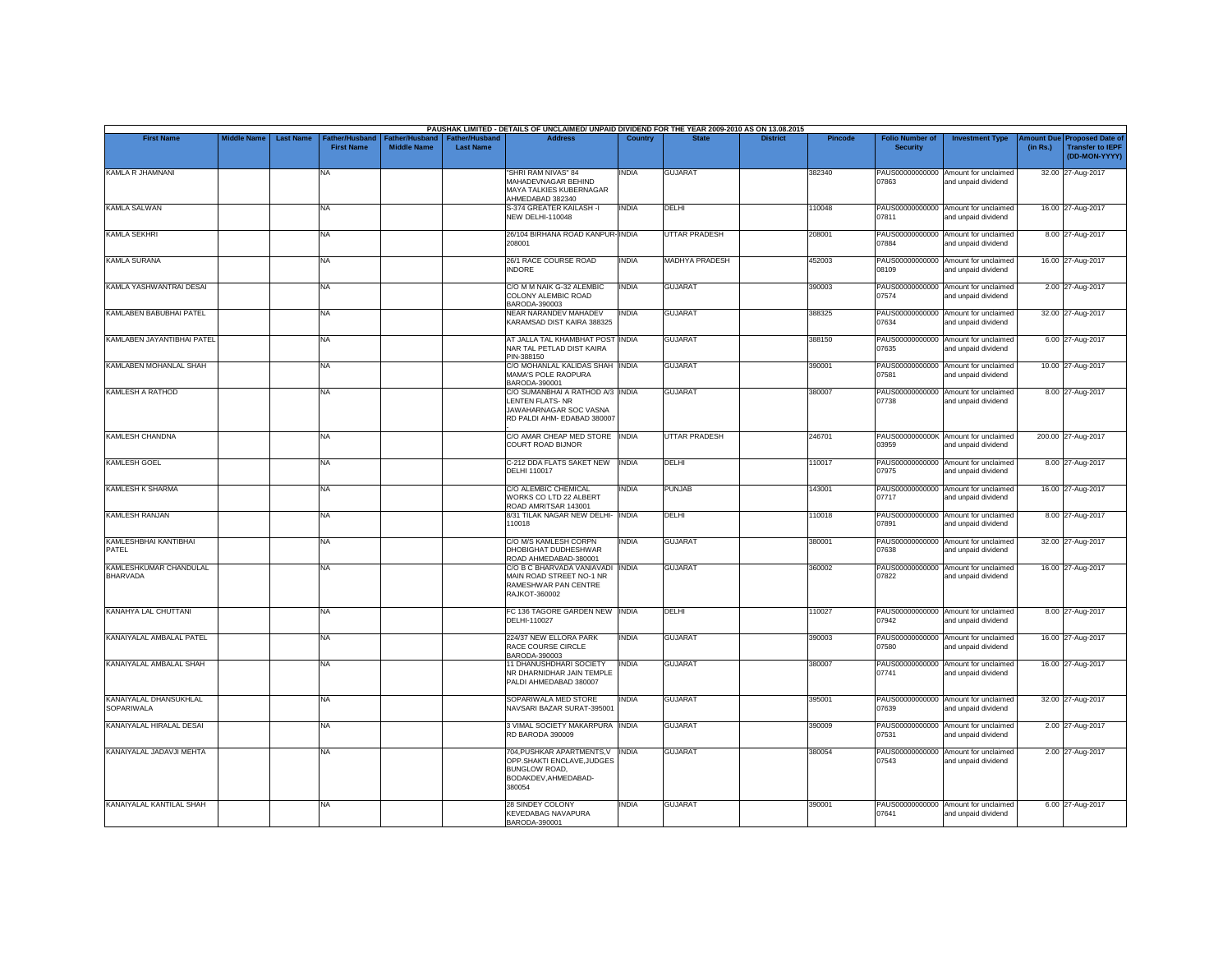| <b>First Name</b>                          | <b>Middle Name</b> | <b>Last Name</b> | Father/Husband    | Father/Husband     | <b>Father/Husband</b> | PAUSHAK LIMITED - DETAILS OF UNCLAIMED/ UNPAID DIVIDEND FOR THE YEAR 2009-2010 AS ON 13.08.2015<br><b>Address</b> | Country      |                    | <b>District</b> | <b>Pincode</b> | <b>Folio Number of</b>   | <b>Investment Type</b>                                      | <b>Imount Due</b> | <b>Proposed Date of</b>                  |
|--------------------------------------------|--------------------|------------------|-------------------|--------------------|-----------------------|-------------------------------------------------------------------------------------------------------------------|--------------|--------------------|-----------------|----------------|--------------------------|-------------------------------------------------------------|-------------------|------------------------------------------|
|                                            |                    |                  | <b>First Name</b> | <b>Middle Name</b> | <b>Last Name</b>      |                                                                                                                   |              |                    |                 |                | <b>Security</b>          |                                                             | (in Rs.)          | <b>Transfer to IEPF</b><br>(DD-MON-YYYY) |
| KANAIYALAL RANCHHODLAL<br>THAKER           |                    |                  | NA                |                    |                       | 13 JAY RANCHHOD SOCIETY<br>NO 3 WAGHODIA ROAD<br>BARODA-390006                                                    | <b>INDIA</b> | <b>GUJARAT</b>     |                 | 390006         | 07643                    | PAUS00000000000 Amount for unclaimed<br>and unpaid dividend |                   | 2.00 27-Aug-2017                         |
| KANAIYALAL SUNDERLAL<br><b>GANDHI</b>      |                    |                  | NA                |                    |                       | MADANZAMPA ROAD NEAR<br>AZAD GROUND KRISHNA<br>BUILDING BARODA-390001                                             | <b>INDIA</b> | <b>GUJARAT</b>     |                 | 39000          | PAUS00000000000<br>07644 | Amount for unclaimed<br>and unpaid dividend                 |                   | 2.00 27-Aug-2017                         |
| KANAJI MEGHJIBHAI KAMANI                   |                    |                  | NA                |                    |                       | AMBAJI KADVA PLOT SHERI NO INDIA<br>6-C OPP LAKHANIBHAI RAJKOT                                                    |              | <b>GUJARAT</b>     |                 | 360001         | 07645                    | PAUS00000000000 Amount for unclaimed<br>and unpaid dividend |                   | 16.00 27-Aug-2017                        |
| <b>KANAK MEHTA</b>                         |                    |                  | NA                |                    |                       | C4 SARDAR PATEL MARG<br>JAIPUR-302001                                                                             | <b>INDIA</b> | <b>RAJASTHAN</b>   |                 | 302001         | 07779                    | PAUS00000000000 Amount for unclaimed<br>and unpaid dividend |                   | 8.00 27-Aug-2017                         |
| KANAKASABHAI PILLAI<br><b>KRISHNASWAMI</b> |                    |                  | NA                |                    |                       | KAILAS 1ST FLOOR 10 NINETH<br>ST DR RADHAKRISHNAN SALAI<br>CHENNAI-600004                                         | <b>INDIA</b> | <b>TAMIL NADU</b>  |                 | 600004         | 07785                    | PAUS00000000000 Amount for unclaimed<br>and unpaid dividend |                   | 16.00 27-Aug-2017                        |
| KANCHAN GIANCHANDANI                       |                    |                  | NA                |                    |                       | 109/D-11 SECTOR 8 ROHINI<br>NEW DELHI                                                                             | <b>INDIA</b> | DELHI              |                 | 10001          | 08039                    | PAUS00000000000 Amount for unclaimed<br>and unpaid dividend |                   | 8.00 27-Aug-2017                         |
| KANCHAN JAYANT ANTARKAR                    |                    |                  | NA                |                    |                       | SHASTRI HALL RADHA CHAWL<br>BLOCK NO 1 J D ROAD MUMBAI<br>400007                                                  | <b>INDIA</b> | <b>MAHARASHTRA</b> |                 | 400007         | 08056                    | PAUS00000000000 Amount for unclaimed<br>and unpaid dividend |                   | 16.00 27-Aug-2017                        |
| KANCHANBEN BANSILAL<br><b>GANDHI</b>       |                    |                  | NA                |                    |                       | <b>GANDHI POLE AHMEDABADI</b><br>BAZZAR NADIAD 387001 DIST<br><b>KAIRA</b>                                        | <b>INDIA</b> | <b>GUJARAT</b>     |                 | 387001         | 07549                    | PAUS00000000000 Amount for unclaimed<br>and unpaid dividend |                   | 2.00 27-Aug-2017                         |
| KANCHANBHAI MANIBHAI PATEL                 |                    |                  | NA                |                    |                       | PATEL COMPOUND BODELI<br>DIST BARODA PIN 391135                                                                   | <b>INDIA</b> | <b>GUJARAT</b>     |                 | 391135         | 07564                    | PAUS00000000000 Amount for unclaimed<br>and unpaid dividend |                   | 32.00 27-Aug-2017                        |
| KANCHANLAL MULJIBHAI MODI                  |                    |                  | NA                |                    |                       | <b>DESAI SHERI BAVAMADHI NO</b><br>KHANCHO GHADIALI POLE<br>BARODA-390001                                         | <b>INDIA</b> | <b>GUJARAT</b>     |                 | 390001         | 07646                    | PAUS00000000000 Amount for unclaimed<br>and unpaid dividend |                   | 2.00 27-Aug-2017                         |
| KANCHANLAL MULJIBHAI MODI                  |                    |                  | NA                |                    |                       | <b>GHADIALIPOLE DESAI SHERI</b><br>BAVA MADHI'S LANE BARODA-<br>390001                                            | <b>INDIA</b> | <b>GUJARAT</b>     |                 | 390001         | PAUS00000000000<br>07648 | Amount for unclaimed<br>and unpaid dividend                 |                   | 2.00 27-Aug-2017                         |
| KANCHANLAL MULJIBHAI MODI                  |                    |                  | NA                |                    |                       | <b>GHADIALI POLE DESAI SERI</b><br>BAWA MADHI'S LANE BARODA-<br>390001                                            | <b>INDIA</b> | <b>GUJARAT</b>     |                 | 390001         | 07647                    | PAUS00000000000 Amount for unclaimed<br>and unpaid dividend |                   | 2.00 27-Aug-2017                         |
| KANGOVI NARAYANARAO<br>KAUSALYA BAI        |                    |                  | NA.               |                    |                       | K-24 12TH CROSS I BLOCK<br>RAJAJINAGAR BANGALORE-<br>560010                                                       | <b>INDIA</b> | KARNATAKA          |                 | 560010         | 07701                    | PAUS00000000000 Amount for unclaimed<br>and unpaid dividend |                   | 32.00 27-Aug-2017                        |
| <b>KANIKA MITRA</b>                        |                    |                  | NA                |                    |                       | 214 MAIN ROAD WEST P O NEW INDIA<br>BARRACKPORE DIST 24 PGS<br>(N)                                                |              | <b>WEST BENGAL</b> |                 | 743276         | 02754                    | PAUS0000000000K Amount for unclaimed<br>and unpaid dividend |                   | 200.00 27-Aug-2017                       |
| KANIYALAL DAYALAL BHAVSAR                  |                    |                  | NA                |                    |                       | <b>1ST DELLA OLD ACHEIR</b><br>SABARMATI AHMEDABAD-<br>380005                                                     | <b>INDIA</b> | <b>GUJARAT</b>     |                 | 380005         | 07917                    | PAUS00000000000 Amount for unclaimed<br>and unpaid dividend |                   | 8.00 27-Aug-2017                         |
| KANJIBHAI AMBALAL PATEL                    |                    |                  | NA                |                    |                       | 56/B SEVASHRAM CO OP HOU   INDIA<br>SOCIETY RACE COURSE ROAD<br>NEAR ATMA JYOTI ASHRAM<br>BARODA-390007           |              | <b>GUJARAT</b>     |                 | 390007         | 07577                    | PAUS00000000000 Amount for unclaimed<br>and unpaid dividend |                   | 2.00 27-Aug-2017                         |
| <b>KANTA MEHTA</b>                         |                    |                  | NA                |                    |                       | ROOM NO 15 HIRAMANEK BLDG INDIA<br>182 DADYSETH AGIARY LANE<br>MUMBAI 400002                                      |              | <b>MAHARASHTRA</b> |                 | 400002         | 08055                    | PAUS00000000000 Amount for unclaimed<br>and unpaid dividend |                   | 8.00 27-Aug-2017                         |
| <b>KANTA RANI GANDHI</b>                   |                    |                  | NA                |                    |                       | J-48 KIRTI NAGAR NEW DELHI- INDIA<br>110015                                                                       |              | DELHI              |                 | 110015         | PAUS00000000000<br>07797 | Amount for unclaimed<br>and unpaid dividend                 |                   | 8.00 27-Aug-2017                         |
| <b>KANTA SARABHAI</b>                      |                    |                  | <b>NA</b>         |                    |                       | "MANGALAM" 9 JAGABHAI PARK INDIA<br>KANKARIA AHMEDABAD-380022                                                     |              | <b>GUJARAT</b>     |                 | 380022         | 07588                    | PAUS00000000000 Amount for unclaimed<br>and unpaid dividend |                   | 32.00 27-Aug-2017                        |
| KANTABEN CHATURBHAI PATEL                  |                    |                  | NA                |                    |                       | 8 VIRAM SOCIETY<br>CHANDANWADI ESTATE SHAHI<br>BAG AHMEDABAD-380004                                               | <b>INDIA</b> | <b>GUJARAT</b>     |                 | 380004         | 07589                    | PAUS00000000000 Amount for unclaimed<br>and unpaid dividend |                   | 16.00 27-Aug-2017                        |
| <b>KANTABEN DESAI</b>                      |                    |                  | <b>NA</b>         |                    |                       | 2 ANURADHA APARTMENT NR<br>KHARIDIA FLAT B/H VASNA BUS<br>STOP AHMEDABAD 380007                                   | <b>INDIA</b> | <b>GUJARAT</b>     |                 | 380007         | 07972                    | PAUS00000000000 Amount for unclaimed<br>and unpaid dividend |                   | 8.00 27-Aug-2017                         |
| KANTABEN JAYANTIBHAI PATEL                 |                    |                  | NA                |                    |                       | <b>OLD NAGARDAS ROAD</b><br>MAFADIN BLDG ROOM NO - 24<br>1ST FL ANDHERI EAST MUMBAI-<br>400069 --                 | <b>INDIA</b> | MAHARASHTRA        |                 | 400069         | 07650                    | PAUS00000000000 Amount for unclaimed<br>and unpaid dividend |                   | 6.00 27-Aug-2017                         |
| KANTABEN NAVINCHANDRA<br><b>GOSRANI</b>    |                    |                  | <b>NA</b>         |                    |                       | <b>B-31 MAHAVIR SOCIETY</b><br>PRATAP VILAS ROAD<br>JAMNAGAR 361008                                               | <b>INDIA</b> | <b>GUJARAT</b>     |                 | 361008         | 08100                    | PAUS00000000000 Amount for unclaimed<br>and unnaid dividend |                   | 32.00 27-Aug-2017                        |
| KANTABEN RAMBHAI PATEL                     |                    |                  | NA                |                    |                       | "ACHUYT' 203, BAKROL ROAD,<br>VALLABH VIDYANAGAR PIN-<br>388120                                                   | <b>INDIA</b> | <b>GUJARAT</b>     |                 | 388120         | 08101                    | PAUS00000000000 Amount for unclaimed<br>and unpaid dividend |                   | 122.00 27-Aug-2017                       |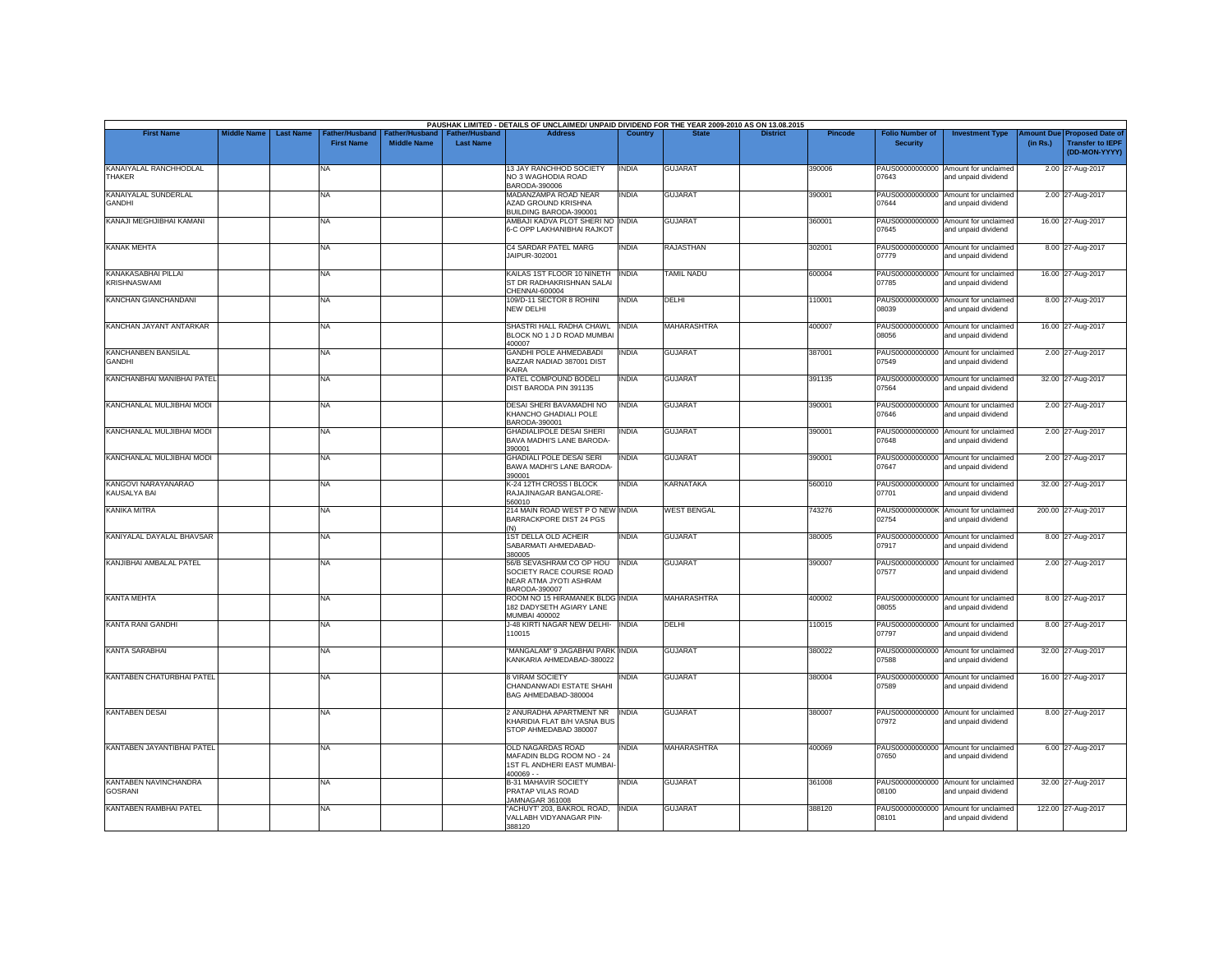|                                      |                    |                  |                                            |                                      |                                           | PAUSHAK LIMITED - DETAILS OF UNCLAIMED/ UNPAID DIVIDEND FOR THE YEAR 2009-2010 AS ON 13.08.2015                                                |              |                    |                 |                |                                           |                                                             |          |                                                                         |
|--------------------------------------|--------------------|------------------|--------------------------------------------|--------------------------------------|-------------------------------------------|------------------------------------------------------------------------------------------------------------------------------------------------|--------------|--------------------|-----------------|----------------|-------------------------------------------|-------------------------------------------------------------|----------|-------------------------------------------------------------------------|
| <b>First Name</b>                    | <b>Middle Name</b> | <b>Last Name</b> | <b>Father/Husband</b><br><b>First Name</b> | Father/Husband<br><b>Middle Name</b> | <b>Father/Husband</b><br><b>Last Name</b> | <b>Address</b>                                                                                                                                 | Country      | <b>State</b>       | <b>District</b> | <b>Pincode</b> | <b>Folio Number of</b><br><b>Security</b> | <b>Investment Type</b>                                      | (in Rs.) | Amount Due Proposed Date of<br><b>Transfer to IEPF</b><br>(DD-MON-YYYY) |
| KANTABEN THAKORLAL PARIKH            |                    |                  | <b>NA</b>                                  |                                      |                                           | KAROLIA POLE VADODARA-<br>390001                                                                                                               | <b>INDIA</b> | <b>GUJARAT</b>     |                 | 390001         | 07591                                     | PAUS00000000000 Amount for unclaimed<br>and unpaid dividend |          | 2.00 27-Aug-2017                                                        |
| <b>KANTI PANDEY</b>                  |                    |                  | <b>NA</b>                                  |                                      |                                           | 74 LAKE-TOWN BLOCK B<br>CALCUTTA-700055                                                                                                        | <b>INDIA</b> | <b>WEST BENGAL</b> |                 | 700055         | 07933                                     | PAUS00000000000 Amount for unclaimed<br>and unpaid dividend |          | 8.00 27-Aug-2017                                                        |
| KANTIBHAI CHANDULAL VAIDYA           |                    |                  | <b>NA</b>                                  |                                      |                                           | ANNYONYA HOUSING SOCIETY INDIA<br>RAMNATH ROAD PETLAD DIST<br>KAIRA PIN-388450                                                                 |              | <b>GUJARAT</b>     |                 | 388450         | 07651                                     | PAUS00000000000 Amount for unclaimed<br>and unpaid dividend |          | 6.00 27-Aug-2017                                                        |
| KANTIBHAI CHATURBHAI PATEL           |                    |                  | <b>NA</b>                                  |                                      |                                           | 11 BARODA PEOPLE'S CO OP<br>HOUSING SOCIETY BARODA-<br>390005                                                                                  | <b>INDIA</b> | <b>GUJARAT</b>     |                 | 390005         | 07547                                     | PAUS00000000000 Amount for unclaimed<br>and unpaid dividend |          | 2.00 27-Aug-2017                                                        |
| KANTIBHAI CHHOTABHAI PATEL           |                    |                  | <b>NA</b>                                  |                                      |                                           | AT & POST JAMBUVA<br>VADODARA                                                                                                                  | <b>INDIA</b> | <b>GUJARAT</b>     |                 | 390014         | 07592                                     | PAUS00000000000 Amount for unclaimed<br>and unpaid dividend |          | 2.00 27-Aug-2017                                                        |
| KANTIBHAI DARUBHAI DESAI             |                    |                  | <b>NA</b>                                  |                                      |                                           | JASHWANTI SADAN UPLA FALIA INDIA<br>MADAN ZAPA ROAD BARODA-<br>390001                                                                          |              | <b>GUJARAT</b>     |                 | 390001         | 07652                                     | PAUS00000000000 Amount for unclaimed<br>and unpaid dividend |          | 16.00 27-Aug-2017                                                       |
| KANTIBHAI SHAMJIBHAI<br>KATARIA      |                    |                  | <b>NA</b>                                  |                                      |                                           | C/O KATARIA SEEDS NEAR BUS INDIA<br>STAND AT & POST VISNAGAR<br>384315                                                                         |              | <b>GUJARAT</b>     |                 | 384315         | 08053                                     | PAUS00000000000 Amount for unclaimed<br>and unpaid dividend |          | 32.00 27-Aug-2017                                                       |
| <b>KANTILAL BAHECHARDAS</b><br>PATEL |                    |                  | <b>NA</b>                                  |                                      |                                           | AT-KADAVIA PO-AMBAGAM TA<br>BAYAD DIST S K PIN 383325                                                                                          | <b>INDIA</b> | <b>GUJARAT</b>     |                 | 383325         | 07556                                     | PAUS00000000000 Amount for unclaimed<br>and unpaid dividend |          | 32.00 27-Aug-2017                                                       |
| KANTILAL CHUNILAL BHAVSAR            |                    |                  | <b>NA</b>                                  |                                      |                                           | <b>ASHA BISCUITS BAZAR</b><br><b>GANDEVI DIST BULSAR PIN-</b><br>396360                                                                        | <b>INDIA</b> | <b>GUJARAT</b>     |                 | 396360         | 07653                                     | PAUS00000000000 Amount for unclaimed<br>and unpaid dividend |          | 50.00 27-Aug-2017                                                       |
| KANTILAL DESAIBHAI PATEL             |                    |                  | <b>NA</b>                                  |                                      |                                           | 886 NEAR PARABADI AT & PO<br>BHAYALI DIST BARODA-391410                                                                                        | <b>INDIA</b> | <b>GUJARAT</b>     |                 | 391410         | 07729                                     | PAUS00000000000 Amount for unclaimed<br>and unpaid dividend |          | 2.00 27-Aug-2017                                                        |
| KANTILAL DEVABHAI<br>PRAJAPATI       |                    |                  | <b>NA</b>                                  |                                      |                                           | RHUSHIWADI B/H<br>ANANDNAGAR DHORAJI 360410                                                                                                    | <b>INDIA</b> | <b>GUJARAT</b>     |                 | 360410         | 07655                                     | PAUS00000000000 Amount for unclaimed<br>and unpaid dividend |          | 66.00 27-Aug-2017                                                       |
| <b>KANTILAL G RANA</b>               |                    |                  | <b>NA</b>                                  |                                      |                                           | DHOBIWAD GANDEVI DIST<br><b>BULSAR 396360</b>                                                                                                  | <b>INDIA</b> | <b>GUJARAT</b>     |                 | 396360         | PAUS00000000000<br>07728                  | Amount for unclaimed<br>and unpaid dividend                 |          | 6.00 27-Aug-2017                                                        |
| KANTILAL GOKALDAS MEHTA              |                    |                  | <b>NA</b>                                  |                                      |                                           | <b>JOSHI NI KHADKI DESAI POLE</b><br>PO MAHEMDABAD DIST KHEDA<br>387130                                                                        | <b>INDIA</b> | <b>GUJARAT</b>     |                 | 387130         | 07565                                     | PAUS00000000000 Amount for unclaimed<br>and unpaid dividend |          | 2.00 27-Aug-2017                                                        |
| <b>KANTILAL J PATEL</b>              |                    |                  | <b>NA</b>                                  |                                      |                                           | 31 PRERNA PARK LAXMI PURA<br>RD GORWA BARODA 390016                                                                                            | <b>INDIA</b> | <b>GUJARAT</b>     |                 | 390016         | 08079                                     | PAUS00000000000 Amount for unclaimed<br>and unpaid dividend |          | 2.00 27-Aug-2017                                                        |
| KANTILAL JETHALAL PANDYA             |                    |                  | <b>NA</b>                                  |                                      |                                           | AT & POST ATLADRA BARODA<br>390005                                                                                                             | <b>INDIA</b> | <b>GUJARAT</b>     |                 | 390005         | 07553                                     | PAUS00000000000 Amount for unclaimed<br>and unpaid dividend |          | 6.00 27-Aug-2017                                                        |
| KANTILAL LALJIBHAI VALAND            |                    |                  | <b>NA</b>                                  |                                      |                                           | 16 GAYATRI SOCIETY AHED<br>PUROHIT DINING - HALL NEAR<br>NANDANVAN SOCIETY TAL<br>ANAND A- T & PO VALLABH<br>VIDYANAGAR 388120 DIST K-<br>AIRA | <b>INDIA</b> | <b>GUJARAT</b>     |                 | 388120         | 07656                                     | PAUS00000000000 Amount for unclaimed<br>and unpaid dividend |          | 6.00 27-Aug-2017                                                        |
| KANTILAL MANGALDAS SHAH              |                    |                  | <b>NA</b>                                  |                                      |                                           | UDAY OWNER SHEEP FLAT 4TH INDIA<br>FLOOR 4/10 KAPDI POLE<br>BARODA-390001                                                                      |              | <b>GUJARAT</b>     |                 | 390001         | 07657                                     | PAUS00000000000 Amount for unclaimed<br>and unpaid dividend |          | 10.00 27-Aug-2017                                                       |
| KANTILAL RAMANLAL SHETH              |                    |                  | <b>NA</b>                                  |                                      |                                           | 57 ANKUR SOCIETY BEHIND<br>ARYUVEDIK HOSPI- TAL NR<br>RANCHHODJI MANDIR<br>PANIGATE BAROD- A 390019 -                                          | <b>INDIA</b> | <b>GUJARAT</b>     |                 | 390019         | 07659                                     | PAUS00000000000 Amount for unclaimed<br>and unpaid dividend |          | 2.00 27-Aug-2017                                                        |
| KANTILAL RAMJI DHAROD                |                    |                  | <b>NA</b>                                  |                                      |                                           | KUVERJI DEVSHI CHAWL 2ND<br>FL B S ROAD OPP ZARAPKAR<br>SHOW ROOM DADAR W RLY<br><b>MUMBAI 400028</b>                                          | <b>INDIA</b> | MAHARASHTRA        |                 | 400028         | 07871                                     | PAUS00000000000 Amount for unclaimed<br>and unpaid dividend |          | 8.00 27-Aug-2017                                                        |
| KANTILAL RAMJI GALA                  |                    |                  | <b>NA</b>                                  |                                      |                                           | KUVERJI DEVSHI CHAWL 2ND<br>FL B S ROAD OPP ZARAPKAR<br>SHOW ROOM DADAR W RLY<br><b>MUMBAI 400028</b>                                          | <b>INDIA</b> | MAHARASHTRA        |                 | 400028         | 07872                                     | PAUS00000000000 Amount for unclaimed<br>and unpaid dividend |          | 8.00 27-Aug-2017                                                        |
| <b>KANTILAL TULSIDAS PATEL</b>       |                    |                  | <b>NA</b>                                  |                                      |                                           | SABARKATHA DIST SALE &<br>PURCHASE UNION DHANSURA<br>DIST SABARKATHA PIN-383310                                                                | <b>INDIA</b> | <b>GUJARAT</b>     |                 | 383310         | 07660                                     | PAUS00000000000 Amount for unclaimed<br>and unpaid dividend |          | 16.00 27-Aug-2017                                                       |
| <b>KANU GANDHI</b>                   |                    |                  | <b>NA</b>                                  |                                      |                                           | A-2 BERRYS AVENUE OPP<br>RADHA-KRISHNA PARK AKOTA<br>STEDIUM ROAD VADODARA                                                                     | <b>INDIA</b> | <b>GUJARAT</b>     |                 | 390020         | 05276                                     | PAUS0000000000K Amount for unclaimed<br>and unpaid dividend |          | 200.00 27-Aug-2017                                                      |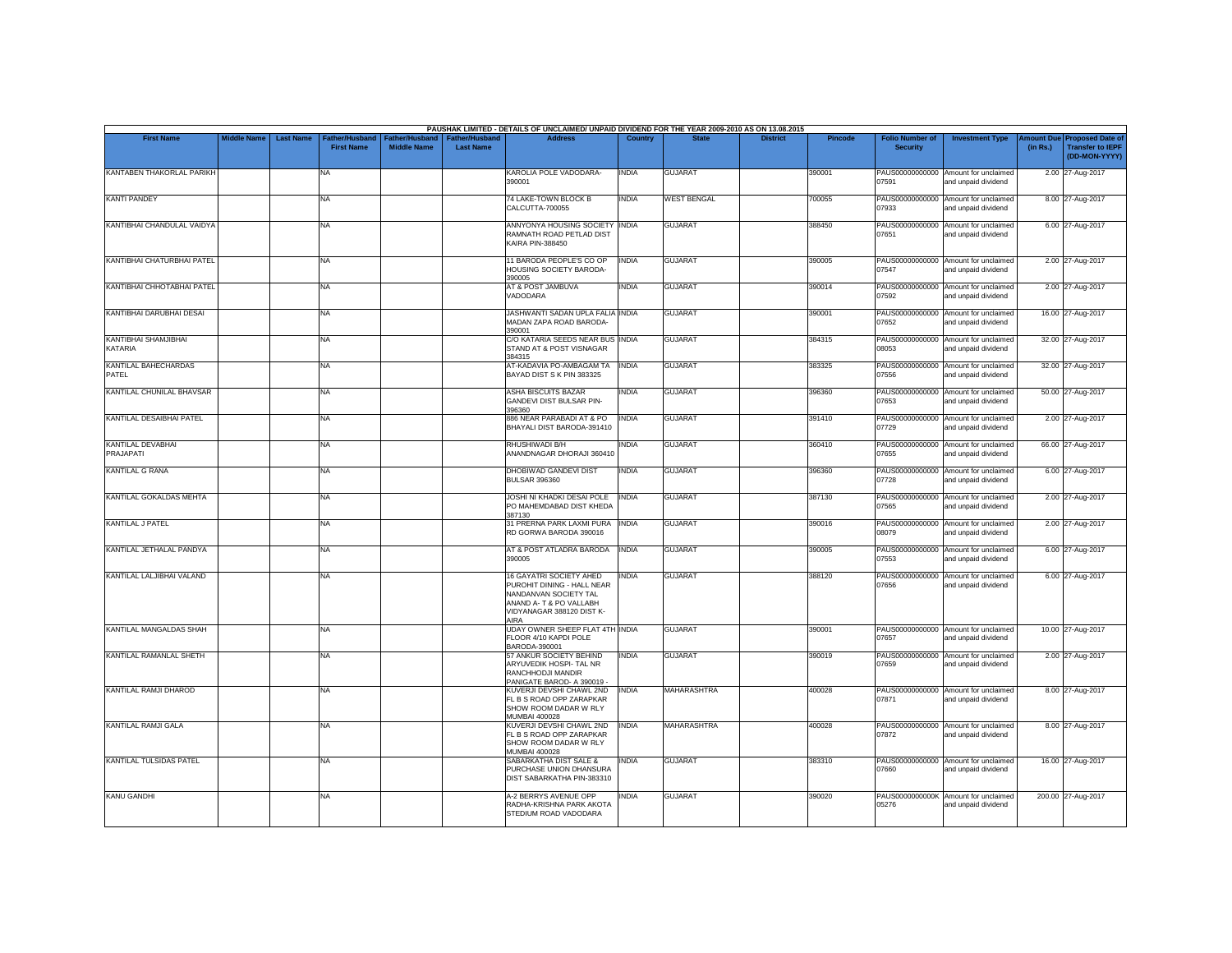|                                         |                    |                                                         |                                      |                                           | PAUSHAK LIMITED - DETAILS OF UNCLAIMED/ UNPAID DIVIDEND FOR THE YEAR 2009-2010 AS ON 13.08.2015                            |                |                    |                 |                |                                           |                                                             |          |                                                                        |
|-----------------------------------------|--------------------|---------------------------------------------------------|--------------------------------------|-------------------------------------------|----------------------------------------------------------------------------------------------------------------------------|----------------|--------------------|-----------------|----------------|-------------------------------------------|-------------------------------------------------------------|----------|------------------------------------------------------------------------|
| <b>First Name</b>                       | <b>Middle Name</b> | <b>Last Name</b><br>Father/Husband<br><b>First Name</b> | Father/Husband<br><b>Middle Name</b> | <b>Father/Husband</b><br><b>Last Name</b> | <b>Address</b>                                                                                                             | <b>Country</b> | <b>State</b>       | <b>District</b> | <b>Pincode</b> | <b>Folio Number of</b><br><b>Security</b> | <b>Investment Type</b>                                      | (in Rs.) | mount Due Proposed Date of<br><b>Transfer to IEPF</b><br>(DD-MON-YYYY) |
| KANUBHAI BHAGAWANDAS<br>PATEL           |                    | NA                                                      |                                      |                                           | KHADIA POLE NO 2 BARODA-<br>390001                                                                                         | <b>INDIA</b>   | <b>GUJARAT</b>     |                 | 390001         | PAUS00000000000<br>07661                  | Amount for unclaimed<br>and unpaid dividend                 |          | 8.00 27-Aug-2017                                                       |
| <b>KANUBHAI M GOHIL</b>                 |                    | <b>NA</b>                                               |                                      |                                           | C/O AGRO SERVICES BAZAR<br>DHANSURA 383310                                                                                 | <b>INDIA</b>   | <b>GUJARAT</b>     |                 | 383310         | 07578                                     | PAUS00000000000 Amount for unclaimed<br>and unpaid dividend |          | 2.00 27-Aug-2017                                                       |
| KANUBHAI MANIBHAI PATEL                 |                    | <b>NA</b>                                               |                                      |                                           | C/O RAMESHBHAI CHUNIBHAI<br>PATEL 18A VIKR- AM NAGAR<br>COLONY B/H ARYAKANYA<br>VIDHYALAY- A KARELIBAUG<br>BARODA 390018 - | <b>INDIA</b>   | <b>GUJARAT</b>     |                 | 390018         | PAUS00000000000<br>07551                  | Amount for unclaimed<br>and unpaid dividend                 |          | 2.00 27-Aug-2017                                                       |
| KANUBHAI NARANBHAI SHAH                 |                    | <b>NA</b>                                               |                                      |                                           | 5 NIRMAL SOCIETY<br>MANINAGAR AHMEDABAD-<br>380022                                                                         | <b>INDIA</b>   | <b>GUJARAT</b>     |                 | 380022         | 07595                                     | PAUS00000000000 Amount for unclaimed<br>and unpaid dividend |          | 6.00 27-Aug-2017                                                       |
| <b>KANUBHAI P RAIPARA</b>               |                    | <b>NA</b>                                               |                                      |                                           | SHETH FALIA OPP WELL<br>RAJPIPLA DIST BHARUCH PIN-<br>393145                                                               | <b>INDIA</b>   | <b>GUJARAT</b>     |                 | 393145         | 07663                                     | PAUS00000000000 Amount for unclaimed<br>and unpaid dividend |          | 6.00 27-Aug-2017                                                       |
| KANUBHAI RAVJIBHAI PATEL                |                    | <b>NA</b>                                               |                                      |                                           | AT PO HODOD TA KARAJAN<br>DIST BARODA PIN 391240                                                                           | <b>INDIA</b>   | <b>GUJARAT</b>     |                 | 391240         | PAUS00000000000<br>07557                  | Amount for unclaimed<br>and unpaid dividend                 |          | 16.00 27-Aug-2017                                                      |
| <b>KANUBHAI S PATEL</b>                 |                    | <b>NA</b>                                               |                                      |                                           | SHRI KRISHNA PARK NEAR<br><b>IRMA GATE MANGALPURA</b><br>ANAND 388001                                                      | <b>INDIA</b>   | <b>GUJARAT</b>     |                 | 388001         | 07744                                     | PAUS00000000000 Amount for unclaimed<br>and unpaid dividend |          | 8.00 27-Aug-2017                                                       |
| <b>KANWALJEET KAUR</b>                  |                    | <b>NA</b>                                               |                                      |                                           | W/O DR. AJEET SINGH, 28,<br>GANGA SAGAR B, VAISHALI<br>NAGAR, JAIPUR - 301021                                              | <b>INDIA</b>   | <b>RAJASTHAN</b>   |                 | 301021         | 08067                                     | PAUS00000000000 Amount for unclaimed<br>and unpaid dividend |          | 32.00 27-Aug-2017                                                      |
| <b>KAPIL CHAWLA</b>                     |                    | <b>NA</b>                                               |                                      |                                           | B-2/87 JANAK PURI NEW DELHI- INDIA<br>110058                                                                               |                | DELHI              |                 | 110058         | 07789                                     | PAUS00000000000 Amount for unclaimed<br>and unpaid dividend |          | 8.00 27-Aug-2017                                                       |
| KAPIL S SABHARWAL                       |                    | <b>NA</b>                                               |                                      |                                           | C 2D/18 B JANAK PURI NEW<br><b>DELHI 110058</b>                                                                            | <b>INDIA</b>   | DELHI              |                 | 110058         | PAUS00000000000<br>08097                  | Amount for unclaimed<br>and unpaid dividend                 |          | 8.00 27-Aug-2017                                                       |
| <b>KAPILA BANSI PATEL</b>               |                    | NA                                                      |                                      |                                           | C-34, GANGA LAHARI<br>CO.OP.HSG.SCTY. NEAR-<br>PRATIDNYAMANGAL<br>KARYALAY, KARVENAGAR, -<br>PUNE (M.S.)-411052 -          | INDIA          | <b>MAHARASHTRA</b> |                 | 411052         | PAUS00000000000<br>07978                  | Amount for unclaimed<br>and unpaid dividend                 |          | 32.00 27-Aug-2017                                                      |
| KAPILA RAMANLAL HARIBHAKTI              |                    | <b>NA</b>                                               |                                      |                                           | <b>GHADIALI POLE KAROLIA POLE INDIA</b><br>HARIBHAKTI'S HAVELI BARODA<br>390001                                            |                | <b>GUJARAT</b>     |                 | 390001         | 07596                                     | PAUS00000000000 Amount for unclaimed<br>and unpaid dividend |          | 2.00 27-Aug-2017                                                       |
| KAPILABEN BABUBHAI PATEL                |                    | <b>NA</b>                                               |                                      |                                           | <b>DESAI'S KHANCHA</b><br>SULTANPURA VADODARA<br>390001                                                                    | INDIA          | <b>GUJARAT</b>     |                 | 390001         | PAUS00000000000<br>08099                  | Amount for unclaimed<br>and unpaid dividend                 |          | 6.00 27-Aug-2017                                                       |
| KAPILABEN JAYANTILAL SHAH               |                    | <b>NA</b>                                               |                                      |                                           | 46 VEER NAGAR SOCIETY VIP<br>ROAD KARELIBAUG BARODA<br>390018                                                              | <b>INDIA</b>   | <b>GUJARAT</b>     |                 | 390018         | PAUS00000000000<br>07664                  | Amount for unclaimed<br>and unpaid dividend                 |          | 2.00 27-Aug-2017                                                       |
| KAPILABEN MULJIBHAI MODI                |                    | <b>NA</b>                                               |                                      |                                           | DESAI SHERI BAVA-MADHI'S<br>KHANCHA BALKRU- SHNA<br>BHUVAN 3RD FLOOR GHADIALI<br>POLE BAR- ODA-390001 -                    | <b>INDIA</b>   | <b>GUJARAT</b>     |                 | 390001         | 07665                                     | PAUS00000000000 Amount for unclaimed<br>and unpaid dividend |          | 2.00 27-Aug-2017                                                       |
| <b>KAPILABEN RAMESHBHAI</b><br>PATEL    |                    | <b>NA</b>                                               |                                      |                                           | SHRIJI-KRUPA 11 GIRIRAJ<br>SOCIETY BEHIND GAURAV SOC<br>PANIGATE BARODA-390006                                             | <b>INDIA</b>   | <b>GUJARAT</b>     |                 | 390006         | PAUS00000000000<br>07666                  | Amount for unclaimed<br>and unpaid dividend                 |          | 2.00 27-Aug-2017                                                       |
| KAPILABEN RAMESHBHAI<br>PATEL           |                    | <b>NA</b>                                               |                                      |                                           | SHRIJI KRUPA GIRIRAJ<br>SOCIETY BEHIND GAURAV SOC<br>PANIGATE BARODA-390006                                                | INDIA          | <b>GUJARAT</b>     |                 | 390006         | 07667                                     | PAUS00000000000 Amount for unclaimed<br>and unpaid dividend |          | 2.00 27-Aug-2017                                                       |
| KAPILABEN VINODBHAI MODI                |                    | <b>VINODBHAIK</b><br><b>MODI</b>                        |                                      |                                           | 1201, CHOKHATIYA'S POLE<br>DHANASUTHAR'S POLE<br>KALUPUR AHMEDABAD                                                         | <b>INDIA</b>   | <b>GUJARAT</b>     |                 | 380001         | 12986                                     | PAUSIN300982103 Amount for unclaimed<br>and unpaid dividend |          | 200.00 27-Aug-2017                                                     |
| <b>KARAM SINGH BINDRA</b>               |                    | NA                                                      |                                      |                                           | E-50 GURU NANAK PURA JAIL<br>ROAD NEW DELHI 110018                                                                         | <b>INDIA</b>   | DELHI              |                 | 110018         | PAUS00000000000<br>07791                  | Amount for unclaimed<br>and unpaid dividend                 |          | 24.00 27-Aug-2017                                                      |
| <b>KARAMCHAND GHANSHAMDAS</b><br>NAGDEV |                    | <b>NA</b>                                               |                                      |                                           | A/81 JUMANI MARKET REVADI<br>BAZAR AHMEDABAD 380002                                                                        | <b>INDIA</b>   | <b>GUJARAT</b>     |                 | 380002         | 07668                                     | PAUS00000000000 Amount for unclaimed<br>and unpaid dividend |          | 16.00 27-Aug-2017                                                      |
| <b>KARAMSHI T PETHANI</b>               |                    | <b>NA</b>                                               |                                      |                                           | OM HOSPITAL BUSINESS<br>CENTRE CANAL ROAD RAJKOT<br>360002                                                                 | <b>INDIA</b>   | <b>GUJARAT</b>     |                 | 360002         | 08045                                     | PAUS00000000000 Amount for unclaimed<br>and unpaid dividend |          | 8.00 27-Aug-2017                                                       |
| KARANSINH SOMSINH RAULJI                |                    | <b>NA</b>                                               |                                      |                                           | AT&POST MOTIKANTDI TA<br>GODHARA PIN 389001                                                                                | <b>INDIA</b>   | <b>GUJARAT</b>     |                 | 389001         | 07568                                     | PAUS00000000000 Amount for unclaimed<br>and unpaid dividend |          | 6.00 27-Aug-2017                                                       |
| KARKALA NARASINHA PAI                   |                    | <b>NA</b>                                               |                                      |                                           | BLOCK NO 2 JOSEPHWADI S V INDIA<br>ROAD GOREGAON WEST<br>MUMBAI-400062                                                     |                | <b>MAHARASHTRA</b> |                 | 400062         | PAUS00000000000<br>07597                  | Amount for unclaimed<br>and unpaid dividend                 |          | 22.00 27-Aug-2017                                                      |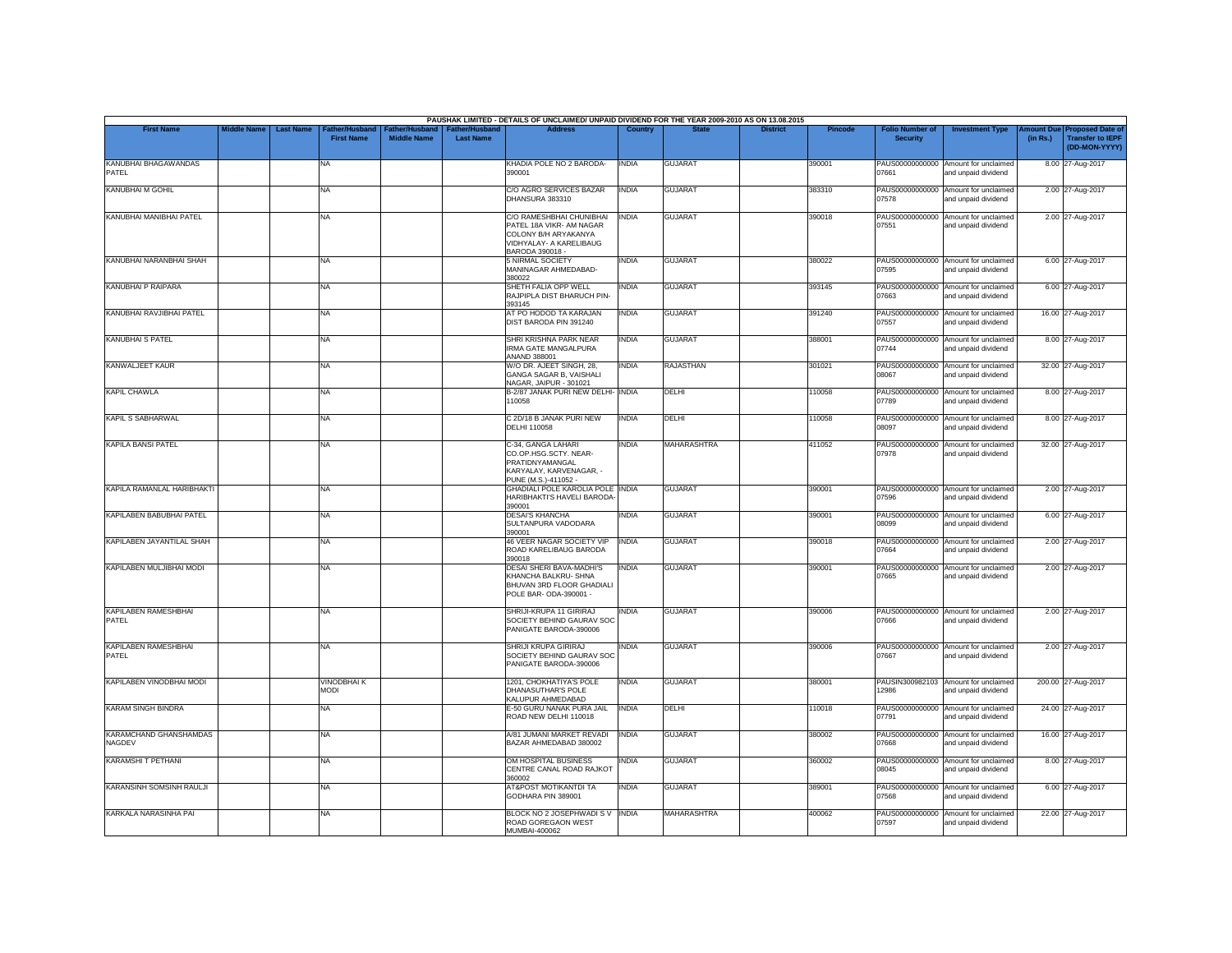| <b>First Name</b>                              | <b>Middle Name</b> | <b>Last Name</b> | <b>Father/Husband</b>   | Father/Husband     | <b>Father/Husband</b> | PAUSHAK LIMITED - DETAILS OF UNCLAIMED/ UNPAID DIVIDEND FOR THE YEAR 2009-2010 AS ON 13.08.2015<br><b>Address</b>   | Country      | <b>State</b>          | <b>District</b> | <b>Pincode</b> | <b>Folio Number of</b>   |                                                             | mount Due | <b>Proposed Date of</b>                  |
|------------------------------------------------|--------------------|------------------|-------------------------|--------------------|-----------------------|---------------------------------------------------------------------------------------------------------------------|--------------|-----------------------|-----------------|----------------|--------------------------|-------------------------------------------------------------|-----------|------------------------------------------|
|                                                |                    |                  | <b>First Name</b>       | <b>Middle Name</b> | <b>Last Name</b>      |                                                                                                                     |              |                       |                 |                | <b>Security</b>          | <b>Investment Type</b>                                      | (in Rs.)  | <b>Transfer to IEPF</b><br>(DD-MON-YYYY) |
| <b>KARNAIL VERMA</b>                           |                    |                  | NA                      |                    |                       | 18 GOVIND MARG NEAR<br>POLICE MEMORIAL JAIPUR                                                                       | <b>INDIA</b> | RAJASTHAN             |                 | 302004         | 03331                    | PAUS0000000000K Amount for unclaimed<br>and unpaid dividend |           | 200.00 27-Aug-2017                       |
| <b>KARSHAN ARAJAN PATEL</b>                    |                    |                  | <b>NA</b>               |                    |                       | C/O KARSHAN ARAJAN<br>KANTARIA LALPUR DIST<br>JAMNAGAR PIN-361170                                                   | <b>INDIA</b> | <b>GUJARAT</b>        |                 | 361170         | 07669                    | PAUS00000000000 Amount for unclaimed<br>and unpaid dividend |           | 16.00 27-Aug-2017                        |
| <b>KARUNA SHARMA</b>                           |                    |                  | <b>NA</b>               |                    |                       | 78D POCKET A D SHALIMAR<br>BAGH DELHI 110052                                                                        | <b>INDIA</b> | DELHI                 |                 | 110052         | 07813                    | PAUS00000000000 Amount for unclaimed<br>and unpaid dividend |           | 16.00 27-Aug-2017                        |
| <b>KARV KISHORE</b>                            |                    |                  | <b>NA</b>               |                    |                       | <b>BINA MEDICOS 1-C ADARSH</b><br>NAGAR ALAMBAGH LUCKNOW                                                            | <b>INDIA</b> | UTTAR PRADESH         |                 | 226005         | 03393                    | PAUS0000000000K Amount for unclaimed<br>and unpaid dividend |           | 200.00 27-Aug-2017                       |
| <b>KASHINATH MANE</b>                          |                    |                  | <b>NA</b>               |                    |                       | DOCTOR'S COLONY<br><b>GADHINGLAJ</b>                                                                                | <b>INDIA</b> | <b>MAHARASHTRA</b>    |                 | 416502         | 04109                    | PAUS0000000000K Amount for unclaimed<br>and unpaid dividend |           | 200.00 27-Aug-2017                       |
| <b>KASHMIRI LAL</b>                            |                    |                  | <b>NA</b>               |                    |                       | KASHMIRI LAL 1/53 AMATI<br>NAGAR N DELHI-110015                                                                     | <b>INDIA</b> | DELHI                 |                 | 110015         | 07807                    | PAUS00000000000 Amount for unclaimed<br>and unpaid dividend |           | 8.00 27-Aug-2017                         |
| <b>KASHYAP RASIKLAL MODY</b>                   |                    |                  | NA                      |                    |                       | 587 THANGAVADA'S POLE<br>RAIPUR AHMEDABAD-380001                                                                    | <b>INDIA</b> | <b>GUJARAT</b>        |                 | 380001         | 07737                    | PAUS00000000000 Amount for unclaimed<br>and unpaid dividend |           | 8.00 27-Aug-2017                         |
| <b>KASTURIRANGAN T G</b>                       |                    |                  | <b>NA</b>               |                    |                       | <b>ENGINEER PSS DIVISION</b><br>VIKRAM SARABHAI SPACE<br>CENTRE TRIVANDRUM-695022                                   | <b>INDIA</b> | KERALA                |                 | 695022         | 07936                    | PAUS00000000000 Amount for unclaimed<br>and unpaid dividend |           | 16.00 27-Aug-2017                        |
| KASUMARTI RAJA KUMARI                          |                    |                  | <b>NAGESWARA</b><br>RAO |                    |                       | 23/857 3RD STREET RAMESH<br>REDDY NAGAR FATHEKHANPE®<br>NELLORE                                                     | <b>INDIA</b> | <b>ANDHRA PRADESH</b> |                 | 524003         | 12602                    | PAUSIN301313210 Amount for unclaimed<br>and unpaid dividend |           | 600.00 27-Aug-2017                       |
| KATTEPUR RANGARAO<br>SUBRAMANYAM               |                    |                  | <b>NA</b>               |                    |                       | 2745,1ST FLOOR, 12TH MAIN E,<br>BLOCK, RAJAJINAGAR, 2ND<br>BLOCK (NR. KAVERI TILES.<br>BANGALORE-560010             | <b>INDIA</b> | KARNATAKA             |                 | 560010         | PAUS00000000000<br>07535 | Amount for unclaimed<br>and unpaid dividend                 |           | 16.00 27-Aug-2017                        |
| KAUMUDI HARIVADAN PARIKH                       |                    |                  | <b>NA</b>               |                    |                       | <b>BAJWADA SHETH SERI</b><br>BARODA 390001                                                                          | <b>INDIA</b> | <b>GUJARAT</b>        |                 | 390001         | 07542                    | PAUS00000000000 Amount for unclaimed<br>and unpaid dividend |           | 10.00 27-Aug-2017                        |
| KAUSHALYA RANI                                 |                    |                  | <b>NA</b>               |                    |                       | 812 ANAND KUNJ VIKAS PURI<br><b>NEW DELHI 110018</b>                                                                | <b>INDIA</b> | <b>DELHI</b>          |                 | 110018         | 07910                    | PAUS00000000000 Amount for unclaimed<br>and unpaid dividend |           | 20.00 27-Aug-2017                        |
| KAUSHIK BURMAN ROY                             |                    |                  | <b>NA</b>               |                    |                       | P 242 A C I T ROAD CALCUTTA<br>700010                                                                               | <b>INDIA</b> | <b>WEST BENGAL</b>    |                 | 700010         | 08031                    | PAUS00000000000 Amount for unclaimed<br>and unpaid dividend |           | 32.00 27-Aug-2017                        |
| KAUSHIK DAHYABHAI PATEL                        |                    |                  | <b>NA</b>               |                    |                       | "MANGALAM" 82 MALAYIYA<br>NAGAR B RAJKOT 360004                                                                     | <b>INDIA</b> | <b>GUJARAT</b>        |                 | 360004         | 07919                    | PAUS00000000000 Amount for unclaimed<br>and unpaid dividend |           | 8.00 27-Aug-2017                         |
| KAVITA JAIN                                    |                    |                  | <b>NA</b>               |                    |                       | C/O PRAGYA SALES BEHIND<br>CHHATISGARH COLLEGE<br><b>RAIPUR</b>                                                     | <b>INDIA</b> | <b>CHHATTISGARH</b>   |                 | 492001         | 03300                    | PAUS0000000000K Amount for unclaimed<br>and unpaid dividend |           | 1300.00 27-Aug-2017                      |
| <b>KAVITA V PAREKH</b>                         |                    |                  | <b>NA</b>               |                    |                       | C/O V G PAREKH.PAREKH<br>KHIDAKI NR MUNI M-<br>ITHAIWALA OPP MANU BROS<br>KHARGATE M G RO- AD<br>BHAVNAGAR 364001 - | <b>INDIA</b> | <b>GUJARAT</b>        |                 | 364001         | PAUS00000000000<br>08004 | Amount for unclaimed<br>and unpaid dividend                 |           | 66.00 27-Aug-2017                        |
| <b>KAWALJIT MEHTA</b>                          |                    |                  | <b>NA</b>               |                    |                       | B-78 NANAK PURA NEAR PT I<br>BUILDING NEW DELHI-110001                                                              | <b>INDIA</b> | DELHI                 |                 | 110001         | 07908                    | PAUS00000000000 Amount for unclaimed<br>and unpaid dividend |           | 8.00 27-Aug-2017                         |
| KENDAPUDI JAYABALAN<br>PREMAVATHY              |                    |                  | <b>NA</b>               |                    |                       | K J PREMAVATHY 22<br><b>BUNGALOW STREET</b><br>SHEVAPET SALEM TAMILNADU<br>636002                                   | <b>INDIA</b> | <b>TAMIL NADU</b>     |                 | 636002         | 07768                    | PAUS00000000000 Amount for unclaimed<br>and unpaid dividend |           | 16.00 27-Aug-2017                        |
| <b>KESHAVBHAI NAGJIBHAI PATEL</b>              |                    |                  | <b>NA</b>               |                    |                       | 34. LAXMINARAYAN NAGAR<br>OPP. LAXMINARAYAN MANDIR<br>MANJALPUR VADODARA                                            | <b>INDIA</b> | <b>GUJARAT</b>        |                 | 390011         | 07672                    | PAUS00000000000 Amount for unclaimed<br>and unpaid dividend |           | 2.00 27-Aug-2017                         |
| KESHAVJI MANDAN SANGANI                        |                    |                  | <b>NA</b>               |                    |                       | AT & POST SANALA TALAKA<br>KALAVAD SHITLA DIST<br>JAMNAGAR 361160                                                   | <b>INDIA</b> | <b>GUJARAT</b>        |                 | 361160         | 08047                    | PAUS00000000000 Amount for unclaimed<br>and unpaid dividend |           | 32.00 27-Aug-2017                        |
| <b>KESHAVLAL DEVSHANKER</b><br><b>BHATT</b>    |                    |                  | <b>NA</b>               |                    |                       | SAVITRI 26 ARUNODAYA<br>SOCIETY ALKAPURI BARODA-<br>390005                                                          | <b>INDIA</b> | GUJARAT               |                 | 390005         | PAUS00000000000<br>07673 | Amount for unclaimed<br>and unpaid dividend                 |           | 82.00 27-Aug-2017                        |
| <b>KESHAVLAL PARBAT SHAH</b>                   |                    |                  | NA                      |                    |                       | KHODIYAR COLONY<br>AERODROME ROAD JAMNAGAR<br>361006                                                                | <b>INDIA</b> | <b>GUJARAT</b>        |                 | 361006         | 07674                    | PAUS00000000000 Amount for unclaimed<br>and unpaid dividend |           | 16.00 27-Aug-2017                        |
| <b>KESHAVLAL PURSOTTAMDAS</b><br><b>MISTRY</b> |                    |                  | <b>NA</b>               |                    |                       | CHHANI AMIN NAGAR SOCIETY<br>NO 111 DIST BARODA PIN-<br>391740                                                      | <b>INDIA</b> | <b>GUJARAT</b>        |                 | 391740         | PAUS00000000000<br>07675 | Amount for unclaimed<br>and unpaid dividend                 |           | 16.00 27-Aug-2017                        |
| <b>KESHAVRAO GOVINDRAO</b><br>SAPRE            |                    |                  | <b>NA</b>               |                    |                       | C/O SAPRE BROTHERS GREAT<br>EASTERN ROAD RAIPUR MP<br>492001                                                        | <b>INDIA</b> | CHHATTISGARH          |                 | 492001         | 07534                    | PAUS00000000000 Amount for unclaimed<br>and unpaid dividend |           | 10.00 27-Aug-2017                        |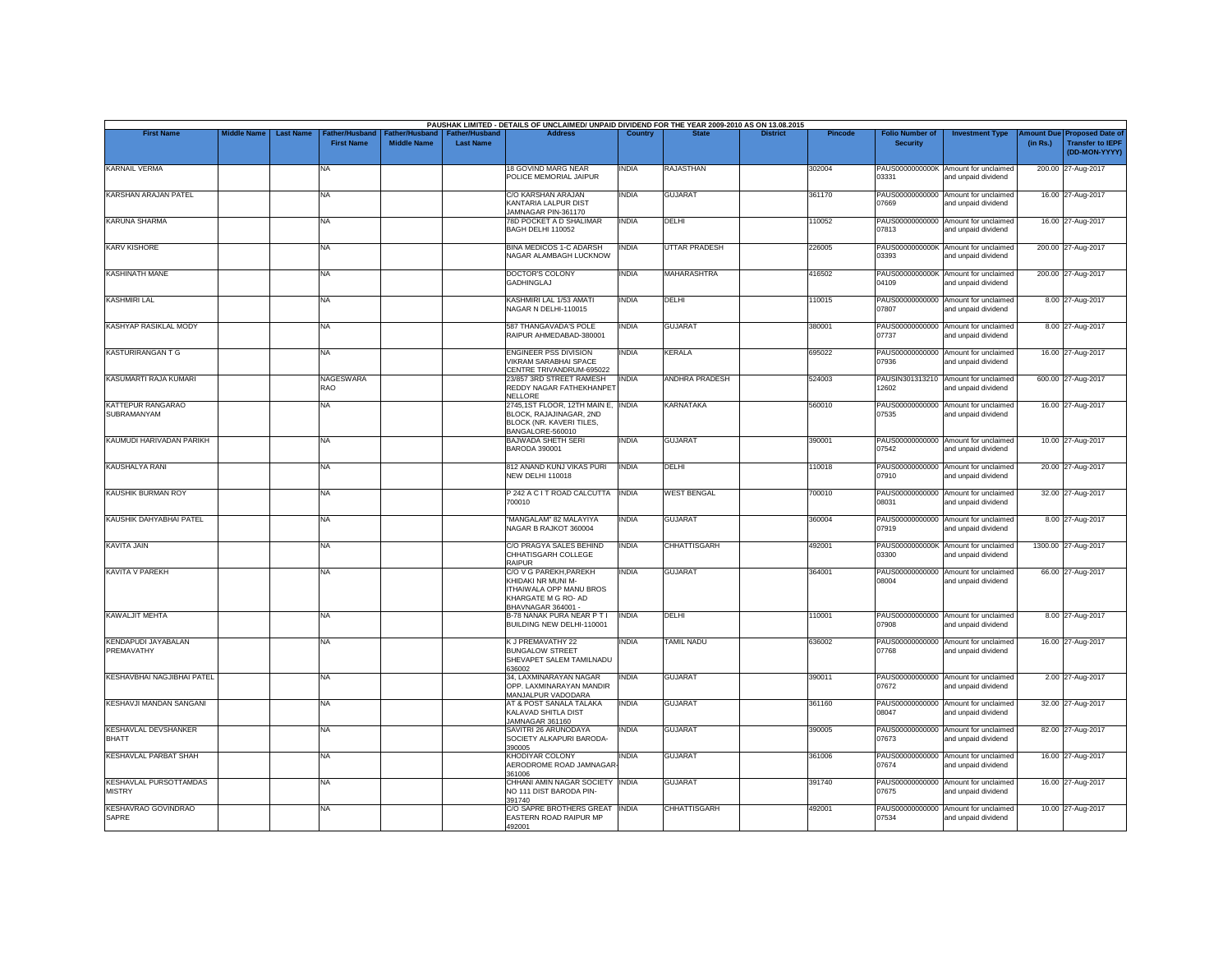|                                      |                    |                                                                |                                      |                                           | PAUSHAK LIMITED - DETAILS OF UNCLAIMED/ UNPAID DIVIDEND FOR THE YEAR 2009-2010 AS ON 13.08.2015 |              |                      |                 |                |                                           |                                                             |          |                                                                                |
|--------------------------------------|--------------------|----------------------------------------------------------------|--------------------------------------|-------------------------------------------|-------------------------------------------------------------------------------------------------|--------------|----------------------|-----------------|----------------|-------------------------------------------|-------------------------------------------------------------|----------|--------------------------------------------------------------------------------|
| <b>First Name</b>                    | <b>Middle Name</b> | <b>Last Name</b><br><b>Father/Husband</b><br><b>First Name</b> | Father/Husband<br><b>Middle Name</b> | <b>Father/Husband</b><br><b>Last Name</b> | <b>Address</b>                                                                                  | Country      | <b>State</b>         | <b>District</b> | <b>Pincode</b> | <b>Folio Number of</b><br><b>Security</b> | <b>Investment Type</b>                                      | (in Rs.) | <b>Amount Due Proposed Date of</b><br><b>Transfer to IEPF</b><br>(DD-MON-YYYY) |
| <b>KESHAWLAL P SAVLANI</b>           |                    | <b>NA</b>                                                      |                                      |                                           | BLOCK-4 4TH FLOOR LOTUS<br>COURT 12-A DR ANNIE BESANT<br>ROAD WORLI MUMBAI 400018               | <b>INDIA</b> | <b>MAHARASHTRA</b>   |                 | 400018         | PAUS00000000000<br>07876                  | Amount for unclaimed<br>and unpaid dividend                 |          | 8.00 27-Aug-2017                                                               |
| <b>KESHVLAL ANANDJI PATEL</b>        |                    | <b>NA</b>                                                      |                                      |                                           | KAMDARNAGAR SOCIETY<br>SANSKAR VIDYALAYA BARODA<br>390002                                       | INDIA        | <b>GUJARAT</b>       |                 | 390002         | PAUS00000000000<br>07569                  | Amount for unclaimed<br>and unpaid dividend                 |          | 32.00 27-Aug-2017                                                              |
| <b>KETAN PATEL</b>                   |                    | <b>NA</b>                                                      |                                      |                                           | 'SIDDHARTH' OPP. ST.MARY'S<br>SCHOOL KALAWAD ROAD                                               | <b>INDIA</b> | <b>GUJARAT</b>       |                 | 360005         | 04129                                     | PAUS0000000000K Amount for unclaimed<br>and unpaid dividend |          | 1800.00 27-Aug-2017                                                            |
| <b>KEVALBHAI MATHURBHAI</b><br>PATEL |                    | <b>NA</b>                                                      |                                      |                                           | AT AJABPURA POST ODHA TAL INDIA<br>BAYAD DIST SABARKANTHA<br>383325                             |              | <b>GUJARAT</b>       |                 | 383325         | 07676                                     | PAUS00000000000 Amount for unclaimed<br>and unpaid dividend |          | 2.00 27-Aug-2017                                                               |
| <b>KEWAL KRISHAN</b>                 |                    | <b>NA</b>                                                      |                                      |                                           | C/O K G GUPTA 2616 KINARI<br>BAZAR DELHI-110006                                                 | <b>INDIA</b> | DELHI                |                 | 110006         | 07794                                     | PAUS00000000000 Amount for unclaimed<br>and unpaid dividend |          | 8.00 27-Aug-2017                                                               |
| <b>KHAN ABDUL SATTAR</b>             |                    | <b>NA</b>                                                      |                                      |                                           | <b>SULEMAN BROS BUILDING</b><br>ROOM NO 4 213 NEW MILL<br>ROAD KURLA WEST MUMBAI<br>400070      | INDIA        | <b>MAHARASHTRA</b>   |                 | 400070         | PAUS00000000000<br>05427                  | Amount for unclaimed<br>and unpaid dividend                 |          | 16.00 27-Aug-2017                                                              |
| <b>KHAN ABDUL SATTAR</b>             |                    | <b>NA</b>                                                      |                                      |                                           | SULEMAN BROS BLDG ROOM<br>NO 4 213 NEW MILL ROAD<br>KURLA WEST MUMBAI 400070                    | <b>INDIA</b> | <b>MAHARASHTRA</b>   |                 | 400070         | 08078                                     | PAUS00000000000 Amount for unclaimed<br>and unpaid dividend |          | 16.00 27-Aug-2017                                                              |
| <b>KHEVNA V MANKAD</b>               |                    | <b>NA</b>                                                      |                                      |                                           | 2/H 74 307 HUDCO ANAND<br>NAGAR OPP GAYTRI TEMPLE<br>RAJKOT                                     | INDIA        | <b>GUJARAT</b>       |                 | 360002         | 04122                                     | PAUS0000000000K Amount for unclaimed<br>and unpaid dividend |          | 200.00 27-Aug-2017                                                             |
| <b>KHODABHAI CHHAGANLAL</b><br>PATEL |                    | <b>NA</b>                                                      |                                      |                                           | AMBICANAGAR BLOCK NO2/33<br>NAGARWEL HANUMAN ROAD<br>AHMEDABAD-380023                           | <b>INDIA</b> | <b>GUJARAT</b>       |                 | 380023         | 07677                                     | PAUS00000000000 Amount for unclaimed<br>and unpaid dividend |          | 6.00 27-Aug-2017                                                               |
| <b>KHURSHEED ALAM</b>                |                    | <b>NA</b>                                                      |                                      |                                           | 21 GORACHAND ROAD<br>CALCUTTA                                                                   | INDIA        | <b>WEST BENGAL</b>   |                 | 700014         | 02817                                     | PAUS0000000000K Amount for unclaimed<br>and unpaid dividend |          | 200.00 27-Aug-2017                                                             |
| <b>KIRAN BALA</b>                    |                    | <b>NA</b>                                                      |                                      |                                           | H 34/117 SECTOR-3 ROHINI<br>DELHI                                                               | <b>INDIA</b> | DELHI                |                 | 110085         | 07799                                     | PAUS00000000000 Amount for unclaimed<br>and unpaid dividend |          | 8.00 27-Aug-2017                                                               |
| <b>KIRAN BALA</b>                    |                    | <b>NA</b>                                                      |                                      |                                           | 25 PARDA BAGH DARYA GANG INDIA<br><b>NEW DELHI-110002</b>                                       |              | DELHI                |                 | 110002         | 07904                                     | PAUS00000000000 Amount for unclaimed<br>and unpaid dividend |          | 8.00 27-Aug-2017                                                               |
| <b>KIRAN FULCHAND SHAH</b>           |                    | <b>NA</b>                                                      |                                      |                                           | A/8 MANORATH DATTAPADA X<br>ROAD NO 2 BORIVALI EAST<br><b>MUMBAI 400066</b>                     | <b>INDIA</b> | <b>MAHARASHTRA</b>   |                 | 400066         | PAUS00000000000<br>30080                  | Amount for unclaimed<br>and unpaid dividend                 |          | 66.00 27-Aug-2017                                                              |
| <b>KIRAN J KHAMBHAITA</b>            |                    | <b>NA</b>                                                      |                                      |                                           | A/21 RUPAL SOCIETY B/H<br>AKASHWANI MAKARPURA<br>ROAD VADODARA 390009                           | <b>INDIA</b> | <b>GUJARAT</b>       |                 | 390009         | 08068                                     | PAUS00000000000 Amount for unclaimed<br>and unpaid dividend |          | 6.00 27-Aug-2017                                                               |
| <b>KIRAN KHANNA</b>                  |                    | <b>NA</b>                                                      |                                      |                                           | 242 MIG-B SECTOR-10<br>FARIDABAD HARYANA 121001                                                 | <b>INDIA</b> | <b>HARYANA</b>       |                 | 121001         | PAUS00000000000<br>07815                  | Amount for unclaimed<br>and unpaid dividend                 |          | 8.00 27-Aug-2017                                                               |
| <b>KIRAN KHANNA</b>                  |                    | <b>NA</b>                                                      |                                      |                                           | 242 MIG B SECTOR-10<br>FARIDABAD HARYANA 121002                                                 | INDIA        | <b>HARYANA</b>       |                 | 121002         | 07947                                     | PAUS00000000000 Amount for unclaimed<br>and unpaid dividend |          | 8.00 27-Aug-2017                                                               |
| <b>KIRAN KUMAR</b>                   |                    | <b>NA</b>                                                      |                                      |                                           | A-5B/137-A JANAKPURI NEW<br>DELHI-110058                                                        | <b>INDIA</b> | DELHI                |                 | 110058         | PAUS00000000000<br>07894                  | Amount for unclaimed<br>and unpaid dividend                 |          | 8.00 27-Aug-2017                                                               |
| <b>KIRAN P BAXI</b>                  |                    | <b>NA</b>                                                      |                                      |                                           | C/O M/S COMPUTER AIDS INDIA INDIA<br>2/8 SARAT BOSE ROAD<br>CALCUTTA 700020                     |              | <b>WEST BENGAL</b>   |                 | 700020         | 08083                                     | PAUS00000000000 Amount for unclaimed<br>and unpaid dividend |          | 8.00 27-Aug-2017                                                               |
| <b>KIRAN SHARMA</b>                  |                    | <b>NA</b>                                                      |                                      |                                           | 71-A RAVINDRAPURI LANE NO 3 INDIA<br>POBHUVARANASI                                              |              | <b>UTTAR PRADESH</b> |                 | 221005         | PAUS0000000000K<br>03404                  | Amount for unclaimed<br>and unpaid dividend                 |          | 200.00 27-Aug-2017                                                             |
| KIRANKUMAR MANUBHAI PATEL            |                    | <b>NA</b>                                                      |                                      |                                           | C/O MANUBHAI H PATEL<br>'GOKUL' MAI SOCIETY NEAR<br>VAISHALI THEATRE P O NADIAD<br>387001       | <b>INDIA</b> | <b>GUJARAT</b>       |                 | 387001         | 07678                                     | PAUS00000000000 Amount for unclaimed<br>and unpaid dividend |          | 16.00 27-Aug-2017                                                              |
| <b>KIRIT G SHAH</b>                  |                    | <b>NA</b>                                                      |                                      |                                           | NEAR JAIN TEMPLE POST ODE INDIA<br>VIA ANAND PIN-388210                                         |              | <b>GUJARAT</b>       |                 | 388210         | 07679                                     | PAUS00000000000 Amount for unclaimed<br>and unpaid dividend |          | 6.00 27-Aug-2017                                                               |
| KIRIT JECHANDBHAI DHRUV              |                    | <b>NA</b>                                                      |                                      |                                           | C/O KALPNA CLASSES LALIT<br><b>BUILDING RAOPURA BARODA-</b><br>390001                           | <b>INDIA</b> | <b>GUJARAT</b>       |                 | 390001         | PAUS00000000000<br>07680                  | Amount for unclaimed<br>and unpaid dividend                 |          | 6.00 27-Aug-2017                                                               |
| <b>KIRIT NARANDAS MODY</b>           |                    | <b>NA</b>                                                      |                                      |                                           | RADHESHYAM BULDING 1ST<br>FLOOR BEHIND OLD POLICE ST<br>S V ROAD BORIVALI (W)<br>MUMBAI-400092  | <b>INDIA</b> | MAHARASHTRA          |                 | 400092         | 07753                                     | PAUS00000000000 Amount for unclaimed<br>and unpaid dividend |          | 8.00 27-Aug-2017                                                               |
| <b>KIRIT R DAVE</b>                  |                    | <b>NA</b>                                                      |                                      |                                           | 38 JULLY PARK B/H SONAL<br>PARK VIP ROAD BARODA<br>390002                                       | <b>INDIA</b> | <b>GUJARAT</b>       |                 | 390002         | 08049                                     | PAUS00000000000 Amount for unclaimed<br>and unpaid dividend |          | 2.00 27-Aug-2017                                                               |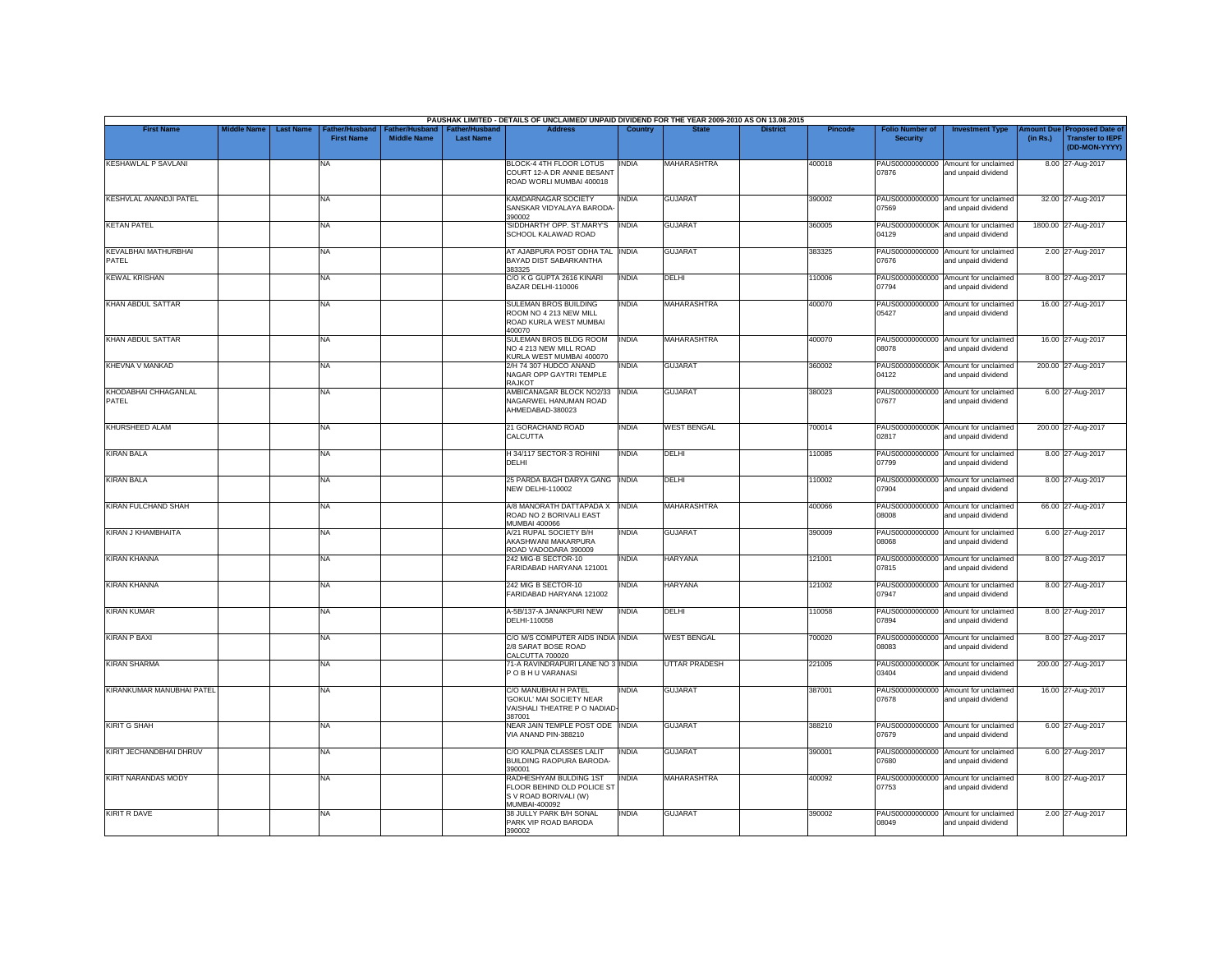|                                                  |                    |                  |                                    |                                             |                                           | PAUSHAK LIMITED - DETAILS OF UNCLAIMED/ UNPAID DIVIDEND FOR THE YEAR 2009-2010 AS ON 13.08.2015                         |              |                       |                 |                |                                           |                                                             |                       |                                                                     |
|--------------------------------------------------|--------------------|------------------|------------------------------------|---------------------------------------------|-------------------------------------------|-------------------------------------------------------------------------------------------------------------------------|--------------|-----------------------|-----------------|----------------|-------------------------------------------|-------------------------------------------------------------|-----------------------|---------------------------------------------------------------------|
| <b>First Name</b>                                | <b>Middle Name</b> | <b>Last Name</b> | ather/Husband<br><b>First Name</b> | <b>Father/Husband</b><br><b>Middle Name</b> | <b>Father/Husband</b><br><b>Last Name</b> | <b>Address</b>                                                                                                          | Country      | <b>State</b>          | <b>District</b> | <b>Pincode</b> | <b>Folio Number of</b><br><b>Security</b> | <b>Investment Type</b>                                      | mount Due<br>(in Rs.) | <b>Proposed Date of</b><br><b>Transfer to IEPF</b><br>(DD-MON-YYYY) |
| KIRITBHAI DAHYABHAI PATEL                        |                    |                  | NA                                 |                                             |                                           | JOGIDAS STREET NANA ADADH INDIA<br>ANAND-388001                                                                         |              | <b>GUJARAT</b>        |                 | 388001         | 07566                                     | PAUS00000000000 Amount for unclaimed<br>and unpaid dividend |                       | 2.00 27-Aug-2017                                                    |
| KIRITBHAI ISHVARLAL DESAI                        |                    |                  | <b>NA</b>                          |                                             |                                           | <b>6/B TASHKAND SOCIETY</b><br>NIZAMPURA BARODA-390002                                                                  | <b>INDIA</b> | <b>GUJARAT</b>        |                 | 390002         | 07681                                     | PAUS00000000000 Amount for unclaimed<br>and unpaid dividend |                       | 100.00 27-Aug-2017                                                  |
| KIRITBHAI JETHALAL SHAH                          |                    |                  | NA                                 |                                             |                                           | SHIVE KRUPA 3RD FLOOR FLAT INDIA<br>NO 9 KARANILANE GHATKOPAR<br>MUMBAI-400086                                          |              | <b>MAHARASHTRA</b>    |                 | 400086         | PAUS00000000000<br>07877                  | Amount for unclaimed<br>and unpaid dividend                 |                       | 8.00 27-Aug-2017                                                    |
| <b>KIRITKUMAR CHARANDAS</b><br><b>JOGIDASANI</b> |                    |                  | NA                                 |                                             |                                           | PASU KAMDAR STREET KUTCH- INDIA<br>MANDVI-370465                                                                        |              | <b>GUJARAT</b>        |                 | 370465         | 07747                                     | PAUS00000000000 Amount for unclaimed<br>and unpaid dividend |                       | 16.00 27-Aug-2017                                                   |
| KIRITKUMAR LAXMICHAND<br>SARVAIYA                |                    |                  | <b>NA</b>                          |                                             |                                           | 102/103 NO 2 PRITAM SOCIETY INDIA<br><b>BHARUCH-392002</b>                                                              |              | <b>GUJARAT</b>        |                 | 392002         | 07684                                     | PAUS00000000000 Amount for unclaimed<br>and unpaid dividend |                       | 100.00 27-Aug-2017                                                  |
| KIRITKUMAR NAVANITLAL SHAH                       |                    |                  | <b>NA</b>                          |                                             |                                           | C/O J L SANGHAVI 16<br>STHANAKWASI JAIN SOC NR<br>NARANPURA RLY CROSSING<br>NARANPURA AHMEDABAD<br>380014               | INDIA        | <b>GUJARAT</b>        |                 | 380014         | 07862                                     | PAUS00000000000 Amount for unclaimed<br>and unpaid dividend |                       | 24.00 27-Aug-2017                                                   |
| KIRITKUMAR NAVANITLAL SHAH                       |                    |                  | NA                                 |                                             |                                           | C/O J L SANGHAVI 16<br>STHANAKWASI JAIN SOC NR<br>NARANPURA RLY CROSSING<br>AHMEDABAD 380013                            | INDIA        | <b>GUJARAT</b>        |                 | 380013         | 08030                                     | PAUS00000000000 Amount for unclaimed<br>and unpaid dividend |                       | 8.00 27-Aug-2017                                                    |
| KIRITKUMAR SHANTILAL PATEL                       |                    |                  | <b>NA</b>                          |                                             |                                           | C/O BABUBHAI KESHAVBHAI<br>PATEL OPP WADI RANGMAHAL<br>DARWAJA WADI BARODA<br>390017                                    | <b>INDIA</b> | <b>GUJARAT</b>        |                 | 390017         | 07571                                     | PAUS00000000000 Amount for unclaimed<br>and unpaid dividend |                       | 2.00 27-Aug-2017                                                    |
| KIRITRAY AMBALAL AMIN                            |                    |                  | NA                                 |                                             |                                           | 22 RACE COURSE PARK RACE INDIA<br>COURSE CIRCLE - WEST NEAR<br>NATUBHAI CENTRE GOTRI<br>ROAD BA- RODA 390007 -          |              | <b>GUJARAT</b>        |                 | 390007         | 07608                                     | PAUS00000000000 Amount for unclaimed<br>and unpaid dividend |                       | 6.00 27-Aug-2017                                                    |
| KIRTIKUMAR RAMANLAL DESAI                        |                    |                  | <b>NA</b>                          |                                             |                                           | 9 DIYALOK SOCIETY PART-I<br>OPP SAIKRIPA S- OC OPP<br>KUNIKA SOC HARNI ROAD<br>BARODA 390-022 -                         | <b>INDIA</b> | <b>GUJARAT</b>        |                 | 390022         | 08073                                     | PAUS00000000000 Amount for unclaimed<br>and unpaid dividend |                       | 16.00 27-Aug-2017                                                   |
| <b>KISHAN DAS</b>                                |                    |                  | <b>NA</b>                          |                                             |                                           | PRIYA LAHURABIR CROSSING<br><b>VARANASI 221001</b>                                                                      | <b>INDIA</b> | <b>UTTAR PRADESH</b>  |                 | 221001         | 07914                                     | PAUS00000000000 Amount for unclaimed<br>and unpaid dividend |                       | 8.00 27-Aug-2017                                                    |
| KISHEN CHAND JAIN                                |                    |                  | <b>NA</b>                          |                                             |                                           | 1261 VEDWARA MALIWARA<br>CHANDNI CHOWK DELHI 110006                                                                     | <b>INDIA</b> | DELHI                 |                 | 110006         | 07991                                     | PAUS00000000000 Amount for unclaimed<br>and unpaid dividend |                       | 32.00 27-Aug-2017                                                   |
| <b>KISHOR P LAD</b>                              |                    |                  | <b>NA</b>                          |                                             |                                           | <b>BEHIND BHARATI HIGH</b><br>SCHOOL BARANPURA BARODA<br>390001                                                         | <b>INDIA</b> | <b>GUJARAT</b>        |                 | 390001         | 07689                                     | PAUS00000000000 Amount for unclaimed<br>and unpaid dividend |                       | 2.00 27-Aug-2017                                                    |
| KISHORCHANDRA CHHOTUBHAI<br><b>NAIK</b>          |                    |                  | <b>NA</b>                          |                                             |                                           | AT PATEL STREET SARBHON<br>PO SARBHON VIA BARDOLI<br>DIST SURAT PIN 394350                                              | <b>INDIA</b> | <b>GUJARAT</b>        |                 | 394350         | 07545                                     | PAUS00000000000 Amount for unclaimed<br>and unpaid dividend |                       | 16.00 27-Aug-2017                                                   |
| KISHORE KUMAR DEBATA                             |                    |                  | NA                                 |                                             |                                           | PURAK VINIMAY LTD SANTA-<br>SAHI CUTTACK ORISSA                                                                         | <b>INDIA</b> | <b>ORISSA</b>         |                 | 753001         | 02650                                     | PAUS0000000000K Amount for unclaimed<br>and unpaid dividend |                       | 200.00 27-Aug-2017                                                  |
| KISHORE KUMAR JAISWAL                            |                    |                  | <b>NA</b>                          |                                             |                                           | H.NO.5-84, BHARATH NAGAR<br>UPPAL, R.R.DIST HYDERABAD                                                                   | <b>INDIA</b> | <b>ANDHRA PRADESH</b> |                 | 500039         | 02023                                     | PAUS0000000000K Amount for unclaimed<br>and unpaid dividend |                       | 200.00 27-Aug-2017                                                  |
| <b>KISHOREBHAI KANTILAL</b><br><b>JAYSWAL</b>    |                    |                  | <b>NA</b>                          |                                             |                                           | <b>6 AMI APARTMENT NEAR</b><br>COLLECTOR BUNGLOW GOL<br>LIMADA MANINAGAR<br>AHMEDABAD-380008                            | INDIA        | <b>GUJARAT</b>        |                 | 380008         | PAUS00000000000<br>07688                  | Amount for unclaimed<br>and unpaid dividend                 |                       | 16.00 27-Aug-2017                                                   |
| <b>KN NAGAMMAI</b>                               |                    |                  | <b>NA</b>                          |                                             |                                           | 21& II LINK STREET<br>MANDAVELI PAKKAM CHENNAI<br>600028                                                                | INDIA        | <b>TAMIL NADU</b>     |                 | 600028         | 08036                                     | PAUS00000000000 Amount for unclaimed<br>and unpaid dividend |                       | 32.00 27-Aug-2017                                                   |
| KOKILA GUNVANTPRASAD<br>PARIKH                   |                    |                  | <b>NA</b>                          |                                             |                                           | C-16 MANGALAM APARTMENT<br>OPP. SOMESHWAR DERASAR<br>NR. SHYAMAL CROSS ROAD<br>132 FEET RING<br>ROADSATELLITE AHMEDABAD | <b>INDIA</b> | <b>GUJARAT</b>        |                 | 380015         | PAUS00000000000<br>07529                  | Amount for unclaimed<br>and unpaid dividend                 |                       | 10.00 27-Aug-2017                                                   |
| <b>KOKILA I THAKKAR</b>                          |                    |                  | <b>NA</b>                          |                                             |                                           | 708 HARIDARSHAN<br>APARTMENTS NEAR PARIMAL<br>RLY CROSSING ELLIS BRIDGE<br>AHMEDABAD-380006                             | <b>INDIA</b> | <b>GUJARAT</b>        |                 | 380006         | 07740                                     | PAUS00000000000 Amount for unclaimed<br>and unpaid dividend |                       | 8.00 27-Aug-2017                                                    |
| KOKILABEN AMBUBHAI PATEL                         |                    |                  | <b>NA</b>                          |                                             |                                           | C/O MAHENDRA M PATEL 231<br>RANGARI CHAWL OPP BAWLA<br>MASJID N M JOSHI MARG<br>MUMBAI-400013                           | <b>INDIA</b> | <b>MAHARASHTRA</b>    |                 | 400013         | 07746                                     | PAUS00000000000 Amount for unclaimed<br>and unpaid dividend |                       | 40.00 27-Aug-2017                                                   |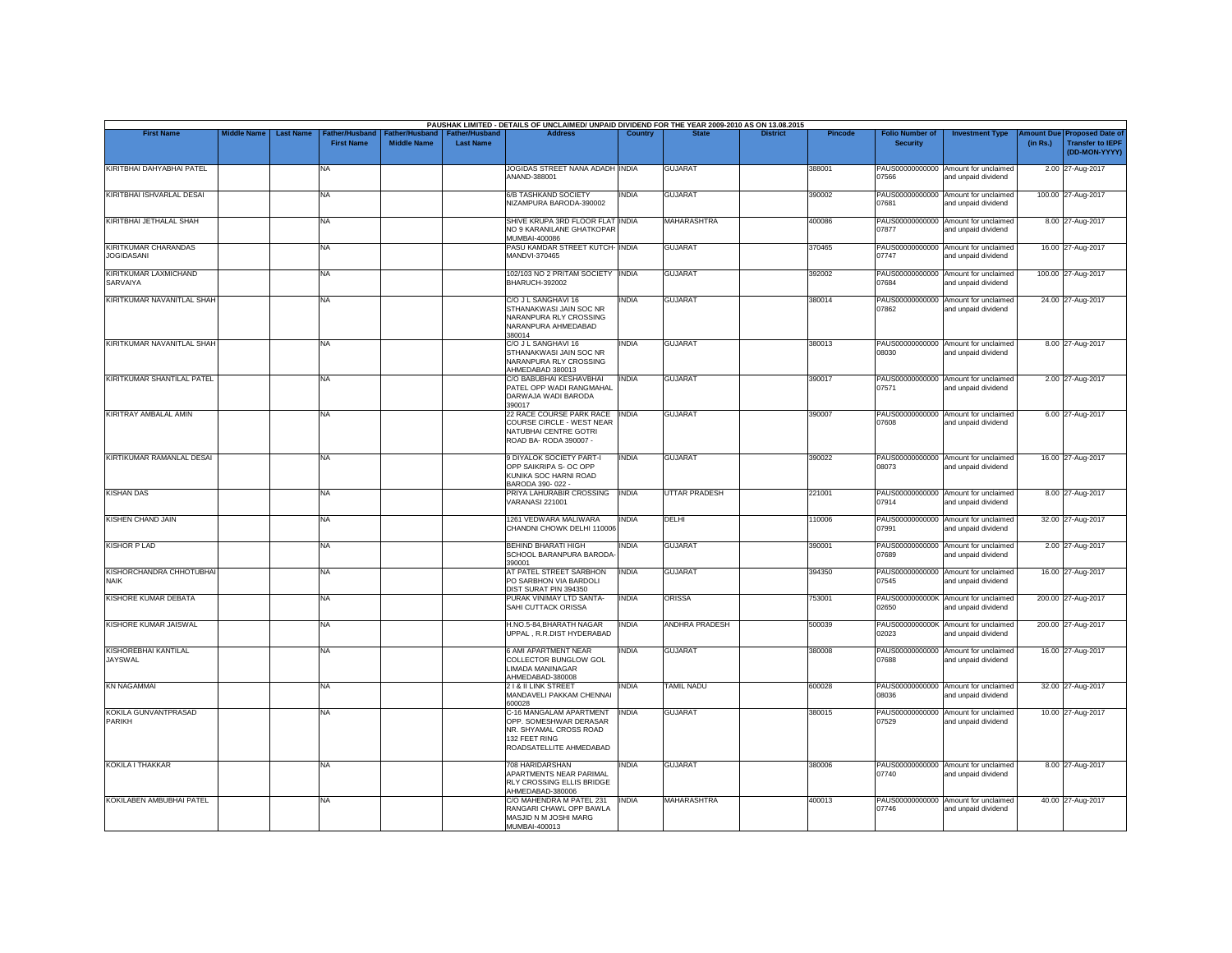| <b>First Name</b>                         | <b>Middle Name</b> | <b>Last Name</b> | Father/Husband              | Father/Husband     | <b>Father/Husband</b> | PAUSHAK LIMITED - DETAILS OF UNCLAIMED/ UNPAID DIVIDEND FOR THE YEAR 2009-2010 AS ON 13.08.2015<br><b>Address</b> | Country      |                       | <b>District</b> | <b>Pincode</b> | <b>Folio Number of</b>   | <b>Investment Type</b>                                      | mount Due | <b>Proposed Date of</b>                  |
|-------------------------------------------|--------------------|------------------|-----------------------------|--------------------|-----------------------|-------------------------------------------------------------------------------------------------------------------|--------------|-----------------------|-----------------|----------------|--------------------------|-------------------------------------------------------------|-----------|------------------------------------------|
|                                           |                    |                  | <b>First Name</b>           | <b>Middle Name</b> | <b>Last Name</b>      |                                                                                                                   |              |                       |                 |                | <b>Security</b>          |                                                             | (in Rs.)  | <b>Transfer to IEPF</b><br>(DD-MON-YYYY) |
| KOKKATTIL KUMARAN<br><b>ACHUTHAN</b>      |                    |                  | <b>KOKKATTIL</b><br>KUMARAN |                    |                       | KOKKATTIL HOUSE KOLAZHY P INDIA<br>O THRISSUR                                                                     |              | <b>KERALA</b>         |                 | 680010         | 43729                    | PAUSIN301637406 Amount for unclaimed<br>and unpaid dividend |           | 42.00 27-Aug-2017                        |
| KOMARALINGAM PARASURAMA<br>IYER NATARA    |                    |                  | NA.                         |                    |                       | 19 MIG FLATS SECOND MAIN<br>ROAD INDIRA NAGAR ADYAR<br>CHENNAI-600020                                             | <b>INDIA</b> | <b>TAMIL NADU</b>     |                 | 600020         | PAUS00000000000<br>07783 | Amount for unclaimed<br>and unpaid dividend                 |           | 8.00 27-Aug-2017                         |
| KONDAIAH EVANI                            |                    |                  | NA                          |                    |                       | C/O MR SUNDEREVANI B-1/174   INDIA<br>JANAKPURI NEW DELHI 110058                                                  |              | DELHI                 |                 | 110058         | 07812                    | PAUS00000000000 Amount for unclaimed<br>and unpaid dividend |           | 8.00 27-Aug-2017                         |
| KOTESWAR RAO TUNGAM                       |                    |                  | NA                          |                    |                       | 8-3-228/396 REHMATHNAGAR<br>YOUSUFGUDA HYDERABAD                                                                  | <b>INDIA</b> | ANDHRA PRADESH        |                 | 500045         | 03126                    | PAUS0000000000K Amount for unclaimed<br>and unpaid dividend |           | 200.00 27-Aug-2017                       |
| KOTHAILAKSHMI<br>SUNDARARAJAN             |                    |                  | <b>NA</b>                   |                    |                       | SRINIVAS 16-B A A ROAD<br>VELLAI PILLAIYAR KOEL<br>STREET S S COLONY MADURAL<br>625016                            | <b>INDIA</b> | TAMIL NADU            |                 | 625016         | 07865                    | PAUS00000000000 Amount for unclaimed<br>and unpaid dividend |           | 8.00 27-Aug-2017                         |
| KOTHURI UMAMAHESHWARA<br><b>RAO</b>       |                    |                  | NA                          |                    |                       | RAGHU MEDICALS, MAIN ROAD, INDIA<br>NARASARAOPET, (A.P)                                                           |              | <b>ANDHRA PRADESH</b> |                 | 522601         | 00488                    | PAUS0000000000K Amount for unclaimed<br>and unpaid dividend |           | 400.00 27-Aug-2017                       |
| <b>KRISHAN GOPAL CHADHA</b>               |                    |                  | NA.                         |                    |                       | 13/28 WEST PATEL NAGAR<br><b>NEW DELHI-110008</b>                                                                 | <b>INDIA</b> | DELHI                 |                 | 10008          | 07907                    | PAUS00000000000 Amount for unclaimed<br>and unpaid dividend |           | 8.00 27-Aug-2017                         |
| <b>KRISHAN LALIT</b>                      |                    |                  | NA                          |                    |                       | 1255 SECTOR-14 FARIDABAD<br>121002                                                                                | <b>INDIA</b> | <b>HARYANA</b>        |                 | 121002         | 07912                    | PAUS00000000000 Amount for unclaimed<br>and unpaid dividend |           | 8.00 27-Aug-2017                         |
| <b>KRISHANA CHAUDHARY</b>                 |                    |                  | NA                          |                    |                       | C/O ASHIRWAD TRANSPORT<br>CARRIER 6 VISHAL CORP BLDG<br>NAROL CHAR RASTA, NAROL                                   | <b>INDIA</b> | <b>GUJARAT</b>        |                 | 382405         | 02328                    | PAUS0000000000K Amount for unclaimed<br>and unpaid dividend |           | 300.00 27-Aug-2017                       |
| KRISHANA PANDURANG<br>KAMBLE              |                    |                  | NA                          |                    |                       | KUVERJI DEVSHI CHAWL 2ND<br>FL B S ROAD OPP ZARAPKAR<br>SHOW ROOM DADAR W RLY<br><b>MUMBAI 400028</b>             | <b>INDIA</b> | <b>MAHARASHTRA</b>    |                 | 400028         | 07870                    | PAUS00000000000 Amount for unclaimed<br>and unpaid dividend |           | 8.00 27-Aug-2017                         |
| KRISHNA KAMMA                             |                    |                  | NA                          |                    |                       | <b>GURU DATTAREYA</b><br>FERTILIZERS OPP NAVAYUGA<br>HOTEL BELLARY                                                | <b>INDIA</b> | <b>KARNATAKA</b>      |                 | 583101         | 02483                    | PAUS0000000000K Amount for unclaimed<br>and unpaid dividend |           | 200.00 27-Aug-2017                       |
| <b>KRISHNA KUMAR</b>                      |                    |                  | NA                          |                    |                       | <b>ARMAMENT SECTION</b><br>NO.109,HU,AIR FORCE SULUR<br><b>COIMBATORE</b>                                         | <b>INDIA</b> | <b>TAMIL NADU</b>     |                 | 641401         | 01269                    | PAUS0000000000K Amount for unclaimed<br>and unpaid dividend |           | 200.00 27-Aug-2017                       |
| KRISHNA KUMAR KABRA                       |                    |                  | NA                          |                    |                       | M/S RAIGARH JUTE MILLS LTD   INDIA<br>SE RLY RAIGARH 496001                                                       |              | <b>CHHATTISGARH</b>   |                 | 496001         | 07885                    | PAUS00000000000 Amount for unclaimed<br>and unpaid dividend |           | 32.00 27-Aug-2017                        |
| KRISHNA KUMARI CHELIKANI                  |                    |                  | NA                          |                    |                       | Q NO 61-B/TYPE III B H E L<br>TOWN SHIP HYDERABAD-<br>500032                                                      | <b>INDIA</b> | ANDHRA PRADESH        |                 | 500032         | 07776                    | PAUS00000000000 Amount for unclaimed<br>and unpaid dividend |           | 8.00 27-Aug-2017                         |
| KRISHNA KUMARI DUBEY                      |                    |                  | NA                          |                    |                       | 73 ASHOKA SOCIETY NEAR 11<br>NO BUS STOP BHOPAL MP<br>462016                                                      | <b>INDIA</b> | MADHYA PRADESH        |                 | 462016         | 07883                    | PAUS00000000000 Amount for unclaimed<br>and unpaid dividend |           | 8.00 27-Aug-2017                         |
| <b>KRISHNA LAL TANDON</b>                 |                    |                  | <b>NA</b>                   |                    |                       | KD 3 L C DDA FLATS ASHOK<br>VIHAR DELHI 110052                                                                    | <b>INDIA</b> | DELHI                 |                 | 110052         | 07976                    | PAUS00000000000 Amount for unclaimed<br>and unpaid dividend |           | 32.00 27-Aug-2017                        |
| <b>KRISHNA M G S</b>                      |                    |                  | NA                          |                    |                       | 505, PALLAVI VIHAR<br>APARTMENT AMEERPET<br><b>HYDERABAD</b>                                                      | <b>INDIA</b> | <b>ANDHRA PRADESH</b> |                 | 500016         | 01163                    | PAUS0000000000M Amount for unclaimed<br>and unpaid dividend |           | 400.00 27-Aug-2017                       |
| <b>KRISHNA NEMA</b>                       |                    |                  | NA                          |                    |                       | C/O MAN MOHAN NEEMA 34/1<br><b>GRASIM STAFF QRTS</b><br>BIRLAGRAM 456331 NAGDA                                    | <b>INDIA</b> | <b>MADHYA PRADESH</b> |                 | 456331         | 07846                    | PAUS00000000000 Amount for unclaimed<br>and unpaid dividend |           | 24.00 27-Aug-2017                        |
| <b>KRISHNA RAMAKRISHNARAO</b><br>KULKARNI |                    |                  | NA                          |                    |                       | 14/2 BELLARY GALLI HUBLI-<br>580020                                                                               | <b>INDIA</b> | KARNATAKA             |                 | 580020         | PAUS00000000000<br>07702 | Amount for unclaimed<br>and unpaid dividend                 |           | 32.00 27-Aug-2017                        |
| <b>KRISHNA SONEJA</b>                     |                    |                  | <b>NA</b>                   |                    |                       | GUPTA KUNJ BEHIND MUSEUM INDIA<br>DAMPIER NAGAR MATHURA                                                           |              | <b>UTTAR PRADESH</b>  |                 | 281001         | 04002                    | PAUS0000000000K Amount for unclaimed<br>and unpaid dividend |           | 200.00 27-Aug-2017                       |
| <b>KRISHNA V R</b>                        |                    |                  | <b>NA</b>                   |                    |                       | H NO 12-1-1314/7 SHANTI<br>NAGAR NORTH LALAGUDA<br><b>SECUNDERABAD</b>                                            | <b>INDIA</b> | <b>ANDHRA PRADESH</b> |                 | 500017         | 03194                    | PAUS0000000000K Amount for unclaimed<br>and unpaid dividend |           | 200.00 27-Aug-2017                       |
| <b>KRISHNADUTT GROVER</b>                 |                    |                  | NA                          |                    |                       | ROOM NO 1 O T SECTION<br>BARRACK NO 382<br><b>ULHASNAGAR</b>                                                      | <b>INDIA</b> | MAHARASHTRA           |                 | 421001         | 03643                    | PAUS0000000000K Amount for unclaimed<br>and unpaid dividend |           | 200.00 27-Aug-2017                       |
| <b>KRISHNAIAH GUDURI</b>                  |                    |                  | <b>NA</b>                   |                    |                       | HNO 35-3-69/29, CRP<br><b>QUARTERS SANJAY GANDHI</b><br>COLONY.ONGOLE PRAKASAM<br>DT,AP                           | <b>INDIA</b> | ANDHRA PRADESH        |                 | 523001         | 00491                    | PAUS0000000000K Amount for unclaimed<br>and unpaid dividend |           | 200.00 27-Aug-2017                       |
| <b>KRISHNAJI VASUDEO</b><br>KARMARKAR     |                    |                  | NA                          |                    |                       | <b>SHANKAR SMRITI GOGRAS</b><br>WADI PATHARALI RASTA<br>DOMBIVLI EAST-421202                                      | <b>INDIA</b> | <b>MAHARASHTRA</b>    |                 | 421202         | 07697                    | PAUS00000000000 Amount for unclaimed<br>and unpaid dividend |           | 6.00 27-Aug-2017                         |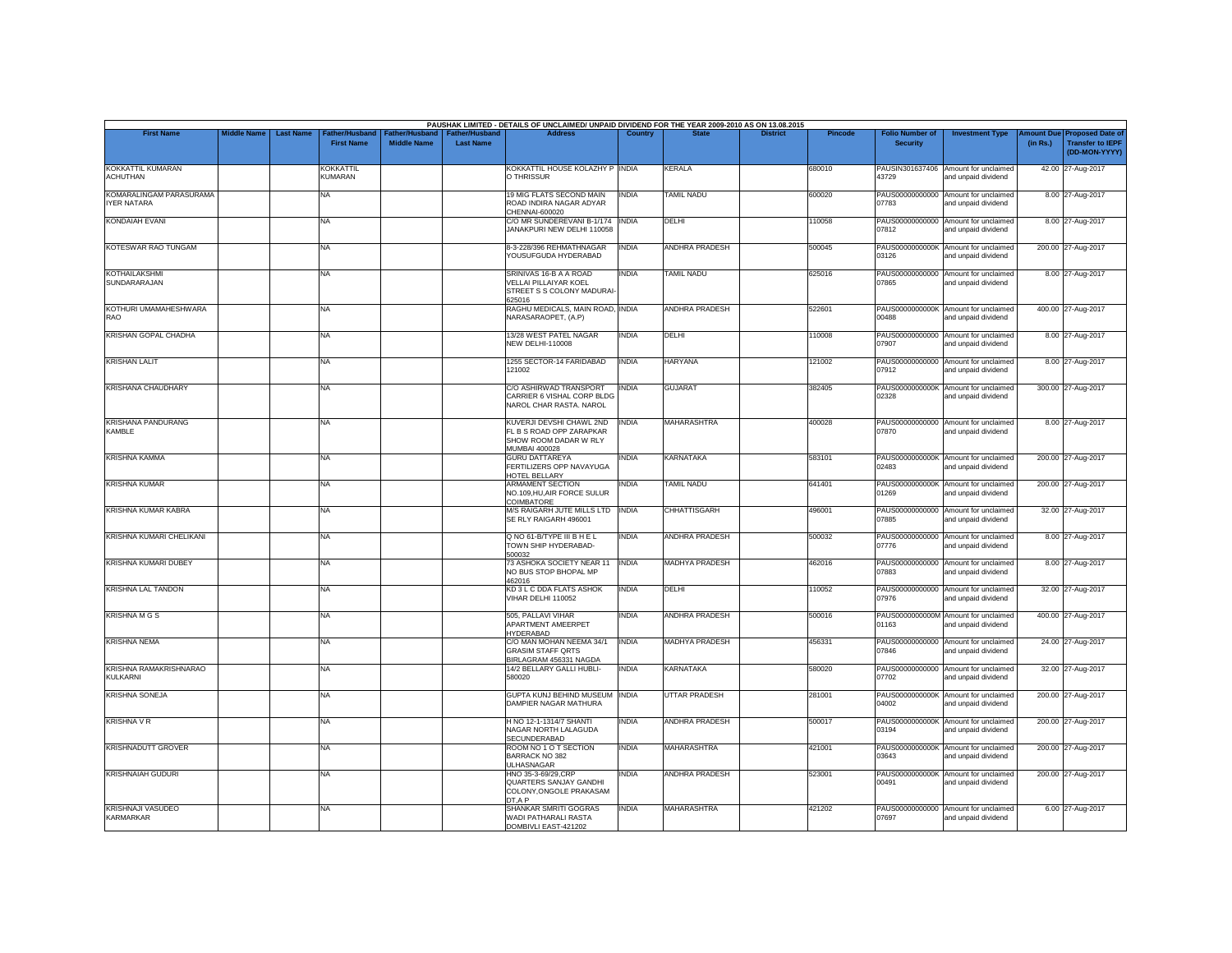| <b>First Name</b>                             | <b>Middle Name</b> | <b>Last Name</b> | Father/Husband    | ather/Husband      | <b>Father/Hushand</b> | PAUSHAK LIMITED - DETAILS OF UNCLAIMED/ UNPAID DIVIDEND FOR THE YEAR 2009-2010 AS ON 13.08.2015<br><b>Address</b> | Country      |                       | <b>District</b> | Pincode | <b>Folio Number of</b>   | <b>Investment Type</b>                                      | mount Due | <b>Proposed Date of</b>                  |
|-----------------------------------------------|--------------------|------------------|-------------------|--------------------|-----------------------|-------------------------------------------------------------------------------------------------------------------|--------------|-----------------------|-----------------|---------|--------------------------|-------------------------------------------------------------|-----------|------------------------------------------|
|                                               |                    |                  | <b>First Name</b> | <b>Middle Name</b> | <b>Last Name</b>      |                                                                                                                   |              |                       |                 |         | <b>Security</b>          |                                                             | (in Rs.)  | <b>Transfer to IEPF</b><br>(DD-MON-YYYY) |
| KRISHNAKANT PARASHAR                          |                    |                  | <b>NA</b>         |                    |                       | 146, 2ND FLOOR, 4TH CROSS,<br>BHUVANESHWARI NAGAR, 3RD<br>PHASE BANASHANKARI, 3RD<br>STAGE, BANGALORE             | <b>INDIA</b> | KARNATAKA             |                 | 560085  | PAUS12028900003<br>88646 | Amount for unclaimed<br>and unpaid dividend                 |           | 2.00 27-Aug-2017                         |
| <b>KRISHNAMURTHY GUPTA</b><br>NERAVATI        |                    |                  | NA                |                    |                       | 264-4 M H S ROAD NANDYAL                                                                                          | <b>INDIA</b> | <b>ANDHRA PRADESH</b> |                 | 518501  | PAUS0000000000K<br>03169 | Amount for unclaimed<br>and unpaid dividend                 |           | 200.00 27-Aug-2017                       |
| <b>KRISHNAMURTHY</b><br>RAMACHANDRA RAO DAVAN |                    |                  | <b>NA</b>         |                    |                       | C/O. D RAGHAVENDRARAO 2-3- INDIA<br>703/12/A TIRUMALANAGAR<br>AMBERPET                                            |              | <b>ANDHRA PRADESH</b> |                 | 500013  | 00493                    | PAUS0000000000K Amount for unclaimed<br>and unpaid dividend |           | 200.00 27-Aug-2017                       |
| KRISHNAN GANAPATHY RAJ                        |                    |                  | NA.               |                    |                       | PARKATHY NIVAS 7<br>KANNADASAN STREET S S<br>COLONY MADURAI 625016                                                | <b>INDIA</b> | <b>TAMIL NADU</b>     |                 | 625016  | PAUS00000000000<br>07716 | Amount for unclaimed<br>and unpaid dividend                 |           | 16.00 27-Aug-2017                        |
| KRISHNAN JAYARAM IYER                         |                    |                  | <b>NA</b>         |                    |                       | KL-4 22/5 SECTOR - 5E<br>KALAMBOLI NAVI MUMBAI                                                                    | <b>INDIA</b> | <b>MAHARASHTRA</b>    |                 | 400064  | PAUS00000000000<br>07867 | Amount for unclaimed<br>and unpaid dividend                 |           | 16.00 27-Aug-2017                        |
| <b>KRISHNARAO V V</b>                         |                    |                  | NA                |                    |                       | DARSHAK LTD 26-5-12,<br>G.S.RAJU ROAD, NEAR<br><b>GYMKHANA CL</b><br>GANDHINAGAR, VIJAYAWADA                      | <b>INDIA</b> | <b>ANDHRA PRADESH</b> |                 | 520003  | PAUS0000000000K<br>04736 | Amount for unclaimed<br>and unpaid dividend                 |           | 200.00 27-Aug-2017                       |
| KRISHNAVADAN H JETLEY                         |                    |                  | NA                |                    |                       | 20 PRITAM-NAGAR<br>ELLISBRIDGE AHMEDABAD-<br>380006                                                               | <b>INDIA</b> | <b>GUJARAT</b>        |                 | 380006  | 07859                    | PAUS00000000000 Amount for unclaimed<br>and unpaid dividend |           | 8.00 27-Aug-2017                         |
| <b>KRISHNRRAO RAJARAM</b><br><b>CHAUDHARI</b> |                    |                  | NA                |                    |                       | 18 UDYOGNAGAR SOCIETY NR   INDIA<br>AYURVEDIC COLLEGE AJWA<br>RD BARODA-390006                                    |              | <b>GUJARAT</b>        |                 | 390006  | 07613                    | PAUS00000000000 Amount for unclaimed<br>and unpaid dividend |           | 16.00 27-Aug-2017                        |
| <b>KRISTAPPA SHOMAPPA</b><br><b>GANGAL</b>    |                    |                  | NA                |                    |                       | AT & PO HANCHINAL TAL<br>SOUNDATTI DIST BELGAUM<br>591126                                                         | <b>INDIA</b> | KARNATAKA             |                 | 591126  | 07706                    | PAUS00000000000 Amount for unclaimed<br>and unpaid dividend |           | 16.00 27-Aug-2017                        |
| <b>KULDIP KAUR KHANNA</b>                     |                    |                  | NA                |                    |                       | J-19 RAJOURI GARDEN NEW<br>DELHI-110027                                                                           | <b>INDIA</b> | DELHI                 |                 | 110027  | 07814                    | PAUS00000000000 Amount for unclaimed<br>and unpaid dividend |           | 16.00 27-Aug-2017                        |
| KULINKUMAR NAVNITLAL SHAH                     |                    |                  | NA                |                    |                       | 143 PATOLIA POLE<br>PIPLAWALO KHANCHO)<br>GHADIALI POLE VADODARA                                                  | <b>INDIA</b> | <b>GUJARAT</b>        |                 | 390001  | 04659                    | PAUS0000000000K Amount for unclaimed<br>and unpaid dividend |           | 200.00 27-Aug-2017                       |
| KULJIT KAUR KHURANA                           |                    |                  | NA                |                    |                       | 2429-TILAK STREET CHUNA<br>MANDI PAHARGANJ NEW DELHI<br>110055                                                    | <b>INDIA</b> | DELHI                 |                 | 110055  | 07801                    | PAUS00000000000 Amount for unclaimed<br>and unpaid dividend |           | 8.00 27-Aug-2017                         |
| <b>KULKARNI R B</b>                           |                    |                  | NA                |                    |                       | CHIEF ENGINEER (RETD) 10-<br>3/45 SRI SATHYA SAI KRUPA<br>VITHAL NAGAR, GULBARGA                                  | <b>INDIA</b> | <b>KARNATAKA</b>      |                 | 585103  | PAUS0000000000R<br>00934 | Amount for unclaimed<br>and unpaid dividend                 |           | 800.00 27-Aug-2017                       |
| <b>KUM KUM RASTOGI</b>                        |                    |                  | NA                |                    |                       | 31/109C GALI NO-5 BHIKAM<br>SINGH COLONY VISHWAS<br>NAGAR SHAHADRA DELHI<br>110032                                | INDIA        | DELHI                 |                 | 110032  | PAUS00000000000<br>07792 | Amount for unclaimed<br>and unpaid dividend                 |           | 8.00 27-Aug-2017                         |
| KUMARKANT M MAHARAJA                          |                    |                  | NA                |                    |                       | 4/16/44 DIPARA VISNAGAR-<br>384315                                                                                | <b>INDIA</b> | <b>GUJARAT</b>        |                 | 384315  | PAUS00000000000<br>07855 | Amount for unclaimed<br>and unpaid dividend                 |           | 8.00 27-Aug-2017                         |
| KUMUD MADHUSUDAN PANDYA                       |                    |                  | NA                |                    |                       | 323/9 JAMNADAS BULDG<br>DANDIA BAZAR BARODA-390001                                                                | <b>INDIA</b> | <b>GUJARAT</b>        |                 | 390001  | PAUS00000000000<br>07555 | Amount for unclaimed<br>and unpaid dividend                 |           | 2.00 27-Aug-2017                         |
| KUMUDBEN KASTURCHAND<br><b>SHAH</b>           |                    |                  | NA                |                    |                       | C/O KASTURCHAND<br>CHIMANLAL SHAH 36 NAMRA-<br>TA CO-OP HSG SOC NARAYAN<br>NAGAR RD VASNA-<br>AHMEDABAD-380007    | INDIA        | GUJARAT               |                 | 380007  | PAUS00000000000<br>07825 | Amount for unclaimed<br>and unpaid dividend                 |           | 8.00 27-Aug-2017                         |
| KUNCHITHAPATHAM T N                           |                    |                  | NA                |                    |                       | 'MURUGAN ILLAM", 24-A,<br>KATTUKARA STREET.<br>MADAPURAM, TIRUVARUR                                               | <b>INDIA</b> | <b>TAMIL NADU</b>     |                 | 610001  | PAUS0000000000T<br>00897 | Amount for unclaimed<br>and unpaid dividend                 |           | 400.00 27-Aug-2017                       |
| KUNDANBEN MAHENDRABHAI<br>PATEL               |                    |                  | NA                |                    |                       | M/S MEENA MOTORS D NO 2-3- INDIA<br>61/6 TAHA MANSION M G ROAD<br>NALLAGUTTA SECUNDERABAD<br>500003               |              | <b>ANDHRA PRADESH</b> |                 | 500003  | PAUS00000000000<br>07615 | Amount for unclaimed<br>and unpaid dividend                 |           | 6.00 27-Aug-2017                         |
| KUNDANKUMARI DWARKADAS<br>MALKAN              |                    |                  | <b>NA</b>         |                    |                       | 14 NALANDA APARTMENTS<br>DATT MANDIR ROAD MALAD<br>(EAST) MUMBAI-400064                                           | <b>INDIA</b> | MAHARASHTRA           |                 | 400064  | 07760                    | PAUS00000000000 Amount for unclaimed<br>and unpaid dividend |           | 8.00 27-Aug-2017                         |
| <b>KUNJ BEHARI AGARWAL</b>                    |                    |                  | NA                |                    |                       | 8 KHANDERAO WADI ROOM NO INDIA<br>30 AGIARY LANE KALBADEVI<br>ROAD MUMBAI-400002                                  |              | <b>MAHARASHTRA</b>    |                 | 400002  | 07873                    | PAUS00000000000 Amount for unclaimed<br>and unpaid dividend |           | 8.00 27-Aug-2017                         |
| <b>KUNJAMMA THOMAS</b>                        |                    |                  | <b>NA</b>         |                    |                       | ARANGASSERY HOUSE X/1066. INDIA<br>NEW BASALICA CHURCH<br><b>THRISSUR</b>                                         |              | KERALA                |                 | 680001  | 05546                    | PAUS0000000000K Amount for unclaimed<br>and unpaid dividend |           | 200.00 27-Aug-2017                       |
| <b>KUSUM LATA</b>                             |                    |                  | NA                |                    |                       | 213 PATHARWALA STREET<br>MEERUT CITY                                                                              | <b>INDIA</b> | <b>UTTAR PRADESH</b>  |                 | 250002  | PAUS0000000000K<br>01629 | Amount for unclaimed<br>and unpaid dividend                 |           | 200.00 27-Aug-2017                       |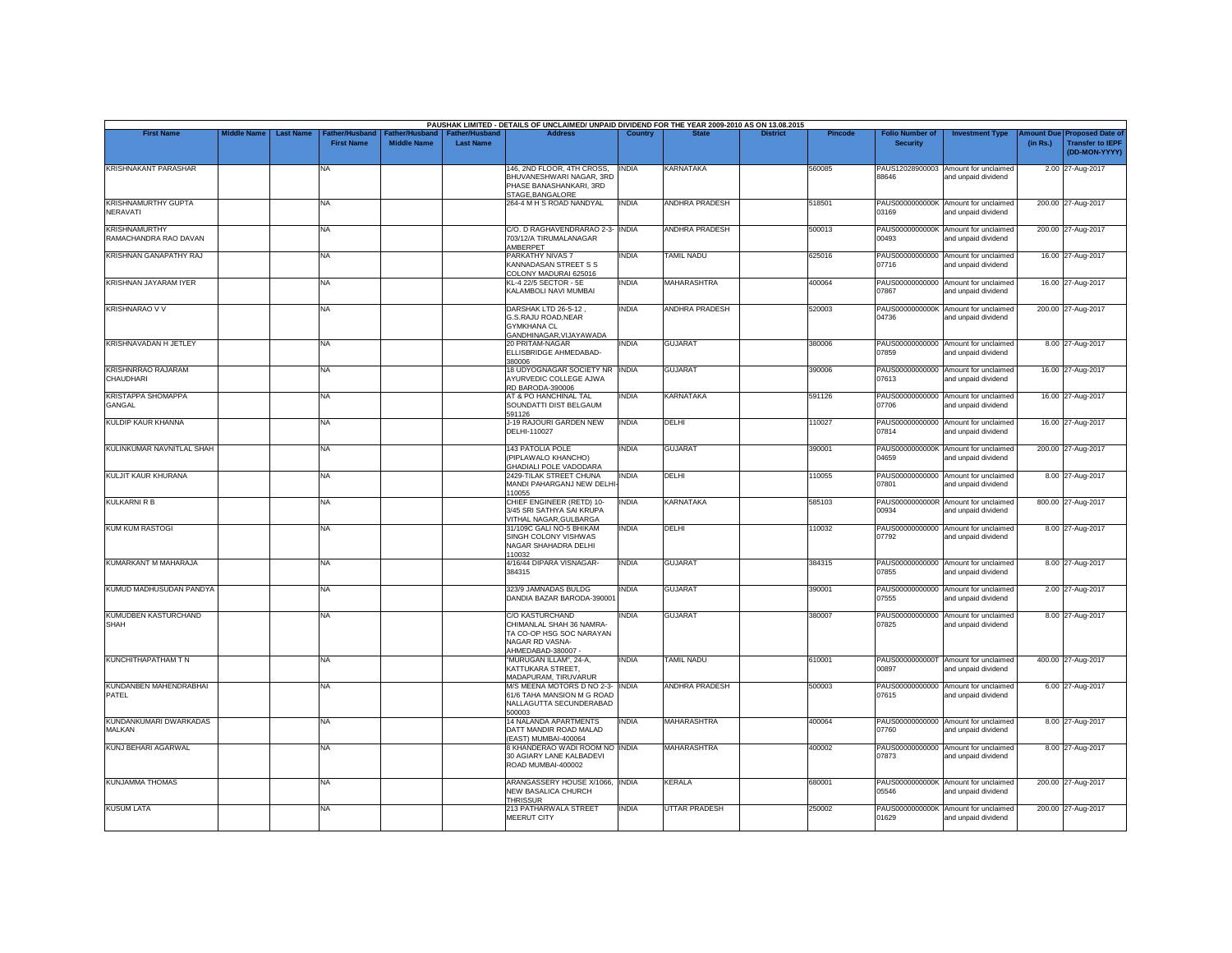|                                             | <b>Middle Name</b> | <b>Last Name</b> | Father/Husband    | Father/Husband     | Father/Husband   | <b>Address</b>                                                                                | Country      | <b>State</b>          | <b>District</b> | <b>Pincode</b> | <b>Folio Number of</b> | <b>Investment Type</b>                                      |                       | <b>Proposed Date of</b>                  |
|---------------------------------------------|--------------------|------------------|-------------------|--------------------|------------------|-----------------------------------------------------------------------------------------------|--------------|-----------------------|-----------------|----------------|------------------------|-------------------------------------------------------------|-----------------------|------------------------------------------|
| <b>First Name</b>                           |                    |                  | <b>First Name</b> | <b>Middle Name</b> | <b>Last Name</b> |                                                                                               |              |                       |                 |                | <b>Security</b>        |                                                             | mount Due<br>(in Rs.) | <b>Transfer to IEPF</b><br>(DD-MON-YYYY) |
| <b>KUSUM RALHAN</b>                         |                    |                  | NA                |                    |                  | D-20 VIJAY NAGAR DELHI-<br>110009                                                             | <b>INDIA</b> | DELHI                 |                 | 110009         | 07795                  | PAUS00000000000 Amount for unclaimed<br>and unpaid dividend |                       | 8.00 27-Aug-2017                         |
| <b>KUSUMBEN CHIMANLAL</b><br><b>THAKKAR</b> |                    |                  | NA.               |                    |                  | <b>APPRENTICE TRAINING</b><br>SCHOOL TATA CHEMICAL LTD<br>MITHAPUR DT JAMNAGAR<br>361345      | <b>INDIA</b> | <b>GUJARAT</b>        |                 | 361345         | 07953                  | PAUS00000000000 Amount for unclaimed<br>and unpaid dividend |                       | 38.00 27-Aug-2017                        |
| <b>KUTTIAMMAL</b>                           |                    |                  | NA                |                    |                  | A/75 31ST A CROSS 7TH BLOCK INDIA<br><b>JAYANAGAR</b>                                         |              | <b>KARNATAKA</b>      |                 | 560082         | 05658                  | PAUS0000000000K Amount for unclaimed<br>and unpaid dividend |                       | 400.00 27-Aug-2017                       |
| L A RENUKA DEVI                             |                    |                  | <b>NA</b>         |                    |                  | 39 THEPPA MUDDALIAR<br>STREET BANGALORE 560001                                                | <b>INDIA</b> | <b>KARNATAKA</b>      |                 | 560001         | 08196                  | PAUS00000000000 Amount for unclaimed<br>and unpaid dividend |                       | 8.00 27-Aug-2017                         |
| LABHSHANKAR VADILAL NAYAK                   |                    |                  | NA                |                    |                  | <b>GUJARAT HOUSING BOARD</b><br>BLOCK 1 ROOM-33 GORWA<br><b>BARODA 390003</b>                 | <b>INDIA</b> | <b>GUJARAT</b>        |                 | 390003         | 08123                  | PAUS00000000000 Amount for unclaimed<br>and unpaid dividend |                       | 6.00 27-Aug-2017                         |
| <b>LABHUBEN PATEL</b>                       |                    |                  | NA                |                    |                  | 73, NIRMAL SOCIETY VATVA<br>ROAD MANINAGAR<br>AHMEDABAD 380008                                | <b>INDIA</b> | <b>GUJARAT</b>        |                 | 380008         | 08204                  | PAUS00000000000 Amount for unclaimed<br>and unpaid dividend |                       | 16.00 27-Aug-2017                        |
| <b>LACHMAN RAM</b>                          |                    |                  | NA                |                    |                  | H NO 24201 LANE NO 4 BASTI<br>MANI SINGH RAHON ROAD<br><b>LUDHIANA</b>                        | <b>INDIA</b> | PUNJAB                |                 | 141008         | 08148                  | PAUS00000000000 Amount for unclaimed<br>and unpaid dividend |                       | 16.00 27-Aug-2017                        |
| <b>LAJWANTI N SUKHIJA</b>                   |                    |                  | NA                |                    |                  | 53 KATJA COLONY INDORE (M<br>P) 452001                                                        | <b>INDIA</b> | <b>MADHYA PRADESH</b> |                 | 452001         | 08168                  | PAUS00000000000 Amount for unclaimed<br>and unpaid dividend |                       | 8.00 27-Aug-2017                         |
| <b>LAKSHMANAN M</b>                         |                    |                  | NA                |                    |                  | 4, MATHURAM COLONY 2ND<br>CROSS WEST, THILLAI NAGAR<br>TRICHY (TAMIL NADU)                    | <b>INDIA</b> | <b>TAMIL NADU</b>     |                 | 620018         | 00523                  | PAUS0000000000M Amount for unclaimed<br>and unpaid dividend |                       | 120.00 27-Aug-2017                       |
| <b>LAKSHMEESHA S</b>                        |                    |                  | NA                |                    |                  | NO 52/B III CROSS JOURNALIST INDIA<br>COLONY BANGALORE-560002                                 |              | <b>KARNATAKA</b>      |                 | 560002         | 08147                  | PAUS00000000000 Amount for unclaimed<br>and unpaid dividend |                       | 8.00 27-Aug-2017                         |
| LAKSHMI DEVI J                              |                    |                  | NA                |                    |                  | 40/802 D, NEHRUNAGAR,<br><b>KURNOOL</b>                                                       | INDIA        | ANDHRA PRADESH        |                 | 518004         | 01128                  | PAUS0000000000J Amount for unclaimed<br>and unpaid dividend |                       | 400.00 27-Aug-2017                       |
| <b>LAKSHMI KUTTY AMMA S</b>                 |                    |                  | NA                |                    |                  | W/O.LATE.MR.N.K.ACHUTHAN,<br>SARAMBICAL HOUSE, MELUR<br>P.O. (VIA) PANAMANNA                  | <b>INDIA</b> | <b>KERALA</b>         |                 | 679501         | 01048                  | PAUS0000000000S Amount for unclaimed<br>and unpaid dividend |                       | 40.00 27-Aug-2017                        |
| LAKSHMI PENUGONDA                           |                    |                  | NA                |                    |                  | PARMATMA KRUPA 75 FEET<br>ROAD D NO 27-32-54<br>VISAKHAPATNAM                                 | <b>INDIA</b> | <b>ANDHRA PRADESH</b> |                 | 530001         | 04849                  | PAUS0000000000L Amount for unclaimed<br>and unpaid dividend |                       | 300.00 27-Aug-2017                       |
| <b>LAKSHMI SUBBA REDDY</b>                  |                    |                  | NA                |                    |                  | W/O.LATE R SUBBAREDDY<br>POOCHEMPATTI, KATCHAKATTI<br>PO, VIA T VADIAPMADURAI                 | <b>INDIA</b> | <b>TAMIL NADU</b>     |                 | 625014         | 01002                  | PAUS0000000000L Amount for unclaimed<br>and unpaid dividend |                       | 1200.00 27-Aug-2017                      |
| LALAJIBHAI MANJIBHAI PATEL                  |                    |                  | NA                |                    |                  | ADALPURA KAMPA POST<br>DHANSURA TAL MODASA DIST<br>SABARKANTHA 383310                         | india        | <b>GUJARAT</b>        |                 | 383310         | 08129                  | PAUS00000000000 Amount for unclaimed<br>and unpaid dividend |                       | 6.00 27-Aug-2017                         |
| LALITA KUMARI TADIPARTHI                    |                    |                  | <b>NA</b>         |                    |                  | C/O SREEDHAR MEDICAL<br><b>DISTRIBUTORS NEHRU ROAD</b><br><b>TENALI</b>                       | <b>INDIA</b> | <b>ANDHRA PRADESH</b> |                 | 522201         | 04755                  | PAUS0000000000L Amount for unclaimed<br>and unpaid dividend |                       | 200.00 27-Aug-2017                       |
| <b>LALITA MATHUR</b>                        |                    |                  | NA                |                    |                  | B-2/84 ASHOK VIHAR PHASE II<br>DELHI-110052                                                   | <b>INDIA</b> | DELHI                 |                 | 110052         | 08141                  | PAUS00000000000 Amount for unclaimed<br>and unpaid dividend |                       | 66.00 27-Aug-2017                        |
| LALITABEN MANIBHAI PATEL                    |                    |                  | NA                |                    |                  | <b>GNAN YAGNA BHD GUNATIT</b><br>JYOT VALLABHVIDYA NAGAR<br>VIA ANAND-388120                  | <b>INDIA</b> | <b>GUJARAT</b>        |                 | 388120         | 08142                  | PAUS00000000000 Amount for unclaimed<br>and unpaid dividend |                       | 8.00 27-Aug-2017                         |
| <b>LALITHA R MENON</b>                      |                    |                  | NA                |                    |                  | A2 LF GARDENS KATTAYIL<br>ROAD LF CHURCH ROAD<br><b>KALOOR</b>                                | <b>INDIA</b> | <b>KERALA</b>         |                 | 682017         | 04251                  | PAUS0000000000L Amount for unclaimed<br>and unpaid dividend |                       | 200.00 27-Aug-2017                       |
| LALITHA SWAMINATHAN                         |                    |                  | <b>NA</b>         |                    |                  | 27, SAIT COLONY, II STREET,<br>EGMORE, CHENNAI-600008                                         | <b>INDIA</b> | <b>TAMIL NADU</b>     |                 | 600008         | 08152                  | PAUS00000000000 Amount for unclaimed<br>and unpaid dividend |                       | 8.00 27-Aug-2017                         |
| LALITKUMAR D AMIPARA                        |                    |                  | NA.               |                    |                  | DAYALAL DEVRAJBHAI & CO<br>BAZAR ROAD DHORAJI 360410                                          | <b>INDIA</b> | <b>GUJARAT</b>        |                 | 360410         | 08216                  | PAUS00000000000 Amount for unclaimed<br>and unpaid dividend |                       | 32.00 27-Aug-2017                        |
| LALJI DHARSHI THAKKAR                       |                    |                  | NA                |                    |                  | 5 VITHAL SOCIETY R V DESAI<br>ROAD BARODA-390001                                              | <b>INDIA</b> | <b>GUJARAT</b>        |                 | 390001         | 08187                  | PAUS00000000000 Amount for unclaimed<br>and unpaid dividend |                       | 12.00 27-Aug-2017                        |
| LALJI HANSRAJ SHAH                          |                    |                  | <b>NA</b>         |                    |                  | <b>BLOCK NO4 LAXMI NIVAS</b><br>(EXTN) SHARADHANAND ROAD<br>VILE-PARLE EAST MUMBAI-<br>400057 | <b>INDIA</b> | <b>MAHARASHTRA</b>    |                 | 400057         | 08167                  | PAUS00000000000 Amount for unclaimed<br>and unpaid dividend |                       | 8.00 27-Aug-2017                         |
| <b>LATA GOPICHAND NANWANI</b>               |                    |                  | NA                |                    |                  | BK 1818 ROOM NO.15 & 16<br>SECTION-38 ULHASNAGAR                                              | <b>INDIA</b> | <b>MAHARASHTRA</b>    |                 | 421005         | 08198                  | PAUS00000000000 Amount for unclaimed<br>and unpaid dividend |                       | 16.00 27-Aug-2017                        |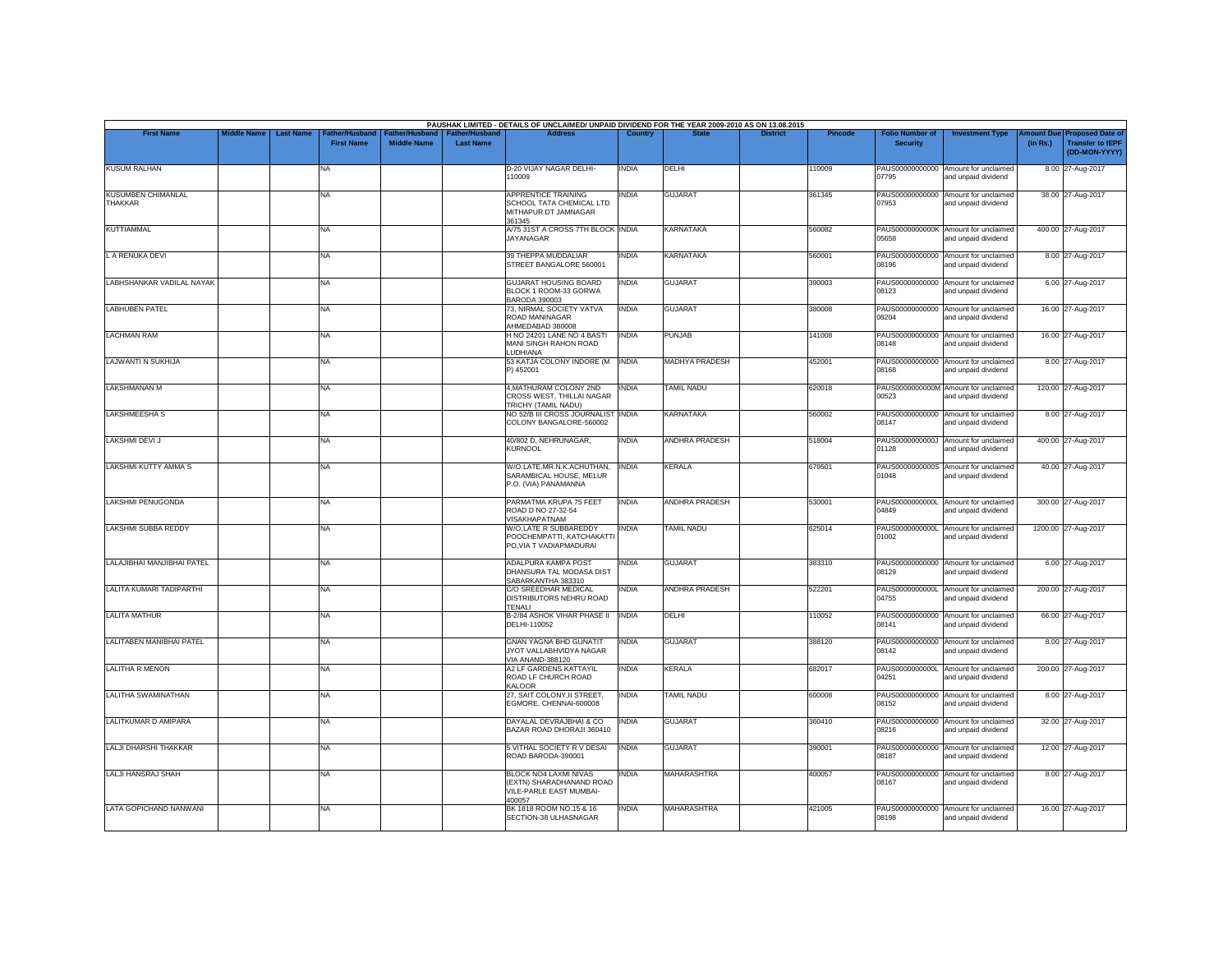|                                           |                    |                  |                                     |                                      |                                           | PAUSHAK LIMITED - DETAILS OF UNCLAIMED/ UNPAID DIVIDEND FOR THE YEAR 2009-2010 AS ON 13.08.2015                               |                |                    |                 |                |                                           |                                                             |          |                                                                                |
|-------------------------------------------|--------------------|------------------|-------------------------------------|--------------------------------------|-------------------------------------------|-------------------------------------------------------------------------------------------------------------------------------|----------------|--------------------|-----------------|----------------|-------------------------------------------|-------------------------------------------------------------|----------|--------------------------------------------------------------------------------|
| <b>First Name</b>                         | <b>Middle Name</b> | <b>Last Name</b> | Father/Husband<br><b>First Name</b> | Father/Husband<br><b>Middle Name</b> | <b>Father/Husband</b><br><b>Last Name</b> | <b>Address</b>                                                                                                                | <b>Country</b> | <b>State</b>       | <b>District</b> | <b>Pincode</b> | <b>Folio Number of</b><br><b>Security</b> | <b>Investment Type</b>                                      | (in Rs.) | <b>Amount Due Proposed Date of</b><br><b>Transfer to IEPF</b><br>(DD-MON-YYYY) |
| <b>LATA HARWANI</b>                       |                    |                  | NA                                  |                                      |                                           | PLOT NO 3 GURU NANAK<br>COLONY AJMER 305001                                                                                   | <b>INDIA</b>   | <b>RAJASTHAN</b>   |                 | 305001         | 08211                                     | PAUS00000000000 Amount for unclaimed<br>and unpaid dividend |          | 16.00 27-Aug-2017                                                              |
| <b>LATA K MURTHY</b>                      |                    |                  | <b>NA</b>                           |                                      |                                           | NO 10 SOUTH END ROAD<br>SESHADRI PURAM BANGALORE<br>560020                                                                    | <b>INDIA</b>   | <b>KARNATAKA</b>   |                 | 560020         | 08182                                     | PAUS00000000000 Amount for unclaimed<br>and unpaid dividend |          | 8.00 27-Aug-2017                                                               |
| LATA PRAFULLCHANDRA BHATT                 |                    |                  | <b>NA</b>                           |                                      |                                           | 7-B HARBOUT HEIGHTS B<br><b>BUILDING NEAR COLABA</b><br>STATION COLABA MUMBAI<br>400005                                       | <b>INDIA</b>   | <b>MAHARASHTRA</b> |                 | 400005         | PAUS00000000000<br>08137                  | Amount for unclaimed<br>and unpaid dividend                 |          | 6.00 27-Aug-2017                                                               |
| LATABEN RAMESHCHANDRA<br><b>MEHTA</b>     |                    |                  | <b>NA</b>                           |                                      |                                           | CARE VADILAL JESANGBHAI<br>NEAR JAIN DERASAR LALPUR<br>DIST JAMNAGAR PIN-361170                                               | <b>INDIA</b>   | <b>GUJARAT</b>     |                 | 361170         | 08130                                     | PAUS00000000000 Amount for unclaimed<br>and unpaid dividend |          | 16.00 27-Aug-2017                                                              |
| LATIKA MUKHERJEE                          |                    |                  | <b>NA</b>                           |                                      |                                           | 3 KEDAR BOSE LANE<br>CALCUTTA 700025                                                                                          | <b>INDIA</b>   | <b>WEST BENGAL</b> |                 | 700025         | 08224                                     | PAUS00000000000 Amount for unclaimed<br>and unpaid dividend |          | 8.00 27-Aug-2017                                                               |
| <b>LAVANYA M SHENOY</b>                   |                    |                  | <b>NA</b>                           |                                      |                                           | 205," GAYATRI "APPARTMENTS INDIA<br>891 KANTHARAJ USR ROAD<br>LAKSHMIPURAM MYSORE                                             |                | <b>KARNATAKA</b>   |                 | 570004         | 02447                                     | PAUS0000000000L Amount for unclaimed<br>and unpaid dividend |          | 200.00 27-Aug-2017                                                             |
| LAXMAN G GOKHALAY                         |                    |                  | <b>NA</b>                           |                                      |                                           | C/O CAPTAIN UDAY L<br>GOKHALAY 166/7 MEDHI PARK<br>D P ROAD AUNDH PUNE 411007                                                 | <b>INDIA</b>   | <b>MAHARASHTRA</b> |                 | 411007         | 08143                                     | PAUS00000000000 Amount for unclaimed<br>and unpaid dividend |          | 8.00 27-Aug-2017                                                               |
| LAXMANBHAI KHEMABHAI<br>PATEL             |                    |                  | NA                                  |                                      |                                           | AT & PO BAKARPUR TA<br>VISNAGAR DIST MEHSANA PIN-<br>384315                                                                   | <b>INDIA</b>   | <b>GUJARAT</b>     |                 | 384315         | 08131                                     | PAUS00000000000 Amount for unclaimed<br>and unpaid dividend |          | 16.00 27-Aug-2017                                                              |
| <b>LAXMIBAI PATIL</b>                     |                    |                  | <b>NA</b>                           |                                      |                                           | SHRI SHIVA YOGESWAR<br>KRUPA PLOT NO 5 SAINAGAR<br>UNKAL HUBLI 580020<br><b>KARNATAK</b>                                      | <b>INDIA</b>   | <b>KARNATAKA</b>   |                 | 580020         | 08132                                     | PAUS00000000000 Amount for unclaimed<br>and unpaid dividend |          | 16.00 27-Aug-2017                                                              |
| <b>LAXMIBEN SHANKARLAL</b><br>KHATRI      |                    |                  | <b>NA</b>                           |                                      |                                           | C/O SHANKAR MATCHING<br>CENTRE OPP CIVIL HOSPITAL<br>STATION ROAD PALANPUR N<br><b>GUJARAT 385001</b>                         | <b>INDIA</b>   | <b>GUJARAT</b>     |                 | 385001         | 08205                                     | PAUS00000000000 Amount for unclaimed<br>and unpaid dividend |          | 16.00 27-Aug-2017                                                              |
| LAXMIKANT ANANDRAO KORDE                  |                    |                  | <b>NA</b>                           |                                      |                                           | KALUPURA BRAHMAN FALIA<br>BARODA-390006                                                                                       | <b>INDIA</b>   | <b>GUJARAT</b>     |                 | 390006         | 08133                                     | PAUS00000000000 Amount for unclaimed<br>and unpaid dividend |          | 16.00 27-Aug-2017                                                              |
| LAXMIKANT VASANTLAL JOSHI                 |                    |                  | <b>NA</b>                           |                                      |                                           | B/20 PUNAM TENAMENT B/H<br>PUNAM COMPLEX WAGHODIA<br><b>ROADVADODARA</b>                                                      | <b>INDIA</b>   | <b>GUJARAT</b>     |                 | 390019         | 08134                                     | PAUS00000000000 Amount for unclaimed<br>and unpaid dividend |          | 2.00 27-Aug-2017                                                               |
| LEELA A MAHIPATHI                         |                    |                  | <b>NA</b>                           |                                      |                                           | 4-7-287, ESANIA BAZAAR,<br><b>HYDERABAD</b>                                                                                   | <b>INDIA</b>   | ANDHRA PRADESH     |                 | 500027         | 01502                                     | PAUS0000000000L Amount for unclaimed<br>and unpaid dividend |          | 80.00 27-Aug-2017                                                              |
| LEELA A MAHIPATI                          |                    |                  | <b>NA</b>                           |                                      |                                           | 4-7-287 ISAMIA BAZAR<br>HYDERABAD 500027                                                                                      | <b>INDIA</b>   | ANDHRA PRADESH     |                 | 500027         | 08190                                     | PAUS00000000000 Amount for unclaimed<br>and unpaid dividend |          | 6.00 27-Aug-2017                                                               |
| LEELA A MAHIPATI                          |                    |                  | <b>NA</b>                           |                                      |                                           | 4/7/287 ESAMIA BAZAR<br>HYDERABAD-500027                                                                                      | <b>INDIA</b>   | ANDHRA PRADESH     |                 | 500027         | 08188                                     | PAUS00000000000 Amount for unclaimed<br>and unpaid dividend |          | 16.00 27-Aug-2017                                                              |
| LEELA DEVI SARDA                          |                    |                  | <b>NA</b>                           |                                      |                                           | 14-6-10 BEGUM BAZAR<br>HYDERABAD 500012 AP                                                                                    | <b>INDIA</b>   | ANDHRA PRADESH     |                 | 500012         | 08201                                     | PAUS00000000000 Amount for unclaimed<br>and unpaid dividend |          | 8.00 27-Aug-2017                                                               |
| LEELA JAYVANT PRADHAN                     |                    |                  | <b>NA</b>                           |                                      |                                           | 4 PATEL COLONY SIDDHNATH<br>ROAD BARODA 390001 BARODA<br>390001                                                               | <b>INDIA</b>   | <b>GUJARAT</b>     |                 | 390001         | 08197                                     | PAUS00000000000 Amount for unclaimed<br>and unpaid dividend |          | 16.00 27-Aug-2017                                                              |
| LEELA MANOHAR NARKHEDE                    |                    |                  | <b>NA</b>                           |                                      |                                           | NIKITA PO NO 10 GAJANAN<br>NAGAR NEAR GOVT POLY<br>COLLEGE SAMANGAON ROAD<br><b>NASHIK ROAD</b>                               | <b>INDIA</b>   | <b>MAHARASHTRA</b> |                 | 422101         | 52251                                     | PAUSIN301127154 Amount for unclaimed<br>and unpaid dividend |          | 66.00 27-Aug-2017                                                              |
| <b>LEELA RANI</b>                         |                    |                  | <b>NA</b>                           |                                      |                                           | 3D/POCKET I MAYUR VIHAR<br>DELHI-110091                                                                                       | <b>INDIA</b>   | DELHI              |                 | 110091         | 08159                                     | PAUS00000000000 Amount for unclaimed<br>and unpaid dividend |          | 8.00 27-Aug-2017                                                               |
| <b>LEELABEN H GOHIL</b>                   |                    |                  | NA                                  |                                      |                                           | AT & PO UNDERA DISTT<br><b>BARODA</b>                                                                                         | <b>INDIA</b>   | <b>GUJARAT</b>     |                 | 390016         | PAUS00000000000<br>08221                  | Amount for unclaimed<br>and unpaid dividend                 |          | 2.00 27-Aug-2017                                                               |
| LEELABEN MANUBHAI PATEL                   |                    |                  | <b>NA</b>                           |                                      |                                           | SHRIKUNJ HARIHAR SOCIETY<br>RAMNATH PETLAD 388450                                                                             | <b>INDIA</b>   | <b>GUJARAT</b>     |                 | 388450         | 08117                                     | PAUS00000000000 Amount for unclaimed<br>and unpaid dividend |          | 2.00 27-Aug-2017                                                               |
| LEELAVATI MODADUGU                        |                    |                  | <b>NA</b>                           |                                      |                                           | 3-2-334 SOMASUNDARAM<br>STREET SECUNDERABAD-<br>500003                                                                        | <b>INDIA</b>   | ANDHRA PRADESH     |                 | 500003         | 08149                                     | PAUS00000000000 Amount for unclaimed<br>and unpaid dividend |          | 8.00 27-Aug-2017                                                               |
| LEELAVATI RAMAKRISHNA<br><b>CHAUDHARI</b> |                    |                  | <b>NA</b>                           |                                      |                                           | 6 PRATHEMESH DARSHAN NR<br>HOLY CROSS CONV- ENT SCH<br>BEHIND JOSEPH COLONY<br>KARNIK ROA- D KALYAN W<br>421304 MAHARASHTRA - | <b>INDIA</b>   | <b>MAHARASHTRA</b> |                 | 421304         | 08200                                     | PAUS00000000000 Amount for unclaimed<br>and unpaid dividend |          | 16.00 27-Aug-2017                                                              |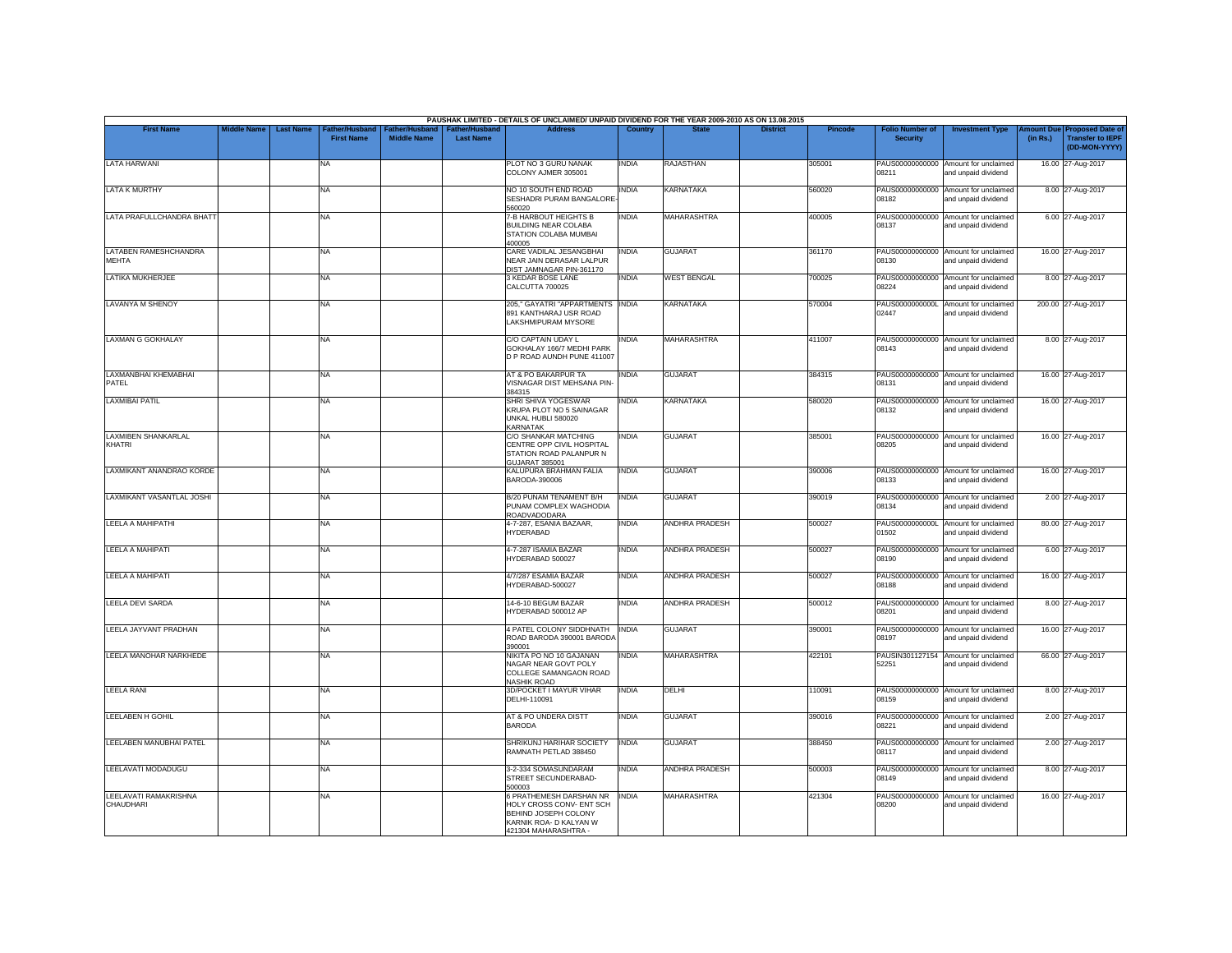|                                     |                    |                  |                                                         |                                      |                                           | PAUSHAK LIMITED - DETAILS OF UNCLAIMED/ UNPAID DIVIDEND FOR THE YEAR 2009-2010 AS ON 13.08.2015 |              |                    |                 |                |                                           |                                                             |                       |                                                                     |
|-------------------------------------|--------------------|------------------|---------------------------------------------------------|--------------------------------------|-------------------------------------------|-------------------------------------------------------------------------------------------------|--------------|--------------------|-----------------|----------------|-------------------------------------------|-------------------------------------------------------------|-----------------------|---------------------------------------------------------------------|
| <b>First Name</b>                   | <b>Middle Name</b> | <b>Last Name</b> | ather/Husband <sup>-</sup><br><b>First Name</b>         | Father/Husband<br><b>Middle Name</b> | <b>Father/Husband</b><br><b>Last Name</b> | <b>Address</b>                                                                                  | Country      | <b>State</b>       | <b>District</b> | <b>Pincode</b> | <b>Folio Number of</b><br><b>Security</b> | <b>Investment Type</b>                                      | mount Due<br>(in Rs.) | <b>Proposed Date of</b><br><b>Transfer to IEPF</b><br>(DD-MON-YYYY) |
| LESLIE XAVIER GONSALVES             |                    |                  | <b>NA</b>                                               |                                      |                                           | SAGARSHET WADI NEAR<br>PETROL PUMP VASHI DIST<br><b>THANE M S 401201</b>                        | INDIA        | MAHARASHTRA        |                 | 401201         | 08213                                     | PAUS00000000000 Amount for unclaimed<br>and unpaid dividend |                       | 8.00 27-Aug-2017                                                    |
| <b>LILA BHUYAN</b>                  |                    |                  | <b>NA</b>                                               |                                      |                                           | C/O.DR.S.BURMAN PAN BAZAR, INDIA<br><b>GUWAHATI</b>                                             |              | <b>ASSAM</b>       |                 | 781001         | 03074                                     | PAUS0000000000L Amount for unclaimed<br>and unpaid dividend |                       | 400.00 27-Aug-2017                                                  |
| LILA MAHENDRA KAPADIA               |                    |                  | <b>NA</b>                                               |                                      |                                           | C/O BHADU C PARMO- 2/3862<br>HALADIA STREET<br>SAGRAMPURA SURAT                                 | <b>INDIA</b> | <b>GUJARAT</b>     |                 | 395002         | 08170                                     | PAUS00000000000 Amount for unclaimed<br>and unpaid dividend |                       | 8.00 27-Aug-2017                                                    |
| LILABEN CHANDUBHAI PATEL            |                    |                  | <b>NA</b>                                               |                                      |                                           | NAVIPANSARAWAD NAVAPURA INDIA<br>PADRA DIST BARODA PIN-<br>391440                               |              | <b>GUJARAT</b>     |                 | 391440         | PAUS00000000000<br>08135                  | Amount for unclaimed<br>and unpaid dividend                 |                       | 8.00 27-Aug-2017                                                    |
| LILABEN DASHARATHBHAI<br>PATEL      |                    |                  | <b>NA</b>                                               |                                      |                                           | 27 NARAYANNAGAR GORWA<br>BARODA-390003                                                          | <b>INDIA</b> | <b>GUJARAT</b>     |                 | 390003         | 08136                                     | PAUS00000000000 Amount for unclaimed<br>and unpaid dividend |                       | 2.00 27-Aug-2017                                                    |
| LILABEN HAZARILAL RATHOD            |                    |                  | <b>NA</b>                                               |                                      |                                           | RASULJI CHAL, DINESH TILES<br>FACTORY, NR. OLD STATION.<br>BARODA PIN-390003                    | <b>INDIA</b> | <b>GUJARAT</b>     |                 | 390003         | 08228                                     | PAUS00000000000 Amount for unclaimed<br>and unpaid dividend |                       | 6.00 27-Aug-2017                                                    |
| LILABHAI ISHVARBHAI PATEL           |                    |                  | <b>NA</b>                                               |                                      |                                           | C/742 IPCL TOWNSHIP PO<br>PETROCHEMICALS DIST<br>BARODA 391345                                  | <b>INDIA</b> | <b>GUJARAT</b>     |                 | 391345         | 08121                                     | PAUS00000000000 Amount for unclaimed<br>and unpaid dividend |                       | 2.00 27-Aug-2017                                                    |
| LILADHAR NANAJI PADARIA             |                    |                  | <b>NA</b>                                               |                                      |                                           | JAYANT ENG CO BHADAR<br>ROAD BHADAR ROAD UPLETA-<br>360490                                      | <b>INDIA</b> | <b>GUJARAT</b>     |                 | 360490         | 08151                                     | PAUS00000000000 Amount for unclaimed<br>and unpaid dividend |                       | 8.00 27-Aug-2017                                                    |
| <b>LILADHAR VORA</b>                |                    |                  | <b>NA</b>                                               |                                      |                                           | C/21-A MEDICAL CAMPUS<br><b>JAMNAGAR</b>                                                        | INDIA        | <b>GUJARAT</b>     |                 | 361008         | 03344                                     | PAUS0000000000L Amount for unclaimed<br>and unpaid dividend |                       | 300.00 27-Aug-2017                                                  |
| LILAVATI CHAMPAKLAL                 |                    |                  | <b>NA</b>                                               |                                      |                                           | <b>B 204 FALGUN TENAMENTS</b><br>JODHPUR GAM ROAD<br>SATELLITE AHMEDABAD 380015                 | <b>INDIA</b> | <b>GUJARAT</b>     |                 | 380015         | 08126                                     | PAUS00000000000 Amount for unclaimed<br>and unpaid dividend |                       | 16.00 27-Aug-2017                                                   |
| LILAVATI INDRAVADAN DESAI           |                    |                  | <b>NA</b>                                               |                                      |                                           | DESAI NO KHANCHO<br>SULTANPURA BARODA-390001                                                    | <b>INDIA</b> | <b>GUJARAT</b>     |                 | 390001         | 08127                                     | PAUS00000000000 Amount for unclaimed<br>and unpaid dividend |                       | 40.00 27-Aug-2017                                                   |
| LILAVATIBEN SHANTILAL SONI          |                    |                  | <b>NA</b>                                               |                                      |                                           | SONI FALIA (SONI KHADKI)<br>BORSAD 387411 DIST KAIRA                                            | INDIA        | <b>GUJARAT</b>     |                 | 387411         | 08191                                     | PAUS00000000000 Amount for unclaimed<br>and unpaid dividend |                       | 2.00 27-Aug-2017                                                    |
| <b>LILAWATI MALHOTRA</b>            |                    |                  | <b>NA</b>                                               |                                      |                                           | 3807 DAVID STREET DARYA<br>GANJ NEW DELHI-110002                                                | <b>INDIA</b> | DELHI              |                 | 110002         | 08179                                     | PAUS00000000000 Amount for unclaimed<br>and unpaid dividend |                       | 8.00 27-Aug-2017                                                    |
| <b>LILY MONDAL</b>                  |                    |                  | <b>NA</b>                                               |                                      |                                           | <b>WEST MADHABPUR PURKAIT</b><br>PARA DIAMOND HARBOUR<br>SOUTH 24 PGS                           | <b>INDIA</b> | <b>WEST BENGAL</b> |                 | 743331         | PAUSIN300263101<br>81279                  | Amount for unclaimed<br>and unpaid dividend                 |                       | 200.00 27-Aug-2017                                                  |
| LILYBEN D PATEL                     |                    |                  | <b>NA</b>                                               |                                      |                                           | 13/155 PARAS NAGAR II SOLA<br>ROAD NARANPURA<br>AHMEDABAD 380013                                | <b>INDIA</b> | <b>GUJARAT</b>     |                 | 380013         | 08207                                     | PAUS00000000000 Amount for unclaimed<br>and unpaid dividend |                       | 24.00 27-Aug-2017                                                   |
| LILYBEN D PATEL                     |                    |                  | <b>NA</b>                                               |                                      |                                           | 13-155 PARAS NAGAR SOLA<br>ROAD NARANPURA<br>AHMEDABAD 380013                                   | <b>INDIA</b> | <b>GUJARAT</b>     |                 | 380013         | 08212                                     | PAUS00000000000 Amount for unclaimed<br>and unpaid dividend |                       | 24.00 27-Aug-2017                                                   |
| LINGARADDI KRISTARADDI<br>KAMARADDI |                    |                  | <b>NA</b>                                               |                                      |                                           | AT & PO TIRLAPURE TAL<br>NAVALGUND DIST DHARWAR<br>KARNATAK 576224                              | INDIA        | KARNATAKA          |                 | 576224         | PAUS00000000000<br>08138                  | Amount for unclaimed<br>and unpaid dividend                 |                       | 16.00 27-Aug-2017                                                   |
| <b>LOKANATH RAO V S</b>             |                    |                  | <b>NA</b>                                               |                                      |                                           | 119. BRIGADE ROAD.<br><b>BANGALORE</b>                                                          | <b>INDIA</b> | <b>KARNATAKA</b>   |                 | 560001         | 00299                                     | PAUS0000000000V Amount for unclaimed<br>and unpaid dividend |                       | 800.00 27-Aug-2017                                                  |
| M A RADHAKRISHNAN                   |                    |                  | <b>NA</b>                                               |                                      |                                           | MUDAN KULANGARA HOUSE<br>PATTIKAD P O TRICHUR DIST<br><b>KERALA 680652</b>                      | INDIA        | <b>KERALA</b>      |                 | 680652         | PAUS00000000000<br>08460                  | Amount for unclaimed<br>and unpaid dividend                 |                       | 40.00 27-Aug-2017                                                   |
| <b>M DIVAKARAN</b>                  |                    |                  | <b>NA</b>                                               |                                      |                                           | MOOTHEDATH HOUSE<br>EASWARA VILAS THELAKKAT<br>LANE CHITTUR PALGHAT<br>KERALA 678101            | INDIA        | <b>KERALA</b>      |                 | 678101         | 08493                                     | PAUS00000000000 Amount for unclaimed<br>and unpaid dividend |                       | 16.00 27-Aug-2017                                                   |
| M G ANANTHALAKSHMY                  |                    |                  | <b>NA</b>                                               |                                      |                                           | C/O SRI M S GOVINDAN C-2<br>DAMAYANTHI APTS 17 SOUTH<br>MADA ST NUNGAMBAKKAM<br>CHENNAI 600034  | INDIA        | TAMIL NADU         |                 | 600034         | 08535                                     | PAUS00000000000 Amount for unclaimed<br>and unpaid dividend |                       | 16.00 27-Aug-2017                                                   |
| M G MANKADA                         |                    |                  | <b>GULAMHUSEN</b><br><b>RASULBHAI</b><br><b>MANKADA</b> |                                      |                                           | NAVAGADH OPP NARSI NATHA<br><b>DERASA PALITANA</b>                                              | <b>INDIA</b> | <b>GUJARAT</b>     |                 | 364270         | 12304                                     | PAUS12034400002 Amount for unclaimed<br>and unpaid dividend |                       | 100.00 27-Aug-2017                                                  |
| <b>M G MARISWAMY</b>                |                    |                  | <b>NA</b>                                               |                                      |                                           | XI 72 CAR STREET BELLARY<br>KARNATAK PIN-583101                                                 | <b>INDIA</b> | <b>KARNATAKA</b>   |                 | 583101         | 08435                                     | PAUS00000000000 Amount for unclaimed<br>and unpaid dividend |                       | 32.00 27-Aug-2017                                                   |
| <b>M GOPALAKRISHNA</b>              |                    |                  | <b>NA</b>                                               |                                      |                                           | <b>NO.30 II MAIN CKC GARGEN</b><br>SHANTINAGAR BANGALORE                                        | INDIA        | <b>KARNATAKA</b>   |                 | 560027         | 02064                                     | PAUS0000000000M Amount for unclaimed<br>and unpaid dividend |                       | 100.00 27-Aug-2017                                                  |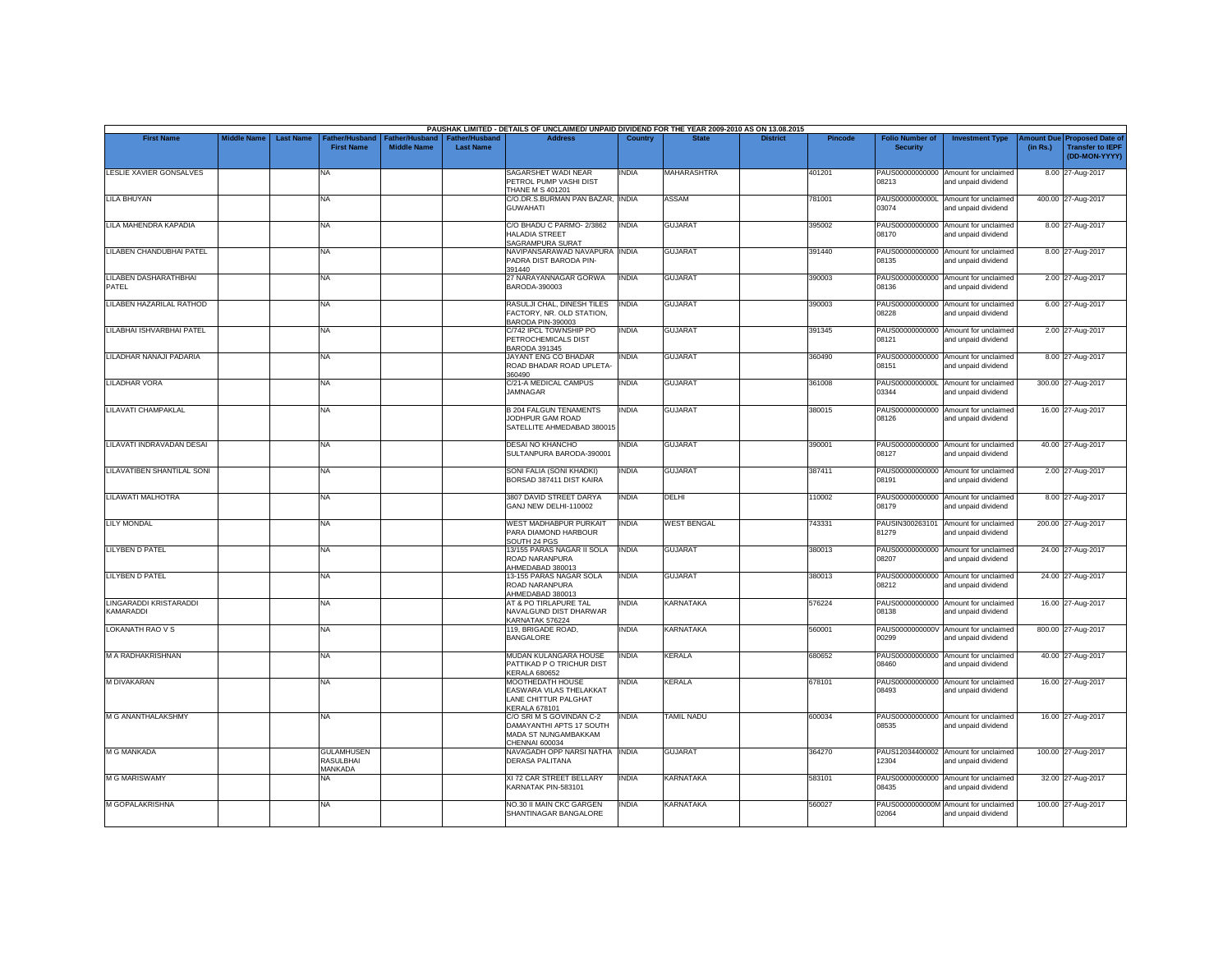|                                               |                    |                  |                                    |                                      |                                    | PAUSHAK LIMITED - DETAILS OF UNCLAIMED/ UNPAID DIVIDEND FOR THE YEAR 2009-2010 AS ON 13.08.2015               |                |                       |                 |         |                                           |                                                             |                       |                                                                     |
|-----------------------------------------------|--------------------|------------------|------------------------------------|--------------------------------------|------------------------------------|---------------------------------------------------------------------------------------------------------------|----------------|-----------------------|-----------------|---------|-------------------------------------------|-------------------------------------------------------------|-----------------------|---------------------------------------------------------------------|
| <b>First Name</b>                             | <b>Middle Name</b> | <b>Last Name</b> | ather/Husband<br><b>First Name</b> | Father/Husband<br><b>Middle Name</b> | Father/Husband<br><b>Last Name</b> | <b>Address</b>                                                                                                | <b>Country</b> | <b>State</b>          | <b>District</b> | Pincode | <b>Folio Number of</b><br><b>Security</b> | <b>Investment Type</b>                                      | mount Due<br>(in Rs.) | <b>Proposed Date of</b><br><b>Transfer to IEPF</b><br>(DD-MON-YYYY) |
| M K JAYA PRAKASH                              |                    |                  | NA                                 |                                      |                                    | TALLAM PHARMACEUTICALS<br>80/A3(7) I FLOOR , I MAIN 2ND<br>STAGE, INDUSTRIAL SUBURB<br>YESHWANTPUR, BANGALORE | <b>INDIA</b>   | KARNATAKA             |                 | 560022  | 02379                                     | PAUS0000000000M Amount for unclaimed<br>and unpaid dividend |                       | 1300.00 27-Aug-2017                                                 |
| <b>M KRISHNAN</b>                             |                    |                  | NA                                 |                                      |                                    | 14 'O' BLOCK RAMA<br>KAMATHUPURAM T NAGAR<br>CHENNAI-600017                                                   | <b>INDIA</b>   | <b>TAMIL NADU</b>     |                 | 600017  | PAUS00000000000<br>08445                  | Amount for unclaimed<br>and unpaid dividend                 |                       | 2.00 27-Aug-2017                                                    |
| <b>ML TANDON</b>                              |                    |                  | NA                                 |                                      |                                    | 2/89 SECTOR-15C CHANDIGARH INDIA<br>160015                                                                    |                | <b>CHANDIGARH</b>     |                 | 160015  | 08511                                     | PAUS00000000000 Amount for unclaimed<br>and unpaid dividend |                       | 16.00 27-Aug-2017                                                   |
| M M HAQ                                       |                    |                  | <b>NA</b>                          |                                      |                                    | B-21 RBI STAFF QUARTERS P B INDIA<br>NO 4243 OSBORNE ROAD<br>BANGALORE 560042                                 |                | <b>KARNATAKA</b>      |                 | 560042  | 08741                                     | PAUS00000000000 Amount for unclaimed<br>and unpaid dividend |                       | 32.00 27-Aug-2017                                                   |
| M MATEEN KHAN                                 |                    |                  | NA                                 |                                      |                                    | H.NO.89/I VANKATARAO<br>BUILDING, POST:NILEKANI-<br>SIRSI DIST.UTTARA KANNADA<br>KARNATAKA                    | <b>INDIA</b>   | <b>KARNATAKA</b>      |                 | 581403  | PAUS00000000000<br>08746                  | Amount for unclaimed<br>and unpaid dividend                 |                       | 66.00 27-Aug-2017                                                   |
| M MUTHUPALANIAPPAN                            |                    |                  | <b>NA</b>                          |                                      |                                    | <b>MIDAS INDIA</b><br>PHARMACIETICALS 13/1<br><b>BISHOP LANE</b><br>PURASAWALKKAM CHENNAI                     | INDIA          | <b>TAMIL NADU</b>     |                 | 600007  | 03476                                     | PAUS0000000000M Amount for unclaimed<br>and unpaid dividend |                       | 300.00 27-Aug-2017                                                  |
| <b>M N BABULAL</b>                            |                    |                  | NA                                 |                                      |                                    | 13/50 A-4 KAMALANAGAR<br>ANANTAPUR 515001                                                                     | <b>INDIA</b>   | ANDHRA PRADESH        |                 | 515001  | 08519                                     | PAUS00000000000 Amount for unclaimed<br>and unpaid dividend |                       | 8.00 27-Aug-2017                                                    |
| M R RAJARAMAN                                 |                    |                  | NA                                 |                                      |                                    | 15 ILAYARAJA STREET A A<br>ROAD VIPLAPURAM MADURAI                                                            | <b>INDIA</b>   | <b>TAMIL NADU</b>     |                 | 625012  | 03530                                     | PAUS0000000000M Amount for unclaimed<br>and unpaid dividend |                       | 300.00 27-Aug-2017                                                  |
| <b>M RADHA</b>                                |                    |                  | NA                                 |                                      |                                    | W/O.MR.M. VENUNANDA,<br>'PARVATHI<br>NILAYA', ANANTHPUR COLONY,<br>SATYANARAYANAPET. II<br><b>CROSS</b>       | INDIA          | KARNATAKA             |                 | 583101  | 04870                                     | PAUS0000000000M Amount for unclaimed<br>and unpaid dividend |                       | 200.00 27-Aug-2017                                                  |
| M S ANANTHA RAMAN                             |                    |                  | <b>NA</b>                          |                                      |                                    | NO 21 II MAIN ROAD<br>SESHADRIPURAM BANGALORE-<br>560020                                                      | <b>INDIA</b>   | <b>KARNATAKA</b>      |                 | 560020  | 08678                                     | PAUS00000000000 Amount for unclaimed<br>and unpaid dividend |                       | 8.00 27-Aug-2017                                                    |
| <b>M S CHANDRA SHEKAR</b>                     |                    |                  | <b>NA</b>                          |                                      |                                    | NO 21 SECOND MAIN<br>SESHADRIPURAM BANGALORE-<br>560020                                                       | <b>INDIA</b>   | <b>KARNATAKA</b>      |                 | 560020  | 08679                                     | PAUS00000000000 Amount for unclaimed<br>and unpaid dividend |                       | 8.00 27-Aug-2017                                                    |
| M S DHANANJAYA                                |                    |                  | NA                                 |                                      |                                    | NO 567 10 CROSS J P NAGAR III INDIA<br>PHASE BANGALORE                                                        |                | KARNATAKA             |                 | 560078  | 02354                                     | PAUS0000000000M Amount for unclaimed<br>and unpaid dividend |                       | 200.00 27-Aug-2017                                                  |
| <b>M S RAJARATHNAM</b>                        |                    |                  | <b>NA</b>                          |                                      |                                    | M-98/5 VII AVENUE<br>BESANTNAGAR CHENNAI<br>600090                                                            | <b>INDIA</b>   | <b>TAMIL NADU</b>     |                 | 600090  | 08529                                     | PAUS00000000000 Amount for unclaimed<br>and unpaid dividend |                       | 8.00 27-Aug-2017                                                    |
| M S SAMAYA INVESTMENT AND<br><b>TRADING C</b> |                    |                  | <b>NA</b>                          |                                      |                                    | 145, TRIBHUVAN COMPLEX<br><b>ISHWAR NAGAR MATHURA</b><br>ROADNEW DELHI                                        | <b>INDIA</b>   | DELHI                 |                 | 110065  | PAUS00000000000<br>11692                  | Amount for unclaimed<br>and unpaid dividend                 |                       | 32.00 27-Aug-2017                                                   |
| M S SANKARANARAYANAN                          |                    |                  | <b>NA</b>                          |                                      |                                    | 'SHREYAS' E 33 SASTRI NAGAR INDIA<br>KARAMANA TRIVANDRUM<br><b>KERALA-695002</b>                              |                | KERALA                |                 | 695002  | 08292                                     | PAUS00000000000 Amount for unclaimed<br>and unpaid dividend |                       | 16.00 27-Aug-2017                                                   |
| M SUBBU                                       |                    |                  | NA                                 |                                      |                                    | MIDASINDIA<br>PHARMACEUTICALS 13/1<br><b>BISHOP LANE PURASWALKKAM</b><br>CHENNAI                              | <b>INDIA</b>   | <b>TAMIL NADU</b>     |                 | 600007  | 03479                                     | PAUS0000000000M Amount for unclaimed<br>and unpaid dividend |                       | 300.00 27-Aug-2017                                                  |
| M UMA MAHESWARI                               |                    |                  | <b>NA</b>                          |                                      |                                    | 52 TATCHI ARUNACHALA ST<br>2ND FLOOR MYLAPORE<br>CHENNAI 600004                                               | <b>INDIA</b>   | <b>TAMIL NADU</b>     |                 | 600004  | 08795                                     | PAUS00000000000 Amount for unclaimed<br>and unpaid dividend |                       | 16.00 27-Aug-2017                                                   |
| M V BHADRINATH                                |                    |                  | NA                                 |                                      |                                    | NO.22, I FLOOR, 4TH CROSS,<br>J.M.LANE, BALEPET,                                                              | <b>INDIA</b>   | KARNATAKA             |                 | 560053  | 05045                                     | PAUS0000000000M Amount for unclaimed<br>and unpaid dividend |                       | 100.00 27-Aug-2017                                                  |
| M V SUBBARAO                                  |                    |                  | <b>NA</b>                          |                                      |                                    | FLAT NO A-7 PRAGATI<br><b>APARTMENTS 5/2</b><br>CHANDRAMOULI NAGAR<br><b>GUNTUR A P 522001</b>                | <b>INDIA</b>   | ANDHRA PRADESH        |                 | 522001  | 08793                                     | PAUS00000000000 Amount for unclaimed<br>and unpaid dividend |                       | 100.00 27-Aug-2017                                                  |
| <b>M V SUBBARAO</b>                           |                    |                  | <b>NA</b>                          |                                      |                                    | D N S-78-30/4 III RD LINE<br>ASHOK NAGAR GUNTUR 522002                                                        | <b>INDIA</b>   | ANDHRA PRADESH        |                 | 522002  | 08799                                     | PAUS00000000000 Amount for unclaimed<br>and unpaid dividend |                       | 32.00 27-Aug-2017                                                   |
| M VALLIKKANNU                                 |                    |                  | NA                                 |                                      |                                    | C/O. M. VISWANATH FLAT NO.<br>C4, EAST CREST APARTMENT<br>149 L.B. ROAD.<br>THIRUVANMIYUR CHENNAI<br>600041   | <b>INDIA</b>   | TAMIL NADU            |                 | 600041  | 08561                                     | PAUS00000000000 Amount for unclaimed<br>and unpaid dividend |                       | 8.00 27-Aug-2017                                                    |
| MACHAROUTU SURESH BABU                        |                    |                  | <b>NA</b>                          |                                      |                                    | C/O MR M RAMAIAH VARMA<br>26/233 CHITTARI STREET<br>KURNOOL 518001                                            | <b>INDIA</b>   | <b>ANDHRA PRADESH</b> |                 | 518001  | 08440                                     | PAUS00000000000 Amount for unclaimed<br>and unpaid dividend |                       | 32.00 27-Aug-2017                                                   |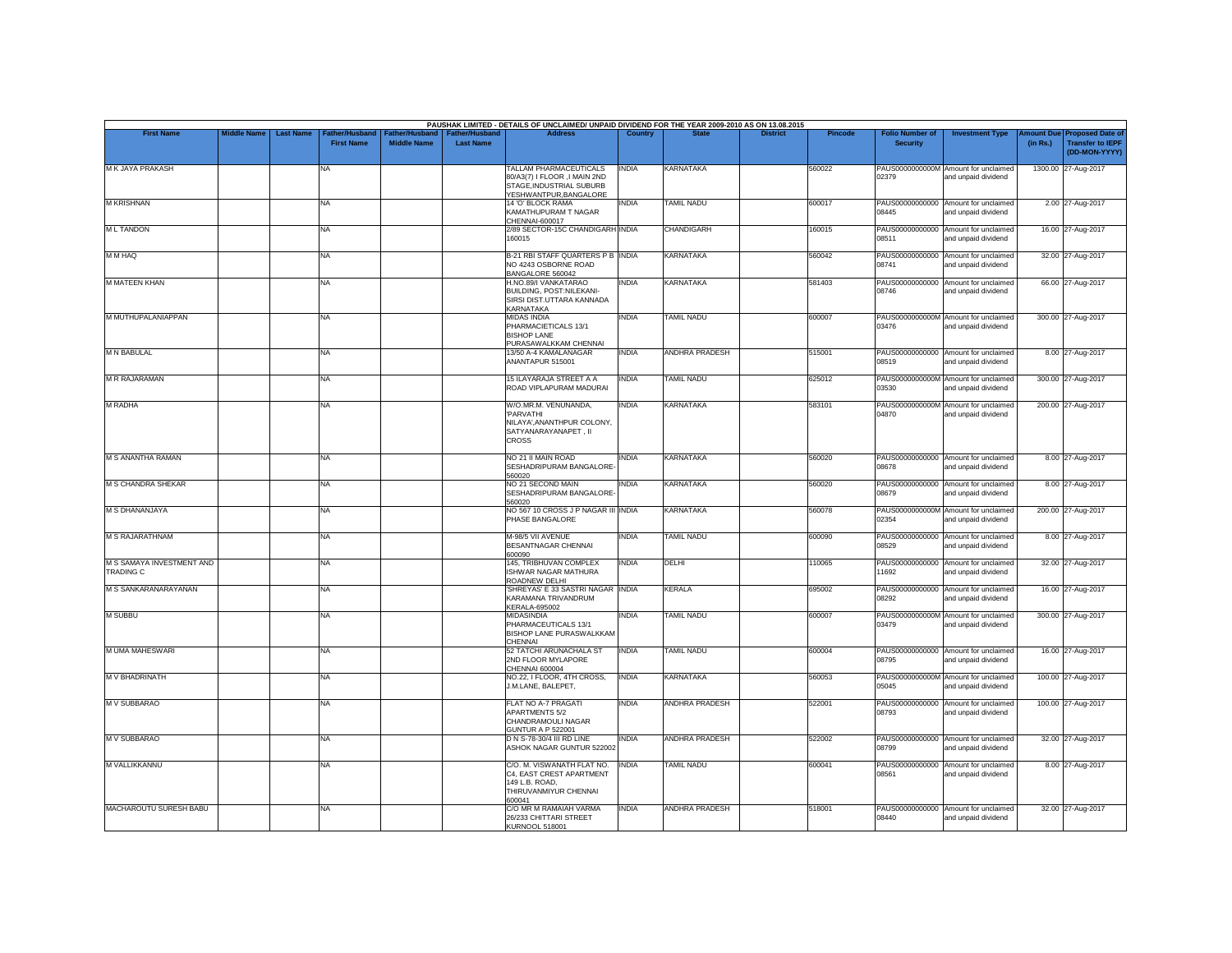|                                      |                    |                  |                                            |                                             |                                           | PAUSHAK LIMITED - DETAILS OF UNCLAIMED/ UNPAID DIVIDEND FOR THE YEAR 2009-2010 AS ON 13.08.2015         |              |                       |                 |                |                                           |                                                             |          |                                                                         |
|--------------------------------------|--------------------|------------------|--------------------------------------------|---------------------------------------------|-------------------------------------------|---------------------------------------------------------------------------------------------------------|--------------|-----------------------|-----------------|----------------|-------------------------------------------|-------------------------------------------------------------|----------|-------------------------------------------------------------------------|
| <b>First Name</b>                    | <b>Middle Name</b> | <b>Last Name</b> | <b>Father/Husband</b><br><b>First Name</b> | <b>Father/Husband</b><br><b>Middle Name</b> | <b>Father/Husband</b><br><b>Last Name</b> | <b>Address</b>                                                                                          | Country      | <b>State</b>          | <b>District</b> | <b>Pincode</b> | <b>Folio Number of</b><br><b>Security</b> | <b>Investment Type</b>                                      | (in Rs.) | Amount Due Proposed Date of<br><b>Transfer to IEPF</b><br>(DD-MON-YYYY) |
| MADALASA GORLA                       |                    |                  | <b>NA</b>                                  |                                             |                                           | H NO-107 HYDERBASTHY<br>BEHIND BIBLE HOUSE KING'S<br>WAY SECUNDERABAD-500003                            | INDIA        | ANDHRA PRADESH        |                 | 500003         | 08517                                     | PAUS00000000000 Amount for unclaimed<br>and unpaid dividend |          | 8.00 27-Aug-2017                                                        |
| MADAN LAL MOHINDRU                   |                    |                  | <b>NA</b>                                  |                                             |                                           | 1/6318 GALI NO 4 EAST<br>ROHTAS NAGAR SHAHDARA<br>DELHI-110032                                          | <b>INDIA</b> | DELHI                 |                 | 110032         | 08658                                     | PAUS00000000000 Amount for unclaimed<br>and unpaid dividend |          | 24.00 27-Aug-2017                                                       |
| <b>MADAN MOHAN BAKSHI</b>            |                    |                  | <b>NA</b>                                  |                                             |                                           | #504 LOTUS BLOCK AMRAVATI INDIA<br>ENCLAVE PO<br>CHANDIMANDIRPANCHIKULA                                 |              | <b>HARYANA</b>        |                 | 134107         | PAUS00000000000<br>08577                  | Amount for unclaimed<br>and unpaid dividend                 |          | 16.00 27-Aug-2017                                                       |
| <b>MADAN MOHAN SHARMA</b>            |                    |                  | <b>NA</b>                                  |                                             |                                           | C/O ALEMBIC CHEMICAL<br>WORKS CO LTD 22 ALBERT<br>ROAD AMRITSAR-143001                                  | <b>INDIA</b> | PUNJAB                |                 | 143001         | 08448                                     | PAUS00000000000 Amount for unclaimed<br>and unpaid dividend |          | 16.00 27-Aug-2017                                                       |
| <b>MADAN PAL SHARMA</b>              |                    |                  | <b>NA</b>                                  |                                             |                                           | C/O HARISH CHANDER MITTAL<br>G-12 LAXMI NAGAR NR VIJAY<br>CHOWK DELHI 110092                            | <b>INDIA</b> | DELHI                 |                 | 110092         | PAUS00000000000<br>08660                  | Amount for unclaimed<br>and unpaid dividend                 |          | 8.00 27-Aug-2017                                                        |
| <b>MADAN T KUNDNANI</b>              |                    |                  | <b>NA</b>                                  |                                             |                                           | 7/A GOKUL NIVAS LT P N<br>KOTNIS PATH MAHIM MUMBAI<br>400016                                            | <b>INDIA</b> | <b>MAHARASHTRA</b>    |                 | 400016         | 08835                                     | PAUS00000000000 Amount for unclaimed<br>and unpaid dividend |          | 8.00 27-Aug-2017                                                        |
| MADANKANWAR                          |                    |                  | <b>NA</b>                                  |                                             |                                           | C/O.BHANDARI MEDICALS 117,<br>NYNIAPPA NAICKEN ST.,<br>CHENNAI                                          | <b>INDIA</b> | <b>TAMIL NADU</b>     |                 | 600003         | 00536                                     | PAUS0000000000M Amount for unclaimed<br>and unpaid dividend |          | 2000.00 27-Aug-2017                                                     |
| MADANLAL CHIMANLAL<br><b>JAISWAL</b> |                    |                  | <b>NA</b>                                  |                                             |                                           | M-96/414 SARASWATINAGAR<br>POLYTECHNIC POST OFFICE<br>AHMEDABAD-380015                                  | <b>INDIA</b> | <b>GUJARAT</b>        |                 | 380015         | 08293                                     | PAUS00000000000 Amount for unclaimed<br>and unpaid dividend |          | 6.00 27-Aug-2017                                                        |
| MADDI HEMASUNDARI                    |                    |                  | <b>NA</b>                                  |                                             |                                           | W/O MR.NAGESWARA RAO,<br>20/411, POTTI SRIRAMULU<br><b>STREET</b><br>CHILAKALURIPETA, GUNTUR            | <b>INDIA</b> | ANDHRA PRADESH        |                 | 522616         | 00855                                     | PAUS0000000000N Amount for unclaimed<br>and unpaid dividend |          | 200.00 27-Aug-2017                                                      |
| MADDUR SUBBARAO SRINIVAS             |                    |                  | <b>NA</b>                                  |                                             |                                           | "APEKSHE" 53/33 30TH CROSS<br>7TH BLOCK JAYANAGAR<br><b>BANGALORE</b>                                   | <b>INDIA</b> | KARNATAKA             |                 | 560082         | 05063                                     | PAUS0000000000M Amount for unclaimed<br>and unpaid dividend |          | 100.00 27-Aug-2017                                                      |
| <b>MADHAV GOVINDRAO</b><br>SHEMBEKAR |                    |                  | <b>NA</b>                                  |                                             |                                           | C/O KRISHI SEWA KENDRA<br>SUBHASH ROAD NAGPUR-<br>440001                                                | <b>INDIA</b> | MAHARASHTRA           |                 | 440001         | 08295                                     | PAUS00000000000 Amount for unclaimed<br>and unpaid dividend |          | 32.00 27-Aug-2017                                                       |
| <b>MADHAV SHANKAR PAVGI</b>          |                    |                  | <b>NA</b>                                  |                                             |                                           | 17 RAM NIWAS BRIJ ENCLAVE<br>SUNDARPUR VARANASI 221005                                                  | <b>INDIA</b> | <b>UTTAR PRADESH</b>  |                 | 221005         | 08463                                     | PAUS00000000000 Amount for unclaimed<br>and unpaid dividend |          | 50.00 27-Aug-2017                                                       |
| <b>MADHAV SHANKAR PAVGI</b>          |                    |                  | <b>NA</b>                                  |                                             |                                           | 17 RAM NIVAS BRIJ ENCLAVE<br>SUNDARPUR VARANASI 221005                                                  | <b>INDIA</b> | <b>UTTAR PRADESH</b>  |                 | 221005         | 08244                                     | PAUS00000000000 Amount for unclaimed<br>and unpaid dividend |          | 32.00 27-Aug-2017                                                       |
| MADHAVDAS B GULWANI                  |                    |                  | NA                                         |                                             |                                           | KISHORE TEXTILE SILK MILLS 6 INDIA<br>A GULWANI COMPOUND<br>UDHNA-394210                                |              | <b>GUJARAT</b>        |                 | 394210         | 08586                                     | PAUS00000000000 Amount for unclaimed<br>and unpaid dividend |          | 8.00 27-Aug-2017                                                        |
| <b>MADHIRA SAROJANI</b>              |                    |                  | <b>NA</b>                                  |                                             |                                           | 495 I I T KANPUR                                                                                        | <b>INDIA</b> | <b>UTTAR PRADESH</b>  |                 | 208016         | 05189                                     | PAUS0000000000M Amount for unclaimed<br>and unpaid dividend |          | 1200.00 27-Aug-2017                                                     |
| MADHU A BAJAJ                        |                    |                  | <b>NA</b>                                  |                                             |                                           | 35 NUTAN CLOTH MARKET O/S<br>RAIPUR GATE AHMEDABAD<br>380022                                            | <b>INDIA</b> | <b>GUJARAT</b>        |                 | 380022         | 08787                                     | PAUS00000000000 Amount for unclaimed<br>and unpaid dividend |          | 8.00 27-Aug-2017                                                        |
| MADHU AGRAWAL                        |                    |                  | <b>NA</b>                                  |                                             |                                           | 1/22 ROOP NAGAR DELHI                                                                                   | <b>INDIA</b> | DELHI                 |                 | 110007         | 92625                                     | PAUSIN300206106 Amount for unclaimed<br>and unpaid dividend |          | 16.00 27-Aug-2017                                                       |
| MADHU BALA KAKAR                     |                    |                  | NA                                         |                                             |                                           | 29/99 WEST PATEL NAGAR<br><b>NEW DELHI-110008</b>                                                       | <b>INDIA</b> | DELHI                 |                 | 110008         | 08570                                     | PAUS00000000000 Amount for unclaimed<br>and unpaid dividend |          | 8.00 27-Aug-2017                                                        |
| MADHU BHATNAGAR                      |                    |                  | <b>NA</b>                                  |                                             |                                           | A-6 GREEN PARK EXTENSION<br>NEW-DELHI-110016                                                            | <b>INDIA</b> | DELHI                 |                 | 110016         | 08653                                     | PAUS00000000000 Amount for unclaimed<br>and unpaid dividend |          | 8.00 27-Aug-2017                                                        |
| <b>MADHU GUPTA</b>                   |                    |                  | <b>NA</b>                                  |                                             |                                           | 5-B, ALOPIBAGH DARAGANJ,<br>P.O ALLAHABAD                                                               | <b>INDIA</b> | <b>UTTAR PRADESH</b>  |                 | 211006         | 01487                                     | PAUS0000000000M Amount for unclaimed<br>and unpaid dividend |          | 400.00 27-Aug-2017                                                      |
| <b>MADHU JAIN</b>                    |                    |                  | <b>NA</b>                                  |                                             |                                           | K-4 A FATEH TIBA M D ROAD<br>ADARSH NAGARJAIPUR                                                         | INDIA        | <b>RAJASTHAN</b>      |                 | 302004         | PAUS00000000000<br>08527                  | Amount for unclaimed<br>and unpaid dividend                 |          | 16.00 27-Aug-2017                                                       |
| <b>MADHU SYAL</b>                    |                    |                  | <b>NA</b>                                  |                                             |                                           | <b>D/21 TEXTILE SOCIETY</b><br>PRABHADEVI MUMBAI-400025                                                 | <b>INDIA</b> | <b>MAHARASHTRA</b>    |                 | 400025         | 08557                                     | PAUS00000000000 Amount for unclaimed<br>and unpaid dividend |          | 8.00 27-Aug-2017                                                        |
| <b>MADHU VARMA</b>                   |                    |                  | <b>NA</b>                                  |                                             |                                           | 'KRUSHNA" NEAR LAXMI<br>CINEMA ANAND 388001                                                             | <b>INDIA</b> | <b>GUJARAT</b>        |                 | 388001         | 08758                                     | PAUS00000000000 Amount for unclaimed<br>and unpaid dividend |          | 32.00 27-Aug-2017                                                       |
| MADHUBALA NEEMA                      |                    |                  | <b>NA</b>                                  |                                             |                                           | ANAND NEEMA 372 M G ROAD<br><b>INDORE 452002</b>                                                        | <b>INDIA</b> | <b>MADHYA PRADESH</b> |                 | 452002         | 08879                                     | PAUS00000000000 Amount for unclaimed<br>and unpaid dividend |          | 16.00 27-Aug-2017                                                       |
| MADHUBALA NISHIKANT<br>WALAWALAKAR   |                    |                  | <b>NA</b>                                  |                                             |                                           | C/O MR S J WADKAR 301 EFF<br>JUMBADARSHAN - HSG SOC<br>KOLAONGRI ROAD ANDHERI<br>EAST MUM- BAI 400069 - | <b>INDIA</b> | <b>MAHARASHTRA</b>    |                 | 400069         | PAUS00000000000<br>08339                  | Amount for unclaimed<br>and unpaid dividend                 |          | 16.00 27-Aug-2017                                                       |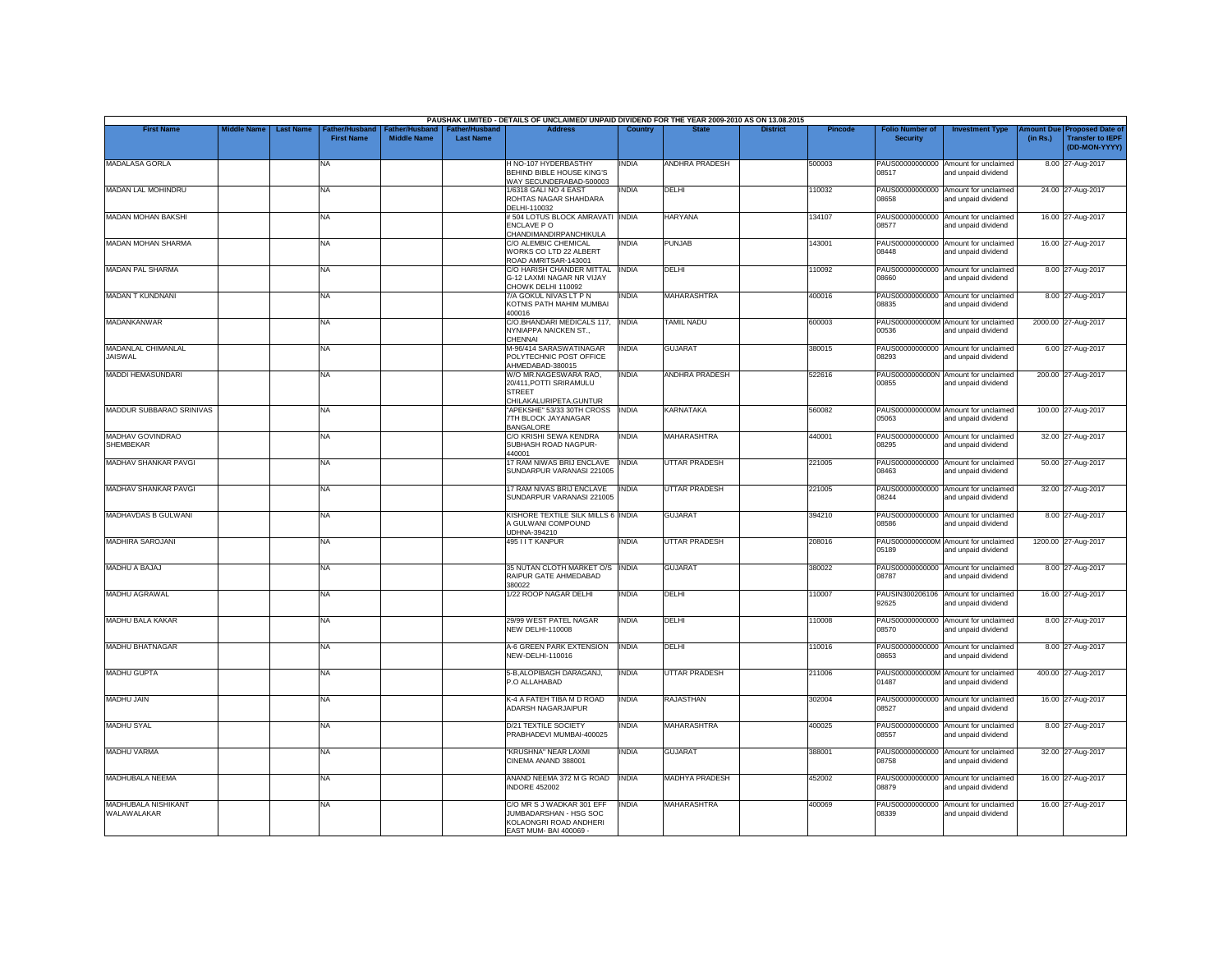|                                               |                    |                  |                                     |                                             |                                           | PAUSHAK LIMITED - DETAILS OF UNCLAIMED/ UNPAID DIVIDEND FOR THE YEAR 2009-2010 AS ON 13.08.2015 |              |                    |                 |                |                                           |                                                             |                       |                                                                     |
|-----------------------------------------------|--------------------|------------------|-------------------------------------|---------------------------------------------|-------------------------------------------|-------------------------------------------------------------------------------------------------|--------------|--------------------|-----------------|----------------|-------------------------------------------|-------------------------------------------------------------|-----------------------|---------------------------------------------------------------------|
| <b>First Name</b>                             | <b>Middle Name</b> | <b>Last Name</b> | Father/Husband<br><b>First Name</b> | <b>Father/Husband</b><br><b>Middle Name</b> | <b>Father/Husband</b><br><b>Last Name</b> | <b>Address</b>                                                                                  | Country      | <b>State</b>       | <b>District</b> | <b>Pincode</b> | <b>Folio Number of</b><br><b>Security</b> | <b>Investment Type</b>                                      | mount Due<br>(in Rs.) | <b>Proposed Date of</b><br><b>Transfer to IEPF</b><br>(DD-MON-YYYY) |
| MADHUBEN JASHBHAI PATEL                       |                    |                  | <b>NA</b>                           |                                             |                                           | C/O JYOJASH PRINTING PRESS INDIA<br>NAVABAZAR NAKA BARODA-<br>390006                            |              | <b>GUJARAT</b>     |                 | 390006         | 08337                                     | PAUS00000000000 Amount for unclaimed<br>and unpaid dividend |                       | 2.00 27-Aug-2017                                                    |
| MADHUBEN RAMESHBHAI<br>PATEL                  |                    |                  | <b>NA</b>                           |                                             |                                           | GNAN-YAGNA BHD GUNATIT-<br>JYOT VALLABHVIDYA NAGAR<br><b>VIA ANAND-388120</b>                   | <b>INDIA</b> | <b>GUJARAT</b>     |                 | 388120         | 08480                                     | PAUS00000000000 Amount for unclaimed<br>and unpaid dividend |                       | 8.00 27-Aug-2017                                                    |
| MADHUBEN VADILAL PANCHAL                      |                    |                  | <b>NA</b>                           |                                             |                                           | <b>B-10 SIDDHARTHNAGAR</b><br>SOCIETY NEAR KAMLA NEHRU<br>PARK NIZAMPURA BARODA<br>390002       | INDIA        | <b>GUJARAT</b>     |                 | 390002         | 08734                                     | PAUS00000000000 Amount for unclaimed<br>and unpaid dividend |                       | 2.00 27-Aug-2017                                                    |
| <b>MADHUBHAI PREMJIBHAI</b><br><b>KORAT</b>   |                    |                  | <b>NA</b>                           |                                             |                                           | AT HALRIYA POST HALRIYA VIA INDIA<br>CHALALA DIST AMRELI 364630                                 |              | <b>GUJARAT</b>     |                 | 364630         | 08340                                     | PAUS00000000000 Amount for unclaimed<br>and unpaid dividend |                       | 16.00 27-Aug-2017                                                   |
| MADHUBHAI PUNJABHAI PATEL                     |                    |                  | <b>NA</b>                           |                                             |                                           | 7 PARISHRAM SOCIETY<br>SUBHANPURA BARODA 390007                                                 | <b>INDIA</b> | <b>GUJARAT</b>     |                 | 390007         | 08728                                     | PAUS00000000000 Amount for unclaimed<br>and unpaid dividend |                       | 100.00 27-Aug-2017                                                  |
| MADHUBHAI PUNJABHAI PATEL                     |                    |                  | <b>NA</b>                           |                                             |                                           | MAHIJ 7 PARISHRAM SOC<br>SUBHANPURA BARODA 390007                                               | <b>INDIA</b> | <b>GUJARAT</b>     |                 | 390007         | 08730                                     | PAUS00000000000 Amount for unclaimed<br>and unpaid dividend |                       | 100.00 27-Aug-2017                                                  |
| MADHUBHAI PUNJABHAI PATEL                     |                    |                  | <b>NA</b>                           |                                             |                                           | MAHIJ PARISHRAM SOCIETY<br>SUBHANPURA BARODA 390007                                             | <b>INDIA</b> | <b>GUJARAT</b>     |                 | 390007         | 08261                                     | PAUS00000000000 Amount for unclaimed<br>and unpaid dividend |                       | 6.00 27-Aug-2017                                                    |
| <b>MADHUKANTA GOVINDBHAI</b><br><b>MISTRY</b> |                    |                  | <b>NA</b>                           |                                             |                                           | 58 MADHAV BAUG SOCIETY<br>MAKARPURA ROAD VADODARA                                               | <b>INDIA</b> | <b>GUJARAT</b>     |                 | 390009         | 04621                                     | PAUS0000000000M Amount for unclaimed<br>and unpaid dividend |                       | 200.00 27-Aug-2017                                                  |
| MADHUKANTA RAMANLAL<br>SARAIYA                |                    |                  | <b>NA</b>                           |                                             |                                           | B/1/3 NEW ALKNANDA NEAR<br>AZAD SOCIETY AMBAWADI<br>AHMEDABAD 380015                            | <b>INDIA</b> | <b>GUJARAT</b>     |                 | 380015         | PAUS00000000000<br>08239                  | Amount for unclaimed<br>and unpaid dividend                 |                       | 2.00 27-Aug-2017                                                    |
| MADHUKAR GAJANAN JOSHI                        |                    |                  | NA                                  |                                             |                                           | BLOCK NO 9 CHAMPA NIWAS<br>19 WADALA RD PLOT NO 257<br>MUMBAI-400031                            | <b>INDIA</b> | <b>MAHARASHTRA</b> |                 | 400031         | 08302                                     | PAUS00000000000 Amount for unclaimed<br>and unpaid dividend |                       | 22.00 27-Aug-2017                                                   |
| MADHUKAR GAJANAN JOSHI                        |                    |                  | <b>NA</b>                           |                                             |                                           | 9/257 CHAMPA NIWAS 19<br>VADALA MUMBAI-400031                                                   | <b>INDIA</b> | MAHARASHTRA        |                 | 400031         | 08301                                     | PAUS00000000000 Amount for unclaimed<br>and unpaid dividend |                       | 22.00 27-Aug-2017                                                   |
| MADHUKAR GANPAT CHAUVAN                       |                    |                  | <b>NA</b>                           |                                             |                                           | KHALAPUR POLICE STATION<br>KHALAPUR DIST KOLABA<br>410202                                       | <b>INDIA</b> | <b>MAHARASHTRA</b> |                 | 410202         | 08462                                     | PAUS00000000000 Amount for unclaimed<br>and unpaid dividend |                       | 6.00 27-Aug-2017                                                    |
| <b>MADHUKAR HASTEKAR</b>                      |                    |                  | <b>NA</b>                           |                                             |                                           | 1 RAJ GRAHA OLD MUMBAI RD<br><b>THANE 400602</b>                                                | <b>INDIA</b> | <b>MAHARASHTRA</b> |                 | 400602         | 08805                                     | PAUS00000000000 Amount for unclaimed<br>and unpaid dividend |                       | 16.00 27-Aug-2017                                                   |
| <b>MADHUKAR RAMCHANDRA</b><br><b>RANADIVE</b> |                    |                  | <b>NA</b>                           |                                             |                                           | 98 ANAND PARK AUNDH PUNE<br>411007                                                              | <b>INDIA</b> | <b>MAHARASHTRA</b> |                 | 411007         | PAUS00000000000<br>08303                  | Amount for unclaimed<br>and unpaid dividend                 |                       | 166.00 27-Aug-2017                                                  |
| MADHULIKA CHOUDHRY                            |                    |                  | <b>NA</b>                           |                                             |                                           | C/O LT RAJIV CHOUDHRY 3C<br>ANURADHA NOFRA NAVY<br>NAGAR COLABA MUMBAI<br>400005                | <b>INDIA</b> | MAHARASHTRA        |                 | 400005         | 08873                                     | PAUS00000000000 Amount for unclaimed<br>and unpaid dividend |                       | 32.00 27-Aug-2017                                                   |
| MADHUMALATI HANAMARADDI<br>GANGAL             |                    |                  | <b>NA</b>                           |                                             |                                           | C/O H T GANGAL GANGAL<br>NURSING HOME HOUSE HUBLI<br>KARNATAK PIN-580021                        | <b>INDIA</b> | <b>KARNATAKA</b>   |                 | 580021         | 08438                                     | PAUS00000000000 Amount for unclaimed<br>and unpaid dividend |                       | 40.00 27-Aug-2017                                                   |
| <b>MADHURI BISWAS</b>                         |                    |                  | <b>NA</b>                           |                                             |                                           | A E 756 SECTOR-I SALTLAKE<br>CITY CALCUTTA-700064                                               | <b>INDIA</b> | <b>WEST BENGAL</b> |                 | 700064         | 08681                                     | PAUS00000000000 Amount for unclaimed<br>and unpaid dividend |                       | 16.00 27-Aug-2017                                                   |
| <b>MADHUSINH MOTISINH</b><br><b>SOLANKI</b>   |                    |                  | <b>NA</b>                           |                                             |                                           | MUDIA (NANAMUDIA) POST<br>SATHAMBA TAL BAYAD DIST<br>SABARKANTHA 383340                         | INDIA        | <b>GUJARAT</b>     |                 | 383340         | 08342                                     | PAUS00000000000 Amount for unclaimed<br>and unpaid dividend |                       | 2.00 27-Aug-2017                                                    |
| MADHUSUDAN KANAIYALAL<br><b>SHAH</b>          |                    |                  | <b>NA</b>                           |                                             |                                           | MEHTA POLE DANI'S KHANCHA INDIA<br>BARODA-390006                                                |              | <b>GUJARAT</b>     |                 | 390006         | PAUS00000000000<br>08343                  | Amount for unclaimed<br>and unpaid dividend                 |                       | 6.00 27-Aug-2017                                                    |
| MADHUSUDAN MALI                               |                    |                  | NA                                  |                                             |                                           | "PUSHPA BHUVAN"<br>MADANZAMPA ROAD<br>VADODARA                                                  | INDIA        | <b>GUJARAT</b>     |                 | 390001         | 12486                                     | PAUS00000000000 Amount for unclaimed<br>and unpaid dividend |                       | 300.00 27-Aug-2017                                                  |
| MADHUSUDAN MALI                               |                    |                  | <b>NA</b>                           |                                             |                                           | "PUSHPA BHAVAN"<br>MADANZAMPA ROAD<br>VADODARA                                                  | INDIA        | <b>GUJARAT</b>     |                 | 390001         | 04667                                     | PAUS0000000000M Amount for unclaimed<br>and unpaid dividend |                       | 200.00 27-Aug-2017                                                  |
| MADHUSUDAN SHIVSHANKER<br>PANDYA              |                    |                  | <b>NA</b>                           |                                             |                                           | 323/9 JAMNADAS BLDG DANDIA INDIA<br>BAZAR BARODA-390001                                         |              | <b>GUJARAT</b>     |                 | 390001         | 08263                                     | PAUS00000000000 Amount for unclaimed<br>and unpaid dividend |                       | 2.00 27-Aug-2017                                                    |
| MADHUSUDHAN UPENDRA<br><b>KAMATH</b>          |                    |                  | <b>NA</b>                           |                                             |                                           | A7 RAAG VIHAR CHS LTD B/H<br><b>GANESH MANDIR VAZIRA</b><br>BORIVILI WEST MUMBAI 400092         | <b>INDIA</b> | <b>MAHARASHTRA</b> |                 | 400092         | 08492                                     | PAUS00000000000 Amount for unclaimed<br>and unpaid dividend |                       | 8.00 27-Aug-2017                                                    |
| <b>MAFATLAL KANTILAL SONI</b>                 |                    |                  | <b>NA</b>                           |                                             |                                           | PAINTERNI KHADKI SONIWAD<br><b>GODHRA PANCHMAHALS</b><br>389001                                 | <b>INDIA</b> | <b>GUJARAT</b>     |                 | 389001         | PAUS00000000000<br>08712                  | Amount for unclaimed<br>and unpaid dividend                 |                       | 2.00 27-Aug-2017                                                    |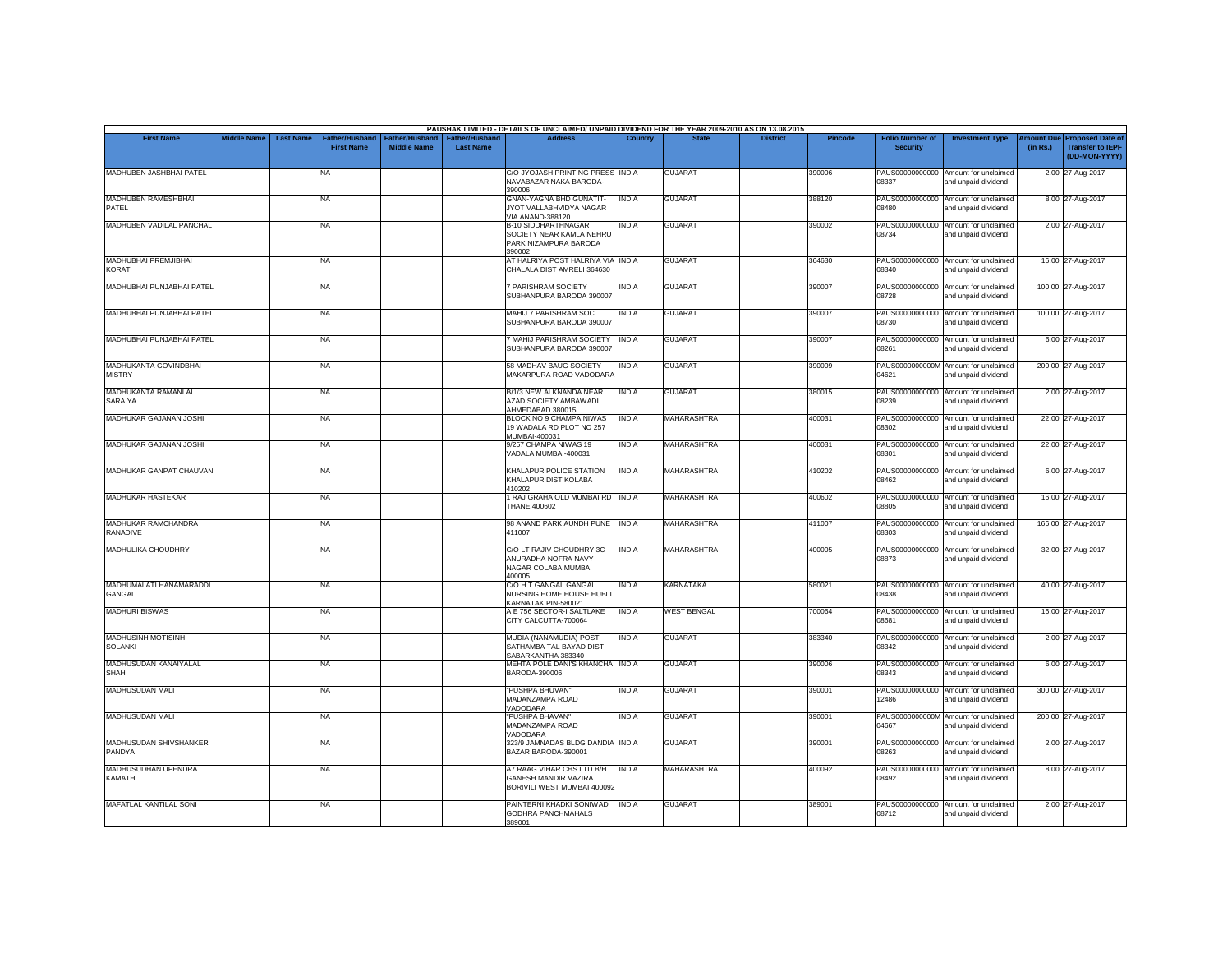|                                         |                    |                  |                                     |                                      |                                           | PAUSHAK LIMITED - DETAILS OF UNCLAIMED/ UNPAID DIVIDEND FOR THE YEAR 2009-2010 AS ON 13.08.2015                |                |                    |                 |         |                                           |                                                             |          |                                                                                |
|-----------------------------------------|--------------------|------------------|-------------------------------------|--------------------------------------|-------------------------------------------|----------------------------------------------------------------------------------------------------------------|----------------|--------------------|-----------------|---------|-------------------------------------------|-------------------------------------------------------------|----------|--------------------------------------------------------------------------------|
| <b>First Name</b>                       | <b>Middle Name</b> | <b>Last Name</b> | Father/Husband<br><b>First Name</b> | Father/Husband<br><b>Middle Name</b> | <b>Father/Husband</b><br><b>Last Name</b> | <b>Address</b>                                                                                                 | <b>Country</b> | <b>State</b>       | <b>District</b> | Pincode | <b>Folio Number of</b><br><b>Security</b> | <b>Investment Type</b>                                      | (in Rs.) | <b>Amount Due Proposed Date of</b><br><b>Transfer to IEPF</b><br>(DD-MON-YYYY) |
| <b>MAGAN BAI JAIN</b>                   |                    |                  | <b>NA</b>                           |                                      |                                           | 1261 VEDWARA MALIWARA<br>CHANDNI CHOWK DELHI 110006                                                            | <b>INDIA</b>   | DELHI              |                 | 110006  | 08777                                     | PAUS00000000000 Amount for unclaimed<br>and unpaid dividend |          | 32.00 27-Aug-2017                                                              |
| MAGANBHAI JETHABHAI PATEL               |                    |                  | <b>NA</b>                           |                                      |                                           | AT RAMSIKAMPA POST ODHA<br>TAL BAYAD DIST<br>SABARKANTHA 383325                                                | <b>INDIA</b>   | <b>GUJARAT</b>     |                 | 383325  | PAUS00000000000<br>08345                  | Amount for unclaimed<br>and unpaid dividend                 |          | 2.00 27-Aug-2017                                                               |
| <b>MAGANBHAI KALIDAS PATEL</b>          |                    |                  | <b>NA</b>                           |                                      |                                           | C/O FRIENDS ELECTRIC<br>STORES BHAN BLDG M G ROAD<br>BARODA-390001                                             | <b>INDIA</b>   | <b>GUJARAT</b>     |                 | 390001  | 08347                                     | PAUS00000000000 Amount for unclaimed<br>and unpaid dividend |          | 6.00 27-Aug-2017                                                               |
| MAGANLAL AMBELAL GANDHI                 |                    |                  | <b>NA</b>                           |                                      |                                           | BUNDER ROAD OPP PETIT<br>LIBRARY BILIMORA PIN-396321                                                           | <b>INDIA</b>   | <b>GUJARAT</b>     |                 | 396321  | 08348                                     | PAUS00000000000 Amount for unclaimed<br>and unpaid dividend |          | 10.00 27-Aug-2017                                                              |
| MAGANLAL KARSHANBHAI<br>PADALIA         |                    |                  | <b>NA</b>                           |                                      |                                           | C/O KRUSHI VIKAS KENDRA<br>NEAR CENTRAL BANK OF INDIA<br>JAM JODHPUR DIST JAMNAGAR<br>PIN-360530               | <b>INDIA</b>   | <b>GUJARAT</b>     |                 | 360530  | 08350                                     | PAUS00000000000 Amount for unclaimed<br>and unpaid dividend |          | 32.00 27-Aug-2017                                                              |
| MAGANLAL LALLUBHAI NAIK                 |                    |                  | <b>NA</b>                           |                                      |                                           | SHIV DARSHAN<br>AYODHYANAGAR VIJALPORE<br>ROAD P O A G COLLAGE<br>NAVSARI 396450 GUJARAT                       | INDIA          | <b>GUJARAT</b>     |                 | 396450  | 08620                                     | PAUS00000000000 Amount for unclaimed<br>and unpaid dividend |          | 8.00 27-Aug-2017                                                               |
| MAHABALESWAR KANOBA<br><b>KELUSKAR</b>  |                    |                  | <b>NA</b>                           |                                      |                                           | 1286, BASWANGALLI<br>SHAHAPUR BELGAUM                                                                          | <b>INDIA</b>   | <b>KARNATAKA</b>   |                 | 590001  | 01093                                     | PAUS0000000000M Amount for unclaimed<br>and unpaid dividend |          | 200.00 27-Aug-2017                                                             |
| <b>MAHADEVAN PILLAY V</b>               |                    |                  | <b>NA</b>                           |                                      |                                           | MAHALAKSHMI NURSING HOME INDIA<br>RAMAVARAMPURAM<br>NAGARCOIL (TAMILNADU)                                      |                | <b>TAMIL NADU</b>  |                 | 629001  | 00914                                     | PAUS0000000000V Amount for unclaimed<br>and unpaid dividend |          | 400.00 27-Aug-2017                                                             |
| <b>MAHALINGAM SV</b>                    |                    |                  | <b>NA</b>                           |                                      |                                           | C/O.K.SREEMATHY.36/1.<br>RUKMANI STREET, WEST<br>MAMBALAM CHENNAI.                                             | <b>INDIA</b>   | <b>TAMIL NADU</b>  |                 | 600033  | PAUS0000000000S<br>00963                  | Amount for unclaimed<br>and unpaid dividend                 |          | 80.00 27-Aug-2017                                                              |
| MAHALINGAPPA C KINAGI                   |                    |                  | <b>NA</b>                           |                                      |                                           | C/O.S.S. SALANKI CHEMISTS &<br>DRUGGIST TALIKOTI (BIJAPUR<br>DIST.)                                            | <b>INDIA</b>   | <b>KARNATAKA</b>   |                 | 586214  | 00541                                     | PAUS0000000000M Amount for unclaimed<br>and unpaid dividend |          | 200.00 27-Aug-2017                                                             |
| MAHAMADBHAI FATESINH<br>RATHOD          |                    |                  | <b>NA</b>                           |                                      |                                           | MASJID FALIA GORWA BARODA INDIA<br>390003                                                                      |                | <b>GUJARAT</b>     |                 | 390003  | 08272                                     | PAUS00000000000 Amount for unclaimed<br>and unpaid dividend |          | 2.00 27-Aug-2017                                                               |
| <b>MAHARASI</b>                         |                    |                  | <b>NA</b>                           |                                      |                                           | 75, OLD.NO.17-A SUBRAMANIA   INDIA<br>PILLAI STREET S.S.COLONY                                                 |                | <b>TAMIL NADU</b>  |                 | 625010  | 05495                                     | PAUS0000000000M Amount for unclaimed<br>and unpaid dividend |          | 80.00 27-Aug-2017                                                              |
| <b>MAHAVIR JAIN</b>                     |                    |                  | <b>MISHRI MAL</b><br>JAIN           |                                      |                                           | 75 JAWAHAR NAGAR GODHARA INDIA<br>ROAD HALOL PANCHMAHAL                                                        |                | <b>GUJARAT</b>     |                 | 389350  | 98447                                     | PAUSIN301645101 Amount for unclaimed<br>and unpaid dividend |          | 100.00 27-Aug-2017                                                             |
| <b>MAHENDRA KUMAR BHATIA</b>            |                    |                  | <b>NA</b>                           |                                      |                                           | UJJWAL LTD 397 3RD C ROAD<br>SARDARPURA JODHPUR<br>342001                                                      | <b>INDIA</b>   | <b>RAJASTHAN</b>   |                 | 342001  | PAUS00000000000<br>08451                  | Amount for unclaimed<br>and unpaid dividend                 |          | 16.00 27-Aug-2017                                                              |
| MAHENDRA LAXMIDAS<br><b>THAKKER</b>     |                    |                  | <b>NA</b>                           |                                      |                                           | KUVERJI DEVSHI CHAWL 2ND<br>FL B S ROAD OPP ZARAPKAR<br>SHOW ROOM DADAR MUMBAI<br>400028                       | <b>INDIA</b>   | <b>MAHARASHTRA</b> |                 | 400028  | 08633                                     | PAUS00000000000 Amount for unclaimed<br>and unpaid dividend |          | 8.00 27-Aug-2017                                                               |
| MAHENDRA POPATLAL SHAH                  |                    |                  | <b>NA</b>                           |                                      |                                           | SULTANPURA ADHYARU'S<br>POLE BARODA-390001                                                                     | <b>INDIA</b>   | <b>GUJARAT</b>     |                 | 390001  | 08353                                     | PAUS00000000000 Amount for unclaimed<br>and unpaid dividend |          | 6.00 27-Aug-2017                                                               |
| MAHENDRA PUNJABHAI<br><b>KHIMASYA</b>   |                    |                  | <b>NA</b>                           |                                      |                                           | 2 SAVMIA FLATS ST ZAVIERS<br>COLLEGE ROAD<br>NAVRANGPURA AHMEDABAD<br>380009                                   | <b>INDIA</b>   | <b>GUJARAT</b>     |                 | 380009  | C8667                                     | PAUS00000000000 Amount for unclaimed<br>and unpaid dividend |          | 8.00 27-Aug-2017                                                               |
| MAHENDRA R SHAH                         |                    |                  | <b>NA</b>                           |                                      |                                           | C/O RAMANIKLAL & SONS J-20<br>BOMBAY MARKET UMARWADA<br>SURAT 395010                                           | <b>INDIA</b>   | <b>GUJARAT</b>     |                 | 395010  | 08472                                     | PAUS00000000000 Amount for unclaimed<br>and unpaid dividend |          | 8.00 27-Aug-2017                                                               |
| <b>MAHENDRABHAI ISHWARBHAI</b><br>PATEL |                    |                  | <b>NA</b>                           |                                      |                                           | NAVIPANSARAWAD NAVAPURA INDIA<br>PADRA DIST VADODARA PIN-<br>391440                                            |                | <b>GUJARAT</b>     |                 | 391440  | 08357                                     | PAUS00000000000 Amount for unclaimed<br>and unpaid dividend |          | 12.00 27-Aug-2017                                                              |
| MAHENDRABHAI ISHWARBHAI<br>PATEL        |                    |                  | <b>NA</b>                           |                                      |                                           | NAVI KANSARWAD PADRA<br>DIST. VADODARA                                                                         | <b>INDIA</b>   | <b>GUJARAT</b>     |                 | 391440  | 08719                                     | PAUS00000000000 Amount for unclaimed<br>and unpaid dividend |          | 12.00 27-Aug-2017                                                              |
| MAHENDRAKUMAR HEMJIBHAI<br>PATEL        |                    |                  | <b>NA</b>                           |                                      |                                           | 16. AKSHARDHAM TOWNSHIP<br><b>BUNGLOW NEHRU CHOKDY</b><br>BEHIND KALPANA NAGAR<br>SOCIETY, AHMEDABAD<br>DEHGAM | <b>INDIA</b>   | <b>GUJARAT</b>     |                 | 382305  | 08358                                     | PAUS00000000000 Amount for unclaimed<br>and unpaid dividend |          | 16.00 27-Aug-2017                                                              |
| MAHENDRAKUMAR JASHBHAI<br>PATEL         |                    |                  | <b>NA</b>                           |                                      |                                           | C/O JASHBHAI HATHIBHAI<br>PATEL AXAR SADAN NR BUS<br>STAND KARAMSAD 388325                                     | <b>INDIA</b>   | <b>GUJARAT</b>     |                 | 388325  | 08310                                     | PAUS00000000000 Amount for unclaimed<br>and unpaid dividend |          | 16.00 27-Aug-2017                                                              |
| MAHENDRAKUMAR NATHALAL<br>PATEL         |                    |                  | <b>NA</b>                           |                                      |                                           | DIPARA DARWAJA RANDAL<br>MATA'S MADH VISNAGAR<br>384315                                                        | <b>INDIA</b>   | <b>GUJARAT</b>     |                 | 384315  | PAUS00000000000<br>08803                  | Amount for unclaimed<br>and unpaid dividend                 |          | 6.00 27-Aug-2017                                                               |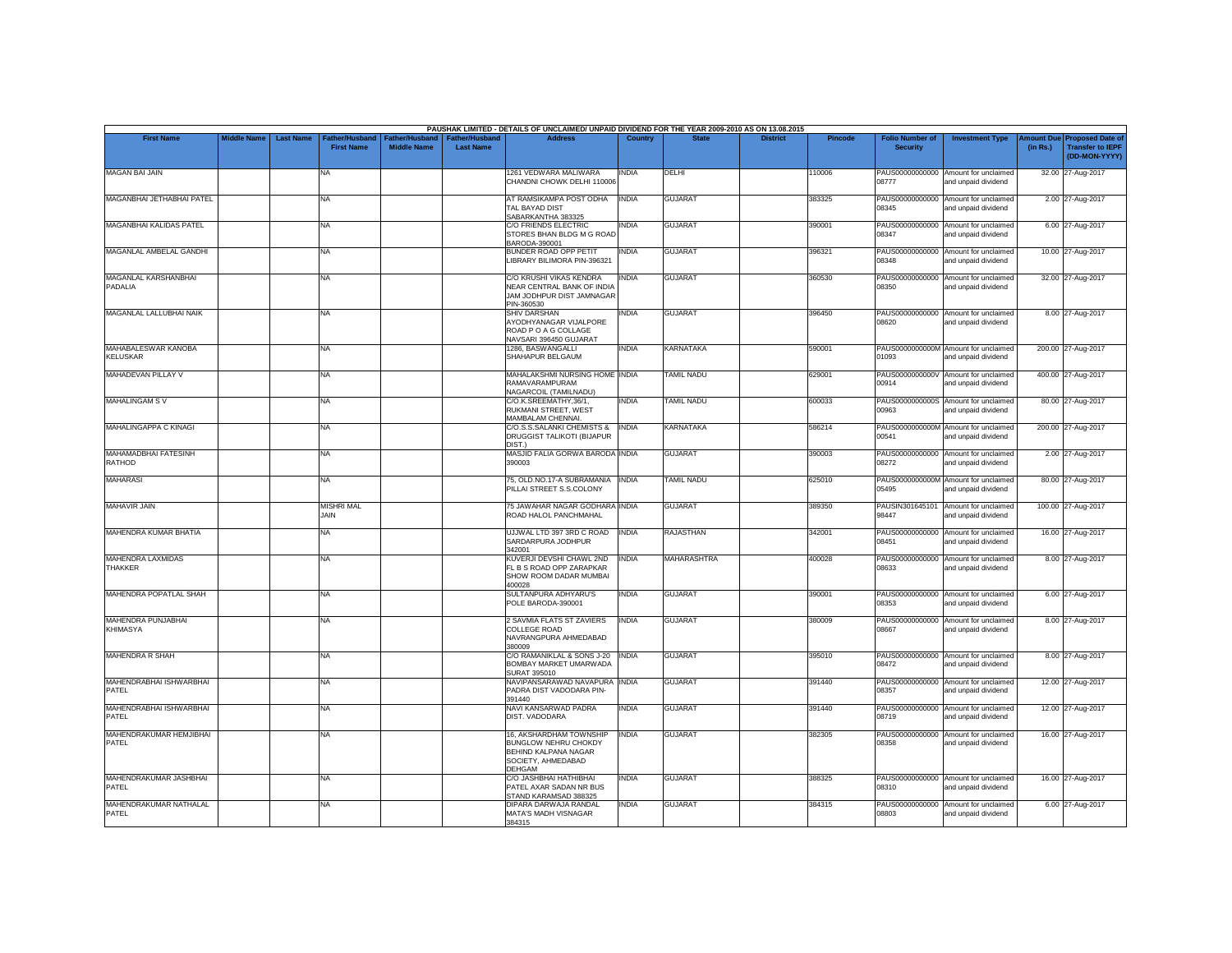|                                        |                    |                                                         |                                      |                                           | PAUSHAK LIMITED - DETAILS OF UNCLAIMED/ UNPAID DIVIDEND FOR THE YEAR 2009-2010 AS ON 13.08.2015                                        |                |                      |                 |                |                                           |                                                             |          |                                                                        |
|----------------------------------------|--------------------|---------------------------------------------------------|--------------------------------------|-------------------------------------------|----------------------------------------------------------------------------------------------------------------------------------------|----------------|----------------------|-----------------|----------------|-------------------------------------------|-------------------------------------------------------------|----------|------------------------------------------------------------------------|
| <b>First Name</b>                      | <b>Middle Name</b> | <b>Last Name</b><br>Father/Husband<br><b>First Name</b> | Father/Husband<br><b>Middle Name</b> | <b>Father/Husband</b><br><b>Last Name</b> | <b>Address</b>                                                                                                                         | <b>Country</b> | <b>State</b>         | <b>District</b> | <b>Pincode</b> | <b>Folio Number of</b><br><b>Security</b> | <b>Investment Type</b>                                      | (in Rs.) | mount Due Proposed Date of<br><b>Transfer to IEPF</b><br>(DD-MON-YYYY) |
| MAHENDRAKUMAR SHIVABHAI<br>PATEL       |                    | NA                                                      |                                      |                                           | BACK GATE 52 VITTHAL NAGAR INDIA<br>KARELI BAUGHVADODARA                                                                               |                | <b>GUJARAT</b>       |                 | 390018         | PAUS00000000000<br>08724                  | Amount for unclaimed<br>and unpaid dividend                 |          | 82.00 27-Aug-2017                                                      |
| <b>MAHESH CHAND GUPTA</b>              |                    | <b>NA</b>                                               |                                      |                                           | 70 GANDHI GANJ HAPUR DIST<br>GHAZIABAD 245101                                                                                          | <b>INDIA</b>   | <b>UTTAR PRADESH</b> |                 | 245101         | 08562                                     | PAUS00000000000 Amount for unclaimed<br>and unpaid dividend |          | 8.00 27-Aug-2017                                                       |
| MAHESH CHAND JAIN                      |                    | <b>NA</b>                                               |                                      |                                           | C/O DR M C JAIN 64 JAIN<br>MANDIR ABUPURA MUZAFFAR<br>NAGAR-251001                                                                     | INDIA          | <b>UTTAR PRADESH</b> |                 | 251001         | PAUS00000000000<br>08651                  | Amount for unclaimed<br>and unpaid dividend                 |          | 16.00 27-Aug-2017                                                      |
| <b>MAHESH CHANDER RATRA</b>            |                    | <b>NA</b>                                               |                                      |                                           | 680, THIRD BLOCK, SIXTH MAIN INDIA<br>ROAD, VIDYARANYAPURA(BEL).<br><b>BANGALORE</b>                                                   |                | <b>KARNATAKA</b>     |                 | 560097         | 01286                                     | PAUS0000000000M Amount for unclaimed<br>and unpaid dividend |          | 200.00 27-Aug-2017                                                     |
| MAHESH H MARU                          |                    | <b>NA</b>                                               |                                      |                                           | FAITH BHOMESHWAR WADI-1<br>JAMNAGAR ROAD RAJKOT<br>360006                                                                              | <b>INDIA</b>   | <b>GUJARAT</b>       |                 | 360006         | <b>CR691</b>                              | PAUS00000000000 Amount for unclaimed<br>and unpaid dividend |          | 24.00 27-Aug-2017                                                      |
| <b>MAHESH KUMAR MULL</b>               |                    | <b>NA</b>                                               |                                      |                                           | FLAT NO 301 6, JAN KALYAN<br>NAGAR SAMRAT - BUILDING<br>MARVE ROAD MALAD WEST<br>MUMBAI 4-00095 -                                      | <b>INDIA</b>   | <b>MAHARASHTRA</b>   |                 | 400095         | 08846                                     | PAUS00000000000 Amount for unclaimed<br>and unpaid dividend |          | 16.00 27-Aug-2017                                                      |
| MAHESH M PATEL                         |                    | <b>NA</b>                                               |                                      |                                           | BLOCK NO 109/1 CH-TYPE<br>PETROCHEMICAL TOWNSHIP<br>GANDHINAGAR 382021                                                                 | <b>INDIA</b>   | <b>GUJARAT</b>       |                 | 382021         | 08762                                     | PAUS00000000000 Amount for unclaimed<br>and unpaid dividend |          | 32.00 27-Aug-2017                                                      |
| <b>MAHESH MANUBHAI PATEL</b>           |                    | <b>NA</b>                                               |                                      |                                           | 9/1/B SHREEJIBAG SOCIETY<br>B/H NAVRANGPUR- A POLICE<br>STATION NAVRANGPURA<br>AHMEDABAD - 380009 -                                    | <b>INDIA</b>   | <b>GUJARAT</b>       |                 | 380009         | PAUS00000000000<br>08780                  | Amount for unclaimed<br>and unpaid dividend                 |          | 66.00 27-Aug-2017                                                      |
| <b>MAHESH SITARAM</b><br>AMBEGAONKER   |                    | <b>NA</b>                                               |                                      |                                           | 6/107 NEO SHASTRI NAGAR<br>SOCIETY MULUND WEST<br><b>MUMBAI-400082</b>                                                                 | <b>INDIA</b>   | <b>MAHARASHTRA</b>   |                 | 400082         | 08467                                     | PAUS00000000000 Amount for unclaimed<br>and unpaid dividend |          | 6.00 27-Aug-2017                                                       |
| MAHESHBABU MAHADEO<br><b>GHODKE</b>    |                    | <b>NA</b>                                               |                                      |                                           | "SARASWATI" KALUPURA<br>BRAHMIN FALIA NAVA BAZAR<br>BARODA-390006                                                                      | INDIA          | <b>GUJARAT</b>       |                 | 390006         | 08359                                     | PAUS00000000000 Amount for unclaimed<br>and unpaid dividend |          | 2.00 27-Aug-2017                                                       |
| MAHESHBHAI MOHANBHAI<br>PATEL          |                    | <b>NA</b>                                               |                                      |                                           | "DHANLAXMI", BUNGLOW, OPP<br>A P C VIDHYANAGR ROAD.<br>ANAND, GUJARAT.                                                                 | <b>INDIA</b>   | <b>GUJARAT</b>       |                 | 388120         | 08278                                     | PAUS00000000000 Amount for unclaimed<br>and unpaid dividend |          | 2.00 27-Aug-2017                                                       |
| MAHESHBHAI NARSINHBHAI<br>PATEL        |                    | <b>NARSINHBHAI</b><br><b>MATHURBHAI</b><br>PATEL        |                                      |                                           | AT & POST-CHAKLAD TA-AMOD INDIA<br>DIST-BHARUCHCHAKLAD                                                                                 |                | <b>GUJARAT</b>       |                 | 392110         | 12005                                     | PAUS13016700001 Amount for unclaimed<br>and unpaid dividend |          | 20.00 27-Aug-2017                                                      |
| MAHESHCHANDRA OCHHAVLAL<br><b>VYAS</b> |                    | <b>NA</b>                                               |                                      |                                           | <b>B-57 ALEMBIC COLONY</b><br><b>BARODA 390003</b>                                                                                     | INDIA          | <b>GUJARAT</b>       |                 | 390003         | PAUS00000000000<br>08257                  | Amount for unclaimed<br>and unpaid dividend                 |          | 2.00 27-Aug-2017                                                       |
| MAHESHCHANDRA SANJULAL<br>PANDYA       |                    | NA                                                      |                                      |                                           | SALATWADA GOVT COLONY<br>BLOCK NO D/31 BARODA-<br>100023                                                                               | <b>INDIA</b>   | <b>GUJARAT</b>       |                 | 390001         | 08362                                     | PAUS00000000000 Amount for unclaimed<br>and unpaid dividend |          | 6.00 27-Aug-2017                                                       |
| MAHESHWAR TRIMBAK KHARE                |                    | <b>NA</b>                                               |                                      |                                           | KHARE BUNGLOW VRINDAVAN INDIA<br>SOCIETY NAVI PETH PUNE<br>411030                                                                      |                | <b>MAHARASHTRA</b>   |                 | 411030         | 08313                                     | PAUS00000000000 Amount for unclaimed<br>and unpaid dividend |          | 16.00 27-Aug-2017                                                      |
| MAHIJIBHAI JETHABHAI PATEL             |                    | <b>NA</b>                                               |                                      |                                           | 34/1 SADHANANAGAR<br>KARELIBAG BARODA 390001                                                                                           | <b>INDIA</b>   | <b>GUJARAT</b>       |                 | 390001         | 08248                                     | PAUS00000000000 Amount for unclaimed<br>and unpaid dividend |          | 12.00 27-Aug-2017                                                      |
| <b>MAHMAD SHAFI A VOHRA</b>            |                    | <b>NA</b>                                               |                                      |                                           | C/O A R VOHRA NR SOMNATH<br>SOAP WORKS P O UMRETH-<br>388220                                                                           | <b>INDIA</b>   | <b>GUJARAT</b>       |                 | 388220         | PAUS00000000000<br>08452                  | Amount for unclaimed<br>and unpaid dividend                 |          | 16.00 27-Aug-2017                                                      |
| <b>MAIMUNA KHATOON</b>                 |                    | NA                                                      |                                      |                                           | 3137 SECTOR P-3 VASANT<br>KUNJ NEW DELHI 110030                                                                                        | <b>INDIA</b>   | DELHI                |                 | 110030         | 08652                                     | PAUS00000000000 Amount for unclaimed<br>and unpaid dividend |          | 8.00 27-Aug-2017                                                       |
| MAJOR R D SINGH                        |                    | <b>NA</b>                                               |                                      |                                           | <b>HEAD QUARTERS CME</b><br>COLLEGE OF MILITARY<br>ENGINEERING CME P O PUNE<br>411031                                                  | <b>INDIA</b>   | <b>MAHARASHTRA</b>   |                 | 411031         | 08522                                     | PAUS00000000000 Amount for unclaimed<br>and unpaid dividend |          | 8.00 27-Aug-2017                                                       |
| <b>MAJOR SATYAPAL SAIGAL</b>           |                    | <b>NA</b>                                               |                                      |                                           | A-46/1 NARAINA VIHAR NEW<br>DELHI-110028                                                                                               | <b>INDIA</b>   | DELHI                |                 | 110028         | 08656                                     | PAUS00000000000 Amount for unclaimed<br>and unpaid dividend |          | 8.00 27-Aug-2017                                                       |
| MAKAM RAMANJANEYULU                    |                    | <b>NA</b>                                               |                                      |                                           | M/S.KINGS & CO., SIVALAYAM<br>STREET, PRODDATUR<br>(CUDDAPAH DIST.)                                                                    | <b>INDIA</b>   | ANDHRA PRADESH       |                 | 516360         | 00157                                     | PAUS0000000000M Amount for unclaimed<br>and unpaid dividend |          | 200.00 27-Aug-2017                                                     |
| MALA ARVIND KOTWALA                    |                    | <b>NA</b>                                               |                                      |                                           | 11/12 DAULAT SOCIETY NR<br>JTKARSH VIDYALA- YA NR<br><b>JTKARSH VIDYALAYA</b><br>GADAPURA LIONS - HALL RD<br>RACE COURSE BARODA 390007 | <b>INDIA</b>   | <b>GUJARAT</b>       |                 | 390007         | 08363                                     | PAUS00000000000 Amount for unclaimed<br>and unpaid dividend |          | 16.00 27-Aug-2017                                                      |
| MALANGBHAI GABUBHAI<br><b>DUDHWALA</b> |                    | NA                                                      |                                      |                                           | FATEHPURA BARODA-390006                                                                                                                | <b>INDIA</b>   | <b>GUJARAT</b>       |                 | 390006         | 08455                                     | PAUS00000000000 Amount for unclaimed<br>and unpaid dividend |          | 16.00 27-Aug-2017                                                      |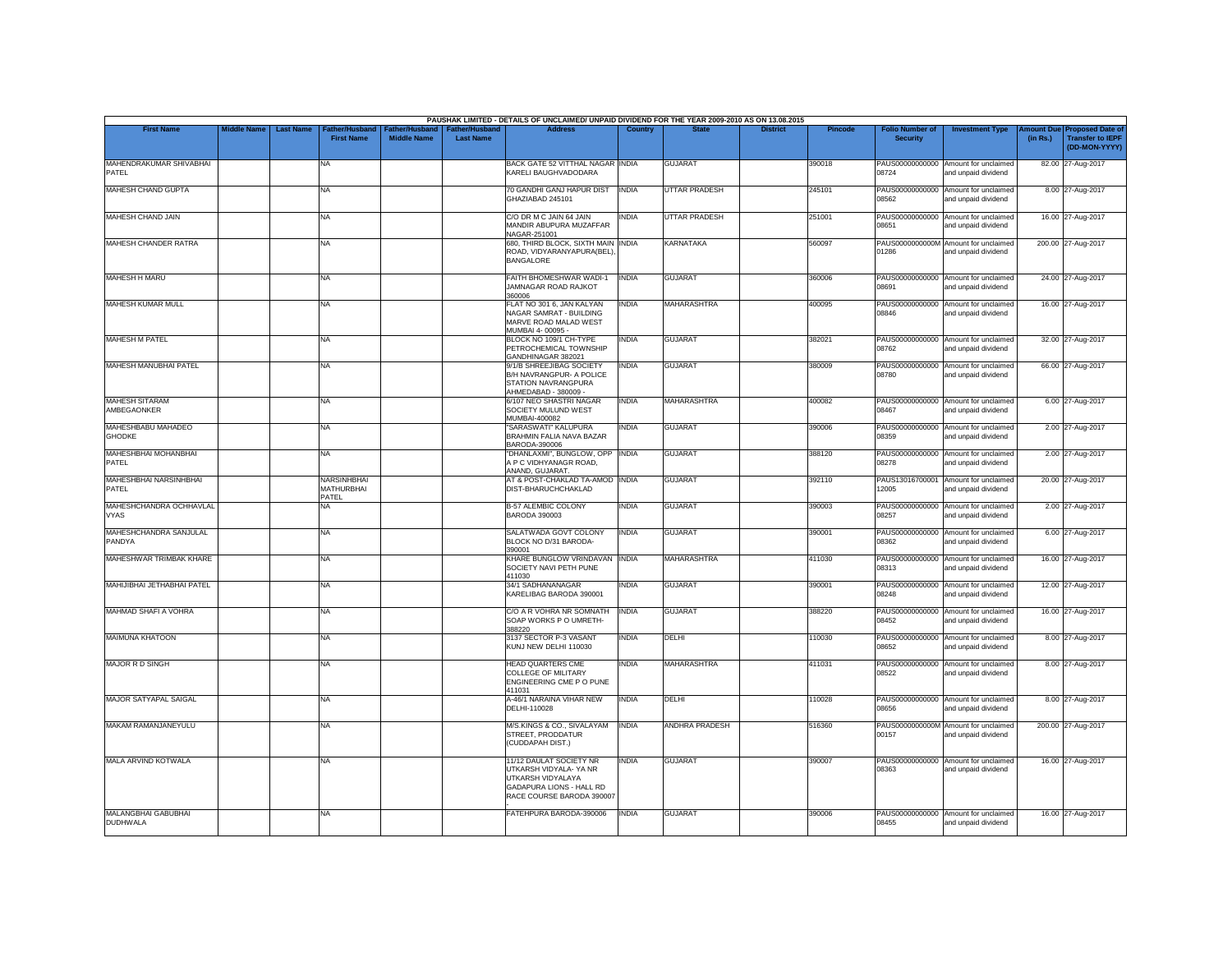|                                      |                    |                                                        |                                      |                                           | PAUSHAK LIMITED - DETAILS OF UNCLAIMED/ UNPAID DIVIDEND FOR THE YEAR 2009-2010 AS ON 13.08.2015 |              |                       |                 |                |                                           |                                                             |                       |                                                                     |
|--------------------------------------|--------------------|--------------------------------------------------------|--------------------------------------|-------------------------------------------|-------------------------------------------------------------------------------------------------|--------------|-----------------------|-----------------|----------------|-------------------------------------------|-------------------------------------------------------------|-----------------------|---------------------------------------------------------------------|
| <b>First Name</b>                    | <b>Middle Name</b> | <b>Last Name</b><br>ather/Husband<br><b>First Name</b> | Father/Husband<br><b>Middle Name</b> | <b>Father/Husband</b><br><b>Last Name</b> | <b>Address</b>                                                                                  | Country      | <b>State</b>          | <b>District</b> | <b>Pincode</b> | <b>Folio Number of</b><br><b>Security</b> | <b>Investment Type</b>                                      | mount Due<br>(in Rs.) | <b>Proposed Date of</b><br><b>Transfer to IEPF</b><br>(DD-MON-YYYY) |
| MALLAIAH SETTY NAGELLA               |                    | NA                                                     |                                      |                                           | S/O N SUBBARAYUDU SEETY<br>VELUGODU DIST KURNOOL<br>518533                                      | <b>INDIA</b> | <b>ANDHRA PRADESH</b> |                 | 518533         | 08506                                     | PAUS00000000000 Amount for unclaimed<br>and unpaid dividend |                       | 8.00 27-Aug-2017                                                    |
| <b>MALTHI RAMASWAMY</b>              |                    | <b>NA</b>                                              |                                      |                                           | F-31 MAKER KUNDAN GARDEN INDIA<br>JUHU ROAD SANTACRUZ WEST<br><b>MUMBAI 400049</b>              |              | <b>MAHARASHTRA</b>    |                 | 400049         | 08783                                     | PAUS00000000000 Amount for unclaimed<br>and unpaid dividend |                       | 32.00 27-Aug-2017                                                   |
| MALTI ARVIND VAGHELA                 |                    | <b>NA</b>                                              |                                      |                                           | "MOHIT" 8, VAISHALI NAGAR<br><b>RAJKOT 360001</b>                                               | <b>INDIA</b> | <b>GUJARAT</b>        |                 | 360001         | 08791                                     | PAUS00000000000 Amount for unclaimed<br>and unpaid dividend |                       | 8.00 27-Aug-2017                                                    |
| <b>MALTI ASHWIN R PARIKH</b>         |                    | <b>NA</b>                                              |                                      |                                           | PARIKH SADAN POOLBARI<br>NAKA SALATWADA VADODARA-<br>390001                                     | <b>INDIA</b> | <b>GUJARAT</b>        |                 | 390001         | 08314                                     | PAUS00000000000 Amount for unclaimed<br>and unpaid dividend |                       | 6.00 27-Aug-2017                                                    |
| <b>MALTI HARWANI</b>                 |                    | <b>NA</b>                                              |                                      |                                           | MALTI HARWANI PLOT NO 3<br>GURU NANAK COLONY AJMER<br>305001                                    | <b>INDIA</b> | <b>RAJASTHAN</b>      |                 | 305001         | 08806                                     | PAUS00000000000 Amount for unclaimed<br>and unpaid dividend |                       | 16.00 27-Aug-2017                                                   |
| <b>MALTI JAIN</b>                    |                    | <b>NA</b>                                              |                                      |                                           | E-38 G T B NAGAR ALLAHABAD INDIA<br>211016                                                      |              | <b>UTTAR PRADESH</b>  |                 | 211016         | PAUS00000000000<br>08697                  | Amount for unclaimed<br>and unpaid dividend                 |                       | 32.00 27-Aug-2017                                                   |
| <b>MALTI VAJPEYI</b>                 |                    | <b>NA</b>                                              |                                      |                                           | 10 BAKERY ROAD HASTINGS<br>CALCUTTA 700022                                                      | <b>INDIA</b> | <b>WEST BENGAL</b>    |                 | 700022         | 08747                                     | PAUS00000000000 Amount for unclaimed<br>and unpaid dividend |                       | 16.00 27-Aug-2017                                                   |
| <b>MALTI VAJPEYI</b>                 |                    | <b>NA</b>                                              |                                      |                                           | 10 BAKERY ROAD HASTINGS<br>CALCUTTA 700022                                                      | <b>INDIA</b> | <b>WEST BENGAL</b>    |                 | 700022         | PAUS00000000000<br>08637                  | Amount for unclaimed<br>and unpaid dividend                 |                       | 16.00 27-Aug-2017                                                   |
| <b>MAMATHA RAO</b>                   |                    | <b>NA</b>                                              |                                      |                                           | K-24 12TH CROSS I BLOCK<br>RAJAJINAGAR BANGALORE-<br>560010                                     | <b>INDIA</b> | <b>KARNATAKA</b>      |                 | 560010         | 08436                                     | PAUS00000000000 Amount for unclaimed<br>and unpaid dividend |                       | 32.00 27-Aug-2017                                                   |
| <b>MAMATHA T</b>                     |                    | <b>NA</b>                                              |                                      |                                           | 41. NALA ROAD NEAR ANITHA<br>SOUND<br>SYSTEMS, CONTONMENT<br><b>BANGALORE</b>                   | <b>INDIA</b> | <b>KARNATAKA</b>      |                 | 560042         | 05516                                     | PAUS0000000000M Amount for unclaimed<br>and unpaid dividend |                       | 200.00 27-Aug-2017                                                  |
| <b>MAMTA RANI</b>                    |                    | <b>NA</b>                                              |                                      |                                           | 95 SFS RAJOURI APARTMENTS INDIA<br>OPP GOVT OF INDIA PRESS<br>NEW DELHI 110064                  |              | DELHI                 |                 | 110064         | 08689                                     | PAUS00000000000 Amount for unclaimed<br>and unpaid dividend |                       | 8.00 27-Aug-2017                                                    |
| MAN MOHAN OBEROI                     |                    | <b>NA</b>                                              |                                      |                                           | 8/6 PUNJABI BAGH EAST<br>AVENUE NEW DELHI-110026                                                | <b>INDIA</b> | DELHI                 |                 | 110026         | 08576                                     | PAUS00000000000 Amount for unclaimed<br>and unpaid dividend |                       | 8.00 27-Aug-2017                                                    |
| <b>MAN MOHAN SURI</b>                |                    | <b>NA</b>                                              |                                      |                                           | 14 A/74 W E A KAROLBAGH<br><b>NEW DELHI-110005</b>                                              | <b>INDIA</b> | DELHI                 |                 | 110005         | PAUS00000000000<br>08572                  | Amount for unclaimed<br>and unpaid dividend                 |                       | 16.00 27-Aug-2017                                                   |
| <b>MAN MOHAN SYAL</b>                |                    | <b>NA</b>                                              |                                      |                                           | <b>D/21 TEXTILA SOCIETY</b><br>PRABHADEVI MUMBAI-400004                                         | <b>INDIA</b> | MAHARASHTRA           |                 | 400004         | 08720                                     | PAUS00000000000 Amount for unclaimed<br>and unpaid dividend |                       | 8.00 27-Aug-2017                                                    |
| MANAB BHATTACHARYA                   |                    | <b>NA</b>                                              |                                      |                                           | 14 ISHAVASHYAM BUNGLOWS<br>OPP LOVEKUSH SOCIETY 132<br>FT RING ROAD, SATELLITE<br>AHMEDABAD     | <b>INDIA</b> | <b>GUJARAT</b>        |                 | 380015         | 04577                                     | PAUS0000000000M Amount for unclaimed<br>and unpaid dividend |                       | 200.00 27-Aug-2017                                                  |
| MANAHARBHAI A PATEL                  |                    | <b>NA</b>                                              |                                      |                                           | AT & PO VANSOLI MANDIR<br>FALIYA TA MAHEMDABAD DIST<br>KHEDA GUJARAT                            | INDIA        | <b>GUJARAT</b>        |                 | 387411         | 08860                                     | PAUS00000000000 Amount for unclaimed<br>and unpaid dividend |                       | 32.00 27-Aug-2017                                                   |
| MANAKLAL KHANDELWAL                  |                    | <b>NA</b>                                              |                                      |                                           | 73 WARDEN ROAD MUMBAI<br>400026                                                                 | <b>INDIA</b> | <b>MAHARASHTRA</b>    |                 | 400026         | 08881                                     | PAUS00000000000 Amount for unclaimed<br>and unpaid dividend |                       | 16.00 27-Aug-2017                                                   |
| MANCHELLA VENKATA<br><b>SUBBARAO</b> |                    | <b>NA</b>                                              |                                      |                                           | DOOR NO 26-28-37<br>JAMMICHETTU STREET A T<br>AGRAHARAM GUNTUR 522004                           | <b>INDIA</b> | <b>ANDHRA PRADESH</b> |                 | 522004         | 08439                                     | PAUS00000000000 Amount for unclaimed<br>and unpaid dividend |                       | 32.00 27-Aug-2017                                                   |
| MANDATA V JOSHI                      |                    | <b>NA</b>                                              |                                      |                                           | "LAXMI SUDAN" EXTENSION<br><b>BAGALKOT BIJAPUR DT</b>                                           | <b>INDIA</b> | <b>KARNATAKA</b>      |                 | 587101         | 01506                                     | PAUS0000000000M Amount for unclaimed<br>and unpaid dividend |                       | 400.00 27-Aug-2017                                                  |
| MANGALA A MAHAMBARE                  |                    | ANAND<br>MAHAMBARE                                     |                                      |                                           | B-6, SAI MANDIR S.V. ROAD<br><b>DAHISAR EASTMUMBAI</b>                                          | <b>INDIA</b> | <b>MAHARASHTRA</b>    |                 | 400068         | PAUS00000000000<br>13109                  | Amount for unclaimed<br>and unpaid dividend                 |                       | 8.00 27-Aug-2017                                                    |
| MANGALA A MAHAMBARE                  |                    | <b>NA</b>                                              |                                      |                                           | <b>B-6 SAI MANDIR S V ROAD</b><br>DAHISAR EAST MUMBAI 400068                                    | <b>INDIA</b> | <b>MAHARASHTRA</b>    |                 | 400068         | 08833                                     | PAUS00000000000 Amount for unclaimed<br>and unpaid dividend |                       | 8.00 27-Aug-2017                                                    |
| MANGALA AMBALAL PUROHIT              |                    | <b>NA</b>                                              |                                      |                                           | 1858 DHANTURA POLE POST<br>OFFICE BLDG DARIAPUR<br>AHMEDABAD-380001                             | <b>INDIA</b> | <b>GUJARAT</b>        |                 | 380001         | 08238                                     | PAUS00000000000 Amount for unclaimed<br>and unpaid dividend |                       | 2.00 27-Aug-2017                                                    |
| MANGALBHAI FULABHAI PATEL            |                    | <b>NA</b>                                              |                                      |                                           | HARIKRIPA NIVAS BARODA PIN- INDIA<br>391740                                                     |              | <b>GUJARAT</b>        |                 | 391740         | 08364                                     | PAUS00000000000 Amount for unclaimed<br>and unpaid dividend |                       | 6.00 27-Aug-2017                                                    |
| MANGALBHAI NARANBHAI<br>PATEL        |                    | NA                                                     |                                      |                                           | RADODARA TAL- BAYAD DIST<br>SABARKANTHA PIN 383325                                              | <b>INDIA</b> | <b>GUJARAT</b>        |                 | 383325         | PAUS00000000000<br>08265                  | Amount for unclaimed<br>and unpaid dividend                 |                       | 16.00 27-Aug-2017                                                   |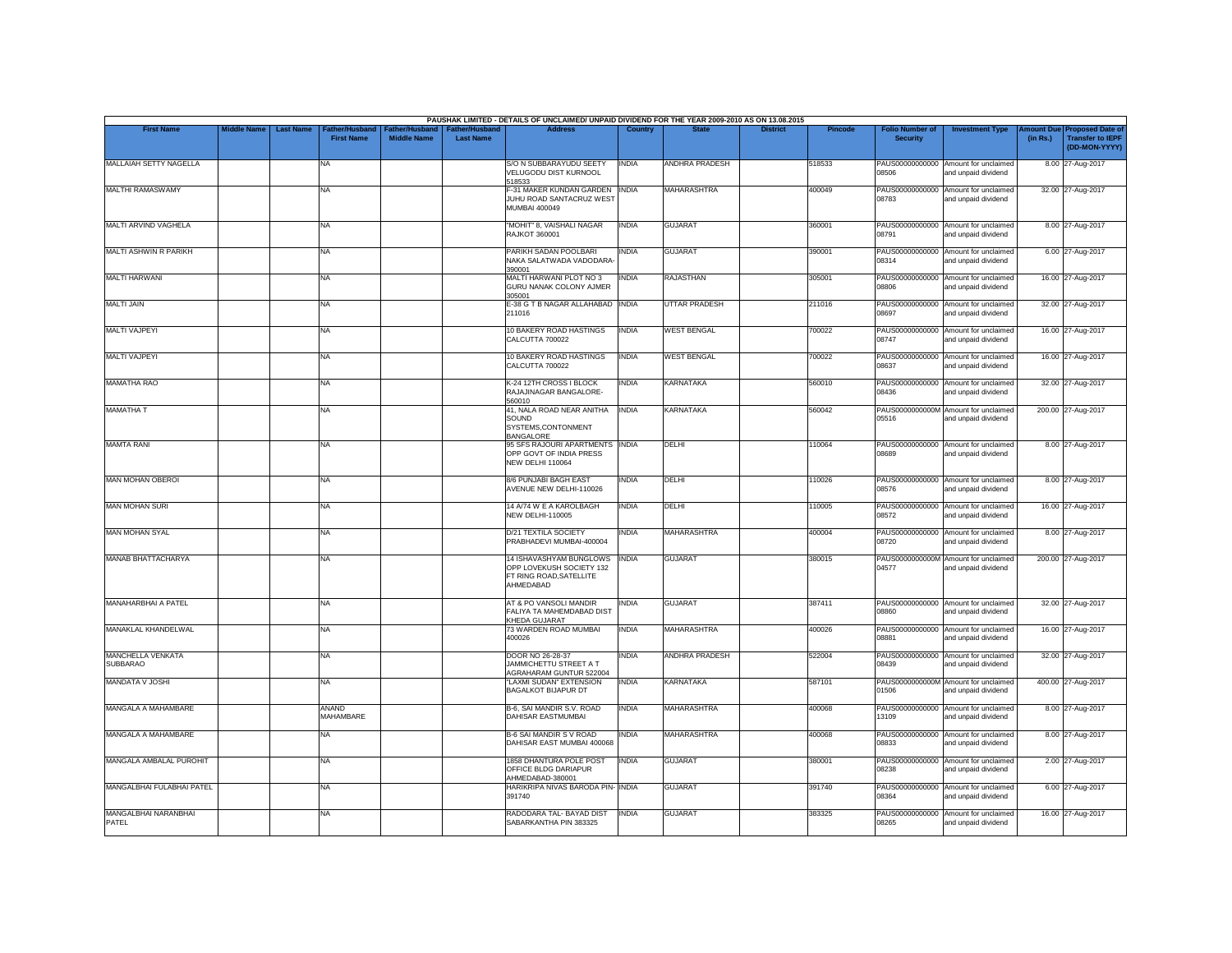| <b>First Name</b>                     | <b>Middle Name</b> | <b>Last Name</b> | Father/Husband        | Father/Husband     | <b>Father/Husband</b> | PAUSHAK LIMITED - DETAILS OF UNCLAIMED/ UNPAID DIVIDEND FOR THE YEAR 2009-2010 AS ON 13.08.2015<br><b>Address</b> | Country      |                       | <b>District</b> | <b>Pincode</b> | <b>Folio Number of</b>   | <b>Investment Type</b>                                      | mount Due | <b>Proposed Date of</b>                  |
|---------------------------------------|--------------------|------------------|-----------------------|--------------------|-----------------------|-------------------------------------------------------------------------------------------------------------------|--------------|-----------------------|-----------------|----------------|--------------------------|-------------------------------------------------------------|-----------|------------------------------------------|
|                                       |                    |                  | <b>First Name</b>     | <b>Middle Name</b> | <b>Last Name</b>      |                                                                                                                   |              |                       |                 |                | <b>Security</b>          |                                                             | (in Rs.)  | <b>Transfer to IEPF</b><br>(DD-MON-YYYY) |
| <b>MANGAT KANNAN NAIR</b>             |                    |                  | NA                    |                    |                       | MANGAT HOUSE P.O. CHOKLI<br><b>KERALA</b>                                                                         | <b>INDIA</b> | <b>KERALA</b>         |                 | 670672         | 00981                    | PAUS0000000000M Amount for unclaimed<br>and unpaid dividend |           | 40.00 27-Aug-2017                        |
| MANGLABEN KANUBHAI DALAL              |                    |                  | NA                    |                    |                       | SHRIJI NIVAS SHANTINIVAS<br>SOCIETY GODHRA DIST PMS<br>PIN-389001                                                 | <b>INDIA</b> | <b>GUJARAT</b>        |                 | 389001         | PAUS00000000000<br>08317 | Amount for unclaimed<br>and unpaid dividend                 |           | 6.00 27-Aug-2017                         |
| MANGUBEN K SHAH                       |                    |                  | NA                    |                    |                       | TALATI BLDG RAMNAGAR<br>SABARMATI AHMEDABAD-<br>380005                                                            | <b>INDIA</b> | <b>GUJARAT</b>        |                 | 380005         | 08716                    | PAUS00000000000 Amount for unclaimed<br>and unpaid dividend |           | 8.00 27-Aug-2017                         |
| MANHARBHAI BANSIBHAI PATEL            |                    |                  | NA                    |                    |                       | <b>SAKAR MANSION SHAHPUR</b><br>MILL COMPOUND AHMEDABAD-<br>380001                                                | <b>INDIA</b> | <b>GUJARAT</b>        |                 | 380001         | 08471                    | PAUS00000000000 Amount for unclaimed<br>and unpaid dividend |           | 8.00 27-Aug-2017                         |
| MANHARBHAI D PATEL                    |                    |                  | <b>NA</b>             |                    |                       | 6B ABHAY NAGAR SOCIETY NO INDIA<br>2 GORWA BARODA 390016                                                          |              | <b>GUJARAT</b>        |                 | 390016         | 08775                    | PAUS00000000000 Amount for unclaimed<br>and unpaid dividend |           | 32.00 27-Aug-2017                        |
| MANHARBHAI RANCHHODBHAI<br>PATEL      |                    |                  | NA                    |                    |                       | AT & PO MANGROL TA NANDOD INDIA<br>DIST BROACH PIN-362225                                                         |              | <b>GUJARAT</b>        |                 | 362225         | 08365                    | PAUS00000000000 Amount for unclaimed<br>and unpaid dividend |           | 10.00 27-Aug-2017                        |
| MANHARLAL GIRDHARLAL<br><b>DOSHIT</b> |                    |                  | NA                    |                    |                       | C/O M G DOSHIT & CO 35<br><b>EMBASSY MARKET</b><br>NAVRANGPURA AHMEDABAD-<br>380009                               | <b>INDIA</b> | <b>GUJARAT</b>        |                 | 380009         | PAUS00000000000<br>08469 | Amount for unclaimed<br>and unpaid dividend                 |           | 16.00 27-Aug-2017                        |
| MANHARLAL KESHAVLAL<br>SWAMI          |                    |                  | NA                    |                    |                       | SWAMI COMPOUND AT & PO<br><b>BODELI DIST BARODA PIN-</b><br>391135                                                | <b>INDIA</b> | <b>GUJARAT</b>        |                 | 391135         | 08366                    | PAUS00000000000 Amount for unclaimed<br>and unpaid dividend |           | 50.00 27-Aug-2017                        |
| MANHARLAL MANILAL                     |                    |                  | NA                    |                    |                       | C/O MONEY VINIMAY CORP<br>DHOLI KUI PETLAD VIA ANAND<br>DIST KAIRA PIN-388450                                     | <b>INDIA</b> | <b>GUJARAT</b>        |                 | 388450         | 08319                    | PAUS00000000000 Amount for unclaimed<br>and unpaid dividend |           | 4.00 27-Aug-2017                         |
| MANHARLAL SHAMJIBHAI<br>PATEL         |                    |                  | SHAMJIBHAI K<br>PATEL |                    |                       | 704 NEELGAGAN APP CO OP<br>HOUSING SOCIETY PATEL MILL<br>COMPOUND AMBAWADI<br><b>KESHOD</b>                       | <b>INDIA</b> | <b>GUJARAT</b>        |                 | 362220         | 29215                    | PAUSIN301039244 Amount for unclaimed<br>and unpaid dividend |           | 16.00 27-Aug-2017                        |
| <b>MANI BHARUCHA</b>                  |                    |                  | NA                    |                    |                       | <b>BHARUCHA BLDG SALAPOSE</b><br>ROAD AHMEDABAD-380001                                                            | <b>INDIA</b> | <b>GUJARAT</b>        |                 | 380001         | 08704                    | PAUS00000000000 Amount for unclaimed<br>and unpaid dividend |           | 8.00 27-Aug-2017                         |
| MANI RAMAKRISHNAN                     |                    |                  | NA                    |                    |                       | A/8 NALANDA ANUSHAKTI<br>NAGAR P O MUMBAI 400094                                                                  | <b>INDIA</b> | <b>MAHARASHTRA</b>    |                 | 400094         | 08496                    | PAUS00000000000 Amount for unclaimed<br>and unpaid dividend |           | 8.00 27-Aug-2017                         |
| MANIBEN CHHAGANBHAI PATEL             |                    |                  | NA                    |                    |                       | C/O M C PATEL & CO STATION<br>ROAD BAJWA DIST BARODA<br>PIN 391310                                                | <b>INDIA</b> | <b>GUJARAT</b>        |                 | 391310         | 08237                    | PAUS00000000000 Amount for unclaimed<br>and unpaid dividend |           | 20.00 27-Aug-2017                        |
| MANIK CHANDRA GUPTA                   |                    |                  | NA                    |                    |                       | PURBACHAL HALISAHAR PO<br>NABANAGAR DIST 24 PGS (N)                                                               | <b>INDIA</b> | <b>WEST BENGAL</b>    |                 | 743136         | 02708                    | PAUS0000000000M Amount for unclaimed<br>and unpaid dividend |           | 200.00 27-Aug-2017                       |
| MANIK MADHAVE SHEVADE                 |                    |                  | NA                    |                    |                       | HOUSE NO 54 SIDDHESHWAR<br>GANDHIGRAM KANPUR 208007                                                               | <b>INDIA</b> | <b>UTTAR PRADESH</b>  |                 | 208007         | 08251                    | PAUS00000000000 Amount for unclaimed<br>and unpaid dividend |           | 10.00 27-Aug-2017                        |
| <b>MANIK PANSEY</b>                   |                    |                  | <b>NA</b>             |                    |                       | 1548 PREM MANDIR ROAD ADJ INDIA<br>HOME SCIENCE COLLEGE<br>NAPIER TOWN JABALPUR                                   |              | <b>MADHYA PRADESH</b> |                 | 482002         | 03274                    | PAUS0000000000M Amount for unclaimed<br>and unpaid dividend |           | 400.00 27-Aug-2017                       |
| <b>MANIKANT GUPTA</b>                 |                    |                  | NA                    |                    |                       | PACHKUIA HOSPITAL<br>PACHKUIA AGRA                                                                                | <b>INDIA</b> | <b>UTTAR PRADESH</b>  |                 | 282010         | 03957                    | PAUS0000000000M Amount for unclaimed<br>and unpaid dividend |           | 300.00 27-Aug-2017                       |
| MANILAL GOKALDAS PATEL                |                    |                  | NA                    |                    |                       | AT & POST ANTISAR TAL<br>KAPADVANJ KAPADWANJ DIST<br><b>KHEDA</b>                                                 | <b>INDIA</b> | <b>GUJARAT</b>        |                 | 387620         | 08369                    | PAUS00000000000 Amount for unclaimed<br>and unpaid dividend |           | 2.00 27-Aug-2017                         |
| MANILAL GOPALDAS PARMAR               |                    |                  | NA                    |                    |                       | NIRMALA COLONY NAVAYARD<br>OPP D CABIN BARODA-390002                                                              | <b>INDIA</b> | <b>GUJARAT</b>        |                 | 390002         | 08371                    | PAUS00000000000 Amount for unclaimed<br>and unpaid dividend |           | 16.00 27-Aug-2017                        |
| MANILAL GOPALDAS PARMAR               |                    |                  | NA.                   |                    |                       | NIRMALA COLONY NAVAYARD INDIA<br>OPP D CABIN BARODA-390002                                                        |              | <b>GUJARAT</b>        |                 | 390002         | 08370                    | PAUS00000000000 Amount for unclaimed<br>and unpaid dividend |           | 16.00 27-Aug-2017                        |
| MANILAL HARGOVANDAS<br>PATEL          |                    |                  | NA                    |                    |                       | <b>GUNDIKHAD MANARO</b><br><b>VISNAGAR-384315</b>                                                                 | <b>INDIA</b> | <b>GUJARAT</b>        |                 | 384315         | 08372                    | PAUS00000000000 Amount for unclaimed<br>and unpaid dividend |           | 16.00 27-Aug-2017                        |
| MANILAL LAXMANBHAI RATHOD             |                    |                  | NA                    |                    |                       | 25 MULJINAGAR COLONY<br>NIZAMPURA BARODA-390002                                                                   | <b>INDIA</b> | <b>GUJARAT</b>        |                 | 390002         | 08714                    | PAUS00000000000 Amount for unclaimed<br>and unpaid dividend |           | 16.00 27-Aug-2017                        |
| <b>MANILAL NATHALAL</b><br>CHAUDHARY  |                    |                  | <b>NA</b>             |                    |                       | AT BAKARPUR P O KUVASANA<br>TA VISNAGAR DIST MEHSANA<br>PIN-384315                                                | <b>INDIA</b> | <b>GUJARAT</b>        |                 | 384315         | 08373                    | PAUS00000000000 Amount for unclaimed<br>and unpaid dividend |           | 2.00 27-Aug-2017                         |
| <b>MANISH H THAKKER</b>               |                    |                  | NA                    |                    |                       | 1/3227 KRISHNA KUNJ NR<br>SMITA APT KAJI MAIDAN<br><b>GOPIPURA SURAT</b>                                          | <b>INDIA</b> | <b>GUJARAT</b>        |                 | 395001         | 04190                    | PAUS0000000000M Amount for unclaimed<br>and unpaid dividend |           | 200.00 27-Aug-2017                       |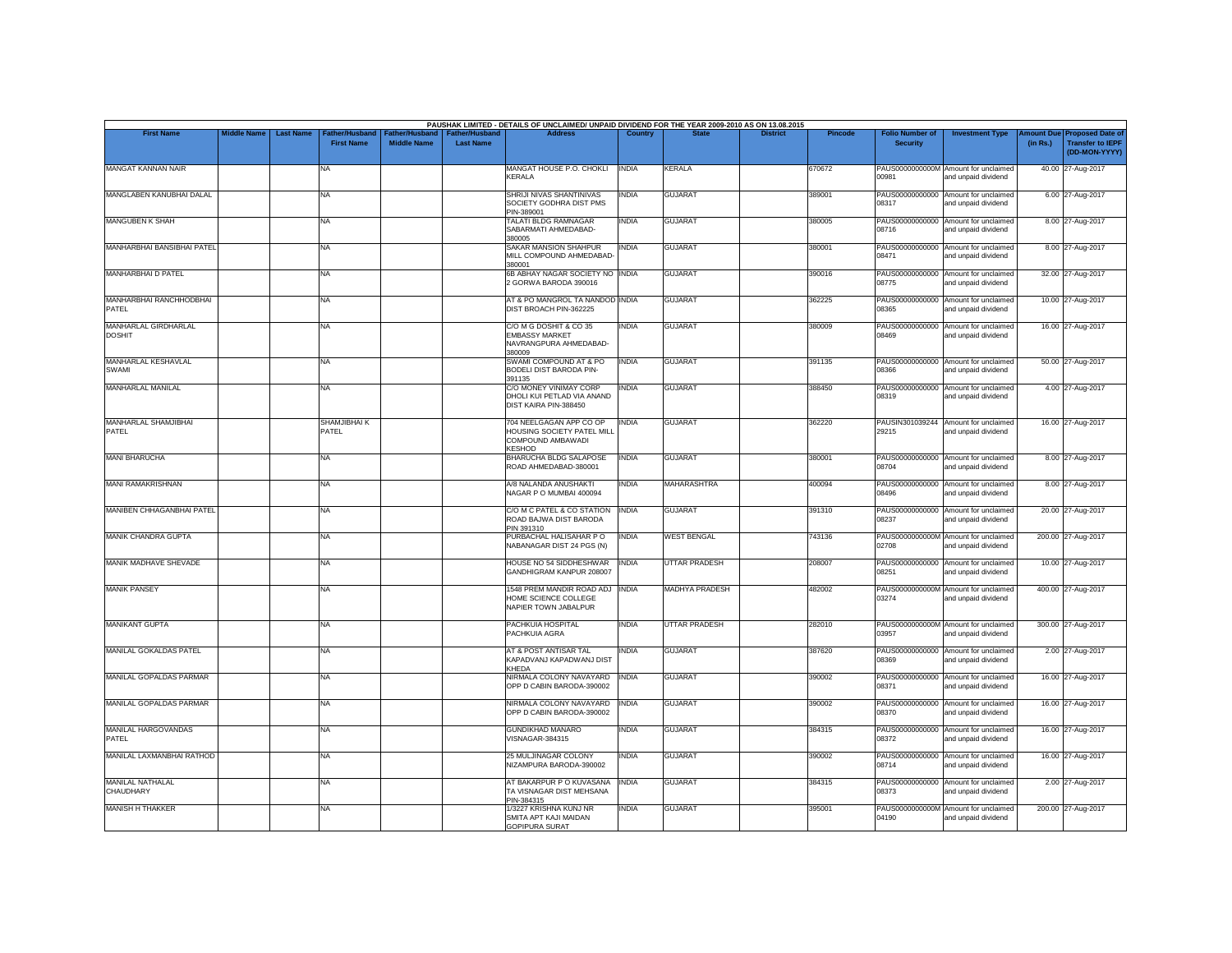|                                         |                    |                  |                                      |                                             |                                           | PAUSHAK LIMITED - DETAILS OF UNCLAIMED/ UNPAID DIVIDEND FOR THE YEAR 2009-2010 AS ON 13.08.2015 |              |                       |                 |         |                                           |                                                             |          |                                                                         |
|-----------------------------------------|--------------------|------------------|--------------------------------------|---------------------------------------------|-------------------------------------------|-------------------------------------------------------------------------------------------------|--------------|-----------------------|-----------------|---------|-------------------------------------------|-------------------------------------------------------------|----------|-------------------------------------------------------------------------|
| <b>First Name</b>                       | <b>Middle Name</b> | <b>Last Name</b> | Father/Husband<br><b>First Name</b>  | <b>Father/Husband</b><br><b>Middle Name</b> | <b>Father/Husband</b><br><b>Last Name</b> | <b>Address</b>                                                                                  | Country      | <b>State</b>          | <b>District</b> | Pincode | <b>Folio Number of</b><br><b>Security</b> | <b>Investment Type</b>                                      | (in Rs.) | Amount Due Proposed Date of<br><b>Transfer to IEPF</b><br>(DD-MON-YYYY) |
| MANISH JAYANTILAL KATIRA                |                    |                  | <b>NA</b>                            |                                             |                                           | MANAS MANDIR P.O B/H ARVI<br>NAKA WARDHA 442005                                                 | <b>INDIA</b> | <b>MAHARASHTRA</b>    |                 | 442005  | 90880                                     | PAUS00000000000 Amount for unclaimed<br>and unpaid dividend |          | 32.00 27-Aug-2017                                                       |
| <b>MANISHA OCHCHHAV DESAI</b>           |                    |                  | <b>NA</b>                            |                                             |                                           | TAMBOLIWADO SHRI GOPAL<br>KRUPA PO KADI DIST MEHSANA<br>382715                                  | <b>INDIA</b> | <b>GUJARAT</b>        |                 | 382715  | PAUS00000000000<br>08769                  | Amount for unclaimed<br>and unpaid dividend                 |          | 24.00 27-Aug-2017                                                       |
| MANJEET KAUR TEHALIA                    |                    |                  | NA                                   |                                             |                                           | C/O.DR.HARIPRAKASH SINGH<br>TEHALIA P.O.INDI BIJAPUR<br>DIST.                                   | <b>INDIA</b> | KARNATAKA             |                 | 586209  | 00857                                     | PAUS0000000000M Amount for unclaimed<br>and unpaid dividend |          | 200.00 27-Aug-2017                                                      |
| <b>MANJERI SUNDARAM</b><br>NARAYANASAMY |                    |                  | <b>NA</b>                            |                                             |                                           | FLAT D-6 ASHOKNAGAR 56TH<br>STREET CHENNAI-600083                                               | <b>INDIA</b> | <b>TAMIL NADU</b>     |                 | 600083  | PAUS00000000000<br>08645                  | Amount for unclaimed<br>and unpaid dividend                 |          | 8.00 27-Aug-2017                                                        |
| <b>MANJIT KAUR</b>                      |                    |                  | <b>NA</b>                            |                                             |                                           | 53/78 RAMJAS ROAD KAROL<br><b>BAGH N DELHI-110005</b>                                           | <b>INDIA</b> | DELHI                 |                 | 10005   | PAUS00000000000<br>08551                  | Amount for unclaimed<br>and unpaid dividend                 |          | 8.00 27-Aug-2017                                                        |
| <b>MANJU BALA</b>                       |                    |                  | NA                                   |                                             |                                           | 4872 BHOGAL ROAD<br>JANGPURA DELHI-110014                                                       | <b>INDIA</b> | <b>DELHI</b>          |                 | 10014   | 08571                                     | PAUS00000000000 Amount for unclaimed<br>and unpaid dividend |          | 12.00 27-Aug-2017                                                       |
| <b>MANJU GUPTA</b>                      |                    |                  | <b>NA</b>                            |                                             |                                           | 20 MAHARSHI DEBENDRA<br>ROAD III FLOOR ROOM NO 61<br>CALCUTTA-700007                            | <b>INDIA</b> | <b>WEST BENGAL</b>    |                 | 700007  | 08510                                     | PAUS00000000000 Amount for unclaimed<br>and unpaid dividend |          | 24.00 27-Aug-2017                                                       |
| <b>MANJU MOHTA</b>                      |                    |                  | NA                                   |                                             |                                           | KARUNAMOYEE HOUSING<br>ESTATE PHASE II FLAT NO E-<br>22/8 SALT LAKE CALCUTTA<br>700091          | INDIA        | <b>WEST BENGAL</b>    |                 | 700091  | 08604                                     | PAUS00000000000 Amount for unclaimed<br>and unpaid dividend |          | 40.00 27-Aug-2017                                                       |
| MANJU RANJAN                            |                    |                  | <b>NA</b>                            |                                             |                                           | 8/31 TILAK NAGAR NEW DELHI- INDIA<br>110018                                                     |              | DELHI                 |                 | 110018  | 08647                                     | PAUS00000000000 Amount for unclaimed<br>and unpaid dividend |          | 8.00 27-Aug-2017                                                        |
| <b>MANJU RASTOGI</b>                    |                    |                  | <b>FAQIR CHAND</b><br><b>RUSTOGI</b> |                                             |                                           | 51-JEEVAN BIMA APTS 2-CBD<br>EAST ARJUN NAGAR<br>SHAHDARA DELHI                                 | <b>INDIA</b> | <b>DELHI</b>          |                 | 10032   | PAUSIN300394152<br>36119                  | Amount for unclaimed<br>and unpaid dividend                 |          | 10.00 27-Aug-2017                                                       |
| <b>MANJU SARASWAT</b>                   |                    |                  | <b>NA</b>                            |                                             |                                           | C/O A R SARASWAT UNITED<br>COMMERCIAL BANK HIGH<br>COURT ROAD GWALIOR 474009                    | <b>INDIA</b> | <b>MADHYA PRADESH</b> |                 | 474009  | PAUS00000000000<br>08578                  | Amount for unclaimed<br>and unpaid dividend                 |          | 16.00 27-Aug-2017                                                       |
| <b>MANJU SHARMA</b>                     |                    |                  | <b>NA</b>                            |                                             |                                           | 1402 GALI MUSBBIRON<br>CHANKYA MARG SUBHASH<br>CHOWK JAIPUR 302002                              | <b>INDIA</b> | <b>RAJASTHAN</b>      |                 | 302002  | 08821                                     | PAUS00000000000 Amount for unclaimed<br>and unpaid dividend |          | 16.00 27-Aug-2017                                                       |
| MANJU SHREE BHATTACHARYA                |                    |                  | <b>NA</b>                            |                                             |                                           | 14 ISHAVASHYAM BUNGLOWS<br>OPP LOVEKUSH SOCIETY 132<br>FT RING ROAD, SATELLITE<br>AHMEDABAD     | <b>INDIA</b> | <b>GUJARAT</b>        |                 | 380015  | 04564                                     | PAUS0000000000M Amount for unclaimed<br>and unpaid dividend |          | 200.00 27-Aug-2017                                                      |
| MANJU ZEEKNA                            |                    |                  | <b>NA</b>                            |                                             |                                           | D/O LATE SH MEGH RAJ<br>LEEKHA PO BHUWA DIST<br>HISSAR 126008 HARYANA                           | INDIA        | <b>HARYANA</b>        |                 | 26008   | 08685                                     | PAUS00000000000 Amount for unclaimed<br>and unpaid dividend |          | 32.00 27-Aug-2017                                                       |
| MANJUBEN JAYANTILAL SHAH                |                    |                  | <b>NA</b>                            |                                             |                                           | PRABHAKUNJ CO-OP HSG<br>SOCIETY COLLEGE ROAD NR<br>DERI GODHRA-389001                           | INDIA        | <b>GUJARAT</b>        |                 | 389001  | 08318                                     | PAUS00000000000 Amount for unclaimed<br>and unpaid dividend |          | 2.00 27-Aug-2017                                                        |
| MANJUBEN VINOD PATEL                    |                    |                  | NA                                   |                                             |                                           | 18 NEW SHARAD HOUSING<br>SOCIETY NARANPURA AREA<br>OPP VIJAYNAGAR AHMEDABAD<br>380013           | <b>INDIA</b> | <b>GUJARAT</b>        |                 | 380013  | PAUS00000000000<br>08665                  | Amount for unclaimed<br>and unpaid dividend                 |          | 24.00 27-Aug-2017                                                       |
| MANJULA CHANDULAL PATEL                 |                    |                  | <b>NA</b>                            |                                             |                                           | DREAMLAND AGENCY<br>RAJMAHEL ROAD BARODA-<br>390001                                             | INDIA        | <b>GUJARAT</b>        |                 | 390001  | 08374                                     | PAUS00000000000 Amount for unclaimed<br>and unpaid dividend |          | 16.00 27-Aug-2017                                                       |
| MANJULA NARESHCHANDRA<br><b>JOSHI</b>   |                    |                  | <b>NA</b>                            |                                             |                                           | <b>4 HARIOM FLAT</b><br>CHANDRANAGAR N N ROAD<br>PALDI AHMEDABAD 380007                         | INDIA        | <b>GUJARAT</b>        |                 | 380007  | PAUS00000000000<br>08853                  | Amount for unclaimed<br>and unpaid dividend                 |          | 32.00 27-Aug-2017                                                       |
| MANJULA NAVNITLAL SHAH                  |                    |                  | <b>NA</b>                            |                                             |                                           | 9 NIYOJAN NAGAR SOCIETY<br>AMBAWADI ELLISBRIDGE<br>AHMEDABAD 380015                             | <b>INDIA</b> | <b>GUJARAT</b>        |                 | 380015  | 08731                                     | PAUS00000000000 Amount for unclaimed<br>and unpaid dividend |          | 6.00 27-Aug-2017                                                        |
| MANJULABEN AMRATLAL<br><b>PANCHAL</b>   |                    |                  | <b>NA</b>                            |                                             |                                           | <b>JTTAMCHAND ZAVERI'S POLE</b><br>PANIGATE BARODA 390017                                       | <b>INDIA</b> | <b>GUJARAT</b>        |                 | 390017  | PAUS00000000000<br>08759                  | Amount for unclaimed<br>and unpaid dividend                 |          | 2.00 27-Aug-2017                                                        |
| MANJULABEN CHIMANBHAI<br>PATEL          |                    |                  | <b>NA</b>                            |                                             |                                           | HARIKRIPA NIVAS CHHANI DIST INDIA<br>BARODA PIN-391740                                          |              | <b>GUJARAT</b>        |                 | 391740  | 08375                                     | PAUS00000000000 Amount for unclaimed<br>and unpaid dividend |          | 6.00 27-Aug-2017                                                        |
| MANJULABEN GANPATBHAI<br>PATEL          |                    |                  | <b>NA</b>                            |                                             |                                           | VACHALU FALIA MANJALPUR<br>BARODA-390011                                                        | <b>INDIA</b> | <b>GUJARAT</b>        |                 | 390011  | PAUS00000000000<br>08376                  | Amount for unclaimed<br>and unpaid dividend                 |          | 2.00 27-Aug-2017                                                        |
| MANJULABEN GHANSHYAMBHAI<br>PATEL       |                    |                  | NA                                   |                                             |                                           | A-3 ALEMBIC COLONY BARODA- INDIA<br>390003                                                      |              | <b>GUJARAT</b>        |                 | 390003  | PAUS00000000000<br>08377                  | Amount for unclaimed<br>and unpaid dividend                 |          | 6.00 27-Aug-2017                                                        |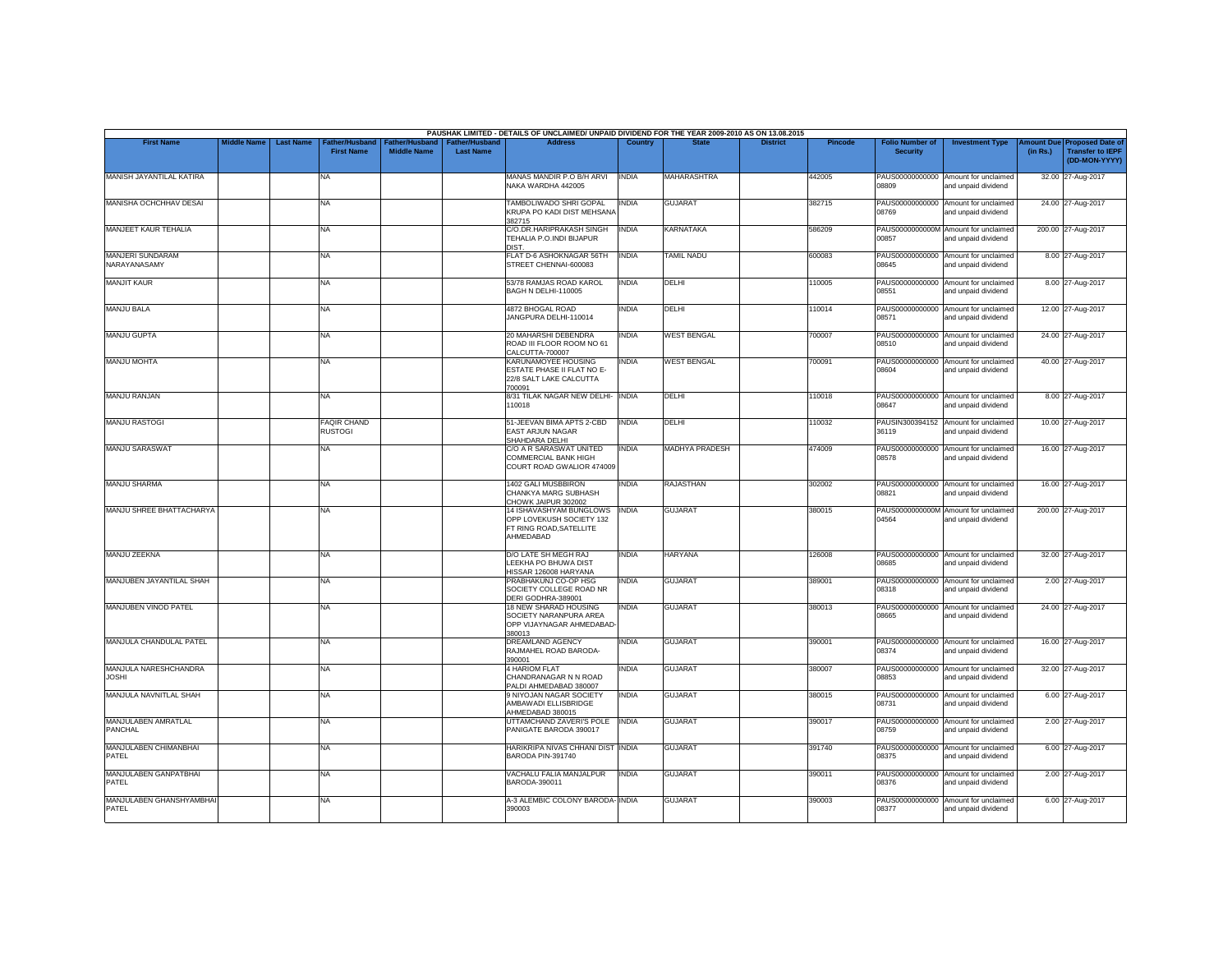|                                      |                    |                  |                                     |                                      |                                           | PAUSHAK LIMITED - DETAILS OF UNCLAIMED/ UNPAID DIVIDEND FOR THE YEAR 2009-2010 AS ON 13.08.2015                                                      |                |                       |                 |         |                                           |                                                             |          |                                                                                |
|--------------------------------------|--------------------|------------------|-------------------------------------|--------------------------------------|-------------------------------------------|------------------------------------------------------------------------------------------------------------------------------------------------------|----------------|-----------------------|-----------------|---------|-------------------------------------------|-------------------------------------------------------------|----------|--------------------------------------------------------------------------------|
| <b>First Name</b>                    | <b>Middle Name</b> | <b>Last Name</b> | Father/Husband<br><b>First Name</b> | Father/Husband<br><b>Middle Name</b> | <b>Father/Husband</b><br><b>Last Name</b> | <b>Address</b>                                                                                                                                       | <b>Country</b> | <b>State</b>          | <b>District</b> | Pincode | <b>Folio Number of</b><br><b>Security</b> | <b>Investment Type</b>                                      | (in Rs.) | <b>Amount Due Proposed Date of</b><br><b>Transfer to IEPF</b><br>(DD-MON-YYYY) |
| MANJULABEN MAGANBHAI<br>PATEL        |                    |                  | <b>NA</b>                           |                                      |                                           | B/31 SEVASHRAM SOCIETY<br>NEAR ATMA JYOTI - ASHRAM<br>RACE COURSE ROAD BARODA<br>$390007 - -$                                                        | INDIA          | <b>GUJARAT</b>        |                 | 390007  | 08271                                     | PAUS00000000000 Amount for unclaimed<br>and unpaid dividend |          | 6.00 27-Aug-2017                                                               |
| MANJULABEN MULJIBHAI AMIN            |                    |                  | <b>NA</b>                           |                                      |                                           | FLAT NO S/204 2ND FLOOR<br>ANNEXE TOWER GA-NGOTRI<br>APTS R V DESAI ROAD<br>VADODARA 390-001 -                                                       | <b>INDIA</b>   | <b>GUJARAT</b>        |                 | 390001  | 08258                                     | PAUS00000000000 Amount for unclaimed<br>and unpaid dividend |          | 2.00 27-Aug-2017                                                               |
| MANJULATHA K                         |                    |                  | <b>NA</b>                           |                                      |                                           | 10-1-78 MANILLAGUDEM<br><b>KHAMMAM</b>                                                                                                               | INDIA          | ANDHRA PRADESH        |                 | 507001  | 04731                                     | PAUS0000000000M Amount for unclaimed<br>and unpaid dividend |          | 200.00 27-Aug-2017                                                             |
| MANKUWAR SAHU                        |                    |                  | <b>NA</b>                           |                                      |                                           | 304, LOKSHILP, SECTOR-17<br>VASHI NEW MUMBAI-400703                                                                                                  | <b>INDIA</b>   | <b>MAHARASHTRA</b>    |                 | 400703  | 08597                                     | PAUS00000000000 Amount for unclaimed<br>and unpaid dividend |          | 16.00 27-Aug-2017                                                              |
| MANNALAL RAMGOPAL BAJAJ              |                    |                  | <b>NA</b>                           |                                      |                                           | 30 VAISHALI SOCIETY 1ST<br>FLOOR BEHIND S T BUS DEPOT<br>ANKLESHWAR 393001                                                                           | INDIA          | <b>GUJARAT</b>        |                 | 393001  | 08627                                     | PAUS00000000000 Amount for unclaimed<br>and unpaid dividend |          | 16.00 27-Aug-2017                                                              |
| MANNE VITTAL RAO                     |                    |                  | <b>NA</b>                           |                                      |                                           | NEERIZONALLABRRL<br>CAMPUS HYDERABAD 500007                                                                                                          | <b>INDIA</b>   | <b>ANDHRA PRADESH</b> |                 | 500007  | 08612                                     | PAUS00000000000 Amount for unclaimed<br>and unpaid dividend |          | 40.00 27-Aug-2017                                                              |
| MANNUR MADHUSUDAN REDDY              |                    |                  | <b>NA</b>                           |                                      |                                           | A-47 HAUZ KHAS NEW DELHI-<br>110016                                                                                                                  | <b>INDIA</b>   | DELHI                 |                 | 110016  | <b>CARRO</b>                              | PAUS00000000000 Amount for unclaimed<br>and unpaid dividend |          | 8.00 27-Aug-2017                                                               |
| <b>MANOHAR BABU KONDAPALLI</b>       |                    |                  | <b>NA</b>                           |                                      |                                           | C/O EXCELL THERAPEUTICS<br>LTD H NO 1-2-59- 7/30/C 1ST<br>FLR SAHITYA APTS LANE B/S IN-<br>DIRA PARK P PUMP INDIRA<br>PARK ROAD HYDER-ABAD<br>500080 | <b>INDIA</b>   | <b>ANDHRA PRADESH</b> |                 | 500080  | 08380                                     | PAUS00000000000 Amount for unclaimed<br>and unpaid dividend |          | 32.00 27-Aug-2017                                                              |
| <b>MANOHAR SRIRAM RAJORIA</b>        |                    |                  | <b>NA</b>                           |                                      |                                           | C/O UNITED INDIA INSURANCE INDIA<br>CO LTD DIVISIONAL OFFICE<br>POST BOX NO 303 NEW<br>OSMANPURA AURANGABAD<br>431001                                |                | <b>MAHARASHTRA</b>    |                 | 431001  | 08600                                     | PAUS00000000000 Amount for unclaimed<br>and unpaid dividend |          | 8.00 27-Aug-2017                                                               |
| <b>OOLUM LONAM</b>                   |                    |                  | <b>NA</b>                           |                                      |                                           | C/O ALEMBIC CHEMICAL<br>WORKS CO LTD 110 JAWAHAR<br>LAL NEHRU MARG AMBALA<br>CANTT                                                                   | <b>INDIA</b>   | <b>HARYANA</b>        |                 | 133001  | 03412                                     | PAUS0000000000M Amount for unclaimed<br>and unpaid dividend |          | 200.00 27-Aug-2017                                                             |
| <b>MANOJ PATTANI</b>                 |                    |                  | <b>NA</b>                           |                                      |                                           | 105 SUNRISE RAHEJA VIHAR<br>B/H SHIPPING CORP OF INDIA<br>POWAI MUMBAI 400072                                                                        | <b>INDIA</b>   | <b>MAHARASHTRA</b>    |                 | 400072  | 08883                                     | PAUS00000000000 Amount for unclaimed<br>and unpaid dividend |          | 16.00 27-Aug-2017                                                              |
| <b>MANORAMA R RAO</b>                |                    |                  | <b>NA</b>                           |                                      |                                           | 16, VAIDYARAMA IYER ST<br>T.NAGAR CHENNAI                                                                                                            | <b>INDIA</b>   | <b>TAMIL NADU</b>     |                 | 600017  | 01294                                     | PAUS0000000000M Amount for unclaimed<br>and unpaid dividend |          | 200.00 27-Aug-2017                                                             |
| <b>MANORAMA R RAO</b>                |                    |                  | <b>NA</b>                           |                                      |                                           | 16 VAIDYARAMA IYER ST T<br>NAGAR CHENNAI                                                                                                             | <b>INDIA</b>   | TAMIL NADU            |                 | 600017  | 01641                                     | PAUS0000000000M Amount for unclaimed<br>and unpaid dividend |          | 400.00 27-Aug-2017                                                             |
| MANORAMA SHARMA                      |                    |                  | <b>NA</b>                           |                                      |                                           | K BLOCK 37D S F S FLATS<br>SAKET NEW DELHI                                                                                                           | <b>INDIA</b>   | DELHI                 |                 | 110017  | 27963                                     | PAUSIN300126108 Amount for unclaimed<br>and unpaid dividend |          | 6.00 27-Aug-2017                                                               |
| MANORBHAI GANESHBHAI<br><b>NAGAR</b> |                    |                  | <b>NA</b>                           |                                      |                                           | KANCHANLAL BHATHTHO OPP<br>B HOSPITAL BARODA-390001                                                                                                  | <b>INDIA</b>   | <b>GUJARAT</b>        |                 | 390001  | 08279                                     | PAUS00000000000 Amount for unclaimed<br>and unpaid dividend |          | 2.00 27-Aug-2017                                                               |
| <b>MANPREET MALIK</b>                |                    |                  | <b>NA</b>                           |                                      |                                           | WZ-3 OLD MAHABIR NAGAR<br><b>NEW DELHI-110018</b>                                                                                                    | <b>INDIA</b>   | <b>DELHI</b>          |                 | 110018  | 08547                                     | PAUS00000000000 Amount for unclaimed<br>and unpaid dividend |          | 8.00 27-Aug-2017                                                               |
| MANSINH GHEMARBHAI<br>CHAUDHARY      |                    |                  | <b>NA</b>                           |                                      |                                           | AT & PO KHANDOSAN TA<br>VISNAGAR VIA VALAM DIST<br>MEHSANA PIN-392310                                                                                | INDIA          | <b>GUJARAT</b>        |                 | 392310  | 08384                                     | PAUS00000000000 Amount for unclaimed<br>and unpaid dividend |          | 6.00 27-Aug-2017                                                               |
| MANSUKHALAL AMRITLAL<br>PAREKH       |                    |                  | <b>NA</b>                           |                                      |                                           | KUVERJI DEVSHI CHAWL 2ND<br>FLOOR B S ROAD OPP<br>ZARAPKAR SHOW ROOM<br>DADAR MUMBAI 400028                                                          | <b>INDIA</b>   | <b>MAHARASHTRA</b>    |                 | 400028  | PAUS00000000000<br>08632                  | Amount for unclaimed<br>and unpaid dividend                 |          | 8.00 27-Aug-2017                                                               |
| MANSUKHLAL POPATLAL<br><b>MISTRY</b> |                    |                  | <b>NA</b>                           |                                      |                                           | AMAR HARDWARE MART<br>MADAN ZAMPA ROAD BARODA-<br>390001                                                                                             | INDIA          | <b>GUJARAT</b>        |                 | 390001  | 08386                                     | PAUS00000000000 Amount for unclaimed<br>and unpaid dividend |          | 16.00 27-Aug-2017                                                              |
| MANSUKHLAL TRIBHOVANDAS<br>PATEL     |                    |                  | <b>NA</b>                           |                                      |                                           | 11 HASUBHAI PARK NR<br>JODHPUR GAM SATELITE ROAD<br>AHMEDABAD 380015                                                                                 | <b>INDIA</b>   | <b>GUJARAT</b>        |                 | 380015  | 08324                                     | PAUS00000000000 Amount for unclaimed<br>and unpaid dividend |          | 6.00 27-Aug-2017                                                               |
| MANUBHAI CHHOTABHAI PATEL            |                    |                  | <b>NA</b>                           |                                      |                                           | NR POST OFFICE TEKRE AT &<br>PO PALANA 387350 TA NADIAD                                                                                              | <b>INDIA</b>   | <b>GUJARAT</b>        |                 | 387350  | 08733                                     | PAUS00000000000 Amount for unclaimed<br>and unpaid dividend |          | 6.00 27-Aug-2017                                                               |
| <b>MANUBHAI G PATEL</b>              |                    |                  | <b>NA</b>                           |                                      |                                           | 6 KRISHNA KUNJ SOCIETY<br>JETALPUR ROAD BARODA-<br>390005                                                                                            | INDIA          | <b>GUJARAT</b>        |                 | 390005  | 08389                                     | PAUS00000000000 Amount for unclaimed<br>and unpaid dividend |          | 16.00 27-Aug-2017                                                              |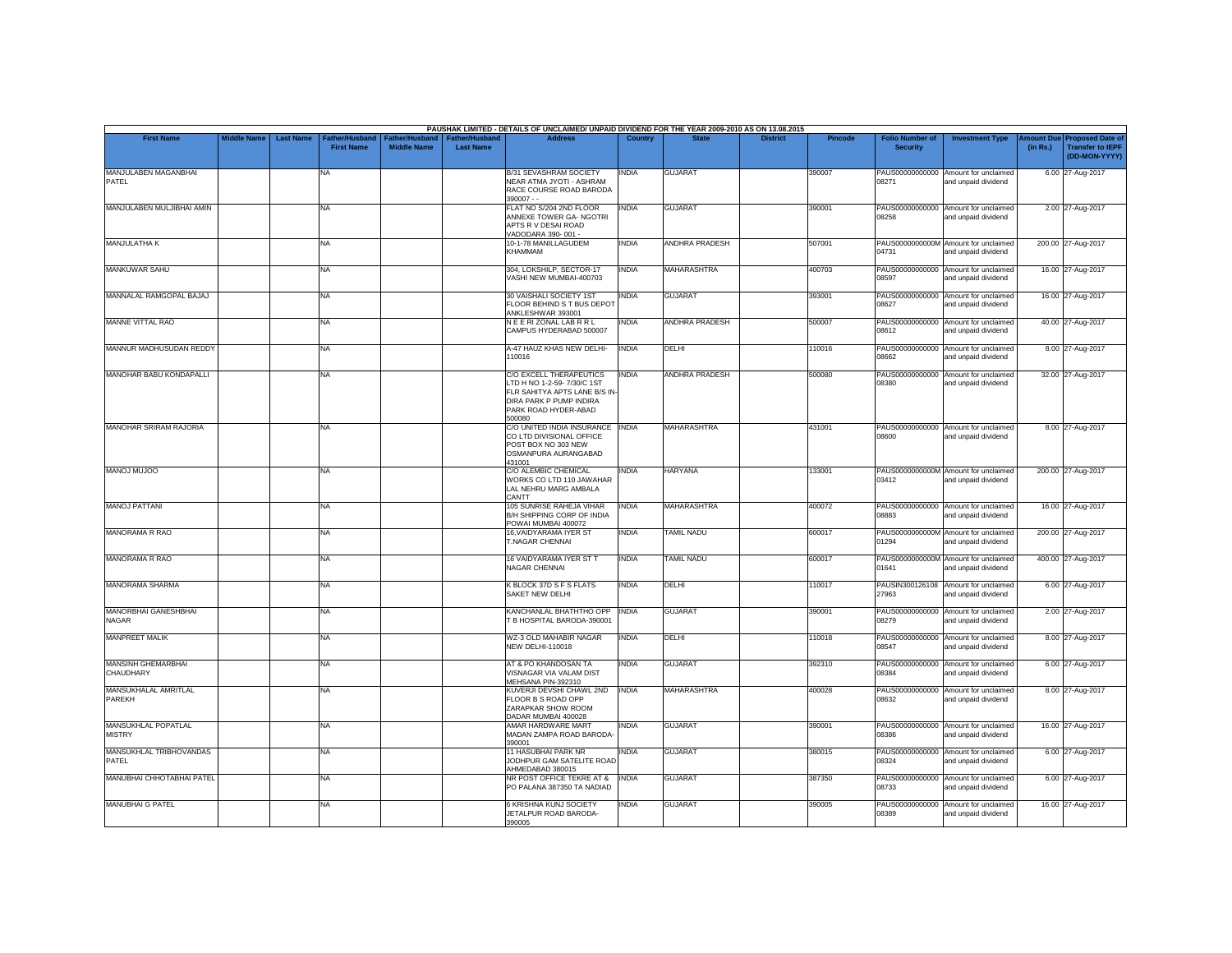|                                      |                    |                                                                |                                      |                                           | PAUSHAK LIMITED - DETAILS OF UNCLAIMED/ UNPAID DIVIDEND FOR THE YEAR 2009-2010 AS ON 13.08.2015        |              |                      |                 |                |                                           |                                                             |          |                                                                                |
|--------------------------------------|--------------------|----------------------------------------------------------------|--------------------------------------|-------------------------------------------|--------------------------------------------------------------------------------------------------------|--------------|----------------------|-----------------|----------------|-------------------------------------------|-------------------------------------------------------------|----------|--------------------------------------------------------------------------------|
| <b>First Name</b>                    | <b>Middle Name</b> | <b>Last Name</b><br><b>Father/Husband</b><br><b>First Name</b> | Father/Husband<br><b>Middle Name</b> | <b>Father/Husband</b><br><b>Last Name</b> | <b>Address</b>                                                                                         | Country      | <b>State</b>         | <b>District</b> | <b>Pincode</b> | <b>Folio Number of</b><br><b>Security</b> | <b>Investment Type</b>                                      | (in Rs.) | <b>Amount Due Proposed Date of</b><br><b>Transfer to IEPF</b><br>(DD-MON-YYYY) |
| MANUBHAI GOVINDBHAI PATEL            |                    | <b>NA</b>                                                      |                                      |                                           | 6 KRISHNA KUNJ SOCIETY<br>JETALPUR RD BARODA-390005                                                    | INDIA        | <b>GUJARAT</b>       |                 | 390005         | PAUS00000000000<br>08286                  | Amount for unclaimed<br>and unpaid dividend                 |          | 32.00 27-Aug-2017                                                              |
| <b>MANUBHAI MAGANBHAI PATEL</b>      |                    | <b>NA</b>                                                      |                                      |                                           | 54 PUNITNAGAR OLD PADRA<br>RD BARODA-390007                                                            | <b>INDIA</b> | <b>GUJARAT</b>       |                 | 390007         | 08390                                     | PAUS00000000000 Amount for unclaimed<br>and unpaid dividend |          | 50.00 27-Aug-2017                                                              |
| MANUBHAI MAHIJIBHAI PATEL            |                    | NA                                                             |                                      |                                           | SHREEJI KHADAKI AT & PO<br>KALALI TAL & DIST BARODA PIN<br>391410                                      | INDIA        | <b>GUJARAT</b>       |                 | 391410         | PAUS00000000000<br>08391                  | Amount for unclaimed<br>and unpaid dividend                 |          | 2.00 27-Aug-2017                                                               |
| <b>MANUBHAI RANGILDAS PATHAK</b>     |                    | <b>NA</b>                                                      |                                      |                                           | 7 FATEHGANJ CO OP HOUSING INDIA<br>SOCIETY BEHIND CHURCH<br>NEAR DHOBIGHAT BARODA<br>390002            |              | <b>GUJARAT</b>       |                 | 390002         | 08454                                     | PAUS00000000000 Amount for unclaimed<br>and unpaid dividend |          | 16.00 27-Aug-2017                                                              |
| MANUBHAI RAVJIBHAI PATEL             |                    | <b>NA</b>                                                      |                                      |                                           | AT PO HODOD TA KARAJAN<br>DIST BARODA PIN 390001                                                       | <b>INDIA</b> | <b>GUJARAT</b>       |                 | 390001         | 08264                                     | PAUS00000000000 Amount for unclaimed<br>and unpaid dividend |          | 16.00 27-Aug-2017                                                              |
| MANUBHAI SHANKERBHAI<br>PATEL        |                    | <b>NA</b>                                                      |                                      |                                           | "CHANDRAJEET" 4 PARISHRAM INDIA<br>SOCIETY FATEGANJ BARODA-<br>390002                                  |              | <b>GUJARAT</b>       |                 | 390002         | 08250                                     | PAUS00000000000 Amount for unclaimed<br>and unpaid dividend |          | 2.00 27-Aug-2017                                                               |
| <b>MANUBHAI SHANKERBHAI</b><br>PATEL |                    | <b>NA</b>                                                      |                                      |                                           | "CHANDRAJEET" 4 PARISHRAM INDIA<br>SOCIETY FATEHGANJ BARODA<br>390002                                  |              | <b>GUJARAT</b>       |                 | 390002         | 08249                                     | PAUS00000000000 Amount for unclaimed<br>and unpaid dividend |          | 2.00 27-Aug-2017                                                               |
| MARIADAS JOSEPH NADAR                |                    | <b>NA</b>                                                      |                                      |                                           | ARULURA NILAYAM 52-A<br>KOLLUPETTAI STREET<br>THANGAVUR-613001                                         | <b>INDIA</b> | <b>TAMIL NADU</b>    |                 | 613001         | 08447                                     | PAUS00000000000 Amount for unclaimed<br>and unpaid dividend |          | 32.00 27-Aug-2017                                                              |
| <b>MARIAMA KURIAN</b>                |                    | <b>NA</b>                                                      |                                      |                                           | C/O OM KURIAN D D GEARS (P) INDIA<br>LTD 28, MOTIA KHAN<br>JHUNDELWALA ROAD NEW<br><b>DELHI 110055</b> |              | DELHI                |                 | 110055         | 08563                                     | PAUS00000000000 Amount for unclaimed<br>and unpaid dividend |          | 8.00 27-Aug-2017                                                               |
| MARIAMBEN UMARBHAI BALIM             |                    | <b>NA</b>                                                      |                                      |                                           | AT & PO ANASTU TA KARJAN<br><b>DIST BARODA</b>                                                         | <b>INDIA</b> | <b>GUJARAT</b>       |                 | 391240         | PAUS00000000000<br>08742                  | Amount for unclaimed<br>and unpaid dividend                 |          | 2.00 27-Aug-2017                                                               |
| <b>MARIAPPA K C</b>                  |                    | <b>NA</b>                                                      |                                      |                                           | NO.1. COLES ROAD FRASER<br>TOWN BANGALORE                                                              | <b>INDIA</b> | <b>KARNATAKA</b>     |                 | 560005         | 00096                                     | PAUS0000000000K Amount for unclaimed<br>and unpaid dividend |          | 400.00 27-Aug-2017                                                             |
| <b>MARY SUGANTHI</b>                 |                    | <b>NA</b>                                                      |                                      |                                           | 12/4. C.S.NAGAR. II STREET<br>'BALDWIN NIVAS'<br>KRISHNAPURAM COLONY<br>MADURAI                        | INDIA        | <b>TAMIL NADU</b>    |                 | 625014         | 00163                                     | PAUS0000000000M Amount for unclaimed<br>and unpaid dividend |          | 400.00 27-Aug-2017                                                             |
| MASUKLAL NANALAL VORA                |                    | <b>NA</b>                                                      |                                      |                                           | KUVERJI DEVSHI CHAWL 2ND<br>FL B S ROAD OPP ZARAPKAR<br>SHOW ROOM DADAR MUMBAI<br>400028               | <b>INDIA</b> | <b>MAHARASHTRA</b>   |                 | 400028         | PAUS00000000000<br>08634                  | Amount for unclaimed<br>and unpaid dividend                 |          | 8.00 27-Aug-2017                                                               |
| <b>MATHEW B KURIAN</b>               |                    | V M KURIAN                                                     |                                      |                                           | <b>VALLAMATTOM I S PRESS</b><br>ROAD KOCHI                                                             | <b>INDIA</b> | <b>KERALA</b>        |                 | 682018         | 16622                                     | PAUS12023900001 Amount for unclaimed<br>and unpaid dividend |          | 230.00 27-Aug-2017                                                             |
| <b>MAULIK R MEHTA</b>                |                    | <b>NA</b>                                                      |                                      |                                           | 33/B ASHOK NAGAR SOC<br>BEHIND RLY STATION NADIAD                                                      | <b>INDIA</b> | <b>GUJARAT</b>       |                 | 387001         | 04436                                     | PAUS0000000000M Amount for unclaimed<br>and unpaid dividend |          | 200.00 27-Aug-2017                                                             |
| <b>MAYA GUPTA</b>                    |                    | <b>NA</b>                                                      |                                      |                                           | C/O M/S SRI SHAKTI<br>CALENDERS 32/14 CHAWAL<br>MARDI CHOWK KANPUR 208001                              | INDIA        | <b>UTTAR PRADESH</b> |                 | 208001         | 08875                                     | PAUS00000000000 Amount for unclaimed<br>and unpaid dividend |          | 32.00 27-Aug-2017                                                              |
| MAYA JAIN                            |                    | <b>NA</b>                                                      |                                      |                                           | A-67 ANAND VIHAR DELHI-<br>110092                                                                      | INDIA        | DELHI                |                 | 110092         | 08655                                     | PAUS00000000000 Amount for unclaimed<br>and unpaid dividend |          | 8.00 27-Aug-2017                                                               |
| MAYANK JAYANTILAL SHAH               |                    | <b>NA</b>                                                      |                                      |                                           | FLAT 52 5TH FLOOR WARDEN<br>COURT AUGUST KRANTI MARG<br>MUMBAI-400036                                  | <b>INDIA</b> | <b>MAHARASHTRA</b>   |                 | 400036         | 08628                                     | PAUS00000000000 Amount for unclaimed<br>and unpaid dividend |          | 8.00 27-Aug-2017                                                               |
| <b>MEDAM RANGAIAH GUPTA</b>          |                    | <b>NA</b>                                                      |                                      |                                           | RANGANATH MEDICAL STORES INDIA<br>RAILWAY STATION ROAD<br>ANANTHAPUR (A.P)                             |              | ANDHRA PRADESH       |                 | 515001         | 00165                                     | PAUS0000000000M Amount for unclaimed<br>and unpaid dividend |          | 200.00 27-Aug-2017                                                             |
| <b>MEENA AGGARWAL</b>                |                    | <b>NA</b>                                                      |                                      |                                           | C/O CHANDRA MEDICAL HALL<br>CINEMA ROAD HARDOI                                                         | <b>INDIA</b> | <b>UTTAR PRADESH</b> |                 | 241001         | 03390                                     | PAUS0000000000M Amount for unclaimed<br>and unpaid dividend |          | 600.00 27-Aug-2017                                                             |
| <b>MEENA ANAND</b>                   |                    | <b>NA</b>                                                      |                                      |                                           | C/O SETHI & SON 1599 MAIN<br><b>BAZAR PAHARGANJ NEW</b><br>DELHI-110055                                | <b>INDIA</b> | DELHI                |                 | 110055         | 08569                                     | PAUS00000000000 Amount for unclaimed<br>and unpaid dividend |          | 8.00 27-Aug-2017                                                               |
| <b>MEENA BHUSHAN</b>                 |                    | <b>NA</b>                                                      |                                      |                                           | FLAT NO 306 NAWALKALA<br><b>FNCLAVE PARK ROAD</b><br>KADAMKHAN PATNA                                   | INDIA        | <b>BIHAR</b>         |                 | 800003         | 04019                                     | PAUS0000000000M Amount for unclaimed<br>and unpaid dividend |          | 200.00 27-Aug-2017                                                             |
| <b>MEENA SHAH</b>                    |                    | <b>NA</b>                                                      |                                      |                                           | 379/2 KHETARPAL'S POLE<br>MANEK CHOWK AHMEDABAD<br>380001                                              | <b>INDIA</b> | <b>GUJARAT</b>       |                 | 380001         | 08745                                     | PAUS00000000000 Amount for unclaimed<br>and unpaid dividend |          | 2.00 27-Aug-2017                                                               |
| <b>MEENAKSHI AGGARWAL</b>            |                    | <b>NA</b>                                                      |                                      |                                           | A-11/25 VASANT VIHAR NEW<br><b>ELHI 110057</b>                                                         | <b>INDIA</b> | DELHI                |                 | 110057         | 08687                                     | PAUS00000000000 Amount for unclaimed<br>and unpaid dividend |          | 8.00 27-Aug-2017                                                               |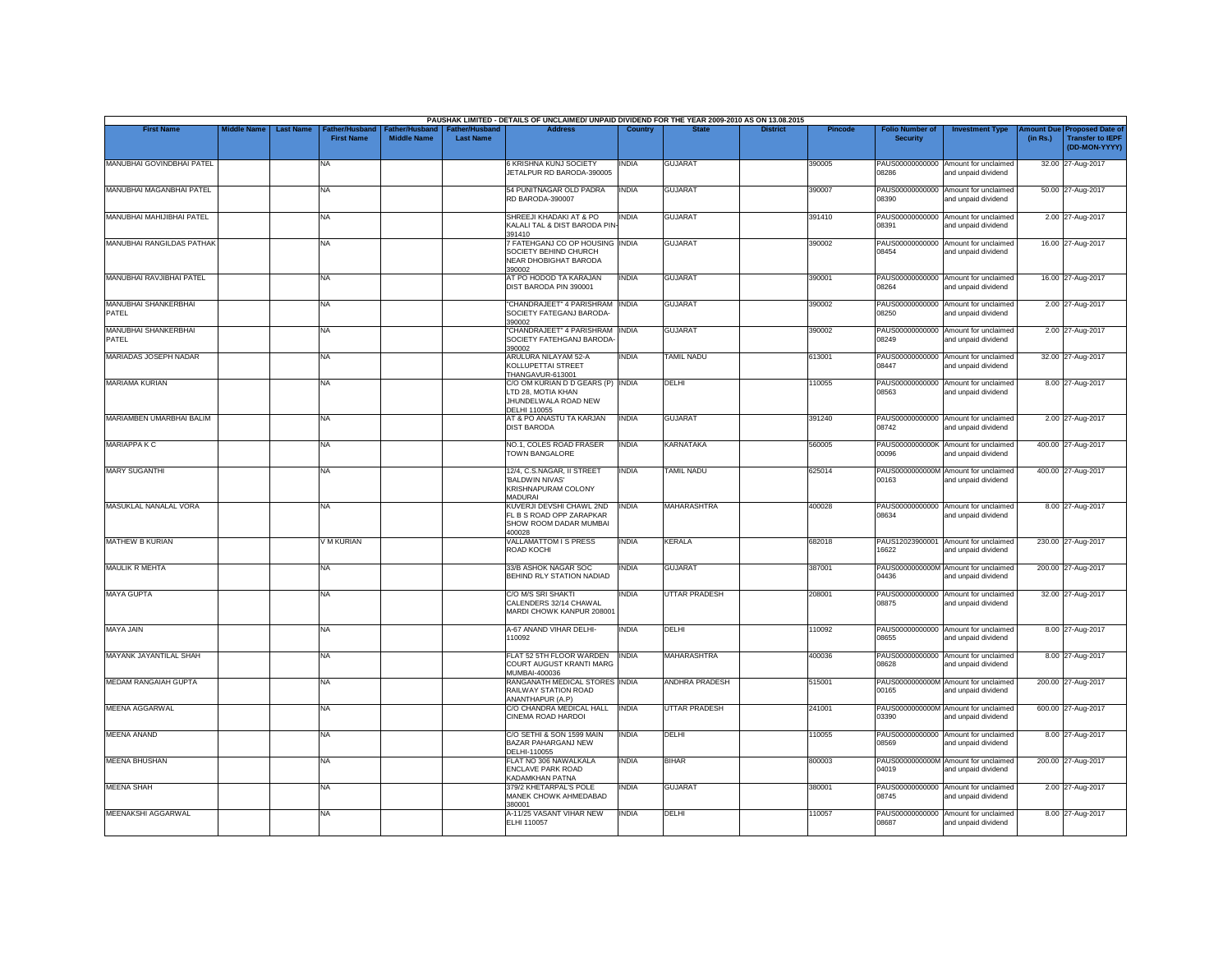|                                              |                    |                  |                                            |                                             |                                           | PAUSHAK LIMITED - DETAILS OF UNCLAIMED/ UNPAID DIVIDEND FOR THE YEAR 2009-2010 AS ON 13.08.2015                |                |                       |                 |         |                                           |                                                             |          |                                                                                |
|----------------------------------------------|--------------------|------------------|--------------------------------------------|---------------------------------------------|-------------------------------------------|----------------------------------------------------------------------------------------------------------------|----------------|-----------------------|-----------------|---------|-------------------------------------------|-------------------------------------------------------------|----------|--------------------------------------------------------------------------------|
| <b>First Name</b>                            | <b>Middle Name</b> | <b>Last Name</b> | <b>Father/Husband</b><br><b>First Name</b> | <b>Father/Husband</b><br><b>Middle Name</b> | <b>Father/Husband</b><br><b>Last Name</b> | <b>Address</b>                                                                                                 | <b>Country</b> | <b>State</b>          | <b>District</b> | Pincode | <b>Folio Number of</b><br><b>Security</b> | <b>Investment Type</b>                                      | (in Rs.) | <b>Amount Due Proposed Date of</b><br><b>Transfer to IEPF</b><br>(DD-MON-YYYY) |
| <b>MEERA BATRA</b>                           |                    |                  | <b>NA</b>                                  |                                             |                                           | C-19 KIRTI NAGAR NEW DELHI- INDIA<br>110015                                                                    |                | DFI HI                |                 | 110015  | 08648                                     | PAUS00000000000 Amount for unclaimed<br>and unpaid dividend |          | 8.00 27-Aug-2017                                                               |
| MEERA MILIND GADKARI                         |                    |                  | <b>NA</b>                                  |                                             |                                           | 3/11 SAI GAURAV CO OP<br>SOCIETY OPP LUSSI CYCLE<br>MART DR R P ROAD DOMBIVLI<br>EAST DIST THANA 421201        | <b>INDIA</b>   | <b>MAHARASHTRA</b>    |                 | 421201  | 08861                                     | PAUS00000000000 Amount for unclaimed<br>and unpaid dividend |          | 16.00 27-Aug-2017                                                              |
| <b>MEERA RAO IK</b>                          |                    |                  | NA                                         |                                             |                                           | 004 VIJAYA TOWERS R P C<br>LAYOUT VIJAYANAGAR<br><b>BANGALORE</b>                                              | <b>INDIA</b>   | <b>KARNATAKA</b>      |                 | 560040  | 02619                                     | PAUS0000000000M Amount for unclaimed<br>and unpaid dividend |          | 200.00 27-Aug-2017                                                             |
| <b>MEERA RASTOGI</b>                         |                    |                  | <b>NA</b>                                  |                                             |                                           | C/O ADARSH PHARMA 11<br>BHASIN MARKET AMI NAGAR<br><b>LUCKNOW</b>                                              | INDIA          | <b>UTTAR PRADESH</b>  |                 | 226018  | 03373                                     | PAUS0000000000M Amount for unclaimed<br>and unpaid dividend |          | 200.00 27-Aug-2017                                                             |
| MEERA ROY CHOWDHURY                          |                    |                  | <b>NA</b>                                  |                                             |                                           | C/O. GURU DUTT, 51/185, GALI  INDIA<br>NO.6 W.E.A. KAROL BAGH NEW<br>DELHI-110005                              |                | DELHI                 |                 | 110005  | <b>CRRRR</b>                              | PAUS00000000000 Amount for unclaimed<br>and unpaid dividend |          | 24.00 27-Aug-2017                                                              |
| <b>MEETA D SHARMA</b>                        |                    |                  | <b>NA</b>                                  |                                             |                                           | 55 GAYATRI VIHAR RATANADA INDIA<br>JODHPUR RAJ 342001                                                          |                | <b>RAJASTHAN</b>      |                 | 342001  | PAUS00000000000<br>08820                  | Amount for unclaimed<br>and unpaid dividend                 |          | 8.00 27-Aug-2017                                                               |
| MEGHJI NANJI KAMANI                          |                    |                  | <b>NA</b>                                  |                                             |                                           | AMBAJI KADWA PLOT SHERI<br>NO 6 -C OPP LADALIBHAI.B/H P<br>D MALAVIYA COLLEGE RAJKOT                           | <b>INDIA</b>   | <b>GUJARAT</b>        |                 | 360001  | 08427                                     | PAUS00000000000 Amount for unclaimed<br>and unpaid dividend |          | 2.00 27-Aug-2017                                                               |
| <b>MEHUL BIPIN PATEL</b>                     |                    |                  | <b>NA</b>                                  |                                             |                                           | "NIRALI' AKASHGANGA<br>COMPLEX, STATE HIGHWAY<br>NO.9, HIMATNAGAR (S.K.)-<br>383001                            | <b>INDIA</b>   | <b>GUJARAT</b>        |                 | 383001  | 08812                                     | PAUS00000000000 Amount for unclaimed<br>and unpaid dividend |          | 16.00 27-Aug-2017                                                              |
| MEHUL PANKAJ PATEL                           |                    |                  | <b>NA</b>                                  |                                             |                                           | ORTHOPAEDIC HOSPITAL<br>OPP.RAMAKRISHNA ASHRAM<br>DR.YAGNIK RD, RAJKOT                                         | <b>INDIA</b>   | <b>GUJARAT</b>        |                 | 360001  | 05472                                     | PAUS0000000000M Amount for unclaimed<br>and unpaid dividend |          | 300.00 27-Aug-2017                                                             |
| <b>MEHUL PATEL</b>                           |                    |                  | <b>NA</b>                                  |                                             |                                           | ORTHOPAEDIC HOSPITAL DR<br>YAGNIK ROAD RAJKOT                                                                  | <b>INDIA</b>   | <b>GUJARAT</b>        |                 | 360001  | 04130                                     | PAUS0000000000M Amount for unclaimed<br>and unpaid dividend |          | 300.00 27-Aug-2017                                                             |
| <b>MELA RAM</b>                              |                    |                  | <b>NA</b>                                  |                                             |                                           | FLAT 26 B NEW QUTOB ROAD<br>DELHI-110001                                                                       | <b>INDIA</b>   | <b>DELHI</b>          |                 | 110001  | 08565                                     | PAUS00000000000 Amount for unclaimed<br>and unpaid dividend |          | 8.00 27-Aug-2017                                                               |
| MELKOTE RANGACHAR<br><b>SESHADRI IYENGAR</b> |                    |                  | <b>NA</b>                                  |                                             |                                           | 21/4 GROUND FLOOR ASHRAYA INDIA<br>APT 1ST MAIN - 'A' ROAD<br>ATHMANANDA COLONY R T<br>NAGAR BA-NGALORE 560032 |                | <b>KARNATAKA</b>      |                 | 560032  | 08280                                     | PAUS00000000000 Amount for unclaimed<br>and unpaid dividend |          | 166.00 27-Aug-2017                                                             |
| <b>MELWYN D SILVA</b>                        |                    |                  | <b>NA</b>                                  |                                             |                                           | 501/A TIRUPATHI APTS<br>YESHWANT NAGAR ROA- D<br>VAKOLA SANTACRUZ EAST<br>MUMBAI 400055 - -                    | INDIA          | <b>MAHARASHTRA</b>    |                 | 400055  | 08748                                     | PAUS00000000000 Amount for unclaimed<br>and unpaid dividend |          | 16.00 27-Aug-2017                                                              |
| MENTA SADANANDESWARUDU                       |                    |                  | <b>NA</b>                                  |                                             |                                           | 18/477 UPSTAIRS<br>RANGAIAHGARI CHOULTRI<br>STREET PRODDATUR,<br><b>CUDDAPAH DIST.</b>                         | <b>INDIA</b>   | <b>ANDHRA PRADESH</b> |                 | 516360  | 00317                                     | PAUS0000000000M Amount for unclaimed<br>and unpaid dividend |          | 200.00 27-Aug-2017                                                             |
| <b>MERYL MARY ABRAHAM</b>                    |                    |                  | <b>NA</b>                                  |                                             |                                           | PUTHUMANA PONKUNNAM PO<br>KOTTAYAM KERALA                                                                      | <b>INDIA</b>   | <b>KERALA</b>         |                 | 686506  | 03014                                     | PAUS0000000000M Amount for unclaimed<br>and unpaid dividend |          | 200.00 27-Aug-2017                                                             |
| MILIND VASANT GADKARI                        |                    |                  | NA                                         |                                             |                                           | 3/11 SAI GOURAV SOCIETY<br>OPP LASSI CYCLE MART<br>RAGHUVIR NAGAR DOMBIVLI<br>EAST 421201 DIST THANE           | <b>INDIA</b>   | <b>MAHARASHTRA</b>    |                 | 421201  | 08867                                     | PAUS00000000000 Amount for unclaimed<br>and unpaid dividend |          | 16.00 27-Aug-2017                                                              |
| <b>MINA L PATEL</b>                          |                    |                  | <b>NA</b>                                  |                                             |                                           | 153, KOCHRAB PATEL WAS<br>ELLISBRIDGE AHMEDABAD<br>380006                                                      | <b>INDIA</b>   | <b>GUJARAT</b>        |                 | 380006  | 08789                                     | PAUS00000000000 Amount for unclaimed<br>and unpaid dividend |          | 66.00 27-Aug-2017                                                              |
| MINAXI DIPAKKUMAR NANAVATI                   |                    |                  | <b>NA</b>                                  |                                             |                                           | 66 MANAV MANDIR SOCIETY<br>DIWALIPURA OLD PADRA ROAD<br><b>BARODA 390015</b>                                   | <b>INDIA</b>   | <b>GUJARAT</b>        |                 | 390015  | 08837                                     | PAUS00000000000 Amount for unclaimed<br>and unpaid dividend |          | 32.00 27-Aug-2017                                                              |
| MINAXI SHYAMSUNDAR DESAI                     |                    |                  | NA                                         |                                             |                                           | <b>14 KIRTIKUNJ SOCIETY</b><br>KARELIBAG BARODA-390001                                                         | INDIA          | <b>GUJARAT</b>        |                 | 390001  | PAUS00000000000<br>08289                  | Amount for unclaimed<br>and unpaid dividend                 |          | 2.00 27-Aug-2017                                                               |
| MINESHKUMAR CHIMANLAL<br>PATEL               |                    |                  | <b>NA</b>                                  |                                             |                                           | <b>BHAT STREET GANDEVI DIST</b><br>NAVSARI GUJARAT                                                             | <b>INDIA</b>   | <b>GUJARAT</b>        |                 | 396360  | 08896                                     | PAUS00000000000 Amount for unclaimed<br>and unpaid dividend |          | 66.00 27-Aug-2017                                                              |
| <b>MIRA NANDI</b>                            |                    |                  | <b>NA</b>                                  |                                             |                                           | 82 SIR S N BANERJEE ROAD<br>MATRU VILLA BARRACKPORE<br>24 PARGANAS (N)                                         | <b>INDIA</b>   | <b>WEST BENGAL</b>    |                 | 743262  | 08255                                     | PAUS00000000000 Amount for unclaimed<br>and unpaid dividend |          | 6.00 27-Aug-2017                                                               |
| <b>MIRA P SHAH</b>                           |                    |                  | <b>NA</b>                                  |                                             |                                           | "HARI BHUVAN" ZAVER ROAD<br>MULUND (W) MUMBAI-400080                                                           | <b>INDIA</b>   | <b>MAHARASHTRA</b>    |                 | 400080  | 08598                                     | PAUS00000000000 Amount for unclaimed<br>and unpaid dividend |          | 16.00 27-Aug-2017                                                              |
| MIRA PURKAYASTHA                             |                    |                  | <b>NA</b>                                  |                                             |                                           | CARE SRI A K PURKAYASTHA<br>SURVEYOR & ASSESOR M A<br>ROAD, GUWAHATI                                           | <b>INDIA</b>   | <b>ASSAM</b>          |                 | 781008  | 03076                                     | PAUS0000000000M Amount for unclaimed<br>and unpaid dividend |          | 200.00 27-Aug-2017                                                             |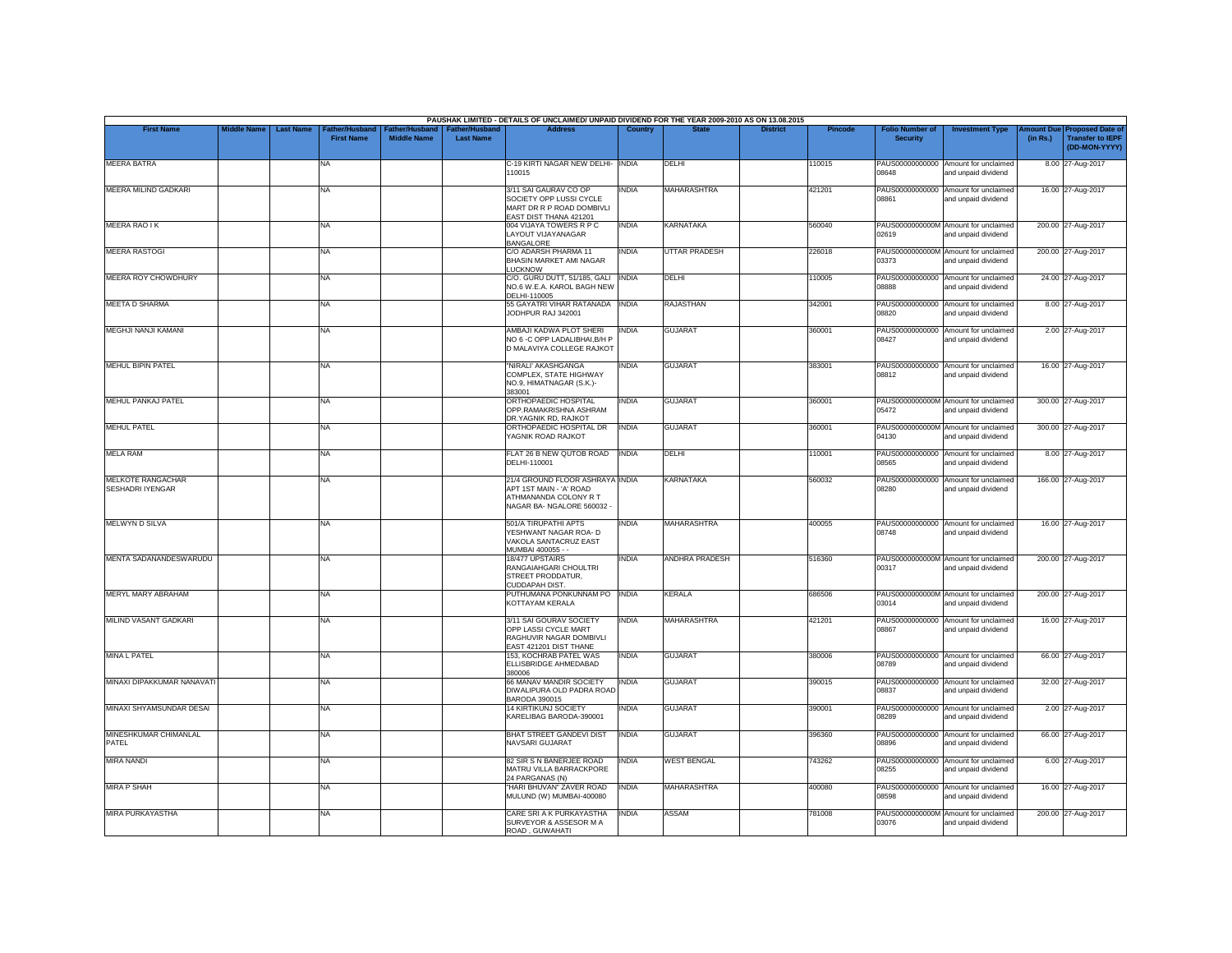| <b>First Name</b>                                    | <b>Middle Name</b> | <b>Last Name</b> | Father/Husband    | Father/Husband     | <b>Father/Husband</b> | PAUSHAK LIMITED - DETAILS OF UNCLAIMED/ UNPAID DIVIDEND FOR THE YEAR 2009-2010 AS ON 13.08.2015<br><b>Address</b> | Country      |                       | <b>District</b> | <b>Pincode</b> | <b>Folio Number of</b>   | <b>Investment Type</b>                                      | mount Due | <b>Proposed Date of</b>                  |
|------------------------------------------------------|--------------------|------------------|-------------------|--------------------|-----------------------|-------------------------------------------------------------------------------------------------------------------|--------------|-----------------------|-----------------|----------------|--------------------------|-------------------------------------------------------------|-----------|------------------------------------------|
|                                                      |                    |                  | <b>First Name</b> | <b>Middle Name</b> | <b>Last Name</b>      |                                                                                                                   |              |                       |                 |                | <b>Security</b>          |                                                             | (in Rs.)  | <b>Transfer to IEPF</b><br>(DD-MON-YYYY) |
| MITA JAYANTILAL SHAH                                 |                    |                  | NA                |                    |                       | 17 NAVPAD SOCIETY OPP NEW INDIA<br>VIKAS GRUH PALDI<br>AHMEDABAD-380007                                           |              | <b>GUJARAT</b>        |                 | 380007         | 08695                    | PAUS00000000000 Amount for unclaimed<br>and unpaid dividend |           | 24.00 27-Aug-2017                        |
| MITABEN BIPINCHANDRA VYAS                            |                    |                  | NA                |                    |                       | K/12 ALEMBIC COLONY<br>BARODA-390003                                                                              | <b>INDIA</b> | <b>GUJARAT</b>        |                 | 390003         | PAUS00000000000<br>08456 | Amount for unclaimed<br>and unpaid dividend                 |           | 16.00 27-Aug-2017                        |
| MITEN GIRISHBHAI PATEL                               |                    |                  | NA                |                    |                       | <b>GIRDHAR NIVAS TA ANAND</b><br>SARSA DIST KAIRA PIN-388365                                                      | <b>INDIA</b> | <b>GUJARAT</b>        |                 | 388365         | 08430                    | PAUS00000000000 Amount for unclaimed<br>and unpaid dividend |           | 2.00 27-Aug-2017                         |
| MITESH RATILAL THAKKAR                               |                    |                  | NA                |                    |                       | 16 SANMILAN SOCIETY NEAR<br><b>HIGH TENSION LINE MAIN</b><br>ROAD SUBHANPURA<br>VADODARA                          | <b>INDIA</b> | <b>GUJARAT</b>        |                 | 390007         | 01963                    | PAUS0000000000M Amount for unclaimed<br>and unpaid dividend |           | 200.00 27-Aug-2017                       |
| <b>MITHLESH JAIN</b>                                 |                    |                  | NA                |                    |                       | C/O D K JAIN F NO-1093 M<br>BLOCK JAIN BHA- VAN 200<br>FEET ROAD KARA DEO<br>KANPUR - -                           | <b>INDIA</b> | <b>UTTAR PRADESH</b>  |                 | 208019         | 08640                    | PAUS00000000000 Amount for unclaimed<br>and unpaid dividend |           | 24.00 27-Aug-2017                        |
| <b>MODY RATNA</b>                                    |                    |                  | NA                |                    |                       | 204, Ravidarshan Apartments<br>Near Amidhar Apartments Parle<br>Point, City Lighy Area                            | <b>INDIA</b> | <b>GUJARAT</b>        |                 | 395007         | 05291                    | PAUS0000000000M Amount for unclaimed<br>and unpaid dividend |           | 200.00 27-Aug-2017                       |
| MOHAMADSHAHID MALEK                                  |                    |                  | <b>NA</b>         |                    |                       | VAVDI STREET NR MASJID ON<br>TEKRI BORSAD DIST KHEDA                                                              | <b>INDIA</b> | <b>GUJARAT</b>        |                 | 388540         | 04562                    | PAUS0000000000M Amount for unclaimed<br>and unpaid dividend |           | 200.00 27-Aug-2017                       |
| MOHAMMED AYUB MOHAMMED<br>SIDDIQ GARIB               |                    |                  | NA                |                    |                       | WADI MOTI WORWAD BARODA- INDIA<br>390001                                                                          |              | <b>GUJARAT</b>        |                 | 390001         | 08431                    | PAUS00000000000 Amount for unclaimed<br>and unpaid dividend |           | 16.00 27-Aug-2017                        |
| MOHAMMED HABIB GULAM<br>MOHIYUDDIN MIY               |                    |                  | NA                |                    |                       | WADI MOTI VOHARWADA<br>BARODA-390001                                                                              | <b>INDIA</b> | <b>GUJARAT</b>        |                 | 390001         | 08432                    | PAUS00000000000 Amount for unclaimed<br>and unpaid dividend |           | 16.00 27-Aug-2017                        |
| <b>MOHAMMED SHARIF</b><br><b>GULAMMOHIYUDDIN MIY</b> |                    |                  | NA                |                    |                       | WADI MOTI VOHARWAD<br>BARODA-390001                                                                               | <b>INDIA</b> | <b>GUJARAT</b>        |                 | 390001         | 08396                    | PAUS00000000000 Amount for unclaimed<br>and unpaid dividend |           | 32.00 27-Aug-2017                        |
| MOHAMMED YUSUF ABUBAKAR<br>SOPARIWALA                |                    |                  | NA                |                    |                       | JANGHIRPURA WADI BARODA- INDIA<br>390001                                                                          |              | <b>GUJARAT</b>        |                 | 390001         | 08398                    | PAUS00000000000 Amount for unclaimed<br>and unpaid dividend |           | 6.00 27-Aug-2017                         |
| <b>MOHAMMEDHABIB</b><br>MOHAMMEDSIDDIQ GARIBA        |                    |                  | NA                |                    |                       | WADI MOTI WOHARWAD<br>BARODA-390001                                                                               | <b>INDIA</b> | <b>GUJARAT</b>        |                 | 390001         | 08400                    | PAUS00000000000 Amount for unclaimed<br>and unpaid dividend |           | 16.00 27-Aug-2017                        |
| <b>MOHAMMEDKASAM</b><br>MOHAMMEDUSMAN SOPARIW        |                    |                  | <b>NA</b>         |                    |                       | JANGHIRPURA WADI BARODA-<br>390001                                                                                | <b>INDIA</b> | <b>GUJARAT</b>        |                 | 390001         | 08401                    | PAUS00000000000 Amount for unclaimed<br>and unpaid dividend |           | 6.00 27-Aug-2017                         |
| MOHAMMEDRAFIQ ABUBAKAR<br><b>SOPARIWALA</b>          |                    |                  | NA                |                    |                       | JANGHIRPURA BARODA-390001 INDIA                                                                                   |              | <b>GUJARAT</b>        |                 | 390001         | 08402                    | PAUS00000000000 Amount for unclaimed<br>and unpaid dividend |           | 6.00 27-Aug-2017                         |
| <b>MOHAMMEDSALIM</b><br>GULAMHUSAIN GARIBAWAL        |                    |                  | NA                |                    |                       | WADI VOHARWAD BARODA-<br>390001                                                                                   | <b>INDIA</b> | <b>GUJARAT</b>        |                 | 390001         | 08403                    | PAUS00000000000 Amount for unclaimed<br>and unpaid dividend |           | 16.00 27-Aug-2017                        |
| MOHAMMEDSIDDIQ CHANDBHAI<br><b>GARIBAWALA</b>        |                    |                  | NA                |                    |                       | WADI MOTI WOHARWAD<br>BARODA-390001                                                                               | <b>INDIA</b> | <b>GUJARAT</b>        |                 | 390001         | 08404                    | PAUS00000000000 Amount for unclaimed<br>and unpaid dividend |           | 16.00 27-Aug-2017                        |
| <b>MOHAN BORGIKAR</b>                                |                    |                  | NA                |                    |                       | AT PO JATH DIST SANGLI JATH INDIA<br><b>MAHARASHTRA</b>                                                           |              | <b>MAHARASHTRA</b>    |                 | 416404         | 04101                    | PAUS0000000000M Amount for unclaimed<br>and unpaid dividend |           | 200.00 27-Aug-2017                       |
| <b>MOHAN GUPTA</b>                                   |                    |                  | NA                |                    |                       | 23 NIZAMUDDIN EAST NEW<br>DELHI 110013                                                                            | <b>INDIA</b> | DELHI                 |                 | 110013         | 08552                    | PAUS00000000000 Amount for unclaimed<br>and unpaid dividend |           | 16.00 27-Aug-2017                        |
| MOHAN KUMAR H M                                      |                    |                  | NA                |                    |                       | DEPT OF ENT HEAD & NECK<br>SURGERY 33/4 LAKE SIDE<br>MEDICAL CENTRE BANGALORE                                     | <b>INDIA</b> | <b>KARNATAKA</b>      |                 | 560042         | 02377                    | PAUS0000000000M Amount for unclaimed<br>and unpaid dividend |           | 200.00 27-Aug-2017                       |
| MOHAN KUMARI ANAND                                   |                    |                  | <b>NA</b>         |                    |                       | 34/16 OLD RAJINDER NAGAR<br><b>NEW DELHI-110060</b>                                                               | <b>INDIA</b> | DELHI                 |                 | 110060         | 08657                    | PAUS00000000000 Amount for unclaimed<br>and unpaid dividend |           | 8.00 27-Aug-2017                         |
| <b>MOHAN LAL AGARWAL</b>                             |                    |                  | NA.               |                    |                       | FLAT NO G-2 CLUSTER X<br>PURBACHAL HSG EST- ATE<br>SALT LAKE SECTOR III<br>CALCUTTA 70009-1 -                     | <b>INDIA</b> | <b>WEST BENGAL</b>    |                 | 700091         | PAUS00000000000<br>08509 | Amount for unclaimed<br>and unpaid dividend                 |           | 16.00 27-Aug-2017                        |
| MOHAN PERSHADILAL SHARMA                             |                    |                  | NA                |                    |                       | 218 SARDARNAGAR BARODA-<br>390002                                                                                 | <b>INDIA</b> | <b>GUJARAT</b>        |                 | 390002         | 08406                    | PAUS00000000000 Amount for unclaimed<br>and unpaid dividend |           | 32.00 27-Aug-2017                        |
| MOHAN SINGH VISHWAKARMA                              |                    |                  | NA                |                    |                       | 830 D Z D-SECTOR PIPLANI<br>BHEL BHOPAL 462021                                                                    | <b>INDIA</b> | MADHYA PRADESH        |                 | 462021         | 08829                    | PAUS00000000000 Amount for unclaimed<br>and unnaid dividend |           | 50.00 27-Aug-2017                        |
| <b>MOHAN SINGH VISHWAKARMA</b>                       |                    |                  | NA                |                    |                       | 830 D Z D-SECTOR PIPLANI<br>BHEL BHOPAL 462021                                                                    | <b>INDIA</b> | <b>MADHYA PRADESH</b> |                 | 462021         | 08828                    | PAUS00000000000 Amount for unclaimed<br>and unpaid dividend |           | 50.00 27-Aug-2017                        |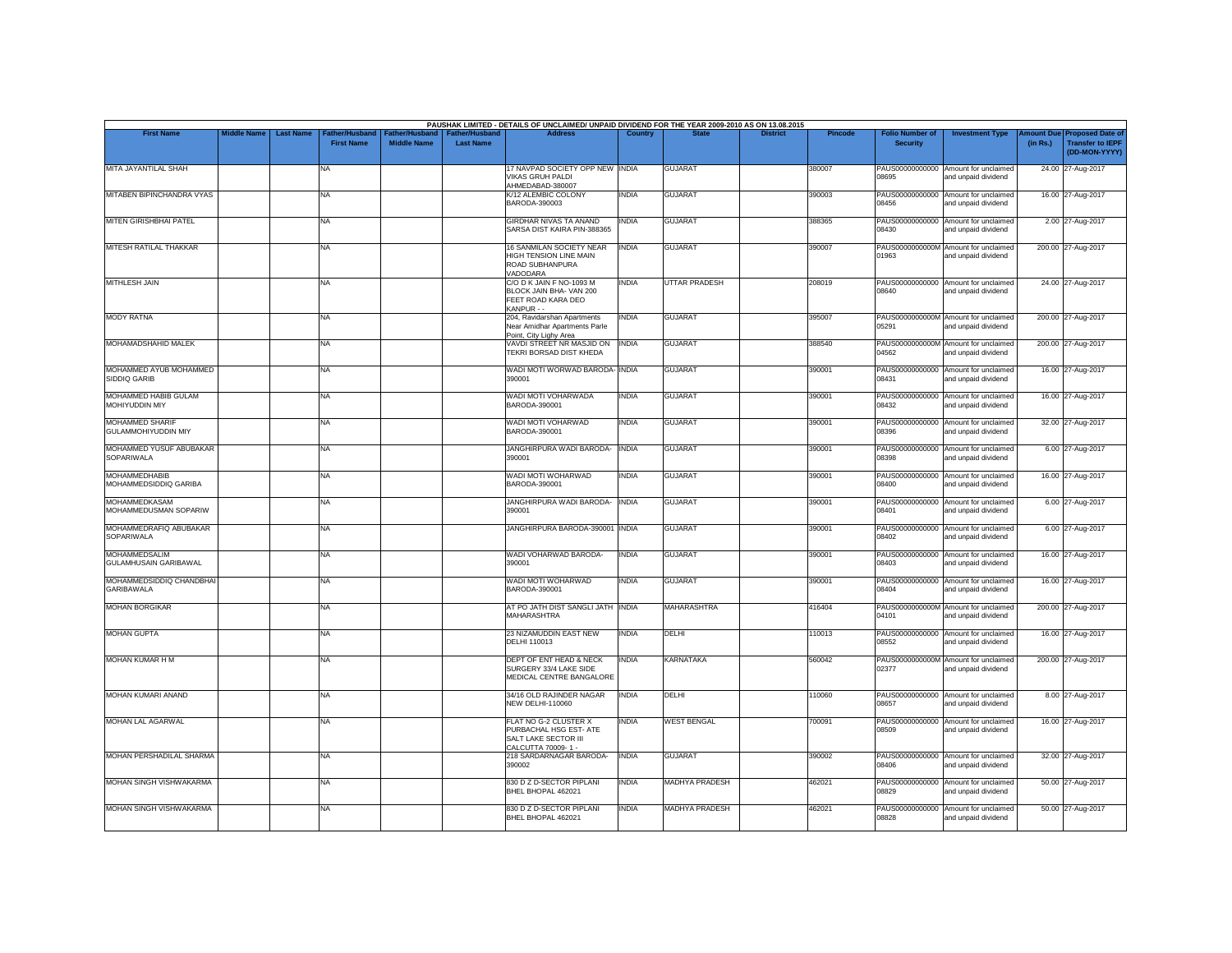|                                             |                    |                  |                                                 |                                             |                                           | PAUSHAK LIMITED - DETAILS OF UNCLAIMED/ UNPAID DIVIDEND FOR THE YEAR 2009-2010 AS ON 13.08.2015                               |                |                       |                 |         |                                           |                                                             |          |                                                                         |
|---------------------------------------------|--------------------|------------------|-------------------------------------------------|---------------------------------------------|-------------------------------------------|-------------------------------------------------------------------------------------------------------------------------------|----------------|-----------------------|-----------------|---------|-------------------------------------------|-------------------------------------------------------------|----------|-------------------------------------------------------------------------|
| <b>First Name</b>                           | <b>Middle Name</b> | <b>Last Name</b> | Father/Husband<br><b>First Name</b>             | <b>Father/Husband</b><br><b>Middle Name</b> | <b>Father/Husband</b><br><b>Last Name</b> | <b>Address</b>                                                                                                                | <b>Country</b> | <b>State</b>          | <b>District</b> | Pincode | <b>Folio Number of</b><br><b>Security</b> | <b>Investment Type</b>                                      | (in Rs.) | Amount Due Proposed Date of<br><b>Transfer to IEPF</b><br>(DD-MON-YYYY) |
| MOHANBHAI ISHWARBHAI<br>PATEL               |                    |                  | <b>NA</b>                                       |                                             |                                           | C/13 MANGALAM HSG SOC NR   INDIA<br><b>GEB KV STATION BEHIND</b><br>HARIKRIPA SOC GOTRI ROAD<br>BARODA 390021                 |                | <b>GUJARAT</b>        |                 | 390021  | 08260                                     | PAUS00000000000 Amount for unclaimed<br>and unpaid dividend |          | 2.00 27-Aug-2017                                                        |
| <b>MOHANI CHATRUBHUJ</b><br>MATRETA         |                    |                  | <b>NA</b>                                       |                                             |                                           | 2/4-A 4TH FLR CENTRE POINT<br>PANCHVATI AMBAWADI<br>AHMEDABAD 380006                                                          | <b>INDIA</b>   | <b>GUJARAT</b>        |                 | 380006  | 08407                                     | PAUS00000000000 Amount for unclaimed<br>and unpaid dividend |          | 26.00 27-Aug-2017                                                       |
| <b>MOHANLAL</b>                             |                    |                  | <b>NA</b>                                       |                                             |                                           | H.NO.5-3-669, THOPKHANA,<br>OPP. OSMANGUNJ HYDERABAD                                                                          | <b>INDIA</b>   | <b>ANDHRA PRADESH</b> |                 | 500012  | 00557                                     | PAUS0000000000M Amount for unclaimed<br>and unpaid dividend |          | 400.00 27-Aug-2017                                                      |
| <b>MOHANLAL</b>                             |                    |                  | <b>NA</b>                                       |                                             |                                           | <b>NEAR FATIMA HOSPITAL</b><br>JUNGLE SALIG RAM PADRI<br><b>BAZAR GORAKHPUR</b>                                               | <b>INDIA</b>   | <b>UTTAR PRADESH</b>  |                 | 273001  | 03375                                     | PAUS0000000000M Amount for unclaimed<br>and unpaid dividend |          | 200.00 27-Aug-2017                                                      |
| MOHANLAL MATHURDAS BHATT                    |                    |                  | <b>NA</b>                                       |                                             |                                           | HAVELI STREET GANDEVI DIST INDIA<br>BULSAR PIN-396360                                                                         |                | <b>GUJARAT</b>        |                 | 396360  | PAUS00000000000<br>08408                  | Amount for unclaimed<br>and unpaid dividend                 |          | 16.00 27-Aug-2017                                                       |
| MOHANLAL PURSNANI                           |                    |                  | <b>NA</b>                                       |                                             |                                           | 111-ASHOK NAGAR AGRA                                                                                                          | INDIA          | <b>UTTAR PRADESH</b>  |                 | 282010  | 04005                                     | PAUS0000000000M Amount for unclaimed<br>and unpaid dividend |          | 200.00 27-Aug-2017                                                      |
| <b>MOHANSINH PRATAPSINH</b><br><b>DESAI</b> |                    |                  | <b>NA</b>                                       |                                             |                                           | HOUSE NO 1130 107 H I G GUJ INDIA<br>HSG BOARD O- PP IT I<br><b>COLLEGE LAXMI KUNJ</b><br>LAXMIPURA R- D VADODARA<br>390016 - |                | <b>GUJARAT</b>        |                 | 390016  | 08276                                     | PAUS00000000000 Amount for unclaimed<br>and unpaid dividend |          | 2.00 27-Aug-2017                                                        |
| MOHD MAHBOOB ALI                            |                    |                  | <b>NA</b>                                       |                                             |                                           | JANATA MEDICAL HALL MAIN<br>ROAD TANDUR (HYDERABAD<br>DT.)                                                                    | <b>INDIA</b>   | ANDHRA PRADESH        |                 | 501141  | 00932                                     | PAUS0000000000M Amount for unclaimed<br>and unpaid dividend |          | 200.00 27-Aug-2017                                                      |
| <b>MOHD YUSUF ALL</b>                       |                    |                  | <b>NA</b>                                       |                                             |                                           | JANATA BAZAAR MAIN ROAD<br>TANDUR (HYDERABAD DT.)                                                                             | <b>INDIA</b>   | <b>ANDHRA PRADESH</b> |                 | 501141  | 00933                                     | PAUS0000000000M Amount for unclaimed<br>and unpaid dividend |          | 400.00 27-Aug-2017                                                      |
| MOHINDAR KAUR KAWATRA                       |                    |                  | <b>NA</b>                                       |                                             |                                           | 150 RAJA GARDENS NEW<br>DELHI-110015                                                                                          | INDIA          | DELHI                 |                 | 110015  | 08573                                     | PAUS00000000000 Amount for unclaimed<br>and unpaid dividend |          | 16.00 27-Aug-2017                                                       |
| MOHINDER KUMAR JAIN                         |                    |                  | <b>NA</b>                                       |                                             |                                           | 137/15 AKALSAR ROAD SARDAR INDIA<br>NAGAR STREET ELECTRIC<br>OFFICE MOGA DIST FARIDKOT                                        |                | <b>PUNJAB</b>         |                 | 142001  | 01305                                     | PAUS0000000000M Amount for unclaimed<br>and unpaid dividend |          | 200.00 27-Aug-2017                                                      |
| <b>MOHINDER LAL BERRY</b>                   |                    |                  | <b>NA</b>                                       |                                             |                                           | 217 RAJA GARDEN NEW DELHI- INDIA<br>110015                                                                                    |                | DELHI                 |                 | 110015  | 08543                                     | PAUS00000000000 Amount for unclaimed<br>and unpaid dividend |          | 8.00 27-Aug-2017                                                        |
| MOHINDER PAL SINGH                          |                    |                  | <b>NA</b>                                       |                                             |                                           | M/S UJJWAL LTD 110<br>JAWAHARLAL NEHRU MARG<br>AMBALA CANTT 133001                                                            | INDIA          | <b>HARYANA</b>        |                 | 133001  | 08450                                     | PAUS00000000000 Amount for unclaimed<br>and unpaid dividend |          | 16.00 27-Aug-2017                                                       |
| <b>MOHINI DEVI LAKHOTIA</b>                 |                    |                  | LATE<br><b>SHRIKISHAN</b><br><b>DAS MUNDHRA</b> |                                             |                                           | 24/A. SHAKESPEARE SARANI<br>'PARIJAAT', 9th FLOOR FLAT No<br>94KOLKATA                                                        | <b>INDIA</b>   | <b>WEST BENGAL</b>    |                 | 700017  | 07422                                     | PAUS12026501000 Amount for unclaimed<br>and unpaid dividend |          | 16.00 27-Aug-2017                                                       |
| MOLLAH MASOOD AHSAN<br><b>MOLLAH</b>        |                    |                  | <b>NA</b>                                       |                                             |                                           | C/O DR EMAD ALI MOLLAH<br>AHSAN MOLLAH SUJAN BAGAN<br>PO & DIST HOOGHLY W B                                                   | <b>INDIA</b>   | <b>WEST BENGAL</b>    |                 | 712103  | 02780                                     | PAUS0000000000M Amount for unclaimed<br>and unpaid dividend |          | 200.00 27-Aug-2017                                                      |
| <b>MOLLY CHADHA</b>                         |                    |                  | <b>NA</b>                                       |                                             |                                           | E - 425 AASTHHA KUNJ SECTOR-INDIA<br><b>18ROHINI</b>                                                                          |                | <b>DELHI</b>          |                 | 110089  | 08843                                     | PAUS00000000000 Amount for unclaimed<br>and unpaid dividend |          | 8.00 27-Aug-2017                                                        |
| <b>MONA SIDANA</b>                          |                    |                  | <b>NA</b>                                       |                                             |                                           | 0593, JALVAYU TOWERS<br>SADANAND NAGAR<br><b>BANGALORE</b>                                                                    | <b>INDIA</b>   | KARNATAKA             |                 | 560001  | <b>PARRO</b>                              | PAUS00000000000 Amount for unclaimed<br>and unpaid dividend |          | 16.00 27-Aug-2017                                                       |
| MOOL CHAND BANSAL                           |                    |                  | <b>NA</b>                                       |                                             |                                           | B-709 SAROJINI NAGAR NEW<br>DELHI-110023                                                                                      | <b>INDIA</b>   | DELHI                 |                 | 110023  | 08686                                     | PAUS00000000000 Amount for unclaimed<br>and unpaid dividend |          | 8.00 27-Aug-2017                                                        |
| <b>MORESHWAR</b><br>RAMAKRISHNARAO KULKARNI |                    |                  | <b>NA</b>                                       |                                             |                                           | S/O RAMKRISHNA # 20550<br>DIDDI ONI KILLA ROAD OLD<br>HUBLIKILLA ROAD                                                         | <b>INDIA</b>   | <b>KARNATAKA</b>      |                 | 580024  | 08437                                     | PAUS00000000000 Amount for unclaimed<br>and unpaid dividend |          | 32.00 27-Aug-2017                                                       |
| MORLIDHAR MAGANLAL<br>THAKKAR               |                    |                  | <b>NA</b>                                       |                                             |                                           | 95 SANGAM SOCIETY HARNI<br>ROAD BARODA 390006                                                                                 | <b>INDIA</b>   | <b>GUJARAT</b>        |                 | 390006  | 08409                                     | PAUS00000000000 Amount for unclaimed<br>and unpaid dividend |          | 32.00 27-Aug-2017                                                       |
| MOTIBEN A PATEL                             |                    |                  | <b>NA</b>                                       |                                             |                                           | 9/B HARIKRISHNA SOCIETY<br>BALIAKAKA ROAD AHMEDABAD<br>380028                                                                 | <b>INDIA</b>   | <b>GUJARAT</b>        |                 | 380028  | 08614                                     | PAUS00000000000 Amount for unclaimed<br>and unpaid dividend |          | 8.00 27-Aug-2017                                                        |
| MOTIBHAI SOMABHAI BAROT                     |                    |                  | <b>NA</b>                                       |                                             |                                           | AT & PO SOKHADA<br>BAROTWADA DIST BARODA PIN<br>391240                                                                        | INDIA          | <b>GUJARAT</b>        |                 | 391240  | 08411                                     | PAUS00000000000 Amount for unclaimed<br>and unpaid dividend |          | 2.00 27-Aug-2017                                                        |
| <b>MOTIRAM VATWANI</b>                      |                    |                  | <b>NA</b>                                       |                                             |                                           | MOTIRAM VATWANI JAIPUR<br>302004                                                                                              | INDIA          | <b>RAJASTHAN</b>      |                 | 302004  | PAUS00000000000<br>08526                  | Amount for unclaimed<br>and unpaid dividend                 |          | 8.00 27-Aug-2017                                                        |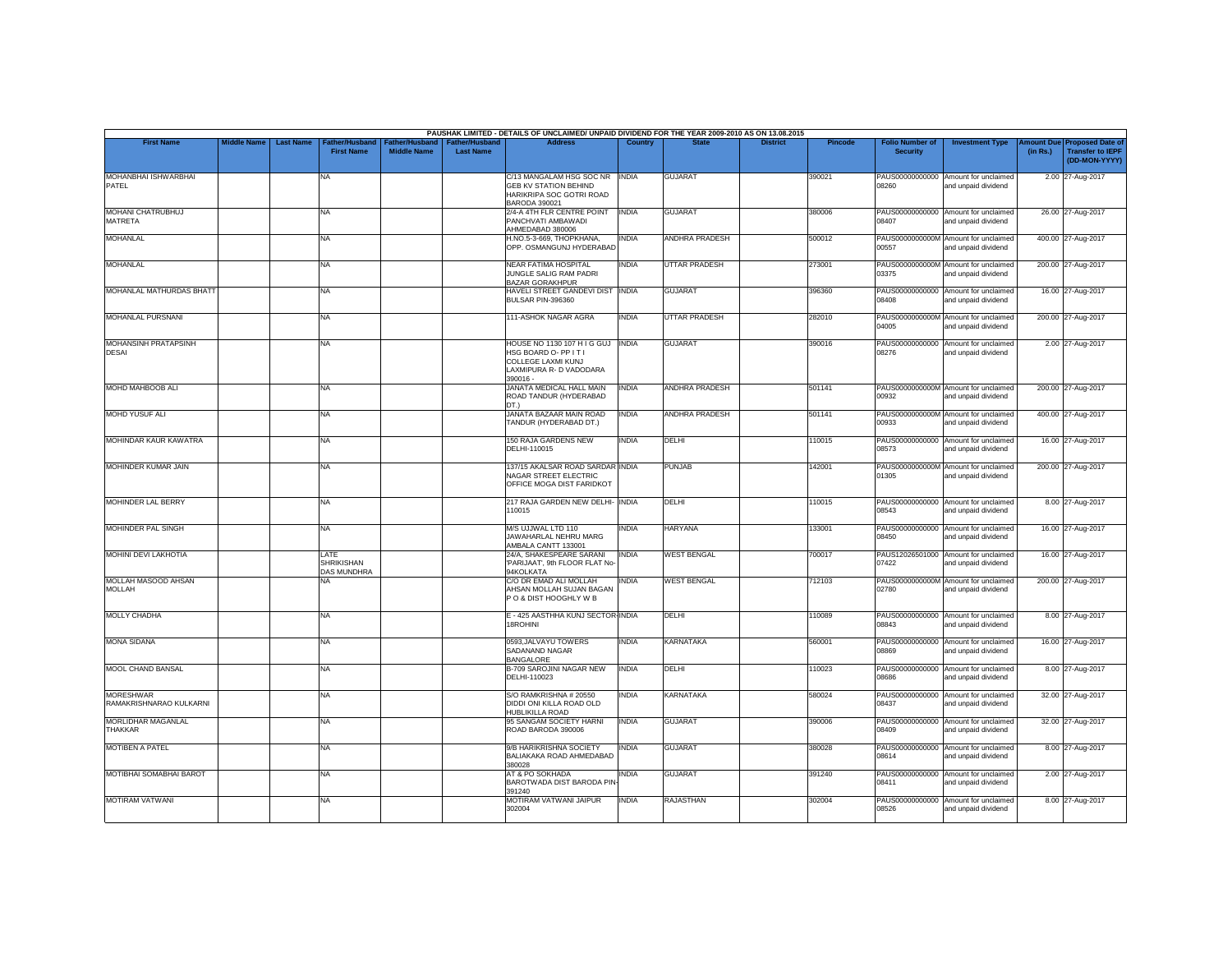|                                       |                    |                  |                                      |                                      |                                           | PAUSHAK LIMITED - DETAILS OF UNCLAIMED/ UNPAID DIVIDEND FOR THE YEAR 2009-2010 AS ON 13.08.2015          |                |                       |                 |         |                                           |                                                             |          |                                                                                |
|---------------------------------------|--------------------|------------------|--------------------------------------|--------------------------------------|-------------------------------------------|----------------------------------------------------------------------------------------------------------|----------------|-----------------------|-----------------|---------|-------------------------------------------|-------------------------------------------------------------|----------|--------------------------------------------------------------------------------|
| <b>First Name</b>                     | <b>Middle Name</b> | <b>Last Name</b> | Father/Husband<br><b>First Name</b>  | Father/Husband<br><b>Middle Name</b> | <b>Father/Husband</b><br><b>Last Name</b> | <b>Address</b>                                                                                           | <b>Country</b> | <b>State</b>          | <b>District</b> | Pincode | <b>Folio Number of</b><br><b>Security</b> | <b>Investment Type</b>                                      | (in Rs.) | <b>Amount Due Proposed Date of</b><br><b>Transfer to IEPF</b><br>(DD-MON-YYYY) |
| MOUNABATI SAHOO                       |                    |                  | ABHIMANYU<br>SAHOO                   |                                      |                                           | PLOT NO 452 & A/70 NUA SAHI<br>OPP SOCIAL WELFARE BOARD<br>NAYAPALLI BHUBANESHWAR<br><b>ORISSA</b>       | <b>INDIA</b>   | <b>ORISSA</b>         |                 | 751012  | 94007                                     | PAUSIN300450114 Amount for unclaimed<br>and unpaid dividend |          | 32.00 27-Aug-2017                                                              |
| <b>MRIDULA G</b>                      |                    |                  | <b>NA</b>                            |                                      |                                           | NO30.2ND MAIN ROAD.CK<br>CHANNAPPA GARDENS<br>SHANTHINAGAR POST<br><b>BANGALORE</b>                      | <b>INDIA</b>   | <b>KARNATAKA</b>      |                 | 560027  | 01901                                     | PAUS0000000000G Amount for unclaimed<br>and unpaid dividend |          | 100.00 27-Aug-2017                                                             |
| <b>MRS INDRA JOHN</b>                 |                    |                  | <b>NA</b>                            |                                      |                                           | JOHNS MEDICAL CENTRE<br>KARAIKUDI KARAIKUDI                                                              | INDIA          | <b>TAMIL NADU</b>     |                 | 623002  | 2102                                      | PAUS00000000000 Amount for unclaimed<br>and unpaid dividend |          | 200.00 27-Aug-2017                                                             |
| MRS RANI ALIAS SIVAKAMT K             |                    |                  | <b>NA</b>                            |                                      |                                           | 4, KANDASWAMY MUDALI<br>STREET, RANIPET, (N.A.DIST),<br>TAMILNADU.                                       | INDIA          | <b>TAMIL NADU</b>     |                 | 632401  | 00465                                     | PAUS0000000000K Amount for unclaimed<br>and unpaid dividend |          | 400.00 27-Aug-2017                                                             |
| <b>MRUDULA G VERMA</b>                |                    |                  | <b>NA</b>                            |                                      |                                           | 66 BALWANT NAGAR GANDHI<br>ROAD GWALIOR (M P) 474002                                                     | <b>INDIA</b>   | <b>MADHYA PRADESH</b> |                 | 474002  | 08599                                     | PAUS00000000000 Amount for unclaimed<br>and unpaid dividend |          | 8.00 27-Aug-2017                                                               |
| <b>MRUDULABEN RAOJIBHAI</b><br>PATEL  |                    |                  | <b>NA</b>                            |                                      |                                           | 47-A POONAM BUILDING 3RD<br><b>FLOOR LINKING ROAD</b><br>KHAR(WEST) MUMBAI-400052                        | <b>INDIA</b>   | <b>MAHARASHTRA</b>    |                 | 400052  | 08413                                     | PAUS00000000000 Amount for unclaimed<br>and unpaid dividend |          | 16.00 27-Aug-2017                                                              |
| MRUDULKUMAR K SHUKLA                  |                    |                  | <b>NA</b>                            |                                      |                                           | SECTOR NO 24 BLOCK NO 216<br>DOUBLE DECKER LAL-PATO<br>GANDHINAGAR GUJ 382024                            | <b>INDIA</b>   | <b>GUJARAT</b>        |                 | 382024  | 08690                                     | PAUS00000000000 Amount for unclaimed<br>and unpaid dividend |          | 8.00 27-Aug-2017                                                               |
| MRUGENDRA MUKUNDLAL<br>DAVE           |                    |                  | <b>NA</b>                            |                                      |                                           | C/O SHRI DHANUBHAI G DESAI<br><b>GHADIALI POLE GHANTIADA</b><br>SURESHWAR DESAI LANE<br>BARODA 390001    | <b>INDIA</b>   | <b>GUJARAT</b>        |                 | 390001  | 08241                                     | PAUS00000000000 Amount for unclaimed<br>and unpaid dividend |          | 2.00 27-Aug-2017                                                               |
| <b>MRUNAL PATHAK</b>                  |                    |                  | NA                                   |                                      |                                           | FLAT NO.404 RESIDENCY-2 NR<br>SHIVANJALI SOCIETY GOTRI<br>ROAD VASANA<br><b>ROADVADODARA</b>             | <b>INDIA</b>   | <b>GUJARAT</b>        |                 | 390021  | 03717                                     | PAUS0000000000M Amount for unclaimed<br>and unpaid dividend |          | 200.00 27-Aug-2017                                                             |
| <b>MRUNALIKA YAGNIK</b>               |                    |                  | <b>NA</b>                            |                                      |                                           | C/O D M YAGNIK 11-B<br>VISHWJYOT SOC OPP UNI<br>HOSTELS NAVRANGPURA<br>AHMEDABAD 380009                  | <b>INDIA</b>   | <b>GUJARAT</b>        |                 | 380009  | 08864                                     | PAUS00000000000 Amount for unclaimed<br>and unpaid dividend |          | 6.00 27-Aug-2017                                                               |
| <b>MRUNALINI G PATEL</b>              |                    |                  | <b>NA</b>                            |                                      |                                           | 19 KAILASHPARK SOCIETY<br>AKOTA NR WATER TANK<br>VADODARA                                                | <b>INDIA</b>   | <b>GUJARAT</b>        |                 | 390020  | 04547                                     | PAUS0000000000M Amount for unclaimed<br>and unpaid dividend |          | 200.00 27-Aug-2017                                                             |
| MUDDU B KOTIAN                        |                    |                  | <b>NA</b>                            |                                      |                                           | D-5-8 JEEVAN SHANTI SV<br>ROAD SANTACRUZ WEST<br><b>MUMBAI 400054</b>                                    | INDIA          | <b>MAHARASHTRA</b>    |                 | 400054  | 08625                                     | PAUS00000000000 Amount for unclaimed<br>and unpaid dividend |          | 8.00 27-Aug-2017                                                               |
| <b>MUKAND SETHI</b>                   |                    |                  | <b>NA</b>                            |                                      |                                           | WZ-3 OLD MAHABIR NAGAR<br><b>NEW DELHI-110018</b>                                                        | <b>INDIA</b>   | DELHI                 |                 | 110018  | PAUS00000000000<br>08546                  | Amount for unclaimed<br>and unpaid dividend                 |          | 8.00 27-Aug-2017                                                               |
| <b>MUKESH GUPTA</b>                   |                    |                  | <b>NA</b>                            |                                      |                                           | H NO 666 W NO 5 MEHRAULI<br><b>NEW DELHI-110030</b>                                                      | <b>INDIA</b>   | DELHI                 |                 | 110030  | 08650                                     | PAUS00000000000 Amount for unclaimed<br>and unpaid dividend |          | 8.00 27-Aug-2017                                                               |
| <b>MUKESH KANSAL</b>                  |                    |                  | <b>NA</b>                            |                                      |                                           | "KH-75 NEW KAVI NAGAR"<br>GHAZIABAD 201002                                                               | <b>INDIA</b>   | <b>UTTAR PRADESH</b>  |                 | 201002  | 08539                                     | PAUS00000000000 Amount for unclaimed<br>and unpaid dividend |          | 20.00 27-Aug-2017                                                              |
| MUKESH MOTWANI                        |                    |                  | <b>NA</b>                            |                                      |                                           | JAI HARI DRUG HOUSE 20 SANT INDIA<br>SINGH SURI MARKET<br><b>FOUNTAIN AGRA</b>                           |                | <b>UTTAR PRADESH</b>  |                 | 282003  | 03960                                     | PAUS0000000000M Amount for unclaimed<br>and unpaid dividend |          | 200.00 27-Aug-2017                                                             |
| MUKESHKUMAR AMBALAL<br>PATEL          |                    |                  | AMBALAL<br><b>SHIVABHAI</b><br>PATEL |                                      |                                           | C/O ARUN A PATEL SWAMI.10<br>MANGALYA BUNGALOWS B/H<br>27 GAM VIDYALAYA ANAND-<br>VIDYANAGAR ROAD, ANAND | <b>INDIA</b>   | <b>GUJARAT</b>        |                 | 388001  | 46549                                     | PAUSIN300636102 Amount for unclaimed<br>and unpaid dividend |          | 16.00 27-Aug-2017                                                              |
| MUKESHKUMAR NAGINBHAI<br>PATEL        |                    |                  | <b>NA</b>                            |                                      |                                           | NAVAPURA SUNAV 388470 TA<br>PETLAD DIST KAIRA                                                            | <b>INDIA</b>   | <b>GUJARAT</b>        |                 | 388410  | 08416                                     | PAUS00000000000 Amount for unclaimed<br>and unpaid dividend |          | 16.00 27-Aug-2017                                                              |
| MUKHOPADHYAY MRITYUNJAY               |                    |                  | <b>NA</b>                            |                                      |                                           | 8/1B CREEK LANE GROUND<br><b>FLOOR CALCUTTA</b>                                                          | <b>INDIA</b>   | <b>WEST BENGAL</b>    |                 | 700014  | 02721                                     | PAUS0000000000M Amount for unclaimed<br>and unpaid dividend |          | 200.00 27-Aug-2017                                                             |
| MUKTA DAMODHAR SOMAN                  |                    |                  | <b>NA</b>                            |                                      |                                           | VISHWA GANGA B/H EKNATH<br><b>RANG MANDIR NEW</b><br>OSMANPURA AURANGABAD                                | <b>INDIA</b>   | <b>MAHARASHTRA</b>    |                 | 431005  | 03841                                     | PAUS0000000000M Amount for unclaimed<br>and unpaid dividend |          | 200.00 27-Aug-2017                                                             |
| <b>MUKTA GAUR</b>                     |                    |                  | <b>NA</b>                            |                                      |                                           | IV/2934 BHOLANATH NAGAR<br>EXTN SHAHDARA DELHI-110032                                                    | <b>INDIA</b>   | DELHI                 |                 | 110032  | 08554                                     | PAUS00000000000 Amount for unclaimed<br>and unpaid dividend |          | 8.00 27-Aug-2017                                                               |
| MUKTABEN MATHURADAS<br><b>GANATRA</b> |                    |                  | <b>NA</b>                            |                                      |                                           | <b>1STCARPENTER ST RAMESH</b><br>BHUVAN 3RD FLOOR ROOM NO<br>22 MUMBAI-400004                            | <b>INDIA</b>   | <b>MAHARASHTRA</b>    |                 | 400004  | 08483                                     | PAUS00000000000 Amount for unclaimed<br>and unpaid dividend |          | 8.00 27-Aug-2017                                                               |
| <b>MUKUL ENDAW</b>                    |                    |                  | <b>NA</b>                            |                                      |                                           | C/O DEVI ART A K AZAD ROAD<br>REHABARI GUWAHATI                                                          | <b>INDIA</b>   | <b>ASSAM</b>          |                 | 781008  | 03097                                     | PAUS0000000000M Amount for unclaimed<br>and unpaid dividend |          | 200.00 27-Aug-2017                                                             |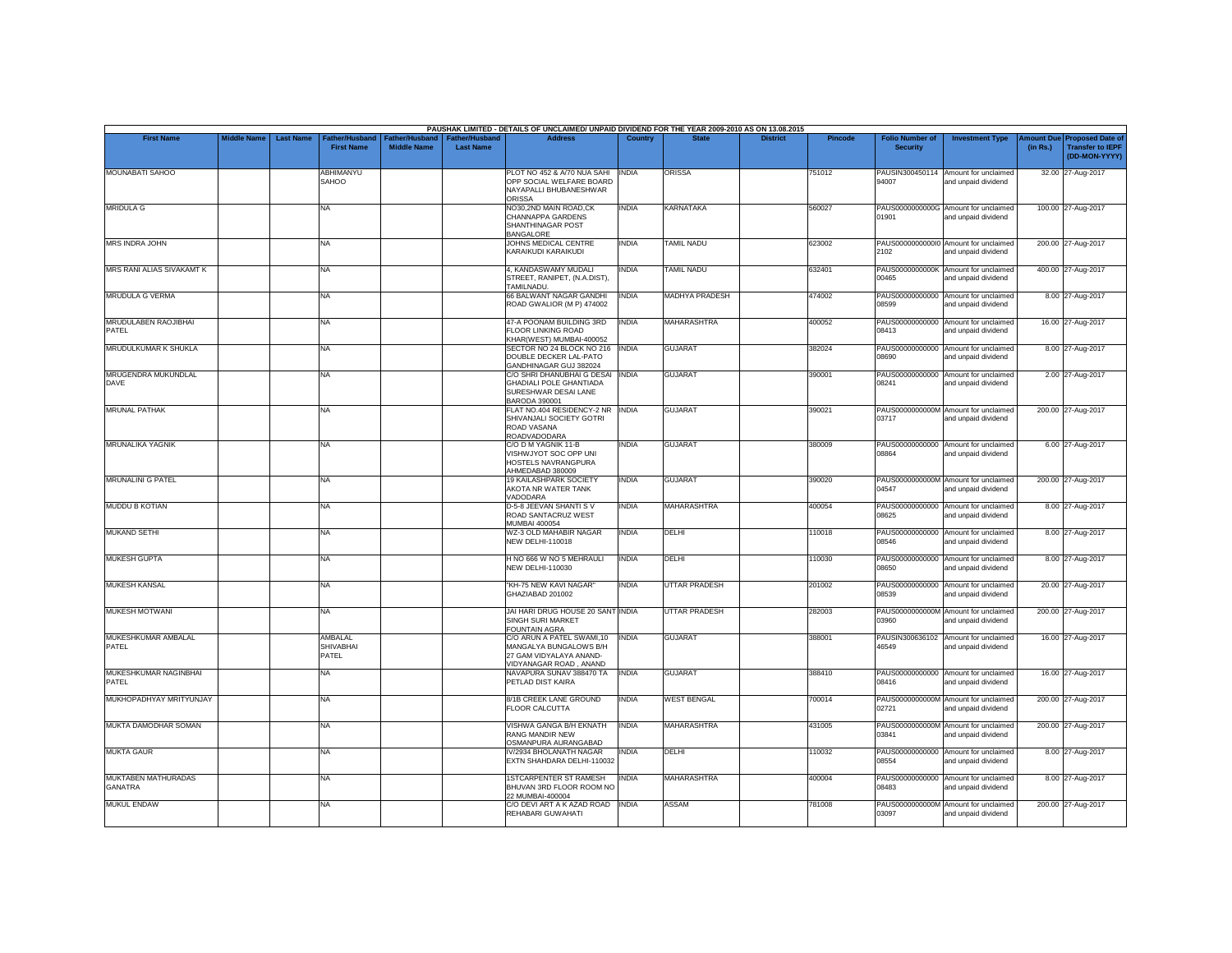|                                                 | <b>Middle Name</b> | <b>Last Name</b> |                                     |                                      | <b>Father/Husband</b> | PAUSHAK LIMITED - DETAILS OF UNCLAIMED/ UNPAID DIVIDEND FOR THE YEAR 2009-2010 AS ON 13.08.2015<br><b>Address</b> | Country      | <b>State</b>          | <b>District</b> |                |                                           |                                                             |                       |                                                                     |
|-------------------------------------------------|--------------------|------------------|-------------------------------------|--------------------------------------|-----------------------|-------------------------------------------------------------------------------------------------------------------|--------------|-----------------------|-----------------|----------------|-------------------------------------------|-------------------------------------------------------------|-----------------------|---------------------------------------------------------------------|
| <b>First Name</b>                               |                    |                  | Father/Husband<br><b>First Name</b> | Father/Husband<br><b>Middle Name</b> | <b>Last Name</b>      |                                                                                                                   |              |                       |                 | <b>Pincode</b> | <b>Folio Number of</b><br><b>Security</b> | <b>Investment Type</b>                                      | mount Due<br>(in Rs.) | <b>Proposed Date of</b><br><b>Transfer to IEPF</b><br>(DD-MON-YYYY) |
| <b>MUKUL VERMA</b>                              |                    |                  | NA                                  |                                      |                       | FLAT NO.209 FERNS NEST<br>HENNUR MAIN ROAD<br><b>BANGALORE</b>                                                    | <b>INDIA</b> | KARNATAKA             |                 | 560043         | 08564                                     | PAUS00000000000 Amount for unclaimed<br>and unpaid dividend | 24.00 27-Aug-2017     |                                                                     |
| MUKUND RAMCHANDRA<br><b>BAHULKAR</b>            |                    |                  | NA                                  |                                      |                       | DESPANDE WADA RAOPURA<br>KHATRI POLE JUBILEE BAUG<br>BARODA-390001                                                | <b>INDIA</b> | <b>GUJARAT</b>        |                 | 390001         | PAUS00000000000<br>08419                  | Amount for unclaimed<br>and unpaid dividend                 |                       | 6.00 27-Aug-2017                                                    |
| <b>MUKUND SHASTRY</b>                           |                    |                  | NA                                  |                                      |                       | ALEMBIC CHEM WORKS CO<br>LTD MARKETING DEPT<br>ALEMBIC ROAD VADODARA                                              | <b>INDIA</b> | <b>GUJARAT</b>        |                 | 390003         | 04573                                     | PAUS0000000000M Amount for unclaimed<br>and unpaid dividend | 300.00 27-Aug-2017    |                                                                     |
| MUKUNDLAL PURSHOTTAMDAS<br><b>SHAH</b>          |                    |                  | NA                                  |                                      |                       | APNA GHAR KHARADIWAD<br>NEAR LEHARIPURA GATE M G<br>ROAD BARODA 390001                                            | india        | <b>GUJARAT</b>        |                 | 390001         | 08797                                     | PAUS00000000000 Amount for unclaimed<br>and unpaid dividend |                       | 12.00 27-Aug-2017                                                   |
| MUKUNDRAI P PATHAK                              |                    |                  | <b>NA</b>                           |                                      |                       | 164/5/1 LAKE GARDENS<br>CALCUTTA-700045                                                                           | <b>INDIA</b> | <b>WEST BENGAL</b>    |                 | 700045         | 08703                                     | PAUS00000000000 Amount for unclaimed<br>and unpaid dividend |                       | 8.00 27-Aug-2017                                                    |
| MULACKAL V JOSEPH                               |                    |                  | NA                                  |                                      |                       | MULACKAL HOUSE<br>KUMARAMANGALAM PO<br>THODUPUZHA DIST IDUKKI<br>KERALA STATE 685597                              | <b>INDIA</b> | <b>KERALA</b>         |                 | 685597         | 08468                                     | PAUS00000000000 Amount for unclaimed<br>and unpaid dividend | 24.00 27-Aug-2017     |                                                                     |
| <b>MULASINHJI RATNASINHJI</b><br><b>SOLANKI</b> |                    |                  | NA                                  |                                      |                       | AT POST SATHAMBA TAL<br>BAYAD DIST SABARKANTHA<br>383340                                                          | <b>INDIA</b> | <b>GUJARAT</b>        |                 | 383340         | 08420                                     | PAUS00000000000 Amount for unclaimed<br>and unpaid dividend |                       | 2.00 27-Aug-2017                                                    |
| MULCHAND BHAICHAND<br>PAREKH                    |                    |                  | NA                                  |                                      |                       | MAHAK HINA 1 CHETAN<br>SOCIETY OPP ANAND NAGAR<br>PO AHMEDABAD 380007                                             | <b>INDIA</b> | RAJASTHAN             |                 | 302001         | 08335                                     | PAUS00000000000 Amount for unclaimed<br>and unpaid dividend |                       | 6.00 27-Aug-2017                                                    |
| MULCHAND KORJIMAL<br><b>MULCHANDANI</b>         |                    |                  | NA                                  |                                      |                       | SINDHI COLONY KHERALU DIST INDIA<br>MEHSANA PIN-384325                                                            |              | <b>GUJARAT</b>        |                 | 384325         | 08421                                     | PAUS00000000000 Amount for unclaimed<br>and unpaid dividend |                       | 16.00 27-Aug-2017                                                   |
| MULJIBHAI ISHVARBHAI RAI                        |                    |                  | NA                                  |                                      |                       | C/O PRAPTI GARMENT DABHOI INDIA<br>NAGAR PALIKA - SHOPPING<br>CENTRE SHOP NO 4 OPP S T<br>DEPOT- DABHOI 391110 -  |              | <b>GUJARAT</b>        |                 | 391110         | 08282                                     | PAUS00000000000 Amount for unclaimed<br>and unpaid dividend |                       | 2.00 27-Aug-2017                                                    |
| MULJIBHAI MANGALDAS SONI                        |                    |                  | NA                                  |                                      |                       | AT & POST AMALA TA PADRA<br>DIST BARODA PIN-391445                                                                | <b>INDIA</b> | <b>GUJARAT</b>        |                 | 391445         | 08422                                     | PAUS00000000000 Amount for unclaimed<br>and unpaid dividend |                       | 6.00 27-Aug-2017                                                    |
| MULKI SADANANDA BANGERA                         |                    |                  | NA                                  |                                      |                       | DANDELI NIVAS HOSUR 1ST<br>CROSS HOSUR, HUBLI                                                                     | <b>INDIA</b> | <b>KARNATAKA</b>      |                 | 580021         | 01108                                     | PAUS0000000000M Amount for unclaimed<br>and unpaid dividend |                       | 80.00 27-Aug-2017                                                   |
| MULKY INDRA BAI                                 |                    |                  | NA                                  |                                      |                       | 40, ATHIKAMAN BYPASS ROAD INDIA<br>DHARMAPURI TAMILNADU                                                           |              | <b>TAMIL NADU</b>     |                 | 636701         | 00561                                     | PAUS0000000000M Amount for unclaimed<br>and unpaid dividend | 400.00 27-Aug-2017    |                                                                     |
| MUNEERA UDAYAN CHINUBHAI                        |                    |                  | NA                                  |                                      |                       | SHANTIKUNJ SHAH BAG<br>AHMEDABAD-380001                                                                           | <b>INDIA</b> | <b>GUJARAT</b>        |                 | 380001         | 08283                                     | PAUS00000000000 Amount for unclaimed<br>and unpaid dividend |                       | 16.00 27-Aug-2017                                                   |
| MUNGARA SWATANTRA<br><b>BHARATHI</b>            |                    |                  | NA                                  |                                      |                       | C/O.MANDAVA BALAKOTIAH<br>GADAVALLI P.O REPALLI TQ.<br>(GUNTUR DT.)                                               | <b>INDIA</b> | <b>ANDHRA PRADESH</b> |                 | 522265         | 00562                                     | PAUS0000000000M Amount for unclaimed<br>and unpaid dividend | 400.00 27-Aug-2017    |                                                                     |
| <b>MUNISH AJMANI</b>                            |                    |                  | <b>NA</b>                           |                                      |                       | MUNISH TELECOM CENTRE 108 INDIA<br><b>G T ROAD GHAZIABAD</b>                                                      |              | <b>UTTAR PRADESH</b>  |                 | 201001         | 03902                                     | PAUS0000000000M Amount for unclaimed<br>and unpaid dividend | 200.00 27-Aug-2017    |                                                                     |
| <b>MUNISWAMY T</b>                              |                    |                  | NA                                  |                                      |                       | 29, BYRAGI MADAM ST.,<br>SHOLINGUR. N.A.DIST.                                                                     | <b>INDIA</b> | <b>TAMIL NADU</b>     |                 | 631102         | PAUS0000000000T<br>00280                  | Amount for unclaimed<br>and unpaid dividend                 | 400.00 27-Aug-2017    |                                                                     |
| MURAKONDA VENKATARAYUDU                         |                    |                  | NA                                  |                                      |                       | RAGHU MEDICALS MAIN ROAD INDIA<br>NARASARAOPET, (GUNTUR<br>DT.)                                                   |              | <b>ANDHRA PRADESH</b> |                 | 522601         | 00563                                     | PAUS0000000000M Amount for unclaimed<br>and unpaid dividend | 400.00 27-Aug-2017    |                                                                     |
| MURLIDHAR MADHAVRAO<br>KHAIRNAR                 |                    |                  | NA                                  |                                      |                       | <b>VISHWAKUNJ GUJARAT</b><br>HOUSING BOARD BLOCK-2<br>ROOM-63 GORWA RD BARODA<br>390003                           | <b>INDIA</b> | <b>GUJARAT</b>        |                 | 390003         | PAUS00000000000<br>08273                  | Amount for unclaimed<br>and unpaid dividend                 |                       | 2.00 27-Aug-2017                                                    |
| <b>MURLIDHAR MODI</b>                           |                    |                  | NA                                  |                                      |                       | 138-A KARAYA ROAD<br>CALCUTTA 700017                                                                              | <b>INDIA</b> | <b>WEST BENGAL</b>    |                 | 700017         | 08507                                     | PAUS00000000000 Amount for unclaimed<br>and unpaid dividend |                       | 16.00 27-Aug-2017                                                   |
| MURLIDHAR PARMANAND<br><b>TEKCHANDANI</b>       |                    |                  | NA                                  |                                      |                       | SHRI RAM NIWAS PALACE<br>ROAD NEAR MARKET POST<br>OFFICE BARODA-390001                                            | india        | <b>GUJARAT</b>        |                 | 390001         | 08287                                     | PAUS00000000000 Amount for unclaimed<br>and unpaid dividend |                       | 32.00 27-Aug-2017                                                   |
| MURUKUTLA CHALAPATHY RAO                        |                    |                  | NA                                  |                                      |                       | <b>DIVISION MANAGER C/O</b><br>DARSHAK LTD 18/1<br>ARUNDELPET GUNTUR-522002                                       | <b>INDIA</b> | <b>ANDHRA PRADESH</b> |                 | 522002         | 08441                                     | PAUS00000000000 Amount for unclaimed<br>and unpaid dividend | 32.00 27-Aug-2017     |                                                                     |
| MURUKUTLA RADHAKRISHNA                          |                    |                  | <b>NA</b>                           |                                      |                       | <b>INDOFARM SERVICES 4TH</b><br>FLOOR BRODIPET GUNTUR-<br>522002                                                  | <b>INDIA</b> | <b>ANDHRA PRADESH</b> |                 | 522002         | 08444                                     | PAUS00000000000 Amount for unclaimed<br>and unpaid dividend | 32.00 27-Aug-2017     |                                                                     |
| <b>MURUKUTLA SITA DEVI</b>                      |                    |                  | NA                                  |                                      |                       | C/O MR M RADHAKRISHNA<br>INDOFARM SERVICE 4TH LINE<br>BRODIPET GUNTUR-522002                                      | <b>INDIA</b> | <b>ANDHRA PRADESH</b> |                 | 522002         | 08443                                     | PAUS00000000000 Amount for unclaimed<br>and unpaid dividend | 32.00 27-Aug-2017     |                                                                     |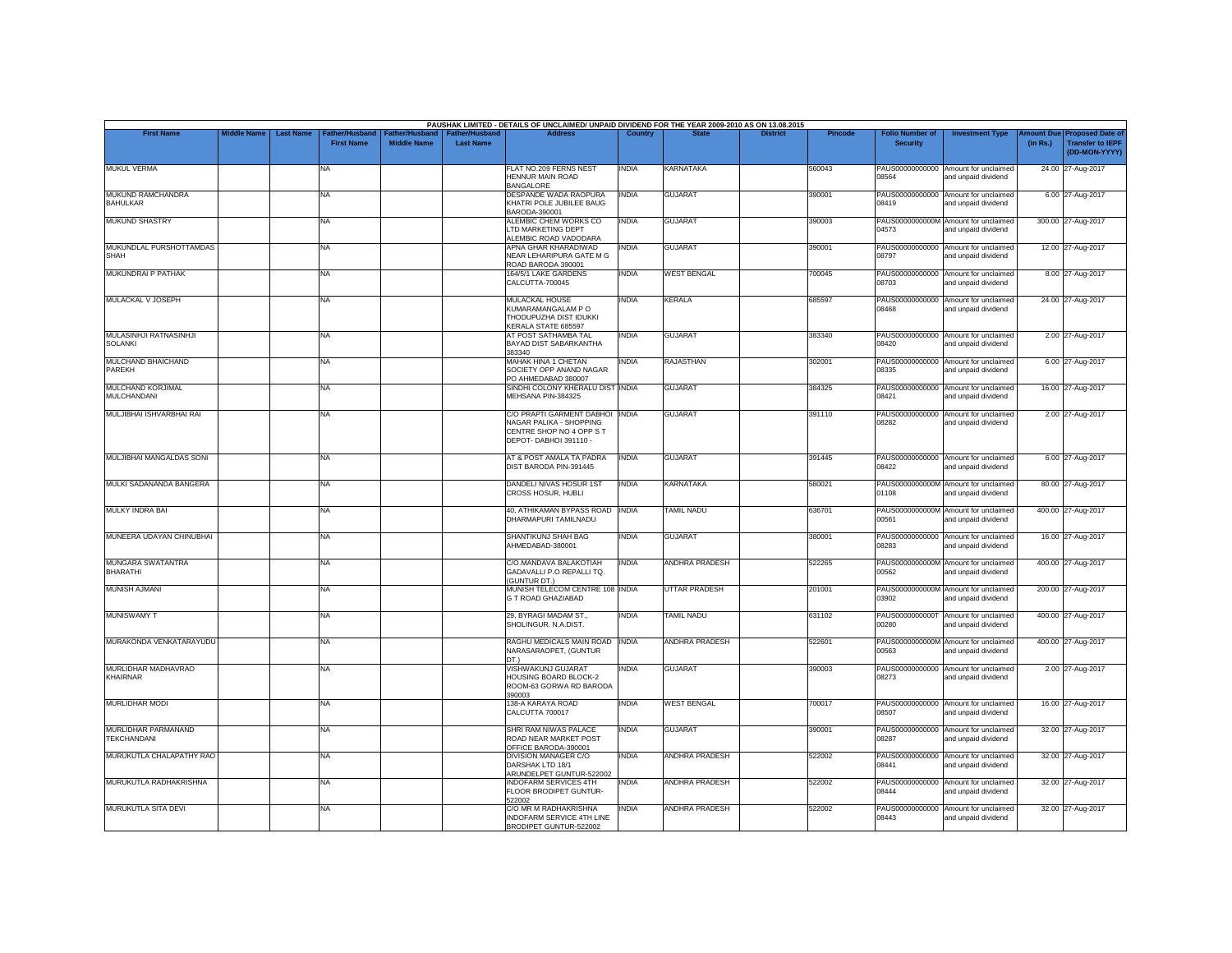|                         |                    |                  |                                    |                                             |                                           | PAUSHAK LIMITED - DETAILS OF UNCLAIMED/ UNPAID DIVIDEND FOR THE YEAR 2009-2010 AS ON 13.08.2015                                     |              |                       |                 |                |                                           |                                                             |                       |                                                                     |
|-------------------------|--------------------|------------------|------------------------------------|---------------------------------------------|-------------------------------------------|-------------------------------------------------------------------------------------------------------------------------------------|--------------|-----------------------|-----------------|----------------|-------------------------------------------|-------------------------------------------------------------|-----------------------|---------------------------------------------------------------------|
| <b>First Name</b>       | <b>Middle Name</b> | <b>Last Name</b> | ather/Husband<br><b>First Name</b> | <b>Father/Husband</b><br><b>Middle Name</b> | <b>Father/Husband</b><br><b>Last Name</b> | <b>Address</b>                                                                                                                      | Country      | <b>State</b>          | <b>District</b> | <b>Pincode</b> | <b>Folio Number of</b><br><b>Security</b> | <b>Investment Type</b>                                      | mount Due<br>(in Rs.) | <b>Proposed Date of</b><br><b>Transfer to IEPF</b><br>(DD-MON-YYYY) |
| MUTHAMMAL ANNI          |                    |                  | <b>NA</b>                          |                                             |                                           | TAMILAGAM", WEST CAR<br>STREET, TIRUNELVELI, TAMIL<br>NADU.                                                                         | INDIA        | <b>TAMIL NADU</b>     |                 | 627001         | 00386                                     | PAUS0000000000D Amount for unclaimed<br>and unpaid dividend |                       | 400.00 27-Aug-2017                                                  |
| MUTHIYALU NARAYANASWAMY |                    |                  | <b>NA</b>                          |                                             |                                           | PROFESSOR OF MATHEMATICS INDIA<br>COLLEGE OF ENGINEERING<br>GUINDY CHENNAI-600025                                                   |              | <b>TAMIL NADU</b>     |                 | 600025         | 08611                                     | PAUS00000000000 Amount for unclaimed<br>and unpaid dividend |                       | 8.00 27-Aug-2017                                                    |
| <b>MYRTLE FERNANDEZ</b> |                    |                  | <b>NA</b>                          |                                             |                                           | FERN HOUSE MIRZAPUR ROAD INDIA<br>AHMEDABAD 380001                                                                                  |              | <b>GUJARAT</b>        |                 | 380001         | 08736                                     | PAUS00000000000 Amount for unclaimed<br>and unpaid dividend |                       | 6.00 27-Aug-2017                                                    |
| N ASWARTHA NARAYANA     |                    |                  | <b>NA</b>                          |                                             |                                           | PROP ASWARTHA MEDICALS<br>11-220 SAI NAGAR ANANTAPUR                                                                                | <b>INDIA</b> | <b>ANDHRA PRADESH</b> |                 | 515002         | 03118                                     | PAUS0000000000N Amount for unclaimed<br>and unpaid dividend |                       | 200.00 27-Aug-2017                                                  |
| N B KHARWA              |                    |                  | <b>NA</b>                          |                                             |                                           | A/F-2 SHALIGRAM COMPLEX<br>MADANZAMPA ROAD NR<br>JAIRATNA BUILDING<br>VADODARA                                                      | <b>INDIA</b> | <b>GUJARAT</b>        |                 | 390001         | 22924                                     | PAUS13016700004 Amount for unclaimed<br>and unpaid dividend |                       | 50.00 27-Aug-2017                                                   |
| N BHARATHI              |                    |                  | <b>NA</b>                          |                                             |                                           | C/O<br>MR.N.RAJAN, HOD(COMPUTER<br>SCIENCE) AMBER VALLEY<br>RESIDENTIAL SCHOOL,<br>K.M.ROAD, MUGTHIHALLI, CHIKM<br>AGALUR KARNATAKA | INDIA        | <b>KARNATAKA</b>      |                 | 577101         | PAUS00000000000<br>09279                  | Amount for unclaimed<br>and unpaid dividend                 |                       | 8.00 27-Aug-2017                                                    |
| N G JOSE                |                    |                  | <b>NA</b>                          |                                             |                                           | 8-A SUNSHINE COURT- ABAD<br>PAPPALY ROAD<br>VAZHAKALAERNAKULAM<br>COCHIN                                                            | <b>INDIA</b> | <b>KERALA</b>         |                 | 682030         | 02951                                     | PAUS0000000000N Amount for unclaimed<br>and unpaid dividend |                       | 200.00 27-Aug-2017                                                  |
| N G NAGARAJU            |                    |                  | <b>NA</b>                          |                                             |                                           | 1572,39TH F CROSS,18TH MAIN INDIA<br>4TH T BLOCK, JAYANAGAR<br><b>BANGALORE</b>                                                     |              | <b>KARNATAKA</b>      |                 | 560041         | 02008                                     | PAUS0000000000N Amount for unclaimed<br>and unpaid dividend |                       | 200.00 27-Aug-2017                                                  |
| N GANESA RAJA           |                    |                  | <b>NA</b>                          |                                             |                                           | 21 RAJAJI ROAD<br>NUNGAMBAKKAM CHENNAI-<br>600034                                                                                   | INDIA        | <b>TAMIL NADU</b>     |                 | 600034         | 09071                                     | PAUS00000000000 Amount for unclaimed<br>and unpaid dividend |                       | 16.00 27-Aug-2017                                                   |
| N K BALARAM             |                    |                  | <b>NA</b>                          |                                             |                                           | FLAT NO.9, SUNDARSRI<br>APARTMENTS 367, 100 FEET<br>ROAD, HAL II STAGE<br>INDIRANAGAR                                               | INDIA        | <b>KARNATAKA</b>      |                 | 560008         | 05279                                     | PAUS0000000000N Amount for unclaimed<br>and unpaid dividend |                       | 200.00 27-Aug-2017                                                  |
| N K GOYAL               |                    |                  | <b>NA</b>                          |                                             |                                           | D-25 HAKKIKAT RAI ROAD<br>ADARSH NAGAR DELHI 110033                                                                                 | INDIA        | DELHI                 |                 | 110033         | 09182                                     | PAUS00000000000 Amount for unclaimed<br>and unpaid dividend |                       | 16.00 27-Aug-2017                                                   |
| <b>N K GUPTA</b>        |                    |                  | <b>NA</b>                          |                                             |                                           | 28 INDIRA NAGAR<br>PEROORKADA TRIVANDRUM<br>695005                                                                                  | INDIA        | <b>KERALA</b>         |                 | 695005         | 09115                                     | PAUS00000000000 Amount for unclaimed<br>and unpaid dividend |                       | 8.00 27-Aug-2017                                                    |
| N M VENKATESH           |                    |                  | <b>NA</b>                          |                                             |                                           | 56 EGMORE HIGH ROAD<br>CHENNAI-600008                                                                                               | <b>INDIA</b> | <b>TAMIL NADU</b>     |                 | 600008         | 09178                                     | PAUS00000000000 Amount for unclaimed<br>and unpaid dividend |                       | 8.00 27-Aug-2017                                                    |
| N MANJUNATH             |                    |                  | <b>NA</b>                          |                                             |                                           | NO.160/26 36TH CROSS<br>JAYANAGAR 5TH BLOCK<br><b>BANGALORE</b>                                                                     | <b>INDIA</b> | <b>KARNATAKA</b>      |                 | 560041         | 02143                                     | PAUS0000000000N Amount for unclaimed<br>and unpaid dividend |                       | 200.00 27-Aug-2017                                                  |
| N NANDHAKUMAR           |                    |                  | <b>NA</b>                          |                                             |                                           | 2 FOURTH AVENUE INDIRA<br>NAGAR CHENNAI 600020                                                                                      | <b>INDIA</b> | <b>TAMIL NADU</b>     |                 | 600020         | 09114                                     | PAUS00000000000 Amount for unclaimed<br>and unpaid dividend |                       | 16.00 27-Aug-2017                                                   |
| N NARAYANAN             |                    |                  | <b>NA</b>                          |                                             |                                           | C-1 P E T S BLOCK 14 NEYVELI INDIA<br>TOWNSHIP NEYVELI 607803                                                                       |              | <b>TAMIL NADU</b>     |                 | 607803         | 09117                                     | PAUS00000000000 Amount for unclaimed<br>and unpaid dividend |                       | 8.00 27-Aug-2017                                                    |
| N R NARASIMHAN          |                    |                  | <b>NA</b>                          |                                             |                                           | 32/3 ST JOHN'S ROAD CROSS<br>2ND FLOOR RUKMINI COLONY<br>BANGALORE 560042                                                           | <b>INDIA</b> | <b>KARNATAKA</b>      |                 | 560042         | 09095                                     | PAUS00000000000 Amount for unclaimed<br>and unpaid dividend |                       | 20.00 27-Aug-2017                                                   |
| N RAGHAVENDRA RAO       |                    |                  | <b>NA</b>                          |                                             |                                           | NO 1197 18TH MAIN II PHASE J  INDIA<br>P NAGAR BANGALORE                                                                            |              | <b>KARNATAKA</b>      |                 | 560078         | 02643                                     | PAUS0000000000N Amount for unclaimed<br>and unpaid dividend |                       | 200.00 27-Aug-2017                                                  |
| N RAJENDRA              |                    |                  | <b>NA</b>                          |                                             |                                           | NO.73, SARASWATHINAGAR<br>VIJAYANAGAR BANGALORE                                                                                     | <b>INDIA</b> | <b>KARNATAKA</b>      |                 | 560040         | 02039                                     | PAUS0000000000N Amount for unclaimed<br>and unpaid dividend |                       | 200.00 27-Aug-2017                                                  |
| N RAJESHWARAN           |                    |                  | <b>NA</b>                          |                                             |                                           | 16, EAST KONGALAMMAN KOIL<br>ST ERODE 638001                                                                                        | <b>INDIA</b> | <b>TAMIL NADU</b>     |                 | 638001         | 09257                                     | PAUS00000000000 Amount for unclaimed<br>and unpaid dividend |                       | 166.00 27-Aug-2017                                                  |
| N S VIJAYA              |                    |                  | <b>NA</b>                          |                                             |                                           | 105 GORINAGAR<br>KADAVAMTHANA KOCHIN                                                                                                | INDIA        | <b>KERALA</b>         |                 | 682020         | 02999                                     | PAUS0000000000N Amount for unclaimed<br>and unpaid dividend |                       | 200.00 27-Aug-2017                                                  |
| <b>N SAKUNTHALA</b>     |                    |                  | <b>NA</b>                          |                                             |                                           | 15 WEST ADAYA VALANJAN<br>STREET SRIRANGAM-620006                                                                                   | <b>INDIA</b> | <b>TAMIL NADU</b>     |                 | 620006         | 09112                                     | PAUS00000000000 Amount for unclaimed<br>and unpaid dividend |                       | 8.00 27-Aug-2017                                                    |
| <b>NVKGUPTA</b>         |                    |                  | <b>NA</b>                          |                                             |                                           | <b>44 NAGAPPA STREET</b><br>SESHADRIPURAM BANGALORE                                                                                 | india        | <b>KARNATAKA</b>      |                 | 560020         | 05128                                     | PAUS0000000000N Amount for unclaimed<br>and unpaid dividend |                       | 200.00 27-Aug-2017                                                  |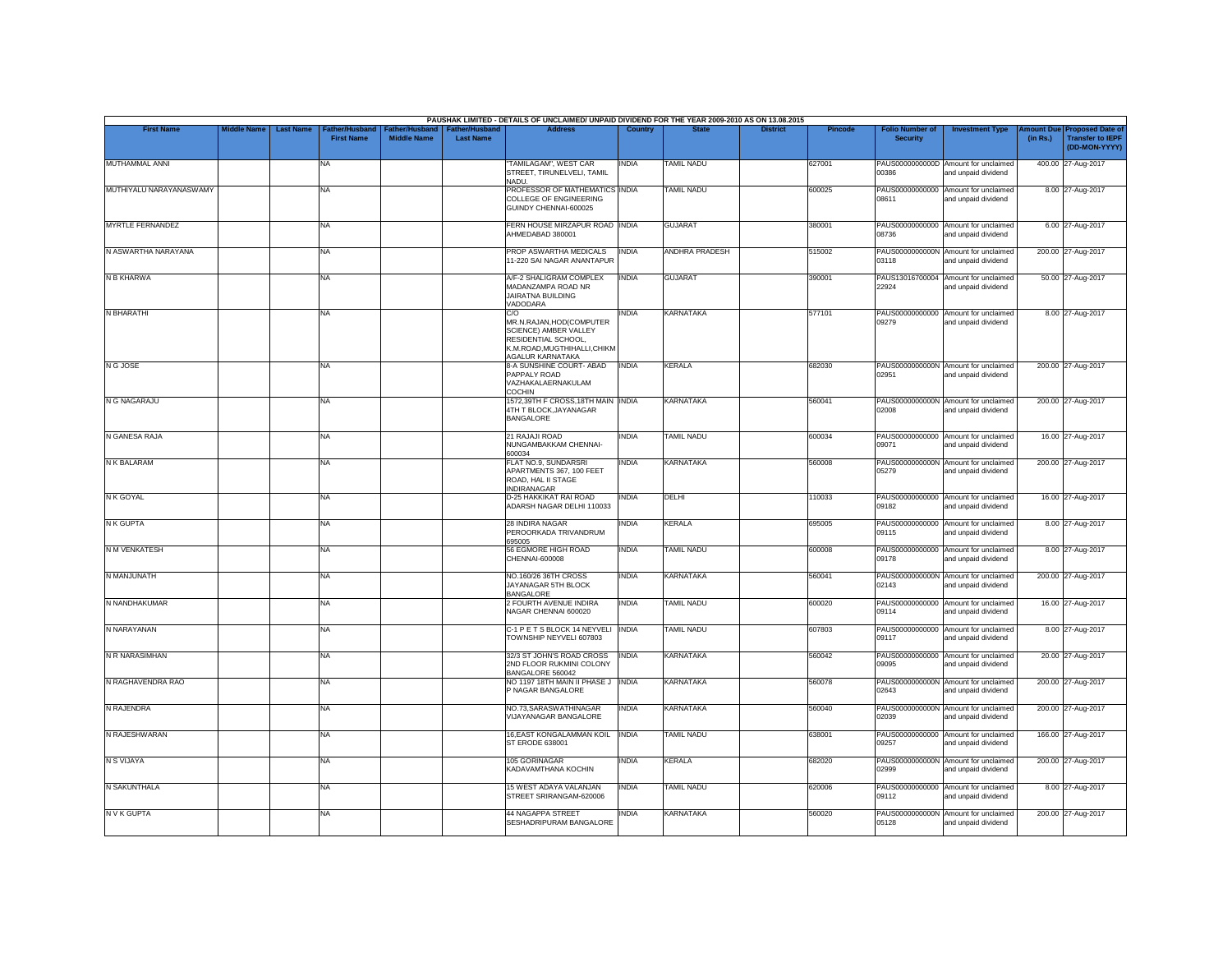|                                         | <b>Middle Name</b> |                  | Father/Husband            | Father/Husband     | <b>Father/Hushand</b> | PAUSHAK LIMITED - DETAILS OF UNCLAIMED/ UNPAID DIVIDEND FOR THE YEAR 2009-2010 AS ON 13.08.2015                |              |                       | <b>District</b> | Pincode |                                           |                                                             |                       |                                                                     |
|-----------------------------------------|--------------------|------------------|---------------------------|--------------------|-----------------------|----------------------------------------------------------------------------------------------------------------|--------------|-----------------------|-----------------|---------|-------------------------------------------|-------------------------------------------------------------|-----------------------|---------------------------------------------------------------------|
| <b>First Name</b>                       |                    | <b>Last Name</b> | <b>First Name</b>         | <b>Middle Name</b> | <b>Last Name</b>      | <b>Address</b>                                                                                                 | Country      |                       |                 |         | <b>Folio Number of</b><br><b>Security</b> | <b>Investment Type</b>                                      | mount Due<br>(in Rs.) | <b>Proposed Date of</b><br><b>Transfer to IEPF</b><br>(DD-MON-YYYY) |
| N V SHRIDHARAN                          |                    |                  | <b>NA</b>                 |                    |                       | 603, VIJAY MANSION 1 MAIN<br>RPC LAYOUT II STAGE<br>VIJAYANAGAR BANGALORE<br>560040                            | <b>INDIA</b> | KARNATAKA             |                 | 560040  | PAUS00000000000<br>09195                  | Amount for unclaimed<br>and unpaid dividend                 |                       | 8.00 27-Aug-2017                                                    |
| N VALLINAYAKAM                          |                    |                  | NA                        |                    |                       | W/O R NAGARAJAN H NO-15<br>7TH CROSS MARUTHINAGAR<br><b>MADIWALA</b>                                           | <b>INDIA</b> | <b>KARNATAKA</b>      |                 | 560068  | 02599                                     | PAUS0000000000N Amount for unclaimed<br>and unpaid dividend |                       | 200.00 27-Aug-2017                                                  |
| N VENKATARAMAN                          |                    |                  | <b>NA</b>                 |                    |                       | 520/549 SEVENTH MAIN ROAD<br>ELEVENTH CROSS GIRINAGAR<br>PHASE II BANGALORE 560085                             | <b>INDIA</b> | <b>KARNATAKA</b>      |                 | 560085  | 09104                                     | PAUS00000000000 Amount for unclaimed<br>and unpaid dividend |                       | 8.00 27-Aug-2017                                                    |
| N VENKATRANAN                           |                    |                  | <b>NA</b>                 |                    |                       | 18 INF DIV SIG REGI 56 APO                                                                                     | <b>INDIA</b> | <b>MAHARASHTRA</b>    |                 | 999999  | PAUS00000000000<br>09194                  | Amount for unclaimed<br>and unpaid dividend                 |                       | 8.00 27-Aug-2017                                                    |
| NADELLA BASAVA PURNAIAH                 |                    |                  | NA                        |                    |                       | <b>VIJAYA MEDICAL</b><br>STORES, PRAKASAM<br>ROAD, SURY VIJAYAWADA                                             | <b>INDIA</b> | <b>ANDHRA PRADESH</b> |                 | 520002  | PAUS0000000000N<br>00568                  | Amount for unclaimed<br>and unpaid dividend                 |                       | 200.00 27-Aug-2017                                                  |
| NADELLA RAMA MOHANA RAO                 |                    |                  | NA                        |                    |                       | 70/2/29 THOTA VARI STREET<br>PATAMATA VIJAYAWADA                                                               | <b>INDIA</b> | ANDHRA PRADESH        |                 | 520010  | PAUSIN301313205<br>20167                  | Amount for unclaimed<br>and unpaid dividend                 |                       | 32.00 27-Aug-2017                                                   |
| <b>NADIM MODAK</b>                      |                    |                  | NA                        |                    |                       | 402 "RED GATES" ST ALEXIERS INDIA<br>ROAD BANDRA WEST MUMBAI<br>400050                                         |              | <b>MAHARASHTRA</b>    |                 | 400050  | 09256                                     | PAUS00000000000 Amount for unclaimed<br>and unpaid dividend |                       | 8.00 27-Aug-2017                                                    |
| <b>NAFISA E RANGWALA</b>                |                    |                  | NA                        |                    |                       | GURU HIMMAT SOCIETY 3RD<br>FLOOR FLAT NO 7 DR<br>MASCANHENCE ROAD<br>MAZGAON 400010                            | <b>INDIA</b> | MAHARASHTRA           |                 | 400010  | 18994                                     | PAUS00000000000 Amount for unclaimed<br>and unpaid dividend |                       | 32.00 27-Aug-2017                                                   |
| NAGAKUMAR H P                           |                    |                  | NA                        |                    |                       | M/S. MYSORE MEDL.HALL.<br>ASHOKA ROAD,<br>TUMKUR(KARNATAKA)                                                    | <b>INDIA</b> | <b>KARNATAKA</b>      |                 | 572101  | PAUS0000000000H<br>00074                  | Amount for unclaimed<br>and unpaid dividend                 |                       | 4000.00 27-Aug-2017                                                 |
| <b>NAGALATHA N S</b>                    |                    |                  | NA                        |                    |                       | 153/A THIRD BLOCK<br>THYAGARAJANAGAR<br>BANGALORE-560028                                                       | <b>INDIA</b> | <b>KARNATAKA</b>      |                 | 560028  | 09097                                     | PAUS00000000000 Amount for unclaimed<br>and unpaid dividend |                       | 8.00 27-Aug-2017                                                    |
| NAGAPPA NAIAK M                         |                    |                  | NA                        |                    |                       | <b>NEO MEDICAL STORES,</b><br><b>HARIHAR MYSORE</b>                                                            | <b>INDIA</b> | <b>KARNATAKA</b>      |                 | 577601  | PAUS0000000000M<br>00526                  | Amount for unclaimed<br>and unpaid dividend                 |                       | 200.00 27-Aug-2017                                                  |
| NAGARAJA H K                            |                    |                  | <b>NA</b>                 |                    |                       | <b>VINAYAKA STORES NEHRU</b><br>STREET HASSAN                                                                  | <b>INDIA</b> | <b>KARNATAKA</b>      |                 | 573201  | 00419                                     | PAUS0000000000H Amount for unclaimed<br>and unpaid dividend |                       | 40.00 27-Aug-2017                                                   |
| NAGENDRA NATH SAHOO                     |                    |                  | <b>DAYANIDHI</b><br>SAHOO |                    |                       | SITE NO 9 SUDDAGUNTA<br>PALYA C V RAMAN NAGAR<br>BANGALORE                                                     | <b>INDIA</b> | <b>KARNATAKA</b>      |                 | 560093  | PAUSIN301356202<br>55032                  | Amount for unclaimed<br>and unpaid dividend                 |                       | 16.00 27-Aug-2017                                                   |
| NAGESH SHRIPAD SADHALE                  |                    |                  | NA                        |                    |                       | C/O DR P G BAKHALE DHAVALI- INDIA<br>MOI PONDA 403401 GOA                                                      |              | GOA                   |                 | 403401  | PAUS00000000000<br>09092                  | Amount for unclaimed<br>and unpaid dividend                 |                       | 24.00 27-Aug-2017                                                   |
| NAGESWARA RAO GRANDHI                   |                    |                  | NA                        |                    |                       | SARADA MEDL, MAIN ROAD<br>ANAKAPALLE (A.P)                                                                     | <b>INDIA</b> | <b>ANDHRA PRADESH</b> |                 | 531001  | PAUS0000000000N<br>00573                  | Amount for unclaimed<br>and unpaid dividend                 |                       | 1600.00 27-Aug-2017                                                 |
| NAGINBHAI MAKANBHAI<br>TANDEL           |                    |                  | NA                        |                    |                       | KHATRI POLE KHATRI BLDG<br>BEHIND JUBILEE GARDEN<br><b>BARODA 390001</b>                                       | <b>INDIA</b> | <b>GUJARAT</b>        |                 | 390001  | PAUS00000000000<br>08935                  | Amount for unclaimed<br>and unpaid dividend                 |                       | 2.00 27-Aug-2017                                                    |
| NAGINBHAI MOTILAL SHAH                  |                    |                  | NA                        |                    |                       | <b>DESAI SHERI BAVA MADHI'S</b><br>KHANCHA CHANDRAKANT'S<br><b>DESAI KHADKI GHADIALI POLE</b><br>BARODA-390001 | <b>INDIA</b> | GUJARAT               |                 | 390001  | PAUS00000000000<br>08997                  | Amount for unclaimed<br>and unpaid dividend                 |                       | 2.00 27-Aug-2017                                                    |
| NAGINBHAI MOTILAL SHAH                  |                    |                  | <b>NA</b>                 |                    |                       | DESAI SHERI DESAI BLDG<br><b>GROUND FLOOR BAWAMADHI'S</b><br>KHANCHA GHADIALI POLE<br>BARODA-390001            | <b>INDIA</b> | <b>GUJARAT</b>        |                 | 390001  | PAUS00000000000<br>08996                  | Amount for unclaimed<br>and unpaid dividend                 |                       | 2.00 27-Aug-2017                                                    |
| NAGINDAS KURAJIBHAI PATEL               |                    |                  | NA                        |                    |                       | SHREENATHJI SOCIETY PLOT<br>NO 102/6 OPP T B HOSPITAL<br><b>NEAR GAYATRI SCHOOL</b><br>JAMNAGAR 361008         | <b>INDIA</b> | <b>GUJARAT</b>        |                 | 361008  | 18998                                     | PAUS00000000000 Amount for unclaimed<br>and unpaid dividend |                       | 32.00 27-Aug-2017                                                   |
| NAGINDAS PURSHOTTAMDAS<br><b>PARIKH</b> |                    |                  | NA                        |                    |                       | KRISHNA KUNJ BAMROLI ROAD INDIA<br>RAYANWAD'S SOCIETY<br>GODHRA-389001                                         |              | <b>GUJARAT</b>        |                 | 389001  | 08948                                     | PAUS00000000000 Amount for unclaimed<br>and unpaid dividend |                       | 2.00 27-Aug-2017                                                    |
| NAGJIBHAI G ARYA                        |                    |                  | NA                        |                    |                       | ARYAKUMAR ASHRAM<br>KARELIBAUG BARODA-390001                                                                   | <b>INDIA</b> | <b>GUJARAT</b>        |                 | 390001  | PAUS00000000000<br>09001                  | Amount for unclaimed<br>and unpaid dividend                 |                       | 6.00 27-Aug-2017                                                    |
| <b>NAINESH N MEHTA</b>                  |                    |                  | <b>NA</b>                 |                    |                       | A/3 ATIT APPORTMENTS B/H<br>MANAGEMENT ENCLAVE<br>VASTRAPUR AHMEDABAD                                          | <b>INDIA</b> | <b>GUJARAT</b>        |                 | 380015  | 02332                                     | PAUS0000000000N Amount for unclaimed<br>and unpaid dividend |                       | 200.00 27-Aug-2017                                                  |
| NALINI CHANDRAKANT SHAH                 |                    |                  | NA                        |                    |                       | 401/4 PAGRAV BUILDING NEAR INDIA<br>PATKAR COLLEGE GOREGAON<br><b>WEST MUMBAI</b>                              |              | <b>MAHARASHTRA</b>    |                 | 400062  | 03588                                     | PAUS0000000000N Amount for unclaimed<br>and unpaid dividend |                       | 400.00 27-Aug-2017                                                  |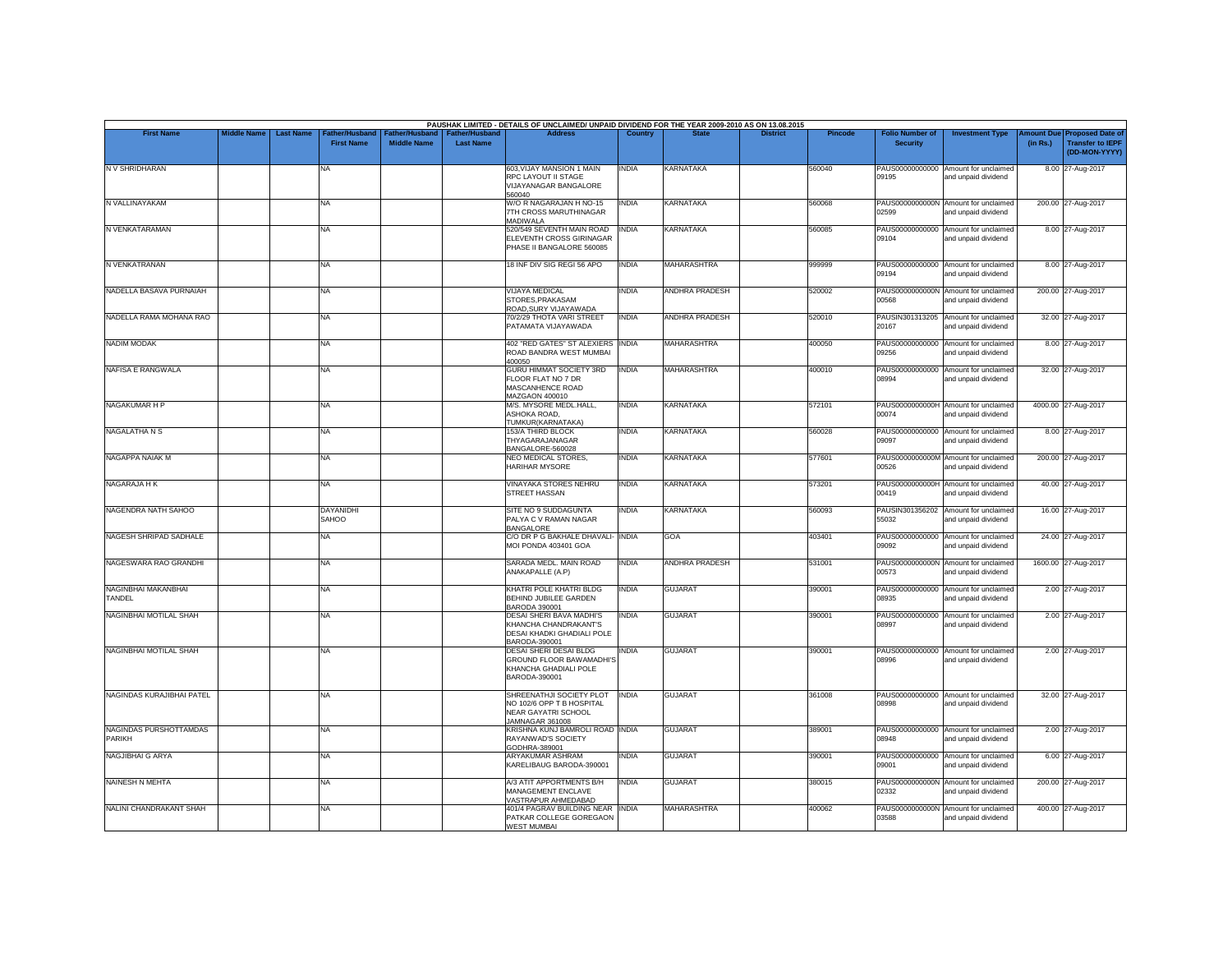| <b>First Name</b>                       | <b>Middle Name</b> | <b>Last Name</b> | <b>Father/Husband</b> | Father/Husband     | <b>Father/Husband</b> | PAUSHAK LIMITED - DETAILS OF UNCLAIMED/ UNPAID DIVIDEND FOR THE YEAR 2009-2010 AS ON 13.08.2015<br><b>Address</b> | Country      | <b>State</b>          | <b>District</b> | <b>Pincode</b> | <b>Folio Number of</b> | <b>Investment Type</b>                                      | <b>Imount Due</b> | <b>Proposed Date of</b>                  |
|-----------------------------------------|--------------------|------------------|-----------------------|--------------------|-----------------------|-------------------------------------------------------------------------------------------------------------------|--------------|-----------------------|-----------------|----------------|------------------------|-------------------------------------------------------------|-------------------|------------------------------------------|
|                                         |                    |                  | <b>First Name</b>     | <b>Middle Name</b> | <b>Last Name</b>      |                                                                                                                   |              |                       |                 |                | <b>Security</b>        |                                                             | (in Rs.)          | <b>Transfer to IEPF</b><br>(DD-MON-YYYY) |
| <b>NALINI JAGDISH MEHTA</b>             |                    |                  | NA                    |                    |                       | C/O THE SWASTIK JANATA<br>SAHAKARI BANK LTD 502<br>KALBADEVI ROAD MUMBAI-<br>400002                               | <b>INDIA</b> | <b>MAHARASHTRA</b>    |                 | 400002         | 09169                  | PAUS00000000000 Amount for unclaimed<br>and unpaid dividend |                   | 8.00 27-Aug-2017                         |
| <b>NALINI RAO M</b>                     |                    |                  | <b>NA</b>             |                    |                       | RATANAVILLA MANGALORE<br>SOUTH KANARA                                                                             | <b>INDIA</b> | KARNATAKA             |                 | 575003         | 00138                  | PAUS0000000000M Amount for unclaimed<br>and unpaid dividend |                   | 200.00 27-Aug-2017                       |
| <b>NALINI SAI SUBRAMANIAM</b>           |                    |                  | <b>NA</b>             |                    |                       | D-205 HILINESANSARI<br>COMPLEX NEAR S D EYE<br>HOSPITAL HUMAYAN NAGAR<br>HYDERABAD 500028                         | <b>INDIA</b> | <b>ANDHRA PRADESH</b> |                 | 500028         | 09222                  | PAUS00000000000 Amount for unclaimed<br>and unpaid dividend |                   | 8.00 27-Aug-2017                         |
| NALINKUMAR A SHAH                       |                    |                  | <b>NA</b>             |                    |                       | 8 RAJGHAT SOCIETY NEAR<br>JAIN MERCHANT SO- CIETY<br>FATEHNAGAR PALDI<br>AHMEDABAD 380007-                        | <b>INDIA</b> | <b>GUJARAT</b>        |                 | 380007         | 09002                  | PAUS00000000000 Amount for unclaimed<br>and unpaid dividend |                   | 32.00 27-Aug-2017                        |
| NAMA RAMESH BABU                        |                    |                  | <b>NA</b>             |                    |                       | C/O.NAMA SUBRAMANYAM.<br>SESHUGARI STREET<br>PRODDATUR (CUDDAPAH<br>DIST.)                                        | <b>INDIA</b> | <b>ANDHRA PRADESH</b> |                 | 516390         | 00179                  | PAUS0000000000N Amount for unclaimed<br>and unpaid dividend |                   | 200.00 27-Aug-2017                       |
| NAMESH MOHAN CHAURASIA                  |                    |                  | <b>NA</b>             |                    |                       | H-136 DDA LIG FLATS ASHOK<br>VIHAR PHASE-I DELHI 110052                                                           | <b>INDIA</b> | DELHI                 |                 | 110052         | 09185                  | PAUS00000000000 Amount for unclaimed<br>and unpaid dividend |                   | 8.00 27-Aug-2017                         |
| NANAK SINGH MEHTA                       |                    |                  | NA                    |                    |                       | H NO IX/1585 GALI KRISHNA<br>MKT GANDHI NAGAR DELHI-<br>110031                                                    | <b>INDIA</b> | DELHI                 |                 | 110031         | 09196                  | PAUS00000000000 Amount for unclaimed<br>and unpaid dividend |                   | 8.00 27-Aug-2017                         |
| <b>NANDI DEVI</b>                       |                    |                  | NA                    |                    |                       | C/O SHIV INDUSTRIES KEDAL<br>GUNJ ALWAR-301001                                                                    | <b>INDIA</b> | RAJASTHAN             |                 | 301001         | 09109                  | PAUS00000000000 Amount for unclaimed<br>and unpaid dividend |                   | 8.00 27-Aug-2017                         |
| <b>NANDINI H PATEL</b>                  |                    |                  | <b>NA</b>             |                    |                       | 2 SAGAR FLATS GOKUL PARK<br><b>NEAR POLY TECHNIC</b><br>AHMEDABAD-380015                                          | <b>INDIA</b> | <b>GUJARAT</b>        |                 | 380015         | 09003                  | PAUS00000000000 Amount for unclaimed<br>and unpaid dividend |                   | 32.00 27-Aug-2017                        |
| NANDKISHORBHAI NAGARBHAI<br>PATEL       |                    |                  | <b>NA</b>             |                    |                       | AT P O SAMA NEAR UNION<br>BANK, SAMA BARODA-391775                                                                | <b>INDIA</b> | <b>GUJARAT</b>        |                 | 391775         | 09004                  | PAUS00000000000 Amount for unclaimed<br>and unpaid dividend |                   | 2.00 27-Aug-2017                         |
| NANDKUMAR VASAVADA                      |                    |                  | NA                    |                    |                       | NAV KUSUM NAVA NAGAR<br>VADA ROAD JUNAGADH                                                                        | <b>INDIA</b> | <b>GUJARAT</b>        |                 | 362001         | 04160                  | PAUS0000000000N Amount for unclaimed<br>and unpaid dividend |                   | 200.00 27-Aug-2017                       |
| NANDLAL KHETARPAL                       |                    |                  | <b>NA</b>             |                    |                       | III/B-6 LAJPAT NAGAR NEW<br>DELHI-110024                                                                          | <b>INDIA</b> | DELHI                 |                 | 110024         | 09197                  | PAUS00000000000 Amount for unclaimed<br>and unpaid dividend |                   | 16.00 27-Aug-2017                        |
| NANDUBHAI KALIDAS PATEL                 |                    |                  | <b>NA</b>             |                    |                       | 4 ADHUNIK SOCIETY CHHANI<br>DIST BARODA PIN-391740                                                                | <b>INDIA</b> | <b>GUJARAT</b>        |                 | 391740         | 09005                  | PAUS00000000000 Amount for unclaimed<br>and unpaid dividend |                   | 6.00 27-Aug-2017                         |
| <b>NANHI KAUL</b>                       |                    |                  | <b>NA</b>             |                    |                       | C/O C KAUL THE NEW INDIA<br>ASSURANCE CO LTD D58/12A-1<br>S S SIGRA VARANASI                                      | <b>INDIA</b> | <b>UTTAR PRADESH</b>  |                 | 221010         | 03403                  | PAUS0000000000N Amount for unclaimed<br>and unpaid dividend |                   | 200.00 27-Aug-2017                       |
| <b>NANKI R CHAUDHARY</b>                |                    |                  | <b>NA</b>             |                    |                       | QUARTER NO 444<br>SHASTRINAGAR RAJKOT<br>360001                                                                   | <b>INDIA</b> | <b>GUJARAT</b>        |                 | 360001         | 09138                  | PAUS00000000000 Amount for unclaimed<br>and unpaid dividend |                   | 8.00 27-Aug-2017                         |
| NANUBEN FAKIRMAHAMMAD<br><b>MANSURI</b> |                    |                  | <b>NA</b>             |                    |                       | BAZAR AT & PO DHINOJ TA<br>CHANASMA DIST MEHSANA<br>384225                                                        | <b>INDIA</b> | <b>GUJARAT</b>        |                 | 384225         | 09218                  | PAUS00000000000 Amount for unclaimed<br>and unpaid dividend |                   | 24.00 27-Aug-2017                        |
| <b>NARAHARI KOTA</b>                    |                    |                  | <b>NA</b>             |                    |                       | C/O QUINN INDIA LIMITED 3-6-<br>307/1 HYDERGUDA<br>HYDERABAD-500001                                               | <b>INDIA</b> | <b>ANDHRA PRADESH</b> |                 | 500001         | 09108                  | PAUS00000000000 Amount for unclaimed<br>and unpaid dividend |                   | 8.00 27-Aug-2017                         |
| NARANBHAI BHALABHAI AMIN                |                    |                  | <b>NA</b>             |                    |                       | RICE MILL VYARA DIST SURAT- INDIA<br>394650                                                                       |              | <b>GUJARAT</b>        |                 | 394650         | 08952                  | PAUS00000000000 Amount for unclaimed<br>and unpaid dividend |                   | 82.00 27-Aug-2017                        |
| NARANBHAI TRIKAMBHAI PATEL              |                    |                  | <b>NA</b>             |                    |                       | KANBHA TA BORSAD DIST<br>KHEDA 388540                                                                             | <b>INDIA</b> | <b>GUJARAT</b>        |                 | 388540         | 09008                  | PAUS00000000000 Amount for unclaimed<br>and unpaid dividend |                   | 32.00 27-Aug-2017                        |
| NARANDAS VITHALDAS PATEL                |                    |                  | <b>NA</b>             |                    |                       | 205 SANTOK CHAMBERS NEAR<br>SARDARNAGAR BUS STAND<br>OLD CHHANI ROAD BARODA-<br>390002                            | <b>INDIA</b> | <b>GUJARAT</b>        |                 | 390002         | 08946                  | PAUS00000000000 Amount for unclaimed<br>and unpaid dividend |                   | 16.00 27-Aug-2017                        |
| NARASIMHA RAMACHANDRA<br>RAO GOLLA      |                    |                  | <b>NA</b>             |                    |                       | C/O.CITY PHARMA<br><b>DISTRIBUTORS</b><br>BHAVANARAYANA STREET<br>VIJAYAWADA (A.P)                                | <b>INDIA</b> | <b>ANDHRA PRADESH</b> |                 | 520001         | 00922                  | PAUS0000000000N Amount for unclaimed<br>and unpaid dividend |                   | 200.00 27-Aug-2017                       |
| NARASINGHA DUBE                         |                    |                  | <b>NA</b>             |                    |                       | C/O MR SITARAM DUBE O E S<br>AT & PO DHANUPALI DIST<br>SAMBALPUR ORISSA                                           | <b>INDIA</b> | <b>ORISSA</b>         |                 | 768001         | 09009                  | PAUS00000000000 Amount for unclaimed<br>and unpaid dividend |                   | 2.00 27-Aug-2017                         |
| NARAYAN NARMADASHANKER<br><b>THAKER</b> |                    |                  | <b>NA</b>             |                    |                       | 47 ARIHANT CO-OP HSG<br>SOCIETY BEHIND RIDHI SIDHI<br>NAGAR AJWA ROAD BARODA<br>390018                            | <b>INDIA</b> | <b>GUJARAT</b>        |                 | 390018         | 08937                  | PAUS00000000000 Amount for unclaimed<br>and unpaid dividend |                   | 6.00 27-Aug-2017                         |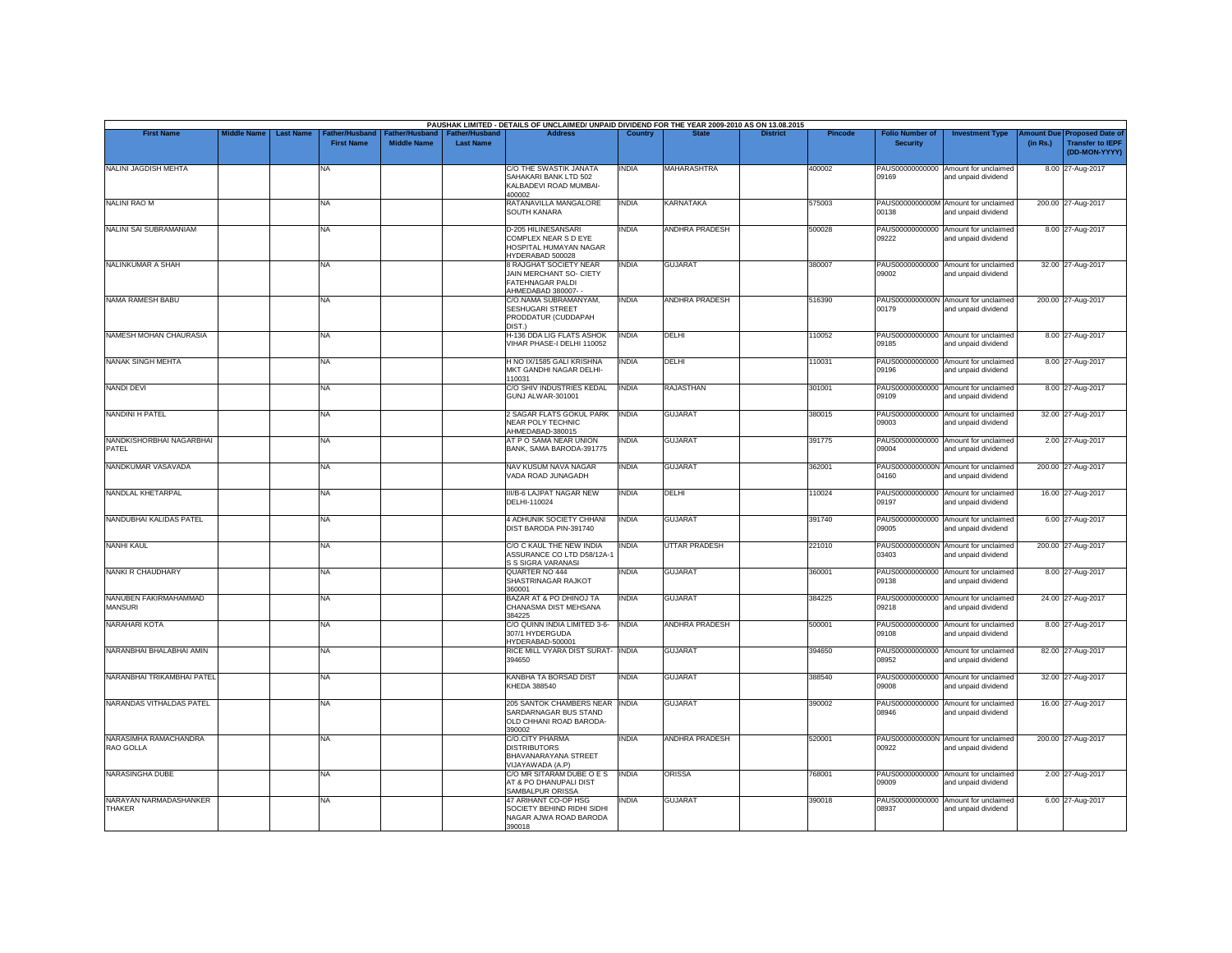|                                         |                    |                                                         |                                      |                                           | PAUSHAK LIMITED - DETAILS OF UNCLAIMED/ UNPAID DIVIDEND FOR THE YEAR 2009-2010 AS ON 13.08.2015              |                |                   |                 |                |                                           |                                                             |          |                                                                        |
|-----------------------------------------|--------------------|---------------------------------------------------------|--------------------------------------|-------------------------------------------|--------------------------------------------------------------------------------------------------------------|----------------|-------------------|-----------------|----------------|-------------------------------------------|-------------------------------------------------------------|----------|------------------------------------------------------------------------|
| <b>First Name</b>                       | <b>Middle Name</b> | <b>Last Name</b><br>Father/Husband<br><b>First Name</b> | Father/Husband<br><b>Middle Name</b> | <b>Father/Husband</b><br><b>Last Name</b> | <b>Address</b>                                                                                               | <b>Country</b> | <b>State</b>      | <b>District</b> | <b>Pincode</b> | <b>Folio Number of</b><br><b>Security</b> | <b>Investment Type</b>                                      | (in Rs.) | mount Due Proposed Date of<br><b>Transfer to IEPF</b><br>(DD-MON-YYYY) |
| NARAYAN PRABHU                          |                    | NA                                                      |                                      |                                           | 88 4TH MAIN MALLESWARAM<br><b>BANGALORE</b>                                                                  | <b>INDIA</b>   | <b>KARNATAKA</b>  |                 | 560003         | 01655                                     | PAUS0000000000N Amount for unclaimed<br>and unpaid dividend |          | 400.00 27-Aug-2017                                                     |
| NARAYANA H K                            |                    | <b>NA</b>                                               |                                      |                                           | POORNIMA MEDICAL STORES,<br>HASSAN.                                                                          | <b>INDIA</b>   | <b>KARNATAKA</b>  |                 | 573201         | 00920                                     | PAUS0000000000H Amount for unclaimed<br>and unpaid dividend |          | 160.00 27-Aug-2017                                                     |
| NARAYANAN A C                           |                    | <b>NA</b>                                               |                                      |                                           | CHULLIPARAMBIL HOUSE,<br>MUTHUVATTOOR, P.O.<br>CHAVAKKAAD, TRICHUR<br>DIST.(KERALA STATE)                    | INDIA          | <b>KERALA</b>     |                 | 680506         | PAUS0000000000A<br>01038                  | Amount for unclaimed<br>and unpaid dividend                 |          | 40.00 27-Aug-2017                                                      |
| <b>NARAYANAN S</b>                      |                    | <b>NA</b>                                               |                                      |                                           | NO 14 MANINAGARAM MAIN<br>ROAD MANINAGARAM MAIN<br>ROAD MADURAI                                              | <b>INDIA</b>   | <b>TAMIL NADU</b> |                 | 625001         | 00869                                     | PAUSIN300441100 Amount for unclaimed<br>and unpaid dividend |          | 16.00 27-Aug-2017                                                      |
| NARAYANARAO R KAVI                      |                    | <b>NA</b>                                               |                                      |                                           | C/O.DR.G.R.KAVI 'MATHURU<br>CHHAYA', P.O.INDI, (BIJAPUR<br>DIST.                                             | <b>INDIA</b>   | <b>KARNATAKA</b>  |                 | 586209         | 38800                                     | PAUS0000000000N Amount for unclaimed<br>and unpaid dividend |          | 400.00 27-Aug-2017                                                     |
| NARBADABEN DAHYABHAI<br>PATEL           |                    | <b>NA</b>                                               |                                      |                                           | 11 BHAT APARTMENT<br>CHUNIBHAI COLONY KANKARIA<br>AHMEDABAD-380022                                           | <b>INDIA</b>   | <b>GUJARAT</b>    |                 | 380022         | PAUS00000000000<br>08958                  | Amount for unclaimed<br>and unpaid dividend                 |          | 16.00 27-Aug-2017                                                      |
| NARENDER SINGH                          |                    | <b>NA</b>                                               |                                      |                                           | <b>40-D GEWA APARTMENTS</b><br>VIKAS PURI NEW DELHI 110018                                                   | <b>INDIA</b>   | DELHI             |                 | 110018         | 09129                                     | PAUS00000000000 Amount for unclaimed<br>and unpaid dividend |          | 8.00 27-Aug-2017                                                       |
| NARENDRA JETHALAL VYAS                  |                    | <b>NA</b>                                               |                                      |                                           | LIMDI FALIYA AT & PO CHHANI<br>DIST BARODA PIN-391740                                                        | <b>INDIA</b>   | <b>GUJARAT</b>    |                 | 391740         | 09010                                     | PAUS00000000000 Amount for unclaimed<br>and unpaid dividend |          | 2.00 27-Aug-2017                                                       |
| NARENDRA KANTILAL SHAH                  |                    | <b>NA</b>                                               |                                      |                                           | C/O M K SHAH HOUSE GIDC<br>COLONY UMBERGAON DIST<br>VALSAD                                                   | <b>INDIA</b>   | <b>GUJARAT</b>    |                 | 388250         | 09011                                     | PAUS00000000000 Amount for unclaimed<br>and unpaid dividend |          | 2.00 27-Aug-2017                                                       |
| NARENDRA KUMAR AGARWAL                  |                    | <b>NA</b>                                               |                                      |                                           | <b>FLAT NO.11/503</b><br>SHAHJAHANBAD CO-OP<br>GROUP PLOT NO.1 SECTOR 11<br><b>DWARKA</b>                    | INDIA          | DELHI             |                 | 110045         | PAUS0000000000N<br>03884                  | Amount for unclaimed<br>and unpaid dividend                 |          | 200.00 27-Aug-2017                                                     |
| NARENDRA KUMAR CHIMANLAL<br>DESAI       |                    | <b>NA</b>                                               |                                      |                                           | B/99, ALEMBIC COLONY<br>VADODARA VADODARA                                                                    | <b>INDIA</b>   | <b>GUJARAT</b>    |                 | 390003         | 00181                                     | PAUS0000000000N Amount for unclaimed<br>and unpaid dividend |          | 40.00 27-Aug-2017                                                      |
| NARENDRA KUMAR S                        |                    | <b>NA</b>                                               |                                      |                                           | NO 2.4TH CROSS.<br>VASANTHANAGAR BANGALORE                                                                   | <b>INDIA</b>   | <b>KARNATAKA</b>  |                 | 560052         | 01896                                     | PAUS0000000000S Amount for unclaimed<br>and unpaid dividend |          | 200.00 27-Aug-2017                                                     |
| <b>NARENDRA MITTAL</b>                  |                    | <b>NA</b>                                               |                                      |                                           | POCKET A-9 D D A FLAT 71-A<br>KALKAJI EXTENSION NEW<br>DELHI 110019                                          | <b>INDIA</b>   | DELHI             |                 | 110019         | PAUS00000000000<br>09081                  | Amount for unclaimed<br>and unpaid dividend                 |          | 32.00 27-Aug-2017                                                      |
| NARENDRA PRAHALADJI<br><b>THAKKAR</b>   |                    | <b>NA</b>                                               |                                      |                                           | C/O CHANDULAL ASHARAM<br>THAKKAR 2 PRATIK -<br>APPARTMENTS KRISHNA BAG<br>MANINAGAR AHMED- ABAD-<br>380008 - | <b>INDIA</b>   | <b>GUJARAT</b>    |                 | 380008         | 09157                                     | PAUS00000000000 Amount for unclaimed<br>and unpaid dividend |          | 24.00 27-Aug-2017                                                      |
| NARENDRA PURANI                         |                    | <b>NA</b>                                               |                                      |                                           | NEAR RANCHHODJI MANDIR<br>GODHRA DIST PANCHMAHALS<br>389001                                                  | <b>INDIA</b>   | <b>GUJARAT</b>    |                 | 389001         | 09087                                     | PAUS00000000000 Amount for unclaimed<br>and unpaid dividend |          | 8.00 27-Aug-2017                                                       |
| <b>NARENDRA SHAH</b>                    |                    | <b>NA</b>                                               |                                      |                                           | SHARE & STOCK BROKER 201,<br>SHIV APPARTME- NT SHASTRI<br>POLE KOTHI CHAR-RASTA<br>VADODA- RA 390001 -       | <b>INDIA</b>   | <b>GUJARAT</b>    |                 | 390001         | 09259                                     | PAUS00000000000 Amount for unclaimed<br>and unpaid dividend |          | 10.00 27-Aug-2017                                                      |
| NARENDRABHAI RASIKLAL<br><b>SHAH</b>    |                    | <b>NA</b>                                               |                                      |                                           | <b>5/A SAHARSH PARK NR</b><br>KENDRANAGAR ATUL SOC B/H<br>ZAVERNAGAR VAGHODIA<br>ROAD VADODARA 390019        | INDIA          | <b>GUJARAT</b>    |                 | 390019         | 09012                                     | PAUS00000000000 Amount for unclaimed<br>and unpaid dividend |          | 2.00 27-Aug-2017                                                       |
| NARENDRAKUMAR AMBALAL<br>PATEL          |                    | <b>NA</b>                                               |                                      |                                           | NEAR JAGAJI MANDIR AT & PO INDIA<br>SOKHADA DIST BARODA PIN-<br>391240                                       |                | <b>GUJARAT</b>    |                 | 391240         | 09013                                     | PAUS00000000000 Amount for unclaimed<br>and unpaid dividend |          | 6.00 27-Aug-2017                                                       |
| NARENDRAKUMAR CHIMANLAL<br><b>DESAI</b> |                    | <b>NA</b>                                               |                                      |                                           | FB/99 ALEMBIC COLONY<br>BARODA-390003                                                                        | INDIA          | <b>GUJARAT</b>    |                 | 390003         | 08960                                     | PAUS00000000000 Amount for unclaimed<br>and unpaid dividend |          | 16.00 27-Aug-2017                                                      |
| NARENDRAKUMAR CHIMANLAL<br><b>DESAI</b> |                    | <b>NA</b>                                               |                                      |                                           | FB 99 ALEMBIC COLONY<br><b>BARODA 390003</b>                                                                 | <b>INDIA</b>   | <b>GUJARAT</b>    |                 | 390003         | 08925                                     | PAUS00000000000 Amount for unclaimed<br>and unpaid dividend |          | 2.00 27-Aug-2017                                                       |
| NARENDRAKUMAR OCHHAVLAL<br>SHAH         |                    | <b>NA</b>                                               |                                      |                                           | VYAS WADA NEAR RADHA<br>KRISHNA TEMPLE PETLAD DIST<br>KAIRA PIN-388450                                       | <b>INDIA</b>   | <b>GUJARAT</b>    |                 | 388450         | 09015                                     | PAUS00000000000 Amount for unclaimed<br>and unpaid dividend |          | 2.00 27-Aug-2017                                                       |
| NARENDRAKUMAR<br>PURSHOTTAMDAS VAIDYA   |                    | <b>NA</b>                                               |                                      |                                           | F-246 ALEMBIC GLASS COLONY INDIA<br>ALEMBIC ROAD BARODA<br>390003                                            |                | <b>GUJARAT</b>    |                 | 390003         | 08940                                     | PAUS00000000000 Amount for unclaimed<br>and unpaid dividend |          | 2.00 27-Aug-2017                                                       |
| NARESH CHAND JAIN                       |                    | <b>NA</b>                                               |                                      |                                           | C/O VICKERS SPERRY OF INDIA INDIA<br>LTD D-104 HIMALAYA HOUSE K<br>G ROAD NEW DELHI-110001                   |                | DELHI             |                 | 110001         | PAUS00000000000<br>09120                  | Amount for unclaimed<br>and unpaid dividend                 |          | 8.00 27-Aug-2017                                                       |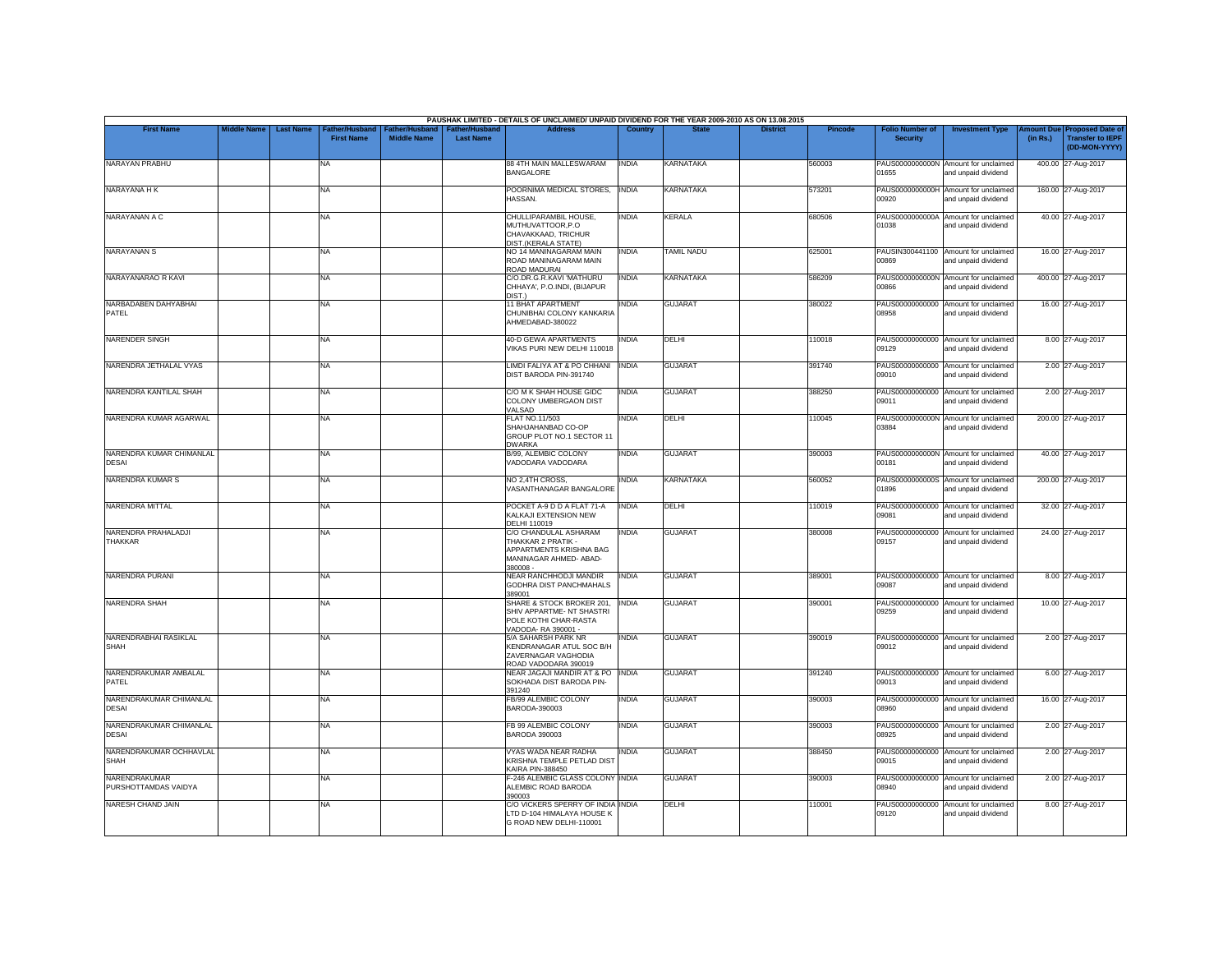| <b>First Name</b>                        | <b>Middle Name</b> | <b>Last Name</b> | Father/Husband    | Father/Husband     | <b>Father/Husband</b> | PAUSHAK LIMITED - DETAILS OF UNCLAIMED/ UNPAID DIVIDEND FOR THE YEAR 2009-2010 AS ON 13.08.2015<br><b>Address</b> | Country      |                      | <b>District</b> | <b>Pincode</b> | <b>Folio Number of</b>   | <b>Investment Type</b>                                      | mount Due | <b>Proposed Date of</b>                  |
|------------------------------------------|--------------------|------------------|-------------------|--------------------|-----------------------|-------------------------------------------------------------------------------------------------------------------|--------------|----------------------|-----------------|----------------|--------------------------|-------------------------------------------------------------|-----------|------------------------------------------|
|                                          |                    |                  | <b>First Name</b> | <b>Middle Name</b> | <b>Last Name</b>      |                                                                                                                   |              |                      |                 |                | <b>Security</b>          |                                                             | (in Rs.)  | <b>Transfer to IEPF</b><br>(DD-MON-YYYY) |
| NARESH KUMAR AGARWAL                     |                    |                  | NA                |                    |                       | AGRAWALS 18/72 GEETA<br>COLONY DELHI 110031                                                                       | <b>INDIA</b> | DELHI                |                 | 110031         | 09209                    | PAUS00000000000 Amount for unclaimed<br>and unpaid dividend |           | 24.00 27-Aug-2017                        |
| NARESH KUMAR AGARWAL                     |                    |                  | NA                |                    |                       | <b>AGRAWALS 18/72 GEETA</b><br>COLONY DELHI 110031                                                                | <b>INDIA</b> | DELHI                |                 | 10031          | PAUS00000000000<br>09119 | Amount for unclaimed<br>and unpaid dividend                 |           | 8.00 27-Aug-2017                         |
| NARESH KUMAR DUA                         |                    |                  | NA                |                    |                       | HOUSE NO-1432 SECTOR 15<br>FARIDABAD HARYANA 121001                                                               | <b>INDIA</b> | <b>HARYANA</b>       |                 | 121001         | 09187                    | PAUS00000000000 Amount for unclaimed<br>and unpaid dividend |           | 8.00 27-Aug-2017                         |
| <b>NARESH VERMA</b>                      |                    |                  | NA                |                    |                       | 24/1 SHAKTI NAGAR DELHI-<br>110007                                                                                | <b>INDIA</b> | DELHI                |                 | 10007          | 09074                    | PAUS00000000000 Amount for unclaimed<br>and unpaid dividend |           | 32.00 27-Aug-2017                        |
| NARESH VITTHAL BATAVALE                  |                    |                  | <b>NA</b>         |                    |                       | KUVERJI DEVSHI CHAWL 2ND<br>FL B S ROAD OPP ZARAPKAR<br>SHOW ROAD DADAR MUMBAI<br>400028                          | <b>INDIA</b> | <b>MAHARASHTRA</b>   |                 | 400028         | 09172                    | PAUS00000000000 Amount for unclaimed<br>and unpaid dividend |           | 8.00 27-Aug-2017                         |
| NARESH VRAJLAL VAGHELA                   |                    |                  | <b>NA</b>         |                    |                       | FLAT 42 BLDG 17 11TH FLOOR<br>NAVJIVAN SOCIETY<br>LAMINGTON ROAD MUMBAI-<br>400008                                | <b>INDIA</b> | <b>MAHARASHTRA</b>   |                 | 400008         | 09143                    | PAUS00000000000 Amount for unclaimed<br>and unpaid dividend |           | 8.00 27-Aug-2017                         |
| NARESHKUMAR SHAH                         |                    |                  | NA                |                    |                       | NO 2 BANSIDHAR SOCIETY<br>AJWA ROAD OPP VINAY<br>SOCIETY SARDAR ESTATE<br><b>BARODA 390019</b>                    | <b>INDIA</b> | <b>GUJARAT</b>       |                 | 390019         | 09289                    | PAUS00000000000 Amount for unclaimed<br>and unpaid dividend |           | 2.00 27-Aug-2017                         |
| <b>NARGIS MASIH</b>                      |                    |                  | NA                |                    |                       | C/O ST JOHN'S BAPTIST<br>SCHOOL SOHNA ROAD<br>PALWAL DIST FARIDABAD<br><b>HARYANA 121102</b>                      | <b>INDIA</b> | <b>HARYANA</b>       |                 | 121102         | 09202                    | PAUS00000000000 Amount for unclaimed<br>and unpaid dividend |           | 32.00 27-Aug-2017                        |
| NARINDER DEV GROVER                      |                    |                  | NA                |                    |                       | C/O INDIAN PETROCHEMICALS INDIA<br>CORP LTD 2ND - FLOOR<br>HIMALAYA HOUSE 23 K G<br>MARG NEW DE- LHI-110001 -     |              | <b>DELHI</b>         |                 | 110001         | 09118                    | PAUS00000000000 Amount for unclaimed<br>and unpaid dividend |           | 8.00 27-Aug-2017                         |
| NARMADABEN THAKORLAL<br>PATEL            |                    |                  | NA                |                    |                       | <b>KADIPORE GANDEVI DIST</b><br><b>BULSAR-396360</b>                                                              | <b>INDIA</b> | <b>GUJARAT</b>       |                 | 396360         | 09017                    | PAUS00000000000 Amount for unclaimed<br>and unpaid dividend |           | 16.00 27-Aug-2017                        |
| NAROTAMBHAI MATHURBHAI<br>PATEL          |                    |                  | NA                |                    |                       | AT BHACHARVADA POST<br>HAZARPURA TAL NADOD DIST<br><b>BROACH DIST BROACH</b>                                      | <b>INDIA</b> | <b>GUJARAT</b>       |                 | 392001         | 09232                    | PAUS00000000000 Amount for unclaimed<br>and unpaid dividend |           | 2.00 27-Aug-2017                         |
| NAROTTAMDAS HARAKHCHAND<br>PAREKH        |                    |                  | NA                |                    |                       | SURKAWALA DR PANDYA S<br>BLDG OPP HOME SCH- OOL<br><b>WAGHAVADI ROAD</b><br>BHAVNAGAR 364002 -                    | <b>INDIA</b> | <b>GUJARAT</b>       |                 | 364002         | 08923                    | PAUS00000000000 Amount for unclaimed<br>and unpaid dividend |           | 52.00 27-Aug-2017                        |
| NAROTTAMDAS JADAVJEE<br>MITHANI          |                    |                  | NA                |                    |                       | ARYAN MAHALI 6TH FLOOR<br>BLOCK NO 32 C ROAD<br>CHURCHGATE MUMBAI 400020                                          | <b>INDIA</b> | <b>MAHARASHTRA</b>   |                 | 400020         | 09306                    | PAUS00000000000 Amount for unclaimed<br>and unpaid dividend |           | 32.00 27-Aug-2017                        |
| NARPAT SINGH DUGAR                       |                    |                  | NA                |                    |                       | C/O INDUSTRIAL SALES<br>AGENCY MARSHALL HOUSE<br>33/1 NETAJI SUBHASH ROAD<br>CALCUTT-700001                       | <b>INDIA</b> | <b>WEST BENGAL</b>   |                 | 700001         | 09150                    | PAUS00000000000 Amount for unclaimed<br>and unpaid dividend |           | 8.00 27-Aug-2017                         |
| NARSINGH PRASAD KHAITAN                  |                    |                  | NA                |                    |                       | 6A MADAN MOHAN TALLA<br>STREET CALCUTTA-700005                                                                    | <b>INDIA</b> | <b>WEST BENGAL</b>   |                 | 700005         | 09148                    | PAUS00000000000 Amount for unclaimed<br>and unpaid dividend |           | 8.00 27-Aug-2017                         |
| NARSINHBHAI METHABHAI<br><b>GHUMALIA</b> |                    |                  | NA                |                    |                       | <b>CIO MANSUKH K KAMANI</b><br>SATNAM TRADING CO. A-<br>54, MARKETING YARD RAJKOT                                 | <b>INDIA</b> | <b>GUJARAT</b>       |                 | 360003         | 09021                    | PAUS00000000000 Amount for unclaimed<br>and unpaid dividend |           | 2.00 27-Aug-2017                         |
| NARSINHBHAI VALLABHBHAI<br>PASTAGIA      |                    |                  | NA                |                    |                       | SHAKBHAJI MARKET BAZAR<br><b>GANDEVI DIST BULSAR PIN-</b><br>396360                                               | INDIA        | <b>GUJARAT</b>       |                 | 396360         | 09022                    | PAUS00000000000 Amount for unclaimed<br>and unpaid dividend |           | 32.00 27-Aug-2017                        |
| NARSINHBHAI VIRABHAI<br>CHAUDHARY        |                    |                  | <b>NA</b>         |                    |                       | AT & PO PALDI TA VISNAGAR<br>DIST MEHSANA PIN-384315                                                              | <b>INDIA</b> | <b>GUJARAT</b>       |                 | 384315         | 09023                    | PAUS00000000000 Amount for unclaimed<br>and unpaid dividend |           | 10.00 27-Aug-2017                        |
| NASRIN PEERSAB HEREKAR                   |                    |                  | NA.               |                    |                       | 10 HONDA MANSION 332 SIR J J INDIA<br>ROAD NEXT TO SEVA NIKETAN<br>BYCULLA MUMBAI 400008                          |              | <b>MAHARASHTRA</b>   |                 | 400008         | 09161                    | PAUS00000000000 Amount for unclaimed<br>and unpaid dividend |           | 18.00 27-Aug-2017                        |
| <b>NASSIRUDDIN</b>                       |                    |                  | ZAHI RUDDIN       |                    |                       | 607 CHHOTI BAZARIA RAILWAY INDIA<br>ROAD GHAZIABAD                                                                |              | <b>UTTAR PRADESH</b> |                 | 201001         | 34078                    | PAUSIN300183119 Amount for unclaimed<br>and unpaid dividend |           | 32.00 27-Aug-2017                        |
| NATARAJ C HIREMATH                       |                    |                  | <b>NA</b>         |                    |                       | 201 1ST A CROSS J P NAGAR<br><b>GOKUL ROAD HUBLI</b>                                                              | <b>INDIA</b> | <b>KARNATAKA</b>     |                 | 580030         | 02479                    | PAUS0000000000N Amount for unclaimed<br>and unpaid dividend |           | 200.00 27-Aug-2017                       |
| NATHABHAI NARSINHBHAI<br>PATEL           |                    |                  | NA                |                    |                       | KRUSHNAKRUPA BLDG BHAIJI<br>DAROGAS POLE BEHIND<br>JUBILEE BAG BARODA-390001                                      | <b>INDIA</b> | <b>GUJARAT</b>       |                 | 390001         | 08966                    | PAUS00000000000 Amount for unclaimed<br>and unpaid dividend |           | 6.00 27-Aug-2017                         |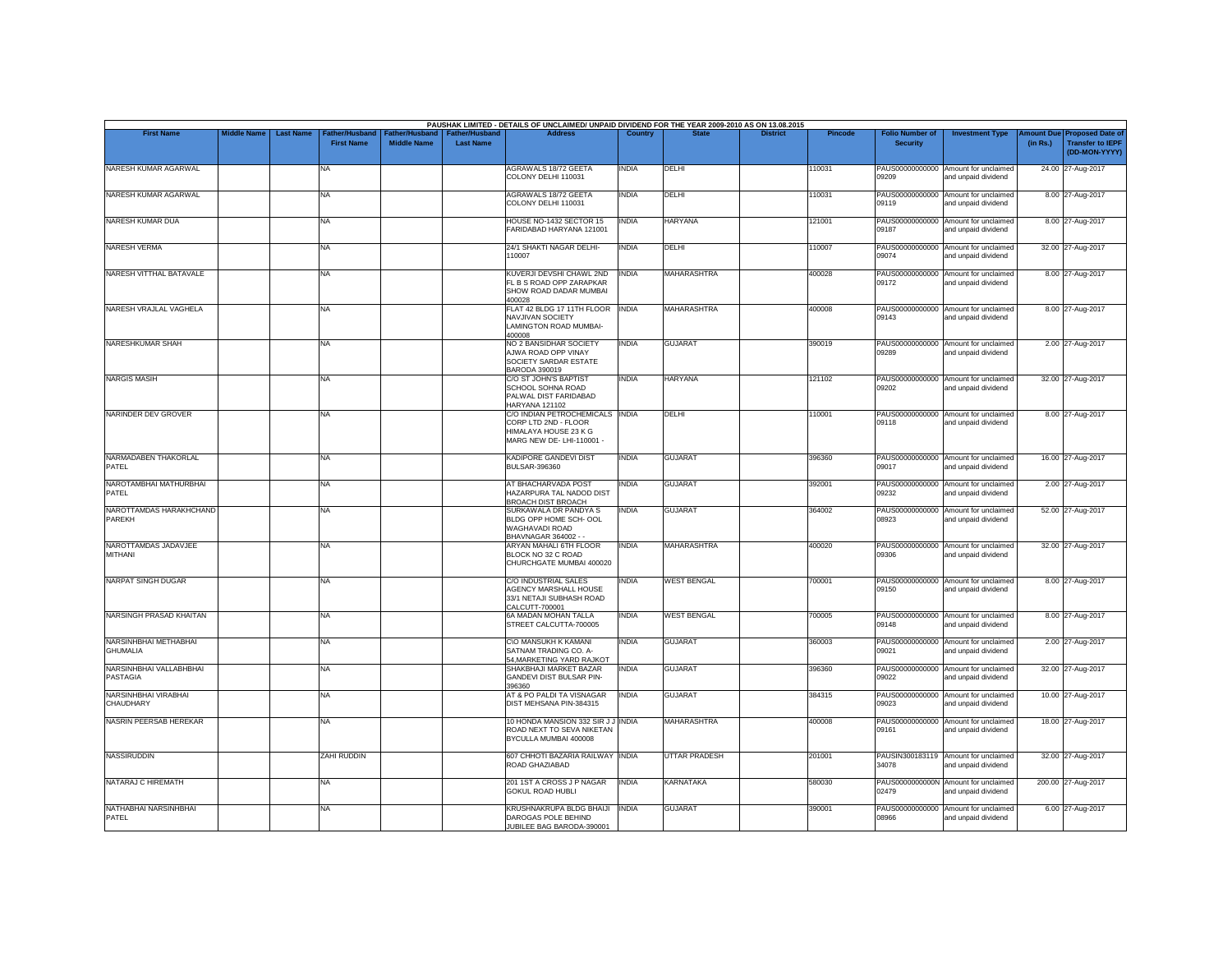|                                      |                    |                  |                                     |                                      |                                           | PAUSHAK LIMITED - DETAILS OF UNCLAIMED/ UNPAID DIVIDEND FOR THE YEAR 2009-2010 AS ON 13.08.2015                                     |                |                    |                 |                |                                           |                                                             |                       |                                                                     |
|--------------------------------------|--------------------|------------------|-------------------------------------|--------------------------------------|-------------------------------------------|-------------------------------------------------------------------------------------------------------------------------------------|----------------|--------------------|-----------------|----------------|-------------------------------------------|-------------------------------------------------------------|-----------------------|---------------------------------------------------------------------|
| <b>First Name</b>                    | <b>Middle Name</b> | <b>Last Name</b> | Father/Husband<br><b>First Name</b> | Father/Husband<br><b>Middle Name</b> | <b>Father/Husband</b><br><b>Last Name</b> | <b>Address</b>                                                                                                                      | <b>Country</b> | <b>State</b>       | <b>District</b> | <b>Pincode</b> | <b>Folio Number of</b><br><b>Security</b> | <b>Investment Type</b>                                      | mount Due<br>(in Rs.) | <b>Proposed Date of</b><br><b>Transfer to IEPF</b><br>(DD-MON-YYYY) |
| NATHALAL BHANJI MISTRY               |                    |                  | <b>NA</b>                           |                                      |                                           | 8 ASHIRWAD NEAR SUVARNA<br>HOSPITAL KASTUR PARK<br>SHIMPOLI ROAD BORIVALI<br>WEST MUMBAI 400092                                     | <b>INDIA</b>   | MAHARASHTRA        |                 | 400092         | 09299                                     | PAUS00000000000 Amount for unclaimed<br>and unpaid dividend |                       | 32.00 27-Aug-2017                                                   |
| NATUBHAI DAHYABHAI PATEL             |                    |                  | <b>NA</b>                           |                                      |                                           | AT & PO VINA TAL NADIAD DIST INDIA<br>KAIRA PIN-387001                                                                              |                | <b>GUJARAT</b>     |                 | 387001         | 09025                                     | PAUS00000000000 Amount for unclaimed<br>and unpaid dividend |                       | 16.00 27-Aug-2017                                                   |
| NATUBHAI MOTIBHAI PATEL              |                    |                  | <b>NA</b>                           |                                      |                                           | AT & PO DASRATH DIST<br>BARODA PIN-391740                                                                                           | <b>INDIA</b>   | <b>GUJARAT</b>     |                 | 391740         | 09026                                     | PAUS00000000000 Amount for unclaimed<br>and unpaid dividend |                       | 2.00 27-Aug-2017                                                    |
| NATUBHAI PURSOTTAMDAS<br>PATEL       |                    |                  | <b>NA</b>                           |                                      |                                           | <b>5 BAKUL SOCIETY NO 3 OPP</b><br>ABHISHEK COLONY RACE<br>COURSE ROAD BARODA 390015                                                | <b>INDIA</b>   | <b>GUJARAT</b>     |                 | 390015         | 09027                                     | PAUS00000000000 Amount for unclaimed<br>and unpaid dividend |                       | 82.00 27-Aug-2017                                                   |
| NATUBHAI SHANKERBHAI<br>PATEL        |                    |                  | <b>NA</b>                           |                                      |                                           | SUBHANPURA BARODA-390007 INDIA                                                                                                      |                | <b>GUJARAT</b>     |                 | 390007         | 09078                                     | PAUS00000000000 Amount for unclaimed<br>and unpaid dividend |                       | 16.00 27-Aug-2017                                                   |
| NATUBHAI SOMABHAI PATEL              |                    |                  | <b>NA</b>                           |                                      |                                           | ASHIRVAD BEHIND BANSHIDAR INDIA<br>SOCIETY NEAR VYAYAM<br>MANDIR ANAND-388001                                                       |                | <b>GUJARAT</b>     |                 | 388001         | PAUS00000000000<br>09088                  | Amount for unclaimed<br>and unpaid dividend                 |                       | 8.00 27-Aug-2017                                                    |
| NATUBHAI V PATEL                     |                    |                  | <b>NA</b>                           |                                      |                                           | C/O M/S NATUBHAI PATEL<br>BEHARI SHAW LANE PATNA-<br>800004                                                                         | <b>INDIA</b>   | <b>BIHAR</b>       |                 | 800004         | 09069                                     | PAUS00000000000 Amount for unclaimed<br>and unpaid dividend |                       | 82.00 27-Aug-2017                                                   |
| NATVARBHAI NARSINHBHAI<br>PATEL      |                    |                  | <b>NA</b>                           |                                      |                                           | AT & PO CHAKLAD TA AMOD<br>DIST BROACH PIN-392110                                                                                   | <b>INDIA</b>   | <b>GUJARAT</b>     |                 | 392110         | 09028                                     | PAUS00000000000 Amount for unclaimed<br>and unpaid dividend |                       | 20.00 27-Aug-2017                                                   |
| NATVARBHAI RAMCHANDBHAI<br>PATEL     |                    |                  | <b>NA</b>                           |                                      |                                           | OUTSIDE FATEH DARWAJA AT<br>PO & TA VISNAGAR DIST<br>MEHSANA PIN-384315                                                             | <b>INDIA</b>   | <b>GUJARAT</b>     |                 | 384315         | 09029                                     | PAUS00000000000 Amount for unclaimed<br>and unpaid dividend |                       | 2.00 27-Aug-2017                                                    |
| NATVARLAL DALSUKHBHAI<br>PARIKH      |                    |                  | <b>NA</b>                           |                                      |                                           | JAGMAL S POLE VIJAY NIWAS<br>BARODA-390001                                                                                          | <b>INDIA</b>   | <b>GUJARAT</b>     |                 | 390001         | 08913                                     | PAUS00000000000 Amount for unclaimed<br>and unpaid dividend |                       | 8.00 27-Aug-2017                                                    |
| NATVARLAL DALSUKHBHAI<br>PARIKH      |                    |                  | <b>NA</b>                           |                                      |                                           | <b>VIJAY NIWAS KALYANRAIJI</b><br>MANDIR BARODA-390001                                                                              | <b>INDIA</b>   | <b>GUJARAT</b>     |                 | 390001         | 08912                                     | PAUS00000000000 Amount for unclaimed<br>and unpaid dividend |                       | 8.00 27-Aug-2017                                                    |
| NATVARLAL HIRALAL PARIKH             |                    |                  | <b>NA</b>                           |                                      |                                           | PATODIA POLE BARODA 390001 INDIA                                                                                                    |                | <b>GUJARAT</b>     |                 | 390001         | 08920                                     | PAUS00000000000 Amount for unclaimed<br>and unpaid dividend |                       | 2.00 27-Aug-2017                                                    |
| NATVARLAL MANGALDAS SHAH             |                    |                  | <b>NA</b>                           |                                      |                                           | C/O. HARESH N. SHAH A/20,<br><b>GHANSHYAM PAR-K</b><br>SCTY.OPP: RAJDHANI SCTY.<br>HARNI- VARAS- IA RING ROAD,<br>VADODARA 390006 - | <b>INDIA</b>   | <b>GUJARAT</b>     |                 | 390006         | PAUS00000000000<br>08936                  | Amount for unclaimed<br>and unpaid dividend                 |                       | 2.00 27-Aug-2017                                                    |
| NATVARLAL MANGALSINGH<br>PARMAR      |                    |                  | <b>NA</b>                           |                                      |                                           | AMPRAPALI SOCIETY 34/3 NR.<br>MANGLESHWAR MAHADEV<br>TEMPLE AT & PO.<br>HALOLPANCHMAHAL                                             | <b>INDIA</b>   | <b>GUJARAT</b>     |                 | 389350         | 08932                                     | PAUS00000000000 Amount for unclaimed<br>and unpaid dividend |                       | 6.00 27-Aug-2017                                                    |
| NATVERLAL CHANDULAL SHAH             |                    |                  | <b>NA</b>                           |                                      |                                           | LADWADA KATWALA'S LANE<br>BARODA 390001                                                                                             | <b>INDIA</b>   | <b>GUJARAT</b>     |                 | 390001         | 08909                                     | PAUS00000000000 Amount for unclaimed<br>and unpaid dividend |                       | 2.00 27-Aug-2017                                                    |
| NATVERLAL CHUNILAL SHAH              |                    |                  | <b>NA</b>                           |                                      |                                           | <b>GANU BAKRI'S KHANCHA</b><br>LAKKAD PITHA ROAD BARODA-<br>390001                                                                  | <b>INDIA</b>   | <b>GUJARAT</b>     |                 | 390001         | 09032                                     | PAUS00000000000 Amount for unclaimed<br>and unpaid dividend |                       | 50.00 27-Aug-2017                                                   |
| NATVERLAL GOVARDHANDAS<br>SHAH       |                    |                  | <b>NA</b>                           |                                      |                                           | 287 SAMUEL STREET MUMBAI<br>400003                                                                                                  | <b>INDIA</b>   | <b>MAHARASHTRA</b> |                 | 400003         | 08908                                     | PAUS00000000000 Amount for unclaimed<br>and unpaid dividend |                       | 16.00 27-Aug-2017                                                   |
| NATWARLAL BAPULAL SHAH               |                    |                  | <b>NA</b>                           |                                      |                                           | 2 ANURADHA SOCIETY<br>PANIGATE BARODA-390001                                                                                        | INDIA          | <b>GUJARAT</b>     |                 | 390001         | 09033                                     | PAUS00000000000 Amount for unclaimed<br>and unpaid dividend |                       | 16.00 27-Aug-2017                                                   |
| NATWARLAL SHAH                       |                    |                  | <b>NA</b>                           |                                      |                                           | "ADITI" 12 KAMLESH PARK SOC INDIA<br>COLLEGE ROAD NADIAD-<br>387001                                                                 |                | <b>GUJARAT</b>     |                 | 387001         | 08910                                     | PAUS00000000000 Amount for unclaimed<br>and unpaid dividend |                       | 2.00 27-Aug-2017                                                    |
| NAVAL KHYALIRAM GUPTA                |                    |                  | <b>NA</b>                           |                                      |                                           | 28 ALKAPURI SOCIETY SUMUL<br>DAIRY ROAD SURAT 395003                                                                                | <b>INDIA</b>   | <b>GUJARAT</b>     |                 | 395003         | 09258                                     | PAUS00000000000 Amount for unclaimed<br>and unpaid dividend |                       | 32.00 27-Aug-2017                                                   |
| NAVIN DHURALAL SHAH                  |                    |                  | <b>NA</b>                           |                                      |                                           | 12 SHUBHANIDHI FLAT DOLAT<br><b>KHANA SARANGPUR</b><br>AHMEDABAD 380001                                                             | <b>INDIA</b>   | <b>GUJARAT</b>     |                 | 380001         | 09260                                     | PAUS00000000000 Amount for unclaimed<br>and unpaid dividend |                       | 16.00 27-Aug-2017                                                   |
| <b>NAVIN TANDON</b>                  |                    |                  | <b>NA</b>                           |                                      |                                           | 69 GODAVARI APARTMENTS<br>ALAKNANDA NEW DELHI 110019                                                                                | <b>INDIA</b>   | DELHI              |                 | 110019         | 09099                                     | PAUS00000000000 Amount for unclaimed<br>and unpaid dividend |                       | 8.00 27-Aug-2017                                                    |
| NAVINCHANDRA BABULAL<br><b>JOSHI</b> |                    |                  | <b>NA</b>                           |                                      |                                           | C/O VISHNU STORE S T ROAD<br><b>IDAR DIST SABARKATHA PIN-</b><br>383430                                                             | <b>INDIA</b>   | <b>GUJARAT</b>     |                 | 383430         | PAUS00000000000<br>09039                  | Amount for unclaimed<br>and unpaid dividend                 |                       | 2.00 27-Aug-2017                                                    |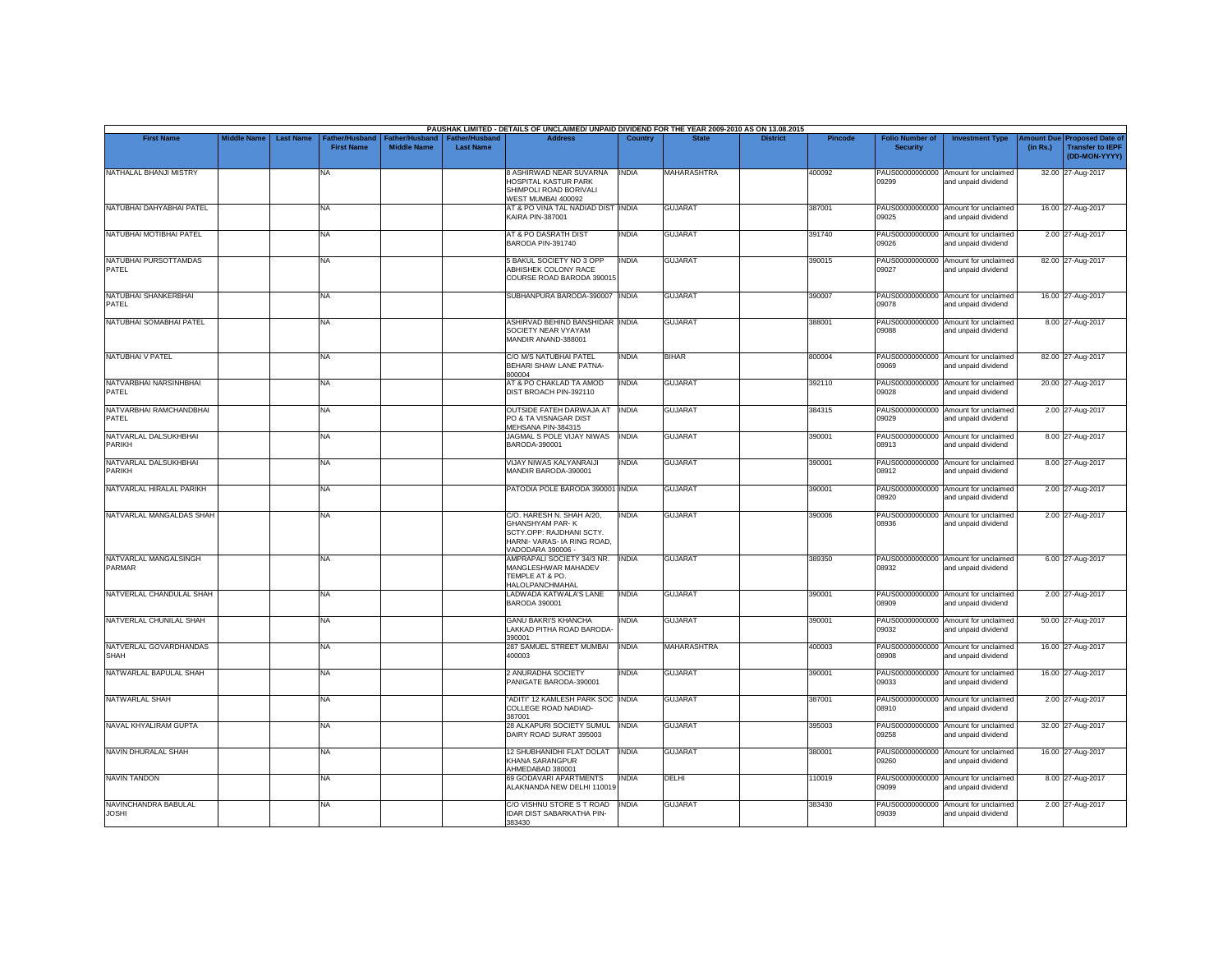| <b>First Name</b>                                  | <b>Middle Name</b> | <b>Last Name</b> | Father/Husband                          | ather/Husband      | <b>Father/Hushand</b> | PAUSHAK LIMITED - DETAILS OF UNCLAIMED/ UNPAID DIVIDEND FOR THE YEAR 2009-2010 AS ON 13.08.2015<br><b>Address</b>             | Country      |                    | <b>District</b> | Pincode | <b>Folio Number of</b>   | <b>Investment Type</b>                                      | mount Due | <b>Proposed Date of</b>                  |
|----------------------------------------------------|--------------------|------------------|-----------------------------------------|--------------------|-----------------------|-------------------------------------------------------------------------------------------------------------------------------|--------------|--------------------|-----------------|---------|--------------------------|-------------------------------------------------------------|-----------|------------------------------------------|
|                                                    |                    |                  | <b>First Name</b>                       | <b>Middle Name</b> | <b>Last Name</b>      |                                                                                                                               |              |                    |                 |         | <b>Security</b>          |                                                             | (in Rs.)  | <b>Transfer to IEPF</b><br>(DD-MON-YYYY) |
| NAVINCHANDRA C MODI                                |                    |                  | <b>NA</b>                               |                    |                       | 701, MATRU ASHISH<br>CO.OP.HSG.SCTY. PLOT 46<br>SECTOR 29, VASHI, NAVI<br>MUMBAI-400705                                       | INDIA        | MAHARASHTRA        |                 | 400705  | PAUS00000000000<br>09326 | Amount for unclaimed<br>and unpaid dividend                 |           | 16.00 27-Aug-2017                        |
| NAVINCHANDRA HIRALAL<br>PARIKH                     |                    |                  | <b>HIRALAL PARIKH</b>                   |                    |                       | 19 SHAYAM SUNDER SOCIETY<br>NEAR POST OFFICE HALOL<br><b>DIST PANCHMAHAL</b>                                                  | <b>INDIA</b> | <b>GUJARAT</b>     |                 | 389350  | PAUSIN300394134<br>32085 | Amount for unclaimed<br>and unpaid dividend                 |           | 8.00 27-Aug-2017                         |
| <b>NAVINCHANDRA</b><br><b>ICHCHHASHANKER VAYAS</b> |                    |                  | <b>NA</b>                               |                    |                       | 13 KARAN PARA NARAYAN<br>NIWAS RAJKOT-360002                                                                                  | <b>INDIA</b> | <b>GUJARAT</b>     |                 | 360002  | 09137                    | PAUS00000000000 Amount for unclaimed<br>and unpaid dividend |           | 8.00 27-Aug-2017                         |
| NAVINCHANDRA SHAKARLAL<br>PATEL                    |                    |                  | NA.                                     |                    |                       | AT & POST SOKHDA TAL & DIST INDIA<br>BARODA PIN-391240                                                                        |              | <b>GUJARAT</b>     |                 | 391240  | PAUS00000000000<br>09041 | Amount for unclaimed<br>and unpaid dividend                 |           | 2.00 27-Aug-2017                         |
| NAVJEET SINGH                                      |                    |                  | <b>NA</b>                               |                    |                       | 157 SHARDA NIKETAN DELHI                                                                                                      | <b>INDIA</b> | <b>DELHI</b>       |                 | 110034  | 03965                    | PAUS0000000000N Amount for unclaimed<br>and unpaid dividend |           | 400.00 27-Aug-2017                       |
| <b>NAVNITBHAI M PATEL</b>                          |                    |                  | NA                                      |                    |                       | SHETARIA'S STREET AT PADRA INDIA<br>391440 DIST BARODA GUJARAT                                                                |              | <b>GUJARAT</b>     |                 | 391440  | PAUS00000000000<br>09244 | Amount for unclaimed<br>and unpaid dividend                 |           | 6.00 27-Aug-2017                         |
| NAVNITRAI AMRUTLAL MEHTA                           |                    |                  | NA                                      |                    |                       | C/O MONA TRADING CO MAIN INDIA<br>BAZAR AT RAJULA DIST AMRELI<br>PIN-364560                                                   |              | <b>GUJARAT</b>     |                 | 364560  | 09045                    | PAUS00000000000 Amount for unclaimed<br>and unpaid dividend |           | 16.00 27-Aug-2017                        |
| NAYANA SURESH DHRU                                 |                    |                  | NA                                      |                    |                       | C/O THE SWASTIK JANATA<br>SAHAKARI BANK LTD 502<br>KALBADEVI ROAD MUMBAI-<br>400002                                           | <b>INDIA</b> | <b>MAHARASHTRA</b> |                 | 400002  | PAUS00000000000<br>09168 | Amount for unclaimed<br>and unpaid dividend                 |           | 8.00 27-Aug-2017                         |
| NAZMUDDIN ABDUL KADER                              |                    |                  | NA                                      |                    |                       | KATABJIWALA P 3 CHANDNI<br>CHOWK ST 2ND FLOOR<br>CALCUTTA-700013                                                              | <b>INDIA</b> | <b>WEST BENGAL</b> |                 | 700013  | 09149                    | PAUS00000000000 Amount for unclaimed<br>and unpaid dividend |           | 16.00 27-Aug-2017                        |
| NEELA VIJAYKUMAR ADI                               |                    |                  | NA                                      |                    |                       | SHIYABAUG MAIN ROAD<br><b>BARODA 390001</b>                                                                                   | <b>INDIA</b> | <b>GUJARAT</b>     |                 | 390001  | 09243                    | PAUS00000000000 Amount for unclaimed<br>and unpaid dividend |           | 32.00 27-Aug-2017                        |
| NEELAKANTH PUNNAPPA<br>HALBHAVI                    |                    |                  | NA                                      |                    |                       | 1819, RASIVADEKAR GALLI<br>CHIKODI                                                                                            | <b>INDIA</b> | <b>KARNATAKA</b>   |                 | 591201  | 00575                    | PAUS0000000000N Amount for unclaimed<br>and unpaid dividend |           | 200.00 27-Aug-2017                       |
| NEELAM AJMANI                                      |                    |                  | NA                                      |                    |                       | WZ-108-A/I BASAI DARAPUR<br>MOTI NAGAR NEW DDELHI<br>110015                                                                   | <b>INDIA</b> | DELHI              |                 | 110015  | 09183                    | PAUS00000000000 Amount for unclaimed<br>and unpaid dividend |           | 8.00 27-Aug-2017                         |
| NEELKANTH NARAYAN SAPRE                            |                    |                  | NA                                      |                    |                       | SHARMA WARD KHURAI M P<br>262700 SAGARMADHYA<br>PRADESH                                                                       | <b>INDIA</b> | MADHYA PRADESH     |                 | 470117  | PAUS00000000000<br>08918 | Amount for unclaimed<br>and unpaid dividend                 |           | 6.00 27-Aug-2017                         |
| <b>NEERAJ MEDIRATTA</b>                            |                    |                  | NA                                      |                    |                       | -132 KIRTI NAGAR NEW DELHI INDIA                                                                                              |              | DELHI              |                 | 110001  | 09283                    | PAUS00000000000 Amount for unclaimed<br>and unpaid dividend |           | 8.00 27-Aug-2017                         |
| NEERU V KHANNA                                     |                    |                  | NA                                      |                    |                       | 103/B SAMEER NIWAS 21/A J P<br>ROAD 7 BUNGLOWS VERSOVA<br>MUMBAI                                                              | <b>INDIA</b> | <b>MAHARASHTRA</b> |                 | 400061  | 04615                    | PAUS0000000000N Amount for unclaimed<br>and unpaid dividend |           | 300.00 27-Aug-2017                       |
| <b>NEETA R LALANI</b>                              |                    |                  | <b>NA</b>                               |                    |                       | PAREKH FALI AT DHANDHUKA<br>DIST AHMEDABAD 382460                                                                             | <b>INDIA</b> | <b>GUJARAT</b>     |                 | 382460  | 09274                    | PAUS00000000000 Amount for unclaimed<br>and unpaid dividend |           | 32.00 27-Aug-2017                        |
| <b>NEETA R PATEL</b>                               |                    |                  | <b>NA</b>                               |                    |                       | <b>6 HILL PARK SOCIETY</b><br>COLLEGE ROAD NADIAD                                                                             | <b>INDIA</b> | <b>GUJARAT</b>     |                 | 387001  | PAUS0000000000N<br>04700 | Amount for unclaimed<br>and unpaid dividend                 |           | 400.00 27-Aug-2017                       |
| <b>NEIL J GAJJAR</b>                               |                    |                  | <b>NA</b>                               |                    |                       | 35-A AZAD ROAD JUHU TARA H INDIA<br>GAWDE MARG MUMBAI 400049                                                                  |              | <b>MAHARASHTRA</b> |                 | 400049  | 09314                    | PAUS00000000000 Amount for unclaimed<br>and unpaid dividend |           | 6.00 27-Aug-2017                         |
| <b>NEMAI CHAND SARKAR</b>                          |                    |                  | NA                                      |                    |                       | M G ROAD DHARAMPUR<br>CHINSURAH HOOGALY                                                                                       | <b>INDIA</b> | <b>WEST BENGAL</b> |                 | 712101  | PAUS0000000000N<br>02923 | Amount for unclaimed<br>and unpaid dividend                 |           | 200.00 27-Aug-2017                       |
| <b>NEVES AGUSTA D SOUZA</b>                        |                    |                  | NA                                      |                    |                       | UNIVERSAL FILTRATION CO 202 INDIA<br>COMMERCE HO- USE 2ND<br>FLOOR 140 NAGINDAS MASTER<br>ROAD - MEDOWS ST MUMBAI<br>400023 - |              | <b>MAHARASHTRA</b> |                 | 400023  | PAUS00000000000<br>09293 | Amount for unclaimed<br>and unpaid dividend                 |           | 8.00 27-Aug-2017                         |
| <b>NIKHIL JAIN</b>                                 |                    |                  | NA                                      |                    |                       | 4358 MAIN ROAD PAHARI<br>DHIRAJ DELHI 110006                                                                                  | <b>INDIA</b> | DELHI              |                 | 110006  | 09226                    | PAUS00000000000 Amount for unclaimed<br>and unpaid dividend |           | 32.00 27-Aug-2017                        |
| <b>NIKUNJ</b>                                      |                    |                  | NA                                      |                    |                       | <b>B-103 SHEETAL ARCADE</b><br>SHEETAL NAGAR MIRA ROAD<br>EAST DIST THANE 401107                                              | <b>INDIA</b> | <b>MAHARASHTRA</b> |                 | 401107  | PAUS00000000000<br>09281 | Amount for unclaimed<br>and unpaid dividend                 |           | 16.00 27-Aug-2017                        |
| NIKUNJ MUKUNDBHAI PATEL                            |                    |                  | <b>MUKUNDBHAI</b><br>CHUNABHAI<br>PATEL |                    |                       | SHANTI POLE KARAMSAD                                                                                                          | <b>INDIA</b> | <b>GUJARAT</b>     |                 | 388325  | PAUSIN300636102<br>67273 | Amount for unclaimed<br>and unpaid dividend                 |           | 2.00 27-Aug-2017                         |
| <b>NILESH BABUBHAI SHAH</b>                        |                    |                  | NA                                      |                    |                       | 602/D RAJESH NAGAR SAI BABA INDIA<br>NAGAR BORIVALI WEST<br><b>MUMBAI 400092</b>                                              |              | <b>MAHARASHTRA</b> |                 | 400092  | PAUS00000000000<br>09255 | Amount for unclaimed<br>and unpaid dividend                 |           | 66.00 27-Aug-2017                        |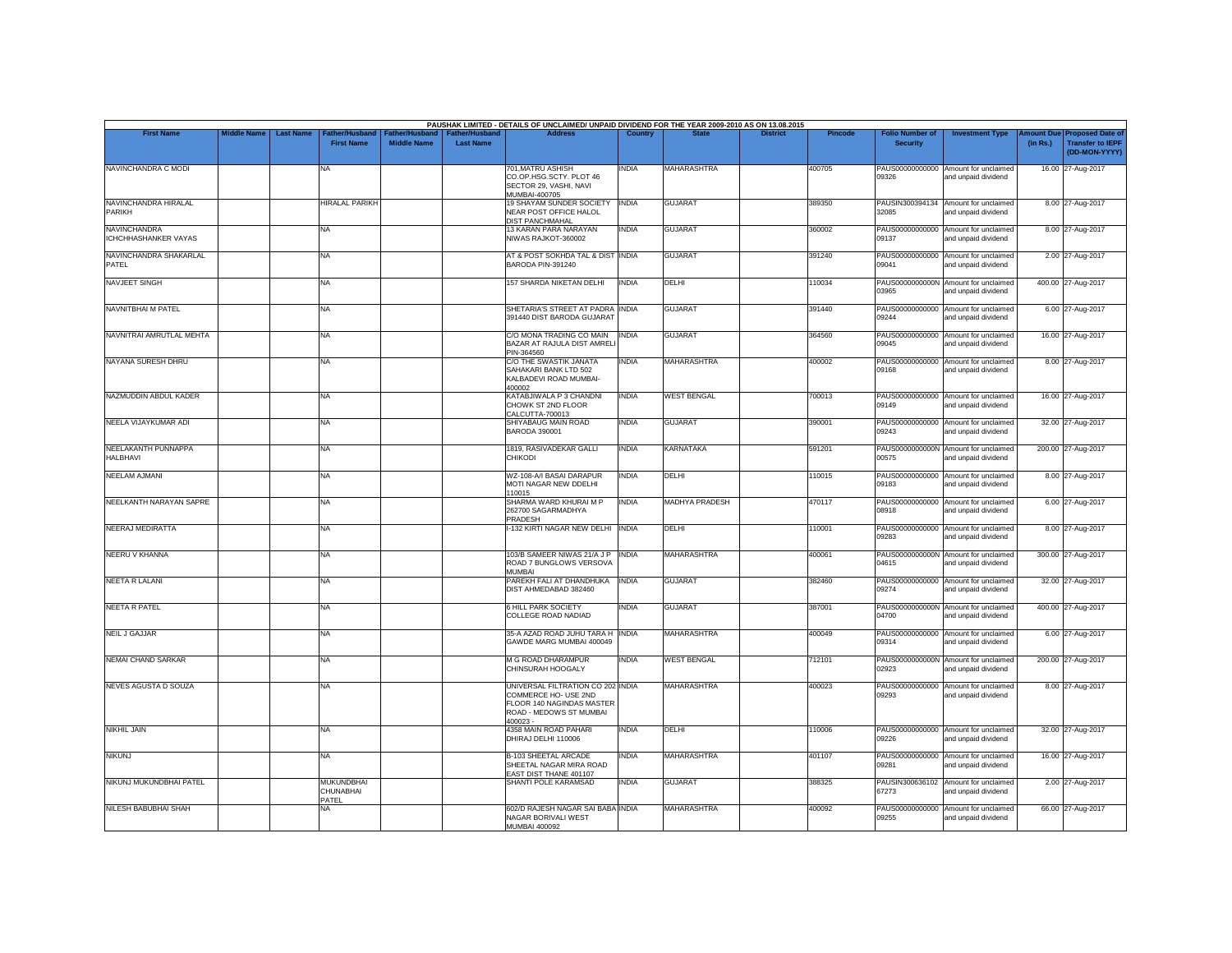| <b>First Name</b>                       | <b>Middle Name</b> | <b>Last Name</b> | Father/Husband                             | Father/Husband     | <b>Father/Husband</b> | PAUSHAK LIMITED - DETAILS OF UNCLAIMED/ UNPAID DIVIDEND FOR THE YEAR 2009-2010 AS ON 13.08.2015<br><b>Address</b>                | Country      |                       | <b>District</b> | <b>Pincode</b> | <b>Folio Number of</b>   | <b>Investment Type</b>                                      | mount Due          | <b>Proposed Date of</b>                  |
|-----------------------------------------|--------------------|------------------|--------------------------------------------|--------------------|-----------------------|----------------------------------------------------------------------------------------------------------------------------------|--------------|-----------------------|-----------------|----------------|--------------------------|-------------------------------------------------------------|--------------------|------------------------------------------|
|                                         |                    |                  | <b>First Name</b>                          | <b>Middle Name</b> | <b>Last Name</b>      |                                                                                                                                  |              |                       |                 |                | <b>Security</b>          |                                                             | (in Rs.)           | <b>Transfer to IEPF</b><br>(DD-MON-YYYY) |
| NILESHKUMAR CHANDULAL<br>PATEL          |                    |                  | NA                                         |                    |                       | RAMJI MANDIR AT & PO<br>SOKHADA DIST BARODA PIN-<br>391240                                                                       | <b>INDIA</b> | <b>GUJARAT</b>        |                 | 391240         | 09050                    | PAUS00000000000 Amount for unclaimed<br>and unpaid dividend |                    | 2.00 27-Aug-2017                         |
| <b>NILIMA P GUNDAWAR</b>                |                    |                  | NA.                                        |                    |                       | C/O SHRI P GUNDAWAR<br>9ADVOCATE GANDHIGATE<br>SHUKRAWARI ROAD MAHAL<br>NAGPUR 440002                                            | <b>INDIA</b> | MAHARASHTRA           |                 | 440002         | PAUS00000000000<br>09265 | Amount for unclaimed<br>and unpaid dividend                 | 100.00 27-Aug-2017 |                                          |
| NILKANTH NARAYAN SAPRE                  |                    |                  | NA                                         |                    |                       | "VASUDEO SMRITTEE" SHUKLA INDIA<br>WARD KHURAI M P 470117                                                                        |              | <b>MADHYA PRADESH</b> |                 | 470117         | 08983                    | PAUS00000000000 Amount for unclaimed<br>and unpaid dividend |                    | 6.00 27-Aug-2017                         |
| NILKANTHKUMAR SANTILAL<br><b>SHAH</b>   |                    |                  | <b>NA</b>                                  |                    |                       | CHAVDI BAZAR PETLAD DIST<br><b>KAIRA PIN-388450</b>                                                                              | <b>INDIA</b> | <b>GUJARAT</b>        |                 | 388450         | 09051                    | PAUS00000000000 Amount for unclaimed<br>and unpaid dividend |                    | 2.00 27-Aug-2017                         |
| NIMESH MOHANLAL BHAVSAR                 |                    |                  | NA                                         |                    |                       | 401/2A VITHAL APARTMENT S V INDIA<br>PATEL ROAD BORIVALI MUMBA<br>400092                                                         |              | <b>MAHARASHTRA</b>    |                 | 400092         | 09165                    | PAUS00000000000 Amount for unclaimed<br>and unpaid dividend |                    | 16.00 27-Aug-2017                        |
| NIMMAGADDA BABU RAJENDRA<br>PRASAD      |                    |                  | NA                                         |                    |                       | 40-3-3 KRISHNA NAGAR LABBI<br>PET VIJAYAWADA-520010                                                                              | <b>INDIA</b> | <b>ANDHRA PRADESH</b> |                 | 520010         | 09052                    | PAUS00000000000 Amount for unclaimed<br>and unpaid dividend |                    | 32.00 27-Aug-2017                        |
| NIMMAGADDA DHANA RATNA<br>PRASAD        |                    |                  | NA                                         |                    |                       | 40-3-3 KRISHNA NAGAR LABBI<br>PETA VIJAYAWADA-520010                                                                             | <b>INDIA</b> | <b>ANDHRA PRADESH</b> |                 | 520010         | PAUS00000000000<br>09053 | Amount for unclaimed<br>and unpaid dividend                 |                    | 32.00 27-Aug-2017                        |
| NIMMAGADDA VENKATA<br><b>KRISHNARAO</b> |                    |                  | NA                                         |                    |                       | #40-4-10 J V R STREET<br><b>KRISHNA NAGAR</b><br>LABBIPETVIJAYAWADA                                                              | <b>INDIA</b> | <b>ANDHRA PRADESH</b> |                 | 520010         | 09055                    | PAUS00000000000 Amount for unclaimed<br>and unpaid dividend |                    | 32.00 27-Aug-2017                        |
| NINA DIPAK RAJYAGURU                    |                    |                  | NA                                         |                    |                       | 6 SAIBABA FLATS ANKUR ROAD INDIA<br>NARANPURA AHMEDABAD<br>380013                                                                |              | <b>GUJARAT</b>        |                 | 380013         | 09296                    | PAUS00000000000 Amount for unclaimed<br>and unpaid dividend |                    | 66.00 27-Aug-2017                        |
| NIRALI MIHIR MEHTA                      |                    |                  | NA                                         |                    |                       | D/32 RAMESHWAR 36/40 SV<br>ROAD SANTACRUZ WEST<br><b>MUMBAI 400054</b>                                                           | <b>INDIA</b> | <b>MAHARASHTRA</b>    |                 | 400054         | 09288                    | PAUS00000000000 Amount for unclaimed<br>and unpaid dividend |                    | 8.00 27-Aug-2017                         |
| NIRANJAN KANCHANLAL SHETH               |                    |                  | NA                                         |                    |                       | K-5 GHANSHYAM NAGAR NEAR INDIA<br>SUBHASH BRIDGE AHMEDABAD<br>380027                                                             |              | <b>GUJARAT</b>        |                 | 380027         | 09082                    | PAUS00000000000 Amount for unclaimed<br>and unpaid dividend |                    | 16.00 27-Aug-2017                        |
| NIRANJANA DURLABHJI SHAH                |                    |                  | NA                                         |                    |                       | C/O. MR. RAJESH V. MEHTA.<br>D/36, CHANDRA-KIRAN, IIND<br>FLR.OPP:N.L. HIGH SCHOOL, S-<br>.V. ROAD, MALAD(W) MUMBAI-<br>400064 - | <b>INDIA</b> | <b>MAHARASHTRA</b>    |                 | 400064         | 09167                    | PAUS00000000000 Amount for unclaimed<br>and unpaid dividend |                    | 16.00 27-Aug-2017                        |
| NIRANJANA RAJENDRA DESAI                |                    |                  | NA                                         |                    |                       | 'Yamuna' 12A, Chndralok Society   INDIA<br>Near Jain Derasar Manjalpur                                                           |              | <b>GUJARAT</b>        |                 | 390011         | 05603                    | PAUS0000000000N Amount for unclaimed<br>and unpaid dividend | 100.00 27-Aug-2017 |                                          |
| NIRANJANA SHANKARLAL<br><b>SEVAK</b>    |                    |                  | NA                                         |                    |                       | C/O BHARATBHAI BHAILALBHAI INDIA<br>JOSHI LAKHA JOSHI'S POLE<br>LAL DARWAJA P O UMRETH<br><b>DIST KHEDA</b>                      |              | <b>GUJARAT</b>        |                 | 387411         | 09301                    | PAUS00000000000 Amount for unclaimed<br>and unpaid dividend |                    | 16.00 27-Aug-2017                        |
| NIRANJANBHAI PARBATBHAI<br>SAVANI       |                    |                  | PARBATBHAI<br><b>BHAGWANBHAI</b><br>SAVANI |                    |                       | 1 PARMESHWAR AVENUE<br><b>GROUND FLOOR</b><br>VISHVAKARMA COLONY<br>KANKARIA MANINAGAR<br>AHMEDABAD                              | <b>INDIA</b> | <b>GUJARAT</b>        |                 | 380008         | 25058                    | PAUSIN300183129 Amount for unclaimed<br>and unpaid dividend |                    | 66.00 27-Aug-2017                        |
| NIRGUNA MANSHANKAR<br><b>UPADHYAY</b>   |                    |                  | NA                                         |                    |                       | C/O JANTA MEDICAL STORE<br>KODINAR DIST AMRELI PIN-<br>362720                                                                    | <b>INDIA</b> | <b>GUJARAT</b>        |                 | 362720         | 08985                    | PAUS00000000000 Amount for unclaimed<br>and unpaid dividend |                    | 6.00 27-Aug-2017                         |
| NIRMAL PRASAD MEKAPATTI                 |                    |                  | NA                                         |                    |                       | C/O.MR.P.S.H.PRASAD<br>SUNDARAM COLONY, RING<br>ROAD, GUNTUR                                                                     | <b>INDIA</b> | <b>ANDHRA PRADESH</b> |                 | 522006         | 00185                    | PAUS0000000000N Amount for unclaimed<br>and unpaid dividend | 400.00 27-Aug-2017 |                                          |
| NIRMALA BHASKARRAO INGLE                |                    |                  | NA                                         |                    |                       | 252 SARAD NAGAR TARSALI CO INDIA<br>SOCIETY BARODA-390009                                                                        |              | <b>GUJARAT</b>        |                 | 390009         | 08939                    | PAUS00000000000 Amount for unclaimed<br>and unpaid dividend |                    | 2.00 27-Aug-2017                         |
| NIRMALA C KASHIKAR                      |                    |                  | NA.                                        |                    |                       | 11 SAURABH SANT NAMDEV<br>PATH DOMBIVLI 421201<br><b>MAHARASHTRA</b>                                                             | <b>INDIA</b> | <b>MAHARASHTRA</b>    |                 | 421201         | 09240                    | PAUS00000000000 Amount for unclaimed<br>and unpaid dividend |                    | 66.00 27-Aug-2017                        |
| NIRMALA DEVI KOTHARI                    |                    |                  | NA                                         |                    |                       | C/O MATHURA DAS KOTHARI 6 INDIA<br>SIKDARPARA II N D LANE<br>CALCUTTA-700070                                                     |              | <b>WEST BENGAL</b>    |                 | 700070         | 09145                    | PAUS00000000000 Amount for unclaimed<br>and unpaid dividend |                    | 24.00 27-Aug-2017                        |
| NIRMALA R DESHPANDE                     |                    |                  | NA                                         |                    |                       | 97 BRAHMIN WADI K A<br>SUBRAMANIAM ROAD<br>MATUNGA MUMBAI-400019                                                                 | <b>INDIA</b> | <b>MAHARASHTRA</b>    |                 | 400019         | 09191                    | PAUS00000000000 Amount for unclaimed<br>and unpaid dividend |                    | 16.00 27-Aug-2017                        |
| NIRMALA R MALPANI                       |                    |                  | NA                                         |                    |                       | V P ROAD VAIJAPUR DIST<br>AURANGABAD 423701                                                                                      | <b>INDIA</b> | MAHARASHTRA           |                 | 423701         | 09237                    | PAUS00000000000 Amount for unclaimed<br>and unpaid dividend |                    | 8.00 27-Aug-2017                         |
| NIRMALA R PONNAMBALAM                   |                    |                  | NA                                         |                    |                       | A-6 HOUSING UNIT S N<br>PALAYAM COIMBATORE                                                                                       | <b>INDIA</b> | <b>TAMIL NADU</b>     |                 | 641007         | 03043                    | PAUS0000000000N Amount for unclaimed<br>and unpaid dividend | 300.00 27-Aug-2017 |                                          |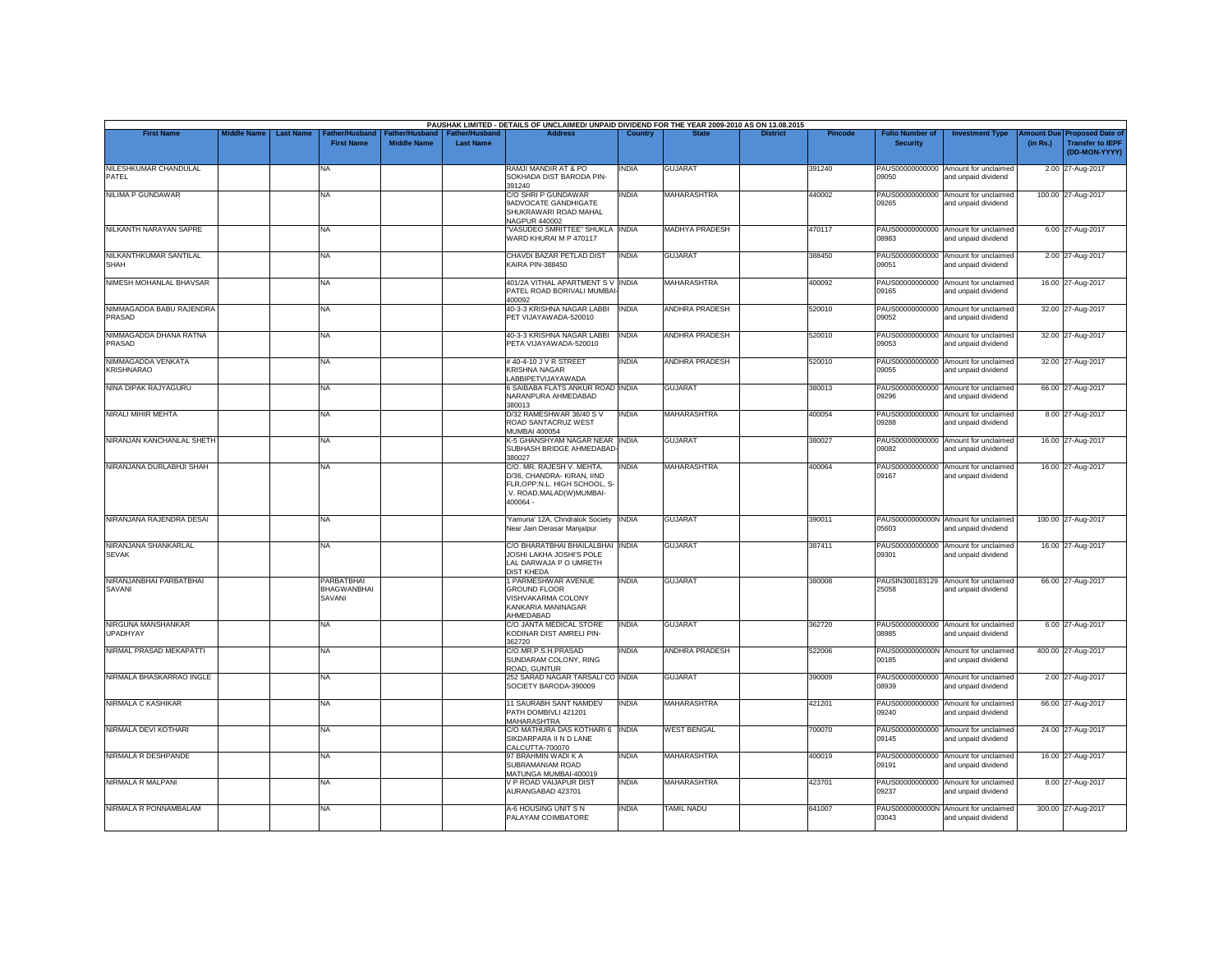|                                              |                    |                  |                                     |                                      |                                           | PAUSHAK LIMITED - DETAILS OF UNCLAIMED/ UNPAID DIVIDEND FOR THE YEAR 2009-2010 AS ON 13.08.2015            |                |                      |                 |                |                                           |                                                             |          |                                                                                |
|----------------------------------------------|--------------------|------------------|-------------------------------------|--------------------------------------|-------------------------------------------|------------------------------------------------------------------------------------------------------------|----------------|----------------------|-----------------|----------------|-------------------------------------------|-------------------------------------------------------------|----------|--------------------------------------------------------------------------------|
| <b>First Name</b>                            | <b>Middle Name</b> | <b>Last Name</b> | Father/Husband<br><b>First Name</b> | Father/Husband<br><b>Middle Name</b> | <b>Father/Husband</b><br><b>Last Name</b> | <b>Address</b>                                                                                             | <b>Country</b> | <b>State</b>         | <b>District</b> | <b>Pincode</b> | <b>Folio Number of</b><br><b>Security</b> | <b>Investment Type</b>                                      | (in Rs.) | <b>Amount Due Proposed Date of</b><br><b>Transfer to IEPF</b><br>(DD-MON-YYYY) |
| NIRMALA RATANLAL DESAI                       |                    |                  | RATANLAL<br>DESAI                   |                                      |                                           | OPPOSITE KRISHNA BHUVAN<br>HANUMAN POLE BAJWADA<br><b>BARODA GUJARAT</b>                                   | <b>INDIA</b>   | <b>GUJARAT</b>       |                 | 390001         | 10278                                     | PAUSIN301151126 Amount for unclaimed<br>and unpaid dividend |          | 2.00 27-Aug-2017                                                               |
| NIRMALA SURESH AMIN                          |                    |                  | <b>NA</b>                           |                                      |                                           | 46. HARIBHAKTHI COLONY<br>RACE COURSE ROAD<br>VADODARA                                                     | <b>INDIA</b>   | <b>GUJARAT</b>       |                 | 390007         | 00592                                     | PAUS0000000000N Amount for unclaimed<br>and unpaid dividend |          | 200.00 27-Aug-2017                                                             |
| NIRMALA WAMAN MHASKAR                        |                    |                  | <b>NA</b>                           |                                      |                                           | 1098/13 B MODEL COLONY<br>SHIVAJI NAGAR POONA-411016                                                       | <b>INDIA</b>   | <b>MAHARASHTRA</b>   |                 | 411016         | PAUS00000000000<br>08921                  | Amount for unclaimed<br>and unpaid dividend                 |          | 10.00 27-Aug-2017                                                              |
| NIRMALABEN CHIMANLAL SHAH                    |                    |                  | <b>NA</b>                           |                                      |                                           | C/O VADILAL C SHAH OPP<br>KAMODIA DISPENSARY MAKEN<br>KUVA GODHRA-389001                                   | <b>INDIA</b>   | <b>GUJARAT</b>       |                 | 389001         | 08990                                     | PAUS00000000000 Amount for unclaimed<br>and unpaid dividend |          | 16.00 27-Aug-2017                                                              |
| NIRMALABEN RAMANIKLAL<br>DALAL               |                    |                  | NA                                  |                                      |                                           | C/O RAMNIKLAL M DALAL DESAI INDIA<br>POLE SANTH BAZAR NADIAD<br>387001                                     |                | <b>GUJARAT</b>       |                 | 387001         | 03090                                     | PAUS00000000000 Amount for unclaimed<br>and unpaid dividend |          | 6.00 27-Aug-2017                                                               |
| NIRMALDAS BHARATHARI KORI                    |                    |                  | <b>NA</b>                           |                                      |                                           | KUVERJI DEVSHI CHAWL 2ND<br>FL B S ROAD OPP ZARAPKAR<br>SHOW ROOM DADAR MUMBAI<br>400028                   | <b>INDIA</b>   | MAHARASHTRA          |                 | 400028         | PAUS00000000000<br>09171                  | Amount for unclaimed<br>and unpaid dividend                 |          | 8.00 27-Aug-2017                                                               |
| <b>NIRMLA</b>                                |                    |                  | <b>NA</b>                           |                                      |                                           | TU/25 PITAMPURA DELHI<br>110034                                                                            | <b>INDIA</b>   | DELHI                |                 | 110034         | 09135                                     | PAUS00000000000 Amount for unclaimed<br>and unpaid dividend |          | 16.00 27-Aug-2017                                                              |
| NIRUMATI DASHRATHBHAI<br>DARJI               |                    |                  | <b>NA</b>                           |                                      |                                           | FA/26 ALEMBIC COLONY<br>ALEMBIC ROAD BARODA<br>390003                                                      | <b>INDIA</b>   | <b>GUJARAT</b>       |                 | 390003         | 08945                                     | PAUS00000000000 Amount for unclaimed<br>and unpaid dividend |          | 2.00 27-Aug-2017                                                               |
| NIRUPABEN KANUBHAI PATEL                     |                    |                  | <b>NA</b>                           |                                      |                                           | C/O BABUBHAI FULABHAI<br>PATEL B11 RANMUKT- ESHWAR<br>SOCIETY OPP VIHAR CINEMA<br>BARODA-- 390004 -        | <b>INDIA</b>   | <b>GUJARAT</b>       |                 | 390004         | 09067                                     | PAUS00000000000 Amount for unclaimed<br>and unpaid dividend |          | 2.00 27-Aug-2017                                                               |
| NISHABEN ARUNBHAI DIGHE                      |                    |                  | <b>NA</b>                           |                                      |                                           | 301, KARAN COMPLEX<br>NR.MAHAVIR COLONY<br>RAJMAHEL ROAD VADODARA                                          | <b>INDIA</b>   | <b>GUJARAT</b>       |                 | 390001         | 09335                                     | PAUS00000000000 Amount for unclaimed<br>and unpaid dividend |          | 2.00 27-Aug-2017                                                               |
| NISHANT KULSHRESHTHA                         |                    |                  | <b>NA</b>                           |                                      |                                           | C/O M B PHARMA OPF<br>RAILWAY INSTITUTE JODHPUR                                                            | <b>INDIA</b>   | <b>RAJASTHAN</b>     |                 | 342001         | 03338                                     | PAUS0000000000N Amount for unclaimed<br>and unpaid dividend |          | 200.00 27-Aug-2017                                                             |
| <b>NISHAR EHMAD GULAM</b><br>MOUDIN MIYAWALA |                    |                  | <b>NA</b>                           |                                      |                                           | WADI MOTI VORWAWAD<br>BARODA-390001                                                                        | <b>INDIA</b>   | <b>GUJARAT</b>       |                 | 390001         | 09061                                     | PAUS00000000000 Amount for unclaimed<br>and unpaid dividend |          | 16.00 27-Aug-2017                                                              |
| <b>NISHIT P KOTHARI</b>                      |                    |                  | <b>NA</b>                           |                                      |                                           | 204-USH-KAL NEW<br>RAMDASPETH NAGPUR-440010                                                                | <b>INDIA</b>   | <b>MAHARASHTRA</b>   |                 | 440010         | PAUS00000000000<br>09152                  | Amount for unclaimed<br>and unpaid dividend                 |          | 8.00 27-Aug-2017                                                               |
| <b>NITA GUPTA</b>                            |                    |                  | <b>NA</b>                           |                                      |                                           | 120 CANAL STREET SREE<br><b>BHUMI CALCUTTA</b>                                                             | <b>INDIA</b>   | <b>WEST BENGAL</b>   |                 | 700048         | 02702                                     | PAUS0000000000N Amount for unclaimed<br>and unpaid dividend |          | 200.00 27-Aug-2017                                                             |
| <b>NITA HARWANI</b>                          |                    |                  | <b>NA</b>                           |                                      |                                           | PLOT NO 3 GURU NANAK<br>COLONY AJMER 305001                                                                | <b>INDIA</b>   | <b>RAJASTHAN</b>     |                 | 305001         | 09266                                     | PAUS00000000000 Amount for unclaimed<br>and unpaid dividend |          | 32.00 27-Aug-2017                                                              |
| <b>NITA WADHERA</b>                          |                    |                  | <b>NA</b>                           |                                      |                                           | 2 BAG FARZANA CIVIL LINES<br>AGRA 282002                                                                   | <b>INDIA</b>   | <b>UTTAR PRADESH</b> |                 | 282002         | 09141                                     | PAUS00000000000 Amount for unclaimed<br>and unpaid dividend |          | 8.00 27-Aug-2017                                                               |
| <b>NITAI BANERJEA</b>                        |                    |                  | <b>NA</b>                           |                                      |                                           | 32/3N GARIAHAT ROAD<br>(SOUTH) CALCUTTA 700031                                                             | <b>INDIA</b>   | <b>WEST BENGAL</b>   |                 | 700031         | PAUS00000000000<br>09100                  | Amount for unclaimed<br>and unpaid dividend                 |          | 8.00 27-Aug-2017                                                               |
| <b>NITEEN RATANSHI BHUVA</b>                 |                    |                  | <b>NA</b>                           |                                      |                                           | 24-A INDRADEEP CO-OP<br>SOCIETY OPP KASTURBA<br>VIKAS GRUH JAMNAGAR-<br>361001                             | <b>INDIA</b>   | <b>GUJARAT</b>       |                 | 361001         | 09062                                     | PAUS00000000000 Amount for unclaimed<br>and unpaid dividend |          | 32.00 27-Aug-2017                                                              |
| NITESH DAHYABHAI CHAVDA                      |                    |                  | <b>NA</b>                           |                                      |                                           | E/3/28, VISHRAM PARK, OPP.<br>BHAVSAR HOTEL. NEW WADAJ<br>AHMEDAABD.                                       | <b>INDIA</b>   | <b>GUJARAT</b>       |                 | 380013         | 32233                                     | PAUSIN300343105 Amount for unclaimed<br>and unpaid dividend |          | 10.00 27-Aug-2017                                                              |
| NITIDA MAHENDRAKUMAR<br>PATEL                |                    |                  | <b>NA</b>                           |                                      |                                           | 15, VRINDAVAN STATE BANK<br>OFFICERS SOC, NR.BHAVSAR<br>HOSTELNAVA VADAJ<br>AHMEDABAD                      | <b>INDIA</b>   | <b>GUJARAT</b>       |                 | 380013         | PAUS00000000000<br>08993                  | Amount for unclaimed<br>and unpaid dividend                 |          | 16.00 27-Aug-2017                                                              |
| <b>NITIN K SHAH</b>                          |                    |                  | <b>NA</b>                           |                                      |                                           | BARODA ORTHOPAEDIC CLINIC INDIA<br>KHARIVAR NEAR G.P.O.<br>VADODARA-390001                                 |                | <b>GUJARAT</b>       |                 | 390001         | 09323                                     | PAUS00000000000 Amount for unclaimed<br>and unpaid dividend |          | 2.00 27-Aug-2017                                                               |
| NITINKUMAR NARSINHBHAI<br>PATEL              |                    |                  | <b>NA</b>                           |                                      |                                           | AT & PO CHAKLAD TA AMOD<br>DIST BROACH PIN-392110                                                          | <b>INDIA</b>   | <b>GUJARAT</b>       |                 | 392110         | PAUS00000000000<br>09063                  | Amount for unclaimed<br>and unpaid dividend                 |          | 20.00 27-Aug-2017                                                              |
| NITINKUMAR THAKORBHAI<br>PATEL               |                    |                  | NA.                                 |                                      |                                           | C/O. MAHESHBHAI D. DESAI<br>45/B VRUNDVAN SCTY.<br>B/H.BRIGHT SCHOOL, VIP<br>ROAD, KARELIBAUG.<br>VADODARA | <b>INDIA</b>   | <b>GUJARAT</b>       |                 | 390018         | 08944                                     | PAUS00000000000 Amount for unclaimed<br>and unpaid dividend |          | 2.00 27-Aug-2017                                                               |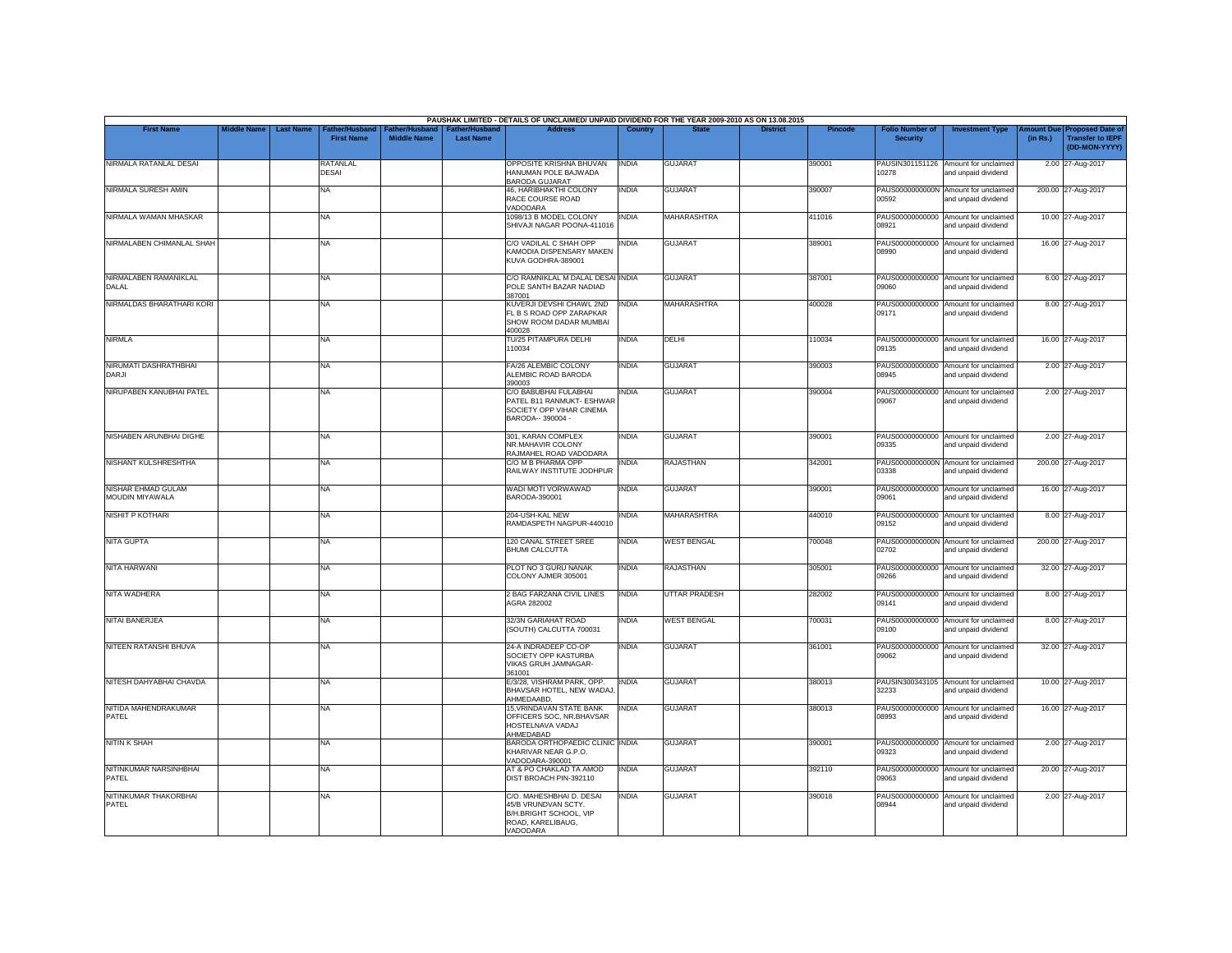| <b>First Name</b>                          | <b>Middle Name</b> | <b>Last Name</b> | Father/Husband       |                    | Father/Husband   Father/Husband | PAUSHAK LIMITED - DETAILS OF UNCLAIMED/ UNPAID DIVIDEND FOR THE YEAR 2009-2010 AS ON 13.08.2015<br><b>Address</b> | Country      |                       | <b>District</b> | <b>Pincode</b> | <b>Folio Number of</b>   | <b>Investment Type</b>                                      |          | Amount Due Proposed Date of              |
|--------------------------------------------|--------------------|------------------|----------------------|--------------------|---------------------------------|-------------------------------------------------------------------------------------------------------------------|--------------|-----------------------|-----------------|----------------|--------------------------|-------------------------------------------------------------|----------|------------------------------------------|
|                                            |                    |                  | <b>First Name</b>    | <b>Middle Name</b> | <b>Last Name</b>                |                                                                                                                   |              |                       |                 |                | <b>Security</b>          |                                                             | (in Rs.) | <b>Transfer to IEPI</b><br>(DD-MON-YYYY) |
| NIVAJKHAN ANAVARKHAN<br>PATHAN             |                    |                  | NA                   |                    |                                 | NAVAYARD NEAR BUS STAND<br>BARODA-390002                                                                          | <b>INDIA</b> | <b>GUJARAT</b>        |                 | 390002         | 09064                    | PAUS00000000000 Amount for unclaimed<br>and unpaid dividend |          | 2.00 27-Aug-2017                         |
| <b>NIVEDITA R DAVE</b>                     |                    |                  | <b>NA</b>            |                    |                                 | C/O MR UPENDRA VED 408<br>SHILPA GOLIBAR LANE<br>JAGDUSHANAGAR GHATKOPAR<br><b>MUMBAI 400077</b>                  | <b>INDIA</b> | <b>MAHARASHTRA</b>    |                 | 400077         | PAUS00000000000<br>09277 | Amount for unclaimed<br>and unpaid dividend                 |          | 32.00 27-Aug-2017                        |
| <b>NIWAS SARDA</b>                         |                    |                  | <b>NA</b>            |                    |                                 | C/O RAJ KUMAR KABRA O<br>JOGBANI 854328 DIST ARARIA<br><b>BIHAR</b>                                               | <b>INDIA</b> | <b>BIHAR</b>          |                 | 854328         | 11484                    | PAUS00000000000 Amount for unclaimed<br>and unpaid dividend |          | 1666.00 27-Aug-2017                      |
| NOONEY SESHA SUSEELA                       |                    |                  | <b>NA</b>            |                    |                                 | 3RD LINE BRODI PET GUNTUR- INDIA<br>522002                                                                        |              | <b>ANDHRA PRADESH</b> |                 | 522002         | 09065                    | PAUS00000000000 Amount for unclaimed<br>and unpaid dividend |          | 32.00 27-Aug-2017                        |
| NOONEY VASANTA                             |                    |                  | <b>NA</b>            |                    |                                 | 3RD LINE BRODI PET GUNTUR- INDIA<br>522002                                                                        |              | ANDHRA PRADESH        |                 | 522002         | 33090                    | PAUS00000000000 Amount for unclaimed<br>and unpaid dividend |          | 32.00 27-Aug-2017                        |
| NOONEY VASANTA                             |                    |                  | <b>NA</b>            |                    |                                 | 3RD LANE BRODIPET GUNTUR INDIA                                                                                    |              | <b>ANDHRA PRADESH</b> |                 | 522002         | 05358                    | PAUS0000000000N Amount for unclaimed<br>and unpaid dividend |          | 600.00 27-Aug-2017                       |
| NOORUNNISA MOHD HUSAIN<br><b>PARKAR</b>    |                    |                  | NA                   |                    |                                 | 4/24 MUNICIPAL BUILDING LJ<br>CROSS ROAD NO 2 MAHIM<br>MUMBAI 400016                                              | <b>INDIA</b> | <b>MAHARASHTRA</b>    |                 | 400016         | 09269                    | PAUS00000000000 Amount for unclaimed<br>and unpaid dividend |          | 66.00 27-Aug-2017                        |
| NOROTAMDAS JADAVJEE<br>MITHANI             |                    |                  | NA                   |                    |                                 | <b>ARYAN MAHAL 6TH FLOOR</b><br>BLOCK NO 32 "C" ROAD<br>CHURCHGATE MUMBAI 400020                                  | <b>INDIA</b> | <b>MAHARASHTRA</b>    |                 | 400020         | 09300                    | PAUS00000000000 Amount for unclaimed<br>and unpaid dividend |          | 32.00 27-Aug-2017                        |
| NOVBHAR SINGH RATHI                        |                    |                  | <b>HERKESH SINGH</b> |                    |                                 | VILLAGE-RAMPUR, NANABAD<br>POST KHARI (JHALU)<br>DIST.BIJNOR                                                      | <b>INDIA</b> | <b>UTTAR PRADESH</b>  |                 | 246701         | 12907                    | PAUS00000000000 Amount for unclaimed<br>and unpaid dividend |          | 600.00 27-Aug-2017                       |
| NUKARATNAM PALUKURI                        |                    |                  | <b>NA</b>            |                    |                                 | GENERAL & MEDICAL STORES INDIA<br>STATION ROAD, ANAKAPALLE<br><b>VISAKHAPATNAM</b>                                |              | ANDHRA PRADESH        |                 | 531001         | 00593                    | PAUS0000000000N Amount for unclaimed<br>and unpaid dividend |          | 800.00 27-Aug-2017                       |
| NURUDDIN ABDULHUSEIN<br>MASALAWALA         |                    |                  | <b>NA</b>            |                    |                                 | C/1 BOHRA COLONY FLAT 201<br>M G ROAD KANDIVLI WEST<br><b>MUMBAI 400067</b>                                       | <b>INDIA</b> | <b>MAHARASHTRA</b>    |                 | 400067         | 09173                    | PAUS00000000000 Amount for unclaimed<br>and unpaid dividend |          | 8.00 27-Aug-2017                         |
| <b>NUTAN N SHAH</b>                        |                    |                  | <b>NA</b>            |                    |                                 | 1-B NEELDHARA APARTMENTS INDIA<br>228/229 R B MEHTA ROAD<br>GHATKOPAR MUMBAI-400077                               |              | <b>MAHARASHTRA</b>    |                 | 400077         | 09174                    | PAUS00000000000 Amount for unclaimed<br>and unpaid dividend |          | 24.00 27-Aug-2017                        |
| NUTANBEN PRAFULBHAI<br><b>KAPADIA</b>      |                    |                  | NA                   |                    |                                 | G-31 BOMBAY MARKET<br>UMARWADA SURAT 395010                                                                       | <b>INDIA</b> | <b>GUJARAT</b>        |                 | 395010         | 09308                    | PAUS00000000000 Amount for unclaimed<br>and unpaid dividend |          | 16.00 27-Aug-2017                        |
| O V THOMAS                                 |                    |                  | <b>NA</b>            |                    |                                 | MANAGING PARTNER NEERA<br>AGENCIES ERNAKULAM 682011                                                               | <b>INDIA</b> | <b>KERALA</b>         |                 | 682011         | 09337                    | PAUS00000000000 Amount for unclaimed<br>hnebivib bironu bne |          | 50.00 27-Aug-2017                        |
| OASIS CINE COMMUNICATION<br>LIMITED        |                    |                  | <b>NA</b>            |                    |                                 | 6/2 MOIRA STREET 4TH FLOOR INDIA<br>CALCUTTA 700017                                                               |              | <b>WEST BENGAL</b>    |                 | 700017         | 09362                    | PAUS00000000000 Amount for unclaimed<br>and unpaid dividend |          | 332.00 27-Aug-2017                       |
| OCHCHHAV HASMUKHLAL<br><b>DESAI</b>        |                    |                  | <b>NA</b>            |                    |                                 | TAMBOLIWADO SHRI GOPAL<br>KRUPA PO KADI DIST MEHSANA<br>382715                                                    | <b>INDIA</b> | <b>GUJARAT</b>        |                 | 382715         | 09361                    | PAUS00000000000 Amount for unclaimed<br>and unpaid dividend |          | 24.00 27-Aug-2017                        |
| OM NARAIN TIWARI                           |                    |                  | NA                   |                    |                                 | FRONT SIDE, 1ST<br>FLOOR, 7/107A(1) SWAROOP<br>NAGAR KANPUR                                                       | <b>INDIA</b> | <b>UTTAR PRADESH</b>  |                 | 208002         | 01329                    | PAUS00000000000 Amount for unclaimed<br>and unpaid dividend |          | 200.00 27-Aug-2017                       |
| <b>OM PARKASH</b>                          |                    |                  | <b>NA</b>            |                    |                                 | C/O HARI RAM CHHABRA T/367 INDIA<br>AHATA KIDARA BARA HINDU<br>RAO DELHI-110006                                   |              | DELHI                 |                 | 110006         | 09341                    | PAUS00000000000 Amount for unclaimed<br>and unpaid dividend |          | 8.00 27-Aug-2017                         |
| <b>OM PARKASH</b>                          |                    |                  | <b>NA</b>            |                    |                                 | MIG FLAT NO-153 PKT F25<br>SECTOR-3 ROHINI NEW DELHI<br>110085                                                    | INDIA        | DELHI                 |                 | 110085         | 09344                    | PAUS00000000000 Amount for unclaimed<br>and unpaid dividend |          | 16.00 27-Aug-2017                        |
| OM PRAKASH GUPTA                           |                    |                  | <b>NA</b>            |                    |                                 | <b>B-15 ARMY OFFICERS FLATS</b><br>NAVY NAGAR COLABA MUMBAI<br>400025                                             | <b>INDIA</b> | <b>MAHARASHTRA</b>    |                 | 400025         | 09359                    | PAUS00000000000 Amount for unclaimed<br>and unpaid dividend |          | 16.00 27-Aug-2017                        |
| OM PRAKASH LATA                            |                    |                  | NA                   |                    |                                 | 9, B T ROAD 10/25 BELGHARIA INDIA<br>GOVT QTRS CALCUTTA 700056                                                    |              | <b>WEST BENGAL</b>    |                 | 700056         | 09350                    | PAUS00000000000 Amount for unclaimed<br>and unpaid dividend |          | 32.00 27-Aug-2017                        |
| OM PRAKASH TANDON                          |                    |                  | <b>NA</b>            |                    |                                 | II-G-48 LAJPAT NAGAR II NEW INDIA<br><b>DELHI 110024</b>                                                          |              | DELHI                 |                 | 110024         | 09345                    | PAUS00000000000 Amount for unclaimed<br>and unpaid dividend |          | 8.00 27-Aug-2017                         |
| OM SHANKER MEHRA                           |                    |                  | <b>NA</b>            |                    |                                 | SECTOR IV POCKET B/8 FLAT<br>NO 101 MIG ROHINI DELHI<br>110085                                                    | <b>INDIA</b> | DELHI                 |                 | 110085         | PAUS00000000000<br>09343 | Amount for unclaimed<br>and unpaid dividend                 |          | 32.00 27-Aug-2017                        |
| <b>OMPRAKASH GOBINDRAM</b><br><b>MEHRA</b> |                    |                  | <b>NA</b>            |                    |                                 | 104 RAJKUTIR PLOT NO 301-302 INDIA<br>LINKING ROAD KHAR MUMBAI-<br>400052                                         |              | <b>MAHARASHTRA</b>    |                 | 400052         | 09351                    | PAUS00000000000 Amount for unclaimed<br>and unpaid dividend |          | 8.00 27-Aug-2017                         |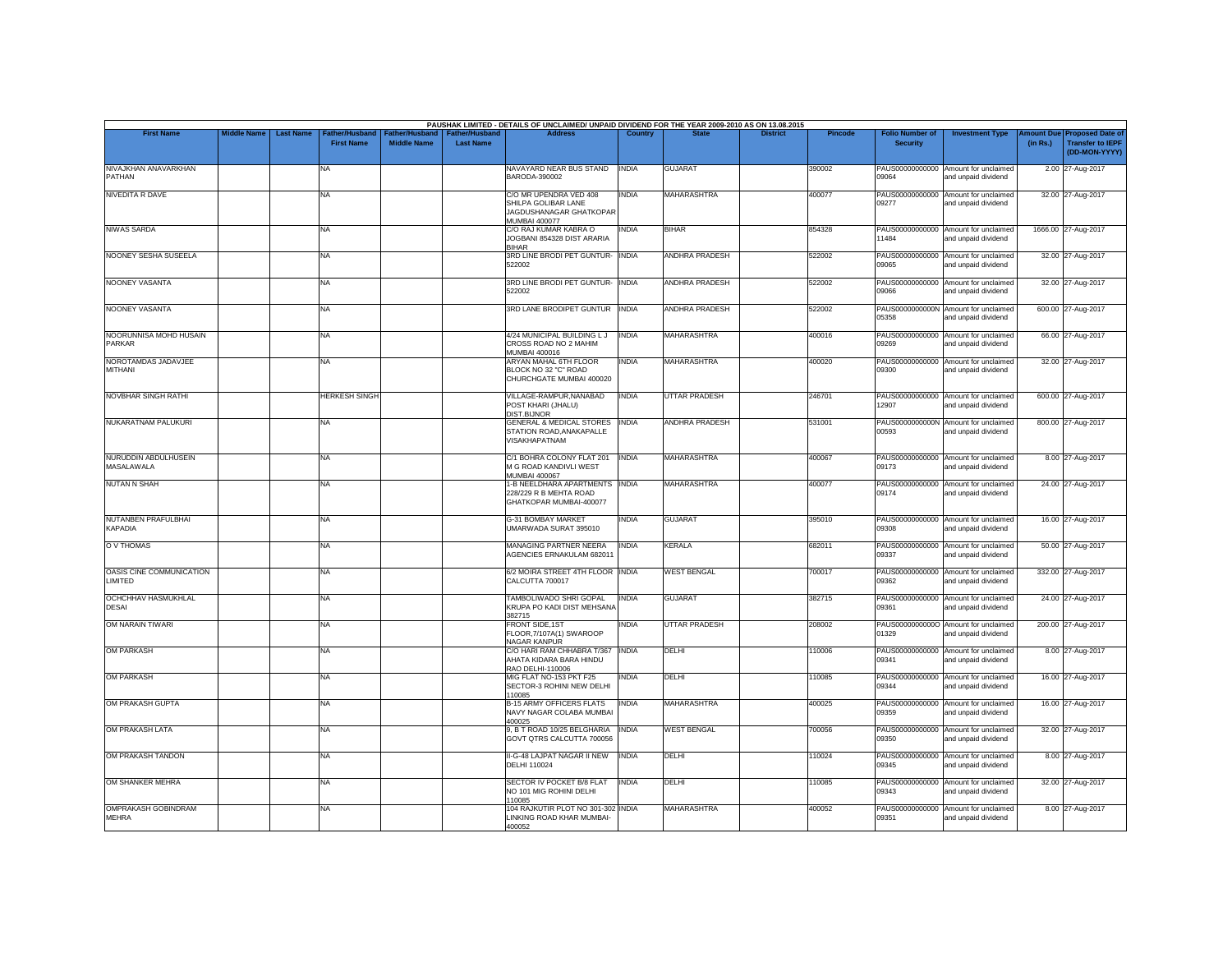| <b>First Name</b>         | <b>Middle Name</b> | <b>Last Name</b> | <b>Father/Husband</b>                   |                                | <b>Father/Hushand</b> | PAUSHAK LIMITED - DETAILS OF UNCLAIMED/ UNPAID DIVIDEND FOR THE YEAR 2009-2010 AS ON 13.08.2015<br><b>Address</b> | Country      |                       |                 | Pincode | <b>Folio Number of</b>   |                                                             | mount Due |                                                                     |
|---------------------------|--------------------|------------------|-----------------------------------------|--------------------------------|-----------------------|-------------------------------------------------------------------------------------------------------------------|--------------|-----------------------|-----------------|---------|--------------------------|-------------------------------------------------------------|-----------|---------------------------------------------------------------------|
|                           |                    |                  | <b>First Name</b>                       | ather/Hu<br><b>Middle Name</b> | <b>Last Name</b>      |                                                                                                                   |              |                       | <b>District</b> |         | <b>Security</b>          | <b>Investment Type</b>                                      | (in Rs.)  | <b>Proposed Date of</b><br><b>Transfer to IEPF</b><br>(DD-MON-YYYY) |
| <b>OMPRAKASH MALANI</b>   |                    |                  | NA                                      |                                |                       | 56 RISHI ARBIND SARANI B T<br>ROAD BONHOOGHLY<br>CALCUTTA 700090                                                  | <b>INDIA</b> | <b>WEST BENGAL</b>    |                 | 700090  | PAUS00000000000<br>19349 | Amount for unclaimed<br>and unpaid dividend                 |           | 8.00 27-Aug-2017                                                    |
| P B CHAUDHARY             |                    |                  | NA                                      |                                |                       | 35 VANDANA 9TH FLOOR OLD<br>INS TRATA R C CHURCH<br>COLABA MUMBAI                                                 | <b>INDIA</b> | <b>MAHARASHTRA</b>    |                 | 400005  | PAUS00000000000<br>09838 | Amount for unclaimed<br>and unpaid dividend                 |           | 66.00 27-Aug-2017                                                   |
| P BALAKRISHNAN            |                    |                  | NA                                      |                                |                       | 147/1 KARAYA ROAD FLAT 4<br>CALCUTTA 700017                                                                       | <b>INDIA</b> | <b>WEST BENGAL</b>    |                 | 700017  | 09674                    | PAUS00000000000 Amount for unclaimed<br>and unpaid dividend |           | 8.00 27-Aug-2017                                                    |
| P GOLDWIN                 |                    |                  | NA                                      |                                |                       | 519, 10TH F MAIN, 6TH BLOCK<br>RAJAJI NAGAR BANGALORE                                                             | <b>INDIA</b> | KARNATAKA             |                 | 560010  | PAUS0000000000P<br>02019 | Amount for unclaimed<br>and unpaid dividend                 |           | 200.00 27-Aug-2017                                                  |
| P JOSEPH GERALD           |                    |                  | NA.                                     |                                |                       | PRODUCT MANAGER ALEMBIC   INDIA<br>CHEMICAL WORKS LTD<br>VADODARA                                                 |              | <b>GUJARAT</b>        |                 | 390003  | PAUS0000000000P<br>04571 | Amount for unclaimed<br>and unpaid dividend                 |           | 200.00 27-Aug-2017                                                  |
| P K Bairoliya             |                    |                  | K P Bairoliya                           |                                |                       | No - 31, Swamy Enclave No - 9,<br>1st Main, 1st Block Koramangala<br>BANGALORE                                    | <b>INDIA</b> | KARNATAKA             |                 | 560034  | PAUSIN300095100<br>55521 | Amount for unclaimed<br>and unpaid dividend                 |           | 8.00 27-Aug-2017                                                    |
| P K MARSHAL TITO          |                    |                  | NA                                      |                                |                       | 3 4TH STREET EXTENTION<br>GANDHIPURAM COIMBATORE                                                                  | <b>INDIA</b> | <b>TAMIL NADU</b>     |                 | 641012  | PAUS0000000000P<br>03032 | Amount for unclaimed<br>and unpaid dividend                 |           | 200.00 27-Aug-2017                                                  |
| P KASTURI                 |                    |                  | NA                                      |                                |                       | SERNO CONTROLS DIVISION E INDIA<br>C I L HYDERABAD-500762                                                         |              | <b>ANDHRA PRADESH</b> |                 | 500762  | PAUS00000000000<br>09577 | Amount for unclaimed<br>and unpaid dividend                 |           | 8.00 27-Aug-2017                                                    |
| P KRISHNAMURTHI           |                    |                  | NA                                      |                                |                       | D-1 E I D PARRY RESIDENTIAL INDIA<br>ESTATE E T P S POST OFFICE<br>ENNORE CHENNAI 600057                          |              | <b>TAMIL NADU</b>     |                 | 600057  | PAUS00000000000<br>09588 | Amount for unclaimed<br>and unpaid dividend                 |           | 100.00 27-Aug-2017                                                  |
| P LAKSHMI                 |                    |                  | NA                                      |                                |                       | 44 VENKATACHALA CHETTY ST INDIA<br>TRIPLICANE CHENNAI 600005                                                      |              | <b>TAMIL NADU</b>     |                 | 600005  | PAUS00000000000<br>09738 | Amount for unclaimed<br>and unpaid dividend                 |           | 8.00 27-Aug-2017                                                    |
| P M ACHAMMA PONNAMMA      |                    |                  | NA                                      |                                |                       | C/O O M KURIAN D D GEARS (P) INDIA<br>LTD 28 MOTIA KHAN<br>JHANDEWALA ROAD N DELHI-<br>110055                     |              | <b>DELHI</b>          |                 | 110055  | 09610                    | PAUS00000000000 Amount for unclaimed<br>and unpaid dividend |           | 8.00 27-Aug-2017                                                    |
| P M SURESH                |                    |                  | NA                                      |                                |                       | JYOTHI' P O ANCHAMPEETIKA INDIA<br>VIA MOTTAMMAL CANNANORE<br>DIST KERALA 670001                                  |              | KERALA                |                 | 670001  | 09448                    | PAUS00000000000 Amount for unclaimed<br>and unpaid dividend |           | 16.00 27-Aug-2017                                                   |
| P MAHALAKSHMI             |                    |                  | NA.                                     |                                |                       | 14,III - CROSS NARAYANA<br>NAGAR, SALEM T.N.-636015                                                               | <b>INDIA</b> | <b>TAMIL NADU</b>     |                 | 636015  | 33890                    | PAUS00000000000 Amount for unclaimed<br>and unpaid dividend |           | 166.00 27-Aug-2017                                                  |
| P MARUTHAI                |                    |                  | NA                                      |                                |                       | NO 46 SECOND STREET<br>KAMARAJ NAGAR KORATTUR<br>CHENNAI                                                          | INDIA        | <b>TAMIL NADU</b>     |                 | 600080  | 03498                    | PAUS0000000000P Amount for unclaimed<br>and unpaid dividend |           | 600.00 27-Aug-2017                                                  |
| P N SATHYAMURTHY          |                    |                  | NA                                      |                                |                       | 431/A, 9th Cross, Girinagar II<br>Phase                                                                           | <b>INDIA</b> | KARNATAKA             |                 | 560085  | PAUS0000000000P<br>05431 | Amount for unclaimed<br>and unpaid dividend                 |           | 100.00 27-Aug-2017                                                  |
| P P GUPTA                 |                    |                  | NA                                      |                                |                       | 6 PROFESSOR'S COLONY<br>MODINAGAR DT GHAZIABAD<br>PIN-201204                                                      | <b>INDIA</b> | UTTAR PRADESH         |                 | 201204  | PAUS00000000000<br>09686 | Amount for unclaimed<br>and unpaid dividend                 |           | 8.00 27-Aug-2017                                                    |
| P PRAKASHCHAND            |                    |                  | NA                                      |                                |                       | 4 GOWDIA MUTT ROAD 1ST<br><b>FLOOR ROYAPETTAH CHENNAL</b><br>600014                                               | <b>INDIA</b> | <b>TAMIL NADU</b>     |                 | 600014  | PAUS00000000000<br>09678 | Amount for unclaimed<br>and unpaid dividend                 |           | 8.00 27-Aug-2017                                                    |
| P RAMAKRISHNA HARI PRASAD |                    |                  | PINNU<br>CHANDRAYAPPA<br><b>SRESHTY</b> |                                |                       | 9/12 MAIN ROAD<br>DHARMAVARAM A P                                                                                 | <b>INDIA</b> | <b>ANDHRA PRADESH</b> |                 | 515671  | 29677                    | PAUSIN300394149 Amount for unclaimed<br>and unpaid dividend |           | 32.00 27-Aug-2017                                                   |
| P RAMESHCHAND BHANDARI    |                    |                  | NA                                      |                                |                       | H NO 3-4-376/16 BASANT<br>NAGAR COLONY HYDERABAD<br>500027                                                        | <b>INDIA</b> | <b>ANDHRA PRADESH</b> |                 | 500027  | PAUS00000000000<br>09769 | Amount for unclaimed<br>and unpaid dividend                 |           | 100.00 27-Aug-2017                                                  |
| P S DAKSHAYANI            |                    |                  | <b>NA</b>                               |                                |                       | 535, HARBHAVI CIRCLE,<br>CHAMRAJPET                                                                               | <b>INDIA</b> | <b>KARNATAKA</b>      |                 | 577001  | PAUS0000000000P<br>05570 | Amount for unclaimed<br>and unpaid dividend                 |           | 400.00 27-Aug-2017                                                  |
| P S SUBASHINI             |                    |                  | NA.                                     |                                |                       | C/O K K GOPALAKRISHNAN<br>KOKKUVAYIL HOUSE P O<br>EDAVALANGU DIST TRICHUR<br>680006                               | <b>INDIA</b> | KERALA                |                 | 680006  | PAUS00000000000<br>09521 | Amount for unclaimed<br>and unpaid dividend                 |           | 32.00 27-Aug-2017                                                   |
| P SANJAY                  |                    |                  | NA                                      |                                |                       | NO 32 3RD CROSS<br>AREKEMPANA HALLI WILSON<br>GARDEN BANGALORE 560027                                             | <b>INDIA</b> | KARNATAKA             |                 | 560027  | 09840                    | PAUS00000000000 Amount for unclaimed<br>and unpaid dividend |           | 8.00 27-Aug-2017                                                    |
| P SARVAMANGALAMMA         |                    |                  | LATE T G<br><b>RAJENDRA</b><br>PRASAD   |                                |                       | C/O T G JAYAPRAKSH GOSALA<br>NILAYA 2ND MAIN 1ST CROSS<br>JAYANAGAR (WEST)TUMKUR                                  | <b>INDIA</b> | KARNATAKA             |                 | 572102  | PAUS00000000000<br>12788 | Amount for unclaimed<br>and unpaid dividend                 |           | 16.00 27-Aug-2017                                                   |
| P SITARAM                 |                    |                  | <b>NA</b>                               |                                |                       | 4-4-106 BHAGWANDAS BLDG<br>SULTAN BAZAR HYDERABAD-<br>500001                                                      | <b>INDIA</b> | <b>ANDHRA PRADESH</b> |                 | 500001  | 09525                    | PAUS00000000000 Amount for unclaimed<br>and unpaid dividend |           | 10.00 27-Aug-2017                                                   |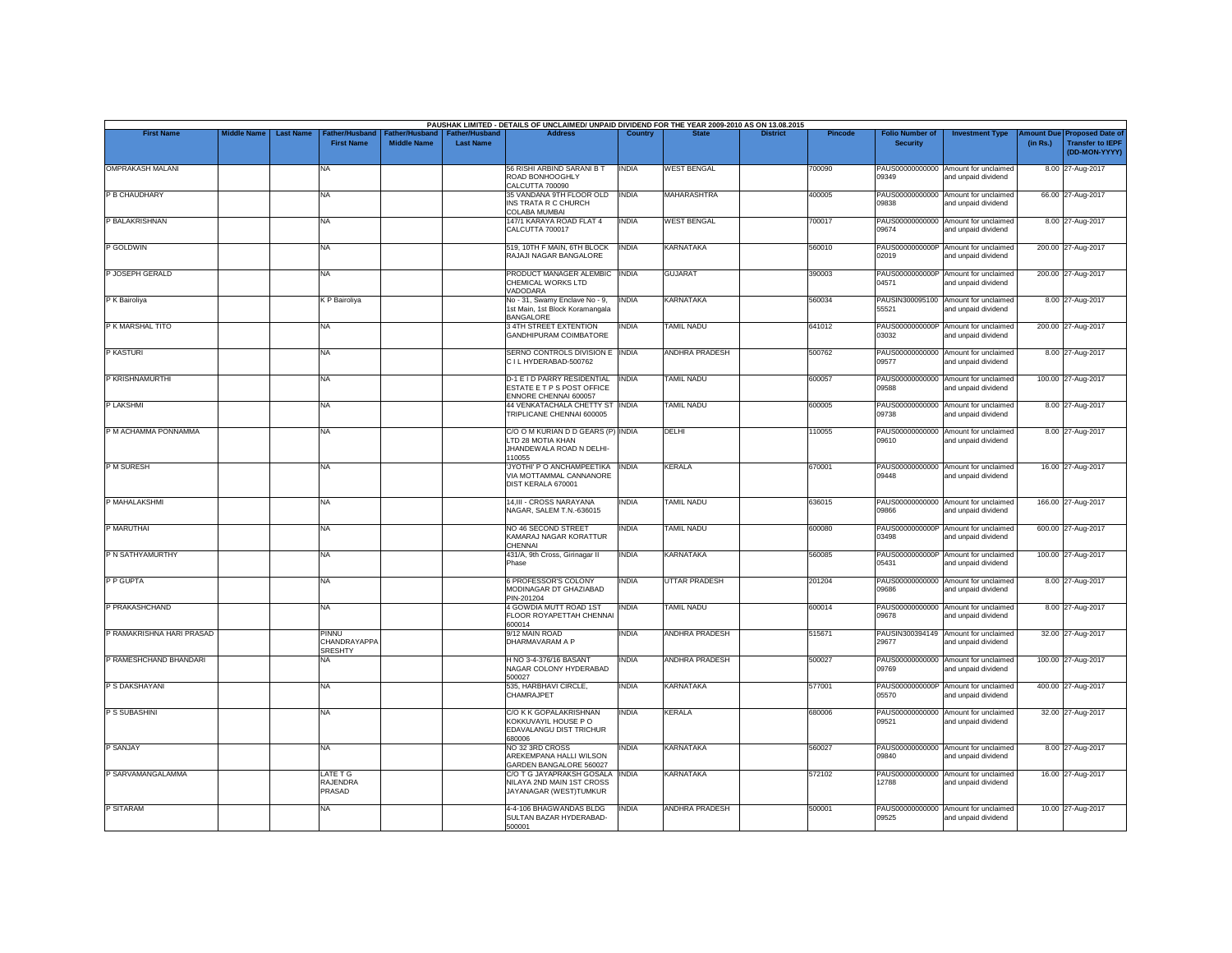| <b>First Name</b>                         | <b>Middle Name</b> | <b>Last Name</b> | Father/Husband    |                    | Father/Husband   Father/Husband | PAUSHAK LIMITED - DETAILS OF UNCLAIMED/ UNPAID DIVIDEND FOR THE YEAR 2009-2010 AS ON 13.08.2015<br><b>Address</b>            | Country      |                       | <b>District</b> | <b>Pincode</b> | <b>Folio Number of</b>   | <b>Investment Type</b>                                      |          | Amount Due Proposed Date of              |
|-------------------------------------------|--------------------|------------------|-------------------|--------------------|---------------------------------|------------------------------------------------------------------------------------------------------------------------------|--------------|-----------------------|-----------------|----------------|--------------------------|-------------------------------------------------------------|----------|------------------------------------------|
|                                           |                    |                  | <b>First Name</b> | <b>Middle Name</b> | <b>Last Name</b>                |                                                                                                                              |              |                       |                 |                | <b>Security</b>          |                                                             | (in Rs.) | <b>Transfer to IEPF</b><br>(DD-MON-YYYY) |
| P SIVASANKARAN                            |                    | NA               |                   |                    |                                 | <b>G/5 MAHALAKSHMI FLATS</b><br>HARRINGTON ROAD 5TH<br>AVENUE CHETPET CHENNAI<br>600031                                      | <b>INDIA</b> | <b>TAMIL NADU</b>     |                 | 600031         | 09587                    | PAUS00000000000 Amount for unclaimed<br>and unpaid dividend |          | 8.00 27-Aug-2017                         |
| P VIMALCHAND BHANDARI                     |                    | <b>NA</b>        |                   |                    |                                 | H NO 3-4-376/16 BASANT<br>NAGAR COLONY HYDERABAD<br>500027                                                                   | <b>INDIA</b> | <b>ANDHRA PRADESH</b> |                 | 500027         | 09770                    | PAUS00000000000 Amount for unclaimed<br>and unpaid dividend |          | 100.00 27-Aug-2017                       |
| P VISWANATHAN                             |                    | <b>NA</b>        |                   |                    |                                 | 134/10A, THIRD FLOOR,<br>RAJPARIS BRINDAVA- N APT.<br>ELDAMS ROAD, TEYNAMPET<br>CHENNAI-6-00018 -                            | <b>INDIA</b> | <b>TAMIL NADU</b>     |                 | 600018         | 09584                    | PAUS00000000000 Amount for unclaimed<br>and unpaid dividend |          | 8.00 27-Aug-2017                         |
| <b>PADAM DAS</b>                          |                    | <b>NA</b>        |                   |                    |                                 | 18 SAURABH NAGAR OPP<br>JEEWAN JYOTI DAYAL BAGH<br>AGRA                                                                      | <b>INDIA</b> | <b>UTTAR PRADESH</b>  |                 | 282005         | 03999                    | PAUS0000000000P Amount for unclaimed<br>and unpaid dividend |          | 200.00 27-Aug-2017                       |
| PADMA NATARAJAN                           |                    | <b>NA</b>        |                   |                    |                                 | C/O K P NATARAJAN ARUNDLE INDIA<br>NAGAR PLOT NO- 26 BEACH<br>ROAD KALAKSHETRA COLONY<br>BESAN- T NAGAR CHENNAI-<br>600090 - |              | <b>TAMIL NADU</b>     |                 | 600090         | 09585                    | PAUS00000000000 Amount for unclaimed<br>and unpaid dividend |          | 8.00 27-Aug-2017                         |
| PADMA PARWATRAI DESAI                     |                    | <b>NA</b>        |                   |                    |                                 | 4 A/6 SONAWALA BLDG III<br>FLOOR TARDEO MUMBAI-<br>400007                                                                    | <b>INDIA</b> | MAHARASHTRA           |                 | 400007         | 09413                    | PAUS00000000000 Amount for unclaimed<br>and unpaid dividend |          | 6.00 27-Aug-2017                         |
| PADMA RAMAN                               |                    | <b>NA</b>        |                   |                    |                                 | 286 AVVAI SHANMUGAM ROAD INDIA<br>CHENNAI-600014                                                                             |              | <b>TAMIL NADU</b>     |                 | 600014         | 09681                    | PAUS00000000000 Amount for unclaimed<br>and unpaid dividend |          | 8.00 27-Aug-2017                         |
| PADMA RANI KHETAN                         |                    | <b>NA</b>        |                   |                    |                                 | M/S KHETAN & CO KHETAN<br>BHAWAN M I ROAD JAIPUR-<br>302001                                                                  | <b>INDIA</b> | <b>RAJASTHAN</b>      |                 | 302001         | 09581                    | PAUS00000000000 Amount for unclaimed<br>and unpaid dividend |          | 8.00 27-Aug-2017                         |
| PADMA SANATH                              |                    | <b>NA</b>        |                   |                    |                                 | 56-2, SHRADDANANDA, BHAVAN INDIA<br>ROAD, BAGALORE                                                                           |              | <b>KARNATAKA</b>      |                 | 560004         | 27174                    | PAUSIN302269113 Amount for unclaimed<br>and unpaid dividend |          | 200.00 27-Aug-2017                       |
| <b>PADMINI RAO</b>                        |                    | <b>NA</b>        |                   |                    |                                 | 41 V P KOIL STREET HYLAPORE INDIA<br>CHENNAL                                                                                 |              | <b>TAMIL NADU</b>     |                 | 600004         | 03487                    | PAUS0000000000P Amount for unclaimed<br>and unpaid dividend |          | 200.00 27-Aug-2017                       |
| PALLAVI S THAKKAR                         |                    | <b>NA</b>        |                   |                    |                                 | NATHY SHIVJI BLDG 1ST<br>FLOOR BAZAR PETH JAMBLI<br>NAKA THANA WEST 400601                                                   | <b>INDIA</b> | <b>MAHARASHTRA</b>    |                 | 400601         | 09848                    | PAUS00000000000 Amount for unclaimed<br>and unpaid dividend |          | 32.00 27-Aug-2017                        |
| PALLAVI SHAH                              |                    | <b>NA</b>        |                   |                    |                                 | 8, SUJATHA SOCIETY GOTRI<br>ROAD, NEAR HARINAGAR<br>PANCH RASTA                                                              | <b>INDIA</b> | <b>GUJARAT</b>        |                 | 390021         | 05585                    | PAUS0000000000P Amount for unclaimed<br>and unpaid dividend |          | 100.00 27-Aug-2017                       |
| PALLAVUR RAMASHARMA<br><b>RAJAGOPALAN</b> |                    | <b>NA</b>        |                   |                    |                                 | 656/G-16TH MAIN,<br>SARASWATHIPURAM, MYSORE                                                                                  | INDIA        | <b>KARNATAKA</b>      |                 | 570009         | 00923                    | PAUS0000000000P Amount for unclaimed<br>and unpaid dividend |          | 160.00 27-Aug-2017                       |
| PANALAL SHAH                              |                    | <b>NA</b>        |                   |                    |                                 | "VRUNDAVAN KUNJ" MAHADEO INDIA<br>ROAD VALLABH VIDYANAGAR<br>388120 KHEDA GUJ                                                |              | <b>GUJARAT</b>        |                 | 388120         | 09772                    | PAUS00000000000 Amount for unclaimed<br>and unpaid dividend |          | 4.00 27-Aug-2017                         |
| <b>PANALAL SHAH</b>                       |                    | <b>NA</b>        |                   |                    |                                 | VRUNDAVAN KUNJ<br>MAHANDEO'S ROAD VALLABH<br>VIDYANAGAR DIST KHEDA<br><b>GUJARAT 388120</b>                                  | <b>INDIA</b> | <b>GUJARAT</b>        |                 | 388120         | PAUS00000000000<br>09762 | Amount for unclaimed<br>and unpaid dividend                 |          | 24.00 27-Aug-2017                        |
| PANDARATHIL BALACHANDRAN                  |                    | <b>NA</b>        |                   |                    |                                 | GEETHANJALI PATTATHANAM<br>EAST QUILON 691001 KERALA                                                                         | <b>INDIA</b> | <b>KERALA</b>         |                 | 691001         | 09527                    | PAUS00000000000 Amount for unclaimed<br>and unpaid dividend |          | 32.00 27-Aug-2017                        |
| PANDURANGA RAO KOMMURI                    |                    | <b>NA</b>        |                   |                    |                                 | C/O.M/S.RAGHAVAN MEDICAL<br>CORPN., NARASARAOPET<br>GUNTUR (ANDHRA PRADESH)                                                  | <b>INDIA</b> | <b>ANDHRA PRADESH</b> |                 | 522601         | 00602                    | PAUS0000000000P Amount for unclaimed<br>and unpaid dividend |          | 800.00 27-Aug-2017                       |
| <b>PANDURANGAN S</b>                      |                    | NA               |                   |                    |                                 | MANI MEDL. STORES 61,<br>BAZAAR STREET, VINIYAMBADI<br>(N.A)                                                                 | INDIA        | <b>TAMIL NADU</b>     |                 | 635751         | 00193                    | PAUS0000000000P Amount for unclaimed<br>and unpaid dividend |          | 400.00 27-Aug-2017                       |
| PANKAJ K DOSHI                            |                    | <b>NA</b>        |                   |                    |                                 | C/O POPATLAL K SHAH AT<br>MARCHI POLE IN RATAN POLE<br>AHMEDABAD-380001                                                      | <b>INDIA</b> | <b>GUJARAT</b>        |                 | 380001         | 09643                    | PAUS00000000000 Amount for unclaimed<br>and unpaid dividend |          | 16.00 27-Aug-2017                        |
| PANKAJ PATEL                              |                    | <b>NA</b>        |                   |                    |                                 | ORTHOPAEDIC HOSPITAL DR<br>YAGNIK ROAD RAJKOT                                                                                | <b>INDIA</b> | <b>GUJARAT</b>        |                 | 360001         | 04144                    | PAUS0000000000P Amount for unclaimed<br>and unpaid dividend |          | 300.00 27-Aug-2017                       |
| PANKAJ R PATEL                            |                    | PATEL            | <b>RAMANBHAI</b>  |                    |                                 | 12 MAHAJAN SOCIETY<br>FATHEGUNJ VADODARA<br>GUJARAT.                                                                         | <b>INDIA</b> | <b>GUJARAT</b>        |                 | 390002         | 13001                    | PAUS00000000000 Amount for unclaimed<br>and unpaid dividend |          | 412.00 27-Aug-2017                       |
| PANKAJKUMAR MANEKLAL<br><b>SHAH</b>       |                    | NA               |                   |                    |                                 | C-1, ASHIRWAD APARTMENTS, INDIA<br>MIR-AMBICA ROAD, NEAR<br>KALPTARU SCTY.<br>NARANPURA, AHMEDABAD-<br>380013                |              | <b>GUJARAT</b>        |                 | 380013         | PAUS00000000000<br>09743 | Amount for unclaimed<br>and unpaid dividend                 |          | 16.00 27-Aug-2017                        |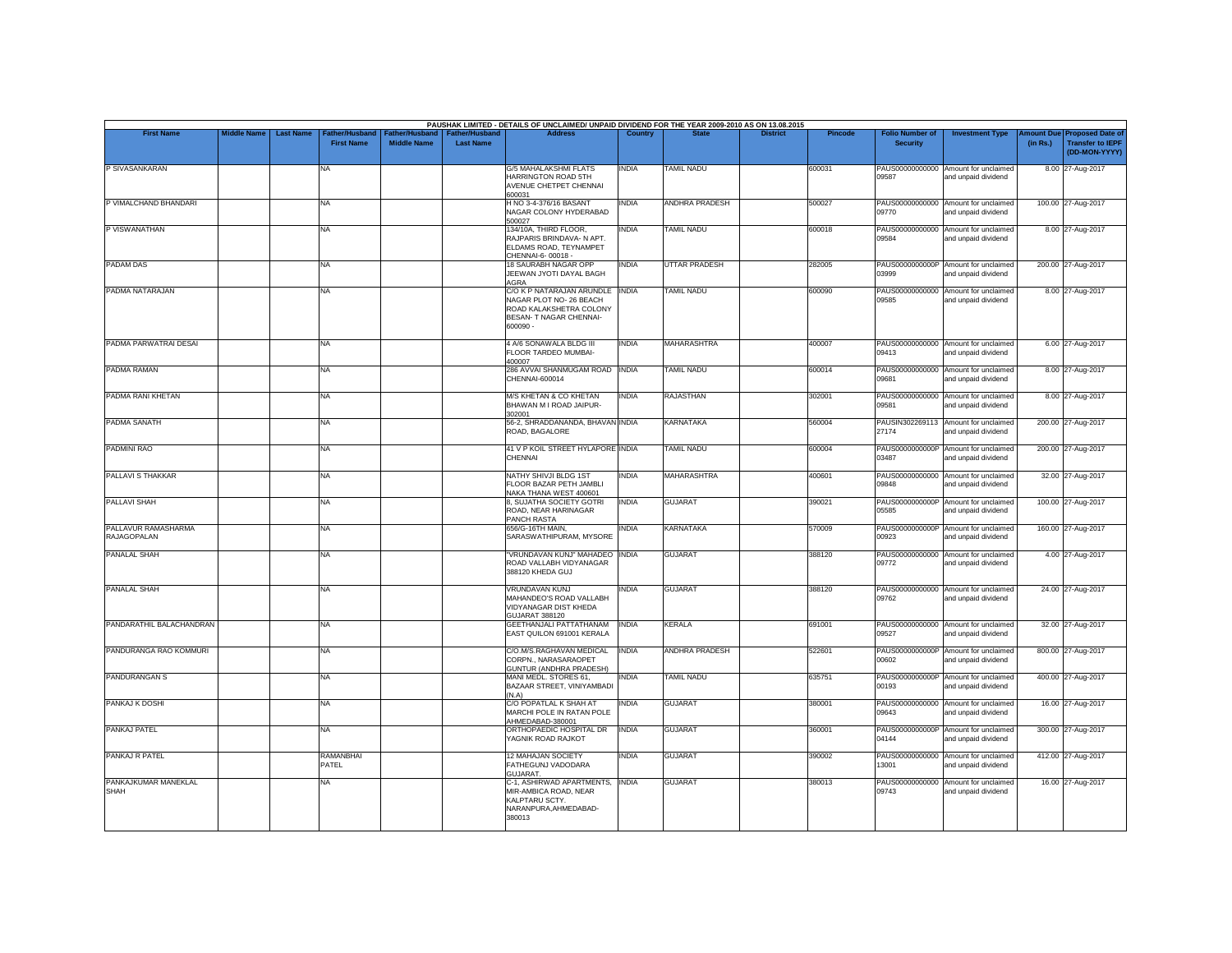| <b>First Name</b>                 | <b>Middle Name</b> | <b>Last Name</b> | Father/Husband    | Father/Husband     | <b>Father/Husband</b> | PAUSHAK LIMITED - DETAILS OF UNCLAIMED/ UNPAID DIVIDEND FOR THE YEAR 2009-2010 AS ON 13.08.2015<br><b>Address</b> | Country      |                       | <b>District</b> | <b>Pincode</b> | <b>Folio Number of</b> | <b>Investment Type</b>                                      | mount Due | <b>Proposed Date of</b>                  |
|-----------------------------------|--------------------|------------------|-------------------|--------------------|-----------------------|-------------------------------------------------------------------------------------------------------------------|--------------|-----------------------|-----------------|----------------|------------------------|-------------------------------------------------------------|-----------|------------------------------------------|
|                                   |                    |                  | <b>First Name</b> | <b>Middle Name</b> | <b>Last Name</b>      |                                                                                                                   |              |                       |                 |                | <b>Security</b>        |                                                             | (in Rs.)  | <b>Transfer to IEPF</b><br>(DD-MON-YYYY) |
| PANKAJKUMAR MANSUKHLAL<br>VADHANI |                    |                  | NA                |                    |                       | <b>C/O VADHANI BROTHERS</b><br>FERTILIZER MERCHANT AT<br>LATHI DIST AMRELI PIN-364430                             | <b>INDIA</b> | <b>GUJARAT</b>        |                 | 364430         | 09451                  | PAUS00000000000 Amount for unclaimed<br>and unpaid dividend |           | 16.00 27-Aug-2017                        |
| PANKIT D SHAH                     |                    |                  | NA.               |                    |                       | 214-A, KAMAL KUNJ B NO 12<br>2ND FLR IRLA BRIDGE ANDHERI<br>WEST MUMBAI 400058                                    | india        | MAHARASHTRA           |                 | 400058         | 09773                  | PAUS00000000000 Amount for unclaimed<br>and unpaid dividend |           | 50.00 27-Aug-2017                        |
| PANKTI D SHAH                     |                    |                  | NA                |                    |                       | 214 (A) 12 2ND FLR VIVEK<br>KAMAL S V RD IRLA BRIDGE<br>ANDHERI WEST MUMBAI<br>400058                             | <b>INDIA</b> | <b>MAHARASHTRA</b>    |                 | 400058         | 09847                  | PAUS00000000000 Amount for unclaimed<br>and unpaid dividend |           | 32.00 27-Aug-2017                        |
| PANTHAM RANGA RAO                 |                    |                  | <b>NA</b>         |                    |                       | <b>VENKATACHALA CLINIC &amp;</b><br>NURSING HOME MAIN ROAD<br>PITHAPURAM, E.G.DIST                                | <b>INDIA</b> | <b>ANDHRA PRADESH</b> |                 | 533450         | 05558                  | PAUS0000000000P Amount for unclaimed<br>and unpaid dividend |           | 400.00 27-Aug-2017                       |
| PANUBHAI NANDLAL MEHTA            |                    |                  | NA                |                    |                       | 2617 GATRADNI POLE<br>MANDVINI POLE AHMEDABAD<br>380001                                                           | <b>INDIA</b> | <b>GUJARAT</b>        |                 | 380001         | 09384                  | PAUS00000000000 Amount for unclaimed<br>and unpaid dividend |           | 2.00 27-Aug-2017                         |
| PARAG HANAMARADDI GANGAL          |                    |                  | NA                |                    |                       | C/O DR H T GANGAL GANGAL<br>NURSING HOME HOUSE HUBLI<br>580021                                                    | <b>INDIA</b> | <b>KARNATAKA</b>      |                 | 580021         | 09520                  | PAUS00000000000 Amount for unclaimed<br>and unpaid dividend |           | 40.00 27-Aug-2017                        |
| PARAMPAVANA MURTHY<br>SAJJALA     |                    |                  | NA                |                    |                       | 'GOVARDANAGIRI' OLD NO 12, INDIA<br>NEW NO 33, 3RD MAIN,<br>SANJIVINI NAGAR.<br>MUDALAPALYA                       |              | KARNATAKA             |                 | 560072         | 00605                  | PAUS0000000000P Amount for unclaimed<br>and unpaid dividend |           | 200.00 27-Aug-2017                       |
| <b>PARAS KUMAR</b>                |                    |                  | NA                |                    |                       | 484 GUMASTA NAGAR INDORE INDIA                                                                                    |              | <b>MADHYA PRADESH</b> |                 | 452009         | 93877                  | PAUSIN302236109 Amount for unclaimed<br>and unpaid dividend |           | 100.00 27-Aug-2017                       |
| PARBATI LEEKHA                    |                    |                  | NA                |                    |                       | D/216 SAKET NEW DELHI<br>110017                                                                                   | <b>INDIA</b> | DELHI                 |                 | 110017         | 09694                  | PAUS00000000000 Amount for unclaimed<br>and unpaid dividend |           | 8.00 27-Aug-2017                         |
| PARESH K TAILOR                   |                    |                  | NA                |                    |                       | "SHIVAM" 4 JAYANTI NAGAR NR INDIA<br>T B HOSPITAL GOTRI RD<br>VADODARA                                            |              | <b>GUJARAT</b>        |                 | 390021         | 04336                  | PAUS0000000000P Amount for unclaimed<br>and unpaid dividend |           | 200.00 27-Aug-2017                       |
| PARESH R GUPTA                    |                    |                  | NA                |                    |                       | YESH INVESTMENT VIJAY<br>COMMERCIAL MARKET NEAR<br>TOWER VIRAMGAM 382150                                          | <b>INDIA</b> | <b>GUJARAT</b>        |                 | 382150         | 09799                  | PAUS00000000000 Amount for unclaimed<br>and unpaid dividend |           | 8.00 27-Aug-2017                         |
| PARESHNATH DAS                    |                    |                  | NA                |                    |                       | PARESHNATH DAS "THE<br>ARTIST" HOOGHLY GHAT B DE<br>RD PO & DIST HOOGHLY W<br>BENGAL-712103                       | <b>INDIA</b> | <b>WEST BENGAL</b>    |                 | 712103         | 09641                  | PAUS00000000000 Amount for unclaimed<br>and unpaid dividend |           | 8.00 27-Aug-2017                         |
| PARITOSHKUMAR MITRA               |                    |                  | NA                |                    |                       | 214 MAIN ROAD WEST PO NEW INDIA<br><b>BARRACKPORE DIST 24</b><br>PARGANAS                                         |              | <b>WEST BENGAL</b>    |                 | 743276         | 02680                  | PAUS0000000000P Amount for unclaimed<br>and unpaid dividend |           | 200.00 27-Aug-2017                       |
| PARMAR ANIL B                     |                    |                  | NA                |                    |                       | FB-79 ALEMBIC COLONY<br><b>BARODA 390003</b>                                                                      | <b>INDIA</b> | <b>GUJARAT</b>        |                 | 390003         | 09815                  | PAUS00000000000 Amount for unclaimed<br>and unpaid dividend |           | 32.00 27-Aug-2017                        |
| PARMOD CHANDER<br>SABHARWAL       |                    |                  | NA                |                    |                       | H NO 79/2A G NO 2 EAST MOTI<br><b>BAGH SARAI ROHILLA DELHI-</b><br>110007                                         | <b>INDIA</b> | DELHI                 |                 | 110007         | 09599                  | PAUS00000000000 Amount for unclaimed<br>and unpaid dividend |           | 16.00 27-Aug-2017                        |
| PARSHOTAMBHAI HIRABHAI<br>PATEL   |                    |                  | NA                |                    |                       | AT POST BOROL TAL BAYAD<br>DIST SABARKANTHA 383325                                                                | <b>INDIA</b> | <b>GUJARAT</b>        |                 | 383325         | 09455                  | PAUS00000000000 Amount for unclaimed<br>and unpaid dividend |           | 2.00 27-Aug-2017                         |
| PARSHOTAMDAS MOTILAL<br>PARIKH    |                    |                  | NA                |                    |                       | RANCHHODJI POLE<br>MEHMEDABAD DIST KAIRA PIN<br>387130                                                            | <b>INDIA</b> | <b>GUJARAT</b>        |                 | 387130         | 09382                  | PAUS00000000000 Amount for unclaimed<br>and unpaid dividend |           | 6.00 27-Aug-2017                         |
| PARSHOTTAMBHAI NATHUBHAI<br>PATEL |                    |                  | NA                |                    |                       | AT POST BERNA TAL<br>HIMATNAGAR 383001                                                                            | <b>INDIA</b> | <b>GUJARAT</b>        |                 | 383001         | 09456                  | PAUS00000000000 Amount for unclaimed<br>and unpaid dividend |           | 2.00 27-Aug-2017                         |
| PARSHURAM ANANT BHIDE             |                    |                  | NA                |                    |                       | 553 NARAYAN PETH KELKAR<br>ROAD POONA 411030                                                                      | <b>INDIA</b> | MAHARASHTRA           |                 | 411030         | 09383                  | PAUS00000000000 Amount for unclaimed<br>and unpaid dividend |           | 2.00 27-Aug-2017                         |
| PARSHURAM ANANT BHIDE             |                    |                  | NA.               |                    |                       | <b>GRINDWELL NORTON LTD</b><br>MORA NAD KARANJA DIST<br>KULABA PIN-400704                                         | <b>INDIA</b> | <b>MAHARASHTRA</b>    |                 | 400704         | 09412                  | PAUS00000000000 Amount for unclaimed<br>and unpaid dividend |           | 6.00 27-Aug-2017                         |
| PARSOTTAM DEVSHIBHAI<br>PATEL     |                    |                  | NA                |                    |                       | AT-KAILASH CAMPA, TA-<br>KAPADWANJ DIST-KHEDA,                                                                    | <b>INDIA</b> | <b>GUJARAT</b>        |                 | 387620         | 36113                  | PAUSIN300982106 Amount for unclaimed<br>and unpaid dividend |           | 32.00 27-Aug-2017                        |
| PARSOTTAM HIRABHAI PARMAR         |                    |                  | NA                |                    |                       | CHHANI ROAD JAKAT NAKA<br>EKTA NAGAR BARODA-390002                                                                | <b>INDIA</b> | <b>GUJARAT</b>        |                 | 390002         | 09401                  | PAUS00000000000 Amount for unclaimed<br>and unpaid dividend |           | 2.00 27-Aug-2017                         |
| PARSOTTAM MATHURBHAI<br>RAVAL     |                    |                  | NA                |                    |                       | 12/2 SHASTRI PARK BEHIND<br>ARYA KANYA VIDYALAYA<br>KARELIBAG BARODA 390018                                       | <b>INDIA</b> | <b>GUJARAT</b>        |                 | 390018         | 09457                  | PAUS00000000000 Amount for unclaimed<br>and unpaid dividend |           | 2.00 27-Aug-2017                         |
| PARVATHAMMA                       |                    |                  | NA                |                    |                       | 18-1-168, MARKET FEEDER<br>ROAD, HINDUPUR                                                                         | <b>INDIA</b> | <b>ANDHRA PRADESH</b> |                 | 515201         | 01096                  | PAUS0000000000P Amount for unclaimed<br>and unpaid dividend |           | 400.00 27-Aug-2017                       |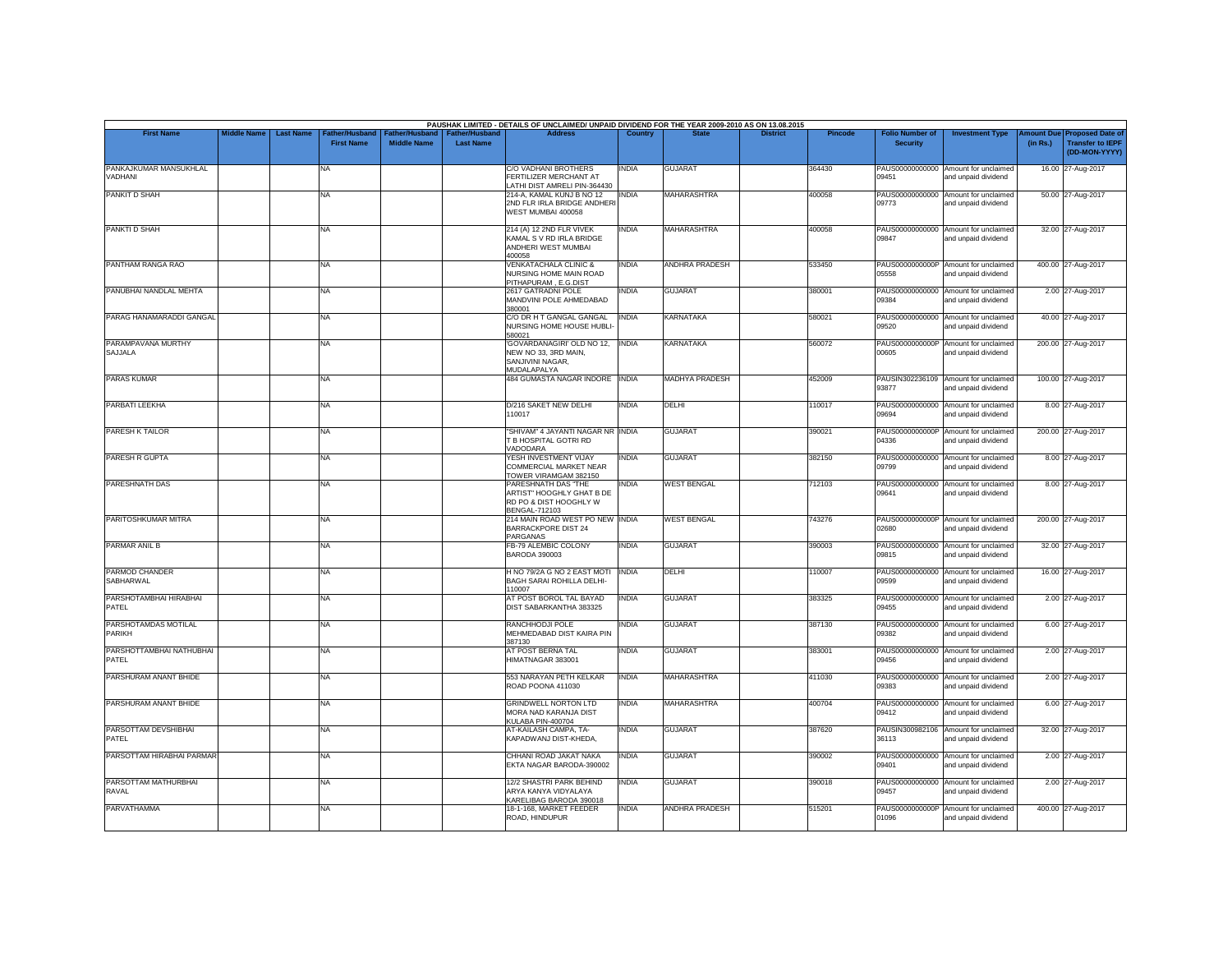|                                           |                    |                  |                                               |                                             |                                           | PAUSHAK LIMITED - DETAILS OF UNCLAIMED/ UNPAID DIVIDEND FOR THE YEAR 2009-2010 AS ON 13.08.2015                                              |                |                       |                 |         |                                           |                                                             |          |                                                                         |
|-------------------------------------------|--------------------|------------------|-----------------------------------------------|---------------------------------------------|-------------------------------------------|----------------------------------------------------------------------------------------------------------------------------------------------|----------------|-----------------------|-----------------|---------|-------------------------------------------|-------------------------------------------------------------|----------|-------------------------------------------------------------------------|
| <b>First Name</b>                         | <b>Middle Name</b> | <b>Last Name</b> | Father/Husband<br><b>First Name</b>           | <b>Father/Husband</b><br><b>Middle Name</b> | <b>Father/Husband</b><br><b>Last Name</b> | <b>Address</b>                                                                                                                               | <b>Country</b> | <b>State</b>          | <b>District</b> | Pincode | <b>Folio Number of</b><br><b>Security</b> | <b>Investment Type</b>                                      | (in Rs.) | Amount Due Proposed Date of<br><b>Transfer to IEPF</b><br>(DD-MON-YYYY) |
| PARVATHAMMA LINGANNA<br>DESAI             |                    |                  | <b>NA</b>                                     |                                             |                                           | BHARATH MEDICAL STORES<br>SHORAPUR GULBARGA DIST.                                                                                            | <b>INDIA</b>   | KARNATAKA             |                 | 585224  | 00924                                     | PAUS0000000000P Amount for unclaimed<br>and unpaid dividend |          | 800.00 27-Aug-2017                                                      |
| PARVATHIBEN CHAMPALAL<br><b>DANDIWALA</b> |                    |                  | <b>NA</b>                                     |                                             |                                           | 22/C MANAV MANDIR<br>SOCIETY.OPP WATER TANK<br>WAGHODIA ROAD VADODARA                                                                        | <b>INDIA</b>   | <b>GUJARAT</b>        |                 | 390019  | PAUS0000000000P<br>01885                  | Amount for unclaimed<br>and unpaid dividend                 |          | 160.00 27-Aug-2017                                                      |
| PARWATI RAHEJA                            |                    |                  | <b>NA</b>                                     |                                             |                                           | C-4 B/13/147 JANAKPURI NEW<br>DELHI-110058                                                                                                   | <b>INDIA</b>   | DELHI                 |                 | 110058  | 09613                                     | PAUS00000000000 Amount for unclaimed<br>and unpaid dividend |          | 24.00 27-Aug-2017                                                       |
| PASANDALI G HAMID                         |                    |                  | <b>NA</b>                                     |                                             |                                           | C/O R J SURANI OPP S T STAND INDIA<br>SANAND DIST AHMEDABAD<br>382110                                                                        |                | <b>GUJARAT</b>        |                 | 382110  | 09775                                     | PAUS00000000000 Amount for unclaimed<br>and unpaid dividend |          | 32.00 27-Aug-2017                                                       |
| PASUMARTHI VARALAKSHMI                    |                    |                  | <b>GURUNADHA</b><br>RAO <sub>P</sub>          |                                             |                                           | D.NO.16-123 BANDAM STREET<br>PARVATHIPURAM                                                                                                   | <b>INDIA</b>   | <b>ANDHRA PRADESH</b> |                 | 535501  | 18858                                     | PAUSIN301696101 Amount for unclaimed<br>and unpaid dividend |          | 94.00 27-Aug-2017                                                       |
| PATEL BIPINBHAI KODARBHAI                 |                    |                  | <b>PATEL</b><br>KODARBHAI<br><b>JOITABHAI</b> |                                             |                                           | AT AND POST RADODARA TA<br>BAYAD DIST. SABARKANTHA                                                                                           | <b>INDIA</b>   | <b>GUJARAT</b>        |                 | 383325  | 59483                                     | PAUSIN302332100 Amount for unclaimed<br>and unpaid dividend |          | 50.00 27-Aug-2017                                                       |
| PATEL HITESHBHAI                          |                    |                  | <b>RASHMIKANT</b>                             |                                             |                                           | D-44 WAGHESHWARI SOCIETY                                                                                                                     | <b>INDIA</b>   | <b>GUJARAT</b>        |                 | 390019  |                                           | PAUS00000000000 Amount for unclaimed                        |          | 2.00 27-Aug-2017                                                        |
| <b>RASHMIKANT</b>                         |                    |                  | PATEL                                         |                                             |                                           | OPP. VRUNDAWAN BUS STOP<br>WAGHODIA ROAD VADODARA.                                                                                           |                |                       |                 |         | 13024                                     | and unpaid dividend                                         |          |                                                                         |
| PATEL JAYESH AMBALAL                      |                    |                  | PATEL AMBALAL<br>MANILAL                      |                                             |                                           | 6, MIRA SOCIETY ANKUR ROAD INDIA<br>NARANPURA AHMEDABAD                                                                                      |                | <b>GUJARAT</b>        |                 | 380013  | 12702                                     | PAUS00000000000 Amount for unclaimed<br>and unpaid dividend |          | 16.00 27-Aug-2017                                                       |
| PATEL JYOTSANABEN S                       |                    |                  | PATEL<br>SANKALCHAND<br><b>KESHAVLAL</b>      |                                             |                                           | 21, JYOTIKA PARK SOCIETY<br>HIGH WAY ROAD KALOL (N.G.)                                                                                       | <b>INDIA</b>   | <b>GUJARAT</b>        |                 | 382721  | 76068                                     | PAUSIN301233100 Amount for unclaimed<br>and unpaid dividend |          | 32.00 27-Aug-2017                                                       |
| PATEL KAVITABEN KIRANBHAI                 |                    |                  | <b>NA</b>                                     |                                             |                                           | OPP MUKHYA KUMAR SHALLA<br>"OMVILLA" ANAND 388001                                                                                            | <b>INDIA</b>   | <b>GUJARAT</b>        |                 | 388001  | 09816                                     | PAUS00000000000 Amount for unclaimed<br>and unpaid dividend |          | 32.00 27-Aug-2017                                                       |
| PATEL LILABEN                             |                    |                  | <b>BHIKHUBHAI</b>                             |                                             |                                           | B/2, SABAR FLATS, NARAYAN<br>NAGAR ROAD, PALDI<br>AHMEDABAD                                                                                  | <b>INDIA</b>   | <b>GUJARAT</b>        |                 | 380007  | 49562                                     | PAUSIN301645102 Amount for unclaimed<br>and unpaid dividend |          | 166.00 27-Aug-2017                                                      |
| PATEL RAVINDRABHAI<br>KANTIBHAI           |                    |                  | <b>NA</b>                                     |                                             |                                           | 3/92 DEROLI BAYAD<br>SABARKANTHA DIST BAYAD<br>BAYAD                                                                                         | <b>INDIA</b>   | <b>GUJARAT</b>        |                 | 383330  | 69558                                     | PAUS12013300002 Amount for unclaimed<br>and unpaid dividend |          | 100.00 27-Aug-2017                                                      |
| PATEL SAMIR N                             |                    |                  | <b>NA</b>                                     |                                             |                                           | C/o.Vinod Patel C-3, Chitrakut<br>Society, Nr.Sun-Moon Soci Old<br>Padra Road                                                                | <b>INDIA</b>   | <b>GUJARAT</b>        |                 | 390015  | 05636                                     | PAUS0000000000P Amount for unclaimed<br>and unpaid dividend |          | 100.00 27-Aug-2017                                                      |
| PATEL SANGITA P                           |                    |                  | <b>NA</b>                                     |                                             |                                           | 126 MAHAJAN SOC FATEHGUNJ INDIA<br>VADODARA                                                                                                  |                | <b>GUJARAT</b>        |                 | 390002  | 04595                                     | PAUS0000000000P Amount for unclaimed<br>and unpaid dividend |          | 200.00 27-Aug-2017                                                      |
| PATEL UMESHBHAI<br><b>HASMUKHBHAI</b>     |                    |                  | PATEL<br><b>HASMUKHBHAI</b><br>M              |                                             |                                           | 'SHREE YOGILAL KRUPA"<br>NILKANTH SOCIETY NURSARY<br>ROAD, DEVSAR BILIMORA                                                                   | INDIA          | <b>GUJARAT</b>        |                 | 396380  | 12519                                     | PAUS00000000000 Amount for unclaimed<br>and unpaid dividend |          | 16.00 27-Aug-2017                                                       |
| PATEL VALLAVBHAI PUNJABHAI                |                    |                  | <b>NA</b>                                     |                                             |                                           | AT & P.O.DAVAL WEST PART<br>TQ. BORSA & DIST. KAIRA                                                                                          | <b>INDIA</b>   | <b>GUJARAT</b>        |                 | 387411  | 00607                                     | PAUS0000000000P Amount for unclaimed<br>and unpaid dividend |          | 80.00 27-Aug-2017                                                       |
| PATTAVARDHAN S SHYLESH                    |                    |                  | <b>NA</b>                                     |                                             |                                           | 431/A, 9th Cross, Girinagar II<br>Phase                                                                                                      | <b>INDIA</b>   | <b>KARNATAKA</b>      |                 | 560085  | PAUS0000000000P<br>05432                  | Amount for unclaimed<br>and unpaid dividend                 |          | 100.00 27-Aug-2017                                                      |
| PAULOMI RAJENDRA DESAI                    |                    |                  | <b>NA</b>                                     |                                             |                                           | Yamuna' 12A, Chndralok Society<br>Near Jain Derasar, Manjalpur                                                                               | <b>INDIA</b>   | <b>GUJARAT</b>        |                 | 390011  | PAUS0000000000P<br>05604                  | Amount for unclaimed<br>and unpaid dividend                 |          | 100.00 27-Aug-2017                                                      |
| PAWAN KUMAR GOYAL                         |                    |                  | <b>NA</b>                                     |                                             |                                           | CLOTH MERCHANT NEAR POST INDIA<br>OFFICE P O GANGOH<br>SAHARANPUR 247341                                                                     |                | <b>UTTAR PRADESH</b>  |                 | 247341  | 09731                                     | PAUS00000000000 Amount for unclaimed<br>and unpaid dividend |          | 8.00 27-Aug-2017                                                        |
| PAWAN KUMAR RENWA                         |                    |                  | <b>NA</b>                                     |                                             |                                           | 12B TARAK DUTT ROAD<br>CALCUTTA-700019                                                                                                       | <b>INDIA</b>   | <b>WEST BENGAL</b>    |                 | 700019  | 09572                                     | PAUS00000000000 Amount for unclaimed<br>and unpaid dividend |          | 16.00 27-Aug-2017                                                       |
| PAWAN KUMAR SHARMA                        |                    |                  | <b>NA</b>                                     |                                             |                                           | 158/10 BELILIOUS ROAD 1ST<br>FLOOR HOWRAH 711101                                                                                             | <b>INDIA</b>   | <b>WEST BENGAL</b>    |                 | 711101  | PAUS00000000000<br>09759                  | Amount for unclaimed<br>and unpaid dividend                 |          | 8.00 27-Aug-2017                                                        |
| PENDYALA LAKSHMI<br><b>SOBHADEVI</b>      |                    |                  | <b>NA</b>                                     |                                             |                                           | C/O P KRISHNA KUMAR DR NO INDIA<br>27-3-29 UPSTA- IRS CHEJARLE<br>LAKSHMANACHARY 2ND ST<br>BESI- DES SOUTH RD ONGOLE<br>523001 PRAKASHAM DT- |                | ANDHRA PRADESH        |                 | 523001  | 09459                                     | PAUS00000000000 Amount for unclaimed<br>and unpaid dividend |          | 32.00 27-Aug-2017                                                       |
| <b>PENUGONDA</b><br>VENKATESHWARA RAO     |                    |                  | <b>NA</b>                                     |                                             |                                           | 6-1-208 MAIN ROAD<br>NARASARAO PET-522601                                                                                                    | INDIA          | <b>ANDHRA PRADESH</b> |                 | 522601  | 09460                                     | PAUS00000000000 Amount for unclaimed<br>and unpaid dividend |          | 166.00 27-Aug-2017                                                      |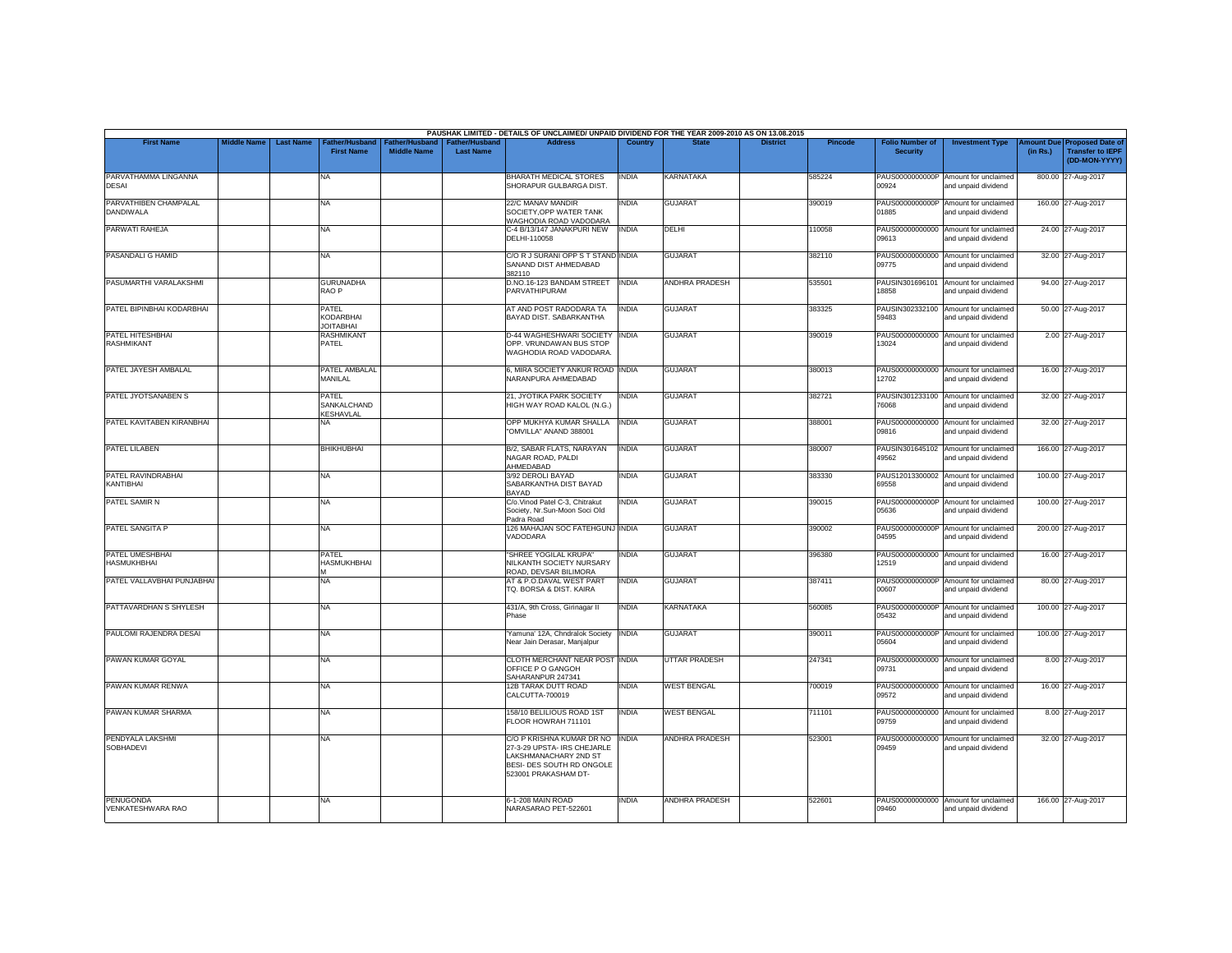|                                         |                    |                                                        |                                             |                                           | PAUSHAK LIMITED - DETAILS OF UNCLAIMED/ UNPAID DIVIDEND FOR THE YEAR 2009-2010 AS ON 13.08.2015  |              |                       |                 |                |                                           |                                                             |                       |                                                                     |
|-----------------------------------------|--------------------|--------------------------------------------------------|---------------------------------------------|-------------------------------------------|--------------------------------------------------------------------------------------------------|--------------|-----------------------|-----------------|----------------|-------------------------------------------|-------------------------------------------------------------|-----------------------|---------------------------------------------------------------------|
| <b>First Name</b>                       | <b>Middle Name</b> | <b>Last Name</b><br>ather/Husband<br><b>First Name</b> | <b>Father/Husband</b><br><b>Middle Name</b> | <b>Father/Husband</b><br><b>Last Name</b> | <b>Address</b>                                                                                   | Country      | <b>State</b>          | <b>District</b> | <b>Pincode</b> | <b>Folio Number of</b><br><b>Security</b> | <b>Investment Type</b>                                      | mount Due<br>(in Rs.) | <b>Proposed Date of</b><br><b>Transfer to IEPF</b><br>(DD-MON-YYYY) |
| PERMINDER LAMBA                         |                    | NA                                                     |                                             |                                           | C/O MAJ GEN JS LAMBA (RETD) INDIA<br>HOUSE NO 331 SECTOR 35-A<br>CHANDIGARH U T                  |              | CHANDIGARH            |                 | 160009         | PAUS00000000000<br>09592                  | Amount for unclaimed<br>and unpaid dividend                 |                       | 8.00 27-Aug-2017                                                    |
| PERVEEN M TAYABALI                      |                    | <b>NA</b>                                              |                                             |                                           | SANDRINGHAM VILLA 63-K B<br>DESAI ROAD MUMBAI 400026                                             | <b>INDIA</b> | <b>MAHARASHTRA</b>    |                 | 400026         | 09776                                     | PAUS00000000000 Amount for unclaimed<br>and unpaid dividend |                       | 16.00 27-Aug-2017                                                   |
| PETER AMBALAL PARMAR                    |                    | <b>NA</b>                                              |                                             |                                           | H.NO. F-1214/18,<br>ISHWARKRUPA SOCIETY.<br>AKOTA ROAD, VADODARA-<br>390020                      | INDIA        | <b>GUJARAT</b>        |                 | 390020         | 09395                                     | PAUS00000000000 Amount for unclaimed<br>and unpaid dividend |                       | 2.00 27-Aug-2017                                                    |
| PINAKIN BIHARILAL CHOKSHI               |                    | <b>NA</b>                                              |                                             |                                           | MEHTA POLE HOLICHAKLA<br>BARODA-390006                                                           | <b>INDIA</b> | <b>GUJARAT</b>        |                 | 390006         | 09461                                     | PAUS00000000000 Amount for unclaimed<br>and unpaid dividend |                       | 2.00 27-Aug-2017                                                    |
| <b>PINDI DASS SAHNI</b>                 |                    | <b>NA</b>                                              |                                             |                                           | <b>D-5 RAJOURI GARDEN NEW</b><br><b>DELHI 110027</b>                                             | <b>INDIA</b> | DELHI                 |                 | 110027         | 09609                                     | PAUS00000000000 Amount for unclaimed<br>and unpaid dividend |                       | 8.00 27-Aug-2017                                                    |
| PIUSBHAI JACOBBHAI MACWAN               |                    | NA                                                     |                                             |                                           | C-51 RADHESHYAM SOCIETY<br>NEAR GOKUL TOWNSHIP B/H G<br>E B GOTRI ROADVADODARA                   | <b>INDIA</b> | <b>GUJARAT</b>        |                 | 390021         | PAUS00000000000<br>09462                  | Amount for unclaimed<br>and unpaid dividend                 |                       | 6.00 27-Aug-2017                                                    |
| PIYUSH BHUPENDRA PATEL                  |                    | <b>NA</b>                                              |                                             |                                           | ALKAPURI POST-SOKHDA DIST- INDIA<br><b>BARODA</b>                                                |              | <b>GUJARAT</b>        |                 | 391745         | 09884                                     | PAUS00000000000 Amount for unclaimed<br>and unpaid dividend |                       | 2.00 27-Aug-2017                                                    |
| PIYUSH HARISCHANDRA AMIN                |                    | NA                                                     |                                             |                                           | 23 PARISHRAM SOCIETY<br>VADODARA                                                                 | <b>INDIA</b> | <b>GUJARAT</b>        |                 | 390007         | 00612                                     | PAUS0000000000P Amount for unclaimed<br>and unpaid dividend |                       | 80.00 27-Aug-2017                                                   |
| PIYUSH RAMCHANDRA GANDHI                |                    | <b>NA</b>                                              |                                             |                                           | D/208 RAJ DEEP SOCIETY OPP   INDIA<br>POLO GROUND NEAR BARODA<br>SCHOOL BARODA 390001            |              | <b>GUJARAT</b>        |                 | 390001         | PAUS00000000000<br>09849                  | Amount for unclaimed<br>and unpaid dividend                 |                       | 16.00 27-Aug-2017                                                   |
| PIYUSHKUMAR GOVINDLAL<br><b>TRIVEDI</b> |                    | <b>NA</b>                                              |                                             |                                           | FB/54 ALEMBIC COLONY<br>BARODA-390003                                                            | <b>INDIA</b> | <b>GUJARAT</b>        |                 | 390003         | 09529                                     | PAUS00000000000 Amount for unclaimed<br>and unpaid dividend |                       | 16.00 27-Aug-2017                                                   |
| PL VISALAKSHI                           |                    | <b>NA</b>                                              |                                             |                                           | 33 LAJAPATHI ROI ST<br>RAMNAGAR COIMBATORE-                                                      | <b>INDIA</b> | <b>TAMIL NADU</b>     |                 | 641009         | 09576                                     | PAUS00000000000 Amount for unclaimed<br>and unpaid dividend |                       | 8.00 27-Aug-2017                                                    |
| POORANI DEVI R M                        |                    | RANGASAMY<br>MANIAN                                    |                                             |                                           | 641009<br>NO 45 KANGAYAM ROAD<br>KODUMUDI ERODE,                                                 | INDIA        | <b>TAMIL NADU</b>     |                 | 638151         | 85073                                     | PAUSIN301895105 Amount for unclaimed<br>and unpaid dividend |                       | 240.00 27-Aug-2017                                                  |
| POPATLAL RAVJI SHAH                     |                    | NA                                                     |                                             |                                           | TAMILNADU<br>C/O JAYANT MED STORE SAFRI INDIA<br>BAUG SURAT-395001                               |              | <b>GUJARAT</b>        |                 | 395001         | PAUS00000000000<br>09464                  | Amount for unclaimed<br>and unpaid dividend                 |                       | 6.00 27-Aug-2017                                                    |
| POTINA SURYABAI                         |                    | <b>NA</b>                                              |                                             |                                           | W/O.DR.POTINA<br>VENKATESWARA RAO MEDICAL<br>PRACTIONER, KOTHAPETA<br>MAIN ROAD, VIJAYAWAD (A.P) | INDIA        | ANDHRA PRADESH        |                 | 520001         | PAUS0000000000P<br>00614                  | Amount for unclaimed<br>and unpaid dividend                 |                       | 800.00 27-Aug-2017                                                  |
| PR NAGAPPAN                             |                    | <b>NA</b>                                              |                                             |                                           | 27 RAMANATHAN STREET T<br><b>NAGAR CHENNAI 600017</b>                                            | <b>INDIA</b> | <b>TAMIL NADU</b>     |                 | 600017         | 09680                                     | PAUS00000000000 Amount for unclaimed<br>and unpaid dividend |                       | 8.00 27-Aug-2017                                                    |
| PRABHA KHANDELWAL                       |                    | <b>NA</b>                                              |                                             |                                           | <b>H/8 HARDING ROAD KANPUR</b><br><b>KANPUR</b>                                                  | <b>INDIA</b> | <b>UTTAR PRADESH</b>  |                 | 208001         | PAUSIN300011106<br>02925                  | Amount for unclaimed<br>and unpaid dividend                 |                       | 8.00 27-Aug-2017                                                    |
| PRABHA N SUKHIJA                        |                    | <b>NA</b>                                              |                                             |                                           | 53 KATJU COLONY INDORE<br>(MP)                                                                   | <b>INDIA</b> | <b>MADHYA PRADESH</b> |                 | 452001         | 09642                                     | PAUS00000000000 Amount for unclaimed<br>and unpaid dividend |                       | 8.00 27-Aug-2017                                                    |
| PRABHA RAMACHANDRA<br>PARANJAPE         |                    | <b>NA</b>                                              |                                             |                                           | "SAVITRI" ROW D SAI COLONY<br>CO-OP SOCIETY, BELTHUR.<br>KADUGODI, BANGALORE                     | <b>INDIA</b> | <b>KARNATAKA</b>      |                 | 560067         | PAUS0000000000P<br>00201                  | Amount for unclaimed<br>and unpaid dividend                 |                       | 1800.00 27-Aug-2017                                                 |
| <b>PRABHA SINGH</b>                     |                    | <b>NA</b>                                              |                                             |                                           | 3/387 VISHWAS KHAND GOMTI INDIA<br><b>NAGAR LUCKNOW</b>                                          |              | <b>UTTAR PRADESH</b>  |                 | 226010         | 10414                                     | PAUSIN301549151 Amount for unclaimed<br>and unpaid dividend |                       | 66.00 27-Aug-2017                                                   |
| PRABHAKAR BHALCHANDRA<br><b>BHAGWAT</b> |                    | <b>NA</b>                                              |                                             |                                           | PARIKH BUNGLOW, OPP; SLU<br>COLLEGE,<br>ELLISBRIDGE, AHMEDABAD PIN-<br>380006                    | <b>INDIA</b> | <b>GUJARAT</b>        |                 | 380006         | 09871                                     | PAUS00000000000 Amount for unclaimed<br>and unpaid dividend |                       | 16.00 27-Aug-2017                                                   |
| PRABHAKAR DATTATRAYA<br><b>HARDIKAR</b> |                    | <b>NA</b>                                              |                                             |                                           | PIRAMITAR ROAD DANDIA<br>BAZAR BARODA-390001                                                     | <b>INDIA</b> | <b>GUJARAT</b>        |                 | 390001         | 09388                                     | PAUS00000000000 Amount for unclaimed<br>and unpaid dividend |                       | 2.00 27-Aug-2017                                                    |
| PRABHAKAR NAGARDAS BHATT                |                    | <b>NA</b>                                              |                                             |                                           | 75A HARIYALA PLOT BORDI<br>GATE NEAR HANUMAN DERI<br>BHAVNAGAR-364001                            | <b>INDIA</b> | <b>GUJARAT</b>        |                 | 364001         | 09420                                     | PAUS00000000000 Amount for unclaimed<br>and unpaid dividend |                       | 10.00 27-Aug-2017                                                   |
| PRABHAKAR RAO KULKARNI                  |                    | NA                                                     |                                             |                                           | 1-8-525. CHIKKADPALLI.<br>HYDERABAD PIN-500020                                                   | <b>INDIA</b> | <b>ANDHRA PRADESH</b> |                 | 500020         | PAUS00000000000<br>09869                  | Amount for unclaimed<br>and unpaid dividend                 |                       | 100.00 27-Aug-2017                                                  |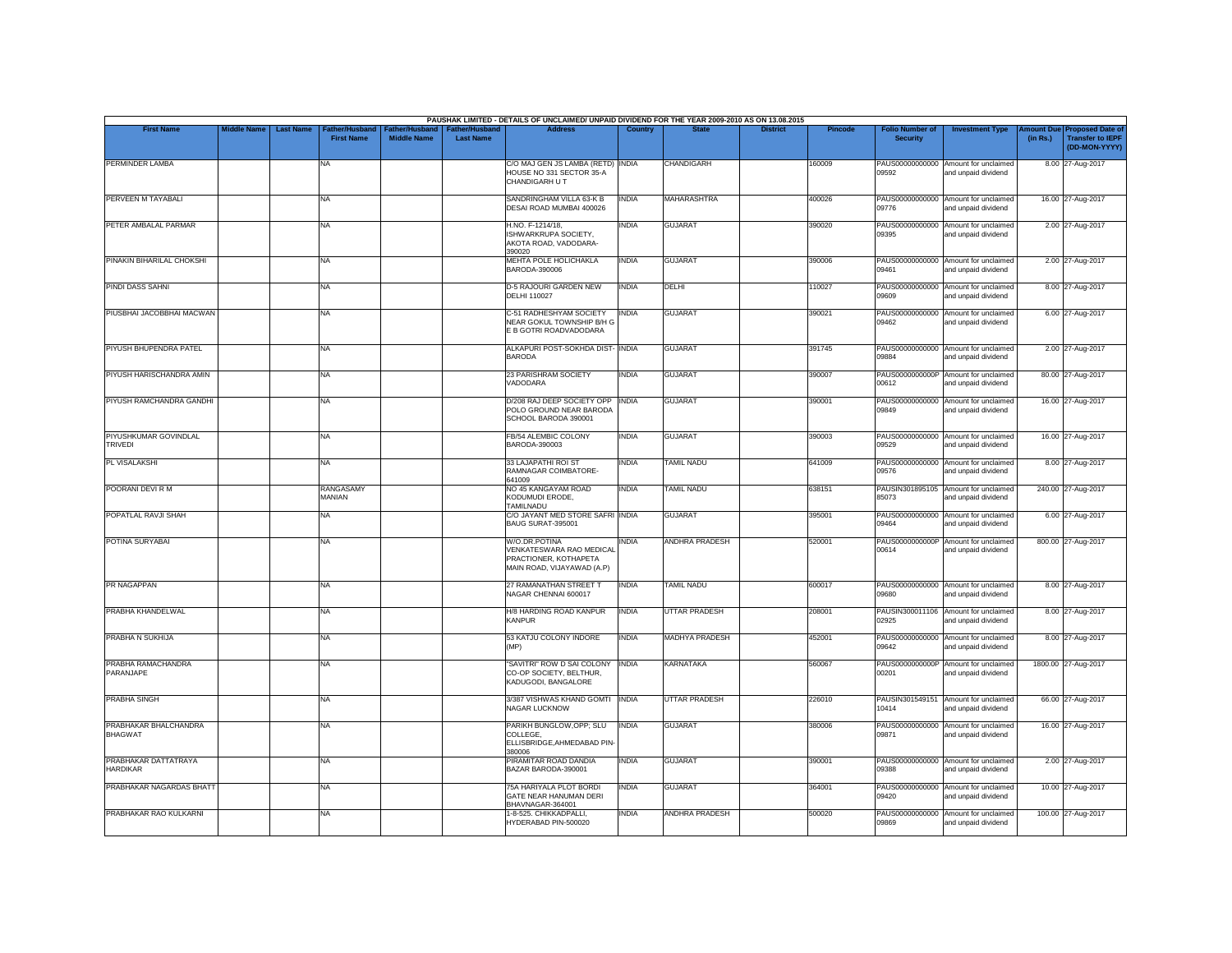| <b>First Name</b>                        | <b>Middle Name</b> | <b>Last Name</b> | Father/Husband    | Father/Husband     | <b>Father/Husband</b> | PAUSHAK LIMITED - DETAILS OF UNCLAIMED/ UNPAID DIVIDEND FOR THE YEAR 2009-2010 AS ON 13.08.2015<br><b>Address</b> | Country      |                    | <b>District</b> | <b>Pincode</b> | <b>Folio Number of</b>   | <b>Investment Type</b>                                      | <b>Imount Due</b> | <b>Proposed Date of</b>                  |
|------------------------------------------|--------------------|------------------|-------------------|--------------------|-----------------------|-------------------------------------------------------------------------------------------------------------------|--------------|--------------------|-----------------|----------------|--------------------------|-------------------------------------------------------------|-------------------|------------------------------------------|
|                                          |                    |                  | <b>First Name</b> | <b>Middle Name</b> | <b>Last Name</b>      |                                                                                                                   |              |                    |                 |                | <b>Security</b>          |                                                             | (in Rs.)          | <b>Transfer to IEPF</b><br>(DD-MON-YYYY) |
| PRABHAT KUMAR SRIVASTAVA                 |                    |                  | NA                |                    |                       | C/O ANANT PHARMA NG/S/44<br>NEHRU PLACE JAIPUR                                                                    | <b>INDIA</b> | RAJASTHAN          |                 | 302006         | 04678                    | PAUS0000000000P Amount for unclaimed<br>and unpaid dividend |                   | 200.00 27-Aug-2017                       |
| PRABHAVATI BALKRISHNA<br><b>KULKARNI</b> |                    |                  | NA.               |                    |                       | 2181 SADASHIV PETH NARAYAN INDIA<br>SADAN HAVELE BUNGLOW<br>TILAK ROAD POONA 411030                               |              | MAHARASHTRA        |                 | 411030         | 09739                    | PAUS00000000000 Amount for unclaimed<br>and unpaid dividend |                   | 8.00 27-Aug-2017                         |
| PRABHAVATI VINUBHAI SHAH                 |                    |                  | NA                |                    |                       | C/O UNITED COMMERCIAL<br>BANK M G ROAD BARODA<br>390001                                                           | <b>INDIA</b> | <b>GUJARAT</b>     |                 | 390001         | 09736                    | PAUS00000000000 Amount for unclaimed<br>and unpaid dividend |                   | 10.00 27-Aug-2017                        |
| PRABHAVATI VITHALDAS DESAI               |                    |                  | <b>NA</b>         |                    |                       | SHREE KUNJ DESAI VAGO<br>NADIAD-387001                                                                            | <b>INDIA</b> | <b>GUJARAT</b>     |                 | 387001         | 09368                    | PAUS00000000000 Amount for unclaimed<br>and unpaid dividend |                   | 16.00 27-Aug-2017                        |
| PRABHAVATIBEN VINUBHAI<br>SHAH           |                    |                  | NA                |                    |                       | C/O UCO BANK M G ROAD<br><b>BARODA 390001</b>                                                                     | <b>INDIA</b> | <b>GUJARAT</b>     |                 | 390001         | 09422                    | PAUS00000000000 Amount for unclaimed<br>and unpaid dividend |                   | 6.00 27-Aug-2017                         |
| PRABHUDAS BALUBHAI<br><b>PATWARI</b>     |                    |                  | NA                |                    |                       | 46 PARIMAL SOCIETY<br>AHMEDABAD 380006                                                                            | <b>INDIA</b> | <b>GUJARAT</b>     |                 | 380006         | 09376                    | PAUS00000000000 Amount for unclaimed<br>and unpaid dividend |                   | 100.00 27-Aug-2017                       |
| PRABHUDAS BHAILALBHAI<br>PATEL           |                    |                  | NA                |                    |                       | 'JAGDISH' BEHIND CHURCH<br>FATEHGUNJ UNIVERSITY ROAD<br>BARODA-390002                                             | <b>INDIA</b> | <b>GUJARAT</b>     |                 | 390002         | 09424                    | PAUS00000000000 Amount for unclaimed<br>and unpaid dividend |                   | 6.00 27-Aug-2017                         |
| PRABHUDAS BHAILALBHAI<br>PATEL           |                    |                  | NA                |                    |                       | "JAGDISH" BEHIND CHURCH<br>FATEHGUNJ UNIVERSITY ROAD<br>BARODA-390002                                             | <b>INDIA</b> | <b>GUJARAT</b>     |                 | 390002         | 09423                    | PAUS00000000000 Amount for unclaimed<br>and unpaid dividend |                   | 6.00 27-Aug-2017                         |
| PRABHUDAS P PATEL                        |                    |                  | NA.               |                    |                       | 7, SUSHIL NAGAR SOCIETY,<br>NIZAMPURA, BARODA-390002                                                              | <b>INDIA</b> | <b>GUJARAT</b>     |                 | 390002         | 09876                    | PAUS00000000000 Amount for unclaimed<br>and unpaid dividend |                   | 2.00 27-Aug-2017                         |
| PRABHUDEV LAKKUNDI                       |                    |                  | NA                |                    |                       | C/O DATTA MANDIR ASHOK<br>NAGAR HUBLI                                                                             | <b>INDIA</b> | <b>KARNATAKA</b>   |                 | 580032         | 02472                    | PAUS0000000000P Amount for unclaimed<br>and unpaid dividend |                   | 200.00 27-Aug-2017                       |
| PRABHULAL NANALAL VORA                   |                    |                  | NA                |                    |                       | KUVERJI DEVSHI CHAWL 2ND<br>FL B S ROAD OPP ZARAPKAR<br>SHOW ROOM DADAR W RLY<br><b>MUMBAI 400028</b>             | <b>INDIA</b> | MAHARASHTRA        |                 | 400028         | 09665                    | PAUS00000000000 Amount for unclaimed<br>and unpaid dividend |                   | 8.00 27-Aug-2017                         |
| PRABHUVABHAI ISHWARDAS<br>PATEL          |                    |                  | NA                |                    |                       | AT & PO DABHI SURAJNAGAR<br>TAL SIDDHPUR DIST MEHSANA<br>384151                                                   | <b>INDIA</b> | <b>GUJARAT</b>     |                 | 384151         | 09466                    | PAUS00000000000 Amount for unclaimed<br>and unpaid dividend |                   | 2.00 27-Aug-2017                         |
| PRADEEP BIDKAR                           |                    |                  | <b>NA</b>         |                    |                       | 1001 AWARD BLOCK NO B-1<br>DIPTI SAGAR APARTMENT<br>SANE GURUJI ROAD<br>KOLHAPUR                                  | <b>INDIA</b> | <b>MAHARASHTRA</b> |                 | 416001         | 04107                    | PAUS0000000000P Amount for unclaimed<br>and unpaid dividend |                   | 200.00 27-Aug-2017                       |
| PRADEEP KUMAR KHARBANDA                  |                    |                  | <b>NA</b>         |                    |                       | HOUSE NO 593 SECTOR 37<br>FARIDABAD FARIDABAD<br><b>HARYANA</b>                                                   | <b>INDIA</b> | <b>HARYANA</b>     |                 | 121002         | 09601                    | PAUS00000000000 Amount for unclaimed<br>and unpaid dividend |                   | 16.00 27-Aug-2017                        |
| PRADEEP KUMAR VARMA                      |                    |                  | NA                |                    |                       | FLAT NO.C-403, PRINCE<br>APARTMENTS, PLOT<br>NO.54.PATPARGANJ, DELHI,                                             | <b>INDIA</b> | DELHI              |                 | 110092         | 09574                    | PAUS00000000000 Amount for unclaimed<br>and unpaid dividend |                   | 16.00 27-Aug-2017                        |
| PRADEEP SURANA                           |                    |                  | NA                |                    |                       | A-21, Sector.2 Reliance Greens,<br>PO Digvijay Gram                                                               | <b>INDIA</b> | <b>GUJARAT</b>     |                 | 361140         | 05296                    | PAUS0000000000P Amount for unclaimed<br>and unpaid dividend |                   | 200.00 27-Aug-2017                       |
| PRADEEP T AGRAWAL                        |                    |                  | NA                |                    |                       | C/O BANWARI LAL RADHA<br>KISHAN 3631 CHAWRI BAZAR<br>DELHI-110006                                                 | <b>INDIA</b> | DELHI              |                 | 110006         | 09662                    | PAUS00000000000 Amount for unclaimed<br>and unpaid dividend |                   | 16.00 27-Aug-2017                        |
| PRADIP CHIMANLAL MEHTA                   |                    |                  | NA                |                    |                       | C/O POPATLAL K SHAH AT<br>MARCHI POLE IN RATAN POLE<br>AHMEDABAD-380001                                           | <b>INDIA</b> | <b>GUJARAT</b>     |                 | 380001         | 09644                    | PAUS00000000000 Amount for unclaimed<br>and unpaid dividend |                   | 16.00 27-Aug-2017                        |
| PRADNYA PRABHAKAR                        |                    |                  | <b>NA</b>         |                    |                       | BHALERAO TEKARI RAOPURA<br>BARODA-390001                                                                          | <b>INDIA</b> | <b>GUJARAT</b>     |                 | 390001         | PAUS00000000000<br>09513 | Amount for unclaimed<br>and unpaid dividend                 |                   | 2.00 27-Aug-2017                         |
| PRAFUL BHAGWANDAS MEHTA                  |                    |                  | NA                |                    |                       | C/2 NOOTAN NAGAR TURNER<br>ROAD BANDRA WEST MUMBAI                                                                | <b>INDIA</b> | MAHARASHTRA        |                 | 400050         | 29825                    | PAUSIN300757109 Amount for unclaimed<br>and unpaid dividend |                   | 16.00 27-Aug-2017                        |
| PRAFUL KESHAVRAO DAYAL                   |                    |                  | NA.               |                    |                       | "AMIT" B/3 NARAYAN COLONY<br>OPP IT INEAR TV CENTRE<br>AMRELI 365601                                              | <b>INDIA</b> | <b>GUJARAT</b>     |                 | 365601         | 09708                    | PAUS00000000000 Amount for unclaimed<br>and unpaid dividend |                   | 16.00 27-Aug-2017                        |
| <b>PRAFULABEN S SHAH</b>                 |                    |                  | NA                |                    |                       | BLOCK NO 45/3 SECTOR NO 16 INDIA<br>GANDHINAGAR 382016                                                            |              | <b>GUJARAT</b>     |                 | 382016         | 09427                    | PAUS00000000000 Amount for unclaimed<br>and unpaid dividend |                   | 16.00 27-Aug-2017                        |
| PRAFULCHANDRA<br>CHINTAMANRAO BAXI       |                    |                  | NA                |                    |                       | WADI CHHELLI POLE PRAFULL INDIA<br>NIWAS 1ST FLOOR BARODA-<br>390001                                              |              | <b>GUJARAT</b>     |                 | 390001         | 09468                    | PAUS00000000000 Amount for unclaimed<br>and unpaid dividend |                   | 2.00 27-Aug-2017                         |
| PRAFULCHANDRA MOHANLAL<br><b>CHOKSHI</b> |                    |                  | NA                |                    |                       | C/O M/S MAHESHCHANDRA<br>MOHANLAL & CO NEAR LIMDA<br>MANEKCHOWK AHMEDABAD-<br>380001                              | <b>INDIA</b> | <b>GUJARAT</b>     |                 | 380001         | PAUS00000000000<br>09428 | Amount for unclaimed<br>and unpaid dividend                 |                   | 2.00 27-Aug-2017                         |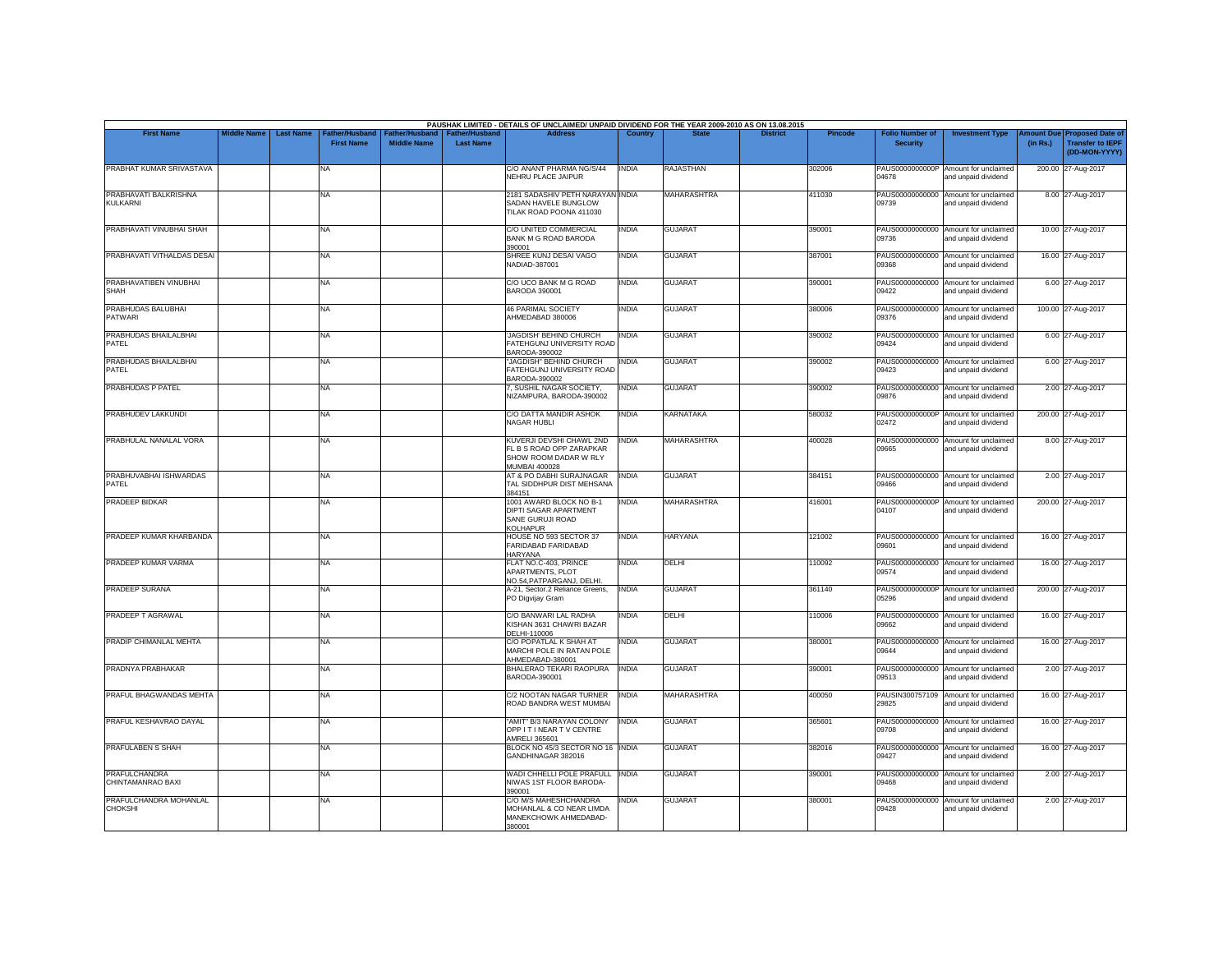|                                        |                    |                                                                     |                                             |                                           | PAUSHAK LIMITED - DETAILS OF UNCLAIMED/ UNPAID DIVIDEND FOR THE YEAR 2009-2010 AS ON 13.08.2015 |                |                       |                 |         |                                           |                                                             |                               |                                                                     |
|----------------------------------------|--------------------|---------------------------------------------------------------------|---------------------------------------------|-------------------------------------------|-------------------------------------------------------------------------------------------------|----------------|-----------------------|-----------------|---------|-------------------------------------------|-------------------------------------------------------------|-------------------------------|---------------------------------------------------------------------|
| <b>First Name</b>                      | <b>Middle Name</b> | <b>Last Name</b><br>ather/Husband <sup>-</sup><br><b>First Name</b> | <b>Father/Husband</b><br><b>Middle Name</b> | <b>Father/Husband</b><br><b>Last Name</b> | <b>Address</b>                                                                                  | <b>Country</b> | <b>State</b>          | <b>District</b> | Pincode | <b>Folio Number of</b><br><b>Security</b> | <b>Investment Type</b>                                      | <b>Amount Due</b><br>(in Rs.) | <b>Proposed Date of</b><br><b>Transfer to IEPF</b><br>(DD-MON-YYYY) |
| PRAFULCHANDRA SHANTILAL<br>PARIKH      |                    | NA.                                                                 |                                             |                                           | 5/E ADESHWARNAGAR<br>SOCIETY NEAR ZAVERNAGAR<br>WAGHODIA RD AJWA<br>ROADVADODARA                | INDIA          | <b>GUJARAT</b>        |                 | 390019  | 09399                                     | PAUS00000000000 Amount for unclaimed<br>and unpaid dividend |                               | 2.00 27-Aug-2017                                                    |
| PRAGNYA RAJNIKANT PATEL                |                    | <b>NA</b>                                                           |                                             |                                           | OPP K D C C BANK NADIAD-<br>387001                                                              | <b>INDIA</b>   | <b>GUJARAT</b>        |                 | 387001  | 09429                                     | PAUS00000000000 Amount for unclaimed<br>and unpaid dividend |                               | 6.00 27-Aug-2017                                                    |
| PRAHALADBHAI DESAIBHAI<br>PATEL        |                    | <b>NA</b>                                                           |                                             |                                           | DHAMANIYA KAMPA POST<br>DHAMANIA TAL BAYAD DIST<br>SABARKANTHA 383325                           | INDIA          | <b>GUJARAT</b>        |                 | 383325  | 09472                                     | PAUS00000000000 Amount for unclaimed<br>and unpaid dividend |                               | 2.00 27-Aug-2017                                                    |
| <b>PRAHLAD SARDA</b>                   |                    | <b>NA</b>                                                           |                                             |                                           | SRI INVESTMENTS 14-6-68<br>NAGARKHANA BAGUM BAZAR<br>HYDERABAD 500012                           | <b>INDIA</b>   | <b>ANDHRA PRADESH</b> |                 | 500012  | 09784                                     | PAUS00000000000 Amount for unclaimed<br>and unpaid dividend |                               | 8.00 27-Aug-2017                                                    |
| PRAHLADBHAI ATMARAM PATEL              |                    | <b>NA</b>                                                           |                                             |                                           | 9 RANJAN SOCIETY NEAR<br>SARDAR PATEL COLONY<br>AHMEDABAD-380015                                | <b>INDIA</b>   | <b>GUJARAT</b>        |                 | 380015  | 09430                                     | PAUS00000000000 Amount for unclaimed<br>and unpaid dividend |                               | 2.00 27-Aug-2017                                                    |
| PRAKASH B SAWANT                       |                    | <b>NA</b>                                                           |                                             |                                           | 41/19 WORLI B D D CHAWL<br>MUMBAI-400018                                                        | <b>INDIA</b>   | <b>MAHARASHTRA</b>    |                 | 400018  | 09670                                     | PAUS00000000000 Amount for unclaimed<br>and unpaid dividend |                               | 8.00 27-Aug-2017                                                    |
| PRAKASH BABUBHAI PATEL                 |                    | <b>NA</b>                                                           |                                             |                                           | 5 PRATAPGUNJ BARODA-<br>390002                                                                  | <b>INDIA</b>   | <b>GUJARAT</b>        |                 | 390002  | 09473                                     | PAUS00000000000 Amount for unclaimed<br>and unpaid dividend |                               | 50.00 27-Aug-2017                                                   |
| PRAKASH BHAMBHANI                      |                    | <b>NA</b>                                                           |                                             |                                           | B/304 LOK VIHAR PITAMPURA<br>DELHI 110034                                                       | <b>INDIA</b>   | DELHI                 |                 | 110034  | 09684                                     | PAUS00000000000 Amount for unclaimed<br>and unpaid dividend |                               | 16.00 27-Aug-2017                                                   |
| <b>PRAKASH DUDANI</b>                  |                    | <b>NA</b>                                                           |                                             |                                           | 24/23 RAJENDRA NAGAR NEW<br>DELHI-110060                                                        | <b>INDIA</b>   | DELHI                 |                 | 110060  | PAUS00000000000<br>09600                  | Amount for unclaimed<br>and unpaid dividend                 |                               | 24.00 27-Aug-2017                                                   |
| PRAKASH GURUNATH<br><b>HEBALKAR</b>    |                    | <b>NA</b>                                                           |                                             |                                           | FLAT 601 UDAY DARSHAN<br>SAYANI ROAD PRABHADEVI<br>MUMBAI 400025                                | <b>INDIA</b>   | <b>MAHARASHTRA</b>    |                 | 400025  | 09672                                     | PAUS00000000000 Amount for unclaimed<br>and unpaid dividend |                               | 8.00 27-Aug-2017                                                    |
| PRAKASH N SERVAIA                      |                    | <b>NA</b>                                                           |                                             |                                           | 38 L G NAGAR NIZAMPURA<br>BARODA 390002                                                         | <b>INDIA</b>   | <b>GUJARAT</b>        |                 | 390002  | 09474                                     | PAUS00000000000 Amount for unclaimed<br>and unpaid dividend |                               | 2.00 27-Aug-2017                                                    |
| <b>PRAKASH PUJARI</b>                  |                    | <b>NA</b>                                                           |                                             |                                           | B-1/20 PANKAJ BUILDING NEAR INDIA<br>SHAHAD RAILWAY STATION<br>SHAHAD WEST.MUMBAI               |                | <b>MAHARASHTRA</b>    |                 | 421103  | 03638                                     | PAUS0000000000P Amount for unclaimed<br>and unpaid dividend |                               | 400.00 27-Aug-2017                                                  |
| PRAKASH WAMANRAO<br>YERAWAR            |                    | <b>NA</b>                                                           |                                             |                                           | C/O KRISHI BACTO<br>LABORATORIES AZAD MAIDAN<br>YEOTMAL-445001                                  | INDIA          | <b>MAHARASHTRA</b>    |                 | 445001  | 09475                                     | PAUS00000000000 Amount for unclaimed<br>and unpaid dividend |                               | 32.00 27-Aug-2017                                                   |
| PRAKASHKUMAR RAMANLAL<br>CHOKSHI       |                    | NA                                                                  |                                             |                                           | CHOKSHI BAZAR THREE POLE<br>UMRETH DIST KAIRA PIN-<br>388220                                    | <b>INDIA</b>   | <b>GUJARAT</b>        |                 | 388220  | 09476                                     | PAUS00000000000 Amount for unclaimed<br>and unpaid dividend |                               | 6.00 27-Aug-2017                                                    |
| PRALHAD SAWALARAM GARGE                |                    | <b>NA</b>                                                           |                                             |                                           | C/O S B GARGE WARD NO 20<br>OLD TOWN BULDANA DIST<br>BULDANA M S PIN 443001                     | <b>INDIA</b>   | <b>MAHARASHTRA</b>    |                 | 443001  | 09365                                     | PAUS00000000000 Amount for unclaimed<br>and unpaid dividend |                               | 2.00 27-Aug-2017                                                    |
| PRAMILABEN YESHWANTRAO<br><b>JOSHI</b> |                    | <b>NA</b>                                                           |                                             |                                           | KHODIAR MATA LANE<br>NAGARWADA BARODA-390001                                                    | india          | <b>GUJARAT</b>        |                 | 390001  | 09433                                     | PAUS00000000000 Amount for unclaimed<br>and unpaid dividend |                               | 6.00 27-Aug-2017                                                    |
| PRAMOD A GAILAD                        |                    | <b>NA</b>                                                           |                                             |                                           | JOSHI HOUSE ROOM NO 9<br>ABOVE PRAMOD BAKERY TILAK<br>CHOWK KALYAN 421301                       | <b>INDIA</b>   | <b>MAHARASHTRA</b>    |                 | 421301  | 09760                                     | PAUS00000000000 Amount for unclaimed<br>and unpaid dividend |                               | 32.00 27-Aug-2017                                                   |
| <b>PRAMOD CJ</b>                       |                    | <b>NA</b>                                                           |                                             |                                           | 1798/9 NEAR AYURVEDIC<br>COLLEGE ANJANYA LAYOUT<br>DAVANGERE                                    | <b>INDIA</b>   | <b>KARNATAKA</b>      |                 | 577004  | 02593                                     | PAUS0000000000P Amount for unclaimed<br>and unpaid dividend |                               | 200.00 27-Aug-2017                                                  |
| PRAMOD KUMAR CH                        |                    | NA                                                                  |                                             |                                           | C/O DR CH GNANESWAR 15-12- INDIA<br>3 KRISHNANAGAR<br>VISAKHAPATNAM                             |                | ANDHRA PRADESH        |                 | 530002  | 04850                                     | PAUS0000000000P Amount for unclaimed<br>and unpaid dividend |                               | 600.00 27-Aug-2017                                                  |
| PRAMODRAY KESHAVLAL VYAS               |                    | <b>NA</b>                                                           |                                             |                                           | <b>19 PARAMHANSE SOCIETY</b><br>MANJALPUR BARODA-390011                                         | <b>INDIA</b>   | <b>GUJARAT</b>        |                 | 390011  | 09435                                     | PAUS00000000000 Amount for unclaimed<br>and unpaid dividend |                               | 16.00 27-Aug-2017                                                   |
| PRAN NATH MUGRAI                       |                    | <b>NA</b>                                                           |                                             |                                           | T/696 GALI NO 4 FAIZ ROAD<br>KAROL BAGH NEW DELHI<br>110005                                     | <b>INDIA</b>   | DELHI                 |                 | 110005  | 09692                                     | PAUS00000000000 Amount for unclaimed<br>and unpaid dividend |                               | 8.00 27-Aug-2017                                                    |
| PRANAB KR CHAKRABORTY                  |                    | <b>NA</b>                                                           |                                             |                                           | 2 UPPER HARANALTIPUR FIRST INDIA<br>LANE BHADRAKALI P S<br><b>JTTARAPARA</b>                    |                | <b>WEST BENGAL</b>    |                 | 712232  | 02887                                     | PAUS0000000000P Amount for unclaimed<br>and unpaid dividend |                               | 400.00 27-Aug-2017                                                  |
| PRANLAL AMRUTLAL MEHTA                 |                    | <b>NA</b>                                                           |                                             |                                           | 19/A PRABHAT COLONY<br>WAGHODIA ROAD VADODARA-<br>390019                                        | <b>INDIA</b>   | <b>GUJARAT</b>        |                 | 390019  | 09478                                     | PAUS00000000000 Amount for unclaimed<br>and unpaid dividend |                               | 2.00 27-Aug-2017                                                    |
| PRANLAL RAMCHANDRA<br>KHARADI          |                    | <b>NA</b>                                                           |                                             |                                           | SHAK MARKET PADRA DIST<br>BARODA PIN-391440                                                     | <b>INDIA</b>   | <b>GUJARAT</b>        |                 | 391440  | PAUS00000000000<br>09479                  | Amount for unclaimed<br>and unpaid dividend                 |                               | 2.00 27-Aug-2017                                                    |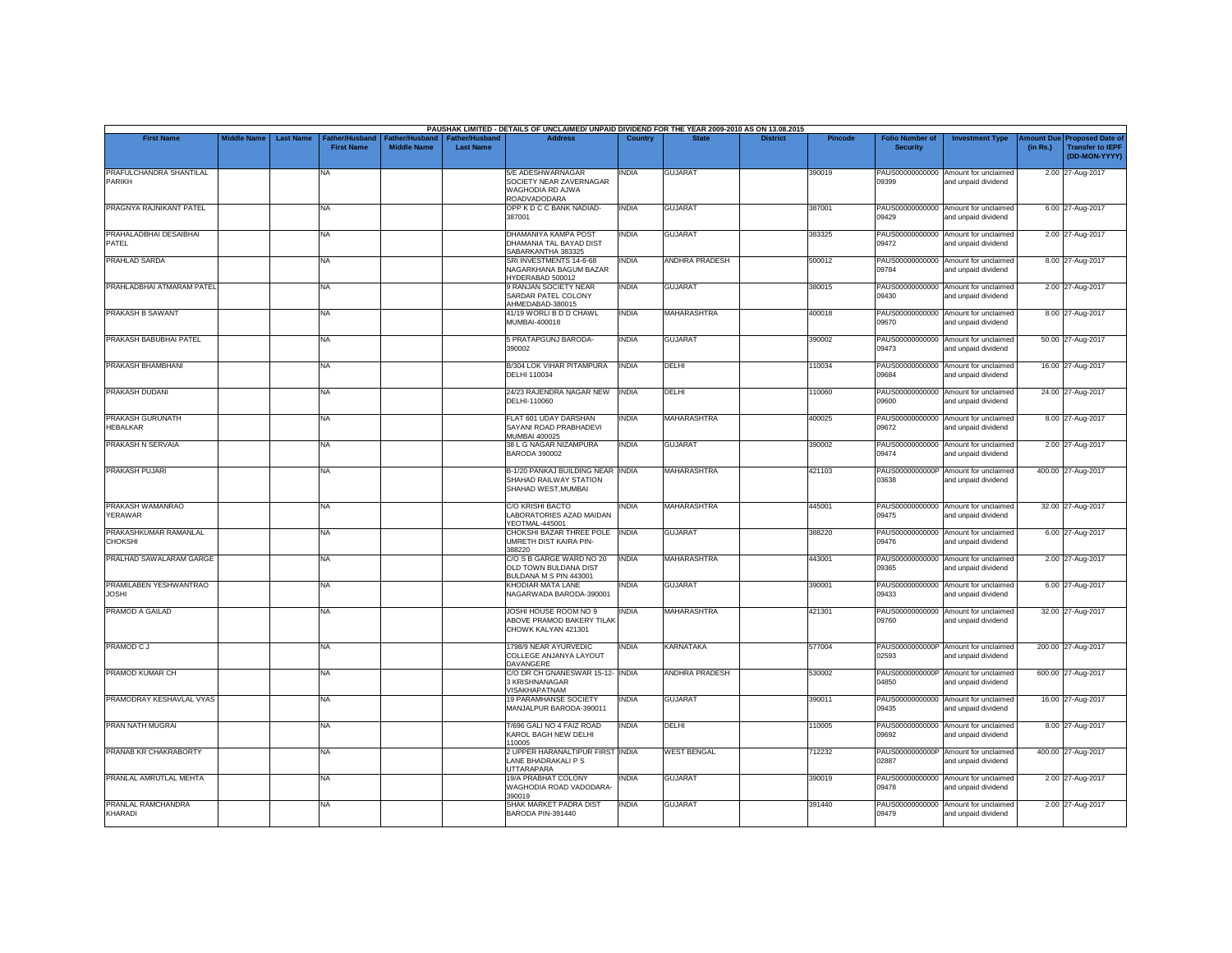|                                       |                    |                  |                                     |                                             |                                           | PAUSHAK LIMITED - DETAILS OF UNCLAIMED/ UNPAID DIVIDEND FOR THE YEAR 2009-2010 AS ON 13.08.2015     |              |                      |                 |                |                                           |                                                             |                       |                                                                     |
|---------------------------------------|--------------------|------------------|-------------------------------------|---------------------------------------------|-------------------------------------------|-----------------------------------------------------------------------------------------------------|--------------|----------------------|-----------------|----------------|-------------------------------------------|-------------------------------------------------------------|-----------------------|---------------------------------------------------------------------|
| <b>First Name</b>                     | <b>Middle Name</b> | <b>Last Name</b> | Father/Husband<br><b>First Name</b> | <b>Father/Husband</b><br><b>Middle Name</b> | <b>Father/Husband</b><br><b>Last Name</b> | <b>Address</b>                                                                                      | Country      | <b>State</b>         | <b>District</b> | <b>Pincode</b> | <b>Folio Number of</b><br><b>Security</b> | <b>Investment Type</b>                                      | mount Due<br>(in Rs.) | <b>Proposed Date of</b><br><b>Transfer to IEPF</b><br>(DD-MON-YYYY) |
| PRASAD K                              |                    |                  | <b>NA</b>                           |                                             |                                           | PRAKASH PROVISION STORES INDIA<br>GANDHINAGAR 3RD CROSS<br><b>BELLARY</b>                           |              | KARNATAKA            |                 | 583103         | 02482                                     | PAUS0000000000P Amount for unclaimed<br>and unpaid dividend |                       | 200.00 27-Aug-2017                                                  |
| <b>PRASAD PURKAIT</b>                 |                    |                  | <b>NA</b>                           |                                             |                                           | C/O MR.RAVINDRA KUMAR<br>SRIVASTAVA HOUSE NO.C/1<br>38/47 ALINAGAR(NORTH)                           | INDIA        | <b>UTTAR PRADESH</b> |                 | 272001         | 03379                                     | PAUS0000000000P Amount for unclaimed<br>and unpaid dividend |                       | 200.00 27-Aug-2017                                                  |
| PRASAD RAO U                          |                    |                  | <b>NA</b>                           |                                             |                                           | 2 LAKA AREA MAIN ROAD<br>NUNGAM BAKRAM CHENNAI                                                      | INDIA        | <b>TAMIL NADU</b>    |                 | 600034         | 03488                                     | PAUS0000000000P Amount for unclaimed<br>and unpaid dividend |                       | 300.00 27-Aug-2017                                                  |
| PRASADARAO VULIGVNDAM                 |                    |                  | <b>NA</b>                           |                                             |                                           | ECIL 570 ANNA SALAI TEY<br>NAMPET CHENNAI-600018                                                    | <b>INDIA</b> | <b>TAMIL NADU</b>    |                 | 600018         | PAUS00000000000<br>09589                  | Amount for unclaimed<br>and unpaid dividend                 |                       | 8.00 27-Aug-2017                                                    |
| PRASANNA P VAIDYA                     |                    |                  | <b>NA</b>                           |                                             |                                           | BLOCK 10 SHIVNERI 177 SION<br><b>WEST-400022</b>                                                    | <b>INDIA</b> | <b>MAHARASHTRA</b>   |                 | 400022         | 09556                                     | PAUS00000000000 Amount for unclaimed<br>and unpaid dividend |                       | 16.00 27-Aug-2017                                                   |
| PRASHANT D DHOPESHWAR                 |                    |                  | <b>NA</b>                           |                                             |                                           | FLAT NO 4 SHIVKRUPA SM<br>78/PL NO.161 LEFT BHUSARI<br>COLONY PAUD ROAD                             | INDIA        | MAHARASHTRA          |                 | 411038         | 04041                                     | PAUS0000000000P Amount for unclaimed<br>and unpaid dividend |                       | 200.00 27-Aug-2017                                                  |
| PRASHANT DADASAHEB<br>PAWAR           |                    |                  | <b>DADASAHEB</b><br>PAWAR           |                                             |                                           | C/O SACHIN KIRANA STORES<br><b>GWAHANE WASTI, ADINATH</b><br>NAGAR BHOSARIPUNE                      | <b>INDIA</b> | <b>MAHARASHTRA</b>   |                 | 411039         | 73701                                     | PAUS12013200001 Amount for unclaimed<br>and unpaid dividend |                       | 8.00 27-Aug-2017                                                    |
| PRASHANT SINGH TOMAR                  |                    |                  | <b>NA</b>                           |                                             |                                           | WATER WORKS SHAKATI NAG<br><b>BHIND</b>                                                             | <b>INDIA</b> | MADHYA PRADESH       |                 | 477001         | 99256                                     | PAUS12036000006 Amount for unclaimed<br>and unpaid dividend |                       | 16.00 27-Aug-2017                                                   |
| PRATAPRAI MANSUKHLAL<br><b>KAMDAR</b> |                    |                  | <b>NA</b>                           |                                             |                                           | "VILLA KAILASH" FIRST FLOOR<br>KARAN PARA KISHORAINHJI<br>ROAD OPP MADHULI RAJKOT<br>360001 GUJARAT | <b>INDIA</b> | <b>GUJARAT</b>       |                 | 360001         | 09480                                     | PAUS00000000000 Amount for unclaimed<br>and unpaid dividend |                       | 16.00 27-Aug-2017                                                   |
| PRATAPSINH MOHANSINH<br><b>BARIA</b>  |                    |                  | <b>NA</b>                           |                                             |                                           | ALEMBIC COLONY BLOCK NO<br>FB/72 BARODA 390003                                                      | <b>INDIA</b> | <b>GUJARAT</b>       |                 | 390003         | 09398                                     | PAUS00000000000 Amount for unclaimed<br>and unpaid dividend |                       | 2.00 27-Aug-2017                                                    |
| PRATIBHA P PARMAR                     |                    |                  | <b>NA</b>                           |                                             |                                           | "AVNI", 41-B, MAHAVIR SOCIETY INDIA<br><b>NEAR NIRMALA CONVENT</b><br>SCHOOL, RAJKOT,               |              | <b>GUJARAT</b>       |                 | 360001         | 09879                                     | PAUS00000000000 Amount for unclaimed<br>and unpaid dividend |                       | 82.00 27-Aug-2017                                                   |
| PRATIBHA R SONGIRE                    |                    |                  | <b>NA</b>                           |                                             |                                           | C/O DEY'S MEDICAL A B ROAD INDIA<br>KAKAD CHAMBER WORLI<br><b>MUMBAI</b>                            |              | MAHARASHTRA          |                 | 400018         | 03792                                     | PAUS0000000000P Amount for unclaimed<br>and unpaid dividend |                       | 200.00 27-Aug-2017                                                  |
| PRATIK VASAVADA                       |                    |                  | <b>NA</b>                           |                                             |                                           | 2 NEW NAGAR ROAD<br><b>JUNAGADH GUJARAT</b>                                                         | INDIA        | <b>GUJARAT</b>       |                 | 362001         | 04161                                     | PAUS0000000000P Amount for unclaimed<br>and unpaid dividend |                       | 400.00 27-Aug-2017                                                  |
| PRATIMA RANI KARMAKAR                 |                    |                  | <b>NA</b>                           |                                             |                                           | 29 GULU OSTAGAR LANE PO<br>BEADON STREET CALCUTTA-<br>700006                                        | <b>INDIA</b> | <b>WEST BENGAL</b>   |                 | 700006         | PAUS00000000000<br>09701                  | Amount for unclaimed<br>and unpaid dividend                 |                       | 16.00 27-Aug-2017                                                   |
| PRAVATI JANA                          |                    |                  | <b>NA</b>                           |                                             |                                           | GOLEPUKUR OPP TELEPHONE<br>EXCHANGE P O BARIPUR 24<br>PARGANAS                                      | <b>INDIA</b> | <b>WEST BENGAL</b>   |                 | 743248         | 02929                                     | PAUS0000000000P Amount for unclaimed<br>and unpaid dividend |                       | 200.00 27-Aug-2017                                                  |
| <b>PRAVEEN BAKSHI</b>                 |                    |                  | <b>NA</b>                           |                                             |                                           | GULDASTA APARTMENT, G-<br>3/455 GULMOHAR COLONY,<br><b>BHARATNAGAR BHOPAL</b>                       | <b>INDIA</b> | MADHYA PRADESH       |                 | 462016         | 03280                                     | PAUS0000000000P Amount for unclaimed<br>and unpaid dividend |                       | 400.00 27-Aug-2017                                                  |
| <b>PRAVEEN KALIA</b>                  |                    |                  | <b>NA</b>                           |                                             |                                           | 8-378 GREATER KAILASH PART INDIA<br>I NEW DELHI-110048                                              |              | DELHI                |                 | 110048         | 09721                                     | PAUS00000000000 Amount for unclaimed<br>and unpaid dividend |                       | 8.00 27-Aug-2017                                                    |
| PRAVEEN T VASAVA                      |                    |                  | <b>NA</b>                           |                                             |                                           | GAYATRIPURA GOTRI BARODA INDIA<br>390021                                                            |              | <b>GUJARAT</b>       |                 | 390021         | 09823                                     | PAUS00000000000 Amount for unclaimed<br>and unpaid dividend |                       | 16.00 27-Aug-2017                                                   |
| PRAVIN JETHALAL MEHTA                 |                    |                  | <b>NA</b>                           |                                             |                                           | 31/33 DR DESHMUKH LANE 1ST INDIA<br>FLOOR V P ROAD MUMBAI-<br>400004                                |              | <b>MAHARASHTRA</b>   |                 | 400004         | 09562                                     | PAUS00000000000 Amount for unclaimed<br>and unpaid dividend |                       | 8.00 27-Aug-2017                                                    |
| PRAVIN KUMAR TRIPATHI                 |                    |                  | <b>NA</b>                           |                                             |                                           | PRODUCT MANAGER ALEMBIC<br>CHEMICAL WORKS L ALEMBIC<br>ROAD VADODARA                                | <b>INDIA</b> | <b>GUJARAT</b>       |                 | 390003         | 04500                                     | PAUS0000000000P Amount for unclaimed<br>and unpaid dividend |                       | 200.00 27-Aug-2017                                                  |
| PRAVINBHAI RAMANLAL PATEL             |                    |                  | <b>NA</b>                           |                                             |                                           | FB 106 ALEMBIC COLONY<br><b>BARODA 390003</b>                                                       | <b>INDIA</b> | <b>GUJARAT</b>       |                 | 390003         | 09400                                     | PAUS00000000000 Amount for unclaimed<br>and unpaid dividend |                       | 6.00 27-Aug-2017                                                    |
| PRAVINBHAI SAKARLAL<br>KAPADIA        |                    |                  | <b>NA</b>                           |                                             |                                           | <b>G-31 BOMBAY MARKET</b><br>JMARWADA SURAT 395010                                                  | <b>INDIA</b> | <b>GUJARAT</b>       |                 | 395010         | 09842                                     | PAUS00000000000 Amount for unclaimed<br>and unpaid dividend |                       | 16.00 27-Aug-2017                                                   |
| PRAVINCHANDRA BABULAL<br>PARIKH       |                    |                  | <b>NA</b>                           |                                             |                                           | B-505 PARSHWA PADMAVATI<br>APPT NR LIC. DR JIVRAJ MEHTA<br>ROADVASANA                               | <b>INDIA</b> | <b>GUJARAT</b>       |                 | 380007         | 09438                                     | PAUS00000000000 Amount for unclaimed<br>and unpaid dividend |                       | 2.00 27-Aug-2017                                                    |
| PRAVINCHANDRA C GANDHI                |                    |                  | <b>NA</b>                           |                                             |                                           | C/O M M GANDHI DINMANI<br>SADAN RAMRATAN TRIVEDI<br>ROAD MULUND MUMBAI-400088                       | <b>INDIA</b> | <b>MAHARASHTRA</b>   |                 | 400088         | 09439                                     | PAUS00000000000 Amount for unclaimed<br>and unpaid dividend |                       | 6.00 27-Aug-2017                                                    |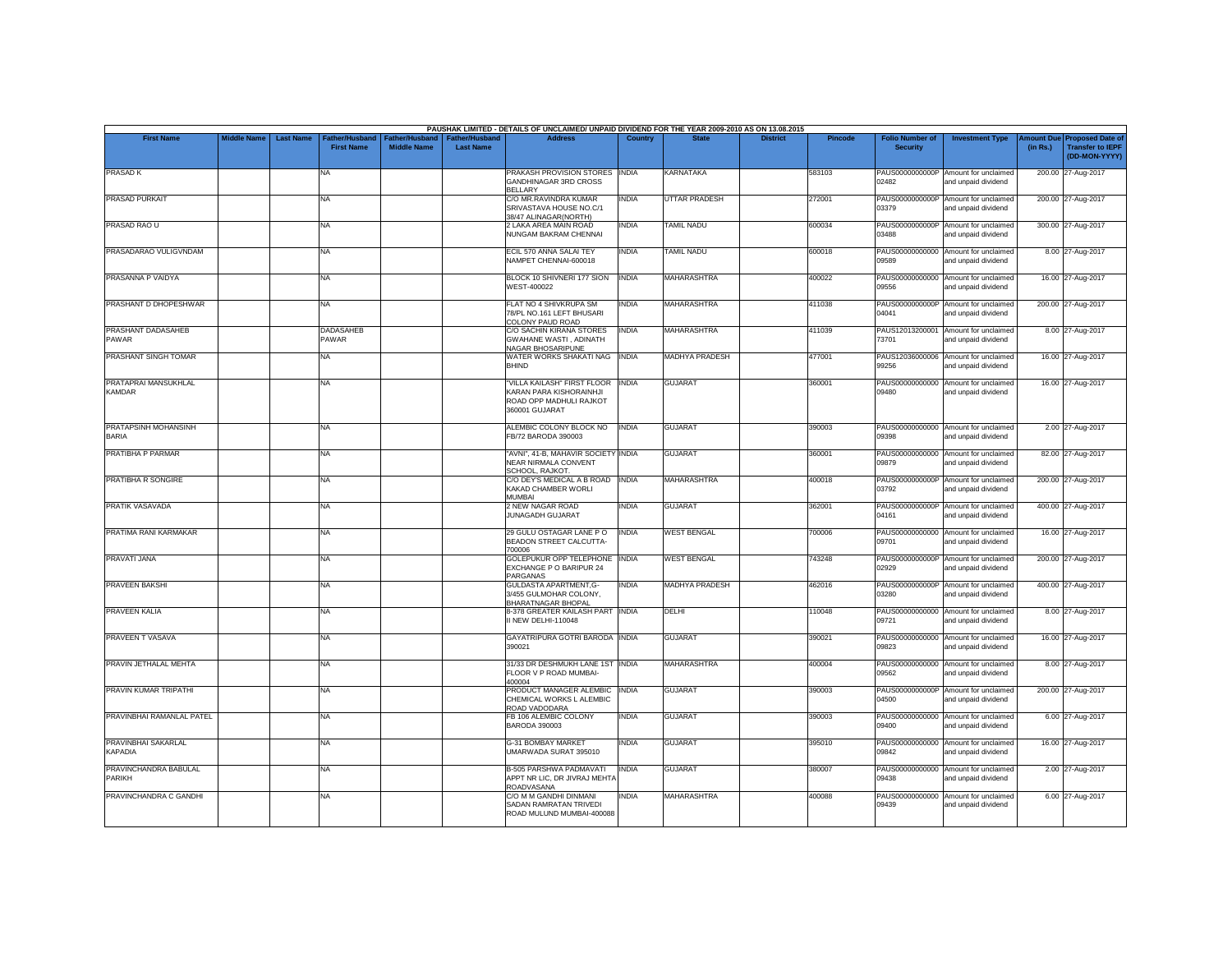| <b>First Name</b>                         | <b>Middle Name</b> | <b>Last Name</b> | Father/Husband    | Father/Husband     | <b>Father/Husband</b> | PAUSHAK LIMITED - DETAILS OF UNCLAIMED/ UNPAID DIVIDEND FOR THE YEAR 2009-2010 AS ON 13.08.2015<br><b>Address</b>         | Country      |                       | <b>District</b> | <b>Pincode</b> | <b>Folio Number of</b>   | <b>Investment Type</b>                                      | <b>Amount Due</b> | <b>Proposed Date of</b>                  |
|-------------------------------------------|--------------------|------------------|-------------------|--------------------|-----------------------|---------------------------------------------------------------------------------------------------------------------------|--------------|-----------------------|-----------------|----------------|--------------------------|-------------------------------------------------------------|-------------------|------------------------------------------|
|                                           |                    |                  | <b>First Name</b> | <b>Middle Name</b> | <b>Last Name</b>      |                                                                                                                           |              |                       |                 |                | <b>Security</b>          |                                                             | (in Rs.)          | <b>Transfer to IEPF</b><br>(DD-MON-YYYY) |
| PRAVINCHANDRA CHIMANLAL<br><b>CHOKSHI</b> |                    |                  | NA                |                    |                       | 913/1 NAGAR BORDI'S POLE<br>RAIPUR AHMEDABAD 380001                                                                       | <b>INDIA</b> | <b>GUJARAT</b>        |                 | 380001         | 09740                    | PAUS00000000000 Amount for unclaimed<br>and unpaid dividend |                   | 6.00 27-Aug-2017                         |
| PRAVINCHANDRA CHUNILAL<br>PATEL           |                    |                  | NA                |                    |                       | 2-DHANLAXMIBEN PRAVIN<br>CHARA MOTA FOFALIA TO<br>SINOR DIST BARODA 391115                                                | <b>INDIA</b> | <b>GUJARAT</b>        |                 | 391115         | PAUS00000000000<br>09553 | Amount for unclaimed<br>and unpaid dividend                 |                   | 8.00 27-Aug-2017                         |
| PRAVINCHANDRA VALLABHDAS<br>SOMANI        |                    |                  | NA                |                    |                       | RAVLIA PLOT STREET NO 2<br>OPP VIJAY KUNJ NR RLY<br>STATION PORBANDAR 360575                                              | <b>INDIA</b> | <b>GUJARAT</b>        |                 | 360575         | 09664                    | PAUS00000000000 Amount for unclaimed<br>and unpaid dividend |                   | 8.00 27-Aug-2017                         |
| PRAVINKUMAR RAMANLAL<br><b>MEHTA</b>      |                    |                  | NA                |                    |                       | 16 NAVATH SOC SHRI SHAKTI<br><b>KRUPA OPP ELECTRIC</b><br>STATION TARSALI ROAD<br>BARODA 391720 VADODARA                  | <b>INDIA</b> | GUJARAT               |                 | 390009         | 09488                    | PAUS00000000000 Amount for unclaimed<br>and unpaid dividend |                   | 2.00 27-Aug-2017                         |
| PRECIOUS SECURITIES P LTD                 |                    |                  | NA                |                    |                       | 338 1ST FLOOR PRABHAT<br>COMPLEX K G ROAD<br><b>BANGALORE</b>                                                             | <b>INDIA</b> | <b>KARNATAKA</b>      |                 | 560009         | 16758                    | PAUSIN302148100 Amount for unclaimed<br>and unpaid dividend |                   | 2.00 27-Aug-2017                         |
| PREM LATA KHEMKA                          |                    |                  | NA                |                    |                       | C/O BABULAL KHEMKA 35-B<br>DARPNARAYAN TAGORE<br>STREET CALCUTTA 700006                                                   | <b>INDIA</b> | <b>WEST BENGAL</b>    |                 | 700006         | 09796                    | PAUS00000000000 Amount for unclaimed<br>and unpaid dividend |                   | 8.00 27-Aug-2017                         |
| PREM NATH KAPOOR                          |                    |                  | NA                |                    |                       | 14/116 B CIVIL LINES KANPUR-<br>208001                                                                                    | <b>INDIA</b> | <b>UTTAR PRADESH</b>  |                 | 208001         | PAUS00000000000<br>09677 | Amount for unclaimed<br>and unpaid dividend                 |                   | 8.00 27-Aug-2017                         |
| PREM PRAKASH MANGHANI                     |                    |                  | NA                |                    |                       | 10000 GALI NAL WALI NAWAB<br>GANJ PUL BANGASH DELHI-<br>110006                                                            | <b>INDIA</b> | DELHI                 |                 | 110006         | 09595                    | PAUS00000000000 Amount for unclaimed<br>and unpaid dividend |                   | 16.00 27-Aug-2017                        |
| PREMANAND JIVALAL CHAUHAN                 |                    |                  | NA                |                    |                       | 3 MEGHDOOT SOCIETY<br>KARELIBAUG BARODA-390001                                                                            | <b>INDIA</b> | <b>GUJARAT</b>        |                 | 390001         | 09490                    | PAUS00000000000 Amount for unclaimed<br>and unpaid dividend |                   | 6.00 27-Aug-2017                         |
| PREMASAKHI<br>ANANTAPATNAIKUNI            |                    |                  | NA                |                    |                       | C/O.DR.A.KRISHNA RAO, DAYAL INDIA<br><b>CLINIC VISAKHAPATNAM</b>                                                          |              | ANDHRA PRADESH        |                 | 530001         | 00622                    | PAUS0000000000P Amount for unclaimed<br>and unpaid dividend |                   | 1600.00 27-Aug-2017                      |
| PREMJI DAMJI GAJRA                        |                    |                  | NA                |                    |                       | 71 ISSAJI STREET MUMBAI-<br>400003                                                                                        | <b>INDIA</b> | MAHARASHTRA           |                 | 400003         | 09492                    | PAUS00000000000 Amount for unclaimed<br>and unpaid dividend |                   | 82.00 27-Aug-2017                        |
| PREMJIBHAI CHHAGANBHAI<br>PATEL           |                    |                  | NA                |                    |                       | AT & PO BAYAD DIST<br>SABARKANTHA PIN 383325                                                                              | <b>INDIA</b> | <b>GUJARAT</b>        |                 | 383325         | 09389                    | PAUS00000000000 Amount for unclaimed<br>and unpaid dividend |                   | 16.00 27-Aug-2017                        |
| PREMSUKHBHAI CHHOTABHAI<br>PATFI          |                    |                  | NA                |                    |                       | AT & PO VINA MOTI KHADKI TAL INDIA<br>NADIAD DIST KAIRA 387001                                                            |              | <b>GUJARAT</b>        |                 | 387001         | 09493                    | PAUS00000000000 Amount for unclaimed<br>and unpaid dividend |                   | 6.00 27-Aug-2017                         |
| <b>PRITI JAIN</b>                         |                    |                  | NA                |                    |                       | 49- PREM PURI<br>MUZAFFARNAGAR 251002                                                                                     | <b>INDIA</b> | <b>UTTAR PRADESH</b>  |                 | 251002         | 09615                    | PAUS00000000000 Amount for unclaimed<br>and unpaid dividend |                   | 8.00 27-Aug-2017                         |
| PRITI RATILAL SHAH                        |                    |                  | NA                |                    |                       | II-B WEST VIEW 309 S V ROAD INDIA<br>SANTACRUZ (W) MUMBAI-<br>400054                                                      |              | <b>MAHARASHTRA</b>    |                 | 400054         | 09668                    | PAUS00000000000 Amount for unclaimed<br>and unpaid dividend |                   | 18.00 27-Aug-2017                        |
| PRIYAKANT MANILAL BHATT                   |                    |                  | NA                |                    |                       | 45 CHANDRALOK SOCIETY<br>CADILA ROAD GHODASAR P O<br>VATVA AHMEDABAD-382440                                               | <b>INDIA</b> | <b>GUJARAT</b>        |                 | 382440         | 09543                    | PAUS00000000000 Amount for unclaimed<br>and unpaid dividend |                   | 8.00 27-Aug-2017                         |
| <b>PROMOD RAKSHIT</b>                     |                    |                  | NA                |                    |                       | C/O S ROY UCO BANK<br>GORUBANDHA BRANCH PO<br>MISSAMAIR 784506                                                            | <b>INDIA</b> | ASSAM                 |                 | 784506         | 09787                    | PAUS00000000000 Amount for unclaimed<br>and unpaid dividend |                   | 32.00 27-Aug-2017                        |
| PUNITA GIRISH SHAH                        |                    |                  | NA                |                    |                       | MALVI RANCHODDAS GIRISH N INDIA<br>SHAH & CO B/3 TRUPTI APTS<br>B/H GUJARAT HIGH COURT<br>NAVRANGPURA AHMEDABAD<br>380009 |              | <b>GUJARAT</b>        |                 | 380009         | PAUS00000000000<br>09442 | Amount for unclaimed<br>and unpaid dividend                 |                   | 82.00 27-Aug-2017                        |
| PUNJABHAI PARASHOTAMDAS<br>PATEL          |                    |                  | <b>NA</b>         |                    |                       | AT POST HATHIPURA VIA<br>SATHAMBA TAL BAYAD DIST<br>SABARKANTHA 383340                                                    | <b>INDIA</b> | <b>GUJARAT</b>        |                 | 383340         | 09497                    | PAUS00000000000 Amount for unclaimed<br>and unpaid dividend |                   | 2.00 27-Aug-2017                         |
| PURI SAVITRAMMA                           |                    |                  | NA                |                    |                       | 20/12, RAPPULA BAZAR<br><b>KURNOOL</b>                                                                                    | <b>INDIA</b> | <b>ANDHRA PRADESH</b> |                 | 518001         | 00986                    | PAUS0000000000P Amount for unclaimed<br>and unpaid dividend |                   | 200.00 27-Aug-2017                       |
| PURNANAND GOVINDJI<br>DAMANIA             |                    |                  | NA.               |                    |                       | 47 C P TANK ROAD OLD<br>SONAWALAL BLDG 1ST FLOOR<br>ROOM NO 17 MUMBAI-400004                                              | <b>INDIA</b> | MAHARASHTRA           |                 | 400004         | PAUS00000000000<br>09554 | Amount for unclaimed<br>and unpaid dividend                 |                   | 8.00 27-Aug-2017                         |
| PURNIMA CHATTOPADHYAY                     |                    |                  | NA                |                    |                       | HOUSE NO.374, POCKET-E<br>MAYUR VIHAR PHASE-I DELHI-<br>110091                                                            | <b>INDIA</b> | DELHI                 |                 | 110091         | 09863                    | PAUS00000000000 Amount for unclaimed<br>and unpaid dividend |                   | 8.00 27-Aug-2017                         |
| PURNIMA CHATTOPADHYAY                     |                    |                  | NA                |                    |                       | E 374 MAYUR VIHAR PHASE II<br><b>NEW DELHI 110091</b>                                                                     | <b>INDIA</b> | DELHI                 |                 | 110091         | 09856                    | PAUS00000000000 Amount for unclaimed<br>and unpaid dividend |                   | 8.00 27-Aug-2017                         |
| PURNIMA MITTAL                            |                    |                  | NA                |                    |                       | 1719 SECTOR 44-B RBI<br>OFFICER'S FLATS<br>CHANDIGARH 160047                                                              | <b>INDIA</b> | CHANDIGARH            |                 | 160047         | 09580                    | PAUS00000000000 Amount for unclaimed<br>and unpaid dividend |                   | 8.00 27-Aug-2017                         |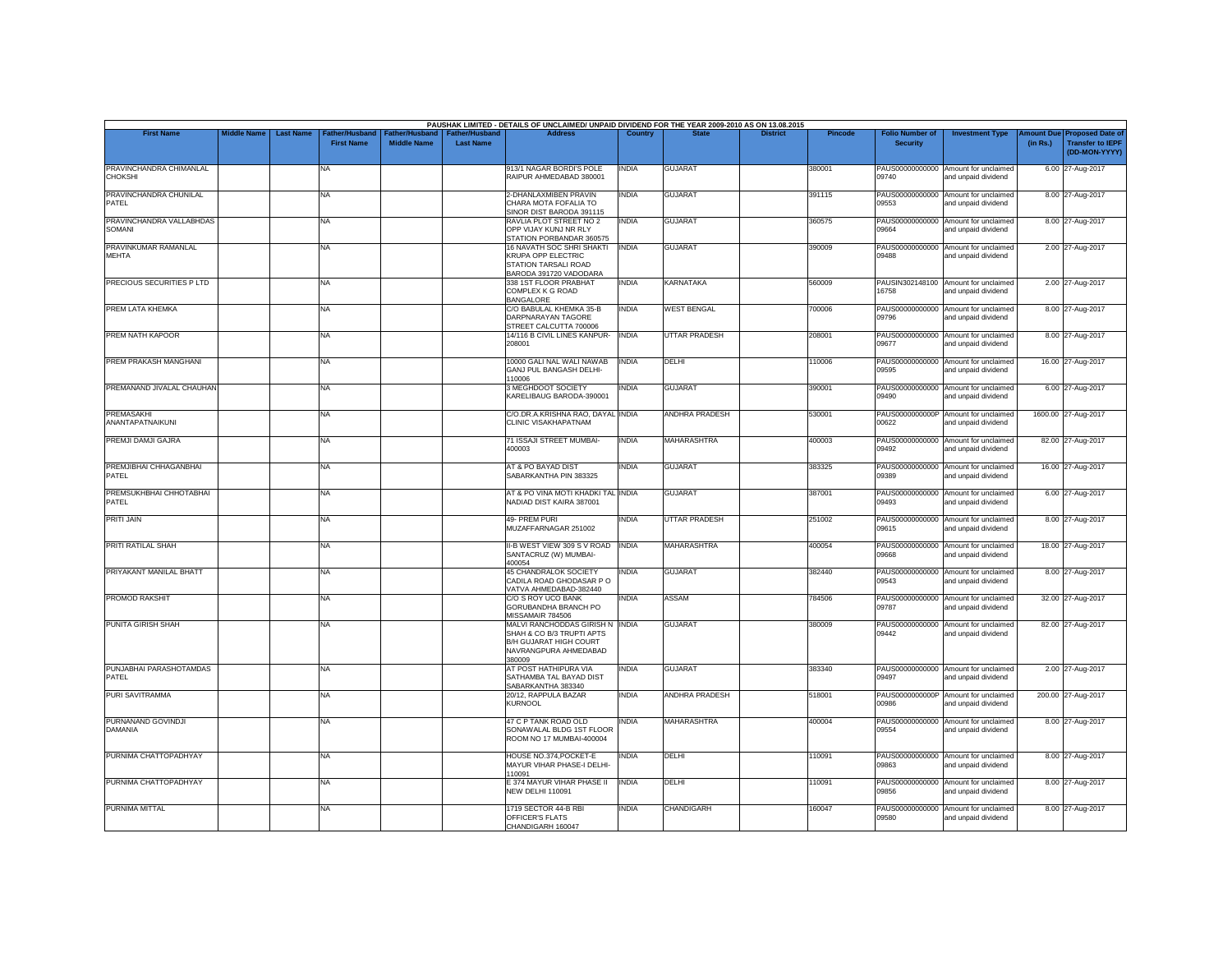|                                               |                    |                  |                                     |                                             |                                           | PAUSHAK LIMITED - DETAILS OF UNCLAIMED/ UNPAID DIVIDEND FOR THE YEAR 2009-2010 AS ON 13.08.2015                       |                |                       |                 |         |                                           |                                                             |          |                                                                         |
|-----------------------------------------------|--------------------|------------------|-------------------------------------|---------------------------------------------|-------------------------------------------|-----------------------------------------------------------------------------------------------------------------------|----------------|-----------------------|-----------------|---------|-------------------------------------------|-------------------------------------------------------------|----------|-------------------------------------------------------------------------|
| <b>First Name</b>                             | <b>Middle Name</b> | <b>Last Name</b> | Father/Husband<br><b>First Name</b> | <b>Father/Husband</b><br><b>Middle Name</b> | <b>Father/Husband</b><br><b>Last Name</b> | <b>Address</b>                                                                                                        | <b>Country</b> | <b>State</b>          | <b>District</b> | Pincode | <b>Folio Number of</b><br><b>Security</b> | <b>Investment Type</b>                                      | (in Rs.) | Amount Due Proposed Date of<br><b>Transfer to IEPF</b><br>(DD-MON-YYYY) |
| PURSHOTTAM DASS CHACHAN                       |                    |                  | <b>NA</b>                           |                                             |                                           | 402, TAKSHASHILA APARTMENT INDIA<br>BHATAR ROAD, SURAT-395001                                                         |                | <b>GUJARAT</b>        |                 | 395001  | 09639                                     | PAUS00000000000 Amount for unclaimed<br>and unpaid dividend |          | 8.00 27-Aug-2017                                                        |
| PURUSHOTHAM V BHIDE                           |                    |                  | <b>NA</b>                           |                                             |                                           | 25/5 PADMAREKHA SOCIETY<br>KARVE NAGAR PUNE                                                                           | <b>INDIA</b>   | <b>MAHARASHTRA</b>    |                 | 411052  | PAUS0000000000P<br>04035                  | Amount for unclaimed<br>and unpaid dividend                 |          | 200.00 27-Aug-2017                                                      |
| PURUSHOTTAM AMBALAL<br>PATEL                  |                    |                  | <b>NA</b>                           |                                             |                                           | SARDAR CHOWK SUNAV TAL<br>PETLAD DIST KAIRA 388470                                                                    | <b>INDIA</b>   | <b>GUJARAT</b>        |                 | 388470  | 09499                                     | PAUS00000000000 Amount for unclaimed<br>and unpaid dividend |          | 16.00 27-Aug-2017                                                       |
| PURUSHOTTAM AMBALAL<br>PATEL                  |                    |                  | <b>NA</b>                           |                                             |                                           | SARDAR CHOWK SUNAV TAL<br>PETLAD DIST KAIRA 388470                                                                    | <b>INDIA</b>   | <b>GUJARAT</b>        |                 | 388470  | 09500                                     | PAUS00000000000 Amount for unclaimed<br>and unpaid dividend |          | 16.00 27-Aug-2017                                                       |
| PURUSHOTTAM BAHADUR<br><b>MATHUR</b>          |                    |                  | <b>NA</b>                           |                                             |                                           | D-57/49 PLOT NO 3 MOLVI<br>BAGH VARANASI 221010                                                                       | <b>INDIA</b>   | UTTAR PRADESH         |                 | 221010  | PAUS00000000000<br>09502                  | Amount for unclaimed<br>and unpaid dividend                 |          | 66.00 27-Aug-2017                                                       |
| PURUSHOTTAM R WAIDYA                          |                    |                  | <b>NA</b>                           |                                             |                                           | 1 MANGAL DHARA HSG SOC<br>GANGA WADI RAVIWAR PETH<br><b>NASIK 422001</b>                                              | INDIA          | <b>MAHARASHTRA</b>    |                 | 422001  | 09381                                     | PAUS00000000000 Amount for unclaimed<br>and unpaid dividend |          | 2.00 27-Aug-2017                                                        |
| PURUSHOTTAM VALLAVDAS<br><b>BHAVSAR</b>       |                    |                  | <b>NA</b>                           |                                             |                                           | JANPAD SOCIETY NR P T<br>COLLEGE PALDI AHMEDABAD-<br>380007                                                           | <b>INDIA</b>   | <b>GUJARAT</b>        |                 | 380007  | 09723                                     | PAUS00000000000 Amount for unclaimed<br>and unpaid dividend |          | 6.00 27-Aug-2017                                                        |
| PURUSHOTTAMBHAI F<br>PANCHAL                  |                    |                  | <b>NA</b>                           |                                             |                                           | Khodal Nagar 1/B, Opp. Nirman<br>Park Vishwatnitri Road                                                               | <b>INDIA</b>   | <b>GUJARAT</b>        |                 | 390011  | 05632                                     | PAUS0000000000P Amount for unclaimed<br>and unpaid dividend |          | 100.00 27-Aug-2017                                                      |
| PUSHP LATA CHAUDHARY                          |                    |                  | <b>NA</b>                           |                                             |                                           | C/O SH H R CHHABRA Q NO 74B INDIA<br>BA/BLOCK PA-NKHA RD<br>RESIDENTIAL SCHEME JAIL<br>ROAD NE- W DELHI 110018 -      |                | DELHI                 |                 | 110018  | 09603                                     | PAUS00000000000 Amount for unclaimed<br>and unpaid dividend |          | 8.00 27-Aug-2017                                                        |
| PUSHPA CHHABADA                               |                    |                  | <b>NA</b>                           |                                             |                                           | 23 DROOPAD COLONY<br>GANDHINAGAR KOLHAPUR M S                                                                         | <b>INDIA</b>   | <b>MAHARASHTRA</b>    |                 | 416119  | PAUS0000000000P<br>04045                  | Amount for unclaimed<br>and unpaid dividend                 |          | 200.00 27-Aug-2017                                                      |
| PUSHPA DHIRENDRA PATEL                        |                    |                  | <b>NA</b>                           |                                             |                                           | C/O SHRI MUKUNDRAV<br>GHANEKAR NR KHUSHALC-<br>HAND CHARITY TRUST B/H<br>MAHARANI SCH RAO- PURA<br>BARODA 390001 -    | INDIA          | <b>GUJARAT</b>        |                 | 390001  | PAUS00000000000<br>09505                  | Amount for unclaimed<br>and unpaid dividend                 |          | 16.00 27-Aug-2017                                                       |
| PUSHPA DUTTA CHOWDHURY                        |                    |                  | <b>NA</b>                           |                                             |                                           | 38/1/2 RAMTONU BOSE LANE<br>CALCUTTA-700006                                                                           | <b>INDIA</b>   | <b>WEST BENGAL</b>    |                 | 700006  | 09573                                     | PAUS00000000000 Amount for unclaimed<br>and unpaid dividend |          | 16.00 27-Aug-2017                                                       |
| PUSHPA NARAYAN<br>SAHASRABUDDHE               |                    |                  | <b>NA</b>                           |                                             |                                           | SHRIRAM BHAVAN PANCH ALI<br>PAR NAKA KALYAN-421301                                                                    | <b>INDIA</b>   | <b>MAHARASHTRA</b>    |                 | 421301  | 09667                                     | PAUS00000000000 Amount for unclaimed<br>and unpaid dividend |          | 8.00 27-Aug-2017                                                        |
| PUSHPA PRAVINCHANDRA<br>MEHTA                 |                    |                  | <b>NA</b>                           |                                             |                                           | C/O THE SWASTIK JANATA<br>SAHAKARI BANK LTD 502<br>KALBADEVI ROAD MUMBAI-<br>400002                                   | <b>INDIA</b>   | <b>MAHARASHTRA</b>    |                 | 400002  | 09655                                     | PAUS00000000000 Amount for unclaimed<br>and unpaid dividend |          | 8.00 27-Aug-2017                                                        |
| <b>PUSHPA RAMANLAL</b><br><b>SWAMINARAYAN</b> |                    |                  | <b>NA</b>                           |                                             |                                           | KESHAV JIVAN KALAVAD ROAD INDIA<br>NR SETUBANDH - SOC BEHIND<br>MAHILA COLLEGE SAHAKAR<br>NAGAR- ST-4 RAJKOT-360001 - |                | <b>GUJARAT</b>        |                 | 360001  | 09727                                     | PAUS00000000000 Amount for unclaimed<br>and unpaid dividend |          | 24.00 27-Aug-2017                                                       |
| <b>PUSHPABAI</b>                              |                    |                  | <b>NA</b>                           |                                             |                                           | 15-1-503/B/13 1ST FLOOR OLD<br>FEELKHAYA HYDERABAD<br>500012                                                          | <b>INDIA</b>   | <b>ANDHRA PRADESH</b> |                 | 500012  | 09767                                     | PAUS00000000000 Amount for unclaimed<br>and unpaid dividend |          | 8.00 27-Aug-2017                                                        |
| PUSHPABEN ARVINDBHAI<br>RAJYAGURU             |                    |                  | <b>NA</b>                           |                                             |                                           | 6 SAIBABA FLATS NARANPURA INDIA<br>CHAR RASTA ANKUR ROAD<br>AHMEDABAD 380013                                          |                | <b>GUJARAT</b>        |                 | 380013  | 09853                                     | PAUS00000000000 Amount for unclaimed<br>and unpaid dividend |          | 166.00 27-Aug-2017                                                      |
| PUSHPABEN KANAIYALAL<br><b>SOPARIWALA</b>     |                    |                  | <b>NA</b>                           |                                             |                                           | SOPARIWALA MED STORE<br>NAVSARI BAZAR SURAT-395001                                                                    | INDIA          | <b>GUJARAT</b>        |                 | 395001  | 09508                                     | PAUS00000000000 Amount for unclaimed<br>and unpaid dividend |          | 32.00 27-Aug-2017                                                       |
| PUSHPABEN KANUBHAI SHAH                       |                    |                  | <b>NA</b>                           |                                             |                                           | , GOVARDHAN APTS. 69,<br><b>SUVARNAPURI</b><br>SOCIETY.CHIKUWADI<br>JETALPUR ROAD, VADODARA-<br>390005                | <b>INDIA</b>   | <b>GUJARAT</b>        |                 | 390005  | 09510                                     | PAUS00000000000 Amount for unclaimed<br>and unpaid dividend |          | 12.00 27-Aug-2017                                                       |
| PUSHPABEN KANUBHAI SHAH                       |                    |                  | <b>NA</b>                           |                                             |                                           | . GOVARDHAN APARTMENTS<br>69. SUVARNAPURI<br>SOCIETY.CHIKUWADI.<br>JETALPUR ROAD, VADODARA-<br>390005                 | <b>INDIA</b>   | <b>GUJARAT</b>        |                 | 390005  | 09509                                     | PAUS00000000000 Amount for unclaimed<br>and unpaid dividend |          | 66.00 27-Aug-2017                                                       |
| PUSHPABEN RAMBHAI<br><b>KESHWALA</b>          |                    |                  | <b>NA</b>                           |                                             |                                           | 32/377 RAGHUKUL APTS SOLA<br>ROAD NARANPURA<br>AHMEDABAD 380013                                                       | <b>INDIA</b>   | <b>GUJARAT</b>        |                 | 380013  | 09550                                     | PAUS00000000000 Amount for unclaimed<br>and unpaid dividend |          | 16.00 27-Aug-2017                                                       |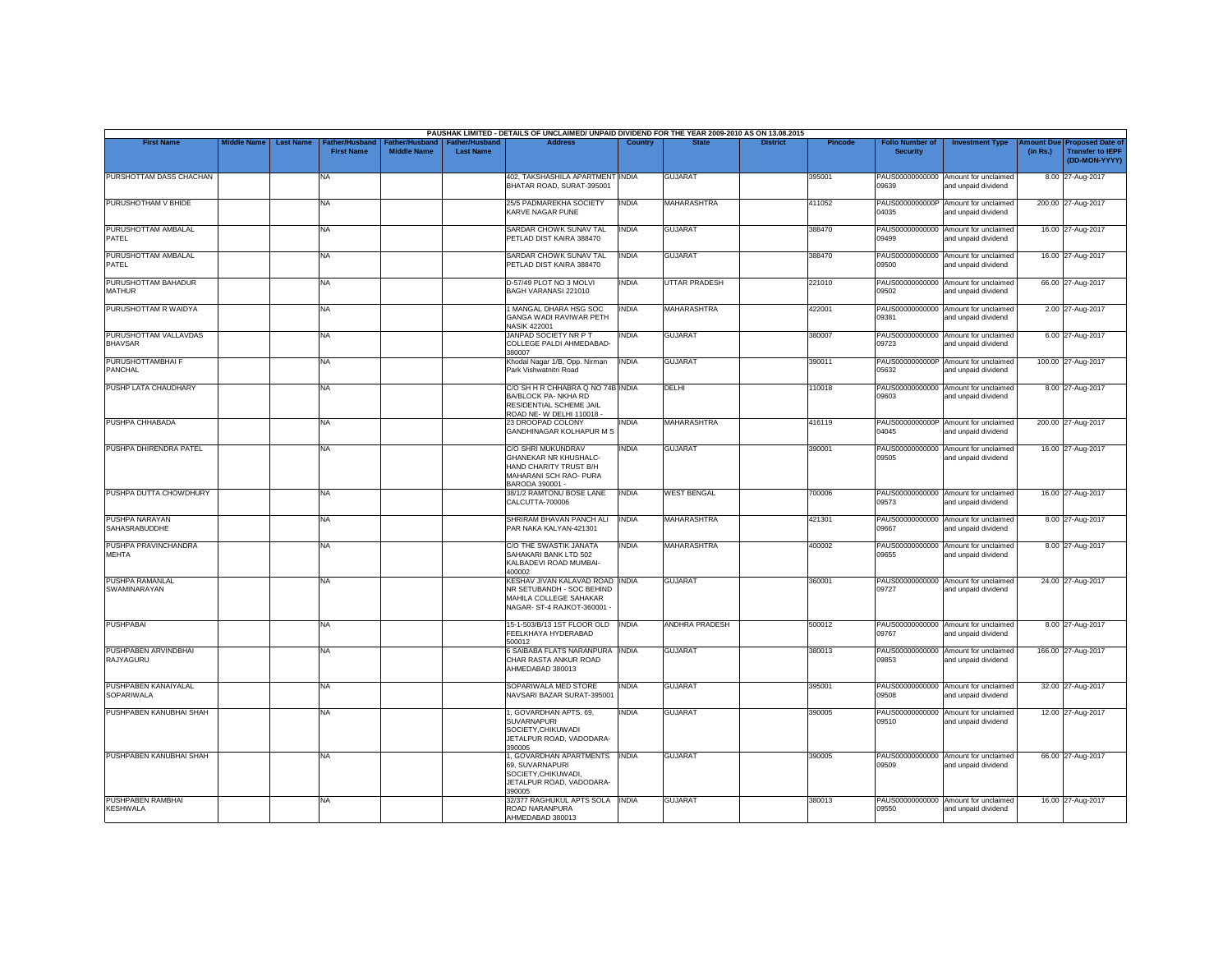|                                        |                    |                                                                |                                      |                                           | PAUSHAK LIMITED - DETAILS OF UNCLAIMED/ UNPAID DIVIDEND FOR THE YEAR 2009-2010 AS ON 13.08.2015       |                |                       |                 |                |                                           |                                                             |          |                                                                                |
|----------------------------------------|--------------------|----------------------------------------------------------------|--------------------------------------|-------------------------------------------|-------------------------------------------------------------------------------------------------------|----------------|-----------------------|-----------------|----------------|-------------------------------------------|-------------------------------------------------------------|----------|--------------------------------------------------------------------------------|
| <b>First Name</b>                      | <b>Middle Name</b> | <b>Last Name</b><br><b>Father/Husband</b><br><b>First Name</b> | Father/Husband<br><b>Middle Name</b> | <b>Father/Husband</b><br><b>Last Name</b> | <b>Address</b>                                                                                        | <b>Country</b> | <b>State</b>          | <b>District</b> | <b>Pincode</b> | <b>Folio Number of</b><br><b>Security</b> | <b>Investment Type</b>                                      | (in Rs.) | <b>Amount Due Proposed Date of</b><br><b>Transfer to IEPF</b><br>(DD-MON-YYYY) |
| PUSHPAGAURI MAYANKKUMAR<br>PANDYA      |                    | <b>NA</b>                                                      |                                      |                                           | C/O NATHALAL M PANDYA 16<br>GOKALE BAUG NR DINESH MILL<br>AKOTA RD BARODA-390005                      | <b>INDIA</b>   | <b>GUJARAT</b>        |                 | 390005         | 09534                                     | PAUS00000000000 Amount for unclaimed<br>and unpaid dividend |          | 10.00 27-Aug-2017                                                              |
| PUSHPALATA MADHAVRAO<br>KHANVILKAR     |                    | <b>NA</b>                                                      |                                      |                                           | C/O RELIABLE CARGO<br>CARRIER OPP PAWAGADH<br>BUSSTAND BARODA-390001                                  | INDIA          | <b>GUJARAT</b>        |                 | 390001         | PAUS00000000000<br>09511                  | Amount for unclaimed<br>and unpaid dividend                 |          | 32.00 27-Aug-2017                                                              |
| PUSHPAVATI BHANUPRASAD<br><b>DESAI</b> |                    | <b>NA</b>                                                      |                                      |                                           | 24 "SHRADDHA" PANKAJ<br>SOCIETY RACE COURSE<br>CIRCLE BARODA-390007                                   | <b>INDIA</b>   | <b>GUJARAT</b>        |                 | 390007         | 09512                                     | PAUS00000000000 Amount for unclaimed<br>and unpaid dividend |          | 2.00 27-Aug-2017                                                               |
| PYARELAL CHIMANLAL<br>PRAJAPATI        |                    | <b>NA</b>                                                      |                                      |                                           | KUVERJI DEVSHI CHAWL 2ND<br>FL B S ROAD OPP ZARAPKAR<br>SHOW ROOM DADAR W RLY<br><b>MUMBAI 400028</b> | <b>INDIA</b>   | MAHARASHTRA           |                 | 400028         | 09666                                     | PAUS00000000000 Amount for unclaimed<br>and unpaid dividend |          | 8.00 27-Aug-2017                                                               |
| R A GUPTA                              |                    | <b>NA</b>                                                      |                                      |                                           | C/O TAYLOR INST CO (I) LTD 14 INDIA<br>MATHURA ROAD FARIDABAD                                         |                | <b>HARYANA</b>        |                 | 121001         | 10436                                     | PAUS00000000000 Amount for unclaimed<br>and unpaid dividend |          | 16.00 27-Aug-2017                                                              |
| R B LAL                                |                    | <b>NA</b>                                                      |                                      |                                           | C/O UJJWAL LTD 4/18 ASAFALI INDIA<br>ROAD NEW DELHI 110001                                            |                | <b>DELHI</b>          |                 | 110001         | PAUS00000000000<br>10110                  | Amount for unclaimed<br>and unpaid dividend                 |          | 50.00 27-Aug-2017                                                              |
| R CHANDRA SHEKAR                       |                    | <b>NA</b>                                                      |                                      |                                           | "AKSHAYA" 12/3 53RD STREET<br>ASHOK NAGAR CHENNAI                                                     | <b>INDIA</b>   | <b>TAMIL NADU</b>     |                 | 600083         | 05209                                     | PAUS0000000000R Amount for unclaimed<br>and unpaid dividend |          | 200.00 27-Aug-2017                                                             |
| R CHANDRAMOHAN                         |                    | <b>NA</b>                                                      |                                      |                                           | PLOT NO. 50, SEETHAPATHY<br>COLONY WEST MARREDPALLY<br>SECUNDERABAD-500026                            | INDIA          | <b>ANDHRA PRADESH</b> |                 | 500026         | 10180                                     | PAUS00000000000 Amount for unclaimed<br>and unpaid dividend |          | 8.00 27-Aug-2017                                                               |
| R DEVIKA                               |                    | <b>NA</b>                                                      |                                      |                                           | 21 RAJAJI ROAD<br>NUNGAMBAKKAM CHENNAI-<br>600034                                                     | <b>INDIA</b>   | <b>TAMIL NADU</b>     |                 | 600034         | 10107                                     | PAUS00000000000 Amount for unclaimed<br>and unpaid dividend |          | 16.00 27-Aug-2017                                                              |
| R DURGA PARAMESWARAN                   |                    | <b>NA</b>                                                      |                                      |                                           | 127 NEHRU NAGAR TRICHUR<br>680006                                                                     | <b>INDIA</b>   | <b>KERALA</b>         |                 | 680006         | 10316                                     | PAUS00000000000 Amount for unclaimed<br>and unpaid dividend |          | 8.00 27-Aug-2017                                                               |
| R GOWRILAKSHMI                         |                    | <b>NA</b>                                                      |                                      |                                           | NO.21 189/F BAFNA ENCLAVE<br>WEST RAMALINGAM ROAD R S<br><b>PURAMCOIMBATORE</b>                       | <b>INDIA</b>   | <b>TAMIL NADU</b>     |                 | 641002         | PAUS0000000000R<br>03059                  | Amount for unclaimed<br>and unpaid dividend                 |          | 600.00 27-Aug-2017                                                             |
| R K AGRAWAL                            |                    | <b>NA</b>                                                      |                                      |                                           | AB-846 SAROJINI NAGAR NEW<br>DELHI-110023                                                             | <b>INDIA</b>   | DELHI                 |                 | 110023         | 10323                                     | PAUS00000000000 Amount for unclaimed<br>and unpaid dividend |          | 8.00 27-Aug-2017                                                               |
| R KALAIGNANAM                          |                    | <b>NA</b>                                                      |                                      |                                           | 1/10 SRI SWATI CO-OP HSG<br>SOCIETY GOVANDI MUMBAI-<br>400088                                         | <b>INDIA</b>   | <b>MAHARASHTRA</b>    |                 | 400088         | PAUS00000000000<br>10138                  | Amount for unclaimed<br>and unpaid dividend                 |          | 8.00 27-Aug-2017                                                               |
| <b>R KUMARI</b>                        |                    | <b>NA</b>                                                      |                                      |                                           | 511 A BLOCK RIVER DALE APTS INDIA<br>4TH MAIN ROAD EXTN<br>KOTTURPURAM CHENNAI<br>600085              |                | <b>TAMIL NADU</b>     |                 | 600085         | 10175                                     | PAUS00000000000 Amount for unclaimed<br>and unpaid dividend |          | 16.00 27-Aug-2017                                                              |
| R N RANGACHAR                          |                    | <b>NA</b>                                                      |                                      |                                           | NR 9 TANK ROAD COTTONPET INDIA<br>BANGALORE-560053                                                    |                | <b>KARNATAKA</b>      |                 | 560053         | 10365                                     | PAUS00000000000 Amount for unclaimed<br>and unpaid dividend |          | 8.00 27-Aug-2017                                                               |
| <b>R N SUJATHA</b>                     |                    | <b>NA</b>                                                      |                                      |                                           | <b>44 NAGAPPA STREET</b><br>SESHADRIPURAM BANGALORE                                                   | INDIA          | <b>KARNATAKA</b>      |                 | 560020         | 05127                                     | PAUS0000000000R Amount for unclaimed<br>and unpaid dividend |          | 200.00 27-Aug-2017                                                             |
| <b>R NAGARAJAN</b>                     |                    | NA                                                             |                                      |                                           | C/O DARSHAK LTD NO 1<br>ARULANANDAM MUDALI<br>STREET SANTHOME CHENNAI<br>600004                       | INDIA          | <b>TAMIL NADU</b>     |                 | 600004         | PAUS00000000000<br>10121                  | Amount for unclaimed<br>and unpaid dividend                 |          | 32.00 27-Aug-2017                                                              |
| R NAGARAJAN                            |                    | <b>NA</b>                                                      |                                      |                                           | C/O DARSHAK LIMITED NO 1<br>ARULANANDAM MUDALI<br>STREET SANTHOME CHENNAI<br>600004                   | <b>INDIA</b>   | <b>TAMIL NADU</b>     |                 | 600004         | 10120                                     | PAUS00000000000 Amount for unclaimed<br>and unpaid dividend |          | 52.00 27-Aug-2017                                                              |
| <b>R NAGARAJAN</b>                     |                    | <b>NA</b>                                                      |                                      |                                           | C/O DARSHAK LTD NO 1<br>ARULANANDAM MUDALI<br>STREET SANTHOME CHENNAI<br>600004                       | <b>INDIA</b>   | <b>TAMIL NADU</b>     |                 | 600004         | 10109                                     | PAUS00000000000 Amount for unclaimed<br>and unpaid dividend |          | 32.00 27-Aug-2017                                                              |
| R PADMINI                              |                    | <b>NA</b>                                                      |                                      |                                           | 1 ARULAMAMDA MUDALI ST<br>SANTHOME CHENNAI                                                            | <b>INDIA</b>   | <b>TAMIL NADU</b>     |                 | 600004         | 03454                                     | PAUS0000000000R Amount for unclaimed<br>and unpaid dividend |          | 600.00 27-Aug-2017                                                             |
| R PALANIAMMAL                          |                    | <b>NA</b>                                                      |                                      |                                           | 28 IVTH STREET<br>VEDATHALANGADU<br>KARUVAMPALAYAM TIRUPUR                                            | <b>INDIA</b>   | <b>TAMIL NADU</b>     |                 | 641604         | PAUS00000000000<br>10170                  | Amount for unclaimed<br>and unpaid dividend                 |          | 8.00 27-Aug-2017                                                               |
| R RAJAMURTHY                           |                    | <b>NA</b>                                                      |                                      |                                           | NO.1950,1ST FLOOR 2ND MAIN INDIA<br>MAGADI ROAD & CHORD ROAD<br>EXTN VIJAYA<br>NAGARBANGALORE         |                | KARNATAKA             |                 | 560040         | 10363                                     | PAUS00000000000 Amount for unclaimed<br>and unpaid dividend |          | 16.00 27-Aug-2017                                                              |
| <b>R RAMESH</b>                        |                    | <b>NA</b>                                                      |                                      |                                           | E-211, Raheja Residency 3rd<br>Block, 7th Main Koramangala                                            | <b>INDIA</b>   | <b>KARNATAKA</b>      |                 | 560034         | 04198                                     | PAUS0000000000R Amount for unclaimed<br>and unpaid dividend |          | 200.00 27-Aug-2017                                                             |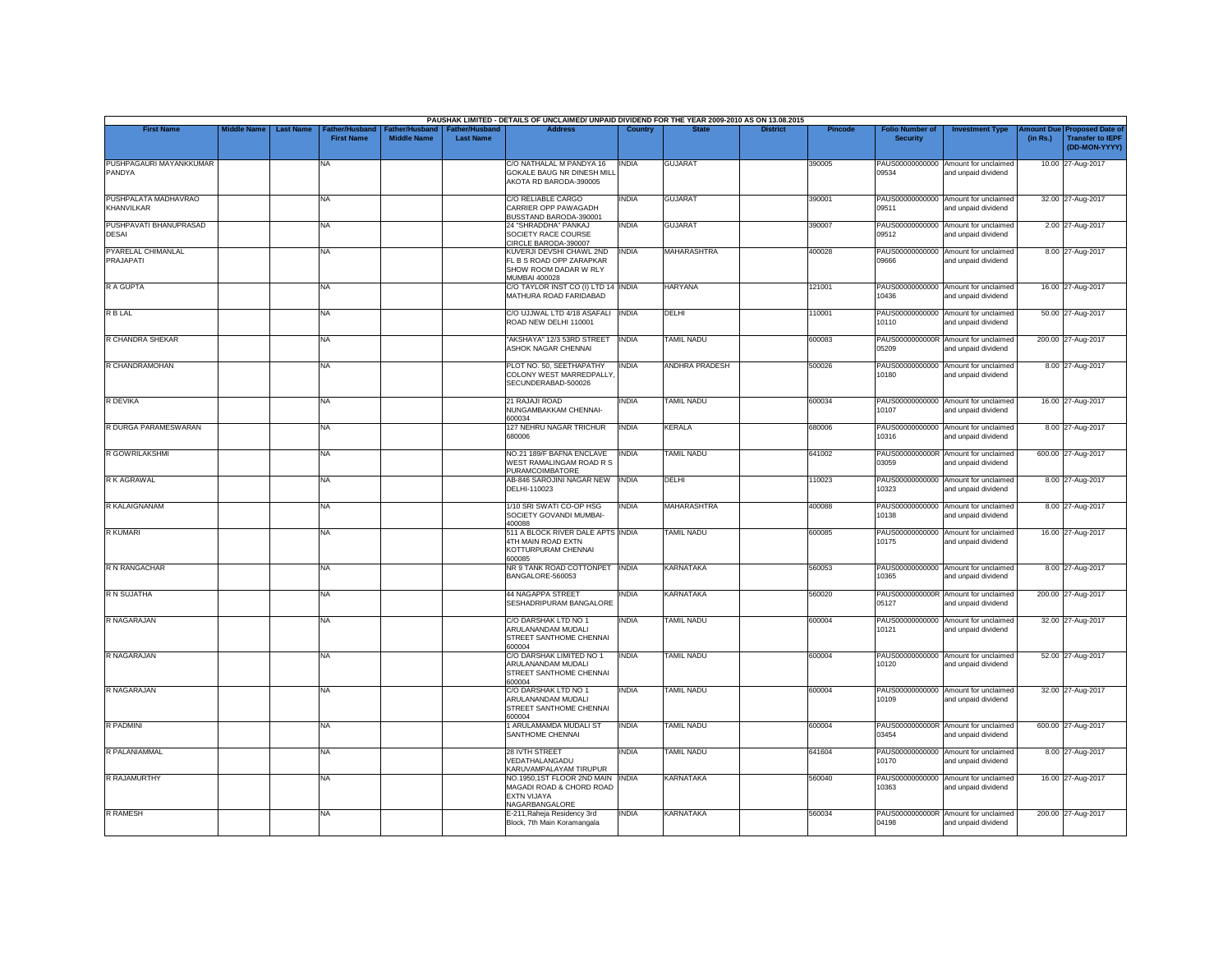| <b>First Name</b>                       | <b>Middle Name</b> | <b>Last Name</b> | Father/Husband    |                    | Father/Husband   Father/Husband | PAUSHAK LIMITED - DETAILS OF UNCLAIMED/ UNPAID DIVIDEND FOR THE YEAR 2009-2010 AS ON 13.08.2015<br><b>Address</b>                                   | Country      |                       | <b>District</b> | <b>Pincode</b> | <b>Folio Number of</b> | <b>Investment Type</b>                                      |          | Amount Due Proposed Date of              |
|-----------------------------------------|--------------------|------------------|-------------------|--------------------|---------------------------------|-----------------------------------------------------------------------------------------------------------------------------------------------------|--------------|-----------------------|-----------------|----------------|------------------------|-------------------------------------------------------------|----------|------------------------------------------|
|                                         |                    |                  | <b>First Name</b> | <b>Middle Name</b> | <b>Last Name</b>                |                                                                                                                                                     |              |                       |                 |                | <b>Security</b>        |                                                             | (in Rs.) | <b>Transfer to IEPF</b><br>(DD-MON-YYYY) |
| <b>R S MANOHAR</b>                      |                    |                  | NA                |                    |                                 | NO 9 TANK ROAD COTTONPET INDIA<br>BANGALORE-560053                                                                                                  |              | <b>KARNATAKA</b>      |                 | 560053         | 10366                  | PAUS00000000000 Amount for unclaimed<br>and unpaid dividend |          | 8.00 27-Aug-2017                         |
| <b>R SAMBAMURTHY</b>                    |                    |                  | <b>NA</b>         |                    |                                 | BLOCK T FLAT NO 16 S M<br>NAGAR HSG ESTATE PO<br>SARKARPOOL DIST 24 PGS<br>SOUTH                                                                    | <b>INDIA</b> | <b>WEST BENGAL</b>    |                 | 700143         | 10550                  | PAUS00000000000 Amount for unclaimed<br>and unpaid dividend |          | 8.00 27-Aug-2017                         |
| <b>R SARASWATHI</b>                     |                    |                  | <b>NA</b>         |                    |                                 | 50/5, SECOND MAIN ROAD<br>GANDHINAGAR ADYAR                                                                                                         | <b>INDIA</b> | <b>TAMIL NADU</b>     |                 | 600020         | 03455                  | PAUS0000000000R Amount for unclaimed<br>and unpaid dividend |          | 400.00 27-Aug-2017                       |
| R SITARAMAN                             |                    |                  | <b>NA</b>         |                    |                                 | 42 NEW STREET KARUR 639001 INDIA<br><b>TAMILNADU</b>                                                                                                |              | <b>TAMIL NADU</b>     |                 | 639001         | 10507                  | PAUS00000000000 Amount for unclaimed<br>and unpaid dividend |          | 32.00 27-Aug-2017                        |
| R SUBRAMANYAM                           |                    |                  | <b>NA</b>         |                    |                                 | 45/26 B-2 ASHOK NAGAR<br><b>KURNOOL 518005</b>                                                                                                      | <b>INDIA</b> | ANDHRA PRADESH        |                 | 518005         | 10005                  | PAUS00000000000 Amount for unclaimed<br>and unpaid dividend |          | 16.00 27-Aug-2017                        |
| R V NAGARKAR                            |                    |                  | <b>NA</b>         |                    |                                 | SURVEY NO 35, BLDG NO 65/181 INDIA<br>DUTTAWADI AKURDI PUNE<br>411035                                                                               |              | <b>MAHARASHTRA</b>    |                 | 411035         | 10462                  | PAUS00000000000 Amount for unclaimed<br>and unpaid dividend |          | 6.00 27-Aug-2017                         |
| R VAIDYANATHAN                          |                    |                  | NA                |                    |                                 | C/o.S.Ramanam No.5/1229, Bank INDIA<br>of Baroda Colony Settnpatti<br>Nagar, Madipakkam                                                             |              | <b>TAMIL NADU</b>     |                 | 600091         | 05212                  | PAUS0000000000R Amount for unclaimed<br>and unpaid dividend |          | 200.00 27-Aug-2017                       |
| R VIJAYARANGHAVAN                       |                    |                  | NA                |                    |                                 | C/O M/S DARSHAK LTD 62/236<br>CHIDAMBARA RAO ST FORT<br>KURNOOL-518001                                                                              | <b>INDIA</b> | <b>ANDHRA PRADESH</b> |                 | 518001         | 10006                  | PAUS00000000000 Amount for unclaimed<br>and unpaid dividend |          | 16.00 27-Aug-2017                        |
| RADHA D PRABHU                          |                    |                  | <b>NA</b>         |                    |                                 | "TAPASYA" MAIN ROAD KOTA D INDIA<br>K KARNATAKA                                                                                                     |              | <b>KARNATAKA</b>      |                 | 576221         | 04921                  | PAUS0000000000R Amount for unclaimed<br>and unpaid dividend |          | 200.00 27-Aug-2017                       |
| RADHA KISHAN KHANNA                     |                    |                  | <b>NA</b>         |                    |                                 | BA 293/1 TAGORE GARDEN<br>NEW DELHI 110027                                                                                                          | <b>INDIA</b> | DELHI                 |                 | 110027         | 10377                  | PAUS00000000000 Amount for unclaimed<br>and unpaid dividend |          | 8.00 27-Aug-2017                         |
| RADHA KRISHNA PERUMALLA                 |                    |                  | <b>NA</b>         |                    |                                 | STENO CONSTRUCTION<br>EQUIPMENT ZONE RASHT-<br>RIYA ISPAT NIGAM LTD<br>VISAKHAPATNAM STEE- LPJT<br>BALACHERUVU SITE OFFICE<br>VISAKHAPAT-NAM-530026 | <b>INDIA</b> | <b>ANDHRA PRADESH</b> |                 | 530026         | 10313                  | PAUS00000000000 Amount for unclaimed<br>and unpaid dividend |          | 8.00 27-Aug-2017                         |
| RADHA MOHAN VERMA                       |                    |                  | <b>NA</b>         |                    |                                 | FLAT NO-23. INDERPRASTA<br>APTT. PATPARGANJ NEW<br><b>DELHI</b>                                                                                     | <b>INDIA</b> | <b>DELHI</b>          |                 | 110092         | 10225                  | PAUS00000000000 Amount for unclaimed<br>and unpaid dividend |          | 24.00 27-Aug-2017                        |
| RADHAKRISHNAN M B                       |                    |                  | NA                |                    |                                 | 38/485, KRIPA' PULLEPPADY<br>COCHIN                                                                                                                 | <b>INDIA</b> | <b>KERALA</b>         |                 | 682035         | 02006                  | PAUS0000000000R Amount for unclaimed<br>and unpaid dividend |          | 200.00 27-Aug-2017                       |
| RADHAKRISHNAN M B                       |                    |                  | <b>NA</b>         |                    |                                 | 38/1485 KRIPA PULLEPPADY<br><b>COCHIN 682035</b>                                                                                                    | <b>INDIA</b> | KERALA                |                 | 682035         | 10488                  | PAUS00000000000 Amount for unclaimed<br>and unpaid dividend |          | 32.00 27-Aug-2017                        |
| RADHE SHIAM GUPTA                       |                    |                  | <b>NA</b>         |                    |                                 | D-290 PRASHANT VIHAR PO<br>ROHINI DELHI 110085                                                                                                      | <b>INDIA</b> | DELHI                 |                 | 110085         | 10222                  | PAUS00000000000 Amount for unclaimed<br>and unpaid dividend |          | 8.00 27-Aug-2017                         |
| RADHIKA SESHAN                          |                    |                  | <b>NA</b>         |                    |                                 | 3/5 THE SAFIRE 11TH AVENUE   INDIA<br>ASHOK NAGAR CHENNAI<br>600083                                                                                 |              | <b>TAMIL NADU</b>     |                 | 600083         | 10372                  | PAUS00000000000 Amount for unclaimed<br>and unpaid dividend |          | 16.00 27-Aug-2017                        |
| RADHIKA SOLASA                          |                    |                  | <b>NA</b>         |                    |                                 | 12-151 KOTHAPET CHIRALA A P INDIA                                                                                                                   |              | <b>ANDHRA PRADESH</b> |                 | 523157         | 04750                  | PAUS0000000000R Amount for unclaimed<br>and unpaid dividend |          | 200.00 27-Aug-2017                       |
| RAGHABHAI LAXMANBHAI<br><b>SURANI</b>   |                    |                  | <b>NA</b>         |                    |                                 | C/O SURANI BROTHERS VIJAY INDIA<br>CHOWK BAGSARA (MEGHANI)<br>DIST AMRELI 365440                                                                    |              | <b>GUJARAT</b>        |                 | 365440         | 10007                  | PAUS00000000000 Amount for unclaimed<br>and unpaid dividend |          | 32.00 27-Aug-2017                        |
| <b>RAGHAVENDRA</b><br>KRISHNAMOHAN RAO  |                    |                  | NA                |                    |                                 | C/O THE SWASTIK JANATA<br>SAHAKARI BANK LTD 502<br>KALBADEVI ROAD MUMBAI-<br>400002                                                                 | <b>INDIA</b> | <b>MAHARASHTRA</b>    |                 | 400002         | 10292                  | PAUS00000000000 Amount for unclaimed<br>and unpaid dividend |          | 8.00 27-Aug-2017                         |
| RAGHAVENDRA PRASANNA T                  |                    |                  | <b>NA</b>         |                    |                                 | 41 NALA ROAD B/H SHREE<br>TALNES CANTONMENT<br><b>BANGALORE</b>                                                                                     | <b>INDIA</b> | <b>KARNATAKA</b>      |                 | 560042         | 05060                  | PAUS0000000000R Amount for unclaimed<br>and unpaid dividend |          | 600.00 27-Aug-2017                       |
| RAGHAVENDRA RANGARAO<br><b>KULKARNI</b> |                    |                  | <b>NA</b>         |                    |                                 | FLAT NO.1, BUILDING NO.4A,<br>TAPOVAN CO.OP HOUSING<br>SOCIETY, WARJE, PUNE.                                                                        | <b>INDIA</b> | MAHARASHTRA           |                 | 411029         | 00631                  | PAUS0000000000R Amount for unclaimed<br>and unpaid dividend |          | 800.00 27-Aug-2017                       |
| RAGHAVENDRA RAO C H                     |                    |                  | <b>NA</b>         |                    |                                 | NO.16, VAIDYA RAMA IYER<br>STREET T.NAGAR CHENNAI                                                                                                   | <b>INDIA</b> | <b>TAMIL NADU</b>     |                 | 600017         | 00364                  | PAUS0000000000C Amount for unclaimed<br>and unpaid dividend |          | 400.00 27-Aug-2017                       |
| RAGHAVJI JIVRAJ MEHTA                   |                    |                  | <b>NA</b>         |                    |                                 | KUVERJI DEVSHI CHAWL 2ND<br>FL B S ROAD OP- P ZARAPKAR<br>SHOW ROOM DADAR W RLY<br>MUMBAI- -400028 -                                                | <b>INDIA</b> | <b>MAHARASHTRA</b>    |                 | 400028         | 10299                  | PAUS00000000000 Amount for unclaimed<br>and unpaid dividend |          | 8.00 27-Aug-2017                         |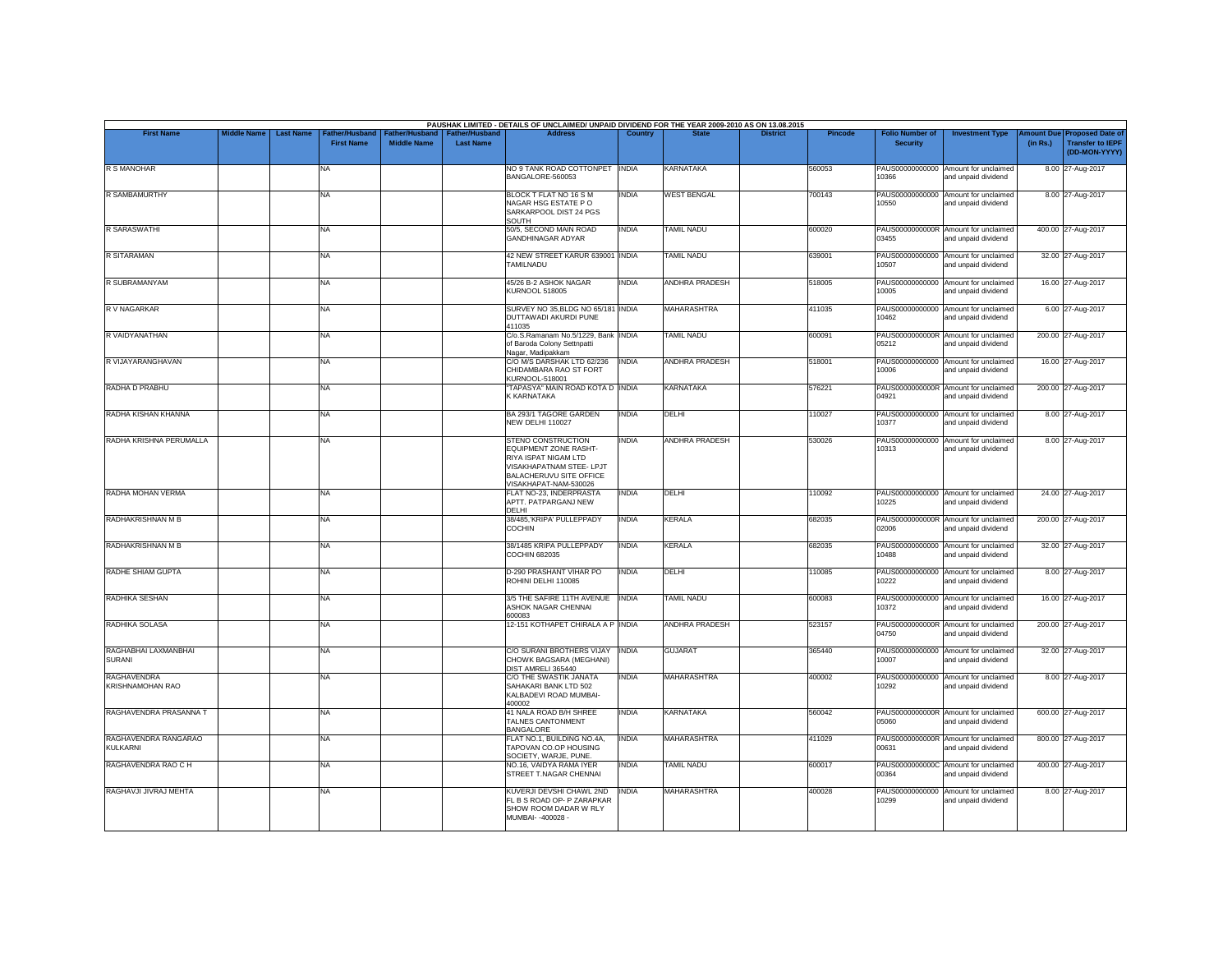| <b>First Name</b>                          | <b>Middle Name</b> | <b>Last Name</b> | Father/Husband    | Father/Husband     | Father/Husband   | PAUSHAK LIMITED - DETAILS OF UNCLAIMED/ UNPAID DIVIDEND FOR THE YEAR 2009-2010 AS ON 13.08.2015<br><b>Address</b> | Country      |                      | <b>District</b> | <b>Pincode</b> | <b>Folio Number of</b>   | <b>Investment Type</b>                                      | mount Due           | <b>Proposed Date of</b>                  |
|--------------------------------------------|--------------------|------------------|-------------------|--------------------|------------------|-------------------------------------------------------------------------------------------------------------------|--------------|----------------------|-----------------|----------------|--------------------------|-------------------------------------------------------------|---------------------|------------------------------------------|
|                                            |                    |                  | <b>First Name</b> | <b>Middle Name</b> | <b>Last Name</b> |                                                                                                                   |              |                      |                 |                | <b>Security</b>          |                                                             | (in Rs.)            | <b>Transfer to IEPF</b><br>(DD-MON-YYYY) |
| RAGHAVJI MOHANBHAI ADROJA                  |                    |                  | NA                |                    |                  | "SATYAM" OPP HANUMAN'S<br>TEMPLE JOGASAR ROAD<br>DHRANGADHRA 363310                                               | <b>INDIA</b> | <b>GUJARAT</b>       |                 | 363310         | 09942                    | PAUS00000000000 Amount for unclaimed<br>and unpaid dividend | 2.00 27-Aug-2017    |                                          |
| RAGHU NATH PRASAD                          |                    |                  | NA                |                    |                  | C/O SHAKTI PROVISION STORE INDIA<br>I-4/5 MAIN BAZAR LAXMI NAGAR<br>DELHI-110092                                  |              | DELHI                |                 | 10092          | PAUS00000000000<br>10349 | Amount for unclaimed<br>and unpaid dividend                 | 8.00 27-Aug-2017    |                                          |
| RAGUNATHARADDI<br>HANAMARADDI IRADDI       |                    |                  | NA                |                    |                  | AT & PO TIRLAPURE TAL<br>NAVALGUNDA DIST DHARWAR<br>KARNATAK 582208                                               | <b>INDIA</b> | <b>KARNATAKA</b>     |                 | 582208         | 10103                    | PAUS00000000000 Amount for unclaimed<br>and unpaid dividend | 16.00 27-Aug-2017   |                                          |
| RAHMAN MASTAN SHERIFF                      |                    |                  | NA                |                    |                  | E-18 SECTOR 21 JALVAYU<br>VIHAR NOIDA 201301 U P                                                                  | <b>INDIA</b> | UTTAR PRADESH        |                 | 201301         | 10364                    | PAUS00000000000 Amount for unclaimed<br>and unpaid dividend | 8.00 27-Aug-2017    |                                          |
| RAIBEN K PRAJAPATI                         |                    |                  | <b>NA</b>         |                    |                  | FB/61, ALEMBIC COLONY,<br>ALEMBIC ROAD, VADODARA-<br>390003                                                       | <b>INDIA</b> | <b>GUJARAT</b>       |                 | 390003         | 10577                    | PAUS00000000000 Amount for unclaimed<br>and unpaid dividend | 16.00 27-Aug-2017   |                                          |
| RAICHAND ODHAVJI DOSHI                     |                    |                  | NA                |                    |                  | C/O THE SWASTIK JANATA<br>SAHAKARI BANK LTD 502<br>KALBADEVI ROAD MUMBAI-<br>400002                               | <b>INDIA</b> | <b>MAHARASHTRA</b>   |                 | 400002         | 10291                    | PAUS00000000000 Amount for unclaimed<br>and unpaid dividend | 8.00 27-Aug-2017    |                                          |
| RAIJIBHAI SULTANBHAI ODD                   |                    |                  | NA                |                    |                  | ODD FALIA NEAR KACHHIA<br>POLE POST CHHANI PIN-391740                                                             | <b>INDIA</b> | <b>GUJARAT</b>       |                 | 391740         | 10008                    | PAUS00000000000 Amount for unclaimed<br>and unpaid dividend | 2.00 27-Aug-2017    |                                          |
| <b>RAJ KISHORE MEHRA</b>                   |                    |                  | NA                |                    |                  | <b>24 HARTINGS ROAD</b><br>ALLAHABAD-211001                                                                       | <b>INDIA</b> | <b>UTTAR PRADESH</b> |                 | 211001         | 10009                    | PAUS00000000000 Amount for unclaimed<br>and unpaid dividend | 16.00 27-Aug-2017   |                                          |
| <b>RAJ KUMAR</b>                           |                    |                  | NA                |                    |                  | C/O BHAGWAN DAS GUPTA &<br>CO 4 DELHI STOCK EXCHANGE<br>BULD ASAF ALI ROAD NEW<br>DELHI-110002                    | <b>INDIA</b> | DELHI                |                 | 10002          | 10321                    | PAUS00000000000 Amount for unclaimed<br>and unpaid dividend | 8.00 27-Aug-2017    |                                          |
| RAJ KUMAR GOSWAMI                          |                    |                  | NA                |                    |                  | HAZINAGAR NATUN TELI LANE INDIA<br>P O CHANDANNAGAR DIST<br><b>HOOGHLY</b>                                        |              | <b>WEST BENGAL</b>   |                 | 712136         | 02918                    | PAUS0000000000R Amount for unclaimed<br>and unpaid dividend | 200.00 27-Aug-2017  |                                          |
| <b>RAJ KUMAR SADDI</b>                     |                    |                  | NA                |                    |                  | C/O ALEMBIC CHEMICALS<br>WORKS CO LTD 110<br>JAWAHARLAL NEHRU MARG<br>AMBALA CANTT                                | <b>INDIA</b> | <b>HARYANA</b>       |                 | 133001         | 03414                    | PAUS0000000000R Amount for unclaimed<br>and unpaid dividend | 200.00 27-Aug-2017  |                                          |
| RAJ KUMARI CHATURVEDI                      |                    |                  | NA                |                    |                  | 5/13 ROOP NAGAR DELHI-<br>110007                                                                                  | <b>INDIA</b> | <b>DELHI</b>         |                 | 110007         | 10354                    | PAUS00000000000 Amount for unclaimed<br>and unpaid dividend | 8.00 27-Aug-2017    |                                          |
| <b>RAJ RANI</b>                            |                    |                  | NA                |                    |                  | XV-8315 GALI NO 4 MULTANI<br>DHANDA PAHAR GANJ NEW<br>DELHI-110055                                                | <b>INDIA</b> | DELHI                |                 | 110055         | 10348                    | PAUS00000000000 Amount for unclaimed<br>and unpaid dividend | 8.00 27-Aug-2017    |                                          |
| RAJ RANI CHATURVEDI                        |                    |                  | KALI CHARAN       |                    |                  | H.NO. 150 SOUTH BHOPA ROAD INDIA<br><b>MUZAFFAR NAGAR</b>                                                         |              | UTTAR PRADESH        |                 | 251001         | 10256                    | PAUSIN303108100 Amount for unclaimed<br>and unpaid dividend | 66.00 27-Aug-2017   |                                          |
| RAJA RAM RASTOGI                           |                    |                  | NA                |                    |                  | 35 HAVE LOCK ROAD<br><b>LUCKNOW</b>                                                                               | <b>INDIA</b> | <b>UTTAR PRADESH</b> |                 | 226001         | 03366                    | PAUS0000000000R Amount for unclaimed<br>and unpaid dividend | 4000.00 27-Aug-2017 |                                          |
| RAJAGOPALAN                                |                    |                  | <b>NA</b>         |                    |                  | 12/2 12TH AVENUE ASHOK<br>NAGAR CHENNAI 600083                                                                    | <b>INDIA</b> | <b>TAMIL NADU</b>    |                 | 600083         | 10147                    | PAUS00000000000 Amount for unclaimed<br>and unpaid dividend | 16.00 27-Aug-2017   |                                          |
| RAJAGOPALAN RAGHAVENDRA<br><b>SUNDARAM</b> |                    |                  | NA                |                    |                  | NO.64, RAJAMANGAL VILLA IST INDIA<br>STREET NEW FAIRLANDS<br>SALEM                                                |              | <b>TAMIL NADU</b>    |                 | 636016         | 00632                    | PAUS0000000000R Amount for unclaimed<br>and unpaid dividend | 200.00 27-Aug-2017  |                                          |
| RAJAGOPALAN<br>VENKATARAMAN                |                    |                  | NA                |                    |                  | 65/14 MURALI ANAND FLATS<br>ALAMELU MANGAPURAM<br>MYLAPORE                                                        | <b>INDIA</b> | <b>TAMIL NADU</b>    |                 | 600004         | 04221                    | PAUS0000000000R Amount for unclaimed<br>and unpaid dividend | 200.00 27-Aug-2017  |                                          |
| RAJAM VAIDYANATHAN                         |                    |                  | NA                |                    |                  | FLAT NO 3 SPRING FIELDS 25<br><b>FIRST CROSS - STREET</b><br>KASTURBA NAGAR ADAYAR<br>CHENNAI 60-0020 -           | <b>INDIA</b> | <b>TAMIL NADU</b>    |                 | 600020         | PAUS00000000000<br>10272 | Amount for unclaimed<br>and unpaid dividend                 | 8.00 27-Aug-2017    |                                          |
| <b>RAJAN BATRA</b>                         |                    |                  | <b>NA</b>         |                    |                  | C-19 KIRTI NAGAR NEW DELHI- INDIA<br>110015                                                                       |              | DELHI                |                 | 110015         | 10391                    | PAUS00000000000 Amount for unclaimed<br>and unpaid dividend | 8.00 27-Aug-2017    |                                          |
| RAJAN GUPTA                                |                    |                  | NA                |                    |                  | H NO 27 WEST AZAD NAGAR<br><b>DELHI 110051</b>                                                                    | <b>INDIA</b> | DELHI                |                 | 10051          | 10517                    | PAUS00000000000 Amount for unclaimed<br>and unpaid dividend | 8.00 27-Aug-2017    |                                          |
| RAJANI SHANKARRAO<br><b>JOGLEKAR</b>       |                    |                  | NA                |                    |                  | 8 URMILA SOC 15TH ROAD<br>NORTH AVENUE SANTACRUZ<br>WEST MUMBAI-400051                                            | <b>INDIA</b> | <b>MAHARASHTRA</b>   |                 | 400051         | 10340                    | PAUS00000000000 Amount for unclaimed<br>and unpaid dividend | 8.00 27-Aug-2017    |                                          |
| RAJANIKANT HARILAL JANI                    |                    |                  | <b>NA</b>         |                    |                  | 14 'SHAKUNTAL PARK'<br>MANJALPUR NAKA BARODA-<br>390004                                                           | <b>INDIA</b> | <b>GUJARAT</b>       |                 | 390004         | 10011                    | PAUS00000000000 Amount for unclaimed<br>and unpaid dividend | 10.00 27-Aug-2017   |                                          |
| RAJEEV KUMAR SAWHNEY                       |                    |                  | NA                |                    |                  | 14/41 CIVIL LINES LAL IMLI<br>ROAD KANPUR 208001                                                                  | <b>INDIA</b> | <b>UTTAR PRADESH</b> |                 | 208001         | 10510                    | PAUS00000000000 Amount for unclaimed<br>and unpaid dividend | 8.00 27-Aug-2017    |                                          |
|                                            |                    |                  |                   |                    |                  |                                                                                                                   |              |                      |                 |                |                          |                                                             |                     |                                          |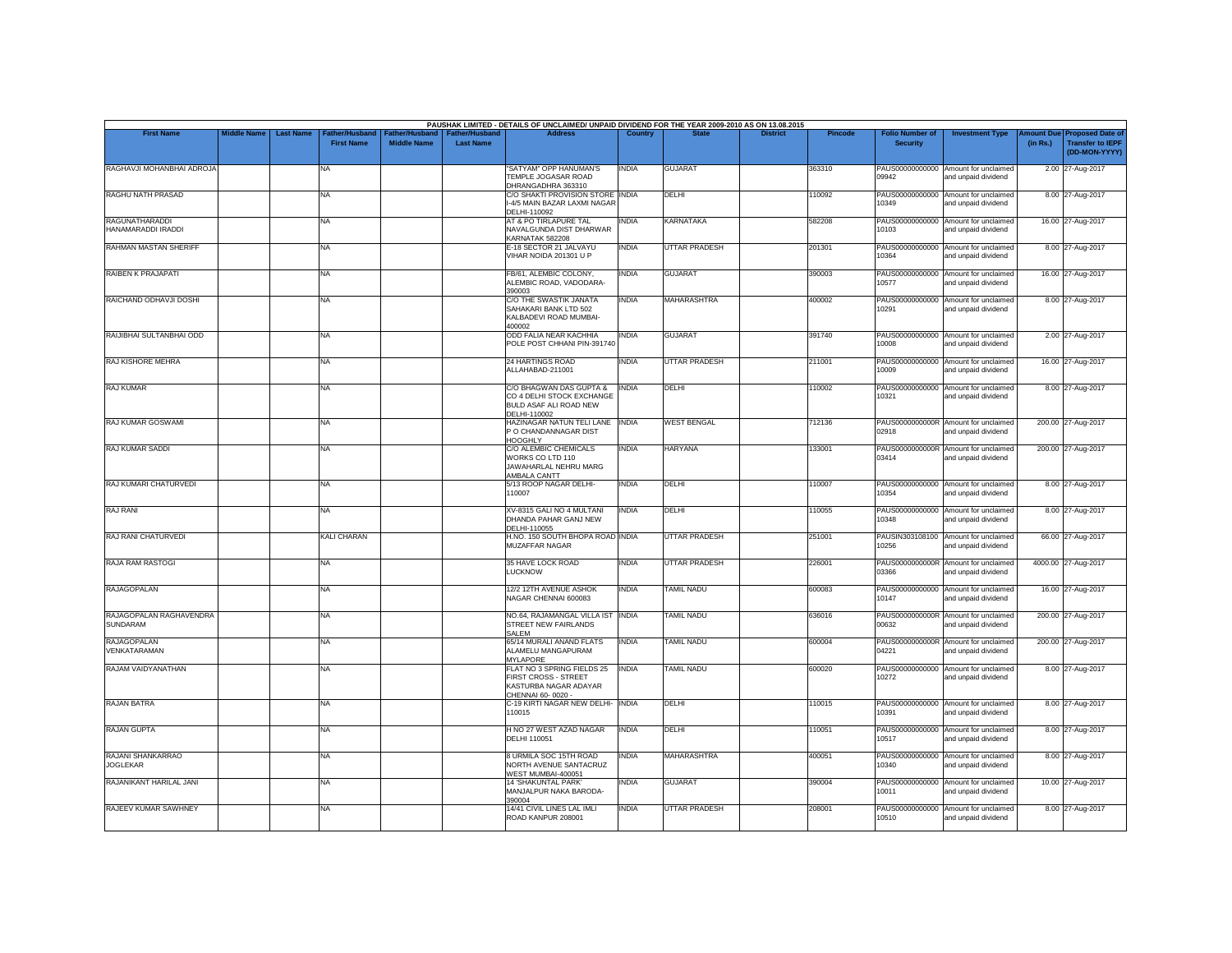| <b>First Name</b>                                 | <b>Middle Name</b> | <b>Last Name</b> | Father/Husband                     | Father/Husband     | <b>Father/Husband</b> | PAUSHAK LIMITED - DETAILS OF UNCLAIMED/ UNPAID DIVIDEND FOR THE YEAR 2009-2010 AS ON 13.08.2015<br><b>Address</b>       | Country      |                       | <b>District</b> | <b>Pincode</b> | <b>Folio Number of</b>   | <b>Investment Type</b>                                      | mount Due | <b>Proposed Date of</b>                  |
|---------------------------------------------------|--------------------|------------------|------------------------------------|--------------------|-----------------------|-------------------------------------------------------------------------------------------------------------------------|--------------|-----------------------|-----------------|----------------|--------------------------|-------------------------------------------------------------|-----------|------------------------------------------|
|                                                   |                    |                  | <b>First Name</b>                  | <b>Middle Name</b> | <b>Last Name</b>      |                                                                                                                         |              |                       |                 |                | <b>Security</b>          |                                                             | (in Rs.)  | <b>Transfer to IEPF</b><br>(DD-MON-YYYY) |
| RAJEEV KUMAR SAWHNEY                              |                    |                  | NA                                 |                    |                       | 14/41 CIVIL LINES LAL IMLI<br>ROAD KANPUR-208001                                                                        | <b>INDIA</b> | <b>UTTAR PRADESH</b>  |                 | 208001         | 10310                    | PAUS00000000000 Amount for unclaimed<br>and unpaid dividend |           | 8.00 27-Aug-2017                         |
| RAJENDER VANKAMAMIDI                              |                    |                  | NA.                                |                    |                       | 1-8-47 KRISHNANAGAR<br>COLONY 137 PENDERGHAST<br>ROAD SECUNDERABAD                                                      | <b>INDIA</b> | <b>ANDHRA PRADESH</b> |                 | 500003         | PAUS0000000000R<br>04889 | Amount for unclaimed<br>and unpaid dividend                 |           | 600.00 27-Aug-2017                       |
| RAJENDRA KRISHNA DAS                              |                    |                  | NA                                 |                    |                       | 355/16 JOKHAN BAGH JHANSI<br>284001                                                                                     | <b>INDIA</b> | <b>UTTAR PRADESH</b>  |                 | 284001         | 10111                    | PAUS00000000000 Amount for unclaimed<br>and unpaid dividend |           | 32.00 27-Aug-2017                        |
| RAJENDRA KUMAR BANSAL                             |                    |                  | <b>SHRI NIWAS</b><br><b>BANSAL</b> |                    |                       | 477, GALI BAKHTAWAR,<br><b>HATHRAS</b>                                                                                  | <b>INDIA</b> | UTTAR PRADESH         |                 | 204101         | 16105                    | PAUSIN301006100 Amount for unclaimed<br>and unpaid dividend |           | 16.00 27-Aug-2017                        |
| RAJENDRA LAXMANRAO<br><b>KALASUR</b>              |                    |                  | NA                                 |                    |                       | 'VINAY' HIG 1173 10TH B CROSS INDIA<br>YELAHANKA NEW TOWN<br><b>BANGALORE</b>                                           |              | <b>KARNATAKA</b>      |                 | 560064         | 00878                    | PAUS0000000000R Amount for unclaimed<br>and unpaid dividend |           | 1000.00 27-Aug-2017                      |
| RAJENDRA MADHAV BARHATE                           |                    |                  | NA                                 |                    |                       | N-9 L-172/1 CIDCO SHIVAJI<br>NAGAR AURANGABAD (M H)                                                                     | <b>INDIA</b> | MAHARASHTRA           |                 | 431003         | 04923                    | PAUS0000000000R Amount for unclaimed<br>and unpaid dividend |           | 300.00 27-Aug-2017                       |
| RAJENDRA MANOHAR GADGIL                           |                    |                  | NA                                 |                    |                       | A/4/304, HARIDHAM FLATS<br>MANJALPUR AHMEDABAD                                                                          | <b>INDIA</b> | <b>GUJARAT</b>        |                 | 380001         | PAUS00000000000<br>09960 | Amount for unclaimed<br>and unpaid dividend                 |           | 2.00 27-Aug-2017                         |
| RAJENDRA P SONGIRE                                |                    |                  | NA.                                |                    |                       | C/O DEY'S MEDICAL A B ROAD INDIA<br>KAKAD CHAMBER WORLL<br><b>MUMBAI</b>                                                |              | <b>MAHARASHTRA</b>    |                 | 400018         | 03788                    | PAUS0000000000R Amount for unclaimed<br>and unpaid dividend |           | 200.00 27-Aug-2017                       |
| <b>RAJENDRA R SHAH</b>                            |                    |                  | NA                                 |                    |                       | C/O RAKESH STORE 978 M G<br>ROAD BHAVNAGAR-364001                                                                       | <b>INDIA</b> | <b>GUJARAT</b>        |                 | 364001         | 10123                    | PAUS00000000000 Amount for unclaimed<br>and unpaid dividend |           | 8.00 27-Aug-2017                         |
| RAJENDRA RAMCHAND<br><b>MIRCHANDANI</b>           |                    |                  | <b>NA</b>                          |                    |                       | BHANUKUNJ ADANIYA BRIDGE INDIA<br>BARODA-390006                                                                         |              | <b>GUJARAT</b>        |                 | 390006         | 09969                    | PAUS00000000000 Amount for unclaimed<br>and unpaid dividend |           | 2.00 27-Aug-2017                         |
| RAJENDRA SINGH LODHA                              |                    |                  | NA                                 |                    |                       | 8 NATIONAL TOWER 13<br>LOUDON STREET CALCUTTA-<br>700017                                                                | <b>INDIA</b> | <b>WEST BENGAL</b>    |                 | 700017         | 09907                    | PAUS00000000000 Amount for unclaimed<br>and unpaid dividend |           | 2.00 27-Aug-2017                         |
| RAJENDRA SREENATH PRASAD                          |                    |                  | NA                                 |                    |                       | M/4 79 ONGC FLATS<br>CHITTARANJAN NAGAR VIDYA<br>VIHAR (EAST) MUMBAI-400077                                             | <b>INDIA</b> | MAHARASHTRA           |                 | 400077         | 10286                    | PAUS00000000000 Amount for unclaimed<br>and unpaid dividend |           | 8.00 27-Aug-2017                         |
| RAJENDRA V SHAH                                   |                    |                  | NA                                 |                    |                       | 10 SAVITA SADAN SUBHASH<br>LANE DAFTARY ROAD MALAD<br>EAST MUMBAI 400097                                                | <b>INDIA</b> | MAHARASHTRA           |                 | 400097         | 10496                    | PAUS00000000000 Amount for unclaimed<br>and unpaid dividend |           | 16.00 27-Aug-2017                        |
| RAJENDRA V SHAH                                   |                    |                  | NA                                 |                    |                       | 10, SAVITA SADAN SUBHASH<br>LANE DAFTARY ROAD MALAD<br>FAST MUMBAL 400097                                               | <b>INDIA</b> | <b>MAHARASHTRA</b>    |                 | 400097         | 10483                    | PAUS00000000000 Amount for unclaimed<br>and unpaid dividend |           | 16.00 27-Aug-2017                        |
| RAJENDRABABU PRATAPRAI<br><b>DESAI</b>            |                    |                  | <b>NA</b>                          |                    |                       | KACHHOLI GANDEVI VIA<br>AMALSAD DIST BULSAR PIN-<br>396360                                                              | <b>INDIA</b> | <b>GUJARAT</b>        |                 | 396360         | 10013                    | PAUS00000000000 Amount for unclaimed<br>and unpaid dividend |           | 16.00 27-Aug-2017                        |
| RAJENDRABHAI DADUBHAI<br>PATEL                    |                    |                  | NA                                 |                    |                       | ANNAPURNA SHAREPURA<br>PETLAD-388450                                                                                    | <b>INDIA</b> | <b>GUJARAT</b>        |                 | 388450         | 10014                    | PAUS00000000000 Amount for unclaimed<br>and unpaid dividend |           | 6.00 27-Aug-2017                         |
| RAJENDRAKUMAR<br>HARMANBHAI PATFL                 |                    |                  | NA                                 |                    |                       | 9A GANDHINAGAR SOCIETY<br>MANINAGAR AHMEDABAD-<br>380008                                                                | <b>INDIA</b> | <b>GUJARAT</b>        |                 | 380008         | 09970                    | PAUS00000000000 Amount for unclaimed<br>and unpaid dividend |           | 6.00 27-Aug-2017                         |
| RAJENDRAKUMAR KANTILAL<br>SONI                    |                    |                  | NA                                 |                    |                       | PAINTERNI KHADKI SONIWAD<br><b>GODHRA PANCHAMAHALS</b><br>389001                                                        | <b>INDIA</b> | <b>GUJARAT</b>        |                 | 389001         | PAUS00000000000<br>10416 | Amount for unclaimed<br>and unpaid dividend                 |           | 2.00 27-Aug-2017                         |
| RAJENDRAKUMAR SATYADEV<br>PATEL                   |                    |                  | NA                                 |                    |                       | AMHEDABAD'S KHADKI<br>SAMARKHA DIST KAIRA PIN-<br>388360                                                                | <b>INDIA</b> | <b>GUJARAT</b>        |                 | 388360         | 10016                    | PAUS00000000000 Amount for unclaimed<br>and unpaid dividend |           | 6.00 27-Aug-2017                         |
| <b>RAJENDRAKUVARBA</b><br>AXMANSINHJI SOLANK      |                    |                  | <b>NA</b>                          |                    |                       | AT POST SATHAMBA TAL<br>BAYAD DIST SABARKANTHA<br>383340                                                                | <b>INDIA</b> | <b>GUJARAT</b>        |                 | 383340         | PAUS00000000000<br>10017 | Amount for unclaimed<br>and unpaid dividend                 |           | 2.00 27-Aug-2017                         |
| RAJENDRANATH MATHUR                               |                    |                  | <b>NA</b>                          |                    |                       | PROFESSOR & HEAD<br>INSTITUTE OF OPHTHALMO-<br>LOGY 2 PROFESSOR'S FLATS<br>CIVIL HOSPITAL- ASARWA<br>AHMEDABAD-380016 - | <b>INDIA</b> | <b>GUJARAT</b>        |                 | 380016         | 10018                    | PAUS00000000000 Amount for unclaimed<br>and unpaid dividend |           | 16.00 27-Aug-2017                        |
| <b>RAJENDRAPRASAD</b><br><b>JAGDISHBHAI PATEL</b> |                    |                  | NA                                 |                    |                       | DAJI NIVAS AT & PO SOKHADA INDIA<br>DIST BARODA PIN-391240                                                              |              | <b>GUJARAT</b>        |                 | 391240         | 10019                    | PAUS00000000000 Amount for unclaimed<br>and unpaid dividend |           | 2.00 27-Aug-2017                         |
| RAJESH CHANDER VAID                               |                    |                  | NA.                                |                    |                       | 881 HIG-2 HOUSING BOARD<br>COLONY SECTOR-29<br>FARIDABAD (HARYANA)                                                      | <b>INDIA</b> | DELHI                 |                 | 110022         | PAUS00000000000<br>10116 | Amount for unclaimed<br>and unpaid dividend                 |           | 16.00 27-Aug-2017                        |
| RAJESH D THAKKAR                                  |                    |                  | <b>NA</b>                          |                    |                       | A/3/72 GOYAL INTERCITY B/H.<br>DRIVE IN CINEMA OPP:<br>PRAJAPATI HOSTEL.<br>MEMNAGAR.AHMEDABAD<br>380001-380001         | <b>INDIA</b> | <b>GUJARAT</b>        |                 | 380001         | 10573                    | PAUS00000000000 Amount for unclaimed<br>and unpaid dividend |           | 16.00 27-Aug-2017                        |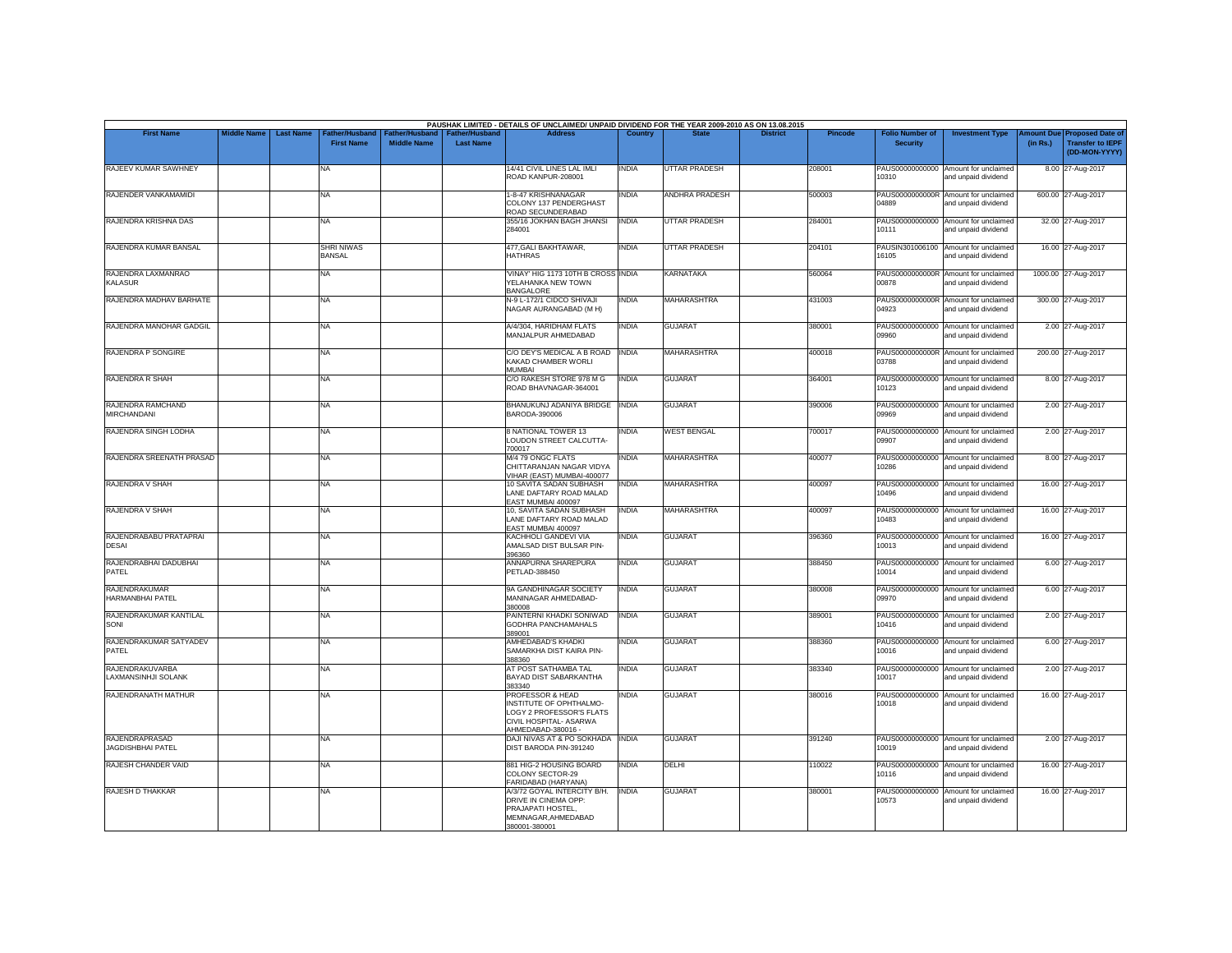|                                 |                    |                  |                                     |                                      |                                           | PAUSHAK LIMITED - DETAILS OF UNCLAIMED/ UNPAID DIVIDEND FOR THE YEAR 2009-2010 AS ON 13.08.2015        |              |                    |                 |                |                                           |                                                             |                       |                                                                     |
|---------------------------------|--------------------|------------------|-------------------------------------|--------------------------------------|-------------------------------------------|--------------------------------------------------------------------------------------------------------|--------------|--------------------|-----------------|----------------|-------------------------------------------|-------------------------------------------------------------|-----------------------|---------------------------------------------------------------------|
| <b>First Name</b>               | <b>Middle Name</b> | <b>Last Name</b> | Father/Husband<br><b>First Name</b> | Father/Husband<br><b>Middle Name</b> | <b>Father/Husband</b><br><b>Last Name</b> | <b>Address</b>                                                                                         | Country      | <b>State</b>       | <b>District</b> | <b>Pincode</b> | <b>Folio Number of</b><br><b>Security</b> | <b>Investment Type</b>                                      | mount Due<br>(in Rs.) | <b>Proposed Date of</b><br><b>Transfer to IEPF</b><br>(DD-MON-YYYY) |
| RAJESH DAYALJIBHAI POOJARA      |                    |                  | <b>NA</b>                           |                                      |                                           | SECTOR NO 19 BLOCK NO<br>276/1 GANDHINAGAR-382019                                                      | INDIA        | <b>GUJARAT</b>     |                 | 382019         | 10358                                     | PAUS00000000000 Amount for unclaimed<br>and unpaid dividend |                       | 8.00 27-Aug-2017                                                    |
| RAJESH G KAGALI                 |                    |                  | <b>NA</b>                           |                                      |                                           | NO.16/21, LALBAGH FORT<br>ROAD BASAVANAGUDI<br><b>BANGALORE</b>                                        | <b>INDIA</b> | KARNATAKA          |                 | 560004         | 02604                                     | PAUS0000000000R Amount for unclaimed<br>and unpaid dividend |                       | 200.00 27-Aug-2017                                                  |
| RAJESH JAJODIA                  |                    |                  | <b>NA</b>                           |                                      |                                           | ROOM 22 135A CHITTRANJAN<br>AVENUE CALCUTTA                                                            | <b>INDIA</b> | <b>WEST BENGAL</b> |                 | 700007         | 02843                                     | PAUS0000000000R Amount for unclaimed<br>and unpaid dividend |                       | 5100.00 27-Aug-2017                                                 |
| RAJESH KUMAR MALIK              |                    |                  | <b>NA</b>                           |                                      |                                           | 10232 AZAD MARKET LIBRARY<br>ROAD DELHI-110006                                                         | <b>INDIA</b> | DELHI              |                 | 110006         | PAUS00000000000<br>10213                  | Amount for unclaimed<br>and unpaid dividend                 |                       | 8.00 27-Aug-2017                                                    |
| <b>RAJESH MANGLA</b>            |                    |                  | <b>NA</b>                           |                                      |                                           | 79 KAPIL VIHAR PITAMPURA<br><b>NEW DELHI 110034</b>                                                    | <b>INDIA</b> | DELHI              |                 | 110034         | 10199                                     | PAUS00000000000 Amount for unclaimed<br>and unpaid dividend |                       | 8.00 27-Aug-2017                                                    |
| RAJESH SHANTILAL RANDERIA       |                    |                  | <b>NA</b>                           |                                      |                                           | 22, AYODHYA NAGARI B/H<br>JOGANI NAGAR NEW RANDER<br>ROADADAJAN, SURAT                                 | INDIA        | <b>GUJARAT</b>     |                 | 395009         | 10289                                     | PAUS00000000000 Amount for unclaimed<br>and unpaid dividend |                       | 8.00 27-Aug-2017                                                    |
| RAJESH UMARSHI PALAN            |                    |                  | <b>NA</b>                           |                                      |                                           | C/O THE SWASTIK JANATA<br>SAHAKARI BANK LTD 502<br>KALBADEVI ROAD MUMBAI-<br>400002                    | <b>INDIA</b> | <b>MAHARASHTRA</b> |                 | 400002         | 10290                                     | PAUS00000000000 Amount for unclaimed<br>and unpaid dividend |                       | 8.00 27-Aug-2017                                                    |
| RAJESHKUMAR MANGALBHAI<br>PATEL |                    |                  | <b>NA</b>                           |                                      |                                           | HARIKRIPA NIVAS CHHANI<br>BARODA PIN-391740                                                            | <b>INDIA</b> | <b>GUJARAT</b>     |                 | 391740         | 10021                                     | PAUS00000000000 Amount for unclaimed<br>and unpaid dividend |                       | 6.00 27-Aug-2017                                                    |
| <b>RAJESHWARI</b>               |                    |                  | <b>NA</b>                           |                                      |                                           | RU-97 VISHAKHA ENCLAVE MIG INDIA<br>FLATS PITAMPURA DELHI<br>110034                                    |              | DELHI              |                 | 110034         | PAUS00000000000<br>10389                  | Amount for unclaimed<br>and unpaid dividend                 |                       | 16.00 27-Aug-2017                                                   |
| <b>RAJESHWARI</b>               |                    |                  | <b>NA</b>                           |                                      |                                           | RU-97 VISHAKHA ENCLAVE MIG INDIA<br>FLATS PITAMPURA DELHI<br>110034                                    |              | <b>DELHI</b>       |                 | 110034         | 10208                                     | PAUS00000000000 Amount for unclaimed<br>and unpaid dividend |                       | 8.00 27-Aug-2017                                                    |
| RAJESHWARI DEVI GOEL            |                    |                  | <b>NA</b>                           |                                      |                                           | 142 SATHAMANGALAM<br>HOUSING UNIT MADURAI-<br>625020                                                   | <b>INDIA</b> | <b>TAMIL NADU</b>  |                 | 625020         | 10172                                     | PAUS00000000000 Amount for unclaimed<br>and unpaid dividend |                       | 16.00 27-Aug-2017                                                   |
| RAJINDER KAUR GHATEHORDE        |                    |                  | <b>NA</b>                           |                                      |                                           | 9 DIGNITY PLOT 134 NR BON<br>BON OFF J P ROAD 4<br><b>BUNGLOW ANDHERI WEST</b><br><b>MUMBAI 400058</b> | <b>INDIA</b> | <b>MAHARASHTRA</b> |                 | 400058         | 10134                                     | PAUS00000000000 Amount for unclaimed<br>and unpaid dividend |                       | 8.00 27-Aug-2017                                                    |
| RAJINDER KUMAR NISCHAL          |                    |                  | <b>NA</b>                           |                                      |                                           | <b>B/5 PRABHAT APPARTMENT</b><br>PLOT NO 162/A DEVLI NEW<br><b>DELHI 110062</b>                        | <b>INDIA</b> | DELHI              |                 | 110062         | 10400                                     | PAUS00000000000 Amount for unclaimed<br>and unpaid dividend |                       | 124.00 27-Aug-2017                                                  |
| RAJINDER NANDA                  |                    |                  | <b>NA</b>                           |                                      |                                           | 1 MIDDLESEX ROAD MHOW<br>453441 (MP)                                                                   | <b>INDIA</b> | MADHYA PRADESH     |                 | 453441         | 10427                                     | PAUS00000000000 Amount for unclaimed<br>and unpaid dividend |                       | 32.00 27-Aug-2017                                                   |
| RAJINDER PAUL SAWHNEY           |                    |                  | <b>NA</b>                           |                                      |                                           | 803 CHHOTA BAZAR<br>KASHMERE GATE DELHI-110006                                                         | <b>INDIA</b> | DELHI              |                 | 110006         | 10236                                     | PAUS00000000000 Amount for unclaimed<br>and unpaid dividend |                       | 8.00 27-Aug-2017                                                    |
| RAJINDER PERSHAD GUPTA          |                    |                  | <b>NA</b>                           |                                      |                                           | PROP M/S PREM FLOUR MILLS INDIA<br><b>J 5/101 F NEHRU MARKET</b><br>RAJORI GARDEN NEW DELHI-<br>110027 |              | DELHI              |                 | 110027         | 10215                                     | PAUS00000000000 Amount for unclaimed<br>and unpaid dividend |                       | 8.00 27-Aug-2017                                                    |
| RAJIV BHARDWAJ                  |                    |                  | <b>NA</b>                           |                                      |                                           | A-9/4 VASANT VIHAR NEW<br>DELHI-110057                                                                 | <b>INDIA</b> | DELHI              |                 | 110057         | 10326                                     | PAUS00000000000 Amount for unclaimed<br>and unpaid dividend |                       | 24.00 27-Aug-2017                                                   |
| <b>RAJIV GUPTA</b>              |                    |                  | <b>NA</b>                           |                                      |                                           | 10/18 WEST PATEL NAGAR<br>NEW DELHI                                                                    | <b>INDIA</b> | DELHI              |                 | 110008         | 15813                                     | PAUSIN301565100 Amount for unclaimed<br>and unpaid dividend |                       | 24.00 27-Aug-2017                                                   |
| RAJIV KUMAR CHHABRA             |                    |                  | <b>NA</b>                           |                                      |                                           | <b>B-99 GREATER KAILASH-I NEW INDIA</b><br><b>DELHI 110048</b>                                         |              | DELHI              |                 | 110048         | 10430                                     | PAUS00000000000 Amount for unclaimed<br>and unpaid dividend |                       | 20.00 27-Aug-2017                                                   |
| RAJIV KUMAR CHHABRA             |                    |                  | <b>NA</b>                           |                                      |                                           | <b>B-99 GREATER KAILASH-I NEW INDIA</b><br>DELHI 110048                                                |              | DELHI              |                 | 110048         | 10518                                     | PAUS00000000000 Amount for unclaimed<br>and unpaid dividend |                       | 8.00 27-Aug-2017                                                    |
| RAJIV KUMAR CHHABRA             |                    |                  | <b>NA</b>                           |                                      |                                           | <b>B-99 GREATER KAILASH I NEW INDIA</b><br>DELHI-110048                                                |              | DELHI              |                 | 110048         | 10237                                     | PAUS00000000000 Amount for unclaimed<br>and unpaid dividend |                       | 20.00 27-Aug-2017                                                   |
| RAJIV KUMAR JAIN                |                    |                  | <b>NA</b>                           |                                      |                                           | 'BASERA' NEAR GANDHI NAGAR INDIA<br>HEAD POST OFFICE JAIPUR<br>302015                                  |              | <b>RAJASTHAN</b>   |                 | 302015         | 10164                                     | PAUS00000000000 Amount for unclaimed<br>and unpaid dividend |                       | 8.00 27-Aug-2017                                                    |
| <b>RAJIV MITTA</b>              |                    |                  | <b>NA</b>                           |                                      |                                           | NO 23-A PITAMPURA DELHI<br>110034                                                                      | <b>INDIA</b> | DELHI              |                 | 110034         | 10461                                     | PAUS00000000000 Amount for unclaimed<br>and unpaid dividend |                       | 8.00 27-Aug-2017                                                    |
| RAJIV RAMCHANDRA JOSHI          |                    |                  | <b>NA</b>                           |                                      |                                           | G/31, ALEMBIC COLONY<br>ALEMBIC ROAD VADODARA                                                          | INDIA        | <b>GUJARAT</b>     |                 | 390003         | PAUS0000000000R<br>03853                  | Amount for unclaimed<br>and unpaid dividend                 |                       | 200.00 27-Aug-2017                                                  |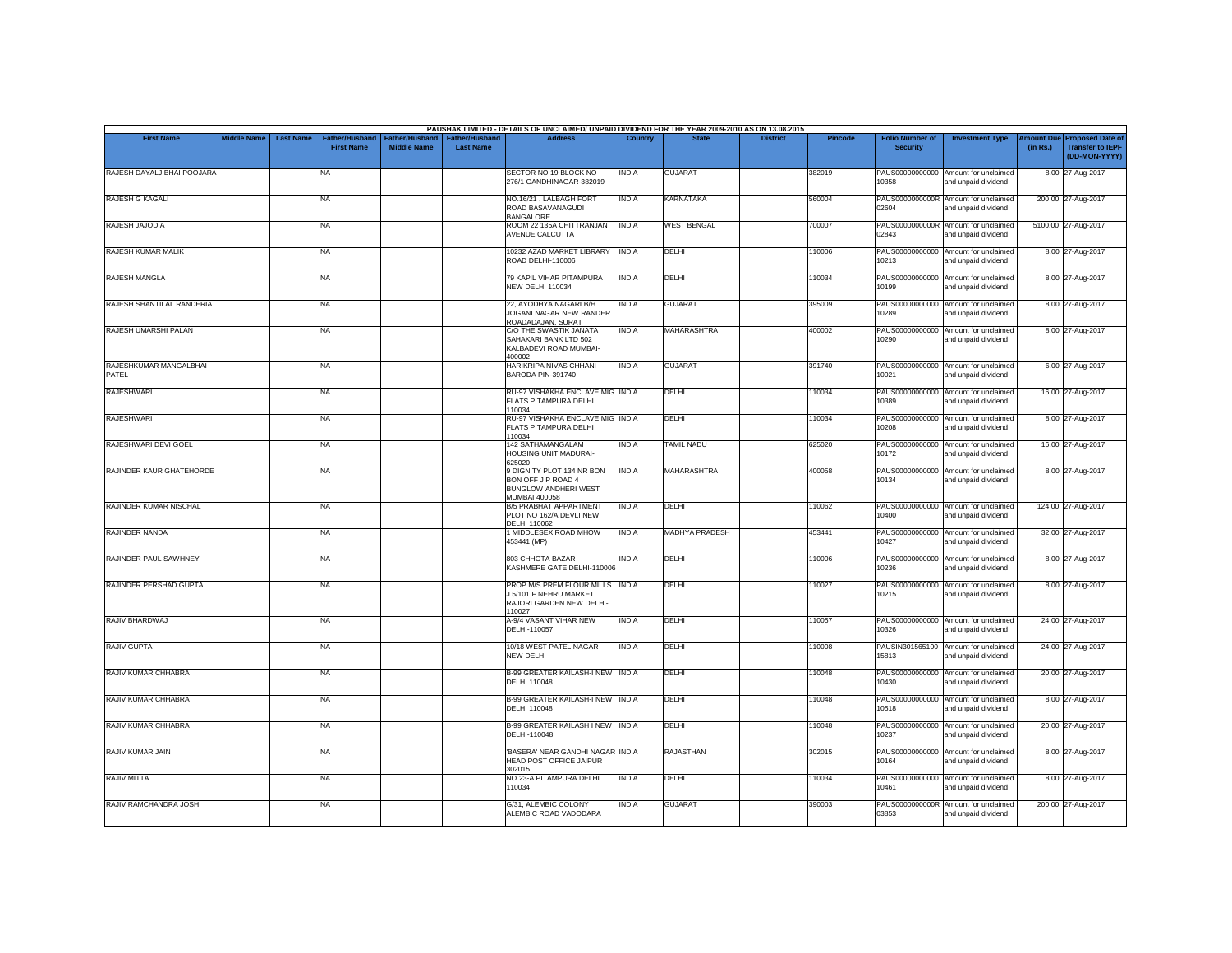|                                       | <b>Middle Name</b> | <b>Last Name</b> |                                     |                                      |                                    | PAUSHAK LIMITED - DETAILS OF UNCLAIMED/ UNPAID DIVIDEND FOR THE YEAR 2009-2010 AS ON 13.08.2015<br><b>Address</b> | Country      |                       | <b>District</b> |                |                                           |                                                             |                       |                                                                     |
|---------------------------------------|--------------------|------------------|-------------------------------------|--------------------------------------|------------------------------------|-------------------------------------------------------------------------------------------------------------------|--------------|-----------------------|-----------------|----------------|-------------------------------------------|-------------------------------------------------------------|-----------------------|---------------------------------------------------------------------|
| <b>First Name</b>                     |                    |                  | Father/Husband<br><b>First Name</b> | Father/Husband<br><b>Middle Name</b> | Father/Husband<br><b>Last Name</b> |                                                                                                                   |              |                       |                 | <b>Pincode</b> | <b>Folio Number of</b><br><b>Security</b> | <b>Investment Type</b>                                      | mount Due<br>(in Rs.) | <b>Proposed Date of</b><br><b>Transfer to IEPF</b><br>(DD-MON-YYYY) |
| <b>RAJIV RATTAN NANGPAL</b>           |                    |                  | NA                                  |                                      |                                    | G-134 PREET VIHAR VIKAS<br><b>MARG DELHI 110092</b>                                                               | <b>INDIA</b> | DELHI                 |                 | 110092         | 10226                                     | PAUS00000000000 Amount for unclaimed<br>and unpaid dividend |                       | 8.00 27-Aug-2017                                                    |
| <b>RAJIV SAWHNEY</b>                  |                    |                  | NA                                  |                                      |                                    | C-62 IST FLOOR SHIVAJI PARK<br>PUNJABI BAGH NEW DELHI<br>110026                                                   | <b>INDIA</b> | DELHI                 |                 | 10026          | PAUS00000000000<br>10197                  | Amount for unclaimed<br>and unpaid dividend                 |                       | 8.00 27-Aug-2017                                                    |
| RAJIVKUMAR NAGESHWAR<br><b>SHUKLA</b> |                    |                  | NA                                  |                                      |                                    | MEHTA POLE MUSA POLE<br>BARODA-390006                                                                             | <b>INDIA</b> | <b>GUJARAT</b>        |                 | 390006         | 10022                                     | PAUS00000000000 Amount for unclaimed<br>and unpaid dividend |                       | 6.00 27-Aug-2017                                                    |
| <b>RAJNI GIRISH PATEL</b>             |                    |                  | NA                                  |                                      |                                    | C/O RAMESH M AMIN 1 PIYUSH<br>COURT R C DUTT ROAD OPP<br>HOTEL EXPRESS ALKAPURI<br><b>BARODA 390005</b>           | <b>INDIA</b> | <b>GUJARAT</b>        |                 | 390005         | 10404                                     | PAUS00000000000 Amount for unclaimed<br>and unpaid dividend |                       | 2.00 27-Aug-2017                                                    |
| <b>RAJNI JOSHI</b>                    |                    |                  | NA                                  |                                      |                                    | C-5A/132 JANAK PURI NEW<br>DELHI-110058                                                                           | <b>INDIA</b> | <b>DELHI</b>          |                 | 110058         | 10216                                     | PAUS00000000000 Amount for unclaimed<br>and unpaid dividend | 20.00 27-Aug-2017     |                                                                     |
| RAJNIKANT AMBALAL PATEL               |                    |                  | NA                                  |                                      |                                    | VADVALU FALIU ODE VIA<br>ANAND 388210                                                                             | <b>INDIA</b> | <b>GUJARAT</b>        |                 | 388210         | 09927                                     | PAUS00000000000 Amount for unclaimed<br>and unpaid dividend |                       | 2.00 27-Aug-2017                                                    |
| RAJNIKANT BHIKHABHAI PATEL            |                    |                  | NA.                                 |                                      |                                    | 16, ROKADNATH SOCIETY,<br>LIONS HALL ROAD. . RACE<br>COURSE CIRCLEVADODARA                                        | <b>INDIA</b> | <b>GUJARAT</b>        |                 | 390007         | 09972                                     | PAUS00000000000 Amount for unclaimed<br>and unpaid dividend |                       | 2.00 27-Aug-2017                                                    |
| RAJNIKANT CHATURBHAI PATEL            |                    |                  | NA                                  |                                      |                                    | C-12 ABHAYNAGAR SOCIETY<br>NEAR GORVA HOUSING BOARD<br>BARODA-390016                                              | <b>INDIA</b> | <b>GUJARAT</b>        |                 | 390016         | 09939                                     | PAUS00000000000 Amount for unclaimed<br>and unpaid dividend |                       | 6.00 27-Aug-2017                                                    |
| RAJNIKANT GULABCHAND<br>SHAH          |                    |                  | NA                                  |                                      |                                    | NEAR JAIN TEMPLE POST ODE INDIA<br>TAL ANAND PIN-388210                                                           |              | <b>GUJARAT</b>        |                 | 388210         | 10023                                     | PAUS00000000000 Amount for unclaimed<br>and unpaid dividend | 16.00 27-Aug-2017     |                                                                     |
| RAJNIKANT HARILAL SHAH                |                    |                  | NA                                  |                                      |                                    | SALUN BAZAR KOVADA POLE<br>NADIAD DIST KAIRA PIN-387001                                                           | <b>INDIA</b> | <b>GUJARAT</b>        |                 | 387001         | 10024                                     | PAUS00000000000 Amount for unclaimed<br>and unpaid dividend |                       | 6.00 27-Aug-2017                                                    |
| RAJNIKANT MANIBHAI PATEL              |                    |                  | NA                                  |                                      |                                    | NAVAPURA SUNAV TAL PETLAD INDIA<br>DIST KAIRA 388470                                                              |              | <b>GUJARAT</b>        |                 | 388470         | 10025                                     | PAUS00000000000 Amount for unclaimed<br>and unpaid dividend | 16.00 27-Aug-2017     |                                                                     |
| RAJNIKANT NANALAL MEHTA               |                    |                  | NA                                  |                                      |                                    | C/O THE SWASTIK JANATA<br>SAHAKARI BANK LTD 502<br>KALBADEVI ROAD MUMBAI-<br>400002                               | <b>INDIA</b> | <b>MAHARASHTRA</b>    |                 | 400002         | 10293                                     | PAUS00000000000 Amount for unclaimed<br>and unpaid dividend |                       | 8.00 27-Aug-2017                                                    |
| RAJNIKANT RAMBHAI PATEL               |                    |                  | NA                                  |                                      |                                    | AT PO HANSAPORE TAL<br>NAVSARI DIST VALSAD-396445                                                                 | <b>INDIA</b> | <b>GUJARAT</b>        |                 | 396445         | 10250                                     | PAUS00000000000 Amount for unclaimed<br>and unpaid dividend |                       | 8.00 27-Aug-2017                                                    |
| <b>RAJNIKANT SHAH</b>                 |                    |                  | NA                                  |                                      |                                    | C/O P N DABHI 108-B SURYA<br>DARSHAN 124/138 SANT SENA<br>MAHARAJ MARG MUMBAI                                     | <b>INDIA</b> | <b>MAHARASHTRA</b>    |                 | 400004         | 03599                                     | PAUS0000000000R Amount for unclaimed<br>and unpaid dividend | 200.00 27-Aug-2017    |                                                                     |
| RAJU LOHIYA                           |                    |                  | NA                                  |                                      |                                    | 5-C/II MITTAL COURT NARIMAN INDIA<br>POINT MUMBAI                                                                 |              | <b>MAHARASHTRA</b>    |                 | 400021         | 05238                                     | PAUS0000000000R Amount for unclaimed<br>and unpaid dividend | 200.00 27-Aug-2017    |                                                                     |
| <b>RAJU P G</b>                       |                    |                  | <b>NA</b>                           |                                      |                                    | NEW NO.29, VARADARAJAN<br>STREET, VETRINAGAR.<br><b>CHENNAI</b>                                                   | <b>INDIA</b> | <b>TAMIL NADU</b>     |                 | 600082         | 00952                                     | PAUS0000000000P Amount for unclaimed<br>and unpaid dividend | 40.00 27-Aug-2017     |                                                                     |
| <b>RAJUPG</b>                         |                    |                  | NA                                  |                                      |                                    | NEW NO.29, VARADARAJAN<br>STREET, VETRINAGAR,<br><b>CHENNAI</b>                                                   | <b>INDIA</b> | <b>TAMIL NADU</b>     |                 | 600082         | 00951                                     | PAUS0000000000P Amount for unclaimed<br>and unpaid dividend | 40.00 27-Aug-2017     |                                                                     |
| <b>RAJUPG</b>                         |                    |                  | NA                                  |                                      |                                    | NEW NO.29, VARADARAJAN<br>STREET, VETRINAGAR,<br><b>CHENNAI</b>                                                   | <b>INDIA</b> | <b>TAMIL NADU</b>     |                 | 600082         | 00965                                     | PAUS0000000000P Amount for unclaimed<br>and unpaid dividend | 40.00 27-Aug-2017     |                                                                     |
| <b>RAJUL YOGESH PATEL</b>             |                    |                  | YOGESH A<br>PATEL                   |                                      |                                    | 60 SHREE SOCIETY<br>PRATAPNAGAR PRATAPNAGAR<br>VADODARA                                                           | <b>INDIA</b> | <b>GUJARAT</b>        |                 | 390004         | PAUSIN301330207<br>37317                  | Amount for unclaimed<br>and unpaid dividend                 |                       | 8.00 27-Aug-2017                                                    |
| <b>RAJVILAS GUPTA</b>                 |                    |                  | <b>NA</b>                           |                                      |                                    | H NO.4-2-66, SULTAN BAZAR<br><b>HYDERABAD</b>                                                                     | <b>INDIA</b> | <b>ANDHRA PRADESH</b> |                 | 500001         | 00639                                     | PAUS0000000000R Amount for unclaimed<br>and unpaid dividend | 200.00 27-Aug-2017    |                                                                     |
| RAKESH JAYANTILAL OSWAL               |                    |                  | <b>JAYANTILAL</b><br>OSWAL          |                                      |                                    | J.D. JAIN BUILDING IIND CROSS INDIA<br>J.C.NAGAR BESIDE AJANTA<br>HOTEL STATION ROADHUBLI                         |              | <b>KARNATAKA</b>      |                 | 580020         | 71404                                     | PAUS12010600002 Amount for unclaimed<br>and unpaid dividend | 200.00 27-Aug-2017    |                                                                     |
| RAKESH KANT JAIN                      |                    |                  | NA                                  |                                      |                                    | 5 P & T COLONY AGRA CANTT<br><b>AGRA</b>                                                                          | <b>INDIA</b> | <b>UTTARAKHAND</b>    |                 | 263001         | 10115                                     | PAUS00000000000 Amount for unclaimed<br>and unpaid dividend | 16.00 27-Aug-2017     |                                                                     |
| RAKESH KUMAR AGARWAL                  |                    |                  | <b>NA</b>                           |                                      |                                    | <b>PURCHASE DEPTT</b><br>SYNTHETIES CHEM LTD<br>FATEHGANJ WEST BAREILLY                                           | <b>INDIA</b> | <b>UTTAR PRADESH</b>  |                 | 243501         | 03914                                     | PAUS0000000000R Amount for unclaimed<br>and unpaid dividend | 500.00 27-Aug-2017    |                                                                     |
| <b>RAKESH KUMAR KUMAR</b>             |                    |                  | NA                                  |                                      |                                    | W-2 115-A MINAKASHI GARDEN INDIA<br>P O TILAK NAGAR NEW DELHI-<br>110018                                          |              | DELHI                 |                 | 110018         | 10206                                     | PAUS00000000000 Amount for unclaimed<br>and unpaid dividend |                       | 8.00 27-Aug-2017                                                    |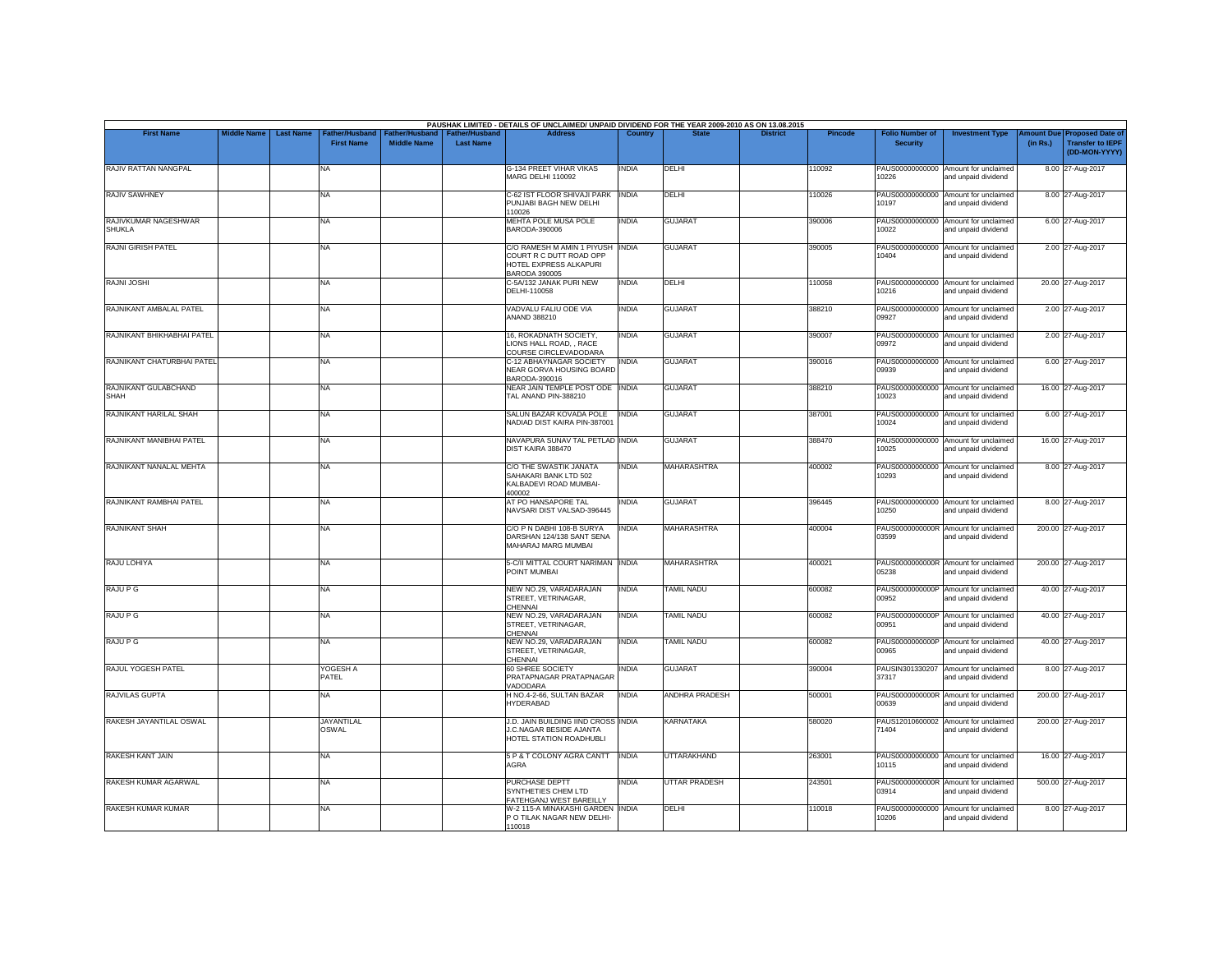|                                                  |                    |                  |                                     |                                 |                                           | PAUSHAK LIMITED - DETAILS OF UNCLAIMED/ UNPAID DIVIDEND FOR THE YEAR 2009-2010 AS ON 13.08.2015                 |              |                       |                 |         |                                           |                                                             |                       |                                                                     |
|--------------------------------------------------|--------------------|------------------|-------------------------------------|---------------------------------|-------------------------------------------|-----------------------------------------------------------------------------------------------------------------|--------------|-----------------------|-----------------|---------|-------------------------------------------|-------------------------------------------------------------|-----------------------|---------------------------------------------------------------------|
| <b>First Name</b>                                | <b>Middle Name</b> | <b>Last Name</b> | Father/Husband<br><b>First Name</b> | ather/Hu:<br><b>Middle Name</b> | <b>Father/Hushand</b><br><b>Last Name</b> | <b>Address</b>                                                                                                  | Country      |                       | <b>District</b> | Pincode | <b>Folio Number of</b><br><b>Security</b> | <b>Investment Type</b>                                      | mount Due<br>(in Rs.) | <b>Proposed Date of</b><br><b>Transfer to IEPF</b><br>(DD-MON-YYYY) |
| <b>RAKESH SARAF</b>                              |                    |                  | NA                                  |                                 |                                           | 20/81 SHAKTI NAGAR DELHI-<br>110007                                                                             | <b>INDIA</b> | DELHI                 |                 | 110007  | PAUS00000000000<br>10026                  | Amount for unclaimed<br>and unpaid dividend                 |                       | 10.00 27-Aug-2017                                                   |
| <b>RAKESH SHAMSHERY</b>                          |                    |                  | NA                                  |                                 |                                           | 7-A COURT ROAD DEHRADUN                                                                                         | <b>INDIA</b> | UTTARAKHAND           |                 | 248001  | PAUS0000000000R<br>03556                  | Amount for unclaimed<br>and unpaid dividend                 |                       | 200.00 27-Aug-2017                                                  |
| RAKESH VASHISHTA                                 |                    |                  | NA                                  |                                 |                                           | UJJWAL LTD SHASHI BUILDING INDIA<br>ASAF ALI ROAD NEW DELHI                                                     |              | <b>DELHI</b>          |                 | 110002  | 03873                                     | PAUS0000000000R Amount for unclaimed<br>and unpaid dividend |                       | 200.00 27-Aug-2017                                                  |
| RAKSHA PRAVINCHANDRA<br><b>TRIVEDI</b>           |                    |                  | NA                                  |                                 |                                           | 2770/1 JIVANKAMALSHI'S POLE INDIA<br>SHAHPUR AHMEDABAD-380001                                                   |              | <b>GUJARAT</b>        |                 | 380001  | PAUS00000000000<br>10129                  | Amount for unclaimed<br>and unpaid dividend                 |                       | 8.00 27-Aug-2017                                                    |
| RAKSHABEN S PAGARIA                              |                    |                  | NA.                                 |                                 |                                           | A / 302, PARMESHWAR AVENUE INDIA<br>VISHWA KARMA COL.<br>GORDHANWADI TAKARA<br>KANKARIA, MANINAGAR<br>AHMEDABAD |              | <b>GUJARAT</b>        |                 | 380008  | 46264                                     | PAUSIN302201103 Amount for unclaimed<br>and unpaid dividend |                       | 2.00 27-Aug-2017                                                    |
| RAM AVATAR GUPTA                                 |                    |                  | NA                                  |                                 |                                           | C/O TAYLOR INSTRUMENT CO INDIA<br>(P) LTD 14-MATHURA ROAD<br>FARIDABAD 121001                                   |              | <b>HARYANA</b>        |                 | 121001  | 10329                                     | PAUS00000000000 Amount for unclaimed<br>and unpaid dividend |                       | 16.00 27-Aug-2017                                                   |
| <b>RAM BAHADUR SINHA</b>                         |                    |                  | NA                                  |                                 |                                           | LAKE AVENUE KANKE ROAD<br>RANCHI-834008                                                                         | <b>INDIA</b> | <b>JHARKHAND</b>      |                 | 834008  | 10027                                     | PAUS00000000000 Amount for unclaimed<br>and unpaid dividend |                       | 16.00 27-Aug-2017                                                   |
| RAM CHAND TAKHTANI                               |                    |                  | NA                                  |                                 |                                           | E-349 RAMESH NAGAR NEW<br>DELHI-110015                                                                          | <b>INDIA</b> | DELHI                 |                 | 110015  | 10336                                     | PAUS00000000000 Amount for unclaimed<br>and unpaid dividend |                       | 8.00 27-Aug-2017                                                    |
| RAM DHANI SINGH                                  |                    |                  | NA                                  |                                 |                                           | N-9/24 A-1 EXTENSION BRIDGE INDIA<br>ENCLAVE PATIA PO<br>BASARDIHA VARANASI 221010                              |              | <b>UTTAR PRADESH</b>  |                 | 221010  | PAUS00000000000<br>10114                  | Amount for unclaimed<br>and unpaid dividend                 |                       | 32.00 27-Aug-2017                                                   |
| <b>RAM KISHAN DALAL</b>                          |                    |                  | NA                                  |                                 |                                           | C/O ALEMBIC CHEMICALS<br>WORKS CO LTD AMBALA<br>CANTT                                                           | <b>INDIA</b> | <b>HARYANA</b>        |                 | 133001  | 03416                                     | PAUS0000000000R Amount for unclaimed<br>and unpaid dividend |                       | 200.00 27-Aug-2017                                                  |
| <b>RAM KUMAR SINGHAL</b>                         |                    |                  | NA                                  |                                 |                                           | DELHI STOCK EXCHANGE BLDG INDIA<br>ASAF ALI ROAD NEW DELHI-                                                     |              | DELHI                 |                 | 110002  | PAUS00000000000<br>10333                  | Amount for unclaimed<br>and unpaid dividend                 |                       | 8.00 27-Aug-2017                                                    |
| <b>RAM LAL</b>                                   |                    |                  | <b>NA</b>                           |                                 |                                           | 110002<br>C/O BHAGWAN DAS GUPTA &<br>CO 4 DELHI STOCK EXCHANGE<br>BULD ASAF ALI ROAD NEW<br>DELHI-110002        | <b>INDIA</b> | DELHI                 |                 | 110002  | PAUS00000000000<br>10320                  | Amount for unclaimed<br>and unpaid dividend                 |                       | 8.00 27-Aug-2017                                                    |
| <b>RAM MOHAN MENON</b>                           |                    |                  | NA                                  |                                 |                                           | 35 J S HALL 'B' ROAD CHURCH   INDIA<br>GATE MUMBAI-400020                                                       |              | <b>MAHARASHTRA</b>    |                 | 400020  | 10143                                     | PAUS00000000000 Amount for unclaimed<br>and unpaid dividend |                       | 8.00 27-Aug-2017                                                    |
| <b>RAM RATTAN PAUL</b>                           |                    |                  | NA                                  |                                 |                                           | M/S UJJWAL LIMITED 110 J L N INDIA<br>MARG AMBALA CANTT<br><b>HARYANA</b>                                       |              | <b>HARYANA</b>        |                 | 133001  | 03408                                     | PAUS0000000000R Amount for unclaimed<br>and unpaid dividend |                       | 200.00 27-Aug-2017                                                  |
| RAM SWARUP J SUROTIA                             |                    |                  | NA                                  |                                 |                                           | M 5/5/38 SHASTRINAGAR<br>AHMEDABAD 380013                                                                       | INDIA        | <b>GUJARAT</b>        |                 | 380013  | PAUS00000000000<br>10028                  | Amount for unclaimed<br>and unpaid dividend                 |                       | 66.00 27-Aug-2017                                                   |
| <b>RAMA</b>                                      |                    |                  | NA                                  |                                 |                                           | HOUSE NO 520 VIKAS KUNJ<br>VIKASPURI NAJAFGARH ROAD<br><b>NEW DELHI 110018</b>                                  | <b>INDIA</b> | DELHI                 |                 | 110018  | PAUS00000000000<br>10217                  | Amount for unclaimed<br>and unpaid dividend                 |                       | 8.00 27-Aug-2017                                                    |
| RAMA DEVI CHOPRA                                 |                    |                  | NA                                  |                                 |                                           | A G VIDYASAGAR & CO STOCK INDIA<br>& SHARE BROCKERS 12-D S E<br>BUILDING ASAF ALI ROAD NEW<br>DELHI-110002      |              | DELHI                 |                 | 110002  | PAUS00000000000<br>10324                  | Amount for unclaimed<br>and unpaid dividend                 |                       | 8.00 27-Aug-2017                                                    |
| <b>RAMA KANT PANDEY</b>                          |                    |                  | NA                                  |                                 |                                           | <b>UJJWAL LTD AAKRITI TOWER</b><br>6TH FLR 19/B VIDHAN SABHA<br>MARG LUCKNOW 226001                             | <b>INDIA</b> | <b>UTTAR PRADESH</b>  |                 | 226001  | PAUS00000000000<br>10113                  | Amount for unclaimed<br>and unpaid dividend                 |                       | 16.00 27-Aug-2017                                                   |
| <b>RAMABEN B PATEL</b>                           |                    |                  | NA                                  |                                 |                                           | C/O MBM POP RIVETS &<br>FASTENERS (P) LTD 114 (B)<br>METAGALLI INDUSTRIAL AREA<br>KRS ROAD MYSORE 570016        | <b>INDIA</b> | <b>KARNATAKA</b>      |                 | 570016  | PAUS00000000000<br>09974                  | Amount for unclaimed<br>and unpaid dividend                 |                       | 6.00 27-Aug-2017                                                    |
| RAMABEN GOVINDLAL SHAH                           |                    |                  | <b>NA</b>                           |                                 |                                           | ASHOK NIVAS LEVA SHERI<br>AHMEDABADI POLE RAOPURA<br>BARODA 390001                                              | <b>INDIA</b> | <b>GUJARAT</b>        |                 | 390001  | 09904                                     | PAUS00000000000 Amount for unclaimed<br>and unpaid dividend |                       | 2.00 27-Aug-2017                                                    |
| RAMACHANDRA RAO BOYINA                           |                    |                  | NA                                  |                                 |                                           | S/O ADINARAYANA LATE PLOT<br>NO. 2, S B I COLONY, NEAR<br>WATER TANKSRIKAKULAM                                  | <b>INDIA</b> | <b>ANDHRA PRADESH</b> |                 | 532001  | 04828                                     | PAUS0000000000R Amount for unclaimed<br>and unpaid dividend |                       | 200.00 27-Aug-2017                                                  |
| RAMACHANDRA RAO GRANDHI                          |                    |                  | <b>NA</b>                           |                                 |                                           | <b>ADVOCATE NOTARY &amp; ASST</b><br>GOVT PLEADER CHINNA VADHI<br>VIRIANAGRAM-531201                            | <b>INDIA</b> | <b>ANDHRA PRADESH</b> |                 | 531201  | PAUS00000000000<br>10163                  | Amount for unclaimed<br>and unpaid dividend                 |                       | 8.00 27-Aug-2017                                                    |
| <b>RAMADHAN</b><br><b>BHAGAVATIPRASAD SHUKLA</b> |                    |                  | NA                                  |                                 |                                           | 31 SARVODAYA SOCIETY<br>CHHANI ROAD NIZAMPURA<br>BARODA-390002                                                  | <b>INDIA</b> | <b>GUJARAT</b>        |                 | 390002  | PAUS00000000000<br>10029                  | Amount for unclaimed<br>and unpaid dividend                 |                       | 16.00 27-Aug-2017                                                   |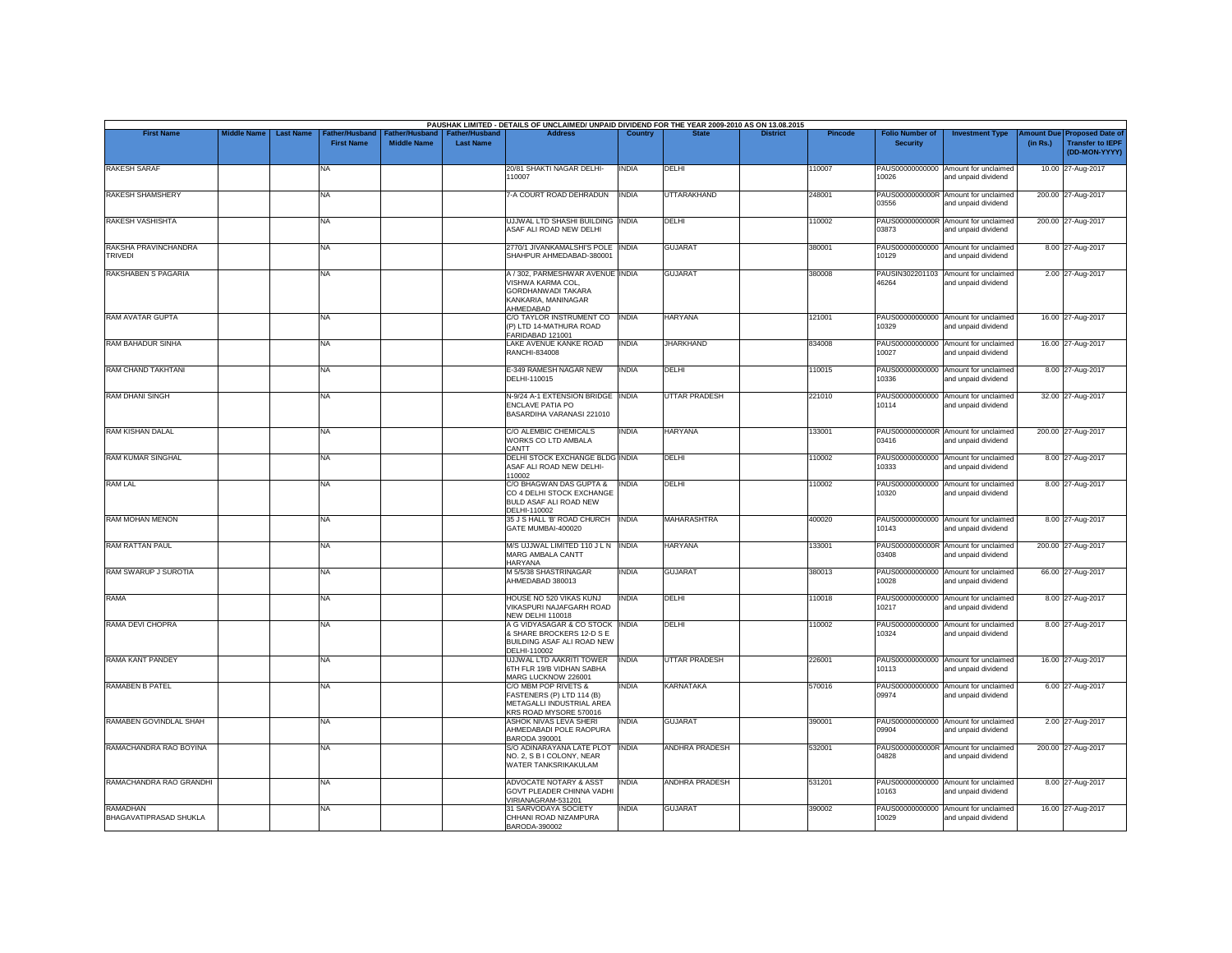|                                             |                    |                                                         |                                      |                                           | PAUSHAK LIMITED - DETAILS OF UNCLAIMED/ UNPAID DIVIDEND FOR THE YEAR 2009-2010 AS ON 13.08.2015      |                |                    |                 |                |                                           |                                                             |          |                                                                        |
|---------------------------------------------|--------------------|---------------------------------------------------------|--------------------------------------|-------------------------------------------|------------------------------------------------------------------------------------------------------|----------------|--------------------|-----------------|----------------|-------------------------------------------|-------------------------------------------------------------|----------|------------------------------------------------------------------------|
| <b>First Name</b>                           | <b>Middle Name</b> | <b>Last Name</b><br>Father/Husband<br><b>First Name</b> | Father/Husband<br><b>Middle Name</b> | <b>Father/Husband</b><br><b>Last Name</b> | <b>Address</b>                                                                                       | <b>Country</b> | <b>State</b>       | <b>District</b> | <b>Pincode</b> | <b>Folio Number of</b><br><b>Security</b> | <b>Investment Type</b>                                      | (in Rs.) | mount Due Proposed Date of<br><b>Transfer to IEPF</b><br>(DD-MON-YYYY) |
| RAMADHAR BHAGVATIPRASAD<br><b>SHUKLA</b>    |                    | NA                                                      |                                      |                                           | 31 SARVODAY SOCIETY<br><b>IZAMPURA BARODA-390002</b>                                                 | INDIA          | <b>GUJARAT</b>     |                 | 390002         | PAUS00000000000<br>10030                  | Amount for unclaimed<br>and unpaid dividend                 |          | 32.00 27-Aug-2017                                                      |
| <b>RAMADHURAIKS</b>                         |                    | <b>NA</b>                                               |                                      |                                           | ANNAI ARUL NO 9<br>SRINIVASANAGAR NORTH<br><b>EXTENSION TIRUVANAIKOIL</b><br><b>TRICHY 620005</b>    | <b>INDIA</b>   | <b>TAMIL NADU</b>  |                 | 620005         | 10181                                     | PAUS00000000000 Amount for unclaimed<br>and unpaid dividend |          | 8.00 27-Aug-2017                                                       |
| RAMALAXMI MANTHA                            |                    | <b>NA</b>                                               |                                      |                                           | C/O.CPL MANTHA V.R. STATION INDIA<br>WORK SHOP, AIR FORCE<br>STATION.<br>BEGUMPET, SECUNDARABAD.     |                | ANDHRA PRADESH     |                 | 500011         | 05470                                     | PAUS0000000000R Amount for unclaimed<br>and unpaid dividend |          | 200.00 27-Aug-2017                                                     |
| RAMAMURTHY SWAMINATHA                       |                    | <b>NA</b>                                               |                                      |                                           | H I G FLAT NO B 4/9<br>BHARATHIDASAN COLONY T N<br>H B K K NAGAR CHENNAI<br><b>EROOOR</b>            | INDIA          | <b>TAMIL NADU</b>  |                 | 600083         | 10173                                     | PAUS00000000000 Amount for unclaimed<br>and unpaid dividend |          | 8.00 27-Aug-2017                                                       |
| RAMANAND ADVAITANAND<br><b>SHASTRI</b>      |                    | <b>NA</b>                                               |                                      |                                           | AMBALAL DUDHWALA'S HOUSE INDIA<br>MANGALDAS MOHALLA SIABAG<br>BARODA-390001                          |                | <b>GUJARAT</b>     |                 | 390001         | 09978                                     | PAUS00000000000 Amount for unclaimed<br>and unpaid dividend |          | 6.00 27-Aug-2017                                                       |
| RAMANATHAN N                                |                    | <b>NA</b>                                               |                                      |                                           | 89, NARAYANA PILLAI STREET<br>CANTONMENT BANGALORE                                                   | <b>INDIA</b>   | <b>KARNATAKA</b>   |                 | 560001         | 01076                                     | PAUS0000000000N Amount for unclaimed<br>and unpaid dividend |          | 200.00 27-Aug-2017                                                     |
| RAMANBHAI A PATEL                           |                    | <b>NA</b>                                               |                                      |                                           | 1110, LAXMIKUNJ, VADODARA                                                                            | <b>INDIA</b>   | <b>GUJARAT</b>     |                 | 390001         | 10578                                     | PAUS00000000000 Amount for unclaimed<br>and unpaid dividend |          | 16.00 27-Aug-2017                                                      |
| RAMANBHAI ASHABHAI DESAI                    |                    | <b>NA</b>                                               |                                      |                                           | 5, CHANDRAMANI PARK OPP<br>JAIBAJRANG SOCIETY I P C L<br>ROAD SUBHANPURA BARODA<br>390007            | <b>INDIA</b>   | <b>GUJARAT</b>     |                 | 390007         | 09956                                     | PAUS00000000000 Amount for unclaimed<br>and unpaid dividend |          | 6.00 27-Aug-2017                                                       |
| RAMANBHAI BHULABHAI DESAI                   |                    | <b>NA</b>                                               |                                      |                                           | TRIVENI B BLOCK FLAT NO 4 S<br>V ROAD SANTACRUZ(WEST)<br><b>MUMBAI 400054</b>                        | <b>INDIA</b>   | <b>MAHARASHTRA</b> |                 | 400054         | PAUS00000000000<br>09888                  | Amount for unclaimed<br>and unpaid dividend                 |          | 22.00 27-Aug-2017                                                      |
| RAMANBHAI CHATURBHAI<br>PATEL               |                    | <b>NA</b>                                               |                                      |                                           | AT KHANPUR POST SEWASI<br>DIST BARODA PIN-390007                                                     | <b>INDIA</b>   | <b>GUJARAT</b>     |                 | 390007         | 10031                                     | PAUS00000000000 Amount for unclaimed<br>and unpaid dividend |          | 2.00 27-Aug-2017                                                       |
| RAMANBHAI DARUBHAI PATEL                    |                    | <b>NA</b>                                               |                                      |                                           | MAY SHERI POST SARSA TA<br>ANAND DIST KAIRA PIN-388365                                               | <b>INDIA</b>   | <b>GUJARAT</b>     |                 | 388365         | PAUS00000000000<br>10032                  | Amount for unclaimed<br>and unpaid dividend                 |          | 6.00 27-Aug-2017                                                       |
| RAMANBHAI HIRABHAI PATEL                    |                    | <b>NA</b>                                               |                                      |                                           | AT & POST ADVALA TA AMOD<br>DIST BROACH PIN-392110                                                   | <b>INDIA</b>   | <b>GUJARAT</b>     |                 | 392110         | 10033                                     | PAUS00000000000 Amount for unclaimed<br>and unpaid dividend |          | 16.00 27-Aug-2017                                                      |
| RAMANBHAI LALLUBHAI PATEL                   |                    | <b>NA</b>                                               |                                      |                                           | SUTHARWALA FALIA, AT & PO; INDIA<br>RINCHHOL. TA.<br>MAHEMADABAD.DIST:KHERA-<br>387430               |                | <b>GUJARAT</b>     |                 | 387430         | 10132                                     | PAUS00000000000 Amount for unclaimed<br>and unpaid dividend |          | 8.00 27-Aug-2017                                                       |
| RAMANBHAI MAGANBHAI PATEL                   |                    | <b>NA</b>                                               |                                      |                                           | AT & PO BAYAD DIST<br>SABARKANTHA PIN 383325                                                         | <b>INDIA</b>   | <b>GUJARAT</b>     |                 | 383325         | 09925                                     | PAUS00000000000 Amount for unclaimed<br>and unpaid dividend |          | 16.00 27-Aug-2017                                                      |
| RAMANBHAI MAHIJIBHAI PATEL                  |                    | <b>NA</b>                                               |                                      |                                           | 44 RANJAN SOCIETY NR LIONS INDIA<br>HALL RACE COURSE BARODA<br>390015                                |                | <b>GUJARAT</b>     |                 | 390015         | 09949                                     | PAUS00000000000 Amount for unclaimed<br>and unpaid dividend |          | 2.00 27-Aug-2017                                                       |
| RAMANBHAI MOTIBHAI PATEL                    |                    | <b>NA</b>                                               |                                      |                                           | JAGRUTI SOC, G/32/576<br>"SHREEJI KRUPA" GOTRI ROAD<br>BARODA 390021                                 | <b>INDIA</b>   | <b>GUJARAT</b>     |                 | 390021         | PAUS00000000000<br>10036                  | Amount for unclaimed<br>and unpaid dividend                 |          | 2.00 27-Aug-2017                                                       |
| RAMANBHAI MOTIBHAI PATEL                    |                    | <b>NA</b>                                               |                                      |                                           | AT & PO DASRATH DIST<br>BARODA PIN-391740                                                            | <b>INDIA</b>   | <b>GUJARAT</b>     |                 | 391740         | 10034                                     | PAUS00000000000 Amount for unclaimed<br>and unpaid dividend |          | 2.00 27-Aug-2017                                                       |
| RAMANGOUDA NEELKANTHA<br><b>GOUDA PATIL</b> |                    | <b>NA</b>                                               |                                      |                                           | SHREE SHAKTI TRADERS<br>DEALERS IN SEED PESTISIDE 8<br>FERTILIZERS RANEBENNUR<br><b>DIST DHARWAR</b> | <b>INDIA</b>   | <b>KARNATAKA</b>   |                 | 581110         | PAUS00000000000<br>10102                  | Amount for unclaimed<br>and unpaid dividend                 |          | 16.00 27-Aug-2017                                                      |
| RAMANIKLAL AMARPRASAD<br>PASSAWALA          |                    | <b>NA</b>                                               |                                      |                                           | 1805 DESAI'S POLE KHADIA<br>AHMEDABAD-380001                                                         | <b>INDIA</b>   | <b>GUJARAT</b>     |                 | 380001         | 10041                                     | PAUS00000000000 Amount for unclaimed<br>and unpaid dividend |          | 2.00 27-Aug-2017                                                       |
| RAMANLAL CHHOTALAL PATEL                    |                    | <b>NA</b>                                               |                                      |                                           | AT & PO BODELI TA SANKHEDA INDIA<br>DIST BARODA PIN 391135                                           |                | <b>GUJARAT</b>     |                 | 391135         | 09928                                     | PAUS00000000000 Amount for unclaimed<br>and unpaid dividend |          | 16.00 27-Aug-2017                                                      |
| RAMANLAL CHHOTALAL PATEL                    |                    | <b>NA</b>                                               |                                      |                                           | AT PO BODELI TA SANKHEDA<br>DIST BARODA PIN-391135                                                   | <b>INDIA</b>   | <b>GUJARAT</b>     |                 | 391135         | 10042                                     | PAUS00000000000 Amount for unclaimed<br>and unpaid dividend |          | 16.00 27-Aug-2017                                                      |
| RAMANLAL DEVJIBHAI PATEL                    |                    | <b>NA</b>                                               |                                      |                                           | 9, MONALI PARK, NEAR<br>PADMATEX ENG. VISHWAMITRI<br>ROAD, VADODARA-390011                           | <b>INDIA</b>   | <b>GUJARAT</b>     |                 | 390011         | 10574                                     | PAUS00000000000 Amount for unclaimed<br>and unpaid dividend |          | 500.00 27-Aug-2017                                                     |
| RAMANLAL JAMIATRAM JOSHI                    |                    | <b>NA</b>                                               |                                      |                                           | KASTURBA CROSS ROAD NO-8 INDIA<br>BORIVALI (EAST) MUMBAI-<br>400066                                  |                | <b>MAHARASHTRA</b> |                 | 400066         | 10122                                     | PAUS00000000000 Amount for unclaimed<br>and unpaid dividend |          | 6.00 27-Aug-2017                                                       |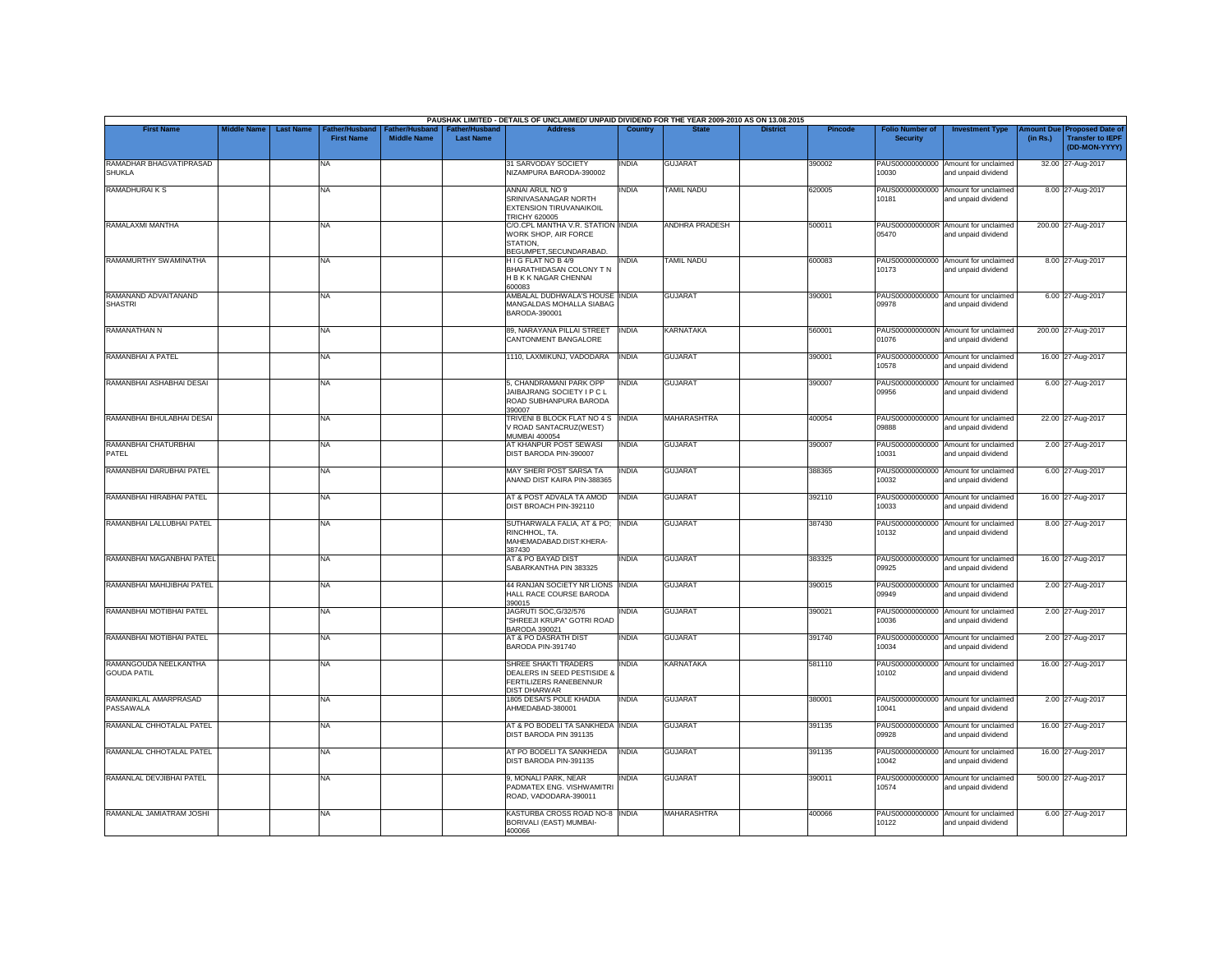|                                            |                                        |                                     |                                             |                                           | PAUSHAK LIMITED - DETAILS OF UNCLAIMED/ UNPAID DIVIDEND FOR THE YEAR 2009-2010 AS ON 13.08.2015            |                |                       |                 |         |                                           |                                                             |                               |                                                                     |
|--------------------------------------------|----------------------------------------|-------------------------------------|---------------------------------------------|-------------------------------------------|------------------------------------------------------------------------------------------------------------|----------------|-----------------------|-----------------|---------|-------------------------------------------|-------------------------------------------------------------|-------------------------------|---------------------------------------------------------------------|
| <b>First Name</b>                          | <b>Middle Name</b><br><b>Last Name</b> | Father/Husband<br><b>First Name</b> | <b>Father/Husband</b><br><b>Middle Name</b> | <b>Father/Husband</b><br><b>Last Name</b> | <b>Address</b>                                                                                             | <b>Country</b> | <b>State</b>          | <b>District</b> | Pincode | <b>Folio Number of</b><br><b>Security</b> | <b>Investment Type</b>                                      | <b>Amount Due</b><br>(in Rs.) | <b>Proposed Date of</b><br><b>Transfer to IEPF</b><br>(DD-MON-YYYY) |
| RAMANLAL JOSHI                             |                                        | <b>NA</b>                           |                                             |                                           | C/102 SAGUN PLAZA NEAR<br>GOYAL PARK JUDGES COLONY<br>ROAD JODHPUR TEKRA<br>AHMEDABAD 380015               | <b>INDIA</b>   | <b>GUJARAT</b>        |                 | 380015  | 10445                                     | PAUS00000000000 Amount for unclaimed<br>and unpaid dividend |                               | 16.00 27-Aug-2017                                                   |
| RAMANLAL MANILAL SHAH                      |                                        | <b>NA</b>                           |                                             |                                           | 36 VAISHALI SOCIETY<br>KARELIBAUG BARODA-390001                                                            | <b>INDIA</b>   | <b>GUJARAT</b>        |                 | 390001  | 09915                                     | PAUS00000000000 Amount for unclaimed<br>and unpaid dividend |                               | 2.00 27-Aug-2017                                                    |
| RAMANLAL MANISHANKER<br><b>SHUKLA</b>      |                                        | <b>NA</b>                           |                                             |                                           | 30 SARDARNAGAR SOCIETY<br><b>BARODA 390002</b>                                                             | <b>INDIA</b>   | <b>GUJARAT</b>        |                 | 390002  | 09891                                     | PAUS00000000000 Amount for unclaimed<br>and unpaid dividend |                               | 2.00 27-Aug-2017                                                    |
| RAMANLAL MOHANLAL<br>PANCHAL               |                                        | <b>NA</b>                           |                                             |                                           | AMLI FALIA NAGARVADA<br>BARODA-390001                                                                      | INDIA          | <b>GUJARAT</b>        |                 | 390001  | 09917                                     | PAUS00000000000 Amount for unclaimed<br>and unpaid dividend |                               | 6.00 27-Aug-2017                                                    |
| RAMANLAL SHANALAL SHAH                     |                                        | <b>NA</b>                           |                                             |                                           | PATOLIA POLE DEHRASAR NI<br>KHADKI BARODA-390001                                                           | <b>INDIA</b>   | <b>GUJARAT</b>        |                 | 390001  | 09897                                     | PAUS00000000000 Amount for unclaimed<br>and unpaid dividend |                               | 2.00 27-Aug-2017                                                    |
| RAMANLAL SOMALAL CHOKSHI                   |                                        | <b>NA</b>                           |                                             |                                           | CHOKSHI BAZAR THREEPOLE<br>UMRETH DIST KAIRA PIN-                                                          | <b>INDIA</b>   | <b>GUJARAT</b>        |                 | 388220  | 10043                                     | PAUS00000000000 Amount for unclaimed<br>and unpaid dividend |                               | 6.00 27-Aug-2017                                                    |
| RAMANLAL VALJIBHAI MISTRY                  |                                        | <b>NA</b>                           |                                             |                                           | 388220<br>VISHWAKARMA ENG WORKS<br><b>DEGAUM RAKHIAL TAL</b><br>DEGAUM DIST AHMEDABAD PIN-<br>382315       | <b>INDIA</b>   | <b>GUJARAT</b>        |                 | 382315  | 10044                                     | PAUS00000000000 Amount for unclaimed<br>and unpaid dividend |                               | 6.00 27-Aug-2017                                                    |
| RAMASUBRAMANYAM G S                        |                                        | <b>NA</b>                           |                                             |                                           | NO.7, 'SRUTHI FLATS' 2,<br>MOSQUE STREET, MYLAPORE,                                                        | INDIA          | <b>TAMIL NADU</b>     |                 | 600004  | PAUS0000000000R<br>00655                  | Amount for unclaimed<br>and unpaid dividend                 |                               | 200.00 27-Aug-2017                                                  |
| <b>RAMASWAMI K</b>                         |                                        | <b>NA</b>                           |                                             |                                           | NO.13, SRO<br>STREET.DENKANIKOTTA<br>DHARMAPURI DT TAMIL NADU                                              | <b>INDIA</b>   | TAMIL NADU            |                 | 635107  | 01110                                     | PAUS0000000000R Amount for unclaimed<br>and unpaid dividend |                               | 200.00 27-Aug-2017                                                  |
| RAMASWAMY K P                              |                                        | <b>NA</b>                           |                                             |                                           | ALEMBIC CHEMICALS WORKS<br>CO LTD, NO 1 ARULANANDA<br><b>MUDALI</b><br>ST.SANTHOME.MYLAPORE                | <b>INDIA</b>   | <b>TAMIL NADU</b>     |                 | 600004  | 01142                                     | PAUS0000000000K Amount for unclaimed<br>and unpaid dividend |                               | 380.00 27-Aug-2017                                                  |
| <b>RAMAYE ACHI</b>                         |                                        | <b>NA</b>                           |                                             |                                           | CHENNAI<br>441, RAJAJI STREET,<br>COIMBATORE.                                                              | <b>INDIA</b>   | <b>TAMIL NADU</b>     |                 | 641001  | 01105                                     | PAUS0000000000A Amount for unclaimed<br>and unpaid dividend |                               | 400.00 27-Aug-2017                                                  |
| <b>RAMAYEE R</b>                           |                                        | <b>NA</b>                           |                                             |                                           | W/O.A.L.RAMASWAMY NO.9,<br>PATTY STREET, PENNADAM<br>S.A.DIST.) TAMIL NADU                                 | <b>INDIA</b>   | <b>TAMIL NADU</b>     |                 | 606105  | 00212                                     | PAUS0000000000R Amount for unclaimed<br>and unpaid dividend |                               | 400.00 27-Aug-2017                                                  |
| RAMCHANDBHAI GODADBHAI<br>PATEL            |                                        | <b>GODADBHAIM</b><br>PATEL          |                                             |                                           | GANESHPURA, NEAR PRIMARI<br>SCHOOL, PALANPUR                                                               | <b>INDIA</b>   | <b>GUJARAT</b>        |                 | 385001  | 17779                                     | PAUS12047800000 Amount for unclaimed<br>and unpaid dividend |                               | 16.00 27-Aug-2017                                                   |
| RAMCHANDRA C THENGNE                       |                                        | <b>NA</b>                           |                                             |                                           | C/O BALAJI MEDICAL STORES<br><b>VIRANI TALKIES ROAD WANI</b><br><b>DIST YAVATMAL</b><br>MAHARASHTRA 445304 | <b>INDIA</b>   | <b>MAHARASHTRA</b>    |                 | 445304  | 10159                                     | PAUS00000000000 Amount for unclaimed<br>and unpaid dividend |                               | 16.00 27-Aug-2017                                                   |
| RAMCHANDRA CHHOTALAL<br>PATEL              |                                        | <b>NA</b>                           |                                             |                                           | AT PO BODELI TA SANKHEDA<br>DIST BARODA PIN-391135                                                         | <b>INDIA</b>   | <b>GUJARAT</b>        |                 | 391135  | 10046                                     | PAUS00000000000 Amount for unclaimed<br>and unpaid dividend |                               | 16.00 27-Aug-2017                                                   |
| RAMCHANDRA DATTATRAYA<br><b>JOSHI</b>      |                                        | <b>NA</b>                           |                                             |                                           | BLOCK NO.5, RAMKRUPA<br>BLDG.AVADH APT.<br>ELEVENTH(11) LANE,<br>PARAMHANSA NAGAR,<br>KOTHRUD, PUNE-411038 | <b>INDIA</b>   | <b>MAHARASHTRA</b>    |                 | 411038  | 09980                                     | PAUS00000000000 Amount for unclaimed<br>and unpaid dividend |                               | 32.00 27-Aug-2017                                                   |
| <b>RAMCHANDRA GANESH</b><br><b>CHITALE</b> |                                        | <b>NA</b>                           |                                             |                                           | "SHILPA" APARTMENTS FLAT<br>NO 3 C T S NO - 66/7-A<br>ERANDAWANA 15TH PRABHAT<br>RD LANE - PUNE-411004 -   | <b>INDIA</b>   | <b>MAHARASHTRA</b>    |                 | 411004  | 09892                                     | PAUS00000000000 Amount for unclaimed<br>and unpaid dividend |                               | 82.00 27-Aug-2017                                                   |
| <b>RAMCHANDRA GARG</b>                     |                                        | <b>NA</b>                           |                                             |                                           | RAJASTHAN TRADING AGENCY INDIA<br>104 SIYAGANG INDORE-452001                                               |                | <b>MADHYA PRADESH</b> |                 | 452001  | 10371                                     | PAUS00000000000 Amount for unclaimed<br>and unpaid dividend |                               | 8.00 27-Aug-2017                                                    |
| RAMCHANDRA SITARAM<br>MAHAJAN              |                                        | <b>NA</b>                           |                                             |                                           | AT & PO SHIRALA TAL SHIRALA INDIA<br>DIST SANGLI 415408                                                    |                | <b>MAHARASHTRA</b>    |                 | 415408  | 10439                                     | PAUS00000000000 Amount for unclaimed<br>and unpaid dividend |                               | 20.00 27-Aug-2017                                                   |
| RAMCHANDRA TRIKAMLAL<br>PANCHAL            |                                        | <b>NA</b>                           |                                             |                                           | C-76 NUTAN MAHESHWAR<br>SOCIETY SUBHANPURA                                                                 | <b>INDIA</b>   | <b>GUJARAT</b>        |                 | 390007  | 09952                                     | PAUS00000000000 Amount for unclaimed<br>and unpaid dividend |                               | 16.00 27-Aug-2017                                                   |
| RAMCHANDRA VISHWANATH<br><b>PATWARDHAN</b> |                                        | <b>NA</b>                           |                                             |                                           | BARODA-390007<br>15-A BURROWS LANE MUMBAI<br>400002                                                        | <b>INDIA</b>   | <b>MAHARASHTRA</b>    |                 | 400002  | 09900                                     | PAUS00000000000 Amount for unclaimed<br>and unpaid dividend |                               | 50.00 27-Aug-2017                                                   |
| RAMCHANDRABHAI CHHOTALAL<br>PATEL          |                                        | <b>NA</b>                           |                                             |                                           | AT:DHANKIA, PO:MASABAR,<br>TQ.JAMBUGHODA,<br>DIST.PANCHMAHAL-389390                                        | INDIA          | <b>GUJARAT</b>        |                 | 389390  | 09929                                     | PAUS00000000000 Amount for unclaimed<br>and unpaid dividend |                               | 16.00 27-Aug-2017                                                   |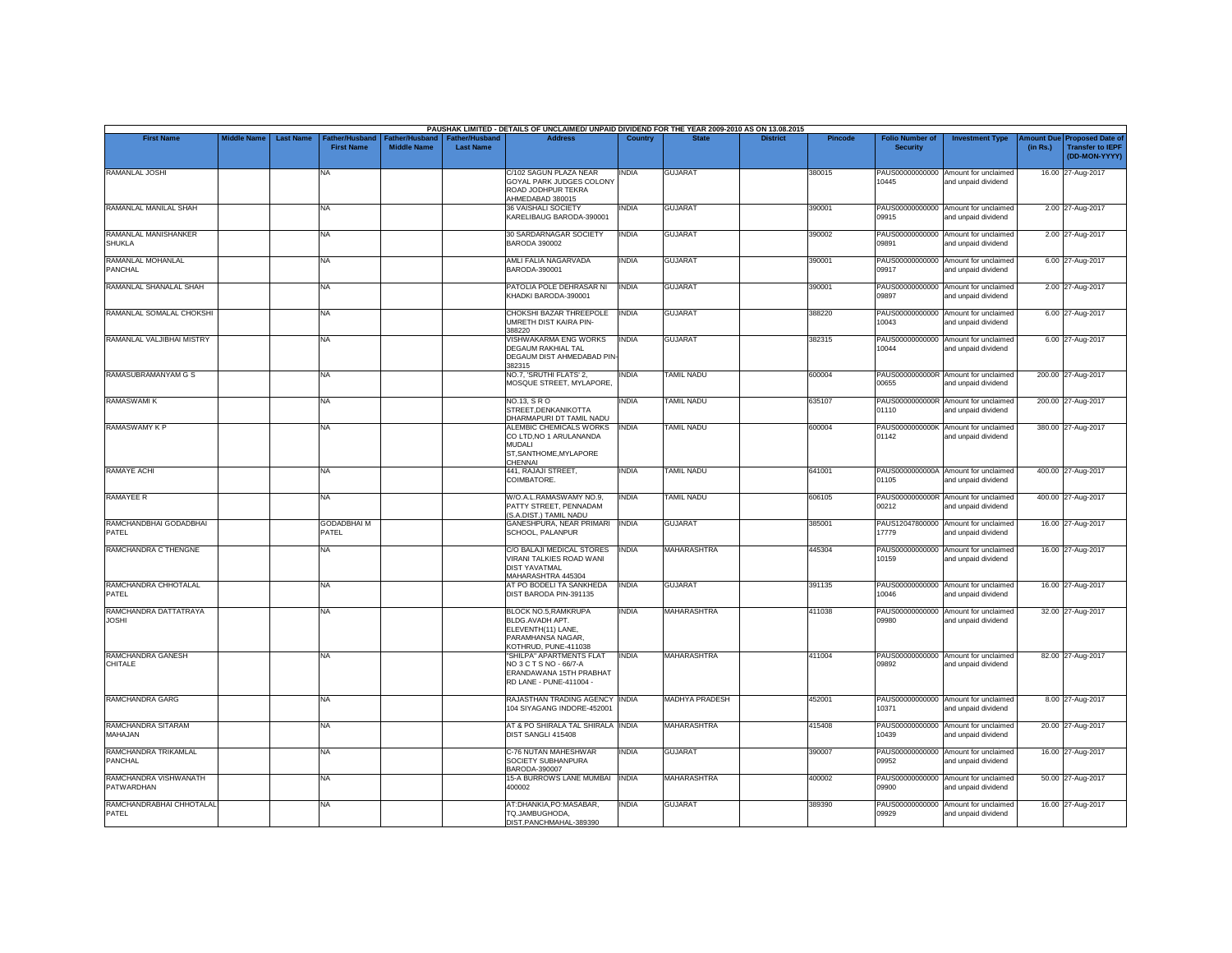|                                        |                                        |                                            |                                      |                                           | PAUSHAK LIMITED - DETAILS OF UNCLAIMED/ UNPAID DIVIDEND FOR THE YEAR 2009-2010 AS ON 13.08.2015                           |              |                    |                 |                |                                           |                                                             |          |                                                                                |
|----------------------------------------|----------------------------------------|--------------------------------------------|--------------------------------------|-------------------------------------------|---------------------------------------------------------------------------------------------------------------------------|--------------|--------------------|-----------------|----------------|-------------------------------------------|-------------------------------------------------------------|----------|--------------------------------------------------------------------------------|
| <b>First Name</b>                      | <b>Middle Name</b><br><b>Last Name</b> | <b>Father/Husband</b><br><b>First Name</b> | Father/Husband<br><b>Middle Name</b> | <b>Father/Husband</b><br><b>Last Name</b> | <b>Address</b>                                                                                                            | Country      | <b>State</b>       | <b>District</b> | <b>Pincode</b> | <b>Folio Number of</b><br><b>Security</b> | <b>Investment Type</b>                                      | (in Rs.) | <b>Amount Due Proposed Date of</b><br><b>Transfer to IEPF</b><br>(DD-MON-YYYY) |
| RAMDAS KANAIYALAL SHARMA               |                                        | <b>NA</b>                                  |                                      |                                           | <b>FB/47 ALEMBIC COLONY</b><br>BARODA-390003                                                                              | INDIA        | <b>GUJARAT</b>     |                 | 390003         | PAUS00000000000<br>10119                  | Amount for unclaimed<br>and unpaid dividend                 |          | 16.00 27-Aug-2017                                                              |
| <b>RAMESH BABU E</b>                   |                                        | <b>NA</b>                                  |                                      |                                           | C/O S SHIVRAM REDDY H NO 17-INDIA<br>E II GANDHINAGAR IIIRD<br><b>CROSS BELLARY</b>                                       |              | <b>KARNATAKA</b>   |                 | 583103         | 02595                                     | PAUS0000000000R Amount for unclaimed<br>and unpaid dividend |          | 200.00 27-Aug-2017                                                             |
| RAMESH CHAND CHHABRA                   |                                        | <b>NA</b>                                  |                                      |                                           | W Z 2080 RANI BAGH DELHI-<br>110034                                                                                       | INDIA        | DELHI              |                 | 110034         | PAUS00000000000<br>10352                  | Amount for unclaimed<br>and unpaid dividend                 |          | 8.00 27-Aug-2017                                                               |
| RAMESH CHAND JAIN                      |                                        | <b>NA</b>                                  |                                      |                                           | POST PACHEWAR VIA DIGGI<br>DIST TONK 304504                                                                               | <b>INDIA</b> | <b>RAJASTHAN</b>   |                 | 304504         | 10339                                     | PAUS00000000000 Amount for unclaimed<br>and unpaid dividend |          | 16.00 27-Aug-2017                                                              |
| RAMESH CHAND JHAMB                     |                                        | <b>NA</b>                                  |                                      |                                           | H, NO 189 RANG BHARIYAN KI<br>GALI ALWAR ALWAR ALWAR                                                                      | INDIA        | <b>RAJASTHAN</b>   |                 | 301001         | PAUS12021600000<br>54872                  | Amount for unclaimed<br>and unpaid dividend                 |          | 6.00 27-Aug-2017                                                               |
| RAMESH CHANDRAN G                      |                                        | <b>NA</b>                                  |                                      |                                           | 50, SHYAMAL ROW HOUSES 1A INDIA<br>SATELLITE ROAD AHMEDABAD                                                               |              | <b>GUJARAT</b>     |                 | 380015         | 04565                                     | PAUS0000000000R Amount for unclaimed<br>and unpaid dividend |          | 300.00 27-Aug-2017                                                             |
| <b>RAMESH K BHAT</b>                   |                                        | <b>NA</b>                                  |                                      |                                           | 9/36-A DR NANJAPPA ROAD<br>CHENNYS CHAMBERS<br>COIMBATORE                                                                 | <b>INDIA</b> | <b>TAMIL NADU</b>  |                 | 641018         | 03067                                     | PAUS0000000000R Amount for unclaimed<br>and unpaid dividend |          | 200.00 27-Aug-2017                                                             |
| RAMESH KIMATRAM GULANI                 |                                        | <b>NA</b>                                  |                                      |                                           | 9 SAPTA-SINDHU ROAD NO 2<br>CHEMBUR MUMBAI-400071                                                                         | <b>INDIA</b> | <b>MAHARASHTRA</b> |                 | 400071         | PAUS00000000000<br>10252                  | Amount for unclaimed<br>and unpaid dividend                 |          | 16.00 27-Aug-2017                                                              |
| RAMESH KUMAR KHANNA                    |                                        | <b>NA</b>                                  |                                      |                                           | 2E/3 JHANDEWALAN<br>EXTENSION LINK ROAD NEW<br>DELHI-110055                                                               | INDIA        | DELHI              |                 | 110055         | PAUS00000000000<br>10218                  | Amount for unclaimed<br>and unpaid dividend                 |          | 8.00 27-Aug-2017                                                               |
| <b>RAMESH MODY</b>                     |                                        | <b>NA</b>                                  |                                      |                                           | 16 PRERNA PARK GORWA<br>VADODARA                                                                                          | <b>INDIA</b> | <b>GUJARAT</b>     |                 | 390016         | 04401                                     | PAUS0000000000R Amount for unclaimed<br>and unpaid dividend |          | 200.00 27-Aug-2017                                                             |
| RAMESH PARSHOTAMDAS<br>PATEL           |                                        | <b>NA</b>                                  |                                      |                                           | C/O AURO ELECTRIC CO<br>ANANDPURA NEAR S S G<br>HOSPITAL BARODA-390001                                                    | INDIA        | <b>GUJARAT</b>     |                 | 390001         | 10047                                     | PAUS00000000000 Amount for unclaimed<br>and unpaid dividend |          | 6.00 27-Aug-2017                                                               |
| RAMESH RUPCHAND JAIN                   |                                        | <b>NA</b>                                  |                                      |                                           | M/S FUTARMAL MULCHAND &<br>CO 220 KIKA ST GULALWADI<br>MUMBAI-400002                                                      | <b>INDIA</b> | MAHARASHTRA        |                 | 400002         | 10144                                     | PAUS00000000000 Amount for unclaimed<br>and unpaid dividend |          | 8.00 27-Aug-2017                                                               |
| <b>RAMESH S JAIN</b>                   |                                        | <b>NA</b>                                  |                                      |                                           | <b>M/S NEW SANGHI</b><br>ENTERPRISES 21 2ND FLOOR<br>KSST COMPLEX 2ND CROSS<br>JOURNALIST COLONY J C<br><b>ROAD CROSS</b> | INDIA        | <b>KARNATAKA</b>   |                 | 560002         | 01921                                     | PAUS0000000000R Amount for unclaimed<br>and unpaid dividend |          | 100.00 27-Aug-2017                                                             |
| <b>RAMESH SACHDEV</b>                  |                                        | <b>NA</b>                                  |                                      |                                           | 6B/28 RAMESH NAGAR NEW<br>DELHI-110015                                                                                    | INDIA        | DELHI              |                 | 110015         | 10378                                     | PAUS00000000000 Amount for unclaimed<br>and unpaid dividend |          | 16.00 27-Aug-2017                                                              |
| RAMESH V BEKNAL                        |                                        | <b>NA</b>                                  |                                      |                                           | M/S GULBARGA MEDICAL HALL INDIA<br>OPP GOVT HOSPITAL<br><b>GULBARGA</b>                                                   |              | <b>KARNATAKA</b>   |                 | 585102         | 02569                                     | PAUS0000000000R Amount for unclaimed<br>and unpaid dividend |          | 300.00 27-Aug-2017                                                             |
| RAMESHBHAI BHAILALBHAI<br>PATEL        |                                        | <b>NA</b>                                  |                                      |                                           | D-25. SHANTI PARK SCO<br>MAKRAND DESAI MARG NEAR<br>TRIBHOVAN PARK SCOVASNA<br>ROAD BARODA                                | <b>INDIA</b> | <b>GUJARAT</b>     |                 | 390015         | 09947                                     | PAUS00000000000 Amount for unclaimed<br>and unpaid dividend |          | 6.00 27-Aug-2017                                                               |
| RAMESHBHAI FULABHAI PATEL              |                                        | <b>NA</b>                                  |                                      |                                           | B/55 ALEMBIC COLONY PO<br>CHEM IND BARODA 390003                                                                          | INDIA        | <b>GUJARAT</b>     |                 | 390003         | 09940                                     | PAUS00000000000 Amount for unclaimed<br>and unpaid dividend |          | 6.00 27-Aug-2017                                                               |
| RAMESHBHAI MANIBHAI PATEL              |                                        | <b>NA</b>                                  |                                      |                                           | <b>GNAN-YAGNA BHD GUNATIT-</b><br>JYOT VALLABHVIDYA NAGAR<br>VIA ANAND-388120                                             | INDIA        | <b>GUJARAT</b>     |                 | 388120         | 10133                                     | PAUS00000000000 Amount for unclaimed<br>and unpaid dividend |          | 8.00 27-Aug-2017                                                               |
| RAMESHBHAI NARANDAS<br>PATEL           |                                        | <b>NA</b>                                  |                                      |                                           | 11 GIRIRAJ SOCIETY SHRIJI-<br>KRUPA BEHIND - GAURAV<br>SOCIETY PANIGATE BARODA-<br>$390006 -$                             | <b>INDIA</b> | <b>GUJARAT</b>     |                 | 390006         | PAUS00000000000<br>10037                  | Amount for unclaimed<br>and unpaid dividend                 |          | 6.00 27-Aug-2017                                                               |
| RAMESHBHAI RAOJIBHAI PATEL             |                                        | <b>NA</b>                                  |                                      |                                           | 12 NANDANVAN SOCIETY<br>GHODDOD ROAD ATHWALINES<br><b>SURAT 395001</b>                                                    | <b>INDIA</b> | <b>GUJARAT</b>     |                 | 395001         | 10437                                     | PAUS00000000000 Amount for unclaimed<br>and unpaid dividend |          | 32.00 27-Aug-2017                                                              |
| RAMESHBHAI RATILAL PATEL               |                                        | <b>NA</b>                                  |                                      |                                           | TAYAGRAJ MARG ADANIA<br>POOL FATEHPURA BARODA-<br>390006                                                                  | INDIA        | <b>GUJARAT</b>     |                 | 390006         | 09985                                     | PAUS00000000000 Amount for unclaimed<br>and unpaid dividend |          | 6.00 27-Aug-2017                                                               |
| RAMESHBHAI SHANKERLAL<br>PATFI         |                                        | <b>NA</b>                                  |                                      |                                           | 18 SHARDA SOCIETY S T WORK INDIA<br>SHOP ROAD MEHSANA                                                                     |              | <b>GUJARAT</b>     |                 | 384001         | PAUS00000000000<br>10423                  | Amount for unclaimed<br>and unpaid dividend                 |          | 16.00 27-Aug-2017                                                              |
| RAMESHCHANDRA B VYAS                   |                                        | <b>NA</b>                                  |                                      |                                           | 3 JAGNATH PLOT<br>"RAMNIKETAN" RAJKOT-360001                                                                              | <b>INDIA</b> | <b>GUJARAT</b>     |                 | 360001         | 10242                                     | PAUS00000000000 Amount for unclaimed<br>and unpaid dividend |          | 8.00 27-Aug-2017                                                               |
| RAMESHCHANDRA CHANDULAL<br><b>JANI</b> |                                        | <b>NA</b>                                  |                                      |                                           | BLOCK NO A-43 KACHHI<br>SOCIETY CHHAPARIA ROAD<br>HIMATNAGAR DIST S K PIN-<br>383001                                      | INDIA        | <b>GUJARAT</b>     |                 | 383001         | PAUS00000000000<br>10051                  | Amount for unclaimed<br>and unpaid dividend                 |          | 6.00 27-Aug-2017                                                               |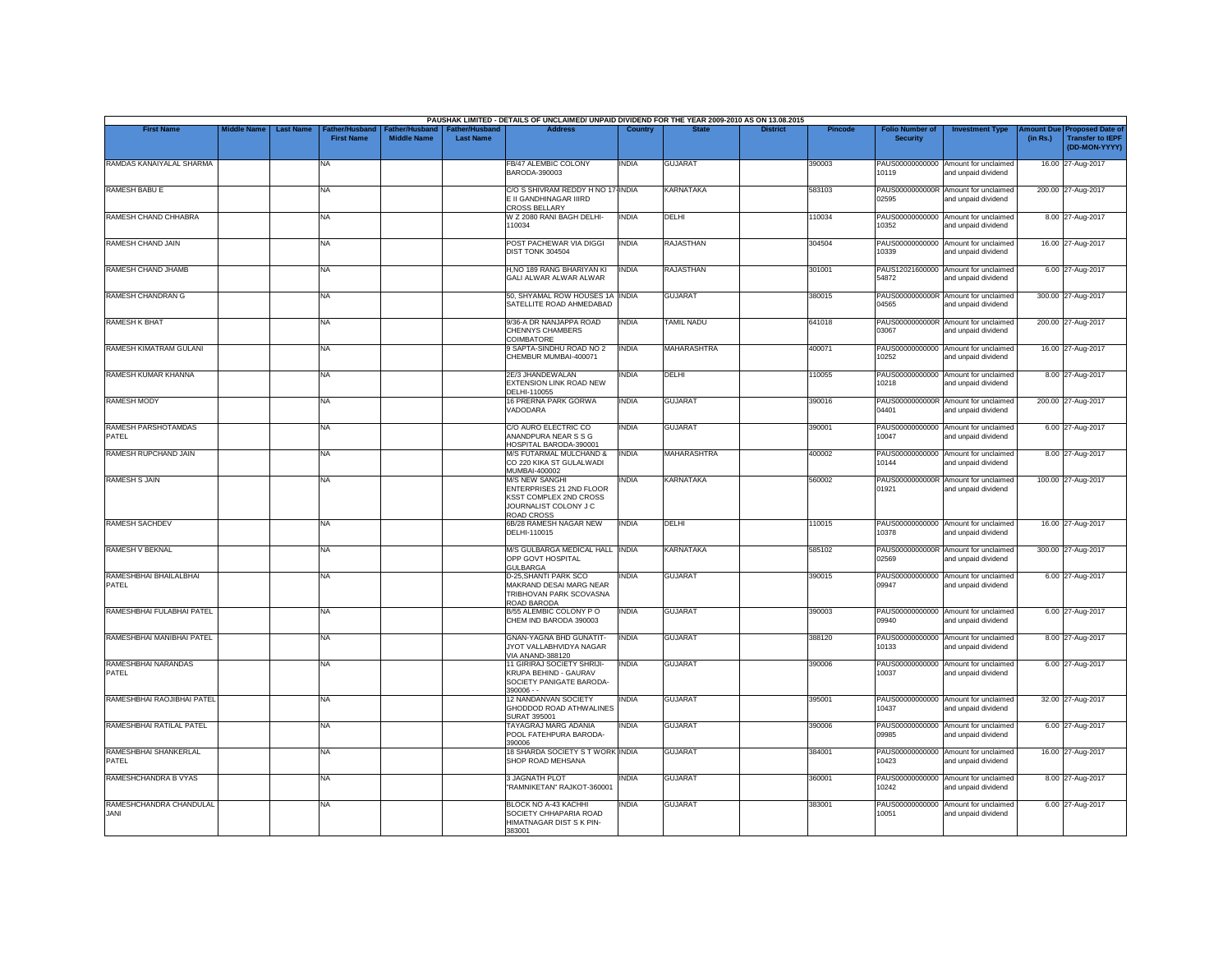|                                           |                    |                  |                                     |                                      |                                           | PAUSHAK LIMITED - DETAILS OF UNCLAIMED/ UNPAID DIVIDEND FOR THE YEAR 2009-2010 AS ON 13.08.2015         |              |                       |                 |                |                                           |                                                             |                       |                                                                     |
|-------------------------------------------|--------------------|------------------|-------------------------------------|--------------------------------------|-------------------------------------------|---------------------------------------------------------------------------------------------------------|--------------|-----------------------|-----------------|----------------|-------------------------------------------|-------------------------------------------------------------|-----------------------|---------------------------------------------------------------------|
| <b>First Name</b>                         | <b>Middle Name</b> | <b>Last Name</b> | Father/Husband<br><b>First Name</b> | Father/Husband<br><b>Middle Name</b> | <b>Father/Husband</b><br><b>Last Name</b> | <b>Address</b>                                                                                          | Country      | <b>State</b>          | <b>District</b> | <b>Pincode</b> | <b>Folio Number of</b><br><b>Security</b> | <b>Investment Type</b>                                      | mount Due<br>(in Rs.) | <b>Proposed Date of</b><br><b>Transfer to IEPF</b><br>(DD-MON-YYYY) |
| RAMESHCHANDRA D MEHTA                     |                    |                  | <b>NA</b>                           |                                      |                                           | FB-119 ALEMBIC COLONY<br>VADODARA                                                                       | <b>INDIA</b> | <b>GUJARAT</b>        |                 | 390003         | 04274                                     | PAUS0000000000R Amount for unclaimed<br>and unpaid dividend |                       | 200.00 27-Aug-2017                                                  |
| RAMESHCHANDRA DAHYABHAI<br>CHOKSHI        |                    |                  | NA                                  |                                      |                                           | 10 SHANTINAGAR SOCIETY<br>ASHRAM ROAD WADAJ<br>AHMEDABAD 380013                                         | <b>INDIA</b> | <b>GUJARAT</b>        |                 | 380013         | 10453                                     | PAUS00000000000 Amount for unclaimed<br>and unpaid dividend |                       | 32.00 27-Aug-2017                                                   |
| RAMESHCHANDRA JETHALAL<br><b>KANSARA</b>  |                    |                  | <b>JETHALAL</b>                     |                                      |                                           | VIJLI ROAD UPLETA UPLETA                                                                                | <b>INDIA</b> | <b>GUJARAT</b>        |                 | 360490         | 06879                                     | PAUS13019900000 Amount for unclaimed<br>and unpaid dividend |                       | 32.00 27-Aug-2017                                                   |
| RAMESHCHANDRA KANTILAL<br><b>SHAH</b>     |                    |                  | <b>NA</b>                           |                                      |                                           | KATHAWADA VILLAGE TA<br>DASKROI DI AHMEDABAD                                                            | <b>INDIA</b> | <b>GUJARAT</b>        |                 | 380001         | PAUS00000000000<br>10245                  | Amount for unclaimed<br>and unpaid dividend                 |                       | 16.00 27-Aug-2017                                                   |
| RAMESHCHANDRA KHANDERAO<br><b>POWAR</b>   |                    |                  | NA                                  |                                      |                                           | OPP MAHARASHTRA<br>BOARDING DANDIA BAZZAR<br>BARODA-390001                                              | <b>INDIA</b> | <b>GUJARAT</b>        |                 | 390001         | 10053                                     | PAUS00000000000 Amount for unclaimed<br>and unpaid dividend |                       | 2.00 27-Aug-2017                                                    |
| RAMESHCHANDRA MOHANLAL<br>DAVE            |                    |                  | <b>NA</b>                           |                                      |                                           | A16/17 DALIA BLDG<br>ELLISBRIDGE AHMEDABAD-<br>380006                                                   | <b>INDIA</b> | <b>GUJARAT</b>        |                 | 380006         | 09988                                     | PAUS00000000000 Amount for unclaimed<br>and unpaid dividend |                       | 6.00 27-Aug-2017                                                    |
| RAMESHCHANDRA NAVNITLAL<br>DALAL          |                    |                  | <b>NA</b>                           |                                      |                                           | 'NAVNITA KRUPA' BAJWADA<br>SHETH SHERI BARODA-390001                                                    | <b>INDIA</b> | <b>GUJARAT</b>        |                 | 390001         | 09989                                     | PAUS00000000000 Amount for unclaimed<br>and unpaid dividend |                       | 22.00 27-Aug-2017                                                   |
| RAMESHCHANDRA RASIKLAL<br><b>SHAH</b>     |                    |                  | <b>NA</b>                           |                                      |                                           | 58 CHANDRALOK CO-OP<br><b>HOUSING SOCIETY CADILA</b><br>ROAD GHODASAR P O VATWA<br>AHMEDABAD PIN-382440 | <b>INDIA</b> | <b>GUJARAT</b>        |                 | 382440         | 10126                                     | PAUS00000000000 Amount for unclaimed<br>and unpaid dividend |                       | 8.00 27-Aug-2017                                                    |
| RAMESHCHANDRA TULSIDAS<br>RANA            |                    |                  | <b>NA</b>                           |                                      |                                           | C/O R R RANA NEAR WATER<br>STAND POST GOSAI MOHALLA<br>WARASIA BARODA 390006                            | <b>INDIA</b> | <b>GUJARAT</b>        |                 | 390006         | 09937                                     | PAUS00000000000 Amount for unclaimed<br>and unpaid dividend |                       | 2.00 27-Aug-2017                                                    |
| RAMESHCHANDRA VADILAL<br>PATEL            |                    |                  | <b>NA</b>                           |                                      |                                           | 4 RANJAN SOCIETY NO 2 NR S INDIA<br>P COLONY AHMEDABAD-380013                                           |              | <b>GUJARAT</b>        |                 | 380013         | 09990                                     | PAUS00000000000 Amount for unclaimed<br>and unpaid dividend |                       | 16.00 27-Aug-2017                                                   |
| <b>RAMESHKUMAR</b><br>TRIBHOVANBHAI PATEL |                    |                  | <b>NA</b>                           |                                      |                                           | <b>HARIKRIPA NIVAS CHHANI</b><br>BARODA-391740                                                          | <b>INDIA</b> | <b>GUJARAT</b>        |                 | 391740         | 10058                                     | PAUS00000000000 Amount for unclaimed<br>and unpaid dividend |                       | 6.00 27-Aug-2017                                                    |
| RAMGOPAL JAWAHARLAL<br><b>SUROTIA</b>     |                    |                  | <b>NA</b>                           |                                      |                                           | C/O P J SOROTIA & CO OPP.<br>CHAKHODIA MAHADEV<br>RAKHIAL AHMEDABAD                                     | <b>INDIA</b> | <b>GUJARAT</b>        |                 | 380060         | 10059                                     | PAUS00000000000 Amount for unclaimed<br>and unpaid dividend |                       | 82.00 27-Aug-2017                                                   |
| RAMGOPAL KOTA MBBS                        |                    |                  | <b>NA</b>                           |                                      |                                           | S/O. DR. GUPTA. K.G.K 15TH<br>LANE, ARUNDELPET, GUNTUR                                                  | <b>INDIA</b> | <b>ANDHRA PRADESH</b> |                 | 522002         | PAUS0000000000K<br>00464                  | Amount for unclaimed<br>and unpaid dividend                 |                       | 1000.00 27-Aug-2017                                                 |
| RAMILA RAMESHCHANDRA<br><b>SHAH</b>       |                    |                  | <b>NA</b>                           |                                      |                                           | 87 AMIN NAGAR CHHANI DIST<br>BARODA PIN-391740                                                          | <b>INDIA</b> | <b>GUJARAT</b>        |                 | 391740         | 09991                                     | PAUS00000000000 Amount for unclaimed<br>and unpaid dividend |                       | 32.00 27-Aug-2017                                                   |
| RAMJI SAMJI GORA                          |                    |                  | <b>NA</b>                           |                                      |                                           | KUVERJI DEVSHI CHAWL 2ND<br>FL B S ROAD OPP ZARAPKAR<br>SHOW ROOM DADAR W RLY<br><b>MUMBAI 400028</b>   | <b>INDIA</b> | <b>MAHARASHTRA</b>    |                 | 400028         | 10298                                     | PAUS00000000000 Amount for unclaimed<br>and unpaid dividend |                       | 8.00 27-Aug-2017                                                    |
| RAMJIBHAI CHHOTABHAI PATEL                |                    |                  | <b>NA</b>                           |                                      |                                           | NAVAPUR PUNITCHOK POST<br>PADRA TA PADRA DIST<br>BARODA PIN-391440                                      | <b>INDIA</b> | <b>GUJARAT</b>        |                 | 391440         | 10061                                     | PAUS00000000000 Amount for unclaimed<br>and unpaid dividend |                       | 6.00 27-Aug-2017                                                    |
| RAMJIBHAI GALABHAI PATEL                  |                    |                  | <b>NA</b>                           |                                      |                                           | <b>GIN PLOT DHORAJI DIST-</b><br>RAJKOT PIN 360410                                                      | <b>INDIA</b> | <b>GUJARAT</b>        |                 | 360410         | 09934                                     | PAUS00000000000 Amount for unclaimed<br>and unpaid dividend |                       | 32.00 27-Aug-2017                                                   |
| <b>RAMKISHEN AGARWAL</b>                  |                    |                  | <b>NA</b>                           |                                      |                                           | JANATA MEDICAL HALL ABID<br>ROAD HYDERABAD                                                              | <b>INDIA</b> | <b>ANDHRA PRADESH</b> |                 | 500001         | 00926                                     | PAUS0000000000R Amount for unclaimed<br>and unpaid dividend |                       | 400.00 27-Aug-2017                                                  |
| RAMLAL HIRALAL PATEL                      |                    |                  | <b>NA</b>                           |                                      |                                           | KHODIYAR BHUVAN BEHIND<br><b>GOVERNMENT GODOWN NEAR</b><br>RAILWAY BRIDGE PALANPUR-<br>385001           | <b>INDIA</b> | <b>GUJARAT</b>        |                 | 385001         | 10247                                     | PAUS00000000000 Amount for unclaimed<br>and unpaid dividend |                       | 8.00 27-Aug-2017                                                    |
| <b>RAMPRAKASH SINGH</b>                   |                    |                  | <b>NA</b>                           |                                      |                                           | PAUSHAK LTD 4TH FLOOR<br>ALEMBIC ROAD BARODA<br>390003                                                  | <b>INDIA</b> | <b>GUJARAT</b>        |                 | 390003         | 10466                                     | PAUS00000000000 Amount for unclaimed<br>and unpaid dividend |                       | 32.00 27-Aug-2017                                                   |
| RAMSINH JINABHAI THAKOR                   |                    |                  | <b>NA</b>                           |                                      |                                           | 'ROHIT' 55 DHANLAKSHMI<br>SOCIETY NO 2 BEHIND<br>ARYAKANYA VIDYALAYA<br>KARELIBAUG BARODA 390001        | <b>INDIA</b> | <b>GUJARAT</b>        |                 | 390001         | 09926                                     | PAUS00000000000 Amount for unclaimed<br>and unpaid dividend |                       | 2.00 27-Aug-2017                                                    |
| RAMSWAROOP SHARMA                         |                    |                  | <b>NA</b>                           |                                      |                                           | M/S KHETAN & CO KHETAN<br>BHAWAN M I ROAD JAIPUR-<br>302001                                             | <b>INDIA</b> | <b>RAJASTHAN</b>      |                 | 302001         | 10165                                     | PAUS00000000000 Amount for unclaimed<br>and unpaid dividend |                       | 8.00 27-Aug-2017                                                    |
| <b>RAMVILAS MODANI</b>                    |                    |                  | <b>NA</b>                           |                                      |                                           | 3-3-188 CHAPPALBAZAR<br>HYDERABAD-500027                                                                | <b>INDIA</b> | <b>ANDHRA PRADESH</b> |                 | 500027         | PAUS00000000000<br>10369                  | Amount for unclaimed<br>and unpaid dividend                 |                       | 8.00 27-Aug-2017                                                    |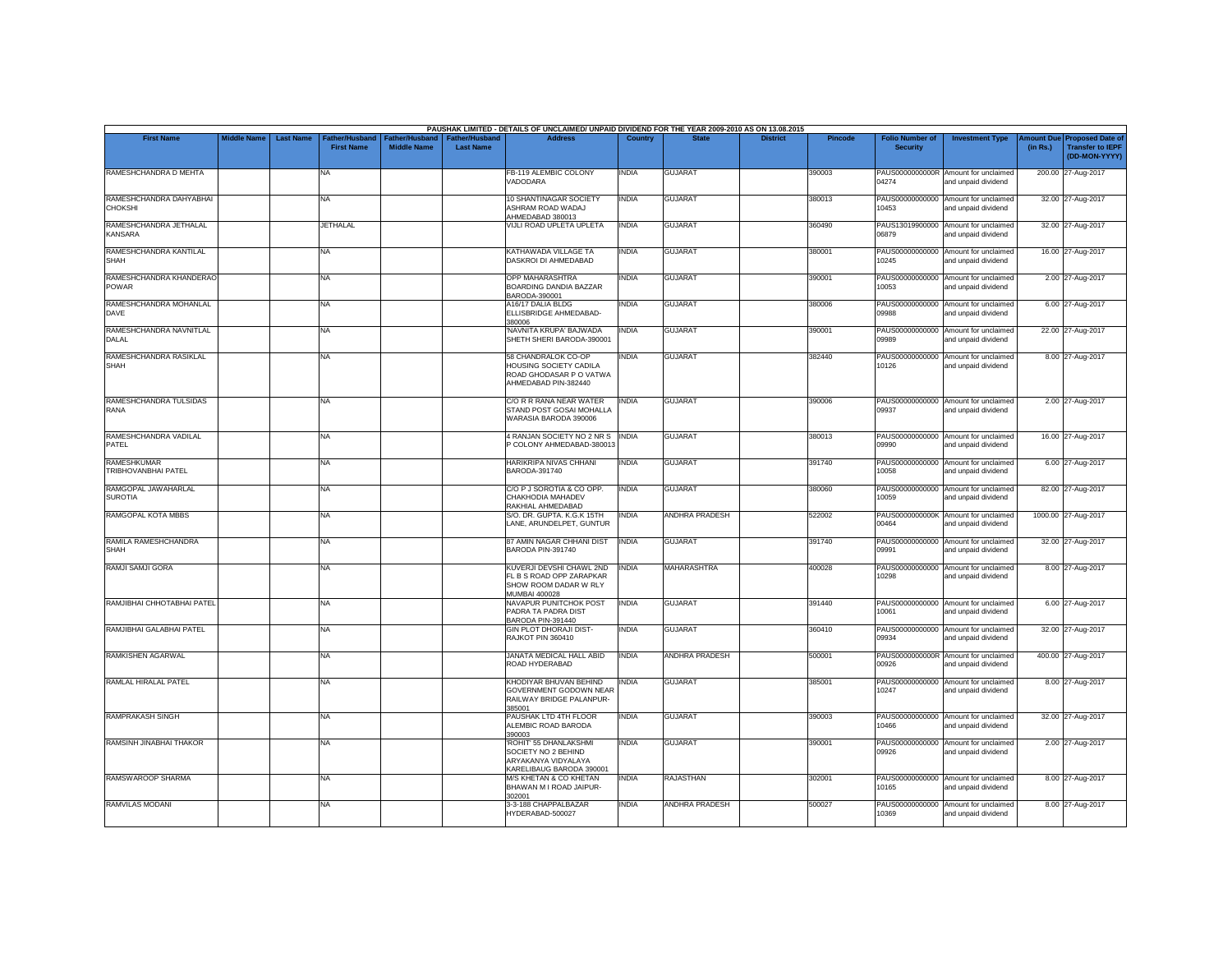|                                             |                    |                  |                                            |                                             |                                           | PAUSHAK LIMITED - DETAILS OF UNCLAIMED/ UNPAID DIVIDEND FOR THE YEAR 2009-2010 AS ON 13.08.2015           |              |                       |                 |         |                                           |                                                             |          |                                                                         |
|---------------------------------------------|--------------------|------------------|--------------------------------------------|---------------------------------------------|-------------------------------------------|-----------------------------------------------------------------------------------------------------------|--------------|-----------------------|-----------------|---------|-------------------------------------------|-------------------------------------------------------------|----------|-------------------------------------------------------------------------|
| <b>First Name</b>                           | <b>Middle Name</b> | <b>Last Name</b> | <b>Father/Husband</b><br><b>First Name</b> | <b>Father/Husband</b><br><b>Middle Name</b> | <b>Father/Husband</b><br><b>Last Name</b> | <b>Address</b>                                                                                            | Country      | <b>State</b>          | <b>District</b> | Pincode | <b>Folio Number of</b><br><b>Security</b> | <b>Investment Type</b>                                      | (in Rs.) | Amount Due Proposed Date of<br><b>Transfer to IEPF</b><br>(DD-MON-YYYY) |
| RANACHHODBHAI AMBALAL<br><b>BRAHMABHATT</b> |                    |                  | <b>NA</b>                                  |                                             |                                           | SALATWADA TULSIBHAI<br>BAKORBHAI NI CHAL BARODA-<br>390001                                                | INDIA        | <b>GUJARAT</b>        |                 | 390001  | 10422                                     | PAUS00000000000 Amount for unclaimed<br>and unpaid dividend |          | 2.00 27-Aug-2017                                                        |
| RANADIP RANJAN GHOSH ROY                    |                    |                  | <b>NA</b>                                  |                                             |                                           | FLAT-3 E-14 KARUNAMAYEE<br>ESTATE SALT LAKE CITY<br>CALCUTTA                                              | <b>INDIA</b> | <b>WEST BENGAL</b>    |                 | 700091  | 02829                                     | PAUS0000000000R Amount for unclaimed<br>and unpaid dividend |          | 200.00 27-Aug-2017                                                      |
| RANCHHODBHAI JAGJIVANBHAI<br>PANCHOLI       |                    |                  | <b>NA</b>                                  |                                             |                                           | VIVEKANAND CO-HSG SOC A-<br>23 AJWA ROAD BARODA-<br>390006                                                | <b>INDIA</b> | <b>GUJARAT</b>        |                 | 390006  | <b>22001</b>                              | PAUS00000000000 Amount for unclaimed<br>and unpaid dividend |          | 32.00 27-Aug-2017                                                       |
| RANGA ANNAVAJJALA                           |                    |                  | <b>NA</b>                                  |                                             |                                           | C/O.MR.RANGANATH SHARMA<br>6, MINCHIN STREET, KURNOOL<br>(A.P)                                            | <b>INDIA</b> | <b>ANDHRA PRADESH</b> |                 | 518001  | 00227                                     | PAUS0000000000R Amount for unclaimed<br>and unpaid dividend |          | 200.00 27-Aug-2017                                                      |
| RANGANATHAN S C                             |                    |                  | <b>NA</b>                                  |                                             |                                           | 4TH FLOOR `JAIN'S ANJANA' 25  INDIA<br><b>BANULLAH ROAD T NAGAR</b><br>CHENNAI                            |              | <b>TAMIL NADU</b>     |                 | 600017  | PAUS00000000000<br>10178                  | Amount for unclaimed<br>and unpaid dividend                 |          | 8.00 27-Aug-2017                                                        |
| RANGANATHAN SRINIVASAN                      |                    |                  | <b>NA</b>                                  |                                             |                                           | 2 EAST RANGANATHAPURAM<br>SRIRANGAM TRICHY 620006                                                         | <b>INDIA</b> | <b>TAMIL NADU</b>     |                 | 620006  | 10105                                     | PAUS00000000000 Amount for unclaimed<br>and unpaid dividend |          | 12.00 27-Aug-2017                                                       |
| RANGARAO PANTAM                             |                    |                  | <b>NA</b>                                  |                                             |                                           | PITHAPURAM EAST GODAVARI INDIA<br>DIST. ANDHRA PRADESH                                                    |              | <b>ANDHRA PRADESH</b> |                 | 533450  | 00658                                     | PAUS0000000000R Amount for unclaimed<br>and unpaid dividend |          | 400.00 27-Aug-2017                                                      |
| <b>RANGASWAMY G R</b>                       |                    |                  | <b>NA</b>                                  |                                             |                                           | 25/2 THULASIRAMDAS MUTT<br>ROAD FRAZER TOWN<br><b>BANGALORE</b>                                           | <b>INDIA</b> | <b>KARNATAKA</b>      |                 | 560005  | 02529                                     | PAUS0000000000R Amount for unclaimed<br>and unpaid dividend |          | 200.00 27-Aug-2017                                                      |
| <b>RANI B NANGRANI</b>                      |                    |                  | <b>NA</b>                                  |                                             |                                           | 802 EMBASSY TOWERS 7<br>BUNGLOWS RD VARSOVA<br><b>MUMBAI 400061</b>                                       | INDIA        | <b>MAHARASHTRA</b>    |                 | 400061  | 10476                                     | PAUS00000000000 Amount for unclaimed<br>and unpaid dividend |          | 300.00 27-Aug-2017                                                      |
| RANI CHANDUMAL ISRANI                       |                    |                  | <b>NA</b>                                  |                                             |                                           | C/O MRS D K VALLECHA AL-4<br>BLDG NO 12 ROOM NO 1<br>SECTOR NO 5 AIROLI CIDCO<br>COLONY NEW MUMBAI 400708 | <b>INDIA</b> | <b>MAHARASHTRA</b>    |                 | 400708  | 10362                                     | PAUS00000000000 Amount for unclaimed<br>and unpaid dividend |          | 8.00 27-Aug-2017                                                        |
| <b>RANI K VASWANI</b>                       |                    |                  | <b>NA</b>                                  |                                             |                                           | FLAT NO 15 BLOCK 1 PUSHPA<br>VIHAR NEAR COLABA POST<br>OFFICE MUMBAI-400005                               | <b>INDIA</b> | <b>MAHARASHTRA</b>    |                 | 400005  | 10141                                     | PAUS00000000000 Amount for unclaimed<br>and unpaid dividend |          | 8.00 27-Aug-2017                                                        |
| RANJAN JAMES SALIS                          |                    |                  | <b>NA</b>                                  |                                             |                                           | RB-II 7/15 RAILWAY QUARTERS INDIA<br>335 SIR J J ROAD BYCULLA<br><b>MUMBAI 400008</b>                     |              | <b>MAHARASHTRA</b>    |                 | 400008  | 10504                                     | PAUS00000000000 Amount for unclaimed<br>and unpaid dividend |          | 32.00 27-Aug-2017                                                       |
| RANJANA JIVARAJ SHAH                        |                    |                  | <b>NA</b>                                  |                                             |                                           | C/O RATANSINH RUNCHORDAS INDIA<br>25 SWALLOW LANE CALCUTTA-<br>700001                                     |              | <b>WEST BENGAL</b>    |                 | 700001  | 10265                                     | PAUS00000000000 Amount for unclaimed<br>and unpaid dividend |          | 8.00 27-Aug-2017                                                        |
| RANJANA SHARMA                              |                    |                  | <b>NA</b>                                  |                                             |                                           | A-IV/23 NIRMAL PURI LAJPAT<br>NAGAR NEW DELHI-110024                                                      | <b>INDIA</b> | DELHI                 |                 | 110024  | 10207                                     | PAUS00000000000 Amount for unclaimed<br>and unpaid dividend |          | 8.00 27-Aug-2017                                                        |
| RANJANBEN R PATEL                           |                    |                  | <b>NA</b>                                  |                                             |                                           | B-74 ANAND TENAMENT NEAR<br>SWAMI SMRUTI MANDIR<br>GHODASAR AHMEDABAD<br>380050                           | <b>INDIA</b> | <b>GUJARAT</b>        |                 | 380050  | 10502                                     | PAUS00000000000 Amount for unclaimed<br>and unpaid dividend |          | 6.00 27-Aug-2017                                                        |
| RANJANBEN RAJENDRAKUMAR<br>PATEL            |                    |                  | <b>NA</b>                                  |                                             |                                           | DIVN 7 BLOCK NO 1/B<br>SARDARNAGAR SOCIETY<br>CHHANI ROAD BARODA 390002                                   | <b>INDIA</b> | <b>GUJARAT</b>        |                 | 390002  | 09889                                     | PAUS00000000000 Amount for unclaimed<br>and unpaid dividend |          | 22.00 27-Aug-2017                                                       |
| RANJANBEN RANJINKANT<br>PATEL               |                    |                  | <b>NA</b>                                  |                                             |                                           | C/O D J N MEHTA HIGH<br>SCHOOL AT JUNA DISA TO<br>DISA DIST B.K.GUJ.385540                                | INDIA        | <b>GUJARAT</b>        |                 | 385540  | 10471                                     | PAUS00000000000 Amount for unclaimed<br>and unpaid dividend |          | 66.00 27-Aug-2017                                                       |
| <b>RANJEET KAUR</b>                         |                    |                  | <b>NA</b>                                  |                                             |                                           | C/O A-41/E D D A FLAT<br>MUNIRKA NEW DELHI-110067                                                         | INDIA        | DELHI                 |                 | 110067  | 10331                                     | PAUS00000000000 Amount for unclaimed<br>and unpaid dividend |          | 8.00 27-Aug-2017                                                        |
| RANJEETA SARDA                              |                    |                  | <b>NA</b>                                  |                                             |                                           | 11 KAKANAGAR MARKET DR<br>ZAKIR HUSSAIN ROAD NEW<br>DELHI 110003                                          | INDIA        | DELHI                 |                 | 110003  | 10459                                     | PAUS00000000000 Amount for unclaimed<br>and unpaid dividend |          | 32.00 27-Aug-2017                                                       |
| RANJNA SEHGAL                               |                    |                  | <b>NA</b>                                  |                                             |                                           | C/O MR C V RAMACHANDRAN G INDIA<br>C H F LTD 121-0 NEW DELHI<br>HOUSE 27 BARA ROAD NEW<br>DELH-1-110001 - |              | DELHI                 |                 | 110001  | 10322                                     | PAUS00000000000 Amount for unclaimed<br>and unpaid dividend |          | 8.00 27-Aug-2017                                                        |
| RAO G PURUSHOTHAMA                          |                    |                  | <b>NA</b>                                  |                                             |                                           | 688/1 N S ROAD DEVARAJ<br>MOHALLA MYSORE                                                                  | <b>INDIA</b> | <b>KARNATAKA</b>      |                 | 570001  | 02631                                     | PAUS0000000000R Amount for unclaimed<br>and unpaid dividend |          | 200.00 27-Aug-2017                                                      |
| RAOJIBHAI AMBALAL SOLANKI                   |                    |                  | <b>NA</b>                                  |                                             |                                           | SOLANKI STREET GORWA<br>BARODA-390003                                                                     | <b>INDIA</b> | <b>GUJARAT</b>        |                 | 390003  | 09950                                     | PAUS00000000000 Amount for unclaimed<br>and unpaid dividend |          | 2.00 27-Aug-2017                                                        |
| RAOJIBHAI BHAILALBHAI PATEL                 |                    |                  | <b>NA</b>                                  |                                             |                                           | LALDAS STREET AT KANTHARIA INDIA<br>TAL BORSADN VIA VASADDIST<br>KHEDA                                    |              | <b>GUJARAT</b>        |                 | 388307  | PAUS00000000000<br>10066                  | Amount for unclaimed<br>and unpaid dividend                 |          | 2.00 27-Aug-2017                                                        |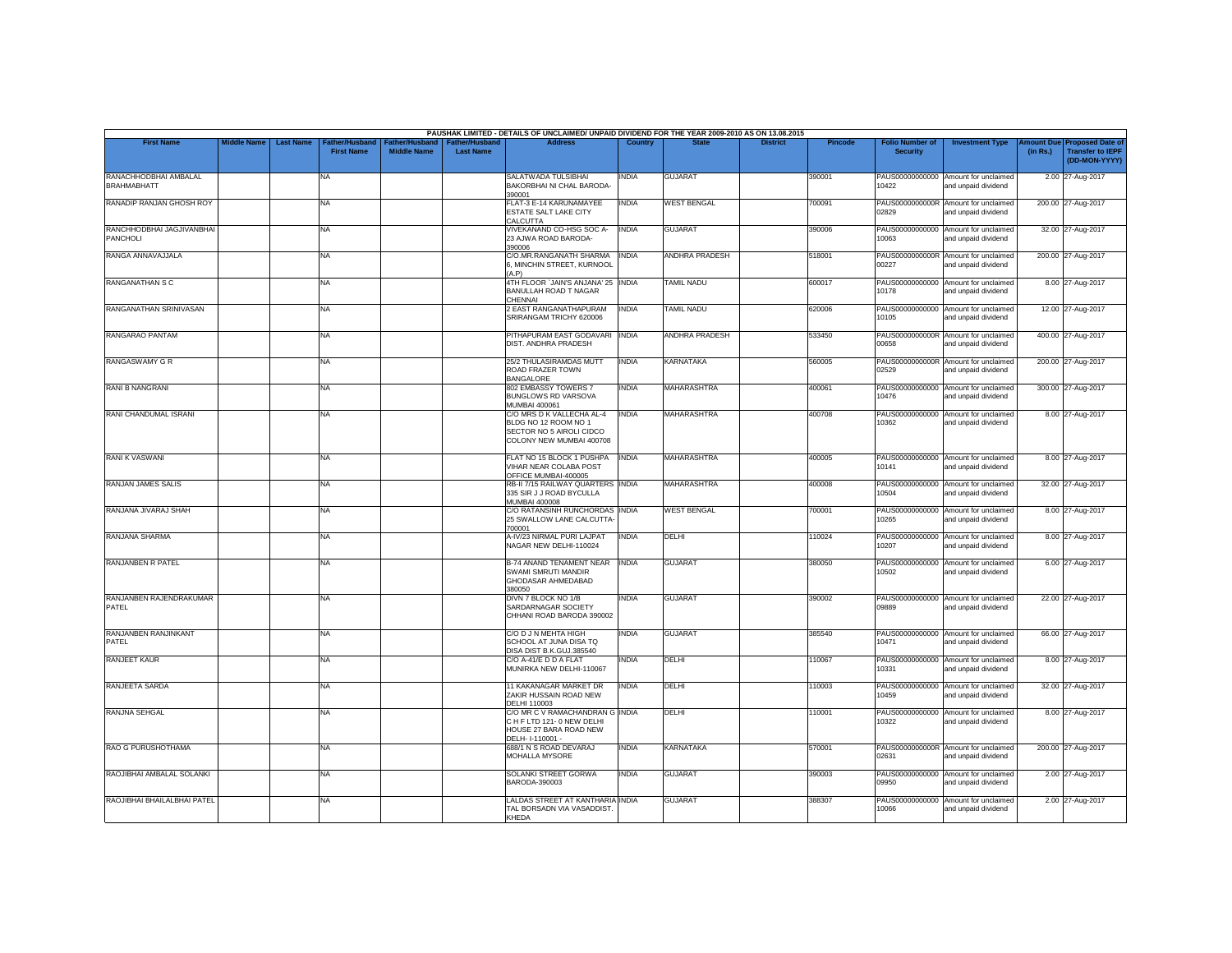|                                       |                    |                  |                                            |                                             |                                           | PAUSHAK LIMITED - DETAILS OF UNCLAIMED/ UNPAID DIVIDEND FOR THE YEAR 2009-2010 AS ON 13.08.2015            |                |                    |                 |         |                                           |                                                             |          |                                                                         |
|---------------------------------------|--------------------|------------------|--------------------------------------------|---------------------------------------------|-------------------------------------------|------------------------------------------------------------------------------------------------------------|----------------|--------------------|-----------------|---------|-------------------------------------------|-------------------------------------------------------------|----------|-------------------------------------------------------------------------|
| <b>First Name</b>                     | <b>Middle Name</b> | <b>Last Name</b> | <b>Father/Husband</b><br><b>First Name</b> | <b>Father/Husband</b><br><b>Middle Name</b> | <b>Father/Husband</b><br><b>Last Name</b> | <b>Address</b>                                                                                             | <b>Country</b> | <b>State</b>       | <b>District</b> | Pincode | <b>Folio Number of</b><br><b>Security</b> | <b>Investment Type</b>                                      | (in Rs.) | Amount Due Proposed Date of<br><b>Transfer to IEPF</b><br>(DD-MON-YYYY) |
| RAOJIBHAI SOMABHAI PATEL              |                    |                  | <b>NA</b>                                  |                                             |                                           | C/O MR SOMABHAI B PATEL AT INDIA<br>POST VEHRA KHADI TAL<br>ANAND DIST KAIRA PIN-388001                    |                | <b>GUJARAT</b>     |                 | 388001  | 09995                                     | PAUS00000000000 Amount for unclaimed<br>and unpaid dividend |          | 10.00 27-Aug-2017                                                       |
| <b>RASHMI</b>                         |                    |                  | <b>NA</b>                                  |                                             |                                           | 231/C PKT I MAYUR VIHAR<br>PHASE I DELHI 110091                                                            | <b>INDIA</b>   | DELHI              |                 | 110091  | 10210                                     | PAUS00000000000 Amount for unclaimed<br>and unpaid dividend |          | 8.00 27-Aug-2017                                                        |
| <b>RASHMI GERA</b>                    |                    |                  | <b>NA</b>                                  |                                             |                                           | <b>NEW MEDICINE HOME MAIN</b><br>ROAD, NEAR SUJATHA CINEMA<br>RANCHI                                       | <b>INDIA</b>   | <b>JHARKHAND</b>   |                 | 834001  | 05551                                     | PAUS0000000000R Amount for unclaimed<br>and unpaid dividend |          | 200.00 27-Aug-2017                                                      |
| <b>RASHMI VIGHNE</b>                  |                    |                  | <b>NA</b>                                  |                                             |                                           | P NO 30 RADHA KRISHNA<br>SAHANIWAS PRASHANT NAGAR<br><b>NAGPUR</b>                                         | INDIA          | <b>MAHARASHTRA</b> |                 | 440015  | 03739                                     | PAUS0000000000R Amount for unclaimed<br>and unpaid dividend |          | 200.00 27-Aug-2017                                                      |
| RASHMI VINAYAK PATANKAR               |                    |                  | <b>NA</b>                                  |                                             |                                           | VINAYAKASHRAM 759/15<br>DECCAN GYMKHANA PUNE<br>411004                                                     | INDIA          | MAHARASHTRA        |                 | 411004  | 10431                                     | PAUS00000000000 Amount for unclaimed<br>and unpaid dividend |          | 6.00 27-Aug-2017                                                        |
| RASHMI VINAYAK PATANKAR               |                    |                  | <b>NA</b>                                  |                                             |                                           | VINAYAKASHRAM 759/15<br>DECCAN GYMKHANA PUNE<br>411004                                                     | <b>INDIA</b>   | <b>MAHARASHTRA</b> |                 | 411004  | 10420                                     | PAUS00000000000 Amount for unclaimed<br>and unpaid dividend |          | 6.00 27-Aug-2017                                                        |
| RASHMIBEN RAJNIBHAI PATEL             |                    |                  | <b>NA</b>                                  |                                             |                                           | GUNDA FALIA RAJMAHAL ROAD INDIA<br>BARODA-390001                                                           |                | <b>GUJARAT</b>     |                 | 390001  | 88001                                     | PAUS00000000000 Amount for unclaimed<br>and unpaid dividend |          | 6.00 27-Aug-2017                                                        |
| RASHMIKANT B DAVE                     |                    |                  | <b>NA</b>                                  |                                             |                                           | C/O DR DAVE B T SHIYAPURA<br>RAOPURA VADODARA                                                              | <b>INDIA</b>   | <b>GUJARAT</b>     |                 | 390003  | 05255                                     | PAUS0000000000R Amount for unclaimed<br>and unpaid dividend |          | 600.00 27-Aug-2017                                                      |
| RASHMIKANT JAYENDRA<br><b>SHUKLA</b>  |                    |                  | <b>NA</b>                                  |                                             |                                           | 58 VARDHAMAN NAGAR SOC<br>BEHIND SARDAR BAG KALOL<br>PIN-382721                                            | <b>INDIA</b>   | <b>GUJARAT</b>     |                 | 382721  | 10069                                     | PAUS00000000000 Amount for unclaimed<br>and unpaid dividend |          | 16.00 27-Aug-2017                                                       |
| RASHMIKANT RAOJIBHAI PATEL            |                    |                  | <b>NA</b>                                  |                                             |                                           | F/3 ALEMBIC GLASS COLONY<br>WHITEFIELD BANGALORE-<br>560066                                                | <b>INDIA</b>   | <b>KARNATAKA</b>   |                 | 560066  | PAUS00000000000<br>10118                  | Amount for unclaimed<br>and unpaid dividend                 |          | 32.00 27-Aug-2017                                                       |
| RASHMIKANT RASIKLAL<br>PAREKH         |                    |                  | <b>NA</b>                                  |                                             |                                           | C-2,1302,LOK EVEREST<br>J.S.D.ROAD MULUND WEST<br>MULUND (WEST) MUMBAI                                     | INDIA          | <b>MAHARASHTRA</b> |                 | 400080  | 10287                                     | PAUS00000000000 Amount for unclaimed<br>and unpaid dividend |          | 24.00 27-Aug-2017                                                       |
| RASHMIKANT SHANTILAL PATEL            |                    |                  | <b>NA</b>                                  |                                             |                                           | SHARE DEPARTMENT ALEMBIC INDIA<br>CHEMICAL WORKS CO LTD<br>BARODA 390003                                   |                | <b>GUJARAT</b>     |                 | 390003  | 09943                                     | PAUS00000000000 Amount for unclaimed<br>and unpaid dividend |          | 2.00 27-Aug-2017                                                        |
| RASIK CHHOTALAL CHAUHAN               |                    |                  | <b>NA</b>                                  |                                             |                                           | SADAR BAZAR DHOBIMAHOLLA INDIA<br>FATEH GUNJ BARODA 390002                                                 |                | <b>GUJARAT</b>     |                 | 390002  | 09945                                     | PAUS00000000000 Amount for unclaimed<br>and unpaid dividend |          | 6.00 27-Aug-2017                                                        |
| RASIKBHAI HARIBHAI SONI               |                    |                  | <b>NA</b>                                  |                                             |                                           | B-33 JALABAPA NAGAR<br>SOCIETY BACK OF<br>RANCHHODJI MANDIR NR<br>ANKUR SOC VAGHODIA ROAD<br>BARODA 390019 | <b>INDIA</b>   | <b>GUJARAT</b>     |                 | 390019  | PAUS00000000000<br>09938                  | Amount for unclaimed<br>and unpaid dividend                 |          | 2.00 27-Aug-2017                                                        |
| RASIKLAL BHOGILAL MODI                |                    |                  | <b>NA</b>                                  |                                             |                                           | 20 SHANTINAGAR SOCIETY<br><b>NEAR GAYATRI TEMPLE</b><br>VISNAGAR 384315 NORTH<br>GUJARAT                   | <b>INDIA</b>   | <b>GUJARAT</b>     |                 | 384315  | 10072                                     | PAUS00000000000 Amount for unclaimed<br>and unpaid dividend |          | 16.00 27-Aug-2017                                                       |
| RASIKLAL LAVCHAND VASA                |                    |                  | <b>NA</b>                                  |                                             |                                           | 291/21 D M JAIN BLDG NO 1<br>STATION ROAD MATUNGA<br>MUMBAI-400019                                         | <b>INDIA</b>   | <b>MAHARASHTRA</b> |                 | 400019  | 10255                                     | PAUS00000000000 Amount for unclaimed<br>and unpaid dividend |          | 32.00 27-Aug-2017                                                       |
| RASIKLAL MADHAVLAL SHAH               |                    |                  | <b>NA</b>                                  |                                             |                                           | KAPOOR BUILDING AMBAWADI INDIA<br>RAMNAGAR SABARMATI<br>AHMEDABAD 380005                                   |                | <b>GUJARAT</b>     |                 | 380005  | PAUS00000000000<br>10447                  | Amount for unclaimed<br>and unpaid dividend                 |          | 16.00 27-Aug-2017                                                       |
| RASIKLAL MAGANLAL<br><b>UPADHYAYA</b> |                    |                  | <b>NA</b>                                  |                                             |                                           | PRATHMIK AROGYA AKKAM AT INDIA<br>& PO SOKHADA TA SOKHADA-<br>391240                                       |                | <b>GUJARAT</b>     |                 | 391240  | 10073                                     | PAUS00000000000 Amount for unclaimed<br>and unpaid dividend |          | 2.00 27-Aug-2017                                                        |
| RASIKLAL RAMCHANDRA<br><b>KHARADI</b> |                    |                  | NA                                         |                                             |                                           | SHAK MARKET PADRA DIST<br>BARODA PIN-391440                                                                | <b>INDIA</b>   | <b>GUJARAT</b>     |                 | 391440  | 10075                                     | PAUS00000000000 Amount for unclaimed<br>and unpaid dividend |          | 2.00 27-Aug-2017                                                        |
| RASIKLAL RANCHHODLAL MODI             |                    |                  | <b>NA</b>                                  |                                             |                                           | RANDHEJA DIST<br>GANDHINAGAR 382620                                                                        | <b>INDIA</b>   | <b>GUJARAT</b>     |                 | 382620  | PAUS00000000000<br>09998                  | Amount for unclaimed<br>and unpaid dividend                 |          | 2.00 27-Aug-2017                                                        |
| RASIKLAL TRIKAMLAL                    |                    |                  | <b>NA</b>                                  |                                             |                                           | <b>SHARE BROKER 469</b><br>SHANTINATH'S POLE KALUPUR<br>AHMEDABAD-380001                                   | <b>INDIA</b>   | <b>GUJARAT</b>     |                 | 380001  | 10100                                     | PAUS00000000000 Amount for unclaimed<br>and unpaid dividend |          | 10.00 27-Aug-2017                                                       |
| RASIKLAL VELJI GANDHI                 |                    |                  | <b>NA</b>                                  |                                             |                                           | KUVERJI DEVSHI CHAWL 2ND<br>FL B S ROAD OPP ZARAPKAR<br>SHOW ROOM DADAR W RLY<br><b>MUMBAI 400028</b>      | <b>INDIA</b>   | <b>MAHARASHTRA</b> |                 | 400028  | 0300                                      | PAUS00000000000 Amount for unclaimed<br>and unpaid dividend |          | 8.00 27-Aug-2017                                                        |
| RASULBHAI ALIBHAI BHARMAL             |                    |                  | <b>NA</b>                                  |                                             |                                           | C/O BHARMAL BROTHERS & CO INDIA<br>KALSARI ROAD AT VISAVADAR<br>DIST JUNAGADH PIN-362130                   |                | <b>GUJARAT</b>     |                 | 362130  | PAUS00000000000<br>10076                  | Amount for unclaimed<br>and unpaid dividend                 |          | 16.00 27-Aug-2017                                                       |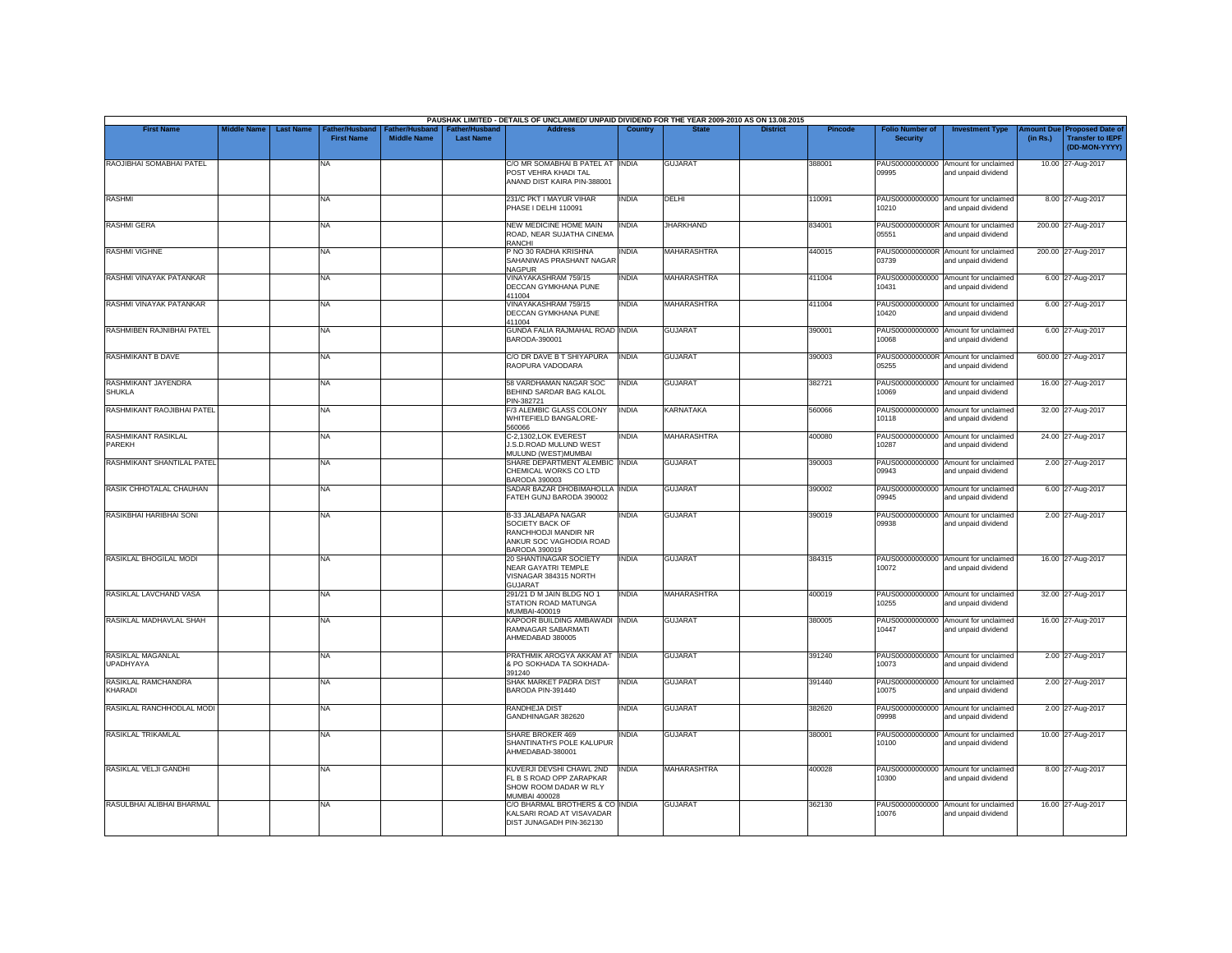| <b>First Name</b>                    | <b>Middle Name</b> | <b>Last Name</b> | Father/Husband    | ather/Hus          | <b>Father/Hushand</b> | PAUSHAK LIMITED - DETAILS OF UNCLAIMED/ UNPAID DIVIDEND FOR THE YEAR 2009-2010 AS ON 13.08.2015<br><b>Address</b> | Country      |                       | <b>District</b> | Pincode | <b>Folio Number of</b>   | <b>Investment Type</b>                                      | mount Due | <b>Proposed Date of</b>                  |
|--------------------------------------|--------------------|------------------|-------------------|--------------------|-----------------------|-------------------------------------------------------------------------------------------------------------------|--------------|-----------------------|-----------------|---------|--------------------------|-------------------------------------------------------------|-----------|------------------------------------------|
|                                      |                    |                  | <b>First Name</b> | <b>Middle Name</b> | <b>Last Name</b>      |                                                                                                                   |              |                       |                 |         | <b>Security</b>          |                                                             | (in Rs.)  | <b>Transfer to IEPF</b><br>(DD-MON-YYYY) |
| RATANBEN KANTILAL FURIA              |                    |                  | NA                |                    |                       | C/O R P SHROFF AND SONS<br>704 A STOCK EXCHANGE<br>PLAZA DALAL STREET FORT<br>MUMBAI-400023                       | <b>INDIA</b> | MAHARASHTRA           |                 | 400023  | PAUS00000000000<br>10296 | Amount for unclaimed<br>and unpaid dividend                 |           | 24.00 27-Aug-2017                        |
| RATANSINH MOHANSINH<br>CHAVDA        |                    |                  | NA                |                    |                       | AT & PO UNDEL DARBAR FALIA INDIA<br>CAMBAY DIST KAIRA 388640                                                      |              | <b>GUJARAT</b>        |                 | 388640  | PAUS00000000000<br>10490 | Amount for unclaimed<br>and unpaid dividend                 |           | 32.00 27-Aug-2017                        |
| RATANSINH PARTHAMSINH RAO            |                    |                  | <b>NA</b>         |                    |                       | 94/E RAILWAY COLONY<br>PRATAPNAGAR BARODA-<br>390004                                                              | <b>INDIA</b> | <b>GUJARAT</b>        |                 | 390004  | 10077                    | PAUS00000000000 Amount for unclaimed<br>and unpaid dividend |           | 2.00 27-Aug-2017                         |
| RATHINDRA KR MITRA                   |                    |                  | NA.               |                    |                       | 172 DIAMOND PARK PO JOKA<br>24 PARGANAS(S)                                                                        | <b>INDIA</b> | <b>WEST BENGAL</b>    |                 | 700104  | PAUS0000000000R<br>02882 | Amount for unclaimed<br>and unpaid dividend                 |           | 200.00 27-Aug-2017                       |
| RATILAL BAPUBHAI RAVAL               |                    |                  | <b>NA</b>         |                    |                       | VAIRAGI MAHOLLO MADAN<br>ZAMPA RD PATTHER GATE<br>BARODA 390001                                                   | <b>INDIA</b> | <b>GUJARAT</b>        |                 | 390001  | PAUS00000000000<br>09951 | Amount for unclaimed<br>and unpaid dividend                 |           | 2.00 27-Aug-2017                         |
| RATILAL CHUNILAL SHAH                |                    |                  | NA                |                    |                       | II-B WEST VIEW 309 S V ROAD INDIA<br>SANTACRUZ (W) MUMBAI-<br>400054                                              |              | <b>MAHARASHTRA</b>    |                 | 400054  | PAUS00000000000<br>10306 | Amount for unclaimed<br>and unpaid dividend                 |           | 18.00 27-Aug-2017                        |
| RATILAL DEVJI FADADU                 |                    |                  | NA                |                    |                       | 26 ASIYAD NAGAR KANJARI<br>ROAD HALOL 348350 PMS                                                                  | <b>INDIA</b> | <b>GUJARAT</b>        |                 | 384350  | 09933                    | PAUS00000000000 Amount for unclaimed<br>and unpaid dividend |           | 16.00 27-Aug-2017                        |
| RATILAL HARIBHAI SAVALIA             |                    |                  | NA                |                    |                       | M/S NANJIBHAI HARIBHAI & CO   INDIA<br>POST OFFICE ROAD<br>VISAVADAR DIST JUNAGADH<br>362130                      |              | <b>GUJARAT</b>        |                 | 362130  | PAUS00000000000<br>09963 | Amount for unclaimed<br>and unpaid dividend                 |           | 16.00 27-Aug-2017                        |
| RATILAL HIRALAL PATEL                |                    |                  | NA                |                    |                       | 4, UTKARSH SOCIETY NANA<br>KUMBHNATH ROAD NADIAD-<br>387001                                                       | <b>INDIA</b> | <b>GUJARAT</b>        |                 | 387001  | 19901                    | PAUS00000000000 Amount for unclaimed<br>and unpaid dividend |           | 2.00 27-Aug-2017                         |
| <b>RATNA A MODI</b>                  |                    |                  | NA                |                    |                       | B-604, GOLD COIN APTS.<br>HAJIALI. TARDEO ROAD.<br>PT.M.M.M. MARG, MUMBAI-<br>400034                              | INDIA        | MAHARASHTRA           |                 | 400034  | 10579                    | PAUS00000000000 Amount for unclaimed<br>and unpaid dividend |           | 32.00 27-Aug-2017                        |
| RATNA TELIKAPALLI                    |                    |                  | NA                |                    |                       | D-1, PRESIDENT BANZARA<br>ROAD NO.2 BANZARA HILLS.<br>SECUNDERABAD                                                | INDIA        | <b>ANDHRA PRADESH</b> |                 | 500038  | PAUS0000000000R<br>00659 | Amount for unclaimed<br>and unpaid dividend                 |           | 800.00 27-Aug-2017                       |
| RAVAJIBHAI KUBERBHAI PATEL           |                    |                  | <b>NA</b>         |                    |                       | SINHUJ MOTI KHADKI TA<br>MEHMADABAD DIST KAIRA PIN-<br>387130                                                     | <b>INDIA</b> | <b>GUJARAT</b>        |                 | 387130  | PAUS00000000000<br>10080 | Amount for unclaimed<br>and unpaid dividend                 |           | 2.00 27-Aug-2017                         |
| <b>RAVI B WALIA</b>                  |                    |                  | NA                |                    |                       | 279 RESHIM BAUG NAGPUR-<br>440009                                                                                 | <b>INDIA</b> | <b>MAHARASHTRA</b>    |                 | 440009  | PAUS00000000000<br>10081 | Amount for unclaimed<br>and unpaid dividend                 |           | 6.00 27-Aug-2017                         |
| <b>RAVI KIRAN MALIK</b>              |                    |                  | NA                |                    |                       | S-1/16 DLF PHASE -III<br><b>GURGAON HARYANA</b>                                                                   | <b>INDIA</b> | <b>HARYANA</b>        |                 | 122001  | PAUSIN302365100<br>08530 | Amount for unclaimed<br>and unpaid dividend                 |           | 8.00 27-Aug-2017                         |
| <b>RAVI PRAKASH SETH</b>             |                    |                  | NA                |                    |                       | 3346 PYARE LAL ROAD KAROL INDIA<br>BAGH NEW DELHI-110005                                                          |              | DELHI                 |                 | 110005  | PAUS00000000000<br>10184 | Amount for unclaimed<br>and unpaid dividend                 |           | 8.00 27-Aug-2017                         |
| RAVILAL LAXMIDAS THAKKER             |                    |                  | NA                |                    |                       | KUVERJI DEVSHI CHAWL 2ND<br>FL B S ROAD OPP ZARAPKAR<br>SHOW ROOM DADAR MUMBAI-<br>400028                         | <b>INDIA</b> | <b>MAHARASHTRA</b>    |                 | 400028  | PAUS00000000000<br>10297 | Amount for unclaimed<br>and unpaid dividend                 |           | 8.00 27-Aug-2017                         |
| RAVINABEN MAGANBHAI<br><b>MACWAN</b> |                    |                  | NA                |                    |                       | C/O M H MACWAN ASHOK<br>COMPOUND PENSIONPURA<br>BARODA-390002                                                     | INDIA        | <b>GUJARAT</b>        |                 | 390002  | 10083                    | PAUS00000000000 Amount for unclaimed<br>and unpaid dividend |           | 2.00 27-Aug-2017                         |
| RAVINDER KUMAR BHATIA                |                    |                  | NA                |                    |                       | 5/11 OLD RAJINDER NAGAR<br><b>NEW DELHI-110060</b>                                                                | <b>INDIA</b> | DELHI                 |                 | 110060  | PAUS00000000000<br>10347 | Amount for unclaimed<br>and unpaid dividend                 |           | 8.00 27-Aug-2017                         |
| RAVINDER KUMAR JAIN                  |                    |                  | NA                |                    |                       | 196 PREM GALI KASHMERE<br>GATE DELHI-110006                                                                       | <b>INDIA</b> | DELHI                 |                 | 110006  | PAUS00000000000<br>10211 | Amount for unclaimed<br>and unpaid dividend                 |           | 8.00 27-Aug-2017                         |
| RAVINDER KUMAR JAIN                  |                    |                  | NA                |                    |                       | 132 VEER NAGAR DELHI-110007 INDIA                                                                                 |              | DELHI                 |                 | 110007  | PAUS00000000000<br>10353 | Amount for unclaimed<br>and unpaid dividend                 |           | 16.00 27-Aug-2017                        |
| <b>RAVINDER SINGH</b>                |                    |                  | NA                |                    |                       | M B 76 NEAR P O DELHI-110092 INDIA                                                                                |              | DELHI                 |                 | 110092  | PAUS00000000000<br>10343 | Amount for unclaimed<br>and unpaid dividend                 |           | 8.00 27-Aug-2017                         |
| RAVINDER SINGH KHURANA               |                    |                  | NA                |                    |                       | 2429-TILAK STREET CHUNA<br>MANDI PAHAR GANJ NEW<br>DELHI-110055                                                   | <b>INDIA</b> | DELHI                 |                 | 110055  | PAUS00000000000<br>10212 | Amount for unclaimed<br>and unpaid dividend                 |           | 8.00 27-Aug-2017                         |
| <b>RAVINDRA G PENDKAR</b>            |                    |                  | <b>NA</b>         |                    |                       | DR PENDKAR HOSPITAL JUBLI<br>PARK AURANGABAD                                                                      | <b>INDIA</b> | <b>MAHARASHTRA</b>    |                 | 431001  | PAUS0000000000R<br>03844 | Amount for unclaimed<br>and unpaid dividend                 |           | 600.00 27-Aug-2017                       |
| RAVINDRA GAJANAN PHANSE              |                    |                  | NA                |                    |                       | PHANSE'S WADA NEAR DR<br>DIGHE LABORATORY DANDIA<br>BAZAR BARODA-390001                                           | <b>INDIA</b> | <b>GUJARAT</b>        |                 | 390001  | PAUS00000000000<br>09959 | Amount for unclaimed<br>and unpaid dividend                 |           | 2.00 27-Aug-2017                         |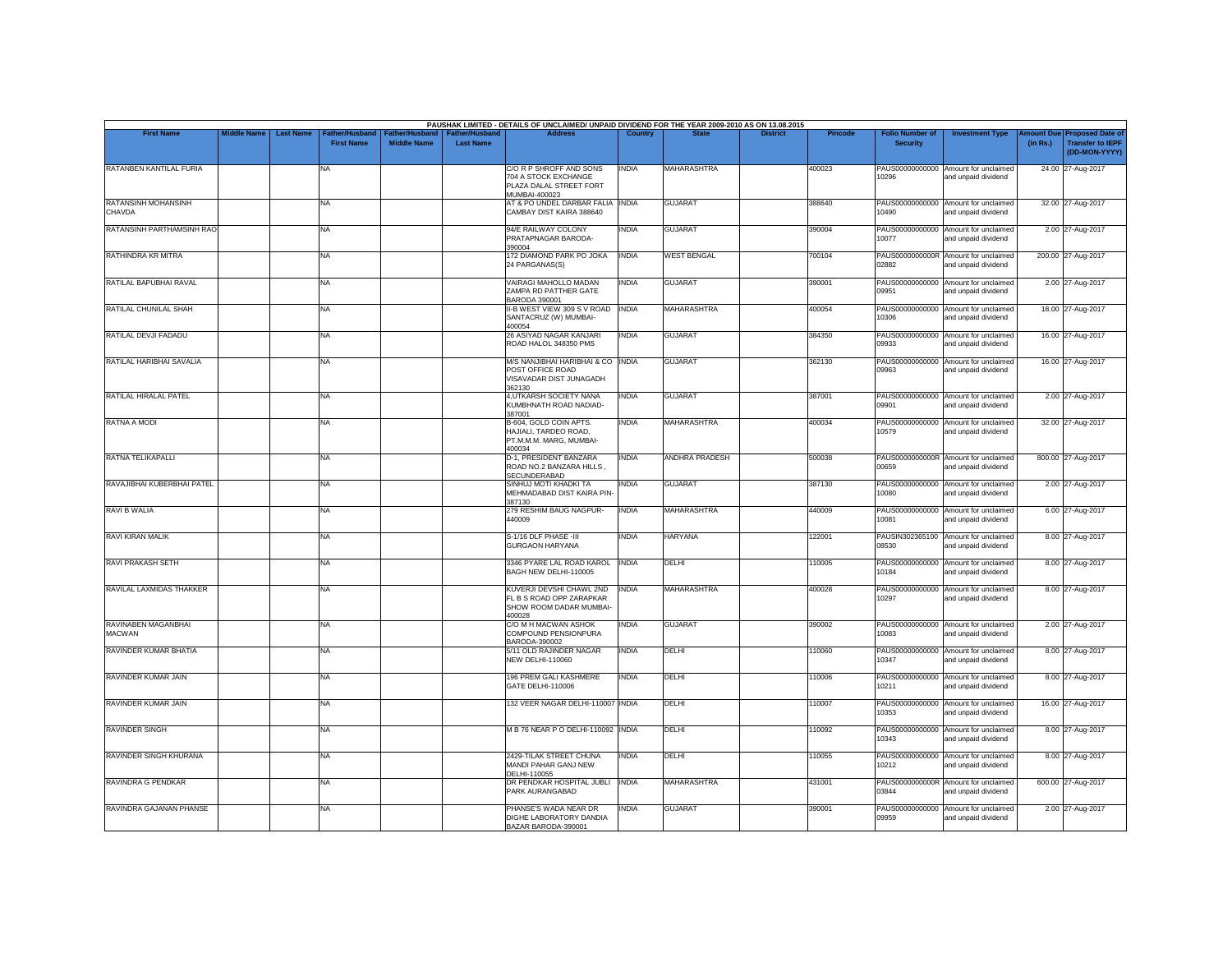| <b>First Name</b>               | <b>Middle Name</b> | <b>Last Name</b> | Father/Husband    | Father/Husband     | Father/Husband   | PAUSHAK LIMITED - DETAILS OF UNCLAIMED/ UNPAID DIVIDEND FOR THE YEAR 2009-2010 AS ON 13.08.2015<br><b>Address</b> | Country      |                       | <b>District</b> | <b>Pincode</b> | <b>Folio Number of</b>   | <b>Investment Type</b>                                      | mount Due | <b>Proposed Date of</b>                  |
|---------------------------------|--------------------|------------------|-------------------|--------------------|------------------|-------------------------------------------------------------------------------------------------------------------|--------------|-----------------------|-----------------|----------------|--------------------------|-------------------------------------------------------------|-----------|------------------------------------------|
|                                 |                    |                  | <b>First Name</b> | <b>Middle Name</b> | <b>Last Name</b> |                                                                                                                   |              |                       |                 |                | <b>Security</b>          |                                                             | (in Rs.)  | <b>Transfer to IEPF</b><br>(DD-MON-YYYY) |
| RAVINDRA J PANDYA               |                    |                  | NA                |                    |                  | S-19 MAHAVEER MARG C<br>SCHEME JAIPUR 302001                                                                      | <b>INDIA</b> | <b>RAJASTHAN</b>      |                 | 302001         | 10112                    | PAUS00000000000 Amount for unclaimed<br>and unpaid dividend |           | 32.00 27-Aug-2017                        |
| RAVINDRA JAYANTILAL JANI        |                    |                  | NA                |                    |                  | 9 RANGVIHAR SOCIETY OPP<br>SHANKER ASHRAM PALDI<br>AHMEDABAD 380007                                               | <b>INDIA</b> | <b>GUJARAT</b>        |                 | 380007         | PAUS00000000000<br>09999 | Amount for unclaimed<br>and unpaid dividend                 |           | 2.00 27-Aug-2017                         |
| RAVINDRA NATH A                 |                    |                  | NA                |                    |                  | 63 VARADHA MUTHIAPPAN<br>STREET CHENNAI-600001                                                                    | <b>INDIA</b> | <b>TAMIL NADU</b>     |                 | 600001         | 10374                    | PAUS00000000000 Amount for unclaimed<br>and unpaid dividend |           | 8.00 27-Aug-2017                         |
| RAVINDRA PRAKASH                |                    |                  | NA                |                    |                  | C/O PRAKASH MOTOR &<br><b>GENERAL FINANCIERS 13-14</b><br>SARRAFA BAZAR MEERUT CITY<br>250002                     | <b>INDIA</b> | <b>UTTAR PRADESH</b>  |                 | 250002         | 10356                    | PAUS00000000000 Amount for unclaimed<br>and unpaid dividend |           | 16.00 27-Aug-2017                        |
| RAVINDRABHAI RAMANBHAI<br>PATEL |                    |                  | NA                |                    |                  | C/O ORIENTAL PROSPECTING<br>CO AT KOT KARK- HANA PO<br>KOT TAL VIJAPUR DIST<br>MEHSANA P- IN-382870 -             | <b>INDIA</b> | <b>GUJARAT</b>        |                 | 382870         | 10085                    | PAUS00000000000 Amount for unclaimed<br>and unpaid dividend |           | 2.00 27-Aug-2017                         |
| RAVINDRAKUMAR KANTILAL<br>PATEL |                    |                  | NA                |                    |                  | JAWAHARNAGAR PLOT NO 327 INDIA<br>GOREGAON (WEST) MUMBAI-<br>400062                                               |              | <b>MAHARASHTRA</b>    |                 | 400062         | 10409                    | PAUS00000000000 Amount for unclaimed<br>and unpaid dividend |           | 32.00 27-Aug-2017                        |
| RAVINDRANATH BATTEPATI          |                    |                  | NA                |                    |                  | 1-7-69/5 S D ROAD<br><b>SECUNDERABAD</b>                                                                          | <b>INDIA</b> | <b>ANDHRA PRADESH</b> |                 | 500003         | 03133                    | PAUS0000000000R Amount for unclaimed<br>and unpaid dividend |           | 300.00 27-Aug-2017                       |
| RAVJI PUNABHAI PATEL            |                    |                  | NA                |                    |                  | C/O SUMANRAI HARIBHAI & CO INDIA<br>KALSARI ROAD VISAVADAR<br>DIST JUNAGADH PIN-362130                            |              | <b>GUJARAT</b>        |                 | 362130         | 09962                    | PAUS00000000000 Amount for unclaimed<br>and unpaid dividend |           | 16.00 27-Aug-2017                        |
| RAVJIBHAI BECHARBHAI PATEL      |                    |                  | NA                |                    |                  | B/50 GIDC COLONY TAL KALOL INDIA<br>389330 DIST PANCHMAHAL                                                        |              | <b>GUJARAT</b>        |                 | 389330         | 09935                    | PAUS00000000000 Amount for unclaimed<br>and unpaid dividend |           | 2.00 27-Aug-2017                         |
| RAVJIBHAI JETHABHAI PATEL       |                    |                  | NA                |                    |                  | AT & PO DUDHATHALLA POST<br>DUDHATAL TAL KAPADVANJ<br><b>DIST KAIRA</b>                                           | <b>INDIA</b> | <b>GUJARAT</b>        |                 | 387620         | 10087                    | PAUS00000000000 Amount for unclaimed<br>and unpaid dividend |           | 2.00 27-Aug-2017                         |
| RAVJIBHAI PUNABHAI PATEL        |                    |                  | NA                |                    |                  | C/O SUMANRAI HARIBHAI & CO INDIA<br>KALSARI ROAD AT VISAVADAR<br>DIST JUNAGADH PIN-362130                         |              | <b>GUJARAT</b>        |                 | 362130         | 10088                    | PAUS00000000000 Amount for unclaimed<br>and unpaid dividend |           | 16.00 27-Aug-2017                        |
| RAY MUKESHKUMAR<br>SHANTILAL    |                    |                  | NA                |                    |                  | B-23 VRAJDHAM SOCIETY<br>ARUNACHAL TO SAMTA ROAD<br>SUBHANPURA BARODA 390007                                      | <b>INDIA</b> | <b>GUJARAT</b>        |                 | 390007         | 10523                    | PAUS00000000000 Amount for unclaimed<br>and unpaid dividend |           | 32.00 27-Aug-2017                        |
| <b>RAYEN FJ</b>                 |                    |                  | NA                |                    |                  | 10. V.E.ROAD, TUTICORIN.                                                                                          | <b>INDIA</b> | <b>TAMIL NADU</b>     |                 | 628001         | 00058                    | PAUS0000000000F Amount for unclaimed<br>and unpaid dividend |           | 400.00 27-Aug-2017                       |
| REKHA KALPESH KADAKIYA          |                    |                  | NA                |                    |                  | HOLI CHAKLA NEAR CHAMPA<br>WADI P O DEVGADH BARIA<br>DIST PANCHMAHAL PIN-389380                                   | <b>INDIA</b> | <b>GUJARAT</b>        |                 | 389380         | 10089                    | PAUS00000000000 Amount for unclaimed<br>and unpaid dividend |           | 16.00 27-Aug-2017                        |
| <b>REKHA P GAJARE</b>           |                    |                  | <b>NA</b>         |                    |                  | FLAT NO 166/1 POCKET D-12<br>SECTOR NO 7 ROHINI DELHI<br>110034                                                   | <b>INDIA</b> | DELHI                 |                 | 110034         | 10201                    | PAUS00000000000 Amount for unclaimed<br>and unpaid dividend |           | 8.00 27-Aug-2017                         |
| <b>REKHA VERMA</b>              |                    |                  | NA                |                    |                  | C/O MR JARNAIL VERMA 18<br><b>GOVIND MARG JAIPUR</b>                                                              | <b>INDIA</b> | <b>RAJASTHAN</b>      |                 | 302004         | 03310                    | PAUS0000000000R Amount for unclaimed<br>and unpaid dividend |           | 200.00 27-Aug-2017                       |
| <b>RENU KHANNA</b>              |                    |                  | NA                |                    |                  | B-64 MOTI NAGAR NEW DELHI- INDIA<br>110015                                                                        |              | <b>DELHI</b>          |                 | 110015         | 10335                    | PAUS00000000000 Amount for unclaimed<br>and unpaid dividend |           | 16.00 27-Aug-2017                        |
| <b>RENU MEHTA</b>               |                    |                  | NA                |                    |                  | D-15 RANA PRTAP BAGH DELHI- INDIA<br>110007                                                                       |              | DELHI                 |                 | 10007          | 10194                    | PAUS00000000000 Amount for unclaimed<br>and unpaid dividend |           | 8.00 27-Aug-2017                         |
| <b>RENU RANI</b>                |                    |                  | <b>NA</b>         |                    |                  | W/O SRI RANJAN KUMAR SHIV<br>LOK BEHIND TRIHUT ACADEMY<br>SCHOOL, KASHIPUR<br><b>SAMASTIPUR</b>                   | <b>INDIA</b> | <b>BIHAR</b>          |                 | 848101         | 30218                    | PAUS12019101005 Amount for unclaimed<br>and unpaid dividend |           | 200.00 27-Aug-2017                       |
| <b>RENU SETHI</b>               |                    |                  | NA                |                    |                  | 95 DEFENCE ENCLAVE VIKASH INDIA<br><b>MARG DELHI-110092</b>                                                       |              | DELHI                 |                 | 110092         | 10345                    | PAUS00000000000 Amount for unclaimed<br>and unpaid dividend |           | 8.00 27-Aug-2017                         |
| <b>RENUKANATH B S</b>           |                    |                  | NA                |                    |                  | C/O. RENUKA MEDICAL HALL,<br>ARSIKERE, HASSAN DIST.                                                               | <b>INDIA</b> | <b>KARNATAKA</b>      |                 | 583125         | 00947                    | PAUS0000000000B Amount for unclaimed<br>and unpaid dividend |           | 200.00 27-Aug-2017                       |
| <b>RESHAM SHAH</b>              |                    |                  | <b>NA</b>         |                    |                  | MEHTA POLE DANI'S LANE<br>VADODARA                                                                                | <b>INDIA</b> | <b>GUJARAT</b>        |                 | 390006         | 04346                    | PAUS0000000000R Amount for unclaimed<br>and unpaid dividend |           | 200.00 27-Aug-2017                       |
| <b>RESHAM V SHAH</b>            |                    |                  | NA                |                    |                  | <b>MEHTA POLE DANI'S LANE</b><br>VADODARA                                                                         | <b>INDIA</b> | <b>GUJARAT</b>        |                 | 390006         | 05283                    | PAUS0000000000R Amount for unclaimed<br>and unpaid dividend |           | 200.00 27-Aug-2017                       |
|                                 |                    |                  |                   |                    |                  |                                                                                                                   |              |                       |                 |                |                          |                                                             |           |                                          |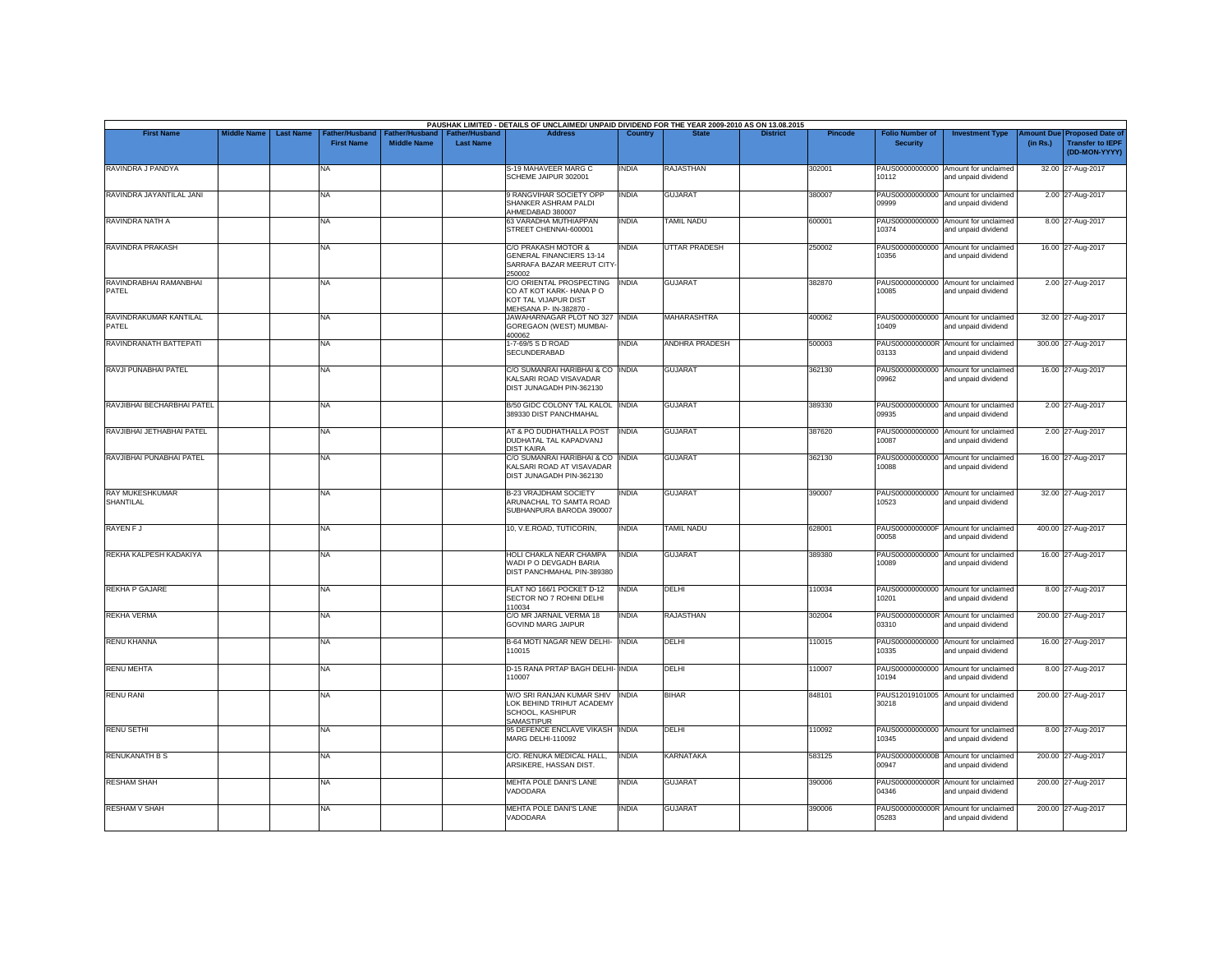|                                            |                    |                  |                                            |                                      |                                    | PAUSHAK LIMITED - DETAILS OF UNCLAIMED/ UNPAID DIVIDEND FOR THE YEAR 2009-2010 AS ON 13.08.2015     |                |                       |                 |         |                                           |                                                             |                       |                                                                     |
|--------------------------------------------|--------------------|------------------|--------------------------------------------|--------------------------------------|------------------------------------|-----------------------------------------------------------------------------------------------------|----------------|-----------------------|-----------------|---------|-------------------------------------------|-------------------------------------------------------------|-----------------------|---------------------------------------------------------------------|
| <b>First Name</b>                          | <b>Middle Name</b> | <b>Last Name</b> | <b>Father/Husband</b><br><b>First Name</b> | Father/Husband<br><b>Middle Name</b> | Father/Husband<br><b>Last Name</b> | <b>Address</b>                                                                                      | <b>Country</b> | <b>State</b>          | <b>District</b> | Pincode | <b>Folio Number of</b><br><b>Security</b> | <b>Investment Type</b>                                      | mount Due<br>(in Rs.) | <b>Proposed Date of</b><br><b>Transfer to IEPF</b><br>(DD-MON-YYYY) |
| <b>RESHAM V SHAH</b>                       |                    |                  | NA                                         |                                      |                                    | "RATAN" MEHTA POLE DANI'S<br>LANE VADODARA                                                          | <b>INDIA</b>   | <b>GUJARAT</b>        |                 | 390006  | 05280                                     | PAUS0000000000R Amount for unclaimed<br>and unpaid dividend |                       | 200.00 27-Aug-2017                                                  |
| <b>REVATHI BHARATAN</b>                    |                    |                  | <b>NA</b>                                  |                                      |                                    | H NO 9 HYDER BASTHY<br>SECUNDERABAD-500003                                                          | <b>INDIA</b>   | <b>ANDHRA PRADESH</b> |                 | 500003  | 10370                                     | PAUS00000000000 Amount for unclaimed<br>and unpaid dividend |                       | 24.00 27-Aug-2017                                                   |
| <b>RINABEN MAHENDRASINH</b><br><b>RANA</b> |                    |                  | <b>NA</b>                                  |                                      |                                    | <b>GARASIA MOHALLA OPP.</b><br><b>GORWA POLICE STATION</b><br><b>GORWA</b>                          | INDIA          | <b>GUJARAT</b>        |                 | 390003  | PAUS0000000000R<br>05577                  | Amount for unclaimed<br>and unpaid dividend                 |                       | 100.00 27-Aug-2017                                                  |
| RIPU DAMAN BHARADWAJ                       |                    |                  | <b>NA</b>                                  |                                      |                                    | HIG-21/G-3, TNHB FLATS SEA<br>BREEZE APTS, THIRUVALLUVAR<br>NAGAR THIRUVANMIYUR,<br>CHENNAI         | <b>INDIA</b>   | <b>TAMIL NADU</b>     |                 | 600041  | PAUS0000000000R<br>02182                  | Amount for unclaimed<br>and unpaid dividend                 |                       | 100.00 27-Aug-2017                                                  |
| RISHMAKUMARI KISHORBHAI<br>PATEL           |                    |                  | <b>NA</b>                                  |                                      |                                    | WADI CHHELLI POLE BARODA- INDIA<br>390001                                                           |                | <b>GUJARAT</b>        |                 | 390001  | 10092                                     | PAUS00000000000 Amount for unclaimed<br>and unpaid dividend |                       | 2.00 27-Aug-2017                                                    |
| <b>RITA</b>                                |                    |                  | <b>NA</b>                                  |                                      |                                    | <b>B-49 MOTI NAGAR NEWDELHI-</b><br>110015                                                          | <b>INDIA</b>   | <b>DELHI</b>          |                 | 10015   | PAUS00000000000<br>10214                  | Amount for unclaimed<br>and unpaid dividend                 |                       | 20.00 27-Aug-2017                                                   |
| RITA NATH                                  |                    |                  | <b>NA</b>                                  |                                      |                                    | A/9 NEWRAIPUR ROAD<br>"RUPAYAN" WEST BENGAL PO                                                      | <b>INDIA</b>   | <b>WEST BENGAL</b>    |                 | 700084  | 02868                                     | PAUS0000000000R Amount for unclaimed<br>and unpaid dividend |                       | 200.00 27-Aug-2017                                                  |
| RITA ROSE KURIAN                           |                    |                  | NA                                         |                                      |                                    | GARIA<br>VACHAPARAMBIL<br>KOTTAMPARAMBA B O<br>CALICUT                                              | <b>INDIA</b>   | KERALA                |                 | 673008  | PAUS0000000000R<br>02960                  | Amount for unclaimed<br>and unpaid dividend                 |                       | 200.00 27-Aug-2017                                                  |
| RITABEN PRAVINBHAI KAPADIA                 |                    |                  | <b>NA</b>                                  |                                      |                                    | G-31 BOMBAY MARKET<br>UMARWADA SURAT 395010                                                         | <b>INDIA</b>   | <b>GUJARAT</b>        |                 | 395010  | 10552                                     | PAUS00000000000 Amount for unclaimed<br>and unpaid dividend |                       | 32.00 27-Aug-2017                                                   |
| <b>RITEN M ANTANI</b>                      |                    |                  | <b>NA</b>                                  |                                      |                                    | "SAMANVAY" OPP TRIKAMRAY<br>TEMPLE DR MEHTA MARG<br>NAGAR CHAKALO BHUJ KUTCH                        | <b>INDIA</b>   | <b>GUJARAT</b>        |                 | 370001  | PAUS0000000000R<br>04699                  | Amount for unclaimed<br>and unpaid dividend                 |                       | 400.00 27-Aug-2017                                                  |
| <b>RITESH SETH</b>                         |                    |                  | <b>NA</b>                                  |                                      |                                    | <b>4 CAPPER ROAD LALBAGH</b><br><b>LUCKNOW</b>                                                      | <b>INDIA</b>   | UTTAR PRADESH         |                 | 226001  | 03383                                     | PAUS0000000000R Amount for unclaimed<br>and unpaid dividend |                       | 200.00 27-Aug-2017                                                  |
| RIYAZ ALI KHAN                             |                    |                  | <b>NA</b>                                  |                                      |                                    | INDIAN OVERSEAS BANK TILAK INDIA<br>NAGAR NEAR LBS COLLEGE<br>JAIPUR 302004                         |                | <b>RAJASTHAN</b>      |                 | 302004  | 10509                                     | PAUS00000000000 Amount for unclaimed<br>and unpaid dividend |                       | 16.00 27-Aug-2017                                                   |
| ROHINI POPATLAL PARIKH                     |                    |                  | <b>NA</b>                                  |                                      |                                    | 136 SAMRAT ASHOK SOCIETY<br><b>4TH FLOOR RATILAL R</b><br>THAKKAR MARG MALBAR HILL<br>MUMBAI-400006 | <b>INDIA</b>   | <b>MAHARASHTRA</b>    |                 | 400006  | PAUS00000000000<br>10003                  | Amount for unclaimed<br>and unpaid dividend                 |                       | 32.00 27-Aug-2017                                                   |
| ROHINI VIRENDRA PARIKH                     |                    |                  | <b>NA</b>                                  |                                      |                                    | BAJWADA SHETH SERI<br>BARODA 390001                                                                 | <b>INDIA</b>   | <b>GUJARAT</b>        |                 | 390001  | 09903                                     | PAUS00000000000 Amount for unclaimed<br>and unpaid dividend |                       | 6.00 27-Aug-2017                                                    |
| ROHIT ANAND                                |                    |                  | <b>NA</b>                                  |                                      |                                    | 21/36 OLD RAJINDAR NAGAR<br><b>NEW DELHI 110060</b>                                                 | <b>INDIA</b>   | <b>DELHI</b>          |                 | 110060  | 10486                                     | PAUS00000000000 Amount for unclaimed<br>and unpaid dividend |                       | 16.00 27-Aug-2017                                                   |
| ROHIT HARISHCHANDRA<br>CHANDAN             |                    |                  | NA                                         |                                      |                                    | A/9 NARENDRA SOCIETY<br><b>BUILDING S V ROAD</b><br>JOGESHWARI MUMBAI-400060                        | <b>INDIA</b>   | <b>MAHARASHTRA</b>    |                 | 400060  | PAUS00000000000<br>10142                  | Amount for unclaimed<br>and unpaid dividend                 |                       | 8.00 27-Aug-2017                                                    |
| <b>ROHIT MODI</b>                          |                    |                  | NA                                         |                                      |                                    | SHANKER BHUVAN OPP RLY<br>CLUB MANINAGAR AHMEDABAD                                                  | <b>INDIA</b>   | <b>GUJARAT</b>        |                 | 380008  | PAUS0000000000R<br>02292                  | Amount for unclaimed<br>and unpaid dividend                 |                       | 700.00 27-Aug-2017                                                  |
| ROHIT NARESH GUPTA                         |                    |                  | <b>NA</b>                                  |                                      |                                    | 20 KEYA DUPLEX NEAR RADIKA INDIA<br>SOC ISKON TEMPLE ROAD<br>NEAR VASNA VADODARA<br><b>GUJARAT</b>  |                | <b>GUJARAT</b>        |                 | 390007  | PAUSIN302679315<br>41179                  | Amount for unclaimed<br>and unpaid dividend                 |                       | 8.00 27-Aug-2017                                                    |
| ROHITBHAI A SHAH                           |                    |                  | <b>NA</b>                                  |                                      |                                    | <b>41 EESHITA APARTMENTS</b><br><b>NEAR ISHWAR BHUVAN</b><br>NAVRANGPURA AHMEDABAD-<br>380009       | <b>INDIA</b>   | <b>GUJARAT</b>        |                 | 380009  | 10093                                     | PAUS00000000000 Amount for unclaimed<br>and unpaid dividend |                       | 32.00 27-Aug-2017                                                   |
| ROHITBHAI MAGANLAL KAMDAR                  |                    |                  | <b>NA</b>                                  |                                      |                                    | KAMDAR STREET CORNER OF<br>JJJADPA JETPUR-360370                                                    | <b>INDIA</b>   | <b>GUJARAT</b>        |                 | 360370  | 10094                                     | PAUS00000000000 Amount for unclaimed<br>and unpaid dividend |                       | 16.00 27-Aug-2017                                                   |
| ROHITKUMAR ISHVARBHAI<br><b>PATEL</b>      |                    |                  | <b>NA</b>                                  |                                      |                                    | AT & PO JITODIA TAK ANAND<br>DIST KAIRA PIN-388001                                                  | <b>INDIA</b>   | <b>GUJARAT</b>        |                 | 388001  | 10095                                     | PAUS00000000000 Amount for unclaimed<br>and unpaid dividend |                       | 10.00 27-Aug-2017                                                   |
| RONNIE VARIAWA                             |                    |                  | <b>NA</b>                                  |                                      |                                    | 12 SAVA SADI SADAN<br>BHAVNAGARI ST VANKI BORDI<br>SURAT                                            | <b>INDIA</b>   | <b>GUJARAT</b>        |                 | 395003  | PAUS0000000000R<br>04665                  | Amount for unclaimed<br>and unpaid dividend                 |                       | 200.00 27-Aug-2017                                                  |
| <b>ROSA STANLEY MENACHERY</b>              |                    |                  | <b>NA</b>                                  |                                      |                                    | 5/5 ARTISTES VILLAGE SECTOR INDIA<br>8 C B D BELAPUR NEW MUMBAI<br>400614                           |                | <b>MAHARASHTRA</b>    |                 | 400614  | PAUS00000000000<br>10498                  | Amount for unclaimed<br>and unpaid dividend                 |                       | 16.00 27-Aug-2017                                                   |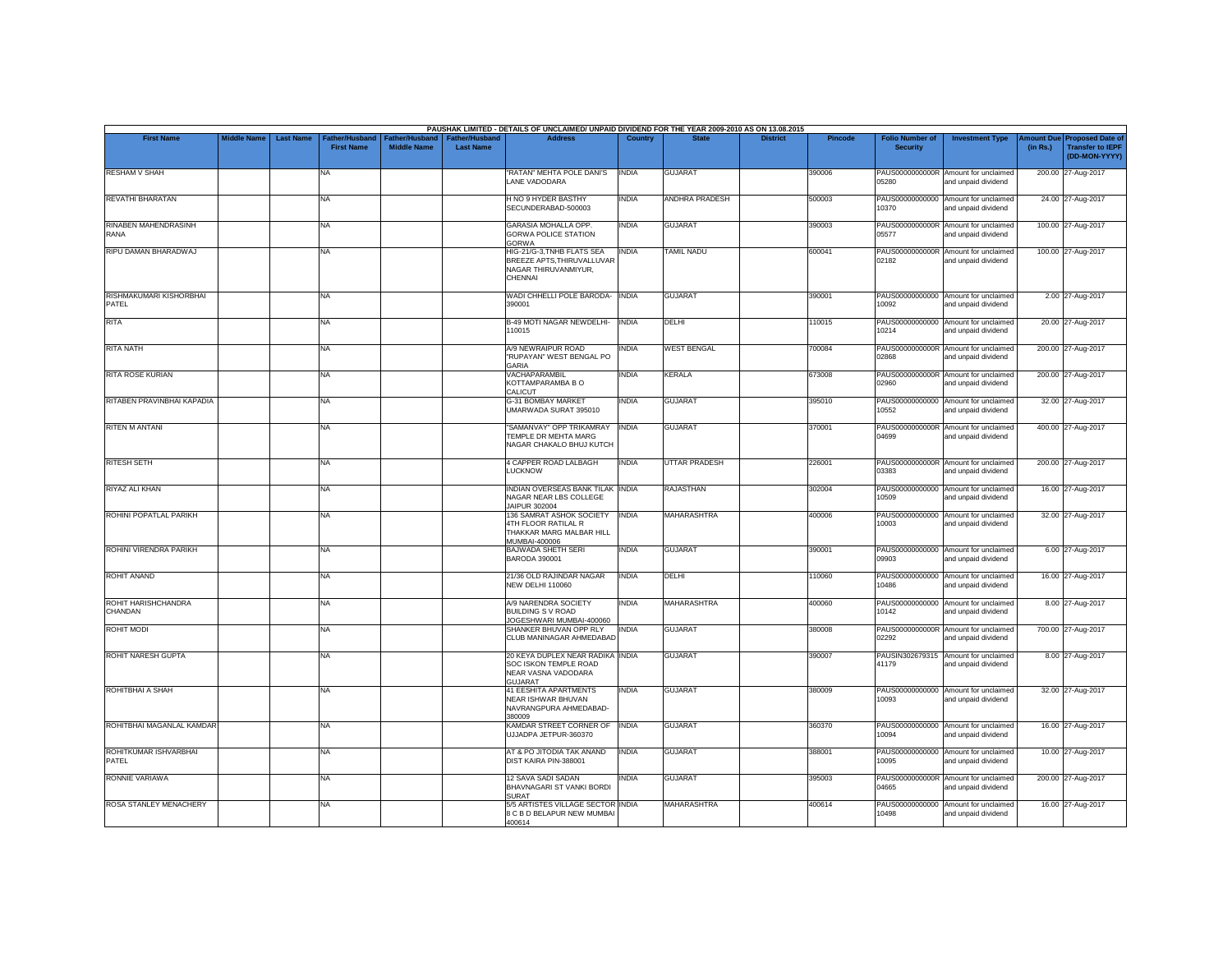| <b>First Name</b>                      | <b>Middle Name</b> | <b>Last Name</b> | Father/Husband    |                    | Father/Husband   Father/Husband | PAUSHAK LIMITED - DETAILS OF UNCLAIMED/ UNPAID DIVIDEND FOR THE YEAR 2009-2010 AS ON 13.08.2015<br><b>Address</b> | Country      |                       | <b>District</b> | <b>Pincode</b> | <b>Folio Number of</b>   | <b>Investment Type</b>                                      |          | Amount Due Proposed Date of              |
|----------------------------------------|--------------------|------------------|-------------------|--------------------|---------------------------------|-------------------------------------------------------------------------------------------------------------------|--------------|-----------------------|-----------------|----------------|--------------------------|-------------------------------------------------------------|----------|------------------------------------------|
|                                        |                    |                  | <b>First Name</b> | <b>Middle Name</b> | <b>Last Name</b>                |                                                                                                                   |              |                       |                 |                | <b>Security</b>          |                                                             | (in Rs.) | <b>Transfer to IEPF</b><br>(DD-MON-YYYY) |
| <b>RUBY DOSS</b>                       |                    |                  | NA                |                    |                                 | NO 9 MUTHIAL NAICK STREET<br>PURASA WALKAM CHENNAI-<br>600007                                                     | <b>INDIA</b> | <b>TAMIL NADU</b>     |                 | 600007         | 10171                    | PAUS00000000000 Amount for unclaimed<br>and unpaid dividend |          | 8.00 27-Aug-2017                         |
| RUCHIRA SUDHAN RAJPUT                  |                    |                  | <b>NA</b>         |                    |                                 | C 12/5 RCF TOWNSHIP KURUKL INDIA<br>ALIBAG MAHARASHTRA 402209                                                     |              | <b>MAHARASHTRA</b>    |                 | 402209         | PAUS00000000000<br>10448 | Amount for unclaimed<br>and unpaid dividend                 |          | 32.00 27-Aug-2017                        |
| <b>RUDOEF OLIVERA</b>                  |                    |                  | <b>NA</b>         |                    |                                 | 9 AMIN NAGAR CHHANI<br>BARODA-391740                                                                              | <b>INDIA</b> | <b>GUJARAT</b>        |                 | 391740         | 10096                    | PAUS00000000000 Amount for unclaimed<br>and unpaid dividend |          | 6.00 27-Aug-2017                         |
| RUDRAIYA D M                           |                    |                  | <b>NA</b>         |                    |                                 | CITY X-RAY CLINIC.<br>K.R.MARKET FRONTAGE,<br><b>BANGALORE</b>                                                    | <b>INDIA</b> | <b>KARNATAKA</b>      |                 | 560002         | 00385                    | PAUS0000000000D Amount for unclaimed<br>and unpaid dividend |          | 200.00 27-Aug-2017                       |
| <b>RUKMANI T R</b>                     |                    |                  | <b>NA</b>         |                    |                                 | NO 6,TIMVALLUVAR STREET<br>ANBANLAGAM NAGAR<br>PERAMBUR CHENNAI                                                   | <b>INDIA</b> | <b>TAMIL NADU</b>     |                 | 600011         | 00757                    | PAUS0000000000T Amount for unclaimed<br>and unpaid dividend |          | 400.00 27-Aug-2017                       |
| <b>RUKMINI DEVI</b>                    |                    |                  | <b>NA</b>         |                    |                                 | 5-B BASANT VIHAR 17/5 BLOCK INDIA<br>"A" NEW ALIPORE CALCUTTA                                                     |              | <b>WEST BENGAL</b>    |                 | 700053         | 10481                    | PAUS00000000000 Amount for unclaimed<br>and unpaid dividend |          | 8.00 27-Aug-2017                         |
| <b>RUMA ACHARYA</b>                    |                    |                  | <b>NA</b>         |                    |                                 | 700053<br>43 SWADHIN YALLY P O SINTHI INDIA<br>CALCUTTA                                                           |              | <b>WEST BENGAL</b>    |                 | 700050         | 02767                    | PAUS0000000000R Amount for unclaimed<br>and unpaid dividend |          | 200.00 27-Aug-2017                       |
| RUPA BANSIRAO THAKORE                  |                    |                  | <b>NA</b>         |                    |                                 | CHANDRI VILLA 2ND FLOOR<br>TEJPAL ROAD GAMDEVI                                                                    | <b>INDIA</b> | <b>MAHARASHTRA</b>    |                 | 400007         | 09890                    | PAUS00000000000 Amount for unclaimed<br>and unpaid dividend |          | 22.00 27-Aug-2017                        |
| <b>RUPCHAND SHAH</b>                   |                    |                  | <b>NA</b>         |                    |                                 | <b>MUMBAI 400007</b><br>C/O. PRAKASH & CO. 763<br><b>GANPATI PETH SANGLI</b>                                      | <b>INDIA</b> | <b>GUJARAT</b>        |                 | 380006         | 09870                    | PAUS00000000000 Amount for unclaimed<br>and unpaid dividend |          | 8.00 27-Aug-2017                         |
| <b>RUSHIKANT P MEHTA</b>               |                    |                  | <b>NA</b>         |                    |                                 | BUNGALOW NO2 PUSHPKUNJ<br>SOCIETY KANKARIA ROAD                                                                   | <b>INDIA</b> | <b>GUJARAT</b>        |                 | 380028         | 10276                    | PAUS00000000000 Amount for unclaimed<br>and unpaid dividend |          | 16.00 27-Aug-2017                        |
| <b>RUSTOM JAMSHEDJEE TUREL</b>         |                    |                  | NA                |                    |                                 | AHMEDABAD-380028<br>11/B5 2ND FLOOR GOVT.<br>QUATERS HAJI ALI MUMBAI                                              | <b>INDIA</b> | <b>MAHARASHTRA</b>    |                 | 400034         | 03572                    | PAUS0000000000R Amount for unclaimed<br>and unpaid dividend |          | 200.00 27-Aug-2017                       |
| <b>RUSTOMJI ARDESHIR</b><br>NARAILVALA |                    |                  | <b>NA</b>         |                    |                                 | ALI MANZIL 2ND FLOOR N<br>PATIT ST GRANT ROAD                                                                     | <b>INDIA</b> | <b>MAHARASHTRA</b>    |                 | 400007         | 10004                    | PAUS00000000000 Amount for unclaimed<br>and unpaid dividend |          | 6.00 27-Aug-2017                         |
| RUXMANIBEN KANTILAL PATEL              |                    |                  | <b>NA</b>         |                    |                                 | MUMBAI-400007<br>6/B BARODA PEOPLES CO-OP<br>SOCIETY ALKAPURI BARODA-                                             | <b>INDIA</b> | <b>GUJARAT</b>        |                 | 390005         | 09923                    | PAUS00000000000 Amount for unclaimed<br>and unpaid dividend |          | 6.00 27-Aug-2017                         |
| <b>SARUNA</b>                          |                    |                  | <b>NA</b>         |                    |                                 | 390005<br>NO 27/2 C P W D COLONY K K<br>NAGAR CHENNAI-600078                                                      | <b>INDIA</b> | <b>TAMIL NADU</b>     |                 | 600078         | 10840                    | PAUS00000000000 Amount for unclaimed<br>and unpaid dividend |          | 2.00 27-Aug-2017                         |
| S BALAJI                               |                    |                  | <b>NA</b>         |                    |                                 | FLAT D ABINAYA-1 II MAIN<br>ROAD T G NAGAR CHENNAI                                                                | <b>INDIA</b> | TAMIL NADU            |                 | 600061         | 03509                    | PAUS0000000000S Amount for unclaimed<br>and unpaid dividend |          | 400.00 27-Aug-2017                       |
| S BENUGOPAL PATRA                      |                    |                  | <b>NA</b>         |                    |                                 | PLOT NO J-10 B J B NAGAR<br><b>BHUBANESWAR</b>                                                                    | <b>INDIA</b> | <b>ORISSA</b>         |                 | 751014         | 02647                    | PAUS0000000000S Amount for unclaimed<br>and unpaid dividend |          | 200.00 27-Aug-2017                       |
| <b>S C MONGA</b>                       |                    |                  | <b>NA</b>         |                    |                                 | 3/13 KALKAJI EXTENSION NEW INDIA<br>DFI HI-110019                                                                 |              | DELHI                 |                 | 110019         | 11223                    | PAUS00000000000 Amount for unclaimed<br>and unpaid dividend |          | 8.00 27-Aug-2017                         |
| <b>S C RAJALAKSHMI</b>                 |                    |                  | <b>NA</b>         |                    |                                 | 4TH FLOOR, 'JAIN'S ANJANA' 25 INDIA<br>BANULLAH ROAD T NAGAR                                                      |              | <b>TAMIL NADU</b>     |                 | 600017         | 11491                    | PAUS00000000000 Amount for unclaimed<br>and unpaid dividend |          | 8.00 27-Aug-2017                         |
| <b>S G NARAYANAN</b>                   |                    |                  | <b>NA</b>         |                    |                                 | CHENNAI<br>FLAT NO 17 METRO FLATS<br>VELACHERI ROAD SEMBAKKAM<br>SELAIYUR POST CHENNAI                            | <b>INDIA</b> | <b>TAMIL NADU</b>     |                 | 600073         | 10842                    | PAUS00000000000 Amount for unclaimed<br>and unpaid dividend |          | 16.00 27-Aug-2017                        |
| S HARISH                               |                    |                  | NA                |                    |                                 | 600073<br>228 I FLOOR 9TH CROSS "M"<br><b>BLOCK II STAGE</b>                                                      | <b>INDIA</b> | <b>KARNATAKA</b>      |                 | 570023         | 02443                    | PAUS0000000000S Amount for unclaimed<br>and unpaid dividend |          | 200.00 27-Aug-2017                       |
| S INDRANI NAGENDRA                     |                    |                  | <b>NA</b>         |                    |                                 | KUVEMPUNAGAR MYSORE<br>COMPCO LTD. NO.125/A<br>BLOCK.BALAJI COMPLEX.                                              | <b>INDIA</b> | <b>KARNATAKA</b>      |                 | 560053         | 11424                    | PAUS00000000000 Amount for unclaimed<br>and unpaid dividend |          | 8.00 27-Aug-2017                         |
| <b>SKB PATNAIK</b>                     |                    |                  | <b>NA</b>         |                    |                                 | SULTANPET, BANGALORE-<br>560053<br>H NO-2-2-647/99 CENTRAL                                                        | INDIA        | <b>ANDHRA PRADESH</b> |                 | 500013         |                          | PAUS00000000000 Amount for unclaimed                        |          | 8.00 27-Aug-2017                         |
| S K MOHANA                             |                    |                  | <b>NA</b>         |                    |                                 | EXCIDE COLONY HYDERABAD-<br>500013<br>FLAT NO 11 DHRUVA                                                           | <b>INDIA</b> | <b>ANDHRA PRADESH</b> |                 | 500594         | 10954                    | and unpaid dividend<br>PAUS00000000000 Amount for unclaimed |          | 16.00 27-Aug-2017                        |
|                                        |                    |                  |                   |                    |                                 | APARTMENTS BHARANI CO-<br>LONY DEFENCE COLONY<br>SAINIKPURI PO SECUN-<br>DERABAD 500594 -                         |              |                       |                 |                | 10962                    | and unpaid dividend                                         |          |                                          |
|                                        |                    |                  | <b>NA</b>         |                    |                                 |                                                                                                                   |              |                       |                 |                |                          |                                                             |          | 200.00 27-Aug-2017                       |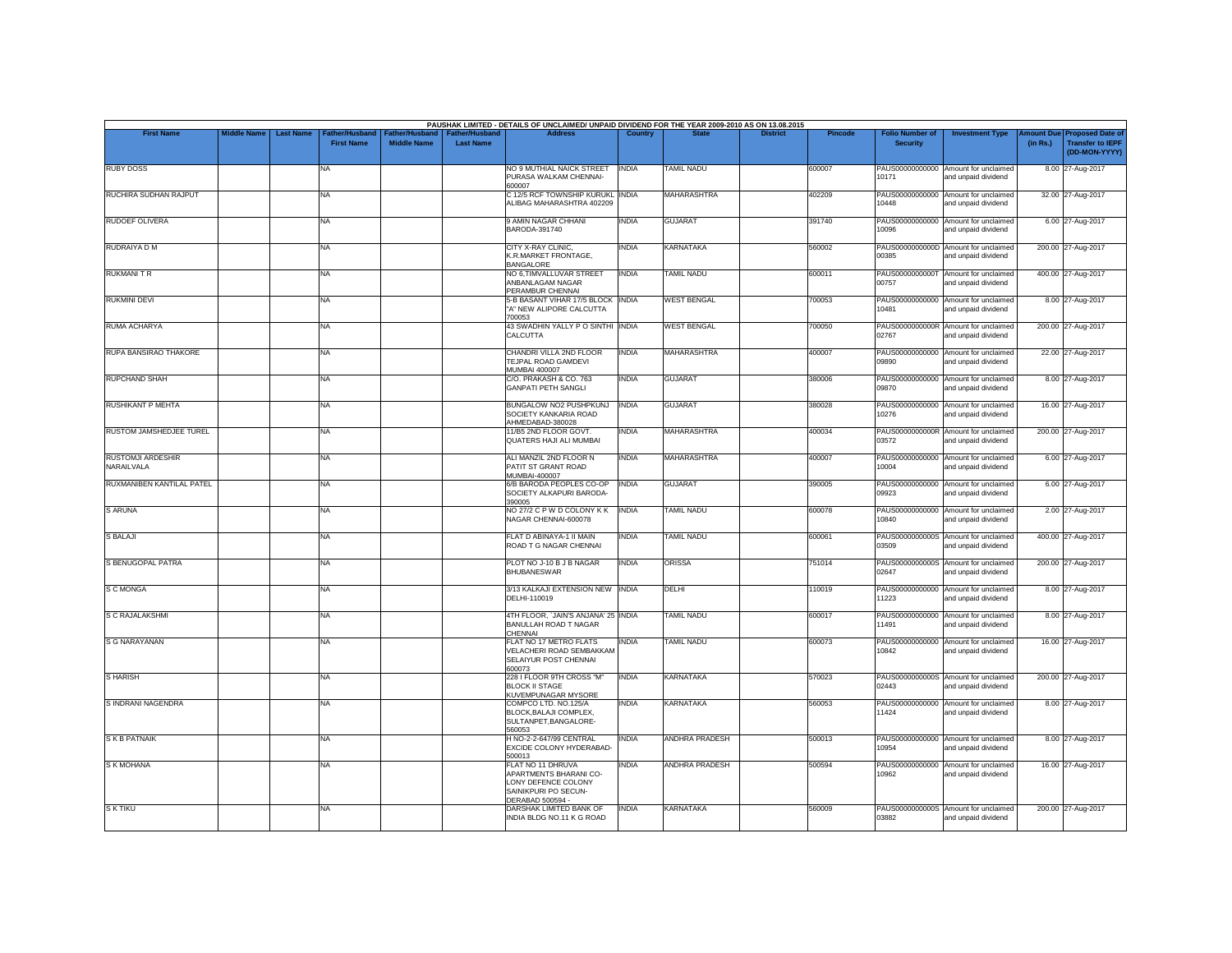|                            |                    |                  |                                     |                                             |                                    | PAUSHAK LIMITED - DETAILS OF UNCLAIMED/ UNPAID DIVIDEND FOR THE YEAR 2009-2010 AS ON 13.08.2015             |              |                       |                 |                |                                           |                                                             |                       |                                                                     |
|----------------------------|--------------------|------------------|-------------------------------------|---------------------------------------------|------------------------------------|-------------------------------------------------------------------------------------------------------------|--------------|-----------------------|-----------------|----------------|-------------------------------------------|-------------------------------------------------------------|-----------------------|---------------------------------------------------------------------|
| <b>First Name</b>          | <b>Middle Name</b> | <b>Last Name</b> | Father/Husband<br><b>First Name</b> | <b>Father/Husband</b><br><b>Middle Name</b> | Father/Husband<br><b>Last Name</b> | <b>Address</b>                                                                                              | Country      | <b>State</b>          | <b>District</b> | <b>Pincode</b> | <b>Folio Number of</b><br><b>Security</b> | <b>Investment Type</b>                                      | mount Due<br>(in Rs.) | <b>Proposed Date of</b><br><b>Transfer to IEPF</b><br>(DD-MON-YYYY) |
| <b>S KAMALA</b>            |                    |                  | <b>NA</b>                           |                                             |                                    | New No.52, Apparseamy Koil<br>Strret Old No. 102/2, Mylapore                                                | INDIA        | <b>TAMIL NADU</b>     |                 | 600004         | 05608                                     | PAUS0000000000S Amount for unclaimed<br>and unpaid dividend |                       | 160.00 27-Aug-2017                                                  |
| S KRISHNA LATA             |                    |                  | <b>NA</b>                           |                                             |                                    | 1-10-27/1 ASHOK NAGAR<br>HYDERABAD 500020                                                                   | INDIA        | <b>ANDHRA PRADESH</b> |                 | 500020         | 10902                                     | PAUS00000000000 Amount for unclaimed<br>and unpaid dividend |                       | 8.00 27-Aug-2017                                                    |
| S L GEETHANJALI            |                    |                  | <b>SCLNMURTHY</b>                   |                                             |                                    | C/O LATE DR SCLN MURTHY<br><b>VIKRAMA BRAHMIN</b><br><b>STREETSAKALESHPURA</b>                              | INDIA        | <b>KARNATAKA</b>      |                 | 573134         | PAUS00000000000<br>13163                  | Amount for unclaimed<br>and unpaid dividend                 |                       | 100.00 27-Aug-2017                                                  |
| <b>SLALITHA</b>            |                    |                  | <b>NA</b>                           |                                             |                                    | NO 6 JHANKAR SOCIETY<br>JIVRAJ PO AHMEDABAD-<br>380051                                                      | INDIA        | <b>GUJARAT</b>        |                 | 380051         | PAUS00000000000<br>10881                  | Amount for unclaimed<br>and unpaid dividend                 |                       | 16.00 27-Aug-2017                                                   |
| <b>SLALITHA</b>            |                    |                  | <b>NA</b>                           |                                             |                                    | C/O.M/S RENUKA MEDICAL<br>HALL ARASIKERE HASSAN DIST                                                        | INDIA        | <b>KARNATAKA</b>      |                 | 583125         | 01834                                     | PAUS0000000000S Amount for unclaimed<br>and unpaid dividend |                       | 200.00 27-Aug-2017                                                  |
| S LIYAKATH HUSSAIN         |                    |                  | <b>NA</b>                           |                                             |                                    | C/O.S.A. RASOOL SAHEB<br>RETD.HEAD POST MASTER<br>6/1050, OPP. BILAL MASJID<br><b>BHAGGANAGAR</b>           | INDIA        | <b>ANDHRA PRADESH</b> |                 | 515801         | PAUS0000000000S<br>02601                  | Amount for unclaimed<br>and unpaid dividend                 |                       | 200.00 27-Aug-2017                                                  |
| S M ADEEBA KHANAM          |                    |                  | <b>NA</b>                           |                                             |                                    | NO 7 SIXTH STREET<br>TIRUMURTINAGAR CHENNAI-<br>600034                                                      | <b>INDIA</b> | <b>TAMIL NADU</b>     |                 | 600034         | 10974                                     | PAUS00000000000 Amount for unclaimed<br>and unpaid dividend |                       | 16.00 27-Aug-2017                                                   |
| S MURALIDHARAN             |                    |                  | <b>NA</b>                           |                                             |                                    | 3/88 P2 V K V KURINJI NAGAR<br>PERUR CHETTIPALAYAM<br>COIMBATORE                                            | <b>INDIA</b> | <b>TAMIL NADU</b>     |                 | 641010         | PAUS0000000000S<br>03503                  | Amount for unclaimed<br>and unpaid dividend                 |                       | 200.00 27-Aug-2017                                                  |
| S MUTHUKUMARA PILLAI       |                    |                  | <b>NA</b>                           |                                             |                                    | <b>40 LALKHAN STREET</b><br>CHIDAMBARAM-608001                                                              | <b>INDIA</b> | <b>TAMIL NADU</b>     |                 | 608001         | 10662                                     | PAUS00000000000 Amount for unclaimed<br>and unpaid dividend |                       | 20.00 27-Aug-2017                                                   |
| <b>S N JAYARAMAN</b>       |                    |                  | <b>NA</b>                           |                                             |                                    | 3A SELUKKA SUBBIER LANE<br>EAST VELI ST MADURAI 625001                                                      | <b>INDIA</b> | <b>TAMIL NADU</b>     |                 | 625001         | PAUS00000000000<br>11206                  | Amount for unclaimed<br>and unpaid dividend                 |                       | 8.00 27-Aug-2017                                                    |
| <b>S N MOORTHY GUNTURI</b> |                    |                  | <b>NA</b>                           |                                             |                                    | Darshak Ltd. 26-5-12, G.S.Raje<br>Street Near Gyamkhana Club,<br>Gandhinagar                                | <b>INDIA</b> | <b>ANDHRA PRADESH</b> |                 | 520003         | 04715                                     | PAUS0000000000S Amount for unclaimed<br>and unpaid dividend |                       | 400.00 27-Aug-2017                                                  |
| S NARENDRA KUMAR           |                    |                  | <b>NA</b>                           |                                             |                                    | NO.30 2ND MAIN ROAD C K C<br><b>GARDEN BANGALORE</b>                                                        | <b>INDIA</b> | <b>KARNATAKA</b>      |                 | 560027         | 02112                                     | PAUS0000000000S Amount for unclaimed<br>and unpaid dividend |                       | 100.00 27-Aug-2017                                                  |
| <b>S NEENA</b>             |                    |                  | <b>NA</b>                           |                                             |                                    | C/O S SANTOSH KUMAR 4304<br>MEENAXI APPARTMENTS<br><b>GOKULDHAM GOREGAON EAST</b><br>MUMBAI 400063          | <b>INDIA</b> | <b>MAHARASHTRA</b>    |                 | 400063         | PAUS00000000000<br>11544                  | Amount for unclaimed<br>and unpaid dividend                 |                       | 32.00 27-Aug-2017                                                   |
| S PADMAVATHY               |                    |                  | <b>NA</b>                           |                                             |                                    | 2688 18TH MAIN 4TH CROSS<br>HAL II STAGE BANGALORE<br>560008                                                | INDIA        | <b>KARNATAKA</b>      |                 | 560008         | 11281                                     | PAUS00000000000 Amount for unclaimed<br>and unpaid dividend |                       | 8.00 27-Aug-2017                                                    |
| S PARAMASIVAN              |                    |                  | <b>NA</b>                           |                                             |                                    | PLOT NO 2 SASTHA NAGAR II<br>MUDAKKATHAN MADURAI                                                            | <b>INDIA</b> | TAMIL NADU            |                 | 625014         | 03512                                     | PAUS0000000000S Amount for unclaimed<br>and unpaid dividend |                       | 200.00 27-Aug-2017                                                  |
| S PRABHAKER RAO            |                    |                  | <b>NA</b>                           |                                             |                                    | 16/482 KURLA EAST<br>NEHRUNAGAR MUMBAI-400024                                                               | <b>INDIA</b> | MAHARASHTRA           |                 | 400024         | 10901                                     | PAUS00000000000 Amount for unclaimed<br>and unpaid dividend |                       | 8.00 27-Aug-2017                                                    |
| S R INDIRA BAI             |                    |                  | <b>NA</b>                           |                                             |                                    | B/94 LAXMI NILAYA JNANA<br>MARG SIDDHARTHA NAGAR<br><b>MYSORE</b>                                           | INDIA        | <b>KARNATAKA</b>      |                 | 570011         | PAUS0000000000S<br>02615                  | Amount for unclaimed<br>and unpaid dividend                 |                       | 200.00 27-Aug-2017                                                  |
| <b>S R PRABHAKAR</b>       |                    |                  | <b>NA</b>                           |                                             |                                    | NO-9 TANK ROAD COTTON PET INDIA<br>BANGALORE-560053                                                         |              | <b>KARNATAKA</b>      |                 | 560053         | 11283                                     | PAUS00000000000 Amount for unclaimed<br>and unpaid dividend |                       | 8.00 27-Aug-2017                                                    |
| S RAJALAKSHMI              |                    |                  | <b>NA</b>                           |                                             |                                    | MADHUKUNJ CO-OP HSG SOC INDIA<br>FLAT 2 BLDG-2 IST FLOOR 249<br>NAGALA PARK E WARD<br>KOLHAPUR 416003       |              | MAHARASHTRA           |                 | 416003         | PAUS00000000000<br>11309                  | Amount for unclaimed<br>and unpaid dividend                 |                       | 16.00 27-Aug-2017                                                   |
| S RAJAMANI                 |                    |                  | <b>NA</b>                           |                                             |                                    | <b>12 THIAGA BRAMMAM STREET</b><br>SUBRAMANIA NAGAR SALEM<br>636005                                         | <b>INDIA</b> | <b>TAMIL NADU</b>     |                 | 636005         | 11150                                     | PAUS00000000000 Amount for unclaimed<br>and unpaid dividend |                       | 8.00 27-Aug-2017                                                    |
| S RAMACHANDRAN             |                    |                  | NA                                  |                                             |                                    | 21 RAJAJI ROAD<br>NUNGAMBAKKAM CHENNAI-<br>600034                                                           | INDIA        | <b>TAMIL NADU</b>     |                 | 600034         | PAUS00000000000<br>10843                  | Amount for unclaimed<br>and unpaid dividend                 |                       | 16.00 27-Aug-2017                                                   |
| S RAMASWAMY                |                    |                  | <b>NA</b>                           |                                             |                                    | NO 15 JYOTHI<br>RAMALINGASWAMY STREET<br><b>WEST MAMBALAM CHENNAI-</b><br>600033                            | INDIA        | <b>TAMIL NADU</b>     |                 | 600033         | PAUS00000000000<br>10839                  | Amount for unclaimed<br>and unpaid dividend                 |                       | 2.00 27-Aug-2017                                                    |
| S RAMU                     |                    |                  | <b>NA</b>                           |                                             |                                    | 50/5, SECOND MAIN ROAD<br>GANDHINAGAR<br>ADYAR, CHENNAI                                                     | <b>INDIA</b> | <b>TAMIL NADU</b>     |                 | 600020         | 03456                                     | PAUS0000000000S Amount for unclaimed<br>and unpaid dividend |                       | 400.00 27-Aug-2017                                                  |
| S RANGANAYAKAMMA           |                    |                  | <b>NA</b>                           |                                             |                                    | W/O MR S V S BHASKAR RAO D INDIA<br>M M/S DARSHAK LTD<br>MALLADIVARI STREET RAILPET<br><b>GUNTUR 522001</b> |              | <b>ANDHRA PRADESH</b> |                 | 522001         | PAUS00000000000<br>10735                  | Amount for unclaimed<br>and unpaid dividend                 |                       | 32.00 27-Aug-2017                                                   |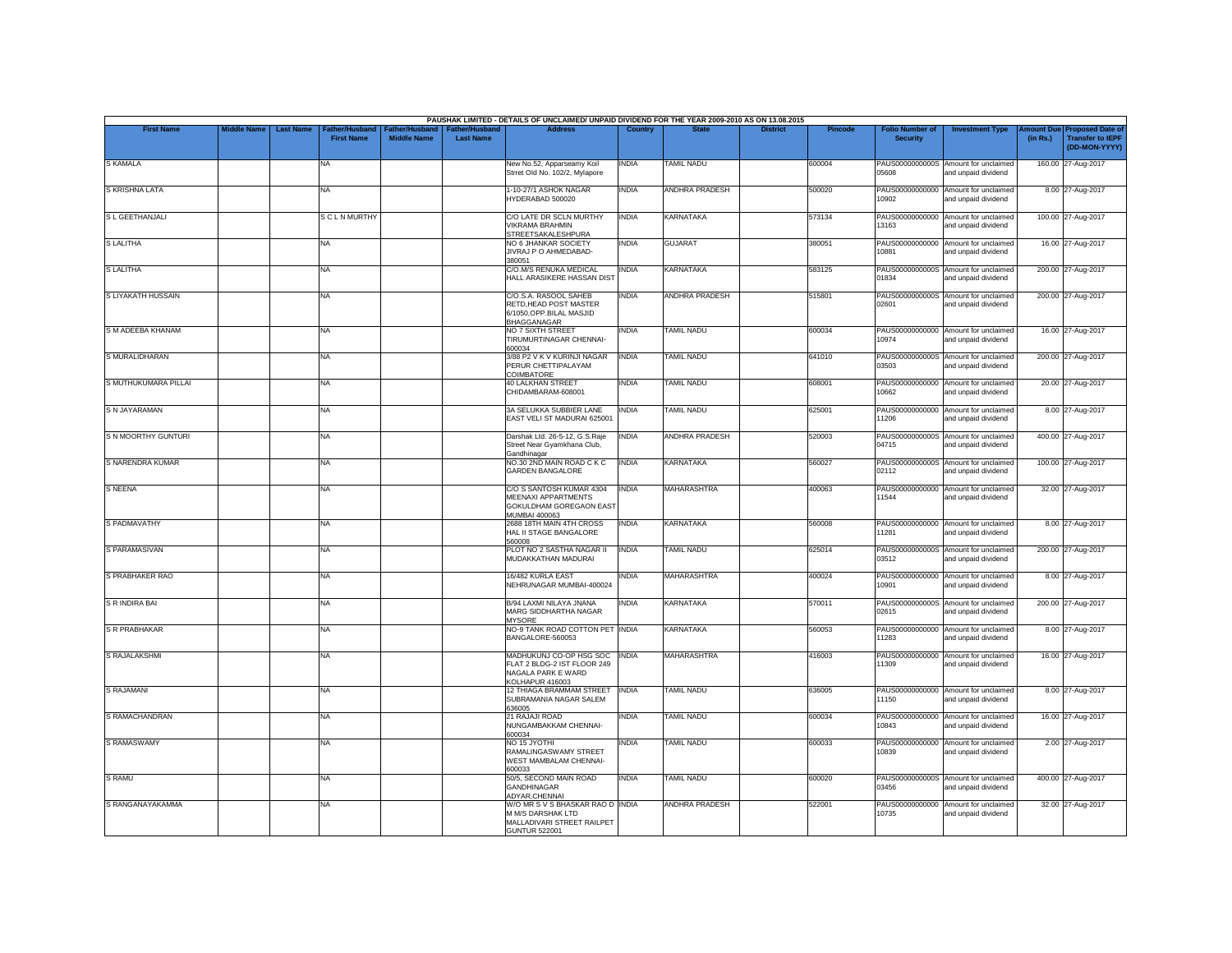|                                    |                    |                  |                                            |                                             |                                           | PAUSHAK LIMITED - DETAILS OF UNCLAIMED/ UNPAID DIVIDEND FOR THE YEAR 2009-2010 AS ON 13.08.2015                                              |              |                       |                 |         |                                           |                                                             |          |                                                                                |
|------------------------------------|--------------------|------------------|--------------------------------------------|---------------------------------------------|-------------------------------------------|----------------------------------------------------------------------------------------------------------------------------------------------|--------------|-----------------------|-----------------|---------|-------------------------------------------|-------------------------------------------------------------|----------|--------------------------------------------------------------------------------|
| <b>First Name</b>                  | <b>Middle Name</b> | <b>Last Name</b> | <b>Father/Husband</b><br><b>First Name</b> | <b>Father/Husband</b><br><b>Middle Name</b> | <b>Father/Husband</b><br><b>Last Name</b> | <b>Address</b>                                                                                                                               | Country      | <b>State</b>          | <b>District</b> | Pincode | <b>Folio Number of</b><br><b>Security</b> | <b>Investment Type</b>                                      | (in Rs.) | <b>Amount Due Proposed Date of</b><br><b>Transfer to IEPF</b><br>(DD-MON-YYYY) |
| S RATHINAM VENKATESAN              |                    |                  | <b>NA</b>                                  |                                             |                                           | C/O GRACE AGRO SERVICE 1<br>EAST MAIN STREET TANJORE                                                                                         | <b>INDIA</b> | <b>TAMIL NADU</b>     |                 | 612001  | 10834                                     | PAUS00000000000 Amount for unclaimed<br>and unpaid dividend |          | 10.00 27-Aug-2017                                                              |
| S S GEORGE RAO                     |                    |                  | <b>NA</b>                                  |                                             |                                           | <b>DENTAL SURGEON H NO 10-247 INDIA</b><br>A GULZARPET ANANTAPUR                                                                             |              | <b>ANDHRA PRADESH</b> |                 | 515001  | 03144                                     | PAUS0000000000S Amount for unclaimed<br>and unpaid dividend |          | 200.00 27-Aug-2017                                                             |
| <b>S S VANCHINATHAN</b>            |                    |                  | <b>NA</b>                                  |                                             |                                           | <b>JAYANTH ASSOCIATES 85</b><br>SASTRI RD RAM NAGAR<br>COIMBATORE                                                                            | <b>INDIA</b> | <b>TAMIL NADU</b>     |                 | 641009  | 03050                                     | PAUS0000000000S Amount for unclaimed<br>and unpaid dividend |          | 200.00 27-Aug-2017                                                             |
| <b>S SATYA BAMA</b>                |                    |                  | NA                                         |                                             |                                           | NO.3, SUNDARAM LANE,<br>PURASAWAIKAM, CHENNAI-<br>600007                                                                                     | INDIA        | <b>TAMIL NADU</b>     |                 | 600007  | 10838                                     | PAUS00000000000 Amount for unclaimed<br>and unpaid dividend |          | 2.00 27-Aug-2017                                                               |
| <b>S SEKAR</b>                     |                    |                  | <b>NA</b>                                  |                                             |                                           | 1 ARULAMAMDA MUDALI ST<br>SANTHOME CHENNAI                                                                                                   | INDIA        | <b>TAMIL NADU</b>     |                 | 600004  | 03453                                     | PAUS0000000000S Amount for unclaimed<br>and unpaid dividend |          | 600.00 27-Aug-2017                                                             |
| <b>S SEKAR</b>                     |                    |                  | <b>NA</b>                                  |                                             |                                           | NO.1 ARULANANDA STREET<br>SANTHOME.CHENNAI                                                                                                   | <b>INDIA</b> | <b>TAMIL NADU</b>     |                 | 600004  | 02168                                     | PAUS0000000000S Amount for unclaimed<br>and unpaid dividend |          | 320.00 27-Aug-2017                                                             |
| S SEKAR                            |                    |                  | <b>NA</b>                                  |                                             |                                           | NO 1 ARULANANDA MUDALI<br>STREET SANT HOME MAILAPUR<br>CHENNAI 600004                                                                        | <b>INDIA</b> | <b>TAMIL NADU</b>     |                 | 600004  | PAUS00000000000<br>11590                  | Amount for unclaimed<br>and unpaid dividend                 |          | 66.00 27-Aug-2017                                                              |
| <b>S SRIVATSA</b>                  |                    |                  | <b>NA</b>                                  |                                             |                                           | NO 10 4TH CROSS ROAD<br>MALLESWARAM BANGALORE                                                                                                | <b>INDIA</b> | <b>KARNATAKA</b>      |                 | 560003  | 02543                                     | PAUS0000000000S Amount for unclaimed<br>and unpaid dividend |          | 300.00 27-Aug-2017                                                             |
| <b>S SUNDARAM</b>                  |                    |                  | <b>NA</b>                                  |                                             |                                           | 504 "NUGEET" 5TH FLOOR NEW INDIA<br>PRABHADEVI R- OAD OPP<br>"SAMNA" PRESS WORLI<br>MUMBAI 4000-25 -                                         |              | MAHARASHTRA           |                 | 400025  | 11620                                     | PAUS00000000000 Amount for unclaimed<br>and unpaid dividend |          | 32.00 27-Aug-2017                                                              |
| <b>S SUNDARAM</b>                  |                    |                  | <b>NA</b>                                  |                                             |                                           | 26/1 VISWANATHAPURAM, II<br>STREET. KODAMBAKKAM.<br>CHENNAI-600024                                                                           | <b>INDIA</b> | <b>TAMIL NADU</b>     |                 | 600024  | 10981                                     | PAUS00000000000 Amount for unclaimed<br>and unpaid dividend |          | 8.00 27-Aug-2017                                                               |
| <b>S SWAMINATHAN</b>               |                    |                  | <b>NA</b>                                  |                                             |                                           | L 1/C EX MILITARY LAND<br>ASHOK NAGAR CHENNAI-<br>600083                                                                                     | <b>INDIA</b> | <b>TAMIL NADU</b>     |                 | 600083  | 10841                                     | PAUS00000000000 Amount for unclaimed<br>and unpaid dividend |          | 2.00 27-Aug-2017                                                               |
| S SWAMINATHAN                      |                    |                  | <b>NA</b>                                  |                                             |                                           | C/65 7TH CROSS<br>THILLAINAGAR TRICHY                                                                                                        | INDIA        | <b>TAMIL NADU</b>     |                 | 620018  | 04226                                     | PAUS0000000000S Amount for unclaimed<br>and unpaid dividend |          | 400.00 27-Aug-2017                                                             |
| S THANGADURAI                      |                    |                  | <b>NA</b>                                  |                                             |                                           | 47 NATCHIYAR PALAYAM<br>WORAIYUR TRICHY TAMIL<br>NADU                                                                                        | INDIA        | <b>TAMIL NADU</b>     |                 | 620003  | 04212                                     | PAUS0000000000S Amount for unclaimed<br>and unpaid dividend |          | 200.00 27-Aug-2017                                                             |
| <b>S UMANATH NAYAK</b>             |                    |                  | <b>NA</b>                                  |                                             |                                           | <b>CORPORATION BANK</b><br>REGIONAL OFFICE DALAMA-L<br>TOWERS 409-412 4TH FLOOR<br>BACKBAY RECL- AMATION<br>NARIMAN POINT MUMBAI<br>400021 - | INDIA        | <b>MAHARASHTRA</b>    |                 | 400021  | PAUS00000000000<br>10870                  | Amount for unclaimed<br>and unpaid dividend                 |          | 2.00 27-Aug-2017                                                               |
| S V RAVI                           |                    |                  | <b>NA</b>                                  |                                             |                                           | 27 D, Vinayaka Apartments<br>Dr.Ambedkar Road<br>Venkatapuram, Velandipalayam                                                                | <b>INDIA</b> | <b>TAMIL NADU</b>     |                 | 641025  | 03511                                     | PAUS0000000000S Amount for unclaimed<br>and unpaid dividend |          | 200.00 27-Aug-2017                                                             |
| S VASANTHALAKSHMI                  |                    |                  | <b>NA</b>                                  |                                             |                                           | 431/A, 9th Cross Girinagar II<br>Phase                                                                                                       | INDIA        | <b>KARNATAKA</b>      |                 | 560085  | PAUS0000000000S<br>05434                  | Amount for unclaimed<br>and unpaid dividend                 |          | 100.00 27-Aug-2017                                                             |
| S VEERARAGHAVAN                    |                    |                  | <b>NA</b>                                  |                                             |                                           | C/O ENNORE FOUNDRIES LTD INDIA<br>ENNORE CHENNAI-600057                                                                                      |              | <b>TAMIL NADU</b>     |                 | 600057  | 11337                                     | PAUS00000000000 Amount for unclaimed<br>and unpaid dividend |          | 8.00 27-Aug-2017                                                               |
| SADANANDA MAHARUDRA<br>CHANDRAKUDE |                    |                  | <b>NA</b>                                  |                                             |                                           | MAHADEO GALLI 860, MAHADE<br>GALLI NIPANI (BELGAUM DT.)                                                                                      | <b>INDIA</b> | <b>KARNATAKA</b>      |                 | 591237  | PAUS0000000000S<br>00679                  | Amount for unclaimed<br>and unpaid dividend                 |          | 800.00 27-Aug-2017                                                             |
| SADANANDA S PUTHRAN                |                    |                  | <b>NA</b>                                  |                                             |                                           | D-5-8 JEEVAN SHANTI S V<br>ROAD SANTACRUZ WEST<br>MUMBAI 400054                                                                              | INDIA        | <b>MAHARASHTRA</b>    |                 | 400054  | 11155                                     | PAUS00000000000 Amount for unclaimed<br>and unpaid dividend |          | 8.00 27-Aug-2017                                                               |
| SADASHIV SRINIVAS KAMATH           |                    |                  | <b>NA</b>                                  |                                             |                                           | FLAT NO 210 GANESH APTS 3 6 INDIA<br>440 HARDIKAR BAGH ROAD NO<br>5 HIMAYATNAGAR HYDERABAD<br>500029                                         |              | <b>ANDHRA PRADESH</b> |                 | 500029  | PAUS00000000000<br>10979                  | Amount for unclaimed<br>and unpaid dividend                 |          | 8.00 27-Aug-2017                                                               |
| <b>SADAYA PILLAI</b>               |                    |                  | <b>NA</b>                                  |                                             |                                           | KOLATHU THERU,<br>SUNNAMBUMEDU VILLAGE,<br>KILKOVLVED P.O., VANDAVASI<br>TQ.                                                                 | INDIA        | <b>TAMIL NADU</b>     |                 | 604408  | 01148                                     | PAUS0000000000S Amount for unclaimed<br>and unpaid dividend |          | 40.00 27-Aug-2017                                                              |
| SADHANABEN PATEL                   |                    |                  | <b>SHANTILAL</b><br>PATEL                  |                                             |                                           | 793/11 AGARWAL COLONY<br>VITHAL SMRUTI BLOCK NO 3<br><b>BHAWANI PETH PUNE</b>                                                                | <b>INDIA</b> | <b>MAHARASHTRA</b>    |                 | 411042  | 62613                                     | PAUSIN300757114 Amount for unclaimed<br>and unpaid dividend |          | 10.00 27-Aug-2017                                                              |
| SADHNA H VORA                      |                    |                  | <b>HITESH J VORA</b>                       |                                             |                                           | 59/2 MOOKATHAL STREET<br>PURUSWALKKAM CHENNAI                                                                                                | INDIA        | <b>TAMIL NADU</b>     |                 | 600007  | PAUSIN300302100<br>11125                  | Amount for unclaimed<br>and unpaid dividend                 |          | 24.00 27-Aug-2017                                                              |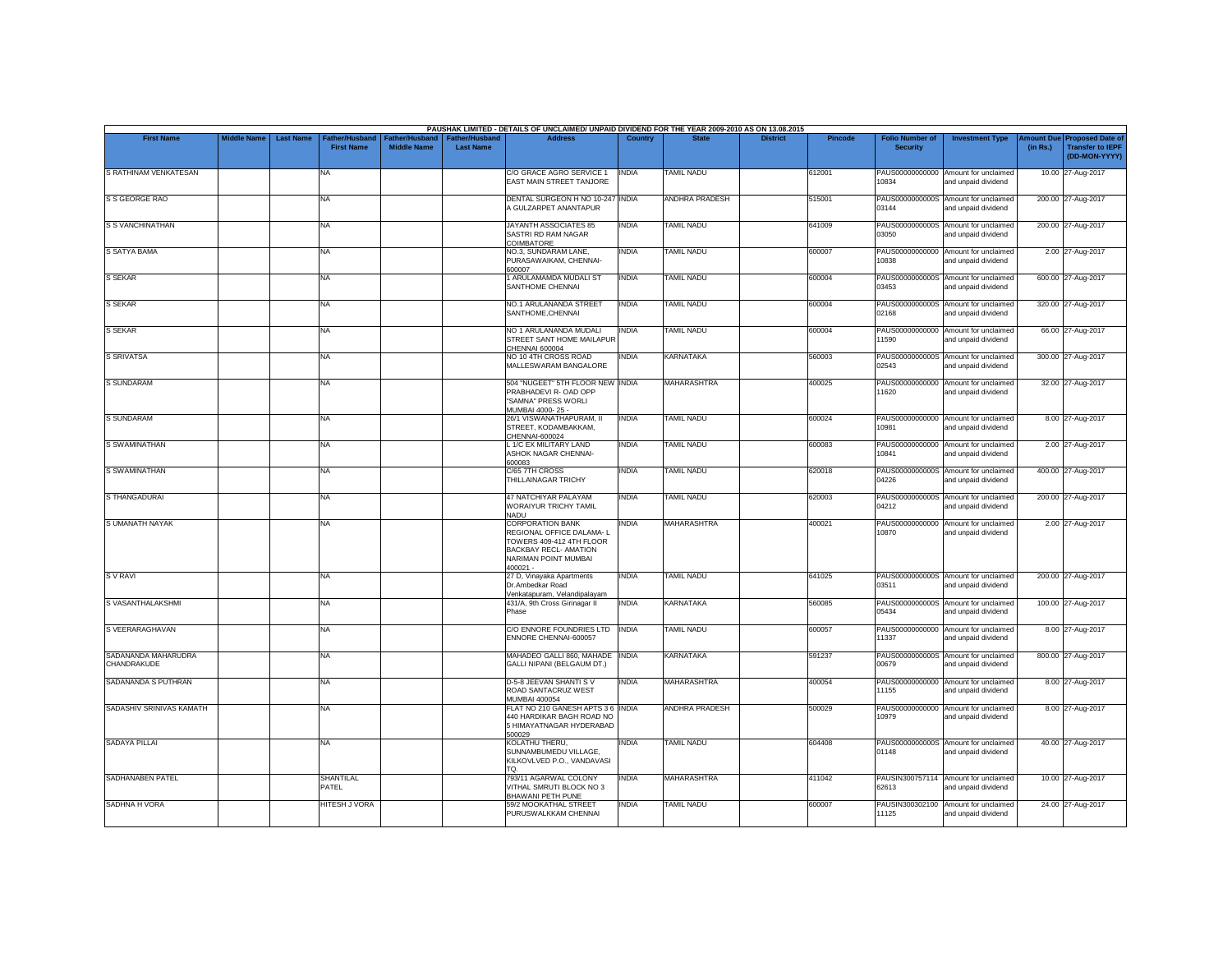|                                       |                    |                  |                                            |                                             |                                           | PAUSHAK LIMITED - DETAILS OF UNCLAIMED/ UNPAID DIVIDEND FOR THE YEAR 2009-2010 AS ON 13.08.2015      |              |                    |                 |         |                                           |                                                             |          |                                                                                |
|---------------------------------------|--------------------|------------------|--------------------------------------------|---------------------------------------------|-------------------------------------------|------------------------------------------------------------------------------------------------------|--------------|--------------------|-----------------|---------|-------------------------------------------|-------------------------------------------------------------|----------|--------------------------------------------------------------------------------|
| <b>First Name</b>                     | <b>Middle Name</b> | <b>Last Name</b> | <b>Father/Husband</b><br><b>First Name</b> | <b>Father/Husband</b><br><b>Middle Name</b> | <b>Father/Husband</b><br><b>Last Name</b> | <b>Address</b>                                                                                       | Country      | <b>State</b>       | <b>District</b> | Pincode | <b>Folio Number of</b><br><b>Security</b> | <b>Investment Type</b>                                      | (in Rs.) | <b>Amount Due Proposed Date of</b><br><b>Transfer to IEPF</b><br>(DD-MON-YYYY) |
| SADHNABEN PATEL                       |                    |                  | <b>NA</b>                                  |                                             |                                           | 793/11 AGARWAL COLONY<br>VITHAL SMRUTI BLOCK NO 3<br>BHAWANI PETH PUNE                               | INDIA        | <b>MAHARASHTRA</b> |                 | 411042  | 60751                                     | PAUSIN300757114 Amount for unclaimed<br>and unpaid dividend |          | 10.00 27-Aug-2017                                                              |
| <b>SADIQ BASHA</b>                    |                    |                  | <b>NA</b>                                  |                                             |                                           | C/O INDOFAB D/31.32<br>DEVELOPED PLOT ESTATE<br>THUVAKUDI TRICHY                                     | INDIA        | <b>TAMIL NADU</b>  |                 | 620015  | 04209                                     | PAUS0000000000S Amount for unclaimed<br>and unpaid dividend |          | 200.00 27-Aug-2017                                                             |
| SAFAIYABU ALIHUSEIN<br>TINWALA        |                    |                  | <b>NA</b>                                  |                                             |                                           | WADI BADRI MOHALLA BARODA-INDIA<br>390001                                                            |              | <b>GUJARAT</b>     |                 | 390001  | 10737                                     | PAUS00000000000 Amount for unclaimed<br>and unpaid dividend |          | 10.00 27-Aug-2017                                                              |
| <b>SAHIL KUMARI</b>                   |                    |                  | NA                                         |                                             |                                           | 190 DAYANAND VIHAR VIKAS<br>NAGAR DELHI 110002                                                       | <b>INDIA</b> | DELHI              |                 | 110002  | 11397                                     | PAUS00000000000 Amount for unclaimed<br>and unpaid dividend |          | 8.00 27-Aug-2017                                                               |
| SAI TRIMURTULU KASINA                 |                    |                  | <b>NA</b>                                  |                                             |                                           | S S L D MEDICALS 17-9-14<br>A.P.P.MILLS ROAD<br>SEETAAMPETA RAJAHMUNDRY                              | INDIA        | ANDHRA PRADESH     |                 | 533104  | 04763                                     | PAUS0000000000S Amount for unclaimed<br>and unpaid dividend |          | 300.00 27-Aug-2017                                                             |
| SAINSON INVESTMENTS PVT<br><b>LTD</b> |                    |                  | <b>NA</b>                                  |                                             |                                           | 273/45 A CHANDIGARH 160047                                                                           | <b>INDIA</b> | <b>CHANDIGARH</b>  |                 | 160047  | 11623                                     | PAUS00000000000 Amount for unclaimed<br>and unpaid dividend |          | 16.00 27-Aug-2017                                                              |
| SAKHEDKAR LAXMAN GANESH               |                    |                  | <b>NA</b>                                  |                                             |                                           | 'GANESH DEEP' SWANAND<br>HSG.SCTY NO.1 PLOT NO.4.<br>SAHAKAR NGR.2, PUNE-411009                      | <b>INDIA</b> | <b>MAHARASHTRA</b> |                 | 411009  | 11676                                     | PAUS00000000000 Amount for unclaimed<br>and unpaid dividend |          | 8.00 27-Aug-2017                                                               |
| SAKINA SULEMAN                        |                    |                  | <b>NA</b>                                  |                                             |                                           | WARDHA PLYWOOD DEPOT<br>OPP KHOJA JAMATKHANA<br>WARDHA-442001                                        | INDIA        | <b>MAHARASHTRA</b> |                 | 442001  | PAUS00000000000<br>11149                  | Amount for unclaimed<br>and unpaid dividend                 |          | 8.00 27-Aug-2017                                                               |
| SAKUNTALA DEBI MAHESHWARI             |                    |                  | <b>NA</b>                                  |                                             |                                           | 101/B BELGACHIA ROAD<br>CALCUTTA-700004                                                              | INDIA        | <b>WEST BENGAL</b> |                 | 700004  | PAUS00000000000<br>11286                  | Amount for unclaimed<br>and unpaid dividend                 |          | 16.00 27-Aug-2017                                                              |
| SAKUNTALABEN RAVIKANT<br><b>SHETH</b> |                    |                  | <b>NA</b>                                  |                                             |                                           | VINAY BHUVAN STATION ROAD INDIA<br><b>IDAR DIST SABARKATHA PIN-</b><br>383430                        |              | <b>GUJARAT</b>     |                 | 383430  | 10738                                     | PAUS00000000000 Amount for unclaimed<br>and unpaid dividend |          | 2.00 27-Aug-2017                                                               |
| <b>SALIN KATARIA</b>                  |                    |                  | <b>NA</b>                                  |                                             |                                           | II-L-86, LAJPAT NAGAR NEW<br><b>DELHI</b>                                                            | <b>INDIA</b> | DELHI              |                 | 110024  | 11723                                     | PAUS00000000000 Amount for unclaimed<br>and unpaid dividend |          | 166.00 27-Aug-2017                                                             |
| SAMEER HANAMARADDI<br>GANGAL          |                    |                  | <b>NA</b>                                  |                                             |                                           | C/O DR H T GANGAL GANGAL<br>NURSING HOME HOUSE HUBLI-<br>580021                                      | <b>INDIA</b> | <b>KARNATAKA</b>   |                 | 580021  | 10835                                     | PAUS00000000000 Amount for unclaimed<br>and unpaid dividend |          | 40.00 27-Aug-2017                                                              |
| SAMEER N SHAH                         |                    |                  | <b>NA</b>                                  |                                             |                                           | 25/C SONORIKA APPARTMENT<br>1ST FLOOR CHANDAWADI OPP<br>MADHAO BAUG C P TANK<br><b>MUMBAI 400004</b> | <b>INDIA</b> | <b>MAHARASHTRA</b> |                 | 400004  | PAUS00000000000<br>11482                  | Amount for unclaimed<br>and unpaid dividend                 |          | 16.00 27-Aug-2017                                                              |
| <b>SAMERCHAND</b>                     |                    |                  | <b>NA</b>                                  |                                             |                                           | P.B.1831, NO.3 II MAIN<br>ROAD.CHAMRAJPET<br><b>BANGALORE</b>                                        | <b>INDIA</b> | KARNATAKA          |                 | 560018  | 05421                                     | PAUS0000000000S Amount for unclaimed<br>and unpaid dividend |          | 100.00 27-Aug-2017                                                             |
| <b>SAMIR PARIKH</b>                   |                    |                  | <b>NA</b>                                  |                                             |                                           | C/O DR PARIKH H M 29 SEJAL<br>SOCIETY POSTOFFICE ROAD<br>FATEHGANJ, VADODARA                         | <b>INDIA</b> | <b>GUJARAT</b>     |                 | 390002  | 01740                                     | PAUS0000000000S Amount for unclaimed<br>and unpaid dividend |          | 800.00 27-Aug-2017                                                             |
| SAMIRENDRA SAHA                       |                    |                  | <b>NA</b>                                  |                                             |                                           | 14 G SWINHOE STREET<br>CALCUTTA                                                                      | INDIA        | <b>WEST BENGAL</b> |                 | 700019  | PAUS0000000000S<br>02892                  | Amount for unclaimed<br>and unpaid dividend                 |          | 200.00 27-Aug-2017                                                             |
| SAMJUBHAI VALLABHAI<br>SANGHANI       |                    |                  | <b>NA</b>                                  |                                             |                                           | C/O PATEL SAMJUBHAI<br>VALLABHAI SASAN ROAD AT<br>MENDARDA DIST JUNAGADH-<br>362630                  | INDIA        | <b>GUJARAT</b>     |                 | 362630  | 10739                                     | PAUS00000000000 Amount for unclaimed<br>and unpaid dividend |          | 32.00 27-Aug-2017                                                              |
| SAMPATH KUMAR K J                     |                    |                  | <b>NA</b>                                  |                                             |                                           | 2668, 17th D Cross Banashankari INDIA<br>II Stage                                                    |              | <b>KARNATAKA</b>   |                 | 560070  | 04719                                     | PAUS0000000000S Amount for unclaimed<br>and unpaid dividend |          | 600.00 27-Aug-2017                                                             |
| SAMRUDDHI SHAILESH GANDHI             |                    |                  | <b>NA</b>                                  |                                             |                                           | II-B WEST VIEW 309 S V ROAD<br>SANTACRUZ (WEST) MUMBAI-<br>400054                                    | <b>INDIA</b> | <b>MAHARASHTRA</b> |                 | 400054  | 11176                                     | PAUS00000000000 Amount for unclaimed<br>and unpaid dividend |          | 18.00 27-Aug-2017                                                              |
| SAMUEL H LAWRENCE                     |                    |                  | <b>NA</b>                                  |                                             |                                           | MISSION TRAINING COMPOUND INDIA<br>FATEHGUNJ BARODA-390002                                           |              | <b>GUJARAT</b>     |                 | 390002  | 11086                                     | PAUS00000000000 Amount for unclaimed<br>and unpaid dividend |          | 16.00 27-Aug-2017                                                              |
| SAMYUKTA VADLAMANNATI                 |                    |                  | <b>NA</b>                                  |                                             |                                           | C/O.DAMODARA RAO V.L.V.H<br>AKKENAPRAGADAWARI<br>STREET, OLD GUNTUR<br>GUNTUR (A.P)                  | <b>INDIA</b> | ANDHRA PRADESH     |                 | 522001  | 00682                                     | PAUS0000000000S Amount for unclaimed<br>and unpaid dividend |          | 400.00 27-Aug-2017                                                             |
| <b>SANCHITA DUTTA</b>                 |                    |                  | <b>NA</b>                                  |                                             |                                           | PARIJAT 6 M M FEEDER ROAD<br>CALCUTTA                                                                | <b>INDIA</b> | <b>WEST BENGAL</b> |                 | 700057  | 02692                                     | PAUS0000000000S Amount for unclaimed<br>and unpaid dividend |          | 300.00 27-Aug-2017                                                             |
| SANDEEP                               |                    |                  | <b>NA</b>                                  |                                             |                                           | EF-620 SAROJINI NAGAR NEW<br>DELHI-110023                                                            | <b>INDIA</b> | DELHI              |                 | 110023  | PAUS00000000000<br>10740                  | Amount for unclaimed<br>and unpaid dividend                 |          | 6.00 27-Aug-2017                                                               |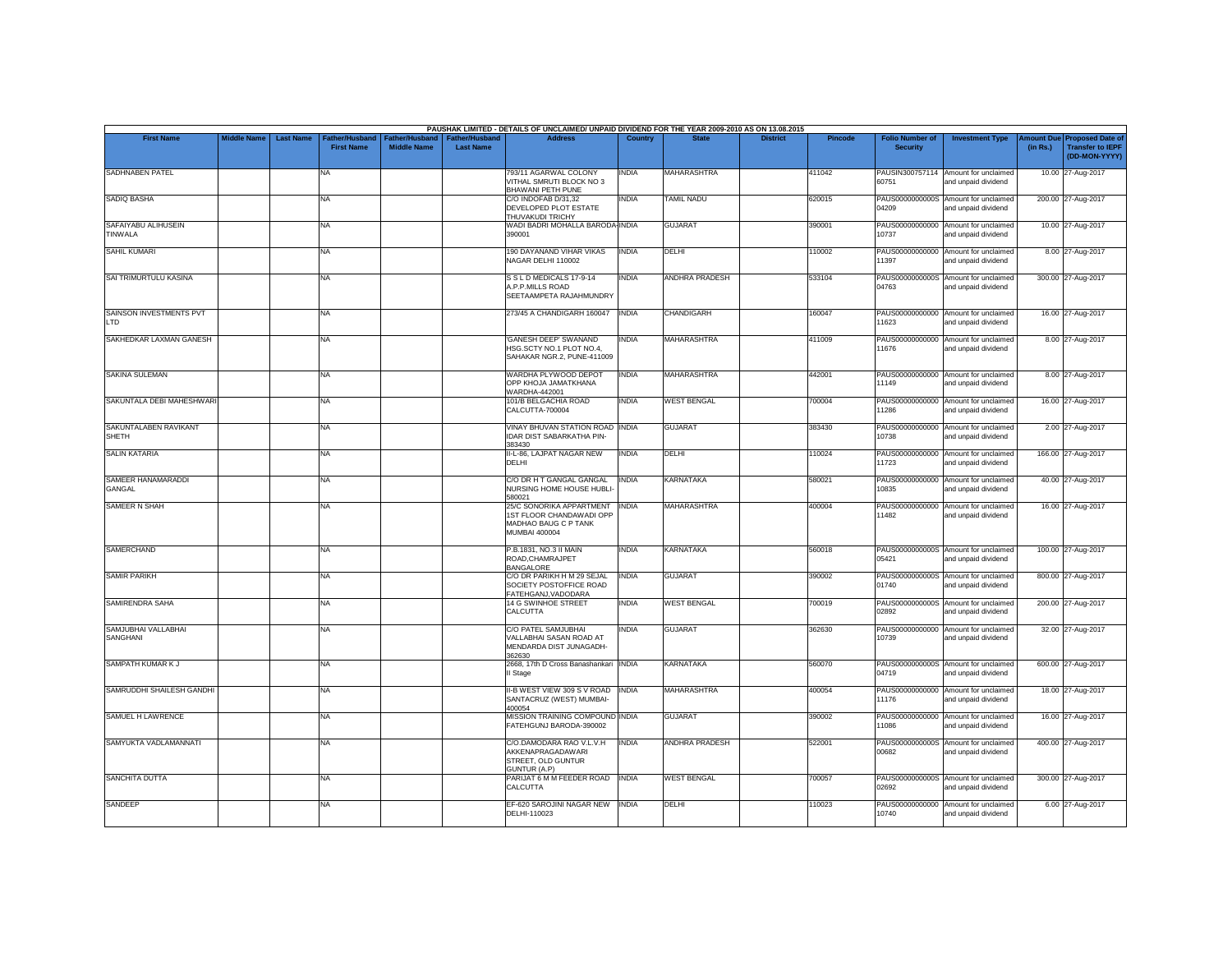|                              |                                        |                                                                                    |                                           | PAUSHAK LIMITED - DETAILS OF UNCLAIMED/ UNPAID DIVIDEND FOR THE YEAR 2009-2010 AS ON 13.08.2015                             |                |                       |                 |                |                                           |                                                             |          |                                                                        |
|------------------------------|----------------------------------------|------------------------------------------------------------------------------------|-------------------------------------------|-----------------------------------------------------------------------------------------------------------------------------|----------------|-----------------------|-----------------|----------------|-------------------------------------------|-------------------------------------------------------------|----------|------------------------------------------------------------------------|
| <b>First Name</b>            | <b>Middle Name</b><br><b>Last Name</b> | <b>Father/Husband</b><br>Father/Husband<br><b>First Name</b><br><b>Middle Name</b> | <b>Father/Husband</b><br><b>Last Name</b> | <b>Address</b>                                                                                                              | <b>Country</b> | <b>State</b>          | <b>District</b> | <b>Pincode</b> | <b>Folio Number of</b><br><b>Security</b> | <b>Investment Type</b>                                      | (in Rs.) | mount Due Proposed Date of<br><b>Transfer to IEPF</b><br>(DD-MON-YYYY) |
| SANDEEP BHATIA               |                                        | <b>VIJENDRA PAL</b><br>SINGH BHATIA                                                |                                           | C/O V P S BHATIA 5/423 NEW<br>HYDERABAD LUCKNOW                                                                             | <b>INDIA</b>   | <b>UTTAR PRADESH</b>  |                 | 226007         | 37316                                     | PAUSIN301557101 Amount for unclaimed<br>and unpaid dividend |          | 290.00 27-Aug-2017                                                     |
| SANDHYA DAMODARAN<br>NAMBIAR | <b>NA</b>                              |                                                                                    |                                           | KOCHUMADHOM ELAMAKKARA INDIA<br><b>COCHIN</b>                                                                               |                | <b>KERALA</b>         |                 | 682026         | 02969                                     | PAUS0000000000S Amount for unclaimed<br>and unpaid dividend |          | 200.00 27-Aug-2017                                                     |
| SANGAM KR                    | <b>NA</b>                              |                                                                                    |                                           | 678, NEW TIPPASANDRA HAL<br>IIIRD STAGE BANGALORE                                                                           | <b>INDIA</b>   | <b>KARNATAKA</b>      |                 | 560075         | PAUS0000000000S<br>01387                  | Amount for unclaimed<br>and unpaid dividend                 |          | 200.00 27-Aug-2017                                                     |
| <b>SANJAY BHAT</b>           | <b>NA</b>                              |                                                                                    |                                           | KASHNA-E-NARJIS CIVIL LINE-2 INDIA<br><b>BIJNOR</b>                                                                         |                | <b>UTTAR PRADESH</b>  |                 | 246701         | 03931                                     | PAUS0000000000S Amount for unclaimed<br>and unpaid dividend |          | 200.00 27-Aug-2017                                                     |
| SANJAY CHAMPAKLAL SHAH       | NA                                     |                                                                                    |                                           | C/O THE SWASTIK JANATA<br>SAHAKARI BANK LTD 502<br>KAI BADEVI ROAD MUMBAI-<br>400002                                        | INDIA          | MAHARASHTRA           |                 | 400002         | PAUS00000000000<br>11161                  | Amount for unclaimed<br>and unpaid dividend                 |          | 8.00 27-Aug-2017                                                       |
| <b>SANJAY DUBEY</b>          | <b>NA</b>                              |                                                                                    |                                           | 73 ASHOKA SOCIETY E7 ARERA INDIA<br>COLONY BHOPAL M P 462016                                                                |                | <b>MADHYA PRADESH</b> |                 | 462016         | 11586                                     | PAUS00000000000 Amount for unclaimed<br>and unpaid dividend |          | 8.00 27-Aug-2017                                                       |
| <b>SANJAY DUBEY</b>          | <b>NA</b>                              |                                                                                    |                                           | 73 ASHOKA SOCIETY E7 ARERA INDIA<br>COLONY BHOPAL M P 462016                                                                |                | MADHYA PRADESH        |                 | 462016         | 11587                                     | PAUS00000000000 Amount for unclaimed<br>and unpaid dividend |          | 8.00 27-Aug-2017                                                       |
| SANJAY HASTIMAL SAKARIA      | <b>NA</b>                              |                                                                                    |                                           | B/12 KINNDU APARTMENT 3RD<br>FLR OPP MUNICIPAL MARKET<br>MILLAN PARK SOC<br>NAVRANGPURA AHMEDABAD<br>380009                 | <b>INDIA</b>   | <b>GUJARAT</b>        |                 | 380009         | 11395                                     | PAUS00000000000 Amount for unclaimed<br>and unpaid dividend |          | 32.00 27-Aug-2017                                                      |
| SANJAY KAWATHEKAR            | <b>NA</b>                              |                                                                                    |                                           | C/O A D GAWAI PLOT NO 49<br>VAIBHAV NAGAR NEAR<br>RADHAKRISHNA NGR NEAR<br>WAGHAPUR TEKADI LOHARA<br>ROAD WAGHAPUR YAVATMAL | <b>INDIA</b>   | <b>MAHARASHTRA</b>    |                 | 445001         | 07422                                     | PAUSIN300513130 Amount for unclaimed<br>and unpaid dividend |          | 10.00 27-Aug-2017                                                      |
| <b>SANJAY KUMAR MISRA</b>    | <b>NA</b>                              |                                                                                    |                                           | CL-139 SALT LAKE CITY<br>SECTOR II CALCUTTA 700091                                                                          | <b>INDIA</b>   | <b>WEST BENGAL</b>    |                 | 700091         | 11291                                     | PAUS00000000000 Amount for unclaimed<br>and unpaid dividend |          | 8.00 27-Aug-2017                                                       |
| SANJAY PRAKASH MEHTA         | <b>NA</b>                              |                                                                                    |                                           | C/O SKG EQUIPMENTS PVT LTD INDIA<br>59. GAUTAM COMPLEX SEC-<br>11, CBD BELAPURNAVI MUMBAI                                   |                | <b>MAHARASHTRA</b>    |                 | 400614         | 11287                                     | PAUS00000000000 Amount for unclaimed<br>and unpaid dividend |          | 16.00 27-Aug-2017                                                      |
| <b>SANJAY R GOYANI</b>       | <b>NA</b>                              |                                                                                    |                                           | 701/1 GULSHAN VILLA CO-OP<br>HSG SOC JUHU LANE ANDHERI<br>WEST MUMBAI 400058                                                | <b>INDIA</b>   | <b>MAHARASHTRA</b>    |                 | 400058         | PAUS00000000000<br>11594                  | Amount for unclaimed<br>and unpaid dividend                 |          | 100.00 27-Aug-2017                                                     |
| SANJAY S KASHYAP             | <b>NA</b>                              |                                                                                    |                                           | PLOT NO 4/6 BHAVNAGAR<br>UDHNAYARD LIMBAYAT SURAT<br>GUJARAT                                                                | <b>INDIA</b>   | <b>GUJARAT</b>        |                 | 394210         | 16863                                     | PAUSIN300513139 Amount for unclaimed<br>and unpaid dividend |          | 20.00 27-Aug-2017                                                      |
| <b>SANJAY SAHAI</b>          | <b>NA</b>                              |                                                                                    |                                           | MARKETING DIV ALEMBIC<br>CHEMICALS VADODARA                                                                                 | <b>INDIA</b>   | <b>GUJARAT</b>        |                 | 390003         | 04566                                     | PAUS0000000000S Amount for unclaimed<br>and unpaid dividend |          | 300.00 27-Aug-2017                                                     |
| SANJAY SOMALAL PARIKH        | <b>NA</b>                              |                                                                                    |                                           | A 66 ADHAR SOCIETY<br>WAGHODIA ROAD BARODA                                                                                  | INDIA          | <b>GUJARAT</b>        |                 | 390019         | 11583                                     | PAUS00000000000 Amount for unclaimed<br>and unpaid dividend |          | 8.00 27-Aug-2017                                                       |
| SANJAY SOMALAL PARIKH        | <b>NA</b>                              |                                                                                    |                                           | A-66 ADHAR SOCIETY<br>WAGHODIA ROAD BARODA<br>390019                                                                        | INDIA          | <b>GUJARAT</b>        |                 | 390019         | 11271                                     | PAUS00000000000 Amount for unclaimed<br>and unpaid dividend |          | 8.00 27-Aug-2017                                                       |
| SANJEEV KUMAR                | <b>KRISHAN</b><br><b>KUMAR</b>         |                                                                                    |                                           | 4B/47 OLD RAJENDER NAGAR<br><b>NEW DELHI</b>                                                                                | <b>INDIA</b>   | DFI HI                |                 | 110060         | 76110                                     | PAUSIN300966102 Amount for unclaimed<br>and unpaid dividend |          | 4.00 27-Aug-2017                                                       |
| <b>SANJIB KUMAR SAHA</b>     | <b>NA</b>                              |                                                                                    |                                           | C/O ANANTA LAL SAHA PO<br>BILASIPARA DT DHUBRI ASSAM                                                                        | <b>INDIA</b>   | ASSAM                 |                 | 783348         | 03103                                     | PAUS0000000000S Amount for unclaimed<br>and unpaid dividend |          | 200.00 27-Aug-2017                                                     |
| SANJIV KUMAR UPADHYAY        |                                        | <b>BL UPADHYAY</b>                                                                 |                                           | D-86, VIVEK VIHAR DELHI                                                                                                     | INDIA          | DELHI                 |                 | 110095         | PAUSIN300724100<br>9929                   | Amount for unclaimed<br>and unpaid dividend                 |          | 16.00 27-Aug-2017                                                      |
| <b>SANKARLAL R PATEL</b>     | <b>NA</b>                              |                                                                                    |                                           | AT-KANSA TA- VISNAGAR DIST-INDIA<br>MEHSANA VISNAGAR                                                                        |                | <b>GUJARAT</b>        |                 | 384315         | 14571                                     | PAUS12034100001 Amount for unclaimed<br>and unpaid dividend |          | 2.00 27-Aug-2017                                                       |
| <b>SANKATHA SINGH</b>        | <b>NA</b>                              |                                                                                    |                                           | D-38 HAUZ KHAS FLAT NO 2 I<br>FLOOR NEW DELHI 110016                                                                        | <b>INDIA</b>   | <b>DELHI</b>          |                 | 110016         | 11306                                     | PAUS00000000000 Amount for unclaimed<br>and unpaid dividend |          | 8.00 27-Aug-2017                                                       |
| SANTOSH AGARWAL              | <b>NA</b>                              |                                                                                    |                                           | TRISALA PEO FANCY BAZAR<br><b>GUWAHATI</b>                                                                                  | <b>INDIA</b>   | ASSAM                 |                 | 781001         | 03068                                     | PAUS0000000000S Amount for unclaimed<br>and unpaid dividend |          | 200.00 27-Aug-2017                                                     |
| <b>SANTOSH DEVI</b>          | <b>NA</b>                              |                                                                                    |                                           | 2641 MAIN BAZAR SHADIPUR P<br>O PATEL NAGAR NEW DELHI-<br>110008                                                            | <b>INDIA</b>   | DELHI                 |                 | 110008         | PAUS00000000000<br>10987                  | Amount for unclaimed<br>and unpaid dividend                 |          | 8.00 27-Aug-2017                                                       |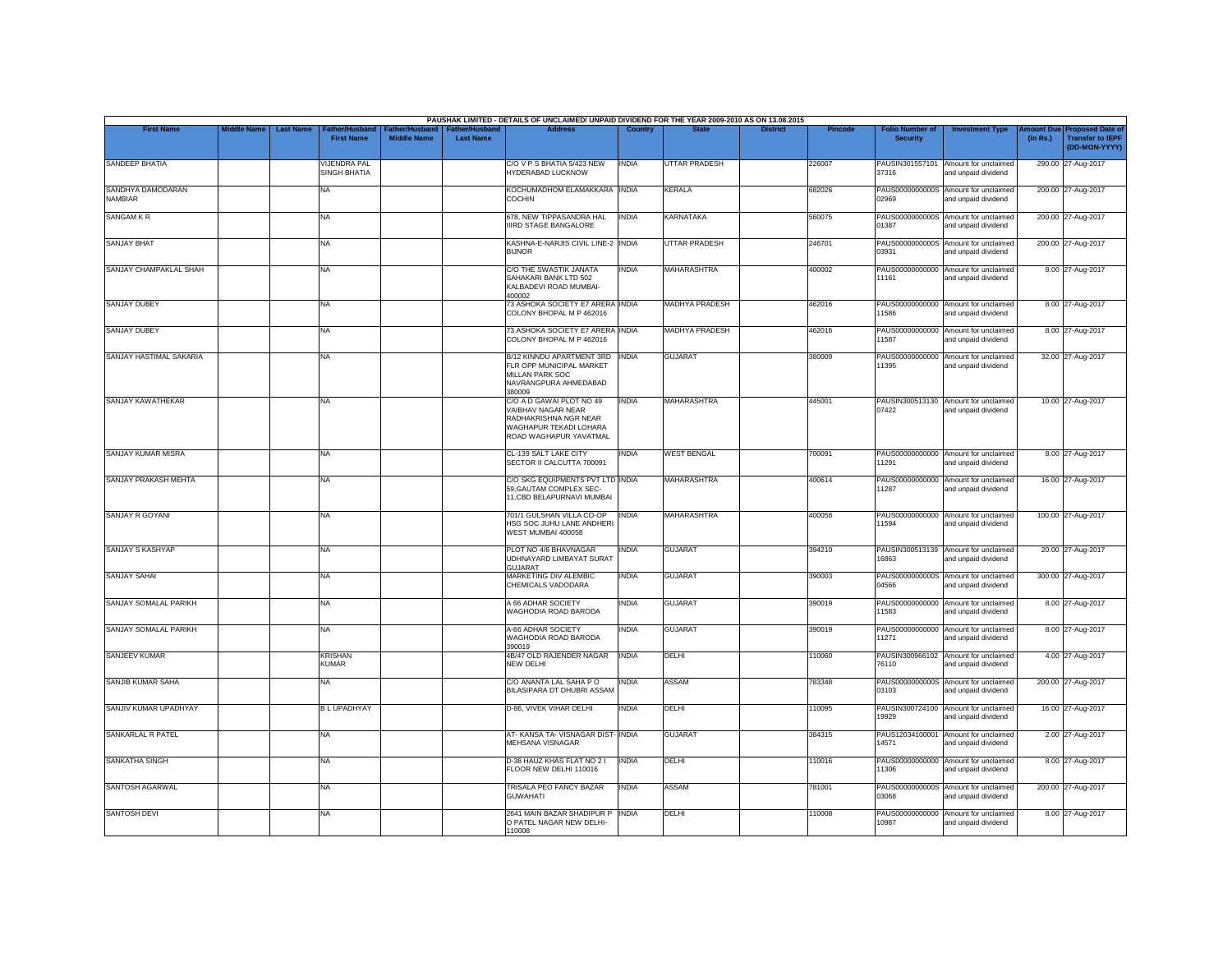|                             |                    |                  |                                    |                                             |                                    | PAUSHAK LIMITED - DETAILS OF UNCLAIMED/ UNPAID DIVIDEND FOR THE YEAR 2009-2010 AS ON 13.08.2015                        |              |                      |                 |                |                                           |                                                             |                       |                                                                     |
|-----------------------------|--------------------|------------------|------------------------------------|---------------------------------------------|------------------------------------|------------------------------------------------------------------------------------------------------------------------|--------------|----------------------|-----------------|----------------|-------------------------------------------|-------------------------------------------------------------|-----------------------|---------------------------------------------------------------------|
| <b>First Name</b>           | <b>Middle Name</b> | <b>Last Name</b> | ather/Husband<br><b>First Name</b> | <b>Father/Husband</b><br><b>Middle Name</b> | Father/Husband<br><b>Last Name</b> | <b>Address</b>                                                                                                         | Country      | <b>State</b>         | <b>District</b> | <b>Pincode</b> | <b>Folio Number of</b><br><b>Security</b> | <b>Investment Type</b>                                      | mount Due<br>(in Rs.) | <b>Proposed Date of</b><br><b>Transfer to IEPF</b><br>(DD-MON-YYYY) |
| <b>SANTOSH JAIN</b>         |                    |                  | <b>NA</b>                          |                                             |                                    | C/O G C JAIN ALLAHABAD BANK INDIA<br>SCINDIA HOUSE NEW DELHI-<br>110001                                                |              | DELHI                |                 | 110001         | PAUS00000000000<br>11299                  | Amount for unclaimed<br>and unpaid dividend                 |                       | 8.00 27-Aug-2017                                                    |
| SANTOSH KUMAR CHAUDHARY     |                    |                  | <b>NA</b>                          |                                             |                                    | N 2-18 SUNDER NAGAR S V<br>ROAD MALAD (WEST) MUMBAI-<br>400064                                                         | <b>INDIA</b> | <b>MAHARASHTRA</b>   |                 | 400064         | 10916                                     | PAUS00000000000 Amount for unclaimed<br>and unpaid dividend |                       | 8.00 27-Aug-2017                                                    |
| <b>SANTOSH RANI</b>         |                    |                  | <b>NA</b>                          |                                             |                                    | T/696 GALI NO 4 FAIZ ROAD<br>KAROL BAGH NEW DELHI<br>110005                                                            | <b>INDIA</b> | DELHI                |                 | 110005         | PAUS00000000000<br>11251                  | Amount for unclaimed<br>and unpaid dividend                 |                       | 8.00 27-Aug-2017                                                    |
| <b>SANTOSH RANI</b>         |                    |                  | <b>NA</b>                          |                                             |                                    | C/O M/S BABOO RAM HARI<br>CHAND KHARI BAOLI DELHI-<br>110006                                                           | india        | DELHI                |                 | 110006         | 11301                                     | PAUS00000000000 Amount for unclaimed<br>and unpaid dividend |                       | 8.00 27-Aug-2017                                                    |
| SANTOSH SIDHU               |                    |                  | <b>NA</b>                          |                                             |                                    | 24 SRAVANA NOFRA NAVY<br>NAGAR COLABA MUMBAI<br>400005                                                                 | <b>INDIA</b> | <b>MAHARASHTRA</b>   |                 | 400005         | 11088                                     | PAUS00000000000 Amount for unclaimed<br>and unpaid dividend |                       | 8.00 27-Aug-2017                                                    |
| SANWARMAL SIHAG             |                    |                  | <b>NA</b>                          |                                             |                                    | C/O SHRIRAJ BEARING CO OPP INDIA<br>VORK HOTEL M I ROAD JAIPUR                                                         |              | <b>RAJASTHAN</b>     |                 | 302003         | 03321                                     | PAUS0000000000S Amount for unclaimed<br>and unpaid dividend |                       | 200.00 27-Aug-2017                                                  |
| SARABHAI CHIMANLAL          |                    |                  | <b>NA</b>                          |                                             |                                    | "MANGALAM" 9 JAGABHAI PARK INDIA<br>KANKARIA AHMEDABAD-380022                                                          |              | <b>GUJARAT</b>       |                 | 380022         | PAUS00000000000<br>10665                  | Amount for unclaimed<br>and unpaid dividend                 |                       | 32.00 27-Aug-2017                                                   |
| <b>SARADA G NAIR</b>        |                    |                  | <b>NA</b>                          |                                             |                                    | SARADA VIHAR NARTHENR<br>GATE AMBALAPUIAH                                                                              | <b>INDIA</b> | <b>HARYANA</b>       |                 | 133001         | PAUS00000000000<br>11380                  | Amount for unclaimed<br>and unpaid dividend                 |                       | 6.00 27-Aug-2017                                                    |
| SARASWATI A CHANDIRA        |                    |                  | <b>NA</b>                          |                                             |                                    | C/O DR A R CHANDIRA RMO<br>MUNICIPLE HOSPITAL SIDHPUR<br>384151                                                        | <b>INDIA</b> | <b>GUJARAT</b>       |                 | 384151         | 10925                                     | PAUS00000000000 Amount for unclaimed<br>and unpaid dividend |                       | 8.00 27-Aug-2017                                                    |
| <b>SARASWATI DEBI</b>       |                    |                  | <b>NA</b>                          |                                             |                                    | C-169 D D A FLATS SAKET NEW INDIA<br>DELHI-110017                                                                      |              | DELHI                |                 | 110017         | PAUS00000000000<br>11228                  | Amount for unclaimed<br>and unpaid dividend                 |                       | 16.00 27-Aug-2017                                                   |
| <b>SARAT KUMAR SAHOO</b>    |                    |                  | <b>NA</b>                          |                                             |                                    | PHYSICIAN, DY. CHIEF<br>MEDICAL OFFICER GAS<br>AUTHORITY OF INDIA LTD, 16.<br>BHIKAIJI PALACE, R.K.PURAM.<br>NEW DELHI | INDIA        | <b>DELHI</b>         |                 | 110066         | 04451                                     | PAUS0000000000S Amount for unclaimed<br>and unpaid dividend |                       | 200.00 27-Aug-2017                                                  |
| <b>SARLA DHAWAN</b>         |                    |                  | <b>NA</b>                          |                                             |                                    | 25 MALCHA MARG<br>CHANAKYAPURI NEW DELHI-<br>110021                                                                    | <b>INDIA</b> | DELHI                |                 | 110021         | 11050                                     | PAUS00000000000 Amount for unclaimed<br>and unpaid dividend |                       | 8.00 27-Aug-2017                                                    |
| SARLA KIRITBHAI SHAH        |                    |                  | <b>NA</b>                          |                                             |                                    | SHIVE KRUPA 3RD FL FLAT NO<br>9 KARANI LANE GHATKOPAR<br><b>MUMBAI-400086</b>                                          | <b>INDIA</b> | <b>MAHARASHTRA</b>   |                 | 400086         | 11163                                     | PAUS00000000000 Amount for unclaimed<br>and unpaid dividend |                       | 8.00 27-Aug-2017                                                    |
| SAROJ                       |                    |                  | <b>NA</b>                          |                                             |                                    | 440 SARDARPURA 3RD "C"<br>ROAD JODHPUR-342003                                                                          | INDIA        | <b>RAJASTHAN</b>     |                 | 342003         | PAUS00000000000<br>10969                  | Amount for unclaimed<br>and unpaid dividend                 |                       | 8.00 27-Aug-2017                                                    |
| SAROJ BALA JAIN             |                    |                  | <b>NA</b>                          |                                             |                                    | 64 APUPURA JAIN MANDIR<br><b>MUZAFFARNAGAR</b>                                                                         | <b>INDIA</b> | <b>UTTAR PRADESH</b> |                 | 251001         | 11384                                     | PAUS00000000000 Amount for unclaimed<br>and unpaid dividend |                       | 16.00 27-Aug-2017                                                   |
| <b>SAROJ KEJRIWAL</b>       |                    |                  | <b>NA</b>                          |                                             |                                    | AMPOULES & VIALS MFG CO (B) INDIA<br>LTD 139-A MAROL MAROSHI<br>ROAD MUMBAI-400059                                     |              | <b>MAHARASHTRA</b>   |                 | 400059         | PAUS00000000000<br>10912                  | Amount for unclaimed<br>and unpaid dividend                 |                       | 32.00 27-Aug-2017                                                   |
| <b>SAROJ KUMARI</b>         |                    |                  | <b>NA</b>                          |                                             |                                    | <b>G-134 PREET VIHAR VIKAS</b><br>MARG DELHI 110092                                                                    | <b>INDIA</b> | <b>DFIHI</b>         |                 | 110092         | 11222                                     | PAUS00000000000 Amount for unclaimed<br>and unpaid dividend |                       | 8.00 27-Aug-2017                                                    |
| <b>SAROJ KUMARI</b>         |                    |                  | <b>NA</b>                          |                                             |                                    | <b>C/O PAWAN CREDIT</b><br>CORPORATION 30/31 KALA-<br>KAR STREET 4TH FLOOR<br>ROOM NO 27 CALCUTT- A-<br>700007 -       | INDIA        | <b>WEST BENGAL</b>   |                 | 700007         | 11285                                     | PAUS00000000000 Amount for unclaimed<br>and unpaid dividend |                       | 8.00 27-Aug-2017                                                    |
| SAROJ VINOD PAREKH          |                    |                  | <b>NA</b>                          |                                             |                                    | 39 SARASWATI BHUWAN<br>WALKESHWAR BANGANGA<br>CROSS LANE MUMBAI -400006                                                | <b>INDIA</b> | MAHARASHTRA          |                 | 400006         | 11273                                     | PAUS00000000000 Amount for unclaimed<br>and unpaid dividend |                       | 16.00 27-Aug-2017                                                   |
| <b>SAROJ VIRMANI</b>        |                    |                  | <b>NA</b>                          |                                             |                                    | 811A, ROAD #41, JUBILEE HILLS, INDIA<br>HYDERABAD ANDHRA<br>PRADESH                                                    |              | ANDHRA PRADESH       |                 | 500033         | PAUS00000000000<br>10958                  | Amount for unclaimed<br>and unpaid dividend                 |                       | 8.00 27-Aug-2017                                                    |
| <b>SAROJ VISHNOI</b>        |                    |                  | <b>NA</b>                          |                                             |                                    | 73 TAGORE PARK MODEL<br><b>TOWN DELHI-110009</b>                                                                       | <b>INDIA</b> | <b>DELHI</b>         |                 | 110009         | 10994                                     | PAUS00000000000 Amount for unclaimed<br>and unpaid dividend |                       | 16.00 27-Aug-2017                                                   |
| SAROJBEN BHANUBHAI PATEL    |                    |                  | <b>NA</b>                          |                                             |                                    | 'TUSHAR' BEHIND UCO BANK<br>NEAR SARDAR STATUE V<br>VIDYANAGAR DIST KAIRA<br>388120                                    | <b>INDIA</b> | <b>GUJARAT</b>       |                 | 388120         | PAUS00000000000<br>10744                  | Amount for unclaimed<br>and unpaid dividend                 |                       | 16.00 27-Aug-2017                                                   |
| SAROJBEN MANEKCHAND<br>SHAH |                    |                  | <b>NA</b>                          |                                             |                                    | 592/64 PARADISE APARTMENT INDIA<br>LAXMINAGAR GUJ HSG BOARD<br>BARODA 390021                                           |              | <b>GUJARAT</b>       |                 | 390021         | 10667                                     | PAUS00000000000 Amount for unclaimed<br>and unpaid dividend |                       | 2.00 27-Aug-2017                                                    |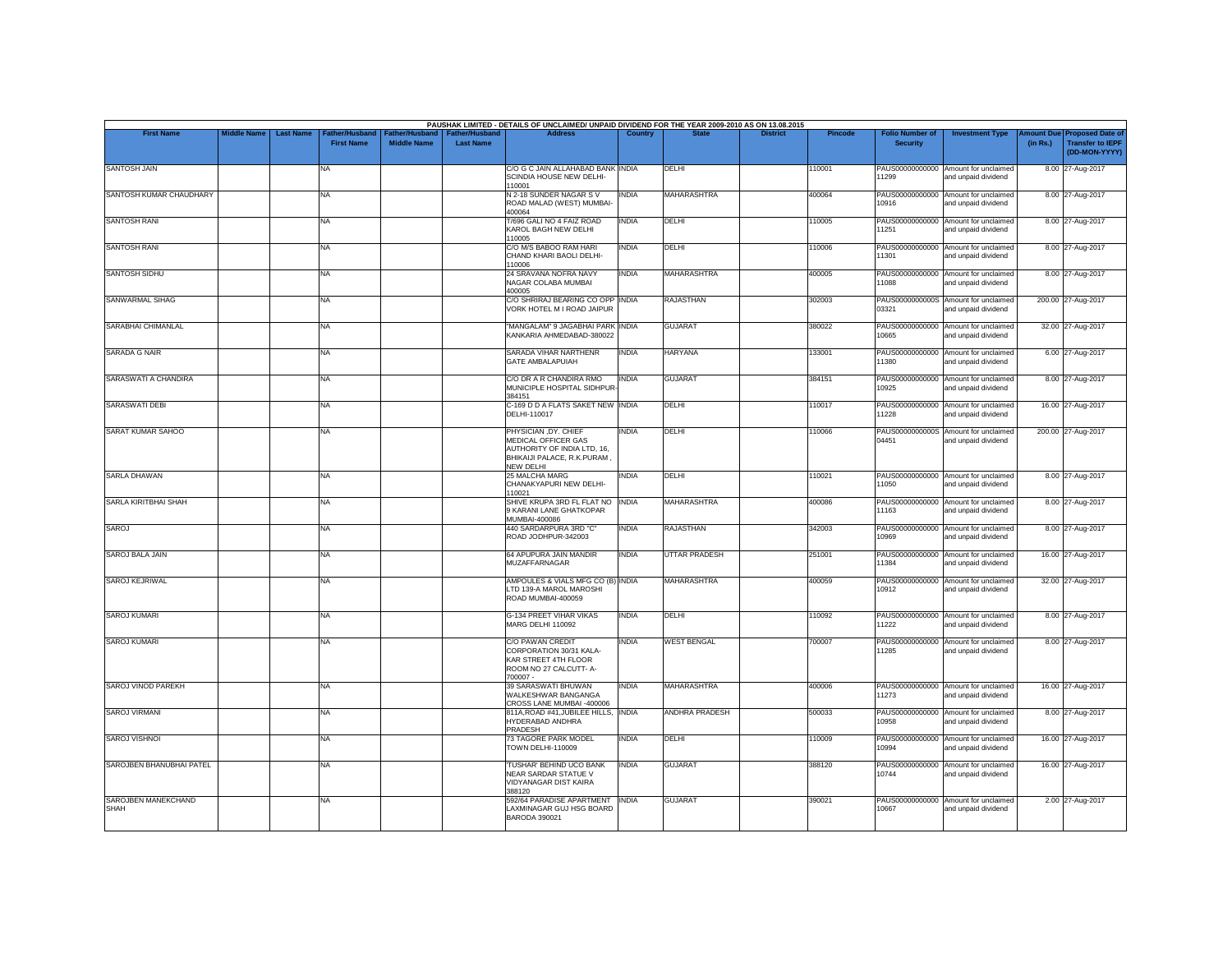|                                               |                    |                  |                                            |                                             |                                           | PAUSHAK LIMITED - DETAILS OF UNCLAIMED/ UNPAID DIVIDEND FOR THE YEAR 2009-2010 AS ON 13.08.2015  |              |                       |                 |         |                                           |                                                             |          |                                                                         |
|-----------------------------------------------|--------------------|------------------|--------------------------------------------|---------------------------------------------|-------------------------------------------|--------------------------------------------------------------------------------------------------|--------------|-----------------------|-----------------|---------|-------------------------------------------|-------------------------------------------------------------|----------|-------------------------------------------------------------------------|
| <b>First Name</b>                             | <b>Middle Name</b> | <b>Last Name</b> | <b>Father/Husband</b><br><b>First Name</b> | <b>Father/Husband</b><br><b>Middle Name</b> | <b>Father/Husband</b><br><b>Last Name</b> | <b>Address</b>                                                                                   | Country      | <b>State</b>          | <b>District</b> | Pincode | <b>Folio Number of</b><br><b>Security</b> | <b>Investment Type</b>                                      | (in Rs.) | Amount Due Proposed Date of<br><b>Transfer to IEPF</b><br>(DD-MON-YYYY) |
| <b>SAROJINI DEVI</b>                          |                    |                  | <b>NA</b>                                  |                                             |                                           | C/O B K CHAODHARY ALEMBIC INDIA<br>CHEMICAL WORKS CO LTD<br>PATNA                                |              | <b>BIHAR</b>          |                 | 800001  | 04017                                     | PAUS0000000000S Amount for unclaimed<br>and unpaid dividend |          | 200.00 27-Aug-2017                                                      |
| SAROJINI M                                    |                    |                  | <b>NA</b>                                  |                                             |                                           | C/O PRAJA VYDYA SALA OPP<br>HOTEL SUDHA GAJUWALA<br><b>VISAKHAPATNAM</b>                         | <b>INDIA</b> | <b>ANDHRA PRADESH</b> |                 | 530026  | 04833                                     | PAUS0000000000S Amount for unclaimed<br>and unpaid dividend |          | 200.00 27-Aug-2017                                                      |
| <b>SAROJINI S SANKA</b>                       |                    |                  | <b>NA</b>                                  |                                             |                                           | N C-12 POWER HOUSE<br>COLONY GODAVARI KHANI<br>KARIM NAGAR 505209 A P                            | INDIA        | <b>ANDHRA PRADESH</b> |                 | 505209  | 10961                                     | PAUS00000000000 Amount for unclaimed<br>and unpaid dividend |          | 8.00 27-Aug-2017                                                        |
| SARSWTIBEN GULABRAI SONI                      |                    |                  | <b>NA</b>                                  |                                             |                                           | C/24. GANDHINAGAR, RLY.<br>STATION ROAD, JAMNAGAR<br>PIN-361002                                  | <b>INDIA</b> | <b>GUJARAT</b>        |                 | 361002  | 11075                                     | PAUS00000000000 Amount for unclaimed<br>and unpaid dividend |          | 8.00 27-Aug-2017                                                        |
| SARVESH CHANDEV NAGAR                         |                    |                  | <b>NA</b>                                  |                                             |                                           | C/O SHRI VINOD KUMAR STATE INDIA<br>BANK OF INDIA ASAF ALI ROAD<br><b>NEW DELHI 110001</b>       |              | DELHI                 |                 | 110001  | PAUS00000000000<br>10990                  | Amount for unclaimed<br>and unpaid dividend                 |          | 8.00 27-Aug-2017                                                        |
| SARVOTAM VENKATESH BHAT                       |                    |                  | <b>NA</b>                                  |                                             |                                           | 6 GHARKUL GOPAL NAGAR<br>DOMBIVLI EAST 421201                                                    | <b>INDIA</b> | MAHARASHTRA           |                 | 421201  | 11168                                     | PAUS00000000000 Amount for unclaimed<br>and unpaid dividend |          | 8.00 27-Aug-2017                                                        |
| <b>SASIDHAR KOMAKULA</b>                      |                    |                  | <b>NA</b>                                  |                                             |                                           | C/O DR K V G K TILAK 3/2<br>PRINCE APARTMENTS<br>VISAKHAPATNAM                                   | INDIA        | <b>ANDHRA PRADESH</b> |                 | 530002  | 05339                                     | PAUS0000000000S Amount for unclaimed<br>and unpaid dividend |          | 1500.00 27-Aug-2017                                                     |
| SASIKALA POLA                                 |                    |                  | <b>NA</b>                                  |                                             |                                           | W/O RAMA MOHAN 52/180 A (5) INDIA<br>PEDDA MARKET<br><b>ROADKURNOOL</b>                          |              | <b>ANDHRA PRADESH</b> |                 | 518001  | 00249                                     | PAUS0000000000S Amount for unclaimed<br>and unpaid dividend |          | 200.00 27-Aug-2017                                                      |
| <b>SAT PAL</b>                                |                    |                  | <b>NA</b>                                  |                                             |                                           | C/O BHAGWAN DAS GUPTA &<br>CO 4 DELHI STOCK EXCHANGE<br>BULD ASAF ALI ROAD NEW<br>DELHI-110002   | <b>INDIA</b> | DELHI                 |                 | 110002  | 11217                                     | PAUS00000000000 Amount for unclaimed<br>and unpaid dividend |          | 8.00 27-Aug-2017                                                        |
| <b>SAT PAL</b>                                |                    |                  | <b>NA</b>                                  |                                             |                                           | 602 NIRMAL TOWER<br>BARAKHAMBA ROAD NEW<br>DELHI 110001                                          | INDIA        | DELHI                 |                 | 110001  | 11351                                     | PAUS00000000000 Amount for unclaimed<br>and unpaid dividend |          | 8.00 27-Aug-2017                                                        |
| <b>SAT PAL DHAWAN</b>                         |                    |                  | <b>NA</b>                                  |                                             |                                           | <b>15 BAG FARZANA CIVIL LINES</b><br>AGRA 282002                                                 | <b>INDIA</b> | <b>UTTAR PRADESH</b>  |                 | 282002  | PAUS00000000000<br>11085                  | Amount for unclaimed<br>and unpaid dividend                 |          | 8.00 27-Aug-2017                                                        |
| SATEESH MAHALE                                |                    |                  | <b>NA</b>                                  |                                             |                                           | 8, ESKIMO'S ENCLAVE, NEAR<br>HAVELI BUNGALO BEHIND<br>T.V.TOWER OFF DIRVE-IN<br>ROAD, AHMEDABAD  | <b>INDIA</b> | <b>GUJARAT</b>        |                 | 380054  | 05278                                     | PAUS0000000000S Amount for unclaimed<br>and unpaid dividend |          | 200.00 27-Aug-2017                                                      |
| SATEESH MAHALE                                |                    |                  | <b>NA</b>                                  |                                             |                                           | 8, ESKIMO'S ENCLAVE NEAR<br>HAVELI BUNGALOW BEHIND<br>T.V.TOWER, OFF DRIVE-IN<br>ROAD, AHMEDABAD | INDIA        | <b>GUJARAT</b>        |                 | 380054  | 04618                                     | PAUS0000000000S Amount for unclaimed<br>and unpaid dividend |          | 200.00 27-Aug-2017                                                      |
| <b>SATHYAVATHI</b>                            |                    |                  | <b>NA</b>                                  |                                             |                                           | W/OHBGOWDAJSS<br>DOCTORS QUARTERS-NO II<br>CROSS SHANKAR MUTT ROAD<br><b>MYSORE</b>              | INDIA        | <b>KARNATAKA</b>      |                 | 570004  | 02453                                     | PAUS0000000000S Amount for unclaimed<br>and unpaid dividend |          | 200.00 27-Aug-2017                                                      |
| <b>SATISH ASRANI</b>                          |                    |                  | <b>NA</b>                                  |                                             |                                           | <b>HEERA MARKET NARBADA</b><br>ROAD JABALPUR M P                                                 | INDIA        | <b>MADHYA PRADESH</b> |                 | 482001  | 03261                                     | PAUS0000000000S Amount for unclaimed<br>and unpaid dividend |          | 200.00 27-Aug-2017                                                      |
| <b>SATISH CHANDRA</b>                         |                    |                  | NA                                         |                                             |                                           | C-6/13 RANA PRATAP BAGH<br>DELHI-110007                                                          | <b>INDIA</b> | DELHI                 |                 | 110007  | 11001                                     | PAUS00000000000 Amount for unclaimed<br>and unpaid dividend |          | 8.00 27-Aug-2017                                                        |
| SATISH CHANDRA BHARGAVA                       |                    |                  | <b>NA</b>                                  |                                             |                                           | 4/62 JAWAHAR NAGAR, JAIPUR. INDIA<br>JAIPUR.                                                     |              | <b>RAJASTHAN</b>      |                 | 302004  | 10746                                     | PAUS00000000000 Amount for unclaimed<br>and unpaid dividend |          | 32.00 27-Aug-2017                                                       |
| SATISH CHANDRA RASTOGI                        |                    |                  | <b>NA</b>                                  |                                             |                                           | 31/109C GALI NO-5 BHIKAM<br>SINGH COLONY VISHWAS<br>NAGAR SHAHDRA DELHI 110032                   | <b>INDIA</b> | DELHI                 |                 | 110032  | 10999                                     | PAUS00000000000 Amount for unclaimed<br>and unpaid dividend |          | 8.00 27-Aug-2017                                                        |
| SATISH KUMAR RATHORE                          |                    |                  | <b>NA</b>                                  |                                             |                                           | C-233 SOUTH MOTI BAGH NEW INDIA<br>DELHI-110021                                                  |              | DELHI                 |                 | 110021  | 10989                                     | PAUS00000000000 Amount for unclaimed<br>and unpaid dividend |          | 8.00 27-Aug-2017                                                        |
| <b>SATISH SHARMA</b>                          |                    |                  | <b>NA</b>                                  |                                             |                                           | SECTOR-9, PLOT NO.-97,<br>VIDHYADHAR NAGAR, JAIPUR                                               | <b>INDIA</b> | <b>RAJASTHAN</b>      |                 | 302023  | 12584                                     | PAUSIN302105101 Amount for unclaimed<br>and unpaid dividend |          | 200.00 27-Aug-2017                                                      |
| SATISHCHANDRA CHADHA                          |                    |                  | <b>NA</b>                                  |                                             |                                           | CHADHA BHAWAN 48.NARBADA INDIA<br>ROAD JABALPUR                                                  |              | <b>MADHYA PRADESH</b> |                 | 482001  | 01849                                     | PAUS0000000000S Amount for unclaimed<br>and unpaid dividend |          | 400.00 27-Aug-2017                                                      |
| SATPAL SINGH BEDI                             |                    |                  | <b>NA</b>                                  |                                             |                                           | <b>B-234 ASHOK VIHAR DELHI-</b><br>110052                                                        | <b>INDIA</b> | DELHI                 |                 | 110052  | PAUS00000000000<br>11214                  | Amount for unclaimed<br>and unpaid dividend                 |          | 8.00 27-Aug-2017                                                        |
| <b>SATRAM NAVALRAI</b><br><b>BHAGCHANDANI</b> |                    |                  | <b>NA</b>                                  |                                             |                                           | CHIKODI (BELGAUM DT.)<br>KARNATAKA                                                               | INDIA        | <b>KARNATAKA</b>      |                 | 591201  | PAUS0000000000S<br>00690                  | Amount for unclaimed<br>and unpaid dividend                 |          | 200.00 27-Aug-2017                                                      |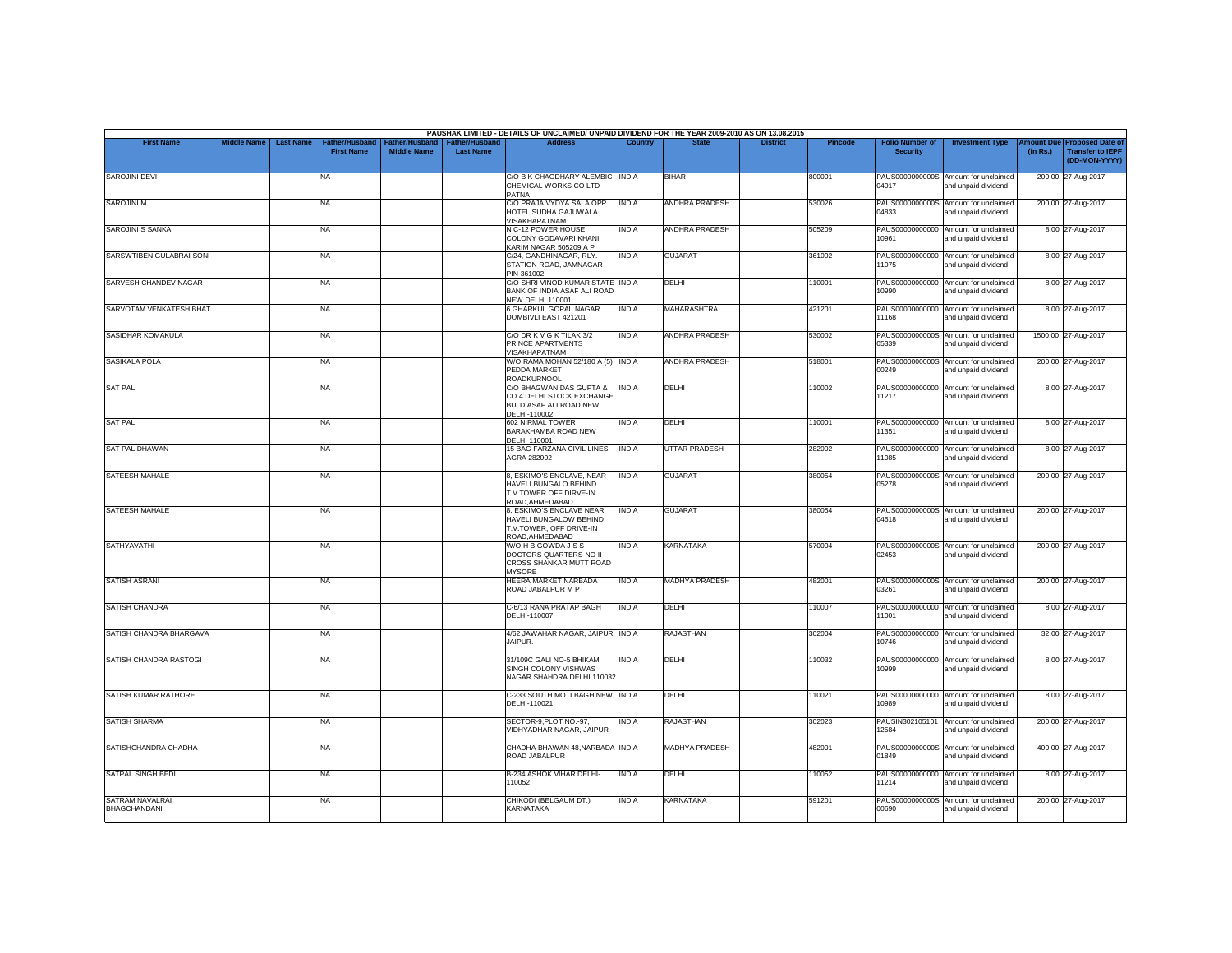| <b>First Name</b>                                | <b>Middle Name</b> | <b>Last Name</b> | Father/Husband    | ather/Hu:          | <b>Father/Hushand</b> | PAUSHAK LIMITED - DETAILS OF UNCLAIMED/ UNPAID DIVIDEND FOR THE YEAR 2009-2010 AS ON 13.08.2015<br><b>Address</b>           | Country      |                       | <b>District</b> | Pincode | <b>Folio Number of</b>   | <b>Investment Type</b>                                      | mount Due | <b>Proposed Date of</b>                  |
|--------------------------------------------------|--------------------|------------------|-------------------|--------------------|-----------------------|-----------------------------------------------------------------------------------------------------------------------------|--------------|-----------------------|-----------------|---------|--------------------------|-------------------------------------------------------------|-----------|------------------------------------------|
|                                                  |                    |                  | <b>First Name</b> | <b>Middle Name</b> | <b>Last Name</b>      |                                                                                                                             |              |                       |                 |         | <b>Security</b>          |                                                             | (in Rs.)  | <b>Transfer to IEPF</b><br>(DD-MON-YYYY) |
| SATYA BRATA DUTTA                                |                    |                  | NA                |                    |                       | BAGH KUTIR BARA BAZAR PO<br>CHANDAN NAGAR DIST<br>HOOGHLY WEST BENGAL-<br>712136                                            | <b>INDIA</b> | <b>WEST BENGAL</b>    |                 | 712136  | PAUS00000000000<br>11115 | Amount for unclaimed<br>and unpaid dividend                 |           | 16.00 27-Aug-2017                        |
| SATYA PRASAD GHOSAL                              |                    |                  | NA                |                    |                       | 62 SURJYA SEN STREET<br>CALCUTTA-700009                                                                                     | <b>INDIA</b> | <b>WEST BENGAL</b>    |                 | 700009  | PAUS00000000000<br>11125 | Amount for unclaimed<br>and unpaid dividend                 |           | 8.00 27-Aug-2017                         |
| SATYANARAYANA SINHA<br>NALLANTHIGHAL             |                    |                  | <b>NA</b>         |                    |                       | 209/2 MVP COLONY<br>VISAKHAPATNAM                                                                                           | <b>INDIA</b> | <b>ANDHRA PRADESH</b> |                 | 530017  | 04814                    | PAUS0000000000S Amount for unclaimed<br>and unpaid dividend |           | 500.00 27-Aug-2017                       |
| SATYANARAYANA TALANKI                            |                    |                  | NA                |                    |                       | H NO 25-26 SANJEEVANAGAR<br>NANDYAL                                                                                         | <b>INDIA</b> | <b>ANDHRA PRADESH</b> |                 | 518501  | PAUS0000000000S<br>03170 | Amount for unclaimed<br>and unpaid dividend                 |           | 200.00 27-Aug-2017                       |
| SATYASURYANARAYANA<br>YANAMANDRA                 |                    |                  | <b>NA</b>         |                    |                       | 37/A. BANSILALPET<br><b>SECUNDERABAD</b>                                                                                    | <b>INDIA</b> | ANDHRA PRADESH        |                 | 500003  | 00695                    | PAUS0000000000S Amount for unclaimed<br>and unpaid dividend |           | 200.00 27-Aug-2017                       |
| SATYENDRA KUMAR SINHA                            |                    |                  | NA                |                    |                       | D/95 P C COLONY KANKAR<br>BAGH PATNA 800020                                                                                 | <b>INDIA</b> | <b>BIHAR</b>          |                 | 800020  | PAUS00000000000<br>11468 | Amount for unclaimed<br>and unpaid dividend                 |           | 50.00 27-Aug-2017                        |
| <b>SATYENDRAKUMAR</b><br><b>GOVINDBHAI PATEL</b> |                    |                  | <b>NA</b>         |                    |                       | HARIKRIPA NIVAS CHHANI<br>BARODA-391740                                                                                     | <b>INDIA</b> | <b>GUJARAT</b>        |                 | 391740  | 10748                    | PAUS00000000000 Amount for unclaimed<br>and unpaid dividend |           | 6.00 27-Aug-2017                         |
| SAURABH ARVINDKUMAR SHAH                         |                    |                  | NA                |                    |                       | C/O. ARVINDKUMAR R. SHAH K- INDIA<br>2/454, NOBLE-NAGAR, OPP:<br>NARODA RLY STN.<br>PO:KUBERNAG- AR.<br>AHMEADABAD-382340 - |              | <b>GUJARAT</b>        |                 | 382340  | PAUS00000000000<br>10877 | Amount for unclaimed<br>and unpaid dividend                 |           | 16.00 27-Aug-2017                        |
| SAURENDRA NATH MUKHERJEE                         |                    |                  | NA                |                    |                       | 67 R B GHOSE ROAD<br>KHOSHBAGAN P O DIST<br><b>BURDWAN</b>                                                                  | <b>INDIA</b> | <b>WEST BENGAL</b>    |                 | 713101  | 02903                    | PAUS0000000000S Amount for unclaimed<br>and unpaid dividend |           | 200.00 27-Aug-2017                       |
| <b>SAVITA DHINGRA</b>                            |                    |                  | <b>NA</b>         |                    |                       | 1/9059 WEST ROHTAS NAGAR<br>SHADARA DELHI-110032                                                                            | <b>INDIA</b> | <b>DELHI</b>          |                 | 110032  | 11003                    | PAUS00000000000 Amount for unclaimed<br>and unpaid dividend |           | 8.00 27-Aug-2017                         |
| <b>SAVITA NATHANI</b>                            |                    |                  | NA                |                    |                       | C/O ASHIRWAD TRANSPORT<br>CARRIER 6 VIWHAL CORP<br>BLDG NAROL CHAR RASTA<br><b>NAROL</b>                                    | INDIA        | <b>GUJARAT</b>        |                 | 382405  | PAUS0000000000S<br>02327 | Amount for unclaimed<br>and unpaid dividend                 |           | 300.00 27-Aug-2017                       |
| SAVITABEN BHOGILAL PATEL                         |                    |                  | <b>NA</b>         |                    |                       | F-255 ALEMBIC COLONY<br>BARODA 390003                                                                                       | <b>INDIA</b> | <b>GUJARAT</b>        |                 | 390003  | PAUS00000000000<br>10859 | Amount for unclaimed<br>and unpaid dividend                 |           | 32.00 27-Aug-2017                        |
| SAVITABEN VITHALBHAI PATEL                       |                    |                  | NA                |                    |                       | <b>SARDARNAGAR SOCIETY</b><br><b>BARODA 390002</b>                                                                          | <b>INDIA</b> | GUJARAT               |                 | 390002  | PAUS00000000000<br>10618 | Amount for unclaimed<br>and unpaid dividend                 |           | 40.00 27-Aug-2017                        |
| <b>SAVITHA</b>                                   |                    |                  | NA                |                    |                       | 308, KEMPS AVENUE PAI<br>LAYOUT, VIDYANAGAR.<br>BENNIGANAHALLI OFF OLD<br>MADRAS ROAD, BANGALORE                            | <b>INDIA</b> | <b>KARNATAKA</b>      |                 | 560016  | 00251                    | PAUS0000000000S Amount for unclaimed<br>and unpaid dividend |           | 1000.00 27-Aug-2017                      |
| SAVITHRI BOLLINI                                 |                    |                  | NA                |                    |                       | 20 THOMAS ROAD TANAGAR<br>CHENNAI-600017                                                                                    | <b>INDIA</b> | <b>TAMIL NADU</b>     |                 | 600017  | PAUS00000000000<br>11132 | Amount for unclaimed<br>and unpaid dividend                 |           | 8.00 27-Aug-2017                         |
| SAVITRI ADDAGADA                                 |                    |                  | NA                |                    |                       | 2-2-1075/12/C BAGHAMBER PET INDIA<br>HYDERABAD-500013                                                                       |              | <b>ANDHRA PRADESH</b> |                 | 500013  | PAUS00000000000<br>10960 | Amount for unclaimed<br>and unpaid dividend                 |           | 8.00 27-Aug-2017                         |
| SAVITRI BAI NARAYAN BHAT<br><b>SHIVAPURA</b>     |                    |                  | <b>NA</b>         |                    |                       | SREENIVAS BLDG.<br>VIVEKANANDA ROAD GADAG<br>(KARNATAKA)                                                                    | <b>INDIA</b> | <b>KARNATAKA</b>      |                 | 582101  | 00697                    | PAUS0000000000S Amount for unclaimed<br>and unpaid dividend |           | 1600.00 27-Aug-2017                      |
| SAVITRI DEVI SURI                                |                    |                  | NA                |                    |                       | WZ-114 MAHABIR NAGAR NEW INDIA<br>DELHI-110018                                                                              |              | DELHI                 |                 | 110018  | PAUS00000000000<br>11023 | Amount for unclaimed<br>and unpaid dividend                 |           | 8.00 27-Aug-2017                         |
| <b>SAVITRI GARG</b>                              |                    |                  | <b>NA</b>         |                    |                       | C/O SH L C BANSAL D-21<br><b>GANESH MARG BAPUNAGAR</b><br>JAIPUR 302001 RAJ                                                 | <b>INDIA</b> | <b>RAJASTHAN</b>      |                 | 302001  | PAUS00000000000<br>11371 | Amount for unclaimed<br>and unpaid dividend                 |           | 24.00 27-Aug-2017                        |
| SAVITRIBEN KESHAVLAL BHATT                       |                    |                  | NA.               |                    |                       | SAVITRI 26 ARUNODAYA<br>SOCIETY ALKAPURI BARODA-<br>390005                                                                  | <b>INDIA</b> | <b>GUJARAT</b>        |                 | 390005  | PAUS00000000000<br>10751 | Amount for unclaimed<br>and unpaid dividend                 |           | 82.00 27-Aug-2017                        |
| SAWATRI DEBI DHANDHANIA                          |                    |                  | NA                |                    |                       | C/O INTEX ENTERPRISES P-25<br>PRINCEP STREET CALCUTTA<br>700072                                                             | <b>INDIA</b> | <b>WEST BENGAL</b>    |                 | 700072  | 11288                    | PAUS00000000000 Amount for unclaimed<br>and unpaid dividend |           | 8.00 27-Aug-2017                         |
| <b>SEETHA H RAO</b>                              |                    |                  | NA                |                    |                       | Flat No.301, Sovereign Palace<br>17/28, R.V.Layout Kumarapark<br>West                                                       | <b>INDIA</b> | <b>KARNATAKA</b>      |                 | 560020  | 05647                    | PAUS0000000000S Amount for unclaimed<br>and unpaid dividend |           | 800.00 27-Aug-2017                       |
| <b>SEETHA KAILASAM</b>                           |                    |                  | <b>NA</b>         |                    |                       | C/O SRI R K<br>CHANDRASHEKARAN<br>PROFESSOR OF<br>CHEMISTRY.MIG FLAT NO 12<br>RAJARAM NAGAR, SALEM                          | <b>INDIA</b> | <b>TAMIL NADU</b>     |                 | 636007  | 01029                    | PAUS0000000000S Amount for unclaimed<br>and unpaid dividend |           | 40.00 27-Aug-2017                        |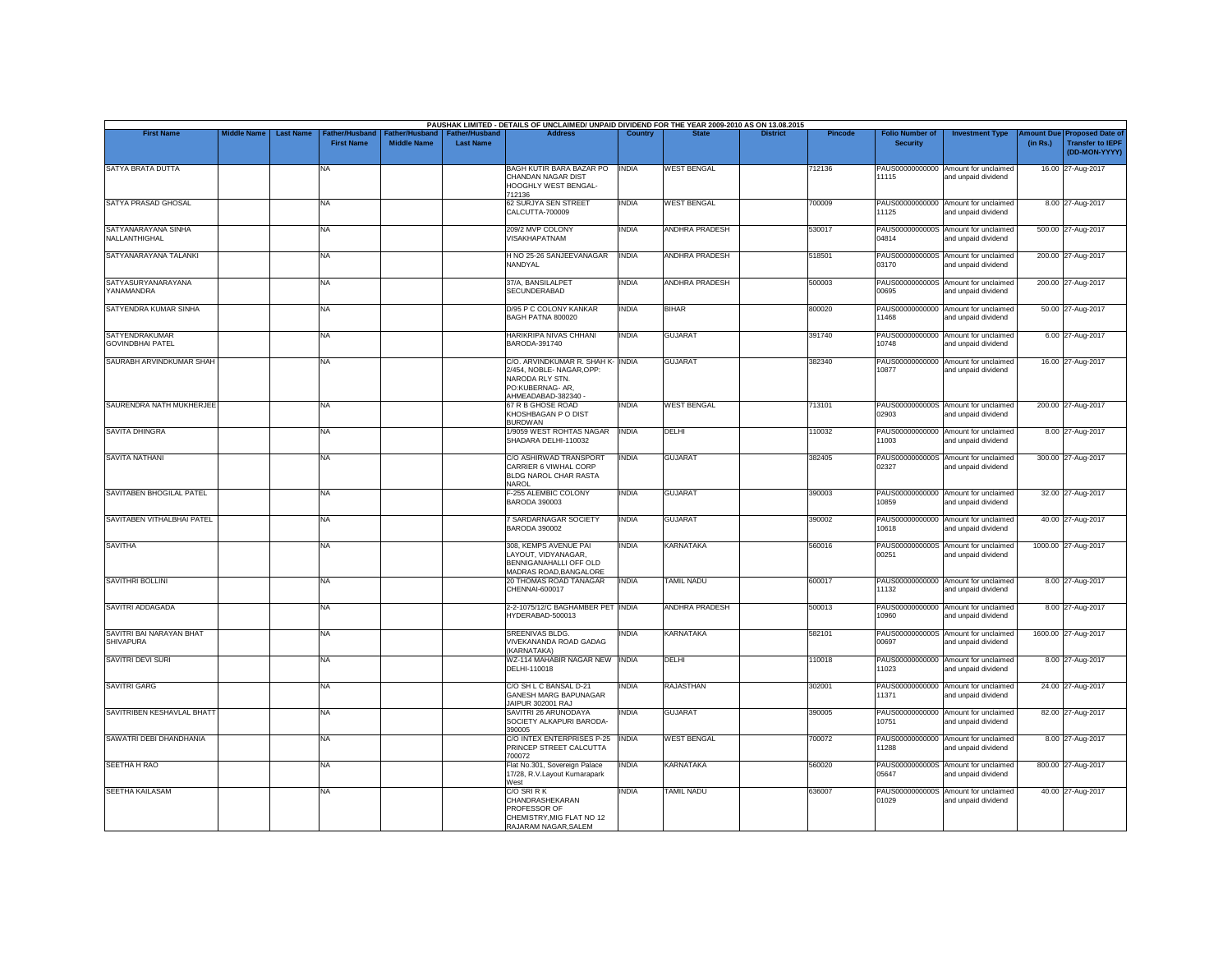|                                   |                    |                                                        |                                      |                                           | PAUSHAK LIMITED - DETAILS OF UNCLAIMED/ UNPAID DIVIDEND FOR THE YEAR 2009-2010 AS ON 13.08.2015  |              |                       |                 |         |                                           |                                                             |                       |                                                                     |
|-----------------------------------|--------------------|--------------------------------------------------------|--------------------------------------|-------------------------------------------|--------------------------------------------------------------------------------------------------|--------------|-----------------------|-----------------|---------|-------------------------------------------|-------------------------------------------------------------|-----------------------|---------------------------------------------------------------------|
| <b>First Name</b>                 | <b>Middle Name</b> | <b>Last Name</b><br>ather/Husband<br><b>First Name</b> | Father/Husband<br><b>Middle Name</b> | <b>Father/Husband</b><br><b>Last Name</b> | <b>Address</b>                                                                                   | Country      | <b>State</b>          | <b>District</b> | Pincode | <b>Folio Number of</b><br><b>Security</b> | <b>Investment Type</b>                                      | mount Due<br>(in Rs.) | <b>Proposed Date of</b><br><b>Transfer to IEPF</b><br>(DD-MON-YYYY) |
| <b>SELVARAJAN M</b>               |                    | NA                                                     |                                      |                                           | 240/A. 11TH CROSS<br>SASTRINAGAR BANGALORE                                                       | <b>INDIA</b> | <b>KARNATAKA</b>      |                 | 560028  | 01008                                     | PAUS0000000000M Amount for unclaimed<br>and unpaid dividend |                       | 80.00 27-Aug-2017                                                   |
| <b>SESHAN SRINIVASAN</b>          |                    | <b>NA</b>                                              |                                      |                                           | 3/5 THE SAFIRE 11TH AVENUE<br>ASHOK NAGAR CHENNAI<br>600083                                      | <b>INDIA</b> | <b>TAMIL NADU</b>     |                 | 600083  | 10976                                     | PAUS00000000000 Amount for unclaimed<br>and unpaid dividend |                       | 16.00 27-Aug-2017                                                   |
| <b>SETUL M PATEL</b>              |                    | <b>NA</b>                                              |                                      |                                           | SETUL OPP PETROL PUMP<br>HAKIM STREET NAGARWADA<br>BARODA 390001 GUJARAT                         | INDIA        | <b>GUJARAT</b>        |                 | 390001  | 11641                                     | PAUS00000000000 Amount for unclaimed<br>and unpaid dividend |                       | 16.00 27-Aug-2017                                                   |
| SEVANTILAL B MODOT                |                    | <b>BHAWARLAL</b><br>MODOT                              |                                      |                                           | 37/9 VALWEKAR GALLI NEAR<br><b>AGRASIN BHAVAN HUBLI</b>                                          | <b>INDIA</b> | <b>KARNATAKA</b>      |                 | 580020  | 66109                                     | PAUS12044700041 Amount for unclaimed<br>and unpaid dividend |                       | 170.00 27-Aug-2017                                                  |
| SEVANTILAL CHIMANLAL MODI         |                    | NA                                                     |                                      |                                           | SHERTHA TG&DI<br><b>GANDHINAGAR VIA-</b><br>KASTURINAGAR-382423                                  | <b>INDIA</b> | <b>GUJARAT</b>        |                 | 382423  | 11266                                     | PAUS00000000000 Amount for unclaimed<br>and unpaid dividend |                       | 8.00 27-Aug-2017                                                    |
| <b>SEWA RAM BATRA</b>             |                    | <b>NA</b>                                              |                                      |                                           | 17A/29 W E AREA KAROL BAGH INDIA<br><b>NEW DELHI-110005</b>                                      |              | DELHI                 |                 | 110005  | PAUS00000000000<br>11029                  | Amount for unclaimed<br>and unpaid dividend                 |                       | 8.00 27-Aug-2017                                                    |
| SHA VALJI AKHA BAUVA              |                    | <b>NA</b>                                              |                                      |                                           | 12. CHANDRA VIHAR KASTURBA INDIA<br>ROAD. II FLOOR<br>MULUND(WEST)                               |              | <b>MAHARASHTRA</b>    |                 | 400080  | 03710                                     | PAUS0000000000S Amount for unclaimed<br>and unpaid dividend |                       | 500.00 27-Aug-2017                                                  |
| SHABBIR SHAMSHERALI<br>PATANGWALA |                    | <b>NA</b>                                              |                                      |                                           | MOGALWADA SURTI'S CORNER INDIA<br>BARODA-390001                                                  |              | <b>GUJARAT</b>        |                 | 390001  | 10753                                     | PAUS00000000000 Amount for unclaimed<br>and unpaid dividend |                       | 16.00 27-Aug-2017                                                   |
| SHABIRHUSAIN BOHARI               |                    | <b>NA</b>                                              |                                      |                                           | 893 MAIN ROAD PANDHARPUR  INDIA                                                                  |              | <b>MAHARASHTRA</b>    |                 | 413304  | 04062                                     | PAUS0000000000S Amount for unclaimed<br>and unpaid dividend |                       | 200.00 27-Aug-2017                                                  |
| <b>SHAFINAZ BEGUM</b>             |                    | <b>NA</b>                                              |                                      |                                           | G/10 ALEMBIC GLASS COLONY INDIA<br>WHITEFIELD BANGALORE-<br>560066                               |              | <b>KARNATAKA</b>      |                 | 560066  | PAUS00000000000<br>10855                  | Amount for unclaimed<br>and unpaid dividend                 |                       | 16.00 27-Aug-2017                                                   |
| SHAFIQ GULAMALI SHAIKH            |                    | <b>NA</b>                                              |                                      |                                           | B-150, SAURABH PARK, B/H.<br>SAMATA FLATS, P.O. T.B.<br>HOSPITAL, VADODARA-390021                | <b>INDIA</b> | <b>GUJARAT</b>        |                 | 390021  | 10638                                     | PAUS00000000000 Amount for unclaimed<br>and unpaid dividend |                       | 2.00 27-Aug-2017                                                    |
| <b>SHAGUFTA NATHANI</b>           |                    | <b>NA</b>                                              |                                      |                                           | FATIMA VILLA 1ST FLOOR 29TH INDIA<br>ROAD BANDRA MUMBAI                                          |              | <b>MAHARASHTRA</b>    |                 | 400050  | PAUS0000000000S<br>03627                  | Amount for unclaimed<br>and unpaid dividend                 |                       | 200.00 27-Aug-2017                                                  |
| SHAH AMITABEN ATULBHAI            |                    | <b>ATULBHAI</b><br>RAMANLAL                            |                                      |                                           | <b>B-22 VRUNDAVAN SOC VIP</b><br>ROAD B/H BRIGHT DAY<br>SCHOOL KARELIBAUG BARODA                 | <b>INDIA</b> | <b>GUJARAT</b>        |                 | 390018  | PAUSIN300394153<br>46540                  | Amount for unclaimed<br>and unpaid dividend                 |                       | 6.00 27-Aug-2017                                                    |
| SHAH NIKHIL NAGINDAS              |                    | <b>NA</b>                                              |                                      |                                           | 14, NARMADA SOC., SECTOR<br>14, PLOT NO 24 A, VASHI NEW<br><b>MUMBAI</b>                         | <b>INDIA</b> | <b>MAHARASHTRA</b>    |                 | 400703  | 55633                                     | PAUSIN300829109 Amount for unclaimed<br>and unpaid dividend |                       | 24.00 27-Aug-2017                                                   |
| SHAH PUJA DHARMESHKUMAR           |                    | <b>NA</b>                                              |                                      |                                           | 5 NANDANVAN SOCIETY AT<br>AND POST DEMAI TALUKA<br>BAYAD DIST SABARKANTHA                        | <b>INDIA</b> | <b>GUJARAT</b>        |                 | 383330  | 26847                                     | PAUSIN302332100 Amount for unclaimed<br>and unpaid dividend |                       | 16.00 27-Aug-2017                                                   |
| SHAHEEN TAJ                       |                    | <b>NA</b>                                              |                                      |                                           | 332 HANUMANTHANAGAR N B<br>EXTENSION MYSORE 570015                                               | <b>INDIA</b> | <b>KARNATAKA</b>      |                 | 570015  | 10853                                     | PAUS00000000000 Amount for unclaimed<br>and unpaid dividend |                       | 16.00 27-Aug-2017                                                   |
| SHAILAJA PRAKASH HEBALKAR         |                    | <b>NA</b>                                              |                                      |                                           | FLAT 601 UDAY DARSHAN<br>SAYANI ROAD PRABHADEVI<br>MUMBAI 400025                                 | <b>INDIA</b> | MAHARASHTRA           |                 | 400025  | 11182                                     | PAUS00000000000 Amount for unclaimed<br>and unpaid dividend |                       | 8.00 27-Aug-2017                                                    |
| SHAILESH BHUPENDRA PATEL          |                    | <b>NA</b>                                              |                                      |                                           | ALKAPURI POST-SOKHDA DIST- INDIA<br><b>BARODA</b>                                                |              | <b>GUJARAT</b>        |                 | 391745  | 11706                                     | PAUS00000000000 Amount for unclaimed<br>and unpaid dividend |                       | 2.00 27-Aug-2017                                                    |
| SHAILESH J THAKKAR                |                    | <b>NA</b>                                              |                                      |                                           | NATHY SHIVJI BLDG 1ST<br>FLOOR BAZAR PETH JAMBLI<br>NAKA THANA WEST 400607                       | INDIA        | <b>MAHARASHTRA</b>    |                 | 400607  | PAUS00000000000<br>11625                  | Amount for unclaimed<br>and unpaid dividend                 |                       | 32.00 27-Aug-2017                                                   |
| <b>SHAILESH KUMAR</b>             |                    | <b>BANGALI SINGH</b>                                   |                                      |                                           | 5TH FLOOR SUMITRA SADAN<br>WEST BORING CANAL ROAD<br>PATNA BIHAR                                 | <b>INDIA</b> | <b>BIHAR</b>          |                 | 800001  | 12227                                     | PAUSIN300999100 Amount for unclaimed<br>and unpaid dividend |                       | 32.00 27-Aug-2017                                                   |
| <b>SHAILESH M PATEL</b>           |                    | <b>NA</b>                                              |                                      |                                           | AT & PO KANIYOL TAL<br>HIMATNAGAR 383010 DIST<br>SABARKANTHA GUJ                                 | <b>INDIA</b> | <b>GUJARAT</b>        |                 | 383010  | PAUS00000000000<br>11599                  | Amount for unclaimed<br>and unpaid dividend                 |                       | 6.00 27-Aug-2017                                                    |
| SHAILESH PAVECHA                  |                    | <b>NA</b>                                              |                                      |                                           | <b>M/S MALWA FERTILISERS NAI</b><br>ABADI GADI ADDHA MANDSAUR<br>(M.P)                           | <b>INDIA</b> | <b>MADHYA PRADESH</b> |                 | 458001  | 11701                                     | PAUS00000000000 Amount for unclaimed<br>and unpaid dividend |                       | 16.00 27-Aug-2017                                                   |
| SHAILESH PAVECHA                  |                    | <b>NA</b>                                              |                                      |                                           | <b>M/S MALWA FERTILISERS NAI</b><br>ABADI GADI ADDHA<br>MANDASAUR M.P                            | <b>INDIA</b> | <b>MADHYA PRADESH</b> |                 | 458001  | PAUS00000000000<br>11616                  | Amount for unclaimed<br>and unpaid dividend                 |                       | 200.00 27-Aug-2017                                                  |
| SHAILESH RAMESHCHANDRA<br>PATEL   |                    | <b>NA</b>                                              |                                      |                                           | C/O R N PATEL SHRIJI KRUPA<br>11 GIRIRAJ S- OC BEHIND<br>GAURAV SOC PANIGATE<br>BARODA-39-0006 - | <b>INDIA</b> | <b>GUJARAT</b>        |                 | 390006  | 10754                                     | PAUS00000000000 Amount for unclaimed<br>and unpaid dividend |                       | 2.00 27-Aug-2017                                                    |
| SHAILESH RASIKLAL GANDHI          |                    | <b>NA</b>                                              |                                      |                                           | II-B WEST VIEW 309 S V ROAD INDIA<br>SANTACRUZ (W) MUMBAI-<br>400054                             |              | <b>MAHARASHTRA</b>    |                 | 400054  | 11179                                     | PAUS00000000000 Amount for unclaimed<br>and unpaid dividend |                       | 18.00 27-Aug-2017                                                   |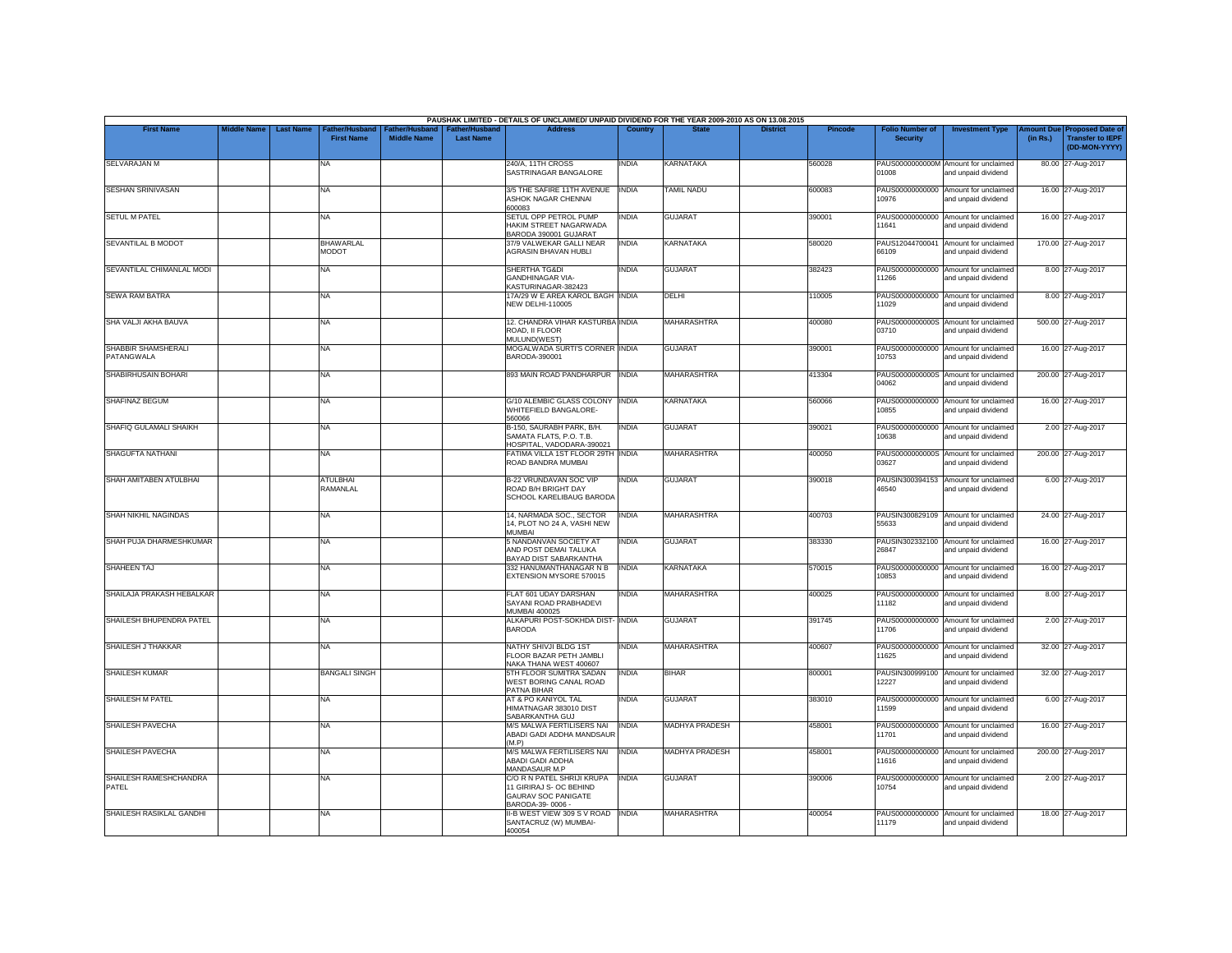|                                          |                    |                  |                                                |                                             |                                           | PAUSHAK LIMITED - DETAILS OF UNCLAIMED/ UNPAID DIVIDEND FOR THE YEAR 2009-2010 AS ON 13.08.2015 |                |                       |                 |         |                                           |                                                             |                                |                                                                     |
|------------------------------------------|--------------------|------------------|------------------------------------------------|---------------------------------------------|-------------------------------------------|-------------------------------------------------------------------------------------------------|----------------|-----------------------|-----------------|---------|-------------------------------------------|-------------------------------------------------------------|--------------------------------|---------------------------------------------------------------------|
| <b>First Name</b>                        | <b>Middle Name</b> | <b>Last Name</b> | Father/Husband<br><b>First Name</b>            | <b>Father/Husband</b><br><b>Middle Name</b> | <b>Father/Husband</b><br><b>Last Name</b> | <b>Address</b>                                                                                  | <b>Country</b> | <b>State</b>          | <b>District</b> | Pincode | <b>Folio Number of</b><br><b>Security</b> | <b>Investment Type</b>                                      | <b>Amount Duel</b><br>(in Rs.) | <b>Proposed Date of</b><br><b>Transfer to IEPF</b><br>(DD-MON-YYYY) |
| SHAKUNTALA DEVI AGRAWAL                  |                    |                  | <b>NA</b>                                      |                                             |                                           | UMB SALES & SERVICES 24 R N INDIA<br>MUKHERJEE ROAD CALCUTTA-<br>700001                         |                | <b>WEST BENGAL</b>    |                 | 700001  | 11326                                     | PAUS00000000000 Amount for unclaimed<br>and unpaid dividend |                                | 8.00 27-Aug-2017                                                    |
| SHAKUNTALA M ASOPA                       |                    |                  | <b>NA</b>                                      |                                             |                                           | C/O PRAKASH CHANDRA<br>ASOPA BAGDI MOHALLA GOGA<br>GATE BIKANERRAJASTHAN                        | <b>INDIA</b>   | <b>RAJASTHAN</b>      |                 | 334001  | 10903                                     | PAUS00000000000 Amount for unclaimed<br>and unpaid dividend |                                | 8.00 27-Aug-2017                                                    |
| SHAKUNTALA VISWANATH<br><b>KUNDUR</b>    |                    |                  | NA                                             |                                             |                                           | C/O.V.G.KUNDUR, HEALTH<br>CENTRE KARNATAKA<br>UNIVERSITY DHARWAR                                | INDIA          | <b>KARNATAKA</b>      |                 | 581110  | 00702                                     | PAUS0000000000S Amount for unclaimed<br>and unpaid dividend |                                | 200.00 27-Aug-2017                                                  |
| SHAKUNTLA VERMA                          |                    |                  | <b>NA</b>                                      |                                             |                                           | C/O SRI YASH PAL SINGH<br>VERMA 81 LADDHA WALA<br>MUZAFFAR NAGAR-251002                         | INDIA          | <b>UTTAR PRADESH</b>  |                 | 251002  | 11219                                     | PAUS00000000000 Amount for unclaimed<br>and unpaid dividend |                                | 8.00 27-Aug-2017                                                    |
| SHAKUNTLABEN BALMUKUND<br><b>TRIVEDI</b> |                    |                  | <b>NA</b>                                      |                                             |                                           | <b>BANSIDHAR BUNGLOW NO 5</b><br>B/H VINAY SOC AJWA ROAD<br><b>BARODA</b>                       | <b>INDIA</b>   | <b>GUJARAT</b>        |                 | 390019  | 11379                                     | PAUS00000000000 Amount for unclaimed<br>and unpaid dividend |                                | 2.00 27-Aug-2017                                                    |
| SHAKUNTLABEN RAJARAM<br>TIMPLEY          |                    |                  | <b>NA</b>                                      |                                             |                                           | CHHIPWAD DAMODARDAS'S<br>CHAWL BARODA-390006                                                    | <b>INDIA</b>   | <b>GUJARAT</b>        |                 | 390006  | 10757                                     | PAUS00000000000 Amount for unclaimed<br>and unpaid dividend |                                | 2.00 27-Aug-2017                                                    |
| SHALINI SHARATCHANDRA<br>DHAVLE          |                    |                  | <b>NA</b>                                      |                                             |                                           | <b>JANAKI TAMBE</b><br>CONVALESCENT HOME<br>TALEGAON GEN HOSP<br>TALEGAON 410508                | <b>INDIA</b>   | <b>MAHARASHTRA</b>    |                 | 410508  | 10607                                     | PAUS00000000000 Amount for unclaimed<br>and unpaid dividend |                                | 16.00 27-Aug-2017                                                   |
| SHAM SUNDER CHAWLA                       |                    |                  | <b>NA</b>                                      |                                             |                                           | G 126 PREET VIHAR DELHI                                                                         | <b>INDIA</b>   | DELHI                 |                 | 110092  | 11047                                     | PAUS00000000000 Amount for unclaimed<br>and unpaid dividend |                                | 8.00 27-Aug-2017                                                    |
| SHAMBHUBHAI GIRDHARDAS<br>PATEL          |                    |                  | <b>NA</b>                                      |                                             |                                           | 733 MOTISALE PURI DARIAPUR INDIA<br>AHMEDABAD-380001                                            |                | <b>GUJARAT</b>        |                 | 380001  | 10875                                     | PAUS00000000000 Amount for unclaimed<br>and unpaid dividend |                                | 8.00 27-Aug-2017                                                    |
| SHAMBHUBHAI ZAVERBHAI<br>PATEL           |                    |                  | <b>NA</b>                                      |                                             |                                           | AT & PO CHAKLAD TA AMOD<br>DIST BROACH PIN-392110                                               | <b>INDIA</b>   | <b>GUJARAT</b>        |                 | 392110  | PAUS00000000000<br>10758                  | Amount for unclaimed<br>and unpaid dividend                 |                                | 10.00 27-Aug-2017                                                   |
| SHAMITA CHAKRABORTY                      |                    |                  | <b>NA</b>                                      |                                             |                                           | <b>C/O SRI SOUMITRA</b><br>CHAKRABORTY 20/A NATIONAL<br>PLACE BUXARAH HOWRAH<br>711306 W B      | <b>INDIA</b>   | <b>WEST BENGAL</b>    |                 | 711306  | PAUS00000000000<br>11633                  | Amount for unclaimed<br>and unpaid dividend                 |                                | 8.00 27-Aug-2017                                                    |
| SHAMJI KANJI PUNJANI                     |                    |                  | <b>NA</b>                                      |                                             |                                           | 106 NARAYANRAO KOLI MARG<br>MASKAI BUILDING 2ND FLOOR<br>ROOM NO 26 MUMBAI-400003               | <b>INDIA</b>   | <b>MAHARASHTRA</b>    |                 | 400003  | 10894                                     | PAUS00000000000 Amount for unclaimed<br>and unpaid dividend |                                | 24.00 27-Aug-2017                                                   |
| SHAMJIBHAI NARANBHAI PATEL               |                    |                  | <b>NA</b>                                      |                                             |                                           | D/30 LAXMI KRUPA BUILDING<br>SUBHASH ROAD DOMBIVALI<br><b>WEST DIST THANE</b>                   | <b>INDIA</b>   | <b>GUJARAT</b>        |                 | 370001  | PAUS00000000000<br>10759                  | Amount for unclaimed<br>and unpaid dividend                 |                                | 6.00 27-Aug-2017                                                    |
| SHANABHAI RANCHHODBHAI<br>PARMAR         |                    |                  | <b>NA</b>                                      |                                             |                                           | BRAMANWADA AT & PO<br>SOKHADA DIST BARODA PIN-<br>391240                                        | INDIA          | <b>GUJARAT</b>        |                 | 391240  | 10760                                     | PAUS00000000000 Amount for unclaimed<br>and unpaid dividend |                                | 2.00 27-Aug-2017                                                    |
| SHANKAR KRISHNA HUKERIKAR                |                    |                  | <b>NA</b>                                      |                                             |                                           | <b>125 BABULA TANK ROAD</b><br>MUMBAI-400009                                                    | <b>INDIA</b>   | <b>MAHARASHTRA</b>    |                 | 400009  | PAUS00000000000<br>10674                  | Amount for unclaimed<br>and unpaid dividend                 |                                | 6.00 27-Aug-2017                                                    |
| SHANKAR LAL SIKARIA                      |                    |                  | LATE<br><b>GOVERDHAN</b><br><b>LAL SIKARIA</b> |                                             |                                           | C/O SIKARIA BROTHERS 15/760 INDIA<br>SHASTRINAGAR<br><b>WEST)DHANBAD</b>                        |                | <b>JHARKHAND</b>      |                 | 826001  | 04548                                     | PAUS12010926000 Amount for unclaimed<br>and unpaid dividend |                                | 16.00 27-Aug-2017                                                   |
| SHANKAR M P B                            |                    |                  | <b>NA</b>                                      |                                             |                                           | 505, PALLAVI VIHAR<br>APARTMENT AMEERPET<br><b>HYDERABAD</b>                                    | INDIA          | <b>ANDHRA PRADESH</b> |                 | 500016  | PAUS0000000000M<br>01165                  | Amount for unclaimed<br>and unpaid dividend                 |                                | 200.00 27-Aug-2017                                                  |
| SHANKAR TRIMBAK GHAISAS                  |                    |                  | NA                                             |                                             |                                           | 1127 SHUKARWAR PETH<br>KUSUMSHREE PUNE-411001                                                   | INDIA          | <b>MAHARASHTRA</b>    |                 | 411001  | 10676                                     | PAUS00000000000 Amount for unclaimed<br>and unpaid dividend |                                | 6.00 27-Aug-2017                                                    |
| SHANKAR TRIMBAK GHAISAS                  |                    |                  | <b>NA</b>                                      |                                             |                                           | 1127 SHUKARWAR PETH<br>KUSUMSHREE PUNE-411001                                                   | INDIA          | <b>MAHARASHTRA</b>    |                 | 411001  | PAUS00000000000<br>10677                  | Amount for unclaimed<br>and unpaid dividend                 |                                | 6.00 27-Aug-2017                                                    |
| <b>SHANKAR TRIMBAK GHAISAS</b>           |                    |                  | <b>NA</b>                                      |                                             |                                           | <b>1127 SHUKARWAR PETH</b><br>KUSUMSHREE PUNE-411001                                            | <b>INDIA</b>   | <b>MAHARASHTRA</b>    |                 | 411001  | 10678                                     | PAUS00000000000 Amount for unclaimed<br>and unpaid dividend |                                | 6.00 27-Aug-2017                                                    |
| SHANKARLAL AGARWALA                      |                    |                  | <b>NA</b>                                      |                                             |                                           | C/O RAMJEEWAN MANDHA 1<br>ISHAN BOSE LANE SIBPUR<br>HOWRAH (SOUTH)-711102                       | <b>INDIA</b>   | <b>WEST BENGAL</b>    |                 | 711102  | 11121                                     | PAUS00000000000 Amount for unclaimed<br>and unpaid dividend |                                | 16.00 27-Aug-2017                                                   |
| SHANKER CHAMPAKLAL MODI                  |                    |                  | <b>NA</b>                                      |                                             |                                           | PRIYA DARSHINI APARTMENTS INDIA<br>FLAT NO 3 SECOND FLOOR<br>SOCIETY AREA BHARUCH<br>392002     |                | <b>GUJARAT</b>        |                 | 392002  | PAUS00000000000<br>10856                  | Amount for unclaimed<br>and unpaid dividend                 |                                | 2.00 27-Aug-2017                                                    |
| SHANKER LAL SINGHANIA                    |                    |                  | <b>NA</b>                                      |                                             |                                           | 233/34 CHANDNI CHOWK<br>FATEHPURI DELHI 110006                                                  | <b>INDIA</b>   | DELHI                 |                 | 110006  | 11483                                     | PAUS00000000000 Amount for unclaimed<br>and unpaid dividend |                                | 32.00 27-Aug-2017                                                   |
| SHANKERBHAI RAMDASBHAI<br>PATEL          |                    |                  | <b>NA</b>                                      |                                             |                                           | AT PO RAJBODELI TA PAVI-<br>JETPUR DIST BARODA PIN<br>391160                                    | <b>INDIA</b>   | <b>GUJARAT</b>        |                 | 391160  | PAUS00000000000<br>0632                   | Amount for unclaimed<br>and unpaid dividend                 |                                | 2.00 27-Aug-2017                                                    |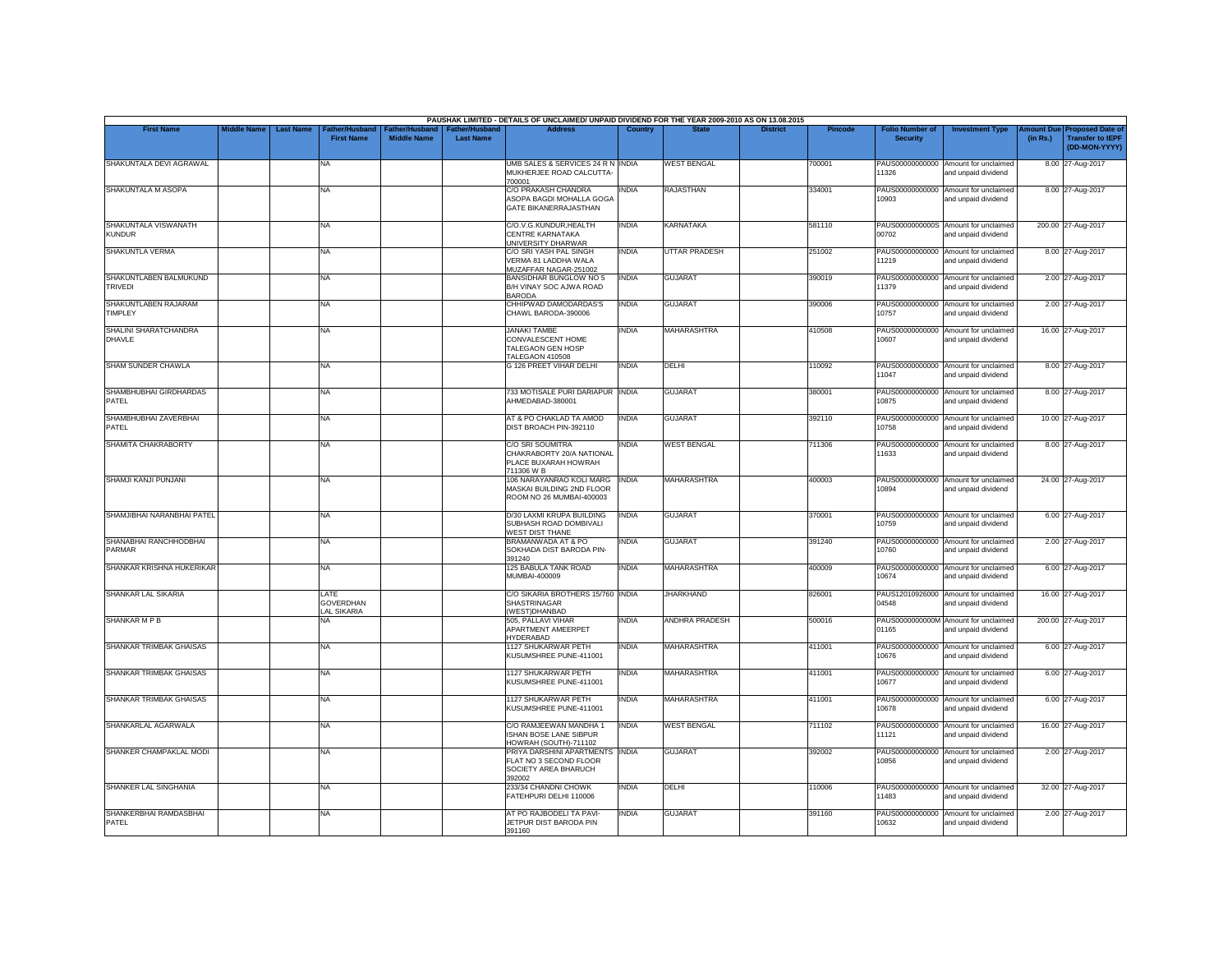| <b>First Name</b>                         | <b>Middle Name</b> | <b>Last Name</b> | Father/Husband    | Father/Husband     | <b>Father/Husband</b> | PAUSHAK LIMITED - DETAILS OF UNCLAIMED/ UNPAID DIVIDEND FOR THE YEAR 2009-2010 AS ON 13.08.2015<br><b>Address</b> | Country      |                       | <b>District</b> | <b>Pincode</b> | <b>Folio Number of</b>   | <b>Investment Type</b>                                      | <b>Imount Due</b> | <b>Proposed Date of</b>                  |
|-------------------------------------------|--------------------|------------------|-------------------|--------------------|-----------------------|-------------------------------------------------------------------------------------------------------------------|--------------|-----------------------|-----------------|----------------|--------------------------|-------------------------------------------------------------|-------------------|------------------------------------------|
|                                           |                    |                  | <b>First Name</b> | <b>Middle Name</b> | <b>Last Name</b>      |                                                                                                                   |              |                       |                 |                | <b>Security</b>          |                                                             | (in Rs.)          | <b>Transfer to IEPF</b><br>(DD-MON-YYYY) |
| SHANKERBHAI VITHALDAS<br>PATEL            |                    |                  | NA                |                    |                       | <b>1-B VASUDHA SOCIETY</b><br>NIZAMPURA BARODA-390003                                                             | <b>INDIA</b> | <b>GUJARAT</b>        |                 | 390003         | 10652                    | PAUS00000000000 Amount for unclaimed<br>and unpaid dividend |                   | 2.00 27-Aug-2017                         |
| SHANKERLAL KALURAM DAVE                   |                    |                  | NA                |                    |                       | C/O ANIL R PARIKH FINANCE<br>DIVISION A G I LTD BARODA-<br>390003                                                 | <b>INDIA</b> | <b>GUJARAT</b>        |                 | 390003         | 10762                    | PAUS00000000000 Amount for unclaimed<br>and unpaid dividend |                   | 6.00 27-Aug-2017                         |
| SHANKERRAO POSHAYYA<br><b>SHAPHAKAR</b>   |                    |                  | NA                |                    |                       | 24/771 GEETANAGAR NEAR<br>INDIRA NAGAR AMRAIWADI<br>AHMEDABAD-380008                                              | <b>INDIA</b> | <b>GUJARAT</b>        |                 | 380008         | 10763                    | PAUS00000000000 Amount for unclaimed<br>and unpaid dividend |                   | 2.00 27-Aug-2017                         |
| SHANKUNTALABEN<br><b>BUDDISAGAR PATEL</b> |                    |                  | NA                |                    |                       | BHATWADA AT & PO SOKHDA<br>391740 TA BARODA                                                                       | <b>INDIA</b> | <b>GUJARAT</b>        |                 | 391740         | 11377                    | PAUS00000000000 Amount for unclaimed<br>and unpaid dividend |                   | 10.00 27-Aug-2017                        |
| SHANTA AGARWAL                            |                    |                  | NA                |                    |                       | C/O SHIV INDUSTRIES KEDAL<br>GUNJ ALWAR-301001                                                                    | <b>INDIA</b> | <b>RAJASTHAN</b>      |                 | 301001         | 10967                    | PAUS00000000000 Amount for unclaimed<br>and unpaid dividend |                   | 8.00 27-Aug-2017                         |
| SHANTA JAYARAMAN                          |                    |                  | NA                |                    |                       | C-205 PARADISE APARTMENTS INDIA<br>40 INDRAPRASTA EXTENSION<br>PATPARGANJ DELHI 110092                            |              | DELHI                 |                 | 10092          | 11028                    | PAUS00000000000 Amount for unclaimed<br>and unpaid dividend |                   | 16.00 27-Aug-2017                        |
| SHANTABAI RAMCHANDRA<br>PATHAK            |                    |                  | NA                |                    |                       | 9 ASHOK COLONY KHASGI<br>BAZAR GWALIOR 474001                                                                     | <b>INDIA</b> | <b>MADHYA PRADESH</b> |                 | 474001         | 11065                    | PAUS00000000000 Amount for unclaimed<br>and unpaid dividend |                   | 16.00 27-Aug-2017                        |
| SHANTABEN B PANCHOLI                      |                    |                  | <b>NA</b>         |                    |                       | "MATRU CHHAYA" DANDIA<br>BAZAR SHIVAJI ROAD BARODA<br>390001                                                      | <b>INDIA</b> | <b>GUJARAT</b>        |                 | 390001         | 11481                    | PAUS00000000000 Amount for unclaimed<br>and unpaid dividend |                   | 6.00 27-Aug-2017                         |
| <b>SHANTABEN C PATEL</b>                  |                    |                  | NA                |                    |                       | BAJRANG FALIA P O CHHANI<br><b>DIST BARODA</b>                                                                    | <b>INDIA</b> | <b>GUJARAT</b>        |                 | 391740         | 04424                    | PAUS0000000000S Amount for unclaimed<br>and unpaid dividend |                   | 200.00 27-Aug-2017                       |
| SHANTABEN CHUNILAL DESAI                  |                    |                  | NA                |                    |                       | BAJWADA HANUMAN POLE OPP INDIA<br>KRISHNA BHAVAN BARODA-<br>390001                                                |              | <b>GUJARAT</b>        |                 | 390001         | 10764                    | PAUS00000000000 Amount for unclaimed<br>and unpaid dividend |                   | 2.00 27-Aug-2017                         |
| SHANTABEN HIRALAL JOSHI                   |                    |                  | NA                |                    |                       | <b>NEAR CHAMPANER GATE</b><br>CHHIPWAD RD BARODA-390006                                                           | <b>INDIA</b> | <b>GUJARAT</b>        |                 | 390006         | 10650                    | PAUS00000000000 Amount for unclaimed<br>and unpaid dividend |                   | 2.00 27-Aug-2017                         |
| SHANTABEN JAIN                            |                    |                  | NA                |                    |                       | 16 GANGA VIHAR ROKADIA<br>LANE BORIVALI (WEST)<br><b>MUMBAI</b>                                                   | <b>INDIA</b> | <b>MAHARASHTRA</b>    |                 | 400092         | 11696                    | PAUS00000000000 Amount for unclaimed<br>and unpaid dividend |                   | 32.00 27-Aug-2017                        |
| SHANTABEN JETHABHAI<br><b>BRAHMBHATT</b>  |                    |                  | NA                |                    |                       | F-221 ALEMBIC GLASS COLONY INDIA<br>BARODA-390003                                                                 |              | <b>GUJARAT</b>        |                 | 390003         | 11353                    | PAUS00000000000 Amount for unclaimed<br>and unpaid dividend |                   | 10.00 27-Aug-2017                        |
| SHANTABEN KANTIBHAI PATEL                 |                    |                  | NA                |                    |                       | 102 NIRANJAN PARK OPP<br>DARPAN CINEMA L H ROAD<br><b>SURAT 395006</b>                                            | <b>INDIA</b> | <b>GUJARAT</b>        |                 | 395006         | 11265                    | PAUS00000000000 Amount for unclaimed<br>and unpaid dividend |                   | 50.00 27-Aug-2017                        |
| SHANTABEN S THAKKAR                       |                    |                  | NA                |                    |                       | FILKA BLDG FLAT NO 5 3RD FL INDIA<br>PLOT NO 2-B DAFTARY ROAD<br>MALAD EAST MUMBAI-400064                         |              | <b>MAHARASHTRA</b>    |                 | 400064         | 11339                    | PAUS00000000000 Amount for unclaimed<br>and unpaid dividend |                   | 8.00 27-Aug-2017                         |
| SHANTABEN SANTUBHAI PATEL                 |                    |                  | NA                |                    |                       | <b>GAIKWAD COMPOUND NEAR</b><br><b>GARNALA OPP NAVNITPARK</b><br>AJWA ROAD BARODA-390006                          | <b>INDIA</b> | <b>GUJARAT</b>        |                 | 390006         | 10768                    | PAUS00000000000 Amount for unclaimed<br>and unpaid dividend |                   | 40.00 27-Aug-2017                        |
| SHANTABEN SHAMBHUBHAI<br>PATEL            |                    |                  | NA                |                    |                       | GAYAKWAD COMPOUND<br>NAVNIT PARK AJWA ROAD<br>NEAR WATER TANK BARODA-<br>390006                                   | <b>INDIA</b> | <b>GUJARAT</b>        |                 | 390006         | PAUS00000000000<br>10767 | Amount for unclaimed<br>and unpaid dividend                 |                   | 16.00 27-Aug-2017                        |
| <b>SHANTHA</b>                            |                    |                  | NA                |                    |                       | NO.20, IST MAIN ROAD,<br><b>GANDHINAGAR, TUMKUR</b><br>(KARNATAKA)                                                | <b>INDIA</b> | <b>KARNATAKA</b>      |                 | 572101         | 00254                    | PAUS0000000000S Amount for unclaimed<br>and unpaid dividend |                   | 1000.00 27-Aug-2017                      |
| SHANTHA L NAIDU                           |                    |                  | NA                |                    |                       | NO.862, 22ND MAIN 37TH<br>CROSS 4TH 'T' BLOCK.<br>JAYANAGAR BANGALORE                                             | <b>INDIA</b> | <b>KARNATAKA</b>      |                 | 560011         | 00255                    | PAUS0000000000S Amount for unclaimed<br>and unpaid dividend |                   | 400.00 27-Aug-2017                       |
| SHANTHA M                                 |                    |                  | NA                |                    |                       | 505, PALLAVI VIHAR<br><b>APARTMENT AMEERPET</b><br><b>HYDERABAD</b>                                               | <b>INDIA</b> | ANDHRA PRADESH        |                 | 500016         | 01164                    | PAUS0000000000M Amount for unclaimed<br>and unpaid dividend |                   | 1280.00 27-Aug-2017                      |
| SHANTHILAL KOTHARI                        |                    |                  | NA                |                    |                       | C/O.PAXAL CHEMICAL IND (P)<br>LTD., 2ND FLOOR, 1/1.<br>VINAYAKA TOWER, IST CROS<br>GANDHINAGAR, BANGALORE.        | <b>INDIA</b> | <b>KARNATAKA</b>      |                 | 560009         | 01623                    | PAUS0000000000K Amount for unclaimed<br>and unpaid dividend |                   | 900.00 27-Aug-2017                       |
| SHANTI CHOPRA                             |                    |                  | NA                |                    |                       | C/O SETHI & SON 1599 MAIN<br>BAZAR PAHAR GANJ NEW<br>DELHI-110055                                                 | <b>INDIA</b> | DELHI                 |                 | 110055         | 11045                    | PAUS00000000000 Amount for unclaimed<br>and unpaid dividend |                   | 8.00 27-Aug-2017                         |
| <b>SHANTI DEVI</b>                        |                    |                  | NA                |                    |                       | B-99 GREATER KAILASH I NEW INDIA<br>DELHI-110048                                                                  |              | DELHI                 |                 | 10048          | 11063                    | PAUS00000000000 Amount for unclaimed<br>and unpaid dividend |                   | 8.00 27-Aug-2017                         |
| <b>SHANTI DEVI</b>                        |                    |                  | NA                |                    |                       | C-169 D D A FLATS SAKET NEW INDIA<br>DELHI-110017                                                                 |              | <b>DELHI</b>          |                 | 110017         | 11227                    | PAUS00000000000 Amount for unclaimed<br>and unpaid dividend |                   | 16.00 27-Aug-2017                        |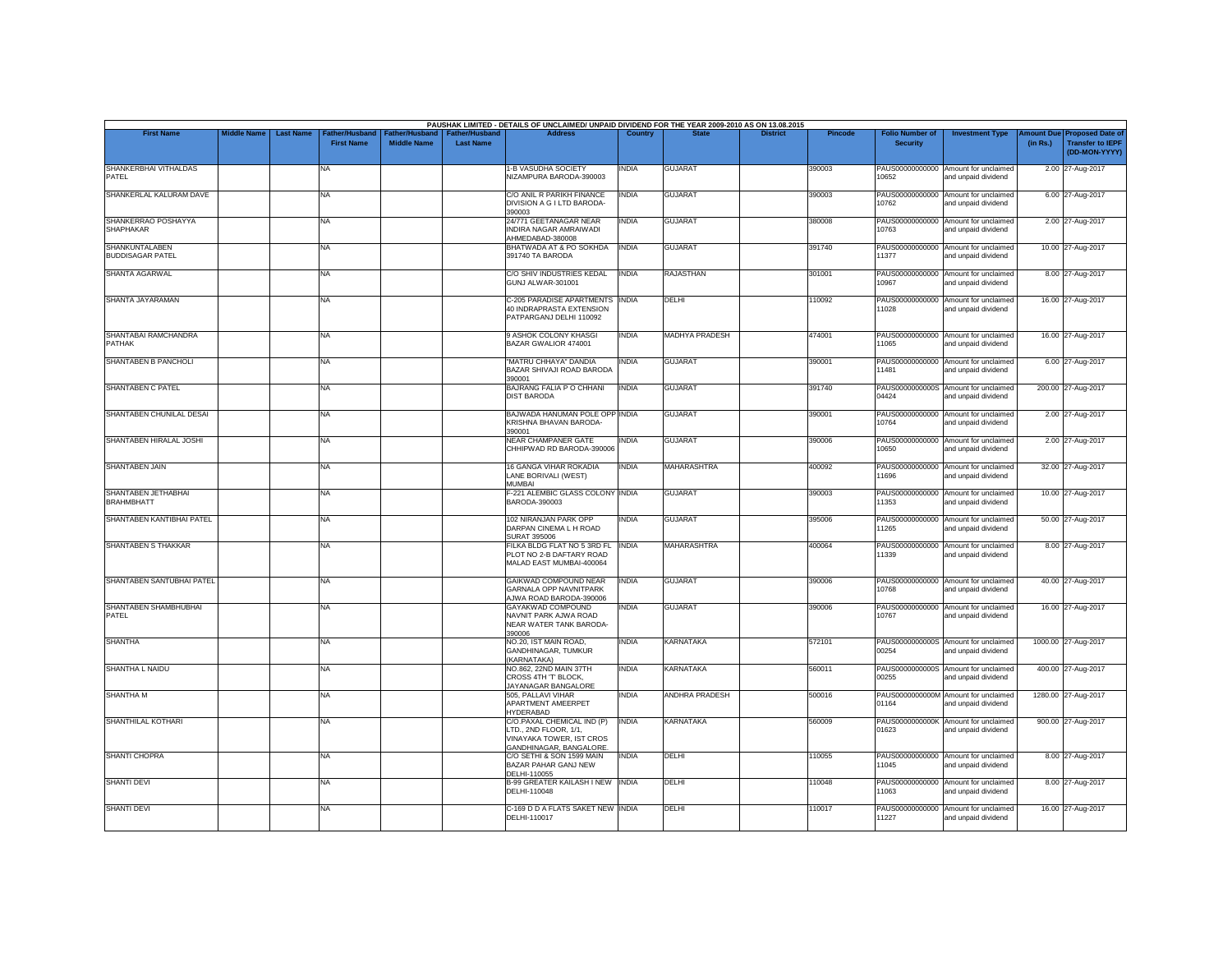|                                                  |                    |                  |                                     |                                      |                                           | PAUSHAK LIMITED - DETAILS OF UNCLAIMED/ UNPAID DIVIDEND FOR THE YEAR 2009-2010 AS ON 13.08.2015                        |                |                      |                 |                |                                           |                                                             |          |                                                                         |
|--------------------------------------------------|--------------------|------------------|-------------------------------------|--------------------------------------|-------------------------------------------|------------------------------------------------------------------------------------------------------------------------|----------------|----------------------|-----------------|----------------|-------------------------------------------|-------------------------------------------------------------|----------|-------------------------------------------------------------------------|
| <b>First Name</b>                                | <b>Middle Name</b> | <b>Last Name</b> | Father/Husband<br><b>First Name</b> | Father/Husband<br><b>Middle Name</b> | <b>Father/Husband</b><br><b>Last Name</b> | <b>Address</b>                                                                                                         | <b>Country</b> | <b>State</b>         | <b>District</b> | <b>Pincode</b> | <b>Folio Number of</b><br><b>Security</b> | <b>Investment Type</b>                                      | (in Rs.) | Amount Due Proposed Date of<br><b>Transfer to IEPF</b><br>(DD-MON-YYYY) |
| SHANTI DEVI ASHANT                               |                    |                  | <b>NA</b>                           |                                      |                                           | DWARKA 293 6TH D MAIN WEST INDIA<br>OF CHARD ROA- D IIND STAGE<br>IIND PHASE MAHALAXMIPURAM<br>LAYOUT BANGALORE-560086 |                | KARNATAKA            |                 | 560086         | 10966                                     | PAUS00000000000 Amount for unclaimed<br>and unpaid dividend |          | 8.00 27-Aug-2017                                                        |
| SHANTI DEVI BANSAL                               |                    |                  | <b>NA</b>                           |                                      |                                           | C/O SHRI SHRINIWAS BANSAL INDIA<br>477 GAH BAKHTABAR HATHRAS<br>204101                                                 |                | <b>UTTAR PRADESH</b> |                 | 204101         | 11041                                     | PAUS00000000000 Amount for unclaimed<br>and unpaid dividend |          | 8.00 27-Aug-2017                                                        |
| <b>SHANTI DEVI GANDHI</b>                        |                    |                  | <b>NA</b>                           |                                      |                                           | M-34 KIRTI NAGAR NEW DELHI- INDIA<br>110015                                                                            |                | DELHI                |                 | 110015         | 11024                                     | PAUS00000000000 Amount for unclaimed<br>and unpaid dividend |          | 8.00 27-Aug-2017                                                        |
| SHANTI LAL BAID                                  |                    |                  | <b>NA</b>                           |                                      |                                           | P-30/B C I T ROAD 3RD FLOOR<br>CALCUTTA 700014                                                                         | <b>INDIA</b>   | <b>WEST BENGAL</b>   |                 | 700014         | 11647                                     | PAUS00000000000 Amount for unclaimed<br>and unpaid dividend |          | 16.00 27-Aug-2017                                                       |
| SHANTIBEN CHANDRAKANT<br>PARIKH                  |                    |                  | <b>NA</b>                           |                                      |                                           | SHAHPORE SURAT-395001                                                                                                  | <b>INDIA</b>   | <b>GUJARAT</b>       |                 | 395001         | 10660                                     | PAUS00000000000 Amount for unclaimed<br>and unpaid dividend |          | 16.00 27-Aug-2017                                                       |
| SHANTILAL AMBALAL PATEL                          |                    |                  | NA                                  |                                      |                                           | <b>19 BHAWANI PURA SOCIETY</b><br>NIZAMPURA BARODA-390002                                                              | <b>INDIA</b>   | <b>GUJARAT</b>       |                 | 390002         | 10769                                     | PAUS00000000000 Amount for unclaimed<br>and unpaid dividend |          | 16.00 27-Aug-2017                                                       |
| SHANTILAL HANSRAJ GOAR                           |                    |                  | <b>NA</b>                           |                                      |                                           | SIDDHIVINAYAK BUILDING<br>GROUND FLOOR NEAR DENA<br><b>BANK MANOHAR ROAD</b><br>PALGHAR WEST DIST THANE<br>401404      | <b>INDIA</b>   | <b>MAHARASHTRA</b>   |                 | 401404         | 11189                                     | PAUS00000000000 Amount for unclaimed<br>and unpaid dividend |          | 8.00 27-Aug-2017                                                        |
| SHANTILAL MANILAL SHAH                           |                    |                  | <b>NA</b>                           |                                      |                                           | 20-KADAM BUILDING<br>SAYAJIGANJ BARODA-390005                                                                          | INDIA          | <b>GUJARAT</b>       |                 | 390005         | 0630                                      | PAUS00000000000 Amount for unclaimed<br>and unpaid dividend |          | 2.00 27-Aug-2017                                                        |
| SHANTILAL PURUSHOTTAM<br><b>PUROHIT</b>          |                    |                  | <b>NA</b>                           |                                      |                                           | 1-SHANTIKUNJ SOCIETY<br>UTKARSH VIDYALAY B/H<br>VRAJWADI GADAPURA<br>BARODA 390015                                     | <b>INDIA</b>   | <b>GUJARAT</b>       |                 | 390015         | 10683                                     | PAUS00000000000 Amount for unclaimed<br>and unpaid dividend |          | 16.00 27-Aug-2017                                                       |
| SHANTILAL PURUSHOTTAM<br><b>PUROHIT</b>          |                    |                  | <b>NA</b>                           |                                      |                                           | 1-SHANTIKUNJ SOCIETY<br>UTKARSH VIDYALAY B/H<br>VRAJWADI GADAPURA<br>BARODA 390015                                     | <b>INDIA</b>   | <b>GUJARAT</b>       |                 | 390015         | 10621                                     | PAUS00000000000 Amount for unclaimed<br>and unpaid dividend |          | 6.00 27-Aug-2017                                                        |
| SHARAD DATTATRAY BHAGWAT                         |                    |                  | <b>NA</b>                           |                                      |                                           | BHAGYASHREE 8 GAYATRI<br>KRUPA SOC B/H KABIR MANDIR<br>MANJALPUR VADODARA 390011                                       | <b>INDIA</b>   | <b>GUJARAT</b>       |                 | 390011         | 10752                                     | PAUS00000000000 Amount for unclaimed<br>and unpaid dividend |          | 2.00 27-Aug-2017                                                        |
| SHARAD DIWAKAR<br><b>SHARANGPANI</b>             |                    |                  | <b>NA</b>                           |                                      |                                           | 344 KRISHNA COTTAGE 6TH<br>ROAD KHAR MUMBAI-400052                                                                     | <b>INDIA</b>   | <b>MAHARASHTRA</b>   |                 | 400052         | 10685                                     | PAUS00000000000 Amount for unclaimed<br>and unpaid dividend |          | 6.00 27-Aug-2017                                                        |
| SHARAD MULJIBHAI KAKKAD                          |                    |                  | <b>NA</b>                           |                                      |                                           | 16, ANKUR APTS JETALPUR<br>ROAD VISHWAS COLONY<br>ALKAPURI BARODA 390005                                               | <b>INDIA</b>   | <b>GUJARAT</b>       |                 | 390005         | 10772                                     | PAUS00000000000 Amount for unclaimed<br>and unpaid dividend |          | 6.00 27-Aug-2017                                                        |
| SHARADA SHANKAR PATIL                            |                    |                  | <b>NA</b>                           |                                      |                                           | 1/B 106 PIRAMAL NAGAR SV<br>ROAD GOREGAON (WEST)<br>MUMBAI-400062                                                      | <b>INDIA</b>   | <b>MAHARASHTRA</b>   |                 | 400062         | 10911                                     | PAUS00000000000 Amount for unclaimed<br>and unpaid dividend |          | 16.00 27-Aug-2017                                                       |
| <b>SHARADCHANDRA</b><br><b>GORDHANBHAI PATEL</b> |                    |                  | <b>NA</b>                           |                                      |                                           | 43 SHREYNAGAR SOCIETY<br>SUBHANPURA BARODA 390007                                                                      | <b>INDIA</b>   | <b>GUJARAT</b>       |                 | 390007         | 10608                                     | PAUS00000000000 Amount for unclaimed<br>and unpaid dividend |          | 16.00 27-Aug-2017                                                       |
| SHARADCHANDRA NARANBHAI<br>PATEL                 |                    |                  | <b>NA</b>                           |                                      |                                           | NAVI MANGROL POST SITPUR   INDIA<br>TAL DABHOI DIST BARODA PIN-<br>391110                                              |                | <b>GUJARAT</b>       |                 | 391110         | 10774                                     | PAUS00000000000 Amount for unclaimed<br>and unpaid dividend |          | 32.00 27-Aug-2017                                                       |
| SHARADKANTA BANSILAL<br><b>DHRUV</b>             |                    |                  | <b>NA</b>                           |                                      |                                           | 22 NAVYUG SOCIETY S M ROAD INDIA<br>AMBAWADI AHMEDABAD-<br>380015                                                      |                | <b>GUJARAT</b>       |                 | 380015         | 10775                                     | PAUS00000000000 Amount for unclaimed<br>and unpaid dividend |          | 16.00 27-Aug-2017                                                       |
| SHARAT CHANDRA SATPATHY                          |                    |                  | <b>NA</b>                           |                                      |                                           | <b>G-30 ALEMBIC COLONY</b><br>ALEMBIC ROAD VADODARA                                                                    | INDIA          | <b>GUJARAT</b>       |                 | 390003         | 04568                                     | PAUS0000000000S Amount for unclaimed<br>and unpaid dividend |          | 200.00 27-Aug-2017                                                      |
| <b>SHARDA MANI MISRA</b>                         |                    |                  | <b>NA</b>                           |                                      |                                           | "SURUCHI" 5/5 SARVA PRIYA<br>VIHAR NEW DELHI-110016                                                                    | <b>INDIA</b>   | DELHI                |                 | 110016         | 11031                                     | PAUS00000000000 Amount for unclaimed<br>and unpaid dividend |          | 8.00 27-Aug-2017                                                        |
| SHARDA NAND JHA                                  |                    |                  | NA                                  |                                      |                                           | C/O BHARAT GENERAL & TEX<br>INDS LTD 9/1 R N MUKHERJEE<br>ROAD CALCUTTA-700001                                         | <b>INDIA</b>   | <b>WEST BENGAL</b>   |                 | 700001         | 11289                                     | PAUS00000000000 Amount for unclaimed<br>and unpaid dividend |          | 8.00 27-Aug-2017                                                        |
| SHARDA NARESH DALWADI                            |                    |                  | <b>NA</b>                           |                                      |                                           | B/1 RACHNA APTS<br>ELLISBRIDGE NR<br>NAVRANGPURA TELE<br><b>EXCHANGE AHMEDABAD-</b><br>380006                          | <b>INDIA</b>   | <b>GUJARAT</b>       |                 | 380006         | 10882                                     | PAUS00000000000 Amount for unclaimed<br>and unpaid dividend |          | 16.00 27-Aug-2017                                                       |
| SHARDA VIRENDRA GUPTA                            |                    |                  | <b>NA</b>                           |                                      |                                           | 4/10 AGRAWAL NAGAR DR<br>AMBEDKAR ROAD MATUNGA<br>MUMBAI-400019                                                        | INDIA          | <b>MAHARASHTRA</b>   |                 | 400019         | 10929                                     | PAUS00000000000 Amount for unclaimed<br>and unpaid dividend |          | 8.00 27-Aug-2017                                                        |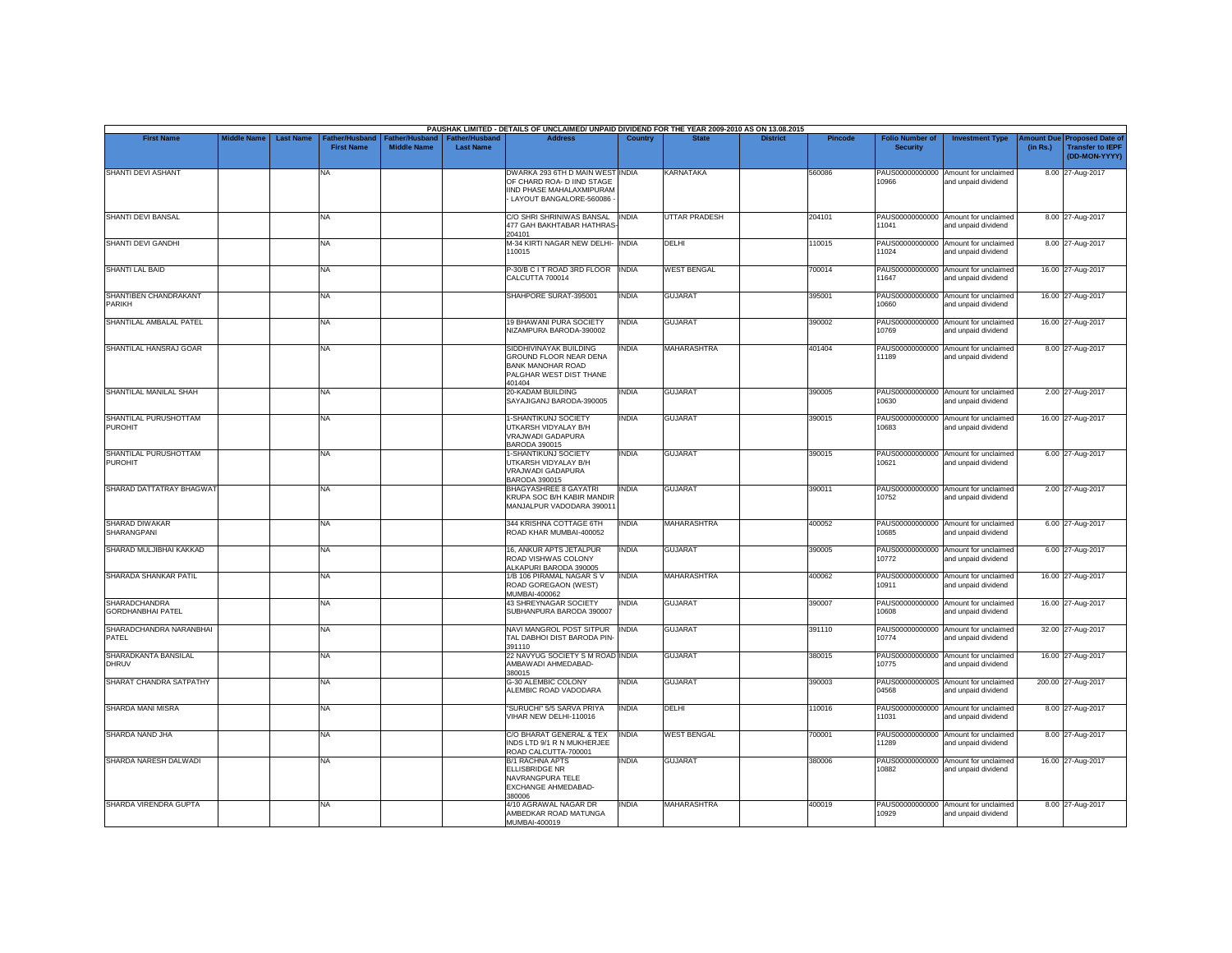|                                       |                    |                  |                                            |                                             |                                           | PAUSHAK LIMITED - DETAILS OF UNCLAIMED/ UNPAID DIVIDEND FOR THE YEAR 2009-2010 AS ON 13.08.2015                                                           |              |                  |                 |                |                                           |                                                             |                               |                                                                     |
|---------------------------------------|--------------------|------------------|--------------------------------------------|---------------------------------------------|-------------------------------------------|-----------------------------------------------------------------------------------------------------------------------------------------------------------|--------------|------------------|-----------------|----------------|-------------------------------------------|-------------------------------------------------------------|-------------------------------|---------------------------------------------------------------------|
| <b>First Name</b>                     | <b>Middle Name</b> | <b>Last Name</b> | <b>Father/Husband</b><br><b>First Name</b> | <b>Father/Husband</b><br><b>Middle Name</b> | <b>Father/Husband</b><br><b>Last Name</b> | <b>Address</b>                                                                                                                                            | Country      | <b>State</b>     | <b>District</b> | <b>Pincode</b> | <b>Folio Number of</b><br><b>Security</b> | <b>Investment Type</b>                                      | <b>Amount Due</b><br>(in Rs.) | <b>Proposed Date of</b><br><b>Transfer to IEPF</b><br>(DD-MON-YYYY) |
| SHARDABEN DINKERBHAI<br>DALAL         |                    |                  | NA.                                        |                                             |                                           | C/O BHARAT L PARIKH<br>BUNGLOW NO 7 AAROHI-<br><b>BUNGLOWS NEAR</b><br>ASHWAMEGH 1 B/H P & T CO-<br>MPLEX 132 RING RD SATELLITE<br>ROAD AHMEDA-BAD 380015 | INDIA        | <b>GUJARAT</b>   |                 | 380015         | 11345                                     | PAUS00000000000 Amount for unclaimed<br>and unpaid dividend |                               | 16.00 27-Aug-2017                                                   |
| SHARDABEN HASMUKHLAL<br><b>GANDHI</b> |                    |                  | <b>NA</b>                                  |                                             |                                           | 10/B PUSHAPKUNJ SOCIETY<br>BEHIND S B I HARNI ROAD<br>BRANCH HARNI ROAD KARELI<br><b>BAUG BARODA</b>                                                      | <b>INDIA</b> | <b>GUJARAT</b>   |                 | 380018         | 10604                                     | PAUS00000000000 Amount for unclaimed<br>and unpaid dividend |                               | 2.00 27-Aug-2017                                                    |
| SHARDABEN ISHVERBHAI<br>PATEL         |                    |                  | <b>NA</b>                                  |                                             |                                           | 301, SUBH COMPLEX SAI<br>CHOKDI AMBER SCHOOL<br>ROADMANJALPUR                                                                                             | INDIA        | <b>GUJARAT</b>   |                 | 390011         | 11087                                     | PAUS00000000000 Amount for unclaimed<br>and unpaid dividend |                               | 8.00 27-Aug-2017                                                    |
| SHARDABEN ISHWARBHAI<br><b>PATEL</b>  |                    |                  | <b>NA</b>                                  |                                             |                                           | A-46 ALEMBIC COLONY<br>BARODA 390003                                                                                                                      | <b>INDIA</b> | <b>GUJARAT</b>   |                 | 390003         | 10624                                     | PAUS00000000000 Amount for unclaimed<br>and unpaid dividend |                               | 2.00 27-Aug-2017                                                    |
| SHARDABEN KESHAVBHAI<br>PATEL         |                    |                  | <b>NA</b>                                  |                                             |                                           | 34, LAXMINARAYAN NAGAR<br>OPP. LAXMINARAYAN MANDIR<br>MANJALPUR VADODARA                                                                                  | <b>INDIA</b> | <b>GUJARAT</b>   |                 | 390011         | PAUS00000000000<br>10776                  | Amount for unclaimed<br>and unpaid dividend                 |                               | 2.00 27-Aug-2017                                                    |
| SHARDABEN MANUBHAI RANA               |                    |                  | <b>NA</b>                                  |                                             |                                           | C/O PATEL RAMANBHAI<br>RANCHHODDAS "NILKAN- TH"<br>2A SANTOSH SOCIETY NR P&D<br>BLDG OPP - SAMI SOC BARODA                                                | <b>INDIA</b> | <b>GUJARAT</b>   |                 | 390001         | 11331                                     | PAUS00000000000 Amount for unclaimed<br>and unpaid dividend |                               | 6.00 27-Aug-2017                                                    |
| SHARDABEN NARSHIBHAI AMIN             |                    |                  | NA.                                        |                                             |                                           | C/O JAGDISHBHAI NATHABHAI<br>PATEL MANOR TEKRA PO<br>VASAD TAL ANAND DIST KHEDA                                                                           | <b>INDIA</b> | <b>GUJARAT</b>   |                 | 390001         | 10777                                     | PAUS00000000000 Amount for unclaimed<br>and unpaid dividend |                               | 16.00 27-Aug-2017                                                   |
| SHARDABEN NATHABHAI BARIA             |                    |                  | <b>NA</b>                                  |                                             |                                           | BLOCK NO. 87, PARAS<br>SOCIETY, NR. R.T.O. OFFICE<br>VADODARA-390006                                                                                      | <b>INDIA</b> | <b>GUJARAT</b>   |                 | 390006         | 11386                                     | PAUS00000000000 Amount for unclaimed<br>and unpaid dividend |                               | 2.00 27-Aug-2017                                                    |
| SHARDABEN U SOLANKI                   |                    |                  | <b>NA</b>                                  |                                             |                                           | RAMDEV FALIA, NAVAYARD<br>VADODARA-390002                                                                                                                 | <b>INDIA</b> | <b>GUJARAT</b>   |                 | 390002         | 11668                                     | PAUS00000000000 Amount for unclaimed<br>and unpaid dividend |                               | 16.00 27-Aug-2017                                                   |
| SHARDABEN V SHAH                      |                    |                  | <b>NA</b>                                  |                                             |                                           | RADIOWALA'S HOUSE SHATRI<br>NO KHANCHO DHANA<br>SUTHAR'S POLE KALUPUR<br>AHMEDABAD-380001                                                                 | <b>INDIA</b> | <b>GUJARAT</b>   |                 | 380001         | 11141                                     | PAUS00000000000 Amount for unclaimed<br>and unpaid dividend |                               | 8.00 27-Aug-2017                                                    |
| <b>SHASHI BALA</b>                    |                    |                  | <b>NA</b>                                  |                                             |                                           | B-49 MOTI NAGAR NEW DELHI-<br>110015                                                                                                                      | <b>INDIA</b> | DELHI            |                 | 110015         | 11238                                     | PAUS00000000000 Amount for unclaimed<br>and unpaid dividend |                               | 20.00 27-Aug-2017                                                   |
| SHASHI BHUSHAN AWASTHI                |                    |                  | <b>NA</b>                                  |                                             |                                           | B1/703, MONTVERT FINESSE<br>S.NO.134/3.BANER PASHAN<br>INK ROAD PASHANPUNE                                                                                | <b>INDIA</b> | MAHARASHTRA      |                 | 411002         | 03286                                     | PAUS0000000000S Amount for unclaimed<br>and unpaid dividend |                               | 300.00 27-Aug-2017                                                  |
| SHASHI KHANNA                         |                    |                  | <b>NA</b>                                  |                                             |                                           | D-38 VIJAY NAGAR DELHI-<br>110009                                                                                                                         | <b>INDIA</b> | DELHI            |                 | 110009         | 11039                                     | PAUS00000000000 Amount for unclaimed<br>and unpaid dividend |                               | 8.00 27-Aug-2017                                                    |
| SHASHI KIRAN THAKUR                   |                    |                  | <b>NA</b>                                  |                                             |                                           | SQN LDR KEVAL SINGH 57 B<br>ROCK VIEW AIR FORCE<br>STATION PALAM NEW DELHI<br>110010                                                                      | <b>INDIA</b> | DELHI            |                 | 110010         | 11487                                     | PAUS00000000000 Amount for unclaimed<br>and unpaid dividend |                               | 32.00 27-Aug-2017                                                   |
| SHASHI SACHDEVA                       |                    |                  | <b>NA</b>                                  |                                             |                                           | "AASHIRWAD", E/28/A, DILSHAD INDIA<br>GARDEN, DELHI.                                                                                                      |              | DELHI            |                 | 110095         | 11262                                     | PAUS00000000000 Amount for unclaimed<br>and unpaid dividend |                               | 8.00 27-Aug-2017                                                    |
| <b>SHASHI SHARMA</b>                  |                    |                  | <b>NA</b>                                  |                                             |                                           | C/O UJJWAL LTD SHANKAR<br>BHAWAN S M S HIGHWAY<br>JAIPUR-302003                                                                                           | <b>INDIA</b> | <b>RAJASTHAN</b> |                 | 302003         | 10847                                     | PAUS00000000000 Amount for unclaimed<br>and unpaid dividend |                               | 16.00 27-Aug-2017                                                   |
| SHASHIKALA R SHETTY                   |                    |                  | <b>NA</b>                                  |                                             |                                           | VIJAYA BANK C M S BRANCH K INDIA<br>G ROAD BANGALORE                                                                                                      |              | KARNATAKA        |                 | 560009         | PAUS0000000000S<br>02572                  | Amount for unclaimed<br>and unpaid dividend                 |                               | 600.00 27-Aug-2017                                                  |
| SHASHIKANT CHANDULAL<br><b>MEHTA</b>  |                    |                  | <b>NA</b>                                  |                                             |                                           | 10 STATE BANK SOCIETY B/H<br>ROHINI SOC NR- GANDHI PARK<br>COLLEGE ROAD NADIAD<br>387001--                                                                | <b>INDIA</b> | <b>GUJARAT</b>   |                 | 387001         | 10691                                     | PAUS00000000000 Amount for unclaimed<br>and unpaid dividend |                               | 6.00 27-Aug-2017                                                    |
| SHASHIKANT GOKALDAS<br><b>THAKKAR</b> |                    |                  | <b>NA</b>                                  |                                             |                                           | GOKUL NIVAS GHADIALI POLE<br>KOLAKHADI BARODA-390001                                                                                                      | <b>INDIA</b> | <b>GUJARAT</b>   |                 | 390001         | 10603                                     | PAUS00000000000 Amount for unclaimed<br>and unpaid dividend |                               | 6.00 27-Aug-2017                                                    |
| SHASHIKANT ISHWERBHAI<br>PATEL        |                    |                  | <b>NA</b>                                  |                                             |                                           | KADIA KHADKI BHUTADI ZAMPA INDIA<br>BARODA-390001                                                                                                         |              | <b>GUJARAT</b>   |                 | 390001         | 10692                                     | PAUS00000000000 Amount for unclaimed<br>and unpaid dividend |                               | 16.00 27-Aug-2017                                                   |
| SHASHIKANT MAGANLAL DESAI             |                    |                  | <b>NA</b>                                  |                                             |                                           | 'PARVATI' 4/860 GADKARI MARG INDIA<br>NAVSARI DIST VALSAD 396445                                                                                          |              | <b>GUJARAT</b>   |                 | 396445         | 10778                                     | PAUS00000000000 Amount for unclaimed<br>and unpaid dividend |                               | 16.00 27-Aug-2017                                                   |
| SHASHIKANT T SHAH                     |                    |                  | <b>NA</b>                                  |                                             |                                           | <b>B/5 VIMLA FLAT FATEHPURA</b><br>NEAR THAKOR PARK PALDI<br>AHMEDABAD                                                                                    | <b>INDIA</b> | <b>GUJARAT</b>   |                 | 380007         | 02250                                     | PAUS0000000000S Amount for unclaimed<br>and unpaid dividend |                               | 200.00 27-Aug-2017                                                  |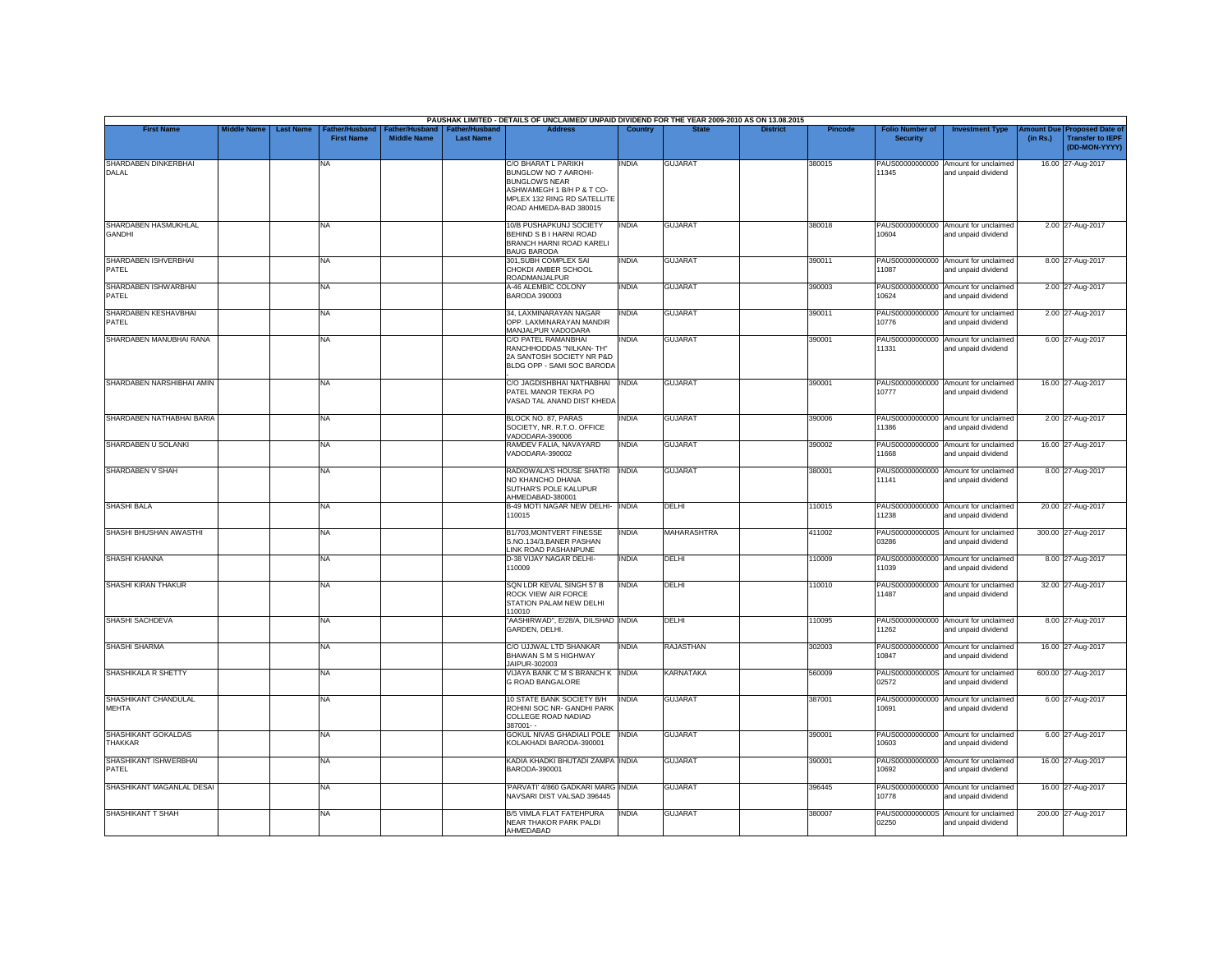|                                         | <b>Middle Name</b> | <b>Last Name</b> |                                     |                                      |                                           | PAUSHAK LIMITED - DETAILS OF UNCLAIMED/ UNPAID DIVIDEND FOR THE YEAR 2009-2010 AS ON 13.08.2015<br><b>Address</b>             | Country      |                       | <b>District</b> |                |                                           |                                                             |                       |                                                                     |
|-----------------------------------------|--------------------|------------------|-------------------------------------|--------------------------------------|-------------------------------------------|-------------------------------------------------------------------------------------------------------------------------------|--------------|-----------------------|-----------------|----------------|-------------------------------------------|-------------------------------------------------------------|-----------------------|---------------------------------------------------------------------|
| <b>First Name</b>                       |                    |                  | Father/Husband<br><b>First Name</b> | Father/Husband<br><b>Middle Name</b> | <b>Father/Husband</b><br><b>Last Name</b> |                                                                                                                               |              |                       |                 | <b>Pincode</b> | <b>Folio Number of</b><br><b>Security</b> | <b>Investment Type</b>                                      | mount Due<br>(in Rs.) | <b>Proposed Date of</b><br><b>Transfer to IEPF</b><br>(DD-MON-YYYY) |
| SHASHIKANT VITHALDAS SHAH               |                    |                  | NA                                  |                                      |                                           | STATION ROAD GODHRA-<br>389001                                                                                                | <b>INDIA</b> | <b>GUJARAT</b>        |                 | 389001         | 10823                                     | PAUS00000000000 Amount for unclaimed<br>and unpaid dividend |                       | 8.00 27-Aug-2017                                                    |
| <b>SHEELA</b>                           |                    |                  | NA                                  |                                      |                                           | E/414 GOVT QUARTERS DEV<br>NAGAR KAROL BAGH NEW<br><b>DELHI 110005</b>                                                        | <b>INDIA</b> | DELHI                 |                 | 10005          | PAUS00000000000<br>11252                  | Amount for unclaimed<br>and unpaid dividend                 |                       | 8.00 27-Aug-2017                                                    |
| SHEELA AGGARWAL                         |                    |                  | NA                                  |                                      |                                           | F-14/7 MODEL TOWN DELHI-<br>110009                                                                                            | <b>INDIA</b> | DELHI                 |                 | 110009         | 11009                                     | PAUS00000000000 Amount for unclaimed<br>and unpaid dividend |                       | 8.00 27-Aug-2017                                                    |
| SHEELA VATI GANDOTRA                    |                    |                  | NA                                  |                                      |                                           | C/O KAMAL TRADER"S 198<br>GHEE MANDI PAHAR GUNJ<br><b>NEW DELHI 110055</b>                                                    | <b>INDIA</b> | DELHI                 |                 | 110055         | 11241                                     | PAUS00000000000 Amount for unclaimed<br>and unpaid dividend |                       | 8.00 27-Aug-2017                                                    |
| SHEETAL PANDE                           |                    |                  | NA                                  |                                      |                                           | 10 RAMKRISHNA NAGAR NEAR INDIA<br>TELECOM HALL NAGPUR                                                                         |              | <b>MAHARASHTRA</b>    |                 | 440025         | 04344                                     | PAUS0000000000S Amount for unclaimed<br>and unpaid dividend |                       | 200.00 27-Aug-2017                                                  |
| SHEILA G PATEL                          |                    |                  | NA                                  |                                      |                                           | NEAR KOTY'S STUDIO PALACE INDIA<br>ROAD BARODA-390001                                                                         |              | <b>GUJARAT</b>        |                 | 390001         | 10780                                     | PAUS00000000000 Amount for unclaimed<br>and unpaid dividend |                       | 32.00 27-Aug-2017                                                   |
| SHEILA KAPOOR                           |                    |                  | NA                                  |                                      |                                           | FLAT NO 216 "D" WING BLDG<br>NO 42 MANISH - NAGAR J P<br>ROAD ANDHERI WEST MUMBAI<br>4000-58-                                 | <b>INDIA</b> | <b>MAHARASHTRA</b>    |                 | 400058         | PAUS00000000000<br>10923                  | Amount for unclaimed<br>and unpaid dividend                 |                       | 8.00 27-Aug-2017                                                    |
| SHEILA SORAB                            |                    |                  | NA                                  |                                      |                                           | ORION BUNGALOW<br>GANDHARVA NAGARI, NASIK<br><b>ROAD</b>                                                                      | <b>INDIA</b> | MAHARASHTRA           |                 | 422101         | 01053                                     | PAUS0000000000S Amount for unclaimed<br>and unpaid dividend |                       | 40.00 27-Aug-2017                                                   |
| SHELAT BHAVANABEN<br><b>JAYESHKUMAR</b> |                    |                  | NA.                                 |                                      |                                           | 5/A GAYATRI KRUPA SOCIETY<br>NEW VIP ROAD BEHIND<br><b>AIRPORT NEAR</b><br>KALPANANAKAR SOC<br>VADODARA                       | <b>INDIA</b> | <b>GUJARAT</b>        |                 | 390022         | 80927                                     | PAUSIN300394106 Amount for unclaimed<br>and unpaid dividend |                       | 2.00 27-Aug-2017                                                    |
| SHESHARADDI VENARADDI<br>GANGAL         |                    |                  | NA                                  |                                      |                                           | <b>HANCHINAL SAUNDATTI DIST</b><br>BELGAUM KARNATAKA STATE<br>590001                                                          | <b>INDIA</b> | KARNATAKA             |                 | 590001         | 10832                                     | PAUS00000000000 Amount for unclaimed<br>and unpaid dividend |                       | 32.00 27-Aug-2017                                                   |
| SHILPA SESHADRI                         |                    |                  | NA                                  |                                      |                                           | 24 PREM MILAN CO-OP 87-B<br>NAPEAN SEA ROAD MUMBAI                                                                            | <b>INDIA</b> | MAHARASHTRA           |                 | 400006         | 05097                                     | PAUS0000000000S Amount for unclaimed<br>and unpaid dividend |                       | 1200.00 27-Aug-2017                                                 |
| SHIRIN HAKIMUDDIN<br>SABUWALA           |                    |                  | NA                                  |                                      |                                           | 57 SARANG STREET BURBHANI INDIA<br>BLDG 1ST FLOOR MUMBAI                                                                      |              | MAHARASHTRA           |                 | 400003         | 11160                                     | PAUS00000000000 Amount for unclaimed<br>and unpaid dividend |                       | 24.00 27-Aug-2017                                                   |
| SHIRISH YESHWANT JOSHI                  |                    |                  | NA                                  |                                      |                                           | 14/1 MUKUND IRON STAFF CO<br>OP HSG SOC GAYANPADA<br>MULUND E MUMBAI 400081                                                   | <b>INDIA</b> | <b>MAHARASHTRA</b>    |                 | 400081         | 10891                                     | PAUS00000000000 Amount for unclaimed<br>and unpaid dividend |                       | 8.00 27-Aug-2017                                                    |
| SHIRISHBHAI MAGANBHAI<br>PATEL          |                    |                  | NA                                  |                                      |                                           | 14 ASHAPURI SOCIETY AKOTA INDIA<br>BARODA-390005                                                                              |              | <b>GUJARAT</b>        |                 | 390005         | 10781                                     | PAUS00000000000 Amount for unclaimed<br>and unpaid dividend |                       | 10.00 27-Aug-2017                                                   |
| SHIV BHAJAN MISRA                       |                    |                  | NA                                  |                                      |                                           | 83/194 PARAMPURWA KANPUR INDIA<br>208014                                                                                      |              | <b>UTTAR PRADESH</b>  |                 | 208014         | 11200                                     | PAUS00000000000 Amount for unclaimed<br>and unpaid dividend |                       | 8.00 27-Aug-2017                                                    |
| SHIVA PHANIRAJ NANDURI N S<br>RA.       |                    |                  | NA                                  |                                      |                                           | 6-4-101, NAGULA STREET,<br>HANUMAKONDA, WARANGAL                                                                              | <b>INDIA</b> | ANDHRA PRADESH        |                 | 505001         | 00714                                     | PAUS0000000000S Amount for unclaimed<br>and unpaid dividend |                       | 400.00 27-Aug-2017                                                  |
| SHIVABHAIMOTIBHAI PATEL                 |                    |                  | NA                                  |                                      |                                           | 50 SONALIKA SOCIETY KARELI INDIA<br>BAUG BARODA-390018                                                                        |              | <b>GUJARAT</b>        |                 | 390018         | 10643                                     | PAUS00000000000 Amount for unclaimed<br>and unpaid dividend |                       | 2.00 27-Aug-2017                                                    |
| SHIVAJI UMAJI DHOKANE                   |                    |                  | NA                                  |                                      |                                           | VARSHA" 493A NEAR RANGTA INDIA<br>HIGH SCHOOL NASIK-422001                                                                    |              | <b>MAHARASHTRA</b>    |                 | 422001         | 11269                                     | PAUS00000000000 Amount for unclaimed<br>and unpaid dividend |                       | 16.00 27-Aug-2017                                                   |
| SHIVAJIRAO BHASKERRAO<br>MANF           |                    |                  | NA                                  |                                      |                                           | 'RAM NIVAS' SHIYABAUG<br>RAMCHANDRARAO MEN-<br>EPATIL RD OPP POLO GROUND<br>BARODA 390001- -                                  | <b>INDIA</b> | <b>GUJARAT</b>        |                 | 390001         | PAUS00000000000<br>11650                  | Amount for unclaimed<br>and unpaid dividend                 |                       | 12.00 27-Aug-2017                                                   |
| SHIVGANESH MAURYA                       |                    |                  | NA.                                 |                                      |                                           | ROOM NO 23 BHOLA BHAI<br>KICHAWL AGRA ROAD THANE<br>400601                                                                    | <b>INDIA</b> | <b>MAHARASHTRA</b>    |                 | 400601         | 10899                                     | PAUS00000000000 Amount for unclaimed<br>and unpaid dividend |                       | 16.00 27-Aug-2017                                                   |
| SHIVKUMAR CHATRUMAL<br><b>ACHHARYA</b>  |                    |                  | CHATRUMAL<br>ACHHARYA               |                                      |                                           | 302 KUNAL APARTMENTS 3RD<br>FLOOR OPP MADHU PARK<br>CORNER OF 1ST & 10TH ROAD<br>KHAR WEST MUMBAI                             | <b>INDIA</b> | MAHARASHTRA           |                 | 400052         | 13170                                     | PAUSIN301151126 Amount for unclaimed<br>and unpaid dividend |                       | 24.00 27-Aug-2017                                                   |
| SHOBHA BHAMBHANI                        |                    |                  | NA                                  |                                      |                                           | C/O S K GIANCHANDANI SR E E INDIA<br>(E&M) NCL SINGRAULI SIDHI<br>486889                                                      |              | <b>MADHYA PRADESH</b> |                 | 486889         | 11212                                     | PAUS00000000000 Amount for unclaimed<br>and unpaid dividend |                       | 8.00 27-Aug-2017                                                    |
| SHOBHAGYCHAND VELJI<br><b>GANDHI</b>    |                    |                  | NA                                  |                                      |                                           | C/O SHANTILAL M RATHOD<br>SIDDHIVINAYAK BL- DG GR<br>FLOOR NEAR DENA BANK<br>MANOR ROAD P- ALGHAR<br>WEST DIST THANE 401404 - | <b>INDIA</b> | <b>MAHARASHTRA</b>    |                 | 401404         | 11190                                     | PAUS00000000000 Amount for unclaimed<br>and unpaid dividend |                       | 8.00 27-Aug-2017                                                    |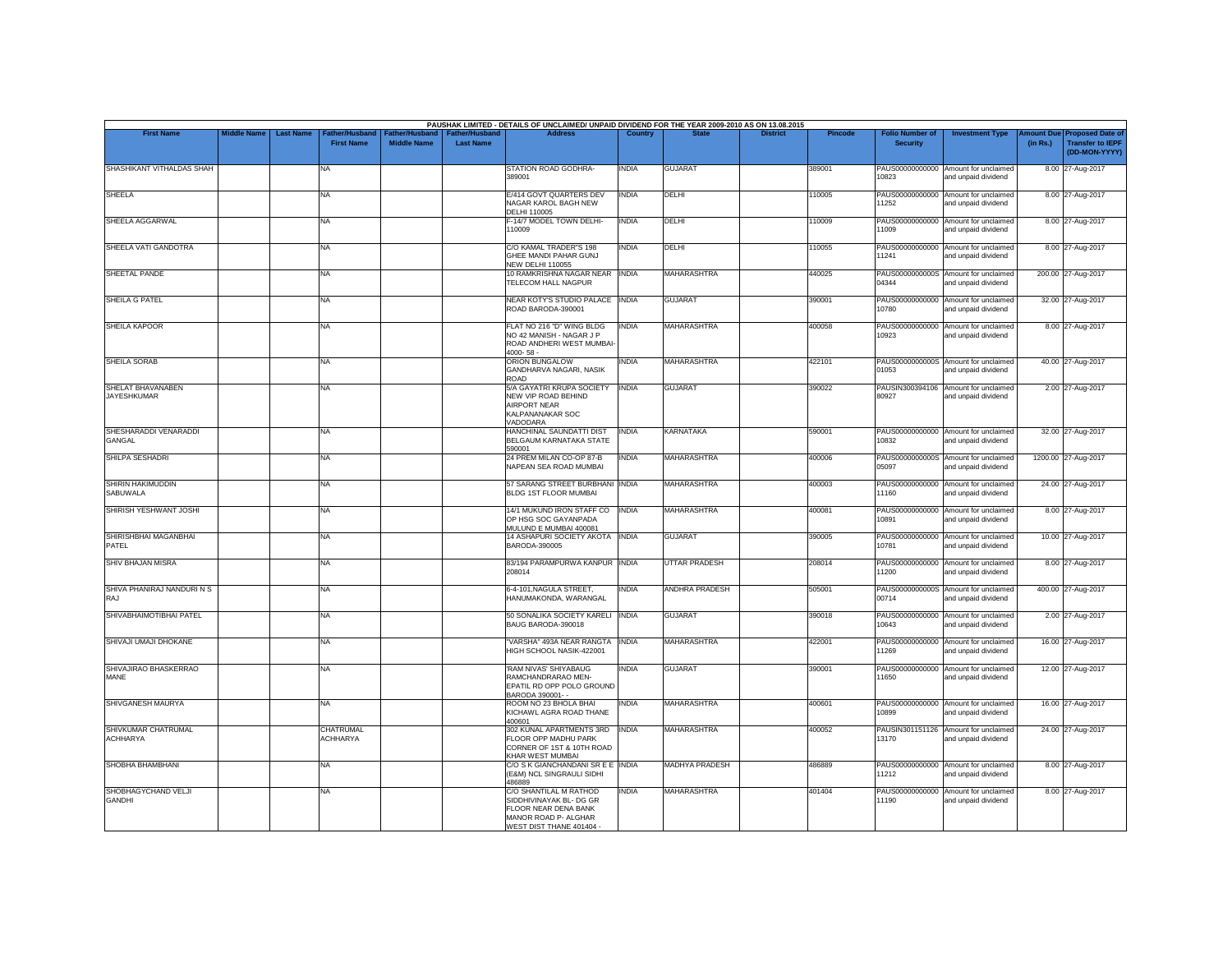|                                       |                    |                  |                                     |                                      |                                           | PAUSHAK LIMITED - DETAILS OF UNCLAIMED/ UNPAID DIVIDEND FOR THE YEAR 2009-2010 AS ON 13.08.2015              |                |                       |                 |                |                                           |                                                             |          |                                                                                |
|---------------------------------------|--------------------|------------------|-------------------------------------|--------------------------------------|-------------------------------------------|--------------------------------------------------------------------------------------------------------------|----------------|-----------------------|-----------------|----------------|-------------------------------------------|-------------------------------------------------------------|----------|--------------------------------------------------------------------------------|
| <b>First Name</b>                     | <b>Middle Name</b> | <b>Last Name</b> | Father/Husband<br><b>First Name</b> | Father/Husband<br><b>Middle Name</b> | <b>Father/Husband</b><br><b>Last Name</b> | <b>Address</b>                                                                                               | <b>Country</b> | <b>State</b>          | <b>District</b> | <b>Pincode</b> | <b>Folio Number of</b><br><b>Security</b> | <b>Investment Type</b>                                      | (in Rs.) | <b>Amount Due Proposed Date of</b><br><b>Transfer to IEPF</b><br>(DD-MON-YYYY) |
| SHOBHANA MAHESHWAR<br>KHARE           |                    |                  | NA                                  |                                      |                                           | KHARE BUNGLOW VRINDAWAN INDIA<br>SOCIETY NAVI PETH PUNE<br>411030                                            |                | <b>MAHARASHTRA</b>    |                 | 411030         | PAUS00000000000<br>10694                  | Amount for unclaimed<br>and unpaid dividend                 |          | 16.00 27-Aug-2017                                                              |
| <b>SHOBHIT MANGLIK</b>                |                    |                  | <b>NA</b>                           |                                      |                                           | 7 JHANDA BAZAR DEHRADUN                                                                                      | <b>INDIA</b>   | <b>UTTARAKHAND</b>    |                 | 248001         | 03557                                     | PAUS0000000000S Amount for unclaimed<br>and unpaid dividend |          | 300.00 27-Aug-2017                                                             |
| SHOBHNABEN MANHARLAL<br><b>SHAH</b>   |                    |                  | <b>NA</b>                           |                                      |                                           | C/O KESHAVLAL MOHANLAL 51<br>VITHALWADI MUMBAI-400007                                                        | <b>INDIA</b>   | <b>MAHARASHTRA</b>    |                 | 400007         | PAUS00000000000<br>11352                  | Amount for unclaimed<br>and unpaid dividend                 |          | 8.00 27-Aug-2017                                                               |
| SHREE KRISHNA LATH                    |                    |                  | <b>NA</b>                           |                                      |                                           | 22/13 MANOHAR PUKUR ROAD INDIA<br>CALCUTTA-700029                                                            |                | <b>WEST BENGAL</b>    |                 | 700029         | 11109                                     | PAUS00000000000 Amount for unclaimed<br>and unpaid dividend |          | 8.00 27-Aug-2017                                                               |
| SHREEKANT RAMCHANDRA<br>PENDSE        |                    |                  | NA                                  |                                      |                                           | 1182 BUDHWAR PETH POONA-<br>411002                                                                           | <b>INDIA</b>   | <b>MAHARASHTRA</b>    |                 | 411002         | PAUS00000000000<br>10661                  | Amount for unclaimed<br>and unpaid dividend                 |          | 2.00 27-Aug-2017                                                               |
| SHRENIK RATILAL SHAH                  |                    |                  | <b>NA</b>                           |                                      |                                           | 12-B WEST VIEW 309 S V ROAD INDIA<br>SANTACRUZ (W) MUMBAI-<br>400054                                         |                | MAHARASHTRA           |                 | 400054         | 11178                                     | PAUS00000000000 Amount for unclaimed<br>and unpaid dividend |          | 18.00 27-Aug-2017                                                              |
| SHRI PRAKASH AGARWAL                  |                    |                  | <b>NA</b>                           |                                      |                                           | S D 360 SHASTRINAGAR<br>GHAZIABAD U P 201001                                                                 | <b>INDIA</b>   | <b>UTTAR PRADESH</b>  |                 | 201001         | 11059                                     | PAUS00000000000 Amount for unclaimed<br>and unpaid dividend |          | 8.00 27-Aug-2017                                                               |
| SHRIDHAR DATTATRAYA<br>AGASHE         |                    |                  | <b>NA</b>                           |                                      |                                           | 3112 TILAK LANE RATNAGIRI-<br>415612                                                                         | <b>INDIA</b>   | <b>MAHARASHTRA</b>    |                 | 415612         | 10695                                     | PAUS00000000000 Amount for unclaimed<br>and unpaid dividend |          | 6.00 27-Aug-2017                                                               |
| SHRIDHAR K POOJARY                    |                    |                  | NA                                  |                                      |                                           | D-5-8 JEEVAN SHANTI SV<br>ROAD SANTACRUZ WEST<br><b>MUMBAI 400054</b>                                        | <b>INDIA</b>   | <b>MAHARASHTRA</b>    |                 | 400054         | PAUS00000000000<br>11156                  | Amount for unclaimed<br>and unpaid dividend                 |          | 8.00 27-Aug-2017                                                               |
| SHRIKANT BHARGAV GORE                 |                    |                  | <b>NA</b>                           |                                      |                                           | SAPHALYA SHRI SOCIETY<br>SHASTRI NAGAR DOMBIVALI<br><b>WEST 421202</b>                                       | <b>INDIA</b>   | MAHARASHTRA           |                 | 421202         | 11478                                     | PAUS00000000000 Amount for unclaimed<br>and unpaid dividend |          | 16.00 27-Aug-2017                                                              |
| SHRIKANT V PRABHU                     |                    |                  | <b>NA</b>                           |                                      |                                           | 2, RAJESHREE 36 SARASWATI<br><b>BAG JOGESWARI (EAST)</b><br>MUMBAI                                           | <b>INDIA</b>   | <b>MAHARASHTRA</b>    |                 | 400060         | 02041                                     | PAUS0000000000S Amount for unclaimed<br>and unpaid dividend |          | 200.00 27-Aug-2017                                                             |
| SHRIKAR MANGESH KENKARE               |                    |                  | <b>NA</b>                           |                                      |                                           | ICL, 163, ASHRAM ROAD,<br>OPP.A.I.R., AHMEDABAD                                                              | <b>INDIA</b>   | <b>GUJARAT</b>        |                 | 380014         | 00711                                     | PAUS0000000000S Amount for unclaimed<br>and unpaid dividend |          | 200.00 27-Aug-2017                                                             |
| SHRIKRISHNA M FIRKE                   |                    |                  | <b>NA</b>                           |                                      |                                           | C/O SUREKHA NARKHEDE<br>MOHANANAND NAGAR<br>MUNJARLI P O KULGAON DIST<br><b>THANE M S 421503</b>             | <b>INDIA</b>   | MAHARASHTRA           |                 | 421503         | 11095                                     | PAUS00000000000 Amount for unclaimed<br>and unpaid dividend |          | 8.00 27-Aug-2017                                                               |
| SHRIMATI JAYKAR ALMAULA               |                    |                  | <b>NA</b>                           |                                      |                                           | <b>6A PRITAMNAGAR</b><br>ELLISBRIDGE AHMEDABAD<br>380006                                                     | <b>INDIA</b>   | <b>GUJARAT</b>        |                 | 380006         | 11370                                     | PAUS00000000000 Amount for unclaimed<br>and unpaid dividend |          | 8.00 27-Aug-2017                                                               |
| SHRINIVAS MARTANAND JOSHI             |                    |                  | <b>NA</b>                           |                                      |                                           | 15 BELLARY GALLI HUBLI-<br>580020                                                                            | <b>INDIA</b>   | <b>KARNATAKA</b>      |                 | 580020         | 10831                                     | PAUS00000000000 Amount for unclaimed<br>and unpaid dividend |          | 32.00 27-Aug-2017                                                              |
| SHRINIVAS R BELLUBBI                  |                    |                  | <b>NA</b>                           |                                      |                                           | PLOT NO.43, SHRI<br>RAGHAVENDRA -<br>RADHAKRISHNAN NAGAR<br><b>BAGEWADI ROADIBRAHIMPOR</b><br><b>BIJAPUR</b> | <b>INDIA</b>   | <b>KARNATAKA</b>      |                 | 586101         | 02493                                     | PAUS0000000000S Amount for unclaimed<br>and unpaid dividend |          | 200.00 27-Aug-2017                                                             |
| SHRIPAD SHANKARRAO<br>THAKUR          |                    |                  | <b>NA</b>                           |                                      |                                           | 340-G, AD-SECTOR, SCHEME<br>NO. - 74C, INDORE-452010                                                         | <b>INDIA</b>   | <b>MADHYA PRADESH</b> |                 | 452010         | 11067                                     | PAUS00000000000 Amount for unclaimed<br>and unpaid dividend |          | 8.00 27-Aug-2017                                                               |
| <b>SHRIRANG M NAWATHE</b>             |                    |                  | <b>NA</b>                           |                                      |                                           | DANDIA BAZAR BRAHMPURI<br>BARODA-390001                                                                      | <b>INDIA</b>   | <b>GUJARAT</b>        |                 | 390001         | 10783                                     | PAUS00000000000 Amount for unclaimed<br>and unpaid dividend |          | 32.00 27-Aug-2017                                                              |
| SHUBHA PRAMOD NAIK                    |                    |                  | <b>NA</b>                           |                                      |                                           | TYPE III/C 4-TATA COLONY<br>MAHUL ROAD CHEMBUR<br><b>MUMBAI 400074</b>                                       | <b>INDIA</b>   | <b>MAHARASHTRA</b>    |                 | 400074         | PAUS00000000000<br>11277                  | Amount for unclaimed<br>and unpaid dividend                 |          | 40.00 27-Aug-2017                                                              |
| SHUBHRA CHAKRAVARTY                   |                    |                  | <b>NA</b>                           |                                      |                                           | <b>C/O REDIFFUSION</b><br>ADVERTISING (P) LTD POONAM<br>BLDG 5/2 RUSSEL STREET<br>CALCUTTA-700071            | <b>INDIA</b>   | <b>WEST BENGAL</b>    |                 | 700071         | 10942                                     | PAUS00000000000 Amount for unclaimed<br>and unpaid dividend |          | 8.00 27-Aug-2017                                                               |
| SHUSILABEN RAMANLAL<br><b>CHOKSHI</b> |                    |                  | <b>NA</b>                           |                                      |                                           | CHOKSHI BAZAR UMRETH DIST INDIA<br><b>KAIRA PIN-388220</b>                                                   |                | <b>GUJARAT</b>        |                 | 388220         | 10784                                     | PAUS00000000000 Amount for unclaimed<br>and unpaid dividend |          | 6.00 27-Aug-2017                                                               |
| <b>SHYAM BIHARI TIWARI</b>            |                    |                  | <b>GAYA PRASAD</b><br><b>TIWARI</b> |                                      |                                           | VILL - DARAMDASPUR POST-<br>LOHARAMAU SULTANPUR                                                              | <b>INDIA</b>   | <b>UTTAR PRADESH</b>  |                 | 228001         | 62081                                     | PAUS12013200003 Amount for unclaimed<br>and unpaid dividend |          | 100.00 27-Aug-2017                                                             |
| SHYAM KISHORI DEVI                    |                    |                  | <b>NA</b>                           |                                      |                                           | C/O. SHRI R.M. VERMA FLAT<br>NO. E-23, IP EXTN.<br>PATPARGANJ NEW DELHI-<br>110092                           | <b>INDIA</b>   | DELHI                 |                 | 110092         | 11048                                     | PAUS00000000000 Amount for unclaimed<br>and unpaid dividend |          | 24.00 27-Aug-2017                                                              |
| <b>SHYAM KUMAR PAREEK</b>             |                    |                  | <b>NA</b>                           |                                      |                                           | M/S UJJWAL LTD SHANKAR<br>BHAWAN S M S HIGHWAY<br>JAIPUR-302003                                              | <b>INDIA</b>   | <b>RAJASTHAN</b>      |                 | 302003         | 10849                                     | PAUS00000000000 Amount for unclaimed<br>and unpaid dividend |          | 16.00 27-Aug-2017                                                              |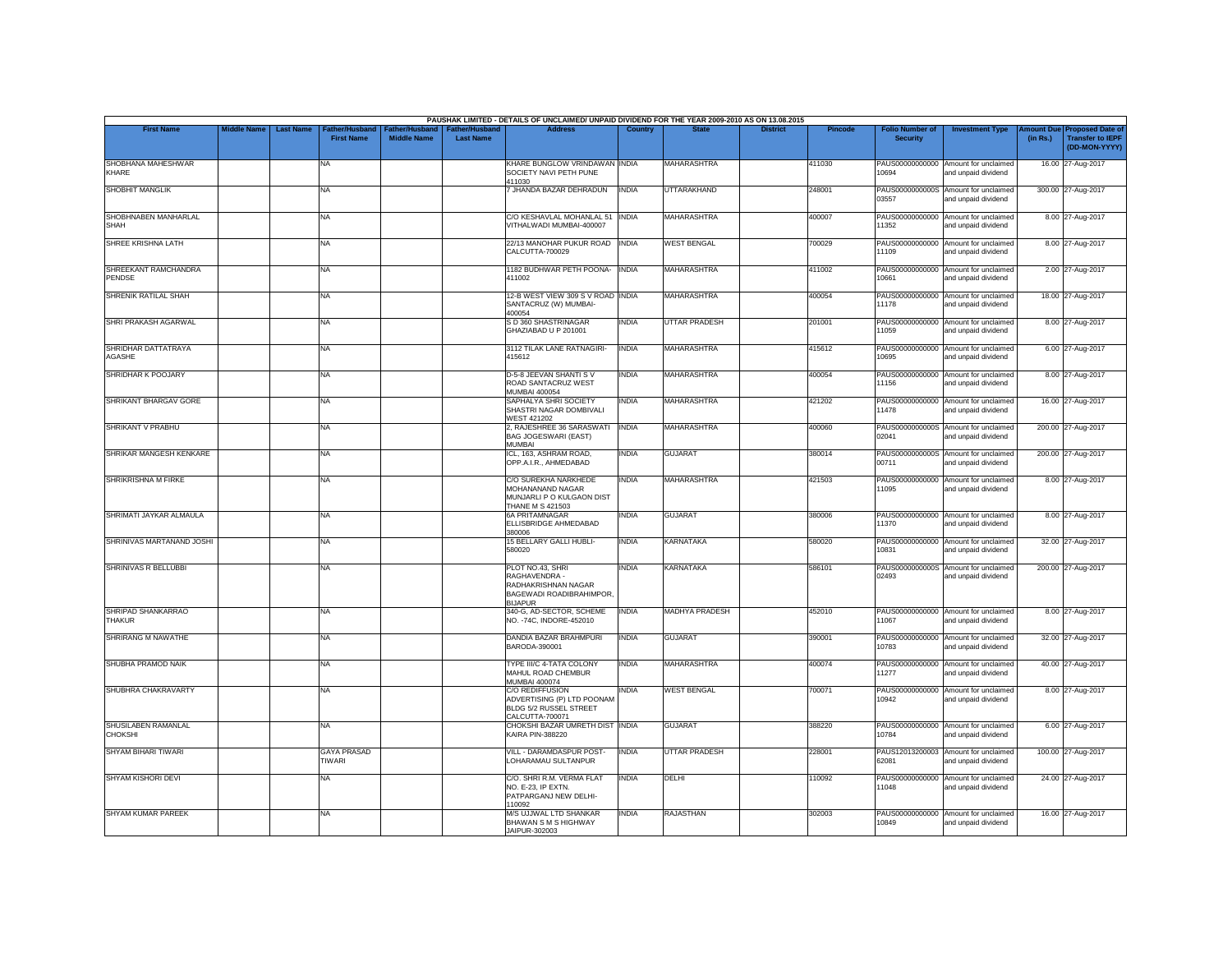|                            |                    |                  |                                       |                                             |                                           | PAUSHAK LIMITED - DETAILS OF UNCLAIMED/ UNPAID DIVIDEND FOR THE YEAR 2009-2010 AS ON 13.08.2015 |              |                      |                 |         |                                           |                                                             |          |                                                                         |
|----------------------------|--------------------|------------------|---------------------------------------|---------------------------------------------|-------------------------------------------|-------------------------------------------------------------------------------------------------|--------------|----------------------|-----------------|---------|-------------------------------------------|-------------------------------------------------------------|----------|-------------------------------------------------------------------------|
| <b>First Name</b>          | <b>Middle Name</b> | <b>Last Name</b> | Father/Husband<br><b>First Name</b>   | <b>Father/Husband</b><br><b>Middle Name</b> | <b>Father/Husband</b><br><b>Last Name</b> | <b>Address</b>                                                                                  | Country      | <b>State</b>         | <b>District</b> | Pincode | <b>Folio Number of</b><br><b>Security</b> | <b>Investment Type</b>                                      | (in Rs.) | Amount Due Proposed Date of<br><b>Transfer to IEPF</b><br>(DD-MON-YYYY) |
| SHYAM SUNDER H VYAS        |                    |                  | <b>NA</b>                             |                                             |                                           | 503 ARPITA CO-OP HSG<br>SOCIETY V P S RD OFF<br>FACTORY LANE BORIVLI WEST<br>MUMBAI 400092      | <b>INDIA</b> | <b>MAHARASHTRA</b>   |                 | 400092  | 11459                                     | PAUS00000000000 Amount for unclaimed<br>and unpaid dividend |          | 8.00 27-Aug-2017                                                        |
| SHYAMAL GHOSH              |                    |                  | NA                                    |                                             |                                           | MARKETING DIVISION ALEMBIC INDIA<br>CHEMICAL WORK ALEMBIC<br>ROAD VADODARA                      |              | <b>GUJARAT</b>       |                 | 390003  | 04578                                     | PAUS0000000000S Amount for unclaimed<br>and unpaid dividend |          | 200.00 27-Aug-2017                                                      |
| SHYAMALA SREEDHARAN        |                    |                  | NA                                    |                                             |                                           | <b>B-204.SANTHI ENCLAVE</b><br>PONNETH TEMPLE ROAD<br>KADAVANTHRA P.OCOCHIN                     | <b>INDIA</b> | <b>KERALA</b>        |                 | 682020  | 01409                                     | PAUS0000000000S Amount for unclaimed<br>and unpaid dividend |          | 2400.00 27-Aug-2017                                                     |
| SHYMAL KUMAR TALUKDAR      |                    |                  | <b>NA</b>                             |                                             |                                           | TALUKDAR CHAWL MALPA<br>DONGRI NO-3 ANDHERI EAST<br>MUMBAI 400093                               | <b>INDIA</b> | MAHARASHTRA          |                 | 400093  | PAUS00000000000<br>11614                  | Amount for unclaimed<br>and unpaid dividend                 |          | 32.00 27-Aug-2017                                                       |
| SHYMALA V                  |                    |                  | NA                                    |                                             |                                           | 23/38, SUNDARACHALA ST.,<br>PRODDATUR CUDDAPAH DT.                                              | <b>INDIA</b> | ANDHRA PRADESH       |                 | 516360  | PAUS0000000000V<br>00300                  | Amount for unclaimed<br>and unpaid dividend                 |          | 200.00 27-Aug-2017                                                      |
| <b>SIGFRED D SILVA</b>     |                    |                  | <b>NA</b>                             |                                             |                                           | <b>9 AMIN NAGAR CHHANI DIST</b><br>BARODA PIN-391740                                            | INDIA        | <b>GUJARAT</b>       |                 | 391740  | 10785                                     | PAUS00000000000 Amount for unclaimed<br>and unpaid dividend |          | 2.00 27-Aug-2017                                                        |
| <b>SIGFRED OLIVERA</b>     |                    |                  | <b>NA</b>                             |                                             |                                           | <b>9 AMIN NAGAR CHHANI</b><br>BARODA PIN-391740                                                 | <b>INDIA</b> | <b>GUJARAT</b>       |                 | 391740  | PAUS00000000000<br>10786                  | Amount for unclaimed<br>and unpaid dividend                 |          | 6.00 27-Aug-2017                                                        |
| SIMA LAKHOTIA              |                    |                  | <b>NA</b>                             |                                             |                                           | 24-A SHAKESPEARE SARANI<br>9TH FLOOR FLAT NO 94D<br>CALCUTTA 700017                             | <b>INDIA</b> | <b>WEST BENGAL</b>   |                 | 700017  | PAUS00000000000<br>10941                  | Amount for unclaimed<br>and unpaid dividend                 |          | 16.00 27-Aug-2017                                                       |
| SIMONE MANEKJEE REGISTRAR  |                    |                  | <b>NA</b>                             |                                             |                                           | <b>BUNGALOW AE-1 THE INDIAN</b><br>STEEL & WIRE PRODS LTD PO<br>INDRANAGAR JAMSHEDPUR<br>831008 | <b>INDIA</b> | <b>JHARKHAND</b>     |                 | 831008  | 11665                                     | PAUS00000000000 Amount for unclaimed<br>and unpaid dividend |          | 8.00 27-Aug-2017                                                        |
| SINGDHA KUMAR GANGULY      |                    |                  | <b>NA</b>                             |                                             |                                           | B/1/32 SHEESHMAHAL COLONY INDIA<br>KAMACHHA VARANASI 221010                                     |              | <b>UTTAR PRADESH</b> |                 | 221010  | 10846                                     | PAUS00000000000 Amount for unclaimed<br>and unpaid dividend |          | 16.00 27-Aug-2017                                                       |
| <b>SIPRA SEAL</b>          |                    |                  | NA                                    |                                             |                                           | <b>44 SIKDARPARA STREET</b><br>CALCUTTA 700007                                                  | <b>INDIA</b> | <b>WEST BENGAL</b>   |                 | 700007  | 11368                                     | PAUS00000000000 Amount for unclaimed<br>and unpaid dividend |          | 8.00 27-Aug-2017                                                        |
| SIRAJ AIYUBBHAI KHEDAWALA  |                    |                  | <b>NA</b>                             |                                             |                                           | 28/2, SIDE & SERVICE, OPP.<br><b>GANJ SHAHID DARGAH</b><br>DANILIMDA AHMEDABAD                  | <b>INDIA</b> | <b>GUJARAT</b>       |                 | 380028  | PAUSIN300982100<br>97312                  | Amount for unclaimed<br>and unpaid dividend                 |          | 10.00 27-Aug-2017                                                       |
| SIRAJ JIVABHAI LOKHANDWALA |                    |                  | <b>NA</b>                             |                                             |                                           | M G ROAD BARODA-390001                                                                          | <b>INDIA</b> | <b>GUJARAT</b>       |                 | 390001  | 10787                                     | PAUS00000000000 Amount for unclaimed<br>and unpaid dividend |          | 6.00 27-Aug-2017                                                        |
| <b>SITA RAM BAHETI</b>     |                    |                  | NA                                    |                                             |                                           | <b>48 HEM CHANDRA NASKAR</b><br>ROAD BELLA GHATA CALCUTT/                                       | <b>INDIA</b> | <b>WEST BENGAL</b>   |                 | 700010  | 02814                                     | PAUS0000000000S Amount for unclaimed<br>and unpaid dividend |          | 300.00 27-Aug-2017                                                      |
| SITA RAM LOHIYA            |                    |                  | <b>NA</b>                             |                                             |                                           | M/S POHOP SINGH KISHAN<br>SAHAI RAM-GANJ ALWAR<br>301001                                        | <b>INDIA</b> | <b>RAJASTHAN</b>     |                 | 301001  | 11264                                     | PAUS00000000000 Amount for unclaimed<br>and unpaid dividend |          | 16.00 27-Aug-2017                                                       |
| SITANGSHU JANA             |                    |                  | <b>NA</b>                             |                                             |                                           | GOLEPUKUR OPP TELEPHONE<br>EXCHANGE P O BARIPUR 24<br>PARGANAS                                  | <b>INDIA</b> | <b>WEST BENGAL</b>   |                 | 743248  | PAUS0000000000S<br>02930                  | Amount for unclaimed<br>and unpaid dividend                 |          | 200.00 27-Aug-2017                                                      |
| SITARAMAIYER VENUGOPALAN   |                    |                  | NA                                    |                                             |                                           | 15 DOUBLE STREET<br>AGRAHARAM SINGANALLUR<br>COIMBATORE 641005                                  | INDIA        | <b>TAMIL NADU</b>    |                 | 641005  | PAUS00000000000<br>10950                  | Amount for unclaimed<br>and unpaid dividend                 |          | 8.00 27-Aug-2017                                                        |
| SIVAGAMI KANNAN            |                    |                  | <b>NA</b>                             |                                             |                                           | 8 JAYAMMAL STREET<br>AYYAVOO NAIDU COLONY<br>CHENNAI-600029                                     | INDIA        | <b>TAMIL NADU</b>    |                 | 600029  | 10978                                     | PAUS00000000000 Amount for unclaimed<br>and unpaid dividend |          | 8.00 27-Aug-2017                                                        |
| <b>SIVAM GHOSH</b>         |                    |                  | <b>NA</b>                             |                                             |                                           | 5/4 BARASAT HOUSING ESTATE INDIA<br>PHASE-II P O NOAPARA 24-<br>PAGS(N)                         |              | <b>WEST BENGAL</b>   |                 | 700125  | PAUS0000000000S<br>02774                  | Amount for unclaimed<br>and unpaid dividend                 |          | 200.00 27-Aug-2017                                                      |
| SIVASANKARI SATHIAMOORTHY  |                    |                  | <b>SUNDARAM</b><br><b>RAKKIYAPPAN</b> |                                             |                                           | 28 ANNAIINDRA NAGAR IRUGAR INDIA<br>ROAD ONDIPUDUR<br>COIMBATORE                                |              | <b>TAMIL NADU</b>    |                 | 641016  | PAUS13041400007<br>48734                  | Amount for unclaimed<br>and unpaid dividend                 |          | 2.00 27-Aug-2017                                                        |
| SMITA DEEPAK DESAI         |                    |                  | <b>NA</b>                             |                                             |                                           | B-1/6 REF KURUL COLONY<br>ALIBAG DIST RAIGAD 402208 M                                           | <b>INDIA</b> | MAHARASHTRA          |                 | 402208  | 11431                                     | PAUS00000000000 Amount for unclaimed<br>and unpaid dividend |          | 32.00 27-Aug-2017                                                       |
| SMITA SHANKERLAL TANNA     |                    |                  | <b>NA</b>                             |                                             |                                           | C/O SHANKERLAL R TANNA<br>28/43 PRAHLAD PLOT "SHIVAM"<br><b>RAJKOT-360001</b>                   | <b>INDIA</b> | <b>GUJARAT</b>       |                 | 360001  | PAUS00000000000<br>11076                  | Amount for unclaimed<br>and unpaid dividend                 |          | 8.00 27-Aug-2017                                                        |
| SMITESH NAVANITLAL DESAI   |                    |                  | NA                                    |                                             |                                           | C-13, GOVIND PARK B/H AMAR<br>PARK VIP ROAD, KARELIBAUG<br><b>BARODA</b>                        | <b>INDIA</b> | <b>GUJARAT</b>       |                 | 390018  | PAUS13016700003<br>61357                  | Amount for unclaimed<br>and unpaid dividend                 |          | 400.00 27-Aug-2017                                                      |
| <b>SMRITI KUNDU</b>        |                    |                  | NA                                    |                                             |                                           | 8910/2 SASHI BHUSAN<br>SARKAR LANE SALKIA<br>HOWRAH-711106                                      | <b>INDIA</b> | <b>WEST BENGAL</b>   |                 | 711106  | 11127                                     | PAUS00000000000 Amount for unclaimed<br>and unpaid dividend |          | 8.00 27-Aug-2017                                                        |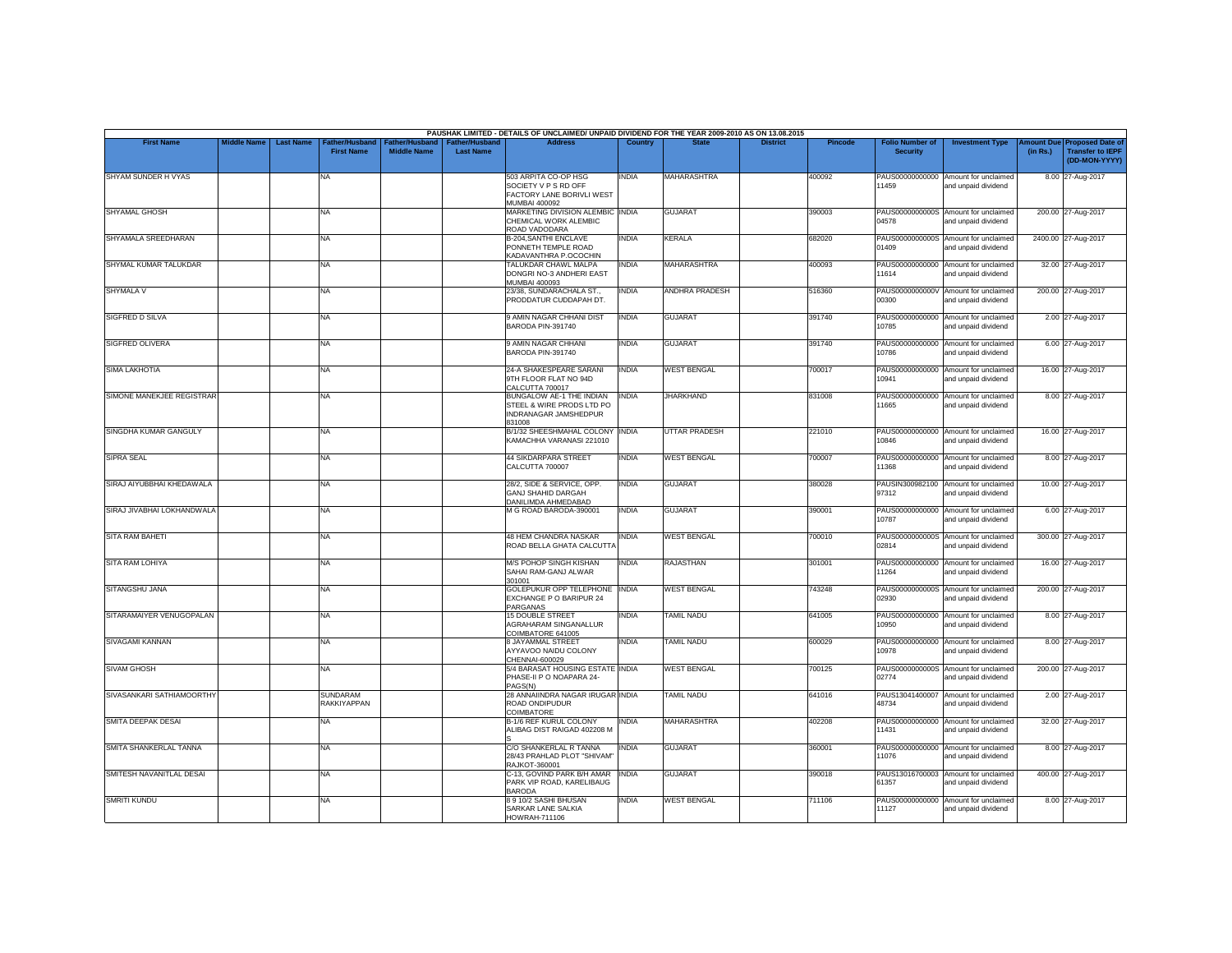|                                           |                    |                  |                                    |                                             |                                    | PAUSHAK LIMITED - DETAILS OF UNCLAIMED/ UNPAID DIVIDEND FOR THE YEAR 2009-2010 AS ON 13.08.2015              |              |                       |                 |                |                                           |                                                             |                       |                                                                     |
|-------------------------------------------|--------------------|------------------|------------------------------------|---------------------------------------------|------------------------------------|--------------------------------------------------------------------------------------------------------------|--------------|-----------------------|-----------------|----------------|-------------------------------------------|-------------------------------------------------------------|-----------------------|---------------------------------------------------------------------|
| <b>First Name</b>                         | <b>Middle Name</b> | <b>Last Name</b> | ather/Husband<br><b>First Name</b> | <b>Father/Husband</b><br><b>Middle Name</b> | Father/Husband<br><b>Last Name</b> | <b>Address</b>                                                                                               | Country      | <b>State</b>          | <b>District</b> | <b>Pincode</b> | <b>Folio Number of</b><br><b>Security</b> | <b>Investment Type</b>                                      | mount Due<br>(in Rs.) | <b>Proposed Date of</b><br><b>Transfer to IEPF</b><br>(DD-MON-YYYY) |
| SNEHLATA JANARDAN MEHTA                   |                    |                  | <b>NA</b>                          |                                             |                                    | C/O MR GIRISH MEHTA BANK<br>OF BARODA P B NO-131<br>MARUTI GALLI BELGAUM<br>590002                           | <b>INDIA</b> | KARNATAKA             |                 | 590002         | PAUS00000000000<br>10597                  | Amount for unclaimed<br>and unpaid dividend                 |                       | 2.00 27-Aug-2017                                                    |
| SNEHLATABEN VINUBHAI PATEL                |                    |                  | <b>NA</b>                          |                                             |                                    | C/O ORIENTAL CERAMIC<br>WORKS AT, PO & TAL VIJAPUR<br>DIST MEHSANA PIN-382870                                | INDIA        | <b>GUJARAT</b>        |                 | 382870         | 10789                                     | PAUS00000000000 Amount for unclaimed<br>and unpaid dividend |                       | 6.00 27-Aug-2017                                                    |
| SOBHA RAJENDRAKUMAR                       |                    |                  | <b>NA</b>                          |                                             |                                    | ERICKATTU BALAKRISHNA<br>MENON ROAD EDAPALLY PO<br>COCHIN                                                    | INDIA        | <b>KERALA</b>         |                 | 682024         | 02973                                     | PAUS0000000000S Amount for unclaimed<br>and unpaid dividend |                       | 200.00 27-Aug-2017                                                  |
| SOBHINI DHARMA RATNAM                     |                    |                  | <b>NA</b>                          |                                             |                                    | CHAKKAMADATHIL HOUSE,<br>NATTIKA POST, THRISSUR<br>DIST. KERALA-680566                                       | <b>INDIA</b> | <b>KERALA</b>         |                 | 680566         | 10984                                     | PAUS00000000000 Amount for unclaimed<br>and unpaid dividend |                       | 8.00 27-Aug-2017                                                    |
| <b>SOHAN SINGH</b>                        |                    |                  | <b>NA</b>                          |                                             |                                    | 6/81 W E A KAROL BAGH NEW<br>DELHI-110005                                                                    | <b>INDIA</b> | DELHI                 |                 | 110005         | PAUS00000000000<br>10700                  | Amount for unclaimed<br>and unpaid dividend                 |                       | 32.00 27-Aug-2017                                                   |
| <b>SOHAN SINGH</b>                        |                    |                  | <b>NA</b>                          |                                             |                                    | 6/81.WEA.KAROLBAGH NEW<br><b>DELHI</b>                                                                       | <b>INDIA</b> | DELHI                 |                 | 110005         | 01410                                     | PAUS0000000000S Amount for unclaimed<br>and unpaid dividend |                       | 400.00 27-Aug-2017                                                  |
| <b>SOHAN SINGH</b>                        |                    |                  | <b>NA</b>                          |                                             |                                    | 6/81 W E A KAROLBAGH N<br>DELHI-110005                                                                       | <b>INDIA</b> | DELHI                 |                 | 110005         | PAUS00000000000<br>10850                  | Amount for unclaimed<br>and unpaid dividend                 |                       | 66.00 27-Aug-2017                                                   |
| <b>SOJAN FRANCIS</b>                      |                    |                  | <b>NA</b>                          |                                             |                                    | KONIKKARA HOUSE<br>CHELAKKOTTOKARA TRICHUR                                                                   | INDIA        | <b>KERALA</b>         |                 | 680005         | 02986                                     | PAUS0000000000S Amount for unclaimed<br>and unpaid dividend |                       | 300.00 27-Aug-2017                                                  |
| SOMABHAI AMTHABHAI PATEL                  |                    |                  | <b>NA</b>                          |                                             |                                    | AT & PO KANSA TAL VISNAGAR INDIA<br>DIST MEHSANA PIN-384250                                                  |              | <b>GUJARAT</b>        |                 | 384250         | 10790                                     | PAUS00000000000 Amount for unclaimed<br>and unpaid dividend |                       | 6.00 27-Aug-2017                                                    |
| SOMABHAI PRABHUDAS PATEL                  |                    |                  | <b>NA</b>                          |                                             |                                    | KAMANIYA PARA NEAR TANK<br>DIST. MEHSANA AT. POST.<br>UNAVA                                                  | <b>INDIA</b> | <b>GUJARAT</b>        |                 | 384160         | 11722                                     | PAUS00000000000 Amount for unclaimed<br>and unpaid dividend |                       | 2.00 27-Aug-2017                                                    |
| SOMABHAI VIRAMBHAI PATEL                  |                    |                  | <b>NA</b>                          |                                             |                                    | AT-VASADARA POST SARSOLI<br>TAL BAYAD DIST<br>SABARKANTHA PIN 383325                                         | <b>INDIA</b> | <b>GUJARAT</b>        |                 | 383325         | PAUS00000000000<br>10631                  | Amount for unclaimed<br>and unpaid dividend                 |                       | 32.00 27-Aug-2017                                                   |
| SOMESH RAMANAND SHASTRI                   |                    |                  | <b>NA</b>                          |                                             |                                    | B/101, RAJSTAMBHA SOCIETY, INDIA<br>OPP: POLOGROUND,<br>VADODARA-390001                                      |              | <b>GUJARAT</b>        |                 | 390001         | 11674                                     | PAUS00000000000 Amount for unclaimed<br>and unpaid dividend |                       | 6.00 27-Aug-2017                                                    |
| <b>SONA DEVI</b>                          |                    |                  | <b>NA</b>                          |                                             |                                    | 1/35 SHALIMAR PARK BHALA<br>NATH NAGAR SHAHDARA DELH<br>110032                                               | <b>INDIA</b> | DELHI                 |                 | 110032         | 11005                                     | PAUS00000000000 Amount for unclaimed<br>and unpaid dividend |                       | 8.00 27-Aug-2017                                                    |
| SONA SURESH HINDUJA                       |                    |                  | <b>NA</b>                          |                                             |                                    | SAI DARSHAN CO-OP HSG<br>SOCIETY FLAT NO 7 1ST<br>FLOOR R K T COLLEGE RD<br>ULHASNAGAR 421003<br>MAHARASHTRA | INDIA        | MAHARASHTRA           |                 | 421003         | 10897                                     | PAUS00000000000 Amount for unclaimed<br>and unpaid dividend |                       | 8.00 27-Aug-2017                                                    |
| SONAL MUKUNDRAI MAKWANA                   |                    |                  | <b>NA</b>                          |                                             |                                    | 8 TIRTH NAGAR PART 2<br>GURUKUL ROAD AHMEDABAD<br>380052                                                     | INDIA        | <b>GUJARAT</b>        |                 | 380052         | 11429                                     | PAUS00000000000 Amount for unclaimed<br>and unpaid dividend |                       | 66.00 27-Aug-2017                                                   |
| <b>SONALI DOSHI</b>                       |                    |                  | <b>NA</b>                          |                                             |                                    | A/21 VALLABHNAGAR SOCIETY<br>KARELIBAUG VADODARA                                                             | <b>INDIA</b> | <b>GUJARAT</b>        |                 | 390018         | 04559                                     | PAUS0000000000S Amount for unclaimed<br>and unpaid dividend |                       | 300.00 27-Aug-2017                                                  |
| SONALI UDESH KAPOOR                       |                    |                  | <b>NA</b>                          |                                             |                                    | H/6, Nav Prabhat Chs Ltd. Sant<br>Janabai Marg Vile Parle(E)                                                 | <b>INDIA</b> | <b>MAHARASHTRA</b>    |                 | 400057         | PAUS0000000000S<br>03755                  | Amount for unclaimed<br>and unpaid dividend                 |                       | 200.00 27-Aug-2017                                                  |
| SOUMENDRA KUMAR BOTHRA                    |                    |                  | <b>NA</b>                          |                                             |                                    | C/O LOTTERY-HOUSE 143-D<br>SARPAT BOSE ROAD<br>CALCUTTA-700026                                               | <b>INDIA</b> | <b>WEST BENGAL</b>    |                 | 700026         | 11113                                     | PAUS00000000000 Amount for unclaimed<br>and unpaid dividend |                       | 8.00 27-Aug-2017                                                    |
| <b>SP SATHAPPAN</b>                       |                    |                  | <b>NA</b>                          |                                             |                                    | <b>26 GANAPATHY LAYOUT KK</b><br>PUDUR SAIBABA<br>COLONYCOIMBATORE                                           | <b>INDIA</b> | <b>TAMIL NADU</b>     |                 | 641038         | PAUS0000000000S<br>03038                  | Amount for unclaimed<br>and unpaid dividend                 |                       | 200.00 27-Aug-2017                                                  |
| SQN LDR S VENKATACHARY                    |                    |                  | <b>NA</b>                          |                                             |                                    | C-ACCTS I HQ TRAINING<br>COMMAND I A F HEBBAL<br>BANGALORE-560006                                            | <b>INDIA</b> | KARNATAKA             |                 | 560006         | 11282                                     | PAUS00000000000 Amount for unclaimed<br>and unpaid dividend |                       | 8.00 27-Aug-2017                                                    |
| SREE LAKSHMI PENUGONDA                    |                    |                  | <b>NA</b>                          |                                             |                                    | PARAMATMA KRUPA 75 FEET<br>ROAD D NO 27-32-54<br>VISAKHAPATNAM                                               | <b>INDIA</b> | <b>ANDHRA PRADESH</b> |                 | 530001         | 04853                                     | PAUS0000000000S Amount for unclaimed<br>and unpaid dividend |                       | 300.00 27-Aug-2017                                                  |
| SREESAI SATYA PRAKASH<br><b>BENDAPUDI</b> |                    |                  | <b>NA</b>                          |                                             |                                    | 18-1-30 APARTMENT NO-2 O P<br>MEDICALS ADITYA MEDICAL<br>COMPLEX VISAKHAPATNAM                               | <b>INDIA</b> | ANDHRA PRADESH        |                 | 530002         | 04829                                     | PAUS0000000000S Amount for unclaimed<br>and unpaid dividend |                       | 300.00 27-Aug-2017                                                  |
| <b>SRIDEVI</b>                            |                    |                  | LT PRAMOD<br><b>ALNDKAR</b>        |                                             |                                    | C/O R.D. ALANDKAR PLOT<br>N0.130 H.NO.1495/3 LAXMI<br>NIVAS OPP, KOTHARI<br>BHAVAN.SBH<br>COLONYGULBARGA     | <b>INDIA</b> | <b>KARNATAKA</b>      |                 | 585101         | PAUS00000000000<br>12986                  | Amount for unclaimed<br>and unpaid dividend                 |                       | 200.00 27-Aug-2017                                                  |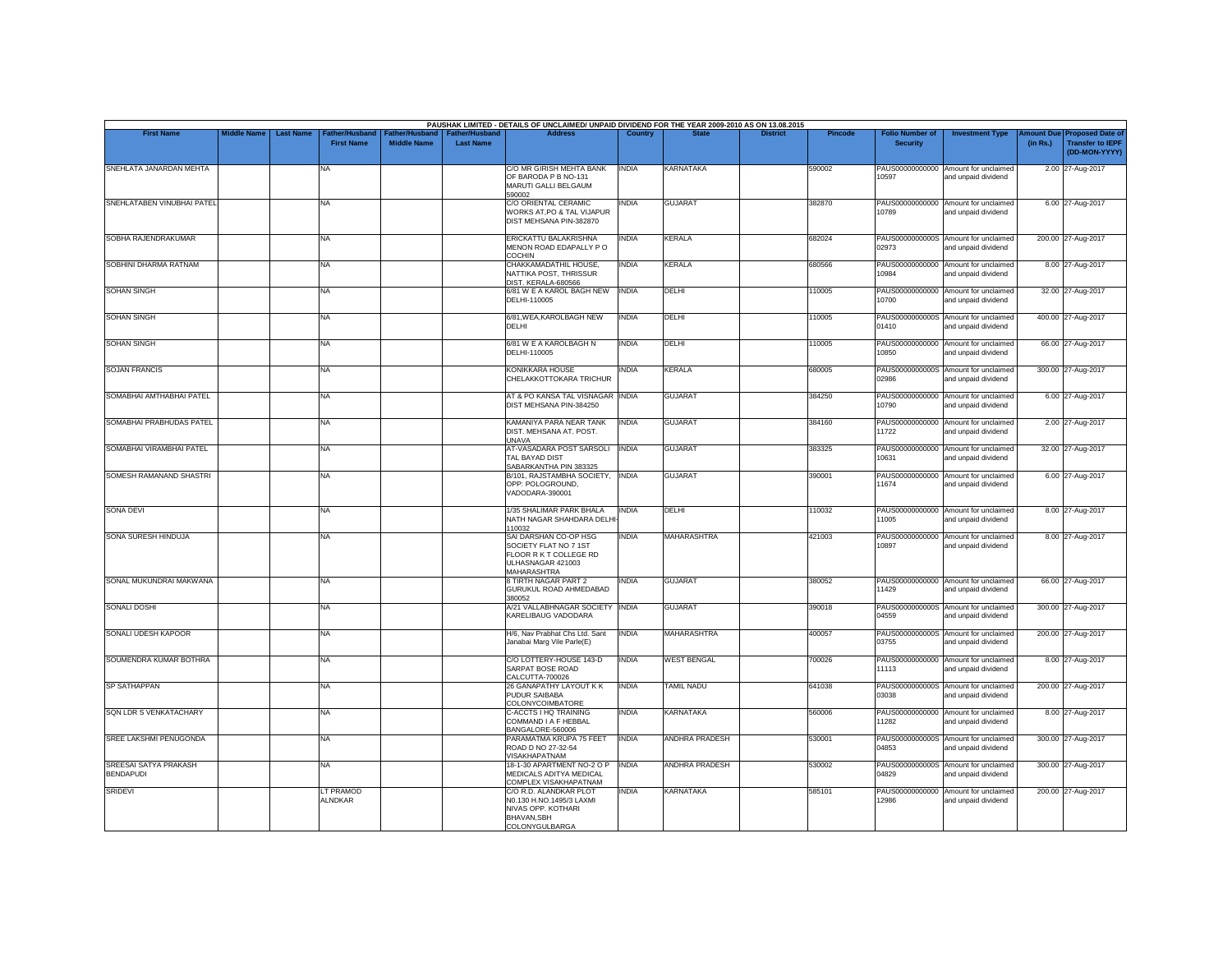|                                        |                    |                  |                                     |                                      |                                           | PAUSHAK LIMITED - DETAILS OF UNCLAIMED/ UNPAID DIVIDEND FOR THE YEAR 2009-2010 AS ON 13.08.2015                          |                |                                    |                 |                |                                           |                                                             |          |                                                                                |
|----------------------------------------|--------------------|------------------|-------------------------------------|--------------------------------------|-------------------------------------------|--------------------------------------------------------------------------------------------------------------------------|----------------|------------------------------------|-----------------|----------------|-------------------------------------------|-------------------------------------------------------------|----------|--------------------------------------------------------------------------------|
| <b>First Name</b>                      | <b>Middle Name</b> | <b>Last Name</b> | Father/Husband<br><b>First Name</b> | Father/Husband<br><b>Middle Name</b> | <b>Father/Husband</b><br><b>Last Name</b> | <b>Address</b>                                                                                                           | <b>Country</b> | <b>State</b>                       | <b>District</b> | <b>Pincode</b> | <b>Folio Number of</b><br><b>Security</b> | <b>Investment Type</b>                                      | (in Rs.) | <b>Amount Due Proposed Date of</b><br><b>Transfer to IEPF</b><br>(DD-MON-YYYY) |
| SRIDHAR DAVULURU                       |                    |                  | <b>NA</b>                           |                                      |                                           | DG-844 SAROJINI NAGAR NEW INDIA<br>DELHI                                                                                 |                | DELHI                              |                 | 110023         | 03878                                     | PAUS0000000000S Amount for unclaimed<br>and unpaid dividend |          | 200.00 27-Aug-2017                                                             |
| SRIKRISHNA MURTHY BADIDA               |                    |                  | <b>NA</b>                           |                                      |                                           | AZAD STREET.NO.7/183.<br>ROBERTSONPET<br>MACHILIPATNAM                                                                   | <b>INDIA</b>   | <b>ANDHRA PRADESH</b>              |                 | 521001         | PAUS0000000000S<br>00719                  | Amount for unclaimed<br>and unpaid dividend                 |          | 400.00 27-Aug-2017                                                             |
| <b>SRIKRISHNA RAO B N</b>              |                    |                  | <b>NA</b>                           |                                      |                                           | <b>M/S SRI NIMISHAMBA</b><br><b>MEDICALS 'PARIMALA</b><br>COMPLEX'100 FI ROAD<br><b>MYSORE</b>                           | <b>INDIA</b>   | <b>KARNATAKA</b>                   |                 | 570024         | 02634                                     | PAUS0000000000S Amount for unclaimed<br>and unpaid dividend |          | 400.00 27-Aug-2017                                                             |
| <b>SRINATH CV</b>                      |                    |                  | <b>NA</b>                           |                                      |                                           | NO.B3/129<br>GHATAPRABHA, NATIONAL<br><b>GAMES VILLAGE,</b><br>KORAMANGALA BANGALORE<br>560034 KARNATAKA                 | INDIA          | <b>KARNATAKA</b>                   |                 | 560034         | PAUS00000000000<br>10791                  | Amount for unclaimed<br>and unpaid dividend                 |          | 6.00 27-Aug-2017                                                               |
| SRINIVAS ENJAMOORI                     |                    |                  | <b>NA</b>                           |                                      |                                           | PLOT 20 VETERINARY COLONY INDIA<br>SHAIKPET, FILM NAGAR BESIDE<br><b>ADITYA HILL TOP</b><br>APPTSHYDERABAD               |                | <b>ANDHRA PRADESH</b>              |                 | 500008         | 03125                                     | PAUS0000000000S Amount for unclaimed<br>and unpaid dividend |          | 200.00 27-Aug-2017                                                             |
| SRINIVASA RAMANUJAM<br>PARVASTU        |                    |                  | <b>NA</b>                           |                                      |                                           | C/O MR.P.V.G. RAJAN. 14-37-24. INDIA<br>GOKHULE R MUPPIDI COLONY,<br>MAHARANIPETA<br>VISHAKAPATNAM                       |                | ANDHRA PRADESH                     |                 | 530002         | 00722                                     | PAUS0000000000S Amount for unclaimed<br>and unpaid dividend |          | 800.00 27-Aug-2017                                                             |
| SRINIVASA RAO M                        |                    |                  | <b>NA</b>                           |                                      |                                           | C/O M LOKESH NEW COLONY<br>PATHAPATNAM SRIKAKULUM<br>PO.                                                                 | <b>INDIA</b>   | ANDHRA PRADESH                     |                 | 532213         | 04712                                     | PAUS0000000000S Amount for unclaimed<br>and unpaid dividend |          | 400.00 27-Aug-2017                                                             |
| SRINIVASA SAI KOTI                     |                    |                  | <b>NA</b>                           |                                      |                                           | C/O K S SAI HOUSE NO LIG 822 INDIA<br>BHARATHI N- AGAR BHEL R C<br>PURAM HYDERABAD 500032 -                              |                | <b>ANDHRA PRADESH</b>              |                 | 500032         | PAUS00000000000<br>10956                  | Amount for unclaimed<br>and unpaid dividend                 |          | 8.00 27-Aug-2017                                                               |
| <b>SRINIVASANTS</b>                    |                    |                  | <b>NA</b>                           |                                      |                                           | 28/1 5TH MAIN ROAD<br>MALLESWARAM BANGALORE                                                                              | INDIA          | <b>KARNATAKA</b>                   |                 | 560010         | 00962                                     | PAUS0000000000T Amount for unclaimed<br>and unpaid dividend |          | 80.00 27-Aug-2017                                                              |
| <b>SRIRAMA MURTHY</b><br>VISHNUVAJHALA |                    |                  | <b>NA</b>                           |                                      |                                           | 6-11-45 PRAKASAM ROAD<br>NARSAPUR 534275 W.G.DT<br>534275                                                                | <b>INDIA</b>   | <b>ANDHRA PRADESH</b>              |                 | 534275         | 11311                                     | PAUS00000000000 Amount for unclaimed<br>and unpaid dividend |          | 8.00 27-Aug-2017                                                               |
| <b>SUBASH KAUL</b>                     |                    |                  | <b>NA</b>                           |                                      |                                           | KAUL SONS CHEMISTS<br>BANIHAL VIA JAMMU (TAWI)<br>BANIHAL-182146                                                         | <b>INDIA</b>   | <b>JAMMU AND</b><br><b>KASHMIR</b> |                 | 182146         | 10792                                     | PAUS00000000000 Amount for unclaimed<br>and unpaid dividend |          | 2.00 27-Aug-2017                                                               |
| SUBBA RAMAN K M                        |                    |                  | <b>NA</b>                           |                                      |                                           | FLAT II SECOND FL GAYATHRI<br>APTS 53 SANTOSHNAGAR<br>COLONY MEHDHIPATNAM<br>HYDERABAD 500028                            | <b>INDIA</b>   | ANDHRA PRADESH                     |                 | 500028         | PAUS00000000000<br>10934                  | Amount for unclaimed<br>and unpaid dividend                 |          | 16.00 27-Aug-2017                                                              |
| SUBBA REDDY VASEPALLI                  |                    |                  | <b>NA</b>                           |                                      |                                           | C/O.PEOPLES MEDICAL<br>AGENCY PHARMACEUTICAL<br>DISTRIBUTORS DOOR NO.17-1<br>AMALANADHUNIVANI STREET<br>ONGOLE           | <b>INDIA</b>   | ANDHRA PRADESH                     |                 | 523001         | 00728                                     | PAUS0000000000S Amount for unclaimed<br>and unpaid dividend |          | 400.00 27-Aug-2017                                                             |
| SUBBA REDDY VASEPALLI                  |                    |                  | <b>NA</b>                           |                                      |                                           | PLOT NO 17, VIVEKANANDA<br>NAGAR COLONY EXTN<br>JAGADGINIGUTTA ROAD, NR<br>POULTRY FARM<br>KUKATPALLY, HYDERABAD         | <b>INDIA</b>   | <b>ANDHRA PRADESH</b>              |                 | 500872         | 00265                                     | PAUS0000000000S Amount for unclaimed<br>and unpaid dividend |          | 200.00 27-Aug-2017                                                             |
| SUBBAIAH SETTY M R                     |                    |                  | <b>NA</b>                           |                                      |                                           | SRI SAIBABA MEDICAL STORES INDIA<br>SANTHEPET CHITRADURGA<br>(KARNATAKA)                                                 |                | <b>KARNATAKA</b>                   |                 | 577501         | 00149                                     | PAUS0000000000M Amount for unclaimed<br>and unpaid dividend |          | 400.00 27-Aug-2017                                                             |
| SUBBARAO M V                           |                    |                  | <b>NA</b>                           |                                      |                                           | C/O M V SUBBA RAO ASHOK<br>NAGAR 5-7-30/4 GUNTUR                                                                         | <b>INDIA</b>   | <b>ANDHRA PRADESH</b>              |                 | 522007         | PAUS00000000000<br>11486                  | Amount for unclaimed<br>and unpaid dividend                 |          | 32.00 27-Aug-2017                                                              |
| SUBBAREDDY RAMASAMY                    |                    |                  | <b>NA</b>                           |                                      |                                           | C/O.R.SUBBA REDDY B.A.<br>POOCHMPATTY, KACHAIKATTY<br>P.O. (VIA)VADPATTY, MADURAI<br>DIST.                               | <b>INDIA</b>   | <b>TAMIL NADU</b>                  |                 | 625001         | 01413                                     | PAUS0000000000S Amount for unclaimed<br>and unpaid dividend |          | 200.00 27-Aug-2017                                                             |
| SUBHA NARNARAIN<br>CHOUDHARY           |                    |                  | <b>NA</b>                           |                                      |                                           | D II/6 SUBHRAMANIAM BHARATI INDIA<br>MARG NEW DELHI 110003                                                               |                | DELHI                              |                 | 110003         | 10702                                     | PAUS00000000000 Amount for unclaimed<br>and unpaid dividend |          | 10.00 27-Aug-2017                                                              |
| SUBHADRA BHOGILAL SHAH                 |                    |                  | <b>NA</b>                           |                                      |                                           | C-1 GROUND FLR AMI VARSHA INDIA<br>OPP SYNDICATE- BANK NR<br>RAM GALLI OFF S V ROAD<br>KANDIVL- I WEST MUMBAI-<br>400067 |                | <b>MAHARASHTRA</b>                 |                 | 400067         | 88801                                     | PAUS00000000000 Amount for unclaimed<br>and unpaid dividend |          | 8.00 27-Aug-2017                                                               |
| SUBHAGI VINODKUMAR VAIDYA              |                    |                  | <b>NA</b>                           |                                      |                                           | . MADHUVAN SOCIETY OPP. S INDIA<br><b>BUS STAND, BAVLA DIST-</b><br>AHMEDABAD GUJARAT                                    |                | <b>GUJARAT</b>                     |                 | 382220         | 12547                                     | PAUS00000000000 Amount for unclaimed<br>and unpaid dividend |          | 8.00 27-Aug-2017                                                               |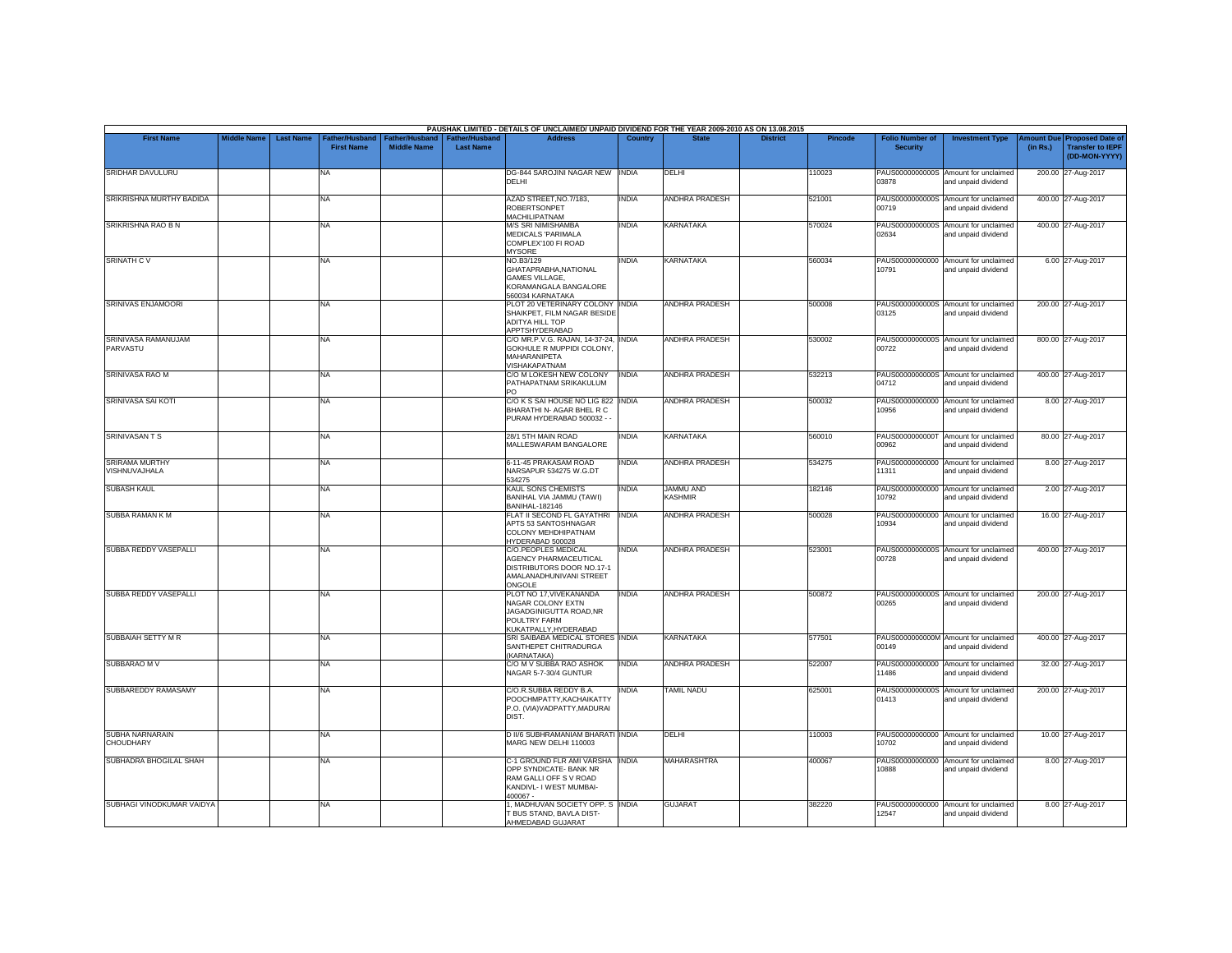|                                              |                                                                               |                                             |                                           | PAUSHAK LIMITED - DETAILS OF UNCLAIMED/ UNPAID DIVIDEND FOR THE YEAR 2009-2010 AS ON 13.08.2015                                  |                |                       |                 |                |                                           |                                                             |                               |                                                                     |
|----------------------------------------------|-------------------------------------------------------------------------------|---------------------------------------------|-------------------------------------------|----------------------------------------------------------------------------------------------------------------------------------|----------------|-----------------------|-----------------|----------------|-------------------------------------------|-------------------------------------------------------------|-------------------------------|---------------------------------------------------------------------|
| <b>First Name</b>                            | <b>Middle Name</b><br><b>Last Name</b><br>Father/Husband<br><b>First Name</b> | <b>Father/Husband</b><br><b>Middle Name</b> | <b>Father/Husband</b><br><b>Last Name</b> | <b>Address</b>                                                                                                                   | <b>Country</b> | <b>State</b>          | <b>District</b> | <b>Pincode</b> | <b>Folio Number of</b><br><b>Security</b> | <b>Investment Type</b>                                      | <b>Amount Due</b><br>(in Rs.) | <b>Proposed Date of</b><br><b>Transfer to IEPF</b><br>(DD-MON-YYYY) |
| SUBHANGI C PATWARDHAN                        | <b>CHANDRASHEK</b><br><b>HAR</b>                                              |                                             |                                           | A-402, SAHAJEEVAN C H S JAI<br>PRAKASH NAGAR GOREGAON<br>(EAST) MUMBAI                                                           | INDIA          | <b>MAHARASHTRA</b>    |                 | 400063         | 12605                                     | PAUS00000000000 Amount for unclaimed<br>and unpaid dividend |                               | 200.00 27-Aug-2017                                                  |
| SUBHASCHANDRA RAOJIBHAI<br>AMIN              | <b>NA</b>                                                                     |                                             |                                           | 2 SHARAD PURNIMA SOCIETY<br>OPP MUNICIPAL MARKET<br>NAVRANGPURA AHMEDABAD-<br>380009                                             | <b>INDIA</b>   | <b>GUJARAT</b>        |                 | 380009         | 10703                                     | PAUS00000000000 Amount for unclaimed<br>and unpaid dividend |                               | 6.00 27-Aug-2017                                                    |
| SUBHASH CHANDER DHAMIJA                      | <b>NA</b>                                                                     |                                             |                                           | F-30 PRASHANT VIHAR ROHINI INDIA<br><b>SECTOR XIV DELHI</b>                                                                      |                | DELHI                 |                 | 110085         | 11220                                     | PAUS00000000000 Amount for unclaimed<br>and unpaid dividend |                               | 8.00 27-Aug-2017                                                    |
| <b>SUBHASH CHOPRA</b>                        | <b>NA</b>                                                                     |                                             |                                           | C-190 MAHANAGAR LUCKNOW- INDIA<br>226006                                                                                         |                | <b>UTTAR PRADESH</b>  |                 | 226006         | 10793                                     | PAUS00000000000 Amount for unclaimed<br>and unpaid dividend |                               | 16.00 27-Aug-2017                                                   |
| <b>SUBHASH DATAR</b>                         | <b>NA</b>                                                                     |                                             |                                           | 38/2. MADHUBAN A SOCIETY<br>SAMARTH PATH KARVE NAGAR<br>(GANSSH NAGAR) PUNE                                                      | <b>INDIA</b>   | <b>MAHARASHTRA</b>    |                 | 411052         | 04944                                     | PAUS0000000000S Amount for unclaimed<br>and unpaid dividend |                               | 300.00 27-Aug-2017                                                  |
| SUBHASH GOVINDRAO<br>MARATHE                 | <b>NA</b>                                                                     |                                             |                                           | "KH-75 NEW KAVI NAGAR"<br>GHAZIABAD 201002                                                                                       | INDIA          | <b>UTTAR PRADESH</b>  |                 | 201002         | 10795                                     | PAUS00000000000 Amount for unclaimed<br>and unpaid dividend |                               | 2.00 27-Aug-2017                                                    |
| SUBHASH JITENDRA DALAL                       | <b>NA</b>                                                                     |                                             |                                           | SWATI A202 C D BARFIWALA<br>MARG ANDHERI WEST MUMBAI                                                                             | <b>INDIA</b>   | <b>MAHARASHTRA</b>    |                 | 400058         | 10704                                     | PAUS00000000000 Amount for unclaimed<br>and unpaid dividend |                               | 2.00 27-Aug-2017                                                    |
| SUBHASH NAROTAMDAS SHAH                      | <b>NA</b>                                                                     |                                             |                                           | 400058<br>C/O BHARATKUMAR<br>MAHESHCHANDRA 295 NEW<br>CLOTH MARKET AHMEDABAD-<br>380002                                          | INDIA          | <b>GUJARAT</b>        |                 | 380002         | PAUS00000000000<br>11268                  | Amount for unclaimed<br>and unpaid dividend                 |                               | 8.00 27-Aug-2017                                                    |
| SUBHASH PASAWALA                             | <b>NA</b>                                                                     |                                             |                                           | B/H SARKARI VASAHAT PARTH INDIA<br><b>INDRAPRASTH T- OWER'S</b><br>NEAR GURUKUL DRIVE IN<br>ROAD VASTR- APUR<br>AHMEDABAD 380052 |                | <b>GUJARAT</b>        |                 | 380052         | 11525                                     | PAUS00000000000 Amount for unclaimed<br>and unpaid dividend |                               | 2.00 27-Aug-2017                                                    |
| SUBHASHBHAI RAOJIBHAI AMIN                   | <b>NA</b>                                                                     |                                             |                                           | 2 SHARAD PURNIMA SOCIETY<br>OPP MUNICIPAL MARKET<br>NAVRANGPURA AHMEDABAD-<br>380009                                             | <b>INDIA</b>   | <b>GUJARAT</b>        |                 | 380009         | 10705                                     | PAUS00000000000 Amount for unclaimed<br>and unpaid dividend |                               | 6.00 27-Aug-2017                                                    |
| <b>SUBHASHCHANDRA</b><br>RANCHHODBHAI PANDYA | <b>NA</b>                                                                     |                                             |                                           | "NIRU KUNJ" OPP TELEPHONE<br>EXCHANGE VALL- ABHA<br>VIDYANAGAR DIST KAIRA PIN-<br>$388120 -$                                     | <b>INDIA</b>   | <b>GUJARAT</b>        |                 | 388120         | 10796                                     | PAUS00000000000 Amount for unclaimed<br>and unpaid dividend |                               | 16.00 27-Aug-2017                                                   |
| SUBHOJIT MUKHERJEE                           | <b>NA</b>                                                                     |                                             |                                           | B-139/1 R D S O MANAK NAGAR INDIA<br>LUCKNOW                                                                                     |                | <b>UTTAR PRADESH</b>  |                 | 226011         | PAUS0000000000S<br>03395                  | Amount for unclaimed<br>and unpaid dividend                 |                               | 200.00 27-Aug-2017                                                  |
| SUBODHCHANDRA C VAIDYA                       | <b>NA</b>                                                                     |                                             |                                           | AT & POST KELISANA TA<br><b>VIJAPUR DIST MEHSANA</b><br>382830 (N G)                                                             | <b>INDIA</b>   | <b>GUJARAT</b>        |                 | 382830         | 10797                                     | PAUS00000000000 Amount for unclaimed<br>and unpaid dividend |                               | 2.00 27-Aug-2017                                                    |
| SUBRAHMANYA K BHAT                           | <b>SUBRAYA BHAT</b>                                                           |                                             |                                           | NO 43 9TH A MAIN PIPELINE<br>ROAD SRINAGAR BANGALORE                                                                             | <b>INDIA</b>   | <b>KARNATAKA</b>      |                 | 560050         | 77692                                     | PAUSIN301356200 Amount for unclaimed<br>and unpaid dividend |                               | 16.00 27-Aug-2017                                                   |
| SUBRAHMANYA SASTRY<br><b>TEJOMURTHULA</b>    | <b>NA</b>                                                                     |                                             |                                           | C/O CIRCARS LAKSHIMI MILL<br>STORES CONVENT STREET<br>VIJAYAWADA 520001                                                          | <b>INDIA</b>   | <b>ANDHRA PRADESH</b> |                 | 520001         | PAUS00000000000<br>11084                  | Amount for unclaimed<br>and unpaid dividend                 |                               | 16.00 27-Aug-2017                                                   |
| SUBRAHMANYAM KOLLI                           | <b>NA</b>                                                                     |                                             |                                           | 47-9-24B 3RD LANE<br><b>DWARAKANAGAR</b><br>VISAKHAPATNAM-530016                                                                 | <b>INDIA</b>   | <b>ANDHRA PRADESH</b> |                 | 530016         | 10798                                     | PAUS00000000000 Amount for unclaimed<br>and unpaid dividend |                               | 32.00 27-Aug-2017                                                   |
| SUBRAMANIAM MAHADEVAN<br><b>IYER</b>         | <b>NA</b>                                                                     |                                             |                                           | ALIN GAMA DHOM<br>PHARMACEUTICAL/LABORATO<br>RY 17/113, NOORANI, PALGHAT<br>(KERALA)                                             | <b>INDIA</b>   | <b>KERALA</b>         |                 | 678004         | 00731                                     | PAUS0000000000S Amount for unclaimed<br>and unpaid dividend |                               | 400.00 27-Aug-2017                                                  |
| <b>SUBRAMANIAN R</b>                         | <b>NA</b>                                                                     |                                             |                                           | 298, MAIN ROAD SHEVAPET<br><b>SALAM</b>                                                                                          | <b>INDIA</b>   | <b>TAMIL NADU</b>     |                 | 636002         | 00628                                     | PAUS0000000000R Amount for unclaimed<br>and unpaid dividend |                               | 200.00 27-Aug-2017                                                  |
| <b>SUBRAMANIAN S</b>                         | <b>NA</b>                                                                     |                                             |                                           | 23, TEPPAKULAM ST.,<br>TUTICORIN TAMIL NADU                                                                                      | <b>INDIA</b>   | <b>TAMIL NADU</b>     |                 | 628002         | 00242                                     | PAUS0000000000S Amount for unclaimed<br>and unpaid dividend |                               | 200.00 27-Aug-2017                                                  |
| SUBRAMANYAM C                                | <b>NA</b>                                                                     |                                             |                                           | 28/44, PETA, KURNOOL,                                                                                                            | INDIA          | <b>ANDHRA PRADESH</b> |                 | 518001         | 00985                                     | PAUS0000000000C Amount for unclaimed<br>and unpaid dividend |                               | 200.00 27-Aug-2017                                                  |
| SUBRAMANYAM KOLLI                            | <b>NA</b>                                                                     |                                             |                                           | M/S.WALTER BASHNELL LTD,<br>7TH PLOT 9TH MAIN ROAD<br>DANDEESWARAM VELACHERY<br><b>MADRAS</b>                                    | <b>INDIA</b>   | <b>TAMIL NADU</b>     |                 | 600042         | 00730                                     | PAUS0000000000S Amount for unclaimed<br>and unpaid dividend |                               | 1600.00 27-Aug-2017                                                 |
| <b>SUBRAY M HEGDE</b>                        | <b>NA</b>                                                                     |                                             |                                           | NO.82 III MAIN. III STAGE.<br><b>VINAYAKA LAYOUT</b><br>VIJAYANAGARBANGALORE                                                     | INDIA          | <b>KARNATAKA</b>      |                 | 560040         | PAUS00000000000<br>11105                  | Amount for unclaimed<br>and unpaid dividend                 |                               | 16.00 27-Aug-2017                                                   |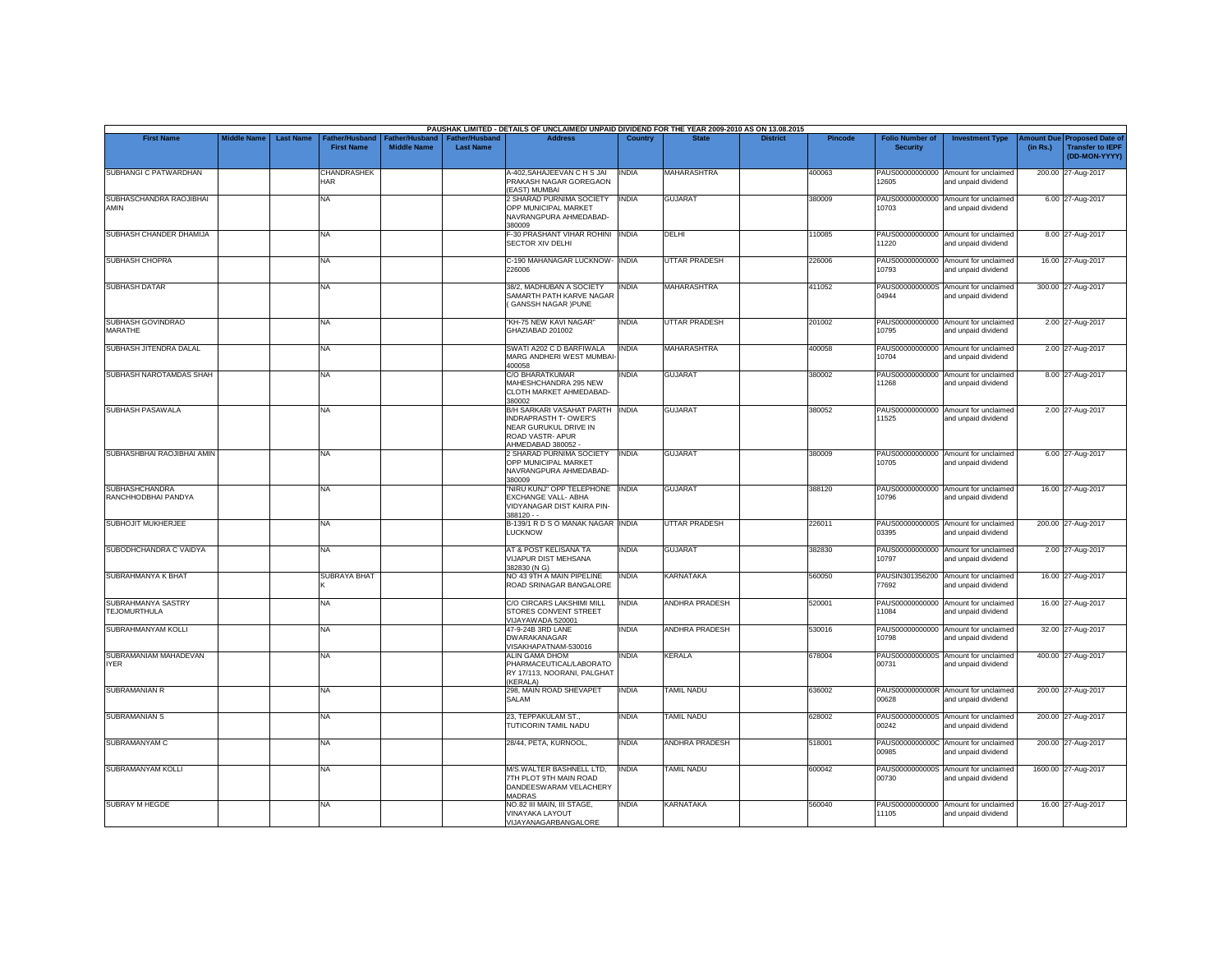|                                         |                    |                                                         |                                      |                                           | PAUSHAK LIMITED - DETAILS OF UNCLAIMED/ UNPAID DIVIDEND FOR THE YEAR 2009-2010 AS ON 13.08.2015                       |                |                      |                 |                |                                           |                                                             |          |                                                                        |
|-----------------------------------------|--------------------|---------------------------------------------------------|--------------------------------------|-------------------------------------------|-----------------------------------------------------------------------------------------------------------------------|----------------|----------------------|-----------------|----------------|-------------------------------------------|-------------------------------------------------------------|----------|------------------------------------------------------------------------|
| <b>First Name</b>                       | <b>Middle Name</b> | <b>Last Name</b><br>Father/Husband<br><b>First Name</b> | Father/Husband<br><b>Middle Name</b> | <b>Father/Husband</b><br><b>Last Name</b> | <b>Address</b>                                                                                                        | <b>Country</b> | <b>State</b>         | <b>District</b> | <b>Pincode</b> | <b>Folio Number of</b><br><b>Security</b> | <b>Investment Type</b>                                      | (in Rs.) | mount Due Proposed Date of<br><b>Transfer to IEPF</b><br>(DD-MON-YYYY) |
| <b>SUCHI SHANDILYA</b>                  |                    | NA                                                      |                                      |                                           | CARE OF SMT SHARDA MANI<br>MISRA 5/5 SARVA PRIYA VIHAR<br><b>NEW DELHI-110016</b>                                     | <b>INDIA</b>   | DELHI                |                 | 110016         | PAUS00000000000<br>11030                  | Amount for unclaimed<br>and unpaid dividend                 |          | 8.00 27-Aug-2017                                                       |
| SUDARSHAN KUMAR SHARMA                  |                    | <b>NA</b>                                               |                                      |                                           | C/O UJJWAL LTD BROWN ROAD INDIA<br>LUDHIANA                                                                           |                | <b>PUNJAB</b>        |                 | 141008         | 03442                                     | PAUS0000000000S Amount for unclaimed<br>and unpaid dividend |          | 200.00 27-Aug-2017                                                     |
| SUDESH KUMAR KAPUR                      |                    | <b>NA</b>                                               |                                      |                                           | F-202 SOM VIHAR APTS R K<br>PURAM NEW DELHI                                                                           | <b>INDIA</b>   | <b>CHANDIGARH</b>    |                 | 160018         | PAUS00000000000<br>10998                  | Amount for unclaimed<br>and unpaid dividend                 |          | 8.00 27-Aug-2017                                                       |
| SUDESHNA DEVI                           |                    | <b>NA</b>                                               |                                      |                                           | C/O DR AJAY CHOUDHARY<br>RAMBAGH COLONY BIJNOR U F                                                                    | <b>INDIA</b>   | <b>UTTAR PRADESH</b> |                 | 246701         | 03971                                     | PAUS0000000000S Amount for unclaimed<br>and unpaid dividend |          | 600.00 27-Aug-2017                                                     |
| SUDGOONA DINKAR INAMDAR                 |                    | NA                                                      |                                      |                                           | <b>B-4 JAY MAHAL FLATS</b><br>MITHAKHALI ELLISBRIDGE<br>AHMEDABAD-380006                                              | INDIA          | <b>GUJARAT</b>       |                 | 380006         | PAUS00000000000<br>10614                  | Amount for unclaimed<br>and unpaid dividend                 |          | 10.00 27-Aug-2017                                                      |
| SUDHA AVINASH AROSKAR                   |                    | <b>NA</b>                                               |                                      |                                           | 403 SADACHAR RAIYANIGRAM<br>SHIMPOLI ROAD BORIVALI (W)<br>MUMBAI-400092                                               | <b>INDIA</b>   | <b>MAHARASHTRA</b>   |                 | 400092         | 11151                                     | PAUS00000000000 Amount for unclaimed<br>and unpaid dividend |          | 16.00 27-Aug-2017                                                      |
| SUDHA JATALE                            |                    | <b>NA</b>                                               |                                      |                                           | 273 USHANAGAR EXTENSION<br><b>INDORF</b>                                                                              | <b>INDIA</b>   | MADHYA PRADESH       |                 | 458001         | 11270                                     | PAUS00000000000 Amount for unclaimed<br>and unpaid dividend |          | 16.00 27-Aug-2017                                                      |
| SUDHA JHA                               |                    | <b>NA</b>                                               |                                      |                                           | NO 6-1-299/2 PLOT 72 WALKER  INDIA<br>TOWN PADMA RAO NAGAR<br>SECUNDERABAD 500025 A P                                 |                | ANDHRA PRADESH       |                 | 500025         | 11357                                     | PAUS00000000000 Amount for unclaimed<br>and unpaid dividend |          | 24.00 27-Aug-2017                                                      |
| <b>SUDHA M PATEL</b>                    |                    | <b>NA</b>                                               |                                      |                                           | 403-G H B COMPLEX ANKUR<br>ROAD NARANPURA<br>AHMEDABAD 380013                                                         | <b>INDIA</b>   | <b>GUJARAT</b>       |                 | 380013         | 11597                                     | PAUS00000000000 Amount for unclaimed<br>and unpaid dividend |          | 66.00 27-Aug-2017                                                      |
| SUDHABEN NAVINBHAI PATEL                |                    | <b>NA</b>                                               |                                      |                                           | 23 ROKADNATH HOUSING CO-<br>OP SOCIETY RACE COURSE<br>CIRCLE GOTRI ROAD BARODA<br>390007                              | <b>INDIA</b>   | <b>GUJARAT</b>       |                 | 390007         | PAUS00000000000<br>10600                  | Amount for unclaimed<br>and unpaid dividend                 |          | 32.00 27-Aug-2017                                                      |
| SUDHABEN SATYENDRA BHATT                |                    | <b>NA</b>                                               |                                      |                                           | PITRUDAYA SOORYODAY<br>SOCIETY FATEH GANJ BARODA<br>390002                                                            | <b>INDIA</b>   | <b>GUJARAT</b>       |                 | 390002         | 10637                                     | PAUS00000000000 Amount for unclaimed<br>and unpaid dividend |          | 2.00 27-Aug-2017                                                       |
| <b>SUDHIR DOGRA</b>                     |                    | <b>NA</b>                                               |                                      |                                           | FLAT NO 603, UDYAN-3, B<br>WING.MILITARY ROAD.<br>MAROL, ANDHERI WEST,<br><b>MUMBAI</b>                               | INDIA          | <b>MAHARASHTRA</b>   |                 | 400072         | 11637                                     | PAUS00000000000 Amount for unclaimed<br>and unpaid dividend |          | 32.00 27-Aug-2017                                                      |
| SUDHIR JAYANTILAL JAISWAL               |                    | <b>NA</b>                                               |                                      |                                           | <b>HUZARAT PAGA SHUSHILA</b><br>COTTAGE BARODA-390006                                                                 | INDIA          | <b>GUJARAT</b>       |                 | 390006         | PAUS00000000000<br>10799                  | Amount for unclaimed<br>and unpaid dividend                 |          | 16.00 27-Aug-2017                                                      |
| <b>SUDHIR KUMAR</b>                     |                    | <b>NA</b>                                               |                                      |                                           | II-I/28B (2ND FLOOR) LAJPAT<br>NAGAR 2, NEW DELHI 110024,                                                             | <b>INDIA</b>   | DELHI                |                 | 110024         | 11055                                     | PAUS00000000000 Amount for unclaimed<br>and unpaid dividend |          | 8.00 27-Aug-2017                                                       |
| SUDHIR KUMAR GHOSH                      |                    | <b>NA</b>                                               |                                      |                                           | 43/A. NIMTOLE GHAT STREET<br>CALCUTTA                                                                                 | <b>INDIA</b>   | <b>WEST BENGAL</b>   |                 | 700006         | PAUS0000000000S<br>02669                  | Amount for unclaimed<br>and unpaid dividend                 |          | 200.00 27-Aug-2017                                                     |
| SUDHIR KUMAR RAHA                       |                    | <b>NA</b>                                               |                                      |                                           | 65A SURJA SEN STREET<br>CALCUTTA-700009                                                                               | <b>INDIA</b>   | <b>WEST BENGAL</b>   |                 | 700009         | 10940                                     | PAUS00000000000 Amount for unclaimed<br>and unpaid dividend |          | 8.00 27-Aug-2017                                                       |
| SUDHIR MUGATLAL JATHAL                  |                    | NA                                                      |                                      |                                           | FLAT NO.6 SHIV APARTMENT<br>OPP DA-MART, NEAR SARDAR<br>PATEL STATUE MOTA BAZAR.<br>VALLABH VIDYANAGAR<br>388120(GUJ) | <b>INDIA</b>   | <b>GUJARAT</b>       |                 | 388120         | PAUS00000000000<br>10648                  | Amount for unclaimed<br>and unpaid dividend                 |          | 32.00 27-Aug-2017                                                      |
| SUDHIR SHANKAR GHAISAS                  |                    | <b>NA</b>                                               |                                      |                                           | "KUSUMSHREE" 1127<br>SHUKRAWAR PETH PUNE-<br>411002                                                                   | <b>INDIA</b>   | <b>MAHARASHTRA</b>   |                 | 411002         | 10616                                     | PAUS00000000000 Amount for unclaimed<br>and unpaid dividend |          | 16.00 27-Aug-2017                                                      |
| SUDHIR SHANKAR GHAISAS                  |                    | <b>NA</b>                                               |                                      |                                           | "KUSUMSHREE" 1127<br>SHUKRAWAR PETH PUNE-<br>411002                                                                   | INDIA          | <b>MAHARASHTRA</b>   |                 | 411002         | 10615                                     | PAUS00000000000 Amount for unclaimed<br>and unpaid dividend |          | 10.00 27-Aug-2017                                                      |
| SUDHIRCHANDRA SHRIPAD<br><b>SAMARTH</b> |                    | NA                                                      |                                      |                                           | 2/9 SAURABH PARK GUJARAT<br>HOUSING BOARD - FLATS NR<br>CHHANI JAKAT NAKA BARODA-<br>39000-2-                         | <b>INDIA</b>   | <b>GUJARAT</b>       |                 | 390002         | PAUS00000000000<br>10708                  | Amount for unclaimed<br>and unpaid dividend                 |          | 32.00 27-Aug-2017                                                      |
| SUDHIRKUMAR SHIVNATH<br><b>MISRA</b>    |                    | <b>NA</b>                                               |                                      |                                           | 123 AJAY SOCIETY FATEHGANJ INDIA<br><b>BARODA 390002</b>                                                              |                | <b>GUJARAT</b>       |                 | 390002         | 10801                                     | PAUS00000000000 Amount for unclaimed<br>and unpaid dividend |          | 2.00 27-Aug-2017                                                       |
| SUHASINI VITHAL CHAVAN                  |                    | <b>NA</b>                                               |                                      |                                           | C-10 SHANTI CAMPUS SOCIETY INDIA<br>NAHUR ROAD MULUND WEST<br>MUMBAI 400080                                           |                | <b>MAHARASHTRA</b>   |                 | 400080         | 11455                                     | PAUS00000000000 Amount for unclaimed<br>and unpaid dividend |          | 4.00 27-Aug-2017                                                       |
| <b>SUJAL PATEL</b>                      |                    | <b>NA</b>                                               |                                      |                                           | NIRALI "AKASH GANGA" TRADE INDIA<br>CENTRE HIMATNAGAR 383001                                                          |                | <b>GUJARAT</b>       |                 | 383001         | 11628                                     | PAUS00000000000 Amount for unclaimed<br>and unpaid dividend |          | 16.00 27-Aug-2017                                                      |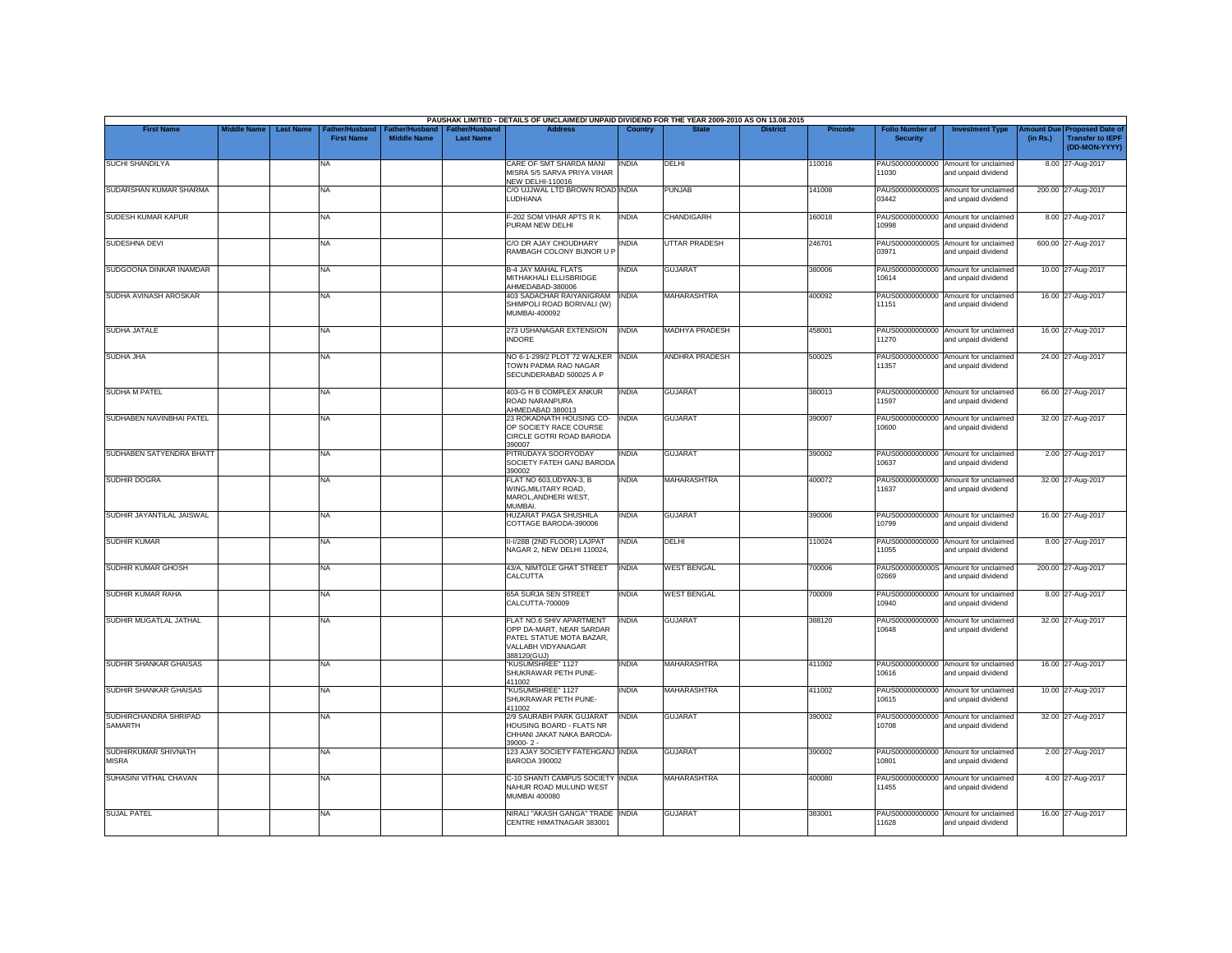|                                        |                    |                  |                                            |                                             |                                           | PAUSHAK LIMITED - DETAILS OF UNCLAIMED/ UNPAID DIVIDEND FOR THE YEAR 2009-2010 AS ON 13.08.2015                |              |                                  |                 |         |                                           |                                                             |          |                                                                                |
|----------------------------------------|--------------------|------------------|--------------------------------------------|---------------------------------------------|-------------------------------------------|----------------------------------------------------------------------------------------------------------------|--------------|----------------------------------|-----------------|---------|-------------------------------------------|-------------------------------------------------------------|----------|--------------------------------------------------------------------------------|
| <b>First Name</b>                      | <b>Middle Name</b> | <b>Last Name</b> | <b>Father/Husband</b><br><b>First Name</b> | <b>Father/Husband</b><br><b>Middle Name</b> | <b>Father/Husband</b><br><b>Last Name</b> | <b>Address</b>                                                                                                 | Country      | <b>State</b>                     | <b>District</b> | Pincode | <b>Folio Number of</b><br><b>Security</b> | <b>Investment Type</b>                                      | (in Rs.) | <b>Amount Due Proposed Date of</b><br><b>Transfer to IEPF</b><br>(DD-MON-YYYY) |
| <b>SUJATA VIPUL VORA</b>               |                    |                  | <b>NA</b>                                  |                                             |                                           | D-801, DHANANJAY TOWERS<br>SHYAMAL KARNAVATI ROAD<br>SATELLITEAHMEDABAD                                        | INDIA        | <b>GUJARAT</b>                   |                 | 380015  | 11427                                     | PAUS00000000000 Amount for unclaimed<br>and unpaid dividend |          | 32.00 27-Aug-2017                                                              |
| SUJAYA BASAVANNA                       |                    |                  | <b>NA</b>                                  |                                             |                                           | 751 10TH MAIN III BLOCK III<br><b>STAGE</b><br>BASAVESHWARANAGAR<br>BANGALORE-560079                           | <b>INDIA</b> | <b>KARNATAKA</b>                 |                 | 560079  | PAUS00000000000<br>11280                  | Amount for unclaimed<br>and unpaid dividend                 |          | 8.00 27-Aug-2017                                                               |
| <b>SUJITH M</b>                        |                    |                  | CHERIAN                                    |                                             |                                           | 333/339 VALLELIL<br>PANAMTHOTTIL 2 VALAN<br><b>JAVATTOM KADAPRA</b><br>THIRUVALLA                              | INDIA        | <b>KERALA</b>                    |                 | 689107  | PAUSIN300513109<br>76622                  | Amount for unclaimed<br>and unpaid dividend                 |          | 66.00 27-Aug-2017                                                              |
| SUKANYABEN HIRALAL SHAH                |                    |                  | <b>NA</b>                                  |                                             |                                           | <b>C/O SHRIKRISHNA</b><br><b>DURLABHDAS SHAH</b><br>DESAIPURA NANDARBAR DIST<br>DHULIA PIN-425412              | INDIA        | <b>MAHARASHTRA</b>               |                 | 425412  | 10655                                     | PAUS00000000000 Amount for unclaimed<br>and unpaid dividend |          | 10.00 27-Aug-2017                                                              |
| SUKHI DEVI BHUTORIA                    |                    |                  | <b>NA</b>                                  |                                             |                                           | C/O DAULATRAM BIJAI SINGH<br>BHUTORIA PATTY NO 7TH PO<br><b>LADNUN 341306</b>                                  | <b>INDIA</b> | <b>RAJASTHAN</b>                 |                 | 341306  | 11303                                     | PAUS00000000000 Amount for unclaimed<br>and unpaid dividend |          | 24.00 27-Aug-2017                                                              |
| <b>SUKHJIT SINGH SIDHU</b>             |                    |                  | <b>NA</b>                                  |                                             |                                           | C/O LT COL LAKHA SINGH VSM<br>ARMY HQ PROVOST UNIT RED<br>FORT DELHI-110006                                    | <b>INDIA</b> | DELHI                            |                 | 110006  | PAUS00000000000<br>11006                  | Amount for unclaimed<br>and unpaid dividend                 |          | 8.00 27-Aug-2017                                                               |
| SUKHLAL MAGANLAL SETHE                 |                    |                  | <b>NA</b>                                  |                                             |                                           | KUVERJI DEVSHI CHAWL 2ND<br>FL B S ROAD OPP ZARAPKAR<br>SHOW ROOM DADAR W RLY<br>MUMBAI 400028                 | <b>INDIA</b> | MAHARASHTRA                      |                 | 400028  | 11174                                     | PAUS00000000000 Amount for unclaimed<br>and unpaid dividend |          | 8.00 27-Aug-2017                                                               |
| SUKHRAJ CHHOGALAL ZINANI               |                    |                  | <b>NA</b>                                  |                                             |                                           | <b>BAGRECHA BUILDING</b><br><b>JUNGOKIBAS SIWANA DT</b><br>BARMER RAJ PIN-343044                               | INDIA        | <b>RAJASTHAN</b>                 |                 | 343044  | PAUS00000000000<br>10710                  | Amount for unclaimed<br>and unpaid dividend                 |          | 16.00 27-Aug-2017                                                              |
| <b>SUKUMAR ROY S</b>                   |                    |                  | <b>NA</b>                                  |                                             |                                           | C/O MRS PRITI ROY<br>CHOWDHARY 1156 NAPIER<br>TOWN, RAJUL STATE, BLOCK<br>NO1 JABALPUR                         | INDIA        | <b>MADHYA PRADESH</b>            |                 | 482002  | 00736                                     | PAUS0000000000S Amount for unclaimed<br>and unpaid dividend |          | 200.00 27-Aug-2017                                                             |
| SULJAN MAHMOOD KHAN SURI               |                    |                  | <b>NA</b>                                  |                                             |                                           | 53/A 34TH CROSS 9TH MAIN<br>ROAD BANA SHANKARI IIND<br><b>STAGE BANGALORE</b><br>KARNATAKA 560070              | INDIA        | <b>KARNATAKA</b>                 |                 | 560070  | 10854                                     | PAUS00000000000 Amount for unclaimed<br>and unpaid dividend |          | 16.00 27-Aug-2017                                                              |
| <b>SULOCHANA</b>                       |                    |                  | <b>NA</b>                                  |                                             |                                           | W/O SHRI.A V VEERARAJE URS INDIA<br>DNO 876/5.1ST<br>CROSS.LAXMIPURAM MYSORE                                   |              | <b>KARNATAKA</b>                 |                 | 570014  | 01912                                     | PAUS0000000000S Amount for unclaimed<br>and unpaid dividend |          | 400.00 27-Aug-2017                                                             |
| SULOCHANA CHANDRAKANT<br><b>VYAS</b>   |                    |                  | <b>NA</b>                                  |                                             |                                           | PARDESHI FALIA MADAN<br>ZAMPA ROAD VADODARA                                                                    | <b>INDIA</b> | <b>GUJARAT</b>                   |                 | 390001  | PAUS00000000000<br>11603                  | Amount for unclaimed<br>and unpaid dividend                 |          | 16.00 27-Aug-2017                                                              |
| SULTANALI NOORALI LADAK                |                    |                  | <b>NA</b>                                  |                                             |                                           | 504 DARIYA DARSHAN J P<br>ROAD ANDHERI WEST MUMBAI<br>400061                                                   | <b>INDIA</b> | <b>MAHARASHTRA</b>               |                 | 400061  | 10917                                     | PAUS00000000000 Amount for unclaimed<br>and unpaid dividend |          | 8.00 27-Aug-2017                                                               |
| SUMALA BHADURI                         |                    |                  | <b>NA</b>                                  |                                             |                                           | 36-A DR SUDHIR BOSE ROAD<br>4TH FLOOR CALCUTTA                                                                 | <b>INDIA</b> | <b>WEST BENGAL</b>               |                 | 700023  | 02801                                     | PAUS0000000000S Amount for unclaimed<br>and unpaid dividend |          | 300.00 27-Aug-2017                                                             |
| <b>SUMANA SEN</b>                      |                    |                  | <b>NA</b>                                  |                                             |                                           | 214/3/22 S K DEB ROAD<br>CHOWDHURY BAGAN<br>CALCUTTA                                                           | <b>INDIA</b> | <b>WEST BENGAL</b>               |                 | 700048  | 02740                                     | PAUS0000000000S Amount for unclaimed<br>and unpaid dividend |          | 200.00 27-Aug-2017                                                             |
| SUMANBEN RASIKLAL THAKER               |                    |                  | <b>NA</b>                                  |                                             |                                           | 48 SHYAMAL ROW HOUSES-II<br>SATELLITE ROAD AHMEDABAD<br>380015                                                 | <b>INDIA</b> | <b>GUJARAT</b>                   |                 | 380015  | 10715                                     | PAUS00000000000 Amount for unclaimed<br>and unpaid dividend |          | 16.00 27-Aug-2017                                                              |
| SUMANDEVI JITENDRALAL<br><b>DESAI</b>  |                    |                  | <b>NA</b>                                  |                                             |                                           | 134 MANEKBAG SOCIETY<br>AMBAVADI AHMEDABAD-380015                                                              | INDIA        | <b>GUJARAT</b>                   |                 | 380015  | 10716                                     | PAUS00000000000 Amount for unclaimed<br>and unpaid dividend |          | 2.00 27-Aug-2017                                                               |
| SUMANLAL CHIMANLAL                     |                    |                  | <b>NA</b><br><b>NA</b>                     |                                             |                                           | BHAGYA NAGAR SOCIETY H NO INDIA<br>2 RAMBAG MANINAGAR<br>AHMEDABAD-380008<br>C/O M/S SUMANRAI HARIBHAI & INDIA |              | <b>GUJARAT</b><br><b>GUJARAT</b> |                 | 380008  | PAUS00000000000<br>10719                  | Amount for unclaimed<br>and unpaid dividend                 |          | 6.00 27-Aug-2017                                                               |
| SUMANRAI HARIBHAI PATEL                |                    |                  |                                            |                                             |                                           | CO KALSARI ROAD AT<br>VISAVADAR DIST JUNAGADH<br>PIN-362130                                                    |              |                                  |                 | 362130  | 10802                                     | PAUS00000000000 Amount for unclaimed<br>and unpaid dividend |          | 16.00 27-Aug-2017                                                              |
| SUMANTRAY HIMATLAL SHUKLA              |                    |                  | <b>NA</b>                                  |                                             |                                           | C K 1B CYNAMID COLONY ATUL-INDIA<br>396020                                                                     |              | <b>GUJARAT</b>                   |                 | 396020  | 10720                                     | PAUS00000000000 Amount for unclaimed<br>and unpaid dividend |          | 20.00 27-Aug-2017                                                              |
| SUMATI RAMCHANDRA CHITALE              |                    |                  | <b>NA</b>                                  |                                             |                                           | SHILPA 66/7-A ERANDAWANA<br>15 TH PRABHAT - ROAD CROSS<br>LANE DABHADEPATH PUNE<br>411004--                    | <b>INDIA</b> | MAHARASHTRA                      |                 | 411004  | 11589                                     | PAUS00000000000 Amount for unclaimed<br>and unpaid dividend |          | 82.00 27-Aug-2017                                                              |
| SUMATIBEN RANCHHODBHAI<br><b>PATEL</b> |                    |                  | <b>NA</b>                                  |                                             |                                           | 9 MAHARANI ROAD SIYAGANJ<br><b>INDORE-452001</b>                                                               | <b>INDIA</b> | <b>MADHYA PRADESH</b>            |                 | 452001  | 88801                                     | PAUS00000000000 Amount for unclaimed<br>and unpaid dividend |          | 16.00 27-Aug-2017                                                              |
|                                        |                    |                  |                                            |                                             |                                           |                                                                                                                |              |                                  |                 |         |                                           |                                                             |          |                                                                                |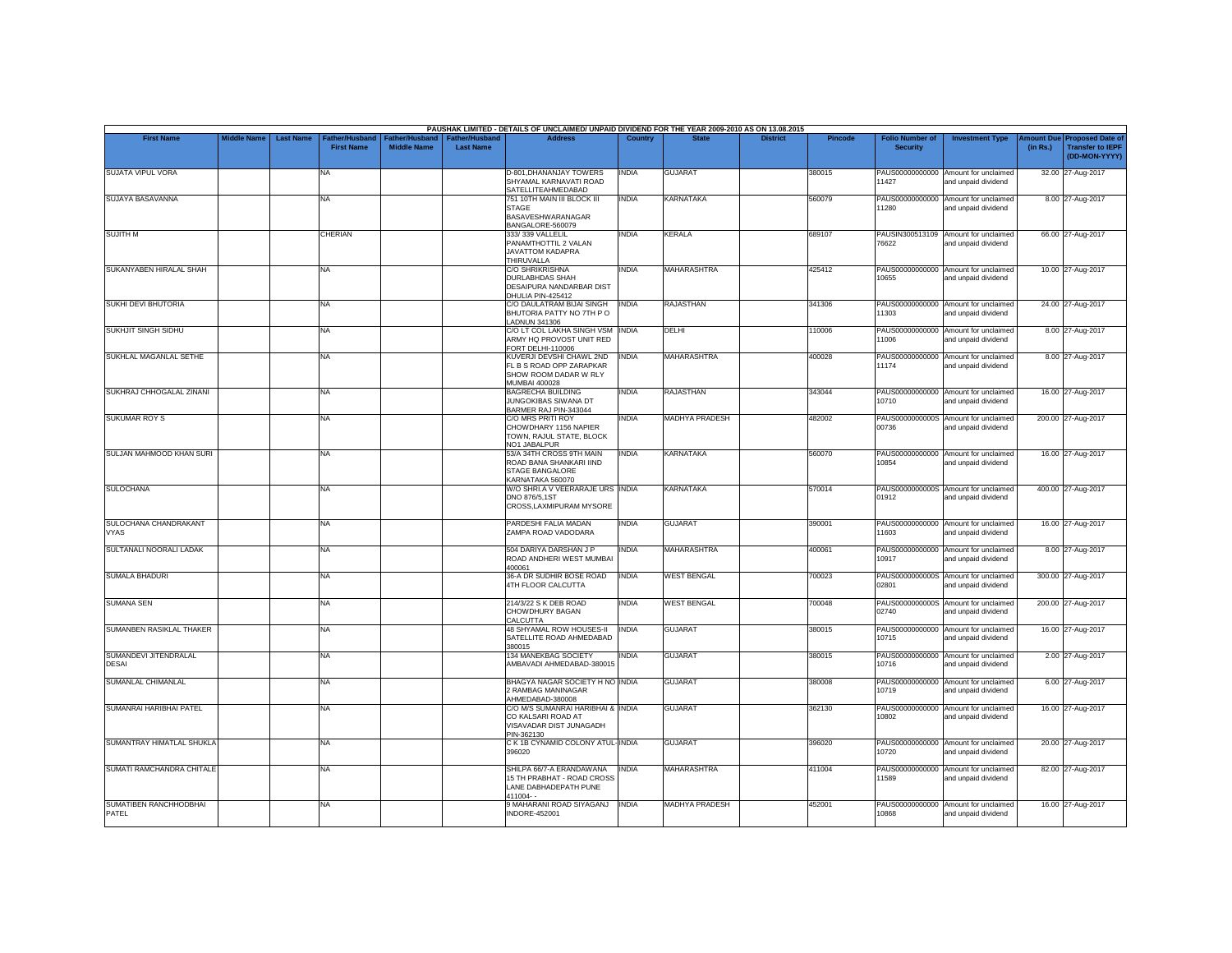|                            |                    |                  |                                     |                                      |                                           | PAUSHAK LIMITED - DETAILS OF UNCLAIMED/ UNPAID DIVIDEND FOR THE YEAR 2009-2010 AS ON 13.08.2015 |              |                       |                 |                |                                           |                                                             |                       |                                                                     |
|----------------------------|--------------------|------------------|-------------------------------------|--------------------------------------|-------------------------------------------|-------------------------------------------------------------------------------------------------|--------------|-----------------------|-----------------|----------------|-------------------------------------------|-------------------------------------------------------------|-----------------------|---------------------------------------------------------------------|
| <b>First Name</b>          | <b>Middle Name</b> | <b>Last Name</b> | Father/Husband<br><b>First Name</b> | Father/Husband<br><b>Middle Name</b> | <b>Father/Husband</b><br><b>Last Name</b> | <b>Address</b>                                                                                  | Country      | <b>State</b>          | <b>District</b> | <b>Pincode</b> | <b>Folio Number of</b><br><b>Security</b> | <b>Investment Type</b>                                      | mount Due<br>(in Rs.) | <b>Proposed Date of</b><br><b>Transfer to IEPF</b><br>(DD-MON-YYYY) |
| <b>SUMER SINGH</b>         |                    |                  | <b>NA</b>                           |                                      |                                           | 45/A DHULESHWAR GARDEN<br>AJMER ROAD JAIPUR 302001                                              | <b>INDIA</b> | <b>RAJASTHAN</b>      |                 | 302001         | 10848                                     | PAUS00000000000 Amount for unclaimed<br>and unpaid dividend |                       | 16.00 27-Aug-2017                                                   |
| <b>SUMI MAHESHWARI</b>     |                    |                  | <b>NA</b>                           |                                      |                                           | TAPARIA AGENCY CHAH KAMAL INDIA<br>P O HAPUR 245101                                             |              | <b>UTTAR PRADESH</b>  |                 | 245101         | 11060                                     | PAUS00000000000 Amount for unclaimed<br>and unpaid dividend |                       | 24.00 27-Aug-2017                                                   |
| <b>SUMITTRA DEVI</b>       |                    |                  | <b>NA</b>                           |                                      |                                           | <b>B-29 C C COLONY OPP RANA</b><br>PRATAP BAGH DELHI-110007                                     | INDIA        | DELHI                 |                 | 110007         | PAUS00000000000<br>11332                  | Amount for unclaimed<br>and unpaid dividend                 |                       | 16.00 27-Aug-2017                                                   |
| SUNANDA SANJEEV SHET       |                    |                  | <b>NA</b>                           |                                      |                                           | C/O THE SWASTIK JANATA<br>SAHAKARI BANK LTD 502<br>KALBADEVI ROAD MUMBAI-<br>400002             | INDIA        | MAHARASHTRA           |                 | 400002         | PAUS00000000000<br>11162                  | Amount for unclaimed<br>and unpaid dividend                 |                       | 8.00 27-Aug-2017                                                    |
| <b>SUNDAR RAJ KJ</b>       |                    |                  | <b>NA</b>                           |                                      |                                           | J.S.PHARMACY, BANK ROAD,<br>MYSORE.                                                             | <b>INDIA</b> | <b>KARNATAKA</b>      |                 | 570001         | 00084                                     | PAUS0000000000J Amount for unclaimed<br>and unpaid dividend |                       | 200.00 27-Aug-2017                                                  |
| <b>SUNDARAM S R</b>        |                    |                  | <b>NA</b>                           |                                      |                                           | 22 UMAPATHY STREET WEST<br><b>MAMBALAM CHENNAI</b>                                              | <b>INDIA</b> | <b>TAMIL NADU</b>     |                 | 600033         | 01892                                     | PAUS0000000000S Amount for unclaimed<br>and unpaid dividend |                       | 200.00 27-Aug-2017                                                  |
| SUNDARARAJA RAO T S        |                    |                  | <b>NA</b>                           |                                      |                                           | 'MARUTHI', 14, SIXTH MAIN<br>ROAD, RAJAH ANNAMALAI<br>PURAM, CHENNAI                            | <b>INDIA</b> | TAMIL NADU            |                 | 600028         | 00754                                     | PAUS0000000000T Amount for unclaimed<br>and unpaid dividend |                       | 400.00 27-Aug-2017                                                  |
| SUNDARI RAJAGOPAL          |                    |                  | <b>NA</b>                           |                                      |                                           | 'SAMPATH ARCADE' 45-58-7/5.<br>FLAT NO.201, 'SANTHOSH'<br>NARASIMHANAGAR<br>VISAKHAPATNAM       | <b>INDIA</b> | <b>ANDHRA PRADESH</b> |                 | 530024         | 00738                                     | PAUS0000000000S Amount for unclaimed<br>and unpaid dividend |                       | 200.00 27-Aug-2017                                                  |
| <b>SUNDER P JHANGIANI</b>  |                    |                  | <b>NA</b>                           |                                      |                                           | C/O SEMENTEX SPUN PIPE (P)<br>LTD MIRA DIST THANA PIN-<br>401104                                | <b>INDIA</b> | <b>MAHARASHTRA</b>    |                 | 401104         | 10895                                     | PAUS00000000000 Amount for unclaimed<br>and unpaid dividend |                       | 24.00 27-Aug-2017                                                   |
| SUNDERLAL VADILAL SHAH     |                    |                  | <b>NA</b>                           |                                      |                                           | 13 CHANDRANAGAR SOCIETY<br>BEHIND NAJAR BAG BARODA<br>390001                                    | <b>INDIA</b> | <b>GUJARAT</b>        |                 | 390001         | 10628                                     | PAUS00000000000 Amount for unclaimed<br>and unpaid dividend |                       | 2.00 27-Aug-2017                                                    |
| SUNIL J HINDOCHA           |                    |                  | <b>NA</b>                           |                                      |                                           | B-21 DHANLAXMI SOCIETY<br>ARYA KANYA ROAD KARELI<br>BAUG VADODARA 390018                        | INDIA        | <b>GUJARAT</b>        |                 | 390018         | 11462                                     | PAUS00000000000 Amount for unclaimed<br>and unpaid dividend |                       | 16.00 27-Aug-2017                                                   |
| <b>SUNIL KUMAR</b>         |                    |                  | <b>NA</b>                           |                                      |                                           | C/O ALEMBIC CHEMICALS<br>WORKS CO LTD 110 JAWAHAR<br>LAL NEHRU MARG AMBALA<br>CANTT             | <b>INDIA</b> | <b>HARYANA</b>        |                 | 133001         | 03417                                     | PAUS0000000000S Amount for unclaimed<br>and unpaid dividend |                       | 200.00 27-Aug-2017                                                  |
| SUNIL KUMAR LAKHOTIA       |                    |                  | LT GANESH DAS<br>LAKHOTIA           |                                      |                                           | 24/A SHAKESPEARE SARANI<br>PARIJAAT 9TH FLOOR FLAT NO<br>94 CALCUTTA                            | <b>INDIA</b> | <b>WEST BENGAL</b>    |                 | 700017         | 47861                                     | PAUSIN301250280 Amount for unclaimed<br>and unpaid dividend |                       | 16.00 27-Aug-2017                                                   |
| <b>SUNIL KUMAR PUROHIT</b> |                    |                  | <b>NA</b>                           |                                      |                                           | 107 LAKSHMI APARTMENTS<br>NALGONDA 'X' ROAD'S<br>MALAKPET HYDERABAD                             | <b>INDIA</b> | <b>ANDHRA PRADESH</b> |                 | 500036         | 03157                                     | PAUS0000000000S Amount for unclaimed<br>and unpaid dividend |                       | 600.00 27-Aug-2017                                                  |
| SUNIL N SHRIPURKAR         |                    |                  | <b>NA</b>                           |                                      |                                           | 217 SHANKAR NAGAR NAGPUR INDIA<br>440010                                                        |              | <b>MAHARASHTRA</b>    |                 | 440010         | 10807                                     | PAUS00000000000 Amount for unclaimed<br>and unpaid dividend |                       | 2.00 27-Aug-2017                                                    |
| SUNIL RAMESHCHANDRA SHAH   |                    |                  | <b>NA</b>                           |                                      |                                           | GOPAL BHUVAN 2ND FLOOR INDIA<br><b>B B S MARG GHATKOPAR</b><br>(WEST) MUMBAI-400086             |              | <b>MAHARASHTRA</b>    |                 | 400086         | PAUS00000000000<br>11146                  | Amount for unclaimed<br>and unpaid dividend                 |                       | 16.00 27-Aug-2017                                                   |
| <b>SUNIL SITARAM WAGH</b>  |                    |                  | <b>NA</b>                           |                                      |                                           | KUVERJI DEVSHI CHAWL 2ND<br>FL B S ROAD OPP ZARAPKAR<br>SHOW ROOM DADAR W RLY<br>MUMBAI 400028  | <b>INDIA</b> | <b>MAHARASHTRA</b>    |                 | 400028         | 11173                                     | PAUS00000000000 Amount for unclaimed<br>and unpaid dividend |                       | 8.00 27-Aug-2017                                                    |
| <b>SUNITA</b>              |                    |                  | <b>NA</b>                           |                                      |                                           | 1-1-274 CHIKADPALLY<br><b>HYDERABAD</b>                                                         | <b>INDIA</b> | <b>ANDHRA PRADESH</b> |                 | 500020         | 03175                                     | PAUS0000000000S Amount for unclaimed<br>and unpaid dividend |                       | 200.00 27-Aug-2017                                                  |
| <b>SUNITA GOSWAMI</b>      |                    |                  | <b>NA</b>                           |                                      |                                           | 2E/3 JHANDEWALAN<br>EXTENSION LINK ROAD NEW<br>DELHI-110055                                     | INDIA        | DELHI                 |                 | 110055         | 11032                                     | PAUS00000000000 Amount for unclaimed<br>and unpaid dividend |                       | 8.00 27-Aug-2017                                                    |
| <b>SUNITA JAIN</b>         |                    |                  | <b>NA</b>                           |                                      |                                           | C-Y/100 S D A HAUZ KHAS NEW INDIA<br>DLEHI 110016                                               |              | DELHI                 |                 | 110016         | 11244                                     | PAUS00000000000 Amount for unclaimed<br>and unpaid dividend |                       | 8.00 27-Aug-2017                                                    |
| SUNITA MAHENDRA KHIMASIA   |                    |                  | <b>NA</b>                           |                                      |                                           | 2 SAUMYA FLATS ST XAVIERS<br>COLLEGE ROAD<br>NAVRANGPURA AHMEDABAD<br>380009                    | <b>INDIA</b> | <b>GUJARAT</b>        |                 | 380009         | 11519                                     | PAUS00000000000 Amount for unclaimed<br>and unpaid dividend |                       | 8.00 27-Aug-2017                                                    |
| SUNITA MUKESH SHIVDASANI   |                    |                  | <b>NA</b>                           |                                      |                                           | 8A/94 W E A KAROL BAGH NEW INDIA<br>DELHI-110005                                                |              | DELHI                 |                 | 110005         | 11054                                     | PAUS00000000000 Amount for unclaimed<br>and unpaid dividend |                       | 8.00 27-Aug-2017                                                    |
| <b>SUNITA PATHAK</b>       |                    |                  | <b>NA</b>                           |                                      |                                           | B-2/89 SAFDARJUNG ENCLAVE INDIA<br><b>NEW DELHI-110029</b>                                      |              | <b>DELHI</b>          |                 | 110029         | PAUS00000000000<br>11250                  | Amount for unclaimed<br>and unpaid dividend                 |                       | 16.00 27-Aug-2017                                                   |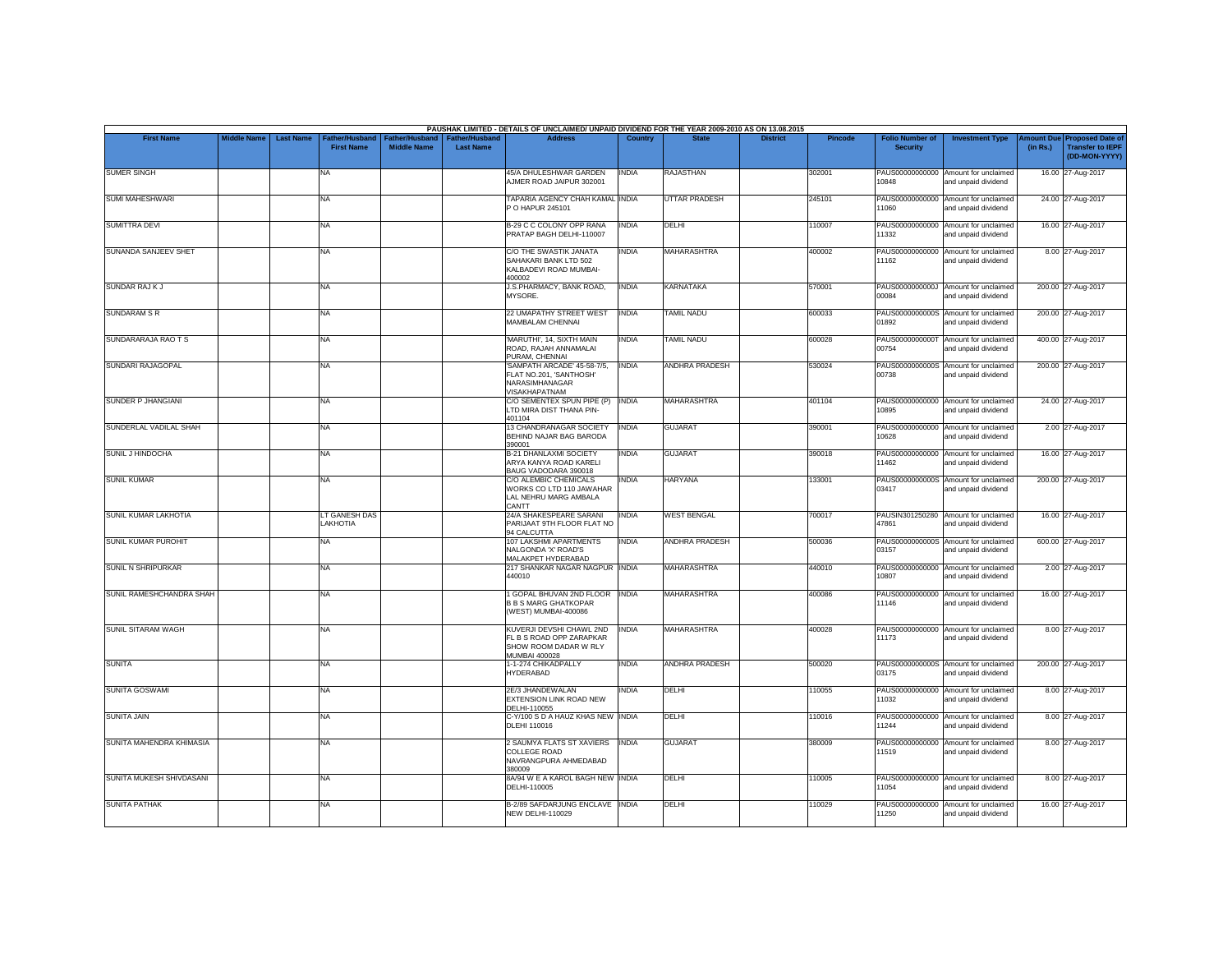|                                       |                    |                  |                                    |                                      |                                           | PAUSHAK LIMITED - DETAILS OF UNCLAIMED/ UNPAID DIVIDEND FOR THE YEAR 2009-2010 AS ON 13.08.2015 |              |                       |                 |                |                                           |                                                             |                       |                                                                     |
|---------------------------------------|--------------------|------------------|------------------------------------|--------------------------------------|-------------------------------------------|-------------------------------------------------------------------------------------------------|--------------|-----------------------|-----------------|----------------|-------------------------------------------|-------------------------------------------------------------|-----------------------|---------------------------------------------------------------------|
| <b>First Name</b>                     | <b>Middle Name</b> | <b>Last Name</b> | ather/Husband<br><b>First Name</b> | Father/Husband<br><b>Middle Name</b> | <b>Father/Husband</b><br><b>Last Name</b> | <b>Address</b>                                                                                  | Country      | <b>State</b>          | <b>District</b> | <b>Pincode</b> | <b>Folio Number of</b><br><b>Security</b> | <b>Investment Type</b>                                      | mount Due<br>(in Rs.) | <b>Proposed Date of</b><br><b>Transfer to IEPF</b><br>(DD-MON-YYYY) |
| SUNITA SHARADCHANDRA<br>WADKAR        |                    |                  | <b>NA</b>                          |                                      |                                           | F2-301 E F F JUMBODARSHAN<br>HSG SOCIETY KULDONGRI RD-<br>2 ANDHERI EAST MUMBAI-<br>400069      | <b>INDIA</b> | <b>MAHARASHTRA</b>    |                 | 400069         | 10809                                     | PAUS00000000000 Amount for unclaimed<br>and unpaid dividend |                       | 16.00 27-Aug-2017                                                   |
| SUNITA SHRIDHAR DATE                  |                    |                  | <b>NA</b>                          |                                      |                                           | A-1203, SAINATH HEIGHT CHS  INDIA<br>NR. JAIN TEMPLE NEELAM NGR<br>RD PH-2 MULUND EASTMUMBAI    |              | <b>MAHARASHTRA</b>    |                 | 400081         | 10723                                     | PAUS00000000000 Amount for unclaimed<br>and unpaid dividend |                       | 6.00 27-Aug-2017                                                    |
| <b>SUNITA SHRIKANT BHIDE</b>          |                    |                  | <b>NA</b>                          |                                      |                                           | DATT KUTIR MUKADAM'S<br>HOUSE BEHIND G P O<br>RAOPURA BARODA-390001                             | INDIA        | <b>GUJARAT</b>        |                 | 390001         | 10810                                     | PAUS00000000000 Amount for unclaimed<br>and unpaid dividend |                       | 2.00 27-Aug-2017                                                    |
| <b>SUNITA YADAV</b>                   |                    |                  | <b>NA</b>                          |                                      |                                           | A 103 MONIKA APARTMENT<br>KHAJPURA PATNA (BIHAR)                                                | <b>INDIA</b> | <b>BIHAR</b>          |                 | 800014         | 04016                                     | PAUS0000000000S Amount for unclaimed<br>and unpaid dividend |                       | 200.00 27-Aug-2017                                                  |
| SUNKU VENKATASUBBARAO<br><b>GUPTA</b> |                    |                  | <b>NA</b>                          |                                      |                                           | 18/140 SESHUGARI STREET<br><b>PRODDATUR</b>                                                     | <b>INDIA</b> | ANDHRA PRADESH        |                 | 516360         | 01031                                     | PAUS0000000000S Amount for unclaimed<br>and unpaid dividend |                       | 200.00 27-Aug-2017                                                  |
| SURA REDDY KOVVURI                    |                    |                  | <b>NA</b>                          |                                      |                                           | SRI SATYA MEDICAL &<br>ELECTRICAL STORES.<br>RAYAVARAM VIA. ANAPARTHI,<br>(E.G.DT.)             | INDIA        | <b>ANDHRA PRADESH</b> |                 | 516129         | PAUS0000000000S<br>00892                  | Amount for unclaimed<br>and unpaid dividend                 |                       | 200.00 27-Aug-2017                                                  |
| SURAJI BAI AGRAWAL                    |                    |                  | <b>NA</b>                          |                                      |                                           | C/O MR C L AGRAWAL<br>AGRAWAL TALKIES P O ARANG<br>DIST RAIPUR 493441                           | <b>INDIA</b> | <b>CHHATTISGARH</b>   |                 | 493441         | 11106                                     | PAUS00000000000 Amount for unclaimed<br>and unpaid dividend |                       | 16.00 27-Aug-2017                                                   |
| SUREKHA ANNASAHEB<br><b>GONUGADE</b>  |                    |                  | <b>NA</b>                          |                                      |                                           | <b>B-14 AMIT APARTMENTS</b><br>SHIVAJI ROAD PANVEL DIST<br>RAIGAD                               | INDIA        | <b>MAHARASHTRA</b>    |                 | 410206         | 03775                                     | PAUS0000000000S Amount for unclaimed<br>and unpaid dividend |                       | 200.00 27-Aug-2017                                                  |
| SUREKHABEN GOVINDBHAI<br>PATEL        |                    |                  | <b>NA</b>                          |                                      |                                           | HARIKRIPA NIVAS CHHANI<br>BARODA PIN-391740                                                     | INDIA        | <b>GUJARAT</b>        |                 | 391740         | 10811                                     | PAUS00000000000 Amount for unclaimed<br>and unpaid dividend |                       | 6.00 27-Aug-2017                                                    |
| SURENDER JIT SINGH                    |                    |                  | <b>NA</b>                          |                                      |                                           | 29 P P N MARKET KANPUR-<br>208001                                                               | <b>INDIA</b> | <b>UTTAR PRADESH</b>  |                 | 208001         | 11203                                     | PAUS00000000000 Amount for unclaimed<br>and unpaid dividend |                       | 8.00 27-Aug-2017                                                    |
| <b>SURENDER SACHDEVA</b>              |                    |                  | <b>NA</b>                          |                                      |                                           | FLAT NO 46 POCKET NO F-25<br>SECTOR NO 7 ROHINI DELHI<br>110085                                 | <b>INDIA</b> | DELHI                 |                 | 110085         | 11249                                     | PAUS00000000000 Amount for unclaimed<br>and unpaid dividend |                       | 8.00 27-Aug-2017                                                    |
| SURENDRA CHIMANBHAI AMIN              |                    |                  | <b>NA</b>                          |                                      |                                           | 131 MAHAJAN CO-OP HOUSING INDIA<br>SOCIETY FATEHGUNJ BARODA<br>390002                           |              | <b>GUJARAT</b>        |                 | 390002         | 10852                                     | PAUS00000000000 Amount for unclaimed<br>and unpaid dividend |                       | 16.00 27-Aug-2017                                                   |
| SURENDRA CHIMANLAL PARIKH             |                    |                  | <b>NA</b>                          |                                      |                                           | <b>GHANTIADA GHADIALI POLE</b><br>BARODA-390001                                                 | <b>INDIA</b> | <b>GUJARAT</b>        |                 | 390001         | 11347                                     | PAUS00000000000 Amount for unclaimed<br>and unpaid dividend |                       | 2.00 27-Aug-2017                                                    |
| <b>SURENDRA KUMAR</b>                 |                    |                  | <b>NA</b>                          |                                      |                                           | C/O SUNIL KHANDELWAL 526<br>KUCHA PATI RAM DELHI 110006                                         | <b>INDIA</b> | DELHI                 |                 | 110006         | 11399                                     | PAUS00000000000 Amount for unclaimed<br>and unpaid dividend |                       | 8.00 27-Aug-2017                                                    |
| SURENDRA KUMAR GUPTA                  |                    |                  | <b>NA</b>                          |                                      |                                           | MIG- 2-10 M.P. NAGAR (EXT.)<br>KORBA (E) KORBA (C.G.)                                           | <b>INDIA</b> | <b>CHHATTISGARH</b>   |                 | 495677         | 37199                                     | PAUSIN300940100 Amount for unclaimed<br>and unpaid dividend |                       | 66.00 27-Aug-2017                                                   |
| SURENDRA RAVJIBHAI PATEL              |                    |                  | <b>NA</b>                          |                                      |                                           | AT POST 15 HARIDARSHAN<br>SOCIETY NAVABAZAR KARJAN<br>DIST BARODA 391240                        | <b>INDIA</b> | <b>GUJARAT</b>        |                 | 391240         | 10627                                     | PAUS00000000000 Amount for unclaimed<br>and unpaid dividend |                       | 16.00 27-Aug-2017                                                   |
| SURESH BABU V                         |                    |                  | <b>NA</b>                          |                                      |                                           | 56 V TH B CROSS TRIVENI<br>ROAD YESWANTHPUR<br><b>BANGALORE</b>                                 | <b>INDIA</b> | <b>KARNATAKA</b>      |                 | 560022         | 02360                                     | PAUS0000000000S Amount for unclaimed<br>and unpaid dividend |                       | 200.00 27-Aug-2017                                                  |
| <b>SURESH BIJJARGI</b>                |                    |                  | <b>NA</b>                          |                                      |                                           | <b>MANGALWAR PETH POST</b><br>TALUKA JAT DIST SANGLI                                            | <b>INDIA</b> | <b>MAHARASHTRA</b>    |                 | 416404         | 04067                                     | PAUS0000000000S Amount for unclaimed<br>and unpaid dividend |                       | 200.00 27-Aug-2017                                                  |
| <b>SURESH D TALREJA</b>               |                    |                  | <b>NA</b>                          |                                      |                                           | 47 "A" BLOCK ANNA NAGAR<br>CHENNAI-600102                                                       | INDIA        | <b>TAMIL NADU</b>     |                 | 600102         | PAUS00000000000<br>10973                  | Amount for unclaimed<br>and unpaid dividend                 |                       | 24.00 27-Aug-2017                                                   |
| SURESH DULLABHRAM<br>VAKHARIA         |                    |                  | <b>NA</b>                          |                                      |                                           | C/O B G VAKHARIA & CO 155<br>NAGDEVI STREET MUMBAI<br>400003                                    | <b>INDIA</b> | <b>MAHARASHTRA</b>    |                 | 400003         | 10619                                     | PAUS00000000000 Amount for unclaimed<br>and unpaid dividend |                       | 16.00 27-Aug-2017                                                   |
| SURESH GOVINDLAL SHAH                 |                    |                  | <b>NA</b>                          |                                      |                                           | MAMA'S POLE RAOPURA<br>BARODA 390001                                                            | INDIA        | <b>GUJARAT</b>        |                 | 390001         | 10642                                     | PAUS00000000000 Amount for unclaimed<br>and unpaid dividend |                       | 2.00 27-Aug-2017                                                    |
| <b>SURESH JAIN</b>                    |                    |                  | <b>NA</b>                          |                                      |                                           | C 2 ROOM NO 32 4TH FLR<br>MANIYAR BLDG TARDEO RD<br>MUMBAI 400034                               | <b>INDIA</b> | <b>MAHARASHTRA</b>    |                 | 400034         | 11581                                     | PAUS00000000000 Amount for unclaimed<br>and unpaid dividend |                       | 8.00 27-Aug-2017                                                    |
| <b>SURESH KAKKAR</b>                  |                    |                  | <b>NA</b>                          |                                      |                                           | E-20 G K ENCLAVE II NEW<br>DELHI-110046                                                         | <b>INDIA</b> | DELHI                 |                 | 110046         | 10986                                     | PAUS00000000000 Amount for unclaimed<br>and unpaid dividend |                       | 8.00 27-Aug-2017                                                    |
| SURESH KANCHANLAL MODI                |                    |                  | <b>NA</b>                          |                                      |                                           | <b>DESAI SHERI BAVA MADHI'S</b><br>ANE BARODA-390001                                            | <b>INDIA</b> | <b>GUJARAT</b>        |                 | 390001         | PAUS00000000000<br>10812                  | Amount for unclaimed<br>and unpaid dividend                 |                       | 2.00 27-Aug-2017                                                    |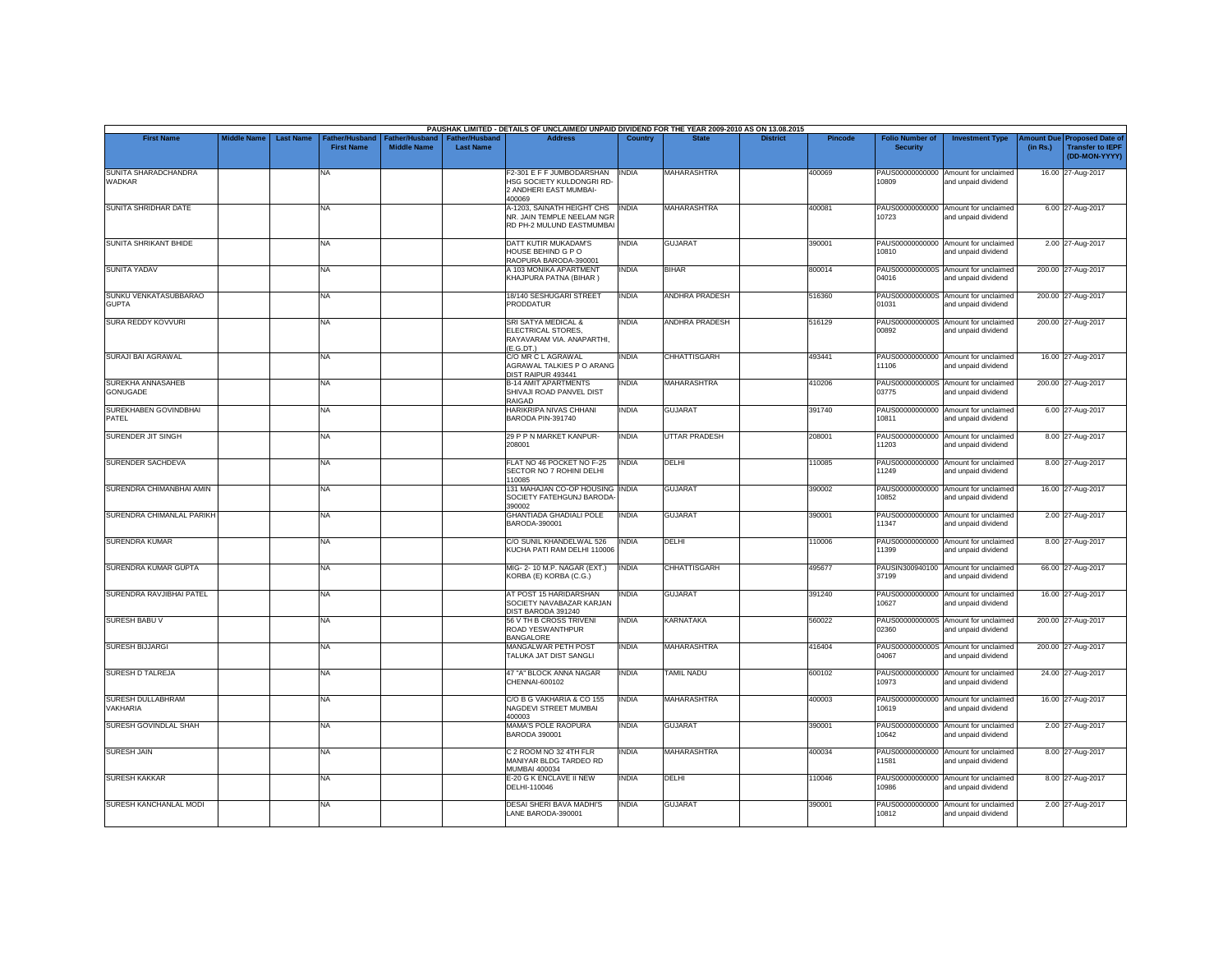|                                          |                                        |                                            |                                      |                                           | PAUSHAK LIMITED - DETAILS OF UNCLAIMED/ UNPAID DIVIDEND FOR THE YEAR 2009-2010 AS ON 13.08.2015            |                |                       |                 |                |                                           |                                                             |          |                                                                        |
|------------------------------------------|----------------------------------------|--------------------------------------------|--------------------------------------|-------------------------------------------|------------------------------------------------------------------------------------------------------------|----------------|-----------------------|-----------------|----------------|-------------------------------------------|-------------------------------------------------------------|----------|------------------------------------------------------------------------|
| <b>First Name</b>                        | <b>Middle Name</b><br><b>Last Name</b> | <b>Father/Husband</b><br><b>First Name</b> | Father/Husband<br><b>Middle Name</b> | <b>Father/Husband</b><br><b>Last Name</b> | <b>Address</b>                                                                                             | <b>Country</b> | <b>State</b>          | <b>District</b> | <b>Pincode</b> | <b>Folio Number of</b><br><b>Security</b> | <b>Investment Type</b>                                      | (in Rs.) | mount Due Proposed Date of<br><b>Transfer to IEPF</b><br>(DD-MON-YYYY) |
| SURESH KUMAR GUPTA                       |                                        | NA.                                        |                                      |                                           | HOUSE NO-700, BABA KHARAM INDIA<br>SINGH MARG NEAR NEW DELH<br>G.P.O., NEW DELHI                           |                | DELHI                 |                 | 110001         | 01428                                     | PAUS0000000000S Amount for unclaimed<br>and unpaid dividend |          | 200.00 27-Aug-2017                                                     |
| SURESH KUMAR GUPTA                       |                                        | <b>NA</b>                                  |                                      |                                           | C/O UMRAO PRASAD GUPTA & INDIA<br>CO SHARE BROKER STOCK<br>EXCHANGE BLDG ASAF ALI<br>ROAD NEW DELHI-110002 |                | DELHI                 |                 | 110002         | PAUS00000000000<br>11360                  | Amount for unclaimed<br>and unpaid dividend                 |          | 8.00 27-Aug-2017                                                       |
| <b>SURESH KUMAR P</b>                    |                                        | <b>NA</b>                                  |                                      |                                           | M/S. PUSHAK METALS D-3/1,<br>PVR ROAD BANGALORE                                                            | <b>INDIA</b>   | <b>KARNATAKA</b>      |                 | 560010         | 02075                                     | PAUS0000000000S Amount for unclaimed<br>and unpaid dividend |          | 100.00 27-Aug-2017                                                     |
| <b>SURESH KUMBAR</b>                     |                                        | <b>NA</b>                                  |                                      |                                           | <b>ADARSH PATHOLOGY</b><br>LABORATORY RAMDRUG DIST<br><b>BELGAUM</b>                                       | INDIA          | <b>KARNATAKA</b>      |                 | 591123         | 02481                                     | PAUS0000000000S Amount for unclaimed<br>and unpaid dividend |          | 200.00 27-Aug-2017                                                     |
| <b>SURESH M P</b>                        |                                        | <b>NA</b>                                  |                                      |                                           | D NO 1 8TH MAIN S J H ROAD<br>VIDYARANYAPURAM MYSORE                                                       | <b>INDIA</b>   | <b>KARNATAKA</b>      |                 | 570008         | 02497                                     | PAUS0000000000S Amount for unclaimed<br>and unpaid dividend |          | 300.00 27-Aug-2017                                                     |
| SURESH MAHADEV BATAVALE                  |                                        | <b>NA</b>                                  |                                      |                                           | KUVERJI DEVSHI CHAWL 2ND<br>FLOOR B S ROAD OPP<br>ZARAPKAR SHOW ROOM<br>DADAR W RLY MUMBAI 400028          | <b>INDIA</b>   | <b>MAHARASHTRA</b>    |                 | 400028         | PAUS00000000000<br>11171                  | Amount for unclaimed<br>and unpaid dividend                 |          | 8.00 27-Aug-2017                                                       |
| SURESH SHANTILAL SHAH                    |                                        | <b>NA</b>                                  |                                      |                                           | 204-KRISHANA HEIGHTS,<br>MATHURADAS EXTNROAD,<br>KANDIVALI (W), MUMBAI                                     | <b>INDIA</b>   | <b>MAHARASHTRA</b>    |                 | 400067         | 01062                                     | PAUS12024700000 Amount for unclaimed<br>and unpaid dividend |          | 16.00 27-Aug-2017                                                      |
| <b>SURESH SINGRU</b>                     |                                        | <b>NA</b>                                  |                                      |                                           | SRIRAM 138 SURENDRANAGAR INDIA<br><b>NAGPUR</b>                                                            |                | MAHARASHTRA           |                 | 440015         | 03721                                     | PAUS0000000000S Amount for unclaimed<br>and unpaid dividend |          | 200.00 27-Aug-2017                                                     |
| SURESH SITARAMJI GADODIA                 |                                        | <b>NA</b>                                  |                                      |                                           | C/O 2ND FLOOR SHIVNERI<br>BLDG SHIVAJINAGAR AT & PO<br>PARBHANI M S                                        | india          | <b>MAHARASHTRA</b>    |                 | 421103         | PAUS00000000000<br>10913                  | Amount for unclaimed<br>and unpaid dividend                 |          | 8.00 27-Aug-2017                                                       |
| <b>SURESH SONI</b>                       |                                        | <b>NA</b>                                  |                                      |                                           | C/O SURESH MEDICAL STORES INDIA<br>BUS STAND ROAD BALAGHAT<br>M <sub>P</sub>                               |                | <b>MADHYA PRADESH</b> |                 | 481001         | 03253                                     | PAUS0000000000S Amount for unclaimed<br>and unpaid dividend |          | 600.00 27-Aug-2017                                                     |
| SURESHBHAI CHANDULAL<br>KAPADIA          |                                        | <b>NA</b>                                  |                                      |                                           | 601 BULBUL TARANG 414-A<br>14TH ROAD KHAR<br><b>WESTMUMBAI</b>                                             | <b>INDIA</b>   | <b>MAHARASHTRA</b>    |                 | 400053         | 10813                                     | PAUS00000000000 Amount for unclaimed<br>and unpaid dividend |          | 32.00 27-Aug-2017                                                      |
| SURESHCHANDRA JAYANTILAL<br><b>DOSHI</b> |                                        | <b>NA</b>                                  |                                      |                                           | C/O AMBICA FERTILISER S T<br>ROAD IDAR DIST<br>SABARKANTHA PIN-383430                                      | <b>INDIA</b>   | <b>GUJARAT</b>        |                 | 383430         | 10814                                     | PAUS00000000000 Amount for unclaimed<br>and unpaid dividend |          | 2.00 27-Aug-2017                                                       |
| SURESHCHANDRA RAOJIBHAI<br>PATEL         |                                        | <b>NA</b>                                  |                                      |                                           | <b>15 NUTAN SOCIETY BHAIKAKA</b><br>ROAD VALLABH VIDYANAGAR-<br>388120                                     | <b>INDIA</b>   | <b>GUJARAT</b>        |                 | 388120         | PAUS00000000000<br>10636                  | Amount for unclaimed<br>and unpaid dividend                 |          | 2.00 27-Aug-2017                                                       |
| <b>SURINDER KAUR</b>                     |                                        | <b>NA</b>                                  |                                      |                                           | 40-D GEWA APARTMENTS VIKA INDIA<br>PURI NEW DELHI 110018                                                   |                | DELHI                 |                 | 110018         | PAUS00000000000<br>11025                  | Amount for unclaimed<br>and unpaid dividend                 |          | 8.00 27-Aug-2017                                                       |
| SURINDER KUMAR CHOPRA                    |                                        | <b>NA</b>                                  |                                      |                                           | B-14 MOTI NAGAR NEW DELHI- INDIA<br>110015                                                                 |                | DELHI                 |                 | 110015         | PAUS00000000000<br>11017                  | Amount for unclaimed<br>and unpaid dividend                 |          | 8.00 27-Aug-2017                                                       |
| SURINDER KUMAR DHUPER                    |                                        | <b>NA</b>                                  |                                      |                                           | C-1796, SHUSHANT LOK PHASE-INDIA<br>, GURGAON HARYANA-122001                                               |                | <b>HARYANA</b>        |                 | 122001         | 11363                                     | PAUS00000000000 Amount for unclaimed<br>and unpaid dividend |          | 8.00 27-Aug-2017                                                       |
| SURINDER LAL KHAZANCHI                   |                                        | NA                                         |                                      |                                           | H NO 3514 LALMAN STREET<br>DARYA GUNJ NEW DELHI-<br>110002                                                 | INDIA          | DELHI                 |                 | 110002         | PAUS00000000000<br>11008                  | Amount for unclaimed<br>and unpaid dividend                 |          | 8.00 27-Aug-2017                                                       |
| SURINDER MOHAN BUDHRAJA                  |                                        | <b>KESAR DAS</b><br><b>BUDHRAJA</b>        |                                      |                                           | 108-B, GH-10 SUNDER<br>APARTMENTS PASCHIM VIHAR<br>NEW DELHI                                               | INDIA          | DELHI                 |                 | 110087         | 23197                                     | PAUSIN302620100 Amount for unclaimed<br>and unpaid dividend |          | 8.00 27-Aug-2017                                                       |
| <b>SURINDER SINGH</b>                    |                                        | <b>NA</b>                                  |                                      |                                           | C-1/343 YAMUNA VIHAR DELHI<br>110053                                                                       | <b>INDIA</b>   | DELHI                 |                 | 110053         | 11327                                     | PAUS00000000000 Amount for unclaimed<br>and unpaid dividend |          | 16.00 27-Aug-2017                                                      |
| SURINDER SINGH G BHATIA                  |                                        | <b>NA</b>                                  |                                      |                                           | C/O JANTA ROAD LINES<br>26.AHMEDABAD WARE -<br>HOUSING NAROL CHAR RASTA<br>AHMEDABAD 3824-05 -             | <b>INDIA</b>   | <b>GUJARAT</b>        |                 | 382405         | 11494                                     | PAUS00000000000 Amount for unclaimed<br>and unpaid dividend |          | 32.00 27-Aug-2017                                                      |
| <b>SURJEET KAUR</b>                      |                                        | <b>NA</b>                                  |                                      |                                           | C/O LT COL LAKHA SINGH VSM INDIA<br>ARMY HQ PROVOST UNIT RED<br>FORT DELHI-110006                          |                | <b>DFIHI</b>          |                 | 110006         | 11007                                     | PAUS00000000000 Amount for unclaimed<br>and unpaid dividend |          | 8.00 27-Aug-2017                                                       |
| <b>SURYA BAI</b>                         |                                        | <b>NA</b>                                  |                                      |                                           | C/O.JEEVAN MEDL. HALL<br>GAJWEL DIST.MEDAK (A.P)                                                           | INDIA          | <b>ANDHRA PRADESH</b> |                 | 502110         | 00275                                     | PAUS0000000000S Amount for unclaimed<br>and unpaid dividend |          | 200.00 27-Aug-2017                                                     |
| <b>SURYA H PATEL</b>                     |                                        | <b>NA</b>                                  |                                      |                                           | G/120 ALEMBIC GLASS COLONY INDIA<br>ALEMBIC ROAD VADODARA                                                  |                | <b>GUJARAT</b>        |                 | 390003         | 04584                                     | PAUS0000000000S Amount for unclaimed<br>and unpaid dividend |          | 200.00 27-Aug-2017                                                     |
| <b>SURYA H PATEL</b>                     |                                        | <b>NA</b>                                  |                                      |                                           | <b>G/120 ALEMBIC GLASS COLONY INDIA</b><br><b>BARODA 390003</b>                                            |                | <b>GUJARAT</b>        |                 | 390003         | 11585                                     | PAUS00000000000 Amount for unclaimed<br>and unpaid dividend |          | 16.00 27-Aug-2017                                                      |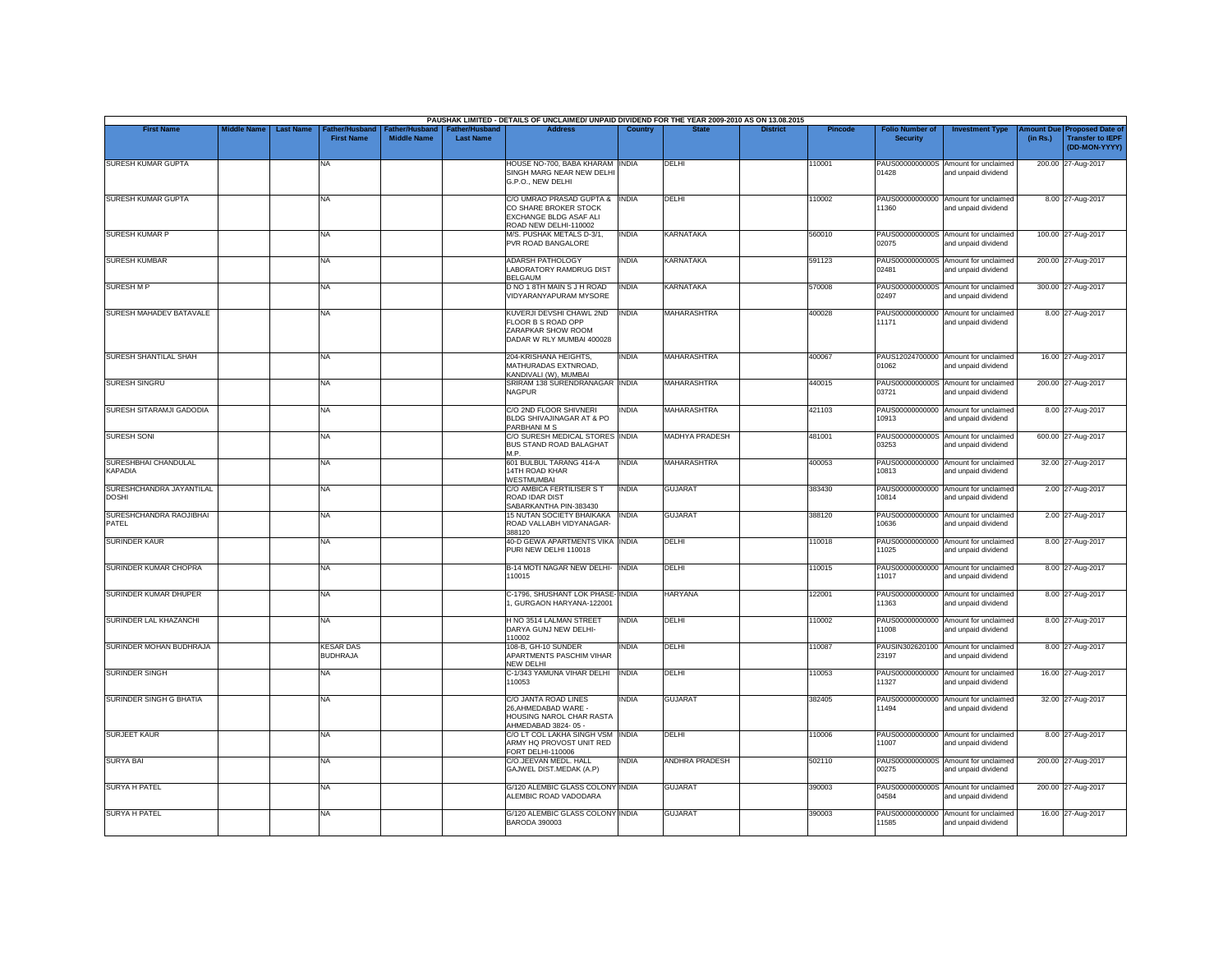| <b>First Name</b>                         | <b>Middle Name</b> | <b>Last Name</b> | <b>Father/Husband</b> | ather/Hu:          | <b>Father/Hushand</b> | PAUSHAK LIMITED - DETAILS OF UNCLAIMED/ UNPAID DIVIDEND FOR THE YEAR 2009-2010 AS ON 13.08.2015<br><b>Address</b> | Country      |                       | <b>District</b> | Pincode | <b>Folio Number of</b>   | <b>Investment Type</b>                                      | mount Due | <b>Proposed Date of</b>                  |
|-------------------------------------------|--------------------|------------------|-----------------------|--------------------|-----------------------|-------------------------------------------------------------------------------------------------------------------|--------------|-----------------------|-----------------|---------|--------------------------|-------------------------------------------------------------|-----------|------------------------------------------|
|                                           |                    |                  | <b>First Name</b>     | <b>Middle Name</b> | <b>Last Name</b>      |                                                                                                                   |              |                       |                 |         | <b>Security</b>          |                                                             | (in Rs.)  | <b>Transfer to IEPF</b><br>(DD-MON-YYYY) |
| SURYAKANT CHIMANBHAI<br>PATFI             |                    |                  | NA                    |                    |                       | 20 GAYATRI NAGAR NEAR<br>ABHAI NAGAR GORWA<br><b>BARODA 390004</b>                                                | <b>INDIA</b> | <b>GUJARAT</b>        |                 | 390004  | PAUS00000000000<br>10640 | Amount for unclaimed<br>and unpaid dividend                 |           | 2.00 27-Aug-2017                         |
| SURYAKANT DATTATRAYA<br>GORE              |                    |                  | NA                    |                    |                       | RUKHMINI BHUVAN 3RD FLOOR INDIA<br>KHADILKAR ROAD GIRGAUM<br>MUMBAI-400004                                        |              | <b>MAHARASHTRA</b>    |                 | 400004  | PAUS00000000000<br>10731 | Amount for unclaimed<br>and unpaid dividend                 |           | 16.00 27-Aug-2017                        |
| SURYAKANT HARGOVINDDAS<br><b>PATEL</b>    |                    |                  | NA                    |                    |                       | AT KOTVALIYAPURA P O & TA INDIA<br>CHANASMA DIST MEHSANA PIN<br>384220                                            |              | <b>GUJARAT</b>        |                 | 384220  | 10816                    | PAUS00000000000 Amount for unclaimed<br>and unpaid dividend |           | 6.00 27-Aug-2017                         |
| SURYANARAYANA<br><b>KARMACHETTY</b>       |                    |                  | NA                    |                    |                       | "RATNA" 46, SREENAGAR<br>COLONY, HYDERABAD                                                                        | <b>INDIA</b> | <b>ANDHRA PRADESH</b> |                 | 500873  | 00740                    | PAUS0000000000S Amount for unclaimed<br>and unpaid dividend |           | 400.00 27-Aug-2017                       |
| SUSEELA UDATHA                            |                    |                  | NA.                   |                    |                       | W/O U.RAMATULASAIAH C/O<br>MADDI SAMBASIVA RAO H.NO.5<br>37-74.4/9.BRODIPET                                       | <b>INDIA</b> | ANDHRA PRADESH        |                 | 522002  | 04729                    | PAUS0000000000S Amount for unclaimed<br>and unpaid dividend |           | 200.00 27-Aug-2017                       |
| SUSHAMA R KARNAWAT                        |                    |                  | NA                    |                    |                       | 2-B CENTRAL CHAMBERS<br><b>GANDHINAGAR II MAIN</b><br>BANGALORE 560009                                            | <b>INDIA</b> | KARNATAKA             |                 | 560009  | 10937                    | PAUS00000000000 Amount for unclaimed<br>and unpaid dividend |           | 8.00 27-Aug-2017                         |
| SUSHEELA BAI SAKHARAM<br>PANADE           |                    |                  | NA                    |                    |                       | 1102, MAHADEVAGALLI, NIPANI. INDIA<br>(BELGAUM DT.)                                                               |              | <b>KARNATAKA</b>      |                 | 591237  | 00743                    | PAUS0000000000S Amount for unclaimed<br>and unpaid dividend |           | 200.00 27-Aug-2017                       |
| SUSHIL KUMAR DAS                          |                    |                  | NA                    |                    |                       | 2 GOPAL JEW MANDIR ROAD<br><b>BIRATI CALCUTTA</b>                                                                 | <b>INDIA</b> | <b>WEST BENGAL</b>    |                 | 700051  | 02690                    | PAUS0000000000S Amount for unclaimed<br>and unpaid dividend |           | 200.00 27-Aug-2017                       |
| SUSHIL RANJAN GHOSAL                      |                    |                  | NA                    |                    |                       | 3 K K PALLY PO BIRATI                                                                                             | <b>INDIA</b> | <b>WEST BENGAL</b>    |                 | 700051  | 02679                    | PAUS0000000000S Amount for unclaimed<br>and unpaid dividend |           | 200.00 27-Aug-2017                       |
| SUSHILA BHANUBHAI MEHTA                   |                    |                  | NA                    |                    |                       | QRT NO 164/9 SECTOR NO 17<br>GANDHINAGAR-382017                                                                   | <b>INDIA</b> | <b>GUJARAT</b>        |                 | 382017  | PAUS00000000000<br>10860 | Amount for unclaimed<br>and unpaid dividend                 |           | 6.00 27-Aug-2017                         |
| <b>SUSHILA DEVI</b>                       |                    |                  | NA                    |                    |                       | C/O SRI PRADEEP POTDAR 57<br>NEHRU NAGAR AGRA                                                                     | <b>INDIA</b> | <b>UTTAR PRADESH</b>  |                 | 282002  | 11316                    | PAUS00000000000 Amount for unclaimed<br>and unpaid dividend |           | 18.00 27-Aug-2017                        |
| <b>SUSHILA DHINGRA</b>                    |                    |                  | NA                    |                    |                       | 6082 SADAR BAZAR BARI<br>MARKET DELHI-110006                                                                      | <b>INDIA</b> | DELHI                 |                 | 110006  | PAUS00000000000<br>11000 | Amount for unclaimed<br>and unpaid dividend                 |           | 24.00 27-Aug-2017                        |
| SUSHILA GULEECHA                          |                    |                  | <b>NA</b>             |                    |                       | P.B.1831, NO.3, II MAIN ROAD<br>CHAMRAJPET BANGALORE                                                              | <b>INDIA</b> | <b>KARNATAKA</b>      |                 | 560018  | 05451                    | PAUS0000000000S Amount for unclaimed<br>and unpaid dividend |           | 100.00 27-Aug-2017                       |
| SUSHILA KAPURCHAND<br>PARMAR              |                    |                  | NA                    |                    |                       | 2-D/24 TAXIMEN SOCIETY L B S INDIA<br>MARG KURLA MUMBAI 400070                                                    |              | <b>MAHARASHTRA</b>    |                 | 400070  | PAUS00000000000<br>11543 | Amount for unclaimed<br>and unpaid dividend                 |           | 8.00 27-Aug-2017                         |
| <b>SUSHILA RANJAN</b>                     |                    |                  | <b>NA</b>             |                    |                       | 8/31 TILAK NAGAR NEW DELHI- INDIA<br>110018                                                                       |              | <b>DELHI</b>          |                 | 110018  | PAUS00000000000<br>11213 | Amount for unclaimed<br>and unpaid dividend                 |           | 8.00 27-Aug-2017                         |
| <b>SUSHILA SHARMA</b>                     |                    |                  | NA                    |                    |                       | HOUSE NO 1402 GALI<br>MUSBBIRON CHANKYA MA-RG<br>SUBASH CHOWK JAIPUR<br>$302002 -$                                | <b>INDIA</b> | <b>RAJASTHAN</b>      |                 | 302002  | PAUS00000000000<br>11365 | Amount for unclaimed<br>and unpaid dividend                 |           | 16.00 27-Aug-2017                        |
| <b>SUSHILA TAYAL</b>                      |                    |                  | NA                    |                    |                       | S R INVESTMENT 88 HANUMAN INDIA<br>LANE SITABURDI NAGPUR<br>440012                                                |              | <b>MAHARASHTRA</b>    |                 | 440012  | 11621                    | PAUS00000000000 Amount for unclaimed<br>and unpaid dividend |           | 16.00 27-Aug-2017                        |
| SUSHILA YOGESHBHAI PANDYA                 |                    |                  | NA                    |                    |                       | B NO 70/E/1087 SAHIJPUR<br><b>BOGA KRISHNANAGAR</b><br>AHMEDABAD                                                  | <b>INDIA</b> | <b>GUJARAT</b>        |                 | 382345  | 11412                    | PAUS00000000000 Amount for unclaimed<br>and unpaid dividend |           | 10.00 27-Aug-2017                        |
| <b>SUSHMA GUPTA</b>                       |                    |                  | NA                    |                    |                       | C/O UPENDRA GUPTA H NO 170 INDIA<br><b>GALI BARDOOB WALI AJMERI</b><br>GATE DELHI-110006                          |              | DELHI                 |                 | 110006  | 11002                    | PAUS00000000000 Amount for unclaimed<br>and unpaid dividend |           | 8.00 27-Aug-2017                         |
| <b>SUSHMA MOHTA</b>                       |                    |                  | NA                    |                    |                       | C/O MR RAVI DUJARI<br>303,"ANAND-JYOTI" 41,NETAJI<br>SUBHASH ROAD KOLKATA                                         | INDIA        | <b>WEST BENGAL</b>    |                 | 700001  | PAUS00000000000<br>11117 | Amount for unclaimed<br>and unpaid dividend                 |           | 16.00 27-Aug-2017                        |
| <b>SUSILAN V</b>                          |                    |                  | <b>NA</b>             |                    |                       | 73, SUBBAIAH MUDALIAR<br>STREET COIMBATORE<br>TAMILNADU.                                                          | <b>INDIA</b> | <b>TAMIL NADU</b>     |                 | 641001  | 01433                    | PAUS0000000000S Amount for unclaimed<br>and unpaid dividend |           | 200.00 27-Aug-2017                       |
| <b>SUVARNA R</b>                          |                    |                  | NA                    |                    |                       | 511/A, VEENE SESHANNA<br>ROAD, IV CROSS.<br>K.R.MOHALLA, MYSORE                                                   | <b>INDIA</b> | KARNATAKA             |                 | 570001  | 00213                    | PAUS0000000000R Amount for unclaimed<br>and unpaid dividend |           | 200.00 27-Aug-2017                       |
| SUVARNABEN PRIYAKANT<br><b>PARIKH</b>     |                    |                  | NA                    |                    |                       | PATOLIA POLE GHADIALI POLE INDIA<br>MANDVI BARODA 390001                                                          |              | <b>GUJARAT</b>        |                 | 390001  | 11437                    | PAUS00000000000 Amount for unclaimed<br>and unpaid dividend |           | 6.00 27-Aug-2017                         |
| SWAMI ALIAS BABURAO G<br><b>NEGINHAL</b>  |                    |                  | NA                    |                    |                       | 93 MEHABOOBNAGAR HUBLI-<br>580020                                                                                 | <b>INDIA</b> | KARNATAKA             |                 | 580020  | 10822                    | PAUS00000000000 Amount for unclaimed<br>and unpaid dividend |           | 66.00 27-Aug-2017                        |
| <b>SWAMINATHAN</b><br><b>PANCHANATHAN</b> |                    |                  | NA                    |                    |                       | PARK PARADISE OLD 10/6 NEW INDIA<br>50/6 EAST CLUD ROAD<br>SHENOYNAGAR CHENNAI                                    |              | <b>TAMIL NADU</b>     |                 | 600030  | PAUS00000000000<br>10884 | Amount for unclaimed<br>and unpaid dividend                 |           | 8.00 27-Aug-2017                         |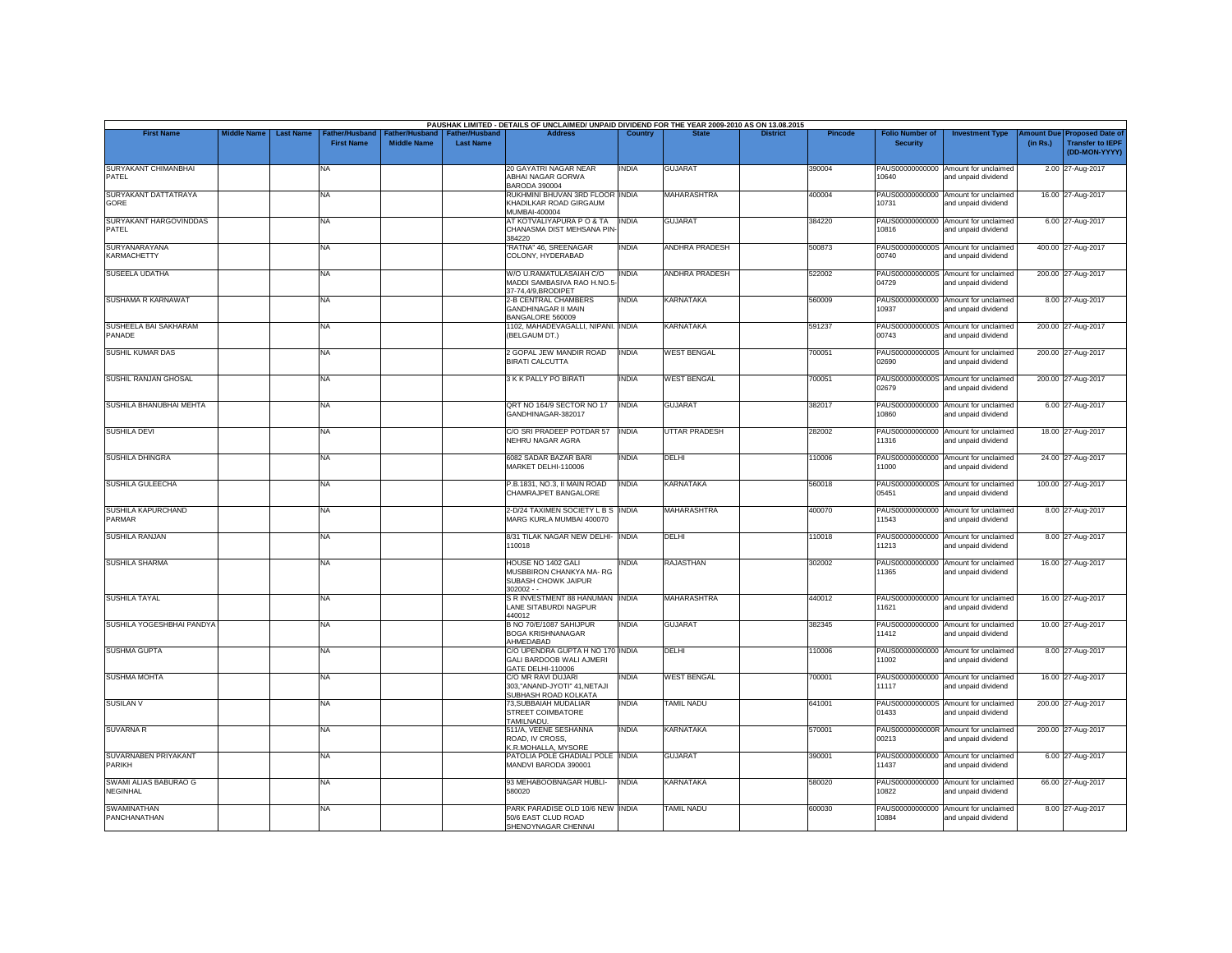|                         |                    |                  |                                     |                                      |                                           | PAUSHAK LIMITED - DETAILS OF UNCLAIMED/ UNPAID DIVIDEND FOR THE YEAR 2009-2010 AS ON 13.08.2015   |                |                       |                 |                |                                           |                                                             |          |                                                                        |
|-------------------------|--------------------|------------------|-------------------------------------|--------------------------------------|-------------------------------------------|---------------------------------------------------------------------------------------------------|----------------|-----------------------|-----------------|----------------|-------------------------------------------|-------------------------------------------------------------|----------|------------------------------------------------------------------------|
| <b>First Name</b>       | <b>Middle Name</b> | <b>Last Name</b> | Father/Husband<br><b>First Name</b> | Father/Husband<br><b>Middle Name</b> | <b>Father/Husband</b><br><b>Last Name</b> | <b>Address</b>                                                                                    | <b>Country</b> | <b>State</b>          | <b>District</b> | <b>Pincode</b> | <b>Folio Number of</b><br><b>Security</b> | <b>Investment Type</b>                                      | (in Rs.) | mount Due Proposed Date of<br><b>Transfer to IEPF</b><br>(DD-MON-YYYY) |
| SWARNA CHALASANI        |                    |                  | <b>NA</b>                           |                                      |                                           | 222 VENKATESWARA NAGAR<br>MEERPET MOULA ALI<br>SECUNDERABAD 500040 A P                            | <b>INDIA</b>   | ANDHRA PRADESH        |                 | 500040         | 11388                                     | PAUS00000000000 Amount for unclaimed<br>and unpaid dividend |          | 8.00 27-Aug-2017                                                       |
| SWARNA KAMAL MUKHERJEE  |                    |                  | <b>NA</b>                           |                                      |                                           | 73 DURGACHANRAN DOCTOR<br>ROAD CALCUTTA                                                           | <b>INDIA</b>   | <b>WEST BENGAL</b>    |                 | 700014         | 02909                                     | PAUS0000000000S Amount for unclaimed<br>and unpaid dividend |          | 200.00 27-Aug-2017                                                     |
| T B AMEER AHAMED        |                    |                  | <b>NA</b>                           |                                      |                                           | <b>S/O T H BASHA SAHEB</b><br>AGRICULTURIST P O<br>HARIHARAPURA KOPPATALUK<br>577120              | INDIA          | <b>KARNATAKA</b>      |                 | 577120         | PAUS00000000000<br>11786                  | Amount for unclaimed<br>and unpaid dividend                 |          | 8.00 27-Aug-2017                                                       |
| <b>T BHAIRAV</b>        |                    |                  | <b>NA</b>                           |                                      |                                           | THIRCHIGANJ ROAD<br>KAMAREDDY POST<br>DIST.NIZAMABAD                                              | INDIA          | ANDHRA PRADESH        |                 | 503111         | 03211                                     | PAUS0000000000T Amount for unclaimed<br>and unpaid dividend |          | 200.00 27-Aug-2017                                                     |
| T C SATHYANARAYANA      |                    |                  | <b>NA</b>                           |                                      |                                           | DHANVANTRI NILAYA B H ROAD INDIA<br>ARSIKERE                                                      |                | <b>KARNATAKA</b>      |                 | 573103         | 02366                                     | PAUS0000000000T Amount for unclaimed<br>and unpaid dividend |          | 600.00 27-Aug-2017                                                     |
| <b>T G CHANDRAMOHAN</b> |                    |                  | <b>NA</b>                           |                                      |                                           | K-11 ALEMBIC COLONY<br>VADODARA VADODARA                                                          | INDIA          | <b>GUJARAT</b>        |                 | 390003         | 04307                                     | PAUS0000000000T Amount for unclaimed<br>and unpaid dividend |          | 200.00 27-Aug-2017                                                     |
| T G LAKSHMANAN          |                    |                  | <b>NA</b>                           |                                      |                                           | 20/1540 G II FLOOR GANGA<br>APARTMENTS MANARI ROAD<br>KALLAI P O CALICUT                          | <b>INDIA</b>   | <b>KERALA</b>         |                 | 673003         | 02949                                     | PAUS0000000000T Amount for unclaimed<br>and unpaid dividend |          | 200.00 27-Aug-2017                                                     |
| <b>T G NAGARAJAN</b>    |                    |                  | <b>NA</b>                           |                                      |                                           | 3 K 1ST STREET NARAYAN<br>PILLAI ST CROSS BANGALORE<br>560001                                     | INDIA          | <b>KARNATAKA</b>      |                 | 560001         | PAUS00000000000<br>11765                  | Amount for unclaimed<br>and unpaid dividend                 |          | 8.00 27-Aug-2017                                                       |
| <b>T GOMATHI AMMAL</b>  |                    |                  | <b>NA</b>                           |                                      |                                           | 59, OFFICERS COLONY PUTHUR INDIA<br><b>TIRUCHI</b>                                                |                | <b>TAMIL NADU</b>     |                 | 620017         | PAUS0000000000T<br>01913                  | Amount for unclaimed<br>and unpaid dividend                 |          | 400.00 27-Aug-2017                                                     |
| T GOPALAKRISHNA MURTHY  |                    |                  | <b>NA</b>                           |                                      |                                           | 49-26-16 2ND 'D' SRINIVAS<br><b>MADHURA NAGAR</b><br><b>VISAKHAPATNAM</b>                         | INDIA          | <b>ANDHRA PRADESH</b> |                 | 530016         | 04727                                     | PAUS0000000000T Amount for unclaimed<br>and unpaid dividend |          | 300.00 27-Aug-2017                                                     |
| T K NATARAJAN           |                    |                  | <b>NA</b>                           |                                      |                                           | C/O DUNLOP INDIA LIMITED 1ST INDIA<br>FLOOR MOHAN TOWERS 50<br>RESIDENCY ROAD BANGALORE<br>560025 |                | <b>KARNATAKA</b>      |                 | 560025         | PAUS00000000000<br>11797                  | Amount for unclaimed<br>and unpaid dividend                 |          | 16.00 27-Aug-2017                                                      |
| T K PRASANNA KUMAR      |                    |                  | <b>NA</b>                           |                                      |                                           | 255 HILLSIDE LAYOUT WHITE<br><b>FIELD BANGALORE</b>                                               | <b>INDIA</b>   | <b>KARNATAKA</b>      |                 | 560066         | PAUS0000000000T<br>02375                  | Amount for unclaimed<br>and unpaid dividend                 |          | 200.00 27-Aug-2017                                                     |
| T K VENKITESWARAN       |                    |                  | <b>NA</b>                           |                                      |                                           | 1X/628 PANDIKUDI ROAD<br>COCHIN-682002                                                            | <b>INDIA</b>   | <b>KERALA</b>         |                 | 682002         | 11781                                     | PAUS00000000000 Amount for unclaimed<br>and unpaid dividend |          | 16.00 27-Aug-2017                                                      |
| T MALLIKARJUNA RAO      |                    |                  | <b>SOT SIVAIAH</b><br><b>CHETTY</b> |                                      |                                           | D.NO13-<br>38, NEW RAJAMEDICALSTORE,<br><b>VEDURLA BAZAAR</b><br>PRODDATURKADAPA [DIST]           | INDIA          | <b>ANDHRA PRADESH</b> |                 | 516360         | 63265                                     | PAUS12013700002 Amount for unclaimed<br>and unpaid dividend |          | 32.00 27-Aug-2017                                                      |
| <b>TN VITTAL</b>        |                    |                  | <b>NA</b>                           |                                      |                                           | 3 LAKSHMIPURAM 1ST STREET INDIA<br>ROYAPETTAH CHENNAI-600014                                      |                | <b>TAMIL NADU</b>     |                 | 600014         | 11756                                     | PAUS00000000000 Amount for unclaimed<br>and unpaid dividend |          | 6.00 27-Aug-2017                                                       |
| <b>T NARENDRAN</b>      |                    |                  | <b>NA</b>                           |                                      |                                           | <b>B 21 IST MAIN ROAD TV NAGAR INDIA</b><br>AMBATTUR CHENNAI                                      |                | <b>TAMIL NADU</b>     |                 | 600053         | 03497                                     | PAUS0000000000T Amount for unclaimed<br>and unpaid dividend |          | 300.00 27-Aug-2017                                                     |
| T P RAMESH              |                    |                  | <b>NA</b>                           |                                      |                                           | 24/371 AUDITHYA PURAM<br><b>VILLAGE PALGAHAT</b>                                                  | INDIA          | <b>KERALA</b>         |                 | 678008         | 11741                                     | PAUS00000000000 Amount for unclaimed<br>and unpaid dividend |          | 2.00 27-Aug-2017                                                       |
| T R RAMADAS             |                    |                  | <b>NA</b>                           |                                      |                                           | F/33 RBI STAFF QRS KAKOOR<br>ERNAKULAM KOCHI                                                      | <b>INDIA</b>   | <b>KERALA</b>         |                 | 682017         | 03017                                     | PAUS0000000000T Amount for unclaimed<br>and unpaid dividend |          | 200.00 27-Aug-2017                                                     |
| T R RUKMANI             |                    |                  | <b>NA</b>                           |                                      |                                           | No.6, Thiruvalluvar Street,<br>Anbalagam Nagar Perambur                                           | INDIA          | <b>TAMIL NADU</b>     |                 | 600011         | 05188                                     | PAUS0000000000T Amount for unclaimed<br>and unpaid dividend |          | 400.00 27-Aug-2017                                                     |
| T RAMAMOORTY SETTY      |                    |                  | <b>NA</b>                           |                                      |                                           | SAROJA CLINIC CHINTAVARI ST INDIA<br>ANAKAPALLE                                                   |                | <b>ANDHRA PRADESH</b> |                 | 531001         | PAUS0000000000T<br>05334                  | Amount for unclaimed<br>and unpaid dividend                 |          | 600.00 27-Aug-2017                                                     |
| T RAMASWAMI IYENGAR     |                    |                  | <b>NA</b>                           |                                      |                                           | A/75 31'A' CROSS 7TH BLOCK<br>JAYANAGAR BANGALORE                                                 | <b>INDIA</b>   | <b>KARNATAKA</b>      |                 | 560082         | 05352                                     | PAUS0000000000T Amount for unclaimed<br>and unpaid dividend |          | 100.00 27-Aug-2017                                                     |
| T S BALAKRISHNAN        |                    |                  | <b>NA</b>                           |                                      |                                           | 18 INF DIV SIG REGI 56 APO                                                                        | <b>INDIA</b>   | <b>MAHARASHTRA</b>    |                 | 999999         | 11787                                     | PAUS00000000000 Amount for unclaimed<br>and unpaid dividend |          | 8.00 27-Aug-2017                                                       |
| T S KALYANAKRISHNAN     |                    |                  | <b>NA</b>                           |                                      |                                           | 1 MANOBEENA C D BARFIWALA INDIA<br>MARG ANDHERI (WEST)<br>MUMBAI-400058                           |                | MAHARASHTRA           |                 | 400058         | 11763                                     | PAUS00000000000 Amount for unclaimed<br>and unpaid dividend |          | 16.00 27-Aug-2017                                                      |
| T SAMBASIVA RAO         |                    |                  | <b>NA</b>                           |                                      |                                           | <b>D-152 FATEH NAGAR NEW</b><br>DELHI 110018                                                      | <b>INDIA</b>   | DELHI                 |                 | 110018         | PAUS00000000000<br>11789                  | Amount for unclaimed<br>and unpaid dividend                 |          | 16.00 27-Aug-2017                                                      |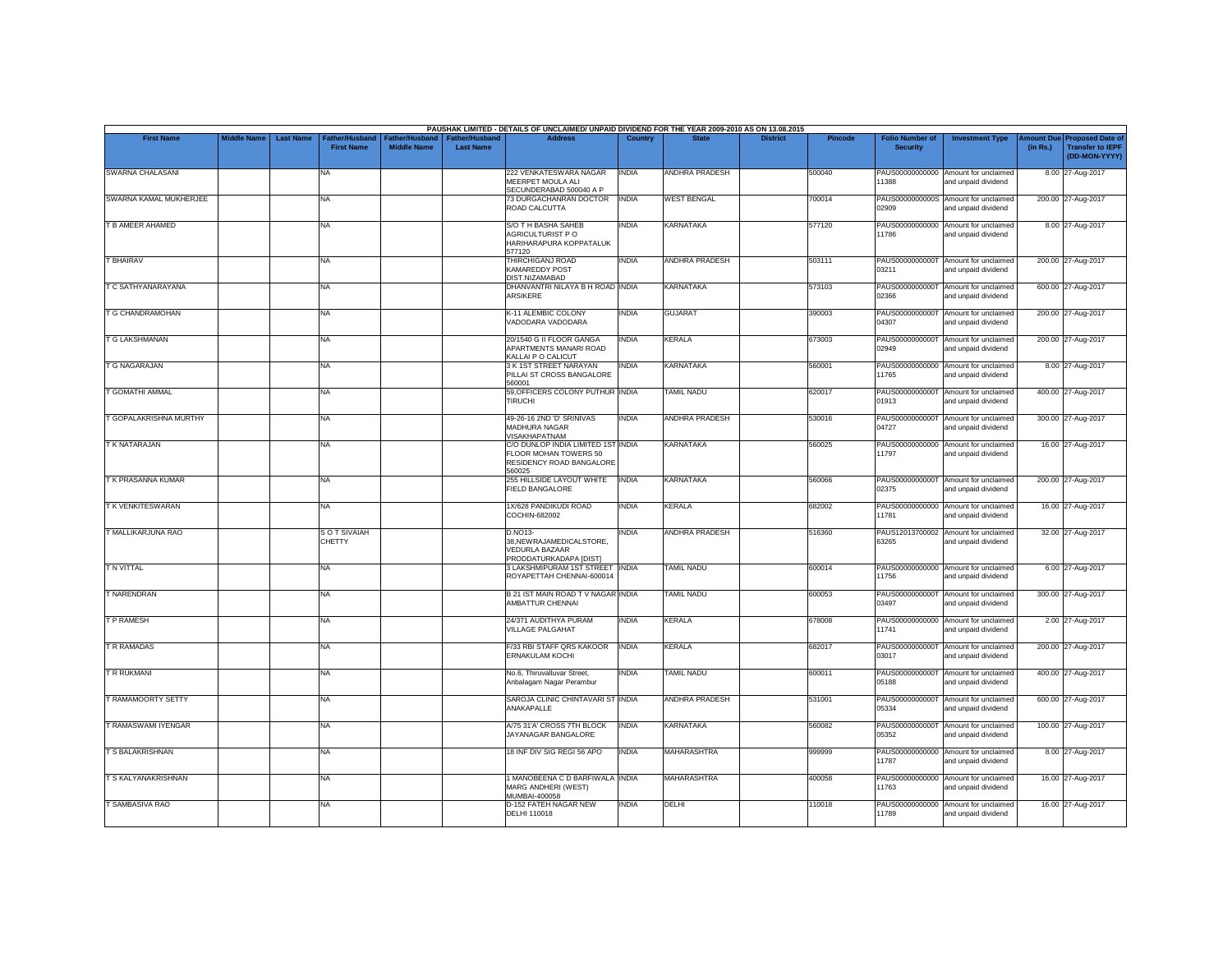|                                                |             |                  |                                    |                                             |                                           | PAUSHAK LIMITED - DETAILS OF UNCLAIMED/ UNPAID DIVIDEND FOR THE YEAR 2009-2010 AS ON 13.08.2015                      |              |                       |                 |         |                                           |                                                             |                       |                                                                     |
|------------------------------------------------|-------------|------------------|------------------------------------|---------------------------------------------|-------------------------------------------|----------------------------------------------------------------------------------------------------------------------|--------------|-----------------------|-----------------|---------|-------------------------------------------|-------------------------------------------------------------|-----------------------|---------------------------------------------------------------------|
| <b>First Name</b>                              | Middle Name | <b>Last Name</b> | ather/Husband<br><b>First Name</b> | <b>Father/Husband</b><br><b>Middle Name</b> | <b>Father/Husband</b><br><b>Last Name</b> | <b>Address</b>                                                                                                       | Country      | <b>State</b>          | <b>District</b> | Pincode | <b>Folio Number of</b><br><b>Security</b> | <b>Investment Type</b>                                      | mount Due<br>(in Rs.) | <b>Proposed Date of</b><br><b>Transfer to IEPF</b><br>(DD-MON-YYYY) |
| <b>TVSMANI</b>                                 |             |                  | NA                                 |                                             |                                           | "ASHOK" 16 SECOND CROSS<br>STREET WEST C I T NAGAR<br>CHENNAI-600035                                                 | INDIA        | <b>TAMIL NADU</b>     |                 | 600035  | PAUS00000000000<br>11768                  | Amount for unclaimed<br>and unpaid dividend                 |                       | 8.00 27-Aug-2017                                                    |
| <b>TV SUBBAIAH</b>                             |             |                  | NA                                 |                                             |                                           | D-1, PRESIDENT BANZARA<br>ROAD NO. 2 BANZARA HILLS,<br><b>HYDERABAD</b>                                              | INDIA        | <b>ANDHRA PRADESH</b> |                 | 500034  | 04625                                     | PAUS0000000000T Amount for unclaimed<br>and unpaid dividend |                       | 200.00 27-Aug-2017                                                  |
| TV SUBRAMANYAM                                 |             |                  | VENUGOPALAN                        |                                             |                                           | NO 96 S RAMARAO LAYOUT<br><b>BSK 3RD STAGE KATTRIGUPPA</b><br><b>BANGALORE</b>                                       | <b>INDIA</b> | <b>KARNATAKA</b>      |                 | 560085  | 63827                                     | PAUSIN301926300 Amount for unclaimed<br>and unpaid dividend |                       | 200.00 27-Aug-2017                                                  |
| T VIJAYAKUMAR                                  |             |                  | <b>NA</b>                          |                                             |                                           | 91 SARAVANA PERUMAL<br>STREET PURSWALLKAM                                                                            | <b>INDIA</b> | <b>TAMIL NADU</b>     |                 | 600084  | 05207                                     | PAUS0000000000T Amount for unclaimed<br>and unpaid dividend |                       | 200.00 27-Aug-2017                                                  |
| TADIKONDA JANARDHANA RAO                       |             |                  | NA                                 |                                             |                                           | KONDAPALLI, KRISHNA DIST.,<br>ANDHRA PRADESH.                                                                        | <b>INDIA</b> | ANDHRA PRADESH        |                 | 521228  | 00290                                     | PAUS0000000000T Amount for unclaimed<br>and unpaid dividend |                       | 200.00 27-Aug-2017                                                  |
| TAIYABALI NANABHAI<br>SORANGWALA               |             |                  | <b>NA</b>                          |                                             |                                           | WADI BADRI MOHOLLA<br>BARODA-390001                                                                                  | INDIA        | <b>GUJARAT</b>        |                 | 390001  | PAUS00000000000<br>11743                  | Amount for unclaimed<br>and unpaid dividend                 |                       | 32.00 27-Aug-2017                                                   |
| <b>TANESH DESAI</b>                            |             |                  | PARMANAND<br><b>DESAI</b>          |                                             |                                           | 88 TARANG HILL SOCIETY NR<br>ARJUN ASHRAM CHANDLODIA<br>SOLA CIVIL AHMEDABAD                                         | <b>INDIA</b> | <b>GUJARAT</b>        |                 | 380014  | 73210                                     | PAUSIN301276301 Amount for unclaimed<br>and unpaid dividend |                       | 6.00 27-Aug-2017                                                    |
| TANVEER KHAN                                   |             |                  | <b>NA</b>                          |                                             |                                           | C/O R A KHAN INDIAN<br><b>OVERSEAS BANK TILAK NAGAR</b><br><b>IAIPUR 302004</b>                                      | <b>INDIA</b> | RAJASTHAN             |                 | 302004  | 11799                                     | PAUS00000000000 Amount for unclaimed<br>and unpaid dividend |                       | 16.00 27-Aug-2017                                                   |
| <b>TANVIR NATHANI</b>                          |             |                  | <b>NA</b>                          |                                             |                                           | 4 FATIMA VILLA 1ST FLOOR<br>29TH ROAD BANDRA MUMBAI                                                                  | <b>INDIA</b> | <b>MAHARASHTRA</b>    |                 | 400050  | 03628                                     | PAUS0000000000T Amount for unclaimed<br>and unpaid dividend |                       | 200.00 27-Aug-2017                                                  |
| <b>TAPAN SAHA</b>                              |             |                  | <b>NA</b>                          |                                             |                                           | C/O SWAPNA MEDICAL STORES INDIA<br>37 JESSORE ROAD NAGE<br>BAZAR P S DUMDUM                                          |              | <b>WEST BENGAL</b>    |                 | 700028  | PAUS0000000000T<br>02773                  | Amount for unclaimed<br>and unpaid dividend                 |                       | 200.00 27-Aug-2017                                                  |
| <b>TAPOBRATA CHOWDHURY</b>                     |             |                  | <b>NA</b>                          |                                             |                                           | MADHYA BALURIA NABAPALLY INDIA<br>BARASAT 24 PARGS N                                                                 |              | <b>WEST BENGAL</b>    |                 | 700126  | 02931                                     | PAUS0000000000T Amount for unclaimed<br>and unpaid dividend |                       | 200.00 27-Aug-2017                                                  |
| <b>TARABAI BHAVANISHANKAR</b><br><b>RAIKAR</b> |             |                  | <b>NA</b>                          |                                             |                                           | C/O THE SWASTIK JANATA<br>SAHAKARI BANK LTD 502<br>KALBADEVI ROAD MUMBAI-<br>400002                                  | <b>INDIA</b> | <b>MAHARASHTRA</b>    |                 | 400002  | PAUS00000000000<br>11780                  | Amount for unclaimed<br>and unpaid dividend                 |                       | 8.00 27-Aug-2017                                                    |
| TARACHAND DEVCHANDDAS<br><b>CHOKSHI</b>        |             |                  | <b>NA</b>                          |                                             |                                           | C/O. MAHENDRABHAI B. GOSER INDIA<br>FLAT NO. 949, II FLR, BLOCK<br>NO. M.20 VIJAYNAGAR, HARNI<br>ROAD, BARODA-390006 |              | <b>GUJARAT</b>        |                 | 390006  | 11733                                     | PAUS00000000000 Amount for unclaimed<br>and unpaid dividend |                       | 6.00 27-Aug-2017                                                    |
| TARALAXMI NAVNITRAI MEHTA                      |             |                  | <b>NA</b>                          |                                             |                                           | C/O MONA TRADING CO MAIN<br>BAZAR AT RAJULA DIST AMREL<br>PIN-364560                                                 | <b>INDIA</b> | <b>GUJARAT</b>        |                 | 364560  | 11745                                     | PAUS00000000000 Amount for unclaimed<br>and unpaid dividend |                       | 16.00 27-Aug-2017                                                   |
| TARJANBHAI BHAILALBHAI<br>PATEL                |             |                  | <b>NA</b>                          |                                             |                                           | D-25. SHANTI PARK SOC<br>MAKRAND DESAI MARG NR.<br>TRIBHOVAN PARK SCOVASNA<br>ROAD BARODA                            | <b>INDIA</b> | <b>GUJARAT</b>        |                 | 390015  | 11729                                     | PAUS00000000000 Amount for unclaimed<br>and unpaid dividend |                       | 2.00 27-Aug-2017                                                    |
| TARULATTA DAHYABHAI PATEL                      |             |                  | <b>NA</b>                          |                                             |                                           | PUSPAKUNJ COLONY AMUL<br>DAIRY ROAD ANAND DIST<br>KAIRA PIN-388001                                                   | <b>INDIA</b> | <b>GUJARAT</b>        |                 | 388001  | 11746                                     | PAUS00000000000 Amount for unclaimed<br>and unpaid dividend |                       | 32.00 27-Aug-2017                                                   |
| <b>TARUN GOOPTU</b>                            |             |                  | <b>NA</b>                          |                                             |                                           | 48V B T ROAD CALCUTTA                                                                                                | INDIA        | <b>WEST BENGAL</b>    |                 | 700050  | 02861                                     | PAUS0000000000T Amount for unclaimed<br>and unpaid dividend |                       | 200.00 27-Aug-2017                                                  |
| TEJ RANBIR SINGH AURORA                        |             |                  | <b>NA</b>                          |                                             |                                           | UJJWAL LTD S M S HIGH WAY<br>JAIPUR-302003                                                                           | <b>INDIA</b> | <b>RAJASTHAN</b>      |                 | 302003  | 11757                                     | PAUS00000000000 Amount for unclaimed<br>and unpaid dividend |                       | 16.00 27-Aug-2017                                                   |
| THAKORBHAI RAMANBHAI<br>PATEL                  |             |                  | <b>NA</b>                          |                                             |                                           | PATIDAR BHAVAN DAVAKHANA INDIA<br>UPAR GORVA BARODA-390003                                                           |              | <b>GUJARAT</b>        |                 | 390003  | 11748                                     | PAUS00000000000 Amount for unclaimed<br>and unpaid dividend |                       | 2.00 27-Aug-2017                                                    |
| <b>THANKAMMA PK</b>                            |             |                  | <b>NA</b>                          |                                             |                                           | <b>KRISHNA VILAS PEREKKAT</b><br>LANE ALWAYE                                                                         | <b>INDIA</b> | KERALA                |                 | 683101  | PAUS0000000000T<br>02977                  | Amount for unclaimed<br>and unpaid dividend                 |                       | 200.00 27-Aug-2017                                                  |
| THOMAS DEVASSY THARAKAN                        |             |                  | <b>NA</b>                          |                                             |                                           | A 39/302 VAISHALI NAGAR S V<br>ROAD JOGESHWARI WEST<br><b>MUMBAI</b>                                                 | <b>INDIA</b> | <b>MAHARASHTRA</b>    |                 | 400102  | 01793                                     | PAUS0000000000T Amount for unclaimed<br>and unpaid dividend |                       | 400.00 27-Aug-2017                                                  |
| THOMAS JOSEPH ANTHONY<br>SALES PONTES          |             |                  | <b>NA</b>                          |                                             |                                           | FLAT 2 PLOT 1 OLD GOLF<br>LINKS KHAR MUMBAI-400052                                                                   | INDIA        | <b>MAHARASHTRA</b>    |                 | 400052  | PAUS00000000000<br>11764                  | Amount for unclaimed<br>and unpaid dividend                 |                       | 8.00 27-Aug-2017                                                    |
| THOMSON ANDREWS                                |             |                  | <b>NA</b>                          |                                             |                                           | NO.1, 63RD STREET, ASHOK<br>NAGAR, CHENNAI                                                                           | <b>INDIA</b> | <b>TAMIL NADU</b>     |                 | 600083  | 01088                                     | PAUS0000000000T Amount for unclaimed<br>and unpaid dividend |                       | 40.00 27-Aug-2017                                                   |
| <b>THULASI AMMAL 7</b>                         |             |                  | <b>NA</b>                          |                                             |                                           | THULASI AMMAL 'PRASANTH' T<br>24/99 INFANT JESUS SCHOOL<br>LANE KAWDIAR P O<br>TRIVANDRUM-695003                     | <b>INDIA</b> | <b>KERALA</b>         |                 | 695003  | PAUS00000000000<br>11782                  | Amount for unclaimed<br>and unpaid dividend                 |                       | 8.00 27-Aug-2017                                                    |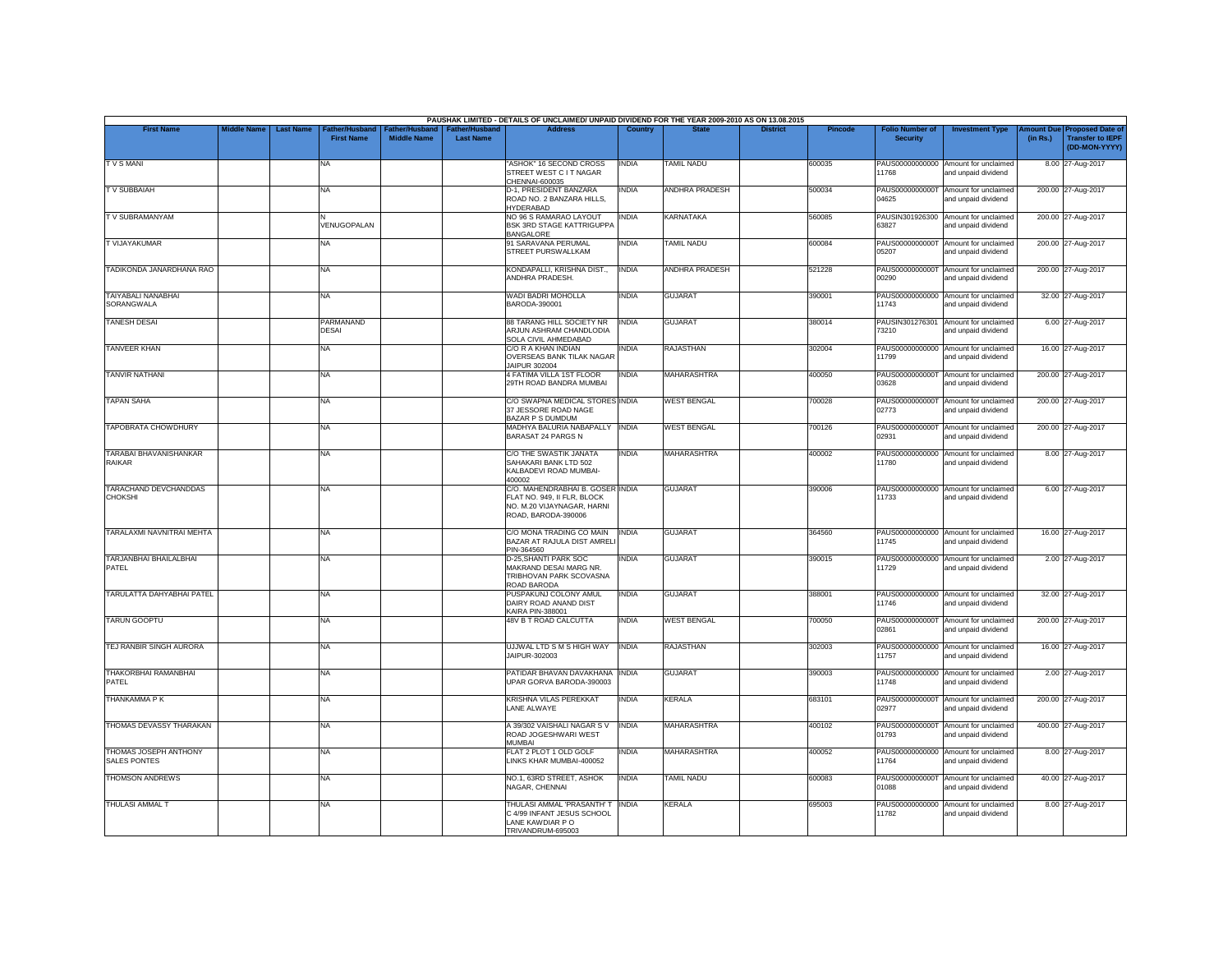|                                             |                    |                  |                                                 |                                      |                                           | PAUSHAK LIMITED - DETAILS OF UNCLAIMED/ UNPAID DIVIDEND FOR THE YEAR 2009-2010 AS ON 13.08.2015        |              |                       |                 |                |                                           |                                                             |                       |                                                                     |
|---------------------------------------------|--------------------|------------------|-------------------------------------------------|--------------------------------------|-------------------------------------------|--------------------------------------------------------------------------------------------------------|--------------|-----------------------|-----------------|----------------|-------------------------------------------|-------------------------------------------------------------|-----------------------|---------------------------------------------------------------------|
| <b>First Name</b>                           | <b>Middle Name</b> | <b>Last Name</b> | ather/Husband <sup>-</sup><br><b>First Name</b> | Father/Husband<br><b>Middle Name</b> | <b>Father/Husband</b><br><b>Last Name</b> | <b>Address</b>                                                                                         | Country      | <b>State</b>          | <b>District</b> | <b>Pincode</b> | <b>Folio Number of</b><br><b>Security</b> | <b>Investment Type</b>                                      | mount Due<br>(in Rs.) | <b>Proposed Date of</b><br><b>Transfer to IEPF</b><br>(DD-MON-YYYY) |
| TIKAM CHAND JAIN                            |                    |                  | <b>NA</b>                                       |                                      |                                           | 60-A NALINI SETH ROAD<br>GROUND FLOOR CALCUTTA<br>700007                                               | INDIA        | <b>WEST BENGAL</b>    |                 | 700007         | 11809                                     | PAUS00000000000 Amount for unclaimed<br>and unpaid dividend |                       | 16.00 27-Aug-2017                                                   |
| <b>TILAK RAJ SONI</b>                       |                    |                  | <b>NA</b>                                       |                                      |                                           | B-106 CHINAR RETREAT OPP<br>MAIDA MILL BHOPAL 462011                                                   | <b>INDIA</b> | MADHYA PRADESH        |                 | 462011         | 11777                                     | PAUS00000000000 Amount for unclaimed<br>and unpaid dividend |                       | 16.00 27-Aug-2017                                                   |
| <b>TIRATH THANWARDAS</b><br>KEWALRAMANI     |                    |                  | <b>NA</b>                                       |                                      |                                           | <b>B-102 DEVINARAYAN TOWER</b><br>B/H SHIV VATIKA NR INDRA LOK<br>TOWNSHIP WARASHIA<br>VADODARA        | <b>INDIA</b> | <b>GUJARAT</b>        |                 | 390006         | 11727                                     | PAUS00000000000 Amount for unclaimed<br>and unpaid dividend |                       | 2.00 27-Aug-2017                                                    |
| TO BE PUNCHED FROM FORM                     |                    |                  | <b>NA</b>                                       |                                      |                                           | NA.                                                                                                    | INDIA        | <b>MAHARASHTRA</b>    |                 | 999999         | 11690                                     | PAUS00000000000 Amount for unclaimed<br>and unpaid dividend |                       | 32.00 27-Aug-2017                                                   |
| TRIBHOVANBHAI FULABHAI<br>PATEL             |                    |                  | <b>NA</b>                                       |                                      |                                           | <b>HARIKRIPA NIVAS CHHANI</b><br>BARODA PIN-391740                                                     | <b>INDIA</b> | <b>GUJARAT</b>        |                 | 391740         | 11750                                     | PAUS00000000000 Amount for unclaimed<br>and unpaid dividend |                       | 6.00 27-Aug-2017                                                    |
| TRIBHOVANDAS KHODIDAS<br><b>SOLANKI</b>     |                    |                  | <b>NA</b>                                       |                                      |                                           | SOLANKI NIVAS LAKKAD PITHA INDIA<br>FAIYAZKHAN ROAD BARODA-<br>390001                                  |              | <b>GUJARAT</b>        |                 | 390001         | 11751                                     | PAUS00000000000 Amount for unclaimed<br>and unpaid dividend |                       | 6.00 27-Aug-2017                                                    |
| TRIMBAK RAO G                               |                    |                  | <b>NA</b>                                       |                                      |                                           | ADARSH MEDICAL STORES<br>NEW BUS STAND, NIRMAL<br>ADILABAD DIST (A.P)                                  | <b>INDIA</b> | ANDHRA PRADESH        |                 | 504106         | 00400                                     | PAUS0000000000G Amount for unclaimed<br>and unpaid dividend |                       | 200.00 27-Aug-2017                                                  |
| <b>TRISHLA DEVI JAIN</b>                    |                    |                  | <b>NA</b>                                       |                                      |                                           | 3/69 ROOP NAGAR DELHI-<br>10007                                                                        | <b>INDIA</b> | <b>DELHI</b>          |                 | 110007         | 11769                                     | PAUS00000000000 Amount for unclaimed<br>and unpaid dividend |                       | 8.00 27-Aug-2017                                                    |
| TULASIBHAI JETHABHAI PATEL                  |                    |                  | <b>NA</b>                                       |                                      |                                           | AT RAMSIKAMPA POST ODHA<br>TAL BAYAD DIST<br>SABARKANTHA 383325                                        | <b>INDIA</b> | <b>GUJARAT</b>        |                 | 383325         | PAUS00000000000<br>11752                  | Amount for unclaimed<br>and unpaid dividend                 |                       | 2.00 27-Aug-2017                                                    |
| TULSIBHAI JIVABHAI PATEL                    |                    |                  | <b>NA</b>                                       |                                      |                                           | 1 JYOTI PARK SOCIETY<br>KARELIBAUG BARODA-390001                                                       | INDIA        | <b>GUJARAT</b>        |                 | 390001         | 11754                                     | PAUS00000000000 Amount for unclaimed<br>and unpaid dividend |                       | 12.00 27-Aug-2017                                                   |
| <b>TUSHAR A MEHTA</b>                       |                    |                  | <b>NA</b>                                       |                                      |                                           | VRAJ APTS 2ND FLOOR OPP<br>SAMARTHESHWAR MAHADEV<br>ELLISBRIDGE AHMEDABAD<br>380006                    | <b>INDIA</b> | <b>GUJARAT</b>        |                 | 380006         | 11795                                     | PAUS00000000000 Amount for unclaimed<br>and unpaid dividend |                       | 2.00 27-Aug-2017                                                    |
| <b>TUSHAR SETH</b>                          |                    |                  | <b>NA</b>                                       |                                      |                                           | 4 CAPPER ROAD LALBAGH<br><b>LUCKNOW</b>                                                                | <b>INDIA</b> | <b>UTTAR PRADESH</b>  |                 | 226001         | 03385                                     | PAUS0000000000T Amount for unclaimed<br>and unpaid dividend |                       | 200.00 27-Aug-2017                                                  |
| <b>TUSHAR TAKKAR</b>                        |                    |                  | <b>NA</b>                                       |                                      |                                           | <b>GANESH DENTAL CLINIC</b><br>HOSPITAL ROAD BARAN (RAJ)                                               | INDIA        | <b>RAJASTHAN</b>      |                 | 325205         | 10864                                     | PAUSIN301055106 Amount for unclaimed<br>and unpaid dividend |                       | 8.00 27-Aug-2017                                                    |
| U V KRISHNA RAO                             |                    |                  | <b>NA</b>                                       |                                      |                                           | C/O DR NAGRAJ K RAO 628.<br>8TH 'B' MAIN 3RD BLOCK 3RD<br>STAGE BASAVESWARA NAGAR                      | INDIA        | <b>KARNATAKA</b>      |                 | 560078         | PAUS0000000000U<br>02534                  | Amount for unclaimed<br>and unpaid dividend                 |                       | 200.00 27-Aug-2017                                                  |
| <b>UDAY KUMAR RAHALKAR</b>                  |                    |                  | <b>NA</b>                                       |                                      |                                           | 310-BLOCK -C SAGARE<br>APARTMENTS 17/1, OLD<br>PALASIA                                                 | <b>INDIA</b> | <b>MADHYA PRADESH</b> |                 | 452003         | 03248                                     | PAUS0000000000U Amount for unclaimed<br>and unpaid dividend |                       | 400.00 27-Aug-2017                                                  |
| <b>UDAYKUMAR ISHWARBHAI</b><br><b>DESAI</b> |                    |                  | <b>NA</b>                                       |                                      |                                           | 9 MAHESHWAR NAGAR<br>SUBHANPURA BARODA 390003                                                          | india        | <b>GUJARAT</b>        |                 | 390003         | 11829                                     | PAUS00000000000 Amount for unclaimed<br>and unpaid dividend |                       | 2.00 27-Aug-2017                                                    |
| <b>UDHO RAM CHAWALIA</b>                    |                    |                  | <b>NA</b>                                       |                                      |                                           | 11/92 WEST AZAD NAGAR PO<br>KRISHAN NAGAR DELHI-110051                                                 | <b>INDIA</b> | DELHI                 |                 | 110051         | 11887                                     | PAUS00000000000 Amount for unclaimed<br>and unpaid dividend |                       | 8.00 27-Aug-2017                                                    |
| <b>UJWALA KRISHNA PATIL</b>                 |                    |                  | <b>NA</b>                                       |                                      |                                           | A-1 WILD FLOWER HALL JAI<br>BHAWANIMATA MARG<br>OFFCEASOR ROAD AMBOLI<br>ANDHERI WEST MUMBAI<br>100058 | <b>INDIA</b> | <b>MAHARASHTRA</b>    |                 | 400058         | PAUS00000000000<br>11877                  | Amount for unclaimed<br>and unpaid dividend                 |                       | 8.00 27-Aug-2017                                                    |
| <b>ULHAS SHANKARRAO VIDVANS</b>             |                    |                  | <b>NA</b>                                       |                                      |                                           | PRATAP ROAD RAOPURA<br>BARODA-390001                                                                   | INDIA        | <b>GUJARAT</b>        |                 | 390001         | 11822                                     | PAUS00000000000 Amount for unclaimed<br>and unpaid dividend |                       | 2.00 27-Aug-2017                                                    |
| <b>ULHAS SUBHEDEV</b><br>SURYAWANSHI        |                    |                  | <b>NA</b>                                       |                                      |                                           | 10 'SUNDARAM' MAHAVIR<br>NAGAR CHINCHPADA PEN DIST<br>RAIGAD                                           | INDIA        | <b>MAHARASHTRA</b>    |                 | 402106         | 03828                                     | PAUS0000000000U Amount for unclaimed<br>and unpaid dividend |                       | 200.00 27-Aug-2017                                                  |
| <b>UMA BANSAL</b>                           |                    |                  | <b>SHRI RAJENDRA</b><br><b>KUMAR BANSAL</b>     |                                      |                                           | 477, GALI BAKHTAWAR<br><b>HATHRAS</b>                                                                  | INDIA        | <b>UTTAR PRADESH</b>  |                 | 204101         | PAUSIN301006100<br>78337                  | Amount for unclaimed<br>and unpaid dividend                 |                       | 8.00 27-Aug-2017                                                    |
| <b>UMA RAMARATHANAM</b>                     |                    |                  | <b>NA</b>                                       |                                      |                                           | BLOCK 24 B B C HOMES 18<br>SOUTH BOAG ROAD T NAGAR<br>CHENNAI 600017                                   | <b>INDIA</b> | <b>TAMIL NADU</b>     |                 | 600017         | 11910                                     | PAUS00000000000 Amount for unclaimed<br>and unpaid dividend |                       | 8.00 27-Aug-2017                                                    |
| <b>UMA TAMBE</b>                            |                    |                  | <b>NA</b>                                       |                                      |                                           | <b>7 GANGAWAS APTS S NO 36/3/3 INDIA</b><br>ERANDAWANE PUNE                                            |              | <b>MAHARASHTRA</b>    |                 | 411058         | 04073                                     | PAUS0000000000U Amount for unclaimed<br>and unpaid dividend |                       | 200.00 27-Aug-2017                                                  |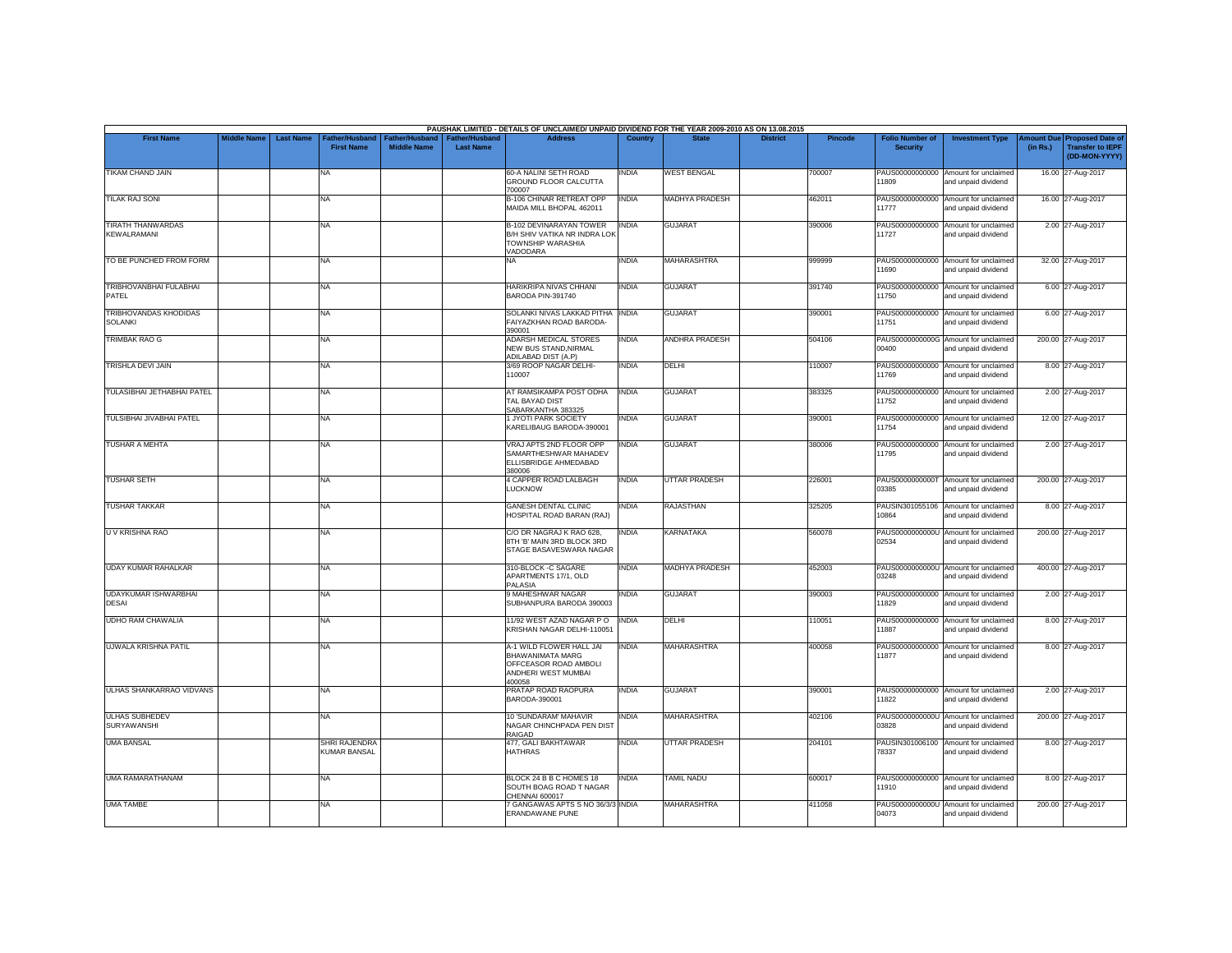|                                        |                    |                  |                                     |                                      |                                           | PAUSHAK LIMITED - DETAILS OF UNCLAIMED/ UNPAID DIVIDEND FOR THE YEAR 2009-2010 AS ON 13.08.2015                                                    |                |                      |                 |                |                                           |                                                             |                       |                                                                     |
|----------------------------------------|--------------------|------------------|-------------------------------------|--------------------------------------|-------------------------------------------|----------------------------------------------------------------------------------------------------------------------------------------------------|----------------|----------------------|-----------------|----------------|-------------------------------------------|-------------------------------------------------------------|-----------------------|---------------------------------------------------------------------|
| <b>First Name</b>                      | <b>Middle Name</b> | <b>Last Name</b> | Father/Husband<br><b>First Name</b> | Father/Husband<br><b>Middle Name</b> | <b>Father/Husband</b><br><b>Last Name</b> | <b>Address</b>                                                                                                                                     | <b>Country</b> | <b>State</b>         | <b>District</b> | <b>Pincode</b> | <b>Folio Number of</b><br><b>Security</b> | <b>Investment Type</b>                                      | mount Due<br>(in Rs.) | <b>Proposed Date of</b><br><b>Transfer to IEPF</b><br>(DD-MON-YYYY) |
| <b>UMADEVI</b>                         |                    |                  | <b>NA</b>                           |                                      |                                           | H NO 107 HYDERBASTHI<br>KINGSWAY SECUNDERABAD<br>500003                                                                                            | INDIA          | ANDHRA PRADESH       |                 | 500003         | 11904                                     | PAUS00000000000 Amount for unclaimed<br>and unpaid dividend |                       | 16.00 27-Aug-2017                                                   |
| <b>UMEDABHAI TRIBHOVENDAS</b><br>PATFI |                    |                  | <b>NA</b>                           |                                      |                                           | DHARMRAJ NAGAR CO-OP HSG INDIA<br>SOC VIBHAG-2 NR<br>CHANKYAPURI GHATLODIYA<br>AHMEDABAD                                                           |                | <b>GUJARAT</b>       |                 | 380001         | 11893                                     | PAUS00000000000 Amount for unclaimed<br>and unpaid dividend |                       | 8.00 27-Aug-2017                                                    |
| UMESH ATCHUT SARDESSAI                 |                    |                  | <b>NA</b>                           |                                      |                                           | ANTIL-PETH BICHOLIM GOA PIN-INDIA<br>403504                                                                                                        |                | GOA                  |                 | 403504         | 11843                                     | PAUS00000000000 Amount for unclaimed<br>and unpaid dividend |                       | 6.00 27-Aug-2017                                                    |
| <b>UMESH FOGLA</b>                     |                    |                  | <b>NA</b>                           |                                      |                                           | FOGLA TRADING COM, MAL<br>GODOWN ROAD WARD NO13<br>KHAGARIA                                                                                        | INDIA          | <b>BIHAR</b>         |                 | 851204         | 11194                                     | PAUS12019101002 Amount for unclaimed<br>and unpaid dividend |                       | 200.00 27-Aug-2017                                                  |
| UMESH NATH MAHESHWARI                  |                    |                  | <b>NA</b>                           |                                      |                                           | C-25 INDUSTRIAL ESTATE<br>ALIGARH 202001                                                                                                           | <b>INDIA</b>   | <b>UTTAR PRADESH</b> |                 | 202001         | 11870                                     | PAUS00000000000 Amount for unclaimed<br>and unpaid dividend |                       | 8.00 27-Aug-2017                                                    |
| <b>UMESH RAIZADA</b>                   |                    |                  | <b>NA</b>                           |                                      |                                           | BHARATI NAGAR MANIS ROAD INDIA<br>ALIGARH-202001                                                                                                   |                | <b>UTTAR PRADESH</b> |                 | 202001         | 11853                                     | PAUS00000000000 Amount for unclaimed<br>and unpaid dividend |                       | 32.00 27-Aug-2017                                                   |
| UNNITA DINKARBHAI DALAL                |                    |                  | <b>NA</b>                           |                                      |                                           | C/O BHARAT L PARIKH BUNG<br>NO 7 AAROHI BU- NGLOWS<br>NEAR ASHWAMEGH 1 B/H P & T<br>COMPL- EX 132 RING ROAD<br>SATELLITE ROAD AHMEDAB-AD<br>380015 | <b>INDIA</b>   | <b>GUJARAT</b>       |                 | 380015         | 11912                                     | PAUS00000000000 Amount for unclaimed<br>and unpaid dividend |                       | 16.00 27-Aug-2017                                                   |
| <b>UPENDRA HARIPRASAD BHATT</b>        |                    |                  | <b>NA</b>                           |                                      |                                           | TANNA BUILDING STATION RD INDIA<br><b>AMRELI 364601</b>                                                                                            |                | <b>GUJARAT</b>       |                 | 364601         | 11845                                     | PAUS00000000000 Amount for unclaimed<br>and unpaid dividend |                       | 6.00 27-Aug-2017                                                    |
| <b>URAMBATH KRISHNAN NAIR</b>          |                    |                  | <b>NA</b>                           |                                      |                                           | ROOM NO 5 MOHAN VILLA J P<br>NAGAR GOREGAON (EAST)<br>MUMBAI-400063                                                                                | <b>INDIA</b>   | <b>MAHARASHTRA</b>   |                 | 400063         | 11832                                     | PAUS00000000000 Amount for unclaimed<br>and unpaid dividend |                       | 6.00 27-Aug-2017                                                    |
| URMILA BALMUKUND SHAH                  |                    |                  | <b>NA</b>                           |                                      |                                           | SULTANPURA ADHYARU'S<br>POLE BARODA-390001                                                                                                         | <b>INDIA</b>   | <b>GUJARAT</b>       |                 | 390001         | 11828                                     | PAUS00000000000 Amount for unclaimed<br>and unpaid dividend |                       | 2.00 27-Aug-2017                                                    |
| <b>URMILA DEVI</b>                     |                    |                  | <b>NA</b>                           |                                      |                                           | C/O SMT PREM KAPOOR AHUJA INDIA<br>RADIOS 215 OKHLA<br>INDUSTRIAL ESTATE NEW<br>DELHI-110020                                                       |                | DELHI                |                 | 110020         | 11886                                     | PAUS00000000000 Amount for unclaimed<br>and unpaid dividend |                       | 8.00 27-Aug-2017                                                    |
| URMILA KANAIYALAL SHAH                 |                    |                  | <b>NA</b>                           |                                      |                                           | 4/16 PROFESSOR BLOCK SIX<br><b>BUNGALOWS NR ST BUS</b><br>STAND VALLABH VIDYANAGAR<br>388120                                                       | <b>INDIA</b>   | <b>GUJARAT</b>       |                 | 388120         | 11834                                     | PAUS00000000000 Amount for unclaimed<br>and unpaid dividend |                       | 32.00 27-Aug-2017                                                   |
| URMILA KANTILAL LODAYA                 |                    |                  | <b>NA</b>                           |                                      |                                           | C/O THE SWASTIK JANATA<br>SAHAKARI BANK LTD 502<br>KALBADEVI ROAD MUMBAI-<br>400002                                                                | <b>INDIA</b>   | MAHARASHTRA          |                 | 400002         | 11879                                     | PAUS00000000000 Amount for unclaimed<br>and unpaid dividend |                       | 8.00 27-Aug-2017                                                    |
| URMILA RATILAL SHAH                    |                    |                  | <b>NA</b>                           |                                      |                                           | II-B WEST VIEW 309 S V ROAD<br>SANTACRUZ (W) MUMBAI-<br>400054                                                                                     | <b>INDIA</b>   | <b>MAHARASHTRA</b>   |                 | 400054         | 11881                                     | PAUS00000000000 Amount for unclaimed<br>and unpaid dividend |                       | 18.00 27-Aug-2017                                                   |
| URMILABEN RAMANIKLAL<br>MANIAR         |                    |                  | RAMANIKLAL                          |                                      |                                           | AKANKI STATION ROAD 4/2/16<br>VISNAGAR DIST MEHSANA<br><b>MEHSANA</b>                                                                              | <b>INDIA</b>   | <b>GUJARAT</b>       |                 | 384315         | PAUSIN301276303<br>25689                  | Amount for unclaimed<br>and unpaid dividend                 |                       | 6.00 27-Aug-2017                                                    |
| <b>URMILABEN RAOJIBHAI PATEL</b>       |                    |                  | <b>NA</b>                           |                                      |                                           | C/O KASHIBHAI RAOJIBHAI<br>PATEL CHOKSHI BAZAR<br>BEHIND POST OFFICE POST<br>PADRA-391440                                                          | <b>INDIA</b>   | <b>GUJARAT</b>       |                 | 391440         | 11827                                     | PAUS00000000000 Amount for unclaimed<br>and unpaid dividend |                       | 2.00 27-Aug-2017                                                    |
| <b>URMILABEN SANMUKHBHAI</b><br>SONI   |                    |                  | <b>NA</b>                           |                                      |                                           | FB/122 ALEMBIC COLONY B/H<br>BHAILAL AMIN HOSPITAL<br>BARODA 390003                                                                                | <b>INDIA</b>   | <b>GUJARAT</b>       |                 | 390003         | 11823                                     | PAUS00000000000 Amount for unclaimed<br>and unpaid dividend |                       | 2.00 27-Aug-2017                                                    |
| <b>URMILABEN VINOOBHAI PATEL</b>       |                    |                  | <b>NA</b>                           |                                      |                                           | GUNDA FALIA RAJMAHAL ROAD INDIA<br>BARODA-390001                                                                                                   |                | <b>GUJARAT</b>       |                 | 390001         | 11847                                     | PAUS00000000000 Amount for unclaimed<br>and unpaid dividend |                       | 6.00 27-Aug-2017                                                    |
| URVASHIBEN PRAVINKUMAR<br>MEHTA        |                    |                  | <b>NA</b>                           |                                      |                                           | 16 NAVNATH SOCIETY 'SHRI<br>SHAKTI KRUPA' OPP ELECTRIC<br><b>STATION TARSALI ROAD</b><br>BARODA 390001                                             | <b>INDIA</b>   | <b>GUJARAT</b>       |                 | 390001         | 11848                                     | PAUS00000000000 Amount for unclaimed<br>and unpaid dividend |                       | 2.00 27-Aug-2017                                                    |
| <b>USHA AGARWAL</b>                    |                    |                  | <b>NA</b>                           |                                      |                                           | FD-54 HAL FLATS OLD CHENNAI INDIA<br>ROAD BANGALORE 560093                                                                                         |                | <b>KARNATAKA</b>     |                 | 560093         | 11863                                     | PAUS00000000000 Amount for unclaimed<br>and unpaid dividend |                       | 16.00 27-Aug-2017                                                   |
| <b>USHA BANSAL</b>                     |                    |                  | <b>R P BANSAL</b>                   |                                      |                                           | J 74 SECTOR 25 JALVAYU<br><b>VIHAR NOIDA</b>                                                                                                       | <b>INDIA</b>   | <b>UTTAR PRADESH</b> |                 | 201301         | PAUSIN301549156<br>50851                  | Amount for unclaimed<br>and unpaid dividend                 |                       | 32.00 27-Aug-2017                                                   |
| <b>USHA CHADHA</b>                     |                    |                  | <b>NA</b>                           |                                      |                                           | 13/28 WEST PATEL NAGAR<br><b>NEW DELHI-110008</b>                                                                                                  | INDIA          | DELHI                |                 | 110008         | PAUS00000000000<br>11888                  | Amount for unclaimed<br>and unpaid dividend                 |                       | 8.00 27-Aug-2017                                                    |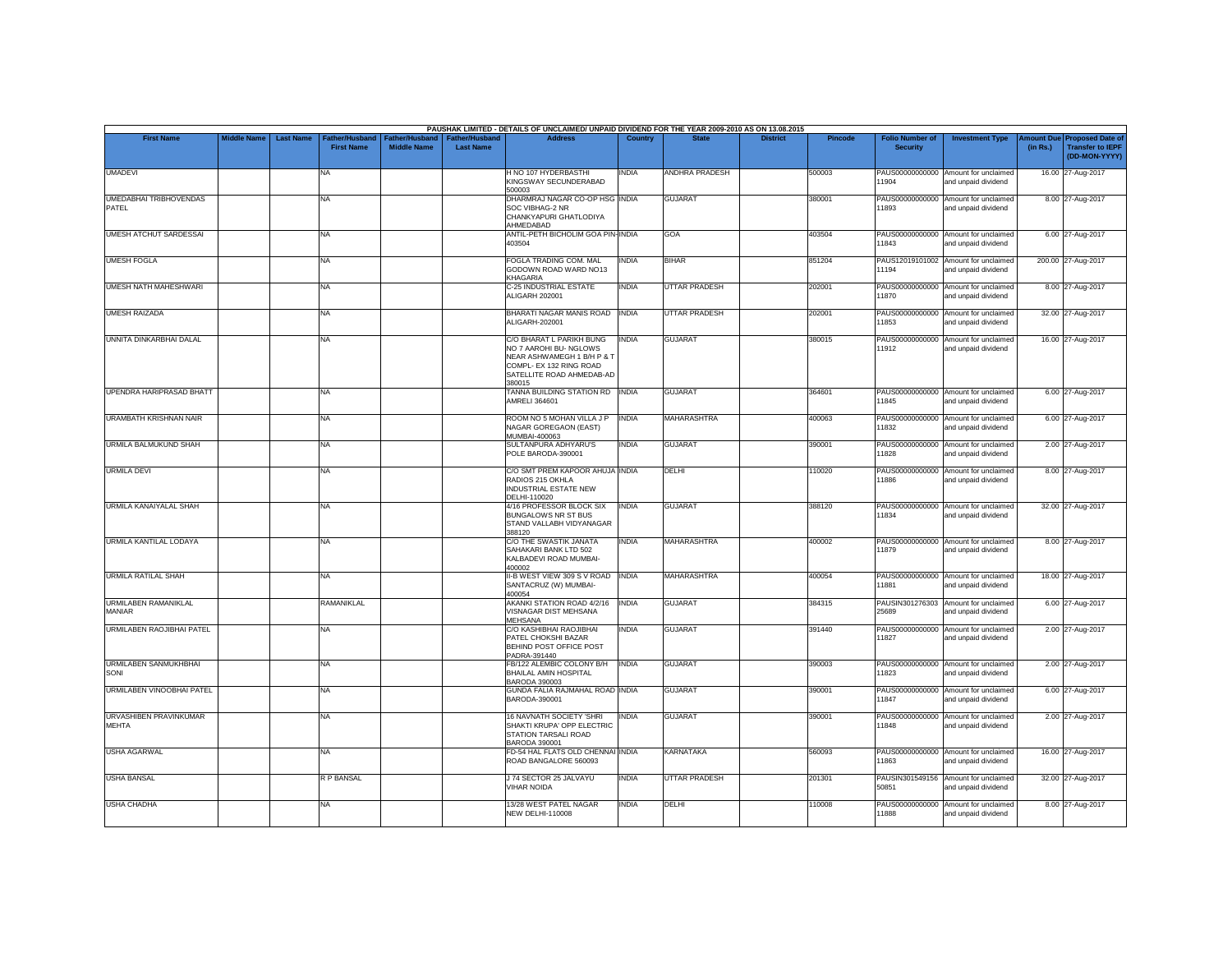|                                             |                    |                  |                                            |                                             |                                           | PAUSHAK LIMITED - DETAILS OF UNCLAIMED/ UNPAID DIVIDEND FOR THE YEAR 2009-2010 AS ON 13.08.2015                         |                |                       |                 |         |                                           |                                                             |          |                                                                         |
|---------------------------------------------|--------------------|------------------|--------------------------------------------|---------------------------------------------|-------------------------------------------|-------------------------------------------------------------------------------------------------------------------------|----------------|-----------------------|-----------------|---------|-------------------------------------------|-------------------------------------------------------------|----------|-------------------------------------------------------------------------|
| <b>First Name</b>                           | <b>Middle Name</b> | <b>Last Name</b> | <b>Father/Husband</b><br><b>First Name</b> | <b>Father/Husband</b><br><b>Middle Name</b> | <b>Father/Husband</b><br><b>Last Name</b> | <b>Address</b>                                                                                                          | <b>Country</b> | <b>State</b>          | <b>District</b> | Pincode | <b>Folio Number of</b><br><b>Security</b> | <b>Investment Type</b>                                      | (in Rs.) | Amount Due Proposed Date of<br><b>Transfer to IEPF</b><br>(DD-MON-YYYY) |
| <b>USHA GOYAL</b>                           |                    |                  | <b>NA</b>                                  |                                             |                                           | C/O M/S MOOLCHAND & SONS<br>131 COTTON STREET 2ND FLR<br>ROOM NO 6 CALCUTTA 700007                                      | <b>INDIA</b>   | <b>WEST BENGAL</b>    |                 | 700007  | 11876                                     | PAUS00000000000 Amount for unclaimed<br>and unpaid dividend |          | 24.00 27-Aug-2017                                                       |
| <b>USHA J SACHDE</b>                        |                    |                  | <b>NA</b>                                  |                                             |                                           | 20/B CHANDANMAHAL 3RD<br>FLOOR VALJI LADHA ROAD<br>MULUND WEST MUMBAI 400080                                            | INDIA          | <b>MAHARASHTRA</b>    |                 | 400080  | 11931                                     | PAUS00000000000 Amount for unclaimed<br>and unpaid dividend |          | 32.00 27-Aug-2017                                                       |
| <b>USHA JAGAJIVAN RUPAREL</b>               |                    |                  | <b>NA</b>                                  |                                             |                                           | C/O J R RUPAREL G E B<br>COLONY QUATER NO C-2<br>PORBANDAR-360575                                                       | INDIA          | <b>GUJARAT</b>        |                 | 360575  | 11858                                     | PAUS00000000000 Amount for unclaimed<br>and unpaid dividend |          | 8.00 27-Aug-2017                                                        |
| <b>USHA KAPOOR</b>                          |                    |                  | <b>NA</b>                                  |                                             |                                           | BLOCK DA FLAT NO 11-B HARI<br>NAGAR NR CLOCK TOWER<br>NEW DELHI 110064                                                  | <b>INDIA</b>   | DELHI                 |                 | 110064  | 11906                                     | PAUS00000000000 Amount for unclaimed<br>and unpaid dividend |          | 8.00 27-Aug-2017                                                        |
| <b>USHA KAPOOR</b>                          |                    |                  | <b>NA</b>                                  |                                             |                                           | BLOCK DA FLAT NO 11-B HARI<br>NAGAR (NEAR CLOCK TOWER)<br><b>NEW DELHI-110064</b>                                       | <b>INDIA</b>   | DELHI                 |                 | 110064  | 11885                                     | PAUS00000000000 Amount for unclaimed<br>and unpaid dividend |          | 8.00 27-Aug-2017                                                        |
| <b>USHA KATHURIA</b>                        |                    |                  | <b>NA</b>                                  |                                             |                                           | 7814 RAM GALI R A ROAD 7814- INDIA<br>RAM GALI R A ROAD DELHI-<br>110007                                                |                | <b>DELHI</b>          |                 | 110007  | 11891                                     | PAUS00000000000 Amount for unclaimed<br>and unpaid dividend |          | 8.00 27-Aug-2017                                                        |
| <b>USHA KIRTIKUMAR SHROFF</b>               |                    |                  | <b>NA</b>                                  |                                             |                                           | 85 WALKESHWAR ROAD<br>SMRUTI BLDG NEAR WHITE<br>HOUSE MUMBAI-400006                                                     | <b>INDIA</b>   | <b>MAHARASHTRA</b>    |                 | 400006  | 11819                                     | PAUS00000000000 Amount for unclaimed<br>and unpaid dividend |          | 6.00 27-Aug-2017                                                        |
| <b>USHA RANI</b>                            |                    |                  | <b>NA</b>                                  |                                             |                                           | E/414 GOVT QUARTERS DEV<br>NAGAR KAROL BAGH NEW<br><b>DELHI 110005</b>                                                  | <b>INDIA</b>   | DELHI                 |                 | 110005  | PAUS00000000000<br>11890                  | Amount for unclaimed<br>and unpaid dividend                 |          | 8.00 27-Aug-2017                                                        |
| <b>USHA RANI NANDA</b>                      |                    |                  | <b>NA</b>                                  |                                             |                                           | C/O J.D.MODI. H-<br>17/139, SECTOR 7, ROHINI<br>DELHI-110085                                                            | INDIA          | DELHI                 |                 | 110085  | PAUS00000000000<br>11868                  | Amount for unclaimed<br>and unpaid dividend                 |          | 8.00 27-Aug-2017                                                        |
| <b>USHA SHARMA</b>                          |                    |                  | <b>NA</b>                                  |                                             |                                           | F-208 PANDAV NAGAR<br>SAMASPUR ROAD<br>PATPARGANJ DELHI-110092                                                          | INDIA          | DELHI                 |                 | 110092  | 11902                                     | PAUS00000000000 Amount for unclaimed<br>and unpaid dividend |          | 8.00 27-Aug-2017                                                        |
| USHA SHASTRI DUGGIRALA                      |                    |                  | <b>NA</b>                                  |                                             |                                           | C/O D S SASTRI SR S O (P & R) INDIA<br>DEPT S C CO LTD<br>KOTHAGUDEM 507101                                             |                | <b>ANDHRA PRADESH</b> |                 | 507101  | 11897                                     | PAUS00000000000 Amount for unclaimed<br>and unpaid dividend |          | 16.00 27-Aug-2017                                                       |
| USHABEN RAMANBHAI PATEL                     |                    |                  | <b>NA</b>                                  |                                             |                                           | C/O RAMANBHAI S PATEL<br>SHIYA PURA RAOPURA<br>BARODA-390001                                                            | <b>INDIA</b>   | <b>GUJARAT</b>        |                 | 390001  | 11900                                     | PAUS00000000000 Amount for unclaimed<br>and unpaid dividend |          | 2.00 27-Aug-2017                                                        |
| <b>USHADEVI VISHWAS MATKAR</b>              |                    |                  | <b>NA</b>                                  |                                             |                                           | 11, KAVERI APPARTMENTS<br>SADAR BAZAR SATARA                                                                            | INDIA          | <b>MAHARASHTRA</b>    |                 | 415001  | 01131                                     | PAUS0000000000U Amount for unclaimed<br>and unpaid dividend |          | 400.00 27-Aug-2017                                                      |
| <b>USHANATH K</b>                           |                    |                  | <b>NA</b>                                  |                                             |                                           | 6/1 5TH CROSS - DINNUR<br>RABINDRANATH TAGORE<br>NAGAR BANGALORE                                                        | INDIA          | <b>KARNATAKA</b>      |                 | 560032  | 00296                                     | PAUS0000000000U Amount for unclaimed<br>and unpaid dividend |          | 80.00 27-Aug-2017                                                       |
| <b>USHARAJE VASANTRAO</b><br><b>GAEKWAD</b> |                    |                  | <b>NA</b>                                  |                                             |                                           | <b>GAEKWAD BUILDING</b><br>RAJMAHAL ROAD BARODA<br>390001                                                               | <b>INDIA</b>   | <b>GUJARAT</b>        |                 | 390001  | 11923                                     | PAUS00000000000 Amount for unclaimed<br>and unpaid dividend |          | 16.00 27-Aug-2017                                                       |
| <b>USMANBHAI GABUBHAI</b><br><b>MANSURI</b> |                    |                  | <b>NA</b>                                  |                                             |                                           | RAJMAHAL ROAD, KHANDERAO INDIA<br>MARKET KHADIA POLE NO.1<br>VADODARA-390001                                            |                | <b>GUJARAT</b>        |                 | 390001  | 11824                                     | PAUS00000000000 Amount for unclaimed<br>and unpaid dividend |          | 2.00 27-Aug-2017                                                        |
| UTTAM NAMAJI BHOSALE                        |                    |                  | <b>NA</b>                                  |                                             |                                           | SPECIAL ENGG PVT LTD JETEX INDIA<br>COMPOUND PRATAPPURA<br>HALOL DIST PANCHMAHAL                                        |                | <b>GUJARAT</b>        |                 | 390003  | 11852                                     | PAUS00000000000 Amount for unclaimed<br>and unpaid dividend |          | 2.00 27-Aug-2017                                                        |
| UTTAMCHAND DEVCHAND<br><b>SANKHESRA</b>     |                    |                  | <b>NA</b>                                  |                                             |                                           | C/O AMAR FERTILISER OPP<br>TALUKA K V SANGH IDAR DIST<br>SABARKATHA PIN-383430                                          | <b>INDIA</b>   | <b>GUJARAT</b>        |                 | 383430  | PAUS00000000000<br>11850                  | Amount for unclaimed<br>and unpaid dividend                 |          | 16.00 27-Aug-2017                                                       |
| V ANNAPURNA                                 |                    |                  | <b>NA</b>                                  |                                             |                                           | 1882 C MAIN ROAD JAYANAGAR INDIA<br>IX BLOCK BANGALORE-560069                                                           |                | <b>KARNATAKA</b>      |                 | 560069  | 12089                                     | PAUS00000000000 Amount for unclaimed<br>and unpaid dividend |          | 8.00 27-Aug-2017                                                        |
| V BALAKRISHNAN NAIR                         |                    |                  | <b>NA</b>                                  |                                             |                                           | MUTHIRAPARAMBIL HOUSE<br>THAMMANAM P O KOCHI KOCH                                                                       | INDIA          | <b>KERALA</b>         |                 | 682032  | 59751                                     | PAUSIN301330187 Amount for unclaimed<br>and unpaid dividend |          | 16.00 27-Aug-2017                                                       |
| V DHARMARAJ                                 |                    |                  | <b>NA</b>                                  |                                             |                                           | S/O M VEERA SAMY PLOT NO<br>18 DOOR NO 517 VEERA ILLAM<br>CHIDAM BARAM NAGAR<br>MATHUR, PUDUKKOTTAI DIST.,<br>TAMILNADU | <b>INDIA</b>   | <b>UTTAR PRADESH</b>  |                 | 281001  | 04197                                     | PAUS0000000000V Amount for unclaimed<br>and unpaid dividend |          | 200.00 27-Aug-2017                                                      |
| <b>V EBENEZER PAUL</b>                      |                    |                  | <b>NA</b>                                  |                                             |                                           | <b>INCOME TAX INSPECTOR TAX</b><br>RECOVERY OFFICE BANK OF<br><b>BARODA BUILDINGS</b><br>COIMBATORE-641018              | <b>INDIA</b>   | <b>TAMIL NADU</b>     |                 | 641018  | 12094                                     | PAUS00000000000 Amount for unclaimed<br>and unpaid dividend |          | 8.00 27-Aug-2017                                                        |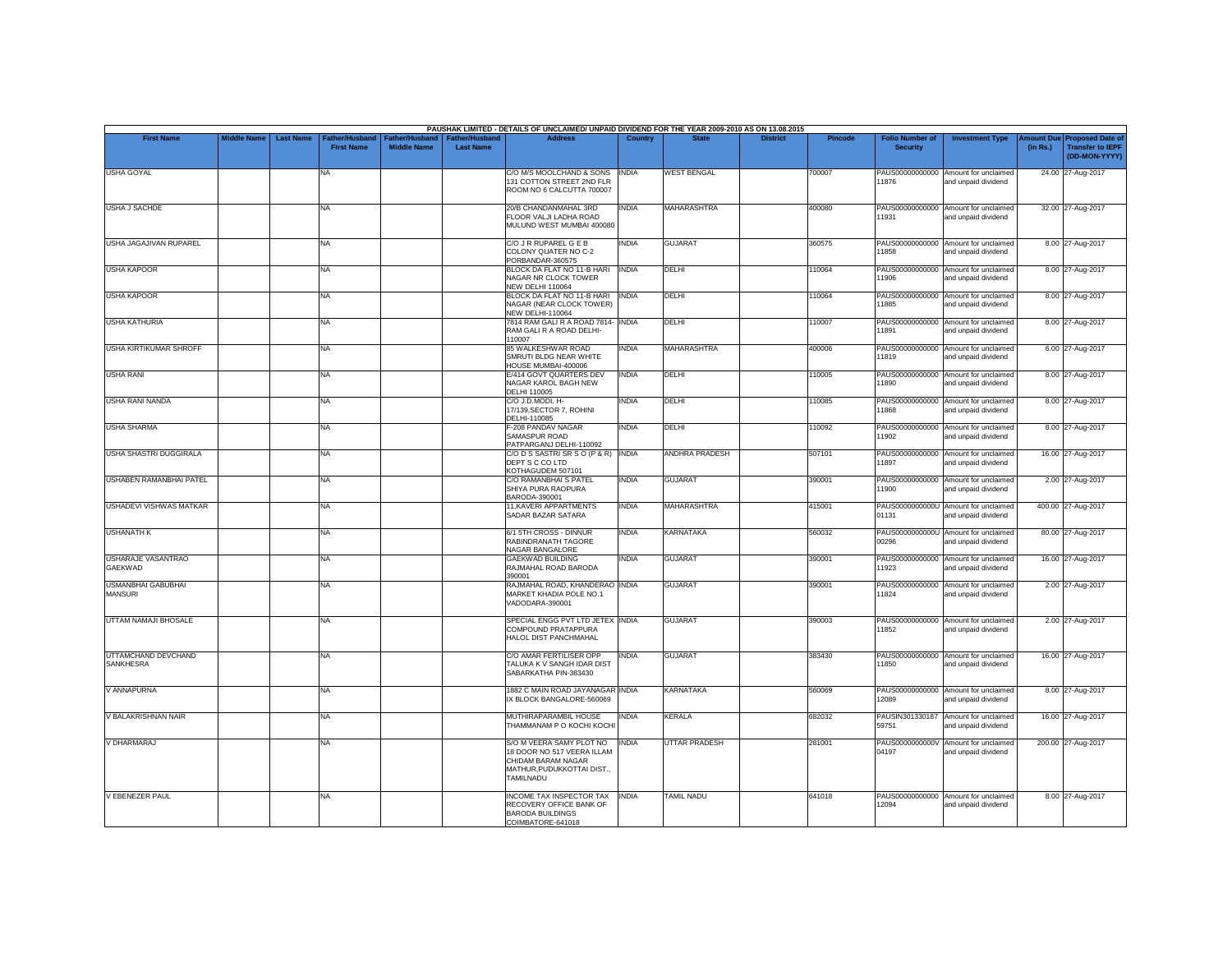|                           |                    |                  |                                     |                                             |                                           | PAUSHAK LIMITED - DETAILS OF UNCLAIMED/ UNPAID DIVIDEND FOR THE YEAR 2009-2010 AS ON 13.08.2015                             |                |                       |                 |                |                                           |                                                             |                               |                                                                     |
|---------------------------|--------------------|------------------|-------------------------------------|---------------------------------------------|-------------------------------------------|-----------------------------------------------------------------------------------------------------------------------------|----------------|-----------------------|-----------------|----------------|-------------------------------------------|-------------------------------------------------------------|-------------------------------|---------------------------------------------------------------------|
| <b>First Name</b>         | <b>Middle Name</b> | <b>Last Name</b> | Father/Husband<br><b>First Name</b> | <b>Father/Husband</b><br><b>Middle Name</b> | <b>Father/Husband</b><br><b>Last Name</b> | <b>Address</b>                                                                                                              | <b>Country</b> | <b>State</b>          | <b>District</b> | <b>Pincode</b> | <b>Folio Number of</b><br><b>Security</b> | <b>Investment Type</b>                                      | <b>Amount Due</b><br>(in Rs.) | <b>Proposed Date of</b><br><b>Transfer to IEPF</b><br>(DD-MON-YYYY) |
| V JAYARAMAN               |                    |                  | <b>NA</b>                           |                                             |                                           | <b>IRS PROJECT MANAGEMENT</b><br>OFFICE 4TH FLOOR ISRO<br>SATELLITE CENTRE AIRPORT<br>ROAD VIMANPURA PO<br>BANGALORE-560017 | <b>INDIA</b>   | KARNATAKA             |                 | 560017         | 12090                                     | PAUS00000000000 Amount for unclaimed<br>and unpaid dividend |                               | 8.00 27-Aug-2017                                                    |
| <b>V K PRABHU</b>         |                    |                  | <b>NA</b>                           |                                             |                                           | 14/17C DUKKARA OFFICE ROAD INDIA<br>TATABAD COIMBATORE-641012                                                               |                | <b>TAMIL NADU</b>     |                 | 641012         | PAUS00000000000<br>12057                  | Amount for unclaimed<br>and unpaid dividend                 |                               | 6.00 27-Aug-2017                                                    |
| V K PRABHU                |                    |                  | <b>NA</b>                           |                                             |                                           | NO 1 (133/1) 5TH CROSS, 3RD O INDIA<br>ROAD PAPATH<br>LAYOUT.KASTURI NAGAR<br>BANGALORE                                     |                | <b>KARNATAKA</b>      |                 | 560016         | 03505                                     | PAUS0000000000V Amount for unclaimed<br>and unpaid dividend |                               | 200.00 27-Aug-2017                                                  |
| V LAKSHMANAN              |                    |                  | <b>NA</b>                           |                                             |                                           | C/O INDOFAB D-31,32<br>DEVELOPED PLOT ESTATE<br>THUVAKUDI TRICHY                                                            | <b>INDIA</b>   | TAMIL NADU            |                 | 620015         | PAUS0000000000V<br>04211                  | Amount for unclaimed<br>and unpaid dividend                 |                               | 200.00 27-Aug-2017                                                  |
| V N RAMASWAMY             |                    |                  | <b>NA</b>                           |                                             |                                           | 3-6-294/A/10 HYDERGUDA<br>HYDERABAD 500029                                                                                  | INDIA          | <b>ANDHRA PRADESH</b> |                 | 500029         | PAUS00000000000<br>12210                  | Amount for unclaimed<br>and unpaid dividend                 |                               | 16.00 27-Aug-2017                                                   |
| V NARAYANAN               |                    |                  | <b>NA</b>                           |                                             |                                           | 19/20 KADAI VEEDHI<br>KADAMBAR KOIL KULITHALAI<br>PIN-639104                                                                | INDIA          | <b>TAMIL NADU</b>     |                 | 639104         | 12050                                     | PAUS00000000000 Amount for unclaimed<br>and unpaid dividend |                               | 10.00 27-Aug-2017                                                   |
| V P SETHUMADHAVAN         |                    |                  | <b>NA</b>                           |                                             |                                           | C/O DARSHAK LTD 32/77<br>CANNONSHED ROAD<br>ERNAKULAM COCHIN-682011                                                         | <b>INDIA</b>   | <b>KERALA</b>         |                 | 682011         | PAUS00000000000<br>12059                  | Amount for unclaimed<br>and unpaid dividend                 |                               | 2.00 27-Aug-2017                                                    |
| V P SHAH                  |                    |                  | <b>NA</b>                           |                                             |                                           | 506 GOLDEN APARTMENT 4TH<br>FLOOR SUBHANPURA RACE<br>COURSE ROAD BARODA 390007                                              | <b>INDIA</b>   | <b>GUJARAT</b>        |                 | 390007         | 12061                                     | PAUS00000000000 Amount for unclaimed<br>and unpaid dividend |                               | 116.00 27-Aug-2017                                                  |
| <b>V P VASWANI</b>        |                    |                  | NA                                  |                                             |                                           | II-O-42 LAJPAT NAGAR NEW<br><b>DELHI 110024</b>                                                                             | <b>INDIA</b>   | <b>DELHI</b>          |                 | 110024         | 12289                                     | PAUS00000000000 Amount for unclaimed<br>and unpaid dividend |                               | 8.00 27-Aug-2017                                                    |
| V P VASWANI               |                    |                  | NA                                  |                                             |                                           | II-O-42 LAJPAT NAGAR NEW<br><b>DELHI 110024</b>                                                                             | <b>INDIA</b>   | <b>DELHI</b>          |                 | 110024         | PAUS00000000000<br>12299                  | Amount for unclaimed<br>and unpaid dividend                 |                               | 8.00 27-Aug-2017                                                    |
| <b>V ROHINI</b>           |                    |                  | <b>NA</b>                           |                                             |                                           | 20 DR THOMAS ROAD T<br>NAGAR, CHENNAI                                                                                       | <b>INDIA</b>   | <b>TAMIL NADU</b>     |                 | 600017         | 42354                                     | PAUSIN300360203 Amount for unclaimed<br>and unpaid dividend |                               | 4.00 27-Aug-2017                                                    |
| V S CH MANIKYARAO PELLURI |                    |                  | <b>NA</b>                           |                                             |                                           | 1-2-32 SITHARAMPURAM<br>ONGOLE                                                                                              | <b>INDIA</b>   | ANDHRA PRADESH        |                 | 523002         | PAUS0000000000V<br>04745                  | Amount for unclaimed<br>and unpaid dividend                 |                               | 400.00 27-Aug-2017                                                  |
| <b>V S KARKHANIS</b>      |                    |                  | <b>NA</b>                           |                                             |                                           | GOKHALENAGAR RANANTHAPA INDIA<br>HYDERABAD-500013                                                                           |                | <b>ANDHRA PRADESH</b> |                 | 500013         | 12058                                     | PAUS00000000000 Amount for unclaimed<br>and unpaid dividend |                               | 6.00 27-Aug-2017                                                    |
| V SADAYAPILLAI            |                    |                  | <b>NA</b>                           |                                             |                                           | SUNNAMBUMEDU VILLAGE<br>KEELGOLAVEEDU POST<br>VANDAVASI TALUK NORTH<br><b>ARCOT DIST</b>                                    | INDIA          | <b>TAMIL NADU</b>     |                 | 632503         | PAUS00000000000<br>12060                  | Amount for unclaimed<br>and unpaid dividend                 |                               | 6.00 27-Aug-2017                                                    |
| <b>V SAMYUKTA</b>         |                    |                  | <b>NA</b>                           |                                             |                                           | SARADA PRASANT' 16-24-17<br>AKKENA PRAGAD- AVAIN ST<br>OLD GUNTUR GUNTUR-522001                                             | <b>INDIA</b>   | <b>ANDHRA PRADESH</b> |                 | 522001         | 12053                                     | PAUS00000000000 Amount for unclaimed<br>and unpaid dividend |                               | 82.00 27-Aug-2017                                                   |
| V SEETHARAMAN             |                    |                  | NA                                  |                                             |                                           | NO 11 RESERVE CHSL "PARAG" INDIA<br>CHANDAVARKAR ROAD<br>BORIVILI WEST MUMBAI 400092                                        |                | <b>MAHARASHTRA</b>    |                 | 400092         | PAUS00000000000<br>12109                  | Amount for unclaimed<br>and unpaid dividend                 |                               | 32.00 27-Aug-2017                                                   |
| V SIVARAMAKRISHNAN        |                    |                  | <b>NA</b>                           |                                             |                                           | C/O M/S DARSHAK LIMITED NO INDIA<br>1 ARULANANDA MUDALI<br>STREET SANTHOME CHENNAI<br>00008                                 |                | <b>TAMIL NADU</b>     |                 | 600004         | 12055                                     | PAUS00000000000 Amount for unclaimed<br>and unpaid dividend |                               | 2.00 27-Aug-2017                                                    |
| V SUBBAYYA                |                    |                  | <b>NA</b>                           |                                             |                                           | 9D KASINATHAN COLONY<br>MANTHOPU STREET<br><b>DEVAKOTTAI</b>                                                                | <b>INDIA</b>   | <b>TAMIL NADU</b>     |                 | 630302         | 12184                                     | PAUS00000000000 Amount for unclaimed<br>and unpaid dividend |                               | 16.00 27-Aug-2017                                                   |
| V VIJAYAKUMAR             |                    |                  | <b>NA</b>                           |                                             |                                           | 11 E-2 " SAIKRIPA" CANERY<br>NAGAR K K PUDUR<br>COIMBATORE                                                                  | <b>INDIA</b>   | TAMIL NADU            |                 | 641038         | 03039                                     | PAUS0000000000V Amount for unclaimed<br>and unpaid dividend |                               | 200.00 27-Aug-2017                                                  |
| V VIJAYALAKSHMI           |                    |                  | <b>NA</b>                           |                                             |                                           | 134 PALANI ROAD VENKATESA INDIA<br>MILLS POST UDAMALPET-<br>642128                                                          |                | <b>TAMIL NADU</b>     |                 | 642128         | 12095                                     | PAUS00000000000 Amount for unclaimed<br>and unpaid dividend |                               | 8.00 27-Aug-2017                                                    |
| VABBILISETTY VENKATA RAO  |                    |                  | <b>SEETARAMAIAH</b>                 |                                             |                                           | THE PREMIER PHARMACY 182 INDIA<br>22 MAIN ROAD<br>VISAKHAPATNAM                                                             |                | ANDHRA PRADESH        |                 | 530002         | PAUSIN301022206<br>88118                  | Amount for unclaimed<br>and unpaid dividend                 |                               | 1200.00 27-Aug-2017                                                 |
| VADIBHAI VALLABHDAS PATEL |                    |                  | NA                                  |                                             |                                           | 56 PRABHAKUNJ SOCIETY<br>GODHRA 389001                                                                                      | <b>INDIA</b>   | <b>GUJARAT</b>        |                 | 389001         | PAUS00000000000<br>12047                  | Amount for unclaimed<br>and unpaid dividend                 |                               | 166.00 27-Aug-2017                                                  |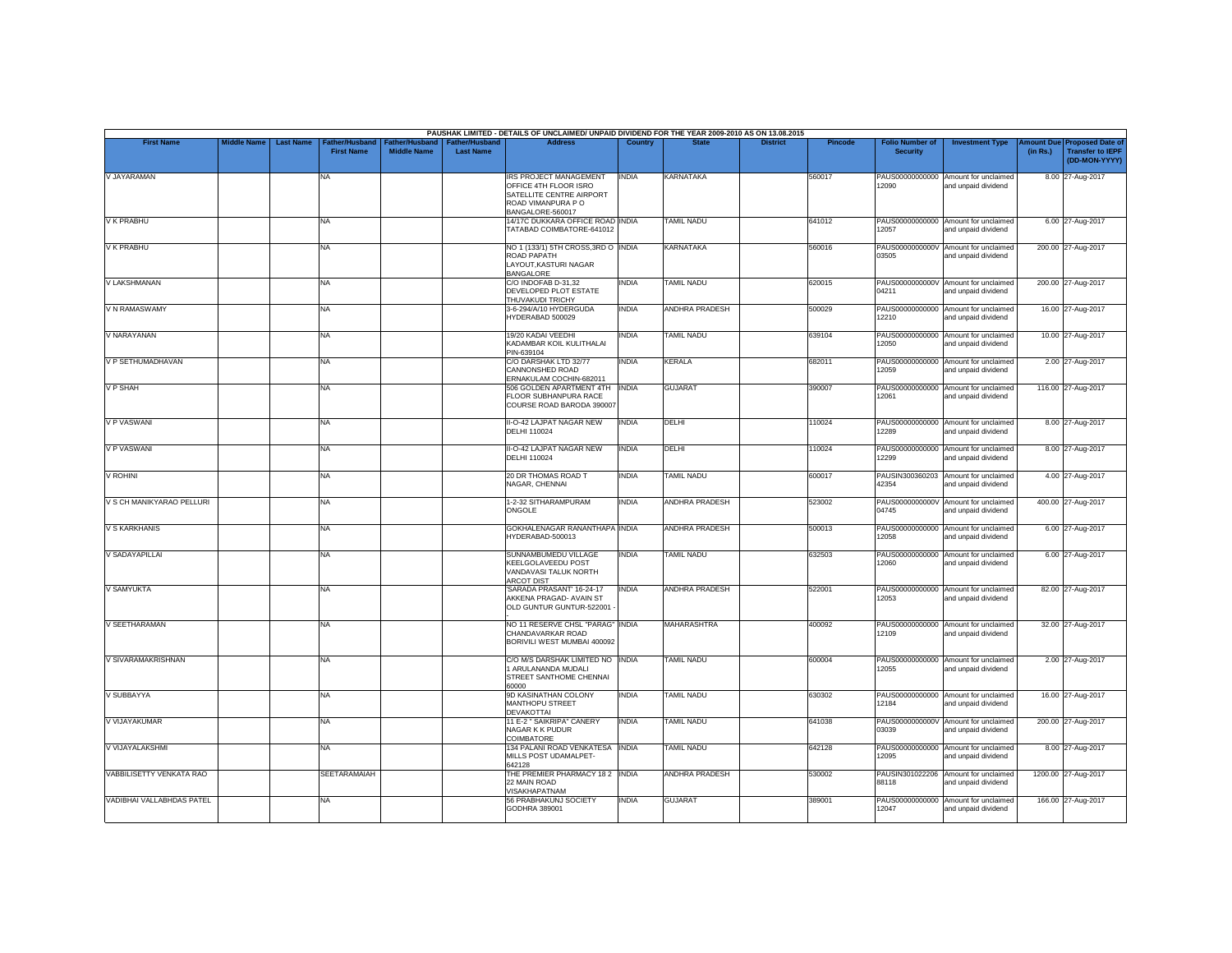|                                        |                    |                                                                |                                      |                                           | PAUSHAK LIMITED - DETAILS OF UNCLAIMED/ UNPAID DIVIDEND FOR THE YEAR 2009-2010 AS ON 13.08.2015                                             |                |                       |                 |                |                                           |                                                             |          |                                                                                |
|----------------------------------------|--------------------|----------------------------------------------------------------|--------------------------------------|-------------------------------------------|---------------------------------------------------------------------------------------------------------------------------------------------|----------------|-----------------------|-----------------|----------------|-------------------------------------------|-------------------------------------------------------------|----------|--------------------------------------------------------------------------------|
| <b>First Name</b>                      | <b>Middle Name</b> | <b>Last Name</b><br><b>Father/Husband</b><br><b>First Name</b> | Father/Husband<br><b>Middle Name</b> | <b>Father/Husband</b><br><b>Last Name</b> | <b>Address</b>                                                                                                                              | <b>Country</b> | <b>State</b>          | <b>District</b> | <b>Pincode</b> | <b>Folio Number of</b><br><b>Security</b> | <b>Investment Type</b>                                      | (in Rs.) | <b>Amount Due Proposed Date of</b><br><b>Transfer to IEPF</b><br>(DD-MON-YYYY) |
| VADILAL MANILAL PAREKH                 |                    | NA                                                             |                                      |                                           | KUVERJI DEVSHI CHAWL 2ND<br>FL B S ROAD OPP ZARAPKAR<br>SHOW ROOM DADAR W RLY<br><b>MUMBAI 400028</b>                                       | <b>INDIA</b>   | <b>MAHARASHTRA</b>    |                 | 400028         | 12176                                     | PAUS00000000000 Amount for unclaimed<br>and unpaid dividend |          | 8.00 27-Aug-2017                                                               |
| VAIDYANATHAN NARAYANAN                 |                    | <b>NA</b>                                                      |                                      |                                           | FLAT NO 3 SPRING FIELDS 25<br>FIRST CROSS - STREET<br>KASTURBA NAGAR ADAYAR<br>CHENNAI 60-0020 -                                            | <b>INDIA</b>   | <b>TAMIL NADU</b>     |                 | 600020         | 12162                                     | PAUS00000000000 Amount for unclaimed<br>and unpaid dividend |          | 8.00 27-Aug-2017                                                               |
| VAIDYANATHAN S                         |                    | <b>NA</b>                                                      |                                      |                                           | ROOM NO. 214, POST BOX NO.<br>47 XLERI POST JAMSHEDPUR                                                                                      | <b>INDIA</b>   | <b>JHARKHAND</b>      |                 | 831001         | 00244                                     | PAUS0000000000S Amount for unclaimed<br>and unpaid dividend |          | 200.00 27-Aug-2017                                                             |
| VAIDYANATHAN SEETHARAMAN               |                    | <b>NA</b>                                                      |                                      |                                           | TC NO 41/548 MALAMEL LANE III INDIA<br>PUTHEN STREET TRIVANDRUM<br>695009                                                                   |                | <b>KERALA</b>         |                 | 695009         | PAUS00000000000<br>12093                  | Amount for unclaimed<br>and unpaid dividend                 |          | 8.00 27-Aug-2017                                                               |
| <b>VAISHAL BRAHMBHATT</b>              |                    | <b>NA</b>                                                      |                                      |                                           | 12 KASHIVISHVANATH SOC NR INDIA<br>SRP GRNO 1 BARODA                                                                                        |                | <b>GUJARAT</b>        |                 | 390004         | 12312                                     | PAUS00000000000 Amount for unclaimed<br>and unpaid dividend |          | 2.00 27-Aug-2017                                                               |
| VAJINDER KUMAR GUPTA                   |                    | <b>NA</b>                                                      |                                      |                                           | 26/22 VISHWAS NAGAR GALI<br>NO 12 SHAHDARA DELHI-<br>110032                                                                                 | <b>INDIA</b>   | DELHI                 |                 | 110032         | PAUS00000000000<br>12116                  | Amount for unclaimed<br>and unpaid dividend                 |          | 8.00 27-Aug-2017                                                               |
| VALABOJU                               |                    | <b>NA</b>                                                      |                                      |                                           | H NO 1-8-183/1 CHIKKADPALLY  INDIA<br><b>HYDERABAD</b>                                                                                      |                | <b>ANDHRA PRADESH</b> |                 | 500020         | 03216                                     | PAUS0000000000V Amount for unclaimed<br>and unpaid dividend |          | 300.00 27-Aug-2017                                                             |
| VALJI NANAJI GANGAR                    |                    | <b>NA</b>                                                      |                                      |                                           | KUVERJI DEVSHI CHAWL 2ND<br>FL B S ROAD OPP ZARAPKAR<br>SHOW ROOM DADAR W RLY<br><b>MUMBAI 400028</b>                                       | <b>INDIA</b>   | <b>MAHARASHTRA</b>    |                 | 400028         | PAUS00000000000<br>12175                  | Amount for unclaimed<br>and unpaid dividend                 |          | 8.00 27-Aug-2017                                                               |
| VALLABHDAS GALABHAI PATEL              |                    | <b>NA</b>                                                      |                                      |                                           | GIN PLOT DHORAJI DIST-<br>RAJKOT PIN 360410                                                                                                 | <b>INDIA</b>   | <b>GUJARAT</b>        |                 | 360410         | 11945                                     | PAUS00000000000 Amount for unclaimed<br>and unpaid dividend |          | 16.00 27-Aug-2017                                                              |
| VALLABHDAS NARSIDAS GHIYA              |                    | <b>NA</b>                                                      |                                      |                                           | A 306 RIDHHI SIDHHI APT 3RD<br>FLR RAJENDR- A COMPLEX<br>OPP CORPORATION BANK<br>ANAND NA- GAR DAHISAR EAST<br>MUMBAI 400068 -              | <b>INDIA</b>   | <b>MAHARASHTRA</b>    |                 | 400068         | 12285                                     | PAUS00000000000 Amount for unclaimed<br>and unpaid dividend |          | 32.00 27-Aug-2017                                                              |
| VANDANA MAHENDRA PATEL                 |                    | <b>NA</b>                                                      |                                      |                                           | 47 SARDARNAGAR BARODA<br>390002                                                                                                             | <b>INDIA</b>   | <b>GUJARAT</b>        |                 | 390002         | 12257                                     | PAUS00000000000 Amount for unclaimed<br>and unpaid dividend |          | 6.00 27-Aug-2017                                                               |
| VANDANA NAGPAL                         |                    | <b>NA</b>                                                      |                                      |                                           | H-243 ASHOK VIHAR PHASE-I<br><b>DELHI 110052</b>                                                                                            | <b>INDIA</b>   | DELHI                 |                 | 110052         | 12300                                     | PAUS00000000000 Amount for unclaimed<br>and unpaid dividend |          | 32.00 27-Aug-2017                                                              |
| VANIKUMARI YERUBANDI                   |                    | NA                                                             |                                      |                                           | DWARKA LODGE MAIN ROAD<br><b>DWARAKANAGAR</b><br>VISAKHAPATNAM                                                                              | <b>INDIA</b>   | <b>ANDHRA PRADESH</b> |                 | 530016         | 04816                                     | PAUS0000000000V Amount for unclaimed<br>and unpaid dividend |          | 300.00 27-Aug-2017                                                             |
| VANLATA ASHWIN PATEL                   |                    | <b>NA</b>                                                      |                                      |                                           | C/O M/S G T BROTHERS<br>KHUSHBOO CORNER 56<br>VISHWAS COLONY ALKAPURI<br><b>BARODA 390005</b>                                               | <b>INDIA</b>   | <b>GUJARAT</b>        |                 | 390005         | 11996                                     | PAUS00000000000 Amount for unclaimed<br>and unpaid dividend |          | 50.00 27-Aug-2017                                                              |
| <b>VANLILA R PATEL</b>                 |                    | <b>NA</b>                                                      |                                      |                                           | B/29 ALEMBIC COLONY<br>BARODA 390003                                                                                                        | <b>INDIA</b>   | <b>GUJARAT</b>        |                 | 390003         | 12306                                     | PAUS00000000000 Amount for unclaimed<br>and unpaid dividend |          | 16.00 27-Aug-2017                                                              |
| <b>VANRAJ R SHAH</b>                   |                    | <b>NA</b>                                                      |                                      |                                           | <b>165 PARIKHA SADAN TAMBODI</b><br>VAD BAJWADA MANGAL BAZAR<br>ROAD BARODA                                                                 | <b>INDIA</b>   | <b>GUJARAT</b>        |                 | 390001         | PAUSIN300394162<br>83800                  | Amount for unclaimed<br>and unpaid dividend                 |          | 2.00 27-Aug-2017                                                               |
| VARADRAJ AGARKHED                      |                    | <b>NA</b>                                                      |                                      |                                           | DR V H AGARKHED H NO 1136<br>TILAK ROAD GODBOLE MALA<br><b>BIJAPUR</b>                                                                      | <b>INDIA</b>   | KARNATAKA             |                 | 586101         | 02490                                     | PAUS0000000000V Amount for unclaimed<br>and unpaid dividend |          | 300.00 27-Aug-2017                                                             |
| VARALAKSHMI BOLISETTY                  |                    | <b>NA</b>                                                      |                                      |                                           | M/S SRI VENKATA DURGA<br>PRASAD MED & GEN S K T<br>ROAD VIJAYAWADA                                                                          | INDIA          | ANDHRA PRADESH        |                 | 520001         | 04759                                     | PAUS0000000000V Amount for unclaimed<br>and unpaid dividend |          | 300.00 27-Aug-2017                                                             |
| VARKADI VASUDEVA RAO                   |                    | <b>NA</b>                                                      |                                      |                                           | NO-1 GOPAL KRISHNA STREET<br>NAGAR CHENNAI 600017                                                                                           | <b>INDIA</b>   | <b>TAMIL NADU</b>     |                 | 600017         | 12118                                     | PAUS00000000000 Amount for unclaimed<br>and unpaid dividend |          | 8.00 27-Aug-2017                                                               |
| VARSHA MAHESHWARI                      |                    | <b>NA</b>                                                      |                                      |                                           | 802 DEVASHISH TOWERS 30<br>PRATAPGUNJ VADODARA                                                                                              | <b>INDIA</b>   | <b>GUJARAT</b>        |                 | 390002         | 41013                                     | PAUSIN301477100 Amount for unclaimed<br>and unpaid dividend |          | 8.00 27-Aug-2017                                                               |
| <b>VARSHA S MUNDLE</b>                 |                    | <b>NA</b>                                                      |                                      |                                           | C/O. MR. SHIVAJI S. SAWANT<br>L/101 GOKUL -<br><b>HEAVEN.THAKUR</b><br>COMPLEX, WESTERN EXPRESS<br>H- IGHWAY.<br>KANDIVLI(E)MUMBAI-400101 - | <b>INDIA</b>   | <b>MAHARASHTRA</b>    |                 | 400101         | PAUS00000000000<br>12279                  | Amount for unclaimed<br>and unpaid dividend                 |          | 16.00 27-Aug-2017                                                              |
| VARSHABEN MUKESHBHAI<br><b>PANCHAL</b> |                    | <b>NA</b>                                                      |                                      |                                           | 402-403 SHASHWAT, OPP:<br><b>GUJARAT COLLEGE</b><br>ELLISBRIDGE, AHMEDABAD-<br>380006                                                       | <b>INDIA</b>   | <b>GUJARAT</b>        |                 | 380006         | 12069                                     | PAUS00000000000 Amount for unclaimed<br>and unpaid dividend |          | 32.00 27-Aug-2017                                                              |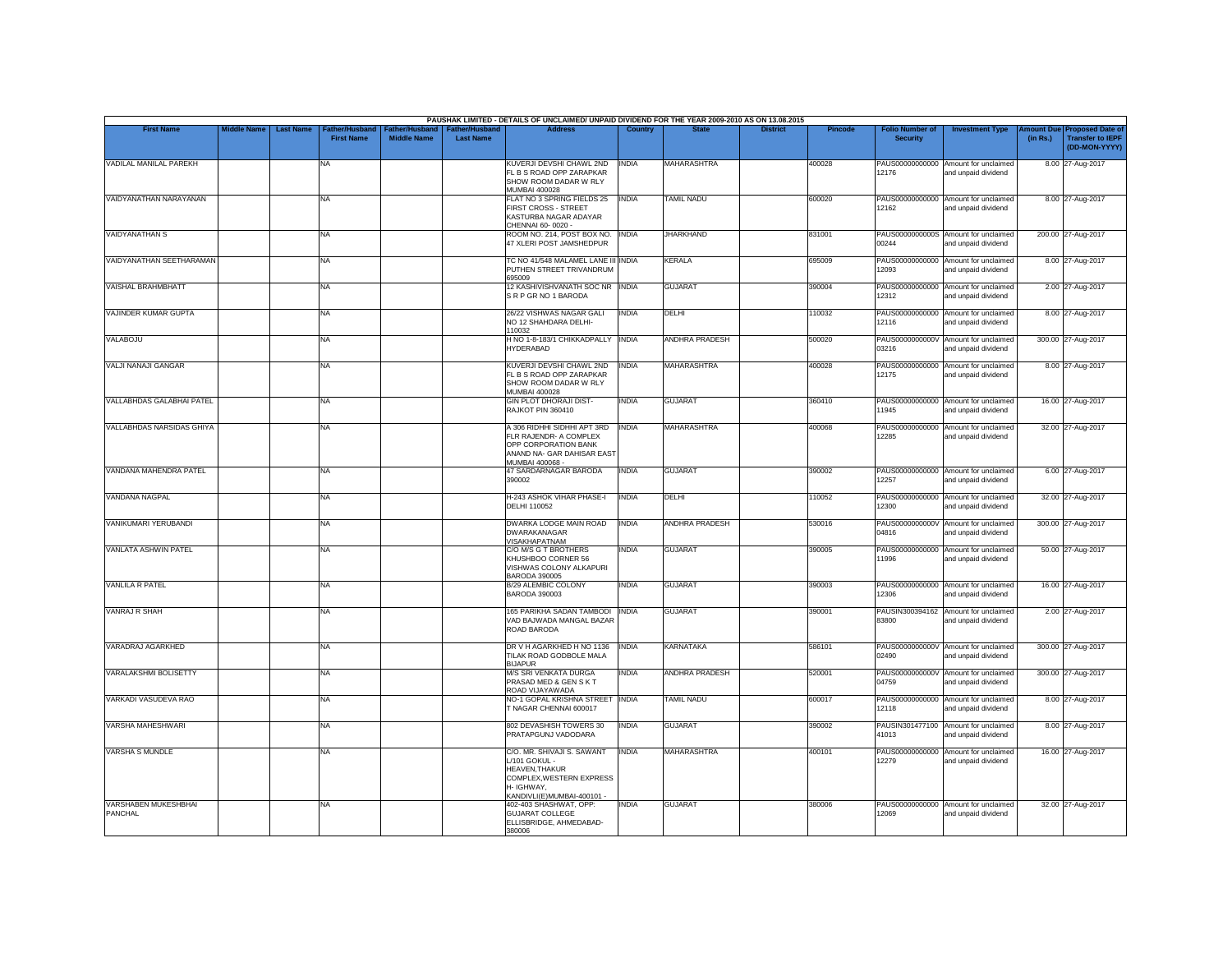|                                        |                    |                  |                                     |                                      |                                           | PAUSHAK LIMITED - DETAILS OF UNCLAIMED/ UNPAID DIVIDEND FOR THE YEAR 2009-2010 AS ON 13.08.2015                 |              |                       |                 |                |                                           |                                                             |                               |                                                                     |
|----------------------------------------|--------------------|------------------|-------------------------------------|--------------------------------------|-------------------------------------------|-----------------------------------------------------------------------------------------------------------------|--------------|-----------------------|-----------------|----------------|-------------------------------------------|-------------------------------------------------------------|-------------------------------|---------------------------------------------------------------------|
| <b>First Name</b>                      | <b>Middle Name</b> | <b>Last Name</b> | Father/Husband<br><b>First Name</b> | Father/Husband<br><b>Middle Name</b> | <b>Father/Husband</b><br><b>Last Name</b> | <b>Address</b>                                                                                                  |              |                       | <b>District</b> | <b>Pincode</b> | <b>Folio Number of</b><br><b>Security</b> | <b>Investment Type</b>                                      | <b>Imount Due</b><br>(in Rs.) | <b>Proposed Date of</b><br><b>Transfer to IEPF</b><br>(DD-MON-YYYY) |
| VARSHABEN RAJNIKANT LALANI             |                    |                  | NA                                  |                                      |                                           | PARIKH FALI DHANDHUKA DIST INDIA<br>AHMEDABAD                                                                   |              | <b>GUJARAT</b>        |                 | 382460         | 12264                                     | PAUS00000000000 Amount for unclaimed<br>and unpaid dividend |                               | 32.00 27-Aug-2017                                                   |
| VASANT DINKAR RAO AHIRRAO              |                    |                  | NA                                  |                                      |                                           | A/2 PRABHAKAR COLONY<br>VAGHODIA ROAD BARODA<br>390019                                                          | <b>INDIA</b> | <b>GUJARAT</b>        |                 | 390019         | PAUS00000000000<br>12333                  | Amount for unclaimed<br>and unpaid dividend                 |                               | 2.00 27-Aug-2017                                                    |
| VASANT GURURAO PUJAR                   |                    |                  | NA                                  |                                      |                                           | 236 SHRI CHIDAMBAR NAGAR<br>TILAKWADI BELGAUM 590006                                                            | <b>INDIA</b> | <b>KARNATAKA</b>      |                 | 590006         | 12048                                     | PAUS00000000000 Amount for unclaimed<br>and unpaid dividend |                               | 16.00 27-Aug-2017                                                   |
| VASANT KISAN CHOUDHARI                 |                    |                  | NA                                  |                                      |                                           | "SURANA NIWAS" AT BODWAD INDIA<br><b>DIST JALGAON MAHARASHTRA</b><br>425310                                     |              | MAHARASHTRA           |                 | 425310         | 12178                                     | PAUS00000000000 Amount for unclaimed<br>and unpaid dividend |                               | 8.00 27-Aug-2017                                                    |
| VASANT L SHAH                          |                    |                  | NA                                  |                                      |                                           | KUMARPAL TRADING CO BHID<br>BAZAR BHUJ-KUTCH 370001                                                             | <b>INDIA</b> | <b>GUJARAT</b>        |                 | 370001         | 12326                                     | PAUS00000000000 Amount for unclaimed<br>and unpaid dividend |                               | 32.00 27-Aug-2017                                                   |
| VASANT VISHWANATH PATHAK               |                    |                  | <b>VISHWANATH</b><br>PATHAK         |                                      |                                           | PLOT NO 99 SUR NO 901<br>CHETANA NAGAR NASIK                                                                    | <b>INDIA</b> | MAHARASHTRA           |                 | 422009         | 51804                                     | PAUSIN300183129 Amount for unclaimed<br>and unpaid dividend |                               | 32.00 27-Aug-2017                                                   |
| VASANTBEN J THAKKAR                    |                    |                  | NA                                  |                                      |                                           | SHRI GANESH NIVAS 1ST<br>FLOOR N S BOSE ROAD<br>MUMBAI-400080                                                   | <b>INDIA</b> | <b>MAHARASHTRA</b>    |                 | 400080         | PAUS00000000000<br>12082                  | Amount for unclaimed<br>and unpaid dividend                 |                               | 32.00 27-Aug-2017                                                   |
| VASANTBHAI BHIKHABHAI RANA             |                    |                  | NA.                                 |                                      |                                           | AT & PO SOKHADA SUNDER<br><b>BAZAAR DIST BARODA PIN-</b><br>391240                                              | <b>INDIA</b> | <b>GUJARAT</b>        |                 | 391240         | 11998                                     | PAUS00000000000 Amount for unclaimed<br>and unpaid dividend |                               | 2.00 27-Aug-2017                                                    |
| <b>VASANTBHAI SHAMBHUBHAI</b><br>PATEL |                    |                  | NA                                  |                                      |                                           | AT & PO CHAKLAD TA AMOD<br>DIST BROACH-392110                                                                   | <b>INDIA</b> | <b>GUJARAT</b>        |                 | 392110         | PAUS00000000000<br>1999                   | Amount for unclaimed<br>and unpaid dividend                 |                               | 2.00 27-Aug-2017                                                    |
| <b>VASANTHA DEVI</b>                   |                    |                  | NA                                  |                                      |                                           | NO.13, NEW THANDAVARAYA<br><b>GRAMANI STREET, CHENNAI</b>                                                       | <b>INDIA</b> | <b>TAMIL NADU</b>     |                 | 600021         | 01091                                     | PAUS0000000000S Amount for unclaimed<br>and unpaid dividend |                               | 200.00 27-Aug-2017                                                  |
| VASANTHA RAMARAO                       |                    |                  | NA                                  |                                      |                                           | 7-38/A.CROSS STREET 16<br>BESANT NAGAR CHENNAI                                                                  | <b>INDIA</b> | <b>TAMIL NADU</b>     |                 | 600090         | 00781                                     | PAUS0000000000V Amount for unclaimed<br>and unpaid dividend |                               | 800.00 27-Aug-2017                                                  |
| <b>VASANTHI N KUMAR</b>                |                    |                  | NA                                  |                                      |                                           | M/S.MYSORE MEDL. HALL,<br>ASHOKA ROAD TUMKUR<br>(KARNATAKA)                                                     | <b>INDIA</b> | KARNATAKA             |                 | 572101         | 00306                                     | PAUS0000000000V Amount for unclaimed<br>and unpaid dividend |                               | 1000.00 27-Aug-2017                                                 |
| VASANTIBEN GULABDAS<br><b>SNATIKA</b>  |                    |                  | NA                                  |                                      |                                           | C/O ANIL G PATEL HOUSE NO-<br>2161-B KALAKRUTI ROAD<br>YEOLA DIST NASIK VIA<br>MANMAD                           | <b>INDIA</b> | <b>GUJARAT</b>        |                 | 390001         | 11971                                     | PAUS00000000000 Amount for unclaimed<br>and unpaid dividend |                               | 16.00 27-Aug-2017                                                   |
| VASANTKUMAR SHANKERLAL<br>MEHTA        |                    |                  | NA                                  |                                      |                                           | FA/9 ALEMBIC COLONY<br>ALEMBIC ROAD BARODA<br>390003                                                            | <b>INDIA</b> | <b>GUJARAT</b>        |                 | 390003         | 11958                                     | PAUS00000000000 Amount for unclaimed<br>and unpaid dividend |                               | 6.00 27-Aug-2017                                                    |
| VASANTLAL HIMATLAL SHAH                |                    |                  | NA                                  |                                      |                                           | AT & PO SOKHADA DIST<br>BARODA PIN-391240                                                                       | <b>INDIA</b> | <b>GUJARAT</b>        |                 | 391240         | 12000                                     | PAUS00000000000 Amount for unclaimed<br>and unpaid dividend |                               | 10.00 27-Aug-2017                                                   |
| VASANTRAO GOVINDRAO MANE               |                    |                  | NA                                  |                                      |                                           | "SHILPA" SOCIETY BLOCK NO 1 INDIA<br>OPP LALBAUG SWIMING POOL<br>PRATAPNAGAR BARODA-<br>390004                  |              | <b>GUJARAT</b>        |                 | 390004         | PAUS00000000000<br>12001                  | Amount for unclaimed<br>and unpaid dividend                 |                               | 32.00 27-Aug-2017                                                   |
| <b>VASANTRAO SHASTRY</b>               |                    |                  | NA                                  |                                      |                                           | <b>FORT RANEBENNUR</b>                                                                                          | <b>INDIA</b> | <b>KARNATAKA</b>      |                 | 581115         | 02349                                     | PAUS0000000000V Amount for unclaimed<br>and unpaid dividend |                               | 200.00 27-Aug-2017                                                  |
| VASARAMBHAI JETHABHAI<br>PATEL         |                    |                  | NA                                  |                                      |                                           | AT RAMSIKAMPA TAL BAYAD<br>POST ODHA DIST<br>SABARKANTHA 383325                                                 | <b>INDIA</b> | <b>GUJARAT</b>        |                 | 383325         | 12002                                     | PAUS00000000000 Amount for unclaimed<br>and unpaid dividend |                               | 2.00 27-Aug-2017                                                    |
| <b>VASAVI B S</b>                      |                    |                  | NA                                  |                                      |                                           | C/O SRI VENKATESH MEDICAL<br>STORES C G HOSPITAL ROAD<br>DAVANGERE                                              | <b>INDIA</b> | <b>KARNATAKA</b>      |                 | 577002         | 02374                                     | PAUS0000000000V Amount for unclaimed<br>and unpaid dividend |                               | 200.00 27-Aug-2017                                                  |
| <b>VASUDEO PATEL</b>                   |                    |                  | NA                                  |                                      |                                           | C/O VIPIN PARIKH 16-A<br><b>ASTAPAD SOCIETY</b><br>KARELIBAUG BARODA 390018                                     | <b>INDIA</b> | <b>GUJARAT</b>        |                 | 390018         | 12336                                     | PAUS00000000000 Amount for unclaimed<br>and unpaid dividend |                               | 32.00 27-Aug-2017                                                   |
| VASUNDHARA BHUPEN BUCH                 |                    |                  | NA                                  |                                      |                                           | 74 ALEMBIC NAGAR SOCIETY<br>REFINERY ROAD BARODA-<br>390016                                                     | <b>INDIA</b> | <b>GUJARAT</b>        |                 | 390016         | 11956                                     | PAUS00000000000 Amount for unclaimed<br>and unpaid dividend |                               | 2.00 27-Aug-2017                                                    |
| <b>VASUNDHARA V PATIL</b>              |                    |                  | VASANTRAO<br>PATIL                  |                                      |                                           | 1ST FLOOR, SAI SAOLI (RATAN INDIA<br>VIHAR) KELUSKAR ROAD<br>NORTH PLOT NO.11 SHIVAJI<br>PARK DADAR (W), MUMBAI |              | <b>MAHARASHTRA</b>    |                 | 400028         | 12509                                     | PAUS00000000000 Amount for unclaimed<br>and unpaid dividend |                               | 400.00 27-Aug-2017                                                  |
| <b>VATHSALA PANT</b>                   |                    |                  | NA                                  |                                      |                                           | 2972,4TH CROSS,13TH MAIN H   INDIA<br>A L II ND STAGE BANGALORE                                                 |              | KARNATAKA             |                 | 560038         | 01803                                     | PAUS0000000000V Amount for unclaimed<br>and unpaid dividend |                               | 1200.00 27-Aug-2017                                                 |
| <b>VAZEERUNNISA BEGUM</b>              |                    |                  | NA                                  |                                      |                                           | AMEER BUILDINGS CHIDAMBAR INDIA<br>RAO STREET KURNOOL (A.P)                                                     |              | <b>ANDHRA PRADESH</b> |                 | 518001         | 00937                                     | PAUS0000000000V Amount for unclaimed<br>and unpaid dividend |                               | 400.00 27-Aug-2017                                                  |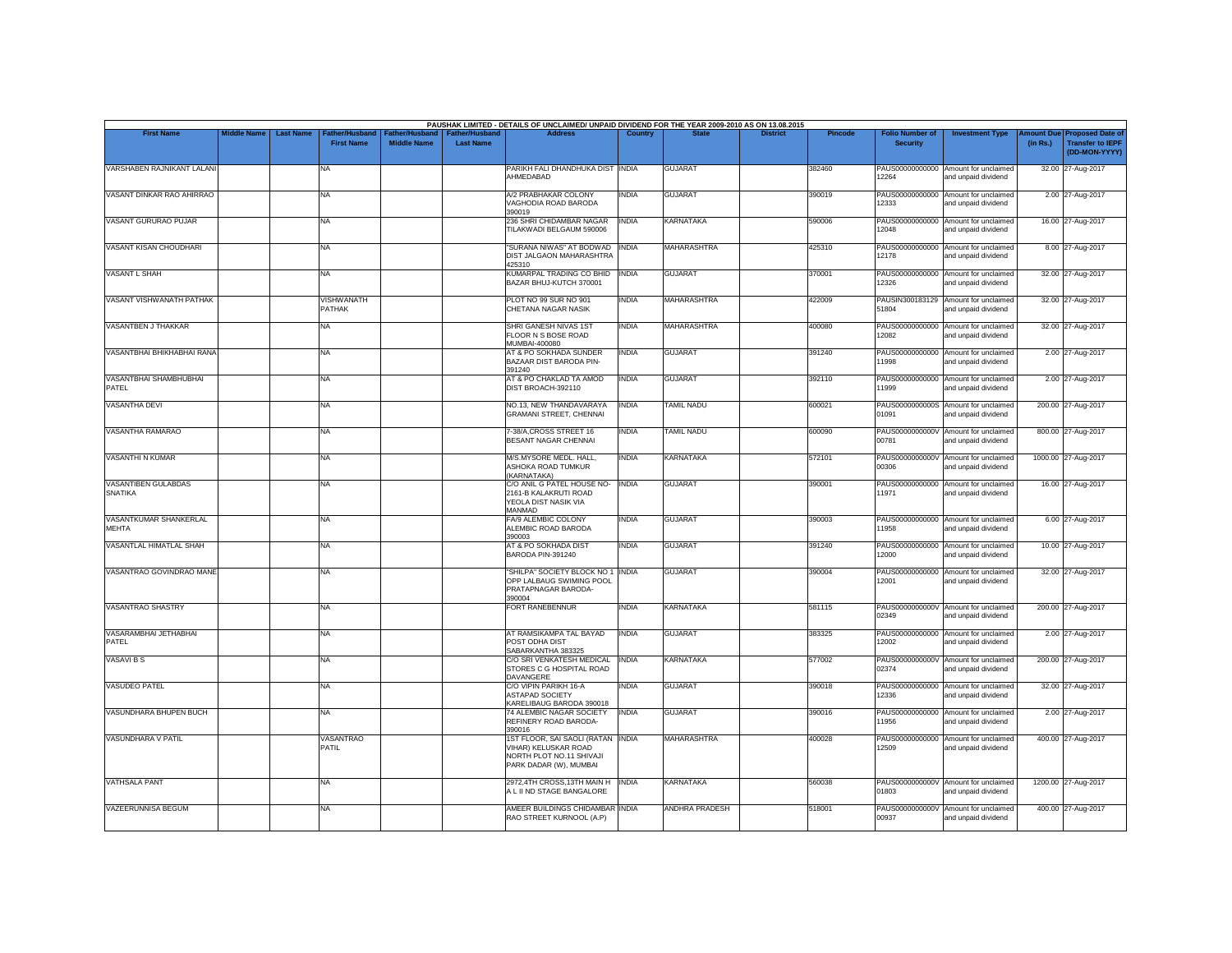|                                               |                    |                  |                                     |                                      |                                           | PAUSHAK LIMITED - DETAILS OF UNCLAIMED/ UNPAID DIVIDEND FOR THE YEAR 2009-2010 AS ON 13.08.2015                           |              |                       |                 |                |                                           |                                                             |          |                                                                        |
|-----------------------------------------------|--------------------|------------------|-------------------------------------|--------------------------------------|-------------------------------------------|---------------------------------------------------------------------------------------------------------------------------|--------------|-----------------------|-----------------|----------------|-------------------------------------------|-------------------------------------------------------------|----------|------------------------------------------------------------------------|
| <b>First Name</b>                             | <b>Middle Name</b> | <b>Last Name</b> | Father/Husband<br><b>First Name</b> | Father/Husband<br><b>Middle Name</b> | <b>Father/Husband</b><br><b>Last Name</b> | <b>Address</b>                                                                                                            | Country      | <b>State</b>          | <b>District</b> | <b>Pincode</b> | <b>Folio Number of</b><br><b>Security</b> | <b>Investment Type</b>                                      | (in Rs.) | mount Due Proposed Date of<br><b>Transfer to IEPF</b><br>(DD-MON-YYYY) |
| VAZIR CHAND SHARMA                            |                    |                  | ANI RAM<br><b>SHARMA</b>            |                                      |                                           | 14/2, BALBIR ROAD DEHRADUN INDIA                                                                                          |              | <b>UTTARAKHAND</b>    |                 | 248001         | 66628                                     | PAUS12010604000 Amount for unclaimed<br>and unpaid dividend |          | 4.00 27-Aug-2017                                                       |
| <b>VED BHUSHAN SHARMA</b>                     |                    |                  | <b>NA</b>                           |                                      |                                           | QTR NO A-5(T) PIPPRI PO<br>TURRA DIST SONBHADRA (UP)<br>231221                                                            | <b>INDIA</b> | <b>UTTAR PRADESH</b>  |                 | 231221         | 12219                                     | PAUS00000000000 Amount for unclaimed<br>and unpaid dividend |          | 8.00 27-Aug-2017                                                       |
| <b>VED PARKASH GOGIA</b>                      |                    |                  | <b>NA</b>                           |                                      |                                           | 12 NETAJI NAGAR MKT NEW<br>DELHI-110023                                                                                   | <b>INDIA</b> | DELHI                 |                 | 110023         | 12192                                     | PAUS00000000000 Amount for unclaimed<br>and unpaid dividend |          | 8.00 27-Aug-2017                                                       |
| <b>VED PARKASH KATHURIA</b>                   |                    |                  | <b>NA</b>                           |                                      |                                           | V P KATHURIA 7814-RAM GALI<br>R A ROAD DELHI-110007                                                                       | <b>INDIA</b> | DELHI                 |                 | 110007         | PAUS00000000000<br>12199                  | Amount for unclaimed<br>and unpaid dividend                 |          | 8.00 27-Aug-2017                                                       |
| <b>VED PRAKASH</b>                            |                    |                  | <b>NA</b>                           |                                      |                                           | C/O VINOD KUMAR GARG 186/1- INDIA<br>ARYA PURI LANE II<br>MUZAFFARNAGAR U P 251001                                        |              | <b>UTTAR PRADESH</b>  |                 | 251001         | 12190                                     | PAUS00000000000 Amount for unclaimed<br>and unpaid dividend |          | 16.00 27-Aug-2017                                                      |
| <b>VED PRAKASH KAPUR</b>                      |                    |                  | <b>NA</b>                           |                                      |                                           | A/3 RASHMI NAGAR DAYAL<br>BAGH AGRA WEST 282005                                                                           | INDIA        | <b>UTTAR PRADESH</b>  |                 | 282005         | 12225                                     | PAUS00000000000 Amount for unclaimed<br>and unpaid dividend |          | 16.00 27-Aug-2017                                                      |
| <b>VED PRAKASH PANDEY</b>                     |                    |                  | <b>NA</b>                           |                                      |                                           | 230 ZAKATI STREET BAREILLY<br>243001                                                                                      | <b>INDIA</b> | <b>UTTAR PRADESH</b>  |                 | 243001         | 12196                                     | PAUS00000000000 Amount for unclaimed<br>and unpaid dividend |          | 8.00 27-Aug-2017                                                       |
| VEDAMATHA VUSIRIKALA                          |                    |                  | <b>NA</b>                           |                                      |                                           | PARAMATMA KRUPA 75 FEET<br>ROAD D NO 27-32-54                                                                             | <b>INDIA</b> | ANDHRA PRADESH        |                 | 530001         | 04993                                     | PAUS0000000000V Amount for unclaimed<br>and unpaid dividend |          | 300.00 27-Aug-2017                                                     |
| <b>VEENA ARYA</b>                             |                    |                  | <b>NA</b>                           |                                      |                                           | VISAKHAPATNAM<br>STREET NO 5 H NO 245<br>THAPAR NAGAR MEERUT<br>250001                                                    | INDIA        | <b>UTTAR PRADESH</b>  |                 | 250001         | PAUS00000000000<br>12133                  | Amount for unclaimed<br>and unpaid dividend                 |          | 8.00 27-Aug-2017                                                       |
| <b>VEENA CHATURVEDI</b>                       |                    |                  | <b>NA</b>                           |                                      |                                           | S-561 GREATER KAILASH II<br>NEW DELHI 110048                                                                              | <b>INDIA</b> | DELHI                 |                 | 110048         | 12343                                     | PAUS00000000000 Amount for unclaimed<br>and unpaid dividend |          | 8.00 27-Aug-2017                                                       |
| <b>VEENA GUPTA</b>                            |                    |                  | <b>NA</b>                           |                                      |                                           | H NO 666 W NO 5 MEHRAULI<br><b>NEW DELHI-110030</b>                                                                       | <b>INDIA</b> | DELHI                 |                 | 110030         | 12189                                     | PAUS00000000000 Amount for unclaimed<br>and unpaid dividend |          | 8.00 27-Aug-2017                                                       |
| <b>VEENA JAYENDRA SHAH</b>                    |                    |                  | <b>NA</b>                           |                                      |                                           | C/O D B DESAI 16-<br>CHARANKRUPA SOC VIBHAG-<br>2 NR JAI SAFALI ROW HOUSES<br>SETTELITE R- OAD<br>AHMEDABAD 380015        | INDIA        | <b>GUJARAT</b>        |                 | 380015         | 11936                                     | PAUS00000000000 Amount for unclaimed<br>and unpaid dividend |          | 2.00 27-Aug-2017                                                       |
| <b>VEENA SACHDEVA</b>                         |                    |                  | <b>NA</b>                           |                                      |                                           | "AASHIRWAD" E/28/A DILSHAD<br>GARDEN DELHI 110095                                                                         | <b>INDIA</b> | DELHI                 |                 | 110095         | 12315                                     | PAUS00000000000 Amount for unclaimed<br>and unpaid dividend |          | 8.00 27-Aug-2017                                                       |
| <b>VEENA SHARMA</b>                           |                    |                  | <b>NA</b>                           |                                      |                                           | A-211 HARI NAGAR CLOCK<br>TOWER NEW DELHI 110064                                                                          | INDIA        | DELHI                 |                 | 110064         | 12138                                     | PAUS00000000000 Amount for unclaimed<br>and unpaid dividend |          | 8.00 27-Aug-2017                                                       |
| <b>VEENA UPPAL</b>                            |                    |                  | <b>NA</b>                           |                                      |                                           | A-11 SECTOR 16 ROURKELA-<br>769003                                                                                        | <b>INDIA</b> | ORISSA                |                 | 769003         | 12159                                     | PAUS00000000000 Amount for unclaimed<br>and unpaid dividend |          | 8.00 27-Aug-2017                                                       |
| <b>VEENABEN MAHESHKUMAR</b><br><b>THAKKAR</b> |                    |                  | <b>NA</b>                           |                                      |                                           | $18-B$<br><b>BRAHMAKSHATRIYANAGAR</b><br>SOC NO-2 NR PRABHUDAS<br>THAKKAR COLLEGE BUS<br>STAND PALDI AHMEDABAD-<br>380007 | <b>INDIA</b> | <b>GUJARAT</b>        |                 | 380007         | 12068                                     | PAUS00000000000 Amount for unclaimed<br>and unpaid dividend |          | 16.00 27-Aug-2017                                                      |
| VEERA VENKATA JANKI DEVI<br><b>KODALI</b>     |                    |                  | <b>NA</b>                           |                                      |                                           | 39-12-11 MURALI NAGAR<br>VISAKHAPATNAM                                                                                    | INDIA        | <b>ANDHRA PRADESH</b> |                 | 530007         | 04819                                     | PAUS0000000000V Amount for unclaimed<br>and unpaid dividend |          | 300.00 27-Aug-2017                                                     |
| VEERANDRA KUMAR DUBEY                         |                    |                  | <b>RAM ANUJ</b><br><b>DUBEY</b>     |                                      |                                           | BY PASS USRO KHOJAN PUR<br>FAIZABAD                                                                                       | <b>INDIA</b> | <b>UTTAR PRADESH</b>  |                 | 224001         | 22745                                     | PAUS12010606000 Amount for unclaimed<br>and unpaid dividend |          | 50.00 27-Aug-2017                                                      |
| VEERARAGHAVA SRINIVASAN                       |                    |                  | <b>NA</b>                           |                                      |                                           | C/O SHRIMATI R N RANJAN B/6 INDIA<br>SMURTI FLATS 59 SIVAJI<br>NAGAR NAGPUR 440010<br><b>MAHARASHTRA</b>                  |              | <b>MAHARASHTRA</b>    |                 | 440010         | 12161                                     | PAUS00000000000 Amount for unclaimed<br>and unpaid dividend |          | 8.00 27-Aug-2017                                                       |
| <b>VEERREDDY SATHI</b>                        |                    |                  | <b>NA</b>                           |                                      |                                           | 21-1-29 SHRAVANI HOSPITAL<br>JAWAHAR STREET KAKINADA                                                                      | <b>INDIA</b> | <b>ANDHRA PRADESH</b> |                 | 533001         | 04984                                     | PAUS0000000000V Amount for unclaimed<br>and unpaid dividend |          | 1000.00 27-Aug-2017                                                    |
| <b>VEERSHETTY BEKNAL</b>                      |                    |                  | <b>NA</b>                           |                                      |                                           | GULBARGA MEDICAL HALL OPP INDIA<br><b>GOVT HOSPITAL GULBARGA</b>                                                          |              | <b>KARNATAKA</b>      |                 | 585102         | 02563                                     | PAUS0000000000V Amount for unclaimed<br>and unpaid dividend |          | 200.00 27-Aug-2017                                                     |
| <b>VEERSWAMY BOLLA</b>                        |                    |                  | <b>NA</b>                           |                                      |                                           | S/O NARASIMHA MURTY M G<br>ROAD PALAKOL 534260                                                                            | <b>INDIA</b> | ANDHRA PRADESH        |                 | 534260         | 12096                                     | PAUS00000000000 Amount for unclaimed<br>and unpaid dividend |          | 8.00 27-Aug-2017                                                       |
| <b>VELCHAND C SHAH</b>                        |                    |                  | <b>NA</b>                           |                                      |                                           | B.203. Sanskar Dham Opp.<br>Sharada Mandir Lal Chowki<br><b>DABHOI</b>                                                    | INDIA        | <b>GUJARAT</b>        |                 | 391110         | PAUS0000000000V<br>03813                  | Amount for unclaimed<br>and unpaid dividend                 |          | 200.00 27-Aug-2017                                                     |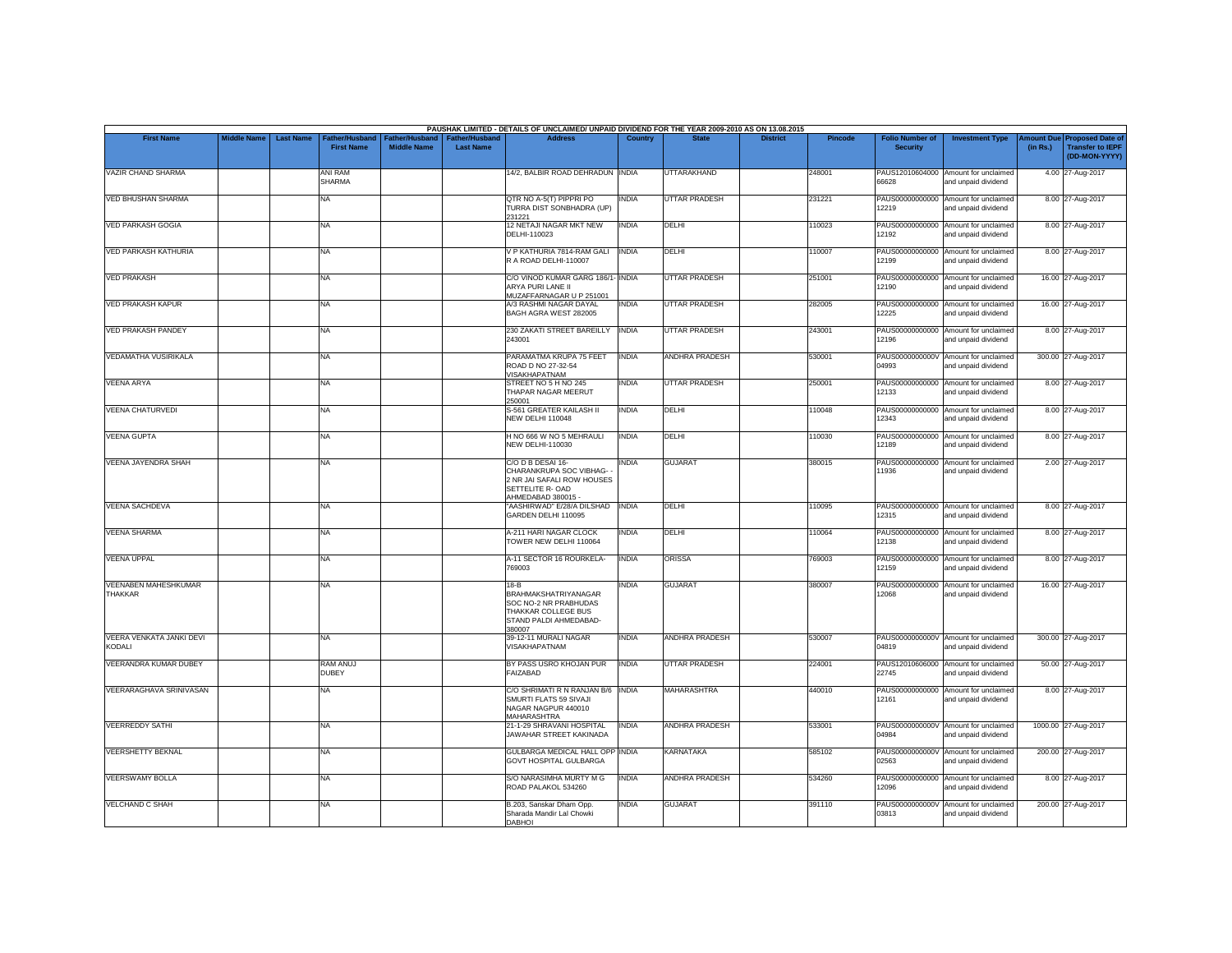|                                             |                    |                  |                                     |                                      |                                           | PAUSHAK LIMITED - DETAILS OF UNCLAIMED/ UNPAID DIVIDEND FOR THE YEAR 2009-2010 AS ON 13.08.2015       |                |                       |                 |                |                                           |                                                             |          |                                                                                |
|---------------------------------------------|--------------------|------------------|-------------------------------------|--------------------------------------|-------------------------------------------|-------------------------------------------------------------------------------------------------------|----------------|-----------------------|-----------------|----------------|-------------------------------------------|-------------------------------------------------------------|----------|--------------------------------------------------------------------------------|
| <b>First Name</b>                           | <b>Middle Name</b> | <b>Last Name</b> | Father/Husband<br><b>First Name</b> | Father/Husband<br><b>Middle Name</b> | <b>Father/Husband</b><br><b>Last Name</b> | <b>Address</b>                                                                                        | <b>Country</b> | <b>State</b>          | <b>District</b> | <b>Pincode</b> | <b>Folio Number of</b><br><b>Security</b> | <b>Investment Type</b>                                      | (in Rs.) | <b>Amount Due Proposed Date of</b><br><b>Transfer to IEPF</b><br>(DD-MON-YYYY) |
| <b>VELJI BECHAR SHAH</b>                    |                    |                  | <b>NA</b>                           |                                      |                                           | KUVERJI DEVSHI CHAWL 2ND<br>FL B S ROAD OPP ZARAPKAR<br>SHOW ROOM DADAR W RLY<br><b>MUMBAI 400028</b> | <b>INDIA</b>   | <b>MAHARASHTRA</b>    |                 | 400028         | 12177                                     | PAUS00000000000 Amount for unclaimed<br>and unpaid dividend |          | 8.00 27-Aug-2017                                                               |
| VELJIBHAI RAMBHAI BALDANIA                  |                    |                  | <b>NA</b>                           |                                      |                                           | C/O AGRO SERVICE CENTRE<br>HOSPITAL ROAD AT BAGASARA<br>DIST AMRELI PIN-364440                        | <b>INDIA</b>   | <b>GUJARAT</b>        |                 | 364440         | 12006                                     | PAUS00000000000 Amount for unclaimed<br>and unpaid dividend |          | 40.00 27-Aug-2017                                                              |
| <b>VENEY OLIVERA</b>                        |                    |                  | <b>NA</b>                           |                                      |                                           | 9 AMIN NAGAR CHHANI<br>BARODA-391740                                                                  | INDIA          | <b>GUJARAT</b>        |                 | 391740         | 12007                                     | PAUS00000000000 Amount for unclaimed<br>and unpaid dividend |          | 6.00 27-Aug-2017                                                               |
| VENKARADDI GOVINDRADDI<br>GANGAL            |                    |                  | <b>NA</b>                           |                                      |                                           | HANCHINAL TAL SAUNDATTI<br>DIST BELGAUM KARNATAKA<br><b>STATE 591126</b>                              | <b>INDIA</b>   | <b>KARNATAKA</b>      |                 | 591126         | 12049                                     | PAUS00000000000 Amount for unclaimed<br>and unpaid dividend |          | 32.00 27-Aug-2017                                                              |
| <b>VENKAT REDDY G</b>                       |                    |                  | <b>NA</b>                           |                                      |                                           | C/O. M/S. JEEVAN MEDAL HALL. INDIA<br>GAJWEL, MEDAK DIST.                                             |                | <b>ANDHRA PRADESH</b> |                 | 502110         | 00063                                     | PAUS0000000000G Amount for unclaimed<br>and unpaid dividend |          | 200.00 27-Aug-2017                                                             |
| <b>VENKATA APPALA</b><br>SANYASAYYA VAJRAPU |                    |                  | <b>NA</b>                           |                                      |                                           | C/O.RAJA MEDICAL STORES.<br>MAHATMA GANDHI ROAD.<br>VIJAYANAGARAM (A.P)                               | <b>INDIA</b>   | <b>ANDHRA PRADESH</b> |                 | 531201         | 00789                                     | PAUS0000000000V Amount for unclaimed<br>and unpaid dividend |          | 200.00 27-Aug-2017                                                             |
| VENKATA HARI PRASAD K                       |                    |                  | <b>NA</b>                           |                                      |                                           | C/O LEELA MEDICALS OPP<br>COLLOCTRATE VIZAG                                                           | <b>INDIA</b>   | ANDHRA PRADESH        |                 | 530002         | 04848                                     | PAUS0000000000V Amount for unclaimed<br>and unpaid dividend |          | 200.00 27-Aug-2017                                                             |
| <b>VENKATA RAMAYYA M</b>                    |                    |                  | <b>NA</b>                           |                                      |                                           | C/O PRAJA VYDYA SALA OPP<br>HOTEL SUDHA GAJUWALA<br><b>VISAKHAPATNAM</b>                              | <b>INDIA</b>   | <b>ANDHRA PRADESH</b> |                 | 530026         | 04832                                     | PAUS0000000000V Amount for unclaimed<br>and unpaid dividend |          | 200.00 27-Aug-2017                                                             |
| VENKATA RANGAIAH H K                        |                    |                  | <b>NA</b>                           |                                      |                                           | KRISHNA MEDL. HALL, HASSAN. INDIA                                                                     |                | KARNATAKA             |                 | 573201         | 00420                                     | PAUS0000000000H Amount for unclaimed<br>and unpaid dividend |          | 40.00 27-Aug-2017                                                              |
| <b>VENKATA REDDY SATHI</b>                  |                    |                  | <b>NA</b>                           |                                      |                                           | 21-1-29 SHRAVANI HOSPITAL<br>JAWAHAR STREET KAKINADA                                                  | <b>INDIA</b>   | <b>ANDHRA PRADESH</b> |                 | 533001         | 04986                                     | PAUS0000000000V Amount for unclaimed<br>and unpaid dividend |          | 1000.00 27-Aug-2017                                                            |
| <b>VENKATAKRISHNA RAO</b><br>NIMMAGADDA     |                    |                  | <b>NA</b>                           |                                      |                                           | LABBIPET, VIJAYAWADA                                                                                  | <b>INDIA</b>   | <b>ANDHRA PRADESH</b> |                 | 520010         | 00795                                     | PAUS0000000000V Amount for unclaimed<br>and unpaid dividend |          | 400.00 27-Aug-2017                                                             |
| VENKATALAKSHMI                              |                    |                  | <b>NA</b>                           |                                      |                                           | 41-2-14 CROSS, INDIRA NAGAR, INDIA<br><b>GOWTHAMAPURA BANGALORE</b>                                   |                | <b>KARNATAKA</b>      |                 | 560038         | 11801                                     | PAUS12044700000 Amount for unclaimed<br>and unpaid dividend |          | 200.00 27-Aug-2017                                                             |
| VENKATARAMAN SUKUMAR                        |                    |                  | <b>NA</b>                           |                                      |                                           | Q-13 S M NAGAR HSG ESTATE INDIA<br>BUDGE BUDGE ROAD PO<br>SARKARPOOL DIST 24<br>PARGANAS WEST BENGAL  |                | <b>WEST BENGAL</b>    |                 | 700026         | PAUS00000000000<br>12182                  | Amount for unclaimed<br>and unpaid dividend                 |          | 16.00 27-Aug-2017                                                              |
| VENKATARAMANA KANDALA                       |                    |                  | <b>NA</b>                           |                                      |                                           | ADVOCATE FORT KURNOOL                                                                                 | <b>INDIA</b>   | <b>ANDHRA PRADESH</b> |                 | 518001         | 00315                                     | PAUS0000000000V Amount for unclaimed<br>and unpaid dividend |          | 200.00 27-Aug-2017                                                             |
| VENKATARAMANUJAM<br><b>GRANDHI</b>          |                    |                  | <b>NA</b>                           |                                      |                                           | 1ST FLOOR, 40 SALAI STREET<br>MYLAPORE, CHENNAI                                                       | <b>INDIA</b>   | <b>TAMIL NADU</b>     |                 | 600004         | 00799                                     | PAUS0000000000V Amount for unclaimed<br>and unpaid dividend |          | 1400.00 27-Aug-2017                                                            |
| <b>VENKATARAO KOMPELLA</b>                  |                    |                  | <b>NA</b>                           |                                      |                                           | Area Manager Darshak Ltd.<br>Dr.G.S.Raju Street Near<br>Gyamkhana Club, Gandhinagar                   | INDIA          | <b>ANDHRA PRADESH</b> |                 | 520003         | 04714                                     | PAUS0000000000V Amount for unclaimed<br>and unpaid dividend |          | 400.00 27-Aug-2017                                                             |
| <b>VENKATAREDDI JANUPALA</b>                |                    |                  | <b>NA</b>                           |                                      |                                           | H NO 28/831-B J V R NAGAR<br>NOONEPALLI PO NANDYAL<br>518503                                          | <b>INDIA</b>   | <b>ANDHRA PRADESH</b> |                 | 518503         | 12100                                     | PAUS00000000000 Amount for unclaimed<br>and unpaid dividend |          | 16.00 27-Aug-2017                                                              |
| <b>VENKATAREDDI PENUGONDA</b>               |                    |                  | <b>NA</b>                           |                                      |                                           | PARAMATMA KRUPA 75 FEET<br>ROAD D NO 27-32-54<br>VISAKHAPATNAM                                        | <b>INDIA</b>   | <b>ANDHRA PRADESH</b> |                 | 530001         | PAUS0000000000V<br>04852                  | Amount for unclaimed<br>and unpaid dividend                 |          | 300.00 27-Aug-2017                                                             |
| VENKATESH HANAMANTRAO<br>DESHPANDE          |                    |                  | <b>NA</b>                           |                                      |                                           | 78 SOMAWARPETH TILAKWADI INDIA<br><b>BELGAUM-590006</b>                                               |                | <b>KARNATAKA</b>      |                 | 590006         | 12008                                     | PAUS00000000000 Amount for unclaimed<br>and unpaid dividend |          | 6.00 27-Aug-2017                                                               |
| VENKATESHWARLU AKELLA                       |                    |                  | <b>NA</b>                           |                                      |                                           | 10-7-19/3 CHILKALGUDA<br>SECUNDERABAD                                                                 | INDIA          | <b>ANDHRA PRADESH</b> |                 | 500025         | 03143                                     | PAUS0000000000V Amount for unclaimed<br>and unpaid dividend |          | 300.00 27-Aug-2017                                                             |
| <b>VENKATESWARA RAO A</b>                   |                    |                  | <b>NA</b>                           |                                      |                                           | 1610 Cheney Drive Vidalia GA<br>30474                                                                 | <b>INDIA</b>   | <b>MAHARASHTRA</b>    |                 | 999999         | PAUS0000000000V<br>00790                  | Amount for unclaimed<br>and unpaid dividend                 |          | 400.00 27-Aug-2017                                                             |
| VENKATESWARA RAO KODALI                     |                    |                  | <b>NA</b>                           |                                      |                                           | 39-12-11 MURALI NAGAR<br>/ISAKHAPATNAM                                                                | <b>INDIA</b>   | <b>ANDHRA PRADESH</b> |                 | 530007         | 04818                                     | PAUS0000000000V Amount for unclaimed<br>and unpaid dividend |          | 300.00 27-Aug-2017                                                             |
| <b>VENKATESWARA RAO</b><br>MAREMALLA        |                    |                  | <b>NA</b>                           |                                      |                                           | C/O.VENKATESHWARA<br><b>MEDICAL &amp; FANCY STORES</b><br>KONDAPALLI KRISHNA DT.                      | <b>INDIA</b>   | ANDHRA PRADESH        |                 | 521228         | 00309                                     | PAUS0000000000V Amount for unclaimed<br>and unpaid dividend |          | 200.00 27-Aug-2017                                                             |
| <b>VENKATESWARAN T S</b>                    |                    |                  | <b>NA</b>                           |                                      |                                           | SANTHAPETA KAMASASTRY<br>STREET ONGOLE                                                                | <b>INDIA</b>   | ANDHRA PRADESH        |                 | 523001         | 04749                                     | PAUS0000000000V Amount for unclaimed<br>and unpaid dividend |          | 200.00 27-Aug-2017                                                             |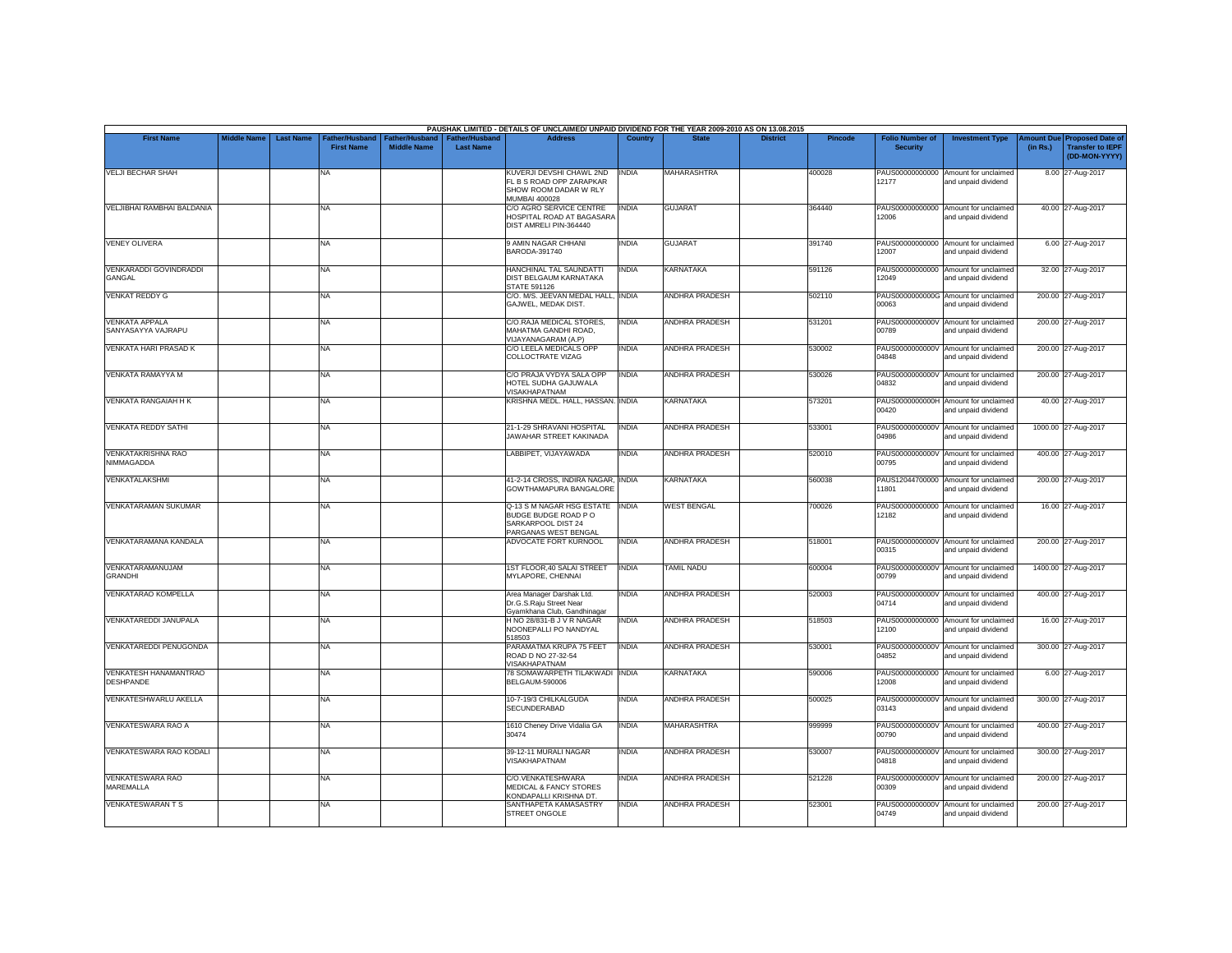|                              |                    |                  |                                     |                                      |                                           | PAUSHAK LIMITED - DETAILS OF UNCLAIMED/ UNPAID DIVIDEND FOR THE YEAR 2009-2010 AS ON 13.08.2015                       |                |                       |                 |         |                                           |                                                             |          |                                                                                |
|------------------------------|--------------------|------------------|-------------------------------------|--------------------------------------|-------------------------------------------|-----------------------------------------------------------------------------------------------------------------------|----------------|-----------------------|-----------------|---------|-------------------------------------------|-------------------------------------------------------------|----------|--------------------------------------------------------------------------------|
| <b>First Name</b>            | <b>Middle Name</b> | <b>Last Name</b> | Father/Husband<br><b>First Name</b> | Father/Husband<br><b>Middle Name</b> | <b>Father/Husband</b><br><b>Last Name</b> | <b>Address</b>                                                                                                        | <b>Country</b> | <b>State</b>          | <b>District</b> | Pincode | <b>Folio Number of</b><br><b>Security</b> | <b>Investment Type</b>                                      | (in Rs.) | <b>Amount Due Proposed Date of</b><br><b>Transfer to IEPF</b><br>(DD-MON-YYYY) |
| VENKATESWARLU VEMURU         |                    |                  | <b>NA</b>                           |                                      |                                           | PLOT NO 19 N G G O'S COLONY INDIA<br>VENUGOPALANAGAR GUNTUR                                                           |                | <b>ANDHRA PRADESH</b> |                 | 522006  | 04752                                     | PAUS0000000000V Amount for unclaimed<br>and unpaid dividend |          | 200.00 27-Aug-2017                                                             |
| <b>VENU UPADHYAY</b>         |                    |                  | <b>NA</b>                           |                                      |                                           | FD-24, HAL SENIOR OFFICERS<br>ENCLAVE OLD MADRAS ROAD<br>C V RAMANNAGAR P.O<br><b>BANGALORE</b>                       | <b>INDIA</b>   | <b>KARNATAKA</b>      |                 | 560093  | 12113                                     | PAUS00000000000 Amount for unclaimed<br>and unpaid dividend |          | 8.00 27-Aug-2017                                                               |
| VENUGOPALA GUPTA P N         |                    |                  | <b>NA</b>                           |                                      |                                           | PARTNER, GOPAL MEDICAL<br>STORES, SAYAJI RAO ROAD,<br><b>MYSORE</b>                                                   | INDIA          | <b>KARNATAKA</b>      |                 | 570001  | PAUS0000000000P<br>00958                  | Amount for unclaimed<br>and unpaid dividend                 |          | 280.00 27-Aug-2017                                                             |
| <b>VENUGOPALAN GUNAVATHI</b> |                    |                  | <b>NA</b>                           |                                      |                                           | 20 NATANAGOPALAR ST<br><b>KUMBAKONAM (T.N)</b>                                                                        | INDIA          | <b>TAMIL NADU</b>     |                 | 612001  | 12051                                     | PAUS00000000000 Amount for unclaimed<br>and unpaid dividend |          | 10.00 27-Aug-2017                                                              |
| <b>VERINER MEHTA</b>         |                    |                  | <b>NA</b>                           |                                      |                                           | 205/94 MEGHDOOT BLDG<br>NEHRU PLACE NEW DELHI<br>110019                                                               | INDIA          | DELHI                 |                 | 110019  | 12345                                     | PAUS00000000000 Amount for unclaimed<br>and unpaid dividend |          | 8.00 27-Aug-2017                                                               |
| <b>VERMIT KAUR A BHATIA</b>  |                    |                  | <b>NA</b>                           |                                      |                                           | C/O JANTA ROAD LINES<br>26.AHMEDABAD WARE -<br>HOUSING NAROL CHAR RASTA<br>AHMEDABAD 3824-05 -                        | <b>INDIA</b>   | <b>GUJARAT</b>        |                 | 382405  | PAUS00000000000<br>12284                  | Amount for unclaimed<br>and unpaid dividend                 |          | 32.00 27-Aug-2017                                                              |
| VIDYA GANESH BHOKARI         |                    |                  | <b>NA</b>                           |                                      |                                           | "ASHIRWAD" SHIYAPURA<br>RAOPURA ROAD BARODA<br>390001                                                                 | <b>INDIA</b>   | <b>GUJARAT</b>        |                 | 390001  | 12282                                     | PAUS00000000000 Amount for unclaimed<br>and unpaid dividend |          | 2.00 27-Aug-2017                                                               |
| <b>VIDYA SAGAR APPALA</b>    |                    |                  | <b>NA</b>                           |                                      |                                           | 3-2-378/9 CHAPPAL BAZAR<br>KACHEGUDA HYDERABAD-<br>500027                                                             | <b>INDIA</b>   | <b>ANDHRA PRADESH</b> |                 | 500027  | 12098                                     | PAUS00000000000 Amount for unclaimed<br>and unpaid dividend |          | 8.00 27-Aug-2017                                                               |
| <b>VIDYABEN C PATEL</b>      |                    |                  | <b>NA</b>                           |                                      |                                           | SANKDI SHERI JYOTI<br>CHOWGAN BARODA                                                                                  | INDIA          | <b>GUJARAT</b>        |                 | 390001  | 12347                                     | PAUS00000000000 Amount for unclaimed<br>and unpaid dividend |          | 16.00 27-Aug-2017                                                              |
| <b>VIDYABEN C PATEL</b>      |                    |                  | <b>NA</b>                           |                                      |                                           | SANKDI SHERI, JYOTI<br>CHOWGAN BARODA-390002                                                                          | INDIA          | <b>GUJARAT</b>        |                 | 390002  | 12346                                     | PAUS00000000000 Amount for unclaimed<br>and unpaid dividend |          | 16.00 27-Aug-2017                                                              |
| <b>VIDYABEN RAMESH PATEL</b> |                    |                  | <b>NA</b>                           |                                      |                                           | SNEHAL JUNAGADH(GUJARAT)- INDIA<br>362001                                                                             |                | <b>GUJARAT</b>        |                 | 362001  | PAUS00000000000<br>12101                  | Amount for unclaimed<br>and unpaid dividend                 |          | 8.00 27-Aug-2017                                                               |
| <b>VIDYASAGAR K SHARMA</b>   |                    |                  | <b>NA</b>                           |                                      |                                           | A202 59-60 SHRI PRASTHA HSG INDIA<br>COMPLEX NALLASOPARA<br><b>WEST DIST THANE</b>                                    |                | <b>MAHARASHTRA</b>    |                 | 401203  | 03858                                     | PAUS0000000000V Amount for unclaimed<br>and unpaid dividend |          | 200.00 27-Aug-2017                                                             |
| <b>VIDYAVATI CHADHA</b>      |                    |                  | <b>NA</b>                           |                                      |                                           | C/O MR V K CHADHA 57-C<br>MODIFIED SECTOR III BHEL<br>RANIPUR HARDWAR-249403                                          | INDIA          | <b>UTTARAKHAND</b>    |                 | 249403  | PAUS00000000000<br>12123                  | Amount for unclaimed<br>and unpaid dividend                 |          | 8.00 27-Aug-2017                                                               |
| VIJAINDER KUMAR GUPTA        |                    |                  | <b>NA</b>                           |                                      |                                           | B-9/102 AIR-INDIA COLONY<br>VASANT-VIHAR NEW DELHI-<br>110057                                                         | <b>INDIA</b>   | DELHI                 |                 | 110057  | 12217                                     | PAUS00000000000 Amount for unclaimed<br>and unpaid dividend |          | 8.00 27-Aug-2017                                                               |
| <b>VIJAY AGARWAL</b>         |                    |                  | <b>NA</b>                           |                                      |                                           | <b>M/S ALWAR BRICKS</b><br>INDUSTRIES OPP U I T R- OAD<br>NO 2 NR BHAGAT SINGH<br>CIRCLE ALWAR 3-01001<br>RAJASTHAN - | <b>INDIA</b>   | <b>RAJASTHAN</b>      |                 | 301001  | 12104                                     | PAUS00000000000 Amount for unclaimed<br>and unpaid dividend |          | 8.00 27-Aug-2017                                                               |
| <b>VIJAY AHUJA</b>           |                    |                  | <b>NA</b>                           |                                      |                                           | VOLTAS LIMITED 7/1 ASAF ALI<br>ROAD NEW DELHI 110002                                                                  | <b>INDIA</b>   | <b>DELHI</b>          |                 | 110002  | 12249                                     | PAUS00000000000 Amount for unclaimed<br>and unpaid dividend |          | 24.00 27-Aug-2017                                                              |
| VIJAY DHANJIBHAI SHAH        |                    |                  | <b>NA</b>                           |                                      |                                           | 707 ARPAN APARTMENT KADAR INDIA<br>SHA NI NAAL NANPURA SURAT                                                          |                | <b>GUJARAT</b>        |                 | 395003  | 12304                                     | PAUS00000000000 Amount for unclaimed<br>and unpaid dividend |          | 6.00 27-Aug-2017                                                               |
| <b>VIJAY DWIVEDI</b>         |                    |                  | NA                                  |                                      |                                           | 66/7F/5 CHAK DAUD NAGAR<br>NAINI ALLAHABAD UP                                                                         | INDIA          | <b>UTTAR PRADESH</b>  |                 | 211008  | 04690                                     | PAUS0000000000V Amount for unclaimed<br>and unpaid dividend |          | 200.00 27-Aug-2017                                                             |
| <b>VIJAY KISHAN</b>          |                    |                  | <b>NA</b>                           |                                      |                                           | 166.GHARWAL JAV, KINDWAI<br>NAGAR, PALI                                                                               | <b>INDIA</b>   | <b>RAJASTHAN</b>      |                 | 306401  | 27219                                     | PAUS12019101002 Amount for unclaimed<br>and unpaid dividend |          | 50.00 27-Aug-2017                                                              |
| <b>VIJAY KISHAN HARSHA</b>   |                    |                  | <b>NA</b>                           |                                      |                                           | CHETANIYON KI GALI NEAR<br>GANCHHA BAZAR JODHPUR-<br>342001                                                           | <b>INDIA</b>   | <b>RAJASTHAN</b>      |                 | 342001  | 12103                                     | PAUS00000000000 Amount for unclaimed<br>and unpaid dividend |          | 16.00 27-Aug-2017                                                              |
| VIJAY KUMAR AGGARWAL         |                    |                  | <b>NA</b>                           |                                      |                                           | A-1-6 ISTRAC/ISRO PEENYA IND INDIA<br>ESTATE BANGALORE 560058                                                         |                | <b>KARNATAKA</b>      |                 | 560058  | 12088                                     | PAUS00000000000 Amount for unclaimed<br>and unpaid dividend |          | 16.00 27-Aug-2017                                                              |
| <b>VIJAY KUMAR GOEL</b>      |                    |                  | <b>NA</b>                           |                                      |                                           | 25 C/P PITAM PURA DELHI-<br>110034                                                                                    | <b>INDIA</b>   | DELHI                 |                 | 110034  | 12218                                     | PAUS00000000000 Amount for unclaimed<br>and unpaid dividend |          | 8.00 27-Aug-2017                                                               |
| <b>VIJAY KUMAR GUPTA</b>     |                    |                  | <b>NA</b>                           |                                      |                                           | H NO 13 KEWAL PARK AZAD<br>PUR DELHI-110033                                                                           | INDIA          | DELHI                 |                 | 110033  | PAUS00000000000<br>12130                  | Amount for unclaimed<br>and unpaid dividend                 |          | 8.00 27-Aug-2017                                                               |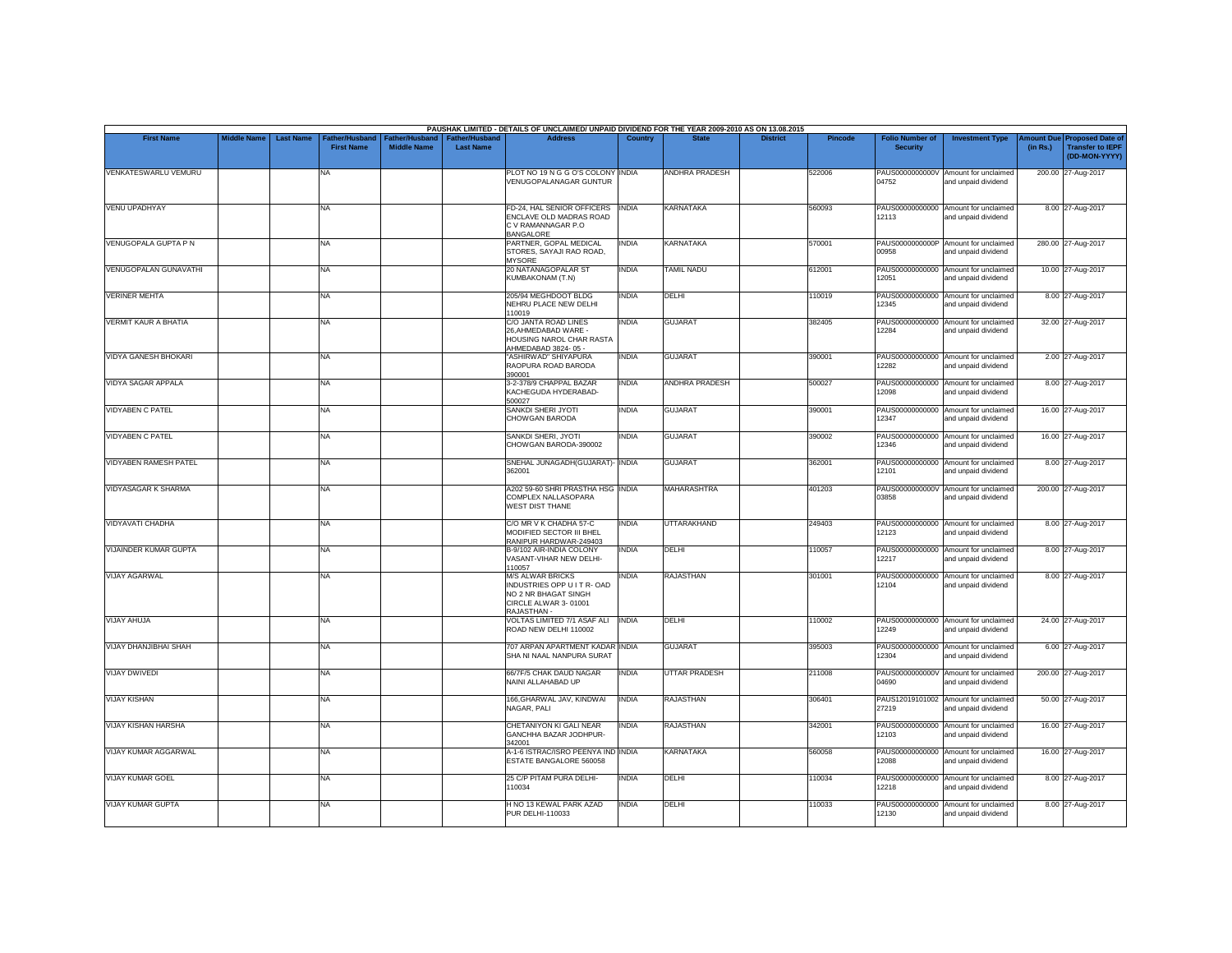|                                            |                    |                  |                                     |                                      |                                    | PAUSHAK LIMITED - DETAILS OF UNCLAIMED/ UNPAID DIVIDEND FOR THE YEAR 2009-2010 AS ON 13.08.2015                                    |              |                       |                 |                |                                           |                                                             |                               |                                                                     |
|--------------------------------------------|--------------------|------------------|-------------------------------------|--------------------------------------|------------------------------------|------------------------------------------------------------------------------------------------------------------------------------|--------------|-----------------------|-----------------|----------------|-------------------------------------------|-------------------------------------------------------------|-------------------------------|---------------------------------------------------------------------|
| <b>First Name</b>                          | <b>Middle Name</b> | <b>Last Name</b> | Father/Husband<br><b>First Name</b> | Father/Husband<br><b>Middle Name</b> | Father/Husband<br><b>Last Name</b> | <b>Address</b>                                                                                                                     | Country      |                       | <b>District</b> | <b>Pincode</b> | <b>Folio Number of</b><br><b>Security</b> | <b>Investment Type</b>                                      | <b>Amount Due</b><br>(in Rs.) | <b>Proposed Date of</b><br><b>Transfer to IEPF</b><br>(DD-MON-YYYY) |
| <b>VIJAY KUMAR MAHAJAN</b>                 |                    |                  | NA                                  |                                      |                                    | QR NO 1100 SECTOR 8 (VIII) R<br>K PURAM NEW DELHI-110022                                                                           | <b>INDIA</b> | DELHI                 |                 | 110022         | 12193                                     | PAUS00000000000 Amount for unclaimed<br>and unpaid dividend |                               | 8.00 27-Aug-2017                                                    |
| VIJAY KUMAR MALAIYA                        |                    |                  | NA                                  |                                      |                                    | VIJAY OIL MILL PARISAR<br><b>DAMOH</b>                                                                                             | <b>INDIA</b> | <b>MADHYA PRADESH</b> |                 | 470661         | PAUS12031600001<br>53332                  | Amount for unclaimed<br>and unpaid dividend                 |                               | 8.00 27-Aug-2017                                                    |
| VIJAY KUMAR MANSABDAR                      |                    |                  | NA                                  |                                      |                                    | 1-1-274 CHIKADPALLY<br><b>HYDERABAD</b>                                                                                            | <b>INDIA</b> | ANDHRA PRADESH        |                 | 500020         | 03176                                     | PAUS0000000000V Amount for unclaimed<br>and unpaid dividend |                               | 300.00 27-Aug-2017                                                  |
| <b>VIJAY KUMAR MATTA</b>                   |                    |                  | NA                                  |                                      |                                    | Q-35 RAJOURI GARDEN NEW<br>DELHI-110027                                                                                            | <b>INDIA</b> | DELHI                 |                 | 110027         | 12062                                     | PAUS00000000000 Amount for unclaimed<br>and unpaid dividend |                               | 32.00 27-Aug-2017                                                   |
| VIJAY R PATEL                              |                    |                  | NA                                  |                                      |                                    | 20 NANDANVAN SOC ALKAPURI INDIA<br><b>BARODA 390005</b>                                                                            |              | <b>GUJARAT</b>        |                 | 390005         | 12307                                     | PAUS00000000000 Amount for unclaimed<br>and unpaid dividend |                               | 6.00 27-Aug-2017                                                    |
| <b>VIJAY SARIN</b>                         |                    |                  | NA                                  |                                      |                                    | B-3/397 PASCHIM VIHAR NEW<br>DELHI-110063                                                                                          | <b>INDIA</b> | DELHI                 |                 | 110063         | 12122                                     | PAUS00000000000 Amount for unclaimed<br>and unpaid dividend |                               | 8.00 27-Aug-2017                                                    |
| <b>VIJAY TUKARAM VEER</b>                  |                    |                  | NA                                  |                                      |                                    | 163/4679, PANT NAGAR<br>GHATKOPAR MUMBAI 400075                                                                                    | <b>INDIA</b> | <b>MAHARASHTRA</b>    |                 | 400075         | 12169                                     | PAUS00000000000 Amount for unclaimed<br>and unpaid dividend |                               | 8.00 27-Aug-2017                                                    |
| <b>VIJAY VASUDEV</b>                       |                    |                  | NA.                                 |                                      |                                    | 626 SECTOR 14 FARIDABAD<br>121007                                                                                                  | <b>INDIA</b> | <b>HARYANA</b>        |                 | 121007         | 12342                                     | PAUS00000000000 Amount for unclaimed<br>and unpaid dividend |                               | 8.00 27-Aug-2017                                                    |
| <b>VIJAYA ANIL DONGARE</b>                 |                    |                  | NA                                  |                                      |                                    | FLAT NO.5, DEODOOT<br>HSG.SCTY DAHANUKAR<br>COLONY-A, KOTHRUD, PUNE-<br>411029                                                     | <b>INDIA</b> | <b>MAHARASHTRA</b>    |                 | 411029         | 12351                                     | PAUS00000000000 Amount for unclaimed<br>and unpaid dividend |                               | 16.00 27-Aug-2017                                                   |
| VIJAYA NALLANTHIGHAL                       |                    |                  | NA                                  |                                      |                                    | 209/2 MVP COLONY<br>VISAKHAPATNAM                                                                                                  | <b>INDIA</b> | ANDHRA PRADESH        |                 | 530017         | 04815                                     | PAUS0000000000V Amount for unclaimed<br>and unpaid dividend |                               | 200.00 27-Aug-2017                                                  |
| VIJAYA PARSHURAM BHATKAR                   |                    |                  | NA                                  |                                      |                                    | A-107 SUNDARVAN HSG<br>COMPLEX NR NANDANVA-N<br>SOCIETY B/H BHAGWATNAGAR<br>ABHILASH CHA- R RASTA NEW<br>SAMA ROAD BARODA 390008 - | <b>INDIA</b> | <b>GUJARAT</b>        |                 | 390008         | 12010                                     | PAUS00000000000 Amount for unclaimed<br>and unpaid dividend |                               | 16.00 27-Aug-2017                                                   |
| VIJAYA RATNAKAR PHATAK                     |                    |                  | NA                                  |                                      |                                    | 304 SUPREME TOWER<br>SURENDRA MANGALDAS RO-<br>AD NEAR EXCISE CHOWKI<br>AMBAWADI AHMEDABA- D<br>380015 -                           | <b>INDIA</b> | <b>GUJARAT</b>        |                 | 380015         | 11980                                     | PAUS00000000000 Amount for unclaimed<br>and unpaid dividend |                               | 16.00 27-Aug-2017                                                   |
| VIJAYABAI BALKRISHNA<br>GANAPULE           |                    |                  | NA                                  |                                      |                                    | C/O DR B S GANAPULE<br>"YASHASHREE" RANADE<br>COLONY HINDWADI BELGAUM-<br>590011                                                   | <b>INDIA</b> | KARNATAKA             |                 | 590011         | 12242                                     | PAUS00000000000 Amount for unclaimed<br>and unpaid dividend |                               | 12.00 27-Aug-2017                                                   |
| VIJAYALAKSHMI IYENGAR G V<br>MBBS MD       |                    |                  | NA                                  |                                      |                                    | C/O MR.G.V.KRISHNA PRASAD INDIA<br>TATA SILK FARM, 9.III MAIN.<br>BASAVANAGUDI BANGALORE                                           |              | KARNATAKA             |                 | 560004         | 00919                                     | PAUS0000000000G Amount for unclaimed<br>and unpaid dividend |                               | 200.00 27-Aug-2017                                                  |
| VIJAYASARADHI CHITYALA                     |                    |                  | NA                                  |                                      |                                    | 6-1-716 KHAIRATABAD<br>HYDERABAD-500004                                                                                            | <b>INDIA</b> | ANDHRA PRADESH        |                 | 500004         | 12212                                     | PAUS00000000000 Amount for unclaimed<br>and unpaid dividend |                               | 8.00 27-Aug-2017                                                    |
| VIJAYKUMAR GORDHANBHAI<br>PATEL            |                    |                  | NA                                  |                                      |                                    | C/O BHANUBHAI MANIBHAI BIN INDIA<br>DHULABHAI PA- TEL NARANDEV<br>MAHADEV KARAMSAD VIA<br>ANAND-388325 -                           |              | <b>GUJARAT</b>        |                 | 388325         | 11964                                     | PAUS00000000000 Amount for unclaimed<br>and unpaid dividend |                               | 2.00 27-Aug-2017                                                    |
| VIJAYKUMAR MADANLAL SONI                   |                    |                  | NA                                  |                                      |                                    | 2278 ADATE BAZAR 'RAJENDRA INDIA<br>SADAN' AHMEDNAGAR-414001                                                                       |              | MAHARASHTRA           |                 | 414001         | 12157                                     | PAUS00000000000 Amount for unclaimed<br>and unpaid dividend |                               | 8.00 27-Aug-2017                                                    |
| VIJAYKUMAR VITHAL PATEL MF<br><b>GVKPA</b> |                    |                  | NA.                                 |                                      |                                    | <b>GUNDI FALIA PADRA DIST</b><br>BARODA PIN-391440                                                                                 | <b>INDIA</b> | <b>GUJARAT</b>        |                 | 391440         | 12012                                     | PAUS00000000000 Amount for unclaimed<br>and unpaid dividend |                               | 6.00 27-Aug-2017                                                    |
| VIJIA KUMAR JAIN                           |                    |                  | NA                                  |                                      |                                    | C/O R B GANPAT PRASHAD<br>XIV/4351 PAHARI DHIRAJ DELHI<br>110006                                                                   | <b>INDIA</b> | DELHI                 |                 | 10006          | 12231                                     | PAUS00000000000 Amount for unclaimed<br>and unpaid dividend |                               | 8.00 27-Aug-2017                                                    |
| <b>VIKAS SOMKANT KARNIK</b>                |                    |                  | NA                                  |                                      |                                    | 3A/101 SWAGAT SOCIETY<br>DAMODAR PARK L B S MARG<br>GHATKOPAR MUMBAI 400086                                                        | <b>INDIA</b> | <b>MAHARASHTRA</b>    |                 | 400086         | 11981                                     | PAUS00000000000 Amount for unclaimed<br>and unpaid dividend |                               | 40.00 27-Aug-2017                                                   |
| VIKRAM C THAKKAR                           |                    |                  | NA                                  |                                      |                                    | "GURUKRUPA" NR K D C C<br><b>BANK PETLAD</b>                                                                                       | <b>INDIA</b> | <b>GUJARAT</b>        |                 | 388450         | 12357                                     | PAUS00000000000 Amount for unclaimed<br>and unpaid dividend |                               | 32.00 27-Aug-2017                                                   |
| <b>VILAS B WALAWALKAR</b>                  |                    |                  | NA                                  |                                      |                                    | <b>B/24 NEETA APPARTMENT</b><br>MITHAGAR ROAD MULUND<br><b>EAST MUMBAI</b>                                                         | <b>INDIA</b> | <b>MAHARASHTRA</b>    |                 | 400081         | 03786                                     | PAUS0000000000V Amount for unclaimed<br>and unpaid dividend |                               | 200.00 27-Aug-2017                                                  |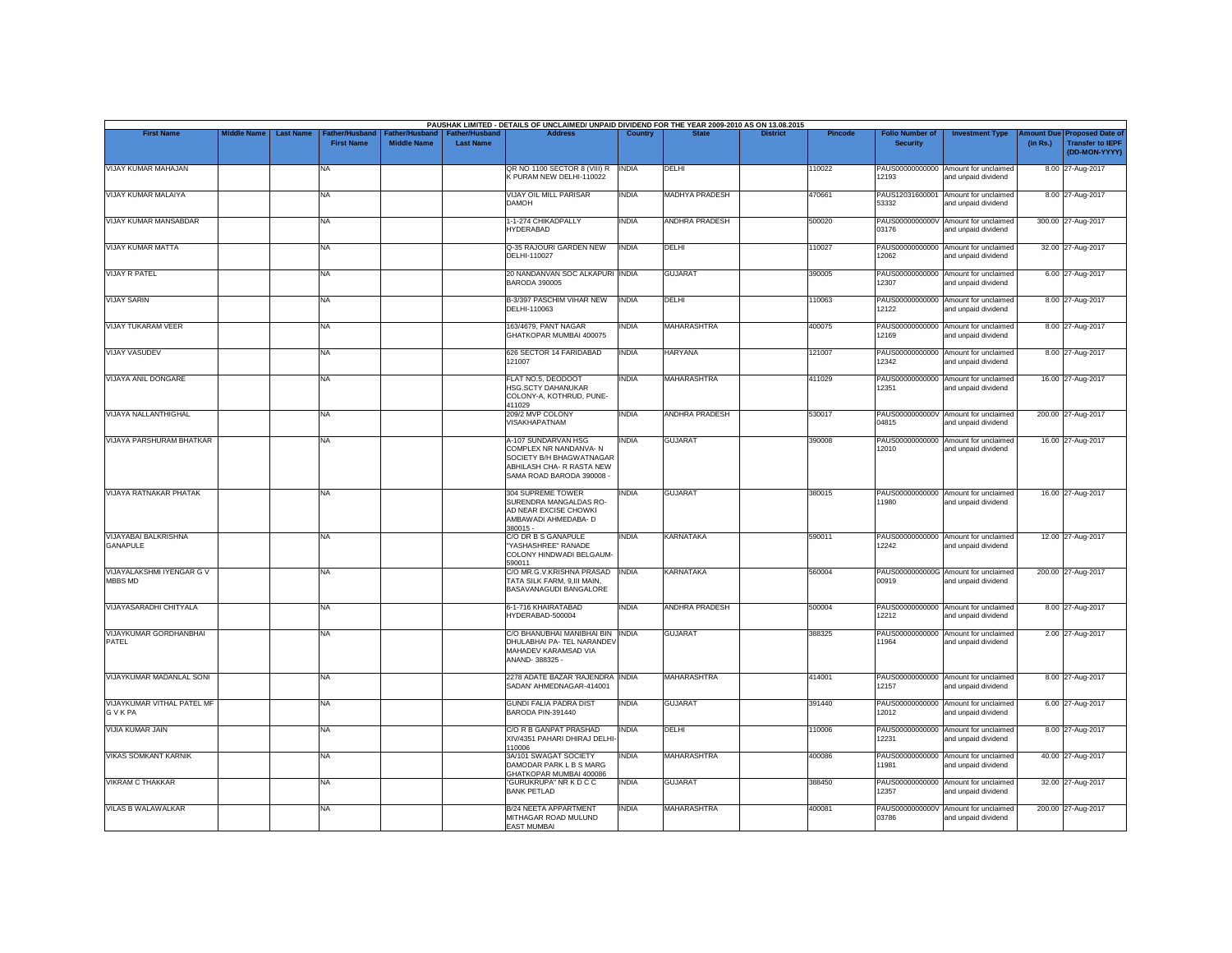|                                              |                    |                  |                                     |                                      |                                           | PAUSHAK LIMITED - DETAILS OF UNCLAIMED/ UNPAID DIVIDEND FOR THE YEAR 2009-2010 AS ON 13.08.2015                             |                |                       |                 |         |                                           |                                                             |                               |                                                                     |
|----------------------------------------------|--------------------|------------------|-------------------------------------|--------------------------------------|-------------------------------------------|-----------------------------------------------------------------------------------------------------------------------------|----------------|-----------------------|-----------------|---------|-------------------------------------------|-------------------------------------------------------------|-------------------------------|---------------------------------------------------------------------|
| <b>First Name</b>                            | <b>Middle Name</b> | <b>Last Name</b> | Father/Husband<br><b>First Name</b> | Father/Husband<br><b>Middle Name</b> | <b>Father/Husband</b><br><b>Last Name</b> | <b>Address</b>                                                                                                              | <b>Country</b> | <b>State</b>          | <b>District</b> | Pincode | <b>Folio Number of</b><br><b>Security</b> | <b>Investment Type</b>                                      | <b>Amount Due</b><br>(in Rs.) | <b>Proposed Date of</b><br><b>Transfer to IEPF</b><br>(DD-MON-YYYY) |
| VILASBEN KANTILAL PATEL                      |                    |                  | <b>NA</b>                           |                                      |                                           | NEAR PARABADI P O MOGRI<br>TAL ANAND DIST KAIRA PIN-<br>388345                                                              | <b>INDIA</b>   | <b>GUJARAT</b>        |                 | 388345  | 12013                                     | PAUS00000000000 Amount for unclaimed<br>and unpaid dividend |                               | 2.00 27-Aug-2017                                                    |
| VIMAL MAHENDRABHAI MEHTA                     |                    |                  | <b>NA</b>                           |                                      |                                           | KRISHNA BUILDING HANUMAN<br>POLE BAJWADA BARODA-<br>390001                                                                  | <b>INDIA</b>   | <b>GUJARAT</b>        |                 | 390001  | 12014                                     | PAUS00000000000 Amount for unclaimed<br>and unpaid dividend |                               | 10.00 27-Aug-2017                                                   |
| VIMAL TRIMBAK LANDGE                         |                    |                  | <b>NA</b>                           |                                      |                                           | MAHADEV NIVAS MAJMUDAR'S INDIA<br>WADA PRATAP ROAD<br>RAOPURA BARODA 390001                                                 |                | <b>GUJARAT</b>        |                 | 390001  | 12335                                     | PAUS00000000000 Amount for unclaimed<br>and unpaid dividend |                               | 16.00 27-Aug-2017                                                   |
| <b>VIMALA BAI</b>                            |                    |                  | <b>NA</b>                           |                                      |                                           | HOUSE NO. 4-5, 18TH. CROSS,<br>R.T.STREET BANGALORE                                                                         | <b>INDIA</b>   | <b>KARNATAKA</b>      |                 | 560053  | 64013                                     | PAUS12018600000 Amount for unclaimed<br>and unpaid dividend |                               | 200.00 27-Aug-2017                                                  |
| VIMALA DEVI M V M MBBS D G O                 |                    |                  | <b>NA</b>                           |                                      |                                           | <b>GF.3, RATNA TOWERS</b><br>18/1.ARUNDALPET GUNTUR                                                                         | INDIA          | <b>ANDHRA PRADESH</b> |                 | 522002  | 00957                                     | PAUS0000000000M Amount for unclaimed<br>and unpaid dividend |                               | 2000.00 27-Aug-2017                                                 |
| <b>VIMALA DHANESHA</b>                       |                    |                  | <b>NA</b>                           |                                      |                                           | HEERA BHAWAN 95, BAGTAVAR INDIA<br>MAL KA BAG JODHPUR                                                                       |                | <b>RAJASTHAN</b>      |                 | 342003  | 56388                                     | PAUSIN301696103 Amount for unclaimed<br>and unpaid dividend |                               | 600.00 27-Aug-2017                                                  |
| VIMALABEN ARVINDKUMAR<br>PATEL               |                    |                  | <b>NA</b>                           |                                      |                                           | 880 FIRST VAS NARANPURA<br>VILLAGE AHMEDABAD-380013                                                                         | <b>INDIA</b>   | <b>GUJARAT</b>        |                 | 380013  | 12165                                     | PAUS00000000000 Amount for unclaimed<br>and unpaid dividend |                               | 8.00 27-Aug-2017                                                    |
| VIMALABEN DHIRUBHAI PATEL                    |                    |                  | <b>NA</b>                           |                                      |                                           | <b>C/O DHIRUBHAI</b><br>PARSHOTAMDAS PATEL AT AJA<br>BPURA P O ODHA VIA<br>SATHAMBA TA BAYAD DI- ST<br>SABARKANTHA 383340 - | <b>INDIA</b>   | <b>GUJARAT</b>        |                 | 383340  | 12015                                     | PAUS00000000000 Amount for unclaimed<br>and unpaid dividend |                               | 16.00 27-Aug-2017                                                   |
| <b>VIMLA KAPUR</b>                           |                    |                  | <b>NA</b>                           |                                      |                                           | A/3 RASHMI NAGAR DAYAL<br>BAGH AGRA WEST 282005                                                                             | <b>INDIA</b>   | <b>UTTAR PRADESH</b>  |                 | 282005  | 12226                                     | PAUS00000000000 Amount for unclaimed<br>and unpaid dividend |                               | 8.00 27-Aug-2017                                                    |
| <b>VIMLA TANDON</b>                          |                    |                  | <b>NA</b>                           |                                      |                                           | 2/89 SECTOR-15C CHANDIGARH INDIA<br>160015                                                                                  |                | <b>CHANDIGARH</b>     |                 | 160015  | 12091                                     | PAUS00000000000 Amount for unclaimed<br>and unpaid dividend |                               | 16.00 27-Aug-2017                                                   |
| <b>VIMLABEN LALLUBHAI GANDHI</b>             |                    |                  | <b>NA</b>                           |                                      |                                           | C/O NAVBHARAT AGENCIES<br>RIDDHI SIDDHI MARKET AT<br>SAVARKUNDLA DIST<br>BHAVNAGAR-364515                                   | <b>INDIA</b>   | <b>GUJARAT</b>        |                 | 364515  | PAUS00000000000<br>12016                  | Amount for unclaimed<br>and unpaid dividend                 |                               | 16.00 27-Aug-2017                                                   |
| <b>VINAY KUMAR K R</b>                       |                    |                  | <b>NA</b>                           |                                      |                                           | SARALA NIVAS KAITHAVANA<br>ALAPPUZHA                                                                                        | <b>INDIA</b>   | <b>KERALA</b>         |                 | 688003  | 02980                                     | PAUS0000000000V Amount for unclaimed<br>and unpaid dividend |                               | 300.00 27-Aug-2017                                                  |
| <b>VINAY WAHI</b>                            |                    |                  | <b>J K WAHI</b>                     |                                      |                                           | 459 PHASE 9 MAHALI PUNJAB                                                                                                   | <b>INDIA</b>   | <b>PUNJAB</b>         |                 | 160062  | 13004                                     | PAUS00000000000 Amount for unclaimed<br>and unpaid dividend |                               | 16.00 27-Aug-2017                                                   |
| VINAYA KUMAR VERMA                           |                    |                  | <b>NA</b>                           |                                      |                                           | C/O MR P N SINHA 302 GOMTI<br>SUCHIDHAM FILM CITY ROAD<br>MALAD EAST MUMBAI 400097                                          | <b>INDIA</b>   | <b>MAHARASHTRA</b>    |                 | 400097  | PAUS00000000000<br>12170                  | Amount for unclaimed<br>and unpaid dividend                 |                               | 8.00 27-Aug-2017                                                    |
| VINAYAK JYOTIBA HULLUR                       |                    |                  | <b>JYOTHIBA C</b><br><b>HULLUR</b>  |                                      |                                           | VINAYAK J HULLUR B PLOT NO INDIA<br>ADARSHNAGAR<br>SHANTASUMANGALA<br>BGMBELGAUM                                            |                | <b>KARNATAKA</b>      |                 | 590011  | 07409                                     | PAUS12044700032 Amount for unclaimed<br>and unpaid dividend |                               | 54.00 27-Aug-2017                                                   |
| <b>VINAYAK KRISHNARAO</b><br><b>DHAKAPPA</b> |                    |                  | <b>NA</b>                           |                                      |                                           | VEERABHADRA GALLI NORTH<br>CANARA SIRSI                                                                                     | <b>INDIA</b>   | <b>KARNATAKA</b>      |                 | 581401  | 05494                                     | PAUS0000000000V Amount for unclaimed<br>and unpaid dividend |                               | 4800.00 27-Aug-2017                                                 |
| VINAYAK MAHAJAN                              |                    |                  | <b>NA</b>                           |                                      |                                           | 16 PRIYADARSHINI RAM<br><b>GANESH GADKARI PATH</b><br>THANE                                                                 | INDIA          | MAHARASHTRA           |                 | 400602  | 03632                                     | PAUS0000000000V Amount for unclaimed<br>and unpaid dividend |                               | 200.00 27-Aug-2017                                                  |
| <b>VINAYAK NARAYAN OKA</b>                   |                    |                  | <b>NA</b>                           |                                      |                                           | R III 7/6 SACHIN HOU SOCIETY<br>MITHANAGAR ROAD MULUND<br>EAST MUMBAI-400081                                                | <b>INDIA</b>   | MAHARASHTRA           |                 | 400081  | 11940                                     | PAUS00000000000 Amount for unclaimed<br>and unpaid dividend |                               | 6.00 27-Aug-2017                                                    |
| VINAYAKA KRISHNARAO<br><b>DHANAPPA</b>       |                    |                  | <b>NA</b>                           |                                      |                                           | VEERABHADRAGALLI SIRSI<br>(N.K) NORTH KENARA                                                                                | <b>INDIA</b>   | <b>KARNATAKA</b>      |                 | 581401  | 05465                                     | PAUS0000000000V Amount for unclaimed<br>and unpaid dividend |                               | 2000.00 27-Aug-2017                                                 |
| VINAYAKUMAR DAYABHAI<br>PATEL                |                    |                  | <b>NA</b>                           |                                      |                                           | C/O. KAMLESH A PATEL F/2.<br>PREMJYOT TOWERS, OPP<br>A.ONE SCHOOL SUBHASH<br>CHIWA, GURUKUL<br>ROAD.AHMEDABAD               | <b>INDIA</b>   | <b>GUJARAT</b>        |                 | 380052  | 00813                                     | PAUS0000000000V Amount for unclaimed<br>and unpaid dividend |                               | 200.00 27-Aug-2017                                                  |
| <b>VINEET KUMAR TIWARI</b>                   |                    |                  | <b>NA</b>                           |                                      |                                           | D-63/31-A8 PANCHSHEEL<br>COLONY MONDWDIH<br>VARANASI                                                                        | <b>INDIA</b>   | <b>UTTAR PRADESH</b>  |                 | 221001  | 03399                                     | PAUS0000000000V Amount for unclaimed<br>and unpaid dividend |                               | 200.00 27-Aug-2017                                                  |
| <b>VINIT SHARADCHANDRA</b><br>WADKAR         |                    |                  | <b>NA</b>                           |                                      |                                           | <b>B-28. SAMARPAN</b><br>HSG.COMPLEX, SAIYED<br>VASANA ROAD, VADODARA-<br>390012                                            | <b>INDIA</b>   | <b>GUJARAT</b>        |                 | 390012  | PAUS00000000000<br>12065                  | Amount for unclaimed<br>and unpaid dividend                 |                               | 16.00 27-Aug-2017                                                   |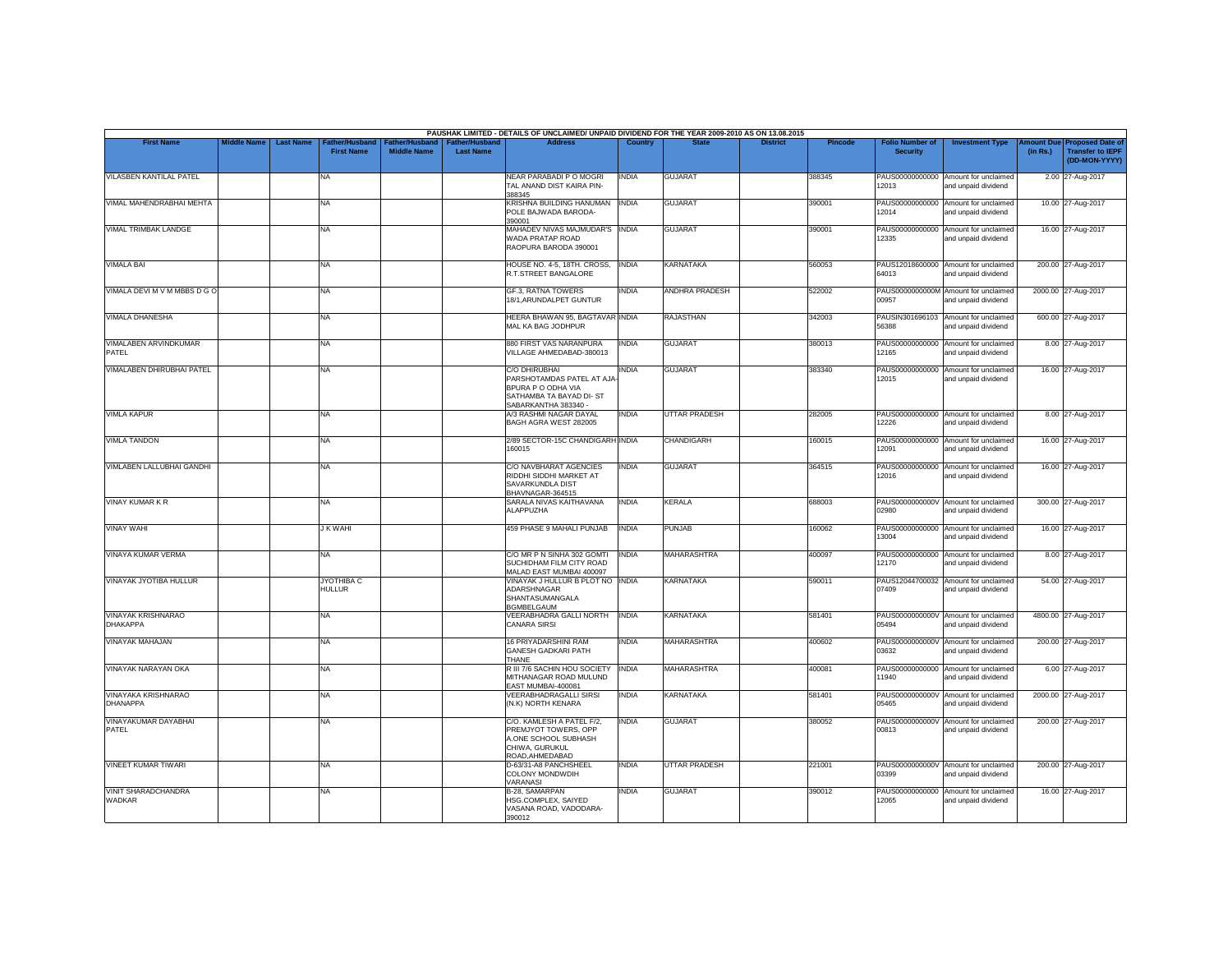| <b>First Name</b>                            | <b>Middle Name</b> | <b>Last Name</b> | <b>Father/Husband</b>                 | ather/Hu:          | <b>Father/Hushand</b> | PAUSHAK LIMITED - DETAILS OF UNCLAIMED/ UNPAID DIVIDEND FOR THE YEAR 2009-2010 AS ON 13.08.2015<br><b>Address</b> | Country      |                       | <b>District</b> | <b>Pincode</b> | <b>Folio Number of</b>   | <b>Investment Type</b>                                      | mount Due | <b>Proposed Date of</b>                  |
|----------------------------------------------|--------------------|------------------|---------------------------------------|--------------------|-----------------------|-------------------------------------------------------------------------------------------------------------------|--------------|-----------------------|-----------------|----------------|--------------------------|-------------------------------------------------------------|-----------|------------------------------------------|
|                                              |                    |                  | <b>First Name</b>                     | <b>Middle Name</b> | <b>Last Name</b>      |                                                                                                                   |              |                       |                 |                | <b>Security</b>          |                                                             | (in Rs.)  | <b>Transfer to IEPF</b><br>(DD-MON-YYYY) |
| <b>VINITKUMAR PARIKH</b>                     |                    |                  | NA                                    |                    |                       | 136 SAMRAT ASHOK SOCIETY<br>4TH FLOOR RATILAL R<br>THAKKER MARG MALBAR HILL<br><b>MUMBAI 400006</b>               | <b>INDIA</b> | <b>MAHARASHTRA</b>    |                 | 400006         | PAUS00000000000<br>12317 | Amount for unclaimed<br>and unpaid dividend                 |           | 8.00 27-Aug-2017                         |
| <b>VINOD ARORA</b>                           |                    |                  | NA                                    |                    |                       | A 28/2 DDA FLATS SFS TYPE<br>SAKET NEW DELHI 110017                                                               | <b>INDIA</b> | DELHI                 |                 | 110017         | PAUS00000000000<br>12117 | Amount for unclaimed<br>and unpaid dividend                 |           | 8.00 27-Aug-2017                         |
| <b>VINOD CHIMANLAL SHAH</b>                  |                    |                  | <b>NA</b>                             |                    |                       | 208 MAHABALIPURAM OLD<br>PADRA (TANDALJA) ROAD NR<br>BASIL SCHOOL BARODA                                          | <b>INDIA</b> | <b>GUJARAT</b>        |                 | 380001         | 12020                    | PAUS00000000000 Amount for unclaimed<br>and unpaid dividend |           | 16.00 27-Aug-2017                        |
| <b>VINOD KUMAR</b>                           |                    |                  | NA.                                   |                    |                       | C/O CHANDIGARH STATIONERS INDIA<br>SHOP NO 47 SECTOR 16 D<br>CHANDIGARH 160016                                    |              | CHANDIGARH            |                 | 160016         | PAUS00000000000<br>12232 | Amount for unclaimed<br>and unpaid dividend                 |           | 16.00 27-Aug-2017                        |
| <b>VINOD KUMAR</b>                           |                    |                  | NA                                    |                    |                       | <b>B-58 GUJRAWAL TOWN PART I INDIA</b><br>STADIUM ROAD DELHI 110009                                               |              | DELHI                 |                 | 110009         | PAUS00000000000<br>12197 | Amount for unclaimed<br>and unpaid dividend                 |           | 8.00 27-Aug-2017                         |
| VINOD KUMAR ARORA                            |                    |                  | NA                                    |                    |                       | 7/206 GEETA COLONY GANDHI INDIA<br>NAGAR DELHI-110031                                                             |              | DELHI                 |                 | 110031         | PAUS00000000000<br>12135 | Amount for unclaimed<br>and unpaid dividend                 |           | 8.00 27-Aug-2017                         |
| <b>VINOD KUMAR BEDI</b>                      |                    |                  | NA                                    |                    |                       | A-80 82 WEST PATEL NAGAR<br>NEW DELHI                                                                             | <b>INDIA</b> | DELHI                 |                 | 110008         | PAUSIN300118101<br>90681 | Amount for unclaimed<br>and unpaid dividend                 |           | 48.00 27-Aug-2017                        |
| VINOD KUMAR BHARDWAJ                         |                    |                  | NA                                    |                    |                       | C/O UJJWAL LTD 26/79<br>KARACHI KHANA KANPUR                                                                      | <b>INDIA</b> | UTTARAKHAND           |                 | 248001         | PAUS0000000000V<br>03353 | Amount for unclaimed<br>and unpaid dividend                 |           | 200.00 27-Aug-2017                       |
| VINOD KUMAR KHANNA                           |                    |                  | NA                                    |                    |                       | 104/B SAMEER NIWAS 21/A J P INDIA<br>ROAD 7 BUNGLOWS VERSOVA<br><b>MUMBAL</b>                                     |              | <b>MAHARASHTRA</b>    |                 | 400061         | PAUS0000000000V<br>04616 | Amount for unclaimed<br>and unpaid dividend                 |           | 400.00 27-Aug-2017                       |
| VINOD MAHESHWARI                             |                    |                  | <b>BHIKCHAND</b><br><b>MAHESHWARI</b> |                    |                       | 802 DEVASHISH TOWERS 30<br>PRATAPGUNJ VADODARA                                                                    | <b>INDIA</b> | <b>GUJARAT</b>        |                 | 390009         | 32732                    | PAUS13016700000 Amount for unclaimed<br>and unpaid dividend |           | 8.00 27-Aug-2017                         |
| VINOD ONKAR JOSHI                            |                    |                  | NA                                    |                    |                       | QTR NO D/90/I C T P S COLONY INDIA<br>URJANAGAR CHANDRAPUR P<br>442-404 M S                                       |              | <b>MADHYA PRADESH</b> |                 | 442404         | 12337                    | PAUS00000000000 Amount for unclaimed<br>and unpaid dividend |           | 32.00 27-Aug-2017                        |
| VINODCHANDRA CHHAGANLAL<br><b>GANDHI</b>     |                    |                  | <b>NA</b>                             |                    |                       | <b>GOLWAD GANDEVI DIST</b><br>BULSAR PIN-396360                                                                   | <b>INDIA</b> | <b>GUJARAT</b>        |                 | 396360         | PAUS00000000000<br>12023 | Amount for unclaimed<br>and unpaid dividend                 |           | 16.00 27-Aug-2017                        |
| VINODCHANDRA POPATLAL<br><b>MISTRY</b>       |                    |                  | NA.                                   |                    |                       | B/41, YOGESHWAR KRUPA<br>SOCIETY NR. H.P. PETROL<br>PUMP, VASNA ROAD,<br>VADODARA 390015                          | <b>INDIA</b> | <b>GUJARAT</b>        |                 | 390015         | PAUS00000000000<br>11951 | Amount for unclaimed<br>and unpaid dividend                 |           | 2.00 27-Aug-2017                         |
| VINODCHANDRA RAMANLAL<br>PARIKH              |                    |                  | <b>NA</b>                             |                    |                       | 13 LOVEKUSH SOCIETY<br>NAVAVADAJ AHMEDABAD-<br>380013                                                             | <b>INDIA</b> | <b>GUJARAT</b>        |                 | 380013         | 12025                    | PAUS00000000000 Amount for unclaimed<br>and unpaid dividend |           | 32.00 27-Aug-2017                        |
| VINODKUMAR NAVNITLAL SHAH                    |                    |                  | NA                                    |                    |                       | SATAK POLE "PANCHSEEL"<br><b>UMRETH 388220</b>                                                                    | <b>INDIA</b> | <b>GUJARAT</b>        |                 | 388220         | PAUS00000000000<br>11946 | Amount for unclaimed<br>and unpaid dividend                 |           | 8.00 27-Aug-2017                         |
| <b>VINODRAI BHOGILAL SHAH</b>                |                    |                  | <b>NA</b>                             |                    |                       | C/O SHAH MEDICAL STORES<br>OPP ANUPAM CINEMA<br>JAMNAGAR 361001                                                   | <b>INDIA</b> | <b>GUJARAT</b>        |                 | 361001         | PAUS00000000000<br>12026 | Amount for unclaimed<br>and unpaid dividend                 |           | 32.00 27-Aug-2017                        |
| <b>VINUBHAI AMBALAL PATEL</b>                |                    |                  | NA                                    |                    |                       | 9 MAIKRUPA SOCIETY KARELI<br>BAUG BARODA-390001                                                                   | <b>INDIA</b> | <b>GUJARAT</b>        |                 | 390001         | PAUS00000000000<br>12028 | Amount for unclaimed<br>and unpaid dividend                 |           | 6.00 27-Aug-2017                         |
| <b>VINUBHAI BABABHAI</b>                     |                    |                  | NA                                    |                    |                       | 52-53 JANTA NAGAR RAMOL<br>AHMEDABAD 382449                                                                       | <b>INDIA</b> | <b>GUJARAT</b>        |                 | 382449         | PAUS00000000000<br>11988 | Amount for unclaimed<br>and unpaid dividend                 |           | 2.00 27-Aug-2017                         |
| VINUBHAI FULABHAI PATEL                      |                    |                  | NA                                    |                    |                       | AT & POST UNDERA DIST<br>BARODA PIN 390001                                                                        | INDIA        | GUJARAT               |                 | 390001         | PAUS00000000000<br>11957 | Amount for unclaimed<br>and unpaid dividend                 |           | 20.00 27-Aug-2017                        |
| VINUBHAI ISHWARBHAI PATEL                    |                    |                  | <b>NA</b>                             |                    |                       | C/O ORIENTAL CERAMIC<br>WORKS AT PO & TAL VIJAPUR<br>DIST MEHSANA PIN-382870                                      | <b>INDIA</b> | <b>GUJARAT</b>        |                 | 382870         | PAUS00000000000<br>12029 | Amount for unclaimed<br>and unpaid dividend                 |           | 6.00 27-Aug-2017                         |
| VINUBHAI MULJIBHAI PATEL                     |                    |                  | NA                                    |                    |                       | MAHADEV FALIA AT & PO<br>SOKHADA DIST BARODA PIN-<br>391240                                                       | INDIA        | <b>GUJARAT</b>        |                 | 391240         | 12030                    | PAUS00000000000 Amount for unclaimed<br>and unpaid dividend |           | 2.00 27-Aug-2017                         |
| <b>VINUBHAI TRIBHOVANDAS</b><br><b>PATEL</b> |                    |                  | NA                                    |                    |                       | B/46 VALLABHNAGAR<br>KARELIBAUG BARODA-390001                                                                     | <b>INDIA</b> | <b>GUJARAT</b>        |                 | 390001         | 12031                    | PAUS00000000000 Amount for unclaimed<br>and unpaid dividend |           | 2.00 27-Aug-2017                         |
| VINUSINH DILIPSINH ZALA                      |                    |                  | NA                                    |                    |                       | 2 BHAGAVATI SOCIETY<br>MAHIYAL TALOD 383215                                                                       | INDIA        | <b>GUJARAT</b>        |                 | 383215         | PAUS00000000000<br>12147 | Amount for unclaimed<br>and unpaid dividend                 |           | 8.00 27-Aug-2017                         |
| VIPINCHANDRA RAMANLAL<br><b>PARIKH</b>       |                    |                  | NA                                    |                    |                       | 16 ASTAPAD SOCIETY NEAR<br>WATER TANK KARELIBAUG<br>VADODARA                                                      | <b>INDIA</b> | <b>GUJARAT</b>        |                 | 390018         | PAUS0000000000V<br>04473 | Amount for unclaimed<br>and unpaid dividend                 |           | 200.00 27-Aug-2017                       |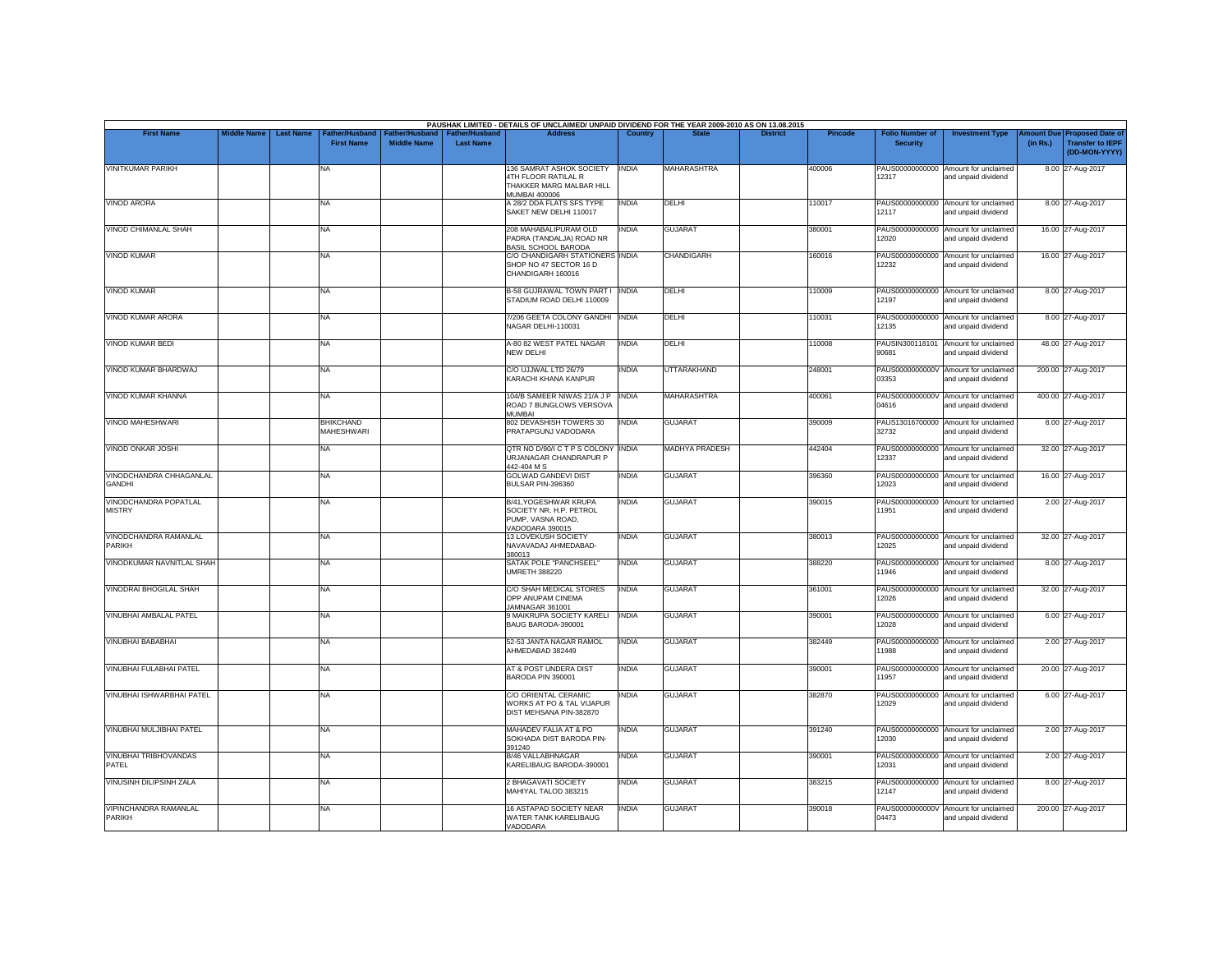| <b>First Name</b>                             | <b>Middle Name</b> | <b>Last Name</b> | Father/Husband    | Father/Husband     | <b>Father/Husband</b> | <b>Address</b>                                                                                                       | Country      |                    | <b>District</b> |                |                                           |                                                             |                               |                                                                     |
|-----------------------------------------------|--------------------|------------------|-------------------|--------------------|-----------------------|----------------------------------------------------------------------------------------------------------------------|--------------|--------------------|-----------------|----------------|-------------------------------------------|-------------------------------------------------------------|-------------------------------|---------------------------------------------------------------------|
|                                               |                    |                  | <b>First Name</b> | <b>Middle Name</b> | <b>Last Name</b>      |                                                                                                                      |              |                    |                 | <b>Pincode</b> | <b>Folio Number of</b><br><b>Security</b> | <b>Investment Type</b>                                      | <b>Imount Due</b><br>(in Rs.) | <b>Proposed Date of</b><br><b>Transfer to IEPF</b><br>(DD-MON-YYYY) |
| <b>VIPINCHANDRA SHIVABHAI</b><br>PATEL        |                    |                  | NA                |                    |                       | PO SUNDRNA TA PETLAD DIST INDIA<br>KHEDA 388480                                                                      |              | <b>GUJARAT</b>     |                 | 388480         | 12149                                     | PAUS00000000000 Amount for unclaimed<br>and unpaid dividend |                               | 8.00 27-Aug-2017                                                    |
| VIPINKUMAR CHANDULAL<br><b>DOSHI</b>          |                    |                  | NA                |                    |                       | C/O MILAN TRADERS S T ROAD INDIA<br>DIST SABARKATHA PIN-383430                                                       |              | <b>GUJARAT</b>     |                 | 383430         | PAUS00000000000<br>12032                  | Amount for unclaimed<br>and unpaid dividend                 |                               | 2.00 27-Aug-2017                                                    |
| VIPUL DWARKADAS KAPADIA                       |                    |                  | NA                |                    |                       | KRISHNA KUNJ 3RD FLOOR 4<br>DADI SETH ROAD BABULNATH<br><b>MUMBAI 400007</b>                                         | <b>INDIA</b> | <b>MAHARASHTRA</b> |                 | 400007         | 12265                                     | PAUS00000000000 Amount for unclaimed<br>and unpaid dividend |                               | 150.00 27-Aug-2017                                                  |
| VIPUL JAGDISHCHANDRA SHAH                     |                    |                  | NA                |                    |                       | MEHTA POLE DANIS KHANCHA INDIA<br>BARODA-390006                                                                      |              | <b>GUJARAT</b>     |                 | 390006         | 12033                                     | PAUS00000000000 Amount for unclaimed<br>and unpaid dividend |                               | 16.00 27-Aug-2017                                                   |
| VIPUL NAVRANGLAL DHOLAKIA                     |                    |                  | NA                |                    |                       | 'LINA' OPP PUNJAB NATIONAL<br><b>BANK FATEHGANJ BARODA-</b><br>390002                                                | <b>INDIA</b> | <b>GUJARAT</b>     |                 | 390002         | 12063                                     | PAUS00000000000 Amount for unclaimed<br>and unpaid dividend |                               | 66.00 27-Aug-2017                                                   |
| <b>VIPUL VARMA</b>                            |                    |                  | NA                |                    |                       | 212, ROCKET REGIMENT C/O.56 INDIA<br>APO TAMILNADU                                                                   |              | MAHARASHTRA        |                 | 999999         | 12258                                     | PAUS00000000000 Amount for unclaimed<br>and unpaid dividend |                               | 8.00 27-Aug-2017                                                    |
| <b>VIPUL VARMA</b>                            |                    |                  | NA                |                    |                       | 212 ROCKET REGIMENT C/O 56 INDIA<br>APO DEHRADUN                                                                     |              | <b>UTTARAKHAND</b> |                 | 248001         | 12112                                     | PAUS00000000000 Amount for unclaimed<br>and unpaid dividend |                               | 8.00 27-Aug-2017                                                    |
| VIPUL VINDORAY VANKANI                        |                    |                  | NA                |                    |                       | C/O MR P T LIMAYE 7 VRAJWAS INDIA<br>SOCIETY COLLEGE ROAD<br>NADIAD 387001                                           |              | <b>GUJARAT</b>     |                 | 387001         | 12298                                     | PAUS00000000000 Amount for unclaimed<br>and unpaid dividend |                               | 16.00 27-Aug-2017                                                   |
| VIPULKUMAR KANUBHAI SHAH                      |                    |                  | NA.               |                    |                       | 13, ANAND SAGAR<br>APARTMENTS, NR. NEW INDIA<br>MILLS, JETALPUR ROAD,<br>VADODARA-390005                             | <b>INDIA</b> | <b>GUJARAT</b>     |                 | 390005         | 12034                                     | PAUS00000000000 Amount for unclaimed<br>and unpaid dividend |                               | 32.00 27-Aug-2017                                                   |
| VIRBALA KAMALKANT DALAL                       |                    |                  | NA                |                    |                       | 21 PUNIT NAGAR OLD PADRA<br>ROAD OPP VACCINE INSTITUTE<br><b>BARODA 390015</b>                                       | <b>INDIA</b> | <b>GUJARAT</b>     |                 | 390015         | 11990                                     | PAUS00000000000 Amount for unclaimed<br>and unpaid dividend |                               | 106.00 27-Aug-2017                                                  |
| <b>VIRENDRA CHAWLA</b>                        |                    |                  | <b>NA</b>         |                    |                       | A-H/29 SHALIMAR BAGH DELHI   INDIA<br>110052                                                                         |              | DELHI              |                 | 10052          | 12269                                     | PAUS00000000000 Amount for unclaimed<br>and unpaid dividend |                               | 32.00 27-Aug-2017                                                   |
| VIRENDRA J GANDHI                             |                    |                  | NA                |                    |                       | C/O POPATLAL K SHAH AT<br>MARCHI POLE IN RATAN POLE<br>AHMEDABAD-380001                                              | <b>INDIA</b> | <b>GUJARAT</b>     |                 | 380001         | 12202                                     | PAUS00000000000 Amount for unclaimed<br>and unpaid dividend |                               | 16.00 27-Aug-2017                                                   |
| VIRENDRA KUMAR BHASIN                         |                    |                  | NA                |                    |                       | AC-IV 65-D MIG FLATS<br>SHALIMARBAGH DELHI 110052                                                                    | <b>INDIA</b> | DELHI              |                 | 110052         | 12200                                     | PAUS00000000000 Amount for unclaimed<br>and unpaid dividend |                               | 8.00 27-Aug-2017                                                    |
| <b>VIRENDRA KUMAR SINGH</b>                   |                    |                  | NA                |                    |                       | FEDERAL BANK LTD MEHTA<br>POLE MANDVI VADODARA                                                                       | <b>INDIA</b> | <b>GUJARAT</b>     |                 | 390006         | 04331                                     | PAUS0000000000V Amount for unclaimed<br>and unpaid dividend |                               | 300.00 27-Aug-2017                                                  |
| VIRENDRA P MANKAD                             |                    |                  | NA                |                    |                       | 2/H 74 307 HUDCO ANAND<br>NAGAR OPP GAYATRI TEMPLE<br><b>RAJKOT</b>                                                  | <b>INDIA</b> | <b>GUJARAT</b>     |                 | 360002         | 04123                                     | PAUS0000000000V Amount for unclaimed<br>and unpaid dividend |                               | 300.00 27-Aug-2017                                                  |
| <b>VIRENDRA SHANTILAL TRIVEDI</b>             |                    |                  | NA                |                    |                       | 8-A VIVEKANAND PARK AJWA<br>ROAD BARODA-390006                                                                       | <b>INDIA</b> | <b>GUJARAT</b>     |                 | 390006         | PAUS00000000000<br>12035                  | Amount for unclaimed<br>and unpaid dividend                 |                               | 16.00 27-Aug-2017                                                   |
| <b>VIRES K SHAH</b>                           |                    |                  | NA                |                    |                       | C/O SHAH POPATLAL KALIDAS INDIA<br>NEAR PURNIMA GUEST HOUSE<br>RATAN POLE AHMEDABAD-<br>380001                       |              | <b>GUJARAT</b>     |                 | 380001         | 12166                                     | PAUS00000000000 Amount for unclaimed<br>and unpaid dividend |                               | 24.00 27-Aug-2017                                                   |
| VIRU NARENDRA DESAI                           |                    |                  | NA                |                    |                       | 9 SHANTINATH APT 2ND FLOOR INDIA<br>BEHIND DOCTO- R'S HOUSE<br>NEAR PARIMAL GARDEN<br>AMBAWADI - AHMEDABAD<br>380006 |              | <b>GUJARAT</b>     |                 | 380006         | 12036                                     | PAUS00000000000 Amount for unclaimed<br>and unpaid dividend |                               | 16.00 27-Aug-2017                                                   |
| <b>VIRUPAXAPPA</b><br>SANNACHANABASAPPA ANNIG |                    |                  | NA                |                    |                       | AT & POST TIRLAPURE TAL<br>NAVALGUND DIST DHARWAR<br>KARNATAK 576224                                                 | <b>INDIA</b> | KARNATAKA          |                 | 576224         | 12052                                     | PAUS00000000000 Amount for unclaimed<br>and unpaid dividend |                               | 16.00 27-Aug-2017                                                   |
| <b>VISALAKSHI G</b>                           |                    |                  | <b>NA</b>         |                    |                       | W/O. DR. GOVINDARAJAN. O.K INDIA<br>13, SITHAN STREET GUGAI,<br>SALEM                                                |              | <b>TAMIL NADU</b>  |                 | 636006         | 00401                                     | PAUS0000000000G Amount for unclaimed<br>and unpaid dividend |                               | 1600.00 27-Aug-2017                                                 |
| <b>VISHAL M KUNDNANI</b>                      |                    |                  | NA                |                    |                       | 7/A GOKUL NIVAS LT P N<br>KOTNIS PATH MAHIM MUMBAI<br>400016                                                         | <b>INDIA</b> | MAHARASHTRA        |                 | 400016         | 12322                                     | PAUS00000000000 Amount for unclaimed<br>and unpaid dividend |                               | 8.00 27-Aug-2017                                                    |
| VISHNU DINKAR JOSHI                           |                    |                  | NA                |                    |                       | G-89 LOKMANYA NAGAR T H<br>KATARIYA MARG MUMBAI-<br>400016                                                           | <b>INDIA</b> | MAHARASHTRA        |                 | 400016         | 11939                                     | PAUS00000000000 Amount for unclaimed<br>and unpaid dividend |                               | 2.00 27-Aug-2017                                                    |
| VISHNU DINKAR JOSHI                           |                    |                  | NA                |                    |                       | G-89 LOKMANYA NAGAR T H<br>KATARIYA MARG MUMBAI-<br>400016                                                           | <b>INDIA</b> | MAHARASHTRA        |                 | 400016         | PAUS00000000000<br>11938                  | Amount for unclaimed<br>and unpaid dividend                 |                               | 6.00 27-Aug-2017                                                    |
| VISHNU YADAO KHEDKAR                          |                    |                  | NA                |                    |                       | BHARTI PURA KARANJA (LAD)<br>DIST AKOLA M S PIN-444105                                                               | <b>INDIA</b> | <b>MAHARASHTRA</b> |                 | 444105         | 11992                                     | PAUS00000000000 Amount for unclaimed<br>and unpaid dividend |                               | 6.00 27-Aug-2017                                                    |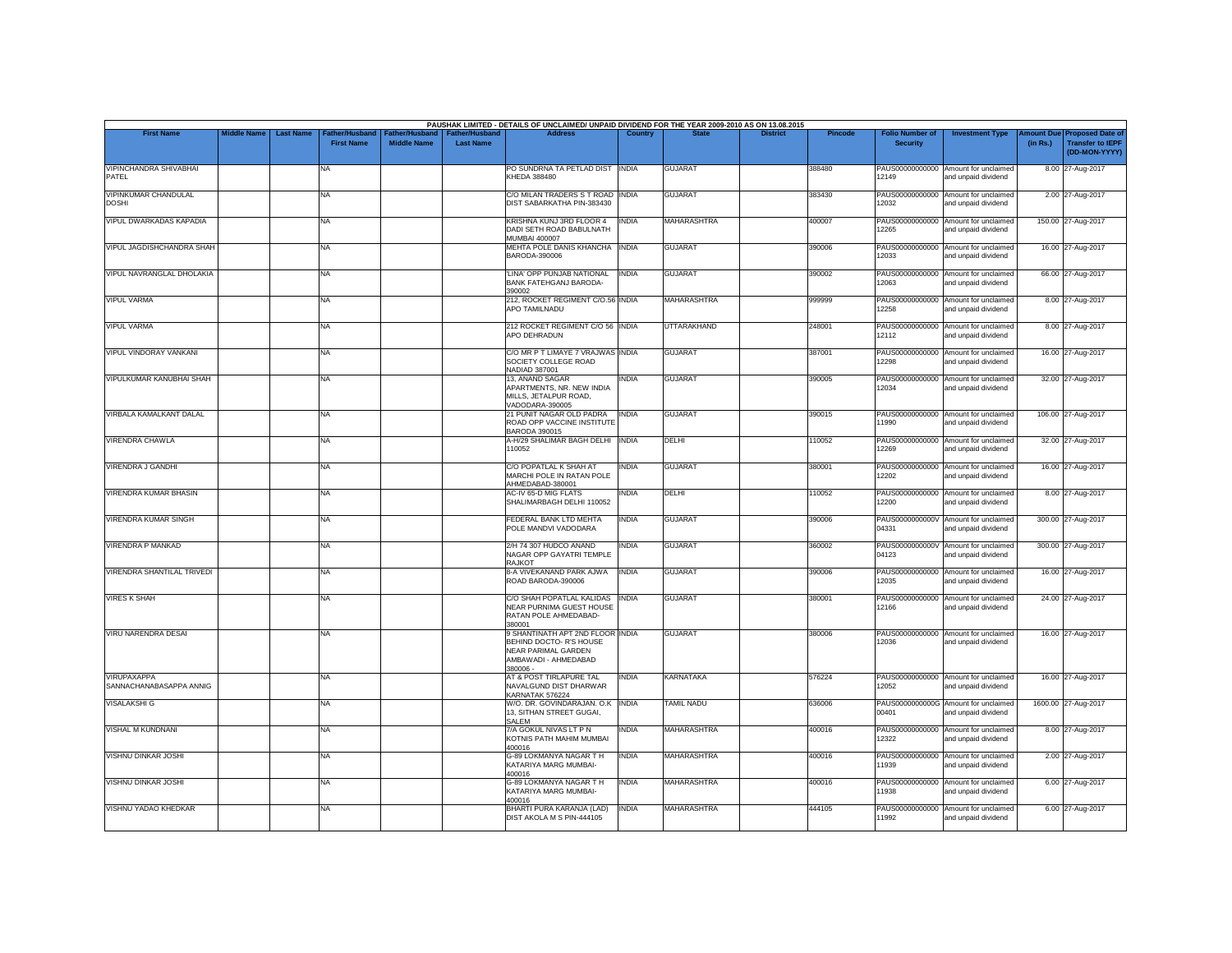| <b>First Name</b>                             | <b>Middle Name</b> | <b>Last Name</b> | <b>Father/Husband</b> |                    | <b>Father/Hushand</b> | PAUSHAK LIMITED - DETAILS OF UNCLAIMED/ UNPAID DIVIDEND FOR THE YEAR 2009-2010 AS ON 13.08.2015<br><b>Address</b> | Country      |                       | <b>District</b> | <b>Pincode</b> | <b>Folio Number of</b>   | <b>Investment Type</b>                                      | mount Due | <b>Proposed Date of</b>                  |
|-----------------------------------------------|--------------------|------------------|-----------------------|--------------------|-----------------------|-------------------------------------------------------------------------------------------------------------------|--------------|-----------------------|-----------------|----------------|--------------------------|-------------------------------------------------------------|-----------|------------------------------------------|
|                                               |                    |                  | <b>First Name</b>     | <b>Middle Name</b> | <b>Last Name</b>      |                                                                                                                   |              |                       |                 |                | <b>Security</b>          |                                                             | (in Rs.)  | <b>Transfer to IEPF</b><br>(DD-MON-YYYY) |
| VISHNUPRASAD HIRALAL PATEL                    |                    |                  | NA                    |                    |                       | WADI CHHELLIPOLE BARODA<br>390001                                                                                 | <b>INDIA</b> | <b>GUJARAT</b>        |                 | 390001         | PAUS00000000000<br>11948 | Amount for unclaimed<br>and unpaid dividend                 |           | 10.00 27-Aug-2017                        |
| <b>VISHWA GUPTA</b>                           |                    |                  | NA                    |                    |                       | E-80, LANE NO -3 PANDAV<br>NAGAR SAMASPUR ROAD<br>DFI HI                                                          | <b>INDIA</b> | DELHI                 |                 | 110091         | PAUSIN300206101<br>68110 | Amount for unclaimed<br>and unpaid dividend                 |           | 8.00 27-Aug-2017                         |
| VISHWA NATH YADAV                             |                    |                  | NA                    |                    |                       | 17 LAKSHMAN PURI LUCKNOW INDIA<br><b>UTTAR PRADESH</b>                                                            |              | UTTAR PRADESH         |                 | 227107         | 47042                    | PAUSIN300214149 Amount for unclaimed<br>and unpaid dividend |           | 1000.00 27-Aug-2017                      |
| <b>VISHWANATH AIYER</b>                       |                    |                  | NA                    |                    |                       | 24/4 SHIVAJI-NAGAR POONA-<br>411005                                                                               | <b>INDIA</b> | MAHARASHTRA           |                 | 411005         | PAUS00000000000<br>12141 | Amount for unclaimed<br>and unpaid dividend                 |           | 16.00 27-Aug-2017                        |
| VISHWANATH M TELSANG                          |                    |                  | NA.                   |                    |                       | C/O M/S SWADESHI MEDICAL<br>STORES MAIN ROAD ATHANI                                                               | <b>INDIA</b> | KARNATAKA             |                 | 591304         | 02400                    | PAUS0000000000V Amount for unclaimed<br>and unpaid dividend |           | 200.00 27-Aug-2017                       |
| VISWANATHAN S G                               |                    |                  | NA                    |                    |                       | C/O. MR.BHIMA RAO NO 99,4TH INDIA<br>MAIN ROAD.MALLESWARAM<br><b>BANGALORE</b>                                    |              | KARNATAKA             |                 | 560003         | PAUS0000000000V<br>01145 | Amount for unclaimed<br>and unpaid dividend                 |           | 80.00 27-Aug-2017                        |
| VITHALBHAI DEVAJIBHAI PATEL                   |                    |                  | <b>NA</b>             |                    |                       | AT NAVA MUVADA POST<br>SORNA TAL KAPADVANJ DIST<br>KAIRA                                                          | <b>INDIA</b> | <b>GUJARAT</b>        |                 | 387411         | 12038                    | PAUS00000000000 Amount for unclaimed<br>and unpaid dividend |           | 16.00 27-Aug-2017                        |
| <b>VITHALBHAI K PATEL</b>                     |                    |                  | NA                    |                    |                       | <b>GUNDI FALIA PADRA DIST</b><br>BARODA PIN-391440                                                                | INDIA        | <b>GUJARAT</b>        |                 | 391440         | PAUS00000000000<br>12039 | Amount for unclaimed<br>and unpaid dividend                 |           | 6.00 27-Aug-2017                         |
| <b>VITHALBHAI NATHABHAI</b><br><b>SOLANKI</b> |                    |                  | NA                    |                    |                       | <b>GARASIA WADO GORWA</b><br>BARODA 390003                                                                        | <b>INDIA</b> | <b>GUJARAT</b>        |                 | 390003         | PAUS00000000000<br>11949 | Amount for unclaimed<br>and unpaid dividend                 |           | 2.00 27-Aug-2017                         |
| VITHALBHAI RANCHHODBHAI<br>PATEL              |                    |                  | NA                    |                    |                       | AT & POST ADVALA TA AMOD<br>DIST BROACH PIN-392110                                                                | <b>INDIA</b> | <b>GUJARAT</b>        |                 | 392110         | PAUS00000000000<br>12041 | Amount for unclaimed<br>and unpaid dividend                 |           | 6.00 27-Aug-2017                         |
| VITHALDAS DAYALAL AMIPARA                     |                    |                  | NA                    |                    |                       | DAYALAL DEVRAJBHAI & CO<br>BAZAR ROAD DHORAJI 360410                                                              | <b>INDIA</b> | <b>GUJARAT</b>        |                 | 360410         | PAUS00000000000<br>12308 | Amount for unclaimed<br>and unpaid dividend                 |           | 32.00 27-Aug-2017                        |
| <b>VITHALDAS HARILAL SHAH</b>                 |                    |                  | NA                    |                    |                       | VITHAL KRUPA MUSA POLE<br>MEHTA POLE BARODA-390006                                                                | INDIA        | GUJARAT               |                 | 390006         | PAUS00000000000<br>12042 | Amount for unclaimed<br>and unpaid dividend                 |           | 2.00 27-Aug-2017                         |
| VITTHALBHAI SHIVRAM JADHAV                    |                    |                  | <b>NA</b>             |                    |                       | 19/204 GUJARAT HOUSING<br>BOARD AKOTA ROAD BARODA<br>390005                                                       | <b>INDIA</b> | <b>GUJARAT</b>        |                 | 390005         | PAUS00000000000<br>11960 | Amount for unclaimed<br>and unpaid dividend                 |           | 2.00 27-Aug-2017                         |
| <b>VIVEK KESHAVRAO</b><br>MARKANDEYA          |                    |                  | NA                    |                    |                       | 606 KAILASH THE HILL SIDE N D INDIA<br>A PASHAN ROADPAVDHAN (K)                                                   |              | <b>MAHARASHTRA</b>    |                 | 411021         | PAUS00000000000<br>12044 | Amount for unclaimed<br>and unpaid dividend                 |           | 2.00 27-Aug-2017                         |
| <b>VIVEK V DABKE</b>                          |                    |                  | NA                    |                    |                       | NO 83/A CIL COLONY 2ND MAIN INDIA<br>ROAD SANJAYNAGAR<br>BANGALORE 560094                                         |              | <b>KARNATAKA</b>      |                 | 560094         | PAUS00000000000<br>12260 | Amount for unclaimed<br>and unpaid dividend                 |           | 6.00 27-Aug-2017                         |
| VRAJBHUSHANLAL<br><b>BALKRISHNALALJI GOSW</b> |                    |                  | NA                    |                    |                       | 2174/RADHAVALLABH'S TEMPLE INDIA<br>PANDITJI'S POLE SARANGPUR<br>AHMEDABAD-380001                                 |              | <b>GUJARAT</b>        |                 | 380001         | PAUS00000000000<br>11993 | Amount for unclaimed<br>and unpaid dividend                 |           | 6.00 27-Aug-2017                         |
| <b>VRAJESHKUMAR VITHALDAS</b><br><b>SHAH</b>  |                    |                  | NA                    |                    |                       | 5-1-720 BANK STREET<br><b>HYDERABAD</b>                                                                           | <b>INDIA</b> | <b>ANDHRA PRADESH</b> |                 | 500002         | 02719                    | PAUS0000000000V Amount for unclaimed<br>and unpaid dividend |           | 200.00 27-Aug-2017                       |
| <b>VRAJLAL DURLABHJIBHAI</b><br>VAGHELA       |                    |                  | NA                    |                    |                       | FLAT 42 11TH FLOOR BLDG 17 INDIA<br>NAVJIVAN SOCIETY<br>LAMINGTON ROAD MUMBAI-<br>400008                          |              | <b>MAHARASHTRA</b>    |                 | 400008         | 12152                    | PAUS00000000000 Amount for unclaimed<br>and unpaid dividend |           | 8.00 27-Aug-2017                         |
| VRAJLAL MEGHJI CHAVDA                         |                    |                  | NA                    |                    |                       | KESHAV JIVAN B/H MAHILA<br>COLLEGE NR SETUBANDH SOC<br>SAHAKAR NAGAR MARG<br>RAJKOT 360001                        | INDIA        | <b>GUJARAT</b>        |                 | 360001         | PAUS00000000000<br>12222 | Amount for unclaimed<br>and unpaid dividend                 |           | 24.00 27-Aug-2017                        |
| <b>VRAJLAL PREMJIBHAI PARMAR</b>              |                    |                  | <b>NA</b>             |                    |                       | 6 GITABHARTI CO HO SO<br>SHREEJI NIVAS DANILIMDA<br>AHMEDABAD-380022                                              | <b>INDIA</b> | <b>GUJARAT</b>        |                 | 380022         | 12201                    | PAUS00000000000 Amount for unclaimed<br>and unpaid dividend |           | 8.00 27-Aug-2017                         |
| <b>VRJLAL S KANERIA</b>                       |                    |                  | NA                    |                    |                       | C/O S B S DIST JUNAGADH AT<br>KESHOD 362220                                                                       | <b>INDIA</b> | <b>GUJARAT</b>        |                 | 362220         | 12316                    | PAUS00000000000 Amount for unclaimed<br>and unpaid dividend |           | 16.00 27-Aug-2017                        |
| VRUNDA JAYANTBHAI MEHTA                       |                    |                  | NA                    |                    |                       | 3A AMULAKH SOCIETY, RANIP, INDIA<br>AHMEDABAD PIN-382480                                                          |              | <b>GUJARAT</b>        |                 | 382480         | 12295                    | PAUS00000000000 Amount for unclaimed<br>and unpaid dividend |           | 16.00 27-Aug-2017                        |
| <b>VRUSHALI M RAJE</b>                        |                    |                  | NA                    |                    |                       | C-3 56 VISHRAMYOG L T ROAD INDIA<br>BORIVLI WEST MUMBAI 400092                                                    |              | <b>MAHARASHTRA</b>    |                 | 400092         | PAUS00000000000<br>12275 | Amount for unclaimed<br>and unpaid dividend                 |           | 32.00 27-Aug-2017                        |
| <b>VUPPALA KRISHNAMURTHY</b>                  |                    |                  | NA                    |                    |                       | PLOT NO.235 PRAGATHINAGAR INDIA<br>OPP.JNTU HYDERABAD                                                             |              | ANDHRA PRADESH        |                 | 500072         | PAUS0000000000V<br>02197 | Amount for unclaimed<br>and unpaid dividend                 |           | 200.00 27-Aug-2017                       |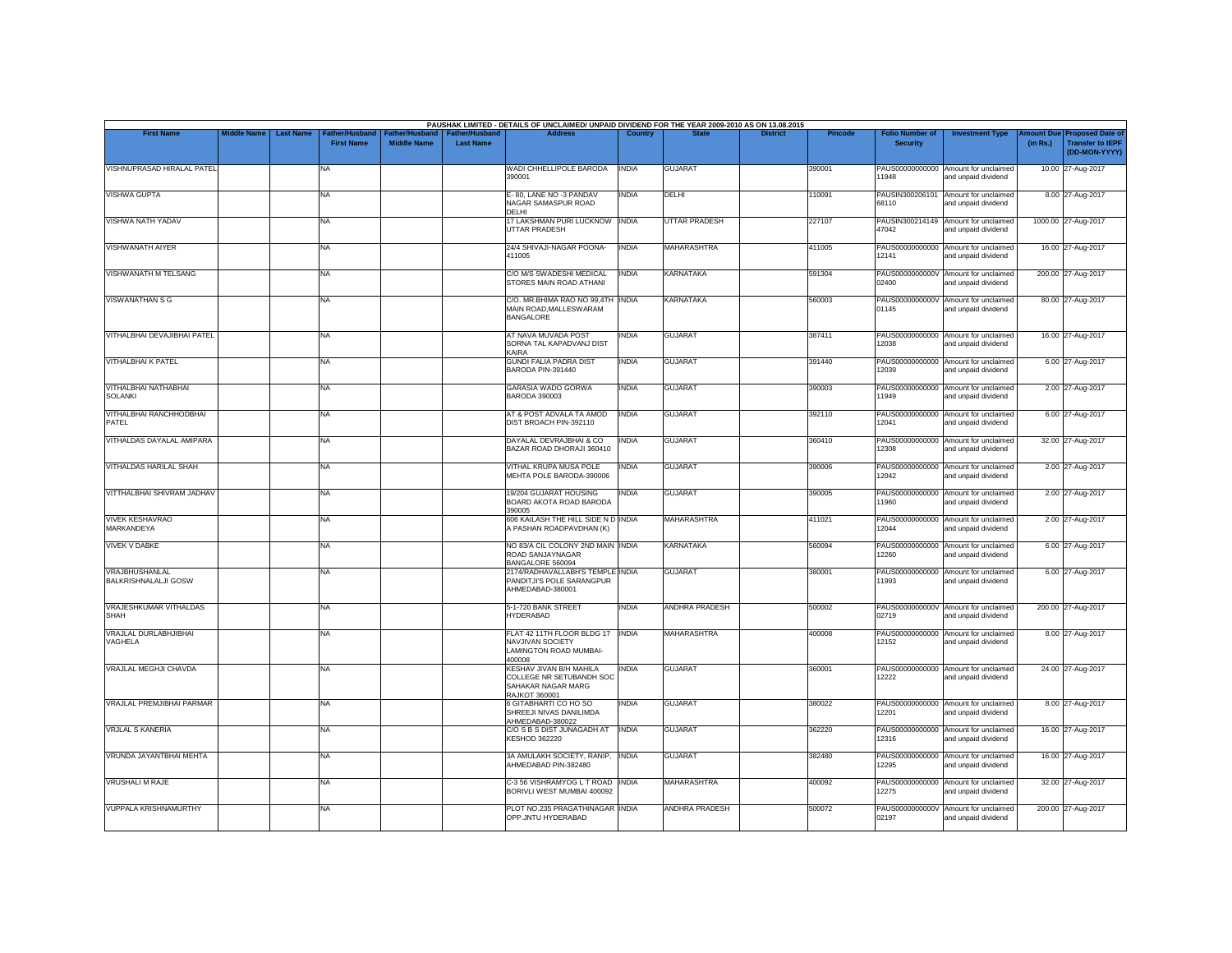|                                            |                    |                  |                                            |                                      |                                           | PAUSHAK LIMITED - DETAILS OF UNCLAIMED/ UNPAID DIVIDEND FOR THE YEAR 2009-2010 AS ON 13.08.2015            |              |                       |                 |                |                                           |                                                             |          |                                                                        |
|--------------------------------------------|--------------------|------------------|--------------------------------------------|--------------------------------------|-------------------------------------------|------------------------------------------------------------------------------------------------------------|--------------|-----------------------|-----------------|----------------|-------------------------------------------|-------------------------------------------------------------|----------|------------------------------------------------------------------------|
| <b>First Name</b>                          | <b>Middle Name</b> | <b>Last Name</b> | <b>Father/Husband</b><br><b>First Name</b> | Father/Husband<br><b>Middle Name</b> | <b>Father/Husband</b><br><b>Last Name</b> | <b>Address</b>                                                                                             | Country      | <b>State</b>          | <b>District</b> | <b>Pincode</b> | <b>Folio Number of</b><br><b>Security</b> | <b>Investment Type</b>                                      | (in Rs.) | mount Due Proposed Date of<br><b>Transfer to IEPF</b><br>(DD-MON-YYYY) |
| <b>WILSON TD</b>                           |                    |                  | <b>TM DEVASSY</b>                          |                                      |                                           | THARAYIL HOUSE POLICE<br>STATION ROAD PO OLLUR<br>TRICHUR DISTRICT KERALA                                  | INDIA        | KERALA                |                 | 680306         | 78658                                     | PAUSIN301637100 Amount for unclaimed<br>and unpaid dividend |          | 300.00 27-Aug-2017                                                     |
| WIRAN WALI ANAND                           |                    |                  | <b>NA</b>                                  |                                      |                                           | 76 GOKHALE MARKET DELHI-<br>110054                                                                         | <b>INDIA</b> | DELHI                 |                 | 110054         | 12362                                     | PAUS00000000000 Amount for unclaimed<br>and unpaid dividend |          | 8.00 27-Aug-2017                                                       |
| Y NIJALINGPPA                              |                    |                  | <b>NA</b>                                  |                                      |                                           | C/O TUNGABHADRA FARM<br>SUPPLIES KALAMMA STREET<br>BELLARY KARNATAKA                                       | <b>INDIA</b> | <b>KARNATAKA</b>      |                 | 583101         | PAUS00000000000<br>12380                  | Amount for unclaimed<br>and unpaid dividend                 |          | 50.00 27-Aug-2017                                                      |
| Y S SUNIL                                  |                    |                  | <b>NA</b>                                  |                                      |                                           | 284, XVII CROSS SADASHIVA<br>NAGAR BANGALORE                                                               | <b>INDIA</b> | <b>KARNATAKA</b>      |                 | 560080         | PAUS0000000000Y<br>01828                  | Amount for unclaimed<br>and unpaid dividend                 |          | 40.00 27-Aug-2017                                                      |
| YAJAMAN NANJUNDAPPA                        |                    |                  | <b>NA</b>                                  |                                      |                                           | 284,7TH MAIN ROAD UPPER<br>PALACE ORCHARDS<br><b>BANGALORE</b>                                             | INDIA        | <b>KARNATAKA</b>      |                 | 560080         | PAUS0000000000Y<br>02047                  | Amount for unclaimed<br>and unpaid dividend                 |          | 300.00 27-Aug-2017                                                     |
| YANAMANDRA RAMCHANDRA<br>RAO               |                    |                  | <b>NA</b>                                  |                                      |                                           | H NO 9-21-3 C B M COMPOUND INDIA<br>VISAKHAPATNAM 530003                                                   |              | <b>ANDHRA PRADESH</b> |                 | 530003         | 12377                                     | PAUS00000000000 Amount for unclaimed<br>and unpaid dividend |          | 16.00 27-Aug-2017                                                      |
| YASH BAHRI                                 |                    |                  | <b>NA</b>                                  |                                      |                                           | BA/55-C D D A FLATS ASHOK<br>VIHAR-I DELHI-110052                                                          | <b>INDIA</b> | DELHI                 |                 | 110052         | 12393                                     | PAUS00000000000 Amount for unclaimed<br>and unpaid dividend |          | 16.00 27-Aug-2017                                                      |
| YASH PAL KALRA                             |                    |                  | <b>NA</b>                                  |                                      |                                           | 996/7 MEHRAULI NEW DELHI-<br>110030                                                                        | <b>INDIA</b> | DELHI                 |                 | 110030         | 12385                                     | PAUS00000000000 Amount for unclaimed<br>and unpaid dividend |          | 8.00 27-Aug-2017                                                       |
| YASHODA DEVI PURI                          |                    |                  | <b>NA</b>                                  |                                      |                                           | NO4 BAG FARZANA CIVIL LINES INDIA<br>AGRA 282002                                                           |              | <b>UTTAR PRADESH</b>  |                 | 282002         | 12387                                     | PAUS00000000000 Amount for unclaimed<br>and unpaid dividend |          | 8.00 27-Aug-2017                                                       |
| YASHPAL SINGH                              |                    |                  | <b>NA</b>                                  |                                      |                                           | H NO 29 NANGLOI DELHI-<br>110041                                                                           | <b>INDIA</b> | DELHI                 |                 | 110041         | 12395                                     | PAUS00000000000 Amount for unclaimed<br>and unpaid dividend |          | 16.00 27-Aug-2017                                                      |
| YASHWANT GOPAL DAMLE                       |                    |                  | <b>NA</b>                                  |                                      |                                           | C/O. R.B.PRABHUDESAI, B-405<br>CHANDIWALA COMPLEX<br>C.H.S.CHANDANWADI, PANCH<br>PAKHEDI THANE(WEST)400601 | <b>INDIA</b> | <b>MAHARASHTRA</b>    |                 | 400601         | PAUS00000000000<br>12422                  | Amount for unclaimed<br>and unpaid dividend                 |          | 58.00 27-Aug-2017                                                      |
| YATIN P PATEL                              |                    |                  | <b>NA</b>                                  |                                      |                                           | 34, MADHUVAN TOWER<br>MADALPUR UNDER BRIDGE<br>ELLISBRIDGE AHMEDABAD<br>380006                             | INDIA        | <b>GUJARAT</b>        |                 | 380006         | 12404                                     | PAUS00000000000 Amount for unclaimed<br>and unpaid dividend |          | 6.00 27-Aug-2017                                                       |
| YEKKALA DEVI ADINARAYANA                   |                    |                  | <b>NA</b>                                  |                                      |                                           | DNO 21-16-4, NR PAPPULA MILL INDIA<br>MADHURANAGAR VIJAYAWADA                                              |              | <b>ANDHRA PRADESH</b> |                 | 520011         | PAUS0000000000Y<br>01109                  | Amount for unclaimed<br>and unpaid dividend                 |          | 80.00 27-Aug-2017                                                      |
| YELKUR VASANTA CHARAN                      |                    |                  | <b>NA</b>                                  |                                      |                                           | 40/812 CLUB ROAD SRINIVAS<br>NAGAR KURNOOL- 518004 MRS<br>YELKUR VASA-NT-                                  | <b>INDIA</b> | <b>ANDHRA PRADESH</b> |                 | 518004         | 12383                                     | PAUS00000000000 Amount for unclaimed<br>and unpaid dividend |          | 16.00 27-Aug-2017                                                      |
| YERRAMAWENI PADMAJA                        |                    |                  | <b>NA</b>                                  |                                      |                                           | NEHRU NAGAR H NO 11-3-70<br>KHAMMAM                                                                        | <b>INDIA</b> | ANDHRA PRADESH        |                 | 507001         | PAUS0000000000Y<br>04747                  | Amount for unclaimed<br>and unpaid dividend                 |          | 600.00 27-Aug-2017                                                     |
| YESHODA M SHETTY                           |                    |                  | <b>NA</b>                                  |                                      |                                           | NO.B-2, CASTLE MAINE, NO.15, INDIA<br>JAYAMAHAL MAIN ROAD,<br><b>BANGALORE</b>                             |              | <b>KARNATAKA</b>      |                 | 560046         | PAUS0000000000Y<br>01149                  | Amount for unclaimed<br>and unpaid dividend                 |          | 400.00 27-Aug-2017                                                     |
| YOGENDRAKUMAR JAYANTILAL<br><b>PUROHIT</b> |                    |                  | <b>NA</b>                                  |                                      |                                           | E S I SECTION OLD<br>ADMINISTRATIVE BLDG<br>ALEMBIC CHEMICAL WORK CO<br>LTD BARODA-390003                  | INDIA        | <b>GUJARAT</b>        |                 | 390003         | PAUS00000000000<br>12368                  | Amount for unclaimed<br>and unpaid dividend                 |          | 6.00 27-Aug-2017                                                       |
| YOGESH KUMAR SABHARWAL                     |                    |                  | <b>NA</b>                                  |                                      |                                           | 30-RAJA ROAD DEHRADUN<br>248001                                                                            | <b>INDIA</b> | <b>UTTARAKHAND</b>    |                 | 248001         | 12384                                     | PAUS00000000000 Amount for unclaimed<br>and unpaid dividend |          | 24.00 27-Aug-2017                                                      |
| YOGESH SUMATILAL SHAH                      |                    |                  | <b>NA</b>                                  |                                      |                                           | <b>C/O BHARATKUMAR</b><br>MAHESHCHANDRA 295 NEW<br>CLOTH MARKET AHMEDABAD-<br>380002                       | INDIA        | <b>GUJARAT</b>        |                 | 380002         | 12390                                     | PAUS00000000000 Amount for unclaimed<br>and unpaid dividend |          | 8.00 27-Aug-2017                                                       |
| YOGESH VISHNUBHAI PANDYA                   |                    |                  | <b>NA</b>                                  |                                      |                                           | 2 DHARAMANATH SOCIETY<br>CAMP ROAD AHMEDABAD<br>380004                                                     | INDIA        | <b>GUJARAT</b>        |                 | 380004         | PAUS00000000000<br>12409                  | Amount for unclaimed<br>and unpaid dividend                 |          | 6.00 27-Aug-2017                                                       |
| YOGESHKUMAR MANILAL<br>PATEL               |                    |                  | <b>NA</b>                                  |                                      |                                           | AT & PO HIRPURA TA VIJAPUR<br>DIST MEHSANA PIN-382870                                                      | <b>INDIA</b> | <b>GUJARAT</b>        |                 | 382870         | PAUS00000000000<br>12375                  | Amount for unclaimed<br>and unpaid dividend                 |          | 26.00 27-Aug-2017                                                      |
| YUNUSHBHAI NAZARALI<br><b>BOXWALA</b>      |                    |                  | <b>NA</b>                                  |                                      |                                           | WADI BADRI MAHOLLA BARODA INDIA<br>390001                                                                  |              | <b>GUJARAT</b>        |                 | 390001         | 12376                                     | PAUS00000000000 Amount for unclaimed<br>and unpaid dividend |          | 16.00 27-Aug-2017                                                      |
| YUSUF NOORUDDIN BHATRI                     |                    |                  | <b>NA</b>                                  |                                      |                                           | MAZAGAON TERRACE 27<br><b>NESBIT ROAD MAZAGAON</b><br>MUMBAI                                               | <b>INDIA</b> | MAHARASHTRA           |                 | 400010         | 03697                                     | PAUS0000000000Y Amount for unclaimed<br>and unpaid dividend |          | 200.00 27-Aug-2017                                                     |
| ZAHIRAHMED KHERGAMWALA                     |                    |                  | <b>MOHAMAD</b><br>KHERGAMWALA              |                                      |                                           | 27 LAXMINAGAR NR DHOBI<br>TALAV VALSAD                                                                     | INDIA        | <b>GUJARAT</b>        |                 | 396001         | 83135                                     | PAUSIN301330174 Amount for unclaimed<br>and unpaid dividend |          | 200.00 27-Aug-2017                                                     |